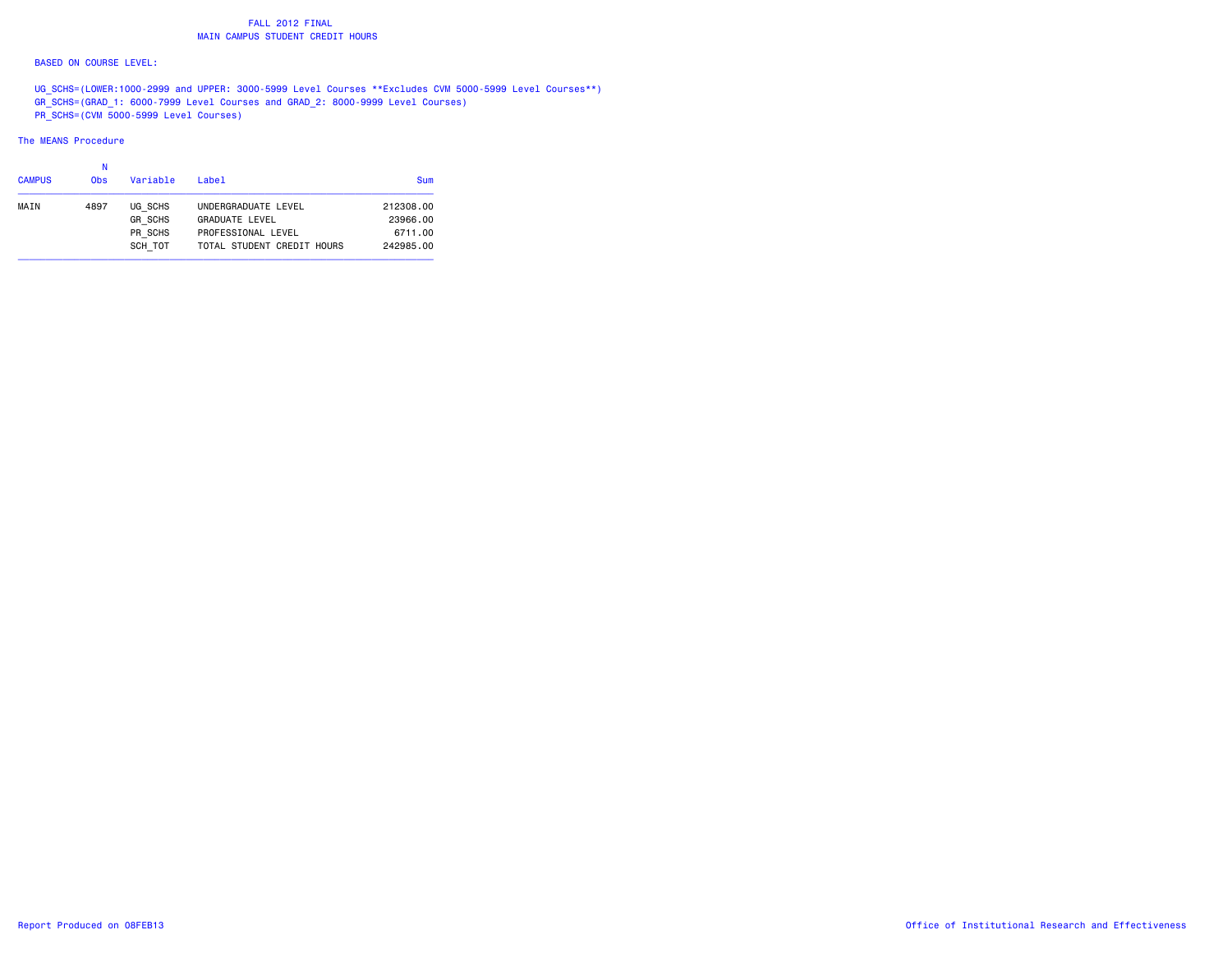### The MEANS Procedure

| Variable       | l ahel                     | Sum       |
|----------------|----------------------------|-----------|
| UG SCHS        | UNDERGRADUATE LEVEL        | 212308.00 |
| <b>GR SCHS</b> | <b>GRADUATE LEVEL</b>      | 23966.00  |
| PR SCHS        | PROFESSIONAL LEVEL         | 6711.00   |
| SCH TOT        | TOTAL STUDENT CREDIT HOURS | 242985.00 |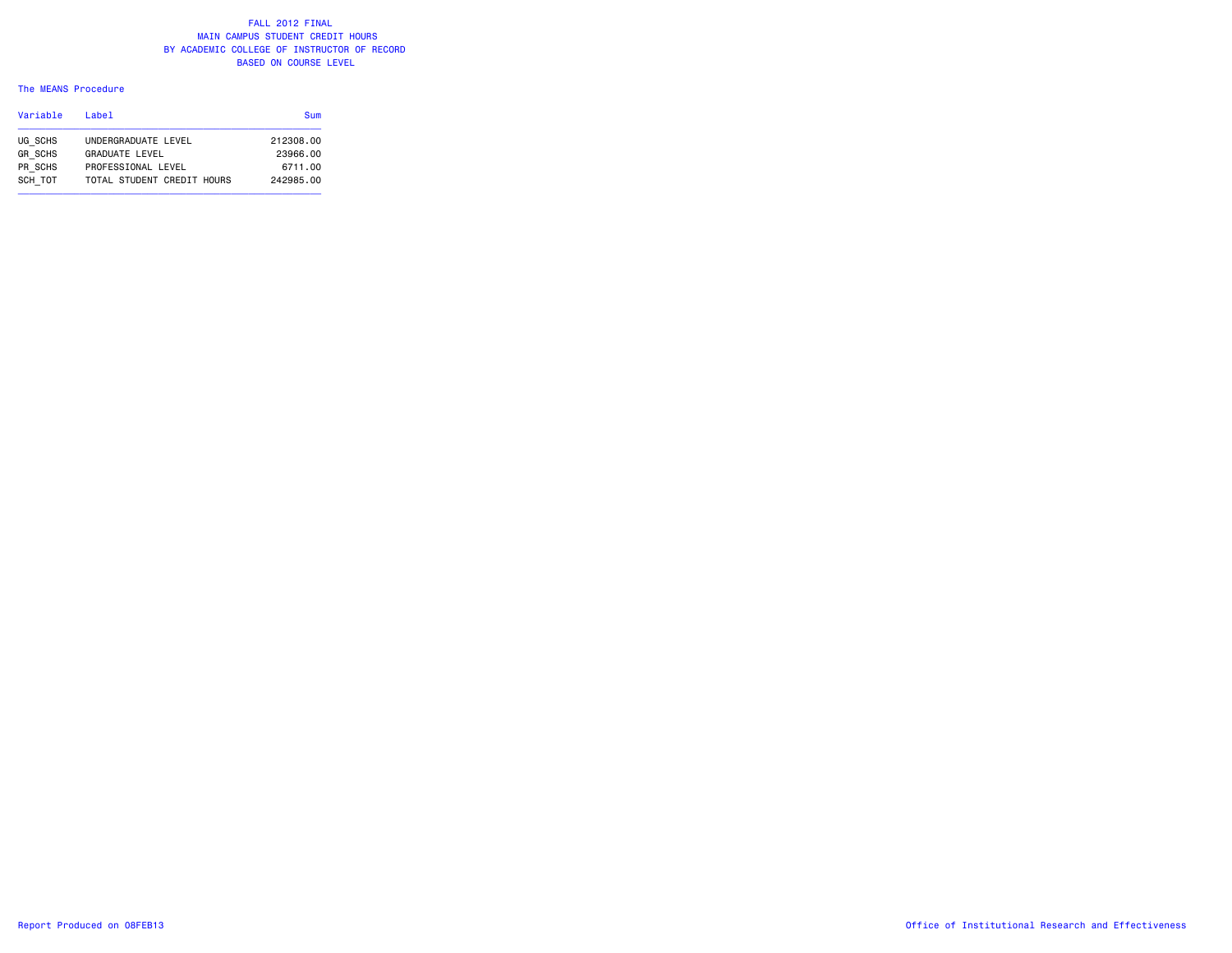#### The MEANS Procedure

| Sum                 | Label                      | Variable | <b>Obs</b> | <b>ACADEMIC COLLEGE</b>    |
|---------------------|----------------------------|----------|------------|----------------------------|
| 14470.00<br>2769.00 |                            |          |            |                            |
|                     | UNDERGRADUATE LEVEL        | UG_SCHS  | 582        | AG & LIFE SCIENCES         |
|                     | <b>GRADUATE LEVEL</b>      | GR SCHS  |            |                            |
| 0                   | PROFESSIONAL LEVEL         | PR SCHS  |            |                            |
| 17239.00            | TOTAL STUDENT CREDIT HOURS | SCH TOT  |            |                            |
| 8572.00             | UNDERGRADUATE LEVEL        | UG SCHS  | 190        | ARCHITECTURE, ART & DESIGN |
| 33.0000000          | <b>GRADUATE LEVEL</b>      | GR SCHS  |            |                            |
| 0                   | PROFESSIONAL LEVEL         | PR SCHS  |            |                            |
| 8605.00             | TOTAL STUDENT CREDIT HOURS | SCH TOT  |            |                            |
| 112146.70           | UNDERGRADUATE LEVEL        | UG SCHS  | 2063       | ARTS & SCIENCES            |
| 7590.00             | GRADUATE LEVEL             | GR SCHS  |            |                            |
| 0                   | PROFESSIONAL LEVEL         | PR SCHS  |            |                            |
| 119736.70           | TOTAL STUDENT CREDIT HOURS | SCH TOT  |            |                            |
| 25267.40            | UNDERGRADUATE LEVEL        | UG SCHS  | 297        | <b>BUSINESS</b>            |
| 2569.00             | <b>GRADUATE LEVEL</b>      | GR_SCHS  |            |                            |
| $\Omega$            | PROFESSIONAL LEVEL         | PR SCHS  |            |                            |
| 27836.40            | TOTAL STUDENT CREDIT HOURS | SCH TOT  |            |                            |
| 29881.00            | UNDERGRADUATE LEVEL        | UG SCHS  | 747        | EDUCATION                  |
| 5034.00             | <b>GRADUATE LEVEL</b>      | GR SCHS  |            |                            |
| 0                   | PROFESSIONAL LEVEL         | PR SCHS  |            |                            |
| 34915.00            | TOTAL STUDENT CREDIT HOURS | SCH TOT  |            |                            |
| 18716.60            | UNDERGRADUATE LEVEL        | UG SCHS  | 637        | ENGINEERING                |
| 4280.00             | <b>GRADUATE LEVEL</b>      | GR SCHS  |            |                            |
| 0                   | PROFESSIONAL LEVEL         | PR_SCHS  |            |                            |
| 22996.60            | TOTAL STUDENT CREDIT HOURS | SCH_TOT  |            |                            |
| 2317.00             | UNDERGRADUATE LEVEL        | UG SCHS  | 193        | FOREST RESOURCES           |
| 1204.00             | GRADUATE LEVEL             | GR SCHS  |            |                            |
| 0                   | PROFESSIONAL LEVEL         | PR SCHS  |            |                            |
| 3521.00             | TOTAL STUDENT CREDIT HOURS | SCH TOT  |            |                            |
| 694.0000000         | UNDERGRADUATE LEVEL        | UG SCHS  | 182        | VETERINARY MEDICINE        |
| 484.0000000         | GRADUATE LEVEL             | GR SCHS  |            |                            |
| 6711.00             | PROFESSIONAL LEVEL         | PR SCHS  |            |                            |
| 7889.00             | TOTAL STUDENT CREDIT HOURS | SCH TOT  |            |                            |
| 243.3000000         | UNDERGRADUATE LEVEL        | UG SCHS  | 6          | ACADEMIC AFFAIRS           |
| 3.0000000           | GRADUATE LEVEL             | GR_SCHS  |            |                            |
| 0                   | PROFESSIONAL LEVEL         | PR SCHS  |            |                            |
| 246.3000000         | TOTAL STUDENT CREDIT HOURS | SCH_TOT  |            |                            |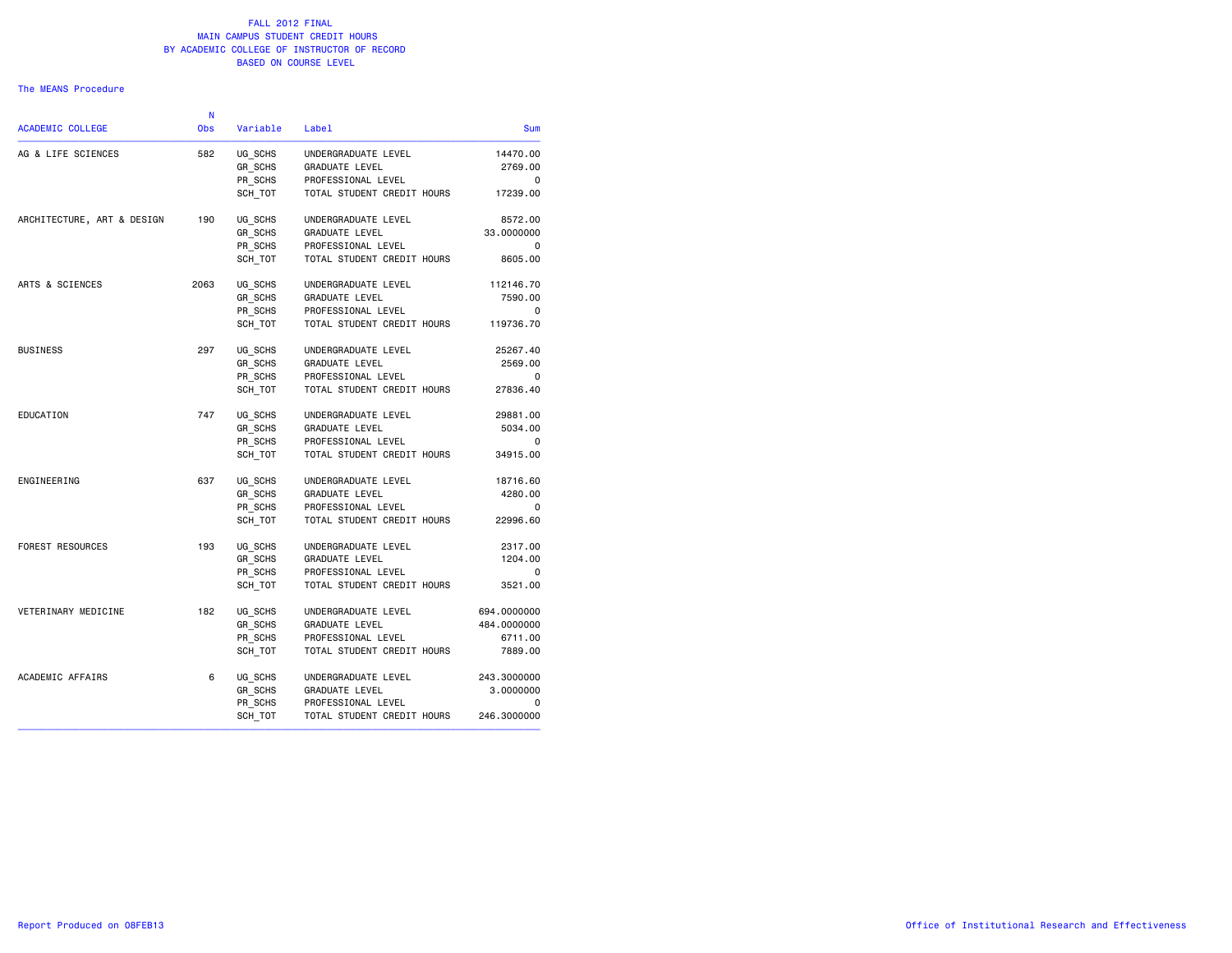|                                    | <b>UNDERGRADUATE</b> | <b>GRADUATE</b> | <b>PROFESSIONAL</b> |              |
|------------------------------------|----------------------|-----------------|---------------------|--------------|
| ACADEMIC DEPARTMENT                | <b>LEVEL</b>         | <b>LEVEL</b>    | <b>LEVEL</b>        | <b>TOTAL</b> |
|                                    |                      |                 |                     |              |
| Ag & Bio Engineering               | 219.00               | 72.00           | 0.00                | 291.00       |
| Agricultural Economics             | 1183.00              | 274.00          | 0.00                | 1457.00      |
| Animal Dairy Science               | 1629.00              | 170.00          | 0.00                | 1799.00      |
| Biochem, MolBio, Entomol&PlantPath | 1641.00              | 566.08          | 0.00                | 2207.08      |
| Food Sci Nutr & Health Prom        | 2884.00              | 627.00          | 0.00                | 3511.00      |
| Human Sciences                     | 2719.00              | 406.00          | 0.00                | 3125.00      |
| Landscape Architecture             | 1223.00              | 122.00          | 0.00                | 1345.00      |
| Plant & Soil Sciences              | 1917.00              | 475.92          | 0.00                | 2392.92      |
| Poultry Science                    | 1055.00              | 56.00           | 0.00                | 1111.00      |
|                                    |                      |                 |                     |              |
|                                    | 14470.00             | 2769.00         | 0.00                | 17239.00     |
|                                    |                      |                 |                     |              |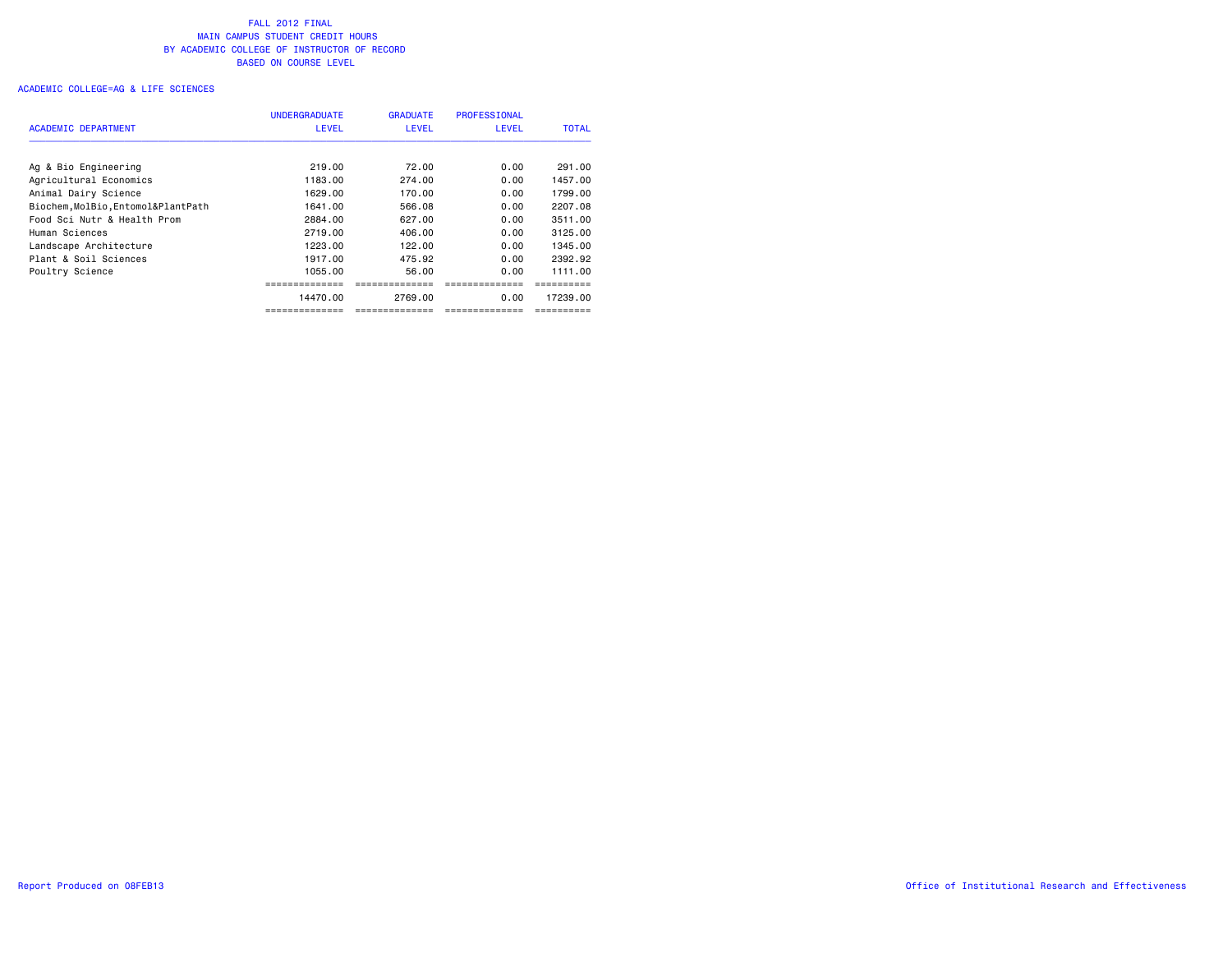# ACADEMIC COLLEGE=ARCHITECTURE, ART & DESIGN

| <b>ACADEMIC DEPARTMENT</b>    | <b>UNDERGRADUATE</b><br><b>LEVEL</b> | <b>GRADUATE</b><br><b>LEVEL</b> | <b>PROFESSIONAL</b><br><b>LEVEL</b> | <b>TOTAL</b> |
|-------------------------------|--------------------------------------|---------------------------------|-------------------------------------|--------------|
| Architecture                  | 3108.00                              | 9.00                            | 0.00                                | 3117.00      |
| Art AAD                       | 4152.00                              | 3.00                            | 0.00                                | 4155.00      |
| Building Construction Science | 552.00                               | 21.00                           | 0.00                                | 573.00       |
| Design                        | 760.00                               | 0.00                            | 0.00                                | 760.00       |
|                               |                                      |                                 |                                     |              |
|                               | 8572.00                              | 33.00                           | 0.00                                | 8605.00      |
|                               |                                      |                                 |                                     |              |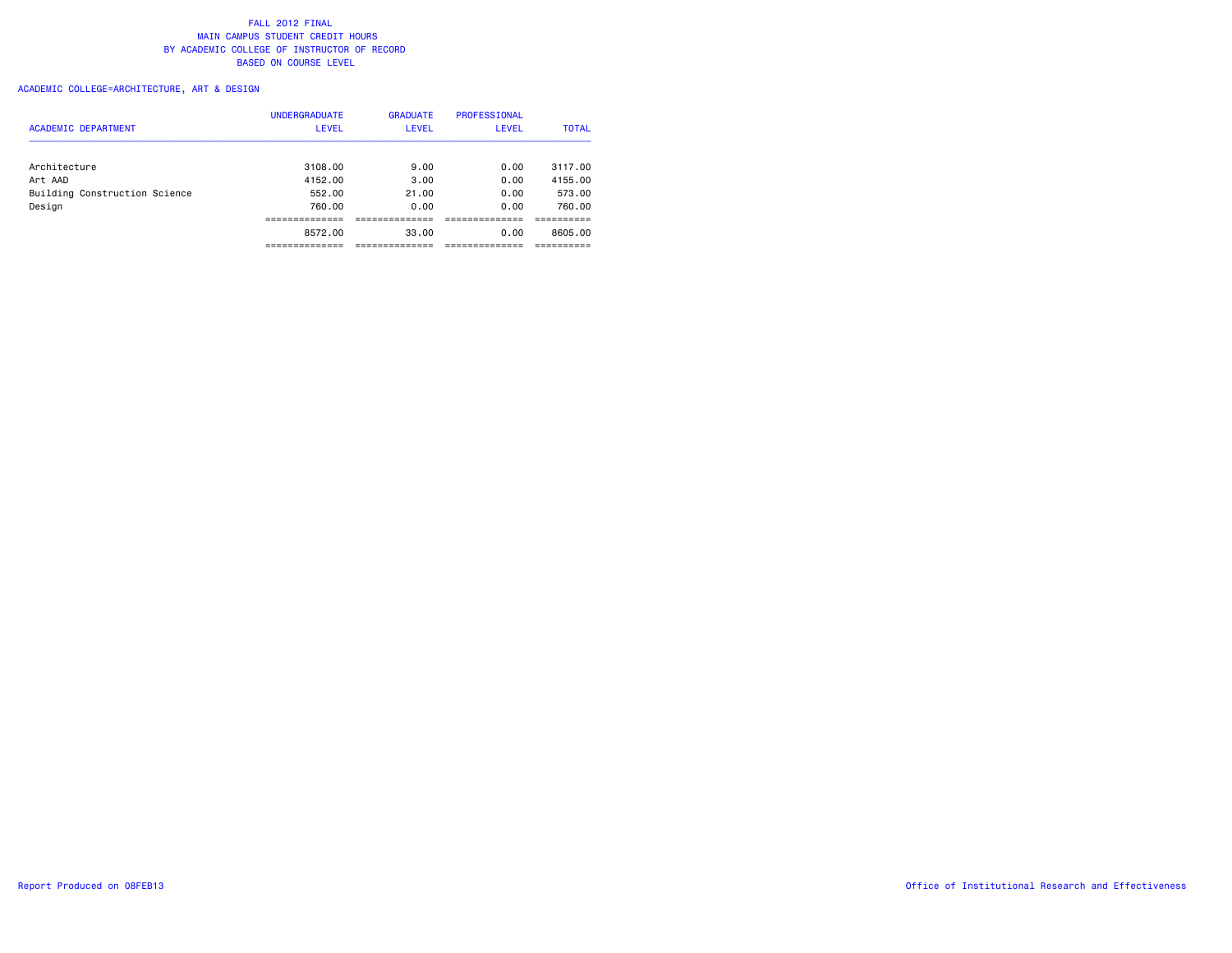### ACADEMIC COLLEGE=ARTS & SCIENCES

|                                | <b>UNDERGRADUATE</b> | <b>GRADUATE</b> | <b>PROFESSIONAL</b> |              |
|--------------------------------|----------------------|-----------------|---------------------|--------------|
| <b>ACADEMIC DEPARTMENT</b>     | <b>LEVEL</b>         | <b>LEVEL</b>    | <b>LEVEL</b>        | <b>TOTAL</b> |
| Aerospace Studies              | 205,00               | 0.00            | 0.00                | 205,00       |
| Anthro, & Mid. East, Cultures  | 1708.00              | 183.00          | 0.00                | 1891.00      |
| Biological Sciences            | 11234.00             | 858,00          | 0.00                | 12092.00     |
| Chemistry                      | 8577.00              | 671.00          | 0.00                | 9248.00      |
| Class & Mod Lang & Literatures | 5456.00              | 96.00           | 0.00                | 5552.00      |
| Communication                  | 8207.00              | 93,00           | 0.00                | 8300,00      |
| English                        | 12659.00             | 354.00          | 0.00                | 13013,00     |
| Geosciences                    | 8199.00              | 2037.00         | 0.00                | 10236.00     |
| History                        | 6736.00              | 511.00          | 0.00                | 7247.00      |
| Honors                         | 103.00               | 0.00            | 0.00                | 103,00       |
| Math & Statistics              | 17630.70             | 865,00          | 0.00                | 18495.70     |
| Military Science               | 304.00               | 0.00            | 0.00                | 304.00       |
| Philosophy & Religion          | 4049.00              | 16.00           | 0.00                | 4065,00      |
| Physics                        | 4328.00              | 433,00          | 0.00                | 4761.00      |
| Political Sci & Pub Admin      | 5304.00              | 574.00          | 0.00                | 5878.00      |
| Psychology                     | 8897.00              | 395,00          | 0.00                | 9292.00      |
| Sociology                      | 8550.00              | 504.00          | 0.00                | 9054.00      |
|                                | ==============       | =============   | ==============      | ==========   |
|                                | 112146.7             | 7590.00         | 0.00                | 119736.70    |
|                                | ==============       | ==============  | ==============      | ==========   |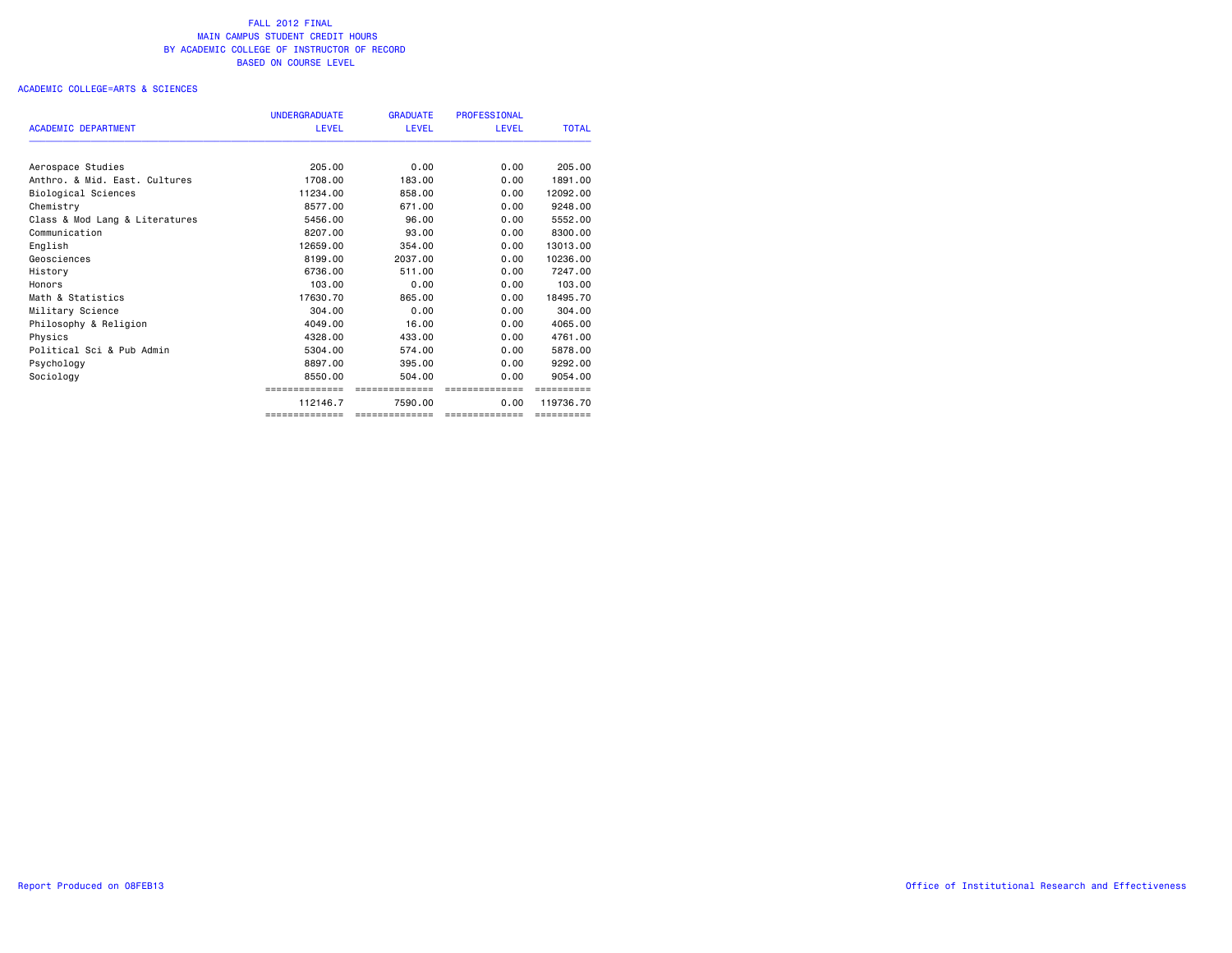### ACADEMIC COLLEGE=BUSINESS

|                                | <b>UNDERGRADUATE</b> | <b>GRADUATE</b> | PROFESSIONAL |              |
|--------------------------------|----------------------|-----------------|--------------|--------------|
| <b>ACADEMIC DEPARTMENT</b>     | <b>LEVEL</b>         | <b>LEVEL</b>    | <b>LEVEL</b> | <b>TOTAL</b> |
| Accounting                     | 3669.00              | 517.00          | 0.00         | 4186.00      |
| Finance & Economics            | 6877.00              | 500.00          | 0.00         | 7377.00      |
| Management & Info Systems      | 7570.40              | 800.00          | 0.00         | 8370.40      |
| Marketing, Quan Anal &Bus. Law | 7151.00              | 752.00          | 0.00         | 7903.00      |
|                                |                      |                 |              |              |
|                                | 25267.40             | 2569.00         | 0.00         | 27836.40     |
|                                |                      |                 |              |              |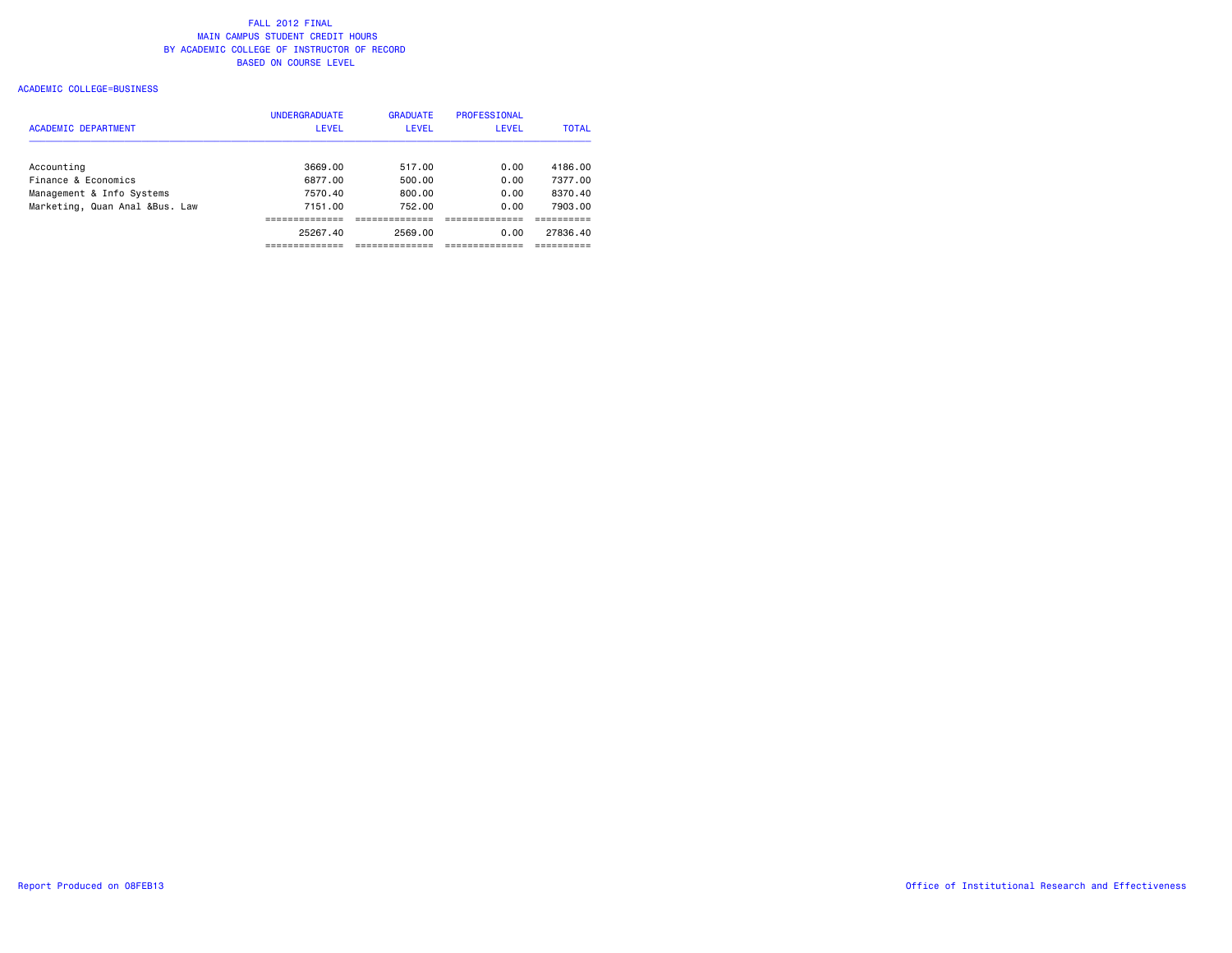### ACADEMIC COLLEGE=EDUCATION

| <b>ACADEMIC DEPARTMENT</b>           | <b>UNDERGRADUATE</b><br><b>LEVEL</b> | <b>GRADUATE</b><br><b>LEVEL</b> | <b>PROFESSIONAL</b><br>LEVEL | <b>TOTAL</b> |
|--------------------------------------|--------------------------------------|---------------------------------|------------------------------|--------------|
| Counseling & Educational Psychology  | 4609.00                              | 1932.00                         | 0.00                         | 6541.00      |
| Curriculum, Instruction & Special Ed | 8358.00                              | 991.00                          | 0.00                         | 9349.00      |
| Instructnl Systems & Wkfrc Develop   | 2870.00                              | 681.00                          | 0.00                         | 3551.00      |
| Kinesiology                          | 9377.00                              | 419.00                          | 0.00                         | 9796.00      |
| Leadership and Foundations           | 1503.00                              | 1011.00                         | 0.00                         | 2514.00      |
| Music                                | 3164.00                              | 0.00                            | 0.00                         | 3164.00      |
|                                      |                                      |                                 |                              |              |
|                                      | 29881.00                             | 5034.00                         | 0.00                         | 34915.00     |
|                                      |                                      |                                 |                              |              |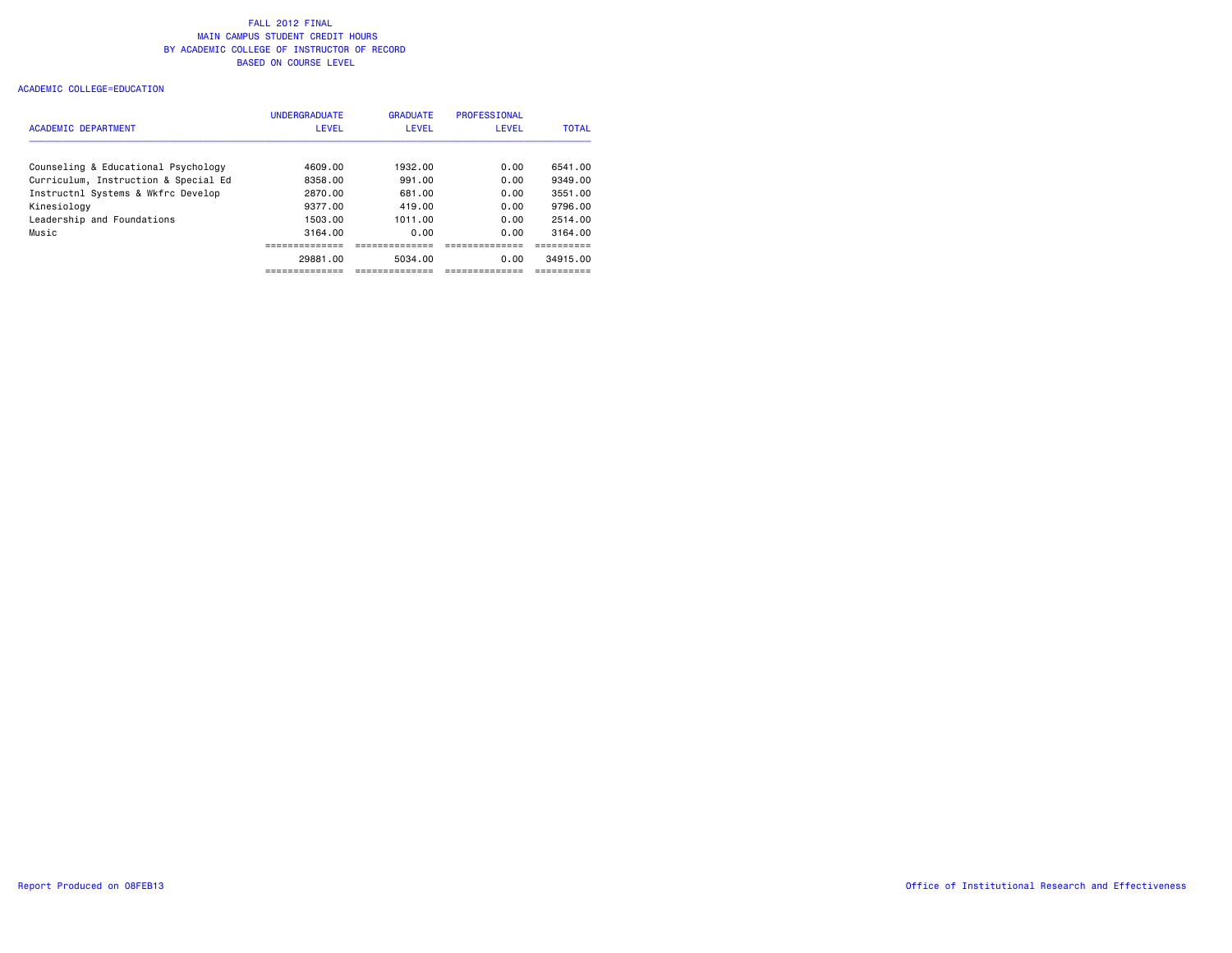#### ACADEMIC COLLEGE=ENGINEERING

|                            | <b>UNDERGRADUATE</b> | <b>GRADUATE</b> | PROFESSIONAL |              |
|----------------------------|----------------------|-----------------|--------------|--------------|
| <b>ACADEMIC DEPARTMENT</b> | <b>LEVEL</b>         | LEVEL           | LEVEL        | <b>TOTAL</b> |
|                            |                      |                 |              |              |
| Aerospace Engineering      | 3405.00              | 445.00          | 0.00         | 3850.00      |
| Ag & Bio Engineering       | 1201.00              | 136.00          | 0.00         | 1337.00      |
| Chemical Engineering       | 1392.00              | 135.00          | 0.00         | 1527.00      |
| Civil & Environmental Engr | 2278.00              | 508.00          | 0.00         | 2786.00      |
| Computer Science & Engr    | 2835.00              | 855.00          | 0.00         | 3690.00      |
| Electrical & Computer Engr | 3096.00              | 855.00          | 0.00         | 3951.00      |
| Industrial & Systems Engr  | 1874.60              | 581.00          | 0.00         | 2455.60      |
| Mechanical Engineering     | 2635.00              | 765.00          | 0.00         | 3400.00      |
|                            |                      |                 |              |              |
|                            | 18716.60             | 4280.00         | 0.00         | 22996.60     |
|                            |                      |                 |              |              |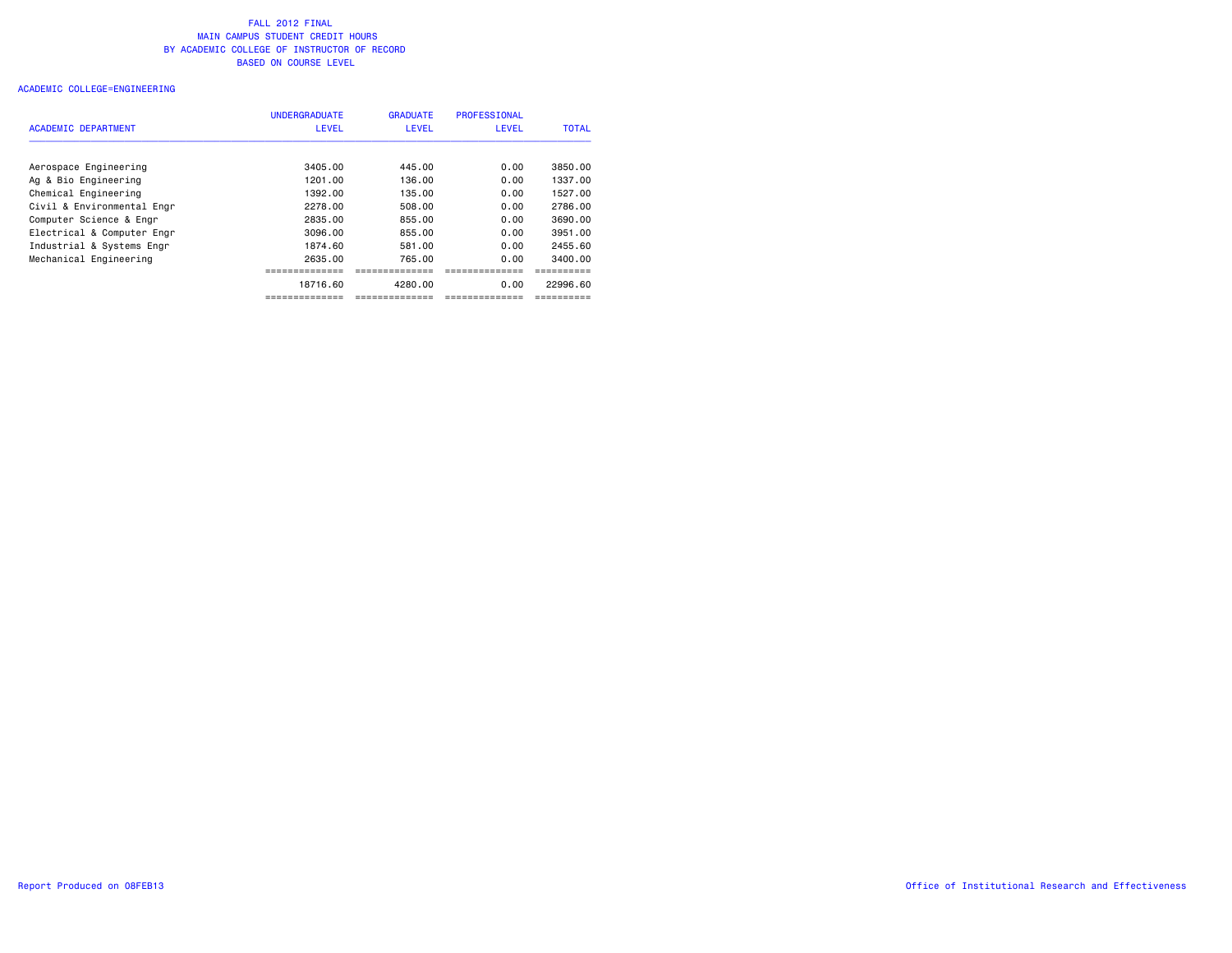### ACADEMIC COLLEGE=FOREST RESOURCES

| <b>ACADEMIC DEPARTMENT</b>    | <b>UNDERGRADUATE</b><br><b>LEVEL</b> | <b>GRADUATE</b><br>LEVEL | PROFESSIONAL<br>LEVEL | <b>TOTAL</b> |
|-------------------------------|--------------------------------------|--------------------------|-----------------------|--------------|
| Forest Products               | 87.00                                | 198.00                   | 0.00                  | 285.00       |
| Forestry                      | 980.00                               | 353.00                   | 0.00                  | 1333.00      |
| Wildlife, Fish. & Aquaculture | 1250.00                              | 653.00                   | 0.00                  | 1903.00      |
|                               |                                      |                          |                       |              |
|                               | 2317.00                              | 1204.00                  | 0.00                  | 3521.00      |
|                               |                                      |                          |                       |              |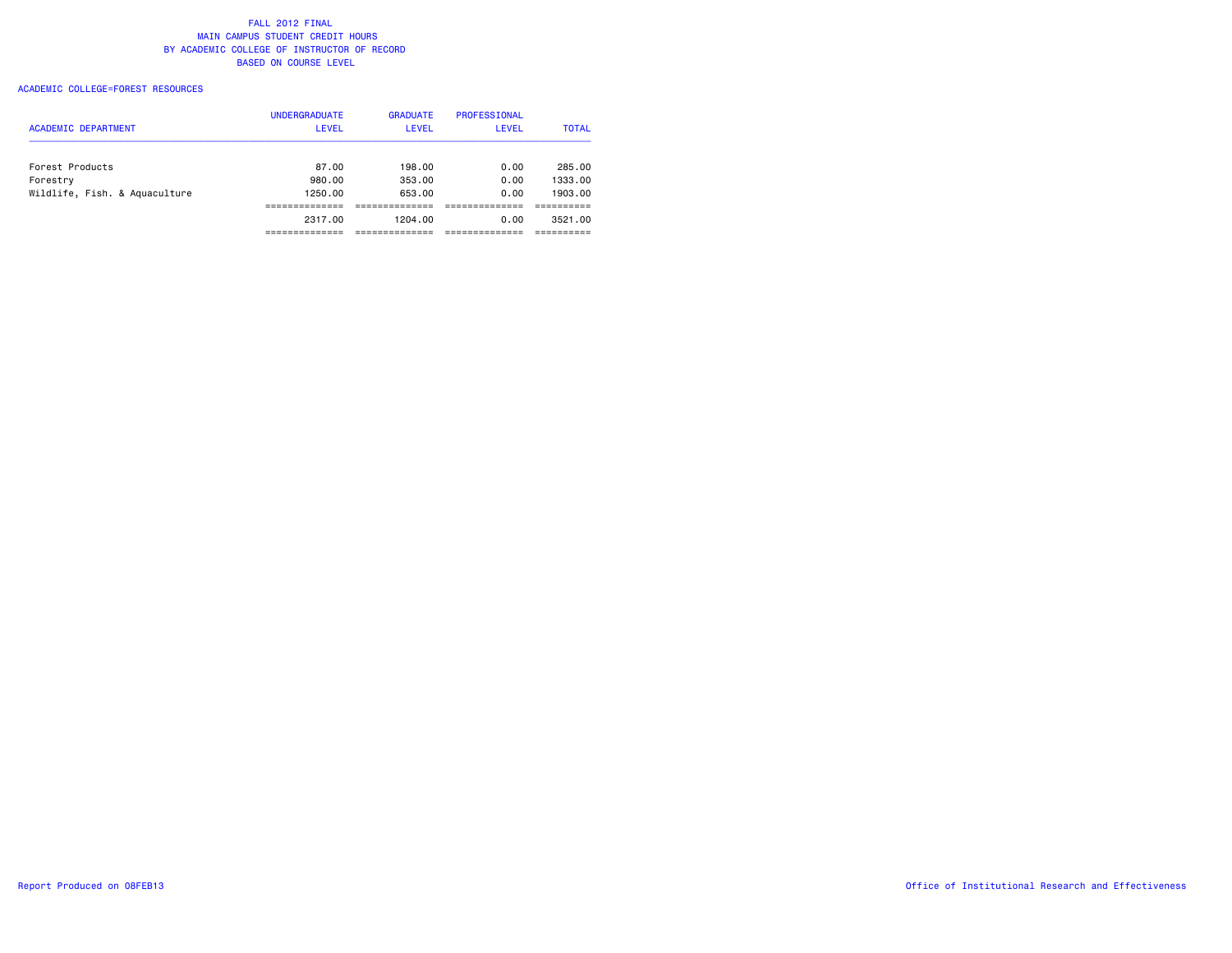### ACADEMIC COLLEGE=VETERINARY MEDICINE

| <b>ACADEMIC DEPARTMENT</b> | <b>UNDERGRADUATE</b><br>LEVEL | <b>GRADUATE</b><br><b>LEVEL</b> | PROFESSIONAL<br>LEVEL | <b>TOTAL</b> |
|----------------------------|-------------------------------|---------------------------------|-----------------------|--------------|
| Veterinary Medicine        | 694.00                        | 484.00                          | 6711.00               | 7889.00      |
|                            | 694.00                        | 484.00                          | 6711.00               | 7889.00      |
|                            |                               |                                 |                       |              |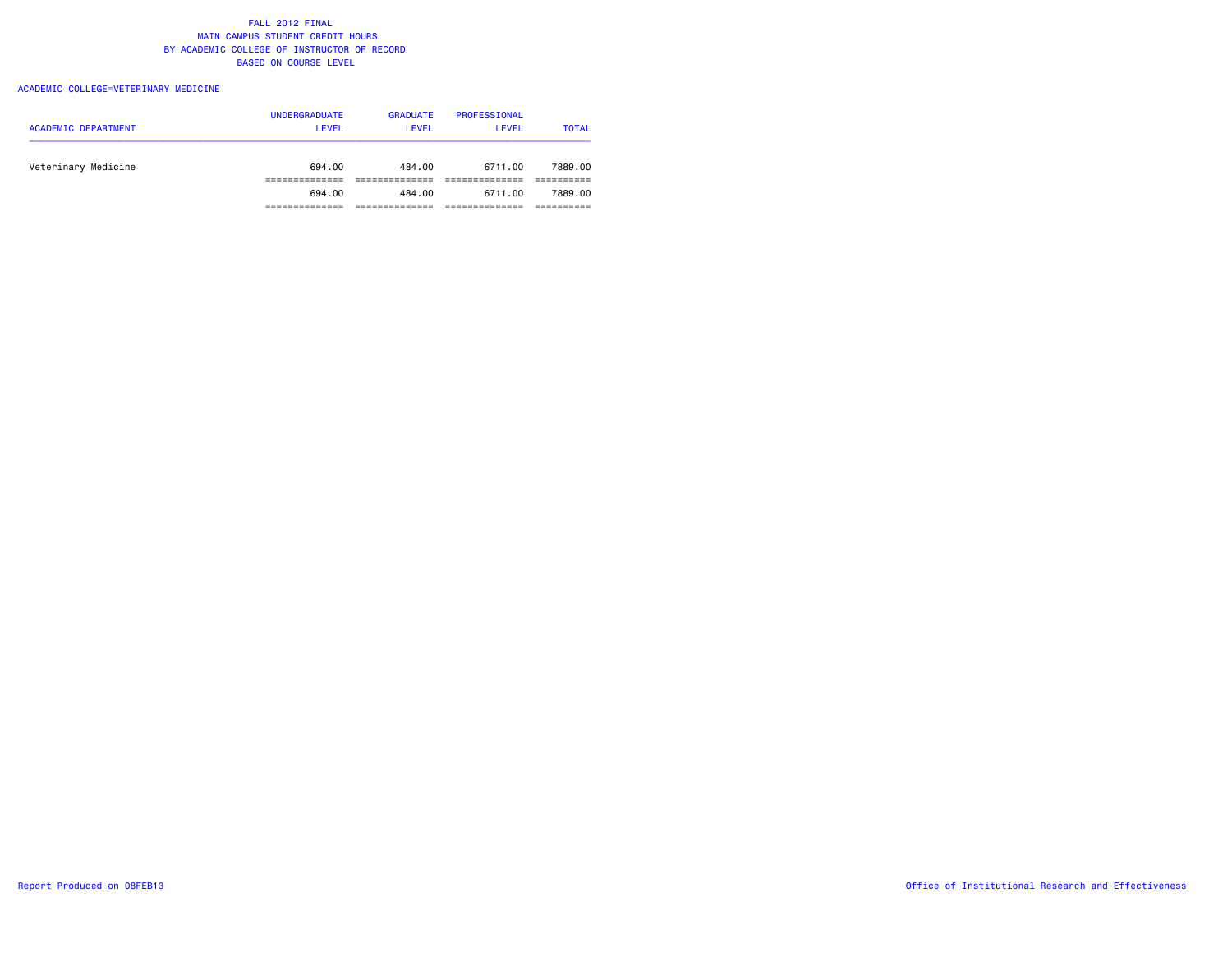### ACADEMIC COLLEGE=ACADEMIC AFFAIRS

| <b>ACADEMIC DEPARTMENT</b>     | <b>UNDERGRADUATE</b><br><b>LEVEL</b> | <b>GRADUATE</b><br><b>LEVEL</b> | PROFESSIONAL<br><b>LEVEL</b> | <b>TOTAL</b>    |
|--------------------------------|--------------------------------------|---------------------------------|------------------------------|-----------------|
| Non-Academic<br>Provost Office | 48.00<br>195.30                      | 3.00<br>0.00                    | 0.00<br>0.00                 | 51.00<br>195.30 |
|                                |                                      |                                 |                              |                 |
|                                | 243.30                               | 3.00                            | 0.00                         | 246.30          |
|                                |                                      |                                 |                              |                 |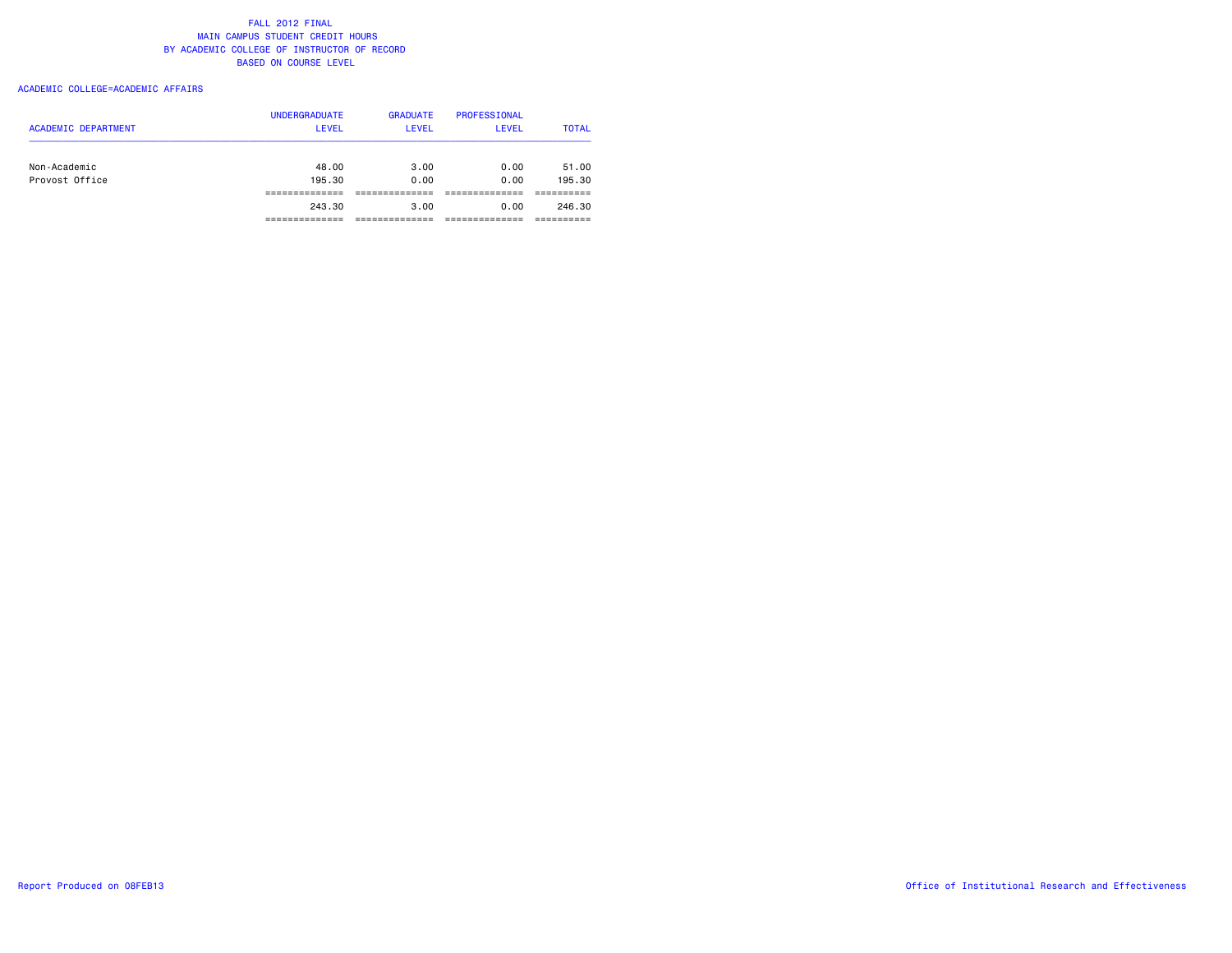| <b>ACADEMIC DEPARTMENT</b>                                                      | Instructor Name  | Rank                          | <b>Tenure</b><br><b>Status</b> | <b>Course</b><br>Cip# | <b>CRN</b>   | Course #              | Sec              | Type Del    |             | Title                  | <b>Sec</b> | Prim Inst      | Total<br>Per Enrolled                                                                                                                                                                                                                                                                                                                                                                                                                                                                                      | <b>UG</b><br><b>SCHS</b>                                                                                                                                                                                                                                                                                                                                                                                                                                                                                     | <b>GR</b><br><b>SCHS</b>                                                                                                                                                                                                                                                                                                                                                                                                                                                                                                                                                   | <b>PR</b><br><b>SCHS</b>                                                                                                                                                                                                                                                                                                                                                                                                                                                                                         | Total<br><b>SCHS</b> |
|---------------------------------------------------------------------------------|------------------|-------------------------------|--------------------------------|-----------------------|--------------|-----------------------|------------------|-------------|-------------|------------------------|------------|----------------|------------------------------------------------------------------------------------------------------------------------------------------------------------------------------------------------------------------------------------------------------------------------------------------------------------------------------------------------------------------------------------------------------------------------------------------------------------------------------------------------------------|--------------------------------------------------------------------------------------------------------------------------------------------------------------------------------------------------------------------------------------------------------------------------------------------------------------------------------------------------------------------------------------------------------------------------------------------------------------------------------------------------------------|----------------------------------------------------------------------------------------------------------------------------------------------------------------------------------------------------------------------------------------------------------------------------------------------------------------------------------------------------------------------------------------------------------------------------------------------------------------------------------------------------------------------------------------------------------------------------|------------------------------------------------------------------------------------------------------------------------------------------------------------------------------------------------------------------------------------------------------------------------------------------------------------------------------------------------------------------------------------------------------------------------------------------------------------------------------------------------------------------|----------------------|
|                                                                                 |                  |                               |                                |                       |              |                       |                  |             |             |                        |            |                |                                                                                                                                                                                                                                                                                                                                                                                                                                                                                                            |                                                                                                                                                                                                                                                                                                                                                                                                                                                                                                              |                                                                                                                                                                                                                                                                                                                                                                                                                                                                                                                                                                            |                                                                                                                                                                                                                                                                                                                                                                                                                                                                                                                  |                      |
| Ag & Bio Engineering                                                            | Chesser, Gary    | Non-Faculty                   | Not Applicable                 | 140301                | 30013        | ABE 1073              | 01               | C           | F           | Ag Mechanics           | P          | $\mathbf{1}$   | 20.00                                                                                                                                                                                                                                                                                                                                                                                                                                                                                                      | 60.00                                                                                                                                                                                                                                                                                                                                                                                                                                                                                                        | 0.00                                                                                                                                                                                                                                                                                                                                                                                                                                                                                                                                                                       | 0.00                                                                                                                                                                                                                                                                                                                                                                                                                                                                                                             | 60.00                |
|                                                                                 |                  |                               |                                |                       | 30014        | ABE 1073              | 02               | К           | F           | Ag Mechanics           | P          | $\mathbf{1}$   | 10.00                                                                                                                                                                                                                                                                                                                                                                                                                                                                                                      | 0.00                                                                                                                                                                                                                                                                                                                                                                                                                                                                                                         | 0.00                                                                                                                                                                                                                                                                                                                                                                                                                                                                                                                                                                       | 0.00                                                                                                                                                                                                                                                                                                                                                                                                                                                                                                             | 0.00                 |
|                                                                                 |                  |                               |                                |                       |              | 30015 ABE 1073        | 03               | K           | F           | Ag Mechanics           | P          | $\overline{1}$ | 10.00                                                                                                                                                                                                                                                                                                                                                                                                                                                                                                      | 0.00                                                                                                                                                                                                                                                                                                                                                                                                                                                                                                         | 0.00                                                                                                                                                                                                                                                                                                                                                                                                                                                                                                                                                                       | 0.00                                                                                                                                                                                                                                                                                                                                                                                                                                                                                                             | 0.00                 |
|                                                                                 |                  |                               |                                |                       |              |                       |                  |             |             |                        |            |                | 40.00                                                                                                                                                                                                                                                                                                                                                                                                                                                                                                      | 60.00                                                                                                                                                                                                                                                                                                                                                                                                                                                                                                        | 0.00                                                                                                                                                                                                                                                                                                                                                                                                                                                                                                                                                                       | 0.00                                                                                                                                                                                                                                                                                                                                                                                                                                                                                                             | 60.00                |
|                                                                                 | Davis, Jeremiah  | Assistant Prof Ten Track      |                                |                       |              | 140301 35775 ABE 9000 | 02               | D           | F           | Research / Diss        | P          | $\mathbf{1}$   | 1.00                                                                                                                                                                                                                                                                                                                                                                                                                                                                                                       | 0.00                                                                                                                                                                                                                                                                                                                                                                                                                                                                                                         | 9.00                                                                                                                                                                                                                                                                                                                                                                                                                                                                                                                                                                       | 0.00                                                                                                                                                                                                                                                                                                                                                                                                                                                                                                             | 9.00                 |
|                                                                                 |                  |                               |                                |                       | 35786        | ABE 8000              | 02               | D           | F           | Research / Thesis      | P          | $\overline{1}$ | 3.00                                                                                                                                                                                                                                                                                                                                                                                                                                                                                                       | 0.00                                                                                                                                                                                                                                                                                                                                                                                                                                                                                                         | 16.00                                                                                                                                                                                                                                                                                                                                                                                                                                                                                                                                                                      | 0.00                                                                                                                                                                                                                                                                                                                                                                                                                                                                                                             | 16.00                |
|                                                                                 |                  |                               |                                |                       | 150699 30030 | ABE 4383              | 01               | C           | F           | Bldg Const             | P          | $\overline{1}$ | 28.00                                                                                                                                                                                                                                                                                                                                                                                                                                                                                                      | 84.00                                                                                                                                                                                                                                                                                                                                                                                                                                                                                                        | 0.00                                                                                                                                                                                                                                                                                                                                                                                                                                                                                                                                                                       | 0.00                                                                                                                                                                                                                                                                                                                                                                                                                                                                                                             | 84.00                |
|                                                                                 |                  |                               |                                |                       |              | 30041 ABE 6383        | 01               | C           | F           | Bldg Const             | P          | $\overline{1}$ | 1.00                                                                                                                                                                                                                                                                                                                                                                                                                                                                                                       | 0.00                                                                                                                                                                                                                                                                                                                                                                                                                                                                                                         | 3.00                                                                                                                                                                                                                                                                                                                                                                                                                                                                                                                                                                       | 0.00                                                                                                                                                                                                                                                                                                                                                                                                                                                                                                             | 3.00                 |
|                                                                                 |                  |                               |                                |                       |              |                       |                  |             |             |                        |            |                | 33.00                                                                                                                                                                                                                                                                                                                                                                                                                                                                                                      | 84.00                                                                                                                                                                                                                                                                                                                                                                                                                                                                                                        | 28.00                                                                                                                                                                                                                                                                                                                                                                                                                                                                                                                                                                      | 0.00                                                                                                                                                                                                                                                                                                                                                                                                                                                                                                             | 112.00               |
|                                                                                 | Paz, Joel        | Assistant Prof                | Ten Track                      |                       | 140301 35779 | ABE 9000              | 06               | D           | F           | Research / Diss        | P          | $\mathbf{1}$   | 1.00                                                                                                                                                                                                                                                                                                                                                                                                                                                                                                       | 0.00                                                                                                                                                                                                                                                                                                                                                                                                                                                                                                         | 3.00                                                                                                                                                                                                                                                                                                                                                                                                                                                                                                                                                                       | 0.00                                                                                                                                                                                                                                                                                                                                                                                                                                                                                                             | 3.00                 |
|                                                                                 |                  |                               |                                |                       | 35790        | ABE 8000              | 06               | D           | F           | Research / Thesis      | P          | $\overline{1}$ | 1.00                                                                                                                                                                                                                                                                                                                                                                                                                                                                                                       | 0.00                                                                                                                                                                                                                                                                                                                                                                                                                                                                                                         | 3.00                                                                                                                                                                                                                                                                                                                                                                                                                                                                                                                                                                       | 0.00                                                                                                                                                                                                                                                                                                                                                                                                                                                                                                             | 3.00                 |
|                                                                                 |                  |                               |                                |                       | 150699 30020 | ABE 2873              | 01               | C           | F           | Land Surveying         | P          | $\overline{1}$ | 25.00                                                                                                                                                                                                                                                                                                                                                                                                                                                                                                      | 75.00                                                                                                                                                                                                                                                                                                                                                                                                                                                                                                        | 0.00                                                                                                                                                                                                                                                                                                                                                                                                                                                                                                                                                                       | 0.00                                                                                                                                                                                                                                                                                                                                                                                                                                                                                                             | 75.00                |
|                                                                                 |                  |                               |                                |                       | 30021        | ABE 2873              | 02               | К           | F           | Land Surveying         | P          | $\mathbf{1}$   | 14.00                                                                                                                                                                                                                                                                                                                                                                                                                                                                                                      | 0.00                                                                                                                                                                                                                                                                                                                                                                                                                                                                                                         | 0.00                                                                                                                                                                                                                                                                                                                                                                                                                                                                                                                                                                       | 0.00                                                                                                                                                                                                                                                                                                                                                                                                                                                                                                             | 0.00                 |
|                                                                                 |                  |                               |                                |                       | 30022        | ABE 2873              | 03               | К           | F           | Land Surveying         | P          | $\overline{1}$ | 11.00                                                                                                                                                                                                                                                                                                                                                                                                                                                                                                      | 0.00                                                                                                                                                                                                                                                                                                                                                                                                                                                                                                         | 0.00                                                                                                                                                                                                                                                                                                                                                                                                                                                                                                                                                                       | 0.00                                                                                                                                                                                                                                                                                                                                                                                                                                                                                                             | 0.00                 |
|                                                                                 |                  |                               |                                |                       |              |                       |                  |             |             |                        |            |                | 52.00                                                                                                                                                                                                                                                                                                                                                                                                                                                                                                      | 75.00                                                                                                                                                                                                                                                                                                                                                                                                                                                                                                        | 6.00                                                                                                                                                                                                                                                                                                                                                                                                                                                                                                                                                                       | 0.00                                                                                                                                                                                                                                                                                                                                                                                                                                                                                                             | 81.00                |
|                                                                                 | Yu, Fei          | Assistant Prof                | Ten Track                      | 140301                | 35784        | ABE 9000              | 11               | D           | F           | Research / Diss        | P          | $\overline{1}$ | 4.00                                                                                                                                                                                                                                                                                                                                                                                                                                                                                                       | 0.00                                                                                                                                                                                                                                                                                                                                                                                                                                                                                                         | 16.00                                                                                                                                                                                                                                                                                                                                                                                                                                                                                                                                                                      | 0.00                                                                                                                                                                                                                                                                                                                                                                                                                                                                                                             | 16.00                |
|                                                                                 |                  |                               |                                |                       | 35795        | ABE 8000              | 11               | D           | F.          | Research / Thesis      | P          | $\overline{1}$ | 3.00                                                                                                                                                                                                                                                                                                                                                                                                                                                                                                       | 0.00                                                                                                                                                                                                                                                                                                                                                                                                                                                                                                         | 19.00                                                                                                                                                                                                                                                                                                                                                                                                                                                                                                                                                                      | 0.00                                                                                                                                                                                                                                                                                                                                                                                                                                                                                                             | 19.00                |
|                                                                                 |                  |                               |                                |                       | 35935        | ABE 7000              | 01               | $\mathbf I$ | F           | Directed Indiv Study P |            | $\overline{1}$ | 1.00                                                                                                                                                                                                                                                                                                                                                                                                                                                                                                       | 0.00                                                                                                                                                                                                                                                                                                                                                                                                                                                                                                         | 3.00                                                                                                                                                                                                                                                                                                                                                                                                                                                                                                                                                                       | 0.00                                                                                                                                                                                                                                                                                                                                                                                                                                                                                                             | 3.00                 |
|                                                                                 |                  |                               |                                |                       |              |                       |                  |             |             |                        |            |                |                                                                                                                                                                                                                                                                                                                                                                                                                                                                                                            |                                                                                                                                                                                                                                                                                                                                                                                                                                                                                                              |                                                                                                                                                                                                                                                                                                                                                                                                                                                                                                                                                                            |                                                                                                                                                                                                                                                                                                                                                                                                                                                                                                                  |                      |
|                                                                                 |                  |                               |                                |                       |              |                       |                  |             |             |                        |            |                | 8.00                                                                                                                                                                                                                                                                                                                                                                                                                                                                                                       | 0.00                                                                                                                                                                                                                                                                                                                                                                                                                                                                                                         | 38.00                                                                                                                                                                                                                                                                                                                                                                                                                                                                                                                                                                      | 0.00                                                                                                                                                                                                                                                                                                                                                                                                                                                                                                             | 38.00                |
| ==========================<br>Ag & Bio Engineering<br>------------------------- |                  |                               |                                |                       |              |                       |                  |             |             |                        |            |                | $\begin{array}{cccccc} \multicolumn{2}{c}{} & \multicolumn{2}{c}{} & \multicolumn{2}{c}{} & \multicolumn{2}{c}{} & \multicolumn{2}{c}{} & \multicolumn{2}{c}{} & \multicolumn{2}{c}{} & \multicolumn{2}{c}{} & \multicolumn{2}{c}{} & \multicolumn{2}{c}{} & \multicolumn{2}{c}{} & \multicolumn{2}{c}{} & \multicolumn{2}{c}{} & \multicolumn{2}{c}{} & \multicolumn{2}{c}{} & \multicolumn{2}{c}{} & \multicolumn{2}{c}{} & \multicolumn{2}{c}{} & \multicolumn{2}{c}{} & \multic$<br>133.00<br>======== | ========<br>219.00<br>$\begin{array}{cccccccccc} \multicolumn{2}{c}{} & \multicolumn{2}{c}{} & \multicolumn{2}{c}{} & \multicolumn{2}{c}{} & \multicolumn{2}{c}{} & \multicolumn{2}{c}{} & \multicolumn{2}{c}{} & \multicolumn{2}{c}{} & \multicolumn{2}{c}{} & \multicolumn{2}{c}{} & \multicolumn{2}{c}{} & \multicolumn{2}{c}{} & \multicolumn{2}{c}{} & \multicolumn{2}{c}{} & \multicolumn{2}{c}{} & \multicolumn{2}{c}{} & \multicolumn{2}{c}{} & \multicolumn{2}{c}{} & \multicolumn{2}{c}{} & \mult$ | $\qquad \qquad \equiv \equiv \equiv \equiv \equiv \equiv \equiv \equiv$<br>72.00<br>$\begin{array}{cccccccccc} \multicolumn{2}{c}{} & \multicolumn{2}{c}{} & \multicolumn{2}{c}{} & \multicolumn{2}{c}{} & \multicolumn{2}{c}{} & \multicolumn{2}{c}{} & \multicolumn{2}{c}{} & \multicolumn{2}{c}{} & \multicolumn{2}{c}{} & \multicolumn{2}{c}{} & \multicolumn{2}{c}{} & \multicolumn{2}{c}{} & \multicolumn{2}{c}{} & \multicolumn{2}{c}{} & \multicolumn{2}{c}{} & \multicolumn{2}{c}{} & \multicolumn{2}{c}{} & \multicolumn{2}{c}{} & \multicolumn{2}{c}{} & \mult$ | <b>ESSESSE</b><br>0.00<br>$\begin{array}{cccccccccc} \multicolumn{2}{c}{} & \multicolumn{2}{c}{} & \multicolumn{2}{c}{} & \multicolumn{2}{c}{} & \multicolumn{2}{c}{} & \multicolumn{2}{c}{} & \multicolumn{2}{c}{} & \multicolumn{2}{c}{} & \multicolumn{2}{c}{} & \multicolumn{2}{c}{} & \multicolumn{2}{c}{} & \multicolumn{2}{c}{} & \multicolumn{2}{c}{} & \multicolumn{2}{c}{} & \multicolumn{2}{c}{} & \multicolumn{2}{c}{} & \multicolumn{2}{c}{} & \multicolumn{2}{c}{} & \multicolumn{2}{c}{} & \mult$ | 291.00<br>========== |
| Agricultural Economics                                                          | Barnes, James    | Ext Assist Prof Non-Ten Track |                                |                       |              | 520601 36317 AEC 6353 | 501              | C           | $\mathbf 0$ | Intro to Regional Ec P |            | $\mathbf{1}$   | 7.00                                                                                                                                                                                                                                                                                                                                                                                                                                                                                                       | 0.00                                                                                                                                                                                                                                                                                                                                                                                                                                                                                                         | 21.00                                                                                                                                                                                                                                                                                                                                                                                                                                                                                                                                                                      | 0.00                                                                                                                                                                                                                                                                                                                                                                                                                                                                                                             | 21.00                |
|                                                                                 |                  |                               |                                |                       |              |                       |                  |             |             |                        |            |                |                                                                                                                                                                                                                                                                                                                                                                                                                                                                                                            |                                                                                                                                                                                                                                                                                                                                                                                                                                                                                                              |                                                                                                                                                                                                                                                                                                                                                                                                                                                                                                                                                                            |                                                                                                                                                                                                                                                                                                                                                                                                                                                                                                                  |                      |
|                                                                                 |                  |                               |                                |                       |              |                       |                  |             |             |                        |            |                | 7.00                                                                                                                                                                                                                                                                                                                                                                                                                                                                                                       | 0.00                                                                                                                                                                                                                                                                                                                                                                                                                                                                                                         | 21.00                                                                                                                                                                                                                                                                                                                                                                                                                                                                                                                                                                      | 0.00                                                                                                                                                                                                                                                                                                                                                                                                                                                                                                             | 21.00                |
|                                                                                 | Barnett, Barry   | Professor                     | Tenured                        |                       |              | 010103 30156 AEC 8611 | 01               | C           | F           | Research Seminar I     | P          | $\overline{1}$ | 6.00                                                                                                                                                                                                                                                                                                                                                                                                                                                                                                       | 0.00                                                                                                                                                                                                                                                                                                                                                                                                                                                                                                         | 6.00                                                                                                                                                                                                                                                                                                                                                                                                                                                                                                                                                                       | 0.00                                                                                                                                                                                                                                                                                                                                                                                                                                                                                                             | 6.00                 |
|                                                                                 |                  |                               |                                |                       |              | 450601 30154 AEC 8163 | 01               | C           | F           | Consum, Produc, Mark P |            | $\overline{1}$ | 7.00                                                                                                                                                                                                                                                                                                                                                                                                                                                                                                       | 0.00                                                                                                                                                                                                                                                                                                                                                                                                                                                                                                         | 21.00                                                                                                                                                                                                                                                                                                                                                                                                                                                                                                                                                                      | 0.00                                                                                                                                                                                                                                                                                                                                                                                                                                                                                                             | 21.00                |
|                                                                                 |                  |                               |                                |                       |              |                       |                  |             |             |                        |            |                | 13.00                                                                                                                                                                                                                                                                                                                                                                                                                                                                                                      | 0.00                                                                                                                                                                                                                                                                                                                                                                                                                                                                                                         | 27.00                                                                                                                                                                                                                                                                                                                                                                                                                                                                                                                                                                      | 0.00                                                                                                                                                                                                                                                                                                                                                                                                                                                                                                             | 27.00                |
|                                                                                 | Coatney, Kalyn   | Assistant Prof                | Ten Track                      |                       | 010103 30139 | AEC 4133              | 01               | C           | F           | Food Markets & Price P |            | $\overline{1}$ | 20.00                                                                                                                                                                                                                                                                                                                                                                                                                                                                                                      | 60.00                                                                                                                                                                                                                                                                                                                                                                                                                                                                                                        | 0.00                                                                                                                                                                                                                                                                                                                                                                                                                                                                                                                                                                       | 0.00                                                                                                                                                                                                                                                                                                                                                                                                                                                                                                             | 60.00                |
|                                                                                 |                  |                               |                                |                       |              | 30148 AEC 6133        | 01               | C           | F.          | Analysis Food Mkt/Pr P |            | $\overline{1}$ | 2.00                                                                                                                                                                                                                                                                                                                                                                                                                                                                                                       | 0.00                                                                                                                                                                                                                                                                                                                                                                                                                                                                                                         | 6.00                                                                                                                                                                                                                                                                                                                                                                                                                                                                                                                                                                       | 0.00                                                                                                                                                                                                                                                                                                                                                                                                                                                                                                             | 6.00                 |
|                                                                                 |                  |                               |                                |                       |              | 30155 AEC 8403        | 01               | C           | F           | Game Theory            | P          | $\overline{1}$ | 8.00                                                                                                                                                                                                                                                                                                                                                                                                                                                                                                       | 0.00                                                                                                                                                                                                                                                                                                                                                                                                                                                                                                         | 24.00                                                                                                                                                                                                                                                                                                                                                                                                                                                                                                                                                                      | 0.00                                                                                                                                                                                                                                                                                                                                                                                                                                                                                                             | 24.00                |
|                                                                                 |                  |                               |                                |                       |              |                       |                  |             |             |                        |            |                | 30.00                                                                                                                                                                                                                                                                                                                                                                                                                                                                                                      | 60.00                                                                                                                                                                                                                                                                                                                                                                                                                                                                                                        | 30.00                                                                                                                                                                                                                                                                                                                                                                                                                                                                                                                                                                      | 0.00                                                                                                                                                                                                                                                                                                                                                                                                                                                                                                             | 90.00                |
|                                                                                 | Coble, Keith     | Professor                     | Tenured                        |                       |              | 010103 35512 AEC 8000 | 02               | D           | F           | Research / Thesis      | P          | $\mathbf{1}$   | 1.00                                                                                                                                                                                                                                                                                                                                                                                                                                                                                                       | 0.00                                                                                                                                                                                                                                                                                                                                                                                                                                                                                                         | 6.00                                                                                                                                                                                                                                                                                                                                                                                                                                                                                                                                                                       | 0.00                                                                                                                                                                                                                                                                                                                                                                                                                                                                                                             | 6.00                 |
|                                                                                 |                  |                               |                                |                       |              |                       |                  |             |             |                        |            |                | 1.00                                                                                                                                                                                                                                                                                                                                                                                                                                                                                                       | 0.00                                                                                                                                                                                                                                                                                                                                                                                                                                                                                                         | 6.00                                                                                                                                                                                                                                                                                                                                                                                                                                                                                                                                                                       | 0.00                                                                                                                                                                                                                                                                                                                                                                                                                                                                                                             | 6.00                 |
|                                                                                 | Freeman, Matthew | Assistant Prof                | Ten Track                      |                       |              | 010103 30132 AEC 2713 | 01               | C           | F           | Intro to Food & Reso P |            | -1             | 111.00                                                                                                                                                                                                                                                                                                                                                                                                                                                                                                     | 333.00                                                                                                                                                                                                                                                                                                                                                                                                                                                                                                       | 0.00                                                                                                                                                                                                                                                                                                                                                                                                                                                                                                                                                                       | 0.00                                                                                                                                                                                                                                                                                                                                                                                                                                                                                                             | 333.00               |
|                                                                                 |                  |                               |                                |                       |              | 30133 AEC 2713        | H <sub>0</sub> 1 | C           | F           | Hon Intro to Food &    | P          | $\mathbf{1}$   | 4.00                                                                                                                                                                                                                                                                                                                                                                                                                                                                                                       | 12.00                                                                                                                                                                                                                                                                                                                                                                                                                                                                                                        | 0.00                                                                                                                                                                                                                                                                                                                                                                                                                                                                                                                                                                       | 0.00                                                                                                                                                                                                                                                                                                                                                                                                                                                                                                             | 12.00                |
|                                                                                 |                  |                               |                                |                       |              | 30140 AEC 4243        | 01               | C           | F           | Natural Resource Eco P |            | $\overline{1}$ | 7.00                                                                                                                                                                                                                                                                                                                                                                                                                                                                                                       | 21.00                                                                                                                                                                                                                                                                                                                                                                                                                                                                                                        | 0.00                                                                                                                                                                                                                                                                                                                                                                                                                                                                                                                                                                       | 0.00                                                                                                                                                                                                                                                                                                                                                                                                                                                                                                             | 21.00                |
|                                                                                 |                  |                               |                                |                       |              | 30149 AEC 6243        | 01               | C           | F           | Natural Resource Eco P |            | $\mathbf{1}$   | 8.00                                                                                                                                                                                                                                                                                                                                                                                                                                                                                                       | 0.00                                                                                                                                                                                                                                                                                                                                                                                                                                                                                                         | 24.00                                                                                                                                                                                                                                                                                                                                                                                                                                                                                                                                                                      | 0.00                                                                                                                                                                                                                                                                                                                                                                                                                                                                                                             | 24.00                |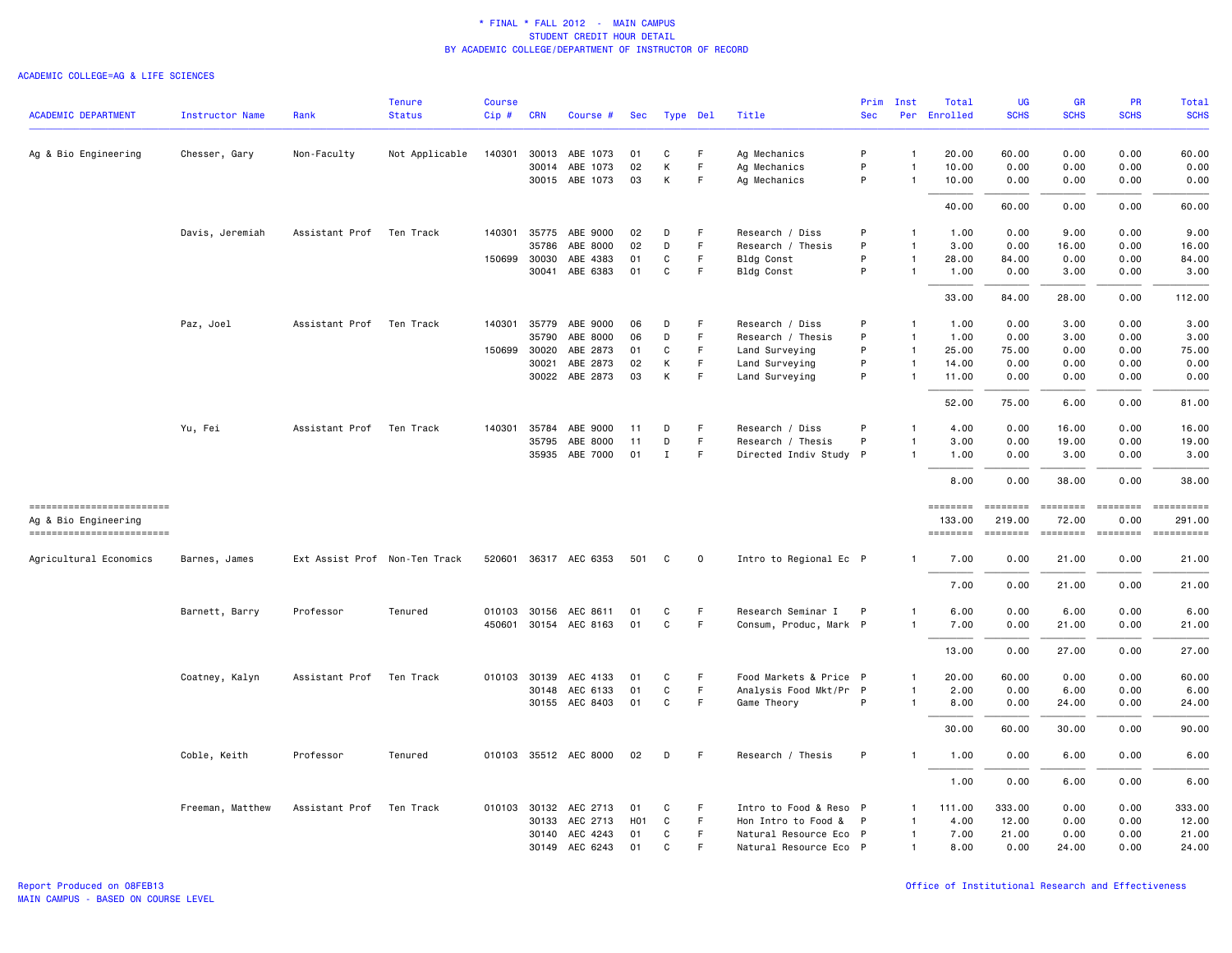| <b>ACADEMIC DEPARTMENT</b> | <b>Instructor Name</b>                           | Rank                     | <b>Tenure</b><br><b>Status</b> | <b>Course</b><br>Cip# | <b>CRN</b> | Course #              | Sec |              | Type Del | Title                  | <b>Sec</b>   | Prim Inst    | Total<br>Per Enrolled | UG<br><b>SCHS</b> | GR<br><b>SCHS</b> | PR<br><b>SCHS</b> | <b>Total</b><br><b>SCHS</b> |
|----------------------------|--------------------------------------------------|--------------------------|--------------------------------|-----------------------|------------|-----------------------|-----|--------------|----------|------------------------|--------------|--------------|-----------------------|-------------------|-------------------|-------------------|-----------------------------|
|                            |                                                  |                          |                                |                       |            |                       |     |              |          |                        |              |              | 130.00                | 366.00            | 24.00             | 0.00              | 390.00                      |
|                            |                                                  |                          |                                |                       |            |                       |     |              |          |                        |              |              |                       |                   |                   |                   |                             |
| Agricultural Economics     | Gallardo Estrella, Ext Assist Prof Non-Ten Track |                          |                                |                       |            | 440401 33082 PPA 8903 | 01  | S            | F.       | Public Policy          | P            | $\mathbf{1}$ | 13.00                 | 0.00              | 39.00             | 0.00              | 39.00                       |
|                            |                                                  |                          |                                |                       |            | 451001 33126 PS 8903  | 01  | S            | F        | Public Policy          | P            |              | 3.00                  | 0.00              | 9.00              | 0.00              | 9.00                        |
|                            |                                                  |                          |                                |                       |            |                       |     |              |          |                        |              |              | 16.00                 | 0.00              | 48.00             | 0.00              | 48.00                       |
|                            | Harri, Ardian                                    | Associate Prof           | Tenured                        |                       |            | 010103 30138 AEC 4123 | 01  | C            | F.       | Fin & Comm Futures M P |              | 1            | 22.00                 | 66.00             | 0.00              | 0.00              | 66.00                       |
|                            |                                                  |                          |                                |                       | 30147      | AEC 6123              | 01  | $\mathbf c$  | F        | Fin & Comm Futures M P |              | $\mathbf{1}$ | 4.00                  | 0.00              | 12.00             | 0.00              | 12.00                       |
|                            |                                                  |                          |                                |                       | 31766      | FIN 4123              | 01  | C            | F.       | Fin & Commodity Futu P |              | $\mathbf{1}$ | 9.00                  | 27.00             | 0.00              | 0.00              | 27.00                       |
|                            |                                                  |                          |                                |                       |            | 31772 FIN 6123        | 01  | C            | F.       | Fin & Commodity Futu P |              | $\mathbf{1}$ | 6.00                  | 0.00              | 18.00             | 0.00              | 18.00                       |
|                            |                                                  |                          |                                |                       | 35513      | AEC 8000              | 03  | D            | F        | Research / Thesis      | P            | $\mathbf{1}$ | 1.00                  | 0.00              | 3.00              | 0.00              | 3.00                        |
|                            |                                                  |                          |                                |                       |            | 450603 30153 AEC 6733 | 01  | $\mathtt{C}$ | F        | Economet Anal in Ag P  |              | $\mathbf{1}$ | 9.00                  | 0.00              | 27.00             | 0.00              | 27.00                       |
|                            |                                                  |                          |                                |                       |            |                       |     |              |          |                        |              |              | 51.00                 | 93.00             | 60.00             | 0.00              | 153.00                      |
|                            | Hood, Kenneth                                    | Ext Prof                 | Non-Ten Track                  | 010103 30143          |            | AEC 4711              | 01  | L            | F.       | Agri-marketing Pract P |              | 1            | 13.00                 | 13.00             | 0.00              | 0.00              | 13.00                       |
|                            |                                                  |                          |                                |                       | 30150      | AEC 6343              | 01  | $\mathtt{C}$ | F        | Adv Farm Management    | P            | $\mathbf{1}$ | 5.00                  | 0.00              | 15.00             | 0.00              | 15.00                       |
|                            |                                                  |                          |                                |                       |            | 010104 30141 AEC 4343 | 01  | $\mathtt{C}$ | F        | Adv Farm Management    | $\mathsf{P}$ | $\mathbf{1}$ | 8.00                  | 24.00             | 0.00              | 0.00              | 24.00                       |
|                            |                                                  |                          |                                |                       |            |                       |     |              |          |                        |              |              | 26.00                 | 37.00             | 15.00             | 0.00              | 52.00                       |
|                            | Interis, Matthew                                 | Assistant Prof           | Ten Track                      |                       |            | 010103 35516 AEC 8000 | 06  | D            | F        | Research / Thesis      | P            | $\mathbf{1}$ | 1.00                  | 0.00              | 4.00              | 0.00              | 4.00                        |
|                            |                                                  |                          |                                |                       |            |                       |     |              |          |                        |              |              | 1.00                  | 0.00              | 4.00              | 0.00              | 4.00                        |
|                            | Keenum, Mark                                     | Non-Faculty              | Not Applicable                 |                       |            | 240101 35625 HON 4990 | H02 | C            | F        | Special Topics in Ho P |              | $\mathbf{1}$ | 17.00                 | 17.00             | 0.00              | 0.00              | 17.00                       |
|                            |                                                  |                          |                                |                       |            |                       |     |              |          |                        |              |              | 17.00                 | 17.00             | 0.00              | 0.00              | 17.00                       |
|                            | Little, Randall                                  | Professor                | Tenured                        | 010101 30131          |            | AEC 2611              | 01  | C            | F.       | Seminar I              | P            | $\mathbf{1}$ | 44.00                 | 44.00             | 0.00              | 0.00              | 44.00                       |
|                            |                                                  |                          |                                |                       | 30142      | AEC 4530              | 01  | E            | F        | Internship AEC-AGBM    | $\mathsf{P}$ | $\mathbf{1}$ | 17.00                 | 52.00             | 0.00              | 0.00              | 52.00                       |
|                            |                                                  |                          |                                | 010103 30134          |            | AEC 3113              | 01  | C            | F        | Intro To Quant Econ    | P            | $\mathbf{1}$ | 31.00                 | 93.00             | 0.00              | 0.00              | 93.00                       |
|                            |                                                  |                          |                                |                       | 30136      | AEC 3513              | 01  | C            | F        | Food & Fiber Product P |              | $\mathbf{1}$ | 25.00                 | 75.00             | 0.00              | 0.00              | 75.00                       |
|                            |                                                  |                          |                                |                       | 35685      | AEC 4000              | 01  | $\mathbf{I}$ | F        | Directed Indiv Study P |              | $\mathbf{1}$ | 1.00                  | 3.00              | 0.00              | 0.00              | 3.00                        |
|                            |                                                  |                          |                                |                       | 36415      | AEC 4000              | 03  | $\mathbf I$  | F.       | Directed Indiv Study P |              | $\mathbf{1}$ | 1.00                  | 6.00              | 0.00              | 0.00              | 6.00                        |
|                            |                                                  |                          |                                |                       |            | 36637 AEC 4000        | 04  | $\mathbf{I}$ | F        | Directed Indiv Study P |              | $\mathbf{1}$ | 1.00                  | 1.00              | 0.00              | 0.00              | 1.00                        |
|                            |                                                  |                          |                                |                       |            |                       |     |              |          |                        |              |              | 120.00                | 274.00            | 0.00              | 0.00              | 274.00                      |
|                            | Miller, James                                    | Non-Faculty              | Not Applicable                 |                       |            | 010103 30135 AEC 3133 | 01  | C            | F.       | Introductory Agribus P |              | -1           | 65.00                 | 195.00            | 0.00              | 0.00              | 195.00                      |
|                            |                                                  |                          |                                |                       |            |                       |     |              |          |                        |              |              | 65.00                 | 195.00            | 0.00              | 0.00              | 195.00                      |
|                            | Petrolia, Daniel                                 | Associate Prof           | Tenured                        |                       |            | 010103 35519 AEC 8000 | 09  | D            | F        | Research / Thesis      | P            | 1            | 1.00                  | 0.00              | 6.00              | 0.00              | 6.00                        |
|                            |                                                  |                          |                                |                       |            | 450603 30152 AEC 6713 | 01  | C            | F.       | Quant Econ             | P            | $\mathbf{1}$ | 6.00                  | 0.00              | 18.00             | 0.00              | 18.00                       |
|                            |                                                  |                          |                                |                       |            |                       |     |              |          |                        |              |              | 7.00                  | 0.00              | 24.00             | 0.00              | 24.00                       |
|                            | Sites, David                                     | Non-Faculty              | Not Applicable                 |                       |            | 010103 30130 AEC 1223 | 01  | B            | F        | Comp App for Ag & Li P |              | $\mathbf{1}$ | 19.00                 | 57.00             | 0.00              | 0.00              | 57.00                       |
|                            |                                                  |                          |                                |                       |            |                       |     |              |          |                        |              |              | 19.00                 | 57.00             | 0.00              | 0.00              | 57.00                       |
|                            | Tack, Jesse                                      | Assistant Prof Ten Track |                                |                       |            | 010103 35521 AEC 8000 | 11  | D            | F        | Research / Thesis      | P            | $\mathbf{1}$ | 1.00                  | 0.00              | 6.00              | 0.00              | 6.00                        |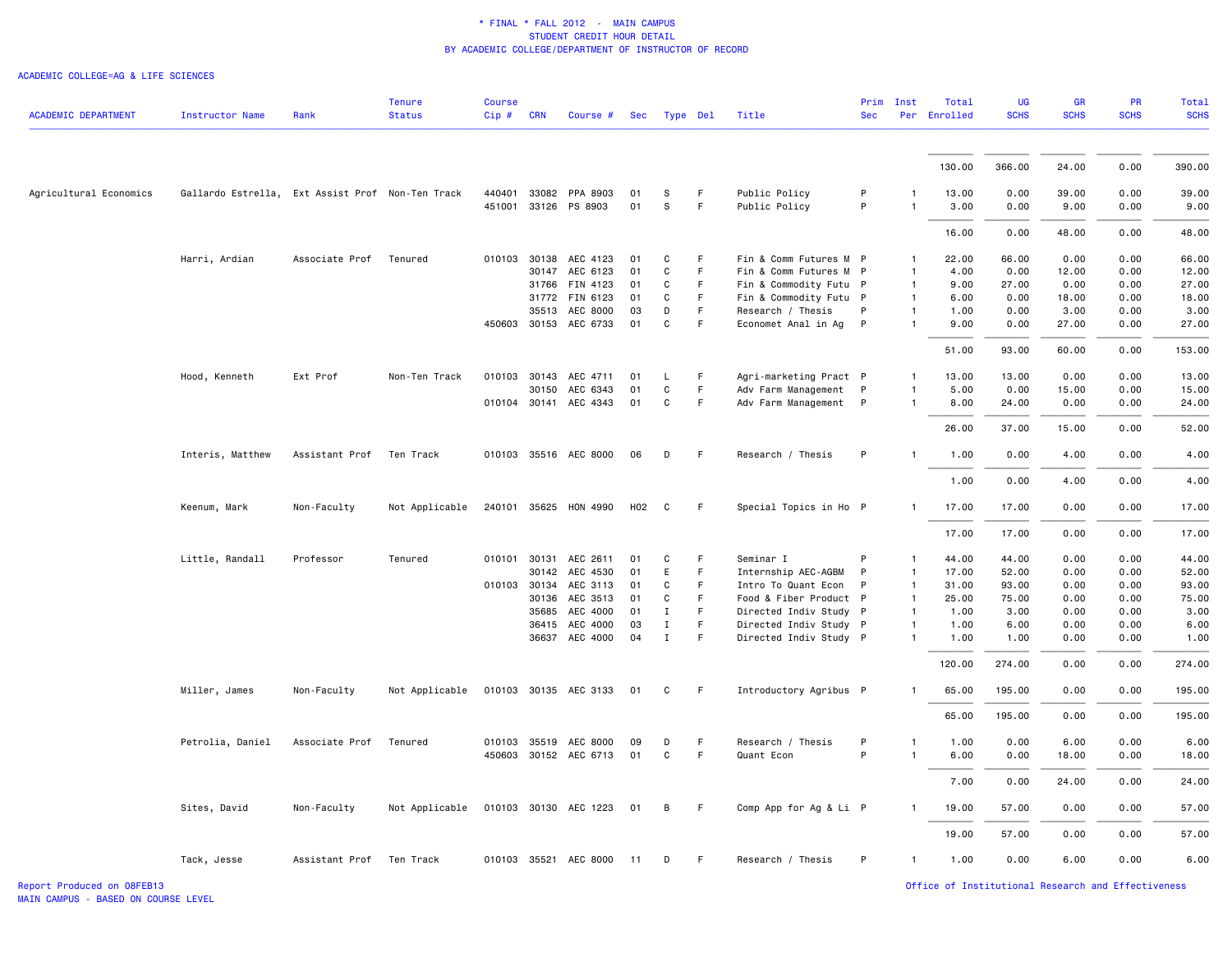|                                                    |                               |                               | Tenure        | <b>Course</b> |            |                       |     |              |             |                        |            | Prim Inst      | Total              | UG                  | <b>GR</b>                 | <b>PR</b>   | Total       |
|----------------------------------------------------|-------------------------------|-------------------------------|---------------|---------------|------------|-----------------------|-----|--------------|-------------|------------------------|------------|----------------|--------------------|---------------------|---------------------------|-------------|-------------|
| <b>ACADEMIC DEPARTMENT</b>                         | <b>Instructor Name</b>        | Rank                          | <b>Status</b> | Cip#          | <b>CRN</b> | Course #              | Sec | Type Del     |             | Title                  | <b>Sec</b> |                | Per Enrolled       | <b>SCHS</b>         | <b>SCHS</b>               | <b>SCHS</b> | <b>SCHS</b> |
|                                                    |                               |                               |               |               |            |                       |     |              |             |                        |            |                | 1.00               | 0.00                | 6.00                      | 0.00        | 6.00        |
|                                                    |                               |                               |               |               |            |                       |     |              |             |                        |            |                |                    |                     |                           |             |             |
| Agricultural Economics                             | Turner, Steven                | Professor                     | Tenured       |               |            | 010103 30137 AEC 4113 | 01  | C            | F           | Agribusiness Firm Mg P |            |                | 20.00              | 60.00               | 0.00                      | 0.00        | 60.00       |
|                                                    |                               |                               |               |               | 30146      | AEC 6113              | 01  | C            | F.          | Agribus Firm Mgt       | P          |                | 3,00               | 0.00                | 9.00                      | 0.00        | 9.00        |
|                                                    |                               |                               |               | 521003 33320  |            | SLCE 1001 F01         |     | C            | F           | First Year Seminar     | P          |                | 24.00              | 24.00               | 0.00                      | 0.00        | 24.00       |
|                                                    |                               |                               |               |               |            |                       |     |              |             |                        |            |                | 47.00              | 84.00               | 9.00                      | 0.00        | 93.00       |
| ------------------------<br>Agricultural Economics |                               |                               |               |               |            |                       |     |              |             |                        |            |                | ========<br>551.00 | ========<br>1183.00 | <b>EEEEEEEE</b><br>274.00 | 0.00        | 1457.00     |
| ------------------------                           |                               |                               |               |               |            |                       |     |              |             |                        |            |                | ========           | $= 222222222$       | ========                  | ========    | ==========  |
| Animal Dairy Science                               | Boland, Holly                 | Ext Assist Prof Non-Ten Track |               |               |            | 020201 35415 ADS 9000 | 01  | D            | F           | Research/Diss          | P          | $\mathbf{1}$   | 1.00               | 0.00                | 6.00                      | 0.00        | 6.00        |
|                                                    |                               |                               |               |               |            |                       |     |              |             |                        |            |                | 1.00               | 0.00                | 6.00                      | 0.00        | 6.00        |
|                                                    | Huntington, Caroly Instructor |                               | Non-Ten Track | 010101        | 30099      | ADS 3312              | 01  | L            | F           | Livestock Mgt Prac     | P          | $\mathbf{1}$   | 22.00              | 44.00               | 0.00                      | 0.00        | 44.00       |
|                                                    |                               |                               |               |               | 30107      | ADS 4423              | 01  | Ε            | F           | ADS Internship         | P          | $\mathbf{1}$   | 1.00               | 3.00                | 0.00                      | 0.00        | 3.00        |
|                                                    |                               |                               |               | 010901        | 30085      | ADS 1114              | 01  | C            | E           | Animal Science         | P          | $\overline{1}$ | 95.00              | 380.00              | 0.00                      | 0.00        | 380.00      |
|                                                    |                               |                               |               |               | 30086      | ADS 1114              | 02  | К            | F.          | Animal Science         | P          | $\overline{1}$ | 26.00              | 0.00                | 0.00                      | 0.00        | 0.00        |
|                                                    |                               |                               |               |               | 30087      | ADS 1114              | 03  | К            | F           | Animal Science         | P          | $\overline{1}$ | 25.00              | 0.00                | 0.00                      | 0.00        | 0.00        |
|                                                    |                               |                               |               |               | 30088      | ADS 1114              | 04  | К            | F           | Animal Science         | P          | $\mathbf{1}$   | 31.00              | 0.00                | 0.00                      | 0.00        | 0.00        |
|                                                    |                               |                               |               |               | 30089      | ADS 1114              | 05  | К            | F           | Animal Science         | P          | $\mathbf{1}$   | 28.00              | 0.00                | 0.00                      | 0.00        | 0.00        |
|                                                    |                               |                               |               |               | 30090      | ADS 1114              | 06  | $\mathsf{C}$ | F           | Animal Science         | P          | $\overline{1}$ | 15.00              | 60.00               | 0.00                      | 0.00        | 60.00       |
|                                                    |                               |                               |               | 020101        | 35906      | GA 4990               | 01  | C            | F           | Special Topic In GA    | P          | $\mathbf{1}$   | 15.00              | 15.00               | 0.00                      | 0.00        | 15.00       |
|                                                    |                               |                               |               |               | 35907      | GA 4990               | 02  | C            | F           | Special Topic In GA    | P          | $\mathbf{1}$   | 15.00              | 15.00               | 0.00                      | 0.00        | 15.00       |
|                                                    |                               |                               |               |               |            | 35908 GA 4990         | 03  | C            | F           | Special Topic In GA    | P          | $\overline{1}$ | 4.00               | 4.00                | 0.00                      | 0.00        | 4.00        |
|                                                    |                               |                               |               |               |            |                       |     |              |             |                        |            |                | 277.00             | 521.00              | 0.00                      | 0.00        | 521.00      |
|                                                    | Karisch, Brandi               | Ext Assist Prof Non-Ten Track |               |               |            | 020202 30101 ADS 4212 | 01  | L            | -F          | Livestock Eval         | P          | -1             | 11.00              | 22.00               | 0.00                      | 0.00        | 22.00       |
|                                                    |                               |                               |               |               |            |                       |     |              |             |                        |            |                | 11.00              | 22.00               | 0.00                      | 0.00        | 22.00       |
|                                                    | Larson, Jamie                 | Assistant Prof                | Ten Track     | 010901        | 30108      | ADS 4611              | 01  | L.           | F           | Prac In Phy & Repro    | P          | $\mathbf{1}$   | 25.00              | 25.00               | 0.00                      | 0.00        | 25.00       |
|                                                    |                               |                               |               |               | 30109      | ADS 4611              | 02  | L            | F           | Prac In Phy & Repro    | P          | $\mathbf{1}$   | 16.00              | 16.00               | 0.00                      | 0.00        | 16.00       |
|                                                    |                               |                               |               |               | 30110      | ADS 4613              | 01  | C            | F           | Physiology Of Repro    | P          | $\mathbf{1}$   | 42.00              | 126.00              | 0.00                      | 0.00        | 126.00      |
|                                                    |                               |                               |               | 020201 35433  |            | ADS 8000              | 03  | D            | F           | Research/Thesis        | P          | $\overline{1}$ | 1.00               | 0.00                | 4.00                      | 0.00        | 4.00        |
|                                                    |                               |                               |               |               | 36201      | ADS 7000              | 02  | $\mathbf I$  | F           | Directed Indiv Study P |            | -1             | 1.00               | 0.00                | 2.00                      | 0.00        | 2.00        |
|                                                    |                               |                               |               |               | 36244      | ADS 7000              | 04  | $\mathbf I$  | F           | Directed Indiv Study P |            | $\mathbf{1}$   | 1.00               | 0.00                | 2.00                      | 0.00        | 2.00        |
|                                                    |                               |                               |               |               | 36245      | ADS 7000              | 05  | $\mathbf I$  | F           | Directed Indiv Study P |            | $\mathbf{1}$   | 1.00               | 0.00                | 2.00                      | 0.00        | 2.00        |
|                                                    |                               |                               |               |               | 36246      | ADS 7000              | 06  | $\mathbf I$  | F           | Directed Indiv Study P |            | $\mathbf{1}$   | 1.00               | 0.00                | 2.00                      | 0.00        | 2.00        |
|                                                    |                               |                               |               |               |            |                       |     |              |             |                        |            |                | 88.00              | 167.00              | 12.00                     | 0.00        | 179.00      |
|                                                    | Martin, James                 | Assistant Prof                | Ten Track     | 020299        | 30096      | ADS 3213              | 01  | C            | -F          | Growth Development E P |            | $\mathbf{1}$   | 26.00              | 78.00               | 0.00                      | 0.00        | 78.00       |
|                                                    |                               |                               |               |               | 30097      | ADS 3213              | 02  | К            | F           | Growth Development E P |            | $\mathbf{1}$   | 26.00              | 0.00                | 0.00                      | 0.00        | 0.00        |
|                                                    |                               |                               |               | 190501 31906  |            | FNH 4333              | 01  | C            | F           | Food Law               | P          | $\mathbf{1}$   | 9.00               | 27.00               | 0.00                      | 0.00        | 27.00       |
|                                                    |                               |                               |               |               | 31907      | FNH 4333              | 02  | К            | $\mathsf F$ | Food Law               | P          | $\mathbf{1}$   | 9.00               | 0.00                | 0.00                      | 0.00        | 0.00        |
|                                                    |                               |                               |               |               | 31920      | FNH 6333              | 01  | C            | E           | Food Law               | P          | $\mathbf{1}$   | 1.00               | 0.00                | 3.00                      | 0.00        | 3.00        |
|                                                    |                               |                               |               |               | 31921      | FNH 6333              | 02  | К            | F           | Food Law               | P          | $\mathbf{1}$   | 1.00               | 0.00                | 0.00                      | 0.00        | 0.00        |
|                                                    |                               |                               |               | 190599 35533  |            | <b>FNH 8000</b>       | 07  | D            | F           | Research/Thesis        | P          | $\mathbf{1}$   | 1.00               | 0.00                | 1.00                      | 0.00        | 1.00        |
|                                                    |                               |                               |               |               | 35546      | FNH 9000              | 07  | D            | F           | Research/Diss          | P          | $\mathbf{1}$   | 1.00               | 0.00                | 1.00                      | 0.00        | 1.00        |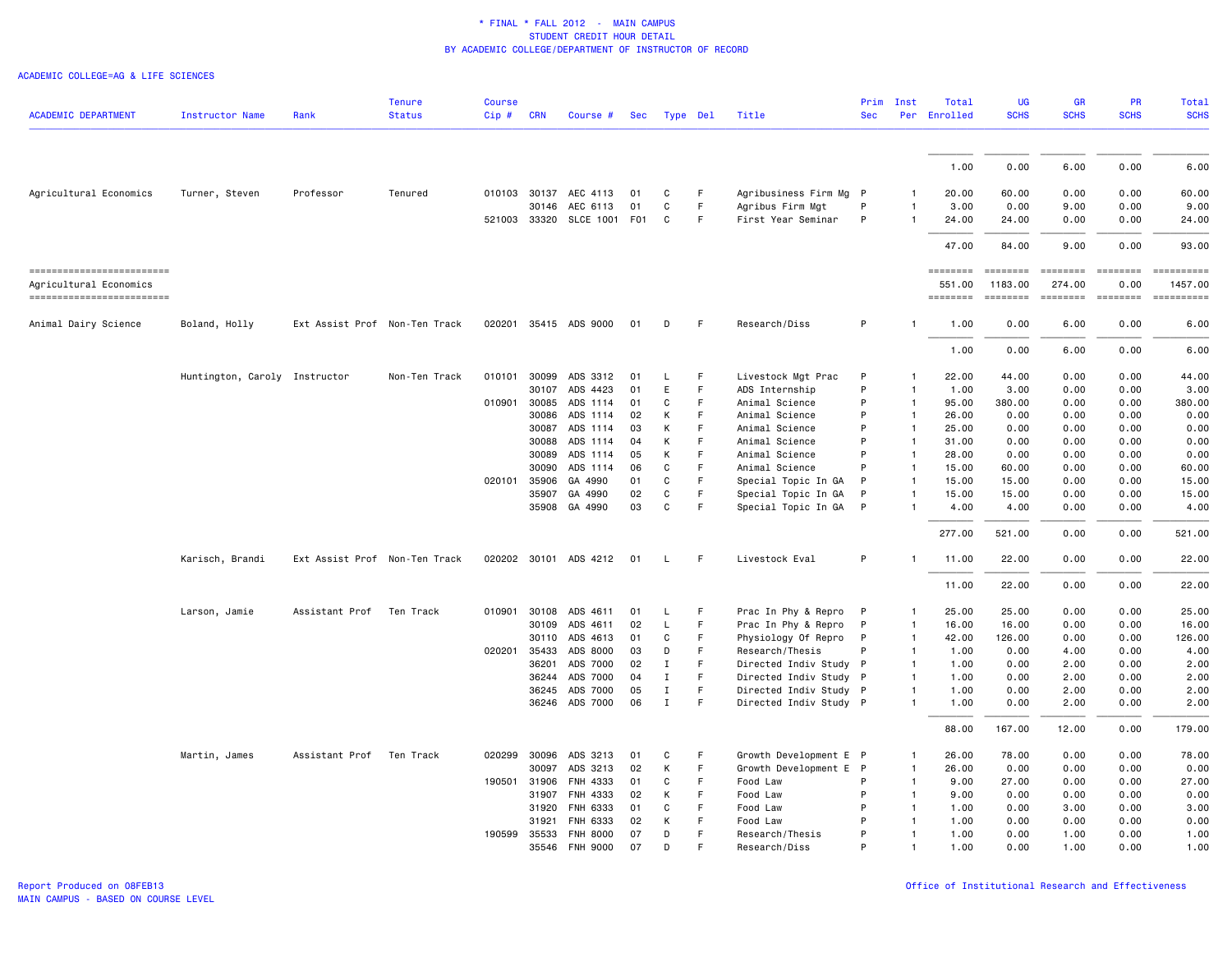|                      |                        |                               | <b>Tenure</b>  | <b>Course</b> |                |                                   |          |             |        |                                                   |            | Prim Inst                    | Total          | <b>UG</b>     | <b>GR</b>    | PR           | <b>Total</b>   |
|----------------------|------------------------|-------------------------------|----------------|---------------|----------------|-----------------------------------|----------|-------------|--------|---------------------------------------------------|------------|------------------------------|----------------|---------------|--------------|--------------|----------------|
| ACADEMIC DEPARTMENT  | <b>Instructor Name</b> | Rank                          | <b>Status</b>  | Cip#          | <b>CRN</b>     | Course #                          | Sec      | Type Del    |        | Title                                             | <b>Sec</b> |                              | Per Enrolled   | <b>SCHS</b>   | <b>SCHS</b>  | <b>SCHS</b>  | <b>SCHS</b>    |
|                      |                        |                               |                |               |                |                                   |          |             |        |                                                   |            |                              |                |               |              |              |                |
|                      |                        |                               |                |               |                |                                   |          |             |        |                                                   |            |                              | 74.00          | 105.00        | 5.00         | 0.00         | 110.00         |
| Animal Dairy Science | Memili, Erdogan        | Associate Prof Tenured        |                |               |                | 010901 30102 ADS 4221             | 01       | S           | F      | Animal Sci Sr Sem                                 | P          | 1                            | 30.00          | 30.00         | 0.00         | 0.00         | 30.00          |
|                      |                        |                               |                |               | 30103          | ADS 4221                          | 02       | s           | F      | Animal Sci Sr Sem                                 | P          | 1                            | 19.00          | 19.00         | 0.00         | 0.00         | 19.00          |
|                      |                        |                               |                |               |                | 260613 35932 GNS 9000             | 01       | D           | F      | Research / Diss                                   | P          |                              | 2.00           | 0.00          | 18.00        | 0.00         | 18.00          |
|                      |                        |                               |                |               |                |                                   |          |             |        |                                                   |            |                              | 51.00          | 49.00         | 18.00        | 0.00         | 67.00          |
|                      | Nicodemus, Molly       | Associate Prof                | Tenured        | 010507        | 30095          | ADS 2312                          | 01       | B           | F      | Advanced Horsemanshi P                            |            | $\mathbf{1}$                 | 9.00           | 18.00         | 0.00         | 0.00         | 18.00          |
|                      |                        |                               |                | 020201        | 30093          | ADS 2122                          | 01       | L           | F      | Adv Equine Eval                                   | P          | $\mathbf{1}$                 | 14.00          | 28.00         | 0.00         | 0.00         | 28.00          |
|                      |                        |                               |                |               | 35130          | ADS 4000                          | 01       | $\mathbf I$ | F      | Directed Indiv Study P                            |            | $\mathbf{1}$                 | 1.00           | 2.00          | 0.00         | 0.00         | 2.00           |
|                      |                        |                               |                |               | 35436          | ADS 8000                          | 06       | D           | F.     | Research/Thesis                                   | P          | $\mathbf{1}$                 | 2.00           | 0.00          | 10.00        | 0.00         | 10.00          |
|                      |                        |                               |                |               | 36104          | ADS 7000                          | 01       | Ι           | F      | Directed Indiv Study P                            |            | $\mathbf{1}$                 | 1.00           | 0.00          | 1.00         | 0.00         | 1.00           |
|                      |                        |                               |                |               | 020299 30091   | ADS 1132                          | 01       | C           | F<br>F | Intro to Horsemanshi P                            |            | $\overline{1}$               | 14.00          | 28.00         | 0.00         | 0.00         | 28.00          |
|                      |                        |                               |                |               | 30092<br>30094 | ADS 1132                          | 02<br>01 | К<br>L      | F.     | Intro to Horsemanshi P                            |            | $\mathbf{1}$<br>$\mathbf{1}$ | 14.00<br>18.00 | 0.00<br>36.00 | 0.00         | 0.00         | 0.00           |
|                      |                        |                               |                |               |                | ADS 2212<br>260706 30098 ADS 3233 | 01       | B           | F      | Equine Behavior & Tra P<br>Equine Assisted Ther P |            | $\mathbf{1}$                 | 14.00          | 42.00         | 0.00<br>0.00 | 0.00<br>0.00 | 36.00<br>42.00 |
|                      |                        |                               |                |               |                |                                   |          |             |        |                                                   |            |                              | 87.00          | 154.00        | 11.00        | 0.00         | 165.00         |
|                      | Parish, Jane           | Ext Prof                      | Non-Ten Track  | 010901        | 30104          | ADS 4222                          | 01       | C           | F.     | Small Livestock Prod P                            |            | $\mathbf{1}$                 | 26.00          | 52.00         | 0.00         | 0.00         | 52.00          |
|                      |                        |                               |                |               |                | 020201 35437 ADS 8000             | 07       | D           | F      | Research/Thesis                                   | P          | $\mathbf{1}$                 | 1.00           | 0.00          | 6.00         | 0.00         | 6.00           |
|                      |                        |                               |                |               |                |                                   |          |             |        |                                                   |            |                              | 27.00          | 52.00         | 6.00         | 0.00         | 58.00          |
|                      | Rivera, J.             | Ext Assist Prof Non-Ten Track |                |               |                | 020201 35423 ADS 9000             | 09       | D           | F      | Research/Diss                                     | P          | $\mathbf{1}$                 | 1.00           | 0.00          | 3.00         | 0.00         | 3.00           |
|                      |                        |                               |                |               |                |                                   |          |             |        |                                                   |            |                              | 1.00           | 0.00          | 3.00         | 0.00         | 3.00           |
|                      | Rude, Brian            | Professor                     | Tenured        |               |                | 010901 30100 ADS 4115             | 01       | C           | F      | Animal Nutrition                                  | P          | $\mathbf{1}$                 | 58.00          | 290.00        | 0.00         | 0.00         | 290.00         |
|                      |                        |                               |                | 011001        | 30124          | ADS 8111                          | 01       | S           | F      | Nutrition Seminar                                 | P          | $\mathbf{1}$                 | 2.00           | 0.00          | 2.00         | 0.00         | 2.00           |
|                      |                        |                               |                |               | 30125          | ADS 8121                          | 01       | s           | F      | Nutrition Seminar                                 | P          | $\mathbf{1}$                 | 1.00           | 0.00          | 1.00         | 0.00         | 1.00           |
|                      |                        |                               |                |               | 30126          | ADS 8131                          | 01       | s           | F      | Nutrition Seminar                                 | P          | $\overline{1}$               | 2.00           | 0.00          | 2.00         | 0.00         | 2.00           |
|                      |                        |                               |                | 020201 35424  |                | ADS 9000                          | 10       | D           | F      | Research/Diss                                     | P          | $\mathbf{1}$                 | 2.00           | 0.00          | 11.00        | 0.00         | 11.00          |
|                      |                        |                               |                |               | 35439          | ADS 8000                          | 09       | D           | F      | Research/Thesis                                   | P          | $\mathbf{1}$                 | 3.00           | 0.00          | 21.00        | 0.00         | 21.00          |
|                      |                        |                               |                |               |                | 020202 30115 ADS 6115             | 01       | C           | F      | Animal Nutrition                                  | P          | $\mathbf{1}$                 | 4.00           | 0.00          | 20.00        | 0.00         | 20.00          |
|                      |                        |                               |                |               |                |                                   |          |             |        |                                                   |            |                              | 72.00          | 290.00        | 57.00        | 0.00         | 347.00         |
|                      | Ryan, Peter            | Non-Faculty                   | Not Applicable | 020201        | 35440          | ADS 8000                          | 10       | D           | F      | Research/Thesis                                   | P          | $\mathbf{1}$                 | 1.00           | 0.00          | 9.00         | 0.00         | 9.00           |
|                      |                        |                               |                | 260707        | 35481          | PHY 9000                          | 03       | D           | F.     | Research / Diss                                   | P          | $\mathbf{1}$                 | 3.00           | 0.00          | 11.00        | 0.00         | 11.00          |
|                      |                        |                               |                | 512501 36387  |                | <b>CVM 8000</b>                   | 14       | D           | F      | Research / Thesis                                 | P          | $\mathbf{1}$                 | 1.00           | 0.00          | 1.00         | 0.00         | 1.00           |
|                      |                        |                               |                |               | 36469          | <b>CVM 9000</b>                   | 24       | D           | F      | Research / Diss                                   | P          | $\mathbf{1}$                 | 1.00           | 0.00          | 1.00         | 0.00         | 1.00           |
|                      |                        |                               |                |               |                |                                   |          |             |        |                                                   |            |                              | 6.00           | 0.00          | 22.00        | 0.00         | 22.00          |
|                      | Schmidt, Ty            | Non-Employee                  | Not Applicable |               |                | 020201 35441 ADS 8000             | 11       | D           | F      | Research/Thesis                                   | P          | $\mathbf{1}$                 | 1.00           | 0.00          | 6.00         | 0.00         | 6.00           |
|                      |                        |                               |                |               |                |                                   |          |             |        |                                                   |            |                              | 1.00           | 0.00          | 6.00         | 0.00         | 6.00           |
|                      | Smith, Trent           | Assistant Prof                | Ten Track      | 010901        | 30106          | ADS 4324                          | 01       | В           | F      | Beef Cattle Producti P                            |            | $\mathbf{1}$                 | 32.00          | 128.00        | 0.00         | 0.00         | 128.00         |
|                      |                        |                               |                | 020201        | 30116          | ADS 6324                          | 01       | B           | F      | Beef Cattle Producti P                            |            | $\mathbf{1}$                 | 1.00           | 0.00          | 4.00         | 0.00         | 4.00           |
|                      |                        |                               |                |               | 35442          | ADS 8000                          | 12       | D           | F.     | Research/Thesis                                   | P          | 1                            | 1.00           | 0.00          | 1.00         | 0.00         | 1.00           |
|                      |                        |                               |                |               | 36284          | ADS 7000                          | 07       | $\mathbf I$ | F      | Directed Indiv Study P                            |            | 1                            | 1.00           | 0.00          | 1.00         | 0.00         | 1.00           |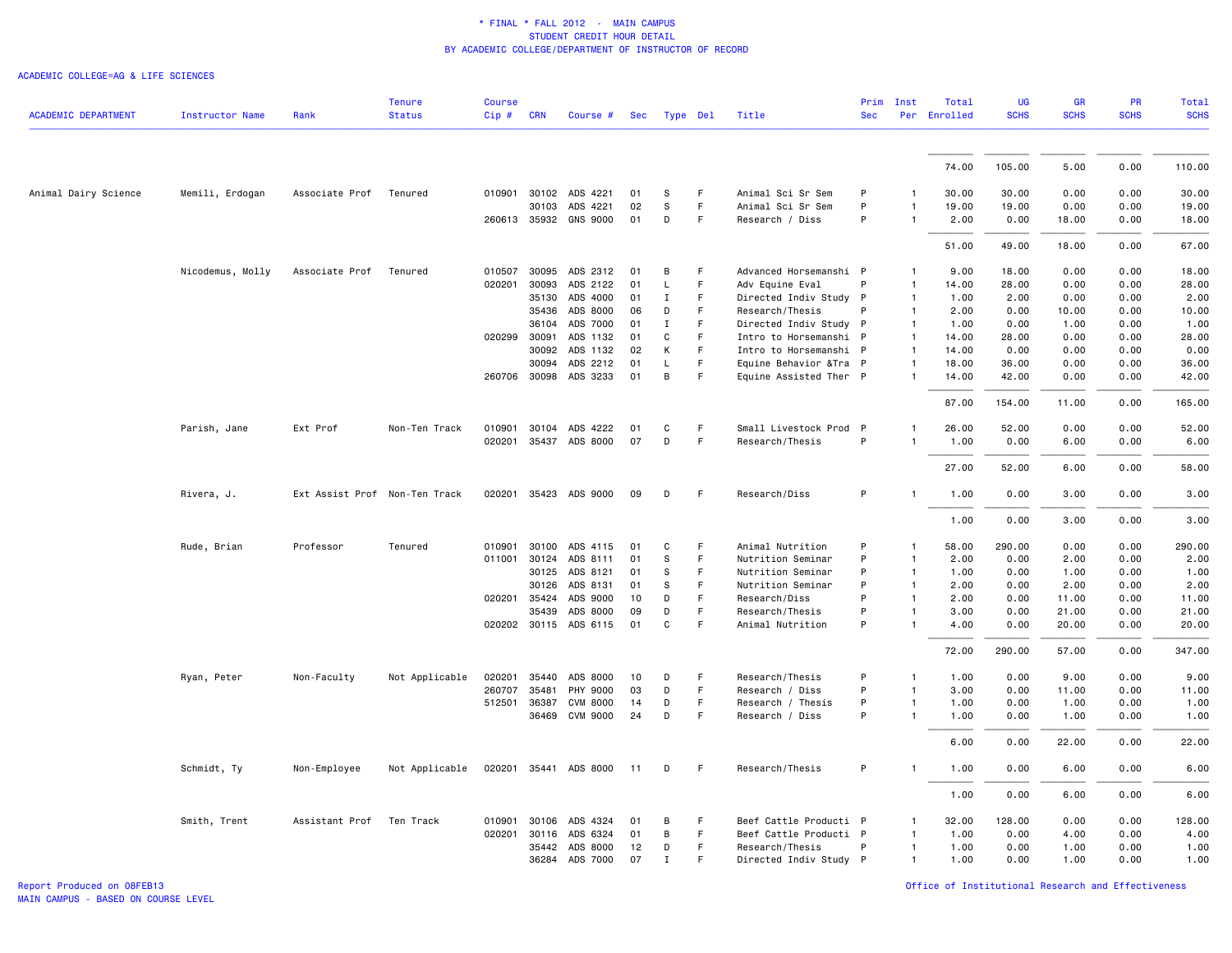| ACADEMIC DEPARTMENT                        | <b>Instructor Name</b>            | Rank                          | <b>Tenure</b><br><b>Status</b> | <b>Course</b><br>Cip# | <b>CRN</b>     | Course #              | Sec      | Type Del |         | Title                            | <b>Sec</b>   | Prim Inst                    | Total<br>Per Enrolled | <b>UG</b><br><b>SCHS</b> | <b>GR</b><br><b>SCHS</b>                                                                                                             | <b>PR</b><br><b>SCHS</b> | <b>Total</b><br><b>SCHS</b>                                                                                                                                                                                                                                                                                                                                                                                                                                                               |
|--------------------------------------------|-----------------------------------|-------------------------------|--------------------------------|-----------------------|----------------|-----------------------|----------|----------|---------|----------------------------------|--------------|------------------------------|-----------------------|--------------------------|--------------------------------------------------------------------------------------------------------------------------------------|--------------------------|-------------------------------------------------------------------------------------------------------------------------------------------------------------------------------------------------------------------------------------------------------------------------------------------------------------------------------------------------------------------------------------------------------------------------------------------------------------------------------------------|
|                                            |                                   |                               |                                |                       |                |                       |          |          |         |                                  |              |                              |                       |                          |                                                                                                                                      |                          |                                                                                                                                                                                                                                                                                                                                                                                                                                                                                           |
|                                            |                                   |                               |                                |                       |                |                       |          |          |         |                                  |              |                              | 35.00                 | 128.00                   | 6.00                                                                                                                                 | 0.00                     | 134.00                                                                                                                                                                                                                                                                                                                                                                                                                                                                                    |
| Animal Dairy Science                       | Vann, Rhonda                      | Resrch Professo Non-Ten Track |                                |                       |                | 020201 36202 ADS 7000 | 03       | <b>I</b> | F.      | Directed Indiv Study P           |              | -1                           | 1.00                  | 0.00                     | 2.00                                                                                                                                 | 0.00                     | 2.00                                                                                                                                                                                                                                                                                                                                                                                                                                                                                      |
|                                            |                                   |                               |                                | 260707                | 35477          | PHY 8000              | 07       | D        | F       | Research / Thesis                | P            | $\mathbf{1}$                 | 1.00                  | 0.00                     | 1.00                                                                                                                                 | 0.00                     | 1.00                                                                                                                                                                                                                                                                                                                                                                                                                                                                                      |
|                                            |                                   |                               |                                |                       |                |                       |          |          |         |                                  |              |                              | 2.00                  | 0.00                     | 3.00                                                                                                                                 | 0.00                     | 3.00                                                                                                                                                                                                                                                                                                                                                                                                                                                                                      |
|                                            | Ward, Stephanie                   | Assistant Prof                | Ten Track                      | 010901                | 30111          | ADS 4623              | 01       | C        | F       | Physiol Of Lactation P           |              | $\mathbf{1}$                 | 47.00                 | 141.00                   | 0.00                                                                                                                                 | 0.00                     | 141.00                                                                                                                                                                                                                                                                                                                                                                                                                                                                                    |
|                                            |                                   |                               |                                |                       | 30112          | ADS 4623              | 03       | К        | F       | Physiol Of Lactation P           |              | $\mathbf{1}$                 | 23.00                 | 0.00                     | 0.00                                                                                                                                 | 0.00                     | 0.00                                                                                                                                                                                                                                                                                                                                                                                                                                                                                      |
|                                            |                                   |                               |                                |                       | 30113          | ADS 4623              | 04       | K        | F.      | Physiol Of Lactation P           |              | $\mathbf{1}$                 | 24.00                 | 0.00                     | 0.00                                                                                                                                 | 0.00                     | 0.00                                                                                                                                                                                                                                                                                                                                                                                                                                                                                      |
|                                            |                                   |                               |                                | 020201 35444          |                | ADS 8000              | 14       | D        | F       | Research/Thesis                  | P            | $\mathbf{1}$                 | 2.00                  | 0.00                     | 9.00                                                                                                                                 | 0.00                     | 9.00                                                                                                                                                                                                                                                                                                                                                                                                                                                                                      |
|                                            |                                   |                               |                                | 020205 30120          |                | ADS 6623              | 01       | C        | F.      | Physiol Of Lactation P           |              | $\mathbf{1}$                 | 2.00                  | 0.00                     | 6.00                                                                                                                                 | 0.00                     | 6.00                                                                                                                                                                                                                                                                                                                                                                                                                                                                                      |
|                                            |                                   |                               |                                |                       |                | 30121 ADS 6623        | 03       | К        | F       | Physiol Of Lactation P           |              | $\mathbf{1}$                 | 2.00                  | 0.00                     | 0.00                                                                                                                                 | 0.00                     | 0.00                                                                                                                                                                                                                                                                                                                                                                                                                                                                                      |
|                                            |                                   |                               |                                |                       |                |                       |          |          |         |                                  |              |                              | 100.00                | 141.00                   | 15.00                                                                                                                                | 0.00                     | 156.00                                                                                                                                                                                                                                                                                                                                                                                                                                                                                    |
| ------------------------                   |                                   |                               |                                |                       |                |                       |          |          |         |                                  |              |                              | ========              | <b>ESSESSE</b>           | $\qquad \qquad \blacksquare \blacksquare \blacksquare \blacksquare \blacksquare \blacksquare \blacksquare \blacksquare \blacksquare$ | $= 222222222$            | $\begin{minipage}{0.03\linewidth} \begin{tabular}{l} \multicolumn{2}{l}{} & \multicolumn{2}{l}{} & \multicolumn{2}{l}{} \\ \multicolumn{2}{l}{} & \multicolumn{2}{l}{} & \multicolumn{2}{l}{} \\ \multicolumn{2}{l}{} & \multicolumn{2}{l}{} & \multicolumn{2}{l}{} \\ \multicolumn{2}{l}{} & \multicolumn{2}{l}{} & \multicolumn{2}{l}{} \\ \multicolumn{2}{l}{} & \multicolumn{2}{l}{} & \multicolumn{2}{l}{} \\ \multicolumn{2}{l}{} & \multicolumn{2}{l}{} & \multicolumn{2}{l}{} \\$ |
| Animal Dairy Science                       |                                   |                               |                                |                       |                |                       |          |          |         |                                  |              |                              | 833,00                | 1629.00                  | 170.00                                                                                                                               | 0.00                     | 1799.00                                                                                                                                                                                                                                                                                                                                                                                                                                                                                   |
| -------------------------                  |                                   |                               |                                |                       |                |                       |          |          |         |                                  |              |                              | ========              |                          | $=$ $=$ $=$ $=$ $=$ $=$ $=$                                                                                                          |                          | $\begin{array}{cccccccccc} \multicolumn{2}{c}{} & \multicolumn{2}{c}{} & \multicolumn{2}{c}{} & \multicolumn{2}{c}{} & \multicolumn{2}{c}{} & \multicolumn{2}{c}{} & \multicolumn{2}{c}{} & \multicolumn{2}{c}{} & \multicolumn{2}{c}{} & \multicolumn{2}{c}{} & \multicolumn{2}{c}{} & \multicolumn{2}{c}{} & \multicolumn{2}{c}{} & \multicolumn{2}{c}{} & \multicolumn{2}{c}{} & \multicolumn{2}{c}{} & \multicolumn{2}{c}{} & \multicolumn{2}{c}{} & \multicolumn{2}{c}{} & \mult$    |
| Biochem, MolBio, Entomol&Pl Baird, Richard |                                   | Professor                     | Tenured                        |                       |                | 260702 35282 EPP 9000 | 01       | D        | F       | Research / Diss                  | P            | $\mathbf{1}$                 | 1.00                  | 0.00                     | 13.00                                                                                                                                | 0.00                     | 13.00                                                                                                                                                                                                                                                                                                                                                                                                                                                                                     |
|                                            |                                   |                               |                                |                       |                |                       |          |          |         |                                  |              |                              | 1.00                  | 0.00                     | 13.00                                                                                                                                | 0.00                     | 13.00                                                                                                                                                                                                                                                                                                                                                                                                                                                                                     |
|                                            | Baker, Gerald                     | Professor                     | Tenured                        | 260702 31670          |                | EPP 2213              | 01       | C        | F       | Intro To Insects                 | P            | $\mathbf{1}$                 | 35.00                 | 105.00                   | 0.00                                                                                                                                 | 0.00                     | 105.00                                                                                                                                                                                                                                                                                                                                                                                                                                                                                    |
|                                            |                                   |                               |                                |                       | 31671          | EPP 2213              | 02       | К        | F       | Intro To Insects                 | P            | 1                            | 12.00                 | 0.00                     | 0.00                                                                                                                                 | 0.00                     | 0.00                                                                                                                                                                                                                                                                                                                                                                                                                                                                                      |
|                                            |                                   |                               |                                |                       | 31672          | EPP 2213              | 03       | K        | F.      | Intro To Insects                 | P            | $\mathbf{1}$                 | 13.00                 | 0.00                     | 0.00                                                                                                                                 | 0.00                     | 0.00                                                                                                                                                                                                                                                                                                                                                                                                                                                                                      |
|                                            |                                   |                               |                                |                       | 31673          | EPP 2213              | 04       | К        | F       | Intro To Insects                 | P            | $\mathbf{1}$                 | 6.00                  | 0.00                     | 0.00                                                                                                                                 | 0.00                     | 0.00                                                                                                                                                                                                                                                                                                                                                                                                                                                                                      |
|                                            |                                   |                               |                                |                       | 31677          | EPP 3423              | 01       | C        | F.      | Ornamtl Turf Insects             | P            | $\mathbf{1}$                 | 23.00                 | 69.00                    | 0.00                                                                                                                                 | 0.00                     | 69.00                                                                                                                                                                                                                                                                                                                                                                                                                                                                                     |
|                                            |                                   |                               |                                |                       | 31678          | EPP 3423              | 02       | K        | F       | Ornamtl Turf Insects             | P            | $\overline{1}$               | 10.00                 | 0.00                     | 0.00                                                                                                                                 | 0.00                     | 0.00                                                                                                                                                                                                                                                                                                                                                                                                                                                                                      |
|                                            |                                   |                               |                                |                       | 31679          | EPP 3423              | 03       | К        | F       | Ornamtl Turf Insects             | $\mathsf{P}$ | $\mathbf{1}$                 | 13.00                 | 0.00                     | 0.00                                                                                                                                 | 0.00                     | 0.00                                                                                                                                                                                                                                                                                                                                                                                                                                                                                      |
|                                            |                                   |                               |                                |                       | 31683          | EPP 4154              | 01       | C        | F       | General Entomology               | P            | $\mathbf{1}$                 | 5.00                  | 20.00                    | 0.00                                                                                                                                 | 0.00                     | 20.00                                                                                                                                                                                                                                                                                                                                                                                                                                                                                     |
|                                            |                                   |                               |                                |                       | 31684          | EPP 4154              | 02       | К        | F.      | General Entomology               | P            | $\mathbf{1}$                 | 6.00                  | 0.00                     | 0.00                                                                                                                                 | 0.00                     | 0.00                                                                                                                                                                                                                                                                                                                                                                                                                                                                                      |
|                                            |                                   |                               |                                |                       | 31694          | EPP 6154              | 01       | C        | F       | General Entomology               | P            | $\mathbf{1}$                 | 3.00                  | 0.00                     | 12.00                                                                                                                                | 0.00                     | 12.00                                                                                                                                                                                                                                                                                                                                                                                                                                                                                     |
|                                            |                                   |                               |                                |                       | 31695          | EPP 6154              | 02       | K        | F.      | General Entomology               | P            | $\mathbf{1}$                 | 3.00                  | 0.00                     | 0.00                                                                                                                                 | 0.00                     | 0.00                                                                                                                                                                                                                                                                                                                                                                                                                                                                                      |
|                                            |                                   |                               |                                |                       | 31706          | EPP 8223              | 01       | C        | F       | Scanning E M                     | P<br>P       | $\mathbf{1}$<br>$\mathbf{1}$ | 9.00                  | 0.00                     | 27.00                                                                                                                                | 0.00                     | 27.00                                                                                                                                                                                                                                                                                                                                                                                                                                                                                     |
|                                            |                                   |                               |                                |                       | 31707<br>35582 | EPP 8223<br>EPP 2213  | 02<br>05 | К<br>К   | F.<br>F | Scanning E M<br>Intro To Insects | P            | $\mathbf{1}$                 | 9.00<br>4.00          | 0.00<br>0.00             | 0.00<br>0.00                                                                                                                         | 0.00<br>0.00             | 0.00<br>0.00                                                                                                                                                                                                                                                                                                                                                                                                                                                                              |
|                                            |                                   |                               |                                |                       |                |                       |          |          |         |                                  |              |                              | 151.00                | 194.00                   | 39.00                                                                                                                                | 0.00                     | 233.00                                                                                                                                                                                                                                                                                                                                                                                                                                                                                    |
|                                            | Brown Johnson, Ash Assistant Prof |                               | Ten Track                      | 260202 34264          |                | <b>BCH 8654</b>       | 01       | C        | F       | Intermed Metab                   | P            |                              | 13.00                 | 0.00                     | 52.00                                                                                                                                | 0.00                     | 52.00                                                                                                                                                                                                                                                                                                                                                                                                                                                                                     |
|                                            |                                   |                               |                                |                       |                | 35218 BCH 9000        | 05       | D        | F       | Research/Diss                    | P            | 1                            | 2.00                  | 0.00                     | 5.00                                                                                                                                 | 0.00                     | 5.00                                                                                                                                                                                                                                                                                                                                                                                                                                                                                      |
|                                            |                                   |                               |                                |                       |                |                       |          |          |         |                                  |              |                              | 15.00                 | 0.00                     | 57.00                                                                                                                                | 0.00                     | 57.00                                                                                                                                                                                                                                                                                                                                                                                                                                                                                     |
|                                            | Brown, Richard                    | Professor                     | Tenured                        |                       |                | 260702 35302 EPP 8000 | 03       | D        | F       | Research / Thesis                | P            | $\mathbf{1}$                 | 2.00                  | 0.00                     | 7.00                                                                                                                                 | 0.00                     | 7.00                                                                                                                                                                                                                                                                                                                                                                                                                                                                                      |
|                                            |                                   |                               |                                |                       |                |                       |          |          |         |                                  |              |                              | 2.00                  | 0.00                     | 7.00                                                                                                                                 | 0.00                     | 7.00                                                                                                                                                                                                                                                                                                                                                                                                                                                                                      |
|                                            | Caprio, Michael                   | Professor                     | Tenured                        | 020499 31702          |                | EPP 8111              | 01       | S        | F       | Seminar                          | P            | $\mathbf{1}$                 | 5.00                  | 0.00                     | 5.00                                                                                                                                 | 0.00                     | 5.00                                                                                                                                                                                                                                                                                                                                                                                                                                                                                      |
|                                            |                                   |                               |                                |                       | 31703          | EPP 8121              | 01       | S        | F.      | Seminar                          | P            | $\overline{1}$               | 2.00                  | 0.00                     | 2.00                                                                                                                                 | 0.00                     | 2.00                                                                                                                                                                                                                                                                                                                                                                                                                                                                                      |
|                                            |                                   |                               |                                | 260702 35303          |                | EPP 8000              | 04       | D        | F       | Research / Thesis                | P            | $\mathbf{1}$                 | 1.00                  | 0.00                     | 1.00                                                                                                                                 | 0.00                     | 1.00                                                                                                                                                                                                                                                                                                                                                                                                                                                                                      |
|                                            |                                   |                               |                                |                       |                | 36117 EPP 8990        | 02       | B        | F       | Special Topics In EP             | $\mathsf{P}$ | 0.34                         | 4.42                  | 0.00                     | 4.42                                                                                                                                 | 0.00                     | 4.42                                                                                                                                                                                                                                                                                                                                                                                                                                                                                      |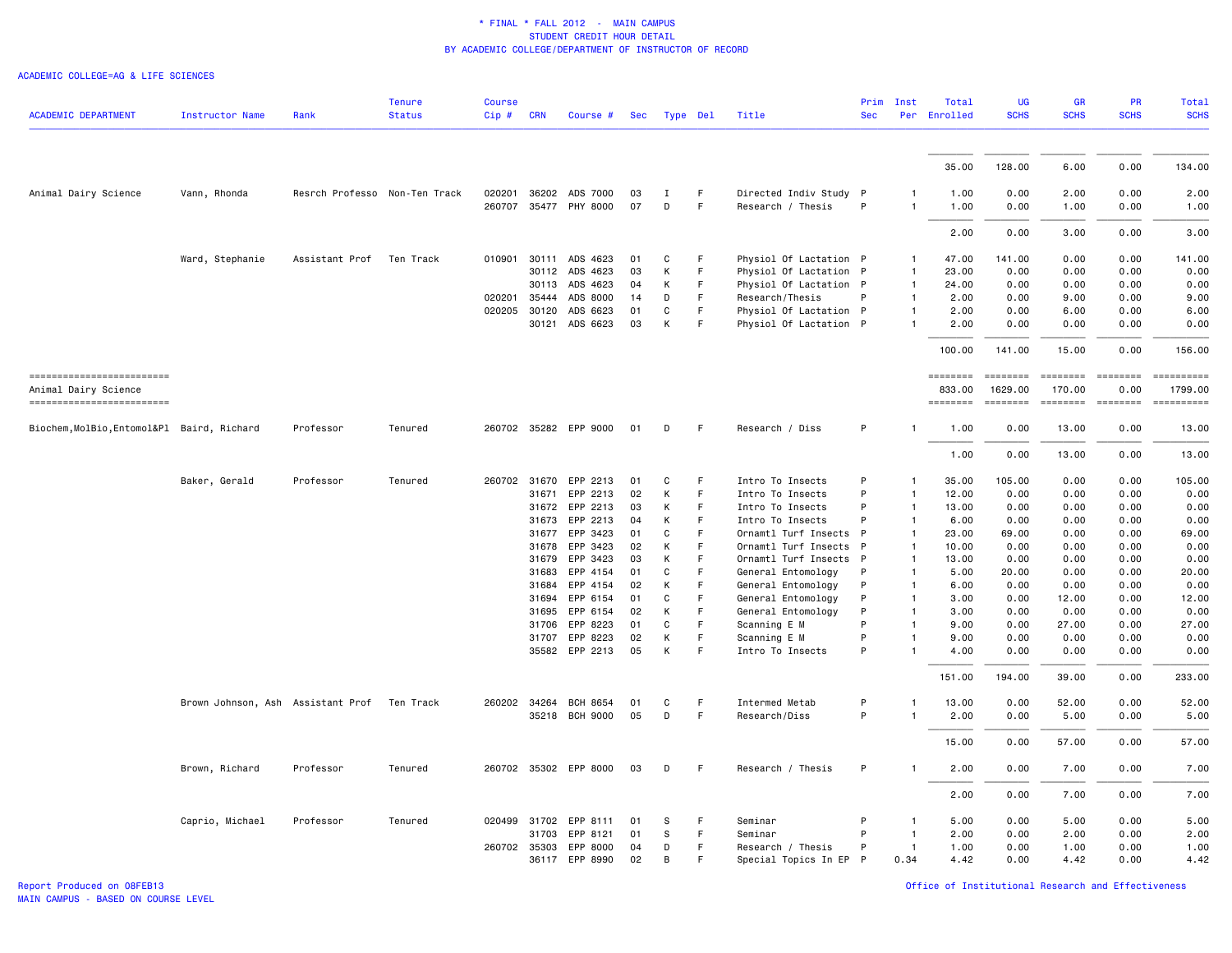| <b>ACADEMIC DEPARTMENT</b>                 | <b>Instructor Name</b>                      | Rank                          | <b>Tenure</b><br><b>Status</b> | <b>Course</b><br>$Cip$ # | <b>CRN</b>     | Course #                          | Sec              | Type Del                     |         | Title                                            | <b>Sec</b>   | Prim Inst                    | Total<br>Per Enrolled | <b>UG</b><br><b>SCHS</b> | <b>GR</b><br><b>SCHS</b> | <b>PR</b><br><b>SCHS</b> | <b>Total</b><br><b>SCHS</b> |
|--------------------------------------------|---------------------------------------------|-------------------------------|--------------------------------|--------------------------|----------------|-----------------------------------|------------------|------------------------------|---------|--------------------------------------------------|--------------|------------------------------|-----------------------|--------------------------|--------------------------|--------------------------|-----------------------------|
|                                            |                                             |                               |                                |                          |                |                                   |                  |                              |         |                                                  |              |                              | 12.42                 | 0.00                     | 12.42                    | 0.00                     | 12.42                       |
|                                            |                                             |                               |                                |                          |                |                                   |                  |                              |         |                                                  |              |                              |                       |                          |                          |                          |                             |
| Biochem, MolBio, Entomol&Pl Catchot, Angus |                                             | Ext Assoc Prof                | Non-Ten Track                  |                          |                | 260702 35286 EPP 9000             | 05               | D                            | F.      | Research / Diss                                  | P            | $\mathbf{1}$                 | 2.00                  | 0.00                     | 13.00                    | 0.00                     | 13.00                       |
|                                            |                                             |                               |                                |                          |                | 36116 EPP 8990                    | 01               | B                            | F       | Special Topics In EP                             | $\mathsf{P}$ | 0.34                         | 3.74                  | 0.00                     | 3.74                     | 0.00                     | 3.74                        |
|                                            |                                             |                               |                                |                          |                |                                   |                  |                              |         |                                                  |              |                              | 5.74                  | 0.00                     | 16.74                    | 0.00                     | 16.74                       |
|                                            | Edwards, Kristine                           | Resrch Assist P Non-Ten Track |                                |                          |                | 260702 36117 EPP 8990             | 02               | B                            | F       | Special Topics In EP S                           |              | 0.33                         | 4.29                  | 0.00                     | 4.29                     | 0.00                     | 4.29                        |
|                                            |                                             |                               |                                |                          |                |                                   |                  |                              |         |                                                  |              |                              | 4.29                  | 0.00                     | 4.29                     | 0.00                     | 4.29                        |
|                                            | Goddard, Jerome                             | Ext Assoc Prof                | Non-Ten Track                  | 260702 31685             |                | EPP 4173                          | 01               | B                            | F       | Med & Veterinary Ent P                           |              | $\mathbf{1}$                 | 2.00                  | 6.00                     | 0.00                     | 0.00                     | 6.00                        |
|                                            |                                             |                               |                                |                          | 31696          | EPP 6173                          | 01               | B                            | F       | Med & Veterinary Ent P                           |              | $\mathbf{1}$                 | 5.00                  | 0.00                     | 15.00                    | 0.00                     | 15.00                       |
|                                            |                                             |                               |                                |                          |                | 35306 EPP 8000                    | 07               | D                            | F       | Research / Thesis                                | P            | $\mathbf{1}$                 | 1.00                  | 0.00                     | 3.00                     | 0.00                     | 3.00                        |
|                                            |                                             |                               |                                |                          |                |                                   |                  |                              |         |                                                  |              |                              | 8.00                  | 6.00                     | 18.00                    | 0.00                     | 24.00                       |
|                                            | Hoffmann, Federico Assistant Prof Ten Track |                               |                                | 260202 30389             |                | <b>BCH 3901</b>                   | 01               | s                            | F       | Senior Seminar                                   | P            | $\mathbf{1}$                 | 12.00                 | 12.00                    | 0.00                     | 0.00                     | 12.00                       |
|                                            |                                             |                               |                                |                          | 35224          | <b>BCH 9000</b>                   | 11               | D                            | F       | Research/Diss                                    | P            | $\mathbf{1}$                 | 2.00                  | 0.00                     | 4.00                     | 0.00                     | 4.00                        |
|                                            |                                             |                               |                                |                          |                |                                   |                  |                              |         |                                                  |              |                              | 14.00                 | 12.00                    | 4.00                     | 0.00                     | 16.00                       |
|                                            | Lawrence, Gary                              | Associate Prof                | Tenured                        |                          |                | 260305 34270 EPP 8113             | 01               | B                            | F       | Plant Nematology                                 | P            | $\mathbf{1}$                 | 8.00                  | 0.00                     | 24.00                    | 0.00                     | 24.00                       |
|                                            |                                             |                               |                                |                          |                | 260702 35308 EPP 8000             | 09               | D                            | F       | Research / Thesis                                | P            | 1                            | 1.00                  | 0.00                     | 2.00                     | 0.00                     | 2.00                        |
|                                            |                                             |                               |                                |                          |                |                                   |                  |                              |         |                                                  |              |                              | 9.00                  | 0.00                     | 26.00                    | 0.00                     | 26.00                       |
|                                            | Li, Jiaxu                                   | Associate Prof                | Tenured                        | 260202                   | 30390          | BCH 4013                          | 01               | C                            | F.      | Principles of Bioche P                           |              | 1                            | 118.00                | 354.00                   | 0.00                     | 0.00                     | 354.00                      |
|                                            |                                             |                               |                                |                          | 30403          | BCH 6013                          | 01               | C                            | F       | Principles of Bioche P                           |              | $\mathbf{1}$                 | 9.00                  | 0.00                     | 27.00                    | 0.00                     | 27.00                       |
|                                            |                                             |                               |                                |                          | 34265          | BCH 4013                          | H <sub>0</sub> 1 | C                            | F       | Principles of BCH-Ho P                           |              | $\mathbf{1}$                 | 18.00                 | 54.00                    | 0.00                     | 0.00                     | 54.00                       |
|                                            |                                             |                               |                                |                          |                | 35229 BCH 9000                    | 16               | D                            | F       | Research/Diss                                    | P            | $\mathbf{1}$                 | 2.00                  | 0.00                     | 18.00                    | 0.00                     | 18.00                       |
|                                            |                                             |                               |                                |                          |                |                                   |                  |                              |         |                                                  |              |                              | 147.00                | 408.00                   | 45.00                    | 0.00                     | 453.00                      |
|                                            | Lu, Shien                                   | Associate Prof                | Tenured                        | 260305 31680             |                | EPP 4113                          | 01               | C                            | F       | Principles of Plant P                            |              | $\mathbf{1}$                 | 29.00                 | 87.00                    | 0.00                     | 0.00                     | 87.00                       |
|                                            |                                             |                               |                                |                          | 31681          | EPP 4113                          | 02               | К                            | F       | Principles of Plant                              | P            | $\mathbf{1}$                 | 25.00                 | 0.00                     | 0.00                     | 0.00                     | 0.00                        |
|                                            |                                             |                               |                                |                          | 31682          | EPP 4113                          | 03               | К                            | F       | Principles of Plant                              | P            | $\mathbf{1}$                 | 4.00                  | 0.00                     | 0.00                     | 0.00                     | 0.00                        |
|                                            |                                             |                               |                                |                          | 31691<br>31692 | EPP 6113<br>EPP 6113              | 01<br>02         | C<br>К                       | F.<br>F | Principle of Plant P P<br>Principle of Plant P P |              | $\mathbf{1}$<br>$\mathbf{1}$ | 3.00<br>1.00          | 0.00<br>0.00             | 9.00<br>0.00             | 0.00<br>0.00             | 9.00<br>0.00                |
|                                            |                                             |                               |                                |                          | 31693          | EPP 6113                          | 03               | К                            | F.      | Principle of Plant P P                           |              | $\mathbf{1}$                 | 2.00                  | 0.00                     | 0.00                     | 0.00                     | 0.00                        |
|                                            |                                             |                               |                                | 260702 35292             |                | EPP 9000                          | 11               | D                            | F       | Research / Diss                                  | P            | $\mathbf{1}$                 | 1.00                  | 0.00                     | 1.00                     | 0.00                     | 1.00                        |
|                                            |                                             |                               |                                |                          |                | 35310 EPP 8000                    | 11               | D                            | F       | Research / Thesis                                | P            | $\mathbf{1}$                 | 1.00                  | 0.00                     | 6.00                     | 0.00                     | 6.00                        |
|                                            |                                             |                               |                                |                          |                |                                   |                  |                              |         |                                                  |              |                              | 66.00                 | 87.00                    | 16.00                    | 0.00                     | 103.00                      |
|                                            | Ma, Din-Pow                                 | Professor                     | Tenured                        |                          |                | 260202 30412 BCH 8101             | 01               | S                            | F       | Seminar                                          | P            | $\mathbf{1}$                 | 9.00                  | 0.00                     | 9.00                     | 0.00                     | 9.00                        |
|                                            |                                             |                               |                                |                          | 35265          | <b>BCH 8000</b>                   | 18               | D                            | F.      | Research / Thesis                                | P            | $\mathbf{1}$                 | 1.00                  | 0.00                     | 4.00                     | 0.00                     | 4.00                        |
|                                            |                                             |                               |                                |                          | 35982          | <b>BCH 4000</b>                   | 02               | $\mathbf{I}$                 | F       | Directed Indiv Study P                           |              | $\mathbf{1}$                 | 1.00                  | 4.00                     | 0.00                     | 0.00                     | 4.00                        |
|                                            |                                             |                               |                                |                          | 36262          | <b>BCH 7000</b><br>36263 BCH 7000 | 01<br>02         | $\mathbf{I}$<br>$\mathbf{I}$ | F<br>F. | Directed Indiv Study P<br>Directed Indiv Study P |              | $\mathbf{1}$<br>$\mathbf{1}$ | 1.00<br>1.00          | 0.00<br>0.00             | 3.00<br>3.00             | 0.00<br>0.00             | 3.00<br>3.00                |
|                                            |                                             |                               |                                |                          |                |                                   |                  |                              |         |                                                  |              |                              |                       |                          |                          |                          |                             |
|                                            |                                             |                               |                                |                          |                |                                   |                  |                              |         |                                                  |              |                              | 13.00                 | 4.00                     | 19.00                    | 0.00                     | 23.00                       |
|                                            | Meyer, Florencia                            | Assistant Prof Ten Track      |                                |                          |                | 260202 30393 BCH 4333             | 01               | C                            | F       | Adv Forensic Science P                           |              | $\mathbf{1}$                 | 9.00                  | 27.00                    | 0.00                     | 0.00                     | 27.00                       |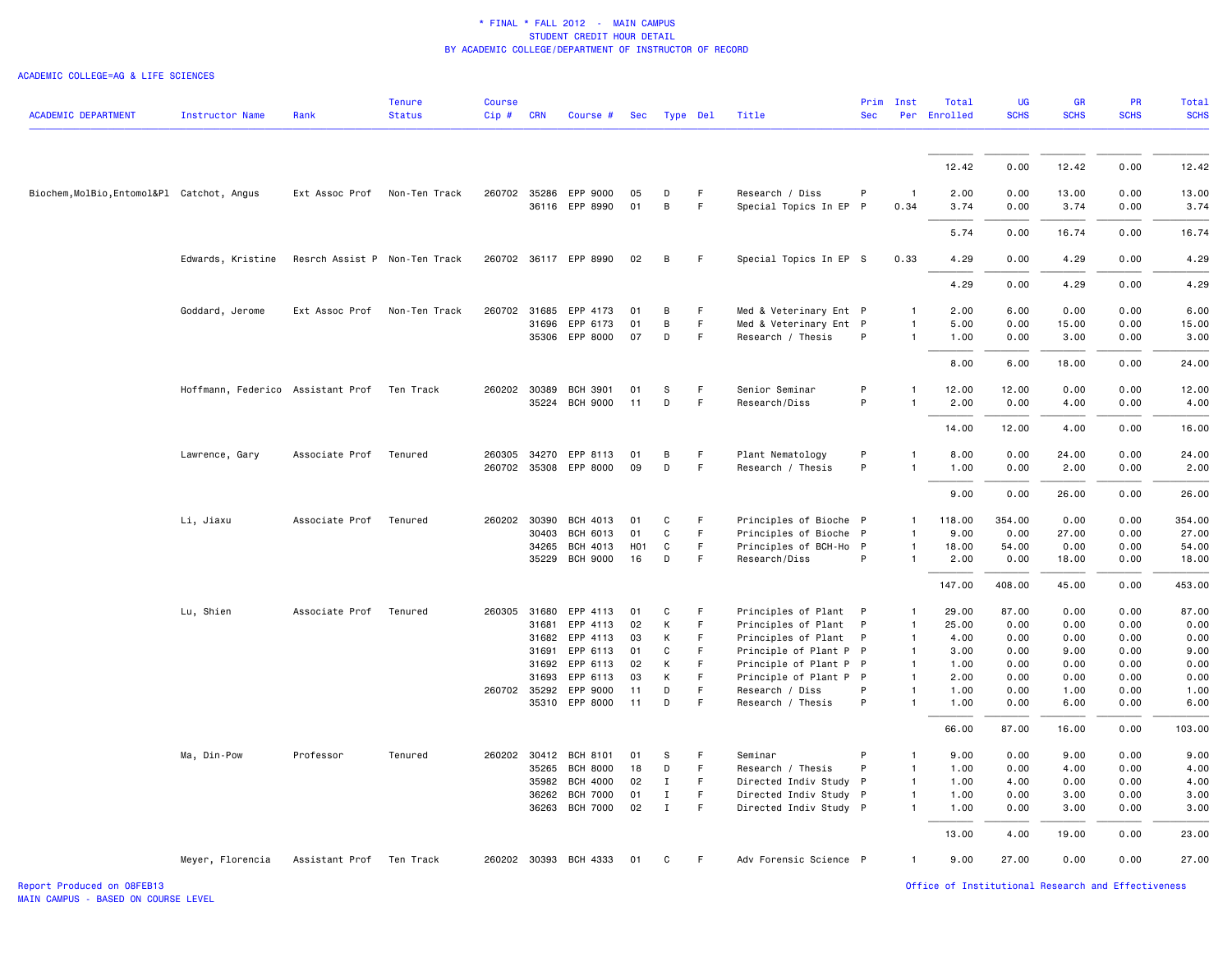#### ACADEMIC COLLEGE=AG & LIFE SCIENCES

|                                              |                              |                 | <b>Tenure</b> | <b>Course</b> |              |                            |                  |              |          |                                             |              | Prim Inst                    | Total         | <b>UG</b>    | <b>GR</b>      | PR           | Total          |
|----------------------------------------------|------------------------------|-----------------|---------------|---------------|--------------|----------------------------|------------------|--------------|----------|---------------------------------------------|--------------|------------------------------|---------------|--------------|----------------|--------------|----------------|
| <b>ACADEMIC DEPARTMENT</b>                   | <b>Instructor Name</b>       | Rank            | <b>Status</b> | Cip#          | <b>CRN</b>   | Course #                   | <b>Sec</b>       |              | Type Del | Title                                       | <b>Sec</b>   | Per                          | Enrolled      | <b>SCHS</b>  | <b>SCHS</b>    | <b>SCHS</b>  | <b>SCHS</b>    |
| Biochem, MolBio, Entomol&Pl Meyer, Florencia |                              | Assistant Prof  | Ten Track     | 260202 30394  |              | BCH 4414                   | 01               | C            | F        | Protein Methods                             | s            | 0.25                         | 9.25          | 37.00        | 0.00           | 0.00         | 37.00          |
|                                              |                              |                 |               |               | 30395        | BCH 4414                   | 02               | К            | F        | Protein Methods                             | S            | 0.25                         | 3.75          | 0.00         | 0.00           | 0.00         | 0.00           |
|                                              |                              |                 |               |               | 30397        | <b>BCH 4603</b>            | 01               | $\mathbf c$  | F        | Gen Biochem                                 | P            | $\overline{1}$               | 80.00         | 240.00       | 0.00           | 0.00         | 240.00         |
|                                              |                              |                 |               |               | 30398        | BCH 4603                   | H <sub>0</sub> 1 | C            | F.       | Honors Gen Biochem                          | P            | $\overline{1}$               | 6.00          | 18.00        | 0.00           | 0.00         | 18.00          |
|                                              |                              |                 |               |               | 30405        | BCH 6333                   | 01               | C            | F        | Adv Forensic Science                        | P            | $\overline{1}$               | 1.00          | 0.00         | 3.00           | 0.00         | 3.00           |
|                                              |                              |                 |               |               | 30406        | BCH 6414                   | 01               | C            | F        | Protein Methods                             | S            | 0.25                         | 1.00          | 0.00         | 4.00           | 0.00         | 4.00           |
|                                              |                              |                 |               |               | 30407        | BCH 6414                   | 02               | К            | F        | Protein Methods                             | S            | 0.25                         | 0.75          | 0.00         | 0.00           | 0.00         | 0.00           |
|                                              |                              |                 |               |               | 30409        | <b>BCH 6603</b>            | 01               | C            | F.       | Gen Biochem                                 | P            | $\overline{1}$               | 13.00         | 0.00         | 39.00          | 0.00         | 39.00          |
|                                              |                              |                 |               |               | 34266        | BCH 4333                   | H <sub>0</sub> 1 | C            | F        | Adv Forensic Science                        | P            | $\overline{1}$               | 1.00          | 3.00         | 0.00           | 0.00         | 3.00           |
|                                              |                              |                 |               |               | 34267        | BCH 4414                   | 03               | К            | F.       | Protein Methods                             | S            | 0.25                         | 5.50          | 0.00         | 0.00           | 0.00         | 0.00           |
|                                              |                              |                 |               |               | 34269        | BCH 6414                   | 03               | К            | F        | Protein Methods                             | S            | 0.25                         | 0.25          | 0.00         | 0.00           | 0.00         | 0.00           |
|                                              |                              |                 |               |               |              |                            |                  |              |          |                                             |              |                              | 130.50        | 325.00       | 46.00          | 0.00         | 371.00         |
|                                              | Musser, Fred                 | Associate Prof  | Tenured       | 011102 33153  |              | PSS 3423                   | 01               | E            | F        | Agronomy Internship                         | $\mathsf{P}$ | -1                           | 3.00          | 9.00         | 0.00           | 0.00         | 9.00           |
|                                              |                              |                 |               | 260702 31686  |              | EPP 4234                   | 01               | C            | F.       | Field Crop Insect                           | P            | $\mathbf{1}$                 | 10.00         | 40.00        | 0.00           | 0.00         | 40.00          |
|                                              |                              |                 |               |               | 31687        | EPP 4234                   | 02               | К            | F        | Field Crop Insect                           | P            | $\mathbf{1}$                 | 10.00         | 0.00         | 0.00           | 0.00         | 0.00           |
|                                              |                              |                 |               |               | 31697        | EPP 6234                   | 01               | C            | F        | Field Crop Insect                           | P            | $\mathbf{1}$                 | 7.00          | 0.00         | 28.00          | 0.00         | 28.00          |
|                                              |                              |                 |               |               | 31698        | EPP 6234                   | 02               | К            | F        | Field Crop Insect                           | P            | $\mathbf{1}$                 | 7.00          | 0.00         | 0.00           | 0.00         | 0.00           |
|                                              |                              |                 |               |               | 35293        | EPP 9000                   | 12               | D            | F.       | Research / Diss                             | P            | $\mathbf{1}$                 | 2.00          | 0.00         | 11.00          | 0.00         | 11.00          |
|                                              |                              |                 |               |               | 35311        | EPP 8000<br>36118 EPP 8990 | 12<br>03         | D<br>B       | F.<br>F  | Research / Thesis<br>Special Topics In EP P | P            | $\mathbf{1}$<br>$\mathbf{1}$ | 3.00<br>15.00 | 0.00<br>0.00 | 15.00<br>15.00 | 0.00<br>0.00 | 15.00<br>15.00 |
|                                              |                              |                 |               |               |              |                            |                  |              |          |                                             |              |                              | 57.00         | 49.00        | 69.00          | 0.00         | 118.00         |
|                                              | Peng, Zhaohua                | Associate Prof  | Tenured       |               |              | 260202 35234 BCH 9000      | 21               | D            | F        | Research/Diss                               | P            | $\mathbf{1}$                 | 4.00          | 0.00         | 17.00          | 0.00         | 17.00          |
|                                              |                              |                 |               |               |              |                            |                  |              |          |                                             |              |                              | 4.00          | 0.00         | 17.00          | 0.00         | 17.00          |
|                                              |                              |                 |               |               |              |                            |                  |              |          |                                             |              |                              |               |              |                |              |                |
|                                              | Ray, David                   | Assistant Prof  | Ten Track     | 260202 35236  |              | <b>BCH 9000</b>            | 23               | D            | F        | Research/Diss                               | P            | $\mathbf{1}$                 | 2.00          | 0.00         | 14.00          | 0.00         | 14.00          |
|                                              |                              |                 |               |               | 260402 30401 | <b>BCH 4713</b>            | 01               | $\mathtt{C}$ | F        | Molecular Biology                           | P            | $\mathbf{1}$                 | 57.00         | 171.00       | 0.00           | 0.00         | 171.00         |
|                                              |                              |                 |               |               | 30402        | BCH 4713                   | H01              | C            | F.       | Honors Molecular Bio P                      |              | $\mathbf{1}$                 | 3.00          | 9.00         | 0.00           | 0.00         | 9.00           |
|                                              |                              |                 |               |               | 30411        | BCH 6713                   | 01               | C            | F.       | Molecular Biology                           | P            | $\mathbf{1}$                 | 12.00         | 0.00         | 36.00          | 0.00         | 36.00          |
|                                              |                              |                 |               |               |              |                            |                  |              |          |                                             |              |                              | 74.00         | 180.00       | 50.00          | 0.00         | 230.00         |
|                                              | Riggins, John                | Assistant Prof  | Ten Track     | 020408        | 31674        | EPP 3124                   | 01               | C            | F.       | Forest Pest Mgt                             | P            | $\mathbf{1}$                 | 34.00         | 136.00       | 0.00           | 0.00         | 136.00         |
|                                              |                              |                 |               |               | 31675        | EPP 3124                   | 02               | К            | F        | Forest Pest Mgt                             | P            | $\mathbf{1}$                 | 18.00         | 0.00         | 0.00           | 0.00         | 0.00           |
|                                              |                              |                 |               |               | 31676        | EPP 3124                   | 03               | K            | F.       | Forest Pest Mgt                             | P            | $\mathbf{1}$                 | 16.00         | 0.00         | 0.00           | 0.00         | 0.00           |
|                                              |                              |                 |               | 260702 35294  |              | EPP 9000                   | 13               | D            | F        | Research / Diss                             | P            | $\mathbf{1}$                 | 3.00          | 0.00         | 12.00          | 0.00         | 12.00          |
|                                              |                              |                 |               |               |              | 35312 EPP 8000             | 13               | D            | F.       | Research / Thesis                           | P            | $\mathbf{1}$                 | 1.00          | 0.00         | 8.00           | 0.00         | 8.00           |
|                                              |                              |                 |               |               |              |                            |                  |              |          |                                             |              |                              | 72.00         | 136.00       | 20.00          | 0.00         | 156.00         |
|                                              | Sabanadzovic, Sead Professor |                 | Tenured       |               |              | 260202 35272 BCH 8000      | 25               | D            | F.       | Research / Thesis                           | P            | $\mathbf{1}$                 | 1.00          | 0.00         | 3.00           | 0.00         | 3.00           |
|                                              |                              |                 |               |               |              |                            |                  |              |          |                                             |              |                              | 1.00          | 0.00         | 3.00           | 0.00         | 3.00           |
|                                              | Shan, Xueyan                 | Resrch Assist P | Non-Ten Track | 260202 35275  |              | <b>BCH 8000</b>            | 28               | D            | F        | Research / Thesis                           | P            | $\mathbf{1}$                 | 1.00          | 0.00         | 2.00           | 0.00         | 2.00           |
|                                              |                              |                 |               |               | 36450        | <b>BCH 4000</b>            | 05               | $\mathbf{I}$ | F        | Directed Indiv Study P                      |              | $\mathbf{1}$                 | 1.00          | 3.00         | 0.00           | 0.00         | 3.00           |
|                                              |                              |                 |               |               |              |                            |                  |              |          |                                             |              |                              | 2.00          | 3.00         | 2.00           | 0.00         | 5.00           |
|                                              | Sparks, Darrell              | Assistant Prof  | Ten Track     |               | 260202 30399 | BCH 4613                   | 01               | C            | F        | Gen Biochem                                 | P            | 1                            | 18.00         | 54.00        | 0.00           | 0.00         | 54.00          |
|                                              |                              |                 |               |               |              | 30400 BCH 4613             | H <sub>0</sub> 1 | C            | F.       | Honors Gen Biochem                          | P            | $\mathbf{1}$                 | 1.00          | 3.00         | 0.00           | 0.00         | 3.00           |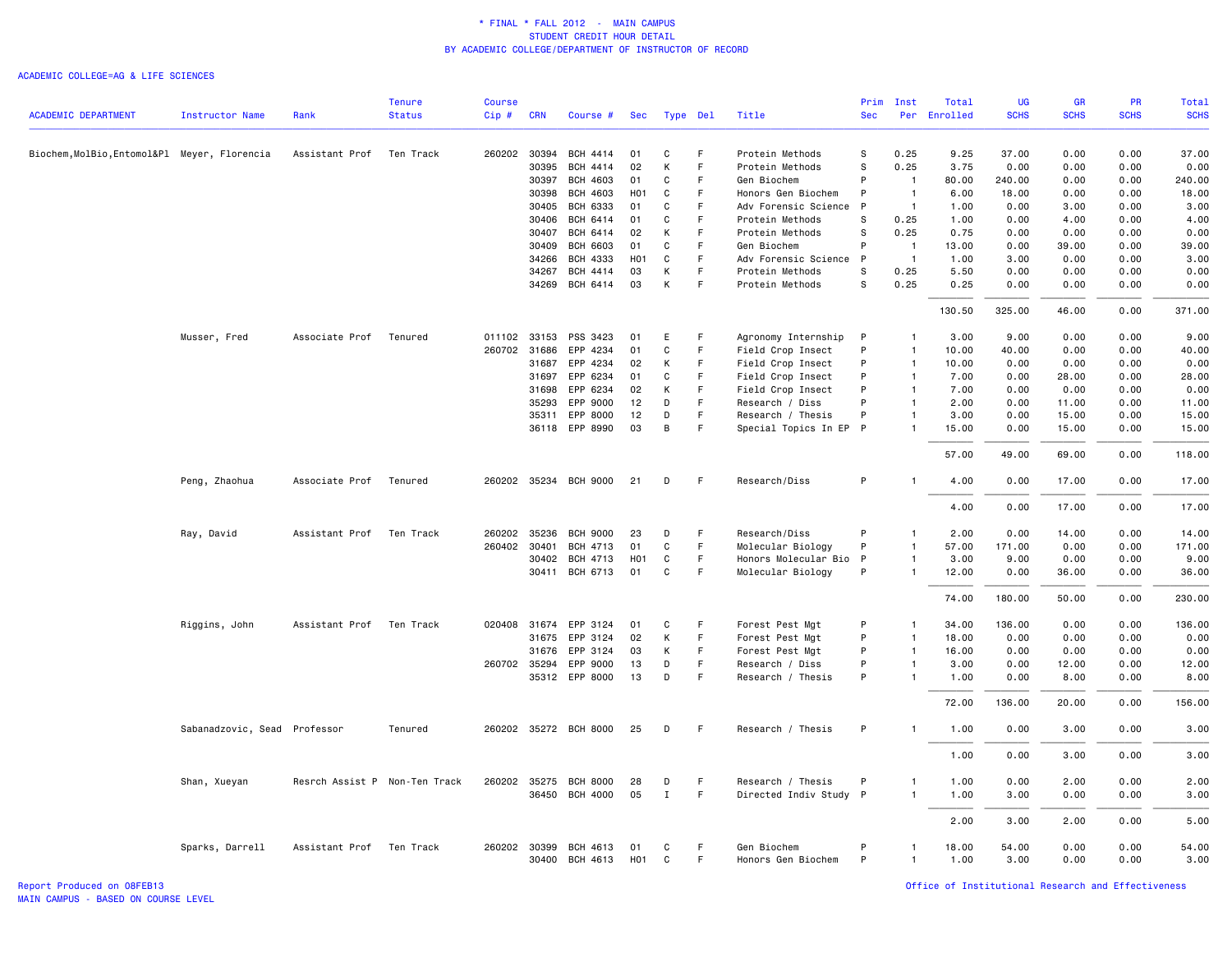|                                                                             |                                                  |                | <b>Tenure</b> | <b>Course</b> |              |                       |            |             |             |                        | Prim         | Inst           | Total              | UG                  | <b>GR</b>                                                                                                                                                                                                                                                                                                                                                                                                                                                                              | <b>PR</b>                                                                                                                                                                                                                                                                                                                                                                                                                                                                              | Total                 |
|-----------------------------------------------------------------------------|--------------------------------------------------|----------------|---------------|---------------|--------------|-----------------------|------------|-------------|-------------|------------------------|--------------|----------------|--------------------|---------------------|----------------------------------------------------------------------------------------------------------------------------------------------------------------------------------------------------------------------------------------------------------------------------------------------------------------------------------------------------------------------------------------------------------------------------------------------------------------------------------------|----------------------------------------------------------------------------------------------------------------------------------------------------------------------------------------------------------------------------------------------------------------------------------------------------------------------------------------------------------------------------------------------------------------------------------------------------------------------------------------|-----------------------|
| <b>ACADEMIC DEPARTMENT</b>                                                  | <b>Instructor Name</b>                           | Rank           | <b>Status</b> | Cip#          | <b>CRN</b>   | Course #              | <b>Sec</b> |             | Type Del    | Title                  | <b>Sec</b>   |                | Per Enrolled       | <b>SCHS</b>         | <b>SCHS</b>                                                                                                                                                                                                                                                                                                                                                                                                                                                                            | <b>SCHS</b>                                                                                                                                                                                                                                                                                                                                                                                                                                                                            | <b>SCHS</b>           |
| Biochem, MolBio, Entomol&Pl Sparks, Darrell                                 |                                                  | Assistant Prof | Ten Track     |               | 260202 30410 | BCH 6613              | 01         | C           | F           | Gen Biochem            | P            | $\overline{1}$ | 7.00               | 0.00                | 21.00                                                                                                                                                                                                                                                                                                                                                                                                                                                                                  | 0.00                                                                                                                                                                                                                                                                                                                                                                                                                                                                                   | 21.00                 |
|                                                                             |                                                  |                |               |               | 35242        | <b>BCH 9000</b>       | 29         | D           | $\mathsf F$ | Research/Diss          | P            | $\mathbf{1}$   | 2.00               | 0.00                | 4.00                                                                                                                                                                                                                                                                                                                                                                                                                                                                                   | 0.00                                                                                                                                                                                                                                                                                                                                                                                                                                                                                   | 4.00                  |
|                                                                             |                                                  |                |               |               | 35276        | <b>BCH 8000</b>       | 29         | D           | F.          | Research / Thesis      | P            | $\mathbf{1}$   | 3.00               | 0.00                | 4.00                                                                                                                                                                                                                                                                                                                                                                                                                                                                                   | 0.00                                                                                                                                                                                                                                                                                                                                                                                                                                                                                   | 4.00                  |
|                                                                             |                                                  |                |               |               | 36397        | <b>BCH 7000</b>       | 04         | $\mathbf I$ | F           | Directed Indiv Study   | $\mathsf{P}$ | $\overline{1}$ | 1.00               | 0.00                | 2.00                                                                                                                                                                                                                                                                                                                                                                                                                                                                                   | 0.00                                                                                                                                                                                                                                                                                                                                                                                                                                                                                   | 2.00                  |
|                                                                             |                                                  |                |               |               |              |                       |            |             |             |                        |              |                | 32.00              | 57.00               | 31.00                                                                                                                                                                                                                                                                                                                                                                                                                                                                                  | 0.00                                                                                                                                                                                                                                                                                                                                                                                                                                                                                   | 88.00                 |
|                                                                             | Tomaso-Peterson, M Resrch Assoc Pr Non-Ten Track |                |               |               | 020406 31689 | EPP 4523              | 01         | C           | F           | Turfgrass Diseases     | P            | $\mathbf{1}$   | 8.00               | 24.00               | 0.00                                                                                                                                                                                                                                                                                                                                                                                                                                                                                   | 0.00                                                                                                                                                                                                                                                                                                                                                                                                                                                                                   | 24.00                 |
|                                                                             |                                                  |                |               |               | 31690        | EPP 4523              | 02         | К           | F           | Turfgrass Diseases     | P            | $\overline{1}$ | 8.00               | 0.00                | 0.00                                                                                                                                                                                                                                                                                                                                                                                                                                                                                   | 0.00                                                                                                                                                                                                                                                                                                                                                                                                                                                                                   | 0.00                  |
|                                                                             |                                                  |                |               |               | 260702 35316 | EPP 8000              | 17         | D           | F.          | Research / Thesis      | P            | $\overline{1}$ | 2.00               | 0.00                | 10.00                                                                                                                                                                                                                                                                                                                                                                                                                                                                                  | 0.00                                                                                                                                                                                                                                                                                                                                                                                                                                                                                   | 10.00                 |
|                                                                             |                                                  |                |               |               |              | 36116 EPP 8990        | 01         | B           | F           | Special Topics In EP S |              | 0.33           | 3.63               | 0.00                | 3.63                                                                                                                                                                                                                                                                                                                                                                                                                                                                                   | 0.00                                                                                                                                                                                                                                                                                                                                                                                                                                                                                   | 3.63                  |
|                                                                             |                                                  |                |               |               |              |                       |            |             |             |                        |              |                | 21.63              | 24,00               | 13.63                                                                                                                                                                                                                                                                                                                                                                                                                                                                                  | 0.00                                                                                                                                                                                                                                                                                                                                                                                                                                                                                   | 37.63                 |
|                                                                             | Willard, Scott                                   | Professor      | Tenured       |               | 260202 35244 | <b>BCH 9000</b>       | 31         | D           | F           | Research/Diss          | P            | $\mathbf{1}$   | 1.00               | 0.00                | 6.00                                                                                                                                                                                                                                                                                                                                                                                                                                                                                   | 0.00                                                                                                                                                                                                                                                                                                                                                                                                                                                                                   | 6.00                  |
|                                                                             |                                                  |                |               |               | 36276        | <b>BCH 7000</b>       | 03         | $\mathbf I$ | F.          | Directed Indiv Study   | P            | $\overline{1}$ | 1.00               | 0.00                | 1.00                                                                                                                                                                                                                                                                                                                                                                                                                                                                                   | 0.00                                                                                                                                                                                                                                                                                                                                                                                                                                                                                   | 1.00                  |
|                                                                             |                                                  |                |               |               | 260707 35478 | PHY 8000              | 08         | D           | F           | Research / Thesis      | P            | $\mathbf{1}$   | 1.00               | 0.00                | 2.00                                                                                                                                                                                                                                                                                                                                                                                                                                                                                   | 0.00                                                                                                                                                                                                                                                                                                                                                                                                                                                                                   | 2.00                  |
|                                                                             |                                                  |                |               |               |              | 35482 PHY 9000        | 04         | D           | F.          | Research / Diss        | P            | $\overline{1}$ | 4.00               | 0.00                | 9.00                                                                                                                                                                                                                                                                                                                                                                                                                                                                                   | 0.00                                                                                                                                                                                                                                                                                                                                                                                                                                                                                   | 9.00                  |
|                                                                             |                                                  |                |               |               |              |                       |            |             |             |                        |              |                | 7.00               | 0.00                | 18.00                                                                                                                                                                                                                                                                                                                                                                                                                                                                                  | 0.00                                                                                                                                                                                                                                                                                                                                                                                                                                                                                   | 18.00                 |
|                                                                             | Willeford, Kenneth Professor                     |                | Tenured       |               | 260202 30394 | BCH 4414              | 01         | C           | F           | Protein Methods        | P            | 0.75           | 27.75              | 111.00              | 0.00                                                                                                                                                                                                                                                                                                                                                                                                                                                                                   | 0.00                                                                                                                                                                                                                                                                                                                                                                                                                                                                                   | 111.00                |
|                                                                             |                                                  |                |               |               | 30395        | <b>BCH 4414</b>       | 02         | К           | F           | Protein Methods        | P            | 0.75           | 11.25              | 0.00                | 0.00                                                                                                                                                                                                                                                                                                                                                                                                                                                                                   | 0.00                                                                                                                                                                                                                                                                                                                                                                                                                                                                                   | 0.00                  |
|                                                                             |                                                  |                |               |               | 30396        | BCH 4503              | 01         | C           | F.          | Sci Comm Skills        | s            | 0.5            | 15.00              | 45.00               | 0.00                                                                                                                                                                                                                                                                                                                                                                                                                                                                                   | 0.00                                                                                                                                                                                                                                                                                                                                                                                                                                                                                   | 45.00                 |
|                                                                             |                                                  |                |               |               | 30406        | BCH 6414              | 01         | C           | F           | Protein Methods        | P            | 0.75           | 3.00               | 0.00                | 12.00                                                                                                                                                                                                                                                                                                                                                                                                                                                                                  | 0.00                                                                                                                                                                                                                                                                                                                                                                                                                                                                                   | 12.00                 |
|                                                                             |                                                  |                |               |               | 30407        | BCH 6414              | 02         | К           | F.          | Protein Methods        | P            | 0.75           | 2.25               | 0.00                | 0.00                                                                                                                                                                                                                                                                                                                                                                                                                                                                                   | 0.00                                                                                                                                                                                                                                                                                                                                                                                                                                                                                   | 0.00                  |
|                                                                             |                                                  |                |               |               | 30408        | <b>BCH 6503</b>       | 01         | C           | E           | Sci Comm Skills        | s            | 0.5            | 1.00               | 0.00                | 3.00                                                                                                                                                                                                                                                                                                                                                                                                                                                                                   | 0.00                                                                                                                                                                                                                                                                                                                                                                                                                                                                                   | 3.00                  |
|                                                                             |                                                  |                |               |               | 34267        | BCH 4414              | 03         | К           | F.          | Protein Methods        | P            | 0.75           | 16.50              | 0.00                | 0.00                                                                                                                                                                                                                                                                                                                                                                                                                                                                                   | 0.00                                                                                                                                                                                                                                                                                                                                                                                                                                                                                   | 0.00                  |
|                                                                             |                                                  |                |               |               | 34269        | BCH 6414              | 03         | Κ           | F           | Protein Methods        | P            | 0.75           | 0.75               | 0.00                | 0.00                                                                                                                                                                                                                                                                                                                                                                                                                                                                                   | 0.00                                                                                                                                                                                                                                                                                                                                                                                                                                                                                   | 0.00                  |
|                                                                             |                                                  |                |               |               | 35245        | <b>BCH 9000</b>       | 32         | D           | F           | Research/Diss          | P            | -1             | 1.00               | 0.00                | 4.00                                                                                                                                                                                                                                                                                                                                                                                                                                                                                   | 0.00                                                                                                                                                                                                                                                                                                                                                                                                                                                                                   | 4.00                  |
|                                                                             |                                                  |                |               |               |              |                       |            |             |             |                        |              |                | 78.50              | 156.00              | 19.00                                                                                                                                                                                                                                                                                                                                                                                                                                                                                  | 0.00                                                                                                                                                                                                                                                                                                                                                                                                                                                                                   | 175.00                |
| -------------------------<br>Biochem, MolBio, Entomol&Pl                    |                                                  |                |               |               |              |                       |            |             |             |                        |              |                | ========<br>928.08 | ========<br>1641.00 | ========<br>566.08                                                                                                                                                                                                                                                                                                                                                                                                                                                                     | $=$ ========<br>0.00                                                                                                                                                                                                                                                                                                                                                                                                                                                                   | ==========<br>2207.08 |
| -------------------------                                                   |                                                  |                |               |               |              |                       |            |             |             |                        |              |                | ========           | $= 222222222$       | $\begin{array}{cccccccccc} \multicolumn{2}{c}{} & \multicolumn{2}{c}{} & \multicolumn{2}{c}{} & \multicolumn{2}{c}{} & \multicolumn{2}{c}{} & \multicolumn{2}{c}{} & \multicolumn{2}{c}{} & \multicolumn{2}{c}{} & \multicolumn{2}{c}{} & \multicolumn{2}{c}{} & \multicolumn{2}{c}{} & \multicolumn{2}{c}{} & \multicolumn{2}{c}{} & \multicolumn{2}{c}{} & \multicolumn{2}{c}{} & \multicolumn{2}{c}{} & \multicolumn{2}{c}{} & \multicolumn{2}{c}{} & \multicolumn{2}{c}{} & \mult$ | $\begin{array}{cccccccccc} \multicolumn{2}{c}{} & \multicolumn{2}{c}{} & \multicolumn{2}{c}{} & \multicolumn{2}{c}{} & \multicolumn{2}{c}{} & \multicolumn{2}{c}{} & \multicolumn{2}{c}{} & \multicolumn{2}{c}{} & \multicolumn{2}{c}{} & \multicolumn{2}{c}{} & \multicolumn{2}{c}{} & \multicolumn{2}{c}{} & \multicolumn{2}{c}{} & \multicolumn{2}{c}{} & \multicolumn{2}{c}{} & \multicolumn{2}{c}{} & \multicolumn{2}{c}{} & \multicolumn{2}{c}{} & \multicolumn{2}{c}{} & \mult$ | ==========            |
| Food Sci Nutr & Health Pr Arroyo Llantin, No Grad Tch Assist Not Applicable |                                                  |                |               |               |              | 190501 31883 FNH 1103 | 01         | C           | F.          | Intro Food Sci, Nutr P |              | 0.5            | 29.50              | 88.50               | 0.00                                                                                                                                                                                                                                                                                                                                                                                                                                                                                   | 0.00                                                                                                                                                                                                                                                                                                                                                                                                                                                                                   | 88.50                 |
|                                                                             |                                                  |                |               |               |              |                       |            |             |             |                        |              |                | 29.50              | 88.50               | 0.00                                                                                                                                                                                                                                                                                                                                                                                                                                                                                   | 0.00                                                                                                                                                                                                                                                                                                                                                                                                                                                                                   | 88.50                 |
|                                                                             | Briley, Chiquita                                 | Associate Prof | Tenured       |               | 190501 31889 | <b>FNH 2283</b>       | 01         | C           | F           | Child Health Nutriti P |              |                | 8.00               | 24.00               | 0.00                                                                                                                                                                                                                                                                                                                                                                                                                                                                                   | 0.00                                                                                                                                                                                                                                                                                                                                                                                                                                                                                   | 24.00                 |
|                                                                             |                                                  |                |               |               | 190503 32233 | HS 2283               | 01         | C           | F           | Child Health & Ntr     | P            | $\overline{1}$ | 38.00              | 114.00              | 0.00                                                                                                                                                                                                                                                                                                                                                                                                                                                                                   | 0.00                                                                                                                                                                                                                                                                                                                                                                                                                                                                                   | 114.00                |
|                                                                             |                                                  |                |               |               |              |                       |            |             |             |                        |              |                | 46.00              | 138.00              | 0.00                                                                                                                                                                                                                                                                                                                                                                                                                                                                                   | 0.00                                                                                                                                                                                                                                                                                                                                                                                                                                                                                   | 138.00                |
|                                                                             | Burney, Lynn                                     | Instructor     | Non-Ten Track | 190501        | 31903        | FNH 4263              | 01         | C           | F           | Nutrition & Chronic    | -P           | $\mathbf{1}$   | 25.00              | 75.00               | 0.00                                                                                                                                                                                                                                                                                                                                                                                                                                                                                   | 0.00                                                                                                                                                                                                                                                                                                                                                                                                                                                                                   | 75.00                 |
|                                                                             |                                                  |                |               |               | 31917        | FNH 6263              | 01         | C           | F           | Nutrition & Chronic    | P            | $\overline{1}$ | 2.00               | 0.00                | 6.00                                                                                                                                                                                                                                                                                                                                                                                                                                                                                   | 0.00                                                                                                                                                                                                                                                                                                                                                                                                                                                                                   | 6.00                  |
|                                                                             |                                                  |                |               |               | 31924        | FNH 8286              | 01         | E           | F           | Supervised Practice    | P            | $\mathbf{1}$   | 8.00               | 0.00                | 48.00                                                                                                                                                                                                                                                                                                                                                                                                                                                                                  | 0.00                                                                                                                                                                                                                                                                                                                                                                                                                                                                                   | 48.00                 |
|                                                                             |                                                  |                |               |               | 190503 31904 | FNH 4273              | 01         | B           | E           | Nutrition Assessment P |              | $\mathbf{1}$   | 26.00              | 78.00               | 0.00                                                                                                                                                                                                                                                                                                                                                                                                                                                                                   | 0.00                                                                                                                                                                                                                                                                                                                                                                                                                                                                                   | 78.00                 |
|                                                                             |                                                  |                |               |               |              | 31918 FNH 6273        | 01         | В           | F.          | Nutrition Assessment P |              | $\mathbf{1}$   | 2.00               | 0.00                | 6.00                                                                                                                                                                                                                                                                                                                                                                                                                                                                                   | 0.00                                                                                                                                                                                                                                                                                                                                                                                                                                                                                   | 6.00                  |
|                                                                             |                                                  |                |               |               |              |                       |            |             |             |                        |              |                | 63.00              | 153.00              | 60.00                                                                                                                                                                                                                                                                                                                                                                                                                                                                                  | 0.00                                                                                                                                                                                                                                                                                                                                                                                                                                                                                   | 213.00                |
|                                                                             | Byrd, Sylvia                                     | Professor      | Tenured       |               |              | 190501 31882 FNH 1001 | F01        | C           | -F          | First Year Seminar     | P            | $\overline{1}$ | 30.00              | 30.00               | 0.00                                                                                                                                                                                                                                                                                                                                                                                                                                                                                   | 0.00                                                                                                                                                                                                                                                                                                                                                                                                                                                                                   | 30.00                 |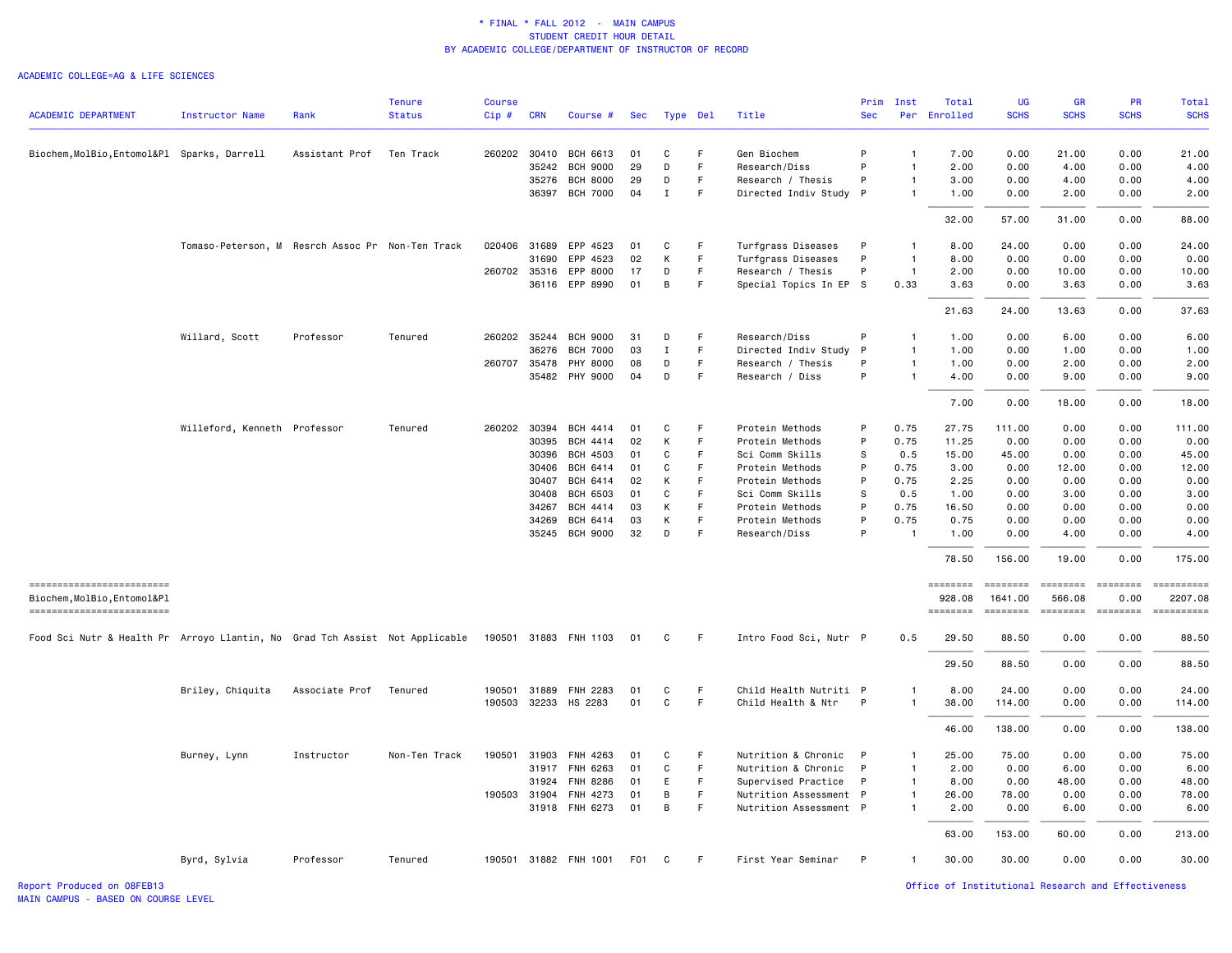#### ACADEMIC COLLEGE=AG & LIFE SCIENCES

|                                        |                        |                               | Tenure        | <b>Course</b> |              |                       |     |              |              |                        | Prim         | Inst           | Total           | UG          | <b>GR</b>   | PR          | Total       |
|----------------------------------------|------------------------|-------------------------------|---------------|---------------|--------------|-----------------------|-----|--------------|--------------|------------------------|--------------|----------------|-----------------|-------------|-------------|-------------|-------------|
| <b>ACADEMIC DEPARTMENT</b>             | <b>Instructor Name</b> | Rank                          | <b>Status</b> | Cip#          | <b>CRN</b>   | Course #              | Sec |              | Type Del     | Title                  | <b>Sec</b>   |                | Per Enrolled    | <b>SCHS</b> | <b>SCHS</b> | <b>SCHS</b> | <b>SCHS</b> |
|                                        |                        | Professor                     |               |               | 190501 31885 | FNH 2203              | 02  | В            | F            | Science of Food Prep P |              | $\mathbf{1}$   |                 | 87.00       | 0.00        | 0.00        | 87.00       |
| Food Sci Nutr & Health Pr Byrd, Sylvia |                        |                               | Tenured       |               | 31890        | FNH 2293              | 01  | $\mathbf C$  | $\mathsf F$  | Indiv & Family Nutri P |              | $\mathbf{1}$   | 29.00<br>225.00 | 675.00      | 0.00        | 0.00        | 675.00      |
|                                        |                        |                               |               |               | 34315        | FNH 2203              | 01  | В            | F.           | Science of Food Prep P |              | $\mathbf{1}$   | 13.00           | 39.00       | 0.00        | 0.00        | 39.00       |
|                                        |                        |                               |               |               | 34316        | HS 2203               | 01  | В            | F            | Science Food Prep      | P            | $\mathbf{1}$   | 1.00            | 3.00        | 0.00        | 0.00        | 3.00        |
|                                        |                        |                               |               |               | 190503 32234 | HS 2293               | 01  | $\mathbf C$  | F.           | Indiv & Family Nutri P |              | $\mathbf{1}$   | 65.00           | 195.00      | 0.00        | 0.00        | 195.00      |
|                                        |                        |                               |               |               | 190599 35528 | <b>FNH 8000</b>       | 02  | D            | F.           | Research/Thesis        | P            | $\mathbf{1}$   | 1.00            | 0.00        | 3.00        | 0.00        | 3.00        |
|                                        |                        |                               |               |               |              |                       |     |              |              |                        |              |                | 364.00          | 1029.00     | 3.00        | 0.00        | 1032.00     |
|                                        | Gillis, William        | Lecturer                      | Non-Ten Track | 020301        | 31913        | FNH 6143              | 01  | C            | F            | Dairy Foods Proc       | P            | $\mathbf{1}$   | 1.00            | 0.00        | 3.00        | 0.00        | 3.00        |
|                                        |                        |                               |               |               | 31914        | FNH 6143              | 02  | К            | F            | Dairy Foods Proc       | P            | $\mathbf{1}$   | 1.00            | 0.00        | 0.00        | 0.00        | 0.00        |
|                                        |                        |                               |               | 190501        | 31898        | FNH 4143              | 01  | C            | F            | Dairy Foods Proc       | P            | $\overline{1}$ | 9.00            | 27.00       | 0.00        | 0.00        | 27.00       |
|                                        |                        |                               |               |               | 31899        | FNH 4143              | 02  | К            | F            | Dairy Foods Proc       | P            | $\mathbf{1}$   | 9.00            | 0.00        | 0.00        | 0.00        | 0.00        |
|                                        |                        |                               |               |               | 35396        | FNH 4000              | 01  | $\mathbf I$  | $\mathsf F$  | Directed Indiv Study P |              | $\mathbf{1}$   | 1.00            | 3.00        | 0.00        | 0.00        | 3.00        |
|                                        |                        |                               |               |               |              | 190599 34317 FNH 4990 | 01  | C            | F            | Special Topic in FNH P |              | 1              | 6.00            | 18.00       | 0.00        | 0.00        | 18.00       |
|                                        |                        |                               |               |               |              |                       |     |              |              |                        |              |                | 27.00           | 48.00       | 3.00        | 0.00        | 51.00       |
|                                        | Hall, Michael          | Lecturer                      | Non-Ten Track |               | 190501 33869 | FNH 8563              | 501 | C            | $\mathbf 0$  | Prin Epic & Hlth Sci P |              | $\mathbf{1}$   | 19.00           | 0.00        | 57.00       | 0.00        | 57.00       |
|                                        |                        |                               |               |               |              | 36145 FNH 8563        | 502 | $\mathbf C$  | 0            | Prin Epic & Hlth Sci P |              | $\mathbf{1}$   | 10.00           | 0.00        | 30.00       | 0.00        | 30.00       |
|                                        |                        |                               |               |               |              |                       |     |              |              |                        |              |                | 29.00           | 0.00        | 87.00       | 0.00        | 87.00       |
|                                        | Haque, Zahur           | Professor                     | Tenured       |               | 190502 30392 | BCH 4253              | 01  | C            | F            | Nutritional Biochem    | P            | $\mathbf{1}$   | 1.00            | 3.00        | 0.00        | 0.00        | 3.00        |
|                                        |                        |                               |               |               | 31902        | FNH 4253              | 01  | C            | F.           | Nutritional Biochem    | P            | $\mathbf{1}$   | 21.00           | 63.00       | 0.00        | 0.00        | 63.00       |
|                                        |                        |                               |               |               | 31916        | FNH 6253              | 01  | C            | F            | Nutritional Biochem    | P            | $\mathbf{1}$   | 1.00            | 0.00        | 3.00        | 0.00        | 3.00        |
|                                        |                        |                               |               |               | 33861        | FNH 4253              | 501 | C            | 0            | Nutritional Biochem    | P            | $\mathbf{1}$   | 3.00            | 9.00        | 0.00        | 0.00        | 9.00        |
|                                        |                        |                               |               |               | 190599 35530 | <b>FNH 8000</b>       | 04  | D            | F.           | Research/Thesis        | P            | $\mathbf{1}$   | 1.00            | 0.00        | 4.00        | 0.00        | 4.00        |
|                                        |                        |                               |               |               | 35543        | <b>FNH 9000</b>       | 04  | D            | F            | Research/Diss          | P            | $\mathbf{1}$   | 1.00            | 0.00        | 6.00        | 0.00        | 6.00        |
|                                        |                        |                               |               |               |              | 35825 FNH 7000        | 01  | $\mathbf I$  | F            | Directed Indiv Study P |              | $\mathbf{1}$   | 1.00            | 0.00        | 2.00        | 0.00        | 2.00        |
|                                        |                        |                               |               |               |              |                       |     |              |              |                        |              |                | 29.00           | 75.00       | 15.00       | 0.00        | 90.00       |
|                                        | Hunt, Barry            | Professor                     | Tenured       | 190501        | 31925        | FNH 8513              | 01  | C            | F.           | Theory Pract in Hlt P  |              | $\mathbf{1}$   | 16.00           | 0.00        | 48.00       | 0.00        | 48.00       |
|                                        |                        |                               |               |               | 33866        | FNH 8513              | 501 | C            | $\mathbf 0$  | Theory Pract in Hlt P  |              | $\overline{1}$ | 19.00           | 0.00        | 57.00       | 0.00        | 57.00       |
|                                        |                        |                               |               |               | 33870        | FNH 8623              | 501 | C            | $\mathbf 0$  | Cur Issues School He P |              | $\overline{1}$ | 8.00            | 0.00        | 24.00       | 0.00        | 24.00       |
|                                        |                        |                               |               |               | 190599 36475 | <b>FNH 7000</b>       | 501 | $\mathbf I$  | $\Omega$     | Directed Indiv Study P |              | $\mathbf{1}$   | 1.00            | 0.00        | 3.00        | 0.00        | 3.00        |
|                                        |                        |                               |               |               | 36476        | FNH 7000              | 502 | $\mathbf{I}$ | 0            | Directed Indiv Study P |              | $\overline{1}$ | 1.00            | 0.00        | 3.00        | 0.00        | 3.00        |
|                                        |                        |                               |               |               |              | 36477 FNH 7000        | 503 | Ι.           | 0            | Directed Indiv Study P |              | $\overline{1}$ | 1.00            | 0.00        | 3.00        | 0.00        | 3.00        |
|                                        |                        |                               |               |               | 36478        | <b>FNH 7000</b>       | 504 | $\mathbf I$  | $\mathsf{o}$ | Directed Indiv Study P |              | $\mathbf{1}$   | 1.00            | 0.00        | 3.00        | 0.00        | 3.00        |
|                                        |                        |                               |               |               | 36479        | <b>FNH 7000</b>       | 505 | $\mathbf I$  | $\mathbf 0$  | Directed Indiv Study P |              | $\overline{1}$ | 1.00            | 0.00        | 3.00        | 0.00        | 3.00        |
|                                        |                        |                               |               |               |              | 36606 FNH 7000        | 506 | $\mathbf{I}$ | $\Omega$     | Directed Indiv Study P |              | $\mathbf{1}$   | 1.00            | 0.00        | 3.00        | 0.00        | 3.00        |
|                                        |                        |                               |               |               |              |                       |     |              |              |                        |              |                | 49.00           | 0.00        | 147.00      | 0.00        | 147.00      |
|                                        | Khan, Fauzia           | Lecturer                      | Non-Ten Track |               |              | 190501 33862 FNH 4353 | 501 | C            | $\mathbf 0$  | Nutrition/ Life Cycl P |              | $\mathbf{1}$   | 3.00            | 9.00        | 0.00        | 0.00        | 9.00        |
|                                        |                        |                               |               |               |              |                       |     |              |              |                        |              |                | 3.00            | 9.00        | 0.00        | 0.00        | 9.00        |
|                                        | Kim, Tae Jo            | Resrch Assist P Non-Ten Track |               | 190501        | 34321        | FNH 8113              | 01  | C            | F            | Adv Food Microbiol     | $\mathsf{P}$ | 1              | 10.00           | 0.00        | 30.00       | 0.00        | 30.00       |
|                                        |                        |                               |               |               |              | 190599 35532 FNH 8000 | 06  | D            | $\mathsf F$  | Research/Thesis        | P            | $\overline{1}$ | 2.00            | 0.00        | 4.00        | 0.00        | 4.00        |
|                                        |                        |                               |               |               |              |                       |     |              |              |                        |              |                | 12.00           | 0.00        | 34.00       | 0.00        | 34.00       |
|                                        | Matich, June           | Lecturer                      | Non-Ten Track |               |              | 190501 31891 FNH 2293 | 02  | C            | F.           | Indiv & Family Nutri P |              | $\mathbf{1}$   | 40.00           | 120.00      | 0.00        | 0.00        | 120.00      |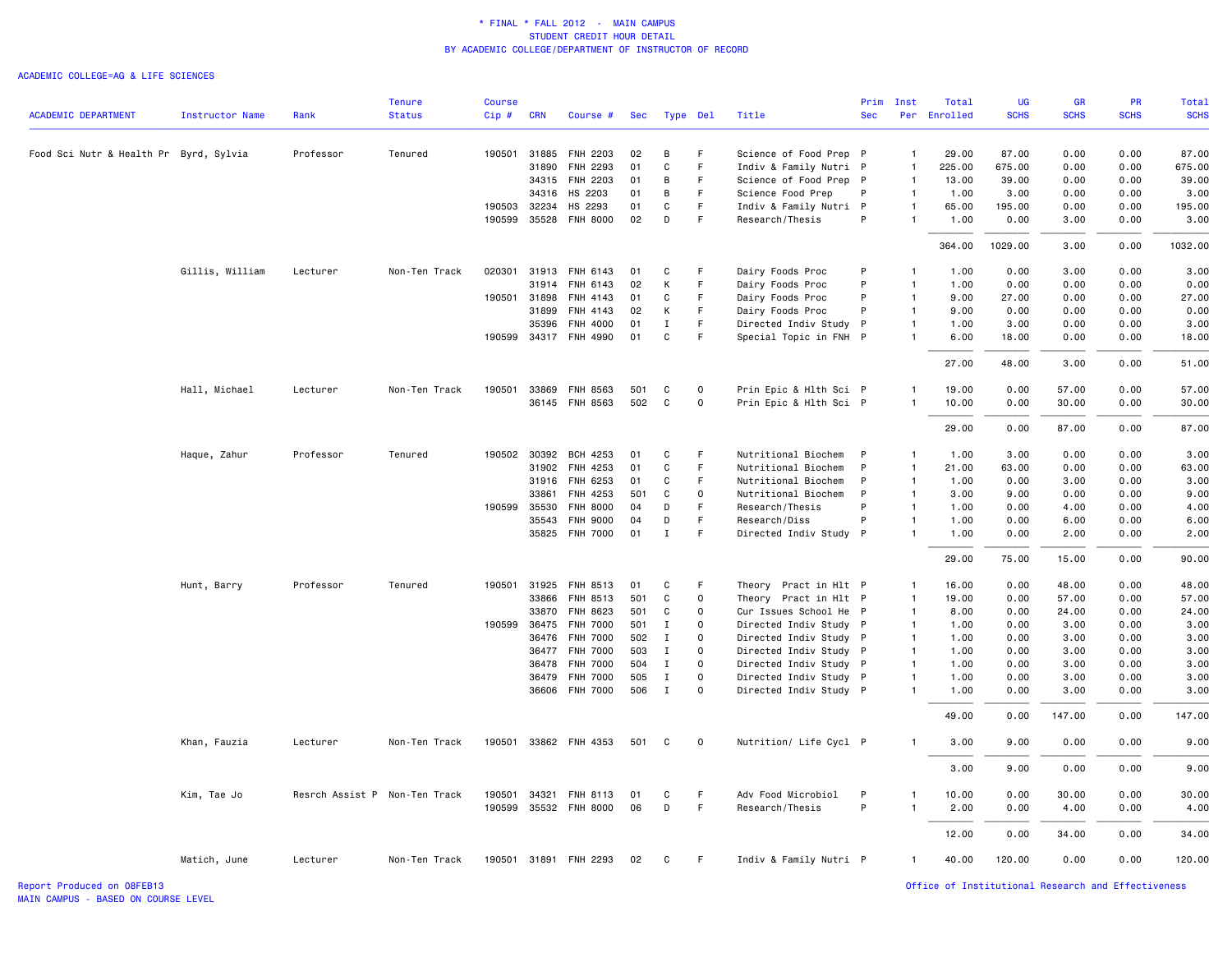|                                        |                                                  |                | Tenure        | <b>Course</b> |              |                       |     |             |             |                        |              | Prim Inst      | Total    | UG          | <b>GR</b>   | <b>PR</b>   | Total       |
|----------------------------------------|--------------------------------------------------|----------------|---------------|---------------|--------------|-----------------------|-----|-------------|-------------|------------------------|--------------|----------------|----------|-------------|-------------|-------------|-------------|
| <b>ACADEMIC DEPARTMENT</b>             | <b>Instructor Name</b>                           | Rank           | <b>Status</b> | Cip#          | <b>CRN</b>   | Course #              | Sec |             | Type Del    | Title                  | <b>Sec</b>   | Per            | Enrolled | <b>SCHS</b> | <b>SCHS</b> | <b>SCHS</b> | <b>SCHS</b> |
| Food Sci Nutr & Health Pr Matich, June |                                                  | Lecturer       | Non-Ten Track | 190501        |              | 31895 FNH 3283        | 01  | C           | F           | The Foodservice Syst P |              | $\overline{1}$ | 41.00    | 123.00      | 0.00        | 0.00        | 123.00      |
|                                        |                                                  |                |               |               | 31905        | FNH 4283              | 01  | C           | F           | Purchasing Food & Eq P |              | $\overline{1}$ | 28.00    | 84.00       | 0.00        | 0.00        | 84.00       |
|                                        |                                                  |                |               |               | 31919        | FNH 6283              | 01  | C           | F           | Purchasing Food & Eq P |              | $\overline{1}$ | 1.00     | 0.00        | 3.00        | 0.00        | 3.00        |
|                                        |                                                  |                |               |               | 34097        | <b>FNH 2293</b>       | 555 | M           | $\Omega$    | Indiv & Family Nutri P |              | $\overline{1}$ | 5.00     | 15.00       | 0.00        | 0.00        | 15.00       |
|                                        |                                                  |                |               |               | 34098        | FNH 2293              | 901 | M           | $\mathbf 0$ | Indiv & Family Nutri P |              | $\overline{1}$ | 1.00     | 3.00        | 0.00        | 0.00        | 3.00        |
|                                        |                                                  |                |               |               |              | 190503 32235 HS 2293  | 02  | $\mathbf C$ | F           | Indiv & Family Nutri P |              | $\overline{1}$ | 12.00    | 36.00       | 0.00        | 0.00        | 36.00       |
|                                        |                                                  |                |               |               |              |                       |     |             |             |                        |              |                | 128.00   | 381.00      | 3.00        | 0.00        | 384.00      |
|                                        | Nannapaneni, Ramak Resrch Assoc Pr Non-Ten Track |                |               |               |              | 190501 35974 FNH 8111 | 01  | S           | F.          | Food Sc Nutr & Healt P |              | 0.95           | 5.70     | 0.00        | 5.70        | 0.00        | 5.70        |
|                                        |                                                  |                |               |               |              |                       |     |             |             |                        |              |                | 5.70     | 0.00        | 5.70        | 0.00        | 5.70        |
|                                        | Pylate, Leah                                     | Lecturer       | Non-Ten Track | 190501        | 31892        | FNH 3163              | 01  | C           | F           | Basic Principle Heal P |              | $\overline{1}$ | 53.00    | 159.00      | 0.00        | 0.00        | 159.00      |
|                                        |                                                  |                |               |               | 31893        | FNH 3163              | 02  | $\mathbf C$ | F           | Basic Principle Heal P |              | $\overline{1}$ | 52.00    | 156.00      | 0.00        | 0.00        | 156.00      |
|                                        |                                                  |                |               |               |              | 33859 FNH 3163        | 501 | C           | 0           | Basic Principle Heal P |              | $\overline{1}$ | 29.00    | 87.00       | 0.00        | 0.00        | 87.00       |
|                                        |                                                  |                |               |               |              |                       |     |             |             |                        |              |                | 134.00   | 402.00      | 0.00        | 0.00        | 402.00      |
|                                        | Schilling, Mark                                  | Associate Prof | Tenured       | 011099        | 34914        | CA 4005               | 01  | B           | F           | Food Preparation III P |              | $\overline{1}$ | 1.00     | 5.00        | 0.00        | 0.00        | 5.00        |
|                                        |                                                  |                |               | 120509        | 30572        | CA 1251               | 01  | C           | F           | ServSafe               | P            | $\mathbf{1}$   | 1.00     | 1.00        | 0.00        | 0.00        | 1.00        |
|                                        |                                                  |                |               |               | 30574        | CA 3005               | 01  | B           | F           | Food Prep I            | P            | $\overline{1}$ | 3.00     | 15.00       | 0.00        | 0.00        | 15.00       |
|                                        |                                                  |                |               |               | 30576        | CA 3023               | 01  | $\mathbf C$ | E           | Menu and Recipe Dev    | P            | $\overline{1}$ | 1.00     | 3,00        | 0.00        | 0.00        | 3.00        |
|                                        |                                                  |                |               |               | 30583        | CA 3753               | 01  | B           | F           | Advancing Baking       | P            | $\overline{1}$ | 1.00     | 3.00        | 0.00        | 0.00        | 3.00        |
|                                        |                                                  |                |               |               | 34915        | CA 3103               | 01  | C           | F           | Dining Room Service    | P            | $\overline{1}$ | 2.00     | 6.00        | 0.00        | 0.00        | 6.00        |
|                                        |                                                  |                |               | 190501 31900  |              | FNH 4200              | 01  | C           | F           | Dual Enroll MUW Culi   | $\mathsf{P}$ | $\overline{1}$ | 3.00     | 21.00       | 0.00        | 0.00        | 21.00       |
|                                        |                                                  |                |               | 190599        | 35535        | <b>FNH 8000</b>       | 09  | D           | F           | Research/Thesis        | P            | $\overline{1}$ | 2.00     | 0.00        | 11.00       | 0.00        | 11.00       |
|                                        |                                                  |                |               |               |              | 35548 FNH 9000        | 09  | D           | F           | Research/Diss          | P            | $\overline{1}$ | 5.00     | 0.00        | 16.00       | 0.00        | 16.00       |
|                                        |                                                  |                |               |               |              |                       |     |             |             |                        |              |                | 19.00    | 54.00       | 27.00       | 0.00        | 81.00       |
|                                        | Silva, Juan                                      | Professor      | Tenured       | 020301 31910  |              | FNH 4583              | 01  | В           | F           | Food Preservation Te P |              | $\overline{1}$ | 10.00    | 30.00       | 0.00        | 0.00        | 30.00       |
|                                        |                                                  |                |               |               | 31923        | FNH 6583              | 01  | B           | F           | Food Preservation Te   | $\mathsf{P}$ | $\overline{1}$ | 8.00     | 0.00        | 24.00       | 0.00        | 24.00       |
|                                        |                                                  |                |               |               |              | 34105 FNH 4583        | 555 | M           | 0           | Food Preservation Te P |              | $\overline{1}$ | 9.00     | 27.00       | 0.00        | 0.00        | 27.00       |
|                                        |                                                  |                |               |               | 34106        | FNH 4583              | 901 | M           | 0           | Food Preservation Te P |              | $\overline{1}$ | 1.00     | 3,00        | 0.00        | 0.00        | 3.00        |
|                                        |                                                  |                |               | 190501 31883  |              | FNH 1103              | 01  | C           | F           | Intro Food Sci, Nutr S |              | 0.5            | 29.50    | 88.50       | 0.00        | 0.00        | 88.50       |
|                                        |                                                  |                |               |               | 35974        | FNH 8111              | 01  | S           | F           | Food Sc Nutr & Healt S |              | 0.05           | 0.30     | 0.00        | 0.30        | 0.00        | 0.30        |
|                                        |                                                  |                |               | 190599 34100  |              | FNH 4553              | 555 | M           | 0           | Curr Issues Food Sci P |              | $\overline{1}$ | 3.00     | 9.00        | 0.00        | 0.00        | 9.00        |
|                                        |                                                  |                |               |               | 34101        | FNH 4553              | 901 | M           | $\mathbf 0$ | Curr Issues Food Sci P |              | $\overline{1}$ | 1.00     | 3.00        | 0.00        | 0.00        | 3.00        |
|                                        |                                                  |                |               |               | 34102        | FNH 4563              | 555 | M           | $\Omega$    | Food Prods Eval        | P            | $\overline{1}$ | 3.00     | 9.00        | 0.00        | 0.00        | 9.00        |
|                                        |                                                  |                |               |               | 35536        | <b>FNH 8000</b>       | 10  | D           | F           | Research/Thesis        | P            | $\overline{1}$ | 2.00     | 0.00        | 3.00        | 0.00        | 3.00        |
|                                        |                                                  |                |               |               |              | 35549 FNH 9000        | 10  | D           | F           | Research/Diss          | P            | $\overline{1}$ | 3.00     | 0.00        | 16.00       | 0.00        | 16.00       |
|                                        |                                                  |                |               |               |              |                       |     |             |             |                        |              |                | 69.80    | 169.50      | 43.30       | 0.00        | 212.80      |
|                                        | Street, Susan                                    | Lecturer       | Non-Ten Track | 190501        | 33857        | <b>FNH 2283</b>       | 501 | C           | $\mathbf 0$ | Child Health Nutriti P |              | $\overline{1}$ | 23.00    | 69.00       | 0.00        | 0.00        | 69.00       |
|                                        |                                                  |                |               |               | 33858        | FNH 2293              | 501 | C           | 0           | Indiv & Family Nutri P |              | $\overline{1}$ | 21.00    | 63.00       | 0.00        | 0.00        | 63.00       |
|                                        |                                                  |                |               |               | 190503 33940 | HS 2283               | 501 | C           | 0           | Child Health & Ntr     | P            | $\overline{1}$ | 10.00    | 30.00       | 0.00        | 0.00        | 30.00       |
|                                        |                                                  |                |               |               | 33941        | HS 2293               | 501 | C           | $\mathbf 0$ | Indiv & Family Nutri P |              | $\overline{1}$ | 5.00     | 15.00       | 0.00        | 0.00        | 15.00       |
|                                        |                                                  |                |               |               |              |                       |     |             |             |                        |              |                | 59.00    | 177.00      | 0.00        | 0.00        | 177.00      |
|                                        | Thompson, Amy                                    | Lecturer       | Non-Ten Track |               |              | 190501 33868 FNH 8543 | 501 | C           | $\mathbf 0$ | Health Ed for Divers P |              | $\overline{1}$ | 11.00    | 0.00        | 33.00       | 0.00        | 33.00       |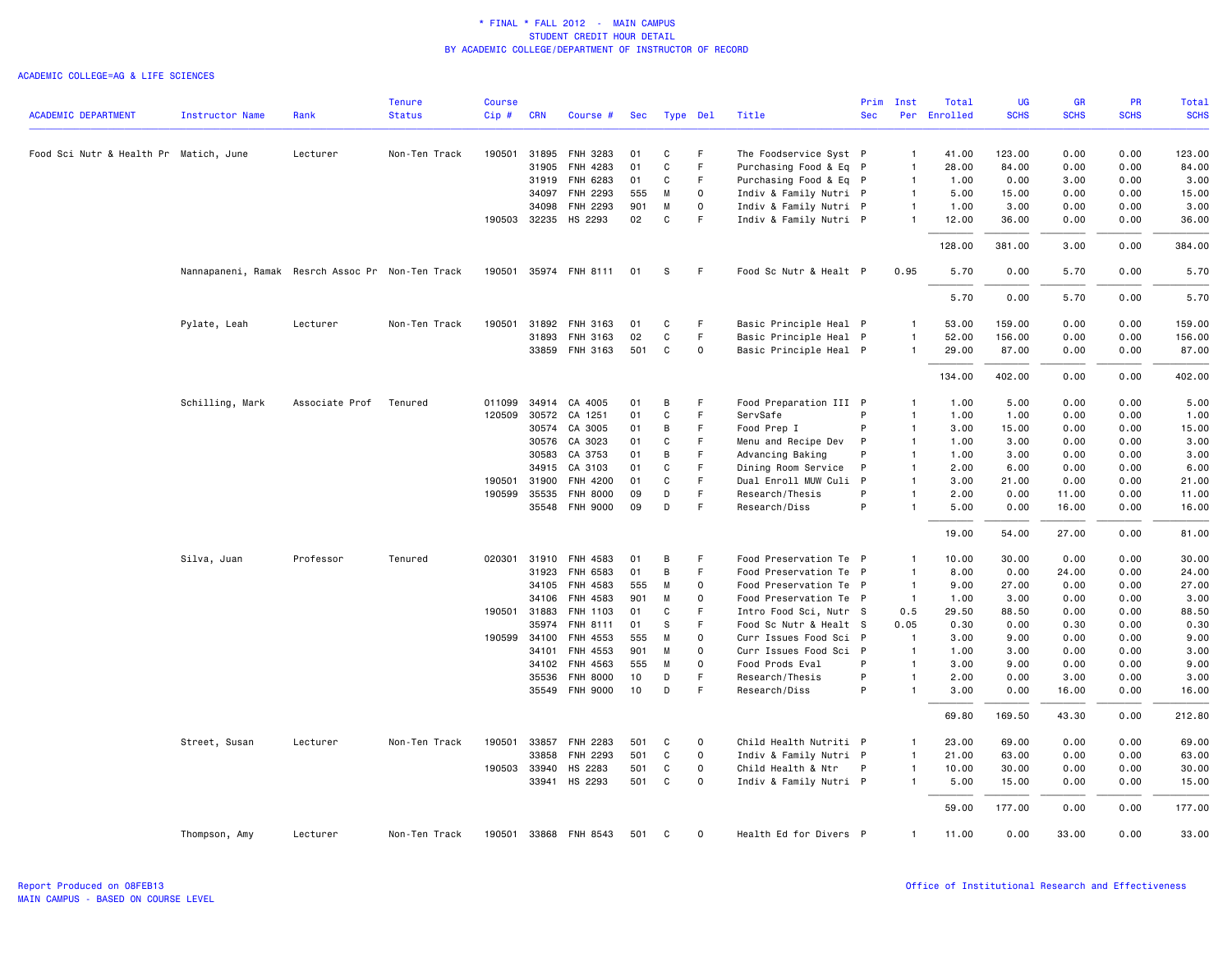|                                                         |                                             |                               | <b>Tenure</b> | <b>Course</b> |            |                       |     |              |             |                        | Prim       | Inst           | Total               | <b>UG</b>           | <b>GR</b>          | <b>PR</b>        | Total                 |
|---------------------------------------------------------|---------------------------------------------|-------------------------------|---------------|---------------|------------|-----------------------|-----|--------------|-------------|------------------------|------------|----------------|---------------------|---------------------|--------------------|------------------|-----------------------|
| <b>ACADEMIC DEPARTMENT</b>                              | Instructor Name                             | Rank                          | <b>Status</b> | $Cip$ #       | <b>CRN</b> | Course #              |     | Sec Type Del |             | Title                  | <b>Sec</b> |                | Per Enrolled        | <b>SCHS</b>         | <b>SCHS</b>        | <b>SCHS</b>      | <b>SCHS</b>           |
|                                                         |                                             |                               |               |               |            |                       |     |              |             |                        |            |                |                     |                     |                    |                  |                       |
|                                                         |                                             |                               |               |               |            |                       |     |              |             |                        |            |                | 11.00               | 0.00                | 33.00              | 0.00             | 33.00                 |
| Food Sci Nutr & Health Pr Tidwell, Diane                |                                             | Associate Prof                | Tenured       | 190501        |            | 31896 FNH 3701        | 01  | S            | F           | NTR Professional Dev P |            | 1              | 22.00               | 22.00               | 0.00               | 0.00             | 22.00                 |
|                                                         |                                             |                               |               | 190503        | 31894      | FNH 3263              | 01  | B            | F           | Research Mth in Fd & P |            |                | 31.00               | 93.00               | 0.00               | 0.00             | 93.00                 |
|                                                         |                                             |                               |               | 190599        | 35537      | <b>FNH 8000</b>       | 11  | D            | F           | Research/Thesis        | P          | 1              | 2.00                | 0.00                | 4.00               | 0.00             | 4.00                  |
|                                                         |                                             |                               |               |               | 35550      | <b>FNH 9000</b>       | 11  | D            | F           | Research/Diss          | P          | 1              | 3.00                | 0.00                | 21.00              | 0.00             | 21.00                 |
|                                                         |                                             |                               |               |               |            |                       |     |              |             |                        |            |                | 58.00               | 115.00              | 25.00              | 0.00             | 140.00                |
|                                                         | White, Kelly                                | Lecturer                      | Non-Ten Track | 190501        | 31901      | FNH 4223              | 01  | C            | $\mathsf F$ | Sports Nutrition       | P          | -1             | 12.00               | 36.00               | 0.00               | 0.00             | 36.00                 |
|                                                         |                                             |                               |               |               | 31915      | FNH 6223              | 01  | C            | F           | Sports Nutrition       | P          | 1              | 7.00                | 0.00                | 21.00              | 0.00             | 21.00                 |
|                                                         |                                             |                               |               |               | 33860      | FNH 4223              | 501 | C            | $\mathsf 0$ | Sports Nutrition       | P          | 1              | 3.00                | 9.00                | 0.00               | 0.00             | 9.00                  |
|                                                         |                                             |                               |               |               |            | 33863 FNH 6223        | 501 | C            | $\Omega$    | Sports Nutrition       | P          | 1              | 7.00                | 0.00                | 21.00              | 0.00             | 21.00                 |
|                                                         |                                             |                               |               |               |            |                       |     |              |             |                        |            |                | 29.00               | 45.00               | 42.00              | 0.00             | 87.00                 |
|                                                         | Williams, Ronald                            | Assistant Prof                | Ten Track     | 190501        | 31926      | FNH 8523              | 01  | C            | F           | Health Promotion Tec P |            |                | 14.00               | 0.00                | 42.00              | 0.00             | 42.00                 |
|                                                         |                                             |                               |               |               |            | 33867 FNH 8523        | 501 | $\mathsf{C}$ | $\mathbf 0$ | Health Promotion Tec P |            |                | 19.00               | 0.00                | 57.00              | 0.00             | 57.00                 |
|                                                         |                                             |                               |               |               |            |                       |     |              |             |                        |            |                | 33.00               | 0.00                | 99.00              | 0.00             | 99.00                 |
| ==========================<br>Food Sci Nutr & Health Pr |                                             |                               |               |               |            |                       |     |              |             |                        |            |                | ========<br>1198.00 | ========<br>2884.00 | ========<br>627.00 | ========<br>0.00 | ==========<br>3511.00 |
| ------------------------                                |                                             |                               |               |               |            |                       |     |              |             |                        |            |                | ========            | ========            | ========           | ========         | ==========            |
| Human Sciences                                          | Browning, Ned                               | Ext Prof                      | Non-Ten Track |               |            | 010701 34276 AIS 6503 | 01  | C            | $\mathbf I$ | International Ag Ed P  |            | 1              | 2.00                | 0.00                | 6.00               | 0.00             | 6.00                  |
|                                                         |                                             |                               |               |               |            | 34892 AIS 4503        | 01  | $\mathtt{C}$ | $\;$ I      | International Ag Ed    | P          | $\mathbf{1}$   | 17.00               | 51.00               | 0.00               | 0.00             | 51.00                 |
|                                                         |                                             |                               |               | 131301        |            | 30160 AIS 3203        | 03  | C            | $\mathsf F$ | Intro Tech Writ Agco P |            | 1              | 28.00               | 84.00               | 0.00               | 0.00             | 84.00                 |
|                                                         |                                             |                               |               |               |            | 36025 AIS 7000        | 01  | $\mathbf{I}$ | $\mathsf F$ | Directed Indiv Study P |            | 1              | 1.00                | 0.00                | 3.00               | 0.00             | 3.00                  |
|                                                         |                                             |                               |               |               |            |                       |     |              |             |                        |            |                | 48.00               | 135.00              | 9.00               | 0.00             | 144.00                |
|                                                         | Cheek, Wanda                                | Professor                     | Tenured       | 190901        | 32244      | HS 3553               | 01  | C            | F           | Fashion Retailing      | P          |                | 15.00               | 45.00               | 0.00               | 0.00             | 45.00                 |
|                                                         |                                             |                               |               |               | 32245      | HS 3553               | 02  | $\mathtt{C}$ | $\mathsf F$ | Fashion Retailing      | P          | 1              | 12.00               | 36.00               | 0.00               | 0.00             | 36.00                 |
|                                                         |                                             |                               |               |               |            | 32254 HS 4513         | 01  | $\mathbf{C}$ | F           | Soc-Psy Aspect Cloth P |            | 1              | 20.00               | 60.00               | 0.00               | 0.00             | 60.00                 |
|                                                         |                                             |                               |               |               |            |                       |     |              |             |                        |            |                | 47.00               | 141.00              | 0.00               | 0.00             | 141.00                |
|                                                         | Downey, Laura                               | Ext Assist Prof Non-Ten Track |               | 131301        |            | 34274 AIS 8803        | 01  | C            | Ι.          | App Res Meth To AIS    | P          |                | 15.00               | 0.00                | 45.00              | 0.00             | 45.00                 |
|                                                         |                                             |                               |               |               |            | 36249 AIS 8000        | 01  | D            | $\mathsf F$ | Research/Thesis        | P          | $\mathbf{1}$   | 1.00                | 0.00                | 2.00               | 0.00             | 2.00                  |
|                                                         |                                             |                               |               |               |            |                       |     |              |             |                        |            |                | 16.00               | 0.00                | 47.00              | 0.00             | 47.00                 |
|                                                         | Duncan, Beth                                | Lecturer                      | Non-Ten Track | 190901        | 32237      | HS 2664               | 01  | C            | F           | Textiles for Interio P |            | 0.95           | 26.60               | 106.40              | 0.00               | 0.00             | 106.40                |
|                                                         |                                             |                               |               |               | 32238      | HS 2664               | 02  | Κ            | $\mathsf F$ | Textiles for Interio P |            | 0.95           | 13.30               | 0.00                | 0.00               | 0.00             | 0.00                  |
|                                                         |                                             |                               |               |               | 32239      | HS 2664               | 03  | Κ            | $\mathsf F$ | Textiles for Interio P |            | $\overline{1}$ | 14.00               | 0.00                | 0.00               | 0.00             | 0.00                  |
|                                                         |                                             |                               |               |               |            |                       |     |              |             |                        |            |                | 53.90               | 106.40              | 0.00               | 0.00             | 106.40                |
|                                                         | Elmore-Staton, Lor Assistant Prof Ten Track |                               |               | 190701        | 32230      | HS 1813               | 01  | C            | F           | Devel through Lifesp P |            |                | 51.00               | 153.00              | 0.00               | 0.00             | 153.00                |
|                                                         |                                             |                               |               | 200201        | 32260      | HS 4803               | 01  | C            | F           | Parenting              | P          |                | 38.00               | 114.00              | 0.00               | 0.00             | 114.00                |
|                                                         |                                             |                               |               |               |            |                       |     |              |             |                        |            |                | 89.00               | 267.00              | 0.00               | 0.00             | 267.00                |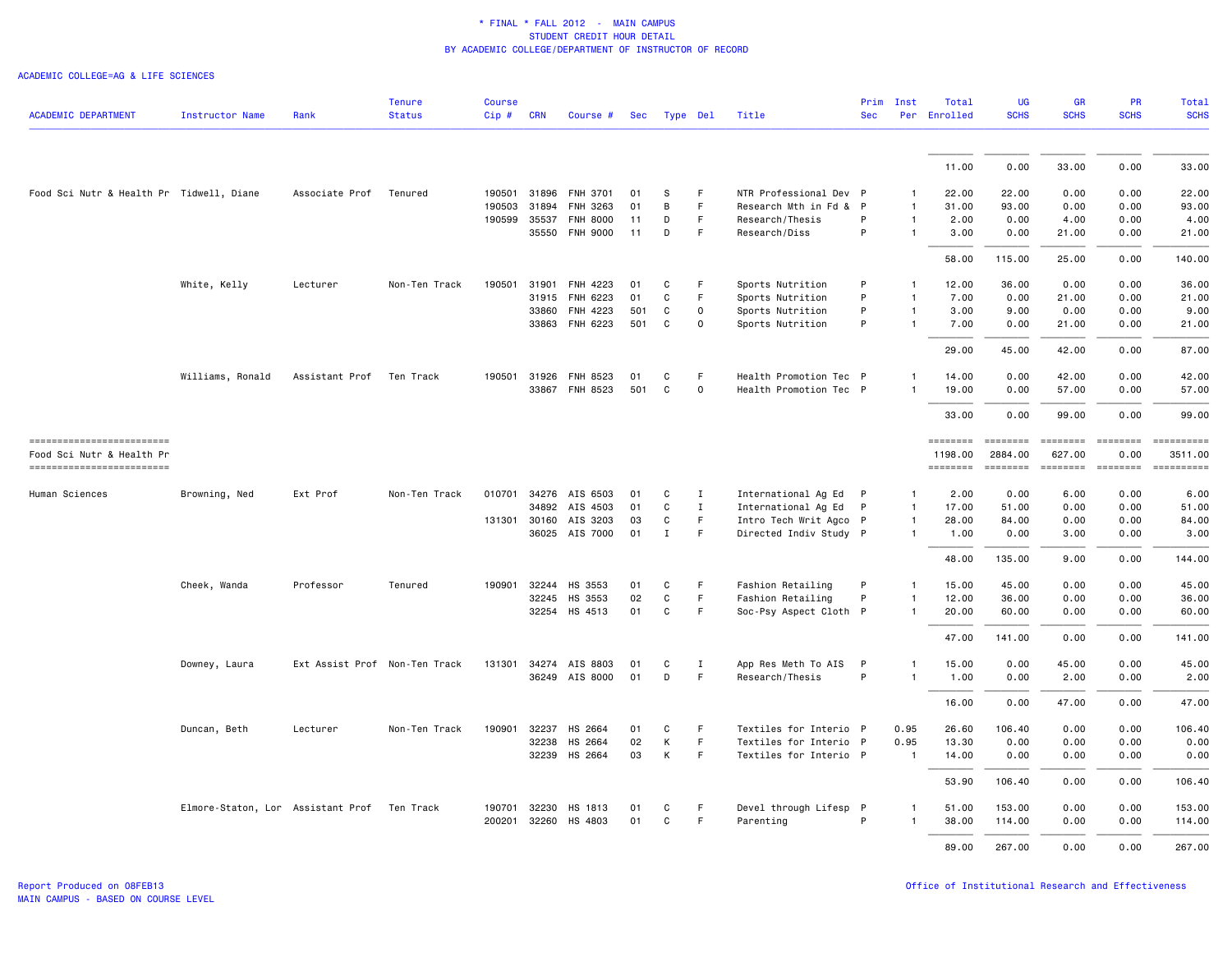|                            |                  |                | <b>Tenure</b>                 | <b>Course</b> |              |                       |                  |             |              |                        | Prim         | Inst           | Total        | UG          | <b>GR</b>   | <b>PR</b>   | Total       |
|----------------------------|------------------|----------------|-------------------------------|---------------|--------------|-----------------------|------------------|-------------|--------------|------------------------|--------------|----------------|--------------|-------------|-------------|-------------|-------------|
| <b>ACADEMIC DEPARTMENT</b> | Instructor Name  | Rank           | <b>Status</b>                 | Cip#          | <b>CRN</b>   | Course #              | Sec              | Type Del    |              | Title                  | <b>Sec</b>   |                | Per Enrolled | <b>SCHS</b> | <b>SCHS</b> | <b>SCHS</b> | <b>SCHS</b> |
| Human Sciences             | Fason, Angel     | Instructor     | Non-Ten Track                 | 010101        | 32259        | HS 4750               | 01               | E           | F            | Internship             | P            | $\overline{1}$ | 12.00        | 71.00       | 0.00        | 0.00        | 71.00       |
|                            |                  |                |                               | 190101        | 32255        | HS 4701               | 01               | $\mathbf C$ | $\mathsf F$  | Internship Placement P |              | $\mathbf{1}$   | 27.00        | 27.00       | 0.00        | 0.00        | 27.00       |
|                            |                  |                |                               |               | 36585        | HS 4000               | 03               | $\mathbf I$ | $\mathsf F$  | Directed Indiv Study P |              | $\overline{1}$ | 1.00         | 3.00        | 0.00        | 0.00        | 3.00        |
|                            |                  |                |                               |               | 200201 33942 | HS 2803               | 501              | B           | 0            | Pre-Natal&Infant Dev P |              | $\mathbf{1}$   | 11.00        | 33.00       | 0.00        | 0.00        | 33.00       |
|                            |                  |                |                               |               | 34278        | HS 2803               | 01               | В           | F            | Pre-Natal&Infant Dev P |              | $\mathbf{1}$   | 39.00        | 117.00      | 0.00        | 0.00        | 117.00      |
|                            |                  |                |                               |               |              |                       |                  |             |              |                        |              |                | 90.00        | 251.00      | 0.00        | 0.00        | 251.00      |
|                            | Freeman, Charles | Assistant Prof | Ten Track                     |               | 190101 36175 | HS 4000               | 01               | Ι.          | F            | Directed Indiv Study P |              | $\mathbf{1}$   | 1.00         | 3.00        | 0.00        | 0.00        | 3.00        |
|                            |                  |                |                               | 190901        | 32236        | HS 2593               | 01               | $\mathbf C$ | $\mathsf F$  | Apparel/Sewn Eval      | P            | $\overline{1}$ | 26.00        | 78.00       | 0.00        | 0.00        | 78.00       |
|                            |                  |                |                               |               | 199999 34833 | HS 4990               | 02               | C           | F.           | Special Topic In HS    | $\mathsf{P}$ | $\mathbf{1}$   | 18.00        | 54.00       | 0.00        | 0.00        | 54.00       |
|                            |                  |                |                               |               |              |                       |                  |             |              |                        |              |                | 45.00        | 135.00      | 0.00        | 0.00        | 135.00      |
|                            | Kobia, Caroline  | Instructor     | Non-Ten Track                 | 190101        | 32256        | HS 4701               | 03               | C           | F            | Internship Placement P |              | $\overline{1}$ | 21.00        | 21.00       | 0.00        | 0.00        | 21.00       |
|                            |                  |                |                               | 190901        | 32225        | HS 1523               | 01               | C           | $\mathsf F$  | Visual Dsgn & Dress P  |              | $\overline{1}$ | 18.00        | 54.00       | 0.00        | 0.00        | 54.00       |
|                            |                  |                |                               |               | 32227        | HS 1533               | 01               | В           | F            | Apparel Design I       | P            | $\overline{1}$ | 15.00        | 45.00       | 0.00        | 0.00        | 45.00       |
|                            |                  |                |                               |               | 32237        | HS 2664               | 01               | $\mathbf C$ | $\mathsf F$  | Textiles for Interio S |              | 0.05           | 1.40         | 5.60        | 0.00        | 0.00        | 5.60        |
|                            |                  |                |                               |               | 32238        | HS 2664               | 02               | К           | F            | Textiles for Interio S |              | 0.05           | 0.70         | 0.00        | 0.00        | 0.00        | 0.00        |
|                            |                  |                |                               |               |              |                       |                  |             |              |                        |              |                | 56.10        | 125.60      | 0.00        | 0.00        | 125.60      |
|                            | Miller, Phyllis  | Professor      | Tenured                       |               | 190101 36447 | <b>HS 7000</b>        | 01               | Ι.          | F            | Directed Indiv Study P |              | $\mathbf{1}$   | 1.00         | 0.00        | 3.00        | 0.00        | 3.00        |
|                            |                  |                |                               | 190901        | 32226        | HS 1523               | 02               | $\mathbf C$ | $\mathsf F$  | Visual Dsgn & Dress    | $\mathsf{P}$ | $\mathbf{1}$   | 18.00        | 54.00       | 0.00        | 0.00        | 54.00       |
|                            |                  |                |                               |               | 199999 32223 | HS 1001               | F <sub>0</sub> 1 | $\mathbf C$ | F.           | First Year Seminar     | P            | $\mathbf{1}$   | 18.00        | 18.00       | 0.00        | 0.00        | 18.00       |
|                            |                  |                |                               |               | 34832        | HS 4990               | 01               | C           | F            | Special Topic In HS    | $\mathsf{P}$ | $\mathbf{1}$   | 18.00        | 54.00       | 0.00        | 0.00        | 54.00       |
|                            |                  |                |                               |               |              |                       |                  |             |              |                        |              |                | 55.00        | 126.00      | 3.00        | 0.00        | 129.00      |
|                            | Newman, Michael  | Professor      | Tenured                       | 131301        | 34851        | AIS 9000              | 01               | D           | $\mathsf F$  | Research/Diss          | P            | $\mathbf{1}$   | 7.00         | 0.00        | 19.00       | 0.00        | 19.00       |
|                            |                  |                |                               | 190101        | 32228        | HS 1701               | 01               | $\mathbf C$ | $\mathsf F$  | Survey Of Human Sci    | P            | 0.9            | 49.50        | 49.50       | 0.00        | 0.00        | 49.50       |
|                            |                  |                |                               |               |              |                       |                  |             |              |                        |              |                | 56.50        | 49.50       | 19.00       | 0.00        | 68.50       |
|                            | Noffsinger, Rick | Non-Faculty    | Not Applicable                |               |              | 131301 30158 AIS 3203 | 01               | C           | F.           | Intro Tech Writ Agco P |              | $\mathbf{1}$   | 30.00        | 90.00       | 0.00        | 0.00        | 90.00       |
|                            |                  |                |                               |               |              | 30159 AIS 3203        | 02               | $\mathbf C$ | F            | Intro Tech Writ Agco P |              | -1             | 31.00        | 93.00       | 0.00        | 0.00        | 93.00       |
|                            |                  |                |                               |               |              |                       |                  |             |              |                        |              |                | 61.00        | 183.00      | 0.00        | 0.00        | 183.00      |
|                            | Owen, Sean       |                | Resrch Assoc Pr Non-Ten Track |               |              | 130101 31343 EDF 4243 | 03               | C           | -F           | Plan for Diverse Lea P |              |                | 12.00        | 36.00       | 0.00        | 0.00        | 36.00       |
|                            |                  |                |                               |               |              |                       |                  |             |              |                        |              |                | 12.00        | 36.00       | 0.00        | 0.00        | 36.00       |
|                            | Parker, Julie    | Assistant Prof | Ten Track                     |               | 200201 32240 | HS 2813               | 01               | C           | F            | Child Development      | P            | $\mathbf{1}$   | 39.00        | 117.00      | 0.00        | 0.00        | 117.00      |
|                            |                  |                |                               |               | 32241        | HS 2813               | 02               | К           | F            | Child Development      | P            | $\overline{1}$ | 39.00        | 0.00        | 0.00        | 0.00        | 0.00        |
|                            |                  |                |                               |               | 32248        | HS 3823               | 01               | C           | $\mathsf F$  | Dsg Child Care Progs P |              | $\mathbf{1}$   | 23.00        | 69.00       | 0.00        | 0.00        | 69.00       |
|                            |                  |                |                               |               | 32249        | HS 3823               | 02               | К           | F.           | Dsg Child Care Progs P |              | $\mathbf{1}$   | 23.00        | 0.00        | 0.00        | 0.00        | 0.00        |
|                            |                  |                |                               |               |              |                       |                  |             |              |                        |              |                | 124.00       | 186.00      | 0.00        | 0.00        | 186.00      |
|                            | Phillips, Tommy  | Assistant Prof | Ten Track                     |               | 190701 32264 | HS 4873               | 01               | C           | Ι.           | Positive Youth Dev     | P            | $\mathbf{1}$   | 27.00        | 81.00       | 0.00        | 0.00        | 81.00       |
|                            |                  |                |                               |               | 32272        | HS 6873               | 01               | C           | $\mathbf{I}$ | Positive Youth Dev     | P            | $\overline{1}$ | 4.00         | 0.00        | 12.00       | 0.00        | 12.00       |
|                            |                  |                |                               |               | 34282        | HS 8823               | 01               | C           | F.           | Advanced theories of P |              | 0.5            | 4.00         | 0.00        | 12.00       | 0.00        | 12.00       |
|                            |                  |                |                               |               | 199999 32224 | HS 1001               | F02              | C           | F            | First Year Seminar     | P            | $\overline{1}$ | 20.00        | 20.00       | 0.00        | 0.00        | 20.00       |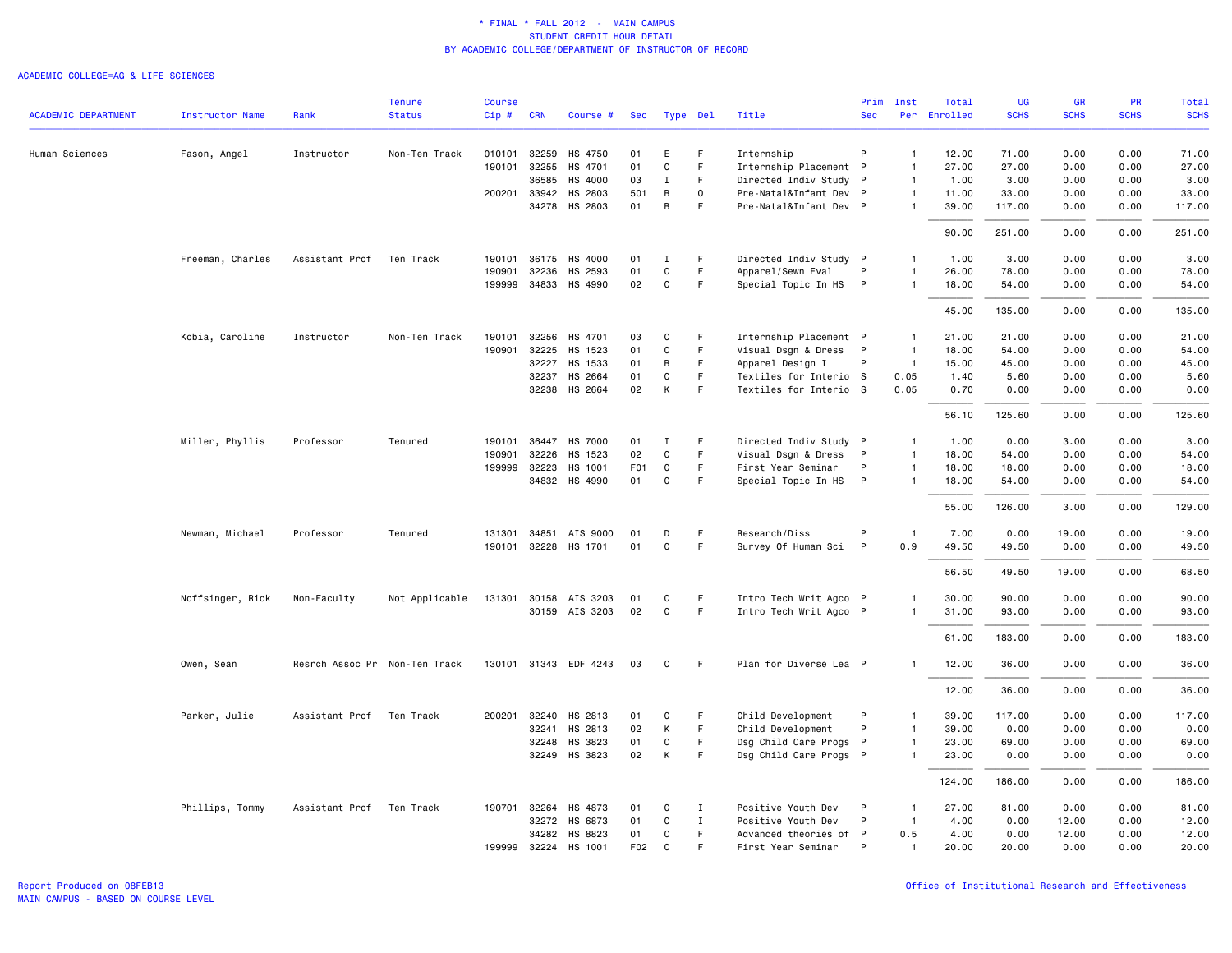| <b>ACADEMIC DEPARTMENT</b> | <b>Instructor Name</b>         | Rank           | Tenure<br><b>Status</b> | <b>Course</b><br>Cip# | <b>CRN</b>     | Course #              |          | Sec Type Del      |             | Title                                         | Prim<br><b>Sec</b> | Inst<br>Per    | Total<br>Enrolled | UG<br><b>SCHS</b> | <b>GR</b><br><b>SCHS</b> | <b>PR</b><br><b>SCHS</b> | Total<br><b>SCHS</b> |
|----------------------------|--------------------------------|----------------|-------------------------|-----------------------|----------------|-----------------------|----------|-------------------|-------------|-----------------------------------------------|--------------------|----------------|-------------------|-------------------|--------------------------|--------------------------|----------------------|
|                            |                                |                |                         |                       |                |                       |          |                   |             |                                               |                    |                |                   |                   |                          |                          |                      |
|                            |                                |                |                         |                       |                |                       |          |                   |             |                                               |                    |                | 55.00             | 101.00            | 24.00                    | 0.00                     | 125.00               |
|                            |                                |                |                         |                       |                |                       |          |                   |             |                                               |                    |                |                   |                   |                          |                          |                      |
| Human Sciences             | Shaw, Emily                    | Non-Faculty    | Not Applicable          |                       |                | 131301 30163 AIS 4203 | 01       | C                 | F           | App Compute Tech AIS P                        |                    |                | 26.00             | 78.00             | 0.00                     | 0.00                     | 78.00                |
|                            |                                |                |                         |                       | 30164          | AIS 4203              | 02       | К                 | F           | App Compute Tech AIS P                        |                    | $\overline{1}$ | 26.00             | 0.00              | 0.00                     | 0.00                     | 0.00                 |
|                            |                                |                |                         |                       |                | 190101 32228 HS 1701  | 01       | C                 | F           | Survey Of Human Sci S                         |                    | 0.1            | 5.50              | 5.50              | 0.00                     | 0.00                     | 5.50                 |
|                            |                                |                |                         |                       |                |                       |          |                   |             |                                               |                    |                | 57.50             | 83.50             | 0.00                     | 0.00                     | 83.50                |
|                            | Swortzel, Kirk                 | Professor      | Tenured                 | 131301                | 30161          | AIS 3500              | 01       | Ε                 | F           | Internship                                    | P                  |                | 14.00             | 42.00             | 0.00                     | 0.00                     | 42.00                |
|                            |                                |                |                         |                       | 30165          | AIS 4424              | 01       | C                 | F           | Teach Meth in Ag & H P                        |                    |                | 21.00             | 84.00             | 0.00                     | 0.00                     | 84.00                |
|                            |                                |                |                         |                       | 30166          | AIS 4424              | 02       | K                 | F           | Teach Meth in Ag & H P                        |                    | -1             | 3.00              | 0.00              | 0.00                     | 0.00                     | 0.00                 |
|                            |                                |                |                         |                       | 30167          | AIS 4424              | 03       | K                 | F           | Teach Meth in Ag & H P                        |                    |                | 8.00              | 0.00              | 0.00                     | 0.00                     | 0.00                 |
|                            |                                |                |                         |                       |                | 30174 AIS 8403        | 01       | В                 | $\mathbf I$ | Directing Learn Exp P                         |                    |                | 17.00             | 0.00              | 51.00                    | 0.00                     | 51.00                |
|                            |                                |                |                         |                       | 34271          | AIS 4424              | 04       | K                 | F           | Teach Meth in Ag & H P                        |                    |                | 3,00              | 0.00              | 0.00                     | 0.00                     | 0.00                 |
|                            |                                |                |                         |                       | 34272          | AIS 4424              | 05       | К                 | F.          | Teach Meth in Ag & H P                        |                    |                | 4.00              | 0.00              | 0.00                     | 0.00                     | 0.00                 |
|                            |                                |                |                         |                       |                | 34277 AIS 8503        | 01       | C                 | Ι.          | Pro Pln & Dev AIS                             | P                  |                | 28.00             | 0.00              | 84.00                    | 0.00                     | 84.00                |
|                            |                                |                |                         |                       |                | 34852 AIS 9000        | 02       | D                 | F           | Research/Diss                                 | P                  | -1             | 11.00             | 0.00              | 33.00                    | 0.00                     | 33.00                |
|                            |                                |                |                         |                       | 35928          | AIS 4424              | 06       | К                 | F           | Teach Meth in Ag & H P                        |                    |                | 3.00              | 0.00              | 0.00                     | 0.00                     | 0.00                 |
|                            |                                |                |                         |                       | 36094          | AIS 4000              | 01       | Ι.<br>$\mathbf I$ | F<br>F      | Directed Indiv Study P                        |                    |                | 1.00              | 3.00              | 0.00                     | 0.00<br>0.00             | 3.00                 |
|                            |                                |                |                         |                       | 36297<br>36638 | AIS 7000<br>AIS 4000  | 02<br>02 | Ι.                | F           | Directed Indiv Study P                        |                    |                | 1.00<br>1.00      | 0.00<br>3.00      | 3.00<br>0.00             | 0.00                     | 3.00<br>3.00         |
|                            |                                |                |                         | 131308                | 32250          | HS 4424               | 01       | C                 | F           | Directed Indiv Study P<br>Teach Methods in Ag | P                  |                | 22.00             | 88.00             | 0.00                     | 0.00                     | 88.00                |
|                            |                                |                |                         |                       | 32251          | HS 4424               | 02       | K                 | F           | Teach Methods in Ag                           | P                  |                | 7.00              | 0.00              | 0.00                     | 0.00                     | 0.00                 |
|                            |                                |                |                         |                       | 32252          | HS 4424               | 03       | К                 | F           | Teach Methods in Ag                           | P                  | $\mathbf{1}$   | 1.00              | 0.00              | 0.00                     | 0.00                     | 0.00                 |
|                            |                                |                |                         |                       | 32253          | HS 4424               | 04       | К                 | F           | Teach Methods in Ag                           | P                  | -1             | 7.00              | 0.00              | 0.00                     | 0.00                     | 0.00                 |
|                            |                                |                |                         |                       | 32265          | HS 6424               | 01       | C                 | F           | Teach Meth Ag & Huma                          | $\mathsf{P}$       |                | 1.00              | 0.00              | 4.00                     | 0.00                     | 4.00                 |
|                            |                                |                |                         |                       | 34273          | HS 4424               | 05       | K                 | F.          | Teach Methods in Ag                           | P                  |                | 4.00              | 0.00              | 0.00                     | 0.00                     | 0.00                 |
|                            |                                |                |                         |                       | 35929          | HS 4424               | 06       | К                 | F.          | Teach Methods in Ag                           | P                  |                | 3.00              | 0.00              | 0.00                     | 0.00                     | 0.00                 |
|                            |                                |                |                         |                       |                | 36016 HS 6424         | 06       | к                 | F.          | Teach Meth Ag & Huma P                        |                    |                | 1.00              | 0.00              | 0.00                     | 0.00                     | 0.00                 |
|                            |                                |                |                         |                       |                |                       |          |                   |             |                                               |                    |                | 161.00            | 220.00            | 175.00                   | 0.00                     | 395.00               |
|                            |                                |                |                         |                       |                |                       |          |                   |             |                                               |                    |                |                   |                   |                          |                          |                      |
|                            | Taylor, Walter                 | Non-Faculty    | Not Applicable          |                       |                | 131301 36023 AIS 9000 | 03       | D                 | F           | Research/Diss                                 | P                  |                | 3.00              | 0.00              | 3.00                     | 0.00                     | 3.00                 |
|                            |                                |                |                         |                       |                |                       |          |                   |             |                                               |                    |                | 3.00              | 0.00              | 3.00                     | 0.00                     | 3.00                 |
|                            | Threadgill, Paula              | Ext Prof       | Non-Ten Track           |                       |                | 010801 30175 AIS 8513 | 01       | C                 | I           | Vol Develop Ag & Ext P                        |                    |                | 11.00             | 0.00              | 33.00                    | 0.00                     | 33.00                |
|                            |                                |                |                         |                       |                |                       |          |                   |             |                                               |                    |                | 11.00             | 0.00              | 33.00                    | 0.00                     | 33.00                |
|                            | Washington, Adrien Non-Faculty |                | Not Applicable          |                       |                | 190101 32229 HS 1711  | 01       | C                 | F           | Profess Protocol                              | P                  |                | 44.00             | 44.00             | 0.00                     | 0.00                     | 44.00                |
|                            |                                |                |                         |                       |                |                       |          |                   |             |                                               |                    |                | 44.00             | 44.00             | 0.00                     | 0.00                     | 44.00                |
|                            | White, Ronnie                  | Ext Prof       | Non-Ten Track           |                       |                | 131301 34275 AIS 8523 | 01       | C                 | 0           | Tch Out-Of-Sch AIS                            | P                  |                | 7.00              | 0.00              | 21.00                    | 0.00                     | 21.00                |
|                            |                                |                |                         |                       |                | 35522 AIS 8523        | 501      | C                 | 0           | Tch Out-Of-Sch AIS                            | P                  |                | 7.00              | 0.00              | 21.00                    | 0.00                     | 21.00                |
|                            |                                |                |                         |                       |                |                       |          |                   |             |                                               |                    |                | 14.00             | 0.00              | 42.00                    | 0.00                     | 42.00                |
|                            | Wilmoth, Joe                   | Associate Prof | Tenured                 | 190701                | 34282          | HS 8823               | 01       | C                 | F           | Advanced theories of S                        |                    | 0.5            | 4.00              | 0.00              | 12.00                    | 0.00                     | 12.00                |
|                            |                                |                |                         | 190799                | 34279          | HS 4813               | 01       | $\mathsf{C}$      | F.          | Adult Dev: Mid Yrs                            | P                  | $\mathbf{1}$   | 21.00             | 63.00             | 0.00                     | 0.00                     | 63.00                |
|                            |                                |                |                         |                       | 34280          | HS 6813               | 01       | C                 | F           | Adult Dev: Mid Yrs                            | P                  | $\mathbf{1}$   | 1.00              | 0.00              | 3.00                     | 0.00                     | 3.00                 |
|                            |                                |                |                         | 200201 32263          |                | HS 4853               | 01       | C                 | F           | Family: Human Ecolog                          | P                  |                | 44.00             | 132.00            | 0.00                     | 0.00                     | 132.00               |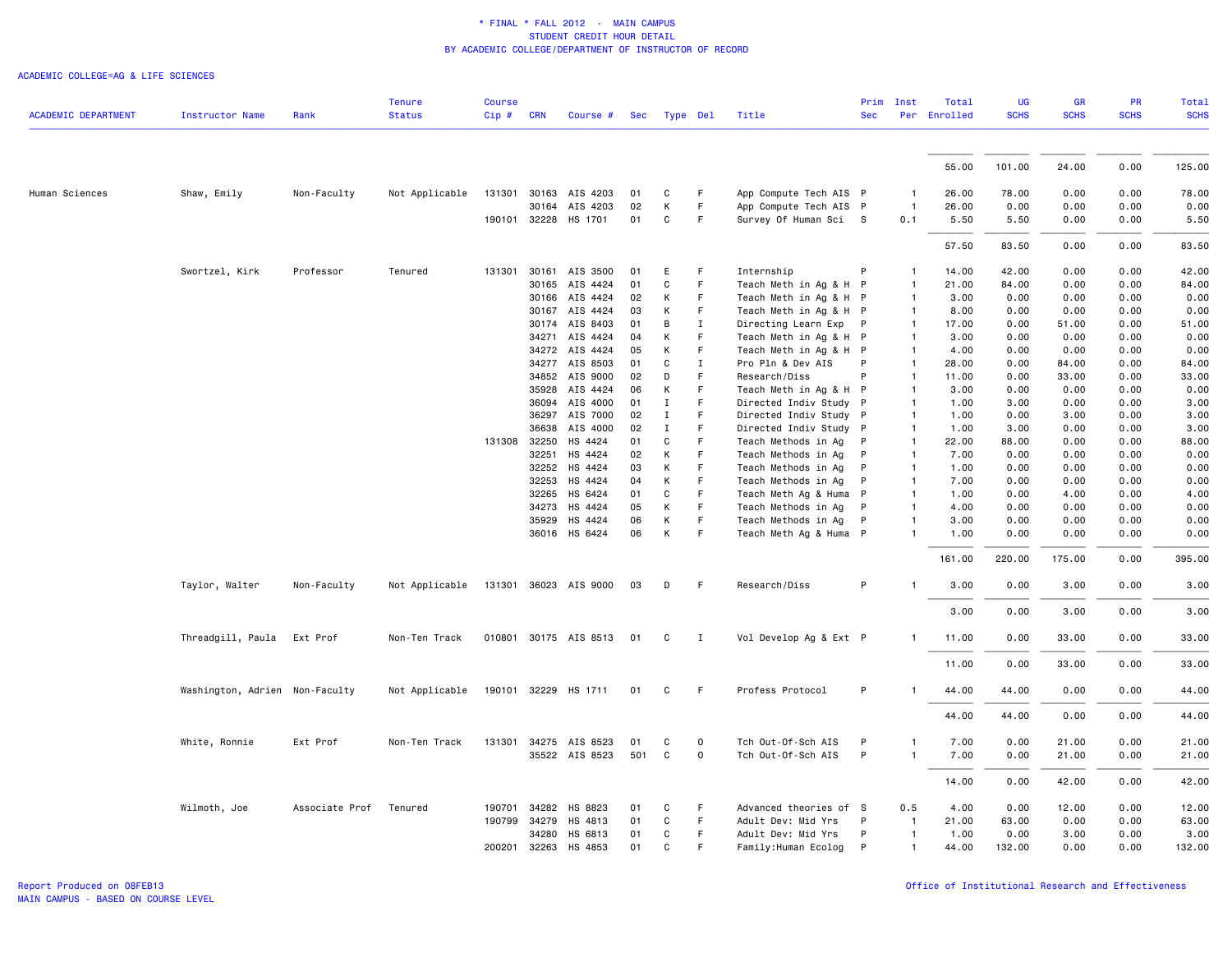| <b>ACADEMIC DEPARTMENT</b>                  | <b>Instructor Name</b> | Rank                     | <b>Tenure</b><br><b>Status</b> | <b>Course</b><br>$Cip$ # | <b>CRN</b>   | Course #                                       | Sec      | Type Del     |         | Title                                            | <b>Sec</b> | Prim Inst                    | Total<br>Per Enrolled | <b>UG</b><br><b>SCHS</b>                                                                                                                                                                                                                                                                                                                                                                                                                                                                                 | <b>GR</b><br><b>SCHS</b>                                                                                                                                                                                                                                                                                                                                                                                                                                                                             | <b>PR</b><br><b>SCHS</b>                                                         | <b>Total</b><br><b>SCHS</b>                                                                                                                                                                                                                                                                                                                                                                                                                                                               |
|---------------------------------------------|------------------------|--------------------------|--------------------------------|--------------------------|--------------|------------------------------------------------|----------|--------------|---------|--------------------------------------------------|------------|------------------------------|-----------------------|----------------------------------------------------------------------------------------------------------------------------------------------------------------------------------------------------------------------------------------------------------------------------------------------------------------------------------------------------------------------------------------------------------------------------------------------------------------------------------------------------------|------------------------------------------------------------------------------------------------------------------------------------------------------------------------------------------------------------------------------------------------------------------------------------------------------------------------------------------------------------------------------------------------------------------------------------------------------------------------------------------------------|----------------------------------------------------------------------------------|-------------------------------------------------------------------------------------------------------------------------------------------------------------------------------------------------------------------------------------------------------------------------------------------------------------------------------------------------------------------------------------------------------------------------------------------------------------------------------------------|
|                                             |                        |                          |                                |                          |              |                                                |          |              |         |                                                  |            |                              | 70.00                 | 195.00                                                                                                                                                                                                                                                                                                                                                                                                                                                                                                   | 15.00                                                                                                                                                                                                                                                                                                                                                                                                                                                                                                | 0.00                                                                             | 210.00                                                                                                                                                                                                                                                                                                                                                                                                                                                                                    |
|                                             |                        |                          |                                |                          |              |                                                |          |              |         |                                                  |            |                              |                       |                                                                                                                                                                                                                                                                                                                                                                                                                                                                                                          |                                                                                                                                                                                                                                                                                                                                                                                                                                                                                                      |                                                                                  |                                                                                                                                                                                                                                                                                                                                                                                                                                                                                           |
| Human Sciences                              | Wimmer, Gaea           | Assistant Prof Ten Track |                                |                          |              | 010801 30157 AIS 2413<br>020102 30162 AIS 3803 | 01<br>01 | C<br>C       | F.<br>F | Intro to Ag Info Sci P<br>Lead Dev Ag/Life Sci P |            | $\mathbf{1}$<br>$\mathbf{1}$ | 25.00<br>30.00        | 75.00<br>90.00                                                                                                                                                                                                                                                                                                                                                                                                                                                                                           | 0.00<br>0.00                                                                                                                                                                                                                                                                                                                                                                                                                                                                                         | 0.00<br>0.00                                                                     | 75.00<br>90.00                                                                                                                                                                                                                                                                                                                                                                                                                                                                            |
|                                             |                        |                          |                                |                          |              |                                                |          |              |         |                                                  |            |                              |                       |                                                                                                                                                                                                                                                                                                                                                                                                                                                                                                          |                                                                                                                                                                                                                                                                                                                                                                                                                                                                                                      |                                                                                  |                                                                                                                                                                                                                                                                                                                                                                                                                                                                                           |
|                                             |                        |                          |                                |                          |              |                                                |          |              |         |                                                  |            |                              | 55.00                 | 165.00                                                                                                                                                                                                                                                                                                                                                                                                                                                                                                   | 0.00                                                                                                                                                                                                                                                                                                                                                                                                                                                                                                 | 0.00                                                                             | 165.00                                                                                                                                                                                                                                                                                                                                                                                                                                                                                    |
|                                             | Worthy, Sheri          | Professor                | Tenured                        |                          | 190101 32257 | HS 4702                                        | 01       | C            | F.      | HS Senior Seminar                                | P          | $\mathbf{1}$                 | 26.00                 | 52.00                                                                                                                                                                                                                                                                                                                                                                                                                                                                                                    | 0.00                                                                                                                                                                                                                                                                                                                                                                                                                                                                                                 | 0.00                                                                             | 52.00                                                                                                                                                                                                                                                                                                                                                                                                                                                                                     |
|                                             |                        |                          |                                |                          | 190402 32243 | HS 3303                                        | 01       | $\mathtt{C}$ | F.      | Consumer Economics                               | P          | -1                           | 39.00                 | 117.00                                                                                                                                                                                                                                                                                                                                                                                                                                                                                                   | 0.00                                                                                                                                                                                                                                                                                                                                                                                                                                                                                                 | 0.00                                                                             | 117.00                                                                                                                                                                                                                                                                                                                                                                                                                                                                                    |
|                                             |                        |                          |                                |                          | 190701 34281 | HS 8813                                        | 01       | C            | F.      | Seminar in HDFS                                  | P          | $\mathbf{1}$                 | 12.00                 | 0.00                                                                                                                                                                                                                                                                                                                                                                                                                                                                                                     | 36.00                                                                                                                                                                                                                                                                                                                                                                                                                                                                                                | 0.00                                                                             | 36.00                                                                                                                                                                                                                                                                                                                                                                                                                                                                                     |
|                                             |                        |                          |                                |                          |              |                                                |          |              |         |                                                  |            |                              | 77.00                 | 169.00                                                                                                                                                                                                                                                                                                                                                                                                                                                                                                   | 36.00                                                                                                                                                                                                                                                                                                                                                                                                                                                                                                | 0.00                                                                             | 205.00                                                                                                                                                                                                                                                                                                                                                                                                                                                                                    |
| =========================<br>Human Sciences |                        |                          |                                |                          |              |                                                |          |              |         |                                                  |            |                              | ========<br>1301.00   | $\begin{minipage}{.4\linewidth} \begin{tabular}{l} \multicolumn{2}{l}{} & \multicolumn{2}{l}{} & \multicolumn{2}{l}{} \\ \multicolumn{2}{l}{} & \multicolumn{2}{l}{} & \multicolumn{2}{l}{} \\ \multicolumn{2}{l}{} & \multicolumn{2}{l}{} & \multicolumn{2}{l}{} \\ \multicolumn{2}{l}{} & \multicolumn{2}{l}{} & \multicolumn{2}{l}{} \\ \multicolumn{2}{l}{} & \multicolumn{2}{l}{} & \multicolumn{2}{l}{} \\ \multicolumn{2}{l}{} & \multicolumn{2}{l}{} & \multicolumn{2}{l}{} \\ \mult$<br>2719.00 | $\begin{minipage}{0.9\linewidth} \begin{tabular}{l} \multicolumn{2}{l}{} & \multicolumn{2}{l}{} & \multicolumn{2}{l}{} \\ \multicolumn{2}{l}{} & \multicolumn{2}{l}{} & \multicolumn{2}{l}{} \\ \multicolumn{2}{l}{} & \multicolumn{2}{l}{} & \multicolumn{2}{l}{} \\ \multicolumn{2}{l}{} & \multicolumn{2}{l}{} & \multicolumn{2}{l}{} \\ \multicolumn{2}{l}{} & \multicolumn{2}{l}{} & \multicolumn{2}{l}{} \\ \multicolumn{2}{l}{} & \multicolumn{2}{l}{} & \multicolumn{2}{l}{} \\ \$<br>406.00 | $=$ ========<br>0.00                                                             | $\begin{minipage}{0.9\linewidth} \hspace*{-0.2cm} \textbf{1} & \textbf{2} & \textbf{3} & \textbf{5} & \textbf{6} & \textbf{7} & \textbf{8} \\ \textbf{1} & \textbf{2} & \textbf{3} & \textbf{5} & \textbf{5} & \textbf{7} & \textbf{8} & \textbf{8} \\ \textbf{3} & \textbf{4} & \textbf{5} & \textbf{5} & \textbf{6} & \textbf{7} & \textbf{8} & \textbf{8} \\ \textbf{5} & \textbf{5} & \textbf{6} & \textbf{7} & \textbf{8} & \$<br>3125.00                                            |
| ------------------------                    |                        |                          |                                |                          |              |                                                |          |              |         |                                                  |            |                              | ========              |                                                                                                                                                                                                                                                                                                                                                                                                                                                                                                          |                                                                                                                                                                                                                                                                                                                                                                                                                                                                                                      | $\begin{array}{c} \texttt{m} = \texttt{m} = \texttt{m} = \texttt{m} \end{array}$ | $\begin{minipage}{0.03\linewidth} \begin{tabular}{l} \multicolumn{2}{l}{} & \multicolumn{2}{l}{} & \multicolumn{2}{l}{} \\ \multicolumn{2}{l}{} & \multicolumn{2}{l}{} & \multicolumn{2}{l}{} \\ \multicolumn{2}{l}{} & \multicolumn{2}{l}{} & \multicolumn{2}{l}{} \\ \multicolumn{2}{l}{} & \multicolumn{2}{l}{} & \multicolumn{2}{l}{} \\ \multicolumn{2}{l}{} & \multicolumn{2}{l}{} & \multicolumn{2}{l}{} \\ \multicolumn{2}{l}{} & \multicolumn{2}{l}{} & \multicolumn{2}{l}{} \\$ |
| Landscape Architecture                      | Artunc, Sadik          | Professor                | Tenured                        |                          |              | 040601 35751 LA 4000                           | 01       | $\mathbf{I}$ | F.      | Directed Indiv Study P                           |            | $\mathbf{1}$                 | 1.00                  | 1.00                                                                                                                                                                                                                                                                                                                                                                                                                                                                                                     | 0.00                                                                                                                                                                                                                                                                                                                                                                                                                                                                                                 | 0.00                                                                             | 1.00                                                                                                                                                                                                                                                                                                                                                                                                                                                                                      |
|                                             |                        |                          |                                |                          |              |                                                |          |              |         |                                                  |            |                              | 1.00                  | 1.00                                                                                                                                                                                                                                                                                                                                                                                                                                                                                                     | 0.00                                                                                                                                                                                                                                                                                                                                                                                                                                                                                                 | 0.00                                                                             | 1.00                                                                                                                                                                                                                                                                                                                                                                                                                                                                                      |
|                                             | Brzuszek, Robert       | Associate Prof           | Tenured                        |                          | 040601 32357 | LA 1333                                        | 01       | B            | F       | Landscape Sys. & Pla S                           |            | 0.5                          | 12.00                 | 36.00                                                                                                                                                                                                                                                                                                                                                                                                                                                                                                    | 0.00                                                                                                                                                                                                                                                                                                                                                                                                                                                                                                 | 0.00                                                                             | 36.00                                                                                                                                                                                                                                                                                                                                                                                                                                                                                     |
|                                             |                        |                          |                                |                          | 34283        | LA 2554                                        | 01       | L.           | F.      | Land Arch Des I:Site P                           |            | 0.5                          | 10.50                 | 42.00                                                                                                                                                                                                                                                                                                                                                                                                                                                                                                    | 0.00                                                                                                                                                                                                                                                                                                                                                                                                                                                                                                 | 0.00                                                                             | 42.00                                                                                                                                                                                                                                                                                                                                                                                                                                                                                     |
|                                             |                        |                          |                                |                          | 35485        | LA 8000                                        | 01       | D            | F.      | Research / Thesis                                | P          | $\overline{1}$               | 1.00                  | 0.00                                                                                                                                                                                                                                                                                                                                                                                                                                                                                                     | 1.00                                                                                                                                                                                                                                                                                                                                                                                                                                                                                                 | 0.00                                                                             | 1.00                                                                                                                                                                                                                                                                                                                                                                                                                                                                                      |
|                                             |                        |                          |                                |                          |              |                                                |          |              |         |                                                  |            |                              | 23.50                 | 78.00                                                                                                                                                                                                                                                                                                                                                                                                                                                                                                    | 1.00                                                                                                                                                                                                                                                                                                                                                                                                                                                                                                 | 0.00                                                                             | 79.00                                                                                                                                                                                                                                                                                                                                                                                                                                                                                     |
|                                             | Fulford, Charles       | Associate Prof           | Tenured                        | 040601                   | 32378        | LA 4755                                        | 01       | B            | F.      | L Arch Design Studio P                           |            | $\overline{1}$               | 23.00                 | 115.00                                                                                                                                                                                                                                                                                                                                                                                                                                                                                                   | 0.00                                                                                                                                                                                                                                                                                                                                                                                                                                                                                                 | 0.00                                                                             | 115.00                                                                                                                                                                                                                                                                                                                                                                                                                                                                                    |
|                                             |                        |                          |                                |                          | 32380        | LA 8532                                        | 01       | $\mathsf{L}$ | F.      | Land Arch Grad Stu 3 P                           |            | $\mathbf{1}$                 | 5.00                  | 0.00                                                                                                                                                                                                                                                                                                                                                                                                                                                                                                     | 10.00                                                                                                                                                                                                                                                                                                                                                                                                                                                                                                | 0.00                                                                             | 10.00                                                                                                                                                                                                                                                                                                                                                                                                                                                                                     |
|                                             |                        |                          |                                |                          | 32383        | LA 8731                                        | 01       | C            | F.      | Seminar Com Bas Plan P                           |            | $\mathbf{1}$                 | 3.00                  | 0.00                                                                                                                                                                                                                                                                                                                                                                                                                                                                                                     | 3.00                                                                                                                                                                                                                                                                                                                                                                                                                                                                                                 | 0.00                                                                             | 3.00                                                                                                                                                                                                                                                                                                                                                                                                                                                                                      |
|                                             |                        |                          |                                |                          |              | 35486 LA 8000                                  | 02       | D            | F.      | Research / Thesis                                | P          | $\mathbf{1}$                 | 2.00                  | 0.00                                                                                                                                                                                                                                                                                                                                                                                                                                                                                                     | 10.00                                                                                                                                                                                                                                                                                                                                                                                                                                                                                                | 0.00                                                                             | 10.00                                                                                                                                                                                                                                                                                                                                                                                                                                                                                     |
|                                             |                        |                          |                                |                          |              |                                                |          |              |         |                                                  |            |                              | 33.00                 | 115.00                                                                                                                                                                                                                                                                                                                                                                                                                                                                                                   | 23.00                                                                                                                                                                                                                                                                                                                                                                                                                                                                                                | 0.00                                                                             | 138.00                                                                                                                                                                                                                                                                                                                                                                                                                                                                                    |
|                                             | Gallo, Katarzyna       | Lecturer                 | Non-Ten Track                  |                          |              | 040601 32370 LA 3623                           | 01       | C            | F       | Urban Planning                                   | P          | $\mathbf{1}$                 | 14.00                 | 42.00                                                                                                                                                                                                                                                                                                                                                                                                                                                                                                    | 0.00                                                                                                                                                                                                                                                                                                                                                                                                                                                                                                 | 0.00                                                                             | 42.00                                                                                                                                                                                                                                                                                                                                                                                                                                                                                     |
|                                             |                        |                          |                                |                          |              |                                                |          |              |         |                                                  |            |                              | 14.00                 | 42.00                                                                                                                                                                                                                                                                                                                                                                                                                                                                                                    | 0.00                                                                                                                                                                                                                                                                                                                                                                                                                                                                                                 | 0.00                                                                             | 42.00                                                                                                                                                                                                                                                                                                                                                                                                                                                                                     |
|                                             | Gallo, Warren          | Assistant Prof Ten Track |                                |                          | 040601 34284 | LA 3534                                        | 01       | B            | F.      | Construction III: Hyd P                          |            | $\mathbf{1}$                 | 26.00                 | 104.00                                                                                                                                                                                                                                                                                                                                                                                                                                                                                                   | 0.00                                                                                                                                                                                                                                                                                                                                                                                                                                                                                                 | 0.00                                                                             | 104.00                                                                                                                                                                                                                                                                                                                                                                                                                                                                                    |
|                                             |                        |                          |                                |                          | 35487        | LA 8000                                        | 03       | D            | F       | Research / Thesis                                | P          | $\mathbf{1}$                 | 3.00                  | 0.00                                                                                                                                                                                                                                                                                                                                                                                                                                                                                                     | 8.00                                                                                                                                                                                                                                                                                                                                                                                                                                                                                                 | 0.00                                                                             | 8.00                                                                                                                                                                                                                                                                                                                                                                                                                                                                                      |
|                                             |                        |                          |                                |                          |              |                                                |          |              |         |                                                  |            |                              | 29.00                 | 104.00                                                                                                                                                                                                                                                                                                                                                                                                                                                                                                   | 8.00                                                                                                                                                                                                                                                                                                                                                                                                                                                                                                 | 0.00                                                                             | 112.00                                                                                                                                                                                                                                                                                                                                                                                                                                                                                    |
|                                             | Li, Chuo               | Assistant Prof           | Ten Track                      | 040601                   | 32381        | LA 8613                                        | 01       | C            | F.      | Int Res Meth in LA                               | P          | $\overline{1}$               | 10.00                 | 0.00                                                                                                                                                                                                                                                                                                                                                                                                                                                                                                     | 30.00                                                                                                                                                                                                                                                                                                                                                                                                                                                                                                | 0.00                                                                             | 30.00                                                                                                                                                                                                                                                                                                                                                                                                                                                                                     |
|                                             |                        |                          |                                |                          | 34283        | LA 2554                                        | 01       | L            | F.      | Land Arch Des I:Site S                           |            | 0.5                          | 10.50                 | 42.00                                                                                                                                                                                                                                                                                                                                                                                                                                                                                                    | 0.00                                                                                                                                                                                                                                                                                                                                                                                                                                                                                                 | 0.00                                                                             | 42.00                                                                                                                                                                                                                                                                                                                                                                                                                                                                                     |
|                                             |                        |                          |                                |                          |              | 35488 LA 8000                                  | 04       | D            | F.      | Research / Thesis                                | P          | $\overline{1}$               | 2.00                  | 0.00                                                                                                                                                                                                                                                                                                                                                                                                                                                                                                     | 7.00                                                                                                                                                                                                                                                                                                                                                                                                                                                                                                 | 0.00                                                                             | 7.00                                                                                                                                                                                                                                                                                                                                                                                                                                                                                      |
|                                             |                        |                          |                                |                          |              |                                                |          |              |         |                                                  |            |                              | 22.50                 | 42.00                                                                                                                                                                                                                                                                                                                                                                                                                                                                                                    | 37.00                                                                                                                                                                                                                                                                                                                                                                                                                                                                                                | 0.00                                                                             | 79.00                                                                                                                                                                                                                                                                                                                                                                                                                                                                                     |
|                                             | Mansfield, James       | Lecturer                 | Non-Ten Track                  |                          |              | 040601 32377 LA 4723                           | 01       | C            | F.      | L Arch Pro Practice P                            |            | $\mathbf{1}$                 | 30.00                 | 90.00                                                                                                                                                                                                                                                                                                                                                                                                                                                                                                    | 0.00                                                                                                                                                                                                                                                                                                                                                                                                                                                                                                 | 0.00                                                                             | 90.00                                                                                                                                                                                                                                                                                                                                                                                                                                                                                     |
|                                             |                        |                          |                                |                          |              |                                                |          |              |         |                                                  |            |                              | 30.00                 | 90.00                                                                                                                                                                                                                                                                                                                                                                                                                                                                                                    | 0.00                                                                                                                                                                                                                                                                                                                                                                                                                                                                                                 | 0.00                                                                             | 90.00                                                                                                                                                                                                                                                                                                                                                                                                                                                                                     |
|                                             | Melby, Philip          | Professor                | Tenured                        |                          |              | 040601 32362 LA 2544                           | 01       | B            | F       | LA Contruction I: Mat P                          |            | $\mathbf{1}$                 | 28.00                 | 112.00                                                                                                                                                                                                                                                                                                                                                                                                                                                                                                   | 0.00                                                                                                                                                                                                                                                                                                                                                                                                                                                                                                 | 0.00                                                                             | 112.00                                                                                                                                                                                                                                                                                                                                                                                                                                                                                    |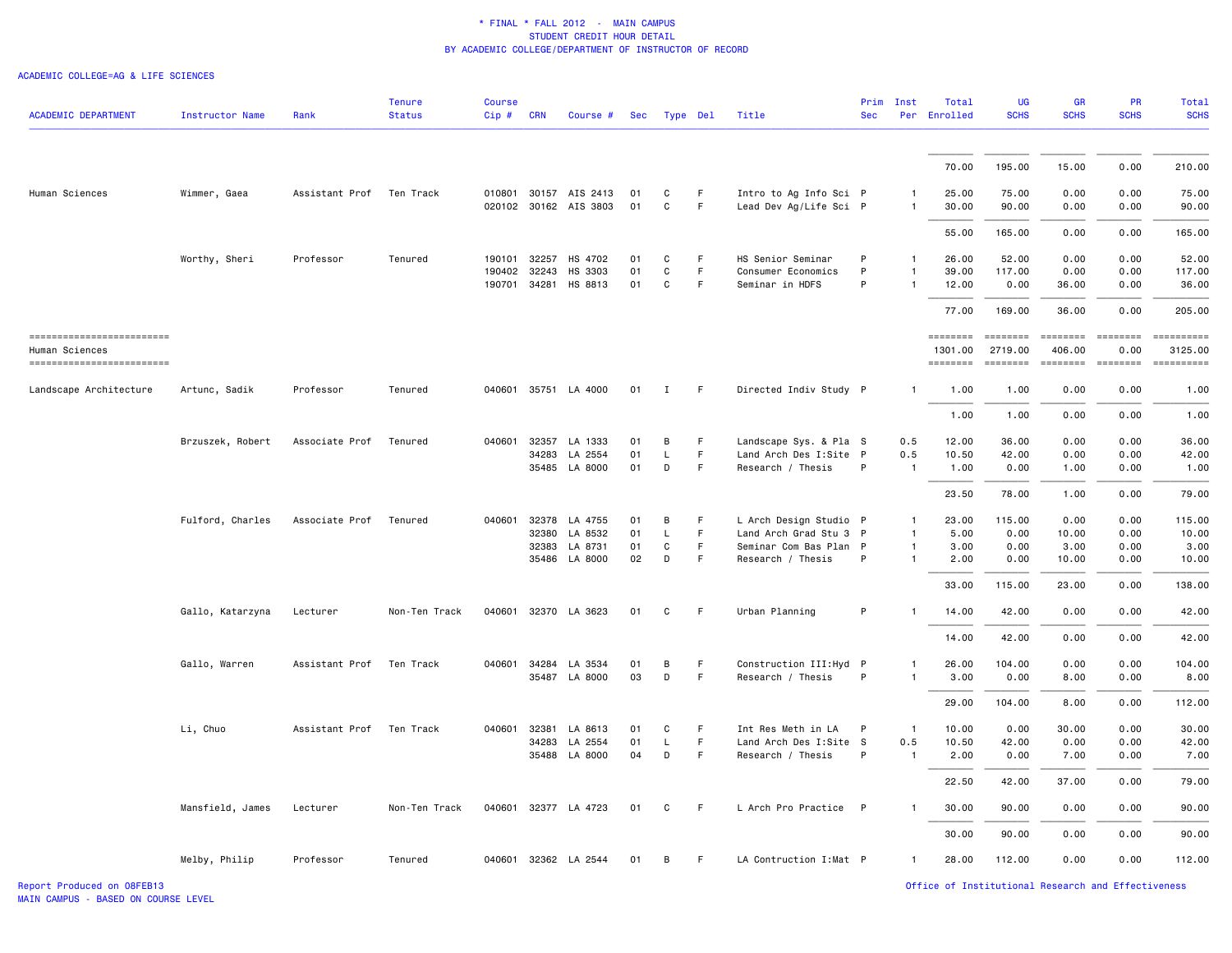| <b>ACADEMIC DEPARTMENT</b>                         | Instructor Name                   | Rank                          | <b>Tenure</b><br><b>Status</b> | <b>Course</b><br>Cip# | <b>CRN</b>   | Course #              | Sec      | Type Del                    |             | Title                                            | Prim<br><b>Sec</b> | Inst                         | Total<br>Per Enrolled | <b>UG</b><br><b>SCHS</b>  | <b>GR</b><br><b>SCHS</b> | <b>PR</b><br><b>SCHS</b> | <b>Total</b><br><b>SCHS</b>                                                                                                                                                                                                                                                                                                                                                                                                                                                            |
|----------------------------------------------------|-----------------------------------|-------------------------------|--------------------------------|-----------------------|--------------|-----------------------|----------|-----------------------------|-------------|--------------------------------------------------|--------------------|------------------------------|-----------------------|---------------------------|--------------------------|--------------------------|----------------------------------------------------------------------------------------------------------------------------------------------------------------------------------------------------------------------------------------------------------------------------------------------------------------------------------------------------------------------------------------------------------------------------------------------------------------------------------------|
| Landscape Architecture                             | Melby, Philip                     | Professor                     | Tenured                        |                       | 040601 36361 | LA 4000               | 02       | $\mathbf{I}$                | F.          | Directed Indiv Study P                           |                    | 1                            | 1.00                  | 4.00                      | 0.00                     | 0.00                     | 4.00                                                                                                                                                                                                                                                                                                                                                                                                                                                                                   |
|                                                    |                                   |                               |                                |                       |              |                       |          |                             |             |                                                  |                    |                              | 29.00                 | 116.00                    | 0.00                     | 0.00                     | 116.00                                                                                                                                                                                                                                                                                                                                                                                                                                                                                 |
|                                                    | Payne, Elizabeth                  | Assistant Prof                | Ten Track                      | 040601 32355          |              | LA 1153               | 01       | L                           | F           | Intro to Land Arch                               | P                  | 1                            | 15.00                 | 45.00                     | 0.00                     | 0.00                     | 45.00                                                                                                                                                                                                                                                                                                                                                                                                                                                                                  |
|                                                    |                                   |                               |                                |                       |              | 32356 LA 1153         | 02       | L                           | F.          | Intro to Land Arch                               | P                  | $\mathbf{1}$                 | 14.00                 | 42.00                     | 0.00                     | 0.00                     | 42.00                                                                                                                                                                                                                                                                                                                                                                                                                                                                                  |
|                                                    |                                   |                               |                                |                       |              |                       |          |                             |             |                                                  |                    |                              | 29.00                 | 87.00                     | 0.00                     | 0.00                     | 87.00                                                                                                                                                                                                                                                                                                                                                                                                                                                                                  |
|                                                    | Rood, Cynthia                     | Lecturer                      | Non-Ten Track                  |                       |              | 040601 32361 LA 1803  | 01       | C                           | $\mathbf 0$ | Land Arch Appre                                  | P                  | $\mathbf{1}$                 | 73.00                 | 219.00                    | 0.00                     | 0.00                     | 219.00                                                                                                                                                                                                                                                                                                                                                                                                                                                                                 |
|                                                    |                                   |                               |                                |                       | 33956        | LA 1803               | 501      | C                           | 0           | Land Arch Appre                                  | P                  |                              | 56.00                 | 168.00                    | 0.00                     | 0.00                     | 168.00                                                                                                                                                                                                                                                                                                                                                                                                                                                                                 |
|                                                    |                                   |                               |                                |                       |              |                       |          |                             |             |                                                  |                    |                              | 129.00                | 387.00                    | 0.00                     | 0.00                     | 387.00                                                                                                                                                                                                                                                                                                                                                                                                                                                                                 |
|                                                    | Schauwecker, Timot Associate Prof |                               | Tenured                        | 010605 32368          |              | LA 2711               | 01       | E                           | F.          | LC Internship II                                 | P                  | -1                           | 2.00                  | 2.00                      | 0.00                     | 0.00                     | 2.00                                                                                                                                                                                                                                                                                                                                                                                                                                                                                   |
|                                                    |                                   |                               |                                |                       | 32371        | LA 3701               | 01       | C                           | F           | LC Seminar II                                    | P                  | $\mathbf{1}$                 | 14.00                 | 14.00                     | 0.00                     | 0.00                     | 14.00                                                                                                                                                                                                                                                                                                                                                                                                                                                                                  |
|                                                    |                                   |                               |                                |                       |              | 32375 LA 4701         | 01       | C                           | F           | LC Seminar III                                   | P                  | $\overline{1}$               | 9.00                  | 9.00                      | 0.00                     | 0.00                     | 9.00                                                                                                                                                                                                                                                                                                                                                                                                                                                                                   |
|                                                    |                                   |                               |                                | 040601                | 32357        | LA 1333               | 01       | B                           | F           | Landscape Sys. & Pla P                           |                    | 0.5                          | 12.00                 | 36.00                     | 0.00                     | 0.00                     | 36.00                                                                                                                                                                                                                                                                                                                                                                                                                                                                                  |
|                                                    |                                   |                               |                                |                       | 35490        | LA 8000               | 06       | D                           | F           | Research / Thesis                                | P                  | $\overline{1}$               | 4.00                  | 0.00                      | 13.00                    | 0.00                     | 13.00                                                                                                                                                                                                                                                                                                                                                                                                                                                                                  |
|                                                    |                                   |                               |                                |                       | 36401        | LA 4000               | 03       | $\mathbf I$                 | F.          | Directed Indiv Study P                           |                    | $\overline{1}$               | 1.00                  | 3.00                      | 0.00                     | 0.00                     | 3.00                                                                                                                                                                                                                                                                                                                                                                                                                                                                                   |
|                                                    |                                   |                               |                                |                       | 36515        | LA 7000<br>LA 4000    | 01<br>05 | $\mathbf{I}$<br>$\mathbf I$ | F<br>F      | Directed Indiv Study P                           |                    | $\overline{1}$               | 1.00                  | 0.00                      | 3.00<br>0.00             | 0.00<br>0.00             | 3.00<br>3.00                                                                                                                                                                                                                                                                                                                                                                                                                                                                           |
|                                                    |                                   |                               |                                |                       | 36538        | 36597 LA 4000         | 07       | $\;$ I                      | F.          | Directed Indiv Study P<br>Directed Indiv Study P |                    | $\mathbf{1}$<br>$\mathbf{1}$ | 1.00<br>1.00          | 3.00<br>1.00              | 0.00                     | 0.00                     | 1.00                                                                                                                                                                                                                                                                                                                                                                                                                                                                                   |
|                                                    |                                   |                               |                                |                       |              |                       |          |                             |             |                                                  |                    |                              | 45.00                 | 68.00                     | 16.00                    | 0.00                     | 84.00                                                                                                                                                                                                                                                                                                                                                                                                                                                                                  |
|                                                    | Seymour, Michael                  | Associate Prof Tenured        |                                |                       |              | 040601 32358 LA 1533  | 01       | L                           | F           | Pres Meth & Media                                | P                  | 1                            | 18.00                 | 54.00                     | 0.00                     | 0.00                     | 54.00                                                                                                                                                                                                                                                                                                                                                                                                                                                                                  |
|                                                    |                                   |                               |                                |                       | 32359        | LA 1533               | 02       | L                           | F           | Pres Meth & Media                                | P                  | $\mathbf{1}$                 | 13.00                 | 39.00                     | 0.00                     | 0.00                     | 39.00                                                                                                                                                                                                                                                                                                                                                                                                                                                                                  |
|                                                    |                                   |                               |                                |                       | 35491        | LA 8000               | 07       | D                           | F           | Research / Thesis                                | P                  | 1                            | 3.00                  | 0.00                      | 13.00                    | 0.00                     | 13.00                                                                                                                                                                                                                                                                                                                                                                                                                                                                                  |
|                                                    |                                   |                               |                                |                       |              |                       |          |                             |             |                                                  |                    |                              | 34.00                 | 93.00                     | 13.00                    | 0.00                     | 106.00                                                                                                                                                                                                                                                                                                                                                                                                                                                                                 |
|                                                    | Wilkerson, Gerald                 | Non-Faculty                   | Not Applicable                 |                       |              | 040601 32379 LA 8512  | 01       | L.                          | F           | Land Arch Grad Stu 1 P                           |                    | $\mathbf{1}$                 | 8.00                  | 0.00                      | 16.00                    | 0.00                     | 16.00                                                                                                                                                                                                                                                                                                                                                                                                                                                                                  |
|                                                    |                                   |                               |                                |                       |              | 32382 LA 8711         | 01       | $\mathtt{C}$                | F.          | Sem Watershed Man                                | P                  | $\mathbf{1}$                 | 8.00                  | 0.00                      | 8.00                     | 0.00                     | 8.00                                                                                                                                                                                                                                                                                                                                                                                                                                                                                   |
|                                                    |                                   |                               |                                |                       |              |                       |          |                             |             |                                                  |                    |                              | 16.00                 | 0.00                      | 24.00                    | 0.00                     | 24.00                                                                                                                                                                                                                                                                                                                                                                                                                                                                                  |
| ------------------------<br>Landscape Architecture |                                   |                               |                                |                       |              |                       |          |                             |             |                                                  |                    |                              | ========<br>435.00    | <b>ESSESSE</b><br>1223.00 | 122.00                   | 0.00                     | $\begin{minipage}{0.9\linewidth} \hspace*{-0.2cm} \textbf{if the number of } \textit{if} \textit{if} \textit{if} \textit{if} \textit{if} \textit{if} \textit{if} \textit{if} \textit{if} \textit{if} \textit{if} \textit{if} \textit{if} \textit{if} \textit{if} \textit{if} \textit{if} \textit{if} \textit{if} \textit{if} \textit{if} \textit{if} \textit{if} \textit{if} \textit{if} \textit{if} \textit{if} \textit{if} \textit{if} \textit{if} \textit{if} \text$<br>1345.00     |
| -------------------------                          |                                   |                               |                                |                       |              |                       |          |                             |             |                                                  |                    |                              | <b>EDESSERS</b>       | ========                  |                          |                          | $\begin{array}{cccccccccc} \multicolumn{2}{c}{} & \multicolumn{2}{c}{} & \multicolumn{2}{c}{} & \multicolumn{2}{c}{} & \multicolumn{2}{c}{} & \multicolumn{2}{c}{} & \multicolumn{2}{c}{} & \multicolumn{2}{c}{} & \multicolumn{2}{c}{} & \multicolumn{2}{c}{} & \multicolumn{2}{c}{} & \multicolumn{2}{c}{} & \multicolumn{2}{c}{} & \multicolumn{2}{c}{} & \multicolumn{2}{c}{} & \multicolumn{2}{c}{} & \multicolumn{2}{c}{} & \multicolumn{2}{c}{} & \multicolumn{2}{c}{} & \mult$ |
| Plant & Soil Sciences                              | Arancibia, Ramon                  | Resrch Assist P Non-Ten Track |                                |                       |              | 020402 36050 PSS 9000 | 16       | D                           | F.          | Research / Diss                                  | P                  |                              | 1.00                  | 0.00                      | 5.00                     | 0.00                     | 5.00                                                                                                                                                                                                                                                                                                                                                                                                                                                                                   |
|                                                    |                                   |                               |                                |                       |              |                       |          |                             |             |                                                  |                    |                              | 1.00                  | 0.00                      | 5.00                     | 0.00                     | 5.00                                                                                                                                                                                                                                                                                                                                                                                                                                                                                   |
|                                                    | Baldwin, Brian                    | Professor                     | Tenured                        | 020401                | 35320        | PSS 8000              | 01       | D                           | F.          | Research / Thesis                                | P                  | 1                            | 1.00                  | 0.00                      | 6.00                     | 0.00                     | 6.00                                                                                                                                                                                                                                                                                                                                                                                                                                                                                   |
|                                                    |                                   |                               |                                | 020402 35343          |              | PSS 9000              | 01       | D                           | F.          | Research / Diss                                  | P                  | $\mathbf{1}$                 | 3.00                  | 0.00                      | 16.00                    | 0.00                     | 16.00                                                                                                                                                                                                                                                                                                                                                                                                                                                                                  |
|                                                    |                                   |                               |                                |                       |              | 260202 35216 BCH 9000 | 03       | D                           | F.          | Research/Diss                                    | P                  | $\mathbf{1}$                 | 1.00                  | 0.00                      | 4.00                     | 0.00                     | 4.00                                                                                                                                                                                                                                                                                                                                                                                                                                                                                   |
|                                                    |                                   |                               |                                |                       |              |                       |          |                             |             |                                                  |                    |                              | 5.00                  | 0.00                      | 26.00                    | 0.00                     | 26.00                                                                                                                                                                                                                                                                                                                                                                                                                                                                                  |
|                                                    | Beckworth, Lesley                 |                               | Grad Res Assist Not Applicable |                       |              | 020402 33146 PSS 3133 | 01       | C                           | F.          | Intro Weed Science                               | P                  | 0.5                          | 27.00                 | 81.00                     | 0.00                     | 0.00                     | 81.00                                                                                                                                                                                                                                                                                                                                                                                                                                                                                  |
|                                                    |                                   |                               |                                |                       |              |                       |          |                             |             |                                                  |                    |                              | 27,00                 | 81.00                     | 0.00                     | 0.00                     | 81.00                                                                                                                                                                                                                                                                                                                                                                                                                                                                                  |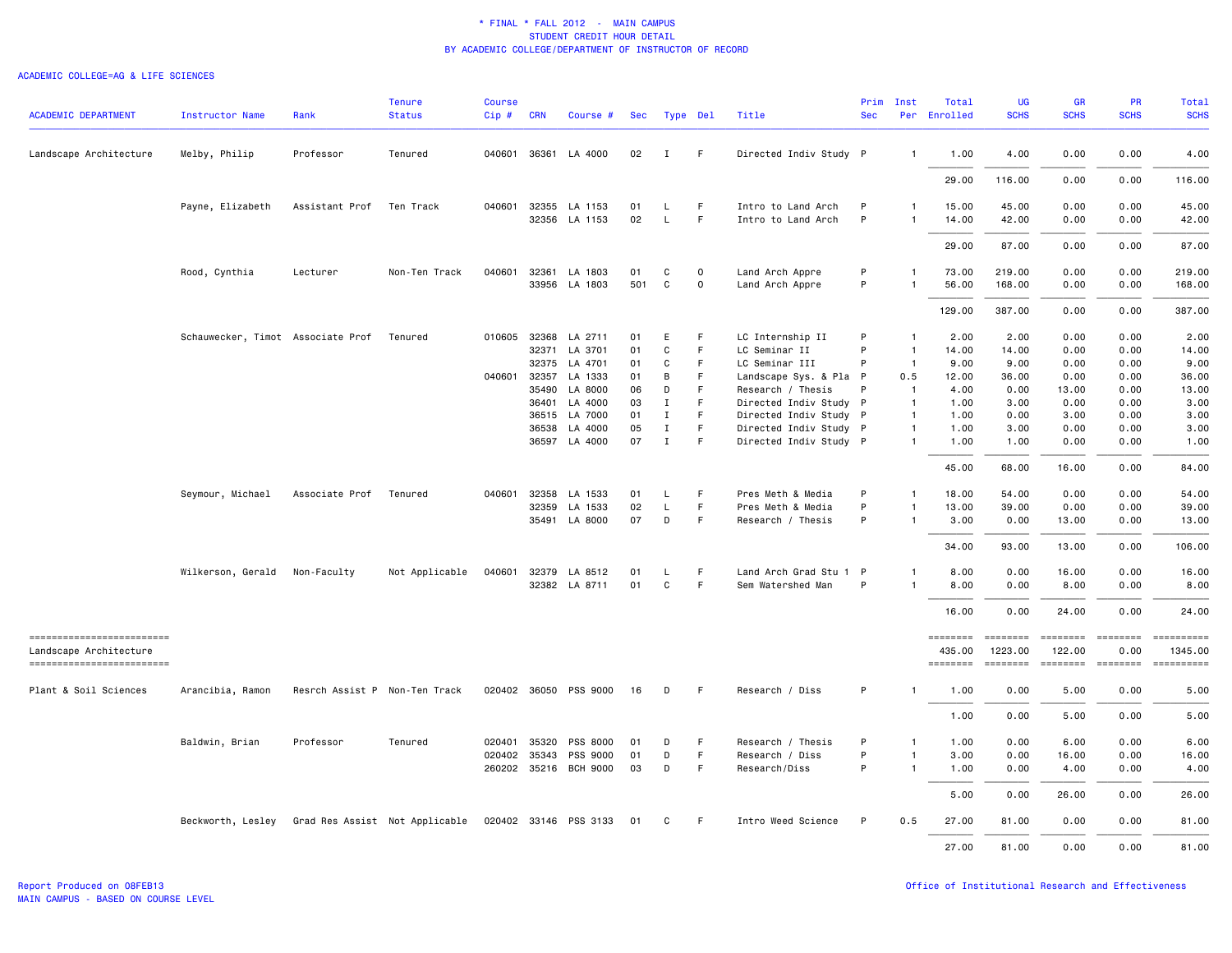### ACADEMIC COLLEGE=AG & LIFE SCIENCES

|                            |                        |                               | <b>Tenure</b>                  | <b>Course</b> |                |                                   |          |              |               |                                      | Prim         | Inst                             | Total          | UG           | <b>GR</b>     | <b>PR</b>    | Total         |
|----------------------------|------------------------|-------------------------------|--------------------------------|---------------|----------------|-----------------------------------|----------|--------------|---------------|--------------------------------------|--------------|----------------------------------|----------------|--------------|---------------|--------------|---------------|
| <b>ACADEMIC DEPARTMENT</b> | <b>Instructor Name</b> | Rank                          | <b>Status</b>                  | $Cip$ #       | <b>CRN</b>     | Course #                          | Sec      | Type Del     |               | Title                                | <b>Sec</b>   |                                  | Per Enrolled   | <b>SCHS</b>  | <b>SCHS</b>   | <b>SCHS</b>  | <b>SCHS</b>   |
| Plant & Soil Sciences      | Byrd, John             | Ext Prof                      | Non-Ten Track                  |               |                | 020401 35322 PSS 8000             | 03       | D            | -F            | Research / Thesis                    | P            | $\mathbf{1}$                     | 1.00           | 0.00         | 1.00          | 0.00         | 1.00          |
|                            |                        |                               |                                |               |                |                                   |          |              |               |                                      |              |                                  | 1.00           | 0.00         | 1.00          | 0.00         | 1.00          |
|                            | Cox, Michael           | Professor                     | Tenured                        | 011201        | 34290          | PSS 8333                          | 01       | В            | F             | Adv Soil Fertility                   | P            | $\mathbf{1}$                     | 13.00          | 0.00         | 39.00         | 0.00         | 39.00         |
|                            |                        |                               |                                | 020401        | 35323          | PSS 8000                          | 04       | D            | $\mathsf F$   | Research / Thesis                    | P            | $\overline{1}$                   | 2.00           | 0.00         | 11.00         | 0.00         | 11.00         |
|                            |                        |                               |                                |               |                | 020402 36404 PSS 4000             | 01       | $\mathbf I$  | $\mathsf F$   | Directed Indiv Study P               |              | $\mathbf{1}$                     | 1.00           | 3.00         | 0.00          | 0.00         | 3.00          |
|                            |                        |                               |                                |               |                |                                   |          |              |               |                                      |              |                                  | 16.00          | 3.00         | 50.00         | 0.00         | 53.00         |
|                            | DelPrince, James       | Professor                     | Tenured                        | 011103 34286  |                | PSS 1001                          | F02      | C            | F             | First Year Seminar                   | P            | $\overline{1}$                   | 13.00          | 13.00        | 0.00          | 0.00         | 13.00         |
|                            |                        |                               |                                | 020403 33133  |                | PSS 2343                          | 01       | C            | F.            | Floral Design                        | P            | $\overline{1}$                   | 77.00          | 231.00       | 0.00          | 0.00         | 231.00        |
|                            |                        |                               |                                |               | 33134          | PSS 2343                          | 02       | К            | F             | Floral Design                        | s            | 0.05                             | 0.75           | 0.00         | 0.00          | 0.00         | 0.00          |
|                            |                        |                               |                                |               | 33135          | PSS 2343                          | 03       | К            | F             | Floral Design                        | s            | 0.05                             | 0.55           | 0.00         | 0.00          | 0.00         | 0.00          |
|                            |                        |                               |                                |               | 33136          | PSS 2343                          | 04       | К            | $\mathsf F$   | Floral Design                        | P<br>P       | $\overline{1}$                   | 15.00          | 0.00         | 0.00          | 0.00         | 0.00          |
|                            |                        |                               |                                |               | 33137<br>33138 | PSS 2343<br>PSS 2343              | 05<br>06 | К<br>К       | F<br>F        | Floral Design                        | P            | $\overline{1}$<br>$\overline{1}$ | 14.00<br>12.00 | 0.00<br>0.00 | 0.00<br>0.00  | 0.00         | 0.00<br>0.00  |
|                            |                        |                               |                                |               | 33139          | PSS 2343                          | 07       | К            | F             | Floral Design<br>Floral Design       | S            | 0.05                             | 0.50           | 0.00         | 0.00          | 0.00<br>0.00 | 0.00          |
|                            |                        |                               |                                |               | 33152          | PSS 3413                          | 01       | E            | F             | Floristry Internship                 | P            | $\overline{1}$                   | 1.00           | 3.00         | 0.00          | 0.00         | 3.00          |
|                            |                        |                               |                                |               | 33155          | PSS 3443                          | 01       | C            | F             | Permanent Floral Des                 | $\mathsf{P}$ | $\overline{1}$                   | 11.00          | 33.00        | 0.00          | 0.00         | 33.00         |
|                            |                        |                               |                                |               | 33156          | PSS 3443                          | 02       | К            | F             | Permanent Floral Des                 | $\mathsf{P}$ | $\mathbf{1}$                     | 12.00          | 0.00         | 0.00          | 0.00         | 0.00          |
|                            |                        |                               |                                |               |                | 33997 PSS 2343                    | 501      | B            | 0             | Floral Design                        | P            | $\overline{1}$                   | 2.00           | 6.00         | 0.00          | 0.00         | 6.00          |
|                            |                        |                               |                                |               |                |                                   |          |              |               |                                      |              |                                  | 158.80         | 286.00       | 0.00          | 0.00         | 286.00        |
|                            | Dodds, Darrin          | Ext Assist Prof Non-Ten Track |                                | 020401        | 35324          | PSS 8000                          | 05       | D            | F             | Research / Thesis                    | P            | $\overline{1}$                   | 2.00           | 0.00         | 3.00          | 0.00         | 3.00          |
|                            |                        |                               |                                | 260702 36116  |                | EPP 8990                          | 01       | В            | F.            | Special Topics In EP S               |              | 0.33                             | 3.63           | 0.00         | 3.63          | 0.00         | 3.63          |
|                            |                        |                               |                                |               |                | 36117 EPP 8990                    | 02       | $\, {\bf B}$ | $\mathsf F$   | Special Topics In EP S               |              | 0.33                             | 4.29           | 0.00         | 4.29          | 0.00         | 4.29          |
|                            |                        |                               |                                |               |                |                                   |          |              |               |                                      |              |                                  | 9.92           | 0.00         | 10.92         | 0.00         | 10.92         |
|                            | Evans, William         | Resrch Assoc Pr Non-Ten Track |                                |               |                | 020401 35326 PSS 8000             | 07       | D            | F             | Research / Thesis                    | P            | $\mathbf{1}$                     | 1.00           | 0.00         | 1.00          | 0.00         | 1.00          |
|                            |                        |                               |                                |               |                |                                   |          |              |               |                                      |              |                                  | 1.00           | 0.00         | 1.00          | 0.00         | 1.00          |
|                            | Eytcheson, Amber       |                               | Grad Res Assist Not Applicable |               |                | 020402 33146 PSS 3133             | 01       | C            | F             | Intro Weed Science                   | S            | 0.5                              | 27.00          | 81.00        | 0.00          | 0.00         | 81.00         |
|                            |                        |                               |                                |               |                |                                   |          |              |               |                                      |              |                                  | 27.00          | 81.00        | 0.00          | 0.00         | 81.00         |
|                            | Harkess, Richard       | Professor                     | Tenured                        | 010601        | 33154          | PSS 3433                          | 01       | E            | F             | Hort Internship                      | P            | $\mathbf{1}$                     | 3.00           | 9.00         | 0.00          | 0.00         | 9.00          |
|                            |                        |                               |                                | 010604        | 33162          | PSS 4343                          | 01       | C            | $\mathbf 0$   | Control Enviro Ag                    | P            | $\mathbf{1}$                     | 17.00          | 51.00        | 0.00          | 0.00         | 51.00         |
|                            |                        |                               |                                | 011103 33174  |                | PSS 4553                          | 01       | C            | 0             | Plant Growth & Devel P               |              | $\mathbf{1}$                     | 28.00          | 84.00        | 0.00          | 0.00         | 84.00         |
|                            |                        |                               |                                |               | 33175          | PSS 4553                          | 02       | C            | $\Omega$      | Plant Growth & Devel P               |              | $\mathbf{1}$                     | 3.00           | 9.00         | 0.00          | 0.00         | 9.00          |
|                            |                        |                               |                                |               | 33194          | PSS 6553                          | 01       | C            | $\mathbf 0$   | Plant Growth & Devel P               |              | $\mathbf{1}$                     | 9.00           | 0.00         | 27.00         | 0.00         | 27.00         |
|                            |                        |                               |                                |               | 33195          | PSS 6553                          | 02       | C            | $\mathbf 0$   | Plant Growth & Devel P               |              | $\mathbf{1}$                     | 9.00           | 0.00         | 27.00         | 0.00         | 27.00         |
|                            |                        |                               |                                |               | 34287          | PSS 3633                          | 01       | C            | 0             | Sustain & Organic Ho P               |              | $\overline{1}$                   | 19.00          | 57.00        | 0.00          | 0.00         | 57.00         |
|                            |                        |                               |                                | 011105 33161  |                | PSS 4341                          | 01       | L            | $\Omega$      | Contrl Enviro Ag Lab P               |              | $\mathbf{1}$                     | 2.00           | 2.00         | 0.00          | 0.00         | 2.00          |
|                            |                        |                               |                                |               | 33181          | PSS 6341                          | 01       | $\mathsf{L}$ | $\mathbf 0$   | Control Enviro Ag La P               |              | $\overline{1}$                   | 2.00           | 0.00         | 2.00          | 0.00         | 2.00          |
|                            |                        |                               |                                | 020401        | 35327          | PSS 8000                          | 08       | D            | F             | Research / Thesis                    | P            | $\mathbf{1}$                     | 2.00           | 0.00         | 7.00          | 0.00         | 7.00          |
|                            |                        |                               |                                | 020402 35346  |                | PSS 9000<br>020403 33182 PSS 6343 | 04<br>01 | D<br>C       | F<br>$\Omega$ | Research / Diss<br>Control Enviro Ag | P<br>P       | $\mathbf{1}$<br>$\mathbf{1}$     | 6.00<br>3.00   | 0.00<br>0.00 | 19.00<br>9.00 | 0.00<br>0.00 | 19.00<br>9.00 |
|                            |                        |                               |                                |               |                |                                   |          |              |               |                                      |              |                                  | 103.00         | 212.00       | 91.00         | 0.00         | 303.00        |
|                            | Henry, William         | Associate Prof                | Ten Track                      |               |                | 020403 31259 ECE 4411             | 01       | C            | F.            | Remote Sensing Semin P               |              | $\mathbf{1}$                     | 1.00           | 1.00         | 0.00          | 0.00         | 1.00          |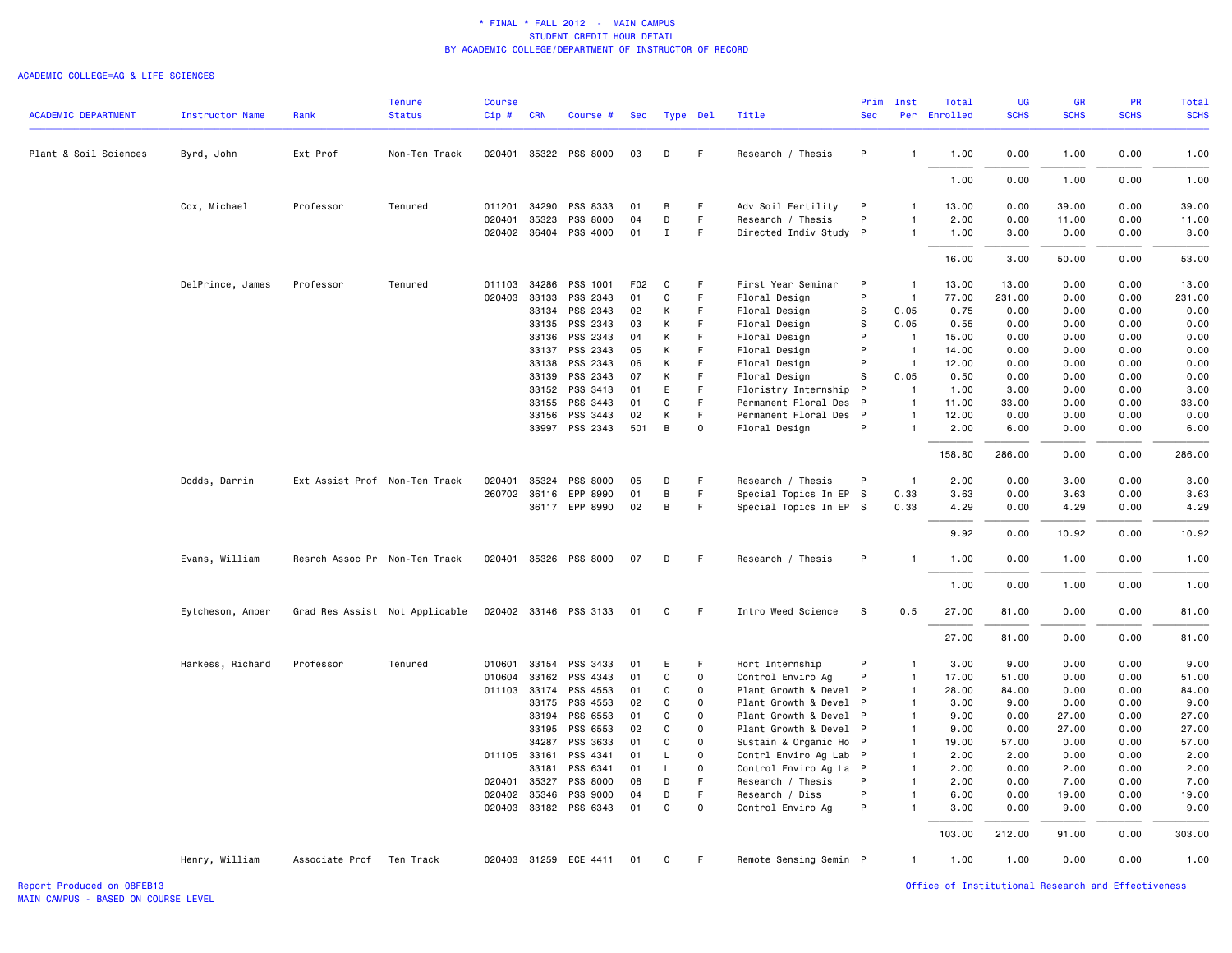#### ACADEMIC COLLEGE=AG & LIFE SCIENCES

|                            |                               |                               | <b>Tenure</b> | <b>Course</b> |              |                       |     |                  |    |                        |              | Prim Inst      | Total        | UG          | <b>GR</b>   | PR          | Total       |
|----------------------------|-------------------------------|-------------------------------|---------------|---------------|--------------|-----------------------|-----|------------------|----|------------------------|--------------|----------------|--------------|-------------|-------------|-------------|-------------|
| <b>ACADEMIC DEPARTMENT</b> | <b>Instructor Name</b>        | Rank                          | <b>Status</b> | Cip#          | <b>CRN</b>   | Course #              | Sec | Type Del         |    | Title                  | <b>Sec</b>   |                | Per Enrolled | <b>SCHS</b> | <b>SCHS</b> | <b>SCHS</b> | <b>SCHS</b> |
| Plant & Soil Sciences      | Henry, William                | Associate Prof                | Ten Track     | 020403 31965  |              | FO 6411               | 01  | C                | F. | Remote Sensing Semin P |              | $\overline{1}$ | 1.00         | 0.00        | 1.00        | 0.00        | 1.00        |
|                            |                               |                               |               | 030506        | 33164        | PSS 4411              | 01  | C                | F. | Remote Sensing Semin P |              | $\overline{1}$ | 6.00         | 6.00        | 0.00        | 0.00        | 6.00        |
|                            |                               |                               |               |               | 450701 32089 | GR 6411               | 01  | $\mathbf C$      | F  | Remote Sensing Semin P |              | $\overline{1}$ | 1.00         | 0.00        | 1.00        | 0.00        | 1.00        |
|                            |                               |                               |               |               |              |                       |     |                  |    |                        |              |                | 9.00         | 7.00        | 2.00        | 0.00        | 9.00        |
|                            | Kingery, William              | Professor                     | Tenured       |               | 011103 33128 | PSS 1001              | F01 | C                | F  | First Year Seminar     | P            | $\mathbf{1}$   | 9.00         | 9.00        | 0.00        | 0.00        | 9.00        |
|                            |                               |                               |               |               | 020402 34578 | PSS 4990              | 01  | $\, {\bf B}$     | F  | Special Topic In PSS   | P            | $\overline{1}$ | 4.00         | 12.00       | 0.00        | 0.00        | 12.00       |
|                            |                               |                               |               |               | 34579        | PSS 6990              | 01  | B                | F  | Special Topic In PSS   | $\mathsf{P}$ | $\overline{1}$ | 2.00         | 0.00        | 6.00        | 0.00        | 6.00        |
|                            |                               |                               |               |               |              | 35347 PSS 9000        | 05  | D                | F  | Research / Diss        | P            | $\overline{1}$ | 1.00         | 0.00        | 1.00        | 0.00        | 1.00        |
|                            |                               |                               |               |               |              |                       |     |                  |    |                        |              |                | 16.00        | 21.00       | 7.00        | 0.00        | 28.00       |
|                            | Lang, David                   | Professor                     | Tenured       |               | 010304 33157 | PSS 4103              | 01  | C                | F  | Forage Pasture         | P            | $\overline{1}$ | 30.00        | 90.00       | 0.00        | 0.00        | 90.00       |
|                            |                               |                               |               |               | 33158        | PSS 4103              | 02  | К                | F  | Forage Pasture         | P            | $\overline{1}$ | 30.00        | 0.00        | 0.00        | 0.00        | 0.00        |
|                            |                               |                               |               |               | 020402 33177 | PSS 6103              | 01  | C                | F  | Forage Pasture         | P            | $\overline{1}$ | 5.00         | 0.00        | 15.00       | 0.00        | 15.00       |
|                            |                               |                               |               |               | 33178        | PSS 6103              | 02  | К                | F  | Forage Pasture         | P            | $\overline{1}$ | 5.00         | 0.00        | 0.00        | 0.00        | 0.00        |
|                            |                               |                               |               |               | 36531        | PSS 9000              | 17  | D                | F  | Research / Diss        | P            | $\overline{1}$ | 1.00         | 0.00        | 1.00        | 0.00        | 1.00        |
|                            |                               |                               |               |               |              |                       |     |                  |    |                        |              |                | 71.00        | 90.00       | 16.00       | 0.00        | 106.00      |
|                            | Lemus, Rocky                  | Ext Assoc Prof                | Non-Ten Track |               |              | 020401 36371 PSS 8000 | 25  | D                | F  | Research / Thesis      | P            | $\overline{1}$ | 1.00         | 0.00        | 1.00        | 0.00        | 1.00        |
|                            |                               |                               |               |               |              |                       |     |                  |    |                        |              |                | 1.00         | 0.00        | 1.00        | 0.00        | 1.00        |
|                            |                               |                               |               |               |              | 020402 35349 PSS 9000 | 07  |                  | F  | Research / Diss        | P            | $\mathbf{1}$   | 2.00         | 0.00        | 12.00       | 0.00        | 12.00       |
|                            | Macoon, Bisoondat             | Resrch Assoc Pr Non-Ten Track |               |               |              | 36330 PSS 7000        | 02  | D<br>$\mathbf I$ | F. | Directed Indiv Study   | P            | $\overline{1}$ | 1.00         | 0.00        | 3.00        | 0.00        | 3.00        |
|                            |                               |                               |               |               |              |                       |     |                  |    |                        |              |                |              |             |             |             |             |
|                            |                               |                               |               |               |              |                       |     |                  |    |                        |              |                | 3.00         | 0.00        | 15.00       | 0.00        | 15.00       |
|                            | Madsen, John                  | Ext Assoc Prof                | Non-Ten Track |               |              | 020401 35331 PSS 8000 | 12  | D                | F  | Research / Thesis      | P            | $\mathbf{1}$   | 1.00         | 0.00        | 12.00       | 0.00        | 12.00       |
|                            |                               |                               |               |               |              |                       |     |                  |    |                        |              |                | 1.00         | 0.00        | 12.00       | 0.00        | 12.00       |
|                            | Massey, Joseph                | Associate Prof                | Tenured       |               | 011105 33200 | PSS 8701              | 01  | C                | F  | Cur Topics Weed Sci    | P            | $\overline{1}$ | 5.00         | 0.00        | 5.00        | 0.00        | 5.00        |
|                            |                               |                               |               |               | 33201        | PSS 8711              | 01  | S                | F. | Cur Topics Weed Sci    | P            | $\overline{1}$ | 2.00         | 0.00        | 2.00        | 0.00        | 2.00        |
|                            |                               |                               |               |               | 33202        | PSS 8721              | 01  | C                | F  | Cur Topics Weed Sci    | P            | $\overline{1}$ | 1.00         | 0.00        | 1.00        | 0.00        | 1.00        |
|                            |                               |                               |               |               | 020402 34292 | PSS 8634              | 01  | B                | F. | Environ Fate Herb      | P            | $\overline{1}$ | 12.00        | 0.00        | 48.00       | 0.00        | 48.00       |
|                            |                               |                               |               |               | 030101 31629 | ENS 4102              | 01  | E                | F  | Practicum              | P            | $\overline{1}$ | 1.00         | 2.00        | 0.00        | 0.00        | 2.00        |
|                            |                               |                               |               |               |              |                       |     |                  |    |                        |              |                | 21.00        | 2.00        | 56.00       | 0.00        | 58.00       |
|                            | Matta, Frank                  | Professor                     | Tenured       | 020401        | 35333        | PSS 8000              | 14  | D                | F  | Research / Thesis      | P            | $\overline{1}$ | 1.00         | 0.00        | 1.00        | 0.00        | 1.00        |
|                            |                               |                               |               |               | 020402 35352 | PSS 9000              | 10  | D                | F  | Research / Diss        | P            | $\overline{1}$ | 1.00         | 0.00        | 3.00        | 0.00        | 3.00        |
|                            |                               |                               |               |               |              | 260301 34291 PSS 8573 | 01  | $\, {\bf B}$     | F. | Morphology Of Hort P P |              | $\overline{1}$ | 3.00         | 0.00        | 9.00        | 0.00        | 9.00        |
|                            |                               |                               |               |               |              |                       |     |                  |    |                        |              |                | 5.00         | 0.00        | 13.00       | 0.00        | 13.00       |
|                            | McDougald, Lynette Instructor |                               | Non-Ten Track |               | 020403 33139 | PSS 2343              | 07  | К                | F  | Floral Design          | P            | 0.95           | 9.50         | 0.00        | 0.00        | 0.00        | 0.00        |
|                            |                               |                               |               |               |              | 33140 PSS 2351        | 01  | $\mathsf L$      | F. | Tech Flowershop Mgt    | P            | $\overline{1}$ | 10.00        | 10.00       | 0.00        | 0.00        | 10.00       |
|                            |                               |                               |               |               |              |                       |     |                  |    |                        |              |                | 19.50        | 10.00       | 0.00        | 0.00        | 10.00       |
|                            | Meints, Paul                  | Instructor                    | Non-Ten Track |               | 011103 34293 | PSS 1113              | 01  | B                | F  | The Gardening Experi P |              | $\mathbf{1}$   | 18.00        | 54.00       | 0.00        | 0.00        | 54.00       |
|                            |                               |                               |               |               |              | 020402 33159 PSS 4223 | 01  | C                | F. | Seed Production        | P            | $\overline{1}$ | 11.00        | 33,00       | 0.00        | 0.00        | 33.00       |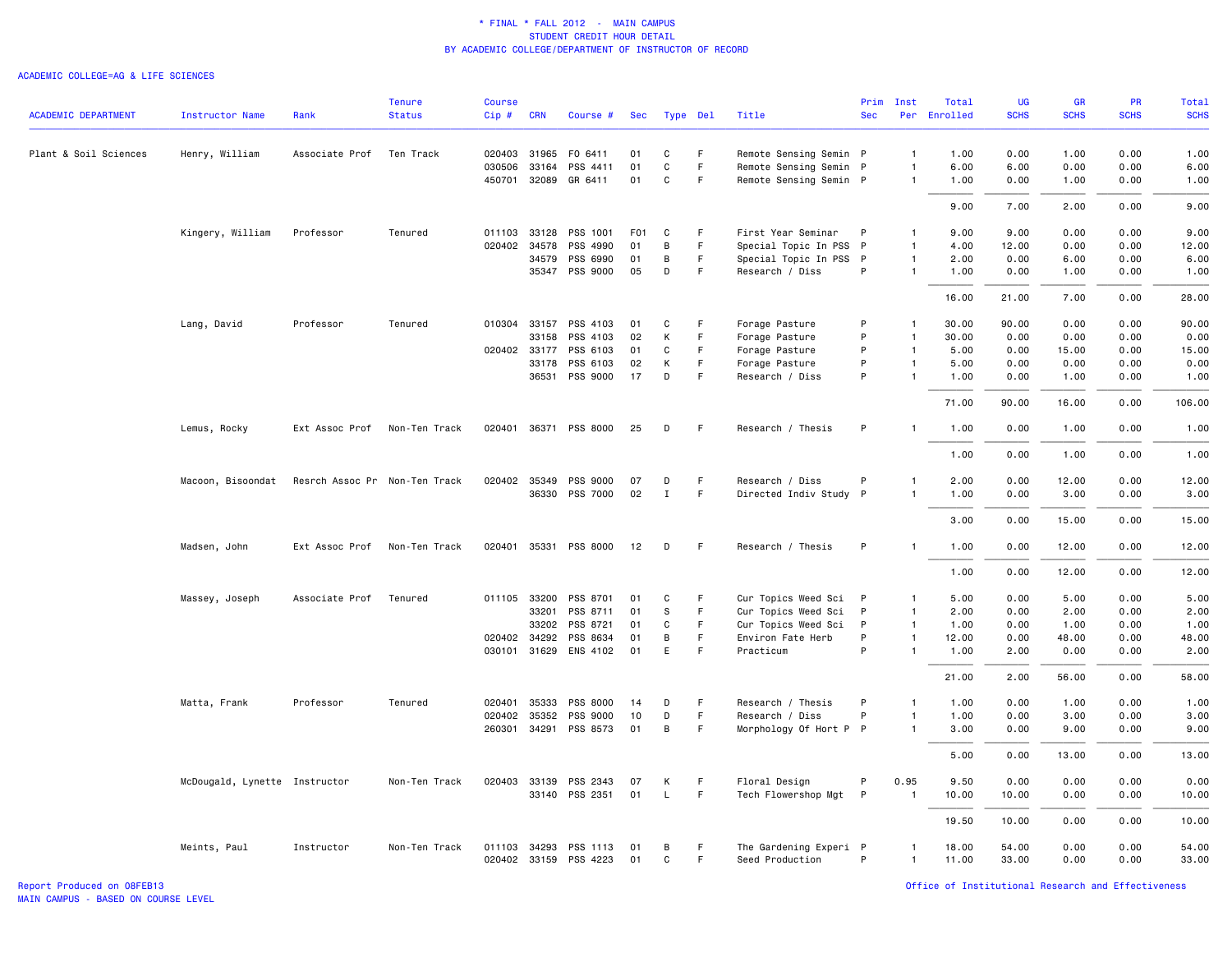#### ACADEMIC COLLEGE=AG & LIFE SCIENCES

|                            |                        |                               | <b>Tenure</b>  | <b>Course</b> |                       |                           |          |        |             |                                    | Prim         | Inst                         | Total         | UG           | <b>GR</b>    | PR           | Total        |
|----------------------------|------------------------|-------------------------------|----------------|---------------|-----------------------|---------------------------|----------|--------|-------------|------------------------------------|--------------|------------------------------|---------------|--------------|--------------|--------------|--------------|
| <b>ACADEMIC DEPARTMENT</b> | <b>Instructor Name</b> | Rank                          | <b>Status</b>  | Cip#          | <b>CRN</b>            | Course #                  | Sec      |        | Type Del    | Title                              | <b>Sec</b>   | Per                          | Enrolled      | <b>SCHS</b>  | <b>SCHS</b>  | <b>SCHS</b>  | <b>SCHS</b>  |
|                            |                        |                               |                |               |                       |                           |          |        | F           |                                    |              |                              |               |              |              |              |              |
| Plant & Soil Sciences      | Meints, Paul           | Instructor                    | Non-Ten Track  |               | 020402 33160<br>33179 | PSS 4223<br>PSS 6223      | 02<br>01 | К<br>C | F           | Seed Production<br>Seed Production | P<br>P       | $\mathbf{1}$<br>$\mathbf{1}$ | 11.00<br>2.00 | 0.00<br>0.00 | 0.00<br>6.00 | 0.00<br>0.00 | 0.00<br>6.00 |
|                            |                        |                               |                |               | 33180                 | PSS 6223                  | 02       | К      | F           | Seed Production                    | P            | $\overline{1}$               | 2.00          | 0.00         | 0.00         | 0.00         | 0.00         |
|                            |                        |                               |                |               | 36329                 | PSS 7000                  | 01       | Ι.     | F.          | Directed Indiv Study               | $\mathsf{P}$ | $\mathbf{1}$                 | 1.00          | 0.00         | 3.00         | 0.00         | 3.00         |
|                            |                        |                               |                |               | 020403 33141          | PSS 2423                  | 01       | C      | E           | Plant Matl I                       | P            | $\overline{1}$               | 45.00         | 135.00       | 0.00         | 0.00         | 135.00       |
|                            |                        |                               |                |               | 33142                 | PSS 2423                  | 02       | К      | F           | Plant Matl I Lab                   | P            | $\overline{1}$               | 16.00         | 0.00         | 0.00         | 0.00         | 0.00         |
|                            |                        |                               |                |               | 33143                 | PSS 2423                  | 03       | К      | F           | Plant Matl I                       | P            | $\mathbf{1}$                 | 18.00         | 0.00         | 0.00         | 0.00         | 0.00         |
|                            |                        |                               |                |               |                       | 33144 PSS 2423            | 04       | К      | F           | Plant Matl I                       | P            | 1                            | 11.00         | 0.00         | 0.00         | 0.00         | 0.00         |
|                            |                        |                               |                |               |                       |                           |          |        |             |                                    |              |                              | 135.00        | 222.00       | 9.00         | 0.00         | 231.00       |
|                            | Nagel, David           | Ext Prof                      | Non-Ten Track  |               |                       | 010304 33170 PSS 4453     | 01       | C      | F.          | Vegetable Production P             |              | $\mathbf{1}$                 | 7.00          | 21.00        | 0.00         | 0.00         | 21.00        |
|                            |                        |                               |                |               | 33171                 | PSS 4453                  | 02       | К      | F           | Vegetable Production P             |              | $\mathbf{1}$                 | 7.00          | 0.00         | 0.00         | 0.00         | 0.00         |
|                            |                        |                               |                |               | 020403 33190          | PSS 6453                  | 01       | C      | F.          | Vegetable Production P             |              | $\mathbf{1}$                 | 5.00          | 0.00         | 15.00        | 0.00         | 15.00        |
|                            |                        |                               |                |               | 33191                 | PSS 6453                  | 02       | К      | F           | Vegetable Production P             |              | $\mathbf{1}$                 | 5.00          | 0.00         | 0.00         | 0.00         | 0.00         |
|                            |                        |                               |                |               |                       |                           |          |        |             |                                    |              |                              | 24.00         | 21.00        | 15.00        | 0.00         | 36.00        |
|                            | Peterson, Daniel       | Non-Faculty                   | Not Applicable |               | 260202 34263          | BCH 8653                  | 01       | C      | F           | Genomes & Genomics                 | P            | $\mathbf{1}$                 | 14.00         | 0.00         | 42.00        | 0.00         | 42.00        |
|                            |                        |                               |                |               | 34905                 | PSS 8653                  | 01       | C      | F           | Genomes & Genomics                 | P            | $\mathbf{1}$                 | 2.00          | 0.00         | 6.00         | 0.00         | 6.00         |
|                            |                        |                               |                |               | 35235                 | <b>BCH 9000</b>           | 22       | D      | F           | Research/Diss                      | P            | $\mathbf{1}$                 | 1.00          | 0.00         | 2.00         | 0.00         | 2.00         |
|                            |                        |                               |                |               | 35269                 | <b>BCH 8000</b>           | 22       | D      | $\mathsf F$ | Research / Thesis                  | P            | $\overline{1}$               | 1.00          | 0.00         | 5.00         | 0.00         | 5.00         |
|                            |                        |                               |                |               |                       |                           |          |        |             |                                    |              |                              | 18.00         | 0.00         | 55.00        | 0.00         | 55.00        |
|                            | Phillips, Jerry        | Professor                     | Tenured        |               | 020402 33209          | PSS 8811                  | 01       | S      | F           | Seminar                            | P            | $\overline{1}$               | 7.00          | 0.00         | 7.00         | 0.00         | 7.00         |
|                            |                        |                               |                |               |                       | 33211 PSS 8831            | 01       | s      | F.          | Seminar                            | P            | $\overline{1}$               | 1.00          | 0.00         | 1.00         | 0.00         | 1.00         |
|                            |                        |                               |                |               |                       |                           |          |        |             |                                    |              |                              |               | 0.00         |              |              |              |
|                            |                        |                               |                |               |                       |                           |          |        |             |                                    |              |                              | 8.00          |              | 8.00         | 0.00         | 8.00         |
|                            | Reddy, Kambham         | Resrch Professo Non-Ten Track |                |               |                       | 020402 35353 PSS 9000     | 11       | D      | -F          | Research / Diss                    | P            | -1                           | 3.00          | 0.00         | 24.00        | 0.00         | 24.00        |
|                            |                        |                               |                |               |                       |                           |          |        |             |                                    |              |                              | 3.00          | 0.00         | 24.00        | 0.00         | 24.00        |
|                            | Reynolds, Daniel       | Professor                     | Tenured        | 020401        | 35336                 | PSS 8000                  | 17       | D      | F           | Research / Thesis                  | P            | $\mathbf{1}$                 | 3.00          | 0.00         | 11.00        | 0.00         | 11.00        |
|                            |                        |                               |                |               | 020402 35354          | PSS 9000                  | 12       | D      | F           | Research / Diss                    | P            | $\mathbf{1}$                 | 3.00          | 0.00         | 12.00        | 0.00         | 12.00        |
|                            |                        |                               |                |               |                       |                           |          |        |             |                                    |              |                              |               | 0.00         | 23.00        | 0.00         | 23.00        |
|                            |                        |                               |                |               |                       |                           |          |        |             |                                    |              |                              | 6.00          |              |              |              |              |
|                            | Shaw, David            | Non-Faculty                   | Not Applicable | 020401        | 35338                 | PSS 8000                  | 19       | D      | F           | Research / Thesis                  | P            | -1                           | 1.00          | 0.00         | 1.00         | 0.00         | 1.00         |
|                            |                        |                               |                |               |                       | 020402 35356 PSS 9000     | 14       | D      | $\mathsf F$ | Research / Diss                    | P            | 1                            | 1.00          | 0.00         | 1.00         | 0.00         | 1.00         |
|                            |                        |                               |                |               |                       |                           |          |        |             |                                    |              |                              | 2.00          | 0.00         | 2.00         | 0.00         | 2.00         |
|                            | Smith, Marshall        | Non-Faculty                   | Not Applicable |               |                       | 521003 33321 SLCE 1002 01 |          | C      | F           | Day One Leadership C P             |              | 0.4                          | 102.00        | 204.00       | 0.00         | 0.00         | 204.00       |
|                            |                        |                               |                |               |                       |                           |          |        |             |                                    |              |                              | 102.00        | 204.00       | 0.00         | 0.00         | 204.00       |
|                            | Stewart, Barry         | Associate Prof                | Tenured        |               | 010607 33165          | PSS 4414                  | 01       | C      | F           | Turf Management                    | P            | $\mathbf{1}$                 | 49.00         | 196.00       | 0.00         | 0.00         | 196.00       |
|                            |                        |                               |                |               | 33166                 | PSS 4414                  | 02       | К      | F.          | Turf Management                    | P            | $\overline{1}$               | 15.00         | 0.00         | 0.00         | 0.00         | 0.00         |
|                            |                        |                               |                |               | 33167                 | PSS 4414                  | 03       | К      | F           | Turf Management                    | P            | $\overline{1}$               | 17.00         | 0.00         | 0.00         | 0.00         | 0.00         |
|                            |                        |                               |                |               | 33185                 | PSS 6414                  | 01       | C      | $\mathsf F$ | Turf Management                    | P            | $\overline{1}$               | 1.00          | 0.00         | 4.00         | 0.00         | 4.00         |
|                            |                        |                               |                |               | 33186                 | PSS 6414                  | 02       | К      | F           | Turf Management                    | P            | $\overline{1}$               | 1.00          | 0.00         | 0.00         | 0.00         | 0.00         |
|                            |                        |                               |                |               | 35702                 | PSS 4414                  | 04       | К      | F           | Turf Management                    | P            | $\mathbf{1}$                 | 17.00         | 0.00         | 0.00         | 0.00         | 0.00         |
|                            |                        |                               |                |               | 011103 33129          | PSS 1313                  | 01       | C      | F           | Plant Science                      | P            | $\mathbf{1}$                 | 55.00         | 165.00       | 0.00         | 0.00         | 165.00       |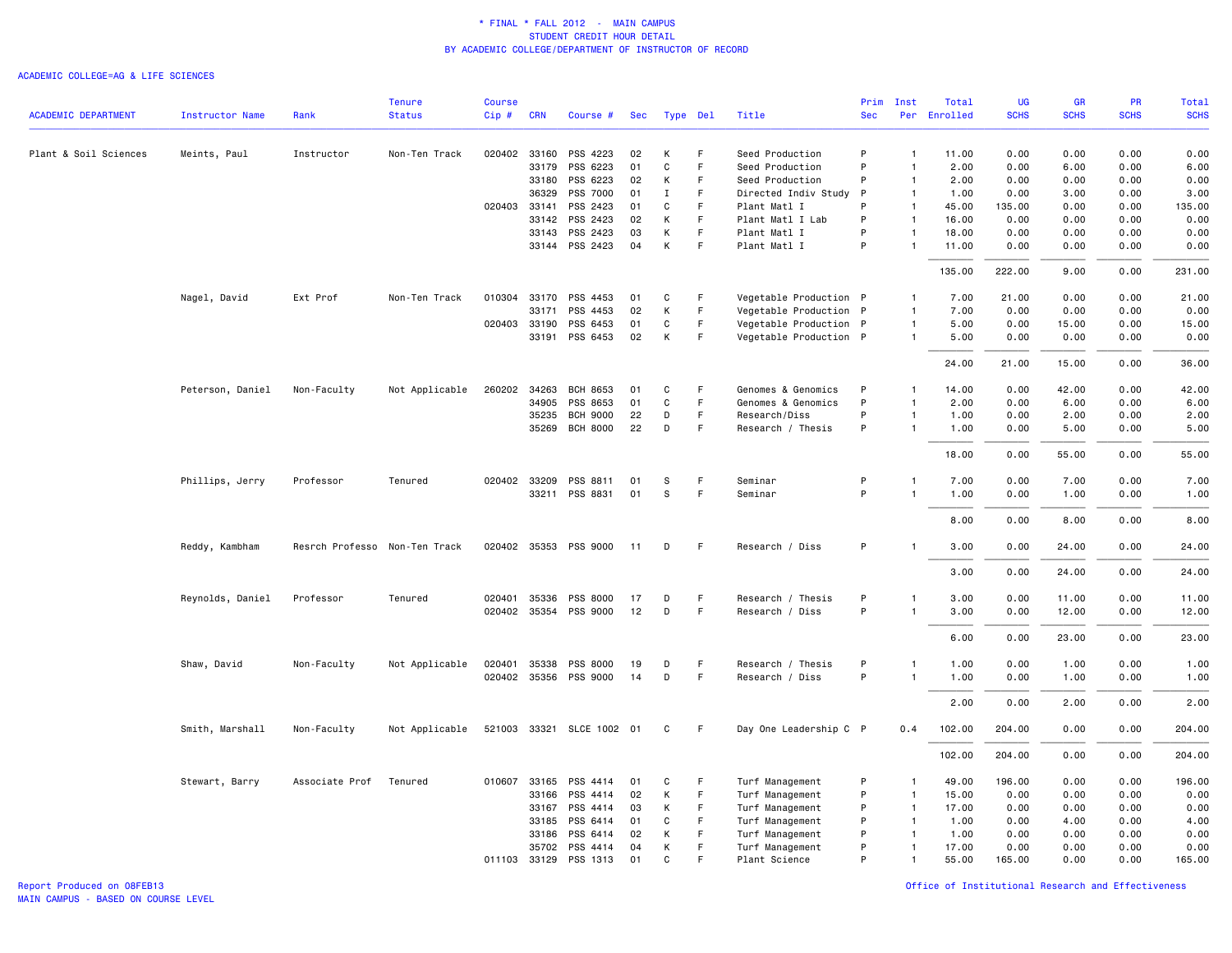#### ACADEMIC COLLEGE=AG & LIFE SCIENCES

|                                                   |                              |                               | <b>Tenure</b> | <b>Course</b> |              |                          |            |             |          |                                           |        | Prim Inst                      | Total               | UG                       | <b>GR</b>                                                                                                                                                                                                                                                                                                                                                                                                                                                                              | PR                                                                                                                                                                                                                                                                                                                                                                                                                                                                                                                        | Total        |
|---------------------------------------------------|------------------------------|-------------------------------|---------------|---------------|--------------|--------------------------|------------|-------------|----------|-------------------------------------------|--------|--------------------------------|---------------------|--------------------------|----------------------------------------------------------------------------------------------------------------------------------------------------------------------------------------------------------------------------------------------------------------------------------------------------------------------------------------------------------------------------------------------------------------------------------------------------------------------------------------|---------------------------------------------------------------------------------------------------------------------------------------------------------------------------------------------------------------------------------------------------------------------------------------------------------------------------------------------------------------------------------------------------------------------------------------------------------------------------------------------------------------------------|--------------|
| <b>ACADEMIC DEPARTMENT</b>                        | <b>Instructor Name</b>       | Rank                          | <b>Status</b> | Cip#          | <b>CRN</b>   | Course #                 | <b>Sec</b> |             | Type Del | Title                                     | Sec    | Per                            | Enrolled            | <b>SCHS</b>              | <b>SCHS</b>                                                                                                                                                                                                                                                                                                                                                                                                                                                                            | <b>SCHS</b>                                                                                                                                                                                                                                                                                                                                                                                                                                                                                                               | <b>SCHS</b>  |
| Plant & Soil Sciences                             | Stewart, Barry               | Associate Prof                | Tenured       |               | 011103 33130 | PSS 1313                 | 02         | К           | F        | Plant Science                             | P      | $\overline{1}$                 | 20.00               | 0.00                     | 0.00                                                                                                                                                                                                                                                                                                                                                                                                                                                                                   | 0.00                                                                                                                                                                                                                                                                                                                                                                                                                                                                                                                      | 0.00         |
|                                                   |                              |                               |               |               | 33131        | PSS 1313                 | 03         | К           | F        | Plant Science                             | P      | $\overline{1}$                 | 18.00               | 0.00                     | 0.00                                                                                                                                                                                                                                                                                                                                                                                                                                                                                   | 0.00                                                                                                                                                                                                                                                                                                                                                                                                                                                                                                                      | 0.00         |
|                                                   |                              |                               |               |               | 33132        | PSS 1313                 | 04         | K           | F        | Plant Science                             | P      | $\overline{1}$                 | 17.00               | 0.00                     | 0.00                                                                                                                                                                                                                                                                                                                                                                                                                                                                                   | 0.00                                                                                                                                                                                                                                                                                                                                                                                                                                                                                                                      | 0.00         |
|                                                   |                              |                               |               |               | 020401 33151 | PSS 3411                 | 01         | C           | F        | Turf Seminar I                            | P      | $\overline{1}$                 | 27.00               | 27.00                    | 0.00                                                                                                                                                                                                                                                                                                                                                                                                                                                                                   | 0.00                                                                                                                                                                                                                                                                                                                                                                                                                                                                                                                      | 27.00        |
|                                                   |                              |                               |               |               | 35339        | PSS 8000                 | 20         | D           | F        | Research / Thesis                         | P      | -1                             | 2.00                | 0.00                     | 10.00                                                                                                                                                                                                                                                                                                                                                                                                                                                                                  | 0.00                                                                                                                                                                                                                                                                                                                                                                                                                                                                                                                      | 10.00        |
|                                                   |                              |                               |               |               |              |                          |            |             |          |                                           |        |                                | 239.00              | 388.00                   | 14.00                                                                                                                                                                                                                                                                                                                                                                                                                                                                                  | 0.00                                                                                                                                                                                                                                                                                                                                                                                                                                                                                                                      | 402.00       |
|                                                   | Tomlinson, Susan             | Lecturer                      | Non-Ten Track | 020403        |              | 33134 PSS 2343           | 02         | К           | F        | Floral Design                             | P      | 0.95                           | 14.25               | 0.00                     | 0.00                                                                                                                                                                                                                                                                                                                                                                                                                                                                                   | 0.00                                                                                                                                                                                                                                                                                                                                                                                                                                                                                                                      | 0.00         |
|                                                   |                              |                               |               |               |              | 33135 PSS 2343           | 03         | К           | F        | Floral Design                             | P      | 0.95                           | 10.45               | 0.00                     | 0.00                                                                                                                                                                                                                                                                                                                                                                                                                                                                                   | 0.00                                                                                                                                                                                                                                                                                                                                                                                                                                                                                                                      | 0.00         |
|                                                   |                              |                               |               |               |              |                          |            |             |          |                                           |        |                                | 24.70               | 0.00                     | 0.00                                                                                                                                                                                                                                                                                                                                                                                                                                                                                   | 0.00                                                                                                                                                                                                                                                                                                                                                                                                                                                                                                                      | 0.00         |
|                                                   | Varco, Jac                   | Professor                     | Tenured       |               | 010605 33147 | PSS 3301                 | 01         | L           | F        | Soils Laboratory                          | P      | -1                             | 22.00               | 22.00                    | 0.00                                                                                                                                                                                                                                                                                                                                                                                                                                                                                   | 0.00                                                                                                                                                                                                                                                                                                                                                                                                                                                                                                                      | 22.00        |
|                                                   |                              |                               |               |               | 33148        | PSS 3301                 | 02         | L           | F        | Soils Laboratory                          | P      | $\overline{1}$                 | 23.00               | 23.00                    | 0.00                                                                                                                                                                                                                                                                                                                                                                                                                                                                                   | 0.00                                                                                                                                                                                                                                                                                                                                                                                                                                                                                                                      | 23.00        |
|                                                   |                              |                               |               |               | 33149        | PSS 3301                 | 03         | L           | F        | Soils Laboratory                          | P      | $\overline{1}$                 | 10.00               | 10.00                    | 0.00                                                                                                                                                                                                                                                                                                                                                                                                                                                                                   | 0.00                                                                                                                                                                                                                                                                                                                                                                                                                                                                                                                      | 10.00        |
|                                                   |                              |                               |               |               | 33150        | PSS 3303                 | 01         | C           | F.       | Soils                                     | P      | $\overline{1}$                 | 76.00               | 228.00                   | 0.00                                                                                                                                                                                                                                                                                                                                                                                                                                                                                   | 0.00                                                                                                                                                                                                                                                                                                                                                                                                                                                                                                                      | 228.00       |
|                                                   |                              |                               |               |               | 011102 36489 | PSS 3423                 | 02         | E           |          | Agronomy Internship                       | P      | $\overline{1}$                 | 2.00                | 6.00                     | 0.00                                                                                                                                                                                                                                                                                                                                                                                                                                                                                   | 0.00                                                                                                                                                                                                                                                                                                                                                                                                                                                                                                                      | 6.00         |
|                                                   |                              |                               |               | 020401        | 35340        | PSS 8000                 | 21         | D           | F        | Research / Thesis                         | P      | $\overline{1}$                 | 1.00                | 0.00                     | 6.00                                                                                                                                                                                                                                                                                                                                                                                                                                                                                   | 0.00                                                                                                                                                                                                                                                                                                                                                                                                                                                                                                                      | 6.00         |
|                                                   |                              |                               |               |               | 020402 35357 | PSS 9000                 | 15         | D           | F        | Research / Diss                           | P      | $\overline{1}$                 | 3.00                | 0.00                     | 10.00                                                                                                                                                                                                                                                                                                                                                                                                                                                                                  | 0.00                                                                                                                                                                                                                                                                                                                                                                                                                                                                                                                      | 10.00        |
|                                                   |                              |                               |               |               |              |                          |            |             |          |                                           |        |                                | 137.00              | 289.00                   | 16.00                                                                                                                                                                                                                                                                                                                                                                                                                                                                                  | 0.00                                                                                                                                                                                                                                                                                                                                                                                                                                                                                                                      | 305.00       |
|                                                   | Walker, Timothy              | Resrch Professo Non-Ten Track |               |               | 020401 35341 | PSS 8000                 | 22         | D           | F        | Research / Thesis                         | P      | $\overline{1}$                 | 1.00                | 0.00                     | 2.00                                                                                                                                                                                                                                                                                                                                                                                                                                                                                   | 0.00                                                                                                                                                                                                                                                                                                                                                                                                                                                                                                                      | 2.00         |
|                                                   |                              |                               |               |               |              |                          |            |             |          |                                           |        |                                | 1.00                | 0.00                     | 2.00                                                                                                                                                                                                                                                                                                                                                                                                                                                                                   | 0.00                                                                                                                                                                                                                                                                                                                                                                                                                                                                                                                      | 2.00         |
|                                                   | Wallace, Teddy               | Associate Prof                | Tenured       |               |              | 020401 35342 PSS 8000    | 23         | D           | F        | Research / Thesis                         | P      | -1                             | 1.00                | 0.00                     | 1.00                                                                                                                                                                                                                                                                                                                                                                                                                                                                                   | 0.00                                                                                                                                                                                                                                                                                                                                                                                                                                                                                                                      | 1.00         |
|                                                   |                              |                               |               |               |              |                          |            |             |          |                                           |        |                                | 1.00                | 0.00                     | 1.00                                                                                                                                                                                                                                                                                                                                                                                                                                                                                   | 0.00                                                                                                                                                                                                                                                                                                                                                                                                                                                                                                                      | 1.00         |
| ------------------------<br>Plant & Soil Sciences |                              |                               |               |               |              |                          |            |             |          |                                           |        |                                | ========<br>1196.92 | $= 222222222$<br>1917.00 | <b>EEEEEEEE</b><br>475.92                                                                                                                                                                                                                                                                                                                                                                                                                                                              | $= 222222222$<br>0.00                                                                                                                                                                                                                                                                                                                                                                                                                                                                                                     | 2392.92      |
| -------------------------                         |                              |                               |               |               |              |                          |            |             |          |                                           |        |                                | <b>EDESSERS</b>     | $= 1000000000$           | $\begin{array}{cccccccccc} \multicolumn{2}{c}{} & \multicolumn{2}{c}{} & \multicolumn{2}{c}{} & \multicolumn{2}{c}{} & \multicolumn{2}{c}{} & \multicolumn{2}{c}{} & \multicolumn{2}{c}{} & \multicolumn{2}{c}{} & \multicolumn{2}{c}{} & \multicolumn{2}{c}{} & \multicolumn{2}{c}{} & \multicolumn{2}{c}{} & \multicolumn{2}{c}{} & \multicolumn{2}{c}{} & \multicolumn{2}{c}{} & \multicolumn{2}{c}{} & \multicolumn{2}{c}{} & \multicolumn{2}{c}{} & \multicolumn{2}{c}{} & \mult$ | $\begin{array}{c} \multicolumn{3}{c} {\small \texttt{m}} = \multicolumn{3}{c} {\small \texttt{m}} = \multicolumn{3}{c} {\small \texttt{m}} = \multicolumn{3}{c} {\small \texttt{m}} = \multicolumn{3}{c} {\small \texttt{m}} = \multicolumn{3}{c} {\small \texttt{m}} = \multicolumn{3}{c} {\small \texttt{m}} = \multicolumn{3}{c} {\small \texttt{m}} = \multicolumn{3}{c} {\small \texttt{m}} = \multicolumn{3}{c} {\small \texttt{m}} = \multicolumn{3}{c} {\small \texttt{m}} = \multicolumn{3}{c} {\small \texttt{$ | ==========   |
| Poultry Science                                   | Kiess, Aaron                 | Assistant Prof                | Ten Track     | 010907        | 33058        | PO 3834                  | 01         | в           | F        | Microbio Food Animal                      | -P     |                                | 20.00               | 80.00                    | 0.00                                                                                                                                                                                                                                                                                                                                                                                                                                                                                   | 0.00                                                                                                                                                                                                                                                                                                                                                                                                                                                                                                                      | 80.00        |
|                                                   |                              |                               |               |               | 33066        | PO 4833                  | 01         | $\mathbf C$ | F        | Avian Anatomy                             | P      | $\mathbf{1}$                   | 27.00               | 81.00                    | 0.00                                                                                                                                                                                                                                                                                                                                                                                                                                                                                   | 0.00                                                                                                                                                                                                                                                                                                                                                                                                                                                                                                                      | 81.00        |
|                                                   |                              |                               |               |               | 33067        | PO 4833                  | 02         | К           | F        | Avian<br>Anatomy                          | P      | $\overline{1}$                 | 26.00               | 0.00                     | 0.00                                                                                                                                                                                                                                                                                                                                                                                                                                                                                   | 0.00                                                                                                                                                                                                                                                                                                                                                                                                                                                                                                                      | 0.00         |
|                                                   |                              |                               |               |               | 020209 33073 | PO 6833                  | 01         | C           | F        | Avian<br>Anatomy                          | P      | $\overline{1}$                 | 2.00                | 0.00                     | 6.00                                                                                                                                                                                                                                                                                                                                                                                                                                                                                   | 0.00                                                                                                                                                                                                                                                                                                                                                                                                                                                                                                                      | 6.00         |
|                                                   |                              |                               |               |               | 33074        | PO 6833                  | 02         | К           | F        | Avian Anatomy                             | P      | $\overline{1}$                 | 2.00                | 0.00                     | 0.00                                                                                                                                                                                                                                                                                                                                                                                                                                                                                   | 0.00                                                                                                                                                                                                                                                                                                                                                                                                                                                                                                                      | 0.00         |
|                                                   |                              |                               |               |               | 35505        | P0 8000<br>35923 PO 4000 | 01<br>01   | D<br>Ι.     | F<br>F   | Research / Thesis<br>Directed Indiv Study | P<br>P | $\overline{1}$<br>$\mathbf{1}$ | 1.00<br>1.00        | 0.00<br>3.00             | 9.00<br>0.00                                                                                                                                                                                                                                                                                                                                                                                                                                                                           | 0.00<br>0.00                                                                                                                                                                                                                                                                                                                                                                                                                                                                                                              | 9.00<br>3.00 |
|                                                   |                              |                               |               |               |              |                          |            |             |          |                                           |        |                                | 79.00               | 164.00                   | 15.00                                                                                                                                                                                                                                                                                                                                                                                                                                                                                  | 0.00                                                                                                                                                                                                                                                                                                                                                                                                                                                                                                                      | 179.00       |
|                                                   |                              |                               |               |               |              |                          |            |             |          |                                           |        |                                |                     |                          |                                                                                                                                                                                                                                                                                                                                                                                                                                                                                        |                                                                                                                                                                                                                                                                                                                                                                                                                                                                                                                           |              |
|                                                   | McDaniel, Christop Professor |                               | Tenured       |               | 020209 33061 | PO 4324                  | 01         | C           | F        | Avian Reproduction                        | P      | $\overline{1}$                 | 14.00               | 56.00                    | 0.00                                                                                                                                                                                                                                                                                                                                                                                                                                                                                   | 0.00                                                                                                                                                                                                                                                                                                                                                                                                                                                                                                                      | 56.00        |
|                                                   |                              |                               |               |               | 33062        | P0 4324                  | 02         | К           | F.       | Avian Reproduction                        | P      | $\overline{1}$                 | 14.00               | 0.00                     | 0.00                                                                                                                                                                                                                                                                                                                                                                                                                                                                                   | 0.00                                                                                                                                                                                                                                                                                                                                                                                                                                                                                                                      | 0.00         |
|                                                   |                              |                               |               |               | 35978        | P0 4000                  | 02         | $\mathbf I$ | F        | Directed Indiv Study                      | P      | $\mathbf{1}$                   | 1.00                | 3.00                     | 0.00                                                                                                                                                                                                                                                                                                                                                                                                                                                                                   | 0.00                                                                                                                                                                                                                                                                                                                                                                                                                                                                                                                      | 3.00         |
|                                                   |                              |                               |               |               | 36008        | PO 9000                  | 03         | D           | F        | Research / Diss                           | P      | $\overline{1}$                 | 1.00                | 0.00                     | 3.00                                                                                                                                                                                                                                                                                                                                                                                                                                                                                   | 0.00                                                                                                                                                                                                                                                                                                                                                                                                                                                                                                                      | 3.00         |
|                                                   |                              |                               |               |               | 36081        | P0 8000                  | 02         | D           | F        | Research / Thesis                         | P      | $\overline{1}$                 | 1.00                | 0.00                     | 3.00                                                                                                                                                                                                                                                                                                                                                                                                                                                                                   | 0.00                                                                                                                                                                                                                                                                                                                                                                                                                                                                                                                      | 3.00         |
|                                                   |                              |                               |               |               |              |                          |            |             |          |                                           |        |                                | 31.00               | 59.00                    | 6.00                                                                                                                                                                                                                                                                                                                                                                                                                                                                                   | 0.00                                                                                                                                                                                                                                                                                                                                                                                                                                                                                                                      | 65.00        |
|                                                   | Peebles, Edgar               | Professor                     | Tenured       |               | 020209 35063 | PO 9000                  | 01         | D           | F        | Research / Diss                           | P      | $\mathbf{1}$                   | 2.00                | 0.00                     | 12.00                                                                                                                                                                                                                                                                                                                                                                                                                                                                                  | 0.00                                                                                                                                                                                                                                                                                                                                                                                                                                                                                                                      | 12.00        |
|                                                   |                              |                               |               |               |              | 36082 PO 8000            | 03         | D           | F        | Research / Thesis                         | P      | $\mathbf{1}$                   | 1.00                | 0.00                     | 9.00                                                                                                                                                                                                                                                                                                                                                                                                                                                                                   | 0.00                                                                                                                                                                                                                                                                                                                                                                                                                                                                                                                      | 9.00         |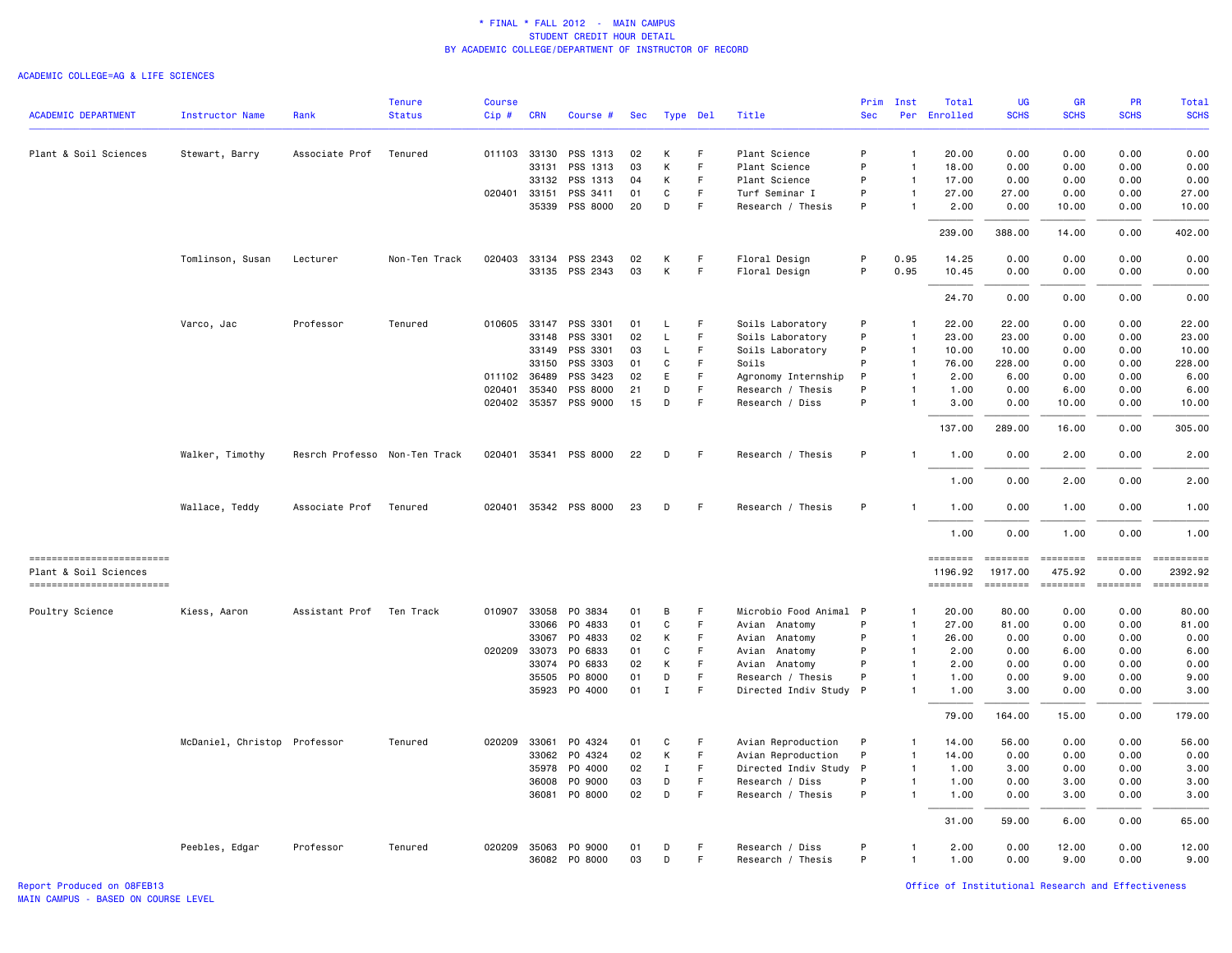|                                             |                        |                               | <b>Tenure</b>  | <b>Course</b> |            |                                  |          |          |          |                                         | Prim       | Inst                           | Total                        | UG                   | <b>GR</b>                | <b>PR</b>                                                                                                                                                                                                                                                                                                                                                                                                                                                                                                                         | Total                                                                                         |
|---------------------------------------------|------------------------|-------------------------------|----------------|---------------|------------|----------------------------------|----------|----------|----------|-----------------------------------------|------------|--------------------------------|------------------------------|----------------------|--------------------------|-----------------------------------------------------------------------------------------------------------------------------------------------------------------------------------------------------------------------------------------------------------------------------------------------------------------------------------------------------------------------------------------------------------------------------------------------------------------------------------------------------------------------------------|-----------------------------------------------------------------------------------------------|
| <b>ACADEMIC DEPARTMENT</b>                  | <b>Instructor Name</b> | Rank                          | <b>Status</b>  | Cip#          | <b>CRN</b> | Course #                         | Sec      | Type Del |          | Title                                   | <b>Sec</b> |                                | Per Enrolled                 | <b>SCHS</b>          | <b>SCHS</b>              | <b>SCHS</b>                                                                                                                                                                                                                                                                                                                                                                                                                                                                                                                       | <b>SCHS</b>                                                                                   |
| Poultry Science                             | Peebles, Edgar         | Professor                     | Tenured        | 260613        | 30483      | BIO 3103                         | 01       | C        | F.       | Genetics I                              | P          | $\mathbf{1}$                   | 88,00                        | 264.00               | 0.00                     | 0.00                                                                                                                                                                                                                                                                                                                                                                                                                                                                                                                              | 264.00                                                                                        |
|                                             |                        |                               |                |               | 30484      | BIO 3103                         | 02       | К        | F        | Genetics I                              | P          | $\mathbf{1}$                   | 88.00                        | 0.00                 | 0.00                     | 0.00                                                                                                                                                                                                                                                                                                                                                                                                                                                                                                                              | 0.00                                                                                          |
|                                             |                        |                               |                |               | 32031      | GNS 3103                         | 01       | C        | F.       | Genetics I                              | P          | $\mathbf{1}$                   | 16.00                        | 48.00                | 0.00                     | 0.00                                                                                                                                                                                                                                                                                                                                                                                                                                                                                                                              | 48.00                                                                                         |
|                                             |                        |                               |                |               | 32032      | GNS 3103                         | 02       | К        | -F       | Genetics I                              | P          | $\mathbf{1}$                   | 16.00                        | 0.00                 | 0.00                     | 0.00                                                                                                                                                                                                                                                                                                                                                                                                                                                                                                                              | 0.00                                                                                          |
|                                             |                        |                               |                |               | 33053      | PO 3103                          | 01       | C        | F        | Genetics I                              | P          | $\mathbf{1}$                   | 64.00                        | 192.00               | 0.00                     | 0.00                                                                                                                                                                                                                                                                                                                                                                                                                                                                                                                              | 192.00                                                                                        |
|                                             |                        |                               |                |               |            | 33054 PO 3103                    | 02       | К        | F        | Genetics I                              | P          | -1                             | 65.00                        | 0.00                 | 0.00                     | 0.00                                                                                                                                                                                                                                                                                                                                                                                                                                                                                                                              | 0.00                                                                                          |
|                                             |                        |                               |                |               |            |                                  |          |          |          |                                         |            |                                | 340.00                       | 504.00               | 21.00                    | 0.00                                                                                                                                                                                                                                                                                                                                                                                                                                                                                                                              | 525.00                                                                                        |
|                                             | Sharma, Chander        | Assistant Prof                | Ten Track      | 010907        | 33065      | PO 4513                          | 01       | В        | F        | Poultry Processing                      | P          | -1                             | 9.00                         | 27.00                | 0.00                     | 0.00                                                                                                                                                                                                                                                                                                                                                                                                                                                                                                                              | 27.00                                                                                         |
|                                             |                        |                               |                | 020209        | 33051      | PO 3011                          | 01       | S        | F        | Seminar                                 | P          | $\mathbf{1}$                   | 11.00                        | 11.00                | 0.00                     | 0.00                                                                                                                                                                                                                                                                                                                                                                                                                                                                                                                              | 11.00                                                                                         |
|                                             |                        |                               |                |               | 33059      | PO 4031                          | 01       | S        | F        | Seminar                                 | P          | $\overline{1}$                 | 13.00                        | 13.00                | 0.00                     | 0.00                                                                                                                                                                                                                                                                                                                                                                                                                                                                                                                              | 13.00                                                                                         |
|                                             |                        |                               |                |               | 33060      | PO 4041                          | 01       | -S       | F        | Seminar                                 | P          | $\mathbf{1}$                   | 4.00                         | 4.00                 | 0.00                     | 0.00                                                                                                                                                                                                                                                                                                                                                                                                                                                                                                                              | 4.00                                                                                          |
|                                             |                        |                               |                |               |            | 33072 PO 6513                    | 01       | В        | F.       | Poultry Processing                      | P          | $\mathbf{1}$                   | 1.00                         | 0.00                 | 3.00                     | 0.00                                                                                                                                                                                                                                                                                                                                                                                                                                                                                                                              | 3.00                                                                                          |
|                                             |                        |                               |                |               | 36083      | P0 8000<br>190501 31908 FNH 4513 | 04<br>01 | D<br>В   | F.<br>F. | Research / Thesis<br>Poultry Processing | P<br>P     | $\overline{1}$<br>$\mathbf{1}$ | 1.00<br>10.00                | 0.00<br>30.00        | 2.00<br>0.00             | 0.00<br>0.00                                                                                                                                                                                                                                                                                                                                                                                                                                                                                                                      | 2.00<br>30.00                                                                                 |
|                                             |                        |                               |                |               |            |                                  |          |          |          |                                         |            |                                | 49.00                        | 85.00                | 5.00                     | 0.00                                                                                                                                                                                                                                                                                                                                                                                                                                                                                                                              | 90.00                                                                                         |
|                                             | Thornton, Danny        | Non-Employee                  | Not Applicable |               |            | 010907 33055 PO 3313             | 01       | C        | -F       | Com Poultry Prod                        | s          | 0.4                            | 11.20                        | 33.60                | 0.00                     | 0.00                                                                                                                                                                                                                                                                                                                                                                                                                                                                                                                              | 33.60                                                                                         |
|                                             |                        |                               |                |               |            |                                  |          |          |          |                                         |            |                                | 11.20                        | 33.60                | 0.00                     | 0.00                                                                                                                                                                                                                                                                                                                                                                                                                                                                                                                              | 33.60                                                                                         |
|                                             | Wells, Jessica         | Ext Instructor                | Non-Ten Track  | 010907        | 33055      | PO 3313                          | 01       | C        | F        | Com Poultry Prod                        | P          | 0.6                            | 16.80                        | 50.40                | 0.00                     | 0.00                                                                                                                                                                                                                                                                                                                                                                                                                                                                                                                              | 50.40                                                                                         |
|                                             |                        |                               |                |               | 33056      | PO 3333                          | 01       | C        | F.       | Adv Poultry Judging                     | P          | -1                             | 9.00                         | 27.00                | 0.00                     | 0.00                                                                                                                                                                                                                                                                                                                                                                                                                                                                                                                              | 27.00                                                                                         |
|                                             |                        |                               |                |               |            | 33057 PO 3333                    | 02       | К        | -F       | Adv Poultry Judging                     | P          | $\overline{1}$                 | 9.00                         | 0.00                 | 0.00                     | 0.00                                                                                                                                                                                                                                                                                                                                                                                                                                                                                                                              | 0.00                                                                                          |
|                                             |                        |                               |                |               |            |                                  |          |          |          |                                         |            |                                | 34.80                        | 77.40                | 0.00                     | 0.00                                                                                                                                                                                                                                                                                                                                                                                                                                                                                                                              | 77.40                                                                                         |
|                                             | Zhai, Wei              | Ext Assist Prof Non-Ten Track |                | 010904        |            | 33064 PO 4423                    | 01       | C        | F        | Feed Manufacturing                      | P          | $\mathbf{1}$                   | 15.00                        | 45.00                | 0.00                     | 0.00                                                                                                                                                                                                                                                                                                                                                                                                                                                                                                                              | 45.00                                                                                         |
|                                             |                        |                               |                | 010907        | 33063      | PO 4413                          | 01       | C        | F        | Poultry Nutrition                       | P          | $\overline{1}$                 | 29.00                        | 87.00                | 0.00                     | 0.00                                                                                                                                                                                                                                                                                                                                                                                                                                                                                                                              | 87.00                                                                                         |
|                                             |                        |                               |                | 020209        | 33070      | PO 6413                          | 01       | C        | F        | Poultry Nutrition                       | P          | $\overline{1}$                 | 1.00                         | 0.00                 | 3.00                     | 0.00                                                                                                                                                                                                                                                                                                                                                                                                                                                                                                                              | 3.00                                                                                          |
|                                             |                        |                               |                |               | 33071      | PO 6423                          | 01       | C        | F        | Feed Manufacturing                      | P          | $\mathbf{1}$                   | 1.00                         | 0.00                 | 3.00                     | 0.00                                                                                                                                                                                                                                                                                                                                                                                                                                                                                                                              | 3.00                                                                                          |
|                                             |                        |                               |                |               | 36084      | P0 8000                          | 05       | D        | F        | Research / Thesis                       | P          | -1                             | 1.00                         | 0.00                 | 3.00                     | 0.00                                                                                                                                                                                                                                                                                                                                                                                                                                                                                                                              | 3.00                                                                                          |
|                                             |                        |                               |                |               |            |                                  |          |          |          |                                         |            |                                | 47.00                        | 132.00               | 9.00                     | 0.00                                                                                                                                                                                                                                                                                                                                                                                                                                                                                                                              | 141.00                                                                                        |
| ------------------------<br>Poultry Science |                        |                               |                |               |            |                                  |          |          |          |                                         |            |                                | $=$ = = = = = = =<br>592.00  | 1055.00              | 56.00                    | $\begin{array}{c} \multicolumn{3}{c} {\small \texttt{m}} = \multicolumn{3}{c} {\small \texttt{m}} = \multicolumn{3}{c} {\small \texttt{m}} = \multicolumn{3}{c} {\small \texttt{m}} = \multicolumn{3}{c} {\small \texttt{m}} = \multicolumn{3}{c} {\small \texttt{m}} = \multicolumn{3}{c} {\small \texttt{m}} = \multicolumn{3}{c} {\small \texttt{m}} = \multicolumn{3}{c} {\small \texttt{m}} = \multicolumn{3}{c} {\small \texttt{m}} = \multicolumn{3}{c} {\small \texttt{m}} = \multicolumn{3}{c} {\small \texttt{$<br>0.00 | 1111.00                                                                                       |
| =========================                   |                        |                               |                |               |            |                                  |          |          |          |                                         |            |                                | ========                     | ========             |                          | ======== =======                                                                                                                                                                                                                                                                                                                                                                                                                                                                                                                  | $\begin{array}{c} \texttt{m} = \texttt{m} = \texttt{m} = \texttt{m} = \texttt{m} \end{array}$ |
|                                             |                        |                               |                |               |            |                                  |          |          |          |                                         |            |                                | $=$ = = = = = = =<br>7168.00 | ========<br>14470.00 | ========<br>2769.00      | $= 222222222$<br>0.00                                                                                                                                                                                                                                                                                                                                                                                                                                                                                                             | 17239.00                                                                                      |
|                                             |                        |                               |                |               |            |                                  |          |          |          |                                         |            |                                | ========                     |                      | -------- ------- ------- |                                                                                                                                                                                                                                                                                                                                                                                                                                                                                                                                   |                                                                                               |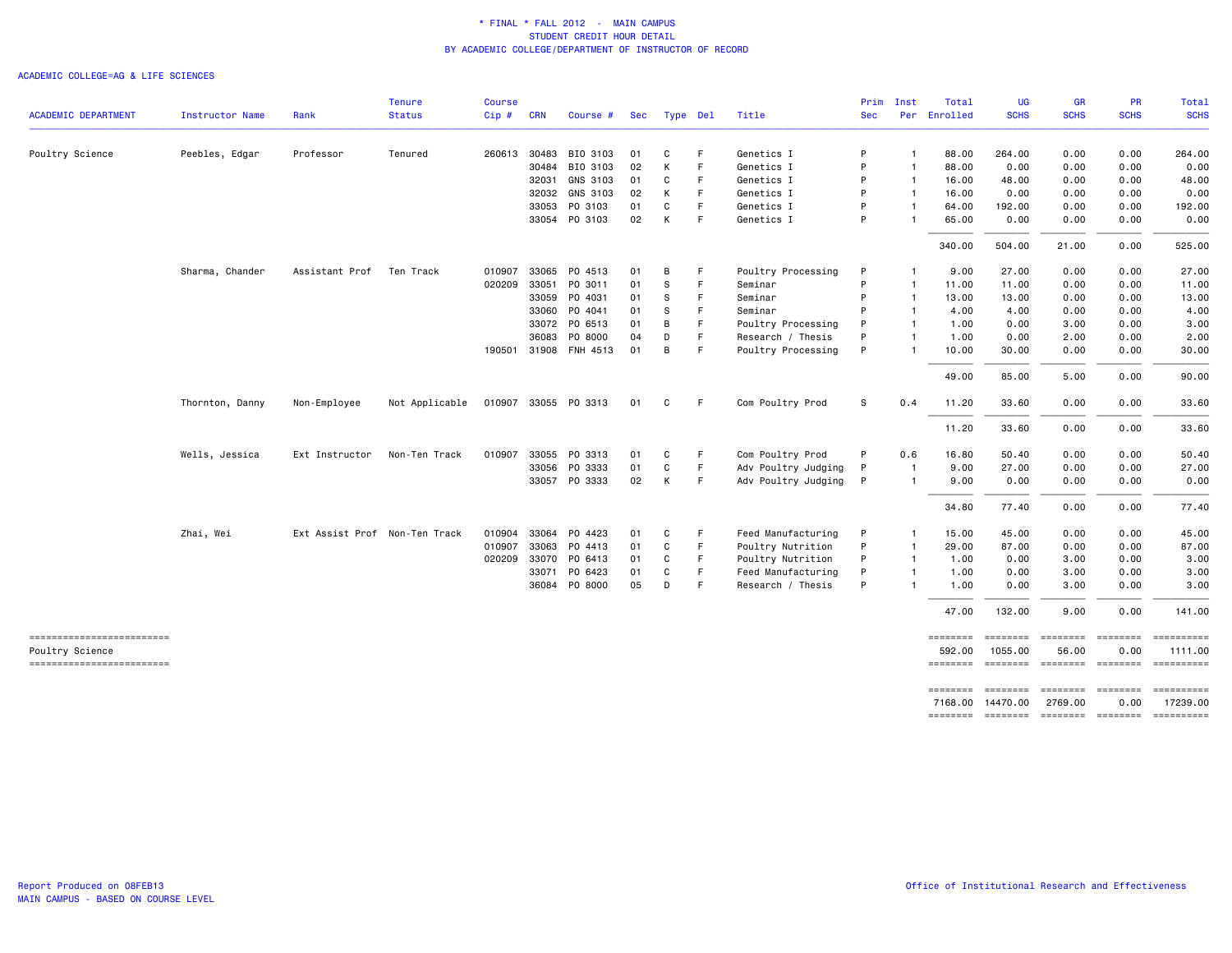# ACADEMIC COLLEGE=ARCHITECTURE, ART & DESIGN

|                            |                   |                               | <b>Tenure</b>  | <b>Course</b> |              |                       |                  |              |             |                             | Prim         | Inst           | Total    | UG          | <b>GR</b>   | <b>PR</b>   | Total       |
|----------------------------|-------------------|-------------------------------|----------------|---------------|--------------|-----------------------|------------------|--------------|-------------|-----------------------------|--------------|----------------|----------|-------------|-------------|-------------|-------------|
| <b>ACADEMIC DEPARTMENT</b> | Instructor Name   | Rank                          | <b>Status</b>  | Cip#          | <b>CRN</b>   | Course #              | Sec              | Type Del     |             | Title                       | <b>Sec</b>   | Per            | Enrolled | <b>SCHS</b> | <b>SCHS</b> | <b>SCHS</b> | <b>SCHS</b> |
| Architecture               | Ammon, Theodore   | Lecturer                      | Non-Ten Track  |               |              | 040201 30238 ARC 5353 | 01               | C            | F.          | Philosophy Of Arch          | P            | $\mathbf{1}$   | 30.00    | 90.00       | 0.00        | 0.00        | 90.00       |
|                            |                   |                               |                |               |              |                       |                  |              |             |                             |              |                | 30.00    | 90.00       | 0.00        | 0.00        | 90.00       |
|                            | Berk, Michael     | Professor                     | Tenured        | 040201        | 30236        | ARC 4536              | 03               | C            | F           | Arch Design IV-A - E P      |              | $\mathbf{1}$   | 3.00     | 18.00       | 0.00        | 0.00        | 18.00       |
|                            |                   |                               |                | 049999        | 34309        | ARC 4990              | 01               | C            | F           | Special Topic In ARC P      |              | $\overline{1}$ | 1.00     | 3.00        | 0.00        | 0.00        | 3.00        |
|                            |                   |                               |                |               | 34310        | ARC 4990              | 02               | C            | F           | Special Topic In ARC P      |              | $\mathbf{1}$   | 2.00     | 6.00        | 0.00        | 0.00        | 6.00        |
|                            |                   |                               |                |               | 34311        | ARC 4990              | 03               | C            | F           | Special Topic In ARC P      |              | $\mathbf{1}$   | 3.00     | 9.00        | 0.00        | 0.00        | 9.00        |
|                            |                   |                               |                |               |              | 34312 ARC 4990        | 04               | C            | F.          | Special Topic In ARC P      |              | $\mathbf{1}$   | 2.00     | 6.00        | 0.00        | 0.00        | 6.00        |
|                            |                   |                               |                |               |              |                       |                  |              |             |                             |              |                | 11.00    | 42.00       | 0.00        | 0.00        | 42.00       |
|                            | Callender, Jassen | Associate Prof                | Tenured        |               | 040201 30240 | ARC 5576              | 01               | B            | F           | Arch Design V-A             | P            | $\overline{1}$ | 21.00    | 126.00      | 0.00        | 0.00        | 126.00      |
|                            |                   |                               |                |               |              | 040701 30242 ARC 5623 | 01               | C            | F.          | Studies Urban Design P      |              | $\mathbf{1}$   | 30.00    | 90.00       | 0.00        | 0.00        | 90.00       |
|                            |                   |                               |                |               |              |                       |                  |              |             |                             |              |                | 51.00    | 216.00      | 0.00        | 0.00        | 216.00      |
|                            | Gines, Jacob      | Visit Assist Pr Non-Ten Track |                |               |              | 040201 30218 ARC 1013 | 02               | C            | F.          | Arch Appreciation           | P            | $\overline{1}$ | 106.00   | 318.00      | 0.00        | 0.00        | 318.00      |
|                            |                   |                               |                |               | 30219        | ARC 1536              | 01               | В            | F.          | Arch Design I-A             | P            | 0.99           | 12.87    | 77.22       | 0.00        | 0.00        | 77.22       |
|                            |                   |                               |                |               | 30416        | BCS 1013              | 02               | С            | F           | Architecture Appreci P      |              | $\overline{1}$ | 7.00     | 21.00       | 0.00        | 0.00        | 21.00       |
|                            |                   |                               |                |               |              | 049999 34314 ARC 4990 | 06               | С            | F.          | Special Topic In ARC S      |              | 0.5            | 3.00     | 3.00        | 0.00        | 0.00        | 3.00        |
|                            |                   |                               |                |               |              |                       |                  |              |             |                             |              |                | 128.87   | 419.22      | 0.00        | 0.00        | 419.22      |
|                            | Greenwood, Jane   | Associate Prof                | Tenured        | 040201        | 34308        | ARC 1013              | H <sub>0</sub> 1 | C            | F           | Arch Appreciation<br>$\sim$ | $\mathsf{P}$ | $\overline{1}$ | 16.00    | 48.00       | 0.00        | 0.00        | 48.00       |
|                            |                   |                               |                |               |              | 36238 ARC 3536        | 03               | В            | F.          | Arch Design III-A           | P            | 0.99           | 11.88    | 71.28       | 0.00        | 0.00        | 71.28       |
|                            |                   |                               |                |               |              |                       |                  |              |             |                             |              |                | 27.88    | 119.28      | 0.00        | 0.00        | 119.28      |
|                            | Gregory, Alexis   | Assistant Prof                | Ten Track      |               | 040201 30229 | ARC 3536              | 01               | в            | F           | Arch Design III-A           | s            | 0.01           | 0.13     | 0.78        | 0.00        | 0.00        | 0.78        |
|                            |                   |                               |                |               | 30230        | ARC 3536              | 02               | В            | F.          | Arch Design III-A           | P            | $\overline{1}$ | 11.00    | 66.00       | 0.00        | 0.00        | 66.00       |
|                            |                   |                               |                |               | 30231        | ARC 3713              | 01               | С            | F.          | Assemblages                 | P            | $\overline{1}$ | 21.00    | 63.00       | 0.00        | 0.00        | 63.00       |
|                            |                   |                               |                |               | 30421        | BCS 3713              | 01               | $\mathbf{C}$ | F           | Assemblages                 | P            | $\overline{1}$ | 21.00    | 63.00       | 0.00        | 0.00        | 63.00       |
|                            |                   |                               |                |               |              | 36238 ARC 3536        | 03               | B            | F           | Arch Design III-A           | s            | 0.01           | 0.12     | 0.72        | 0.00        | 0.00        | 0.72        |
|                            |                   |                               |                |               |              |                       |                  |              |             |                             |              |                | 53.25    | 193.50      | 0.00        | 0.00        | 193.50      |
|                            | Herrmann, Hans    | Assistant Prof                | Ten Track      | 040201        | 30223        | ARC 2536              | 01               | B            | F           | Arch Design II-A            | P            | $\mathbf{1}$   | 20.00    | 120.00      | 0.00        | 0.00        | 120.00      |
|                            |                   |                               |                |               | 30224        | ARC 2536              | 02               | B            | F.          | Arch Design II-A            | S            | 0.01           | 0.15     | 0.90        | 0.00        | 0.00        | 0.90        |
|                            |                   |                               |                |               |              | 30237 ARC 4733        | 01               | С            | F           | Site Planning               | P            | $\overline{1}$ | 29.00    | 87.00       | 0.00        | 0.00        | 87.00       |
|                            |                   |                               |                |               | 36551        | ARC 4000              | 03               | $\mathbf I$  | F.          | Directed Indiv Study P      |              | $\overline{1}$ | 1.00     | 3.00        | 0.00        | 0.00        | 3.00        |
|                            |                   |                               |                |               | 36552        | ARC 4000              | 04               | $\mathbf I$  | F           | Directed Indiv Study P      |              | $\overline{1}$ | 1.00     | 3.00        | 0.00        | 0.00        | 3.00        |
|                            |                   |                               |                |               |              | 36553 ARC 4000        | 05               | $\mathbf I$  | F           | Directed Indiv Study P      |              | $\overline{1}$ | 1.00     | 3.00        | 0.00        | 0.00        | 3.00        |
|                            |                   |                               |                |               |              |                       |                  |              |             |                             |              |                | 52.15    | 216.90      | 0.00        | 0.00        | 216.90      |
|                            | Hsu, Frances      | Assistant Prof                | Ten Track      |               |              | 040201 30235 ARC 4536 | 02               | в            | F           | Arch Design IV-A            | P            | 0.99           | 11.88    | 71.28       | 0.00        | 0.00        | 71.28       |
|                            |                   |                               |                |               |              | 36149 ARC 4313        | 01               | C            | F           | Architectural Theory P      |              | $\overline{1}$ | 5.00     | 15.00       | 0.00        | 0.00        | 15.00       |
|                            |                   |                               |                |               |              |                       |                  |              |             |                             |              |                | 16.88    | 86.28       | 0.00        | 0.00        | 86.28       |
|                            | Kemp, Leah        | Non-Faculty                   | Not Applicable |               |              | 040201 33732 ARC 1013 | 501              | C            | $\mathbf 0$ | Arch Appreciation           | P            | $\mathbf{1}$   | 20.00    | 60.00       | 0.00        | 0.00        | 60.00       |
|                            |                   |                               |                |               |              |                       |                  |              |             |                             |              |                | 20,00    | 60.00       | 0.00        | 0.00        | 60.00       |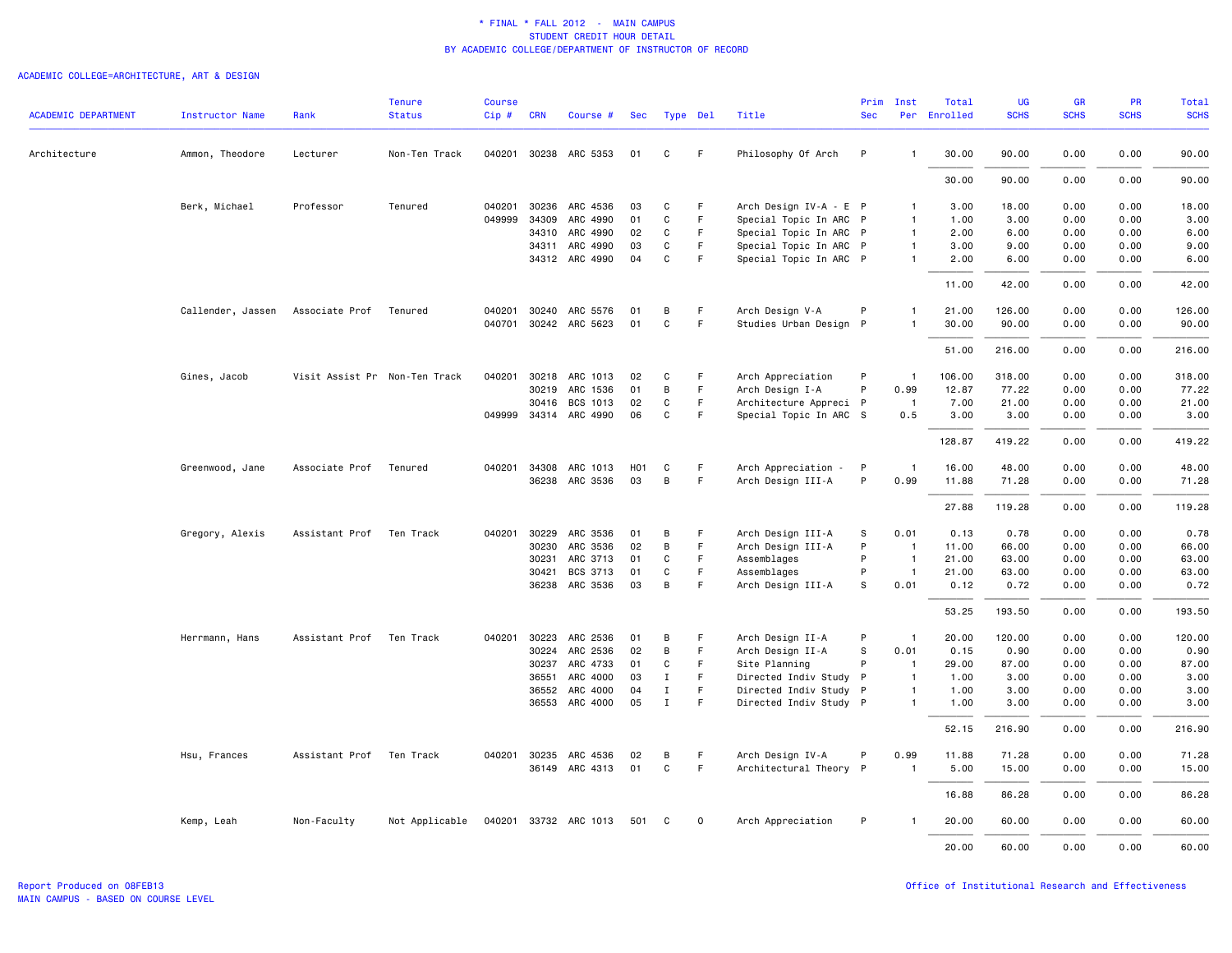# ACADEMIC COLLEGE=ARCHITECTURE, ART & DESIGN

|                            |                                   |                               | <b>Tenure</b> | <b>Course</b> |                |                       |          |        |                  |                                                | Prim       | Inst           | Total        | <b>UG</b>     | <b>GR</b>    | <b>PR</b>    | Total         |
|----------------------------|-----------------------------------|-------------------------------|---------------|---------------|----------------|-----------------------|----------|--------|------------------|------------------------------------------------|------------|----------------|--------------|---------------|--------------|--------------|---------------|
| <b>ACADEMIC DEPARTMENT</b> | <b>Instructor Name</b>            | Rank                          | <b>Status</b> | $Cip$ #       | <b>CRN</b>     | Course #              | Sec      |        | Type Del         | Title                                          | <b>Sec</b> | Per            | Enrolled     | <b>SCHS</b>   | <b>SCHS</b>  | <b>SCHS</b>  | <b>SCHS</b>   |
|                            |                                   |                               |               |               |                |                       |          |        |                  |                                                |            |                |              |               |              |              |               |
| Architecture               | McCann, Rachel                    | Professor                     | Tenured       |               |                | 040201 30234 ARC 4536 | 01       | В      | F                | Arch Design IV-A                               | P          | $\mathbf{1}$   | 15.00        | 90.00         | 0.00         | 0.00         | 90.00         |
|                            |                                   |                               |               |               | 30235          | ARC 4536              | 02       | В      | F                | Arch Design IV-A                               | s<br>P     | 0.01           | 0.12         | 0.72          | 0.00         | 0.00         | 0.72          |
|                            |                                   |                               |               | 049999        | 34638          | ARC 4333<br>ARC 6333  | 01<br>01 | C      | $\mathsf F$<br>F | Contemp Philos & Arc<br>Contemp Philos & Arc P |            | 0.5            | 4.00<br>0.50 | 12.00<br>0.00 | 0.00<br>1.50 | 0.00<br>0.00 | 12.00         |
|                            |                                   |                               |               |               | 34641<br>34644 | PHI 4013              | 01       | C<br>C | F                | Contemp Philos & Arc P                         |            | 0.5<br>0.5     | 4.00         | 12.00         | 0.00         | 0.00         | 1.50<br>12.00 |
|                            |                                   |                               |               |               |                | 34646 PHI 6013        | 01       | C      | F                | Contemp Philos & Arc P                         |            | 0.5            | 0.50         | 0.00          | 1.50         | 0.00         | 1.50          |
|                            |                                   |                               |               |               |                |                       |          |        |                  |                                                |            |                |              |               |              |              |               |
|                            |                                   |                               |               |               |                |                       |          |        |                  |                                                |            |                | 24.12        | 114.72        | 3.00         | 0.00         | 117.72        |
|                            | McGlohn, Emily                    | Visit Assist Pr Non-Ten Track |               | 040201        | 30217          | ARC 1013              | 01       | C      | F                | Arch Appreciation                              | P          | $\mathbf{1}$   | 141.00       | 423.00        | 0.00         | 0.00         | 423.00        |
|                            |                                   |                               |               |               | 30224          | ARC 2536              | 02       | B      | F                | Arch Design II-A                               | P          | 0.99           | 14.85        | 89.10         | 0.00         | 0.00         | 89.10         |
|                            |                                   |                               |               |               | 30415          | BCS 1013              | 01       | C      | $\mathsf F$      | Architecture Appreci P                         |            | -1             | 11.00        | 33.00         | 0.00         | 0.00         | 33.00         |
|                            |                                   |                               |               |               |                | 049999 34314 ARC 4990 | 06       | C      | F                | Special Topic In ARC P                         |            | 0.5            | 3.00         | 3.00          | 0.00         | 0.00         | 3.00          |
|                            |                                   |                               |               |               |                |                       |          |        |                  |                                                |            |                | 169.85       | 548.10        | 0.00         | 0.00         | 548.10        |
|                            | Monson, Christophe Associate Prof |                               | Ten Track     |               |                | 522001 30417 BCS 2116 | 01       | Q      | F                | Building Constructio P                         |            |                | 20.00        | 120.00        | 0.00         | 0.00         | 120.00        |
|                            |                                   |                               |               |               |                |                       |          |        |                  |                                                |            |                | 20.00        | 120.00        | 0.00         | 0.00         | 120.00        |
|                            | Newman, Charles                   | Lecturer                      | Non-Ten Track |               |                | 040201 30239 ARC 5443 | 01       | В      | F                | Architectural Progra P                         |            | $\mathbf{1}$   | 30.00        | 90.00         | 0.00         | 0.00         | 90.00         |
|                            |                                   |                               |               |               |                |                       |          |        |                  |                                                |            |                | 30.00        | 90.00         | 0.00         | 0.00         | 90.00         |
|                            | Perkes, David                     | Professor                     | Tenured       | 040201        |                | 30244 ARC 6833        | 01       | C      | F                | Public Design III                              | P          | $\mathbf{1}$   | 1.00         | 0.00          | 3.00         | 0.00         | 3.00          |
|                            |                                   |                               |               |               |                | 30246 ARC 6873        | 01       | B      | F                | Public Practice III                            | P          | $\mathbf{1}$   | 1.00         | 0.00          | 3.00         | 0.00         | 3.00          |
|                            |                                   |                               |               |               |                |                       |          |        |                  |                                                |            |                |              |               |              |              |               |
|                            |                                   |                               |               |               |                |                       |          |        |                  |                                                |            |                | 2.00         | 0.00          | 6.00         | 0.00         | 6.00          |
|                            | Poros, John                       | Associate Prof                | Tenured       | 040201        | 30232          | ARC 3904              | 01       | C      | F                | Structures I                                   | P          | $\mathbf{1}$   | 37.00        | 148.00        | 0.00         | 0.00         | 148.00        |
|                            |                                   |                               |               |               | 30233          | ARC 3904              | 02       | К      | $\mathsf F$      | Structures I                                   | P          | $\mathbf{1}$   | 37.00        | 0.00          | 0.00         | 0.00         | 0.00          |
|                            |                                   |                               |               |               | 30422          | BCS 3904              | 01       | C      | $\mathsf F$      | Structures I                                   | P          | $\mathbf{1}$   | 20.00        | 80.00         | 0.00         | 0.00         | 80.00         |
|                            |                                   |                               |               |               | 30423          | BCS 3904              | 02       | К      | F                | Structures I                                   | P          | $\mathbf{1}$   | 20.00        | 0.00          | 0.00         | 0.00         | 0.00          |
|                            |                                   |                               |               |               |                |                       |          |        |                  |                                                |            |                | 114.00       | 228.00        | 0.00         | 0.00         | 228.00        |
|                            | Taylor, Justin                    | Assistant Prof                | Ten Track     | 040201        | 30227          | ARC 2713              | 01       | C      | F                | Passive Build Sys                              | P          | $\overline{1}$ | 32.00        | 96.00         | 0.00         | 0.00         | 96.00         |
|                            |                                   |                               |               |               | 30229          | ARC 3536              | 01       | В      | F                | Arch Design III-A                              | P          | 0.99           | 12.87        | 77.22         | 0.00         | 0.00         | 77.22         |
|                            |                                   |                               |               |               |                | 30418 BCS 2713        | 01       | C      | $\mathsf F$      | Passive Building Sys P                         |            | $\mathbf{1}$   | 20.00        | 60.00         | 0.00         | 0.00         | 60.00         |
|                            |                                   |                               |               |               |                |                       |          |        |                  |                                                |            |                | 64.87        | 233.22        | 0.00         | 0.00         | 233.22        |
|                            | Tripp, Andrew                     | Assistant Prof                | Ten Track     | 040201        | 30219          | ARC 1536              | 01       | В      | F                | Arch Design I-A                                | s          | 0.01           | 0.13         | 0.78          | 0.00         | 0.00         | 0.78          |
|                            |                                   |                               |               |               | 30220          | ARC 1536              | 02       | В      | $\mathsf F$      | Arch Design I-A                                | s          | 0.01           | 0.11         | 0.66          | 0.00         | 0.00         | 0.66          |
|                            |                                   |                               |               |               | 30221          | ARC 1536              | 04       | В      | F                | Arch Design I-A                                | P          | $\overline{1}$ | 13.00        | 78.00         | 0.00         | 0.00         | 78.00         |
|                            |                                   |                               |               |               | 30222          | ARC 1536              | H01      | В      | F                | Hon Arch Design I-A                            | P          | $\mathbf{1}$   | 4.00         | 24.00         | 0.00         | 0.00         | 24.00         |
|                            |                                   |                               |               |               |                | 30228 ARC 3313        | 01       | C      | F                | History Of Arch II                             | P          | $\mathbf{1}$   | 36.00        | 108.00        | 0.00         | 0.00         | 108.00        |
|                            |                                   |                               |               |               |                |                       |          |        |                  |                                                |            |                | 53.24        | 211.44        | 0.00         | 0.00         | 211.44        |
|                            | Vaughan, Mark                     | Lecturer                      | Non-Ten Track |               |                | 040201 30241 ARC 5576 | 02       | В      | $\mathsf F$      | Arch Design V-A                                | P          | -1             | 9.00         | 54.00         | 0.00         | 0.00         | 54.00         |
|                            |                                   |                               |               |               |                |                       |          |        |                  |                                                |            |                | 9.00         | 54.00         | 0.00         | 0.00         | 54.00         |
|                            | Walker, Robert                    | Lecturer                      | Non-Ten Track |               |                | 040201 30220 ARC 1536 | 02       | В      | F                | Arch Design I-A                                | P          | 0.99           | 10.89        | 65.34         | 0.00         | 0.00         | 65.34         |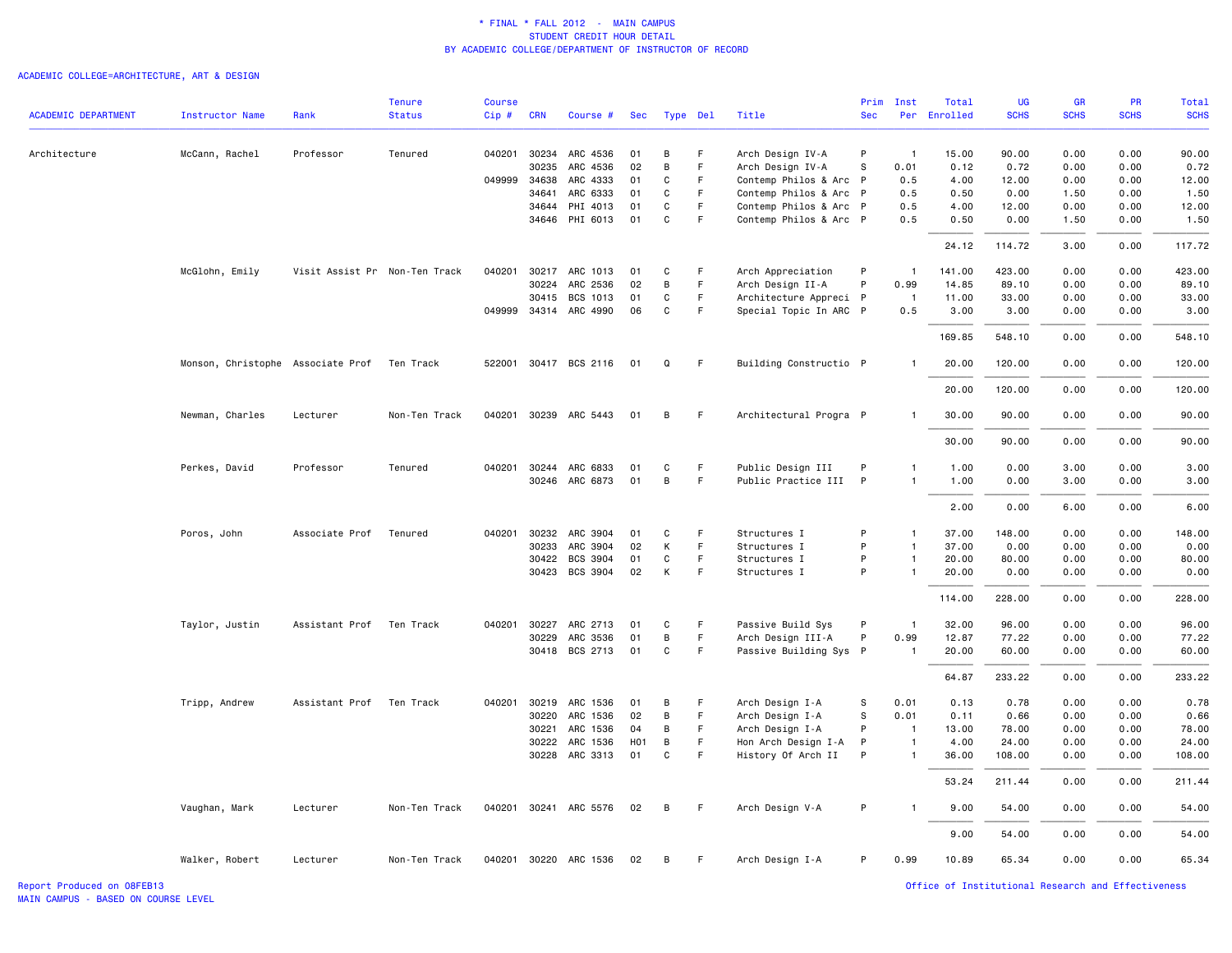# ACADEMIC COLLEGE=ARCHITECTURE, ART & DESIGN

| <b>ACADEMIC DEPARTMENT</b>               | <b>Instructor Name</b>      | Rank           | Tenure<br><b>Status</b> | <b>Course</b><br>Cip# | <b>CRN</b> | Course #              | Sec        |              | Type Del | Title                  | <b>Sec</b>   | Prim Inst      | Total<br>Per Enrolled | UG<br><b>SCHS</b>   | GR<br><b>SCHS</b> | <b>PR</b><br><b>SCHS</b> | Total<br><b>SCHS</b>                                                                                                                                                                                                                                                                                                                                                                                                                                                            |
|------------------------------------------|-----------------------------|----------------|-------------------------|-----------------------|------------|-----------------------|------------|--------------|----------|------------------------|--------------|----------------|-----------------------|---------------------|-------------------|--------------------------|---------------------------------------------------------------------------------------------------------------------------------------------------------------------------------------------------------------------------------------------------------------------------------------------------------------------------------------------------------------------------------------------------------------------------------------------------------------------------------|
|                                          |                             |                |                         |                       |            |                       |            |              |          |                        |              |                |                       |                     |                   |                          |                                                                                                                                                                                                                                                                                                                                                                                                                                                                                 |
|                                          |                             |                |                         |                       |            |                       |            |              |          |                        |              |                | 10.89                 | 65.34               | 0.00              | 0.00                     | 65.34                                                                                                                                                                                                                                                                                                                                                                                                                                                                           |
| ==========================               |                             |                |                         |                       |            |                       |            |              |          |                        |              |                | ========              | <b>EEEEEEE</b>      | <b>EEEEEEE</b>    | ========                 | ==========                                                                                                                                                                                                                                                                                                                                                                                                                                                                      |
| Architecture<br>------------------------ |                             |                |                         |                       |            |                       |            |              |          |                        |              |                | 889.00<br>========    | 3108.00<br>======== | 9.00              | 0.00                     | 3117.00<br>$\begin{minipage}{0.03\linewidth} \hspace*{-0.2cm} \textbf{if the number of } \textit{if} \textit{if} \textit{if} \textit{if} \textit{if} \textit{if} \textit{if} \textit{if} \textit{if} \textit{if} \textit{if} \textit{if} \textit{if} \textit{if} \textit{if} \textit{if} \textit{if} \textit{if} \textit{if} \textit{if} \textit{if} \textit{if} \textit{if} \textit{if} \textit{if} \textit{if} \textit{if} \textit{if} \textit{if} \textit{if} \textit{if} \$ |
| Art AAD                                  | Anderson, Patrice           | Lecturer       | Non-Ten Track           | 500101                | 30299      | ART 2803              | 03         | B            | F.       | Intro to Computing A P |              | 1              | 16.00                 | 48.00               | 0.00              | 0.00                     | 48,00                                                                                                                                                                                                                                                                                                                                                                                                                                                                           |
|                                          |                             |                |                         |                       | 30300      | ART 2803              | 04         | B            | F        | Intro to Computing A P |              | $\mathbf{1}$   | 14.00                 | 42.00               | 0.00              | 0.00                     | 42.00                                                                                                                                                                                                                                                                                                                                                                                                                                                                           |
|                                          |                             |                |                         |                       |            | 30301 ART 2803        | 05         | B            | F.       | Intro to Computing A P |              | $\mathbf{1}$   | 14.00                 | 42.00               | 0.00              | 0.00                     | 42.00                                                                                                                                                                                                                                                                                                                                                                                                                                                                           |
|                                          |                             |                |                         |                       |            |                       |            |              |          |                        |              |                | 44.00                 | 132.00              | 0.00              | 0.00                     | 132.00                                                                                                                                                                                                                                                                                                                                                                                                                                                                          |
|                                          | Anderson, William           | Assistant Prof | Ten Track               | 500101                | 34301      | ART 4863              | 01         | L.           | F.       | Adv Computer Studio    | $\mathsf{P}$ | 1              | 13.00                 | 39.00               | 0.00              | 0.00                     | 39.00                                                                                                                                                                                                                                                                                                                                                                                                                                                                           |
|                                          |                             |                |                         | 500402 30337          |            | ART 4883              | 01         | <b>L</b>     | F.       | Graphic Design for W P |              | $\mathbf{1}$   | 14.00                 | 42.00               | 0.00              | 0.00                     | 42.00                                                                                                                                                                                                                                                                                                                                                                                                                                                                           |
|                                          |                             |                |                         |                       |            | 30338 ART 4883        | 02         | L.           | F.       | Graphic Design for W P |              | 1              | 14.00                 | 42.00               | 0.00              | 0.00                     | 42.00                                                                                                                                                                                                                                                                                                                                                                                                                                                                           |
|                                          |                             |                |                         |                       |            |                       |            |              |          |                        |              |                | 41.00                 | 123.00              | 0.00              | 0.00                     | 123.00                                                                                                                                                                                                                                                                                                                                                                                                                                                                          |
|                                          | Bain, Peter                 | Assistant Prof | Ten Track               |                       |            | 500402 30319 ART 4103 | 03         | L            | F        | Typography I           | P            | $\mathbf{1}$   | 14.00                 | 42.00               | 0.00              | 0.00                     | 42.00                                                                                                                                                                                                                                                                                                                                                                                                                                                                           |
|                                          |                             |                |                         |                       | 30320      | ART 4103              | 02         | L            | F.       | Typography I           | P            | $\mathbf{1}$   | 12.00                 | 36.00               | 0.00              | 0.00                     | 36.00                                                                                                                                                                                                                                                                                                                                                                                                                                                                           |
|                                          |                             |                |                         | 500701                | 36546      | ART 4000              | 15         | Ι.           | F.       | Directed Indiv Study P |              | $\mathbf{1}$   | 1.00                  | 3.00                | 0.00              | 0.00                     | 3.00                                                                                                                                                                                                                                                                                                                                                                                                                                                                            |
|                                          |                             |                |                         | 509999                |            | 34302 ART 4990        | 03         | C            | F.       | Special Topic In ART P |              | $\mathbf{1}$   | 6.00                  | 18.00               | 0.00              | 0.00                     | 18.00                                                                                                                                                                                                                                                                                                                                                                                                                                                                           |
|                                          |                             |                |                         |                       |            |                       |            |              |          |                        |              |                | 33.00                 | 99.00               | 0.00              | 0.00                     | 99.00                                                                                                                                                                                                                                                                                                                                                                                                                                                                           |
|                                          | Bostic, Alexander           | Associate Prof | Tenured                 | 500101                |            | 30308 ART 3443        | 01         | L.           | F        | Illustration           | P            | $\mathbf{1}$   | 9.00                  | 27.00               | 0.00              | 0.00                     | 27.00                                                                                                                                                                                                                                                                                                                                                                                                                                                                           |
|                                          |                             |                |                         | 500701                | 36372      | ART 4000              | 03         | $\mathbf I$  | F        | Directed Indiv Study   | $\mathsf{P}$ | 1              | 1.00                  | 3.00                | 0.00              | 0.00                     | 3.00                                                                                                                                                                                                                                                                                                                                                                                                                                                                            |
|                                          |                             |                |                         |                       |            | 500705 30270 ART 1213 | 02         | L.           | F.       | Drawing I              | P            | $\mathbf{1}$   | 15.00                 | 45.00               | 0.00              | 0.00                     | 45.00                                                                                                                                                                                                                                                                                                                                                                                                                                                                           |
|                                          |                             |                |                         |                       |            | 30289 ART 2213        | 03         | $\mathsf{L}$ | F        | Life Drawing I         | P            | $\mathbf{1}$   | 16.00                 | 48.00               | 0.00              | 0.00                     | 48.00                                                                                                                                                                                                                                                                                                                                                                                                                                                                           |
|                                          |                             |                |                         |                       |            |                       |            |              |          |                        |              |                | 41.00                 | 123.00              | 0.00              | 0.00                     | 123.00                                                                                                                                                                                                                                                                                                                                                                                                                                                                          |
|                                          | Bourgeois, Angi             | Associate Prof | Tenured                 |                       |            | 500703 34295 ART 3143 | 01         | C            | F.       | Ital Ren Art Hist      | P            | $\mathbf{1}$   | 28.00                 | 84.00               | 0.00              | 0.00                     | 84.00                                                                                                                                                                                                                                                                                                                                                                                                                                                                           |
|                                          |                             |                |                         |                       |            | 34296 ART 3143        | <b>H01</b> | $\mathtt{C}$ | F        | Ital Ren Art Hist-Ho P |              | $\mathbf{1}$   | 1.00                  | 3.00                | 0.00              | 0.00                     | 3.00                                                                                                                                                                                                                                                                                                                                                                                                                                                                            |
|                                          |                             |                |                         |                       |            |                       |            |              |          |                        |              |                | 29.00                 | 87.00               | 0.00              | 0.00                     | 87.00                                                                                                                                                                                                                                                                                                                                                                                                                                                                           |
|                                          | Callander, Adrienn Lecturer |                | Non-Ten Track           | 500401                | 30258      | ART 1123              | 04         | L.           | F.       | Design I               | P            | -1             | 14.00                 | 42.00               | 0.00              | 0.00                     | 42.00                                                                                                                                                                                                                                                                                                                                                                                                                                                                           |
|                                          |                             |                |                         |                       | 30262      | ART 1123              | 08         | L            | F        | Design I               | P            | $\mathbf{1}$   | 15.00                 | 45.00               | 0.00              | 0.00                     | 45.00                                                                                                                                                                                                                                                                                                                                                                                                                                                                           |
|                                          |                             |                |                         |                       |            | 500701 36448 ART 4000 | 04         | $\mathbf{I}$ | F.       | Directed Indiv Study P |              | $\mathbf{1}$   | 1.00                  | 3.00                | 0.00              | 0.00                     | 3.00                                                                                                                                                                                                                                                                                                                                                                                                                                                                            |
|                                          |                             |                |                         |                       |            |                       |            |              |          |                        |              |                | 30.00                 | 90.00               | 0.00              | 0.00                     | 90.00                                                                                                                                                                                                                                                                                                                                                                                                                                                                           |
|                                          | Callander, Neil             | Assistant Prof | Ten Track               | 500401                | 30260      | ART 1123              | 06         | L.           | F        | Design I               | P            | $\overline{1}$ | 14.00                 | 42.00               | 0.00              | 0.00                     | 42.00                                                                                                                                                                                                                                                                                                                                                                                                                                                                           |
|                                          |                             |                |                         |                       |            | 500705 30273 ART 1213 | 05         | $\mathsf{L}$ | F.       | Drawing I              | P            | $\mathbf{1}$   | 15.00                 | 45.00               | 0.00              | 0.00                     | 45.00                                                                                                                                                                                                                                                                                                                                                                                                                                                                           |
|                                          |                             |                |                         |                       |            |                       |            |              |          |                        |              |                | 29.00                 | 87.00               | 0.00              | 0.00                     | 87.00                                                                                                                                                                                                                                                                                                                                                                                                                                                                           |
|                                          | Campbell, Frank             | Associate Prof | Tenured                 | 500709                | 30294      | ART 2403              | 01         | L.           | F        | Sculpture Survey       | P            | $\mathbf{1}$   | 15.00                 | 45.00               | 0.00              | 0.00                     | 45.00                                                                                                                                                                                                                                                                                                                                                                                                                                                                           |
|                                          |                             |                |                         |                       | 30295      | ART 2403              | 02         | L            | F.       | Sculpture Survey       | P            | $\mathbf{1}$   | 16.00                 | 48.00               | 0.00              | 0.00                     | 48.00                                                                                                                                                                                                                                                                                                                                                                                                                                                                           |
|                                          |                             |                |                         |                       |            | 30310 ART 3513        | 01         | L.           | F.       | Sculpture II           | P            | $\mathbf{1}$   | 5.00                  | 15.00               | 0.00              | 0.00                     | 15.00                                                                                                                                                                                                                                                                                                                                                                                                                                                                           |
|                                          |                             |                |                         |                       |            | 30331 ART 4630        | 01         | -L.          | E        | Advanced Studio - Sc   | P            | $\mathbf{1}$   | 5.00                  | 18.00               | 0.00              | 0.00                     | 18.00                                                                                                                                                                                                                                                                                                                                                                                                                                                                           |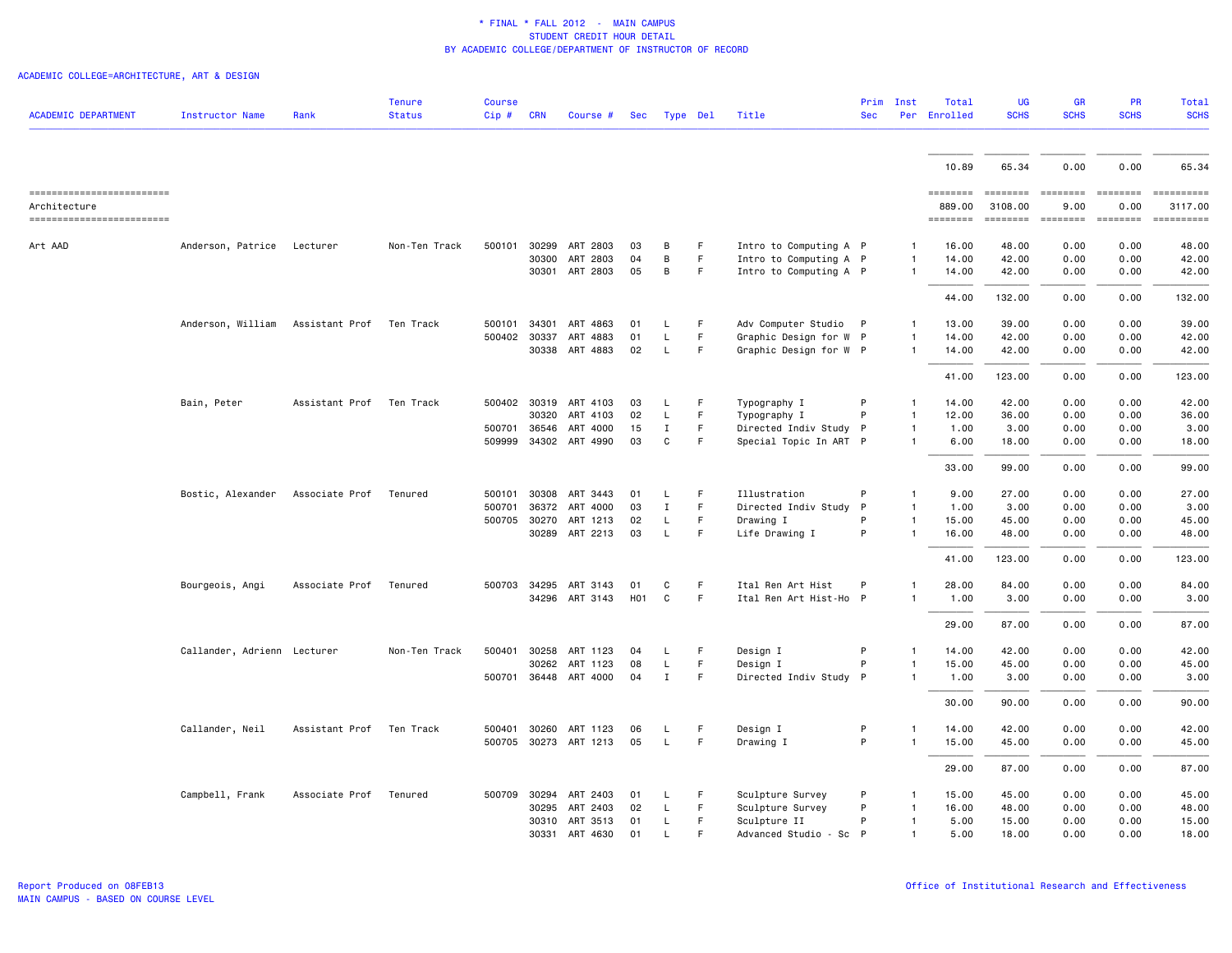ACADEMIC COLLEGE=ARCHITECTURE, ART & DESIGN

| <b>ACADEMIC DEPARTMENT</b> | <b>Instructor Name</b>       | Rank                     | <b>Tenure</b><br><b>Status</b> | <b>Course</b><br>$Cip$ # | <b>CRN</b>   | Course #              | Sec              |              | Type Del | Title                  | Prim<br><b>Sec</b> | Inst         | Total<br>Per Enrolled | <b>UG</b><br><b>SCHS</b> | <b>GR</b><br><b>SCHS</b> | PR<br><b>SCHS</b> | <b>Total</b><br><b>SCHS</b> |
|----------------------------|------------------------------|--------------------------|--------------------------------|--------------------------|--------------|-----------------------|------------------|--------------|----------|------------------------|--------------------|--------------|-----------------------|--------------------------|--------------------------|-------------------|-----------------------------|
|                            |                              |                          |                                |                          |              |                       |                  |              |          |                        |                    |              |                       |                          |                          |                   |                             |
|                            |                              |                          |                                |                          |              |                       |                  |              |          |                        |                    |              | 41.00                 | 126.00                   | 0.00                     | 0.00              | 126.00                      |
| Art AAD                    | Cumberland, Jonath Lecturer  |                          | Non-Ten Track                  |                          |              | 500101 30298 ART 2803 | 01               | B            | F        | Intro to Computing A P |                    | -1           | 14.00                 | 42.00                    | 0.00                     | 0.00              | 42.00                       |
|                            |                              |                          |                                | 500401                   | 30257        | ART 1123              | 03               | L.           | F.       | Design I               | P                  | -1           | 15.00                 | 45.00                    | 0.00                     | 0.00              | 45.00                       |
|                            |                              |                          |                                |                          | 30259        | ART 1123              | 05               | L            | F.       | Design I               | P                  | $\mathbf{1}$ | 14.00                 | 42.00                    | 0.00                     | 0.00              | 42.00                       |
|                            |                              |                          |                                |                          | 30261        | ART 1123              | 07               | L            | F        | Design I               | P                  | $\mathbf{1}$ | 14.00                 | 42.00                    | 0.00                     | 0.00              | 42.00                       |
|                            |                              |                          |                                |                          |              | 500705 30272 ART 1213 | 04               | L            | F        | Drawing I              | P                  | $\mathbf{1}$ | 14.00                 | 42.00                    | 0.00                     | 0.00              | 42.00                       |
|                            |                              |                          |                                |                          |              |                       |                  |              |          |                        |                    |              | 71.00                 | 213.00                   | 0.00                     | 0.00              | 213.00                      |
|                            | Funderburk, Thomas Professor |                          | Tenured                        |                          |              | 500101 30335 ART 4693 | 01               | L            | E        | Intern-Fine Art        | P                  | $\mathbf{1}$ | 2.00                  | 6.00                     | 0.00                     | 0.00              | 6.00                        |
|                            |                              |                          |                                | 500701                   | 36511        | ART 4000              | 11               | $\;$ I       | F        | Directed Indiv Study   | P                  | $\mathbf{1}$ | 1.00                  | 3.00                     | 0.00                     | 0.00              | 3.00                        |
|                            |                              |                          |                                |                          |              | 36512 ART 4000        | 12               | $\mathbf{I}$ | F        | Directed Indiv Study P |                    | $\mathbf{1}$ | 1.00                  | 3.00                     | 0.00                     | 0.00              | 3.00                        |
|                            |                              |                          |                                |                          | 500708 30282 | ART 2013              | 02               | L            | F        | Painting Survey        | P                  | $\mathbf{1}$ | 16.00                 | 48.00                    | 0.00                     | 0.00              | 48.00                       |
|                            |                              |                          |                                |                          | 30303        | ART 3053              | 01               | L            | F.       | Watercolor Painting    | P                  | $\mathbf{1}$ | 16.00                 | 48.00                    | 0.00                     | 0.00              | 48.00                       |
|                            |                              |                          |                                |                          |              | 500799 30317 ART 4093 | 01               | s            | F        | Senior Thesis          | P                  | $\mathbf{1}$ | 8.00                  | 24.00                    | 0.00                     | 0.00              | 24.00                       |
|                            |                              |                          |                                |                          |              |                       |                  |              |          |                        |                    |              | 44.00                 | 132.00                   | 0.00                     | 0.00              | 132.00                      |
|                            | Gootee, Marita               | Professor                | Tenured                        | 500605                   | 30285        | ART 2103              | 03               | B            | F.       | Photography Survey     | P                  | $\mathbf{1}$ | 15.00                 | 45.00                    | 0.00                     | 0.00              | 45.00                       |
|                            |                              |                          |                                |                          | 30304        | ART 3223              | 01               | Q            | F.       | Darkroom Basics        | P                  | $\mathbf{1}$ | 12.00                 | 36.00                    | 0.00                     | 0.00              | 36.00                       |
|                            |                              |                          |                                |                          | 35742        | ART 4583              | 01               | Q            | F        | Photographic Portfol P |                    | 1            | 8.00                  | 24.00                    | 0.00                     | 0.00              | 24.00                       |
|                            |                              |                          |                                |                          | 500701 34798 | ART 1001              | F <sub>0</sub> 1 | C            | F.       | First Year Seminar     | P                  | $\mathbf{1}$ | 10.00                 | 10.00                    | 0.00                     | 0.00              | 10.00                       |
|                            |                              |                          |                                |                          | 36352        | ART 4000              | 01               | $\mathbf I$  | F        | Directed Indiv Study P |                    | $\mathbf{1}$ | 1.00                  | 3.00                     | 0.00                     | 0.00              | 3.00                        |
|                            |                              |                          |                                |                          | 36353        | ART 4000              | 02               | $\mathbf{I}$ | F        | Directed Indiv Study P |                    | $\mathbf{1}$ | 1.00                  | 3.00                     | 0.00                     | 0.00              | 3.00                        |
|                            |                              |                          |                                |                          | 36472        | ART 4000              | 09               | Ι.           | F        | Directed Indiv Study P |                    | $\mathbf{1}$ | 1.00                  | 3.00                     | 0.00                     | 0.00              | 3.00                        |
|                            |                              |                          |                                |                          | 36513        | ART 4000              | 13               | $\mathbf{I}$ | F        | Directed Indiv Study P |                    | $\mathbf{1}$ | 1.00                  | 3.00                     | 0.00                     | 0.00              | 3.00                        |
|                            |                              |                          |                                |                          | 36518        | ART 4000              | 14               | $\mathbf{I}$ | F.       | Directed Indiv Study P |                    | $\mathbf{1}$ | 1.00                  | 3.00                     | 0.00                     | 0.00              | 3.00                        |
|                            |                              |                          |                                |                          |              | 500711 30334 ART 4660 | 01               | $\mathsf L$  | F        | Advanced Photography P |                    | $\mathbf{1}$ | 17.00                 | 68.00                    | 0.00                     | 0.00              | 68.00                       |
|                            |                              |                          |                                |                          |              |                       |                  |              |          |                        |                    |              | 67.00                 | 198.00                   | 0.00                     | 0.00              | 198.00                      |
|                            | Harvey, Benjamin             | Associate Prof           | Tenured                        |                          |              | 500701 36582 ART 4000 | 16               | I            | F        | Directed Indiv Study P |                    | 1            | 1.00                  | 3.00                     | 0.00                     | 0.00              | 3.00                        |
|                            |                              |                          |                                | 500703                   | 30251        | ART 1023              | 01               | C            | F        | History Of Art II      | P                  | $\mathbf{1}$ | 39.00                 | 117.00                   | 0.00                     | 0.00              | 117.00                      |
|                            |                              |                          |                                |                          |              | 30252 ART 1023        | H <sub>0</sub> 1 | C            | F        | Honors History Of Ar P |                    | $\mathbf{1}$ | 10.00                 | 30.00                    | 0.00                     | 0.00              | 30.00                       |
|                            |                              |                          |                                |                          | 30311        | ART 3613              | 01               | C            | F.       | Art and Film           | P                  | $\mathbf{1}$ | 29.00                 | 87.00                    | 0.00                     | 0.00              | 87.00                       |
|                            |                              |                          |                                |                          | 30312        | ART 3613              | H <sub>0</sub> 1 | C            | F        | Honors Art and Film    | P                  | $\mathbf{1}$ | 4.00                  | 12.00                    | 0.00                     | 0.00              | 12.00                       |
|                            |                              |                          |                                |                          |              | 509999 35878 ART 4990 | 04               | C            | F        | Special Topic In ART P |                    | $\mathbf{1}$ | 25.00                 | 75.00                    | 0.00                     | 0.00              | 75.00                       |
|                            |                              |                          |                                |                          |              |                       |                  |              |          |                        |                    |              | 108.00                | 324.00                   | 0.00                     | 0.00              | 324.00                      |
|                            | Haug, Rowan                  | Lecturer                 | Non-Ten Track                  | 500401                   | 30266        | ART 1153              | 01               | L            | F        | Three-Dimen Design     | P                  | 1            | 14.00                 | 42.00                    | 0.00                     | 0.00              | 42.00                       |
|                            |                              |                          |                                |                          |              | 30268 ART 1153        | 03               | $\mathsf L$  | F        | Three-Dimen Design     | P                  | $\mathbf{1}$ | 9.00                  | 27.00                    | 0.00                     | 0.00              | 27.00                       |
|                            |                              |                          |                                |                          |              |                       |                  |              |          |                        |                    |              | 23.00                 | 69.00                    | 0.00                     | 0.00              | 69.00                       |
|                            | Haupt, Jeffrey               | Professor                | Tenured                        |                          | 500705 30276 | ART 1213              | 09               | L            | F        | Drawing I              | P                  | $\mathbf{1}$ | 14.00                 | 42.00                    | 0.00                     | 0.00              | 42.00                       |
|                            |                              |                          |                                |                          | 30288        | ART 2213              | 02               | L            | F        | Life Drawing I         | P                  | $\mathbf{1}$ | 15.00                 | 45.00                    | 0.00                     | 0.00              | 45.00                       |
|                            |                              |                          |                                |                          | 500708 30281 | ART 2013              | 01               | L.           | F.       | Painting Survey        | P                  | $\mathbf{1}$ | 13.00                 | 39.00                    | 0.00                     | 0.00              | 39.00                       |
|                            |                              |                          |                                |                          |              | 30283 ART 2013        | 03               | L            | F        | Painting Survey        | P                  | $\mathbf{1}$ | 12.00                 | 36.00                    | 0.00                     | 0.00              | 36.00                       |
|                            |                              |                          |                                |                          |              |                       |                  |              |          |                        |                    |              | 54.00                 | 162.00                   | 0.00                     | 0.00              | 162.00                      |
|                            | Landry, Jude                 | Assistant Prof Ten Track |                                |                          |              | 500402 30321 ART 4123 | 01               | Q            | F        | Screen Printing for P  |                    | $\mathbf{1}$ | 12.00                 | 36.00                    | 0.00                     | 0.00              | 36.00                       |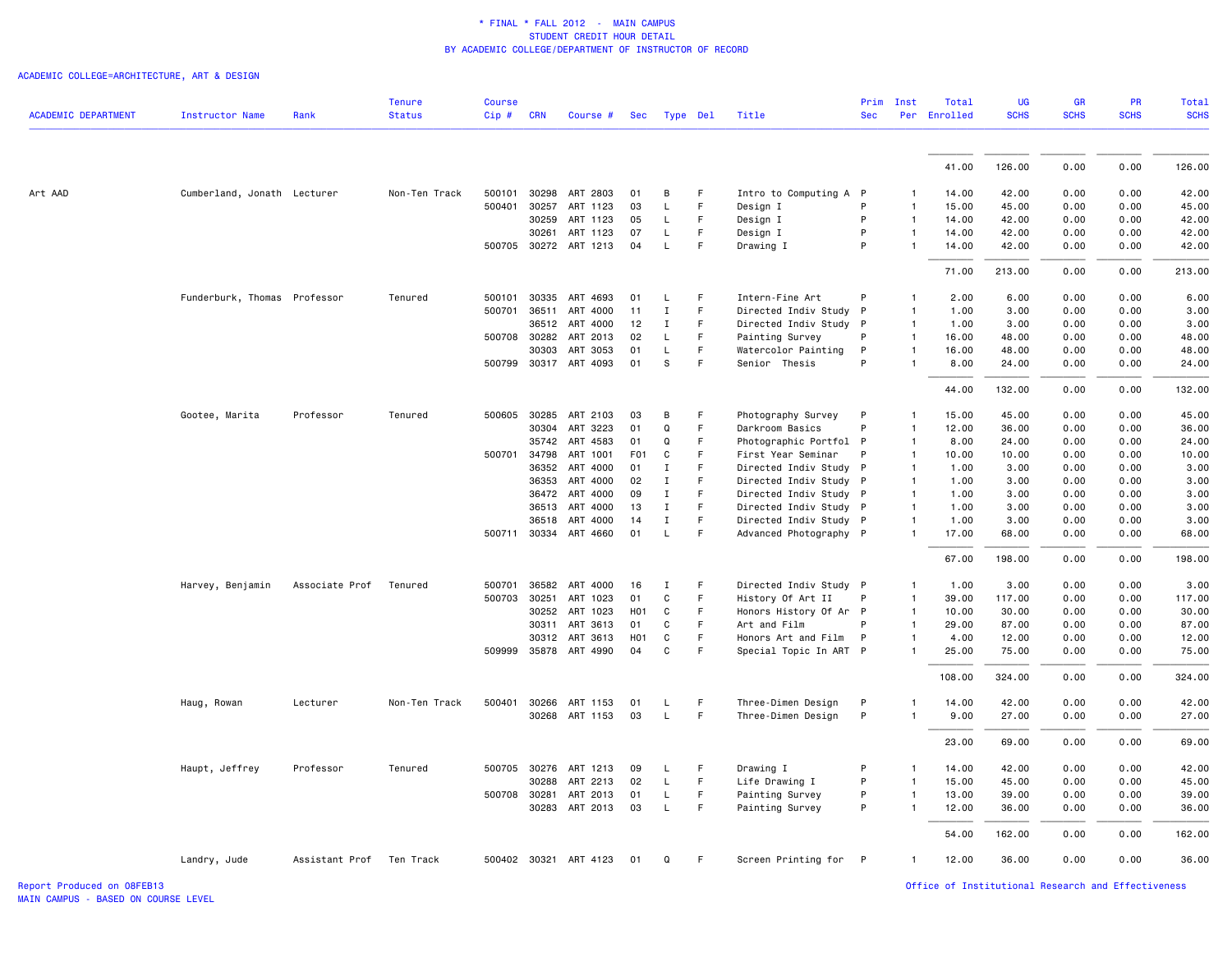# ACADEMIC COLLEGE=ARCHITECTURE, ART & DESIGN

| <b>ACADEMIC DEPARTMENT</b> | <b>Instructor Name</b>           | Rank           | <b>Tenure</b><br><b>Status</b> | <b>Course</b><br>Cip# | <b>CRN</b>   | Course #              | Sec |              | Type Del    | Title                  | Prim<br><b>Sec</b> | Inst           | Total<br>Per Enrolled | UG<br><b>SCHS</b> | <b>GR</b><br><b>SCHS</b> | <b>PR</b><br><b>SCHS</b> | Total<br><b>SCHS</b> |
|----------------------------|----------------------------------|----------------|--------------------------------|-----------------------|--------------|-----------------------|-----|--------------|-------------|------------------------|--------------------|----------------|-----------------------|-------------------|--------------------------|--------------------------|----------------------|
| Art AAD                    | Landry, Jude                     | Assistant Prof | Ten Track                      |                       | 500409 30306 | ART 3313              | 02  | L            | -F          | Graphic Art Des I      | P                  | $\mathbf{1}$   | 14.00                 | 42.00             | 0.00                     | 0.00                     | 42.00                |
|                            |                                  |                |                                |                       |              | 500499 30315 ART 3913 | 01  | Q            | F.          | Intro to Print Produ P |                    |                | 10.00                 | 30.00             | 0.00                     | 0.00                     | 30.00                |
|                            |                                  |                |                                |                       |              |                       |     |              |             |                        |                    |                | 36.00                 | 108,00            | 0.00                     | 0.00                     | 108,00               |
|                            | Lippillo, Dominic Assistant Prof |                | Ten Track                      |                       |              | 500101 30314 ART 3873 | 01  | L.           | -F          | Digital Photography P  |                    | $\mathbf{1}$   | 7.00                  | 21.00             | 0.00                     | 0.00                     | 21.00                |
|                            |                                  |                |                                | 500605                | 30284        | ART 2103              | 02  | C            | F.          | Photography Survey     | P                  | $\mathbf{1}$   | 15.00                 | 45.00             | 0.00                     | 0.00                     | 45.00                |
|                            |                                  |                |                                |                       |              | 500701 36508 ART 4000 | 10  | $\mathbf I$  | F           | Directed Indiv Study P |                    | $\mathbf{1}$   | 1.00                  | 3.00              | 0.00                     | 0.00                     | 3.00                 |
|                            |                                  |                |                                |                       |              |                       |     |              |             |                        |                    |                | 23.00                 | 69.00             | 0.00                     | 0.00                     | 69.00                |
|                            | Long, Robert                     | Professor      | Tenured                        | 500401                |              | 30267 ART 1153        | 02  | L.           | $\vdash$    | Three-Dimen Design     | P                  | $\mathbf{1}$   | 14.00                 | 42.00             | 0.00                     | 0.00                     | 42.00                |
|                            |                                  |                |                                | 500711                | 30296        | ART 2503              | 01  | L.           | F           | Ceramic Art Survey     | P                  | $\mathbf{1}$   | 12.00                 | 36.00             | 0.00                     | 0.00                     | 36.00                |
|                            |                                  |                |                                |                       | 30309        | ART 3503              | 01  | L.           | F           | Ceramic Art II         | P                  | $\mathbf{1}$   | 7.00                  | 21.00             | 0.00                     | 0.00                     | 21.00                |
|                            |                                  |                |                                |                       | 30327        | ART 4533              | 01  | $\mathsf{L}$ | F           | Ceramic Art III        | P                  | $\mathbf{1}$   | 1.00                  | 3.00              | 0.00                     | 0.00                     | 3.00                 |
|                            |                                  |                |                                |                       | 30333        | ART 4650              | 01  | L            | $\mathsf F$ | Advanced Studio-Cera   | - P                | $\mathbf{1}$   | 7.00                  | 21.00             | 0.00                     | 0.00                     | 21.00                |
|                            |                                  |                |                                |                       | 35681        | ART 6650              | 01  | L            | $\mathsf F$ | Advanced Studio-Cera   | P                  | $\mathbf{1}$   | 1.00                  | 0.00              | 3.00                     | 0.00                     | 3.00                 |
|                            |                                  |                |                                |                       |              |                       |     |              |             |                        |                    |                | 42.00                 | 123.00            | 3.00                     | 0.00                     | 126.00               |
|                            | Martin, Gregory                  | Assistant Prof | Ten Track                      | 500401                | 30265        | ART 1133              | 02  | L.           | F.          | Design II              | P                  | $\overline{1}$ | 7.00                  | 21.00             | 0.00                     | 0.00                     | 21.00                |
|                            |                                  |                |                                |                       | 500705 30269 | ART 1213              | 01  | L            | F           | Drawing I              | P                  | $\overline{1}$ | 15.00                 | 45.00             | 0.00                     | 0.00                     | 45.00                |
|                            |                                  |                |                                |                       |              | 30277 ART 1213        | 10  | L.           | F           | Drawing I              | P                  | $\mathbf{1}$   | 15.00                 | 45.00             | 0.00                     | 0.00                     | 45.00                |
|                            |                                  |                |                                |                       |              |                       |     |              |             |                        |                    |                | 37.00                 | 111.00            | 0.00                     | 0.00                     | 111.00               |
|                            | McCourt, Timothy                 | Professor      | Tenured                        | 500401                | 30264        | ART 1133              | 01  | L.           | F.          | Design II              | P                  | $\mathbf{1}$   | 15.00                 | 45.00             | 0.00                     | 0.00                     | 45.00                |
|                            |                                  |                |                                |                       | 500708 30302 | ART 3033              | 01  | L            | $\mathsf F$ | Non-Representational P |                    | $\mathbf{1}$   | 8.00                  | 24.00             | 0.00                     | 0.00                     | 24.00                |
|                            |                                  |                |                                |                       |              | 30329 ART 4610        | 01  | $\mathsf L$  | $\mathsf F$ | Advanced Studio - Pa P |                    | $\mathbf{1}$   | 8.00                  | 30.00             | 0.00                     | 0.00                     | 30.00                |
|                            |                                  |                |                                |                       |              |                       |     |              |             |                        |                    |                | 31.00                 | 99.00             | 0.00                     | 0.00                     | 99.00                |
|                            | Mixon, Jamie                     | Professor      | Tenured                        |                       | 500409 30326 | ART 4523              | 01  | L            | F           | Graphic Art Intern     | P                  | $\mathbf{1}$   | 14.00                 | 42.00             | 0.00                     | 0.00                     | 42.00                |
|                            |                                  |                |                                |                       | 30332        | ART 4640              | 01  | L            | F           | Adv Studio - Graphic P |                    | $\mathbf{1}$   | 8.00                  | 27.00             | 0.00                     | 0.00                     | 27.00                |
|                            |                                  |                |                                |                       |              | 34304 ART 3313        | 04  | L.           | F           | Graphic Art Des I      | P                  | $\mathbf{1}$   | 13.00                 | 39.00             | 0.00                     | 0.00                     | 39.00                |
|                            |                                  |                |                                |                       |              |                       |     |              |             |                        |                    |                | 35.00                 | 108.00            | 0.00                     | 0.00                     | 108.00               |
|                            | Neuenfeldt, Lori                 | Lecturer       | Non-Ten Track                  |                       |              | 500703 30247 ART 1013 | 01  | C            | F           | History Of Art I-      | P                  | $\mathbf{1}$   | 44.00                 | 132.00            | 0.00                     | 0.00                     | 132.00               |
|                            |                                  |                |                                |                       | 30248        | ART 1013              | 02  | C            | F.          | History Of Art I       | P                  | $\mathbf{1}$   | 43.00                 | 129.00            | 0.00                     | 0.00                     | 129.00               |
|                            |                                  |                |                                |                       | 30250        | ART 1013              | H01 | C            | F.          | History Of Art I - H P |                    | $\mathbf{1}$   | 10.00                 | 30.00             | 0.00                     | 0.00                     | 30.00                |
|                            |                                  |                |                                |                       |              | 500799 30316 ART 4083 | 01  | <b>S</b>     | F           | Senior Research        | P                  | $\mathbf{1}$   | 10.00                 | 30.00             | 0.00                     | 0.00                     | 30.00                |
|                            |                                  |                |                                |                       |              |                       |     |              |             |                        |                    |                | 107.00                | 321.00            | 0.00                     | 0.00                     | 321.00               |
|                            | Ngoh, Soon                       | Professor      | Tenured                        | 500701                |              | 36462 ART 4000        | 07  | I            | F           | Directed Indiv Study P |                    | $\mathbf{1}$   | 1.00                  | 3.00              | 0.00                     | 0.00                     | 3.00                 |
|                            |                                  |                |                                | 500705                | 30279        | ART 1223              | 01  | L.           | F           | Drawing II             | P                  | $\overline{1}$ | 13.00                 | 39.00             | 0.00                     | 0.00                     | 39.00                |
|                            |                                  |                |                                |                       | 30280        | ART 1223              | 02  | L            | F           | Drawing II             | P                  | $\overline{1}$ | 13.00                 | 39.00             | 0.00                     | 0.00                     | 39.00                |
|                            |                                  |                |                                |                       | 30290        | ART 2233              | 01  | L            | F           | Drawing III            | P                  | $\mathbf{1}$   | 9.00                  | 27.00             | 0.00                     | 0.00                     | 27.00                |
|                            |                                  |                |                                |                       |              | 30322 ART 4343        | 01  | $\mathsf L$  | F           | Drawing IV             | P                  | $\overline{1}$ | 4.00                  | 12.00             | 0.00                     | 0.00                     | 12.00                |
|                            |                                  |                |                                |                       |              |                       |     |              |             |                        |                    |                | 40.00                 | 120.00            | 0.00                     | 0.00                     | 120.00               |
|                            | Powney, Jeralyn                  | Assistant Prof | Ten Track                      |                       | 500499 34300 | ART 4713              | 01  | Q            | F           | Adv. Print Productio P |                    | $\mathbf{1}$   | 8.00                  | 24.00             | 0.00                     | 0.00                     | 24.00                |
|                            |                                  |                |                                |                       |              | 500704 30324 ART 4403 | 02  | L            | F.          | Advertising Design I P |                    | $\mathbf{1}$   | 10.00                 | 30.00             | 0.00                     | 0.00                     | 30.00                |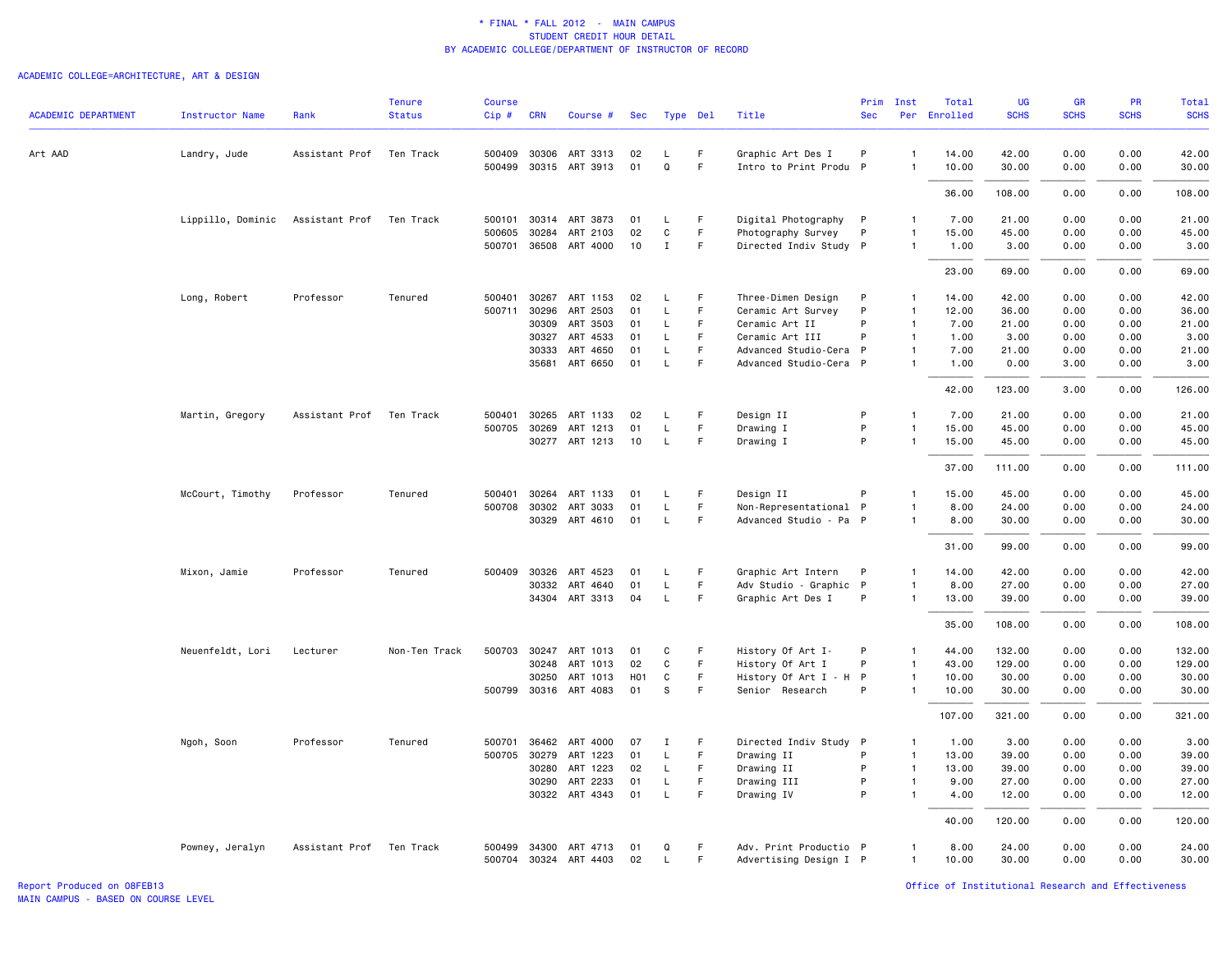# ACADEMIC COLLEGE=ARCHITECTURE, ART & DESIGN

|                                                                            |                        |                | <b>Tenure</b>  | <b>Course</b> |            |                       |                  |              |             |                        |            | Prim Inst      | Total               | UG                        | <b>GR</b>                                                                                                                                                                                                                                                                                                                                                                                                                                                                              | <b>PR</b>     | Total                                                                                                                                                                                                                                                                                                                                                                                                                               |
|----------------------------------------------------------------------------|------------------------|----------------|----------------|---------------|------------|-----------------------|------------------|--------------|-------------|------------------------|------------|----------------|---------------------|---------------------------|----------------------------------------------------------------------------------------------------------------------------------------------------------------------------------------------------------------------------------------------------------------------------------------------------------------------------------------------------------------------------------------------------------------------------------------------------------------------------------------|---------------|-------------------------------------------------------------------------------------------------------------------------------------------------------------------------------------------------------------------------------------------------------------------------------------------------------------------------------------------------------------------------------------------------------------------------------------|
| <b>ACADEMIC DEPARTMENT</b>                                                 | <b>Instructor Name</b> | Rank           | <b>Status</b>  | Cip#          | <b>CRN</b> | Course #              | Sec              | Type Del     |             | Title                  | <b>Sec</b> |                | Per Enrolled        | <b>SCHS</b>               | <b>SCHS</b>                                                                                                                                                                                                                                                                                                                                                                                                                                                                            | <b>SCHS</b>   | <b>SCHS</b>                                                                                                                                                                                                                                                                                                                                                                                                                         |
| Art AAD                                                                    | Powney, Jeralyn        | Assistant Prof | Ten Track      |               |            | 500704 30325 ART 4403 | 03               | L.           | F           | Advertising Design I P |            | -1             | 11.00               | 33.00                     | 0.00                                                                                                                                                                                                                                                                                                                                                                                                                                                                                   | 0.00          | 33.00                                                                                                                                                                                                                                                                                                                                                                                                                               |
|                                                                            |                        |                |                |               |            |                       |                  |              |             |                        |            |                | 29.00               | 87.00                     | 0.00                                                                                                                                                                                                                                                                                                                                                                                                                                                                                   | 0.00          | 87.00                                                                                                                                                                                                                                                                                                                                                                                                                               |
|                                                                            | Remo, John             | Lecturer       | Non-Ten Track  | 500401        | 30256      | ART 1123              | 02               | L            | F.          | Design I               | P          | -1             | 16.00               | 48.00                     | 0.00                                                                                                                                                                                                                                                                                                                                                                                                                                                                                   | 0.00          | 48.00                                                                                                                                                                                                                                                                                                                                                                                                                               |
|                                                                            |                        |                |                | 500705        | 30271      | ART 1213              | 03               | L            | F           | Drawing I              | P          | $\overline{1}$ | 13.00               | 39.00                     | 0.00                                                                                                                                                                                                                                                                                                                                                                                                                                                                                   | 0.00          | 39.00                                                                                                                                                                                                                                                                                                                                                                                                                               |
|                                                                            |                        |                |                |               |            | 30274 ART 1213        | 07               | L            | F.          | Drawing I              | P          | $\overline{1}$ | 13.00               | 39.00                     | 0.00                                                                                                                                                                                                                                                                                                                                                                                                                                                                                   | 0.00          | 39.00                                                                                                                                                                                                                                                                                                                                                                                                                               |
|                                                                            |                        |                |                |               |            | 30275 ART 1213        | 08               | L            | F.          | Drawing I              | P          | $\overline{1}$ | 16.00               | 48.00                     | 0.00                                                                                                                                                                                                                                                                                                                                                                                                                                                                                   | 0.00          | 48.00                                                                                                                                                                                                                                                                                                                                                                                                                               |
|                                                                            |                        |                |                |               |            | 30287 ART 2213        | 01               | L            | F           | Life Drawing I         | P          |                | 17.00               | 51.00                     | 0.00                                                                                                                                                                                                                                                                                                                                                                                                                                                                                   | 0.00          | 51.00                                                                                                                                                                                                                                                                                                                                                                                                                               |
|                                                                            |                        |                |                |               |            |                       |                  |              |             |                        |            |                | 75.00               | 225.00                    | 0.00                                                                                                                                                                                                                                                                                                                                                                                                                                                                                   | 0.00          | 225.00                                                                                                                                                                                                                                                                                                                                                                                                                              |
|                                                                            | Ring, Robert           | Non-Faculty    | Not Applicable |               |            | 500703 30253 ART 1113 | 01               | C            | F           | Art Appreciation       | P          | $\mathbf{1}$   | 134.00              | 402.00                    | 0.00                                                                                                                                                                                                                                                                                                                                                                                                                                                                                   | 0.00          | 402.00                                                                                                                                                                                                                                                                                                                                                                                                                              |
|                                                                            |                        |                |                |               | 30255      | ART 1113              | H <sub>0</sub> 1 | C            | F           | Honors Art Appreciat P |            | $\mathbf{1}$   | 15.00               | 45.00                     | 0.00                                                                                                                                                                                                                                                                                                                                                                                                                                                                                   | 0.00          | 45.00                                                                                                                                                                                                                                                                                                                                                                                                                               |
|                                                                            |                        |                |                |               | 33733      | ART 1113              | 501              | C            | 0           | Art Appreciation       | P          | $\overline{1}$ | 30.00               | 90.00                     | 0.00                                                                                                                                                                                                                                                                                                                                                                                                                                                                                   | 0.00          | 90.00                                                                                                                                                                                                                                                                                                                                                                                                                               |
|                                                                            |                        |                |                |               |            | 500704 30313 ART 3803 | 01               | B            | F           | Gallery Management     | P          | -1             | 9.00                | 27.00                     | 0.00                                                                                                                                                                                                                                                                                                                                                                                                                                                                                   | 0.00          | 27.00                                                                                                                                                                                                                                                                                                                                                                                                                               |
|                                                                            |                        |                |                |               |            |                       |                  |              |             |                        |            |                | 188,00              | 564.00                    | 0.00                                                                                                                                                                                                                                                                                                                                                                                                                                                                                   | 0.00          | 564.00                                                                                                                                                                                                                                                                                                                                                                                                                              |
|                                                                            | Runnells, Jamie        | Associate Prof | Tenured        |               |            | 500402 30318 ART 4103 | 01               | L            | F           | Typography I           | P          | 1              | 12.00               | 36.00                     | 0.00                                                                                                                                                                                                                                                                                                                                                                                                                                                                                   | 0.00          | 36.00                                                                                                                                                                                                                                                                                                                                                                                                                               |
|                                                                            |                        |                |                | 500409        | 30305      | ART 3313              | 01               | $\mathsf L$  | F.          | Graphic Art Des I      | P          | $\overline{1}$ | 13.00               | 39.00                     | 0.00                                                                                                                                                                                                                                                                                                                                                                                                                                                                                   | 0.00          | 39.00                                                                                                                                                                                                                                                                                                                                                                                                                               |
|                                                                            |                        |                |                |               |            | 500704 30323 ART 4403 | 01               | L            | F           | Advertising Design I P |            | -1             | 10.00               | 30.00                     | 0.00                                                                                                                                                                                                                                                                                                                                                                                                                                                                                   | 0.00          | 30.00                                                                                                                                                                                                                                                                                                                                                                                                                               |
|                                                                            |                        |                |                |               |            |                       |                  |              |             |                        |            |                | 35.00               | 105.00                    | 0.00                                                                                                                                                                                                                                                                                                                                                                                                                                                                                   | 0.00          | 105.00                                                                                                                                                                                                                                                                                                                                                                                                                              |
|                                                                            | Seckinger, Linda       | Professor      | Tenured        | 500701        |            | 30330 ART 4620        | 01               | L            | F           | Advanced Studio - Pr P |            | 1              | 2.00                | 6.00                      | 0.00                                                                                                                                                                                                                                                                                                                                                                                                                                                                                   | 0.00          | 6.00                                                                                                                                                                                                                                                                                                                                                                                                                                |
|                                                                            |                        |                |                | 500710 30291  |            | ART 2303              | 01               | L            | F           | Printmaking Survey     | P          | $\overline{1}$ | 11.00               | 33.00                     | 0.00                                                                                                                                                                                                                                                                                                                                                                                                                                                                                   | 0.00          | 33.00                                                                                                                                                                                                                                                                                                                                                                                                                               |
|                                                                            |                        |                |                |               | 30292      | ART 2303              | 02               | L            | F           | Printmaking Survey     | P          | $\overline{1}$ | 12.00               | 36.00                     | 0.00                                                                                                                                                                                                                                                                                                                                                                                                                                                                                   | 0.00          | 36.00                                                                                                                                                                                                                                                                                                                                                                                                                               |
|                                                                            |                        |                |                |               | 30293      | ART 2303              | 03               | L            | F           | Printmaking Survey     | P          | $\mathbf{1}$   | 11.00               | 33.00                     | 0.00                                                                                                                                                                                                                                                                                                                                                                                                                                                                                   | 0.00          | 33.00                                                                                                                                                                                                                                                                                                                                                                                                                               |
|                                                                            |                        |                |                |               |            |                       |                  |              |             |                        |            |                | 36.00               | 108.00                    | 0.00                                                                                                                                                                                                                                                                                                                                                                                                                                                                                   | 0.00          | 108.00                                                                                                                                                                                                                                                                                                                                                                                                                              |
|                                                                            | Thompson, Lydia        | Associate Prof | Tenured        |               |            | 500711 30297 ART 2503 | 02               | L.           | F.          | Ceramic Art Survey     | P          |                | 13.00               | 39.00                     | 0.00                                                                                                                                                                                                                                                                                                                                                                                                                                                                                   | 0.00          | 39.00                                                                                                                                                                                                                                                                                                                                                                                                                               |
|                                                                            |                        |                |                |               |            |                       |                  |              |             |                        |            |                | 13.00               | 39.00                     | 0.00                                                                                                                                                                                                                                                                                                                                                                                                                                                                                   | 0.00          | 39.00                                                                                                                                                                                                                                                                                                                                                                                                                               |
| ------------------------                                                   |                        |                |                |               |            |                       |                  |              |             |                        |            |                | ========            | ========                  | $\begin{array}{cccccccccc} \multicolumn{2}{c}{} & \multicolumn{2}{c}{} & \multicolumn{2}{c}{} & \multicolumn{2}{c}{} & \multicolumn{2}{c}{} & \multicolumn{2}{c}{} & \multicolumn{2}{c}{} & \multicolumn{2}{c}{} & \multicolumn{2}{c}{} & \multicolumn{2}{c}{} & \multicolumn{2}{c}{} & \multicolumn{2}{c}{} & \multicolumn{2}{c}{} & \multicolumn{2}{c}{} & \multicolumn{2}{c}{} & \multicolumn{2}{c}{} & \multicolumn{2}{c}{} & \multicolumn{2}{c}{} & \multicolumn{2}{c}{} & \mult$ | $= 222222222$ | ==========                                                                                                                                                                                                                                                                                                                                                                                                                          |
| Art AAD<br>------------------------                                        |                        |                |                |               |            |                       |                  |              |             |                        |            |                | 1382.00<br>======== | 4152.00<br><b>SEEEEEE</b> | 3.00<br>$=$                                                                                                                                                                                                                                                                                                                                                                                                                                                                            | 0.00<br>$=$   | 4155.00<br>$\begin{minipage}{0.03\linewidth} \hspace*{-0.2cm} \textbf{if} \hspace*{-0.3cm} \textbf{if} \hspace*{-0.3cm} \textbf{if} \hspace*{-0.3cm} \textbf{if} \hspace*{-0.3cm} \textbf{if} \hspace*{-0.3cm} \textbf{if} \hspace*{-0.3cm} \textbf{if} \hspace*{-0.3cm} \textbf{if} \hspace*{-0.3cm} \textbf{if} \hspace*{-0.3cm} \textbf{if} \hspace*{-0.3cm} \textbf{if} \hspace*{-0.3cm} \textbf{if} \hspace*{-0.3cm} \textbf{$ |
|                                                                            |                        |                |                |               |            |                       |                  |              |             |                        |            |                |                     |                           |                                                                                                                                                                                                                                                                                                                                                                                                                                                                                        |               |                                                                                                                                                                                                                                                                                                                                                                                                                                     |
| Building Construction Sci Cosper, Christophe Visit Assist Pr Non-Ten Track |                        |                |                | 522001 30420  |            | BCS 3213              | 01               | C            | F           | Electrical Systems     | P          | 1              | 22.00               | 66.00                     | 0.00                                                                                                                                                                                                                                                                                                                                                                                                                                                                                   | 0.00          | 66.00                                                                                                                                                                                                                                                                                                                                                                                                                               |
|                                                                            |                        |                |                |               |            | 36020 BCS 4990        | 01               | B            | F           | Special Topics IN BC P |            | -1             | 18.00               | 108.00                    | 0.00                                                                                                                                                                                                                                                                                                                                                                                                                                                                                   | 0.00          | 108.00                                                                                                                                                                                                                                                                                                                                                                                                                              |
|                                                                            |                        |                |                |               |            |                       |                  |              |             |                        |            |                | 40.00               | 174.00                    | 0.00                                                                                                                                                                                                                                                                                                                                                                                                                                                                                   | 0.00          | 174.00                                                                                                                                                                                                                                                                                                                                                                                                                              |
|                                                                            | El-Adaway, Islam       | Assistant Prof | Ten Track      | 140801        | 30614      | CE 4703               | 01               | C            | F           | Constr Eng Managemen P |            | -1             | 42.00               | 126.00                    | 0.00                                                                                                                                                                                                                                                                                                                                                                                                                                                                                   | 0.00          | 126.00                                                                                                                                                                                                                                                                                                                                                                                                                              |
|                                                                            |                        |                |                |               | 34875      | CE 9000               | 02               | D            | F.          | Research / Diss        | P          | -1             | 1.00                | 0.00                      | 3.00                                                                                                                                                                                                                                                                                                                                                                                                                                                                                   | 0.00          | 3.00                                                                                                                                                                                                                                                                                                                                                                                                                                |
|                                                                            |                        |                |                |               | 34918      | CE 8000               | 502              | D            | $\mathbf 0$ | Research / Thesis      | P          | $\mathbf{1}$   | 3.00                | 0.00                      | 3.00                                                                                                                                                                                                                                                                                                                                                                                                                                                                                   | 0.00          | 3.00                                                                                                                                                                                                                                                                                                                                                                                                                                |
|                                                                            |                        |                |                |               | 34931      | CE 9000               | 502              | D            | $\circ$     | Research / Diss        | P          | $\mathbf{1}$   | 2.00                | 0.00                      | 15.00                                                                                                                                                                                                                                                                                                                                                                                                                                                                                  | 0.00          | 15.00                                                                                                                                                                                                                                                                                                                                                                                                                               |
|                                                                            |                        |                |                |               |            |                       |                  |              |             |                        |            |                | 48.00               | 126.00                    | 21.00                                                                                                                                                                                                                                                                                                                                                                                                                                                                                  | 0.00          | 147.00                                                                                                                                                                                                                                                                                                                                                                                                                              |
|                                                                            | Herrmann, Michele      | Instructor     | Non-Ten Track  | 522001        | 30424      | BCS 4116              | 01               | L            | F           | Build Construct Stud P |            | $\mathbf{1}$   | 14.00               | 84.00                     | 0.00                                                                                                                                                                                                                                                                                                                                                                                                                                                                                   | 0.00          | 84.00                                                                                                                                                                                                                                                                                                                                                                                                                               |
|                                                                            |                        |                |                |               |            | 30425 BCS 4223        | 01               | $\mathsf{C}$ | F           | Professional Practic P |            | $\overline{1}$ | 14.00               | 42.00                     | 0.00                                                                                                                                                                                                                                                                                                                                                                                                                                                                                   | 0.00          | 42.00                                                                                                                                                                                                                                                                                                                                                                                                                               |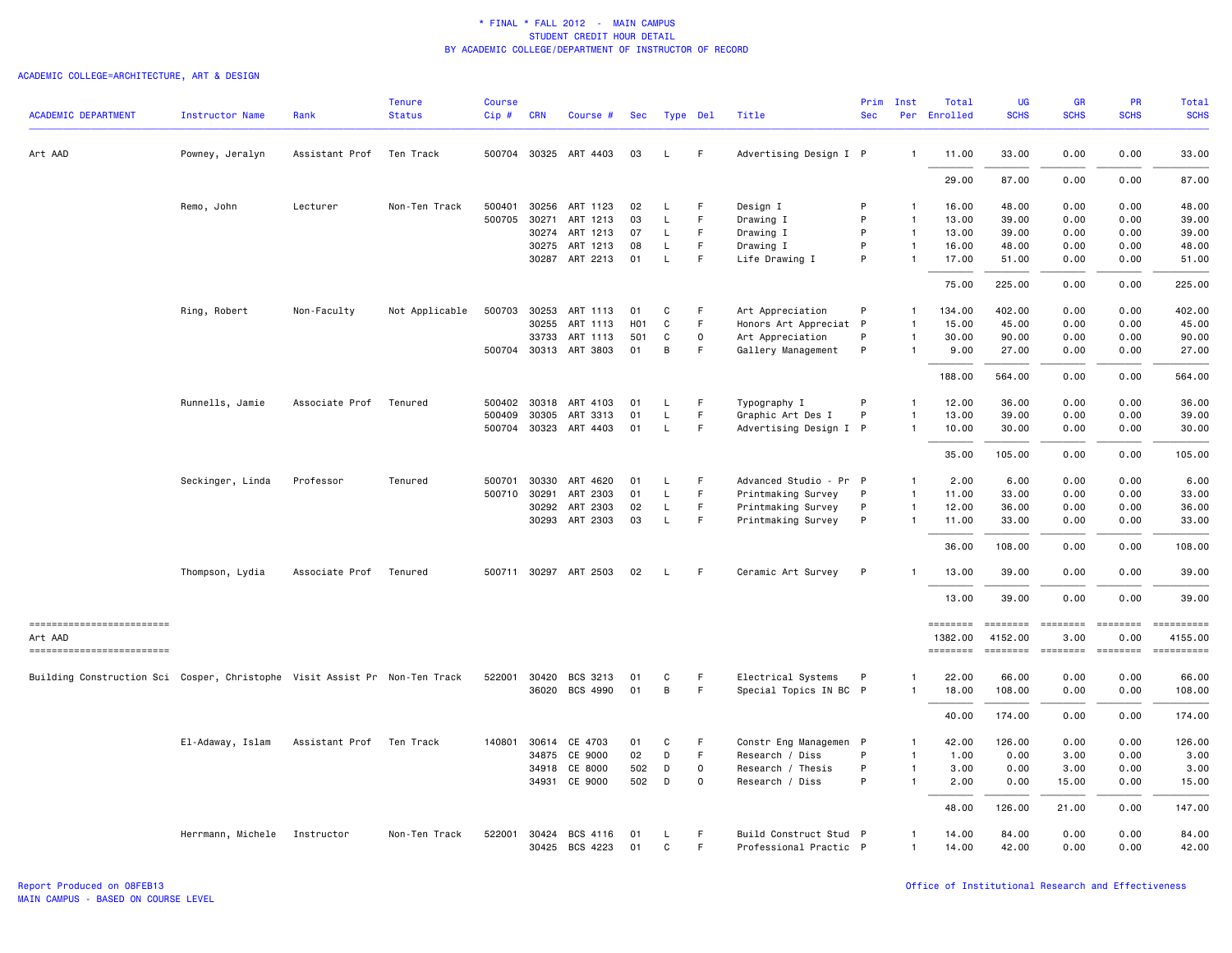# ACADEMIC COLLEGE=ARCHITECTURE, ART & DESIGN

| <b>ACADEMIC DEPARTMENT</b>                            | Instructor Name | Rank           | <b>Tenure</b><br><b>Status</b> | Course<br>Cip# | <b>CRN</b>   | Course #              | Sec | Type Del     |          | Title                  | Prim<br><b>Sec</b> | Inst           | Total<br>Per Enrolled | UG<br><b>SCHS</b>         | <b>GR</b><br><b>SCHS</b> | <b>PR</b><br><b>SCHS</b> | Total<br><b>SCHS</b>                                                                                                                                                                                                                                                                                                                                                                                                                                                                             |
|-------------------------------------------------------|-----------------|----------------|--------------------------------|----------------|--------------|-----------------------|-----|--------------|----------|------------------------|--------------------|----------------|-----------------------|---------------------------|--------------------------|--------------------------|--------------------------------------------------------------------------------------------------------------------------------------------------------------------------------------------------------------------------------------------------------------------------------------------------------------------------------------------------------------------------------------------------------------------------------------------------------------------------------------------------|
|                                                       |                 |                |                                |                |              |                       |     |              |          |                        |                    |                | 28.00                 | 126.00                    | 0.00                     | 0.00                     | 126.00                                                                                                                                                                                                                                                                                                                                                                                                                                                                                           |
| Building Construction Sci Leathem, Thomas             |                 | Assistant Prof | Ten Track                      |                |              | 522001 30419 BCS 3116 | 01  | L.           | F.       | Building Constructio P |                    | -1             | 21.00                 | 126.00                    | 0.00                     | 0.00                     | 126.00                                                                                                                                                                                                                                                                                                                                                                                                                                                                                           |
|                                                       |                 |                |                                |                |              |                       |     |              |          |                        |                    |                | 21.00                 | 126.00                    | 0.00                     | 0.00                     | 126.00                                                                                                                                                                                                                                                                                                                                                                                                                                                                                           |
| ------------------------                              |                 |                |                                |                |              |                       |     |              |          |                        |                    |                | <b>EDESSEDE</b>       | ========                  | ========                 | ========                 | ==========                                                                                                                                                                                                                                                                                                                                                                                                                                                                                       |
| Building Construction Sci<br>------------------------ |                 |                |                                |                |              |                       |     |              |          |                        |                    |                | 137.00<br>========    | 552.00<br><b>ESSESSES</b> | 21.00<br><b>ESSESSES</b> | 0.00<br><b>EDEDEDED</b>  | 573.00                                                                                                                                                                                                                                                                                                                                                                                                                                                                                           |
| Design                                                | Carroll, Robin  | Instructor     | Non-Ten Track                  | 040501         |              | 32285 ID 3663         | 02  | C            | F        | Color & Lighting for P |                    | $\mathbf{1}$   | 11.00                 | 33.00                     | 0.00                     | 0.00                     | 33.00                                                                                                                                                                                                                                                                                                                                                                                                                                                                                            |
|                                                       |                 |                |                                | 190601         | 32246        | HS 3673               | 01  | C            | F.       | Envir For Sp Needs     | P                  | $\mathbf{1}$   | 7.00                  | 21.00                     | 0.00                     | 0.00                     | 21.00                                                                                                                                                                                                                                                                                                                                                                                                                                                                                            |
|                                                       |                 |                |                                |                | 32247        | HS 3673               | 02  | C            | F        | Envir For Sp Needs     | $\mathsf{P}$       | $\mathbf{1}$   | 5.00                  | 15.00                     | 0.00                     | 0.00                     | 15.00                                                                                                                                                                                                                                                                                                                                                                                                                                                                                            |
|                                                       |                 |                |                                |                | 32286        | ID 3673               | 01  | C            | F        | Environments for Spe P |                    | $\mathbf{1}$   | 18.00                 | 54.00                     | 0.00                     | 0.00                     | 54.00                                                                                                                                                                                                                                                                                                                                                                                                                                                                                            |
|                                                       |                 |                |                                |                | 32287        | ID 3673               | 02  | C            | F.       | Environments for Spe P |                    | $\overline{1}$ | 13.00                 | 39.00                     | 0.00                     | 0.00                     | 39.00                                                                                                                                                                                                                                                                                                                                                                                                                                                                                            |
|                                                       |                 |                |                                |                |              | 33943 ID 3673         | 501 | $\mathsf{C}$ | $\Omega$ | Environments for Spe P |                    | $\mathbf{1}$   | 15.00                 | 45.00                     | 0.00                     | 0.00                     | 45.00                                                                                                                                                                                                                                                                                                                                                                                                                                                                                            |
|                                                       |                 |                |                                |                |              |                       |     |              |          |                        |                    |                | 69.00                 | 207.00                    | 0.00                     | 0.00                     | 207.00                                                                                                                                                                                                                                                                                                                                                                                                                                                                                           |
|                                                       | Crumpton, Amy   | Assistant Prof | Ten Track                      | 040501         | 32290        | ID 4663               | 01  | C            | F        | Prof Proc & Practice P |                    | $\mathbf{1}$   | 16.00                 | 48.00                     | 0.00                     | 0.00                     | 48.00                                                                                                                                                                                                                                                                                                                                                                                                                                                                                            |
|                                                       |                 |                |                                | 500408         | 32276        | ID 1001               | F01 | $\mathsf{C}$ | F.       | First Year Seminar     | P                  | $\mathbf{1}$   | 25.00                 | 25.00                     | 0.00                     | 0.00                     | 25.00                                                                                                                                                                                                                                                                                                                                                                                                                                                                                            |
|                                                       |                 |                |                                |                |              | 32277 ID 1683         | 01  | С            | F        | Interior Design Grap P |                    | $\overline{1}$ | 18.00                 | 54.00                     | 0.00                     | 0.00                     | 54.00                                                                                                                                                                                                                                                                                                                                                                                                                                                                                            |
|                                                       |                 |                |                                |                |              | 32278 ID 1683         | 02  | C            | F.       | Interior Design Grap P |                    | $\mathbf{1}$   | 15.00                 | 45.00                     | 0.00                     | 0.00                     | 45.00                                                                                                                                                                                                                                                                                                                                                                                                                                                                                            |
|                                                       |                 |                |                                |                |              |                       |     |              |          |                        |                    |                | 74.00                 | 172.00                    | 0.00                     | 0.00                     | 172.00                                                                                                                                                                                                                                                                                                                                                                                                                                                                                           |
|                                                       | Miller, Beth    | Associate Prof | Tenured                        | 040501         | 32283        | ID 3643               | 01  | C            | F        | History of Interiors P |                    | -1             | 33.00                 | 99.00                     | 0.00                     | 0.00                     | 99.00                                                                                                                                                                                                                                                                                                                                                                                                                                                                                            |
|                                                       |                 |                |                                | 190601         | 32289        | ID 4644               | 02  | В            | F.       | Interior Design Stud P |                    | $\overline{1}$ | 16.00                 | 64.00                     | 0.00                     | 0.00                     | 64.00                                                                                                                                                                                                                                                                                                                                                                                                                                                                                            |
|                                                       |                 |                |                                | 190699         |              | 36446 ID 4000         | 01  | $\mathbf I$  | F        | Directed Individual P  |                    | $\mathbf{1}$   | 1.00                  | 1.00                      | 0.00                     | 0.00                     | 1.00                                                                                                                                                                                                                                                                                                                                                                                                                                                                                             |
|                                                       |                 |                |                                |                |              |                       |     |              |          |                        |                    |                | 50.00                 | 164.00                    | 0.00                     | 0.00                     | 164.00                                                                                                                                                                                                                                                                                                                                                                                                                                                                                           |
|                                                       | Miller, Lyndsey | Assistant Prof | Ten Track                      | 040501         | 32280        | ID 2633               | 01  | С            | F        | Int Mat, Treat & Res P |                    | $\mathbf{1}$   | 12.00                 | 36.00                     | 0.00                     | 0.00                     | 36.00                                                                                                                                                                                                                                                                                                                                                                                                                                                                                            |
|                                                       |                 |                |                                |                | 190601 32281 | ID 3614               | 01  | В            | F        | Interior Design Stud P |                    | $\mathbf{1}$   | 11.00                 | 44.00                     | 0.00                     | 0.00                     | 44.00                                                                                                                                                                                                                                                                                                                                                                                                                                                                                            |
|                                                       |                 |                |                                |                |              |                       |     |              |          |                        |                    |                | 23.00                 | 80.00                     | 0.00                     | 0.00                     | 80.00                                                                                                                                                                                                                                                                                                                                                                                                                                                                                            |
|                                                       | Riehm, William  | Assistant Prof | Ten Track                      |                | 190601 32279 | ID 2615               | 01  | B            | F        | Interior Design Stud P |                    | $\mathbf{1}$   | 19.00                 | 95.00                     | 0.00                     | 0.00                     | 95.00                                                                                                                                                                                                                                                                                                                                                                                                                                                                                            |
|                                                       |                 |                |                                |                | 190603 32291 | ID 4693               | 01  | С            | F        | Furniture Design       | P                  | $\mathbf{1}$   | 14.00                 | 42.00                     | 0.00                     | 0.00                     | 42.00                                                                                                                                                                                                                                                                                                                                                                                                                                                                                            |
|                                                       |                 |                |                                |                |              |                       |     |              |          |                        |                    |                | 33.00                 | 137.00                    | 0.00                     | 0.00                     | 137.00                                                                                                                                                                                                                                                                                                                                                                                                                                                                                           |
| -------------------------                             |                 |                |                                |                |              |                       |     |              |          |                        |                    |                | ========              | ========                  |                          |                          |                                                                                                                                                                                                                                                                                                                                                                                                                                                                                                  |
| Design<br>------------------------                    |                 |                |                                |                |              |                       |     |              |          |                        |                    |                | 249.00<br>========    | 760.00<br><b>ESSESSE</b>  | 0.00<br>$=$ ========     | 0.00<br>========         | 760.00<br>$\begin{array}{cccccccccc} \multicolumn{2}{c}{} & \multicolumn{2}{c}{} & \multicolumn{2}{c}{} & \multicolumn{2}{c}{} & \multicolumn{2}{c}{} & \multicolumn{2}{c}{} & \multicolumn{2}{c}{} & \multicolumn{2}{c}{} & \multicolumn{2}{c}{} & \multicolumn{2}{c}{} & \multicolumn{2}{c}{} & \multicolumn{2}{c}{} & \multicolumn{2}{c}{} & \multicolumn{2}{c}{} & \multicolumn{2}{c}{} & \multicolumn{2}{c}{} & \multicolumn{2}{c}{} & \multicolumn{2}{c}{} & \multicolumn{2}{c}{} & \mult$ |
|                                                       |                 |                |                                |                |              |                       |     |              |          |                        |                    |                | ========              | $=$ = = = = = = =         | <b>EBBBBBBB</b>          | ========                 |                                                                                                                                                                                                                                                                                                                                                                                                                                                                                                  |
|                                                       |                 |                |                                |                |              |                       |     |              |          |                        |                    |                | 2657.00               | 8572.00                   | 33.00                    | 0.00                     | 8605.00                                                                                                                                                                                                                                                                                                                                                                                                                                                                                          |
|                                                       |                 |                |                                |                |              |                       |     |              |          |                        |                    |                |                       |                           |                          |                          |                                                                                                                                                                                                                                                                                                                                                                                                                                                                                                  |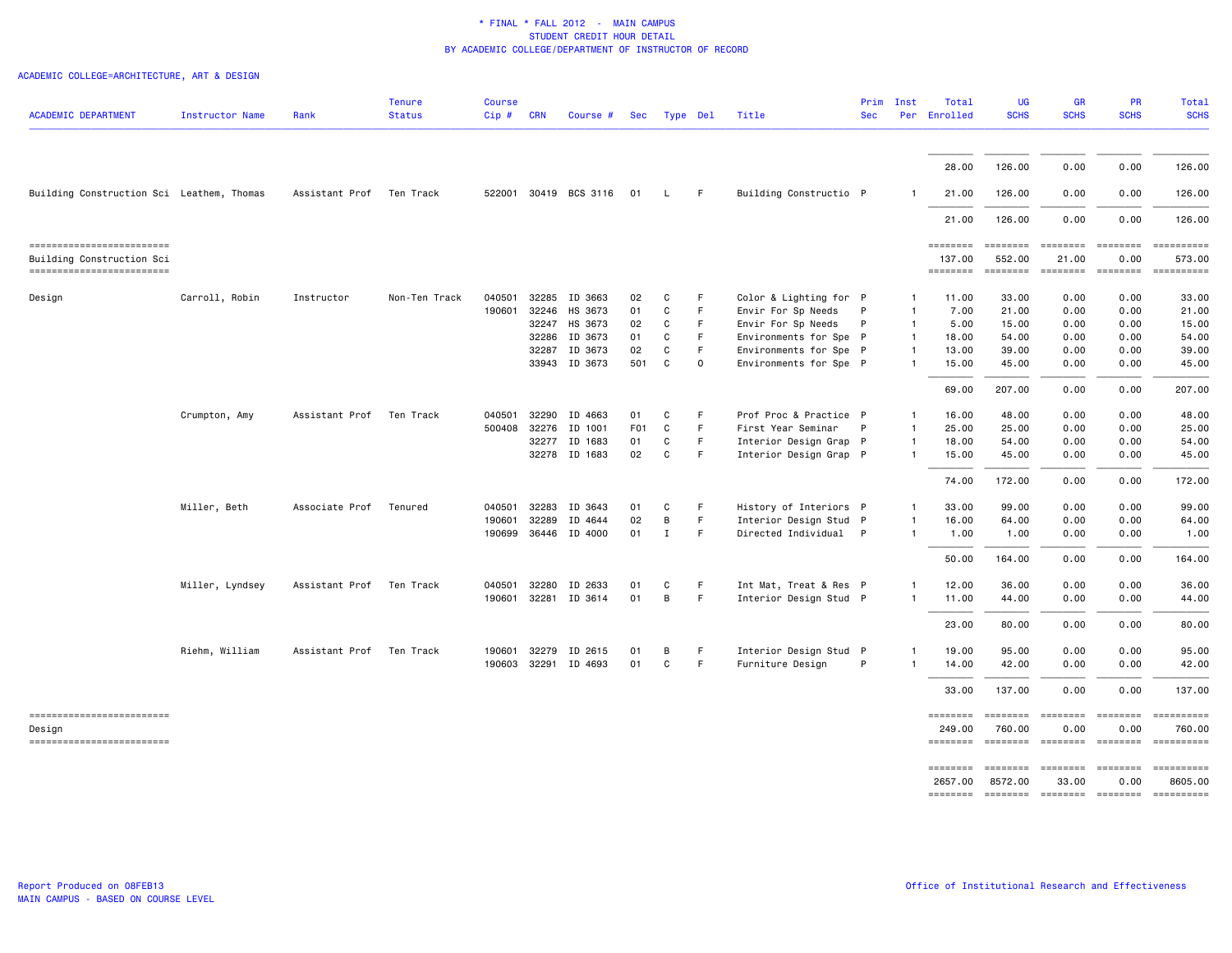### ACADEMIC COLLEGE=ARTS & SCIENCES

|                                           |                                   |                          | <b>Tenure</b>  | <b>Course</b> |                |                      |                  |              |          |                                                  | Prim         | Inst           | Total           | <b>UG</b>     | <b>GR</b>                                                                                                                                                                                                                                                                                                                                                                                                                                                                              | PR                | Total                                                                                                                                                                                                                                                                                                                                                                                                                                                                   |
|-------------------------------------------|-----------------------------------|--------------------------|----------------|---------------|----------------|----------------------|------------------|--------------|----------|--------------------------------------------------|--------------|----------------|-----------------|---------------|----------------------------------------------------------------------------------------------------------------------------------------------------------------------------------------------------------------------------------------------------------------------------------------------------------------------------------------------------------------------------------------------------------------------------------------------------------------------------------------|-------------------|-------------------------------------------------------------------------------------------------------------------------------------------------------------------------------------------------------------------------------------------------------------------------------------------------------------------------------------------------------------------------------------------------------------------------------------------------------------------------|
| <b>ACADEMIC DEPARTMENT</b>                | <b>Instructor Name</b>            | Rank                     | <b>Status</b>  | Cip#          | <b>CRN</b>     | Course #             | <b>Sec</b>       |              | Type Del | Title                                            | <b>Sec</b>   | Per            | Enrolled        | <b>SCHS</b>   | <b>SCHS</b>                                                                                                                                                                                                                                                                                                                                                                                                                                                                            | <b>SCHS</b>       | <b>SCHS</b>                                                                                                                                                                                                                                                                                                                                                                                                                                                             |
| Aerospace Studies                         | Cooke, Shawnda                    | Non-Employee             | Not Applicable | 141101        |                | 35646 AS 2990        | 01               | L            | F        | Special Topic In AS                              | - S          | 0.05           | 3.75            | 0.00          | 0.00                                                                                                                                                                                                                                                                                                                                                                                                                                                                                   | 0.00              | 0.00                                                                                                                                                                                                                                                                                                                                                                                                                                                                    |
|                                           |                                   |                          |                | 290101        | 30355          | AS 1012              | 01               | $\mathtt{C}$ | F        | Foundations of USAF-                             | P            | 0.95           | 21.85           | 43.70         | 0.00                                                                                                                                                                                                                                                                                                                                                                                                                                                                                   | 0.00              | 43.70                                                                                                                                                                                                                                                                                                                                                                                                                                                                   |
|                                           |                                   |                          |                |               | 30356          | AS 1012              | 02               | C            | F        | Foundations of USAF- P                           |              | 0.95           | 18.05           | 36.10         | 0.00                                                                                                                                                                                                                                                                                                                                                                                                                                                                                   | 0.00              | 36.10                                                                                                                                                                                                                                                                                                                                                                                                                                                                   |
|                                           |                                   |                          |                |               | 30358          | AS 2012              | 01               | C            | F.       | Air and Space Power- P                           |              | 0.95           | 9.50            | 19.00         | 0.00                                                                                                                                                                                                                                                                                                                                                                                                                                                                                   | 0.00              | 19.00                                                                                                                                                                                                                                                                                                                                                                                                                                                                   |
|                                           |                                   |                          |                |               |                | 30359 AS 2012        | 02               | $\mathbf c$  | F        | Air and Space Power- P                           |              | 0.95           | 14.25           | 28.50         | 0.00                                                                                                                                                                                                                                                                                                                                                                                                                                                                                   | 0.00              | 28.50                                                                                                                                                                                                                                                                                                                                                                                                                                                                   |
|                                           |                                   |                          |                |               |                |                      |                  |              |          |                                                  |              |                | 67.40           | 127.30        | 0.00                                                                                                                                                                                                                                                                                                                                                                                                                                                                                   | 0.00              | 127.30                                                                                                                                                                                                                                                                                                                                                                                                                                                                  |
|                                           | Nicholson, Roberta Non-Employee   |                          | Not Applicable |               |                | 290101 30363 AS 4013 | 01               | C            | F.       | NSA/Prep for Act Dut P                           |              | 0.95           | 8.55            | 25.65         | 0.00                                                                                                                                                                                                                                                                                                                                                                                                                                                                                   | 0.00              | 25.65                                                                                                                                                                                                                                                                                                                                                                                                                                                                   |
|                                           |                                   |                          |                |               |                |                      |                  |              |          |                                                  |              |                | 8.55            | 25.65         | 0.00                                                                                                                                                                                                                                                                                                                                                                                                                                                                                   | 0.00              | 25.65                                                                                                                                                                                                                                                                                                                                                                                                                                                                   |
|                                           |                                   |                          |                |               |                |                      |                  |              |          |                                                  |              |                |                 |               |                                                                                                                                                                                                                                                                                                                                                                                                                                                                                        |                   |                                                                                                                                                                                                                                                                                                                                                                                                                                                                         |
|                                           | Simmons, Wesley                   | Non-Employee             | Not Applicable | 131314        |                | 32872 PE 3111        | 02<br>01         | L<br>L       | F.<br>F. | Adv Mil Phy Fit - AF P                           |              | $\overline{1}$ | 8.00            | 8.00          | 0.00                                                                                                                                                                                                                                                                                                                                                                                                                                                                                   | 0.00              | 8.00                                                                                                                                                                                                                                                                                                                                                                                                                                                                    |
|                                           |                                   |                          |                | 141101        | 35646          | AS 2990              |                  |              | F        | Special Topic In AS                              | $\mathsf{P}$ | 0.95           | 71.25           | 0.00          | 0.00                                                                                                                                                                                                                                                                                                                                                                                                                                                                                   | 0.00              | 0.00                                                                                                                                                                                                                                                                                                                                                                                                                                                                    |
|                                           |                                   |                          |                |               | 290101 30355   | AS 1012<br>AS 1012   | 01<br>02         | C<br>C       | F.       | Foundations of USAF- S<br>Foundations of USAF- S |              | 0.05<br>0.05   | 1.15<br>0.95    | 2.30<br>1.90  | 0.00<br>0.00                                                                                                                                                                                                                                                                                                                                                                                                                                                                           | 0.00<br>0.00      | 2.30<br>1.90                                                                                                                                                                                                                                                                                                                                                                                                                                                            |
|                                           |                                   |                          |                |               | 30356<br>30358 | AS 2012              | 01               | C            | F.       | Air and Space Power- S                           |              | 0.05           | 0.50            | 1.00          | 0.00                                                                                                                                                                                                                                                                                                                                                                                                                                                                                   | 0.00              | 1.00                                                                                                                                                                                                                                                                                                                                                                                                                                                                    |
|                                           |                                   |                          |                |               | 30359          | AS 2012              | 02               | C            | F.       |                                                  |              | 0.05           | 0.75            | 1.50          | 0.00                                                                                                                                                                                                                                                                                                                                                                                                                                                                                   | 0.00              | 1.50                                                                                                                                                                                                                                                                                                                                                                                                                                                                    |
|                                           |                                   |                          |                |               | 30361          | AS 3013              | 01               | C            | F.       | Air and Space Power- S<br>Af Leadership Studie P |              | $\overline{1}$ | 12.00           | 36.00         | 0.00                                                                                                                                                                                                                                                                                                                                                                                                                                                                                   | 0.00              | 36.00                                                                                                                                                                                                                                                                                                                                                                                                                                                                   |
|                                           |                                   |                          |                |               |                | 30363 AS 4013        | 01               | C            | F.       | NSA/Prep for Act Dut S                           |              | 0.05           | 0.45            | 1.35          | 0.00                                                                                                                                                                                                                                                                                                                                                                                                                                                                                   | 0.00              | 1.35                                                                                                                                                                                                                                                                                                                                                                                                                                                                    |
|                                           |                                   |                          |                |               |                |                      |                  |              |          |                                                  |              |                | 95.05           | 52.05         | 0.00                                                                                                                                                                                                                                                                                                                                                                                                                                                                                   | 0.00              | 52.05                                                                                                                                                                                                                                                                                                                                                                                                                                                                   |
| ==========================                |                                   |                          |                |               |                |                      |                  |              |          |                                                  |              |                | <b>EDESSERS</b> | $= 222222222$ | $\begin{array}{cccccccccc} \multicolumn{2}{c}{} & \multicolumn{2}{c}{} & \multicolumn{2}{c}{} & \multicolumn{2}{c}{} & \multicolumn{2}{c}{} & \multicolumn{2}{c}{} & \multicolumn{2}{c}{} & \multicolumn{2}{c}{} & \multicolumn{2}{c}{} & \multicolumn{2}{c}{} & \multicolumn{2}{c}{} & \multicolumn{2}{c}{} & \multicolumn{2}{c}{} & \multicolumn{2}{c}{} & \multicolumn{2}{c}{} & \multicolumn{2}{c}{} & \multicolumn{2}{c}{} & \multicolumn{2}{c}{} & \multicolumn{2}{c}{} & \mult$ | $= = = = = = = =$ | $\begin{minipage}{0.9\linewidth} \hspace*{-0.2cm} \textbf{if the number of } \textit{if} \textit{if} \textit{if} \textit{if} \textit{if} \textit{if} \textit{if} \textit{if} \textit{if} \textit{if} \textit{if} \textit{if} \textit{if} \textit{if} \textit{if} \textit{if} \textit{if} \textit{if} \textit{if} \textit{if} \textit{if} \textit{if} \textit{if} \textit{if} \textit{if} \textit{if} \textit{if} \textit{if} \textit{if} \textit{if} \textit{if} \text$ |
| Aerospace Studies                         |                                   |                          |                |               |                |                      |                  |              |          |                                                  |              |                | 171.00          | 205.00        | 0.00                                                                                                                                                                                                                                                                                                                                                                                                                                                                                   | 0.00              | 205.00                                                                                                                                                                                                                                                                                                                                                                                                                                                                  |
| ------------------------                  |                                   |                          |                |               |                |                      |                  |              |          |                                                  |              |                | ========        | ========      |                                                                                                                                                                                                                                                                                                                                                                                                                                                                                        |                   | $\begin{minipage}{0.9\linewidth} \hspace*{-0.2cm} \textbf{if the number of } \textit{if} \textit{if} \textit{if} \textit{if} \textit{if} \textit{if} \textit{if} \textit{if} \textit{if} \textit{if} \textit{if} \textit{if} \textit{if} \textit{if} \textit{if} \textit{if} \textit{if} \textit{if} \textit{if} \textit{if} \textit{if} \textit{if} \textit{if} \textit{if} \textit{if} \textit{if} \textit{if} \textit{if} \textit{if} \textit{if} \textit{if} \text$ |
| Anthro. & Mid. East. Cult Anderson, Derek |                                   | Non-Faculty              | Not Applicable |               |                | 450201 30185 AN 1103 | 06               | C            | F        | Intro To Anthro                                  | P            | $\mathbf{1}$   | 34.00           | 102.00        | 0.00                                                                                                                                                                                                                                                                                                                                                                                                                                                                                   | 0.00              | 102.00                                                                                                                                                                                                                                                                                                                                                                                                                                                                  |
|                                           |                                   |                          |                |               |                |                      |                  |              |          |                                                  |              |                | 34.00           | 102.00        | 0.00                                                                                                                                                                                                                                                                                                                                                                                                                                                                                   | 0.00              | 102.00                                                                                                                                                                                                                                                                                                                                                                                                                                                                  |
|                                           | Copeland, Toni                    | Assistant Prof           | Ten Track      |               |                | 450201 30213 AN 8215 | 03               | E            | F        | Internship in Applie P                           |              | $\mathbf{1}$   | 1.00            | 0.00          | 5.00                                                                                                                                                                                                                                                                                                                                                                                                                                                                                   | 0.00              | 5.00                                                                                                                                                                                                                                                                                                                                                                                                                                                                    |
|                                           |                                   |                          |                |               | 34510          | AN 1143              | 05               | C            | F.       | Cultural Anthro                                  | P            | $\mathbf{1}$   | 47.00           | 141.00        | 0.00                                                                                                                                                                                                                                                                                                                                                                                                                                                                                   | 0.00              | 141.00                                                                                                                                                                                                                                                                                                                                                                                                                                                                  |
|                                           |                                   |                          |                |               | 34523          | AN 8103              | 01               | C            | F        | Applied Cultural Ant P                           |              | $\mathbf{1}$   | 7.00            | 0.00          | 21.00                                                                                                                                                                                                                                                                                                                                                                                                                                                                                  | 0.00              | 21.00                                                                                                                                                                                                                                                                                                                                                                                                                                                                   |
|                                           |                                   |                          |                |               | 35388          | AN 8000              | 01               | D            | F        | Thesis Research                                  | P            | $\mathbf{1}$   | 1.00            | 0.00          | 1.00                                                                                                                                                                                                                                                                                                                                                                                                                                                                                   | 0.00              | 1.00                                                                                                                                                                                                                                                                                                                                                                                                                                                                    |
|                                           |                                   |                          |                |               | 35699          | AN 4000              | 01               | $\;$ I       | F        | Directed Indiv Study P                           |              | $\mathbf{1}$   | 1.00            | 3.00          | 0.00                                                                                                                                                                                                                                                                                                                                                                                                                                                                                   | 0.00              | 3.00                                                                                                                                                                                                                                                                                                                                                                                                                                                                    |
|                                           |                                   |                          |                |               | 35700          | AN 4000              | 02               | $\mathbf I$  | F.       | Directed Indiv Study P                           |              | $\mathbf{1}$   | 1.00            | 3.00          | 0.00                                                                                                                                                                                                                                                                                                                                                                                                                                                                                   | 0.00              | 3.00                                                                                                                                                                                                                                                                                                                                                                                                                                                                    |
|                                           |                                   |                          |                |               | 35701          | AN 4000              | 03               | $\;$ I       | F        | Directed Indiv Study P                           |              | $\mathbf{1}$   | 1.00            | 3.00          | 0.00                                                                                                                                                                                                                                                                                                                                                                                                                                                                                   | 0.00              | 3.00                                                                                                                                                                                                                                                                                                                                                                                                                                                                    |
|                                           |                                   |                          |                |               |                |                      |                  |              |          |                                                  |              |                | 59.00           | 150.00        | 27.00                                                                                                                                                                                                                                                                                                                                                                                                                                                                                  | 0.00              | 177.00                                                                                                                                                                                                                                                                                                                                                                                                                                                                  |
|                                           | Hardin, James                     | Associate Prof           | Tenured        |               |                | 450201 35389 AN 8000 | 02               | D            | F        | Thesis Research                                  | P            | $\mathbf{1}$   | 2.00            | 0.00          | 7.00                                                                                                                                                                                                                                                                                                                                                                                                                                                                                   | 0.00              | 7.00                                                                                                                                                                                                                                                                                                                                                                                                                                                                    |
|                                           |                                   |                          |                |               |                |                      |                  |              |          |                                                  |              |                | 2.00            | 0.00          | 7.00                                                                                                                                                                                                                                                                                                                                                                                                                                                                                   | 0.00              | 7.00                                                                                                                                                                                                                                                                                                                                                                                                                                                                    |
|                                           | Herrmann, Nicholas Associate Prof |                          | Tenured        | 450201        | 30178          | AN 1001              | F <sub>0</sub> 1 | C            | F        | First Year Seminar                               | P            | $\mathbf{1}$   | 21.00           | 21.00         | 0.00                                                                                                                                                                                                                                                                                                                                                                                                                                                                                   | 0.00              | 21.00                                                                                                                                                                                                                                                                                                                                                                                                                                                                   |
|                                           |                                   |                          |                |               | 30214          | AN 8215              | 04               | E            | F.       | Internship in Applie P                           |              | $\mathbf{1}$   | 1.00            | 0.00          | 5.00                                                                                                                                                                                                                                                                                                                                                                                                                                                                                   | 0.00              | 5.00                                                                                                                                                                                                                                                                                                                                                                                                                                                                    |
|                                           |                                   |                          |                |               | 34526          | AN 4303              | 01               | C            | F.       | Human Variation and                              | P            | $\mathbf{1}$   | 13.00           | 39.00         | 0.00                                                                                                                                                                                                                                                                                                                                                                                                                                                                                   | 0.00              | 39.00                                                                                                                                                                                                                                                                                                                                                                                                                                                                   |
|                                           |                                   |                          |                |               | 34527          | AN 6303              | 01               | C            | F        | Human Variation and                              | P            | $\mathbf{1}$   | 4.00            | 0.00          | 12.00                                                                                                                                                                                                                                                                                                                                                                                                                                                                                  | 0.00              | 12.00                                                                                                                                                                                                                                                                                                                                                                                                                                                                   |
|                                           |                                   |                          |                |               | 34528          | AN 4990              | 01               | C            | F        | Special Topic In AN                              | P            | $\mathbf{1}$   | 25.00           | 75.00         | 0.00                                                                                                                                                                                                                                                                                                                                                                                                                                                                                   | 0.00              | 75.00                                                                                                                                                                                                                                                                                                                                                                                                                                                                   |
|                                           |                                   |                          |                |               |                | 35390 AN 8000        | 03               | D            | F        | Thesis Research                                  | P            | $\mathbf{1}$   | 9.00            | 0.00          | 32.00                                                                                                                                                                                                                                                                                                                                                                                                                                                                                  | 0.00              | 32.00                                                                                                                                                                                                                                                                                                                                                                                                                                                                   |
|                                           |                                   |                          |                |               |                |                      |                  |              |          |                                                  |              |                | 73.00           | 135.00        | 49.00                                                                                                                                                                                                                                                                                                                                                                                                                                                                                  | 0.00              | 184.00                                                                                                                                                                                                                                                                                                                                                                                                                                                                  |
|                                           | Hoffman, David                    | Assistant Prof Ten Track |                |               |                | 450201 30186 AN 1143 | 01               | C            | E        | Cultural Anthro                                  | P            | $\mathbf{1}$   | 23.00           | 69.00         | 0.00                                                                                                                                                                                                                                                                                                                                                                                                                                                                                   | 0.00              | 69.00                                                                                                                                                                                                                                                                                                                                                                                                                                                                   |
|                                           |                                   |                          |                |               |                |                      |                  |              |          |                                                  |              |                |                 |               |                                                                                                                                                                                                                                                                                                                                                                                                                                                                                        |                   |                                                                                                                                                                                                                                                                                                                                                                                                                                                                         |

Report Produced on 08FEB13 Office of Institutional Research and Effectiveness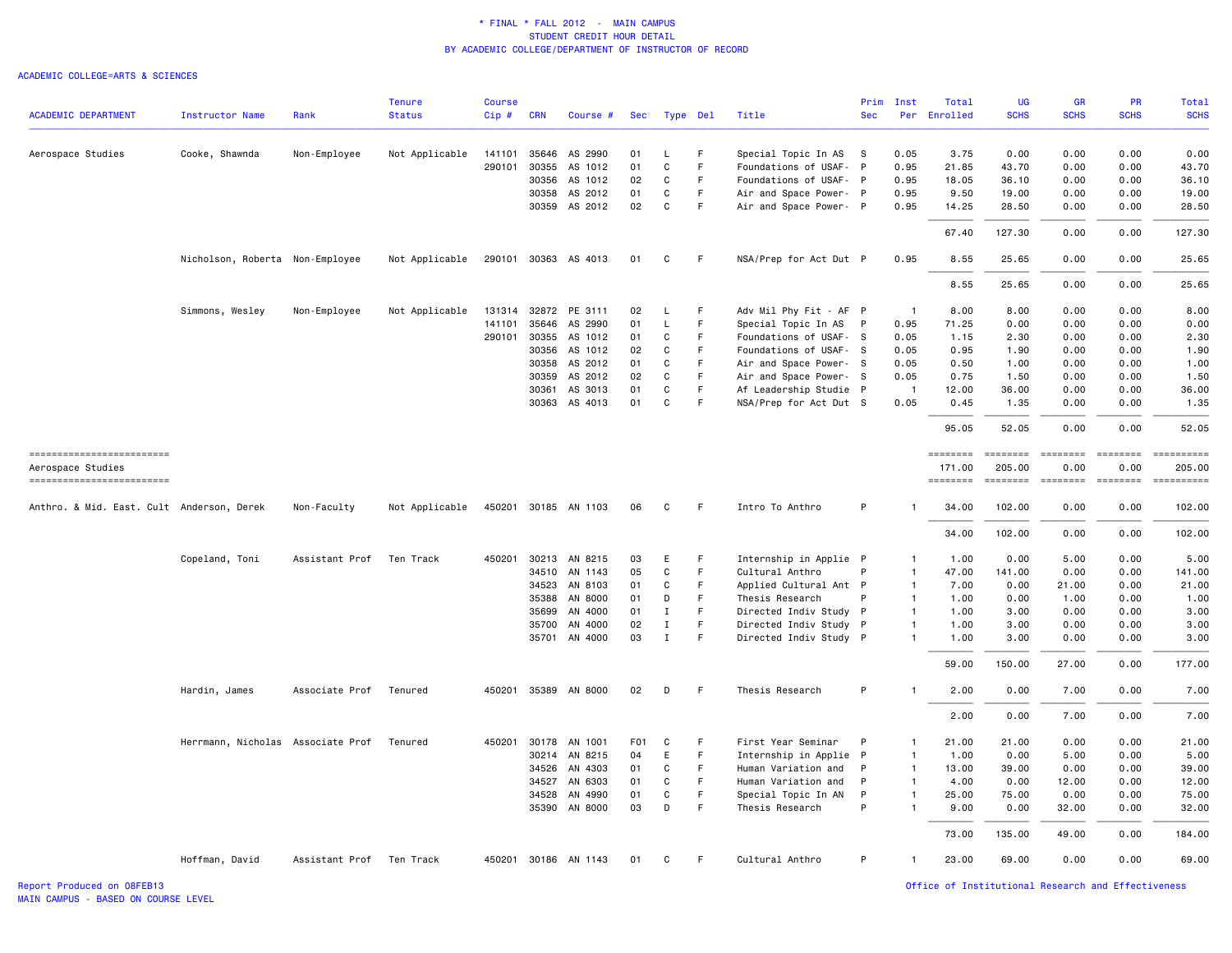#### ACADEMIC COLLEGE=ARTS & SCIENCES

| <b>ACADEMIC DEPARTMENT</b>                              | <b>Instructor Name</b>                      | Rank           | <b>Tenure</b><br><b>Status</b> | <b>Course</b><br>Cip# | <b>CRN</b>   | Course #              | Sec |              | Type Del | Title                  | Prim<br><b>Sec</b> | Inst           | Total<br>Per Enrolled                                                                                                                                                                                                                                                                                                                                                                                                                                                                  | <b>UG</b><br><b>SCHS</b>                                                                                                                                                                                                                                                                                                                                                                                                                                                               | <b>GR</b><br><b>SCHS</b>                                                                                                                                                                                                                                                                                                                                                                                                                                                                         | PR<br><b>SCHS</b>                                                                                                                                                                                                                                                                                                                                                                                                                                                                      | <b>Total</b><br><b>SCHS</b> |
|---------------------------------------------------------|---------------------------------------------|----------------|--------------------------------|-----------------------|--------------|-----------------------|-----|--------------|----------|------------------------|--------------------|----------------|----------------------------------------------------------------------------------------------------------------------------------------------------------------------------------------------------------------------------------------------------------------------------------------------------------------------------------------------------------------------------------------------------------------------------------------------------------------------------------------|----------------------------------------------------------------------------------------------------------------------------------------------------------------------------------------------------------------------------------------------------------------------------------------------------------------------------------------------------------------------------------------------------------------------------------------------------------------------------------------|--------------------------------------------------------------------------------------------------------------------------------------------------------------------------------------------------------------------------------------------------------------------------------------------------------------------------------------------------------------------------------------------------------------------------------------------------------------------------------------------------|----------------------------------------------------------------------------------------------------------------------------------------------------------------------------------------------------------------------------------------------------------------------------------------------------------------------------------------------------------------------------------------------------------------------------------------------------------------------------------------|-----------------------------|
|                                                         |                                             |                |                                |                       |              |                       |     |              |          |                        |                    |                |                                                                                                                                                                                                                                                                                                                                                                                                                                                                                        |                                                                                                                                                                                                                                                                                                                                                                                                                                                                                        |                                                                                                                                                                                                                                                                                                                                                                                                                                                                                                  |                                                                                                                                                                                                                                                                                                                                                                                                                                                                                        |                             |
| Anthro. & Mid. East. Cult Hoffman, David                |                                             | Assistant Prof | Ten Track                      | 450201                |              | 30187 AN 1143         | 02  | C            | F.       | Cultural Anthro        | P                  | $\mathbf{1}$   | 15.00                                                                                                                                                                                                                                                                                                                                                                                                                                                                                  | 45.00                                                                                                                                                                                                                                                                                                                                                                                                                                                                                  | 0.00                                                                                                                                                                                                                                                                                                                                                                                                                                                                                             | 0.00                                                                                                                                                                                                                                                                                                                                                                                                                                                                                   | 45.00                       |
|                                                         |                                             |                |                                |                       | 30188        | AN 1143               | 03  | C            | F        | Cultural Anthro        | P                  | $\mathbf{1}$   | 26.00                                                                                                                                                                                                                                                                                                                                                                                                                                                                                  | 78.00                                                                                                                                                                                                                                                                                                                                                                                                                                                                                  | 0.00                                                                                                                                                                                                                                                                                                                                                                                                                                                                                             | 0.00                                                                                                                                                                                                                                                                                                                                                                                                                                                                                   | 78.00                       |
|                                                         |                                             |                |                                |                       | 30189        | AN 1143               | 04  | C            | F        | Cultural Anthro        | P                  | 1              | 23.00                                                                                                                                                                                                                                                                                                                                                                                                                                                                                  | 69.00                                                                                                                                                                                                                                                                                                                                                                                                                                                                                  | 0.00                                                                                                                                                                                                                                                                                                                                                                                                                                                                                             | 0.00                                                                                                                                                                                                                                                                                                                                                                                                                                                                                   | 69.00                       |
|                                                         |                                             |                |                                |                       | 34524        | AN 8990               | 01  | C            | F        | Special Topic In AN    | P                  | $\mathbf{1}$   | 6.00                                                                                                                                                                                                                                                                                                                                                                                                                                                                                   | 0.00                                                                                                                                                                                                                                                                                                                                                                                                                                                                                   | 18.00                                                                                                                                                                                                                                                                                                                                                                                                                                                                                            | 0.00                                                                                                                                                                                                                                                                                                                                                                                                                                                                                   | 18.00                       |
|                                                         |                                             |                |                                |                       | 35391        | AN 8000               | 04  | D            | F        | Thesis Research        | P                  | $\mathbf{1}$   | 1.00                                                                                                                                                                                                                                                                                                                                                                                                                                                                                   | 0.00                                                                                                                                                                                                                                                                                                                                                                                                                                                                                   | 1.00                                                                                                                                                                                                                                                                                                                                                                                                                                                                                             | 0.00                                                                                                                                                                                                                                                                                                                                                                                                                                                                                   | 1.00                        |
|                                                         |                                             |                |                                |                       |              |                       |     |              |          |                        |                    |                | 94.00                                                                                                                                                                                                                                                                                                                                                                                                                                                                                  | 261.00                                                                                                                                                                                                                                                                                                                                                                                                                                                                                 | 19.00                                                                                                                                                                                                                                                                                                                                                                                                                                                                                            | 0.00                                                                                                                                                                                                                                                                                                                                                                                                                                                                                   | 280.00                      |
|                                                         | Marcus, Jean                                | Instructor     | Non-Ten Track                  | 450201                | 30179        | AN 1103               | 01  | C            | F        | Intro To Anthro        | P                  | $\mathbf{1}$   | 44.00                                                                                                                                                                                                                                                                                                                                                                                                                                                                                  | 132.00                                                                                                                                                                                                                                                                                                                                                                                                                                                                                 | 0.00                                                                                                                                                                                                                                                                                                                                                                                                                                                                                             | 0.00                                                                                                                                                                                                                                                                                                                                                                                                                                                                                   | 132.00                      |
|                                                         |                                             |                |                                |                       | 30180        | AN 1103               | 02  | C            | F.       | Intro To Anthro        | P                  |                | 45.00                                                                                                                                                                                                                                                                                                                                                                                                                                                                                  | 135.00                                                                                                                                                                                                                                                                                                                                                                                                                                                                                 | 0.00                                                                                                                                                                                                                                                                                                                                                                                                                                                                                             | 0.00                                                                                                                                                                                                                                                                                                                                                                                                                                                                                   | 135.00                      |
|                                                         |                                             |                |                                |                       |              | 30184 AN 1103         | 05  | C            | F        | Intro To Anthro        | P                  | $\mathbf{1}$   | 47.00                                                                                                                                                                                                                                                                                                                                                                                                                                                                                  | 141.00                                                                                                                                                                                                                                                                                                                                                                                                                                                                                 | 0.00                                                                                                                                                                                                                                                                                                                                                                                                                                                                                             | 0.00                                                                                                                                                                                                                                                                                                                                                                                                                                                                                   | 141.00                      |
|                                                         |                                             |                |                                |                       |              |                       |     |              |          |                        |                    |                | 136.00                                                                                                                                                                                                                                                                                                                                                                                                                                                                                 | 408.00                                                                                                                                                                                                                                                                                                                                                                                                                                                                                 | 0.00                                                                                                                                                                                                                                                                                                                                                                                                                                                                                             | 0.00                                                                                                                                                                                                                                                                                                                                                                                                                                                                                   | 408.00                      |
|                                                         | McClellan, Laura                            | Lecturer       | Non-Ten Track                  |                       |              | 450201 30191 AN 1143  | H01 | C            | F        | Honors Cultural Anth P |                    | 1              | 25.00                                                                                                                                                                                                                                                                                                                                                                                                                                                                                  | 75.00                                                                                                                                                                                                                                                                                                                                                                                                                                                                                  | 0.00                                                                                                                                                                                                                                                                                                                                                                                                                                                                                             | 0.00                                                                                                                                                                                                                                                                                                                                                                                                                                                                                   | 75.00                       |
|                                                         |                                             |                |                                |                       |              |                       |     |              |          |                        |                    |                | 25.00                                                                                                                                                                                                                                                                                                                                                                                                                                                                                  | 75.00                                                                                                                                                                                                                                                                                                                                                                                                                                                                                  | 0.00                                                                                                                                                                                                                                                                                                                                                                                                                                                                                             | 0.00                                                                                                                                                                                                                                                                                                                                                                                                                                                                                   | 75.00                       |
|                                                         | Peacock, Claude                             | Professor      | Tenured                        | 450201                |              | 30210 AN 8011         | 01  | S            | F        | Professn Applied Ant P |                    | 1              | 12.00                                                                                                                                                                                                                                                                                                                                                                                                                                                                                  | 0.00                                                                                                                                                                                                                                                                                                                                                                                                                                                                                   | 12.00                                                                                                                                                                                                                                                                                                                                                                                                                                                                                            | 0.00                                                                                                                                                                                                                                                                                                                                                                                                                                                                                   | 12.00                       |
|                                                         |                                             |                |                                |                       | 30211        | AN 8215               | 01  | E            | F        | Internship in Applie P |                    | $\mathbf{1}$   | 1.00                                                                                                                                                                                                                                                                                                                                                                                                                                                                                   | 0.00                                                                                                                                                                                                                                                                                                                                                                                                                                                                                   | 5.00                                                                                                                                                                                                                                                                                                                                                                                                                                                                                             | 0.00                                                                                                                                                                                                                                                                                                                                                                                                                                                                                   | 5.00                        |
|                                                         |                                             |                |                                |                       | 35392        | AN 8000               | 05  | D            | F.       | Thesis Research        | P                  | $\mathbf{1}$   | 3.00                                                                                                                                                                                                                                                                                                                                                                                                                                                                                   | 0.00                                                                                                                                                                                                                                                                                                                                                                                                                                                                                   | 4.00                                                                                                                                                                                                                                                                                                                                                                                                                                                                                             | 0.00                                                                                                                                                                                                                                                                                                                                                                                                                                                                                   | 4.00                        |
|                                                         |                                             |                |                                |                       | 450301 30195 | AN 1543               | 01  | C            | F        | Intro To Archaeology P |                    | $\mathbf{1}$   | 49.00                                                                                                                                                                                                                                                                                                                                                                                                                                                                                  | 147.00                                                                                                                                                                                                                                                                                                                                                                                                                                                                                 | 0.00                                                                                                                                                                                                                                                                                                                                                                                                                                                                                             | 0.00                                                                                                                                                                                                                                                                                                                                                                                                                                                                                   | 147.00                      |
|                                                         |                                             |                |                                |                       |              | 34509 AN 8523         | 01  | $\mathtt{C}$ | F.       | Environmental Archy P  |                    | $\mathbf{1}$   | 10.00                                                                                                                                                                                                                                                                                                                                                                                                                                                                                  | 0.00                                                                                                                                                                                                                                                                                                                                                                                                                                                                                   | 30.00                                                                                                                                                                                                                                                                                                                                                                                                                                                                                            | 0.00                                                                                                                                                                                                                                                                                                                                                                                                                                                                                   | 30.00                       |
|                                                         |                                             |                |                                |                       |              |                       |     |              |          |                        |                    |                | 75.00                                                                                                                                                                                                                                                                                                                                                                                                                                                                                  | 147.00                                                                                                                                                                                                                                                                                                                                                                                                                                                                                 | 51.00                                                                                                                                                                                                                                                                                                                                                                                                                                                                                            | 0.00                                                                                                                                                                                                                                                                                                                                                                                                                                                                                   | 198.00                      |
|                                                         | Rafferty, Janet                             | Professor      | Tenured                        |                       | 450201 30200 | AN 4123               | 01  | C            | F        | Anthro Theory          | P                  | $\mathbf{1}$   | 23.00                                                                                                                                                                                                                                                                                                                                                                                                                                                                                  | 69.00                                                                                                                                                                                                                                                                                                                                                                                                                                                                                  | 0.00                                                                                                                                                                                                                                                                                                                                                                                                                                                                                             | 0.00                                                                                                                                                                                                                                                                                                                                                                                                                                                                                   | 69.00                       |
|                                                         |                                             |                |                                |                       | 30205        | AN 6123               | 01  | $\mathtt{C}$ | F        | Anthro Theory          | P                  | $\mathbf{1}$   | 3.00                                                                                                                                                                                                                                                                                                                                                                                                                                                                                   | 0.00                                                                                                                                                                                                                                                                                                                                                                                                                                                                                   | 9.00                                                                                                                                                                                                                                                                                                                                                                                                                                                                                             | 0.00                                                                                                                                                                                                                                                                                                                                                                                                                                                                                   | 9.00                        |
|                                                         |                                             |                |                                |                       | 35393        | AN 8000               | 06  | D            | F        | Thesis Research        | P                  | $\mathbf{1}$   | 5.00                                                                                                                                                                                                                                                                                                                                                                                                                                                                                   | 0.00                                                                                                                                                                                                                                                                                                                                                                                                                                                                                   | 13.00                                                                                                                                                                                                                                                                                                                                                                                                                                                                                            | 0.00                                                                                                                                                                                                                                                                                                                                                                                                                                                                                   | 13.00                       |
|                                                         |                                             |                |                                |                       | 36308        | AN 7000               | 01  | $\;$ I       | F        | Directed Indiv Study   | P                  | 1              | 1.00                                                                                                                                                                                                                                                                                                                                                                                                                                                                                   | 0.00                                                                                                                                                                                                                                                                                                                                                                                                                                                                                   | 3.00                                                                                                                                                                                                                                                                                                                                                                                                                                                                                             | 0.00                                                                                                                                                                                                                                                                                                                                                                                                                                                                                   | 3.00                        |
|                                                         |                                             |                |                                | 450301 34508          |              | AN 3523               | 01  | $\mathbf c$  | F        | N American Archlgy     | P                  | $\mathbf{1}$   | 20.00                                                                                                                                                                                                                                                                                                                                                                                                                                                                                  | 60.00                                                                                                                                                                                                                                                                                                                                                                                                                                                                                  | 0.00                                                                                                                                                                                                                                                                                                                                                                                                                                                                                             | 0.00                                                                                                                                                                                                                                                                                                                                                                                                                                                                                   | 60.00                       |
|                                                         |                                             |                |                                |                       |              |                       |     |              |          |                        |                    |                | 52.00                                                                                                                                                                                                                                                                                                                                                                                                                                                                                  | 129.00                                                                                                                                                                                                                                                                                                                                                                                                                                                                                 | 25.00                                                                                                                                                                                                                                                                                                                                                                                                                                                                                            | 0.00                                                                                                                                                                                                                                                                                                                                                                                                                                                                                   | 154.00                      |
|                                                         | Seger, Joe                                  | Professor      | Tenured                        |                       |              | 380201 35807 REL 4000 | 01  | Ι.           | F.       | Directed Indiv Study P |                    | $\mathbf{1}$   | 1.00                                                                                                                                                                                                                                                                                                                                                                                                                                                                                   | 3.00                                                                                                                                                                                                                                                                                                                                                                                                                                                                                   | 0.00                                                                                                                                                                                                                                                                                                                                                                                                                                                                                             | 0.00                                                                                                                                                                                                                                                                                                                                                                                                                                                                                   | 3.00                        |
|                                                         |                                             |                |                                |                       |              |                       |     |              |          |                        |                    |                | 1.00                                                                                                                                                                                                                                                                                                                                                                                                                                                                                   | 3.00                                                                                                                                                                                                                                                                                                                                                                                                                                                                                   | 0.00                                                                                                                                                                                                                                                                                                                                                                                                                                                                                             | 0.00                                                                                                                                                                                                                                                                                                                                                                                                                                                                                   | 3.00                        |
|                                                         | Zuckerman, Molly                            | Assistant Prof | Ten Track                      | 450201                | 34211        | AN 1344               | 01  | C            | F        | Intro to Biol Anthro P |                    | $\mathbf{1}$   | 34.00                                                                                                                                                                                                                                                                                                                                                                                                                                                                                  | 136.00                                                                                                                                                                                                                                                                                                                                                                                                                                                                                 | 0.00                                                                                                                                                                                                                                                                                                                                                                                                                                                                                             | 0.00                                                                                                                                                                                                                                                                                                                                                                                                                                                                                   | 136.00                      |
|                                                         |                                             |                |                                |                       | 34511        | AN 1344               | 02  | C            | F.       | Intro to Biol Anthro P |                    | $\mathbf{1}$   | 33.00                                                                                                                                                                                                                                                                                                                                                                                                                                                                                  | 132.00                                                                                                                                                                                                                                                                                                                                                                                                                                                                                 | 0.00                                                                                                                                                                                                                                                                                                                                                                                                                                                                                             | 0.00                                                                                                                                                                                                                                                                                                                                                                                                                                                                                   | 132.00                      |
|                                                         |                                             |                |                                |                       |              | 34512 AN 1344         | 03  | К            | F        | Intro to Biol Anthro P |                    | $\mathbf{1}$   | 17.00                                                                                                                                                                                                                                                                                                                                                                                                                                                                                  | 0.00                                                                                                                                                                                                                                                                                                                                                                                                                                                                                   | 0.00                                                                                                                                                                                                                                                                                                                                                                                                                                                                                             | 0.00                                                                                                                                                                                                                                                                                                                                                                                                                                                                                   | 0.00                        |
|                                                         |                                             |                |                                |                       | 34513        | AN 1344               | 04  | К            | F.       | Intro to Biol Anthro P |                    | $\overline{1}$ | 16.00                                                                                                                                                                                                                                                                                                                                                                                                                                                                                  | 0.00                                                                                                                                                                                                                                                                                                                                                                                                                                                                                   | 0.00                                                                                                                                                                                                                                                                                                                                                                                                                                                                                             | 0.00                                                                                                                                                                                                                                                                                                                                                                                                                                                                                   | 0.00                        |
|                                                         |                                             |                |                                |                       | 34514        | AN 1344               | 05  | К            | F        | Intro to Biol Anthro P |                    | $\mathbf{1}$   | 18.00                                                                                                                                                                                                                                                                                                                                                                                                                                                                                  | 0.00                                                                                                                                                                                                                                                                                                                                                                                                                                                                                   | 0.00                                                                                                                                                                                                                                                                                                                                                                                                                                                                                             | 0.00                                                                                                                                                                                                                                                                                                                                                                                                                                                                                   | 0.00                        |
|                                                         |                                             |                |                                |                       | 34519        | AN 1344               | 10  | К            | F.       | Intro to Biol Anthro P |                    | $\mathbf{1}$   | 16.00                                                                                                                                                                                                                                                                                                                                                                                                                                                                                  | 0.00                                                                                                                                                                                                                                                                                                                                                                                                                                                                                   | 0.00                                                                                                                                                                                                                                                                                                                                                                                                                                                                                             | 0.00                                                                                                                                                                                                                                                                                                                                                                                                                                                                                   | 0.00                        |
|                                                         |                                             |                |                                |                       | 34529        | AN 4990               | 02  | C            | F        | Special Topic In AN P  |                    | $\mathbf{1}$   | 10.00                                                                                                                                                                                                                                                                                                                                                                                                                                                                                  | 30.00                                                                                                                                                                                                                                                                                                                                                                                                                                                                                  | 0.00                                                                                                                                                                                                                                                                                                                                                                                                                                                                                             | 0.00                                                                                                                                                                                                                                                                                                                                                                                                                                                                                   | 30.00                       |
|                                                         |                                             |                |                                |                       |              | 35930 AN 8215         | 05  | E            | F.       | Internship in Applie P |                    | $\mathbf{1}$   | 1.00                                                                                                                                                                                                                                                                                                                                                                                                                                                                                   | 0.00                                                                                                                                                                                                                                                                                                                                                                                                                                                                                   | 5.00                                                                                                                                                                                                                                                                                                                                                                                                                                                                                             | 0.00                                                                                                                                                                                                                                                                                                                                                                                                                                                                                   | 5.00                        |
|                                                         |                                             |                |                                |                       |              |                       |     |              |          |                        |                    |                | 145.00                                                                                                                                                                                                                                                                                                                                                                                                                                                                                 | 298.00                                                                                                                                                                                                                                                                                                                                                                                                                                                                                 | 5.00                                                                                                                                                                                                                                                                                                                                                                                                                                                                                             | 0.00                                                                                                                                                                                                                                                                                                                                                                                                                                                                                   | 303.00                      |
| ==========================<br>Anthro. & Mid. East. Cult |                                             |                |                                |                       |              |                       |     |              |          |                        |                    |                | ========<br>696.00                                                                                                                                                                                                                                                                                                                                                                                                                                                                     | $= 222222222$<br>1708.00                                                                                                                                                                                                                                                                                                                                                                                                                                                               | $\begin{array}{cccccccccc} \multicolumn{2}{c}{} & \multicolumn{2}{c}{} & \multicolumn{2}{c}{} & \multicolumn{2}{c}{} & \multicolumn{2}{c}{} & \multicolumn{2}{c}{} & \multicolumn{2}{c}{} & \multicolumn{2}{c}{} & \multicolumn{2}{c}{} & \multicolumn{2}{c}{} & \multicolumn{2}{c}{} & \multicolumn{2}{c}{} & \multicolumn{2}{c}{} & \multicolumn{2}{c}{} & \multicolumn{2}{c}{} & \multicolumn{2}{c}{} & \multicolumn{2}{c}{} & \multicolumn{2}{c}{} & \multicolumn{2}{c}{} & \mult$<br>183.00 | $= 222222222$<br>0.00                                                                                                                                                                                                                                                                                                                                                                                                                                                                  | ==========<br>1891.00       |
| -------------------------                               |                                             |                |                                |                       |              |                       |     |              |          |                        |                    |                | $\begin{array}{cccccccccc} \multicolumn{2}{c}{} & \multicolumn{2}{c}{} & \multicolumn{2}{c}{} & \multicolumn{2}{c}{} & \multicolumn{2}{c}{} & \multicolumn{2}{c}{} & \multicolumn{2}{c}{} & \multicolumn{2}{c}{} & \multicolumn{2}{c}{} & \multicolumn{2}{c}{} & \multicolumn{2}{c}{} & \multicolumn{2}{c}{} & \multicolumn{2}{c}{} & \multicolumn{2}{c}{} & \multicolumn{2}{c}{} & \multicolumn{2}{c}{} & \multicolumn{2}{c}{} & \multicolumn{2}{c}{} & \multicolumn{2}{c}{} & \mult$ | $\begin{array}{cccccccccc} \multicolumn{2}{c}{} & \multicolumn{2}{c}{} & \multicolumn{2}{c}{} & \multicolumn{2}{c}{} & \multicolumn{2}{c}{} & \multicolumn{2}{c}{} & \multicolumn{2}{c}{} & \multicolumn{2}{c}{} & \multicolumn{2}{c}{} & \multicolumn{2}{c}{} & \multicolumn{2}{c}{} & \multicolumn{2}{c}{} & \multicolumn{2}{c}{} & \multicolumn{2}{c}{} & \multicolumn{2}{c}{} & \multicolumn{2}{c}{} & \multicolumn{2}{c}{} & \multicolumn{2}{c}{} & \multicolumn{2}{c}{} & \mult$ | $\begin{array}{cccccccccc} \multicolumn{2}{c}{} & \multicolumn{2}{c}{} & \multicolumn{2}{c}{} & \multicolumn{2}{c}{} & \multicolumn{2}{c}{} & \multicolumn{2}{c}{} & \multicolumn{2}{c}{} & \multicolumn{2}{c}{} & \multicolumn{2}{c}{} & \multicolumn{2}{c}{} & \multicolumn{2}{c}{} & \multicolumn{2}{c}{} & \multicolumn{2}{c}{} & \multicolumn{2}{c}{} & \multicolumn{2}{c}{} & \multicolumn{2}{c}{} & \multicolumn{2}{c}{} & \multicolumn{2}{c}{} & \multicolumn{2}{c}{} & \mult$           | $\begin{array}{cccccccccc} \multicolumn{2}{c}{} & \multicolumn{2}{c}{} & \multicolumn{2}{c}{} & \multicolumn{2}{c}{} & \multicolumn{2}{c}{} & \multicolumn{2}{c}{} & \multicolumn{2}{c}{} & \multicolumn{2}{c}{} & \multicolumn{2}{c}{} & \multicolumn{2}{c}{} & \multicolumn{2}{c}{} & \multicolumn{2}{c}{} & \multicolumn{2}{c}{} & \multicolumn{2}{c}{} & \multicolumn{2}{c}{} & \multicolumn{2}{c}{} & \multicolumn{2}{c}{} & \multicolumn{2}{c}{} & \multicolumn{2}{c}{} & \mult$ | ==========                  |
| Biological Sciences                                     | Brooks, Christophe Assistant Prof Ten Track |                |                                |                       |              | 261301 30485 BIO 3104 | 01  | C            | F        | Ecology                | P                  | 1              | 47.00                                                                                                                                                                                                                                                                                                                                                                                                                                                                                  | 188.00                                                                                                                                                                                                                                                                                                                                                                                                                                                                                 | 0.00                                                                                                                                                                                                                                                                                                                                                                                                                                                                                             | 0.00                                                                                                                                                                                                                                                                                                                                                                                                                                                                                   | 188.00                      |
|                                                         |                                             |                |                                |                       |              | 30486 BIO 3104        | 02  | K            | F.       | Ecology                | P                  | $\mathbf{1}$   | 21.00                                                                                                                                                                                                                                                                                                                                                                                                                                                                                  | 0.00                                                                                                                                                                                                                                                                                                                                                                                                                                                                                   | 0.00                                                                                                                                                                                                                                                                                                                                                                                                                                                                                             | 0.00                                                                                                                                                                                                                                                                                                                                                                                                                                                                                   | 0.00                        |

MAIN CAMPUS - BASED ON COURSE LEVEL

Report Produced on 08FEB13 Office of Institutional Research and Effectiveness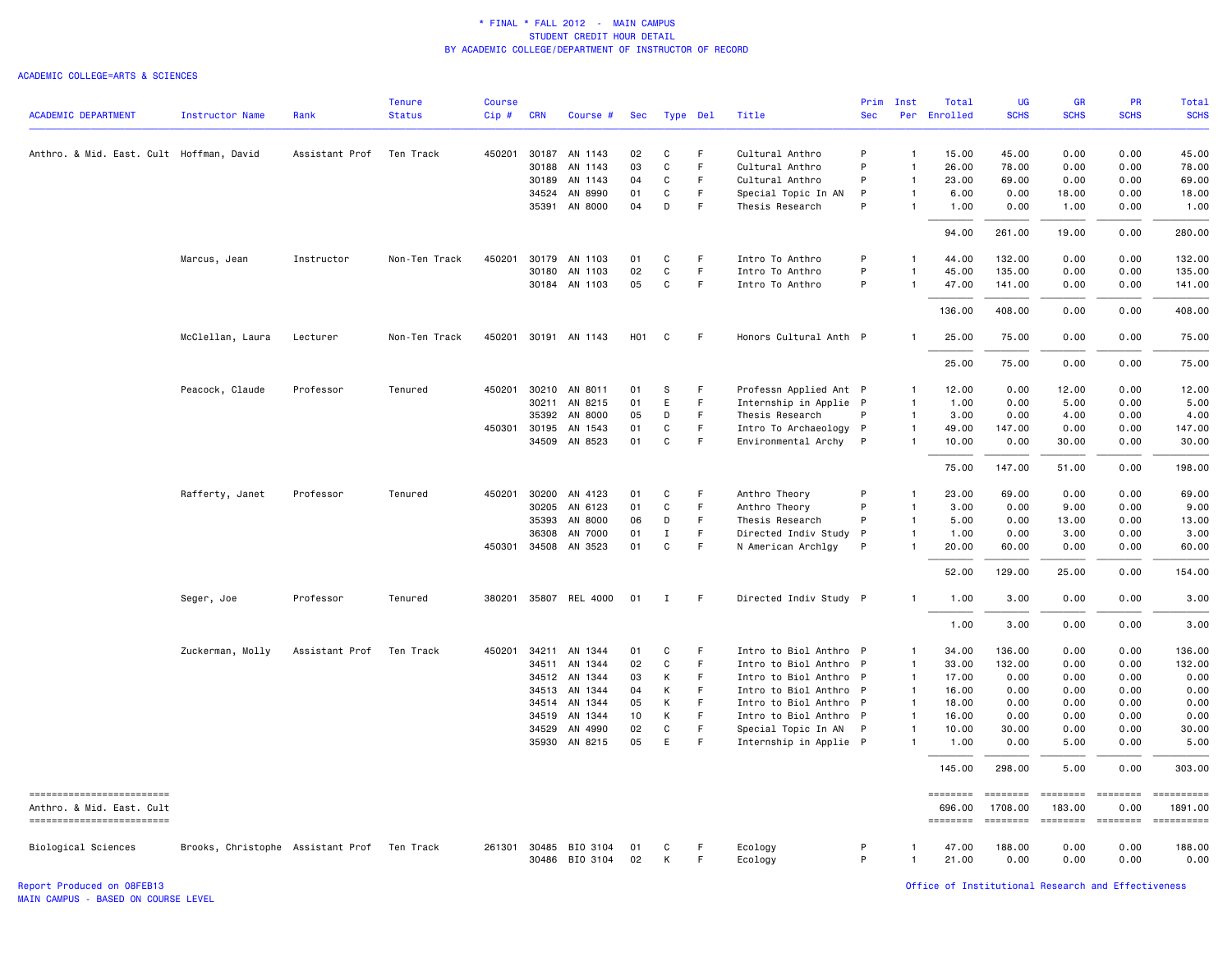|                            |                                                   |                | <b>Tenure</b>  | <b>Course</b> |            |                       |                  |          |              |                        | Prim       | Inst           | Total        | <b>UG</b>   | <b>GR</b>   | PR          | Total       |
|----------------------------|---------------------------------------------------|----------------|----------------|---------------|------------|-----------------------|------------------|----------|--------------|------------------------|------------|----------------|--------------|-------------|-------------|-------------|-------------|
| <b>ACADEMIC DEPARTMENT</b> | <b>Instructor Name</b>                            | Rank           | <b>Status</b>  | Cip#          | <b>CRN</b> | Course #              | Sec              | Type Del |              | Title                  | <b>Sec</b> |                | Per Enrolled | <b>SCHS</b> | <b>SCHS</b> | <b>SCHS</b> | <b>SCHS</b> |
| Biological Sciences        | Brooks, Christophe Assistant Prof                 |                | Ten Track      |               |            | 261301 30487 BIO 3104 | 04               | К        | F            | Ecology                | P          | $\mathbf{1}$   | 26.00        | 0.00        | 0.00        | 0.00        | 0.00        |
|                            |                                                   |                |                |               |            | 269999 35602 BIO 9000 | 01               | D        | F            | Research / Diss        | P          | $\overline{1}$ | 2.00         | 0.00        | 9.00        | 0.00        | 9.00        |
|                            |                                                   |                |                |               |            |                       |                  |          |              |                        |            |                | 96.00        | 188.00      | 9.00        | 0.00        | 197.00      |
|                            | Chevalier, David                                  | Assistant Prof | Ten Track      | 260401        |            | 30477 BIO 2103        | 01               | C        | F            | Cell Biology           | P          | $\mathbf{1}$   | 213.00       | 639.00      | 0.00        | 0.00        | 639.00      |
|                            |                                                   |                |                | 260701        | 33739      | BIO 6043              | 501              | C        | $\mathsf{o}$ | Develop & Reproduct    | P          | $\mathbf{1}$   | 33.00        | 0.00        | 99.00       | 0.00        | 99.00       |
|                            |                                                   |                |                |               |            | 269999 35604 BIO 9000 | 03               | D        | F            | Research / Diss        | P          | $\mathbf{1}$   | 2.00         | 0.00        | 21.00       | 0.00        | 21.00       |
|                            |                                                   |                |                |               |            |                       |                  |          |              |                        |            |                | 248.00       | 639.00      | 120.00      | 0.00        | 759.00      |
|                            | Counterman, Brian                                 | Assistant Prof | Ten Track      | 260801        | 34821      | BIO 4143              | 01               | C        | F            | Population Genetics    | P          | $\mathbf{1}$   | 17.00        | 51.00       | 0.00        | 0.00        | 51.00       |
|                            |                                                   |                |                |               | 34945      | BIO 6143              | 01               | C        | F.           | Population Genetics    | P          | $\mathbf{1}$   | 10.00        | 0.00        | 30.00       | 0.00        | 30.00       |
|                            |                                                   |                |                | 269999        | 30519      | BIO 8011              | 01               | S        | F            | Seminar I              | P          | $\mathbf{1}$   | 34.00        | 0.00        | 34.00       | 0.00        | 34.00       |
|                            |                                                   |                |                |               | 30520      | BIO 8021              | 01               | S        | F.           | Seminar II             | P          | $\mathbf{1}$   | 2.00         | 0.00        | 2.00        | 0.00        | 2.00        |
|                            |                                                   |                |                |               | 35587      | BIO 8000              | 05               | D        | F            | Research/Thesis        | P          | $\mathbf{1}$   | 2.00         | 0.00        | 11.00       | 0.00        | 11.00       |
|                            |                                                   |                |                |               | 35606      | BIO 9000              | 05               | D        | F            | Research / Diss        | P          | $\mathbf{1}$   | 2.00         | 0.00        | 13.00       | 0.00        | 13.00       |
|                            |                                                   |                |                |               | 36490      | BIO 4000              | 13               | Ι.       | $\mathsf F$  | Directed Indiv Study P |            | $\mathbf{1}$   | 2.00         | 2.00        | 0.00        | 0.00        | 2.00        |
|                            |                                                   |                |                |               |            | 36527 BIO 4000        | 15               | Ι.       | F            | Directed Indiv Study P |            | -1             | 1.00         | 3.00        | 0.00        | 0.00        | 3.00        |
|                            |                                                   |                |                |               |            |                       |                  |          |              |                        |            |                | 70.00        | 56.00       | 90.00       | 0.00        | 146.00      |
|                            | Diehl, Walter                                     | Non-Faculty    | Not Applicable |               |            | 260101 30426 BIO 1011 | F <sub>0</sub> 1 | C        | F.           | First Year Seminar     | P          | $\mathbf{1}$   | 17.00        | 17.00       | 0.00        | 0.00        | 17.00       |
|                            |                                                   |                |                |               |            |                       |                  |          |              |                        |            |                | 17.00        | 17.00       | 0.00        | 0.00        | 17.00       |
|                            | Doffitt, Christoph Grad Tch Assist Not Applicable |                |                | 260101        |            | 30451 BIO 1134        | 02               | C        | F            | Biology I              | P          | $\mathbf{1}$   | 200.00       | 800.00      | 0.00        | 0.00        | 800.00      |
|                            |                                                   |                |                |               |            | 30453 BIO 1134        | 04               | C        | F            | Biology I              | P          | $\overline{1}$ | 205.00       | 820.00      | 0.00        | 0.00        | 820.00      |
|                            |                                                   |                |                |               |            |                       |                  |          |              |                        |            |                | 405.00       | 1620.00     | 0.00        | 0.00        | 1620.00     |
|                            | Doffitt, Cynthia                                  | Instructor     | Non-Ten Track  | 260101        | 30450      | BIO 1134              | 01               | C        | F            | Biology I              | P          | $\mathbf{1}$   | 213.00       | 852.00      | 0.00        | 0.00        | 852.00      |
|                            |                                                   |                |                |               | 30454      | BIO 1134              | 05               | C        | E            | Biology I              | P          | $\mathbf{1}$   | 173.00       | 692.00      | 0.00        | 0.00        | 692.00      |
|                            |                                                   |                |                |               | 30455      | BIO 1134              | 06               | К        | F            | Biology I              | P          | $\overline{1}$ | 45.00        | 0.00        | 0.00        | 0.00        | 0.00        |
|                            |                                                   |                |                |               | 30456      | BIO 1134              | 07               | К        | F            | Biology I              | P          | $\overline{1}$ | 42.00        | 0.00        | 0.00        | 0.00        | 0.00        |
|                            |                                                   |                |                |               | 30457      | BIO 1134              | 08               | К        | F            | Biology I              | P          | $\overline{1}$ | 47.00        | 0.00        | 0.00        | 0.00        | 0.00        |
|                            |                                                   |                |                |               | 30458      | BIO 1134              | 09               | К        | F            | Biology I              | P          | $\overline{1}$ | 44.00        | 0.00        | 0.00        | 0.00        | 0.00        |
|                            |                                                   |                |                |               | 30459      | BIO 1134              | 10               | К        | F            | Biology I              | P          | $\mathbf{1}$   | 42.00        | 0.00        | 0.00        | 0.00        | 0.00        |
|                            |                                                   |                |                |               | 30460      | BIO 1134              | 11               | К        | F            | Biology I              | P          | $\overline{1}$ | 42.00        | 0.00        | 0.00        | 0.00        | 0.00        |
|                            |                                                   |                |                |               | 30461      | BIO 1134              | 12               | К        | F            | Biology I              | P          | $\mathbf{1}$   | 45.00        | 0.00        | 0.00        | 0.00        | 0.00        |
|                            |                                                   |                |                |               | 30462      | BIO 1134              | 13               | К        | F            | Biology I              | P          | $\overline{1}$ | 45.00        | 0.00        | 0.00        | 0.00        | 0.00        |
|                            |                                                   |                |                |               | 30463      | BIO 1134              | 14               | К        | E            | Biology I              | P          | $\mathbf{1}$   | 46.00        | 0.00        | 0.00        | 0.00        | 0.00        |
|                            |                                                   |                |                |               | 30464      | BIO 1134              | 15               | К        | F            | Biology I              | P          | $\overline{1}$ | 43.00        | 0.00        | 0.00        | 0.00        | 0.00        |
|                            |                                                   |                |                |               | 30465      | BIO 1134              | 16               | К        | F            | Biology I              | P          | $\mathbf{1}$   | 43.00        | 0.00        | 0.00        | 0.00        | 0.00        |
|                            |                                                   |                |                |               | 30466      | BIO 1134              | 17               | К        | F            | Biology I              | P          | $\overline{1}$ | 45.00        | 0.00        | 0.00        | 0.00        | 0.00        |
|                            |                                                   |                |                |               | 30467      | BIO 1134              | 18               | К        | F            | Biology I              | P          | $\overline{1}$ | 46.00        | 0.00        | 0.00        | 0.00        | 0.00        |
|                            |                                                   |                |                |               | 30468      | BIO 1134              | 19               | К        | F            | Biology I              | P          | $\overline{1}$ | 47.00        | 0.00        | 0.00        | 0.00        | 0.00        |
|                            |                                                   |                |                |               | 30469      | BIO 1134              | 20               | К        | F            | Biology I              | P          | $\overline{1}$ | 47.00        | 0.00        | 0.00        | 0.00        | 0.00        |
|                            |                                                   |                |                |               | 30470      | BIO 1134              | 21               | К        | F            | Biology I              | P          | $\overline{1}$ | 46.00        | 0.00        | 0.00        | 0.00        | 0.00        |
|                            |                                                   |                |                |               | 30471      | BIO 1134              | 22               | К        | F            | Biology I              | P          | $\overline{1}$ | 45.00        | 0.00        | 0.00        | 0.00        | 0.00        |
|                            |                                                   |                |                |               | 34535      | BIO 1134              | 23               | К        | F            | Biology I              | P          | $\overline{1}$ | 46.00        | 0.00        | 0.00        | 0.00        | 0.00        |
|                            |                                                   |                |                |               | 34536      | BIO 1134              | 24               | К        | F            | Biology I              | P          | $\overline{1}$ | 37.00        | 0.00        | 0.00        | 0.00        | 0.00        |
|                            |                                                   |                |                |               | 34537      | BIO 1134              | 25               | К        | F            | Biology I              | P          | $\mathbf{1}$   | 40.00        | 0.00        | 0.00        | 0.00        | 0.00        |
|                            |                                                   |                |                |               | 34538      | BIO 1134              | 26               | К        | F            | Biology I              | P          | $\mathbf{1}$   | 38.00        | 0.00        | 0.00        | 0.00        | 0.00        |
|                            |                                                   |                |                |               |            | 34539 BIO 1134        | 27               | K        | F            | Biology I              | P          | $\mathbf{1}$   | 39.00        | 0.00        | 0.00        | 0.00        | 0.00        |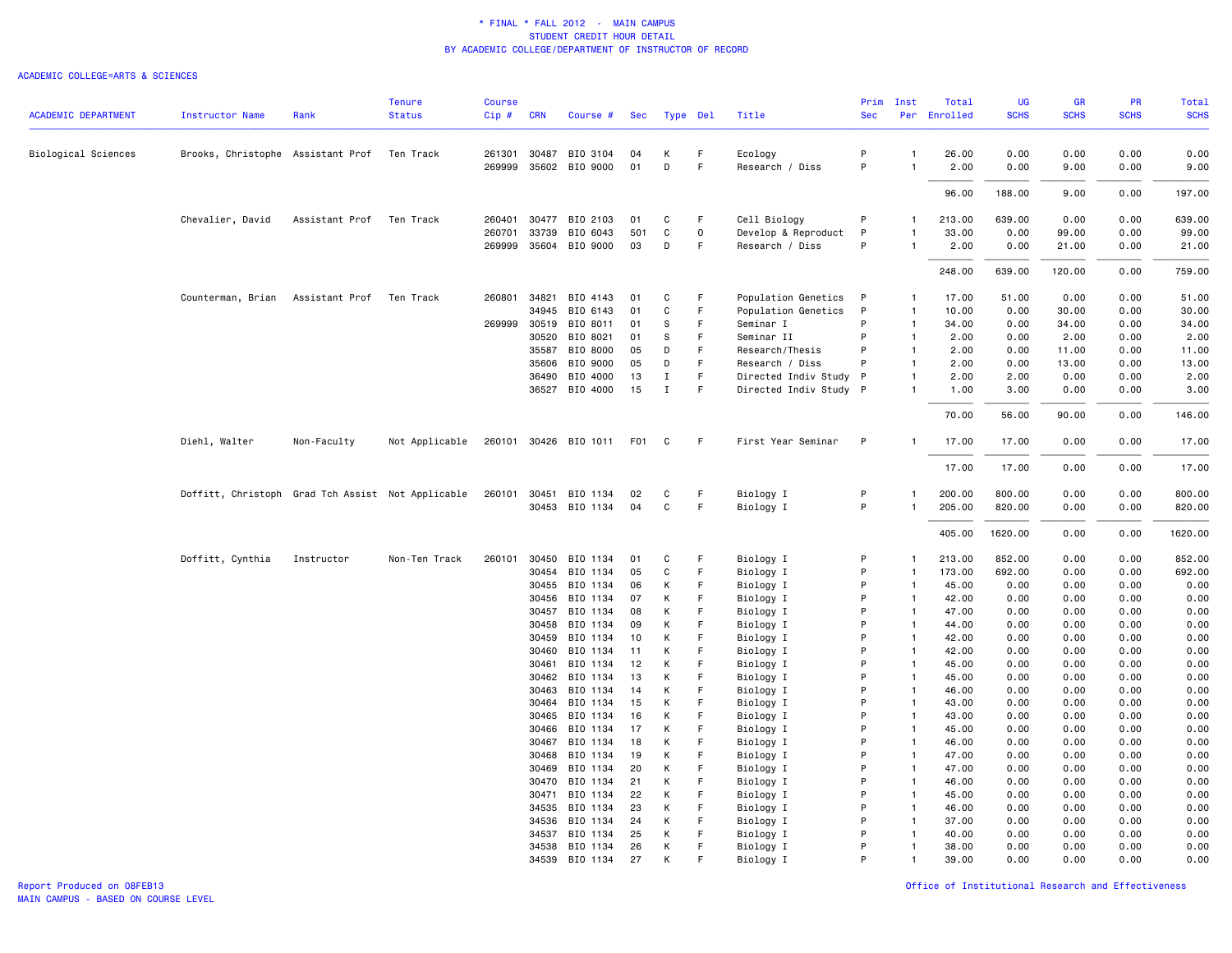|                            |                        |                | <b>Tenure</b> | <b>Course</b> |              |                 |     |          |             |                                   | Prim         | Inst           | Total        | <b>UG</b>   | <b>GR</b>   | <b>PR</b>   | Total       |
|----------------------------|------------------------|----------------|---------------|---------------|--------------|-----------------|-----|----------|-------------|-----------------------------------|--------------|----------------|--------------|-------------|-------------|-------------|-------------|
| <b>ACADEMIC DEPARTMENT</b> | <b>Instructor Name</b> | Rank           | <b>Status</b> | Cip#          | <b>CRN</b>   | Course #        | Sec | Type Del |             | Title                             | <b>Sec</b>   |                | Per Enrolled | <b>SCHS</b> | <b>SCHS</b> | <b>SCHS</b> | <b>SCHS</b> |
|                            |                        | Instructor     | Non-Ten Track | 260101        | 34542        | BIO 1134        | 29  | К        | F           |                                   | P            | $\overline{1}$ | 37.00        | 0.00        | 0.00        | 0.00        | 0.00        |
| Biological Sciences        | Doffitt, Cynthia       |                |               | 260399        | 34150        | MIC 2013        | 901 | M        | 0           | Biology I<br>Foodborne Disease Co | $\mathsf{P}$ | $\mathbf{1}$   | 1.00         | 3.00        | 0.00        | 0.00        | 3.00        |
|                            |                        |                |               |               | 260505 30488 | BIO 3303        | 01  | C        | F           | Parasitology                      | P            | $\overline{1}$ | 37.00        | 111.00      | 0.00        | 0.00        | 111.00      |
|                            |                        |                |               |               | 30489        | BIO 3303        | 02  | К        | F           | Parasitology                      | P            | $\mathbf{1}$   | 37.00        | 0.00        | 0.00        | 0.00        | 0.00        |
|                            |                        |                |               |               | 260701 34547 | BIO 6503        | 01  | C        | $\mathsf F$ | Vertebrate Histology              | $\mathsf{P}$ | $\mathbf{1}$   | 1.00         | 0.00        | 3.00        | 0.00        | 3.00        |
|                            |                        |                |               |               | 34549        | BIO 6503        | 02  | К        | F           | Vertebrate Histology P            |              | -1             | 1.00         | 0.00        | 0.00        | 0.00        | 0.00        |
|                            |                        |                |               |               |              |                 |     |          |             |                                   |              |                | 1460.00      | 1658.00     | 3.00        | 0.00        | 1661.00     |
|                            | Donaldson, Janet       | Assistant Prof | Ten Track     | 260501        | 33740        | BIO 8023        | 501 | C        | $\Omega$    | Modern Microbiology               | - P          | $\mathbf{1}$   | 41.00        | 0.00        | 123.00      | 0.00        | 123.00      |
|                            |                        |                |               | 269999        | 34544        | BIO 4463        | 01  | C        | F           | Bacterial Physiology P            |              | $\mathbf{1}$   | 37.00        | 111.00      | 0.00        | 0.00        | 111.00      |
|                            |                        |                |               |               | 34545        | BIO 6463        | 01  | C        | F           | Bacterial Physiology              | - P          | $\mathbf{1}$   | 4.00         | 0.00        | 12.00       | 0.00        | 12.00       |
|                            |                        |                |               |               | 35589        | BIO 8000        | 07  | D        | $\mathsf F$ | Research/Thesis                   | P            | $\mathbf{1}$   | 2.00         | 0.00        | 8.00        | 0.00        | 8.00        |
|                            |                        |                |               |               |              | 35608 BIO 9000  | 07  | D        | F           | Research / Diss                   | P            | $\mathbf{1}$   | 3.00         | 0.00        | 14.00       | 0.00        | 14.00       |
|                            |                        |                |               |               |              |                 |     |          |             |                                   |              |                | 87.00        | 111.00      | 157.00      | 0.00        | 268.00      |
|                            | Echols, Jeffrey        | Instructor     | Non-Ten Track | 260501        | 30491        | BIO 3304        | 02  | К        | F           | General Microbiology P            |              | $\mathbf{1}$   | 39.00        | 0.00        | 0.00        | 0.00        | 0.00        |
|                            |                        |                |               |               | 30492        | BIO 3304        | 03  | К        | F.          | General Microbiology P            |              | $\overline{1}$ | 39.00        | 0.00        | 0.00        | 0.00        | 0.00        |
|                            |                        |                |               |               | 30493        | BIO 3304        | 04  | К        | F           | General Microbiology P            |              | $\overline{1}$ | 40.00        | 0.00        | 0.00        | 0.00        | 0.00        |
|                            |                        |                |               |               | 30494        | BIO 3304        | 05  | К        | F           | General Microbiology P            |              | $\overline{1}$ | 39.00        | 0.00        | 0.00        | 0.00        | 0.00        |
|                            |                        |                |               |               | 30495        | BIO 3304        | 06  | К        | F           | General Microbiology P            |              | $\overline{1}$ | 39.00        | 0.00        | 0.00        | 0.00        | 0.00        |
|                            |                        |                |               |               | 30507        | BIO 4405        | 03  | К        | $\mathsf F$ | Pathogenic Micro                  | P            | $\overline{1}$ | 39.00        | 0.00        | 0.00        | 0.00        | 0.00        |
|                            |                        |                |               | 260701        | 30496        | BIO 3504        | 01  | C        | F           | Comparative Anatomy               | $\mathsf{P}$ | $\overline{1}$ | 67.00        | 268.00      | 0.00        | 0.00        | 268.00      |
|                            |                        |                |               |               | 30497        | BIO 3504        | 02  | К        | F           | Comparative Anatomy               | P            | $\mathbf{1}$   | 24.00        | 0.00        | 0.00        | 0.00        | 0.00        |
|                            |                        |                |               |               | 30498        | BIO 3504        | 03  | К        | F           | Comparative Anatomy               | P            | $\mathbf{1}$   | 23.00        | 0.00        | 0.00        | 0.00        | 0.00        |
|                            |                        |                |               |               | 30499        | BIO 3504        | 04  | К        | F           | Comparative Anatomy               | P            | $\overline{1}$ | 20.00        | 0.00        | 0.00        | 0.00        | 0.00        |
|                            |                        |                |               |               |              |                 |     |          |             |                                   |              |                | 369.00       | 268.00      | 0.00        | 0.00        | 268.00      |
|                            | Ervin, Gary            | Professor      | Tenured       |               | 269999 34558 | BIO 4990        | 04  | C        | F           | Special Topic in BIO P            |              | $\mathbf{1}$   | 39.00        | 117.00      | 0.00        | 0.00        | 117.00      |
|                            |                        |                |               |               | 34559        | BIO 6990        | 04  | C        | F           | Special Topic in BIO              | $\mathsf{P}$ | $\overline{1}$ | 3.00         | 0.00        | 9.00        | 0.00        | 9.00        |
|                            |                        |                |               |               |              | 35609 BIO 9000  | 08  | D        | F           | Research / Diss                   | P            | $\mathbf{1}$   | 2.00         | 0.00        | 9.00        | 0.00        | 9.00        |
|                            |                        |                |               |               |              |                 |     |          |             |                                   |              |                | 44.00        | 117.00      | 18.00       | 0.00        | 135.00      |
|                            | Gordon, Donna          | Assistant Prof | Ten Track     |               | 260402 34564 | BIO 8233        | 01  | C        | F           | Molecular Applicatio P            |              | $\mathbf{1}$   | 15.00        | 0.00        | 45.00       | 0.00        | 45.00       |
|                            |                        |                |               |               | 34565        | BIO 8233        | 02  | К        | F.          | Molecular Applicatio P            |              | $\overline{1}$ | 15.00        | 0.00        | 0.00        | 0.00        | 0.00        |
|                            |                        |                |               |               | 260613 36532 | <b>GNS 8000</b> | 01  | D        | F.          | Research / Thesis                 | P            | $\overline{1}$ | 1.00         | 0.00        | 5.00        | 0.00        | 5.00        |
|                            |                        |                |               |               | 269999 35591 | BIO 8000        | 09  | D        | F           | Research/Thesis                   | P            | $\mathbf{1}$   | 2.00         | 0.00        | 10.00       | 0.00        | 10.00       |
|                            |                        |                |               |               |              | 35610 BIO 9000  | 09  | D        | $\mathsf F$ | Research / Diss                   | P            | $\mathbf{1}$   | 1.00         | 0.00        | 12.00       | 0.00        | 12.00       |
|                            |                        |                |               |               |              |                 |     |          |             |                                   |              |                | 34.00        | 0.00        | 72.00       | 0.00        | 72.00       |
|                            | Holder, Thomas         | Instructor     | Non-Ten Track | 260101        | 30472        | BIO 1144        | 01  | C        | F           | Biology II                        | P            | $\overline{1}$ | 193.00       | 772.00      | 0.00        | 0.00        | 772.00      |
|                            |                        |                |               |               | 30473        | BIO 1144        | 02  | К        | $\mathsf F$ | Biology II                        | P            | $\overline{1}$ | 39.00        | 0.00        | 0.00        | 0.00        | 0.00        |
|                            |                        |                |               |               | 30474        | BIO 1144        | 03  | К        | F           | Biology II                        | P            | $\overline{1}$ | 38.00        | 0.00        | 0.00        | 0.00        | 0.00        |
|                            |                        |                |               |               | 30475        | BIO 1144        | 04  | К        | F           | Biology II                        | P            | $\overline{1}$ | 38.00        | 0.00        | 0.00        | 0.00        | 0.00        |
|                            |                        |                |               |               | 30476        | BIO 1144        | 05  | К        | F           | Biology II                        | P            | $\overline{1}$ | 40.00        | 0.00        | 0.00        | 0.00        | 0.00        |
|                            |                        |                |               |               | 34543        | BIO 1144        | 06  | К        | E           | Biology II                        | P            | $\overline{1}$ | 38.00        | 0.00        | 0.00        | 0.00        | 0.00        |
|                            |                        |                |               | 260301        | 30479        | BIO 2113        | 02  | К        | F           | Plant Biology                     | P            | $\overline{1}$ | 29.00        | 0.00        | 0.00        | 0.00        | 0.00        |
|                            |                        |                |               |               | 30480        | BIO 2113        | 03  | К        | F           | Plant Biology                     | P            | $\overline{1}$ | 30.00        | 0.00        | 0.00        | 0.00        | 0.00        |
|                            |                        |                |               | 260701        | 30430        | BIO 1023        | 03  | К        | F           | Plants & Humans                   | P            | $\mathbf{1}$   | 49.00        | 0.00        | 0.00        | 0.00        | 0.00        |
|                            |                        |                |               |               | 30431        | BIO 1023        | 04  | К        | F           | Plants & Humans                   | P            | $\mathbf{1}$   | 48.00        | 0.00        | 0.00        | 0.00        | 0.00        |
|                            |                        |                |               |               |              | 30432 BIO 1023  | 05  | К        | F           | Plants & Humans                   | P            | $\overline{1}$ | 46.00        | 0.00        | 0.00        | 0.00        | 0.00        |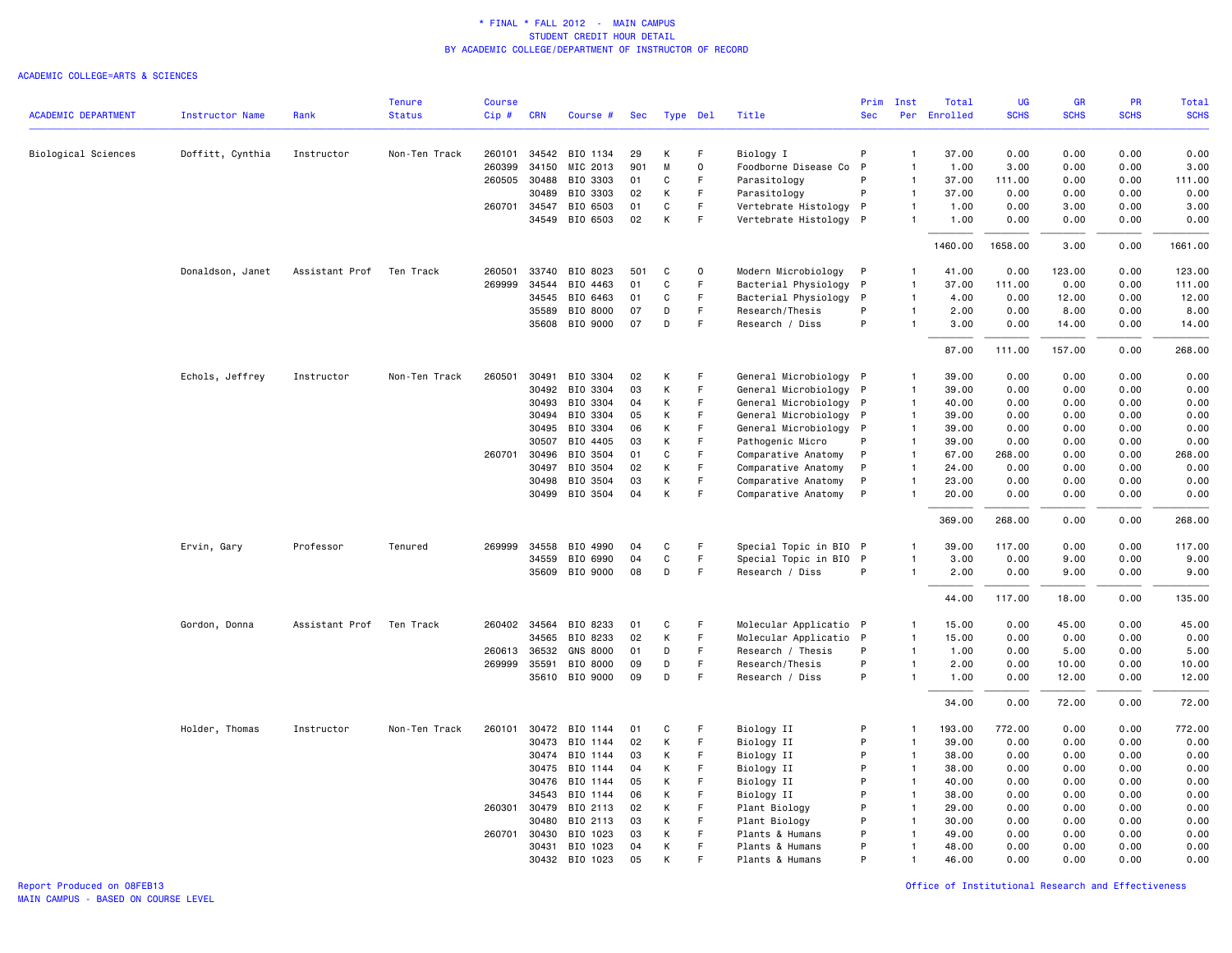|                            |                 |                | <b>Tenure</b> | <b>Course</b> |                |                       |     |                  |             |                        | Prim       | Inst                         | Total        | UG           | <b>GR</b>    | <b>PR</b>   | Total        |
|----------------------------|-----------------|----------------|---------------|---------------|----------------|-----------------------|-----|------------------|-------------|------------------------|------------|------------------------------|--------------|--------------|--------------|-------------|--------------|
| <b>ACADEMIC DEPARTMENT</b> | Instructor Name | Rank           | <b>Status</b> | Cip#          | <b>CRN</b>     | Course #              | Sec |                  | Type Del    | Title                  | <b>Sec</b> |                              | Per Enrolled | <b>SCHS</b>  | <b>SCHS</b>  | <b>SCHS</b> | <b>SCHS</b>  |
| Biological Sciences        | Holder, Thomas  | Instructor     | Non-Ten Track | 260701        | 30433          | BIO 1023              | 06  | К                | F           | Plants & Humans        | P          | $\overline{1}$               | 48.00        | 0.00         | 0.00         | 0.00        | 0.00         |
|                            |                 |                |               |               | 30434          | BIO 1023              | 07  | К                | F           | Plants & Humans        | P          | $\mathbf{1}$                 | 50.00        | 0.00         | 0.00         | 0.00        | 0.00         |
|                            |                 |                |               |               | 30435          | BIO 1023              | 08  | К                | E           | Plants & Humans        | P          | $\overline{1}$               | 48.00        | 0.00         | 0.00         | 0.00        | 0.00         |
|                            |                 |                |               |               | 30436          | BIO 1023              | 09  | К                | F.          | Plants & Humans        | P          | $\mathbf{1}$                 | 28.00        | 0.00         | 0.00         | 0.00        | 0.00         |
|                            |                 |                |               |               | 30437          | BIO 1023              | 10  | К                | $\mathsf F$ | Plants & Humans        | P          | $\mathbf{1}$                 | 30.00        | 0.00         | 0.00         | 0.00        | 0.00         |
|                            |                 |                |               |               |                | 34530 BIO 1023        | 11  | К                | F           | Plants & Humans        | P          |                              | 29.00        | 0.00         | 0.00         | 0.00        | 0.00         |
|                            |                 |                |               |               |                |                       |     |                  |             |                        |            |                              | 821.00       | 772.00       | 0.00         | 0.00        | 772.00       |
|                            | Klink, Vincent  | Assistant Prof | Ten Track     | 260301        | 30478          | BIO 2113              | 01  | C                | F           | Plant Biology          | P          |                              | 59.00        | 177.00       | 0.00         | 0.00        | 177.00       |
|                            |                 |                |               |               | 269999 35611   | BIO 9000              | 10  | D                | F           | Research / Diss        | P          | $\mathbf{1}$                 | 2.00         | 0.00         | 10.00        | 0.00        | 10.00        |
|                            |                 |                |               |               | 36451          | BIO 4000              | 07  | $\mathbf I$      | F           | Directed Indiv Study P |            |                              | 1.00         | 3.00         | 0.00         | 0.00        | 3.00         |
|                            |                 |                |               |               |                |                       |     |                  |             |                        |            |                              | 62.00        | 180.00       | 10.00        | 0.00        | 190.00       |
|                            | Lopez, Job      | Assistant Prof | Ten Track     | 260501        | 30490          | BIO 3304              | 01  | C                | F.          | General Microbiology P |            | $\mathbf{1}$                 | 196.00       | 784.00       | 0.00         | 0.00        | 784.00       |
|                            |                 |                |               |               | 269999 35593   | BIO 8000              | 11  | D                | F           | Research/Thesis        | P          | $\overline{1}$               | 1.00         | 0.00         | 2.00         | 0.00        | 2.00         |
|                            |                 |                |               |               |                | 35612 BIO 9000        | 11  | D                | $\mathsf F$ | Research / Diss        | P          | $\overline{1}$               | 1.00         | 0.00         | 1.00         | 0.00        | 1.00         |
|                            |                 |                |               |               |                |                       |     |                  |             |                        |            |                              | 198.00       | 784.00       | 3.00         | 0.00        | 787.00       |
|                            | Outlaw, Diana   | Assistant Prof | Ten Track     | 269999        | 34552          | BIO 4990              | 01  | C                | F           | Special Topic in BIO P |            | 1                            | 22.00        | 66.00        | 0.00         | 0.00        | 66.00        |
|                            |                 |                |               |               | 34553          | BIO 6990              | 01  | C                | F           | Special Topic in BIO P |            | $\mathbf{1}$                 | 1.00         | 0.00         | 3.00         | 0.00        | 3.00         |
|                            |                 |                |               |               | 35595          | BIO 8000              | 13  | D                | F           | Research/Thesis        | P          | $\mathbf{1}$                 | 2.00         | 0.00         | 4.00         | 0.00        | 4.00         |
|                            |                 |                |               |               |                | 35614 BIO 9000        | 13  | D                | F           | Research / Diss        | P          | $\mathbf{1}$                 | 1.00         | 0.00         | 8.00         | 0.00        | 8.00         |
|                            |                 |                |               |               |                |                       |     |                  |             |                        |            |                              | 26.00        | 66.00        | 15.00        | 0.00        | 81.00        |
|                            | Reese, Mary     | Instructor     | Non-Ten Track |               | 260701 30428   | BIO 1023              | 01  | C                | F           | Plants & Humans        | P          | $\mathbf{1}$                 | 188.00       | 564.00       | 0.00         | 0.00        | 564.00       |
|                            |                 |                |               |               | 30429          | BIO 1023              | 02  | $\mathsf{C}$     | F           | Plants & Humans        | P          | $\mathbf{1}$                 | 188.00       | 564.00       | 0.00         | 0.00        | 564.00       |
|                            |                 |                |               | 269999        | 36188          | BIO 4000              | 06  | $\mathbf I$      | F           | Directed Indiv Study   | P          | $\mathbf{1}$                 | 1.00         | 1.00         | 0.00         | 0.00        | 1.00         |
|                            |                 |                |               |               | 36627          | BIO 4000              | 16  | $\mathbf I$      | $\mathsf F$ | Directed Indiv Study P |            | $\mathbf{1}$                 | 1.00         | 1.00         | 0.00         | 0.00        | 1.00         |
|                            |                 |                |               |               |                | 511005 30500 BIO 4100 | 01  | H                | $\mathsf F$ | Med Tech Clinicals     | P          | $\mathbf{1}$                 | 3.00         | 36.00        | 0.00         | 0.00        | 36.00        |
|                            |                 |                |               |               |                |                       |     |                  |             |                        |            |                              | 381.00       | 1166.00      | 0.00         | 0.00        | 1166.00      |
|                            | Reichert, Nancy | Professor      | Tenured       |               |                | 269999 35596 BIO 8000 | 14  | D                | F           | Research/Thesis        | P          | 1                            | 1.00         | 0.00         | 1.00         | 0.00        | 1.00         |
|                            |                 |                |               |               |                | 36122 BIO 8990        | 501 | S                | 0           | Special Topic in BIO P |            | -1                           | 5.00         | 0.00         | 5.00         | 0.00        | 5.00         |
|                            |                 |                |               |               |                |                       |     |                  |             |                        |            |                              | 6.00         | 0.00         | 6.00         | 0.00        | 6.00         |
|                            | Stewart, James  | Assistant Prof | Ten Track     | 260701        | 33741          | BIO 8053              | 501 | C                | 0           | Comp Study of Animal P |            | $\mathbf{1}$                 | 29.00        | 0.00         | 87.00        | 0.00        | 87.00        |
|                            |                 |                |               |               | 34202          | BIO 3004              | 01  | C                | E           | Human Anatomy          | P          | $\mathbf{1}$                 | 216.00       | 864.00       | 0.00         | 0.00        | 864.00       |
|                            |                 |                |               |               | 34203          | BIO 3004              | 02  | К                | F           | Human Anatomy          | P          | $\mathbf{1}$                 | 31.00        | 0.00         | 0.00         | 0.00        | 0.00         |
|                            |                 |                |               |               | 34204          | BIO 3004              | 03  | К                | E           | Human Anatomy          | P          | $\mathbf{1}$                 | 31.00        | 0.00         | 0.00         | 0.00        | 0.00         |
|                            |                 |                |               |               | 34205          | BIO 3004              | 04  | К                | F           | Human Anatomy          | P          | $\mathbf{1}$                 | 31.00        | 0.00         | 0.00         | 0.00        | 0.00         |
|                            |                 |                |               |               | 34206          | BIO 3004              | 05  | К                | E           | Human Anatomy          | P          | $\mathbf{1}$                 | 31.00        | 0.00         | 0.00         | 0.00        | 0.00         |
|                            |                 |                |               |               | 34208          | BIO 3004              | 06  | К                | F           | Human Anatomy          | P          | $\overline{1}$               | 31.00        | 0.00         | 0.00         | 0.00        | 0.00         |
|                            |                 |                |               |               | 34209          | BIO 3004              | 07  | К                | F           | Human Anatomy          | P          | $\mathbf{1}$                 | 30.00        | 0.00         | 0.00         | 0.00        | 0.00         |
|                            |                 |                |               |               | 34210          | BIO 3004              | 08  | К                | F           | Human Anatomy          | P          | $\mathbf{1}$                 | 31.00        | 0.00         | 0.00         | 0.00        | 0.00         |
|                            |                 |                |               |               | 269999 34827   | BIO 4990              | 07  | C                | F           | Special Topic in BIO   | - P        | $\mathbf{1}$                 | 27.00        | 81.00        | 0.00         | 0.00        | 81.00        |
|                            |                 |                |               |               | 34828          | BIO 6990              | 07  | C                | F<br>F      | Special Topic in BIO P |            | $\mathbf{1}$                 | 11.00        | 0.00         | 33.00        | 0.00        | 33.00        |
|                            |                 |                |               |               | 35597          | BIO 8000              | 15  | D<br>$\mathbf I$ | F           | Research/Thesis        | P          | $\mathbf{1}$<br>$\mathbf{1}$ | 3.00<br>1.00 | 0.00<br>2.00 | 9.00         | 0.00        | 9.00         |
|                            |                 |                |               |               | 35822<br>35973 | BIO 4000<br>BIO 4000  | 01  | $\mathbf{r}$     | E           | Directed Indiv Study P |            | $\mathbf{1}$                 |              |              | 0.00<br>0.00 | 0.00        | 2.00<br>3.00 |
|                            |                 |                |               |               |                |                       | 04  |                  |             | Directed Indiv Study P |            |                              | 1.00         | 3.00         |              | 0.00        |              |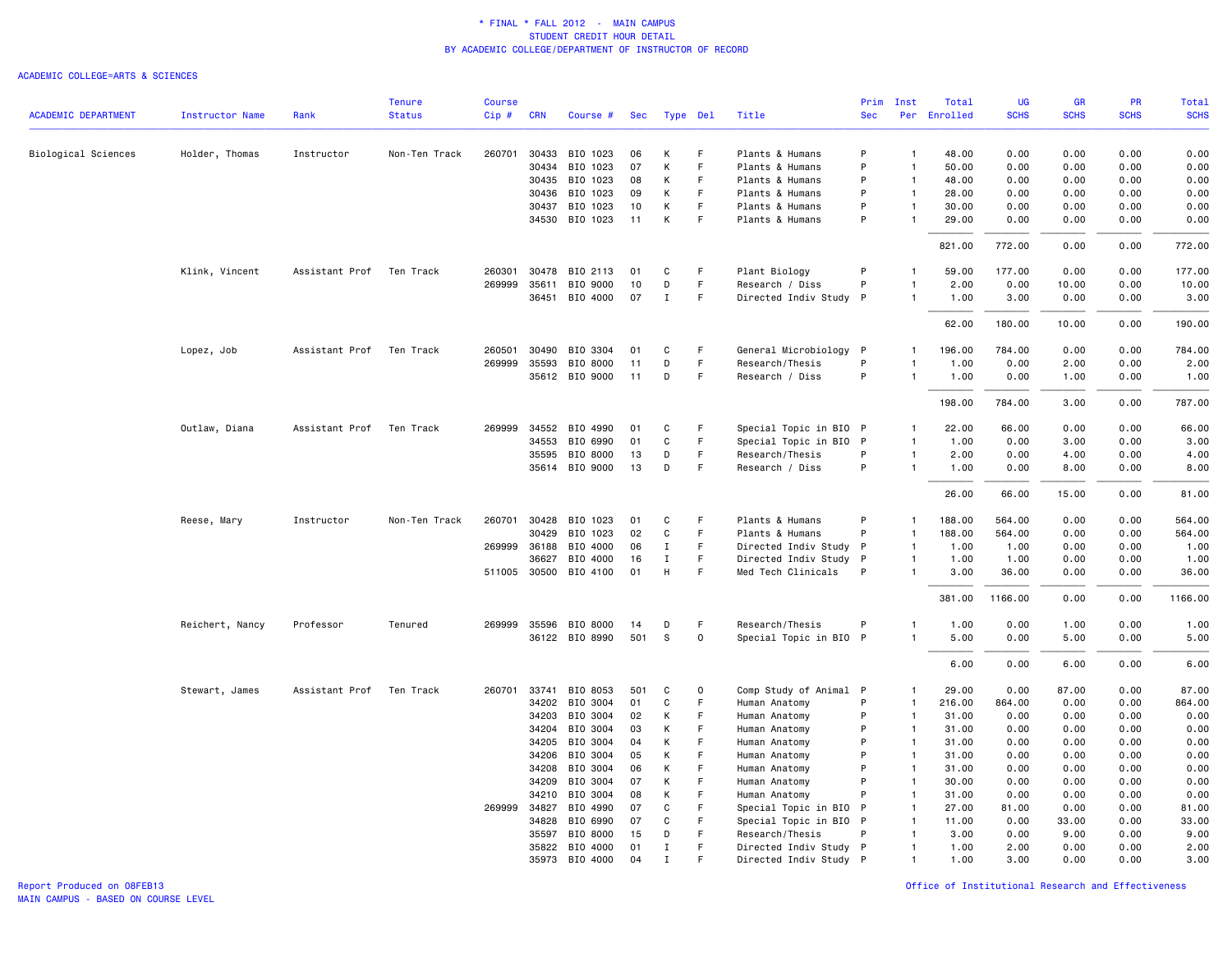| <b>ACADEMIC DEPARTMENT</b> | <b>Instructor Name</b> | Rank           | <b>Tenure</b><br><b>Status</b> | Course<br>Cip# | <b>CRN</b>     | Course #             | Sec      | Type Del     |          | Title                            | Prim<br><b>Sec</b> | Inst                         | Total<br>Per Enrolled | <b>UG</b><br><b>SCHS</b> | <b>GR</b><br><b>SCHS</b> | PR<br><b>SCHS</b> | <b>Total</b><br><b>SCHS</b> |
|----------------------------|------------------------|----------------|--------------------------------|----------------|----------------|----------------------|----------|--------------|----------|----------------------------------|--------------------|------------------------------|-----------------------|--------------------------|--------------------------|-------------------|-----------------------------|
|                            |                        |                |                                |                |                |                      |          |              |          |                                  |                    |                              |                       |                          |                          |                   |                             |
| Biological Sciences        | Stewart, James         | Assistant Prof | Ten Track                      | 269999         | 35989          | BIO 4000             | 05       | $\bf{I}$     | F        | Directed Indiv Study P           |                    | $\mathbf{1}$                 | 1.00                  | 2.00                     | 0.00                     | 0.00              | 2.00                        |
|                            |                        |                |                                |                |                | 36453 BIO 4000       | 09       | $\mathbf{I}$ | F        | Directed Indiv Study P           |                    | $\mathbf{1}$                 | 1.00                  | 3.00                     | 0.00                     | 0.00              | 3.00                        |
|                            |                        |                |                                |                |                |                      |          |              |          |                                  |                    |                              | 506.00                | 955.00                   | 129.00                   | 0.00              | 1084.00                     |
|                            | Thornton, Justin       | Assistant Prof | Ten Track                      | 260501         | 30505          | BIO 4405             | 01       | C            | F        | Pathogenic Micro                 | P                  | $\mathbf{1}$                 | 39.00                 | 195.00                   | 0.00                     | 0.00              | 195.00                      |
|                            |                        |                |                                |                | 30514          | BIO 6405             | 01       | C            | F        | Pathogenic Micro                 | P                  | $\mathbf{1}$                 | 3.00                  | 0.00                     | 15.00                    | 0.00              | 15.00                       |
|                            |                        |                |                                |                | 30516          | BIO 6405             | 03       | К            | F        | Pathogenic Micro                 | P                  | $\mathbf{1}$                 | 3.00                  | 0.00                     | 0.00                     | 0.00              | 0.00                        |
|                            |                        |                |                                | 269999         | 35598          | BIO 8000             | 16       | D            | F        | Research/Thesis                  | P                  | $\mathbf{1}$                 | 1.00                  | 0.00                     | 1.00                     | 0.00              | 1.00                        |
|                            |                        |                |                                |                | 35617          | BIO 9000             | 16       | D            | F        | Research / Diss                  | P                  | $\mathbf{1}$                 | 1.00                  | 0.00                     | 6.00                     | 0.00              | 6.00                        |
|                            |                        |                |                                |                | 36454          | BIO 4000             | 10       | $\mathbf I$  | F        | Directed Indiv Study             | $\mathsf{P}$       | $\mathbf{1}$                 | 1.00                  | 3.00                     | 0.00                     | 0.00              | 3.00                        |
|                            |                        |                |                                |                | 36473          | BIO 4000             | 12       | $\mathbf I$  | F        | Directed Indiv Study P           |                    | $\overline{1}$               | 1.00                  | 1.00                     | 0.00                     | 0.00              | 1.00                        |
|                            |                        |                |                                |                |                | 36543 BIO 7000       | 01       | $\mathbf I$  | F        | Directed Indiv Study P           |                    | $\mathbf{1}$                 | 1.00                  | 0.00                     | 3.00                     | 0.00              | 3.00                        |
|                            |                        |                |                                |                |                |                      |          |              |          |                                  |                    |                              | 50.00                 | 199.00                   | 25.00                    | 0.00              | 224.00                      |
|                            | Wallace, Lisa          | Associate Prof | Tenured                        | 260399         | 34550          | BIO 4603             | 01       | C            | F        | Ethnobotany                      | P                  | -1                           | 40.00                 | 120.00                   | 0.00                     | 0.00              | 120.00                      |
|                            |                        |                |                                |                | 34551          | BIO 6603             | 01       | C            | F        | Ethnobotany                      | P                  | $\mathbf{1}$                 | 2.00                  | 0.00                     | 6.00                     | 0.00              | 6.00                        |
|                            |                        |                |                                | 269999 35599   |                | BIO 8000             | 17       | D            | F.       | Research/Thesis                  | P                  | $\mathbf{1}$                 | 1.00                  | 0.00                     | 2.00                     | 0.00              | 2.00                        |
|                            |                        |                |                                |                | 35618          | BIO 9000             | 17       | D            | F        | Research / Diss                  | P                  | $\mathbf{1}$                 | 2.00                  | 0.00                     | 20.00                    | 0.00              | 20.00                       |
|                            |                        |                |                                |                |                | 36465 BIO 4000       | 11       | Ι.           | F.       | Directed Indiv Study P           |                    | $\mathbf{1}$                 | 1.00                  | 3.00                     | 0.00                     | 0.00              | 3.00                        |
|                            |                        |                |                                |                |                |                      |          |              |          |                                  |                    |                              | 46.00                 | 123.00                   | 28.00                    | 0.00              | 151.00                      |
|                            | Welch, Mark            | Assistant Prof | Ten Track                      | 269999         | 34556          | BIO 4990             | 03       | C            | F        | Special Topic in BIO P           |                    | -1                           | 41.00                 | 123.00                   | 0.00                     | 0.00              | 123.00                      |
|                            |                        |                |                                |                | 34557          | BIO 6990             | 03       | C            | F        | Special Topic in BIO             | $\mathsf{P}$       | $\mathbf{1}$                 | 4.00                  | 0.00                     | 12.00                    | 0.00              | 12.00                       |
|                            |                        |                |                                |                | 35600          | BIO 8000             | 18       | D            | F        | Research/Thesis                  | P                  | $\mathbf{1}$                 | 3.00                  | 0.00                     | 12.00                    | 0.00              | 12.00                       |
|                            |                        |                |                                |                | 35619          | BIO 9000             | 18       | D            | F        | Research / Diss                  | P                  | $\mathbf{1}$                 | 1.00                  | 0.00                     | 11.00                    | 0.00              | 11.00                       |
|                            |                        |                |                                |                |                | 36452 BIO 4000       | 08       | $\mathbf{I}$ | F        | Directed Indiv Study P           |                    | $\mathbf{1}$                 | 1.00                  | 3.00                     | 0.00                     | 0.00              | 3.00                        |
|                            |                        |                |                                |                |                |                      |          |              |          |                                  |                    |                              | 50.00                 | 126.00                   | 35.00                    | 0.00              | 161.00                      |
|                            | Williamson, Emily      | Instructor     | Non-Ten Track                  | 260101         | 30452          | BIO 1134             | 03       | C            | F        | Biology I                        | P                  | 1                            | 205.00                | 820.00                   | 0.00                     | 0.00              | 820.00                      |
|                            |                        |                |                                | 260701         | 30439          | BIO 1123             | 01       | C            | F        | Animal Biology                   | P                  | $\mathbf{1}$                 | 186.00                | 558.00                   | 0.00                     | 0.00              | 558.00                      |
|                            |                        |                |                                |                | 30440          | BIO 1123             | 02       | C            | F        | Animal Biology                   | P                  | $\mathbf{1}$                 | 191.00                | 573.00                   | 0.00                     | 0.00              | 573.00                      |
|                            |                        |                |                                |                | 30441          | BIO 1123             | 03       | К            | F        | Animal Biology                   | P                  | $\mathbf{1}$                 | 50.00                 | 0.00                     | 0.00                     | 0.00              | 0.00                        |
|                            |                        |                |                                |                | 30442          | BIO 1123             | 04       | К            | F        | Animal Biology                   | P                  | $\overline{1}$               | 49.00                 | 0.00                     | 0.00                     | 0.00              | 0.00                        |
|                            |                        |                |                                |                | 30443          | BIO 1123             | 05       | К            | F        | Animal Biology                   | P                  | $\mathbf{1}$                 | 45.00                 | 0.00                     | 0.00                     | 0.00              | 0.00                        |
|                            |                        |                |                                |                | 30444          | BIO 1123             | 06       | К            | F        | Animal Biology                   | P                  | $\overline{1}$               | 48.00                 | 0.00                     | 0.00                     | 0.00              | 0.00                        |
|                            |                        |                |                                |                | 30445          | BIO 1123             | 07       | К            | F<br>F   | Animal Biology                   | P<br>P             | $\mathbf{1}$                 | 49.00                 | 0.00                     | 0.00                     | 0.00              | 0.00                        |
|                            |                        |                |                                |                | 30446<br>30447 | BIO 1123<br>BIO 1123 | 08<br>09 | К<br>К       | F.       | Animal Biology                   | P                  | $\mathbf{1}$<br>$\mathbf{1}$ | 49.00<br>29.00        | 0.00<br>0.00             | 0.00<br>0.00             | 0.00<br>0.00      | 0.00<br>0.00                |
|                            |                        |                |                                |                | 30448          | BIO 1123             | 10       | К            | F        | Animal Biology<br>Animal Biology | P                  | $\mathbf{1}$                 | 28.00                 | 0.00                     | 0.00                     | 0.00              | 0.00                        |
|                            |                        |                |                                |                | 34532          | BIO 1123             | 11       | К            | F.       | Animal Biology                   | P                  | $\mathbf{1}$                 | 30.00                 | 0.00                     | 0.00                     | 0.00              | 0.00                        |
|                            |                        |                |                                |                |                | 34546 BIO 4503       | 01       | C            | F        | Vertebrate Histology             | P                  | $\mathbf{1}$                 | 37.00                 | 111.00                   | 0.00                     | 0.00              | 111.00                      |
|                            |                        |                |                                |                |                | 34548 BIO 4503       | 02       | К            | F.       | Vertebrate Histology P           |                    | 1                            | 37.00                 | 0.00                     | 0.00                     | 0.00              | 0.00                        |
|                            |                        |                |                                |                |                |                      |          |              |          |                                  |                    |                              | 1033.00               | 2062.00                  | 0.00                     | 0.00              | 2062.00                     |
|                            | Wise, Dwayne           | Professor      | Tenured                        | 260706 30501   |                | BIO 4114             | 01       | B            | F        | Cellular Physiology              | $\mathsf{P}$       | 1                            | 31.00                 | 124.00                   | 0.00                     | 0.00              | 124.00                      |
|                            |                        |                |                                |                | 30510          | BIO 6114             | 01       | B            | F        | Cellular Physiology              | P                  | $\mathbf{1}$                 | 8.00                  | 0.00                     | 32.00                    | 0.00              | 32.00                       |
|                            |                        |                |                                | 260802         | 33738          | BIO 6013             | 501      | C            | $\Omega$ | Genetics & Molecular P           |                    | $\mathbf{1}$                 | 33.00                 | 0.00                     | 99.00                    | 0.00              | 99.00                       |
|                            |                        |                |                                | 269999         | 35601          | BIO 8000             | 19       | D            | F        | Research/Thesis                  | P                  | $\mathbf{1}$                 | 1.00                  | 0.00                     | 6.00                     | 0.00              | 6.00                        |
|                            |                        |                |                                |                | 35620          | BIO 9000             | 19       | D            | F        | Research / Diss                  | P                  | $\mathbf{1}$                 | 1.00                  | 0.00                     | 1.00                     | 0.00              | 1.00                        |
|                            |                        |                |                                |                | 36523          | BIO 4000             | 14       | $\mathbf I$  | F        | Directed Indiv Study P           |                    | $\mathbf{1}$                 | 1.00                  | 3.00                     | 0.00                     | 0.00              | 3.00                        |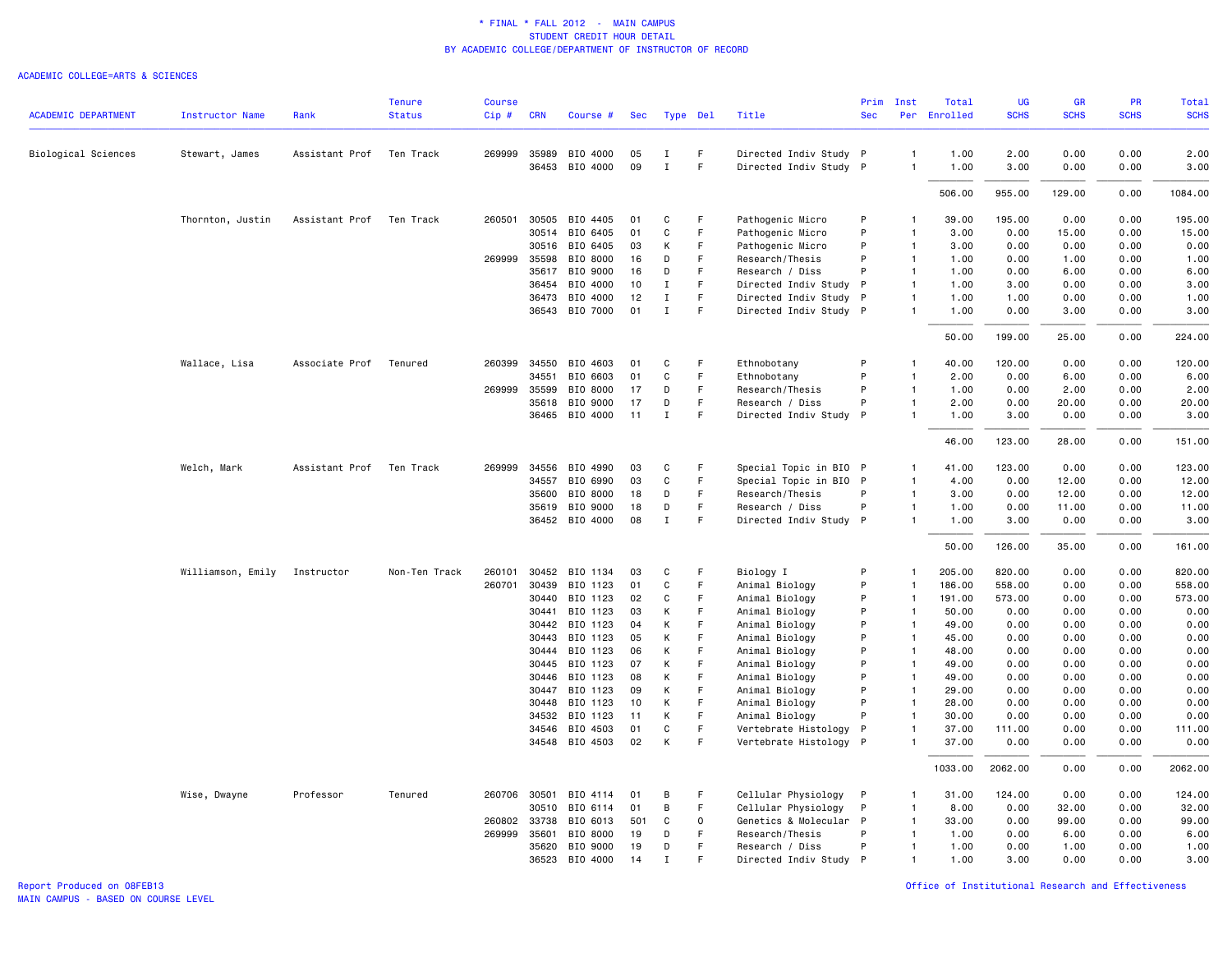### ACADEMIC COLLEGE=ARTS & SCIENCES

| <b>ACADEMIC DEPARTMENT</b>                       | <b>Instructor Name</b> | Rank                          | <b>Tenure</b><br><b>Status</b> | <b>Course</b><br>Cip#        | <b>CRN</b> | Course #                              | Sec              |                  | Type Del         | Title                                            | <b>Sec</b> | Prim Inst                    | Total<br>Per Enrolled | <b>UG</b><br><b>SCHS</b>    | <b>GR</b><br><b>SCHS</b>                                                                                                                                                                                                                                                                                                                                                                                                                                                                         | PR<br><b>SCHS</b> | Total<br><b>SCHS</b>                                                                                                                                                                                                                                                                                                                                                                                                                                                                      |
|--------------------------------------------------|------------------------|-------------------------------|--------------------------------|------------------------------|------------|---------------------------------------|------------------|------------------|------------------|--------------------------------------------------|------------|------------------------------|-----------------------|-----------------------------|--------------------------------------------------------------------------------------------------------------------------------------------------------------------------------------------------------------------------------------------------------------------------------------------------------------------------------------------------------------------------------------------------------------------------------------------------------------------------------------------------|-------------------|-------------------------------------------------------------------------------------------------------------------------------------------------------------------------------------------------------------------------------------------------------------------------------------------------------------------------------------------------------------------------------------------------------------------------------------------------------------------------------------------|
|                                                  |                        |                               |                                |                              |            |                                       |                  |                  |                  |                                                  |            |                              | 75.00                 | 127.00                      | 138.00                                                                                                                                                                                                                                                                                                                                                                                                                                                                                           | 0.00              | 265.00                                                                                                                                                                                                                                                                                                                                                                                                                                                                                    |
| ------------------------                         |                        |                               |                                |                              |            |                                       |                  |                  |                  |                                                  |            |                              | ========              |                             | $\qquad \qquad \blacksquare \blacksquare \blacksquare \blacksquare \blacksquare \blacksquare \blacksquare \blacksquare \blacksquare$                                                                                                                                                                                                                                                                                                                                                             | <b>ESSESSE</b>    | $\begin{minipage}{0.03\linewidth} \begin{tabular}{l} \multicolumn{2}{l}{} & \multicolumn{2}{l}{} & \multicolumn{2}{l}{} \\ \multicolumn{2}{l}{} & \multicolumn{2}{l}{} & \multicolumn{2}{l}{} \\ \multicolumn{2}{l}{} & \multicolumn{2}{l}{} & \multicolumn{2}{l}{} \\ \multicolumn{2}{l}{} & \multicolumn{2}{l}{} & \multicolumn{2}{l}{} \\ \multicolumn{2}{l}{} & \multicolumn{2}{l}{} & \multicolumn{2}{l}{} \\ \multicolumn{2}{l}{} & \multicolumn{2}{l}{} & \multicolumn{2}{l}{} \\$ |
| Biological Sciences<br>------------------------- |                        |                               |                                |                              |            |                                       |                  |                  |                  |                                                  |            |                              | 6084.00<br>========   | 11234.00<br><b>EEEEEEEE</b> | 858.00<br>$\begin{array}{cccccccccc} \multicolumn{2}{c}{} & \multicolumn{2}{c}{} & \multicolumn{2}{c}{} & \multicolumn{2}{c}{} & \multicolumn{2}{c}{} & \multicolumn{2}{c}{} & \multicolumn{2}{c}{} & \multicolumn{2}{c}{} & \multicolumn{2}{c}{} & \multicolumn{2}{c}{} & \multicolumn{2}{c}{} & \multicolumn{2}{c}{} & \multicolumn{2}{c}{} & \multicolumn{2}{c}{} & \multicolumn{2}{c}{} & \multicolumn{2}{c}{} & \multicolumn{2}{c}{} & \multicolumn{2}{c}{} & \multicolumn{2}{c}{} & \mult$ | 0.00<br>ESSESSEE  | 12092.00                                                                                                                                                                                                                                                                                                                                                                                                                                                                                  |
| Chemistry                                        | Beard, Debbie          | Resrch Assist P Non-Ten Track |                                |                              |            | 400501 30629 CH 1141                  | 01               | C                | F                | Prof Chem: Paths                                 | P          | $\mathbf{1}$                 | 22.00                 | 22.00                       | 0.00                                                                                                                                                                                                                                                                                                                                                                                                                                                                                             | 0.00              | 22.00                                                                                                                                                                                                                                                                                                                                                                                                                                                                                     |
|                                                  |                        |                               |                                |                              | 30680      | CH 1213                               | 01               | C                | F.               | Chemistry I                                      | P          | $\mathbf{1}$                 | 187.00                | 561.00                      | 0.00                                                                                                                                                                                                                                                                                                                                                                                                                                                                                             | 0.00              | 561.00                                                                                                                                                                                                                                                                                                                                                                                                                                                                                    |
|                                                  |                        |                               |                                |                              | 30683      | CH 1213                               | 04               | C                | F                | Chemistry I                                      | P          | $\mathbf{1}$                 | 192.00                | 576.00                      | 0.00                                                                                                                                                                                                                                                                                                                                                                                                                                                                                             | 0.00              | 576.00                                                                                                                                                                                                                                                                                                                                                                                                                                                                                    |
|                                                  |                        |                               |                                |                              | 36657      | CH 4000<br>400502 33773 CHTC 6363 501 | 16               | $\mathbf I$<br>C | F<br>$\mathbf 0$ | Directed Indiv Study P<br>Environmental Chemis P |            | 1<br>$\mathbf{1}$            | 1.00<br>1.00          | 2.00<br>0.00                | 0.00<br>3.00                                                                                                                                                                                                                                                                                                                                                                                                                                                                                     | 0.00<br>0.00      | 2.00<br>3.00                                                                                                                                                                                                                                                                                                                                                                                                                                                                              |
|                                                  |                        |                               |                                |                              |            |                                       |                  |                  |                  |                                                  |            |                              |                       |                             |                                                                                                                                                                                                                                                                                                                                                                                                                                                                                                  |                   |                                                                                                                                                                                                                                                                                                                                                                                                                                                                                           |
|                                                  |                        |                               |                                |                              |            |                                       |                  |                  |                  |                                                  |            |                              | 403.00                | 1161.00                     | 3.00                                                                                                                                                                                                                                                                                                                                                                                                                                                                                             | 0.00              | 1164.00                                                                                                                                                                                                                                                                                                                                                                                                                                                                                   |
|                                                  | Emerson, Joseph        | Assistant Prof                | Ten Track                      | 400501                       | 30625      | CH 1001                               | F <sub>0</sub> 1 | C                | F                | First Year Seminar                               | P          | $\mathbf{1}$                 | 59.00                 | 59.00                       | 0.00                                                                                                                                                                                                                                                                                                                                                                                                                                                                                             | 0.00              | 59.00                                                                                                                                                                                                                                                                                                                                                                                                                                                                                     |
|                                                  |                        |                               |                                |                              | 36124      | CH 9000                               | 02               | D                | F                | Research / Diss                                  | P          | $\mathbf{1}$                 | 4.00                  | 0.00                        | 39.00                                                                                                                                                                                                                                                                                                                                                                                                                                                                                            | 0.00              | 39.00                                                                                                                                                                                                                                                                                                                                                                                                                                                                                     |
|                                                  |                        |                               |                                |                              |            | 36200 CH 4000                         | 08               | $\mathbf{I}$     | F.               | Directed Indiv Study P                           |            | $\mathbf{1}$                 | 1.00                  | 2.00                        | 0.00                                                                                                                                                                                                                                                                                                                                                                                                                                                                                             | 0.00              | 2.00                                                                                                                                                                                                                                                                                                                                                                                                                                                                                      |
|                                                  |                        |                               |                                |                              |            |                                       |                  |                  |                  |                                                  |            |                              | 64.00                 | 61.00                       | 39.00                                                                                                                                                                                                                                                                                                                                                                                                                                                                                            | 0.00              | 100.00                                                                                                                                                                                                                                                                                                                                                                                                                                                                                    |
|                                                  | Fitzkee, Nicholas      | Assistant Prof                | Ten Track                      | 400501 36125                 |            | CH 9000                               | 03               | D                | F                | Research / Diss                                  | P          | $\mathbf{1}$                 | 3.00                  | 0.00                        | 25.00                                                                                                                                                                                                                                                                                                                                                                                                                                                                                            | 0.00              | 25.00                                                                                                                                                                                                                                                                                                                                                                                                                                                                                     |
|                                                  |                        |                               |                                |                              | 36243      | CH 8000                               | 01               | D                | F                | Research / Thesis                                | P          | $\mathbf{1}$                 | 2.00                  | 0.00                        | 15.00                                                                                                                                                                                                                                                                                                                                                                                                                                                                                            | 0.00              | 15.00                                                                                                                                                                                                                                                                                                                                                                                                                                                                                     |
|                                                  |                        |                               |                                | 400506 30708                 |            | CH 4404                               | 01               | C                | F                | Biophysical Chem                                 | P          | $\mathbf{1}$                 | 8.00                  | 32.00                       | 0.00                                                                                                                                                                                                                                                                                                                                                                                                                                                                                             | 0.00              | 32.00                                                                                                                                                                                                                                                                                                                                                                                                                                                                                     |
|                                                  |                        |                               |                                |                              |            |                                       |                  |                  |                  |                                                  |            |                              | 13.00                 | 32.00                       | 40.00                                                                                                                                                                                                                                                                                                                                                                                                                                                                                            | 0.00              | 72.00                                                                                                                                                                                                                                                                                                                                                                                                                                                                                     |
|                                                  | Foster, Stephen        | Associate Prof                | Tenured                        | 400501                       | 30681      | CH 1213                               | 02               | C                | F                | Chemistry I                                      | P          | -1                           | 77.00                 | 231.00                      | 0.00                                                                                                                                                                                                                                                                                                                                                                                                                                                                                             | 0.00              | 231.00                                                                                                                                                                                                                                                                                                                                                                                                                                                                                    |
|                                                  |                        |                               |                                |                              | 30684      | CH 1213                               | 05               | $\mathtt{C}$     | F                | Chemistry I                                      | P          | $\mathbf{1}$                 | 237.00                | 711.00                      | 0.00                                                                                                                                                                                                                                                                                                                                                                                                                                                                                             | 0.00              | 711.00                                                                                                                                                                                                                                                                                                                                                                                                                                                                                    |
|                                                  |                        |                               |                                |                              | 35889      | CH 1213                               | 07               | C                | F                | Chemistry I                                      | P          | $\overline{1}$               | 156.00                | 468.00                      | 0.00                                                                                                                                                                                                                                                                                                                                                                                                                                                                                             | 0.00              | 468.00                                                                                                                                                                                                                                                                                                                                                                                                                                                                                    |
|                                                  |                        |                               |                                |                              | 36151      | CH 9000                               | 13               | D                | F.               | Research / Diss                                  | P          | $\overline{1}$               | 10.00                 | 0.00                        | 66.00                                                                                                                                                                                                                                                                                                                                                                                                                                                                                            | 0.00              | 66.00                                                                                                                                                                                                                                                                                                                                                                                                                                                                                     |
|                                                  |                        |                               |                                |                              | 36277      | CH 8000                               | 02               | D                | F<br>F           | Research / Thesis                                | P          | $\overline{1}$               | 1.00                  | 0.00                        | 6.00                                                                                                                                                                                                                                                                                                                                                                                                                                                                                             | 0.00              | 6.00                                                                                                                                                                                                                                                                                                                                                                                                                                                                                      |
|                                                  |                        |                               |                                | 400506 30709                 |            | CH 4411                               | 01               | $\mathsf L$      |                  | Physical Chem Lab I                              | S          | 0.5                          | 2.50                  | 2.50                        | 0.00                                                                                                                                                                                                                                                                                                                                                                                                                                                                                             | 0.00              | 2.50                                                                                                                                                                                                                                                                                                                                                                                                                                                                                      |
|                                                  |                        |                               |                                |                              |            |                                       |                  |                  |                  |                                                  |            |                              | 483.50                | 1412.50                     | 72.00                                                                                                                                                                                                                                                                                                                                                                                                                                                                                            | 0.00              | 1484.50                                                                                                                                                                                                                                                                                                                                                                                                                                                                                   |
|                                                  | Frisch, Jonathan       | Instructor                    | Non-Ten Track                  | 400502 30703                 |            | CH 2311                               | 01               | L                | F                | Analytical Chem I La P                           |            | 0.6                          | 4.80                  | 4.80                        | 0.00                                                                                                                                                                                                                                                                                                                                                                                                                                                                                             | 0.00              | 4.80                                                                                                                                                                                                                                                                                                                                                                                                                                                                                      |
|                                                  |                        |                               |                                |                              | 30704      | CH 2311                               | 02               | $\mathsf{L}$     | F.               | Analytical Chem I La P                           |            | 0.6                          | 5.40                  | 5.40                        | 0.00                                                                                                                                                                                                                                                                                                                                                                                                                                                                                             | 0.00              | 5.40                                                                                                                                                                                                                                                                                                                                                                                                                                                                                      |
|                                                  |                        |                               |                                | 400503 30707                 |            | CH 4213                               | 01               | C                | F                | Adv Inorganic Chem                               | P          | $\overline{1}$               | 19.00                 | 57.00                       | 0.00                                                                                                                                                                                                                                                                                                                                                                                                                                                                                             | 0.00              | 57.00                                                                                                                                                                                                                                                                                                                                                                                                                                                                                     |
|                                                  |                        |                               |                                |                              | 35830      | CH 4212                               | 01               | L.               | F.               | Adv Inorganic Lab                                | P          | $\overline{1}$               | 5.00                  | 10.00                       | 0.00                                                                                                                                                                                                                                                                                                                                                                                                                                                                                             | 0.00              | 10.00                                                                                                                                                                                                                                                                                                                                                                                                                                                                                     |
|                                                  |                        |                               |                                |                              |            | 400506 30709 CH 4411                  | 01               | L                | F                | Physical Chem Lab I P                            |            | 0.5                          | 2.50                  | 2.50                        | 0.00                                                                                                                                                                                                                                                                                                                                                                                                                                                                                             | 0.00              | 2.50                                                                                                                                                                                                                                                                                                                                                                                                                                                                                      |
|                                                  |                        |                               |                                |                              |            |                                       |                  |                  |                  |                                                  |            |                              | 36.70                 | 79.70                       | 0.00                                                                                                                                                                                                                                                                                                                                                                                                                                                                                             | 0.00              | 79.70                                                                                                                                                                                                                                                                                                                                                                                                                                                                                     |
|                                                  | Gwaltney, Steven       | Associate Prof                | Tenured                        | 400501 30706                 |            | CH 3141                               | 01               | C                | F                | Prof Chem: Literatur P                           |            | -1                           | 9.00                  | 9.00                        | 0.00                                                                                                                                                                                                                                                                                                                                                                                                                                                                                             | 0.00              | 9.00                                                                                                                                                                                                                                                                                                                                                                                                                                                                                      |
|                                                  |                        |                               |                                |                              | 36126      | CH 9000                               | 04               | D                | F                | Research / Diss                                  | P          | $\mathbf{1}$                 | 4.00                  | 0.00                        | 34.00                                                                                                                                                                                                                                                                                                                                                                                                                                                                                            | 0.00              | 34.00                                                                                                                                                                                                                                                                                                                                                                                                                                                                                     |
|                                                  |                        |                               |                                | 400502 33774<br>400506 30710 |            | CHTC 8463<br>CH 4413                  | 501<br>01        | C<br>C           | 0<br>F.          | Chemistry of Energy<br>Thermo and Kinetics       | P<br>P     | $\mathbf{1}$<br>$\mathbf{1}$ | 3.00<br>40.00         | 0.00<br>120.00              | 9.00<br>0.00                                                                                                                                                                                                                                                                                                                                                                                                                                                                                     | 0.00<br>0.00      | 9.00<br>120.00                                                                                                                                                                                                                                                                                                                                                                                                                                                                            |
|                                                  |                        |                               |                                |                              |            | 30744 CH 6413                         | 01               | C                | F                | Thermodynamics and K P                           |            | $\mathbf{1}$                 | 1.00                  | 0.00                        | 3.00                                                                                                                                                                                                                                                                                                                                                                                                                                                                                             | 0.00              | 3.00                                                                                                                                                                                                                                                                                                                                                                                                                                                                                      |
|                                                  |                        |                               |                                |                              |            |                                       |                  |                  |                  |                                                  |            |                              | 57.00                 | 129.00                      | 46.00                                                                                                                                                                                                                                                                                                                                                                                                                                                                                            | 0.00              | 175.00                                                                                                                                                                                                                                                                                                                                                                                                                                                                                    |
|                                                  | Henry, William         | Associate Prof                | Tenured                        | 400501 35566                 |            | CH 4000                               | 01               | Ι.               | F                | Directed Indiv Study P                           |            | $\mathbf{1}$                 | 1.00                  | 2.00                        | 0.00                                                                                                                                                                                                                                                                                                                                                                                                                                                                                             | 0.00              | 2.00                                                                                                                                                                                                                                                                                                                                                                                                                                                                                      |
|                                                  |                        |                               |                                |                              | 36127      | CH 9000                               | 05               | D                | F.               | Research / Diss                                  | P          | $\mathbf{1}$                 | 3.00                  | 0.00                        | 32.00                                                                                                                                                                                                                                                                                                                                                                                                                                                                                            | 0.00              | 32.00                                                                                                                                                                                                                                                                                                                                                                                                                                                                                     |
|                                                  |                        |                               |                                |                              |            | 36279 CH 4000                         | 09               | $\mathbf{I}$     | F.               | Directed Indiv Study P                           |            | $\mathbf{1}$                 | 1.00                  | 2.00                        | 0.00                                                                                                                                                                                                                                                                                                                                                                                                                                                                                             | 0.00              | 2.00                                                                                                                                                                                                                                                                                                                                                                                                                                                                                      |

Report Produced on 08FEB13 Office of Institutional Research and Effectiveness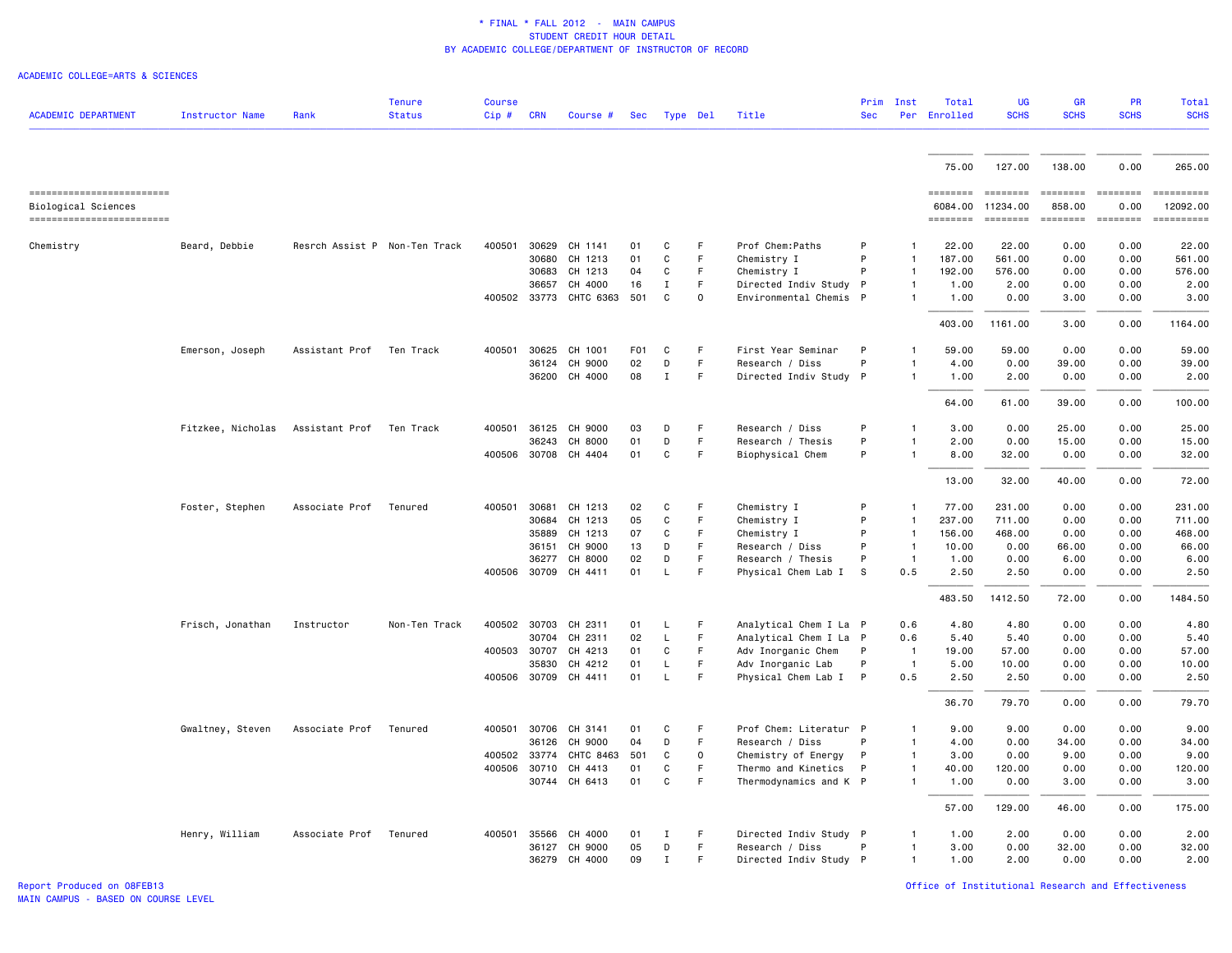#### ACADEMIC COLLEGE=ARTS & SCIENCES

|                            |                        |                | <b>Tenure</b> | Course |                |                      |            |              |             |                                           | Prim         | Inst                         | Total          | <b>UG</b>      | <b>GR</b>     | PR           | <b>Total</b>   |
|----------------------------|------------------------|----------------|---------------|--------|----------------|----------------------|------------|--------------|-------------|-------------------------------------------|--------------|------------------------------|----------------|----------------|---------------|--------------|----------------|
| <b>ACADEMIC DEPARTMENT</b> | <b>Instructor Name</b> | Rank           | <b>Status</b> | Cip#   | <b>CRN</b>     | Course #             | <b>Sec</b> |              | Type Del    | Title                                     | <b>Sec</b>   |                              | Per Enrolled   | <b>SCHS</b>    | <b>SCHS</b>   | <b>SCHS</b>  | <b>SCHS</b>    |
| Chemistry                  | Henry, William         | Associate Prof | Tenured       |        |                | 400503 34574 CH 8203 | 01         | C            | F           | Adv Inorg Chem II                         | P            | $\mathbf{1}$                 | 13.00          | 0.00           | 39.00         | 0.00         | 39.00          |
|                            |                        |                |               |        |                |                      |            |              |             |                                           |              |                              | 18.00          | 4.00           | 71.00         | 0.00         | 75.00          |
|                            | Holman, Steven         | Instructor     | Non-Ten Track | 400501 | 30626          | CH 1043              | 01         | C            | $\circ$     | Survey of Chemistry                       | P            | $\mathbf{1}$                 | 293.00         | 879.00         | 0.00          | 0.00         | 879.00         |
|                            |                        |                |               |        |                | 30628 CH 1053        | 01         | C            | $\mathbf 0$ | Survey of Chemistry                       | $\mathsf{P}$ |                              | 50.00          | 150.00         | 0.00          | 0.00         | 150.00         |
|                            |                        |                |               |        |                |                      |            |              |             |                                           |              |                              | 343.00         | 1029.00        | 0.00          | 0.00         | 1029.00        |
|                            | Lewis, Edwin           | Professor      | Tenured       |        | 400501 30736   | CH 4603              | 07         | L            | F.          | Undergraduate Resear P                    |              | 1                            | 1.00           | 3.00           | 0.00          | 0.00         | 3.00           |
|                            |                        |                |               |        |                | 36128 CH 9000        | 06         | D            | F           | Research / Diss                           | P            | $\mathbf{1}$                 | 3.00           | 0.00           | 32.00         | 0.00         | 32.00          |
|                            |                        |                |               |        |                |                      |            |              |             |                                           |              |                              | 4.00           | 3.00           | 32.00         | 0.00         | 35.00          |
|                            |                        |                |               |        |                |                      |            |              |             |                                           |              |                              |                |                |               |              |                |
|                            | Mead, Keith            | Professor      | Tenured       | 400501 | 30737<br>36129 | CH 4603<br>CH 9000   | 08<br>07   | L.<br>D      | F<br>F      | Undergraduate Resear P<br>Research / Diss | P            | 1<br>$\mathbf{1}$            | 2.00<br>3.00   | 6.00<br>0.00   | 0.00<br>20.00 | 0.00<br>0.00 | 6.00<br>20.00  |
|                            |                        |                |               |        | 36169          | CH 4000              | 07         | $\;$ I       | F           | Directed Indiv Study P                    |              | $\mathbf{1}$                 | 1.00           | 2.00           | 0.00          | 0.00         | 2.00           |
|                            |                        |                |               |        |                | 400504 34577 CH 8513 | 01         | $\mathtt{C}$ | F           | Synthetic Org Chem                        | P            | $\mathbf{1}$                 | 9.00           | 0.00           | 27.00         | 0.00         | 27.00          |
|                            |                        |                |               |        |                |                      |            |              |             |                                           |              |                              | 15.00          | 8.00           | 47.00         | 0.00         | 55.00          |
|                            | Mlsna, Debra           | Instructor     | Non-Ten Track |        | 400504 30701   | CH 1234              | 01         | C            | F           | Integrated Chemistry P                    |              | 1                            | 20.00          | 80.00          | 0.00          | 0.00         | 80.00          |
|                            |                        |                |               |        | 30702          | CH 1234              | 02         | C            | F           | Integrated Chemistry                      | - P          | $\mathbf{1}$                 | 22.00          | 88.00          | 0.00          | 0.00         | 88.00          |
|                            |                        |                |               |        | 30711          | CH 4511              | 01         | L            | F           | Org Chem Lab I                            | P            | $\mathbf{1}$                 | 23.00          | 23.00          | 0.00          | 0.00         | 23.00          |
|                            |                        |                |               |        | 30712          | CH 4511              | 02         | L            | F           | Org Chem Lab I                            | P            | $\mathbf{1}$                 | 22.00          | 22.00          | 0.00          | 0.00         | 22.00          |
|                            |                        |                |               |        | 30713          | CH 4511              | 03         | L            | F           | Org Chem Lab I                            | P            | $\mathbf{1}$                 | 22.00          | 22.00          | 0.00          | 0.00         | 22.00          |
|                            |                        |                |               |        | 30714          | CH 4511              | 04         | L            | F           | Org Chem Lab I                            | P            | $\mathbf{1}$                 | 21.00          | 21.00          | 0.00          | 0.00         | 21.00          |
|                            |                        |                |               |        | 30715          | CH 4511              | 05         | L            | F           | Org Chem Lab I                            | P            | $\overline{1}$               | 20.00          | 20,00          | 0.00          | 0.00         | 20.00          |
|                            |                        |                |               |        | 30716          | CH 4511              | 06         | L            | F           | Org Chem Lab I                            | P            | $\mathbf{1}$                 | 19.00          | 19.00          | 0.00          | 0.00         | 19.00          |
|                            |                        |                |               |        | 30717          | CH 4511              | 07         | L            | E           | Org Chem Lab I                            | P            | $\mathbf{1}$                 | 17.00          | 17.00          | 0.00          | 0.00         | 17.00          |
|                            |                        |                |               |        | 30718          | CH 4511              | 08         | L            | F.          | Org Chem Lab I                            | P            | $\overline{1}$               | 20.00          | 20.00          | 0.00          | 0.00         | 20.00          |
|                            |                        |                |               |        | 30719          | CH 4511              | 09         | L            | F           | Org Chem Lab I                            | P            | $\overline{1}$               | 20.00          | 20,00          | 0.00          | 0.00         | 20.00          |
|                            |                        |                |               |        | 30720          | CH 4511              | 10         | L            | F           | Org Chem Lab I                            | P            | $\mathbf{1}$                 | 19.00          | 19,00          | 0.00          | 0.00         | 19.00          |
|                            |                        |                |               |        | 30721          | CH 4511              | 11         | L            | F           | Org Chem Lab I                            | P            | $\mathbf{1}$                 | 21.00          | 21.00          | 0.00          | 0.00         | 21.00          |
|                            |                        |                |               |        |                | 30722 CH 4511        | 12         | $\mathsf L$  | F           | Org Chem Lab I                            | P            | $\overline{1}$               | 20.00          | 20.00          | 0.00          | 0.00         | 20.00          |
|                            |                        |                |               |        | 30726          | CH 4521<br>CH 4521   | 01<br>02   | L<br>L       | F<br>F      | Org Chem Lab II                           | P<br>P       | $\mathbf{1}$<br>$\mathbf{1}$ | 23.00<br>22.00 | 23.00<br>22.00 | 0.00<br>0.00  | 0.00<br>0.00 | 23.00<br>22.00 |
|                            |                        |                |               |        | 30727<br>34567 | CH 1234              | 03         | K            | F           | Org Chem Lab II<br>Integrated Chemistry P |              | $\mathbf{1}$                 | 17.00          | 0.00           | 0.00          | 0.00         | 0.00           |
|                            |                        |                |               |        | 34568          | CH 1234              | 04         | К            | F           | Integrated Chemistry P                    |              | $\mathbf{1}$                 | 12.00          | 0.00           | 0.00          | 0.00         | 0.00           |
|                            |                        |                |               |        | 34569          | CH 1234              | 05         | К            | F.          | Integrated Chemistry                      | $\mathsf{P}$ | $\mathbf{1}$                 | 13.00          | 0.00           | 0.00          | 0.00         | 0.00           |
|                            |                        |                |               |        | 35829          | CH 4521              | 03         | L            | F           | Org Chem Lab II                           | P            | $\mathbf{1}$                 | 7.00           | 7.00           | 0.00          | 0.00         | 7.00           |
|                            |                        |                |               |        |                | 36146 CH 6511        | 01         | L            | F           | Org Chem Lab I                            | P            | $\mathbf{1}$                 | 1.00           | 0.00           | 1.00          | 0.00         | 1.00           |
|                            |                        |                |               |        |                |                      |            |              |             |                                           |              |                              | 381.00         | 464.00         | 1.00          | 0.00         | 465.00         |
|                            | Mlsna, Todd            | Associate Prof | Ten Track     | 400501 | 30741          | CH 4603              | 12         | L            | F           | Undergraduate Resear P                    |              | $\mathbf{1}$                 | 1.00           | 3.00           | 0.00          | 0.00         | 3.00           |
|                            |                        |                |               |        | 35894          | CH 4000              | 03         | $\mathbf I$  | F.          | Directed Indiv Study P                    |              | $\overline{1}$               | 1.00           | 1.00           | 0.00          | 0.00         | 1.00           |
|                            |                        |                |               |        | 36123          | CH 9000              | 01         | D            | F           | Research / Diss                           | P            | $\mathbf{1}$                 | 7.00           | 0.00           | 87.00         | 0.00         | 87.00          |
|                            |                        |                |               |        | 36574          | CH 4000              | 14         | $\mathbf{I}$ | F           | Directed Indiv Study P                    |              | $\mathbf{1}$                 | 1.00           | 3.00           | 0.00          | 0.00         | 3.00           |
|                            |                        |                |               |        |                | 400502 30705 CH 2313 | 01         | C            | F           | Analytical Chemistry P                    |              | $\mathbf{1}$                 | 22.00          | 66.00          | 0.00          | 0.00         | 66.00          |
|                            |                        |                |               |        |                |                      |            |              |             |                                           |              |                              | 32.00          | 73.00          | 87.00         | 0.00         | 160.00         |
|                            | Patel, Sapna           | Lecturer       | Non-Ten Track |        | 400501 30627   | CH 1051              | 01         | L.           | $\circ$     | Experimental Chem                         | P            | $\mathbf{1}$                 | 57.00          | 57.00          | 0.00          | 0.00         | 57.00          |
|                            |                        |                |               |        |                | 30630 CH 1211        | 01         | $\mathsf{L}$ | F           | Invst In Chemistry I P                    |              | $\mathbf{1}$                 | 22.00          | 22.00          | 0.00          | 0.00         | 22.00          |
|                            |                        |                |               |        |                |                      |            |              |             |                                           |              |                              |                |                |               |              |                |

Report Produced on 08FEB13 Office of Institutional Research and Effectiveness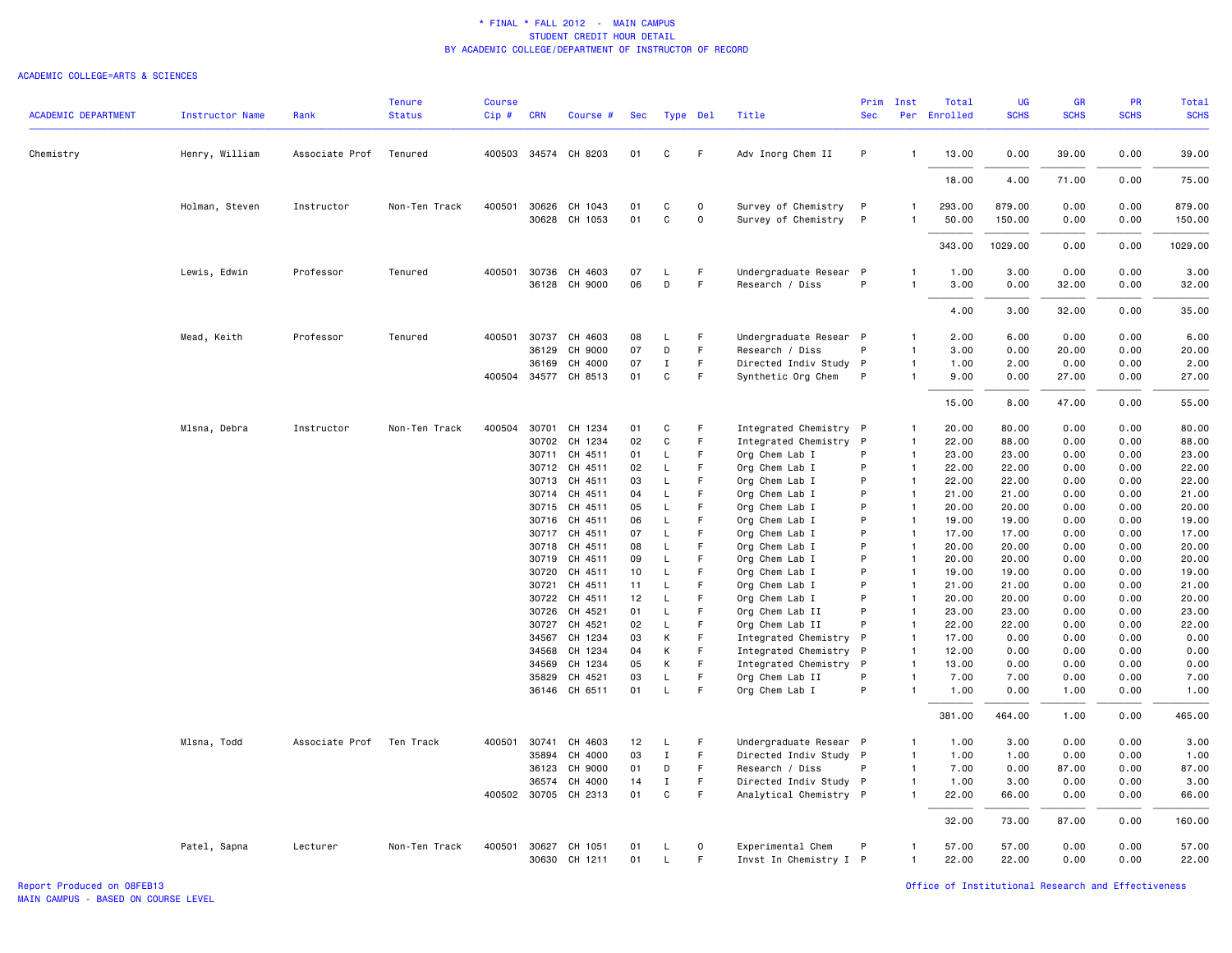| <b>SCHS</b><br><b>Status</b><br>Cip#<br>Per Enrolled<br><b>SCHS</b><br><b>SCHS</b><br><b>ACADEMIC DEPARTMENT</b><br>Instructor Name<br>Rank<br><b>CRN</b><br>Course #<br>Sec<br>Type Del<br>Title<br><b>Sec</b><br>Patel, Sapna<br>Lecturer<br>Non-Ten Track<br>400501<br>30631 CH 1211<br>F<br>Invst In Chemistry I P<br>21.00<br>21.00<br>0.00<br>0.00<br>21.00<br>Chemistry<br>02<br>L<br>$\mathbf{1}$<br>30632 CH 1211<br>03<br>L<br>F.<br>Invst In Chemistry I P<br>22.00<br>22.00<br>0.00<br>0.00<br>22.00<br>$\mathbf{1}$<br>F<br>30633 CH 1211<br>04<br>L<br>Invst In Chemistry I P<br>$\mathbf{1}$<br>24.00<br>24.00<br>0.00<br>0.00<br>24.00<br>30634 CH 1211<br>F<br>05<br>L<br>Invst In Chemistry I P<br>$\mathbf{1}$<br>23.00<br>23.00<br>0.00<br>0.00<br>23.00<br>CH 1211<br>F<br>Invst In Chemistry I P<br>24.00<br>30635<br>06<br>L<br>24.00<br>24.00<br>0.00<br>0.00<br>$\mathbf{1}$<br>$\mathsf L$<br>E<br>0.00<br>30636 CH 1211<br>07<br>Invst In Chemistry I P<br>23.00<br>23.00<br>0.00<br>23.00<br>$\mathbf{1}$<br>F<br>30637<br>CH 1211<br>08<br>L<br>Invst In Chemistry I P<br>$\mathbf{1}$<br>21.00<br>21.00<br>0.00<br>0.00<br>21.00<br>E<br>$\mathsf L$<br>23.00<br>0.00<br>0.00<br>30639<br>CH 1211<br>10<br>Invst In Chemistry I P<br>$\mathbf{1}$<br>23.00<br>23.00<br>F.<br>30640<br>CH 1211<br>L<br>Invst In Chemistry I P<br>23.00<br>23.00<br>0.00<br>0.00<br>23.00<br>11<br>$\mathbf{1}$<br>F<br>12<br>30641<br>CH 1211<br>L<br>Invst In Chemistry I P<br>$\mathbf{1}$<br>24.00<br>24.00<br>0.00<br>0.00<br>F<br>30642 CH 1211<br>13<br>L<br>Invst In Chemistry I P<br>$\mathbf{1}$<br>23.00<br>23.00<br>0.00<br>0.00<br>F<br>30643<br>CH 1211<br>14<br>L<br>Invst In Chemistry I P<br>$\mathbf{1}$<br>23.00<br>23.00<br>0.00<br>0.00<br>30644 CH 1211<br>15<br>F.<br>Invst In Chemistry I P<br>23.00<br>0.00<br>0.00<br>L<br>$\mathbf{1}$<br>23.00<br>30645 CH 1211<br>F<br>Invst In Chemistry I P<br>0.00<br>16<br>L<br>$\mathbf{1}$<br>24.00<br>24.00<br>0.00<br>F.<br>30646 CH 1211<br>17<br>L<br>Invst In Chemistry I P<br>$\mathbf{1}$<br>24.00<br>24.00<br>0.00<br>0.00<br>30647 CH 1211<br>18<br>L<br>F<br>Invst In Chemistry I P<br>23.00<br>23.00<br>0.00<br>0.00<br>$\mathbf{1}$<br>30648 CH 1211<br>19<br>L<br>F<br>Invst In Chemistry I P<br>22.00<br>22.00<br>0.00<br>0.00<br>$\mathbf{1}$<br>F<br>30649<br>CH 1211<br>20<br>L<br>Invst In Chemistry I P<br>$\mathbf{1}$<br>14.00<br>14.00<br>0.00<br>0.00<br>E<br>30650 CH 1211<br>21<br>L<br>9.00<br>9.00<br>0.00<br>0.00<br>Invst In Chemistry I P<br>$\mathbf{1}$<br>F<br>30651<br>CH 1211<br>22<br>L<br>Invst In Chemistry I P<br>21.00<br>0.00<br>0.00<br>$\mathbf{1}$<br>21.00<br>E<br>30652 CH 1211<br>23<br>L<br>Invst In Chemistry I P<br>22.00<br>0.00<br>0.00<br>$\mathbf{1}$<br>22.00<br>F.<br>30653<br>CH 1211<br>L<br>Invst In Chemistry I P<br>24<br>$\mathbf{1}$<br>24.00<br>24.00<br>0.00<br>0.00<br>F<br>30654<br>CH 1211<br>25<br>L<br>Invst In Chemistry I P<br>21.00<br>21.00<br>0.00<br>0.00<br>$\mathbf{1}$<br>F<br>30655<br>CH 1211<br>26<br>L<br>Invst In Chemistry I P<br>22.00<br>22.00<br>0.00<br>0.00<br>$\mathbf{1}$<br>E<br>Invst In Chemistry I P<br>30656<br>CH 1211<br>27<br>L<br>$\mathbf{1}$<br>24.00<br>24.00<br>0.00<br>0.00<br>30657 CH 1211<br>$\mathsf L$<br>F.<br>Invst In Chemistry I P<br>28<br>$\mathbf{1}$<br>17.00<br>17.00<br>0.00<br>0.00<br>F<br>30659<br>CH 1211<br>30<br>L<br>Invst In Chemistry I P<br>10.00<br>10.00<br>0.00<br>0.00<br>$\mathbf{1}$<br>30660<br>CH 1211<br>31<br>F<br>Invst In Chemistry I P<br>24.00<br>0.00<br>0.00<br>L<br>$\mathbf{1}$<br>24.00<br>CH 1211<br>32<br>L<br>F<br>Invst In Chemistry I P<br>20.00<br>0.00<br>30661<br>$\mathbf{1}$<br>20.00<br>0.00<br>F.<br>CH 1211<br>33<br>L<br>$\mathbf{1}$<br>22.00<br>22.00<br>0.00<br>0.00<br>30662<br>Invst In Chemistry I P<br>F<br>30663<br>CH 1211<br>L<br>22.00<br>22.00<br>22.00<br>34<br>Invst In Chemistry I P<br>0.00<br>0.00<br>$\mathbf{1}$<br>E<br>30664 CH 1211<br>35<br>L<br>22.00<br>0.00<br>22.00<br>Invst In Chemistry I P<br>$\mathbf{1}$<br>22.00<br>0.00<br>CH 1211<br>F<br>Invst In Chemistry I P<br>22.00<br>22.00<br>30665<br>36<br>L<br>$\mathbf{1}$<br>0.00<br>0.00<br>L<br>F<br>30666<br>CH 1211<br>37<br>Invst In Chemistry I P<br>$\mathbf{1}$<br>20.00<br>20.00<br>0.00<br>0.00<br>20.00<br>F.<br>30667<br>CH 1211<br>38<br>L<br>Invst In Chemistry I P<br>22.00<br>22.00<br>0.00<br>0.00<br>22.00<br>$\mathbf{1}$<br>F<br>30668<br>CH 1211<br>39<br>L<br>Invst In Chemistry I P<br>24.00<br>24.00<br>0.00<br>0.00<br>24.00<br>$\mathbf{1}$<br>30669 CH 1211<br>L<br>F<br>Invst In Chemistry I P<br>23.00<br>23.00<br>0.00<br>0.00<br>23.00<br>40<br>$\mathbf{1}$<br>F<br>30670<br>CH 1211<br>41<br>L<br>Invst In Chemistry I P<br>22.00<br>22.00<br>0.00<br>0.00<br>22.00<br>$\mathbf{1}$<br>F<br>30672 CH 1211<br>43<br>L<br>Invst In Chemistry I P<br>13.00<br>13.00<br>0.00<br>0.00<br>13.00<br>$\mathbf{1}$<br>F<br>22.00<br>30673 CH 1211<br>L<br>Invst In Chemistry I P<br>$\mathbf{1}$<br>22.00<br>0.00<br>0.00<br>22.00<br>44<br>$\mathsf L$<br>E<br>30674 CH 1211<br>45<br>Invst In Chemistry I P<br>$\mathbf{1}$<br>24.00<br>24.00<br>0.00<br>0.00<br>24.00<br>30675 CH 1211<br>L<br>F<br>Invst In Chemistry I P<br>19.00<br>19.00<br>0.00<br>0.00<br>19.00<br>46<br>$\mathbf{1}$<br>$\mathsf L$<br>E<br>30676 CH 1211<br>47<br>Invst In Chemistry I P<br>$\overline{1}$<br>23.00<br>23.00<br>0.00<br>0.00<br>23.00<br>F<br>30677<br>CH 1211<br>L<br>Invst In Chemistry I P<br>$\mathbf{1}$<br>23.00<br>23.00<br>0.00<br>0.00<br>23.00<br>48<br>F<br>30678<br>CH 1211<br>49<br>L<br>Invst In Chemistry I P<br>$\mathbf{1}$<br>22.00<br>22.00<br>0.00<br>0.00<br>22.00<br>F<br>30679<br>CH 1211<br>50<br>L<br>Invst In Chemistry I P<br>23.00<br>23.00<br>0.00<br>0.00<br>23.00<br>$\mathbf{1}$<br>F<br>30687 CH 1221<br>01<br>L<br>Invst Chemistry II<br>P<br>$\mathbf{1}$<br>19.00<br>19.00<br>0.00<br>0.00<br>19.00<br>CH 1221<br>L<br>F<br>16.00<br>0.00<br>0.00<br>30688<br>02<br>Invst Chemistry II<br>P<br>$\mathbf{1}$<br>16.00<br>16.00<br>CH 1221<br>F.<br>20.00<br>30690<br>04<br>L<br>Invst Chemistry II<br>P<br>$\mathbf{1}$<br>20.00<br>20.00<br>0.00<br>0.00<br>F<br>30691<br>CH 1221<br>05<br>L.<br>Invst Chemistry II<br>P<br>20.00<br>20.00<br>0.00<br>0.00<br>20.00<br>$\mathbf{1}$<br>30692 CH 1221<br>L<br>F<br>Invst Chemistry II<br>19.00<br>19.00<br>0.00<br>0.00<br>19.00<br>06<br>P<br>$\mathbf{1}$<br>30694 CH 1221<br>08<br>L<br>F.<br>P<br>19.00<br>19.00<br>0.00<br>0.00<br>19.00<br>Invst Chemistry II<br>$\mathbf{1}$<br>CH 1221<br>09<br>L<br>F<br>P<br>18.00<br>18.00<br>0.00<br>0.00<br>18.00<br>30695<br>Invst Chemistry II<br>$\overline{1}$<br>E<br>30696 CH 1221<br>10<br>L<br>Invst Chemistry II<br>P<br>9.00<br>9.00<br>0.00<br>0.00<br>$\overline{1}$<br>30697 CH 1221<br>19.00<br>0.00<br>11<br>Invst Chemistry II<br>P<br>$\mathbf{1}$<br>19.00<br>0.00<br>19.00 |  |  | <b>Tenure</b> | <b>Course</b> |  |  |  | Prim | Inst | Total | UG | <b>GR</b> | <b>PR</b> | Total       |
|-------------------------------------------------------------------------------------------------------------------------------------------------------------------------------------------------------------------------------------------------------------------------------------------------------------------------------------------------------------------------------------------------------------------------------------------------------------------------------------------------------------------------------------------------------------------------------------------------------------------------------------------------------------------------------------------------------------------------------------------------------------------------------------------------------------------------------------------------------------------------------------------------------------------------------------------------------------------------------------------------------------------------------------------------------------------------------------------------------------------------------------------------------------------------------------------------------------------------------------------------------------------------------------------------------------------------------------------------------------------------------------------------------------------------------------------------------------------------------------------------------------------------------------------------------------------------------------------------------------------------------------------------------------------------------------------------------------------------------------------------------------------------------------------------------------------------------------------------------------------------------------------------------------------------------------------------------------------------------------------------------------------------------------------------------------------------------------------------------------------------------------------------------------------------------------------------------------------------------------------------------------------------------------------------------------------------------------------------------------------------------------------------------------------------------------------------------------------------------------------------------------------------------------------------------------------------------------------------------------------------------------------------------------------------------------------------------------------------------------------------------------------------------------------------------------------------------------------------------------------------------------------------------------------------------------------------------------------------------------------------------------------------------------------------------------------------------------------------------------------------------------------------------------------------------------------------------------------------------------------------------------------------------------------------------------------------------------------------------------------------------------------------------------------------------------------------------------------------------------------------------------------------------------------------------------------------------------------------------------------------------------------------------------------------------------------------------------------------------------------------------------------------------------------------------------------------------------------------------------------------------------------------------------------------------------------------------------------------------------------------------------------------------------------------------------------------------------------------------------------------------------------------------------------------------------------------------------------------------------------------------------------------------------------------------------------------------------------------------------------------------------------------------------------------------------------------------------------------------------------------------------------------------------------------------------------------------------------------------------------------------------------------------------------------------------------------------------------------------------------------------------------------------------------------------------------------------------------------------------------------------------------------------------------------------------------------------------------------------------------------------------------------------------------------------------------------------------------------------------------------------------------------------------------------------------------------------------------------------------------------------------------------------------------------------------------------------------------------------------------------------------------------------------------------------------------------------------------------------------------------------------------------------------------------------------------------------------------------------------------------------------------------------------------------------------------------------------------------------------------------------------------------------------------------------------------------------------------------------------------------------------------------------------------------------------------------------------------------------------------------------------------------------------------------------------------------------------------------------------------------------------------------------------------------------------------------------------------------------------------------------------------------------------------------------------------------------------------------------------------------------------------------------------------------------------------------------------------------------------------------------------------------------------------------------------------------------------------------------------------------------------------------------------------------------------------------------------------------------------------------------------------------------------------------------------------------------------------------------------------------------------------------------------------------------------------------------------------------------------|--|--|---------------|---------------|--|--|--|------|------|-------|----|-----------|-----------|-------------|
|                                                                                                                                                                                                                                                                                                                                                                                                                                                                                                                                                                                                                                                                                                                                                                                                                                                                                                                                                                                                                                                                                                                                                                                                                                                                                                                                                                                                                                                                                                                                                                                                                                                                                                                                                                                                                                                                                                                                                                                                                                                                                                                                                                                                                                                                                                                                                                                                                                                                                                                                                                                                                                                                                                                                                                                                                                                                                                                                                                                                                                                                                                                                                                                                                                                                                                                                                                                                                                                                                                                                                                                                                                                                                                                                                                                                                                                                                                                                                                                                                                                                                                                                                                                                                                                                                                                                                                                                                                                                                                                                                                                                                                                                                                                                                                                                                                                                                                                                                                                                                                                                                                                                                                                                                                                                                                                                                                                                                                                                                                                                                                                                                                                                                                                                                                                                                                                                                                                                                                                                                                                                                                                                                                                                                                                                                                                                                                                                                                                                                                                                                                                                                                                                                                                                                                                                                                                                                                                                                                                     |  |  |               |               |  |  |  |      |      |       |    |           |           | <b>SCHS</b> |
|                                                                                                                                                                                                                                                                                                                                                                                                                                                                                                                                                                                                                                                                                                                                                                                                                                                                                                                                                                                                                                                                                                                                                                                                                                                                                                                                                                                                                                                                                                                                                                                                                                                                                                                                                                                                                                                                                                                                                                                                                                                                                                                                                                                                                                                                                                                                                                                                                                                                                                                                                                                                                                                                                                                                                                                                                                                                                                                                                                                                                                                                                                                                                                                                                                                                                                                                                                                                                                                                                                                                                                                                                                                                                                                                                                                                                                                                                                                                                                                                                                                                                                                                                                                                                                                                                                                                                                                                                                                                                                                                                                                                                                                                                                                                                                                                                                                                                                                                                                                                                                                                                                                                                                                                                                                                                                                                                                                                                                                                                                                                                                                                                                                                                                                                                                                                                                                                                                                                                                                                                                                                                                                                                                                                                                                                                                                                                                                                                                                                                                                                                                                                                                                                                                                                                                                                                                                                                                                                                                                     |  |  |               |               |  |  |  |      |      |       |    |           |           |             |
|                                                                                                                                                                                                                                                                                                                                                                                                                                                                                                                                                                                                                                                                                                                                                                                                                                                                                                                                                                                                                                                                                                                                                                                                                                                                                                                                                                                                                                                                                                                                                                                                                                                                                                                                                                                                                                                                                                                                                                                                                                                                                                                                                                                                                                                                                                                                                                                                                                                                                                                                                                                                                                                                                                                                                                                                                                                                                                                                                                                                                                                                                                                                                                                                                                                                                                                                                                                                                                                                                                                                                                                                                                                                                                                                                                                                                                                                                                                                                                                                                                                                                                                                                                                                                                                                                                                                                                                                                                                                                                                                                                                                                                                                                                                                                                                                                                                                                                                                                                                                                                                                                                                                                                                                                                                                                                                                                                                                                                                                                                                                                                                                                                                                                                                                                                                                                                                                                                                                                                                                                                                                                                                                                                                                                                                                                                                                                                                                                                                                                                                                                                                                                                                                                                                                                                                                                                                                                                                                                                                     |  |  |               |               |  |  |  |      |      |       |    |           |           |             |
|                                                                                                                                                                                                                                                                                                                                                                                                                                                                                                                                                                                                                                                                                                                                                                                                                                                                                                                                                                                                                                                                                                                                                                                                                                                                                                                                                                                                                                                                                                                                                                                                                                                                                                                                                                                                                                                                                                                                                                                                                                                                                                                                                                                                                                                                                                                                                                                                                                                                                                                                                                                                                                                                                                                                                                                                                                                                                                                                                                                                                                                                                                                                                                                                                                                                                                                                                                                                                                                                                                                                                                                                                                                                                                                                                                                                                                                                                                                                                                                                                                                                                                                                                                                                                                                                                                                                                                                                                                                                                                                                                                                                                                                                                                                                                                                                                                                                                                                                                                                                                                                                                                                                                                                                                                                                                                                                                                                                                                                                                                                                                                                                                                                                                                                                                                                                                                                                                                                                                                                                                                                                                                                                                                                                                                                                                                                                                                                                                                                                                                                                                                                                                                                                                                                                                                                                                                                                                                                                                                                     |  |  |               |               |  |  |  |      |      |       |    |           |           |             |
|                                                                                                                                                                                                                                                                                                                                                                                                                                                                                                                                                                                                                                                                                                                                                                                                                                                                                                                                                                                                                                                                                                                                                                                                                                                                                                                                                                                                                                                                                                                                                                                                                                                                                                                                                                                                                                                                                                                                                                                                                                                                                                                                                                                                                                                                                                                                                                                                                                                                                                                                                                                                                                                                                                                                                                                                                                                                                                                                                                                                                                                                                                                                                                                                                                                                                                                                                                                                                                                                                                                                                                                                                                                                                                                                                                                                                                                                                                                                                                                                                                                                                                                                                                                                                                                                                                                                                                                                                                                                                                                                                                                                                                                                                                                                                                                                                                                                                                                                                                                                                                                                                                                                                                                                                                                                                                                                                                                                                                                                                                                                                                                                                                                                                                                                                                                                                                                                                                                                                                                                                                                                                                                                                                                                                                                                                                                                                                                                                                                                                                                                                                                                                                                                                                                                                                                                                                                                                                                                                                                     |  |  |               |               |  |  |  |      |      |       |    |           |           |             |
|                                                                                                                                                                                                                                                                                                                                                                                                                                                                                                                                                                                                                                                                                                                                                                                                                                                                                                                                                                                                                                                                                                                                                                                                                                                                                                                                                                                                                                                                                                                                                                                                                                                                                                                                                                                                                                                                                                                                                                                                                                                                                                                                                                                                                                                                                                                                                                                                                                                                                                                                                                                                                                                                                                                                                                                                                                                                                                                                                                                                                                                                                                                                                                                                                                                                                                                                                                                                                                                                                                                                                                                                                                                                                                                                                                                                                                                                                                                                                                                                                                                                                                                                                                                                                                                                                                                                                                                                                                                                                                                                                                                                                                                                                                                                                                                                                                                                                                                                                                                                                                                                                                                                                                                                                                                                                                                                                                                                                                                                                                                                                                                                                                                                                                                                                                                                                                                                                                                                                                                                                                                                                                                                                                                                                                                                                                                                                                                                                                                                                                                                                                                                                                                                                                                                                                                                                                                                                                                                                                                     |  |  |               |               |  |  |  |      |      |       |    |           |           |             |
|                                                                                                                                                                                                                                                                                                                                                                                                                                                                                                                                                                                                                                                                                                                                                                                                                                                                                                                                                                                                                                                                                                                                                                                                                                                                                                                                                                                                                                                                                                                                                                                                                                                                                                                                                                                                                                                                                                                                                                                                                                                                                                                                                                                                                                                                                                                                                                                                                                                                                                                                                                                                                                                                                                                                                                                                                                                                                                                                                                                                                                                                                                                                                                                                                                                                                                                                                                                                                                                                                                                                                                                                                                                                                                                                                                                                                                                                                                                                                                                                                                                                                                                                                                                                                                                                                                                                                                                                                                                                                                                                                                                                                                                                                                                                                                                                                                                                                                                                                                                                                                                                                                                                                                                                                                                                                                                                                                                                                                                                                                                                                                                                                                                                                                                                                                                                                                                                                                                                                                                                                                                                                                                                                                                                                                                                                                                                                                                                                                                                                                                                                                                                                                                                                                                                                                                                                                                                                                                                                                                     |  |  |               |               |  |  |  |      |      |       |    |           |           |             |
|                                                                                                                                                                                                                                                                                                                                                                                                                                                                                                                                                                                                                                                                                                                                                                                                                                                                                                                                                                                                                                                                                                                                                                                                                                                                                                                                                                                                                                                                                                                                                                                                                                                                                                                                                                                                                                                                                                                                                                                                                                                                                                                                                                                                                                                                                                                                                                                                                                                                                                                                                                                                                                                                                                                                                                                                                                                                                                                                                                                                                                                                                                                                                                                                                                                                                                                                                                                                                                                                                                                                                                                                                                                                                                                                                                                                                                                                                                                                                                                                                                                                                                                                                                                                                                                                                                                                                                                                                                                                                                                                                                                                                                                                                                                                                                                                                                                                                                                                                                                                                                                                                                                                                                                                                                                                                                                                                                                                                                                                                                                                                                                                                                                                                                                                                                                                                                                                                                                                                                                                                                                                                                                                                                                                                                                                                                                                                                                                                                                                                                                                                                                                                                                                                                                                                                                                                                                                                                                                                                                     |  |  |               |               |  |  |  |      |      |       |    |           |           |             |
|                                                                                                                                                                                                                                                                                                                                                                                                                                                                                                                                                                                                                                                                                                                                                                                                                                                                                                                                                                                                                                                                                                                                                                                                                                                                                                                                                                                                                                                                                                                                                                                                                                                                                                                                                                                                                                                                                                                                                                                                                                                                                                                                                                                                                                                                                                                                                                                                                                                                                                                                                                                                                                                                                                                                                                                                                                                                                                                                                                                                                                                                                                                                                                                                                                                                                                                                                                                                                                                                                                                                                                                                                                                                                                                                                                                                                                                                                                                                                                                                                                                                                                                                                                                                                                                                                                                                                                                                                                                                                                                                                                                                                                                                                                                                                                                                                                                                                                                                                                                                                                                                                                                                                                                                                                                                                                                                                                                                                                                                                                                                                                                                                                                                                                                                                                                                                                                                                                                                                                                                                                                                                                                                                                                                                                                                                                                                                                                                                                                                                                                                                                                                                                                                                                                                                                                                                                                                                                                                                                                     |  |  |               |               |  |  |  |      |      |       |    |           |           |             |
|                                                                                                                                                                                                                                                                                                                                                                                                                                                                                                                                                                                                                                                                                                                                                                                                                                                                                                                                                                                                                                                                                                                                                                                                                                                                                                                                                                                                                                                                                                                                                                                                                                                                                                                                                                                                                                                                                                                                                                                                                                                                                                                                                                                                                                                                                                                                                                                                                                                                                                                                                                                                                                                                                                                                                                                                                                                                                                                                                                                                                                                                                                                                                                                                                                                                                                                                                                                                                                                                                                                                                                                                                                                                                                                                                                                                                                                                                                                                                                                                                                                                                                                                                                                                                                                                                                                                                                                                                                                                                                                                                                                                                                                                                                                                                                                                                                                                                                                                                                                                                                                                                                                                                                                                                                                                                                                                                                                                                                                                                                                                                                                                                                                                                                                                                                                                                                                                                                                                                                                                                                                                                                                                                                                                                                                                                                                                                                                                                                                                                                                                                                                                                                                                                                                                                                                                                                                                                                                                                                                     |  |  |               |               |  |  |  |      |      |       |    |           |           |             |
|                                                                                                                                                                                                                                                                                                                                                                                                                                                                                                                                                                                                                                                                                                                                                                                                                                                                                                                                                                                                                                                                                                                                                                                                                                                                                                                                                                                                                                                                                                                                                                                                                                                                                                                                                                                                                                                                                                                                                                                                                                                                                                                                                                                                                                                                                                                                                                                                                                                                                                                                                                                                                                                                                                                                                                                                                                                                                                                                                                                                                                                                                                                                                                                                                                                                                                                                                                                                                                                                                                                                                                                                                                                                                                                                                                                                                                                                                                                                                                                                                                                                                                                                                                                                                                                                                                                                                                                                                                                                                                                                                                                                                                                                                                                                                                                                                                                                                                                                                                                                                                                                                                                                                                                                                                                                                                                                                                                                                                                                                                                                                                                                                                                                                                                                                                                                                                                                                                                                                                                                                                                                                                                                                                                                                                                                                                                                                                                                                                                                                                                                                                                                                                                                                                                                                                                                                                                                                                                                                                                     |  |  |               |               |  |  |  |      |      |       |    |           |           | 24.00       |
|                                                                                                                                                                                                                                                                                                                                                                                                                                                                                                                                                                                                                                                                                                                                                                                                                                                                                                                                                                                                                                                                                                                                                                                                                                                                                                                                                                                                                                                                                                                                                                                                                                                                                                                                                                                                                                                                                                                                                                                                                                                                                                                                                                                                                                                                                                                                                                                                                                                                                                                                                                                                                                                                                                                                                                                                                                                                                                                                                                                                                                                                                                                                                                                                                                                                                                                                                                                                                                                                                                                                                                                                                                                                                                                                                                                                                                                                                                                                                                                                                                                                                                                                                                                                                                                                                                                                                                                                                                                                                                                                                                                                                                                                                                                                                                                                                                                                                                                                                                                                                                                                                                                                                                                                                                                                                                                                                                                                                                                                                                                                                                                                                                                                                                                                                                                                                                                                                                                                                                                                                                                                                                                                                                                                                                                                                                                                                                                                                                                                                                                                                                                                                                                                                                                                                                                                                                                                                                                                                                                     |  |  |               |               |  |  |  |      |      |       |    |           |           | 23.00       |
|                                                                                                                                                                                                                                                                                                                                                                                                                                                                                                                                                                                                                                                                                                                                                                                                                                                                                                                                                                                                                                                                                                                                                                                                                                                                                                                                                                                                                                                                                                                                                                                                                                                                                                                                                                                                                                                                                                                                                                                                                                                                                                                                                                                                                                                                                                                                                                                                                                                                                                                                                                                                                                                                                                                                                                                                                                                                                                                                                                                                                                                                                                                                                                                                                                                                                                                                                                                                                                                                                                                                                                                                                                                                                                                                                                                                                                                                                                                                                                                                                                                                                                                                                                                                                                                                                                                                                                                                                                                                                                                                                                                                                                                                                                                                                                                                                                                                                                                                                                                                                                                                                                                                                                                                                                                                                                                                                                                                                                                                                                                                                                                                                                                                                                                                                                                                                                                                                                                                                                                                                                                                                                                                                                                                                                                                                                                                                                                                                                                                                                                                                                                                                                                                                                                                                                                                                                                                                                                                                                                     |  |  |               |               |  |  |  |      |      |       |    |           |           | 23.00       |
|                                                                                                                                                                                                                                                                                                                                                                                                                                                                                                                                                                                                                                                                                                                                                                                                                                                                                                                                                                                                                                                                                                                                                                                                                                                                                                                                                                                                                                                                                                                                                                                                                                                                                                                                                                                                                                                                                                                                                                                                                                                                                                                                                                                                                                                                                                                                                                                                                                                                                                                                                                                                                                                                                                                                                                                                                                                                                                                                                                                                                                                                                                                                                                                                                                                                                                                                                                                                                                                                                                                                                                                                                                                                                                                                                                                                                                                                                                                                                                                                                                                                                                                                                                                                                                                                                                                                                                                                                                                                                                                                                                                                                                                                                                                                                                                                                                                                                                                                                                                                                                                                                                                                                                                                                                                                                                                                                                                                                                                                                                                                                                                                                                                                                                                                                                                                                                                                                                                                                                                                                                                                                                                                                                                                                                                                                                                                                                                                                                                                                                                                                                                                                                                                                                                                                                                                                                                                                                                                                                                     |  |  |               |               |  |  |  |      |      |       |    |           |           | 23.00       |
|                                                                                                                                                                                                                                                                                                                                                                                                                                                                                                                                                                                                                                                                                                                                                                                                                                                                                                                                                                                                                                                                                                                                                                                                                                                                                                                                                                                                                                                                                                                                                                                                                                                                                                                                                                                                                                                                                                                                                                                                                                                                                                                                                                                                                                                                                                                                                                                                                                                                                                                                                                                                                                                                                                                                                                                                                                                                                                                                                                                                                                                                                                                                                                                                                                                                                                                                                                                                                                                                                                                                                                                                                                                                                                                                                                                                                                                                                                                                                                                                                                                                                                                                                                                                                                                                                                                                                                                                                                                                                                                                                                                                                                                                                                                                                                                                                                                                                                                                                                                                                                                                                                                                                                                                                                                                                                                                                                                                                                                                                                                                                                                                                                                                                                                                                                                                                                                                                                                                                                                                                                                                                                                                                                                                                                                                                                                                                                                                                                                                                                                                                                                                                                                                                                                                                                                                                                                                                                                                                                                     |  |  |               |               |  |  |  |      |      |       |    |           |           | 24.00       |
|                                                                                                                                                                                                                                                                                                                                                                                                                                                                                                                                                                                                                                                                                                                                                                                                                                                                                                                                                                                                                                                                                                                                                                                                                                                                                                                                                                                                                                                                                                                                                                                                                                                                                                                                                                                                                                                                                                                                                                                                                                                                                                                                                                                                                                                                                                                                                                                                                                                                                                                                                                                                                                                                                                                                                                                                                                                                                                                                                                                                                                                                                                                                                                                                                                                                                                                                                                                                                                                                                                                                                                                                                                                                                                                                                                                                                                                                                                                                                                                                                                                                                                                                                                                                                                                                                                                                                                                                                                                                                                                                                                                                                                                                                                                                                                                                                                                                                                                                                                                                                                                                                                                                                                                                                                                                                                                                                                                                                                                                                                                                                                                                                                                                                                                                                                                                                                                                                                                                                                                                                                                                                                                                                                                                                                                                                                                                                                                                                                                                                                                                                                                                                                                                                                                                                                                                                                                                                                                                                                                     |  |  |               |               |  |  |  |      |      |       |    |           |           | 24.00       |
|                                                                                                                                                                                                                                                                                                                                                                                                                                                                                                                                                                                                                                                                                                                                                                                                                                                                                                                                                                                                                                                                                                                                                                                                                                                                                                                                                                                                                                                                                                                                                                                                                                                                                                                                                                                                                                                                                                                                                                                                                                                                                                                                                                                                                                                                                                                                                                                                                                                                                                                                                                                                                                                                                                                                                                                                                                                                                                                                                                                                                                                                                                                                                                                                                                                                                                                                                                                                                                                                                                                                                                                                                                                                                                                                                                                                                                                                                                                                                                                                                                                                                                                                                                                                                                                                                                                                                                                                                                                                                                                                                                                                                                                                                                                                                                                                                                                                                                                                                                                                                                                                                                                                                                                                                                                                                                                                                                                                                                                                                                                                                                                                                                                                                                                                                                                                                                                                                                                                                                                                                                                                                                                                                                                                                                                                                                                                                                                                                                                                                                                                                                                                                                                                                                                                                                                                                                                                                                                                                                                     |  |  |               |               |  |  |  |      |      |       |    |           |           | 23.00       |
|                                                                                                                                                                                                                                                                                                                                                                                                                                                                                                                                                                                                                                                                                                                                                                                                                                                                                                                                                                                                                                                                                                                                                                                                                                                                                                                                                                                                                                                                                                                                                                                                                                                                                                                                                                                                                                                                                                                                                                                                                                                                                                                                                                                                                                                                                                                                                                                                                                                                                                                                                                                                                                                                                                                                                                                                                                                                                                                                                                                                                                                                                                                                                                                                                                                                                                                                                                                                                                                                                                                                                                                                                                                                                                                                                                                                                                                                                                                                                                                                                                                                                                                                                                                                                                                                                                                                                                                                                                                                                                                                                                                                                                                                                                                                                                                                                                                                                                                                                                                                                                                                                                                                                                                                                                                                                                                                                                                                                                                                                                                                                                                                                                                                                                                                                                                                                                                                                                                                                                                                                                                                                                                                                                                                                                                                                                                                                                                                                                                                                                                                                                                                                                                                                                                                                                                                                                                                                                                                                                                     |  |  |               |               |  |  |  |      |      |       |    |           |           | 22.00       |
|                                                                                                                                                                                                                                                                                                                                                                                                                                                                                                                                                                                                                                                                                                                                                                                                                                                                                                                                                                                                                                                                                                                                                                                                                                                                                                                                                                                                                                                                                                                                                                                                                                                                                                                                                                                                                                                                                                                                                                                                                                                                                                                                                                                                                                                                                                                                                                                                                                                                                                                                                                                                                                                                                                                                                                                                                                                                                                                                                                                                                                                                                                                                                                                                                                                                                                                                                                                                                                                                                                                                                                                                                                                                                                                                                                                                                                                                                                                                                                                                                                                                                                                                                                                                                                                                                                                                                                                                                                                                                                                                                                                                                                                                                                                                                                                                                                                                                                                                                                                                                                                                                                                                                                                                                                                                                                                                                                                                                                                                                                                                                                                                                                                                                                                                                                                                                                                                                                                                                                                                                                                                                                                                                                                                                                                                                                                                                                                                                                                                                                                                                                                                                                                                                                                                                                                                                                                                                                                                                                                     |  |  |               |               |  |  |  |      |      |       |    |           |           | 14.00       |
|                                                                                                                                                                                                                                                                                                                                                                                                                                                                                                                                                                                                                                                                                                                                                                                                                                                                                                                                                                                                                                                                                                                                                                                                                                                                                                                                                                                                                                                                                                                                                                                                                                                                                                                                                                                                                                                                                                                                                                                                                                                                                                                                                                                                                                                                                                                                                                                                                                                                                                                                                                                                                                                                                                                                                                                                                                                                                                                                                                                                                                                                                                                                                                                                                                                                                                                                                                                                                                                                                                                                                                                                                                                                                                                                                                                                                                                                                                                                                                                                                                                                                                                                                                                                                                                                                                                                                                                                                                                                                                                                                                                                                                                                                                                                                                                                                                                                                                                                                                                                                                                                                                                                                                                                                                                                                                                                                                                                                                                                                                                                                                                                                                                                                                                                                                                                                                                                                                                                                                                                                                                                                                                                                                                                                                                                                                                                                                                                                                                                                                                                                                                                                                                                                                                                                                                                                                                                                                                                                                                     |  |  |               |               |  |  |  |      |      |       |    |           |           | 9.00        |
|                                                                                                                                                                                                                                                                                                                                                                                                                                                                                                                                                                                                                                                                                                                                                                                                                                                                                                                                                                                                                                                                                                                                                                                                                                                                                                                                                                                                                                                                                                                                                                                                                                                                                                                                                                                                                                                                                                                                                                                                                                                                                                                                                                                                                                                                                                                                                                                                                                                                                                                                                                                                                                                                                                                                                                                                                                                                                                                                                                                                                                                                                                                                                                                                                                                                                                                                                                                                                                                                                                                                                                                                                                                                                                                                                                                                                                                                                                                                                                                                                                                                                                                                                                                                                                                                                                                                                                                                                                                                                                                                                                                                                                                                                                                                                                                                                                                                                                                                                                                                                                                                                                                                                                                                                                                                                                                                                                                                                                                                                                                                                                                                                                                                                                                                                                                                                                                                                                                                                                                                                                                                                                                                                                                                                                                                                                                                                                                                                                                                                                                                                                                                                                                                                                                                                                                                                                                                                                                                                                                     |  |  |               |               |  |  |  |      |      |       |    |           |           | 21.00       |
|                                                                                                                                                                                                                                                                                                                                                                                                                                                                                                                                                                                                                                                                                                                                                                                                                                                                                                                                                                                                                                                                                                                                                                                                                                                                                                                                                                                                                                                                                                                                                                                                                                                                                                                                                                                                                                                                                                                                                                                                                                                                                                                                                                                                                                                                                                                                                                                                                                                                                                                                                                                                                                                                                                                                                                                                                                                                                                                                                                                                                                                                                                                                                                                                                                                                                                                                                                                                                                                                                                                                                                                                                                                                                                                                                                                                                                                                                                                                                                                                                                                                                                                                                                                                                                                                                                                                                                                                                                                                                                                                                                                                                                                                                                                                                                                                                                                                                                                                                                                                                                                                                                                                                                                                                                                                                                                                                                                                                                                                                                                                                                                                                                                                                                                                                                                                                                                                                                                                                                                                                                                                                                                                                                                                                                                                                                                                                                                                                                                                                                                                                                                                                                                                                                                                                                                                                                                                                                                                                                                     |  |  |               |               |  |  |  |      |      |       |    |           |           | 22.00       |
|                                                                                                                                                                                                                                                                                                                                                                                                                                                                                                                                                                                                                                                                                                                                                                                                                                                                                                                                                                                                                                                                                                                                                                                                                                                                                                                                                                                                                                                                                                                                                                                                                                                                                                                                                                                                                                                                                                                                                                                                                                                                                                                                                                                                                                                                                                                                                                                                                                                                                                                                                                                                                                                                                                                                                                                                                                                                                                                                                                                                                                                                                                                                                                                                                                                                                                                                                                                                                                                                                                                                                                                                                                                                                                                                                                                                                                                                                                                                                                                                                                                                                                                                                                                                                                                                                                                                                                                                                                                                                                                                                                                                                                                                                                                                                                                                                                                                                                                                                                                                                                                                                                                                                                                                                                                                                                                                                                                                                                                                                                                                                                                                                                                                                                                                                                                                                                                                                                                                                                                                                                                                                                                                                                                                                                                                                                                                                                                                                                                                                                                                                                                                                                                                                                                                                                                                                                                                                                                                                                                     |  |  |               |               |  |  |  |      |      |       |    |           |           | 24.00       |
|                                                                                                                                                                                                                                                                                                                                                                                                                                                                                                                                                                                                                                                                                                                                                                                                                                                                                                                                                                                                                                                                                                                                                                                                                                                                                                                                                                                                                                                                                                                                                                                                                                                                                                                                                                                                                                                                                                                                                                                                                                                                                                                                                                                                                                                                                                                                                                                                                                                                                                                                                                                                                                                                                                                                                                                                                                                                                                                                                                                                                                                                                                                                                                                                                                                                                                                                                                                                                                                                                                                                                                                                                                                                                                                                                                                                                                                                                                                                                                                                                                                                                                                                                                                                                                                                                                                                                                                                                                                                                                                                                                                                                                                                                                                                                                                                                                                                                                                                                                                                                                                                                                                                                                                                                                                                                                                                                                                                                                                                                                                                                                                                                                                                                                                                                                                                                                                                                                                                                                                                                                                                                                                                                                                                                                                                                                                                                                                                                                                                                                                                                                                                                                                                                                                                                                                                                                                                                                                                                                                     |  |  |               |               |  |  |  |      |      |       |    |           |           | 21.00       |
|                                                                                                                                                                                                                                                                                                                                                                                                                                                                                                                                                                                                                                                                                                                                                                                                                                                                                                                                                                                                                                                                                                                                                                                                                                                                                                                                                                                                                                                                                                                                                                                                                                                                                                                                                                                                                                                                                                                                                                                                                                                                                                                                                                                                                                                                                                                                                                                                                                                                                                                                                                                                                                                                                                                                                                                                                                                                                                                                                                                                                                                                                                                                                                                                                                                                                                                                                                                                                                                                                                                                                                                                                                                                                                                                                                                                                                                                                                                                                                                                                                                                                                                                                                                                                                                                                                                                                                                                                                                                                                                                                                                                                                                                                                                                                                                                                                                                                                                                                                                                                                                                                                                                                                                                                                                                                                                                                                                                                                                                                                                                                                                                                                                                                                                                                                                                                                                                                                                                                                                                                                                                                                                                                                                                                                                                                                                                                                                                                                                                                                                                                                                                                                                                                                                                                                                                                                                                                                                                                                                     |  |  |               |               |  |  |  |      |      |       |    |           |           | 22.00       |
|                                                                                                                                                                                                                                                                                                                                                                                                                                                                                                                                                                                                                                                                                                                                                                                                                                                                                                                                                                                                                                                                                                                                                                                                                                                                                                                                                                                                                                                                                                                                                                                                                                                                                                                                                                                                                                                                                                                                                                                                                                                                                                                                                                                                                                                                                                                                                                                                                                                                                                                                                                                                                                                                                                                                                                                                                                                                                                                                                                                                                                                                                                                                                                                                                                                                                                                                                                                                                                                                                                                                                                                                                                                                                                                                                                                                                                                                                                                                                                                                                                                                                                                                                                                                                                                                                                                                                                                                                                                                                                                                                                                                                                                                                                                                                                                                                                                                                                                                                                                                                                                                                                                                                                                                                                                                                                                                                                                                                                                                                                                                                                                                                                                                                                                                                                                                                                                                                                                                                                                                                                                                                                                                                                                                                                                                                                                                                                                                                                                                                                                                                                                                                                                                                                                                                                                                                                                                                                                                                                                     |  |  |               |               |  |  |  |      |      |       |    |           |           | 24.00       |
|                                                                                                                                                                                                                                                                                                                                                                                                                                                                                                                                                                                                                                                                                                                                                                                                                                                                                                                                                                                                                                                                                                                                                                                                                                                                                                                                                                                                                                                                                                                                                                                                                                                                                                                                                                                                                                                                                                                                                                                                                                                                                                                                                                                                                                                                                                                                                                                                                                                                                                                                                                                                                                                                                                                                                                                                                                                                                                                                                                                                                                                                                                                                                                                                                                                                                                                                                                                                                                                                                                                                                                                                                                                                                                                                                                                                                                                                                                                                                                                                                                                                                                                                                                                                                                                                                                                                                                                                                                                                                                                                                                                                                                                                                                                                                                                                                                                                                                                                                                                                                                                                                                                                                                                                                                                                                                                                                                                                                                                                                                                                                                                                                                                                                                                                                                                                                                                                                                                                                                                                                                                                                                                                                                                                                                                                                                                                                                                                                                                                                                                                                                                                                                                                                                                                                                                                                                                                                                                                                                                     |  |  |               |               |  |  |  |      |      |       |    |           |           | 17.00       |
|                                                                                                                                                                                                                                                                                                                                                                                                                                                                                                                                                                                                                                                                                                                                                                                                                                                                                                                                                                                                                                                                                                                                                                                                                                                                                                                                                                                                                                                                                                                                                                                                                                                                                                                                                                                                                                                                                                                                                                                                                                                                                                                                                                                                                                                                                                                                                                                                                                                                                                                                                                                                                                                                                                                                                                                                                                                                                                                                                                                                                                                                                                                                                                                                                                                                                                                                                                                                                                                                                                                                                                                                                                                                                                                                                                                                                                                                                                                                                                                                                                                                                                                                                                                                                                                                                                                                                                                                                                                                                                                                                                                                                                                                                                                                                                                                                                                                                                                                                                                                                                                                                                                                                                                                                                                                                                                                                                                                                                                                                                                                                                                                                                                                                                                                                                                                                                                                                                                                                                                                                                                                                                                                                                                                                                                                                                                                                                                                                                                                                                                                                                                                                                                                                                                                                                                                                                                                                                                                                                                     |  |  |               |               |  |  |  |      |      |       |    |           |           | 10.00       |
|                                                                                                                                                                                                                                                                                                                                                                                                                                                                                                                                                                                                                                                                                                                                                                                                                                                                                                                                                                                                                                                                                                                                                                                                                                                                                                                                                                                                                                                                                                                                                                                                                                                                                                                                                                                                                                                                                                                                                                                                                                                                                                                                                                                                                                                                                                                                                                                                                                                                                                                                                                                                                                                                                                                                                                                                                                                                                                                                                                                                                                                                                                                                                                                                                                                                                                                                                                                                                                                                                                                                                                                                                                                                                                                                                                                                                                                                                                                                                                                                                                                                                                                                                                                                                                                                                                                                                                                                                                                                                                                                                                                                                                                                                                                                                                                                                                                                                                                                                                                                                                                                                                                                                                                                                                                                                                                                                                                                                                                                                                                                                                                                                                                                                                                                                                                                                                                                                                                                                                                                                                                                                                                                                                                                                                                                                                                                                                                                                                                                                                                                                                                                                                                                                                                                                                                                                                                                                                                                                                                     |  |  |               |               |  |  |  |      |      |       |    |           |           | 24.00       |
|                                                                                                                                                                                                                                                                                                                                                                                                                                                                                                                                                                                                                                                                                                                                                                                                                                                                                                                                                                                                                                                                                                                                                                                                                                                                                                                                                                                                                                                                                                                                                                                                                                                                                                                                                                                                                                                                                                                                                                                                                                                                                                                                                                                                                                                                                                                                                                                                                                                                                                                                                                                                                                                                                                                                                                                                                                                                                                                                                                                                                                                                                                                                                                                                                                                                                                                                                                                                                                                                                                                                                                                                                                                                                                                                                                                                                                                                                                                                                                                                                                                                                                                                                                                                                                                                                                                                                                                                                                                                                                                                                                                                                                                                                                                                                                                                                                                                                                                                                                                                                                                                                                                                                                                                                                                                                                                                                                                                                                                                                                                                                                                                                                                                                                                                                                                                                                                                                                                                                                                                                                                                                                                                                                                                                                                                                                                                                                                                                                                                                                                                                                                                                                                                                                                                                                                                                                                                                                                                                                                     |  |  |               |               |  |  |  |      |      |       |    |           |           | 20.00       |
|                                                                                                                                                                                                                                                                                                                                                                                                                                                                                                                                                                                                                                                                                                                                                                                                                                                                                                                                                                                                                                                                                                                                                                                                                                                                                                                                                                                                                                                                                                                                                                                                                                                                                                                                                                                                                                                                                                                                                                                                                                                                                                                                                                                                                                                                                                                                                                                                                                                                                                                                                                                                                                                                                                                                                                                                                                                                                                                                                                                                                                                                                                                                                                                                                                                                                                                                                                                                                                                                                                                                                                                                                                                                                                                                                                                                                                                                                                                                                                                                                                                                                                                                                                                                                                                                                                                                                                                                                                                                                                                                                                                                                                                                                                                                                                                                                                                                                                                                                                                                                                                                                                                                                                                                                                                                                                                                                                                                                                                                                                                                                                                                                                                                                                                                                                                                                                                                                                                                                                                                                                                                                                                                                                                                                                                                                                                                                                                                                                                                                                                                                                                                                                                                                                                                                                                                                                                                                                                                                                                     |  |  |               |               |  |  |  |      |      |       |    |           |           | 22.00       |
|                                                                                                                                                                                                                                                                                                                                                                                                                                                                                                                                                                                                                                                                                                                                                                                                                                                                                                                                                                                                                                                                                                                                                                                                                                                                                                                                                                                                                                                                                                                                                                                                                                                                                                                                                                                                                                                                                                                                                                                                                                                                                                                                                                                                                                                                                                                                                                                                                                                                                                                                                                                                                                                                                                                                                                                                                                                                                                                                                                                                                                                                                                                                                                                                                                                                                                                                                                                                                                                                                                                                                                                                                                                                                                                                                                                                                                                                                                                                                                                                                                                                                                                                                                                                                                                                                                                                                                                                                                                                                                                                                                                                                                                                                                                                                                                                                                                                                                                                                                                                                                                                                                                                                                                                                                                                                                                                                                                                                                                                                                                                                                                                                                                                                                                                                                                                                                                                                                                                                                                                                                                                                                                                                                                                                                                                                                                                                                                                                                                                                                                                                                                                                                                                                                                                                                                                                                                                                                                                                                                     |  |  |               |               |  |  |  |      |      |       |    |           |           |             |
|                                                                                                                                                                                                                                                                                                                                                                                                                                                                                                                                                                                                                                                                                                                                                                                                                                                                                                                                                                                                                                                                                                                                                                                                                                                                                                                                                                                                                                                                                                                                                                                                                                                                                                                                                                                                                                                                                                                                                                                                                                                                                                                                                                                                                                                                                                                                                                                                                                                                                                                                                                                                                                                                                                                                                                                                                                                                                                                                                                                                                                                                                                                                                                                                                                                                                                                                                                                                                                                                                                                                                                                                                                                                                                                                                                                                                                                                                                                                                                                                                                                                                                                                                                                                                                                                                                                                                                                                                                                                                                                                                                                                                                                                                                                                                                                                                                                                                                                                                                                                                                                                                                                                                                                                                                                                                                                                                                                                                                                                                                                                                                                                                                                                                                                                                                                                                                                                                                                                                                                                                                                                                                                                                                                                                                                                                                                                                                                                                                                                                                                                                                                                                                                                                                                                                                                                                                                                                                                                                                                     |  |  |               |               |  |  |  |      |      |       |    |           |           |             |
|                                                                                                                                                                                                                                                                                                                                                                                                                                                                                                                                                                                                                                                                                                                                                                                                                                                                                                                                                                                                                                                                                                                                                                                                                                                                                                                                                                                                                                                                                                                                                                                                                                                                                                                                                                                                                                                                                                                                                                                                                                                                                                                                                                                                                                                                                                                                                                                                                                                                                                                                                                                                                                                                                                                                                                                                                                                                                                                                                                                                                                                                                                                                                                                                                                                                                                                                                                                                                                                                                                                                                                                                                                                                                                                                                                                                                                                                                                                                                                                                                                                                                                                                                                                                                                                                                                                                                                                                                                                                                                                                                                                                                                                                                                                                                                                                                                                                                                                                                                                                                                                                                                                                                                                                                                                                                                                                                                                                                                                                                                                                                                                                                                                                                                                                                                                                                                                                                                                                                                                                                                                                                                                                                                                                                                                                                                                                                                                                                                                                                                                                                                                                                                                                                                                                                                                                                                                                                                                                                                                     |  |  |               |               |  |  |  |      |      |       |    |           |           | 22.00       |
|                                                                                                                                                                                                                                                                                                                                                                                                                                                                                                                                                                                                                                                                                                                                                                                                                                                                                                                                                                                                                                                                                                                                                                                                                                                                                                                                                                                                                                                                                                                                                                                                                                                                                                                                                                                                                                                                                                                                                                                                                                                                                                                                                                                                                                                                                                                                                                                                                                                                                                                                                                                                                                                                                                                                                                                                                                                                                                                                                                                                                                                                                                                                                                                                                                                                                                                                                                                                                                                                                                                                                                                                                                                                                                                                                                                                                                                                                                                                                                                                                                                                                                                                                                                                                                                                                                                                                                                                                                                                                                                                                                                                                                                                                                                                                                                                                                                                                                                                                                                                                                                                                                                                                                                                                                                                                                                                                                                                                                                                                                                                                                                                                                                                                                                                                                                                                                                                                                                                                                                                                                                                                                                                                                                                                                                                                                                                                                                                                                                                                                                                                                                                                                                                                                                                                                                                                                                                                                                                                                                     |  |  |               |               |  |  |  |      |      |       |    |           |           |             |
|                                                                                                                                                                                                                                                                                                                                                                                                                                                                                                                                                                                                                                                                                                                                                                                                                                                                                                                                                                                                                                                                                                                                                                                                                                                                                                                                                                                                                                                                                                                                                                                                                                                                                                                                                                                                                                                                                                                                                                                                                                                                                                                                                                                                                                                                                                                                                                                                                                                                                                                                                                                                                                                                                                                                                                                                                                                                                                                                                                                                                                                                                                                                                                                                                                                                                                                                                                                                                                                                                                                                                                                                                                                                                                                                                                                                                                                                                                                                                                                                                                                                                                                                                                                                                                                                                                                                                                                                                                                                                                                                                                                                                                                                                                                                                                                                                                                                                                                                                                                                                                                                                                                                                                                                                                                                                                                                                                                                                                                                                                                                                                                                                                                                                                                                                                                                                                                                                                                                                                                                                                                                                                                                                                                                                                                                                                                                                                                                                                                                                                                                                                                                                                                                                                                                                                                                                                                                                                                                                                                     |  |  |               |               |  |  |  |      |      |       |    |           |           |             |
|                                                                                                                                                                                                                                                                                                                                                                                                                                                                                                                                                                                                                                                                                                                                                                                                                                                                                                                                                                                                                                                                                                                                                                                                                                                                                                                                                                                                                                                                                                                                                                                                                                                                                                                                                                                                                                                                                                                                                                                                                                                                                                                                                                                                                                                                                                                                                                                                                                                                                                                                                                                                                                                                                                                                                                                                                                                                                                                                                                                                                                                                                                                                                                                                                                                                                                                                                                                                                                                                                                                                                                                                                                                                                                                                                                                                                                                                                                                                                                                                                                                                                                                                                                                                                                                                                                                                                                                                                                                                                                                                                                                                                                                                                                                                                                                                                                                                                                                                                                                                                                                                                                                                                                                                                                                                                                                                                                                                                                                                                                                                                                                                                                                                                                                                                                                                                                                                                                                                                                                                                                                                                                                                                                                                                                                                                                                                                                                                                                                                                                                                                                                                                                                                                                                                                                                                                                                                                                                                                                                     |  |  |               |               |  |  |  |      |      |       |    |           |           |             |
|                                                                                                                                                                                                                                                                                                                                                                                                                                                                                                                                                                                                                                                                                                                                                                                                                                                                                                                                                                                                                                                                                                                                                                                                                                                                                                                                                                                                                                                                                                                                                                                                                                                                                                                                                                                                                                                                                                                                                                                                                                                                                                                                                                                                                                                                                                                                                                                                                                                                                                                                                                                                                                                                                                                                                                                                                                                                                                                                                                                                                                                                                                                                                                                                                                                                                                                                                                                                                                                                                                                                                                                                                                                                                                                                                                                                                                                                                                                                                                                                                                                                                                                                                                                                                                                                                                                                                                                                                                                                                                                                                                                                                                                                                                                                                                                                                                                                                                                                                                                                                                                                                                                                                                                                                                                                                                                                                                                                                                                                                                                                                                                                                                                                                                                                                                                                                                                                                                                                                                                                                                                                                                                                                                                                                                                                                                                                                                                                                                                                                                                                                                                                                                                                                                                                                                                                                                                                                                                                                                                     |  |  |               |               |  |  |  |      |      |       |    |           |           |             |
|                                                                                                                                                                                                                                                                                                                                                                                                                                                                                                                                                                                                                                                                                                                                                                                                                                                                                                                                                                                                                                                                                                                                                                                                                                                                                                                                                                                                                                                                                                                                                                                                                                                                                                                                                                                                                                                                                                                                                                                                                                                                                                                                                                                                                                                                                                                                                                                                                                                                                                                                                                                                                                                                                                                                                                                                                                                                                                                                                                                                                                                                                                                                                                                                                                                                                                                                                                                                                                                                                                                                                                                                                                                                                                                                                                                                                                                                                                                                                                                                                                                                                                                                                                                                                                                                                                                                                                                                                                                                                                                                                                                                                                                                                                                                                                                                                                                                                                                                                                                                                                                                                                                                                                                                                                                                                                                                                                                                                                                                                                                                                                                                                                                                                                                                                                                                                                                                                                                                                                                                                                                                                                                                                                                                                                                                                                                                                                                                                                                                                                                                                                                                                                                                                                                                                                                                                                                                                                                                                                                     |  |  |               |               |  |  |  |      |      |       |    |           |           |             |
|                                                                                                                                                                                                                                                                                                                                                                                                                                                                                                                                                                                                                                                                                                                                                                                                                                                                                                                                                                                                                                                                                                                                                                                                                                                                                                                                                                                                                                                                                                                                                                                                                                                                                                                                                                                                                                                                                                                                                                                                                                                                                                                                                                                                                                                                                                                                                                                                                                                                                                                                                                                                                                                                                                                                                                                                                                                                                                                                                                                                                                                                                                                                                                                                                                                                                                                                                                                                                                                                                                                                                                                                                                                                                                                                                                                                                                                                                                                                                                                                                                                                                                                                                                                                                                                                                                                                                                                                                                                                                                                                                                                                                                                                                                                                                                                                                                                                                                                                                                                                                                                                                                                                                                                                                                                                                                                                                                                                                                                                                                                                                                                                                                                                                                                                                                                                                                                                                                                                                                                                                                                                                                                                                                                                                                                                                                                                                                                                                                                                                                                                                                                                                                                                                                                                                                                                                                                                                                                                                                                     |  |  |               |               |  |  |  |      |      |       |    |           |           |             |
|                                                                                                                                                                                                                                                                                                                                                                                                                                                                                                                                                                                                                                                                                                                                                                                                                                                                                                                                                                                                                                                                                                                                                                                                                                                                                                                                                                                                                                                                                                                                                                                                                                                                                                                                                                                                                                                                                                                                                                                                                                                                                                                                                                                                                                                                                                                                                                                                                                                                                                                                                                                                                                                                                                                                                                                                                                                                                                                                                                                                                                                                                                                                                                                                                                                                                                                                                                                                                                                                                                                                                                                                                                                                                                                                                                                                                                                                                                                                                                                                                                                                                                                                                                                                                                                                                                                                                                                                                                                                                                                                                                                                                                                                                                                                                                                                                                                                                                                                                                                                                                                                                                                                                                                                                                                                                                                                                                                                                                                                                                                                                                                                                                                                                                                                                                                                                                                                                                                                                                                                                                                                                                                                                                                                                                                                                                                                                                                                                                                                                                                                                                                                                                                                                                                                                                                                                                                                                                                                                                                     |  |  |               |               |  |  |  |      |      |       |    |           |           |             |
|                                                                                                                                                                                                                                                                                                                                                                                                                                                                                                                                                                                                                                                                                                                                                                                                                                                                                                                                                                                                                                                                                                                                                                                                                                                                                                                                                                                                                                                                                                                                                                                                                                                                                                                                                                                                                                                                                                                                                                                                                                                                                                                                                                                                                                                                                                                                                                                                                                                                                                                                                                                                                                                                                                                                                                                                                                                                                                                                                                                                                                                                                                                                                                                                                                                                                                                                                                                                                                                                                                                                                                                                                                                                                                                                                                                                                                                                                                                                                                                                                                                                                                                                                                                                                                                                                                                                                                                                                                                                                                                                                                                                                                                                                                                                                                                                                                                                                                                                                                                                                                                                                                                                                                                                                                                                                                                                                                                                                                                                                                                                                                                                                                                                                                                                                                                                                                                                                                                                                                                                                                                                                                                                                                                                                                                                                                                                                                                                                                                                                                                                                                                                                                                                                                                                                                                                                                                                                                                                                                                     |  |  |               |               |  |  |  |      |      |       |    |           |           |             |
|                                                                                                                                                                                                                                                                                                                                                                                                                                                                                                                                                                                                                                                                                                                                                                                                                                                                                                                                                                                                                                                                                                                                                                                                                                                                                                                                                                                                                                                                                                                                                                                                                                                                                                                                                                                                                                                                                                                                                                                                                                                                                                                                                                                                                                                                                                                                                                                                                                                                                                                                                                                                                                                                                                                                                                                                                                                                                                                                                                                                                                                                                                                                                                                                                                                                                                                                                                                                                                                                                                                                                                                                                                                                                                                                                                                                                                                                                                                                                                                                                                                                                                                                                                                                                                                                                                                                                                                                                                                                                                                                                                                                                                                                                                                                                                                                                                                                                                                                                                                                                                                                                                                                                                                                                                                                                                                                                                                                                                                                                                                                                                                                                                                                                                                                                                                                                                                                                                                                                                                                                                                                                                                                                                                                                                                                                                                                                                                                                                                                                                                                                                                                                                                                                                                                                                                                                                                                                                                                                                                     |  |  |               |               |  |  |  |      |      |       |    |           |           |             |
|                                                                                                                                                                                                                                                                                                                                                                                                                                                                                                                                                                                                                                                                                                                                                                                                                                                                                                                                                                                                                                                                                                                                                                                                                                                                                                                                                                                                                                                                                                                                                                                                                                                                                                                                                                                                                                                                                                                                                                                                                                                                                                                                                                                                                                                                                                                                                                                                                                                                                                                                                                                                                                                                                                                                                                                                                                                                                                                                                                                                                                                                                                                                                                                                                                                                                                                                                                                                                                                                                                                                                                                                                                                                                                                                                                                                                                                                                                                                                                                                                                                                                                                                                                                                                                                                                                                                                                                                                                                                                                                                                                                                                                                                                                                                                                                                                                                                                                                                                                                                                                                                                                                                                                                                                                                                                                                                                                                                                                                                                                                                                                                                                                                                                                                                                                                                                                                                                                                                                                                                                                                                                                                                                                                                                                                                                                                                                                                                                                                                                                                                                                                                                                                                                                                                                                                                                                                                                                                                                                                     |  |  |               |               |  |  |  |      |      |       |    |           |           |             |
|                                                                                                                                                                                                                                                                                                                                                                                                                                                                                                                                                                                                                                                                                                                                                                                                                                                                                                                                                                                                                                                                                                                                                                                                                                                                                                                                                                                                                                                                                                                                                                                                                                                                                                                                                                                                                                                                                                                                                                                                                                                                                                                                                                                                                                                                                                                                                                                                                                                                                                                                                                                                                                                                                                                                                                                                                                                                                                                                                                                                                                                                                                                                                                                                                                                                                                                                                                                                                                                                                                                                                                                                                                                                                                                                                                                                                                                                                                                                                                                                                                                                                                                                                                                                                                                                                                                                                                                                                                                                                                                                                                                                                                                                                                                                                                                                                                                                                                                                                                                                                                                                                                                                                                                                                                                                                                                                                                                                                                                                                                                                                                                                                                                                                                                                                                                                                                                                                                                                                                                                                                                                                                                                                                                                                                                                                                                                                                                                                                                                                                                                                                                                                                                                                                                                                                                                                                                                                                                                                                                     |  |  |               |               |  |  |  |      |      |       |    |           |           |             |
|                                                                                                                                                                                                                                                                                                                                                                                                                                                                                                                                                                                                                                                                                                                                                                                                                                                                                                                                                                                                                                                                                                                                                                                                                                                                                                                                                                                                                                                                                                                                                                                                                                                                                                                                                                                                                                                                                                                                                                                                                                                                                                                                                                                                                                                                                                                                                                                                                                                                                                                                                                                                                                                                                                                                                                                                                                                                                                                                                                                                                                                                                                                                                                                                                                                                                                                                                                                                                                                                                                                                                                                                                                                                                                                                                                                                                                                                                                                                                                                                                                                                                                                                                                                                                                                                                                                                                                                                                                                                                                                                                                                                                                                                                                                                                                                                                                                                                                                                                                                                                                                                                                                                                                                                                                                                                                                                                                                                                                                                                                                                                                                                                                                                                                                                                                                                                                                                                                                                                                                                                                                                                                                                                                                                                                                                                                                                                                                                                                                                                                                                                                                                                                                                                                                                                                                                                                                                                                                                                                                     |  |  |               |               |  |  |  |      |      |       |    |           |           |             |
|                                                                                                                                                                                                                                                                                                                                                                                                                                                                                                                                                                                                                                                                                                                                                                                                                                                                                                                                                                                                                                                                                                                                                                                                                                                                                                                                                                                                                                                                                                                                                                                                                                                                                                                                                                                                                                                                                                                                                                                                                                                                                                                                                                                                                                                                                                                                                                                                                                                                                                                                                                                                                                                                                                                                                                                                                                                                                                                                                                                                                                                                                                                                                                                                                                                                                                                                                                                                                                                                                                                                                                                                                                                                                                                                                                                                                                                                                                                                                                                                                                                                                                                                                                                                                                                                                                                                                                                                                                                                                                                                                                                                                                                                                                                                                                                                                                                                                                                                                                                                                                                                                                                                                                                                                                                                                                                                                                                                                                                                                                                                                                                                                                                                                                                                                                                                                                                                                                                                                                                                                                                                                                                                                                                                                                                                                                                                                                                                                                                                                                                                                                                                                                                                                                                                                                                                                                                                                                                                                                                     |  |  |               |               |  |  |  |      |      |       |    |           |           |             |
|                                                                                                                                                                                                                                                                                                                                                                                                                                                                                                                                                                                                                                                                                                                                                                                                                                                                                                                                                                                                                                                                                                                                                                                                                                                                                                                                                                                                                                                                                                                                                                                                                                                                                                                                                                                                                                                                                                                                                                                                                                                                                                                                                                                                                                                                                                                                                                                                                                                                                                                                                                                                                                                                                                                                                                                                                                                                                                                                                                                                                                                                                                                                                                                                                                                                                                                                                                                                                                                                                                                                                                                                                                                                                                                                                                                                                                                                                                                                                                                                                                                                                                                                                                                                                                                                                                                                                                                                                                                                                                                                                                                                                                                                                                                                                                                                                                                                                                                                                                                                                                                                                                                                                                                                                                                                                                                                                                                                                                                                                                                                                                                                                                                                                                                                                                                                                                                                                                                                                                                                                                                                                                                                                                                                                                                                                                                                                                                                                                                                                                                                                                                                                                                                                                                                                                                                                                                                                                                                                                                     |  |  |               |               |  |  |  |      |      |       |    |           |           |             |
|                                                                                                                                                                                                                                                                                                                                                                                                                                                                                                                                                                                                                                                                                                                                                                                                                                                                                                                                                                                                                                                                                                                                                                                                                                                                                                                                                                                                                                                                                                                                                                                                                                                                                                                                                                                                                                                                                                                                                                                                                                                                                                                                                                                                                                                                                                                                                                                                                                                                                                                                                                                                                                                                                                                                                                                                                                                                                                                                                                                                                                                                                                                                                                                                                                                                                                                                                                                                                                                                                                                                                                                                                                                                                                                                                                                                                                                                                                                                                                                                                                                                                                                                                                                                                                                                                                                                                                                                                                                                                                                                                                                                                                                                                                                                                                                                                                                                                                                                                                                                                                                                                                                                                                                                                                                                                                                                                                                                                                                                                                                                                                                                                                                                                                                                                                                                                                                                                                                                                                                                                                                                                                                                                                                                                                                                                                                                                                                                                                                                                                                                                                                                                                                                                                                                                                                                                                                                                                                                                                                     |  |  |               |               |  |  |  |      |      |       |    |           |           |             |
|                                                                                                                                                                                                                                                                                                                                                                                                                                                                                                                                                                                                                                                                                                                                                                                                                                                                                                                                                                                                                                                                                                                                                                                                                                                                                                                                                                                                                                                                                                                                                                                                                                                                                                                                                                                                                                                                                                                                                                                                                                                                                                                                                                                                                                                                                                                                                                                                                                                                                                                                                                                                                                                                                                                                                                                                                                                                                                                                                                                                                                                                                                                                                                                                                                                                                                                                                                                                                                                                                                                                                                                                                                                                                                                                                                                                                                                                                                                                                                                                                                                                                                                                                                                                                                                                                                                                                                                                                                                                                                                                                                                                                                                                                                                                                                                                                                                                                                                                                                                                                                                                                                                                                                                                                                                                                                                                                                                                                                                                                                                                                                                                                                                                                                                                                                                                                                                                                                                                                                                                                                                                                                                                                                                                                                                                                                                                                                                                                                                                                                                                                                                                                                                                                                                                                                                                                                                                                                                                                                                     |  |  |               |               |  |  |  |      |      |       |    |           |           |             |
|                                                                                                                                                                                                                                                                                                                                                                                                                                                                                                                                                                                                                                                                                                                                                                                                                                                                                                                                                                                                                                                                                                                                                                                                                                                                                                                                                                                                                                                                                                                                                                                                                                                                                                                                                                                                                                                                                                                                                                                                                                                                                                                                                                                                                                                                                                                                                                                                                                                                                                                                                                                                                                                                                                                                                                                                                                                                                                                                                                                                                                                                                                                                                                                                                                                                                                                                                                                                                                                                                                                                                                                                                                                                                                                                                                                                                                                                                                                                                                                                                                                                                                                                                                                                                                                                                                                                                                                                                                                                                                                                                                                                                                                                                                                                                                                                                                                                                                                                                                                                                                                                                                                                                                                                                                                                                                                                                                                                                                                                                                                                                                                                                                                                                                                                                                                                                                                                                                                                                                                                                                                                                                                                                                                                                                                                                                                                                                                                                                                                                                                                                                                                                                                                                                                                                                                                                                                                                                                                                                                     |  |  |               |               |  |  |  |      |      |       |    |           |           |             |
|                                                                                                                                                                                                                                                                                                                                                                                                                                                                                                                                                                                                                                                                                                                                                                                                                                                                                                                                                                                                                                                                                                                                                                                                                                                                                                                                                                                                                                                                                                                                                                                                                                                                                                                                                                                                                                                                                                                                                                                                                                                                                                                                                                                                                                                                                                                                                                                                                                                                                                                                                                                                                                                                                                                                                                                                                                                                                                                                                                                                                                                                                                                                                                                                                                                                                                                                                                                                                                                                                                                                                                                                                                                                                                                                                                                                                                                                                                                                                                                                                                                                                                                                                                                                                                                                                                                                                                                                                                                                                                                                                                                                                                                                                                                                                                                                                                                                                                                                                                                                                                                                                                                                                                                                                                                                                                                                                                                                                                                                                                                                                                                                                                                                                                                                                                                                                                                                                                                                                                                                                                                                                                                                                                                                                                                                                                                                                                                                                                                                                                                                                                                                                                                                                                                                                                                                                                                                                                                                                                                     |  |  |               |               |  |  |  |      |      |       |    |           |           |             |
|                                                                                                                                                                                                                                                                                                                                                                                                                                                                                                                                                                                                                                                                                                                                                                                                                                                                                                                                                                                                                                                                                                                                                                                                                                                                                                                                                                                                                                                                                                                                                                                                                                                                                                                                                                                                                                                                                                                                                                                                                                                                                                                                                                                                                                                                                                                                                                                                                                                                                                                                                                                                                                                                                                                                                                                                                                                                                                                                                                                                                                                                                                                                                                                                                                                                                                                                                                                                                                                                                                                                                                                                                                                                                                                                                                                                                                                                                                                                                                                                                                                                                                                                                                                                                                                                                                                                                                                                                                                                                                                                                                                                                                                                                                                                                                                                                                                                                                                                                                                                                                                                                                                                                                                                                                                                                                                                                                                                                                                                                                                                                                                                                                                                                                                                                                                                                                                                                                                                                                                                                                                                                                                                                                                                                                                                                                                                                                                                                                                                                                                                                                                                                                                                                                                                                                                                                                                                                                                                                                                     |  |  |               |               |  |  |  |      |      |       |    |           |           |             |
|                                                                                                                                                                                                                                                                                                                                                                                                                                                                                                                                                                                                                                                                                                                                                                                                                                                                                                                                                                                                                                                                                                                                                                                                                                                                                                                                                                                                                                                                                                                                                                                                                                                                                                                                                                                                                                                                                                                                                                                                                                                                                                                                                                                                                                                                                                                                                                                                                                                                                                                                                                                                                                                                                                                                                                                                                                                                                                                                                                                                                                                                                                                                                                                                                                                                                                                                                                                                                                                                                                                                                                                                                                                                                                                                                                                                                                                                                                                                                                                                                                                                                                                                                                                                                                                                                                                                                                                                                                                                                                                                                                                                                                                                                                                                                                                                                                                                                                                                                                                                                                                                                                                                                                                                                                                                                                                                                                                                                                                                                                                                                                                                                                                                                                                                                                                                                                                                                                                                                                                                                                                                                                                                                                                                                                                                                                                                                                                                                                                                                                                                                                                                                                                                                                                                                                                                                                                                                                                                                                                     |  |  |               |               |  |  |  |      |      |       |    |           |           | 9.00        |
|                                                                                                                                                                                                                                                                                                                                                                                                                                                                                                                                                                                                                                                                                                                                                                                                                                                                                                                                                                                                                                                                                                                                                                                                                                                                                                                                                                                                                                                                                                                                                                                                                                                                                                                                                                                                                                                                                                                                                                                                                                                                                                                                                                                                                                                                                                                                                                                                                                                                                                                                                                                                                                                                                                                                                                                                                                                                                                                                                                                                                                                                                                                                                                                                                                                                                                                                                                                                                                                                                                                                                                                                                                                                                                                                                                                                                                                                                                                                                                                                                                                                                                                                                                                                                                                                                                                                                                                                                                                                                                                                                                                                                                                                                                                                                                                                                                                                                                                                                                                                                                                                                                                                                                                                                                                                                                                                                                                                                                                                                                                                                                                                                                                                                                                                                                                                                                                                                                                                                                                                                                                                                                                                                                                                                                                                                                                                                                                                                                                                                                                                                                                                                                                                                                                                                                                                                                                                                                                                                                                     |  |  |               |               |  |  |  |      |      |       |    |           |           |             |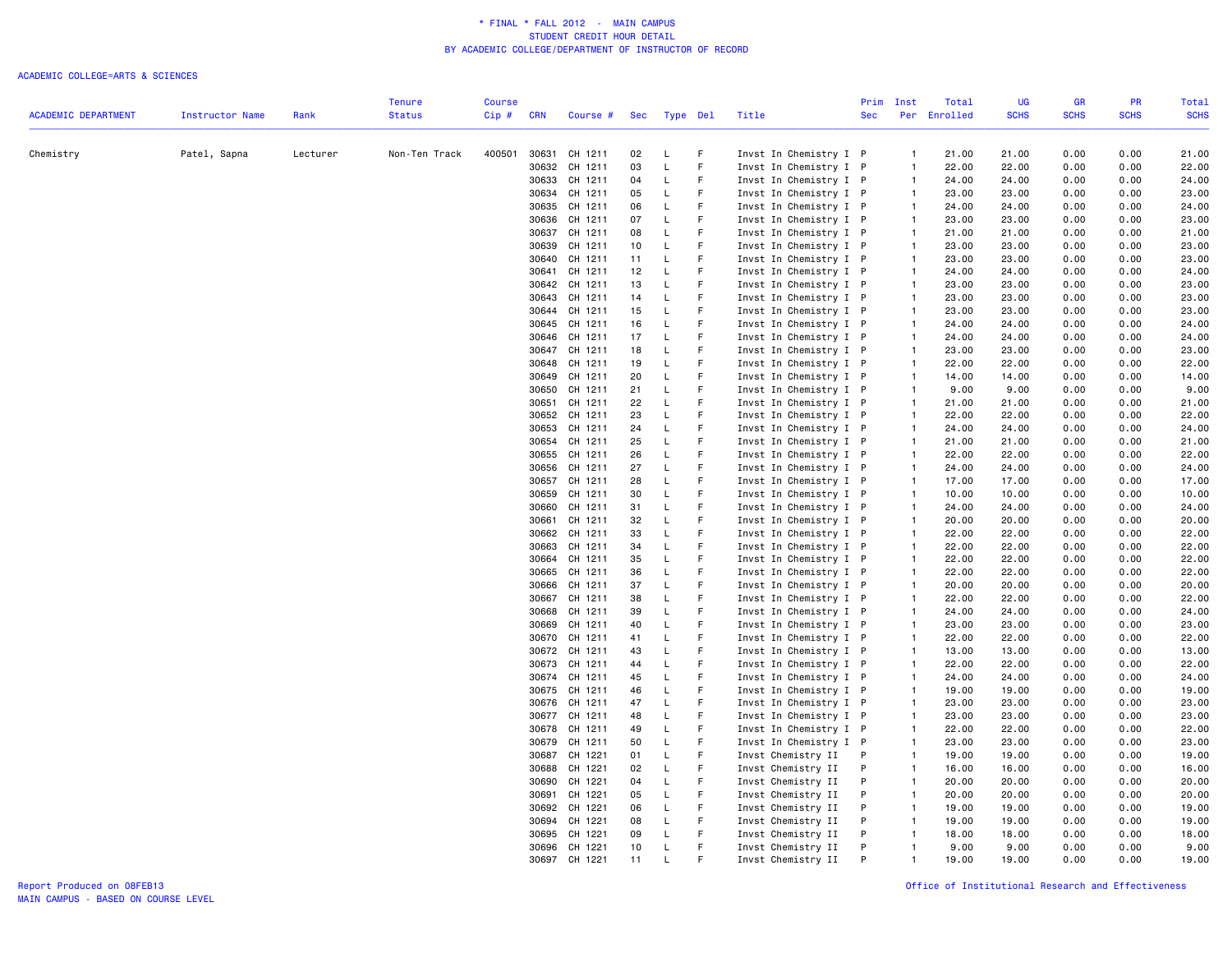| <b>ACADEMIC DEPARTMENT</b> | <b>Instructor Name</b> | Rank           | <b>Tenure</b><br><b>Status</b> | <b>Course</b><br>Cip# | <b>CRN</b>   | Course #             | Sec |              | Type Del | Title                  | Prim<br><b>Sec</b> | Inst           | Total<br>Per Enrolled | <b>UG</b><br><b>SCHS</b> | GR<br><b>SCHS</b> | PR<br><b>SCHS</b> | <b>Total</b><br><b>SCHS</b> |
|----------------------------|------------------------|----------------|--------------------------------|-----------------------|--------------|----------------------|-----|--------------|----------|------------------------|--------------------|----------------|-----------------------|--------------------------|-------------------|-------------------|-----------------------------|
|                            |                        |                |                                |                       |              |                      |     |              |          |                        |                    |                |                       |                          |                   |                   |                             |
|                            |                        |                |                                |                       |              |                      |     |              |          |                        |                    |                | 1224.00               | 1224.00                  | 0.00              | 0.00              | 1224.00                     |
| Chemistry                  | Rabideau, Peter        | Professor      | Tenured                        |                       |              | 400504 30723 CH 4513 | 01  | C            | F        | Organic Chemistry I P  |                    |                | 95.00                 | 285.00                   | 0.00              | 0.00              | 285.00                      |
|                            |                        |                |                                |                       |              | 30724 CH 4513        | 02  | $\mathtt{C}$ | F        | Organic Chemistry I P  |                    | $\mathbf{1}$   | 98.00                 | 294.00                   | 0.00              | 0.00              | 294.00                      |
|                            |                        |                |                                |                       |              |                      |     |              |          |                        |                    |                | 193.00                | 579.00                   | 0.00              | 0.00              | 579.00                      |
|                            | Rowland, Emily         | Instructor     | Non-Ten Track                  | 400504 30725          |              | CH 4513              | 03  | $\mathtt{C}$ | F        | Organic Chemistry I P  |                    | $\mathbf{1}$   | 75.00                 | 225.00                   | 0.00              | 0.00              | 225.00                      |
|                            |                        |                |                                |                       | 30729        | CH 4554              | 01  | C            | F        | Integrated Organic I P |                    | $\mathbf{1}$   | 34.00                 | 136.00                   | 0.00              | 0.00              | 136.00                      |
|                            |                        |                |                                |                       | 34571        | CH 4513              | 04  | C            | F        | Organic Chemistry I P  |                    | $\overline{1}$ | 67.00                 | 201.00                   | 0.00              | 0.00              | 201.00                      |
|                            |                        |                |                                |                       | 34572        | CH 4554              | 02  | К            | F        | Integrated Organic I P |                    | $\mathbf{1}$   | 20.00                 | 0.00                     | 0.00              | 0.00              | 0.00                        |
|                            |                        |                |                                |                       | 34573        | CH 4554              | 03  | К            | F        | Integrated Organic I P |                    | $\mathbf{1}$   | 14.00                 | 0.00                     | 0.00              | 0.00              | 0.00                        |
|                            |                        |                |                                |                       |              | 36137 CH 6513        | 03  | $\mathtt{C}$ | F        | Organic Chemistry I P  |                    | $\mathbf{1}$   | 1.00                  | 0.00                     | 3.00              | 0.00              | 3.00                        |
|                            |                        |                |                                |                       |              |                      |     |              |          |                        |                    |                | 211.00                | 562.00                   | 3.00              | 0.00              | 565.00                      |
|                            | Rowland, Gerald        | Assistant Prof | Ten Track                      | 400501                | 30740        | CH 4603              | 11  | L.           | F        | Undergraduate Resear P |                    | $\mathbf{1}$   | 3.00                  | 9.00                     | 0.00              | 0.00              | 9.00                        |
|                            |                        |                |                                |                       | 30743        | CH 4711              | 01  | C            | F        | Senior Seminar         | P                  | $\overline{1}$ | 6.00                  | 6.00                     | 0.00              | 0.00              | 6.00                        |
|                            |                        |                |                                |                       |              | 30749 CH 8711        | 01  | S            | F        | Seminar                | P                  | $\mathbf{1}$   | 4.00                  | 0.00                     | 4.00              | 0.00              | 4.00                        |
|                            |                        |                |                                |                       | 30750        | CH 8721              | 01  | s            | F        | Seminar                | P                  | $\mathbf{1}$   | 7.00                  | 0.00                     | 7.00              | 0.00              | 7.00                        |
|                            |                        |                |                                |                       | 30751        | CH 8731              | 01  | s            | F        | Seminar                | P                  | $\overline{1}$ | 7.00                  | 0.00                     | 7.00              | 0.00              | 7.00                        |
|                            |                        |                |                                |                       | 35743        | CH 4000              | 02  | $\mathbf{I}$ | F        | Directed Indiv Study   | P                  | $\mathbf{1}$   | 1.00                  | 2.00                     | 0.00              | 0.00              | 2.00                        |
|                            |                        |                |                                |                       |              | 36130 CH 9000        | 08  | D            | F        | Research / Diss        | P                  | $\mathbf{1}$   | 6.00                  | 0.00                     | 43.00             | 0.00              | 43.00                       |
|                            |                        |                |                                |                       |              |                      |     |              |          |                        |                    |                | 34.00                 | 17.00                    | 61.00             | 0.00              | 78.00                       |
|                            | Saebo, Svein           | Professor      | Tenured                        |                       | 400501 35993 | CH 4000              | 05  | Ι.           | F        | Directed Indiv Study P |                    | 1              | 1.00                  | 3.00                     | 0.00              | 0.00              | 3.00                        |
|                            |                        |                |                                |                       | 36131        | CH 9000              | 09  | D            | F        | Research / Diss        | P                  | $\overline{1}$ | 1.00                  | 0.00                     | 6.00              | 0.00              | 6.00                        |
|                            |                        |                |                                |                       | 36499        | CH 4000              | 11  | $\mathbf I$  | F        | Directed Indiv Study P |                    | $\mathbf{1}$   | 1.00                  | 1.00                     | 0.00              | 0.00              | 1.00                        |
|                            |                        |                |                                |                       |              | 400502 34576 CH 8423 | 01  | C            | F        | Molecular Structure P  |                    | $\mathbf{1}$   | 7.00                  | 0.00                     | 21.00             | 0.00              | 21.00                       |
|                            |                        |                |                                |                       |              |                      |     |              |          |                        |                    |                | 10.00                 | 4.00                     | 27.00             | 0.00              | 31.00                       |
|                            | Stokes, Sean           | Instructor     | Non-Ten Track                  | 400501                | 30682        | CH 1213              | 03  | C            | F        | Chemistry I            | P                  | $\mathbf{1}$   | 183.00                | 549.00                   | 0.00              | 0.00              | 549.00                      |
|                            |                        |                |                                |                       | 30685        | CH 1213              | 06  | C            | F.       | Chemistry I            | P                  |                | 68,00                 | 204.00                   | 0.00              | 0.00              | 204.00                      |
|                            |                        |                |                                |                       | 30698        | CH 1223              | 01  | C            | F        | Chemistry II           | P                  | $\mathbf{1}$   | 121.00                | 363.00                   | 0.00              | 0.00              | 363.00                      |
|                            |                        |                |                                |                       |              | 30699 CH 1223        | 02  | $\mathtt{C}$ | F        | Chemistry II           | P                  | $\mathbf{1}$   | 113.00                | 339.00                   | 0.00              | 0.00              | 339.00                      |
|                            |                        |                |                                |                       |              |                      |     |              |          |                        |                    |                | 485.00                | 1455.00                  | 0.00              | 0.00              | 1455.00                     |
|                            | Sygula, Andrzej        | Professor      | Tenured                        | 400501                | 36132        | CH 9000              | 10  | D            | F        | Research / Diss        | P                  | $\mathbf{1}$   | 2.00                  | 0.00                     | 18.00             | 0.00              | 18.00                       |
|                            |                        |                |                                |                       |              | 400504 30728 CH 4523 | 01  | $\mathtt{C}$ | F        | Organic Chemistry II P |                    | $\mathbf{1}$   | 90.00                 | 270.00                   | 0.00              | 0.00              | 270.00                      |
|                            |                        |                |                                |                       |              |                      |     |              |          |                        |                    |                | 92.00                 | 270.00                   | 18.00             | 0.00              | 288.00                      |
|                            | Wipf, David            | Professor      | Tenured                        | 400501                | 35983        | CH 4000              | 04  | Ι            | F        | Directed Indiv Study P |                    | 1              | 1.00                  | 1.00                     | 0.00              | 0.00              | 1.00                        |
|                            |                        |                |                                |                       | 36133        | CH 9000              | 11  | D            | F        | Research / Diss        | P                  | $\overline{1}$ | 2.00                  | 0.00                     | 19.00             | 0.00              | 19.00                       |
|                            |                        |                |                                |                       | 36530        | CH 8000              | 03  | D            | F.       | Research / Thesis      | P                  | $\overline{1}$ | 1.00                  | 0.00                     | 6.00              | 0.00              | 6.00                        |
|                            |                        |                |                                |                       | 36544        | CH 7000              | 01  | Ι            | F        | Directed Indiv Study P |                    | $\mathbf{1}$   | 1.00                  | 0.00                     | 2.00              | 0.00              | 2.00                        |
|                            |                        |                |                                | 400502 30703          |              | CH 2311              | 01  | L            | F.       | Analytical Chem I La S |                    | 0.4            | 3.20                  | 3.20                     | 0.00              | 0.00              | 3.20                        |
|                            |                        |                |                                |                       | 30704        | CH 2311              | 02  | L            | F        | Analytical Chem I La S |                    | 0.4            | 3.60                  | 3.60                     | 0.00              | 0.00              | 3.60                        |
|                            |                        |                |                                | 400504 30747          |              | CH 8111              | 01  | $\mathbf{C}$ | F        | Professional Chemist P |                    | $\mathbf{1}$   | 16.00                 | 0.00                     | 16.00             | 0.00              | 16.00                       |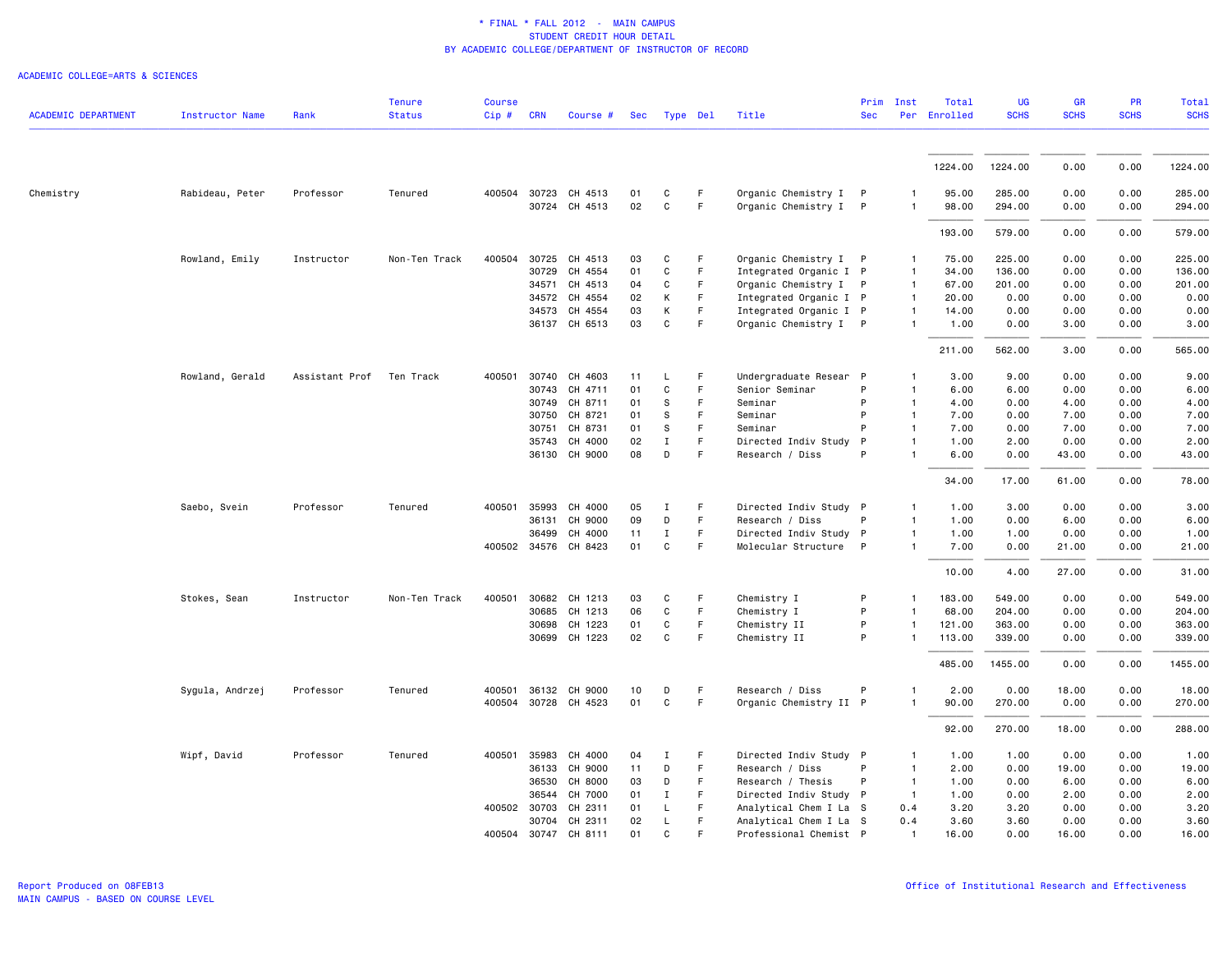| <b>ACADEMIC DEPARTMENT</b>                                          | <b>Instructor Name</b>      | Rank                     | <b>Tenure</b><br><b>Status</b> | <b>Course</b><br>Cip# | <b>CRN</b>   | Course #              | Sec |              | Type Del | Title                  | <b>Sec</b> | Prim Inst    | Total<br>Per Enrolled                  | <b>UG</b><br><b>SCHS</b>                                                                                                                                                                                                                                                                                                                                                                                                                                                                                                                        | <b>GR</b><br><b>SCHS</b>                                                                                                                                                                                                                                                                                                                                                                                                                                                                                                                                                                                                                 | PR<br><b>SCHS</b> | Total<br><b>SCHS</b>                                                                                                                                                                                                                                                                                                                                                                                                                                                                             |
|---------------------------------------------------------------------|-----------------------------|--------------------------|--------------------------------|-----------------------|--------------|-----------------------|-----|--------------|----------|------------------------|------------|--------------|----------------------------------------|-------------------------------------------------------------------------------------------------------------------------------------------------------------------------------------------------------------------------------------------------------------------------------------------------------------------------------------------------------------------------------------------------------------------------------------------------------------------------------------------------------------------------------------------------|------------------------------------------------------------------------------------------------------------------------------------------------------------------------------------------------------------------------------------------------------------------------------------------------------------------------------------------------------------------------------------------------------------------------------------------------------------------------------------------------------------------------------------------------------------------------------------------------------------------------------------------|-------------------|--------------------------------------------------------------------------------------------------------------------------------------------------------------------------------------------------------------------------------------------------------------------------------------------------------------------------------------------------------------------------------------------------------------------------------------------------------------------------------------------------|
|                                                                     |                             |                          |                                |                       |              |                       |     |              |          |                        |            |              |                                        |                                                                                                                                                                                                                                                                                                                                                                                                                                                                                                                                                 |                                                                                                                                                                                                                                                                                                                                                                                                                                                                                                                                                                                                                                          |                   |                                                                                                                                                                                                                                                                                                                                                                                                                                                                                                  |
|                                                                     |                             |                          |                                |                       |              |                       |     |              |          |                        |            |              | 27.80                                  | 7.80                                                                                                                                                                                                                                                                                                                                                                                                                                                                                                                                            | 43.00                                                                                                                                                                                                                                                                                                                                                                                                                                                                                                                                                                                                                                    | 0.00              | 50.80                                                                                                                                                                                                                                                                                                                                                                                                                                                                                            |
| Chemistry                                                           | Zhang, Dongmao              | Assistant Prof Ten Track |                                |                       | 400501 36134 | CH 9000               | 12  | D            | F.       | Research / Diss        | P          | 1            | 5.00                                   | 0.00                                                                                                                                                                                                                                                                                                                                                                                                                                                                                                                                            | 39.00                                                                                                                                                                                                                                                                                                                                                                                                                                                                                                                                                                                                                                    | 0.00              | 39,00                                                                                                                                                                                                                                                                                                                                                                                                                                                                                            |
|                                                                     |                             |                          |                                |                       | 36640        | CH 4000               | 15  | $\mathbf{I}$ | F        | Directed Indiv Study   | $\,$ P     | $\mathbf{1}$ | 1.00                                   | 2.00                                                                                                                                                                                                                                                                                                                                                                                                                                                                                                                                            | 0.00                                                                                                                                                                                                                                                                                                                                                                                                                                                                                                                                                                                                                                     | 0.00              | 2.00                                                                                                                                                                                                                                                                                                                                                                                                                                                                                             |
|                                                                     |                             |                          |                                |                       |              | 400502 34575 CH 8313  | 01  | $\mathsf{C}$ | F        | Adv Anal Chemistry     | P          | $\mathbf{1}$ | 14.00                                  | 0.00                                                                                                                                                                                                                                                                                                                                                                                                                                                                                                                                            | 42.00                                                                                                                                                                                                                                                                                                                                                                                                                                                                                                                                                                                                                                    | 0.00              | 42.00                                                                                                                                                                                                                                                                                                                                                                                                                                                                                            |
|                                                                     |                             |                          |                                |                       |              |                       |     |              |          |                        |            |              | 20.00                                  | 2.00                                                                                                                                                                                                                                                                                                                                                                                                                                                                                                                                            | 81.00                                                                                                                                                                                                                                                                                                                                                                                                                                                                                                                                                                                                                                    | 0.00              | 83.00                                                                                                                                                                                                                                                                                                                                                                                                                                                                                            |
| ==========================<br>Chemistry<br>------------------------ |                             |                          |                                |                       |              |                       |     |              |          |                        |            |              | <b>EDESSERS</b><br>4147.00<br>======== | $\begin{array}{c} \multicolumn{3}{c} {\color{blue} \textbf{2}} & \multicolumn{3}{c} {\color{blue} \textbf{3}} & \multicolumn{3}{c} {\color{blue} \textbf{4}} \\ \multicolumn{3}{c} {\color{blue} \textbf{4}} & \multicolumn{3}{c} {\color{blue} \textbf{5}} & \multicolumn{3}{c} {\color{blue} \textbf{6}} & \multicolumn{3}{c} {\color{blue} \textbf{6}} \\ \multicolumn{3}{c} {\color{blue} \textbf{5}} & \multicolumn{3}{c} {\color{blue} \textbf{6}} & \multicolumn{3}{c} {\color{blue} \textbf{6}} & \multic$<br>8577.00<br><b>ESSESSE</b> | $\begin{array}{cccccccccc} \multicolumn{2}{c}{} & \multicolumn{2}{c}{} & \multicolumn{2}{c}{} & \multicolumn{2}{c}{} & \multicolumn{2}{c}{} & \multicolumn{2}{c}{} & \multicolumn{2}{c}{} & \multicolumn{2}{c}{} & \multicolumn{2}{c}{} & \multicolumn{2}{c}{} & \multicolumn{2}{c}{} & \multicolumn{2}{c}{} & \multicolumn{2}{c}{} & \multicolumn{2}{c}{} & \multicolumn{2}{c}{} & \multicolumn{2}{c}{} & \multicolumn{2}{c}{} & \multicolumn{2}{c}{} & \multicolumn{2}{c}{} & \mult$<br>671.00<br>$\qquad \qquad \blacksquare \blacksquare \blacksquare \blacksquare \blacksquare \blacksquare \blacksquare \blacksquare \blacksquare$ | 0.00<br>$=$       | ==========<br>9248.00<br>$\begin{minipage}{0.9\linewidth} \hspace*{-0.2cm} \textbf{if the number of } \textit{if} \textit{if} \textit{if} \textit{if} \textit{if} \textit{if} \textit{if} \textit{if} \textit{if} \textit{if} \textit{if} \textit{if} \textit{if} \textit{if} \textit{if} \textit{if} \textit{if} \textit{if} \textit{if} \textit{if} \textit{if} \textit{if} \textit{if} \textit{if} \textit{if} \textit{if} \textit{if} \textit{if} \textit{if} \textit{if} \textit{if} \text$ |
|                                                                     |                             |                          |                                |                       |              |                       |     |              |          |                        |            |              |                                        |                                                                                                                                                                                                                                                                                                                                                                                                                                                                                                                                                 |                                                                                                                                                                                                                                                                                                                                                                                                                                                                                                                                                                                                                                          |                   |                                                                                                                                                                                                                                                                                                                                                                                                                                                                                                  |
| Class & Mod Lang & Litera Arroyo, Silvia                            |                             | Assistant Prof           | Ten Track                      |                       |              | 160905 31866 FLS 2133 | 07  | C            | F        | Spanish III            | P          | 1            | 28.00                                  | 84.00                                                                                                                                                                                                                                                                                                                                                                                                                                                                                                                                           | 0.00                                                                                                                                                                                                                                                                                                                                                                                                                                                                                                                                                                                                                                     | 0.00              | 84.00                                                                                                                                                                                                                                                                                                                                                                                                                                                                                            |
|                                                                     |                             |                          |                                |                       | 31867        | FLS 2133              | 08  | C            | F.       | Spanish III            | P          | $\mathbf{1}$ | 28.00                                  | 84.00                                                                                                                                                                                                                                                                                                                                                                                                                                                                                                                                           | 0.00                                                                                                                                                                                                                                                                                                                                                                                                                                                                                                                                                                                                                                     | 0.00              | 84.00                                                                                                                                                                                                                                                                                                                                                                                                                                                                                            |
|                                                                     |                             |                          |                                |                       |              | 31877 FLS 3143        | 01  | C            | F        | Hispanic Civiliza      | P          | $\mathbf{1}$ | 18.00                                  | 54.00                                                                                                                                                                                                                                                                                                                                                                                                                                                                                                                                           | 0.00                                                                                                                                                                                                                                                                                                                                                                                                                                                                                                                                                                                                                                     | 0.00              | 54.00                                                                                                                                                                                                                                                                                                                                                                                                                                                                                            |
|                                                                     |                             |                          |                                |                       |              |                       |     |              |          |                        |            |              | 74.00                                  | 222.00                                                                                                                                                                                                                                                                                                                                                                                                                                                                                                                                          | 0.00                                                                                                                                                                                                                                                                                                                                                                                                                                                                                                                                                                                                                                     | 0.00              | 222.00                                                                                                                                                                                                                                                                                                                                                                                                                                                                                           |
|                                                                     | Clark, Mark                 | Associate Prof           | Tenured                        | 161202 31811          |              | FLH 1113              | 01  | C            | F        | Greek I                | P          | $\mathbf{1}$ | 24,00                                  | 72.00                                                                                                                                                                                                                                                                                                                                                                                                                                                                                                                                           | 0.00                                                                                                                                                                                                                                                                                                                                                                                                                                                                                                                                                                                                                                     | 0.00              | 72.00                                                                                                                                                                                                                                                                                                                                                                                                                                                                                            |
|                                                                     |                             |                          |                                |                       | 35801        | FLH 2133              | 01  | C            | F.       | Greek III              | P          | $\mathbf{1}$ | 4.00                                   | 12.00                                                                                                                                                                                                                                                                                                                                                                                                                                                                                                                                           | 0.00                                                                                                                                                                                                                                                                                                                                                                                                                                                                                                                                                                                                                                     | 0.00              | 12,00                                                                                                                                                                                                                                                                                                                                                                                                                                                                                            |
|                                                                     |                             |                          |                                |                       | 161203 31816 | FLL 1113              | 02  | C            | F        | Latin I                | P          | $\mathbf{1}$ | 42.00                                  | 126.00                                                                                                                                                                                                                                                                                                                                                                                                                                                                                                                                          | 0.00                                                                                                                                                                                                                                                                                                                                                                                                                                                                                                                                                                                                                                     | 0.00              | 126.00                                                                                                                                                                                                                                                                                                                                                                                                                                                                                           |
|                                                                     |                             |                          |                                |                       | 36480        | <b>FLL 4000</b>       | 02  | Ι.           | F.       | Directed Indiv Study P |            | $\mathbf{1}$ | 1.00                                   | 3.00                                                                                                                                                                                                                                                                                                                                                                                                                                                                                                                                            | 0.00                                                                                                                                                                                                                                                                                                                                                                                                                                                                                                                                                                                                                                     | 0.00              | 3.00                                                                                                                                                                                                                                                                                                                                                                                                                                                                                             |
|                                                                     |                             |                          |                                |                       | 36539        | <b>FLL 4000</b>       | 03  | Ι.           | F.       | Directed Indiv Study P |            | $\mathbf{1}$ | 1.00                                   | 3.00                                                                                                                                                                                                                                                                                                                                                                                                                                                                                                                                            | 0.00                                                                                                                                                                                                                                                                                                                                                                                                                                                                                                                                                                                                                                     | 0.00              | 3.00                                                                                                                                                                                                                                                                                                                                                                                                                                                                                             |
|                                                                     |                             |                          |                                |                       |              | 169999 34723 FL 4990  | 01  | C            | F.       | Special Topic In FL P  |            | $\mathbf{1}$ | 2.00                                   | 6.00                                                                                                                                                                                                                                                                                                                                                                                                                                                                                                                                            | 0.00                                                                                                                                                                                                                                                                                                                                                                                                                                                                                                                                                                                                                                     | 0.00              | 6.00                                                                                                                                                                                                                                                                                                                                                                                                                                                                                             |
|                                                                     |                             |                          |                                |                       |              |                       |     |              |          |                        |            |              | 74.00                                  | 222.00                                                                                                                                                                                                                                                                                                                                                                                                                                                                                                                                          | 0.00                                                                                                                                                                                                                                                                                                                                                                                                                                                                                                                                                                                                                                     | 0.00              | 222.00                                                                                                                                                                                                                                                                                                                                                                                                                                                                                           |
|                                                                     | Cui, Xiangshan              | Lecturer                 | Non-Ten Track                  |                       |              | 169999 35385 FLC 2990 | 01  | $\mathtt{C}$ | F.       | Special Topic in Chi P |            | -1           | 17.00                                  | 51.00                                                                                                                                                                                                                                                                                                                                                                                                                                                                                                                                           | 0.00                                                                                                                                                                                                                                                                                                                                                                                                                                                                                                                                                                                                                                     | 0.00              | 51.00                                                                                                                                                                                                                                                                                                                                                                                                                                                                                            |
|                                                                     |                             |                          |                                |                       |              | 35386 FLC 2990        | 02  | $\mathtt{C}$ | F        | Special Topic in Chi P |            | $\mathbf{1}$ | 13.00                                  | 39.00                                                                                                                                                                                                                                                                                                                                                                                                                                                                                                                                           | 0.00                                                                                                                                                                                                                                                                                                                                                                                                                                                                                                                                                                                                                                     | 0.00              | 39.00                                                                                                                                                                                                                                                                                                                                                                                                                                                                                            |
|                                                                     |                             |                          |                                |                       |              |                       |     |              |          |                        |            |              | 30.00                                  | 90.00                                                                                                                                                                                                                                                                                                                                                                                                                                                                                                                                           | 0.00                                                                                                                                                                                                                                                                                                                                                                                                                                                                                                                                                                                                                                     | 0.00              | 90.00                                                                                                                                                                                                                                                                                                                                                                                                                                                                                            |
|                                                                     | Daugherty, Stephan Lecturer |                          | Non-Ten Track                  |                       |              | 160901 31778 FLF 1113 | 01  | C            | F        | French I               | P          | 1            | 26.00                                  | 78.00                                                                                                                                                                                                                                                                                                                                                                                                                                                                                                                                           | 0.00                                                                                                                                                                                                                                                                                                                                                                                                                                                                                                                                                                                                                                     | 0.00              | 78.00                                                                                                                                                                                                                                                                                                                                                                                                                                                                                            |
|                                                                     |                             |                          |                                |                       | 31779        | FLF 1113              | 02  | C            | F        | French I               | P          | $\mathbf{1}$ | 27.00                                  | 81.00                                                                                                                                                                                                                                                                                                                                                                                                                                                                                                                                           | 0.00                                                                                                                                                                                                                                                                                                                                                                                                                                                                                                                                                                                                                                     | 0.00              | 81.00                                                                                                                                                                                                                                                                                                                                                                                                                                                                                            |
|                                                                     |                             |                          |                                |                       |              | 31786 FLF 1123        | 04  | C            | F.       | French II              | P          |              | 11.00                                  | 33.00                                                                                                                                                                                                                                                                                                                                                                                                                                                                                                                                           | 0.00                                                                                                                                                                                                                                                                                                                                                                                                                                                                                                                                                                                                                                     | 0.00              | 33.00                                                                                                                                                                                                                                                                                                                                                                                                                                                                                            |
|                                                                     |                             |                          |                                |                       |              |                       |     |              |          |                        |            |              | 64.00                                  | 192.00                                                                                                                                                                                                                                                                                                                                                                                                                                                                                                                                          | 0.00                                                                                                                                                                                                                                                                                                                                                                                                                                                                                                                                                                                                                                     | 0.00              | 192.00                                                                                                                                                                                                                                                                                                                                                                                                                                                                                           |
|                                                                     | Davisson, Brian             | Assistant Prof           | Ten Track                      |                       |              | 160905 31869 FLS 2143 | 01  | C            | F.       | Spanish IV             | P          | $\mathbf{1}$ | 22.00                                  | 66.00                                                                                                                                                                                                                                                                                                                                                                                                                                                                                                                                           | 0.00                                                                                                                                                                                                                                                                                                                                                                                                                                                                                                                                                                                                                                     | 0.00              | 66.00                                                                                                                                                                                                                                                                                                                                                                                                                                                                                            |
|                                                                     |                             |                          |                                |                       | 31870        | FLS 2143              | 02  | C            | F.       | Spanish IV             | P          | $\mathbf{1}$ | 10.00                                  | 30.00                                                                                                                                                                                                                                                                                                                                                                                                                                                                                                                                           | 0.00                                                                                                                                                                                                                                                                                                                                                                                                                                                                                                                                                                                                                                     | 0.00              | 30.00                                                                                                                                                                                                                                                                                                                                                                                                                                                                                            |
|                                                                     |                             |                          |                                |                       |              | 169999 34730 FLS 4990 | 01  | C            | F.       | Special Topic In FLS P |            | $\mathbf{1}$ | 13.00                                  | 39.00                                                                                                                                                                                                                                                                                                                                                                                                                                                                                                                                           | 0.00                                                                                                                                                                                                                                                                                                                                                                                                                                                                                                                                                                                                                                     | 0.00              | 39.00                                                                                                                                                                                                                                                                                                                                                                                                                                                                                            |
|                                                                     |                             |                          |                                |                       |              | 34731 FLS 8990        | 01  | C            | F        | Special Topic In FLS P |            | $\mathbf{1}$ | 4.00                                   | 0.00                                                                                                                                                                                                                                                                                                                                                                                                                                                                                                                                            | 12.00                                                                                                                                                                                                                                                                                                                                                                                                                                                                                                                                                                                                                                    | 0.00              | 12.00                                                                                                                                                                                                                                                                                                                                                                                                                                                                                            |
|                                                                     |                             |                          |                                |                       |              |                       |     |              |          |                        |            |              | 49.00                                  | 135.00                                                                                                                                                                                                                                                                                                                                                                                                                                                                                                                                          | 12.00                                                                                                                                                                                                                                                                                                                                                                                                                                                                                                                                                                                                                                    | 0.00              | 147.00                                                                                                                                                                                                                                                                                                                                                                                                                                                                                           |
|                                                                     | Debicka, Anna               | Instructor               | Non-Ten Track                  |                       |              | 160905 31825 FLS 1113 | 01  | C            | F        | Spanish I              | P          | $\mathbf{1}$ | 22.00                                  | 66.00                                                                                                                                                                                                                                                                                                                                                                                                                                                                                                                                           | 0.00                                                                                                                                                                                                                                                                                                                                                                                                                                                                                                                                                                                                                                     | 0.00              | 66.00                                                                                                                                                                                                                                                                                                                                                                                                                                                                                            |
|                                                                     |                             |                          |                                |                       |              | 31826 FLS 1113        | 02  | C            | F.       | Spanish I              | P          | $\mathbf{1}$ | 24.00                                  | 72.00                                                                                                                                                                                                                                                                                                                                                                                                                                                                                                                                           | 0.00                                                                                                                                                                                                                                                                                                                                                                                                                                                                                                                                                                                                                                     | 0.00              | 72.00                                                                                                                                                                                                                                                                                                                                                                                                                                                                                            |
|                                                                     |                             |                          |                                |                       |              | 31836 FLS 1113        | 12  | C            | F        | Spanish I              | P          | $\mathbf{1}$ | 27.00                                  | 81.00                                                                                                                                                                                                                                                                                                                                                                                                                                                                                                                                           | 0.00                                                                                                                                                                                                                                                                                                                                                                                                                                                                                                                                                                                                                                     | 0.00              | 81.00                                                                                                                                                                                                                                                                                                                                                                                                                                                                                            |
|                                                                     |                             |                          |                                |                       |              | 31837 FLS 1113        | 13  | $\mathbf{C}$ | F        | Spanish I              | P          | $\mathbf{1}$ | 25.00                                  | 75.00                                                                                                                                                                                                                                                                                                                                                                                                                                                                                                                                           | 0.00                                                                                                                                                                                                                                                                                                                                                                                                                                                                                                                                                                                                                                     | 0.00              | 75.00                                                                                                                                                                                                                                                                                                                                                                                                                                                                                            |
|                                                                     |                             |                          |                                |                       |              |                       |     |              |          |                        |            |              | 98.00                                  | 294.00                                                                                                                                                                                                                                                                                                                                                                                                                                                                                                                                          | 0.00                                                                                                                                                                                                                                                                                                                                                                                                                                                                                                                                                                                                                                     | 0.00              | 294.00                                                                                                                                                                                                                                                                                                                                                                                                                                                                                           |
|                                                                     | Dunagin, Lauren             | Lecturer                 | Non-Ten Track                  |                       |              | 160905 31853 FLS 1123 | 03  | C            | F        | Spanish II             | P          | $\mathbf{1}$ | 15.00                                  | 45.00                                                                                                                                                                                                                                                                                                                                                                                                                                                                                                                                           | 0.00                                                                                                                                                                                                                                                                                                                                                                                                                                                                                                                                                                                                                                     | 0.00              | 45.00                                                                                                                                                                                                                                                                                                                                                                                                                                                                                            |
|                                                                     |                             |                          |                                |                       |              | 31854 FLS 1123        | 04  | C            | F.       | Spanish II             | P          | 1            | 25.00                                  | 75.00                                                                                                                                                                                                                                                                                                                                                                                                                                                                                                                                           | 0.00                                                                                                                                                                                                                                                                                                                                                                                                                                                                                                                                                                                                                                     | 0.00              | 75.00                                                                                                                                                                                                                                                                                                                                                                                                                                                                                            |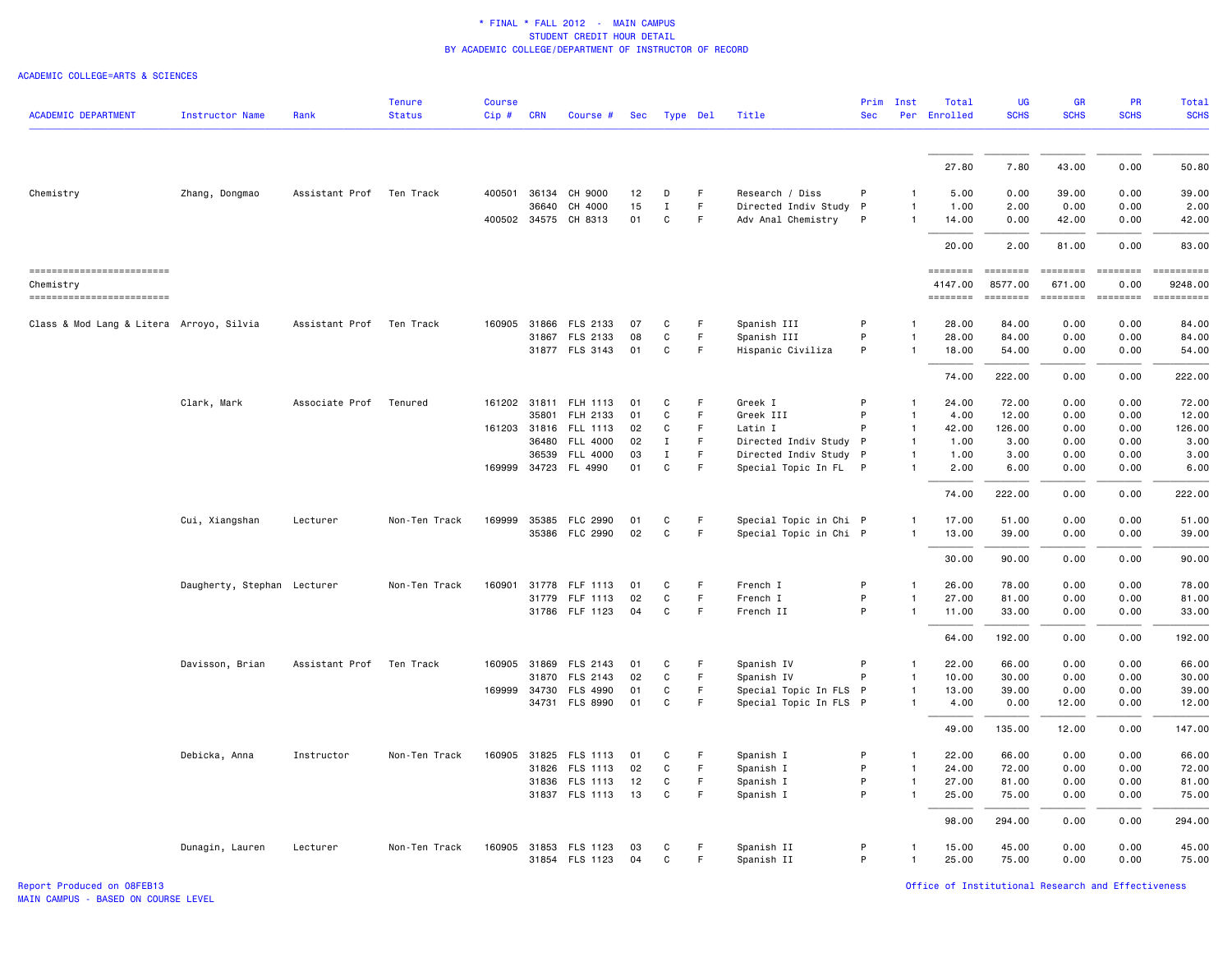|                                           |                        |                | <b>Tenure</b> | <b>Course</b> |            |                       |    |              |             |                        |            | Prim Inst      | Total        | UG          | <b>GR</b>   | <b>PR</b>   | Total       |
|-------------------------------------------|------------------------|----------------|---------------|---------------|------------|-----------------------|----|--------------|-------------|------------------------|------------|----------------|--------------|-------------|-------------|-------------|-------------|
| <b>ACADEMIC DEPARTMENT</b>                | <b>Instructor Name</b> | Rank           | <b>Status</b> | $Cip \#$      | <b>CRN</b> | Course #              |    | Sec Type Del |             | Title                  | <b>Sec</b> |                | Per Enrolled | <b>SCHS</b> | <b>SCHS</b> | <b>SCHS</b> | <b>SCHS</b> |
| Class & Mod Lang & Litera Dunagin, Lauren |                        | Lecturer       | Non-Ten Track |               |            | 160905 31856 FLS 1123 | 06 | C            | F           | Spanish II             | P          | $\mathbf{1}$   | 26.00        | 78.00       | 0.00        | 0.00        | 78.00       |
|                                           |                        |                |               |               |            | 31857 FLS 1123        | 07 | C            | F           | Spanish II             | P          | $\mathbf{1}$   | 26.00        | 78.00       | 0.00        | 0.00        | 78.00       |
|                                           |                        |                |               |               |            | 31858 FLS 1123        | 08 | C            | F           | Spanish II             | P          | $\overline{1}$ | 21.00        | 63.00       | 0.00        | 0.00        | 63.00       |
|                                           |                        |                |               |               |            |                       |    |              |             |                        |            |                | 113.00       | 339.00      | 0.00        | 0.00        | 339.00      |
|                                           | Dunlap, Monika         | Instructor     | Non-Ten Track |               |            | 160901 31780 FLF 1113 | 03 | C            | -F          | French I               | P          | $\mathbf{1}$   | 31.00        | 93.00       | 0.00        | 0.00        | 93.00       |
|                                           |                        |                |               |               |            | 31781 FLF 1113        | 04 | C            | F           | French I               | P          | $\overline{1}$ | 20.00        | 60.00       | 0.00        | 0.00        | 60.00       |
|                                           |                        |                |               |               |            | 31793 FLF 3114        | 01 | $\mathbf C$  | F.          | Adv French Comp        | P          | $\overline{1}$ | 6.00         | 24.00       | 0.00        | 0.00        | 24.00       |
|                                           |                        |                |               |               |            |                       |    |              |             |                        |            |                | 57.00        | 177.00      | 0.00        | 0.00        | 177.00      |
|                                           | Ebel, Brigitte         | Lecturer       | Non-Ten Track | 160501        |            | 31800 FLG 1113        | 01 | C            | F           | German I               | P          | $\mathbf{1}$   | 14.00        | 42.00       | 0.00        | 0.00        | 42.00       |
|                                           |                        |                |               |               |            | 31801 FLG 1113        | 02 | C            | F           | German I               | P          | $\overline{1}$ | 29.00        | 87.00       | 0.00        | 0.00        | 87.00       |
|                                           |                        |                |               |               |            | 31802 FLG 1113        | 03 | C            | F           | German I               | P          | $\mathbf{1}$   | 26.00        | 78.00       | 0.00        | 0.00        | 78.00       |
|                                           |                        |                |               |               |            | 34693 FLG 1113        | 04 | C            | F           | German I               | P          | $\mathbf{1}$   | 23.00        | 69.00       | 0.00        | 0.00        | 69.00       |
|                                           |                        |                |               |               |            |                       |    |              |             |                        |            |                | 92.00        | 276.00      | 0.00        | 0.00        | 276.00      |
|                                           | Espinosa, Carlos       | Assistant Prof | Ten Track     |               |            | 160905 31860 FLS 2133 | 01 | C            | F           | Spanish III            | P          | $\mathbf{1}$   | 13.00        | 39.00       | 0.00        | 0.00        | 39.00       |
|                                           |                        |                |               |               | 31861      | FLS 2133              | 02 | C            | F           | Spanish III            | P          | $\mathbf{1}$   | 25.00        | 75.00       | 0.00        | 0.00        | 75.00       |
|                                           |                        |                |               |               |            | 169999 34734 FLS 4990 | 03 | C            | F.          | Special Topic In FLS P |            | $\mathbf{1}$   | 7.00         | 21.00       | 0.00        | 0.00        | 21.00       |
|                                           |                        |                |               |               |            | 34735 FLS 8990        | 03 | C            | F.          | Special Topic In FLS P |            | $\mathbf{1}$   | 5.00         | 0.00        | 15.00       | 0.00        | 15.00       |
|                                           |                        |                |               |               |            |                       |    |              |             |                        |            |                | 50.00        | 135.00      | 15.00       | 0.00        | 150.00      |
|                                           | Fabel, Ekaterina       | Lecturer       | Non-Ten Track |               |            | 160402 31822 FLR 1113 | 01 | C            | F.          | Russian I              | P          | $\mathbf{1}$   | 14.00        | 42.00       | 0.00        | 0.00        | 42.00       |
|                                           |                        |                |               |               |            | 34722 FLR 2133        | 01 | C            | F.          | Russian III            | P          | $\mathbf{1}$   | 11.00        | 33.00       | 0.00        | 0.00        | 33.00       |
|                                           |                        |                |               |               |            |                       |    |              |             |                        |            |                | 25.00        | 75.00       | 0.00        | 0.00        | 75.00       |
|                                           | Gray, Sally            | Assistant Prof | Ten Track     | 160501        |            | 34694 FLG 1123        | 01 | C            | F.          | German II              | P          | -1             | 13.00        | 39.00       | 0.00        | 0.00        | 39.00       |
|                                           |                        |                |               |               |            | 34696 FLG 3114        | 01 | $\mathsf{C}$ | F           | Advanced German Comp P |            | $\mathbf{1}$   | 7.00         | 28.00       | 0.00        | 0.00        | 28.00       |
|                                           |                        |                |               |               |            |                       |    |              |             |                        |            |                | 20.00        | 67.00       | 0.00        | 0.00        | 67.00       |
|                                           | Harland, Robert        | Associate Prof | Tenured       |               |            | 160905 31874 FLS 3113 | 01 | C            | F           | Advanced Spanish Com P |            | $\mathbf{1}$   | 16.00        | 48.00       | 0.00        | 0.00        | 48.00       |
|                                           |                        |                |               |               |            | 36676 FLS 4000        | 01 | $\mathbf I$  | F           | Directed Indiv Study P |            | $\overline{1}$ | 1.00         | 3.00        | 0.00        | 0.00        | 3.00        |
|                                           |                        |                |               |               |            | 169999 34732 FLS 4990 | 02 | C            | F.          | Special Topic In FLS P |            | $\overline{1}$ | 13.00        | 39.00       | 0.00        | 0.00        | 39.00       |
|                                           |                        |                |               |               |            | 34733 FLS 8990        | 02 | C            | F           | Special Topic In FLS P |            | $\overline{1}$ | 4.00         | 0.00        | 12.00       | 0.00        | 12.00       |
|                                           |                        |                |               |               |            |                       |    |              |             |                        |            |                | 34.00        | 90.00       | 12.00       | 0.00        | 102.00      |
|                                           | Jackson, David         | Lecturer       | Non-Ten Track |               |            | 160905 31843 FLS 1113 | 19 | C            | F.          | Spanish I              | P          | $\mathbf{1}$   | 21.00        | 63.00       | 0.00        | 0.00        | 63.00       |
|                                           |                        |                |               |               |            | 31844 FLS 1113        | 20 | C            | -F          | Spanish I              | P          | $\mathbf{1}$   | 24.00        | 72.00       | 0.00        | 0.00        | 72.00       |
|                                           |                        |                |               |               |            | 31847 FLS 1113        | 23 | C            | F           | Spanish I              | P          | $\overline{1}$ | 24.00        | 72.00       | 0.00        | 0.00        | 72.00       |
|                                           |                        |                |               |               |            | 31848 FLS 1113        | 24 | C            | $\mathsf F$ | Spanish I              | P          | $\overline{1}$ | 20.00        | 60.00       | 0.00        | 0.00        | 60.00       |
|                                           |                        |                |               |               |            |                       |    |              |             |                        |            |                | 89.00        | 267.00      | 0.00        | 0.00        | 267.00      |
|                                           | Kraker, Julia          | Lecturer       | Non-Ten Track |               |            | 160905 31839 FLS 1113 | 15 | C            | -F          | Spanish I              | P          | $\mathbf{1}$   | 19.00        | 57.00       | 0.00        | 0.00        | 57.00       |
|                                           |                        |                |               |               |            | 31840 FLS 1113        | 16 | C            | F.          | Spanish I              | P          | -1             | 23.00        | 69.00       | 0.00        | 0.00        | 69.00       |
|                                           |                        |                |               |               |            |                       |    |              |             |                        |            |                | 42.00        | 126.00      | 0.00        | 0.00        | 126.00      |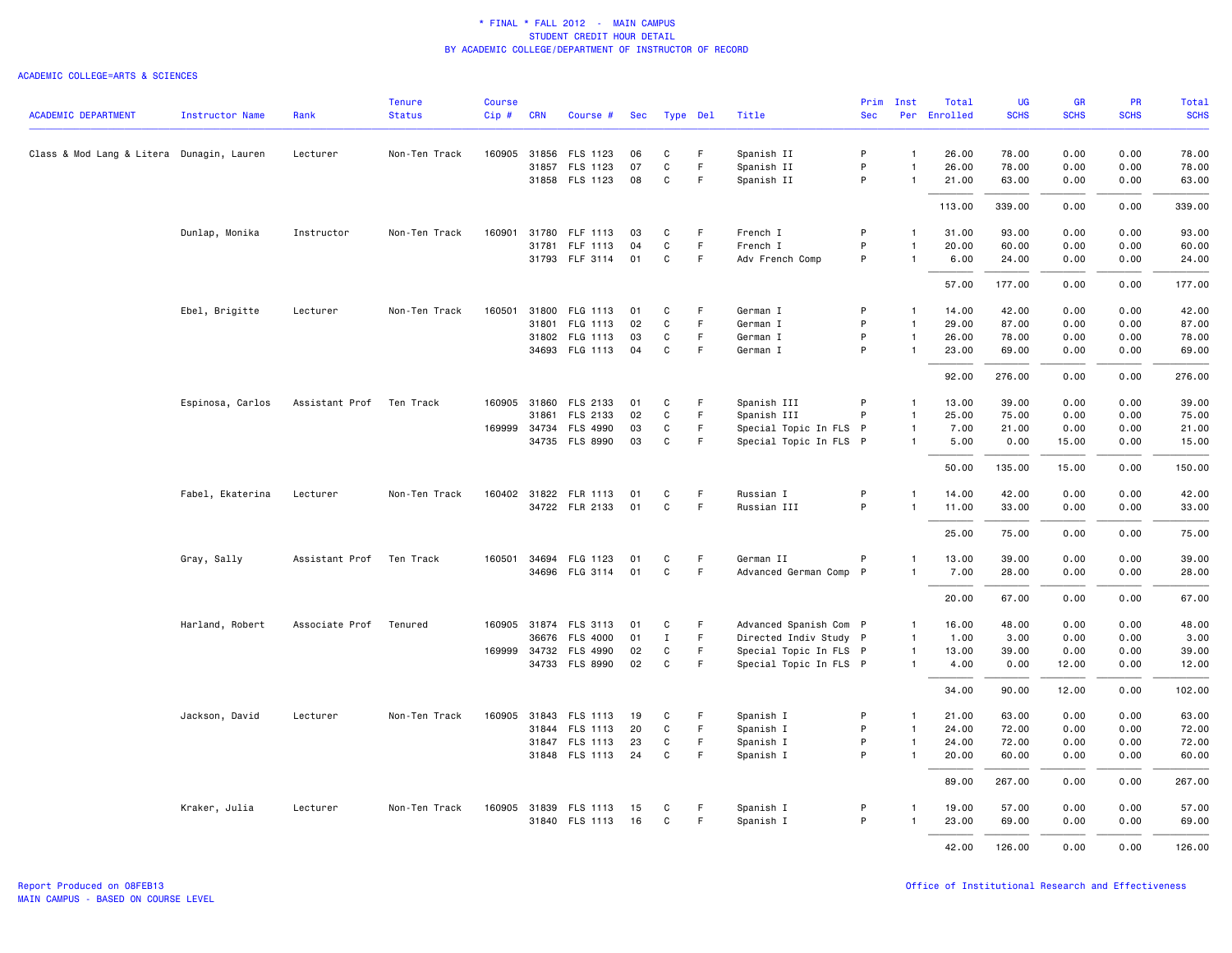|                                           |                        |                | <b>Tenure</b> | <b>Course</b> |            |                       |     |              |    |                        | Prim         | Inst           | Total        | <b>UG</b>   | <b>GR</b>   | <b>PR</b>   | <b>Total</b> |
|-------------------------------------------|------------------------|----------------|---------------|---------------|------------|-----------------------|-----|--------------|----|------------------------|--------------|----------------|--------------|-------------|-------------|-------------|--------------|
| <b>ACADEMIC DEPARTMENT</b>                | <b>Instructor Name</b> | Rank           | <b>Status</b> | Cip#          | <b>CRN</b> | Course #              | Sec | Type Del     |    | Title                  | <b>Sec</b>   |                | Per Enrolled | <b>SCHS</b> | <b>SCHS</b> | <b>SCHS</b> | <b>SCHS</b>  |
| Class & Mod Lang & Litera Little, Chitose |                        | Instructor     | Non-Ten Track |               |            | 160302 31812 FLJ 1113 | 01  | C            | F  | Japanese I             | P            | $\mathbf{1}$   | 22.00        | 66.00       | 0.00        | 0.00        | 66.00        |
|                                           |                        |                |               |               |            | 31813 FLJ 1113        | 02  | $\mathtt{C}$ | F. | Japanese I             | P            | $\mathbf{1}$   | 23.00        | 69.00       | 0.00        | 0.00        | 69.00        |
|                                           |                        |                |               |               |            | 31814 FLJ 2133        | 01  | C            | F. | Japanese III           | P            | $\mathbf{1}$   | 11.00        | 33.00       | 0.00        | 0.00        | 33.00        |
|                                           |                        |                |               |               |            | 169999 35802 FLJ 4990 | 01  | C            | F  | Special Topic In FLJ P |              | $\mathbf{1}$   | 13.00        | 39.00       | 0.00        | 0.00        | 39.00        |
|                                           |                        |                |               |               |            |                       |     |              |    |                        |              |                | 69.00        | 207.00      | 0.00        | 0.00        | 207.00       |
|                                           | Moser, Keith           | Assistant Prof | Ten Track     | 160901        | 34690      | FLF 3513              | 01  | C            | F  | Survey Of French Lit P |              | $\mathbf{1}$   | 11.00        | 33.00       | 0.00        | 0.00        | 33.00        |
|                                           |                        |                |               | 169999        | 34691      | FLF 4990              | 02  | $\mathtt{C}$ | F. | Special Topic In FLF P |              | $\overline{1}$ | 7.00         | 21.00       | 0.00        | 0.00        | 21.00        |
|                                           |                        |                |               |               |            | 34692 FLF 8990        | 02  | C            | F. | Special Topic In FLF P |              | $\mathbf{1}$   | 7.00         | 0.00        | 21.00       | 0.00        | 21.00        |
|                                           |                        |                |               |               |            |                       |     |              |    |                        |              |                | 25.00        | 54.00       | 21.00       | 0.00        | 75.00        |
|                                           | Moya, Arleana          | Instructor     | Non-Ten Track |               |            | 160905 31827 FLS 1113 | 03  | C            | F  | Spanish I              | P            | $\mathbf{1}$   | 25.00        | 75.00       | 0.00        | 0.00        | 75.00        |
|                                           |                        |                |               |               | 31828      | FLS 1113              | 04  | C            | F  | Spanish I              | P            | $\mathbf{1}$   | 26.00        | 78.00       | 0.00        | 0.00        | 78.00        |
|                                           |                        |                |               |               |            | 31829 FLS 1113        | 05  | C            | F  | Spanish I              | P            | $\mathbf{1}$   | 28.00        | 84.00       | 0.00        | 0.00        | 84.00        |
|                                           |                        |                |               |               |            | 31833 FLS 1113        | 09  | C            | F  | Spanish I              | P            |                | 24.00        | 72.00       | 0.00        | 0.00        | 72.00        |
|                                           |                        |                |               |               |            |                       |     |              |    |                        |              |                | 103.00       | 309.00      | 0.00        | 0.00        | 309.00       |
|                                           | Munn, David            | Lecturer       | Non-Ten Track |               |            | 160905 31838 FLS 1113 | 14  | C            | F. | Spanish I              | P            | $\mathbf{1}$   | 24.00        | 72.00       | 0.00        | 0.00        | 72.00        |
|                                           |                        |                |               |               | 31841      | FLS 1113              | 17  | $\mathtt{C}$ | F  | Spanish I              | P            | $\mathbf{1}$   | 21.00        | 63.00       | 0.00        | 0.00        | 63.00        |
|                                           |                        |                |               |               |            | 31842 FLS 1113        | 18  | C            | F  | Spanish I              | P            | $\mathbf{1}$   | 21.00        | 63.00       | 0.00        | 0.00        | 63.00        |
|                                           |                        |                |               |               |            | 31855 FLS 1123        | 05  | C            | F  | Spanish II             | P            | $\mathbf{1}$   | 26.00        | 78.00       | 0.00        | 0.00        | 78.00        |
|                                           |                        |                |               |               |            |                       |     |              |    |                        |              |                | 92.00        | 276.00      | 0.00        | 0.00        | 276.00       |
|                                           | Nigro, Rosa            | Lecturer       | Non-Ten Track |               |            | 169999 34736 FLI 2990 | 01  | C            | F  | Special Topic in FLI P |              | $\mathbf{1}$   | 16.00        | 48.00       | 0.00        | 0.00        | 48.00        |
|                                           |                        |                |               |               | 35384      | FLI 2990              | 02  | $\mathsf{C}$ | F  | Special Topic in FLI P |              | $\mathbf{1}$   | 12.00        | 36.00       | 0.00        | 0.00        | 36.00        |
|                                           |                        |                |               |               |            |                       |     |              |    |                        |              |                | 28.00        | 84.00       | 0.00        | 0.00        | 84.00        |
|                                           | Pelaez, Sol            | Assistant Prof | Ten Track     |               |            | 160905 36292 FLS 8000 | 01  | D            | -F | Research / Thesis      | P            | $\mathbf{1}$   | 1.00         | 0.00        | 6.00        | 0.00        | 6.00         |
|                                           |                        |                |               |               |            |                       |     |              |    |                        |              |                | 1.00         | 0.00        | 6.00        | 0.00        | 6.00         |
|                                           | Potter, Edward         | Associate Prof | Tenured       |               |            | 160501 34695 FLG 2133 | 01  | C            | F  | German III             | P            | $\mathbf{1}$   | 15.00        | 45.00       | 0.00        | 0.00        | 45.00        |
|                                           |                        |                |               |               | 34697      | FLG 4353              | 01  | C            | F  | German Novella         | P            | $\overline{1}$ | 7.00         | 21.00       | 0.00        | 0.00        | 21.00        |
|                                           |                        |                |               |               | 34719      | FLG 6353              | 01  | C            | F. | German Novella         | P            | $\overline{1}$ | 1.00         | 0.00        | 3.00        | 0.00        | 3.00         |
|                                           |                        |                |               |               | 36393      | <b>FLG 7000</b>       | 01  | $\mathbf{I}$ | F. | Directed Indiv Study   | $\mathsf{P}$ | $\mathbf{1}$   | 1.00         | 0.00        | 3.00        | 0.00        | 3.00         |
|                                           |                        |                |               |               | 36394      | <b>FLG 7000</b>       | 02  | $\;$ I       | F  | Directed Indiv Study P |              | $\blacksquare$ | 1.00         | 0.00        | 3.00        | 0.00        | 3.00         |
|                                           |                        |                |               |               |            | 169999 34720 FLG 8990 | 01  | $\mathbf{C}$ | F. | Special Topic In FLG P |              | $\mathbf{1}$   | 1.00         | 0.00        | 3.00        | 0.00        | 3.00         |
|                                           |                        |                |               |               |            |                       |     |              |    |                        |              |                | 26.00        | 66.00       | 12.00       | 0.00        | 78.00        |
|                                           | Pruett, Drew           | Instructor     | Non-Ten Track | 160901        |            | 31783 FLF 1123        | 01  | C            | F. | French II              | P            | $\mathbf{1}$   | 6.00         | 18.00       | 0.00        | 0.00        | 18.00        |
|                                           |                        |                |               |               |            | 31785 FLF 1123        | 03  | C            | F  | French II              | P            | 1              | 28.00        | 84.00       | 0.00        | 0.00        | 84.00        |
|                                           |                        |                |               |               |            | 31791 FLF 2143        | 01  | C            | F  | French IV              | P            | $\mathbf{1}$   | 16.00        | 48.00       | 0.00        | 0.00        | 48.00        |
|                                           |                        |                |               |               |            |                       |     |              |    |                        |              |                | 50.00        | 150.00      | 0.00        | 0.00        | 150.00       |
|                                           | Russell, Amie          | Instructor     | Non-Ten Track |               |            | 160905 31830 FLS 1113 | 06  | C            | F  | Spanish I              | P            | 1              | 26.00        | 78.00       | 0.00        | 0.00        | 78.00        |
|                                           |                        |                |               |               | 31831      | FLS 1113              | 07  | C            | F  | Spanish I              | P            | $\mathbf{1}$   | 26.00        | 78.00       | 0.00        | 0.00        | 78.00        |
|                                           |                        |                |               |               |            | 31832 FLS 1113        | 08  | C            | F. | Spanish I              | P            | $\mathbf{1}$   | 18.00        | 54.00       | 0.00        | 0.00        | 54.00        |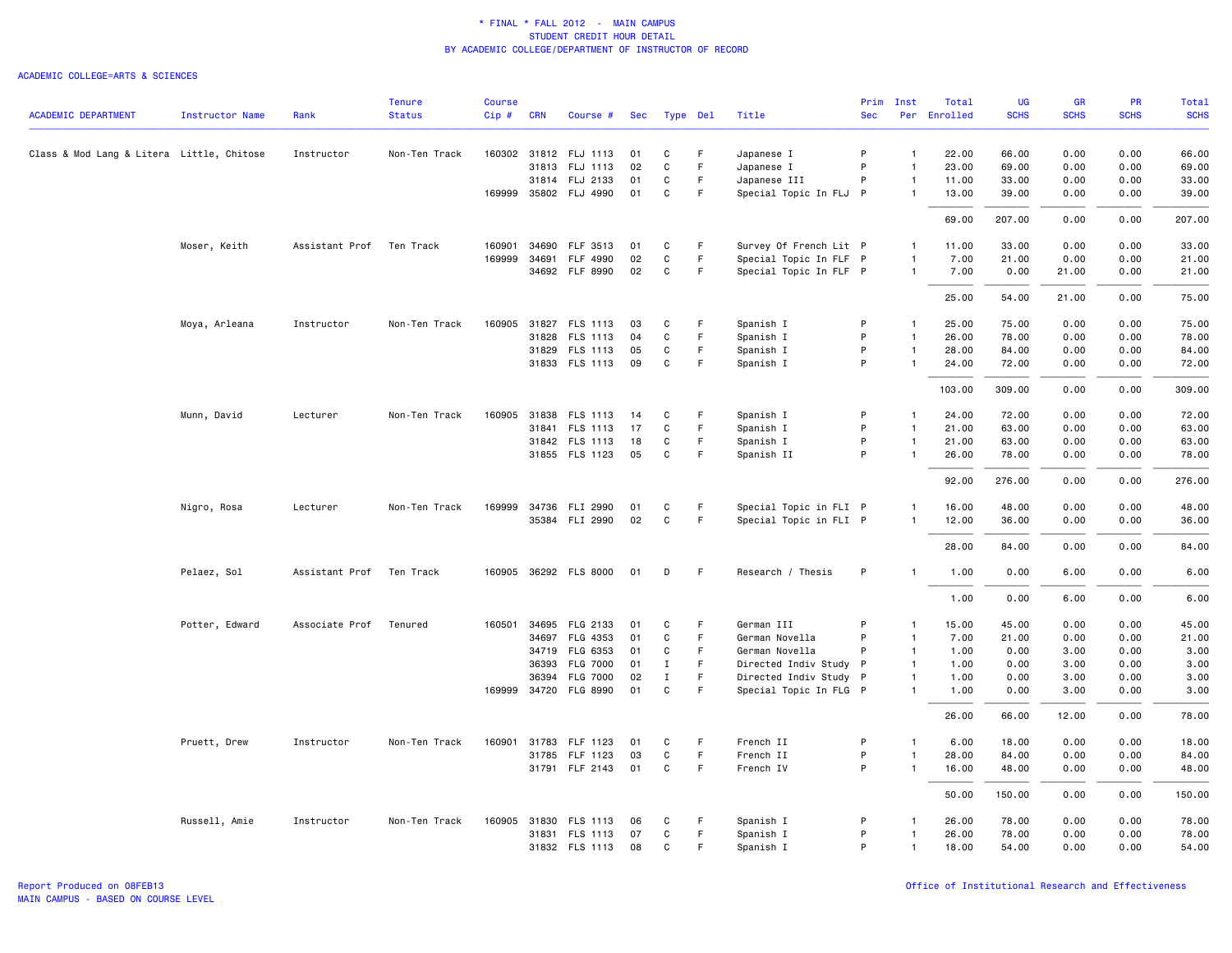| <b>ACADEMIC DEPARTMENT</b>                             | <b>Instructor Name</b> | Rank           | <b>Tenure</b><br><b>Status</b> | <b>Course</b><br>Cip# | <b>CRN</b>   | Course #              | Sec              |              | Type Del    | Title                  | <b>Sec</b> | Prim Inst      | Total<br>Per Enrolled      | <b>UG</b><br><b>SCHS</b>                                                                                                                                                                                                                                                                                                                                                                                                                                                                          | <b>GR</b><br><b>SCHS</b> | PR<br><b>SCHS</b> | <b>Total</b><br><b>SCHS</b> |
|--------------------------------------------------------|------------------------|----------------|--------------------------------|-----------------------|--------------|-----------------------|------------------|--------------|-------------|------------------------|------------|----------------|----------------------------|---------------------------------------------------------------------------------------------------------------------------------------------------------------------------------------------------------------------------------------------------------------------------------------------------------------------------------------------------------------------------------------------------------------------------------------------------------------------------------------------------|--------------------------|-------------------|-----------------------------|
|                                                        |                        |                |                                |                       |              |                       |                  |              |             |                        |            |                |                            |                                                                                                                                                                                                                                                                                                                                                                                                                                                                                                   |                          |                   |                             |
|                                                        |                        |                |                                |                       |              |                       |                  |              |             |                        |            |                | 70.00                      | 210.00                                                                                                                                                                                                                                                                                                                                                                                                                                                                                            | 0.00                     | 0.00              | 210.00                      |
| Class & Mod Lang & Litera Savage, Joanna               |                        |                | Grad Tch Assist Not Applicable |                       |              | 160905 31851 FLS 1123 | 01               | C            | F.          | Spanish II             | P          |                | 27.00                      | 81.00                                                                                                                                                                                                                                                                                                                                                                                                                                                                                             | 0.00                     | 0.00              | 81.00                       |
|                                                        |                        |                |                                |                       |              | 31872 FLS 3111        | 01               | $\mathsf{L}$ | F           | Adv Spanish Lab I      | P          | $\mathbf{1}$   | 16.00                      | 16.00                                                                                                                                                                                                                                                                                                                                                                                                                                                                                             | 0.00                     | 0.00              | 16.00                       |
|                                                        |                        |                |                                |                       |              | 31875 FLS 3121        | 02               | L            | F.          | Advan Spanish Conv P P |            | $\mathbf{1}$   | 16.00                      | 16.00                                                                                                                                                                                                                                                                                                                                                                                                                                                                                             | 0.00                     | 0.00              | 16.00                       |
|                                                        |                        |                |                                |                       |              |                       |                  |              |             |                        |            |                | 59.00                      | 113.00                                                                                                                                                                                                                                                                                                                                                                                                                                                                                            | 0.00                     | 0.00              | 113.00                      |
|                                                        | Simpore, Karim         | Assistant Prof | Ten Track                      | 160901                |              | 31788 FLF 2133        | 01               | C            | F.          | French III             | P          | $\mathbf{1}$   | 25.00                      | 75.00                                                                                                                                                                                                                                                                                                                                                                                                                                                                                             | 0.00                     | 0.00              | 75.00                       |
|                                                        |                        |                |                                |                       | 31789        | FLF 2133              | 02               | C            | F           | French III             | P          | $\mathbf{1}$   | 12.00                      | 36.00                                                                                                                                                                                                                                                                                                                                                                                                                                                                                             | 0.00                     | 0.00              | 36.00                       |
|                                                        |                        |                |                                |                       |              | 169999 34717 FLF 4990 | 01               | C            | F.          | Special Topic In FLF P |            | $\mathbf{1}$   | 3.00                       | 9.00                                                                                                                                                                                                                                                                                                                                                                                                                                                                                              | 0.00                     | 0.00              | 9.00                        |
|                                                        |                        |                |                                |                       |              | 34718 FLF 8990        | 01               | C            | F           | Special Topic In FLF P |            | $\mathbf{1}$   | 6.00                       | 0.00                                                                                                                                                                                                                                                                                                                                                                                                                                                                                              | 18.00                    | 0.00              | 18.00                       |
|                                                        |                        |                |                                |                       |              |                       |                  |              |             |                        |            |                | 46.00                      | 120.00                                                                                                                                                                                                                                                                                                                                                                                                                                                                                            | 18.00                    | 0.00              | 138.00                      |
|                                                        | Vozzo, Rosa            | Instructor     | Non-Ten Track                  |                       |              | 160905 31834 FLS 1113 | 10               | C            | F           | Spanish I              | P          | $\mathbf{1}$   | 24.00                      | 72.00                                                                                                                                                                                                                                                                                                                                                                                                                                                                                             | 0.00                     | 0.00              | 72.00                       |
|                                                        |                        |                |                                |                       | 31865        | FLS 2133              | 06               | C            | F.          | Spanish III            | P          | $\mathbf{1}$   | 30.00                      | 90.00                                                                                                                                                                                                                                                                                                                                                                                                                                                                                             | 0.00                     | 0.00              | 90.00                       |
|                                                        |                        |                |                                |                       |              | 31878 FLS 3233        | 01               | C            | F           | Adv Spanish Conversa P |            | $\overline{1}$ | 24.00                      | 72.00                                                                                                                                                                                                                                                                                                                                                                                                                                                                                             | 0.00                     | 0.00              | 72.00                       |
|                                                        |                        |                |                                |                       |              | 31880 FLS 3313        | 01               | C            | F.          | Econ for Span-speak    | P          | -1             | 24.00                      | 72.00                                                                                                                                                                                                                                                                                                                                                                                                                                                                                             | 0.00                     | 0.00              | 72.00                       |
|                                                        |                        |                |                                |                       |              | 169999 31824 FLS 1001 | F <sub>0</sub> 1 | C            | F           | First Year Seminar     | P          | $\mathbf{1}$   | 18.00                      | 18.00                                                                                                                                                                                                                                                                                                                                                                                                                                                                                             | 0.00                     | 0.00              | 18.00                       |
|                                                        |                        |                |                                |                       |              |                       |                  |              |             |                        |            |                | 120.00                     | 324,00                                                                                                                                                                                                                                                                                                                                                                                                                                                                                            | 0.00                     | 0.00              | 324.00                      |
|                                                        | Watson, Thomas         | Lecturer       | Non-Ten Track                  |                       |              | 160905 31835 FLS 1113 | 11               | C            | F           | Spanish I              | P          | $\mathbf{1}$   | 22.00                      | 66.00                                                                                                                                                                                                                                                                                                                                                                                                                                                                                             | 0.00                     | 0.00              | 66.00                       |
|                                                        |                        |                |                                |                       | 31845        | <b>FLS 1113</b>       | 21               | C            | F.          | Spanish I              | P          | $\mathbf{1}$   | 17.00                      | 51.00                                                                                                                                                                                                                                                                                                                                                                                                                                                                                             | 0.00                     | 0.00              | 51.00                       |
|                                                        |                        |                |                                |                       |              | 31846 FLS 1113        | 22               | C            | F           | Spanish I              | P          | $\mathbf{1}$   | 19.00                      | 57.00                                                                                                                                                                                                                                                                                                                                                                                                                                                                                             | 0.00                     | 0.00              | 57.00                       |
|                                                        |                        |                |                                |                       |              | 31849 FLS 1113        | 25               | C            | F.          | Spanish I              | P          | $\mathbf{1}$   | 21.00                      | 63.00                                                                                                                                                                                                                                                                                                                                                                                                                                                                                             | 0.00                     | 0.00              | 63.00                       |
|                                                        |                        |                |                                |                       |              |                       |                  |              |             |                        |            |                | 79.00                      | 237.00                                                                                                                                                                                                                                                                                                                                                                                                                                                                                            | 0.00                     | 0.00              | 237.00                      |
|                                                        | Wicker, Valeria        | Lecturer       | Non-Ten Track                  | 160905                |              | 31852 FLS 1123        | 02               | C            | F.          | Spanish II             | P          | $\mathbf{1}$   | 20.00                      | 60.00                                                                                                                                                                                                                                                                                                                                                                                                                                                                                             | 0.00                     | 0.00              | 60.00                       |
|                                                        |                        |                |                                |                       |              | 31862 FLS 2133        | 03               | C            | F           | Spanish III            | P          | $\mathbf{1}$   | 23.00                      | 69.00                                                                                                                                                                                                                                                                                                                                                                                                                                                                                             | 0.00                     | 0.00              | 69.00                       |
|                                                        |                        |                |                                |                       |              | 31863 FLS 2133        | 04               | C            | F.          | Spanish III            | P          | $\mathbf{1}$   | 27.00                      | 81.00                                                                                                                                                                                                                                                                                                                                                                                                                                                                                             | 0.00                     | 0.00              | 81.00                       |
|                                                        |                        |                |                                |                       |              | 31864 FLS 2133        | 05               | C            | F           | Spanish III            | P          | $\mathbf{1}$   | 29.00                      | 87.00                                                                                                                                                                                                                                                                                                                                                                                                                                                                                             | 0.00                     | 0.00              | 87.00                       |
|                                                        |                        |                |                                |                       |              |                       |                  |              |             |                        |            |                | 99.00                      | 297.00                                                                                                                                                                                                                                                                                                                                                                                                                                                                                            | 0.00                     | 0.00              | 297.00                      |
|                                                        | Wolverton, Robert      | Professor      | Tenured                        |                       | 160101 31776 | FL 4143               | 01               | C            | F.          | Classical Mythology    | P          | $\mathbf{1}$   | 39.00                      | 117.00                                                                                                                                                                                                                                                                                                                                                                                                                                                                                            | 0.00                     | 0.00              | 117.00                      |
|                                                        |                        |                |                                |                       |              | 161203 31815 FLL 1113 | 01               | C            | F           | Latin I                | P          | $\mathbf{1}$   | 38.00                      | 114.00                                                                                                                                                                                                                                                                                                                                                                                                                                                                                            | 0.00                     | 0.00              | 114.00                      |
|                                                        |                        |                |                                |                       |              | 31819 FLL 2133        | 01               | $\mathtt{C}$ | F.          | Latin III              | P          | $\mathbf{1}$   | 17.00                      | 51.00                                                                                                                                                                                                                                                                                                                                                                                                                                                                                             | 0.00                     | 0.00              | 51.00                       |
|                                                        |                        |                |                                |                       |              | 169999 31775 FL 1001  | F <sub>0</sub> 1 | C            | F.          | First Year Seminar     | P          |                | 20.00                      | 20.00                                                                                                                                                                                                                                                                                                                                                                                                                                                                                             | 0.00                     | 0.00              | 20.00                       |
|                                                        |                        |                |                                |                       |              |                       |                  |              |             |                        |            |                | 114.00                     | 302.00                                                                                                                                                                                                                                                                                                                                                                                                                                                                                            | 0.00                     | 0.00              | 302.00                      |
| =========================                              |                        |                |                                |                       |              |                       |                  |              |             |                        |            |                | ========                   | ========                                                                                                                                                                                                                                                                                                                                                                                                                                                                                          | ========                 | ========          | -==========                 |
| Class & Mod Lang & Litera<br>------------------------- |                        |                |                                |                       |              |                       |                  |              |             |                        |            |                | 1892.00<br><b>EDESSERS</b> | 5456.00<br>$\begin{array}{cccccccccc} \multicolumn{2}{c}{} & \multicolumn{2}{c}{} & \multicolumn{2}{c}{} & \multicolumn{2}{c}{} & \multicolumn{2}{c}{} & \multicolumn{2}{c}{} & \multicolumn{2}{c}{} & \multicolumn{2}{c}{} & \multicolumn{2}{c}{} & \multicolumn{2}{c}{} & \multicolumn{2}{c}{} & \multicolumn{2}{c}{} & \multicolumn{2}{c}{} & \multicolumn{2}{c}{} & \multicolumn{2}{c}{} & \multicolumn{2}{c}{} & \multicolumn{2}{c}{} & \multicolumn{2}{c}{} & \multicolumn{2}{c}{} & \mult$ | 96.00<br>$= 10000000000$ | 0.00<br>========  | 5552.00<br>==========       |
| Communication                                          | Anthony, Kelli         | Instructor     | Non-Ten Track                  | 090101 33779          |              | CO 3833               | 501              | C            | $\mathbf 0$ | Interviewing           | P          | $\mathbf{1}$   | 19.00                      | 57.00                                                                                                                                                                                                                                                                                                                                                                                                                                                                                             | 0.00                     | 0.00              | 57.00                       |
|                                                        |                        |                |                                |                       | 34904        | CO 1223               | 501              | C            | $\circ$     | Intro Comm Theory      | P          | $\mathbf{1}$   | 11.00                      | 33.00                                                                                                                                                                                                                                                                                                                                                                                                                                                                                             | 0.00                     | 0.00              | 33.00                       |
|                                                        |                        |                |                                |                       |              | 090401 33776 CO 1403  | 501              | C            | $\Omega$    | Intro Mass Media       | P          | $\mathbf{1}$   | 31.00                      | 93.00                                                                                                                                                                                                                                                                                                                                                                                                                                                                                             | 0.00                     | 0.00              | 93.00                       |
|                                                        |                        |                |                                | 090501                | 33778        | CO 3813               | 501              | $\mathbf{C}$ | $\Omega$    | PR Case Problems       | P          | 1              | 12.00                      | 36,00                                                                                                                                                                                                                                                                                                                                                                                                                                                                                             | 0.00                     | 0.00              | 36.00                       |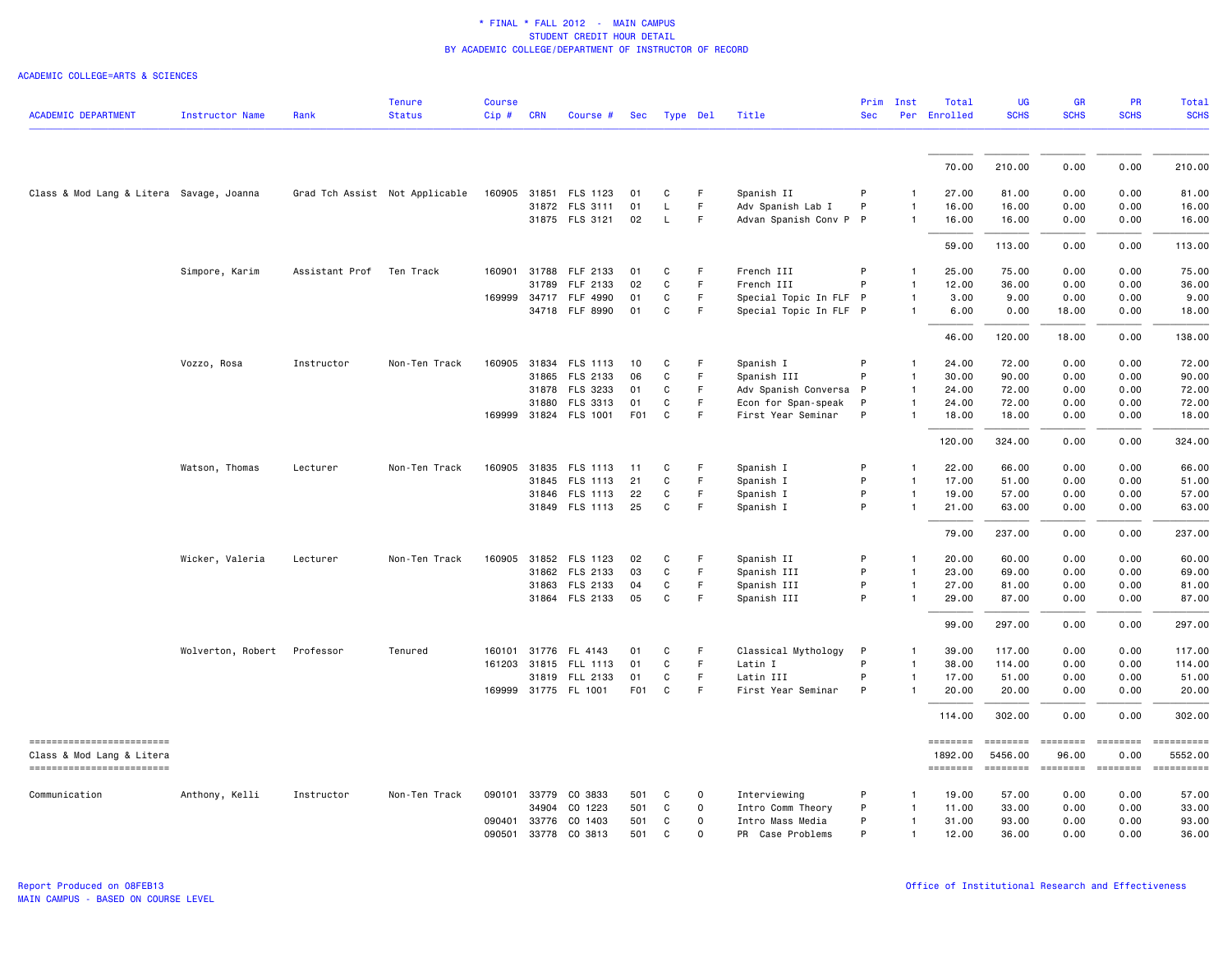| <b>ACADEMIC DEPARTMENT</b> | Instructor Name  | Rank           | <b>Tenure</b><br><b>Status</b> | <b>Course</b><br>Cip# | <b>CRN</b> | Course #             | Sec              | Type Del     |    | Title                  | Prim<br><b>Sec</b> | Inst           | Total<br>Per Enrolled | UG<br><b>SCHS</b> | <b>GR</b><br><b>SCHS</b> | PR<br><b>SCHS</b> | <b>Total</b><br><b>SCHS</b> |
|----------------------------|------------------|----------------|--------------------------------|-----------------------|------------|----------------------|------------------|--------------|----|------------------------|--------------------|----------------|-----------------------|-------------------|--------------------------|-------------------|-----------------------------|
|                            |                  |                |                                |                       |            |                      |                  |              |    |                        |                    |                |                       |                   |                          |                   |                             |
|                            |                  |                |                                |                       |            |                      |                  |              |    |                        |                    |                | 73.00                 | 219.00            | 0.00                     | 0.00              | 219.00                      |
| Communication              | Brown, Karyn     | Instructor     | Non-Ten Track                  | 090401                | 30863      | CO 4053              | 01               | E            | F. | Internship Comm        | P                  |                | 15.00                 | 45.00             | 0.00                     | 0.00              | 45.00                       |
|                            |                  |                |                                | 090501 30877          |            | CO 4813              | 01               | C            | F  | PR Organizations       | P                  | $\mathbf{1}$   | 23.00                 | 69.00             | 0.00                     | 0.00              | 69.00                       |
|                            |                  |                |                                |                       |            | 30878 CO 4813        | 02               | C            | F  | PR Organizations       | P                  | $\mathbf{1}$   | 21.00                 | 63.00             | 0.00                     | 0.00              | 63.00                       |
|                            |                  |                |                                |                       |            | 090701 30872 CO 4393 | 01               | $\mathtt{C}$ | F  | Broadcast Performanc P |                    | -1             | 16.00                 | 48.00             | 0.00                     | 0.00              | 48.00                       |
|                            |                  |                |                                |                       |            |                      |                  |              |    |                        |                    |                | 75.00                 | 225.00            | 0.00                     | 0.00              | 225.00                      |
|                            | Cain, Emily      | Instructor     | Non-Ten Track                  | 090401                | 30846      | CO 3423              | 01               | C            | F  | Feature Writing        | P                  | $\mathbf{1}$   | 17.00                 | 51.00             | 0.00                     | 0.00              | 51.00                       |
|                            |                  |                |                                | 090501                | 30858      | CO 3853              | 01               | C            | F  | Public Relations Wri P |                    | $\mathbf{1}$   | 15.00                 | 45.00             | 0.00                     | 0.00              | 45.00                       |
|                            |                  |                |                                |                       | 30859      | CO 3853              | 02               | $\mathbf c$  | F. | Public Relations Wri P |                    | $\mathbf{1}$   | 15.00                 | 45.00             | 0.00                     | 0.00              | 45.00                       |
|                            |                  |                |                                |                       |            |                      |                  |              |    |                        |                    |                | 47.00                 | 141.00            | 0.00                     | 0.00              | 141.00                      |
|                            | Chambers, Cheryl | Instructor     | Non-Ten Track                  | 090101                | 30789      | CO 1013              | 06               | C            | F. | Intro to Communicati P |                    | 1              | 34.00                 | 102.00            | 0.00                     | 0.00              | 102.00                      |
|                            |                  |                |                                |                       | 30790      | CO 1013              | 07               | C            | F  | Intro to Communicati P |                    | $\mathbf{1}$   | 35.00                 | 105.00            | 0.00                     | 0.00              | 105.00                      |
|                            |                  |                |                                |                       | 30791      | CO 1013              | 08               | C            | F  | Intro to Communicati P |                    | $\mathbf{1}$   | 35.00                 | 105.00            | 0.00                     | 0.00              | 105.00                      |
|                            |                  |                |                                |                       | 30792      | CO 1013              | 09               | C            | F. | Intro to Communicati P |                    | $\mathbf{1}$   | 35.00                 | 105.00            | 0.00                     | 0.00              | 105.00                      |
|                            |                  |                |                                |                       | 30802      | CO 1013              | 19               | C            | F  | Intro to Communicati P |                    | $\mathbf{1}$   | 35.00                 | 105.00            | 0.00                     | 0.00              | 105.00                      |
|                            |                  |                |                                |                       |            | 231001 34757 CO 1001 | F <sub>0</sub> 1 | C            | F. | First Year Seminar     | P                  | 1              | 15.00                 | 15.00             | 0.00                     | 0.00              | 15.00                       |
|                            |                  |                |                                |                       |            |                      |                  |              |    |                        |                    |                | 189.00                | 537.00            | 0.00                     | 0.00              | 537.00                      |
|                            | Clevinger, Donna | Professor      | Tenured                        | 500501                | 30815      | CO 1503              | H <sub>0</sub> 1 | C            | F  | Honors Intro To Thea P |                    | $\mathbf{1}$   | 17.00                 | 51.00             | 0.00                     | 0.00              | 51.00                       |
|                            |                  |                |                                |                       |            | 30836 CO 2503        | 02               | $\mathsf{C}$ | F  | Acting                 | P                  | 1              | 15.00                 | 45.00             | 0.00                     | 0.00              | 45.00                       |
|                            |                  |                |                                |                       |            |                      |                  |              |    |                        |                    |                | 32.00                 | 96.00             | 0.00                     | 0.00              | 96.00                       |
|                            | Cooley, Skye     | Assistant Prof | Ten Track                      | 090501 30876          |            | CO 4803              | 01               | C            | F  | Research in PR & Adv P |                    | $\mathbf{1}$   | 34.00                 | 102.00            | 0.00                     | 0.00              | 102.00                      |
|                            |                  |                |                                |                       | 34588      | CO 4803              | 02               | C            | F  | Research in PR & Adv P |                    | $\mathbf{1}$   | 31.00                 | 93.00             | 0.00                     | 0.00              | 93.00                       |
|                            |                  |                |                                |                       | 34589      | CO 6803              | 02               | C            | F  | Research in PR & Adv P |                    | 1              | 2.00                  | 0.00              | 6.00                     | 0.00              | 6.00                        |
|                            |                  |                |                                |                       |            |                      |                  |              |    |                        |                    |                | 67.00                 | 195.00            | 6.00                     | 0.00              | 201.00                      |
|                            | Covich, Kate     | Lecturer       | Non-Ten Track                  | 090101                | 30805      | CO 1013              | 22               | C            | F. | Intro to Communicati P |                    | 1              | 32.00                 | 96.00             | 0.00                     | 0.00              | 96.00                       |
|                            |                  |                |                                | 090501                | 30861      | CO 3863              | 01               | B            | F. | PR Production          | P                  | $\mathbf{1}$   | 15.00                 | 45.00             | 0.00                     | 0.00              | 45.00                       |
|                            |                  |                |                                |                       | 30862      | CO 3863              | 02               | B            | F  | PR Production          | P                  | $\mathbf{1}$   | 15.00                 | 45.00             | 0.00                     | 0.00              | 45.00                       |
|                            |                  |                |                                |                       | 34584      | CO 3863              | 03               | B            | F. | PR Production          | P                  | $\overline{1}$ | 18.00                 | 54.00             | 0.00                     | 0.00              | 54.00                       |
|                            |                  |                |                                |                       |            |                      |                  |              |    |                        |                    |                | 80.00                 | 240.00            | 0.00                     | 0.00              | 240.00                      |
|                            | Durst, Betty     | Instructor     | Non-Ten Track                  | 090101 34583          |            | CO 3593              | 01               | C            | F  | Auditioning/Monologu P |                    | $\mathbf{1}$   | 17.00                 | 51.00             | 0.00                     | 0.00              | 51.00                       |
|                            |                  |                |                                |                       | 36379      | CO 4000              | 01               | $\mathbf{I}$ | F. | Directed Indiv Study P |                    | $\overline{1}$ | 1.00                  | 3.00              | 0.00                     | 0.00              | 3.00                        |
|                            |                  |                |                                |                       | 36380      | CO 4000              | 02               | Ι.           | F  | Directed Indiv Study   | $\mathsf{P}$       | $\mathbf{1}$   | 1.00                  | 3.00              | 0.00                     | 0.00              | 3.00                        |
|                            |                  |                |                                |                       |            | 500501 30835 CO 2503 | 01               | $\mathtt{C}$ | F  | Acting                 | P                  | $\mathbf{1}$   | 14.00                 | 42.00             | 0.00                     | 0.00              | 42.00                       |
|                            |                  |                |                                |                       |            |                      |                  |              |    |                        |                    |                | 33.00                 | 99.00             | 0.00                     | 0.00              | 99.00                       |
|                            | Durst, Robert    | Associate Prof | Tenured                        | 500501 34586          |            | CO 4583              | 01               | C            | F  | Playwriting            | P                  | $\mathbf{1}$   | 18.00                 | 54.00             | 0.00                     | 0.00              | 54.00                       |
|                            |                  |                |                                |                       | 34587      | CO 6583              | 01               | C            | F. | Playwriting            | P                  | -1             | 1.00                  | 0.00              | 3.00                     | 0.00              | 3.00                        |
|                            |                  |                |                                |                       |            | 34913 CO 1553        | 01               | E            | F  | Theatre Practicum #5 P |                    | $\mathbf{1}$   | 13.00                 | 39.00             | 0.00                     | 0.00              | 39.00                       |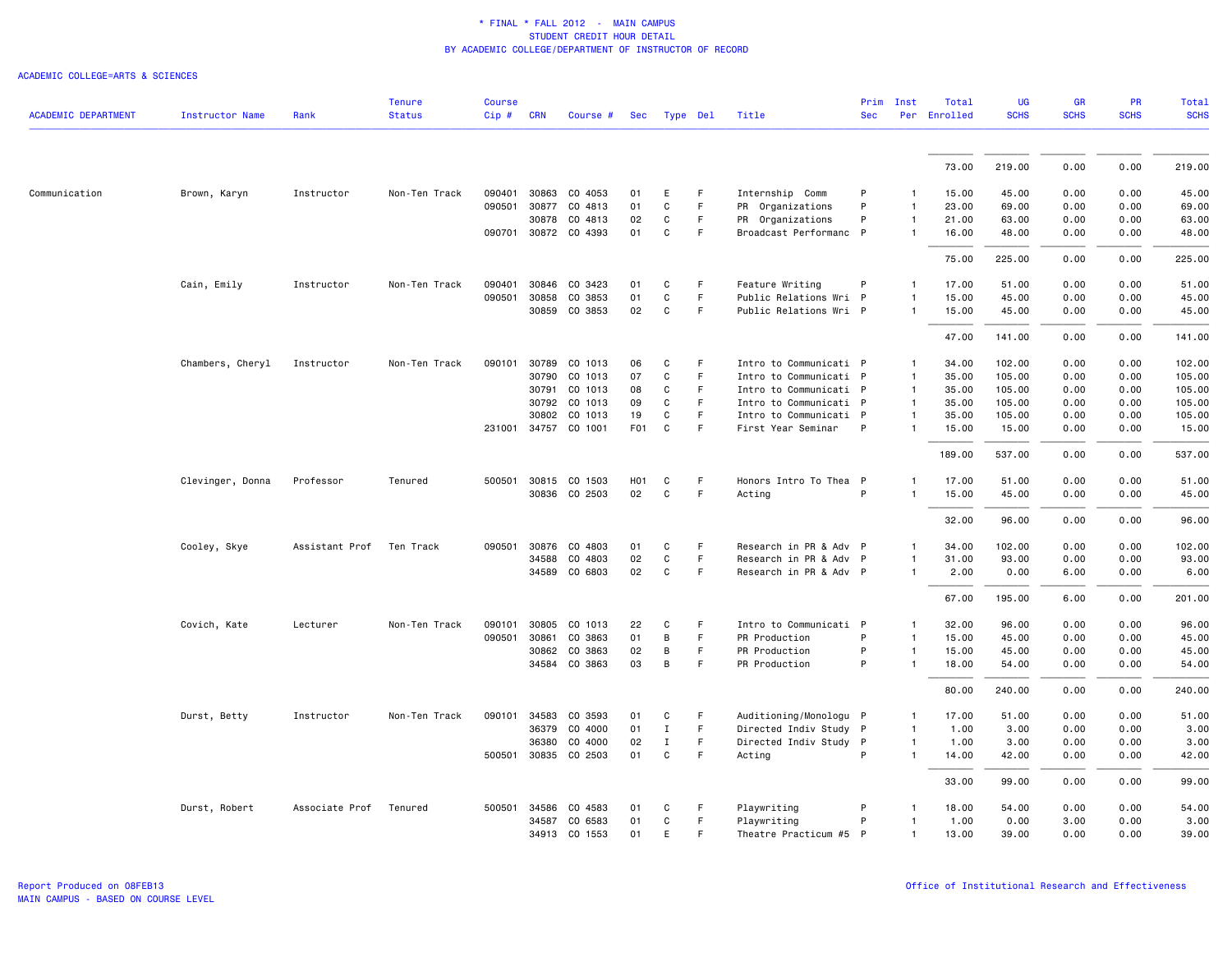#### ACADEMIC COLLEGE=ARTS & SCIENCES

|                            |                               |                          | <b>Tenure</b> | <b>Course</b> |            |                      |                  |              |                     |                        |            | Prim Inst      | Total        | <b>UG</b>   | <b>GR</b>   | <b>PR</b>   | <b>Total</b> |
|----------------------------|-------------------------------|--------------------------|---------------|---------------|------------|----------------------|------------------|--------------|---------------------|------------------------|------------|----------------|--------------|-------------|-------------|-------------|--------------|
| <b>ACADEMIC DEPARTMENT</b> | <b>Instructor Name</b>        | Rank                     | <b>Status</b> | Cip#          | <b>CRN</b> | Course #             | Sec              |              | Type Del            | Title                  | <b>Sec</b> |                | Per Enrolled | <b>SCHS</b> | <b>SCHS</b> | <b>SCHS</b> | <b>SCHS</b>  |
|                            |                               |                          |               |               |            |                      |                  |              |                     |                        |            |                |              |             |             |             |              |
|                            |                               |                          |               |               |            |                      |                  |              |                     |                        |            |                | 32.00        | 93.00       | 3.00        | 0.00        | 96.00        |
| Communication              | Edmonds, Khristina Instructor |                          | Non-Ten Track | 231001        |            | 30773 CO 1003        | 03               | C            | F                   | Fund Of Public Speak P |            | 1              | 25.00        | 75.00       | 0.00        | 0.00        | 75.00        |
|                            |                               |                          |               |               | 30774      | CO 1003              | 04               | C            | F                   | Fund Of Public Speak P |            | $\overline{1}$ | 24.00        | 72.00       | 0.00        | 0.00        | 72.00        |
|                            |                               |                          |               |               | 30777      | CO 1003              | 07               | $\mathtt{C}$ | F                   | Fund Of Public Speak P |            | $\mathbf{1}$   | 25.00        | 75.00       | 0.00        | 0.00        | 75.00        |
|                            |                               |                          |               |               |            | 30778 CO 1003        | 08               | C            | F                   | Fund Of Public Speak P |            | $\mathbf{1}$   | 23.00        | 69.00       | 0.00        | 0.00        | 69.00        |
|                            |                               |                          |               |               |            | 30783 CO 1003        | ноз              | C            | F                   | Hon Fund Public Spea P |            | 1              | 19.00        | 57.00       | 0.00        | 0.00        | 57.00        |
|                            |                               |                          |               |               |            |                      |                  |              |                     |                        |            |                | 116.00       | 348.00      | 0.00        | 0.00        | 348.00       |
|                            | Flick, Harry                  | Professor                | Tenured       | 090101        | 30819      | CO 2213              | 01               | C            | F                   | Small Group Commun     | P          | $\mathbf{1}$   | 25.00        | 75.00       | 0.00        | 0.00        | 75.00        |
|                            |                               |                          |               |               | 30820      | CO 2213              | 02               | C            | F                   | Small Group Commun     | P          | $\mathbf{1}$   | 24.00        | 72.00       | 0.00        | 0.00        | 72.00        |
|                            |                               |                          |               |               | 30855      | CO 3833              | 01               | C            | F.                  | Interviewing           | P          | $\mathbf{1}$   | 20.00        | 60.00       | 0.00        | 0.00        | 60.00        |
|                            |                               |                          |               |               | 30856      | CO 3833              | 02               | C            | F                   | Interviewing           | P          | $\mathbf{1}$   | 18.00        | 54.00       | 0.00        | 0.00        | 54.00        |
|                            |                               |                          |               |               |            | 30857 CO 3833        | 03               | C            | F                   | Interviewing           | P          |                | 20.00        | 60.00       | 0.00        | 0.00        | 60.00        |
|                            |                               |                          |               |               |            |                      |                  |              |                     |                        |            |                | 107.00       | 321.00      | 0.00        | 0.00        | 321.00       |
|                            | Foley, Megan                  | Assistant Prof Ten Track |               |               |            | 090101 36624 CO 7000 | 01               | $\mathbf{I}$ | F                   | Directed Indiv Study P |            | $\mathbf{1}$   | 1.00         | 0.00        | 3.00        | 0.00        | 3.00         |
|                            |                               |                          |               | 231001        | 30865      | CO 4243              | 01               | C            | F                   | Rhetorical Theory      | P          | $\mathbf{1}$   | 22.00        | 66.00       | 0.00        | 0.00        | 66.00        |
|                            |                               |                          |               |               | 30866      | CO 4253              | 01               | C            | F.                  | Elements Of Persuasn P |            | $\mathbf{1}$   | 25.00        | 75.00       | 0.00        | 0.00        | 75.00        |
|                            |                               |                          |               |               | 30867      | CO 4253              | 02               | C            | F                   | Elements Of Persuasn P |            | $\mathbf{1}$   | 24.00        | 72.00       | 0.00        | 0.00        | 72.00        |
|                            |                               |                          |               |               | 30880      | CO 6243              | 01               | $\mathtt{C}$ | F                   | Rhetorical Theory      | P          | $\mathbf{1}$   | 1.00         | 0.00        | 3.00        | 0.00        | 3.00         |
|                            |                               |                          |               |               | 30881      | CO 6253              | 01               | C            | F                   | Elements Of Persuasn P |            | 1              | 3.00         | 0.00        | 9.00        | 0.00        | 9.00         |
|                            |                               |                          |               |               |            | 30882 CO 6253        | 02               | $\mathbf{C}$ | F                   | Elements Of Persuasn P |            | $\mathbf{1}$   | 2.00         | 0.00        | 6.00        | 0.00        | 6.00         |
|                            |                               |                          |               |               |            |                      |                  |              |                     |                        |            |                | 78.00        | 213.00      | 21.00       | 0.00        | 234.00       |
|                            | Forde, John                   | Associate Prof           | Tenured       | 090501 30851  |            | CO 3803              | 01               | C            | F                   | Prin Public Relation P |            | $\mathbf{1}$   | 122.00       | 366.00      | 0.00        | 0.00        | 366.00       |
|                            |                               |                          |               |               |            | 33777 CO 3803        | 501              | $\mathtt{C}$ | $\mathsf{O}\xspace$ | Prin Public Relation P |            | $\mathbf{1}$   | 22.00        | 66.00       | 0.00        | 0.00        | 66.00        |
|                            |                               |                          |               |               |            |                      |                  |              |                     |                        |            |                | 144.00       | 432.00      | 0.00        | 0.00        | 432.00       |
|                            |                               |                          | Non-Ten Track | 090101 30795  |            | CO 1013              | 12               | C            | F                   | Intro to Communicati P |            | 1              | 35.00        | 105.00      | 0.00        | 0.00        | 105.00       |
|                            | Fountain, Amy                 | Instructor               |               |               | 33775      | CO 1013              | 501              | $\mathtt{C}$ | $\mathbf 0$         | Intro to Communicati P |            | $\mathbf{1}$   | 21.00        | 63.00       | 0.00        | 0.00        | 63.00        |
|                            |                               |                          |               | 231001 30775  |            | CO 1003              | 05               | C            | F                   | Fund Of Public Speak P |            | $\mathbf{1}$   | 25.00        | 75.00       | 0.00        | 0.00        | 75.00        |
|                            |                               |                          |               |               |            | 30776 CO 1003        | 06               | C            | F                   | Fund Of Public Speak P |            | $\mathbf{1}$   | 24.00        | 72.00       | 0.00        | 0.00        | 72.00        |
|                            |                               |                          |               |               |            |                      |                  |              |                     |                        |            |                | 105.00       | 315.00      | 0.00        | 0.00        | 315.00       |
|                            | Gardner, Daniel               | Lecturer                 | Non-Ten Track |               |            | 231001 30779 CO 1003 | 09               | C            | F.                  | Fund Of Public Speak P |            | 1              | 25.00        | 75.00       | 0.00        | 0.00        | 75.00        |
|                            |                               |                          |               |               |            | 30780 CO 1003        | 10               | C            | F                   | Fund Of Public Speak P |            | $\mathbf{1}$   | 24.00        | 72.00       | 0.00        | 0.00        | 72.00        |
|                            |                               |                          |               |               |            |                      |                  |              |                     |                        |            |                | 49.00        | 147.00      | 0.00        | 0.00        | 147.00       |
|                            | Gawrych, Teresa               | Instructor               | Non-Ten Track | 090101        | 36590      | CO 4000              | 03               | Ι.           | F                   | Directed Indiv Study P |            | $\mathbf{1}$   | 1.00         | 3.00        | 0.00        | 0.00        | 3.00         |
|                            |                               |                          |               |               | 36591      | CO 4000              | 04               | $\mathbf{I}$ | F                   | Directed Indiv Study P |            | $\mathbf{1}$   | 1.00         | 3.00        | 0.00        | 0.00        | 3.00         |
|                            |                               |                          |               | 090701        | 30840      | CO 3333              | 02               | C            | F.                  | Adv Television Prd     | P          | $\mathbf{1}$   | 15.00        | 45.00       | 0.00        | 0.00        | 45.00        |
|                            |                               |                          |               |               | 30871      | CO 4373              | 01               | B            | F                   | Prac In Tv News        | P          | $\mathbf{1}$   | 14.00        | 42.00       | 0.00        | 0.00        | 42.00        |
|                            |                               |                          |               |               |            | 34585 CO 4373        | 02               | B            | F.                  | Prac In Tv News        | P          | $\mathbf{1}$   | 16.00        | 48.00       | 0.00        | 0.00        | 48.00        |
|                            |                               |                          |               |               |            |                      |                  |              |                     |                        |            |                | 47.00        | 141.00      | 0.00        | 0.00        | 141.00       |
|                            | Goodman, Mark                 | Professor                | Tenured       |               |            | 090401 30813 CO 1403 | H <sub>0</sub> 1 | C            | F                   | Honors Intro Mass Me P |            | $\mathbf{1}$   | 19.00        | 57.00       | 0.00        | 0.00        | 57.00        |

Report Produced on 08FEB13 Office of Institutional Research and Effectiveness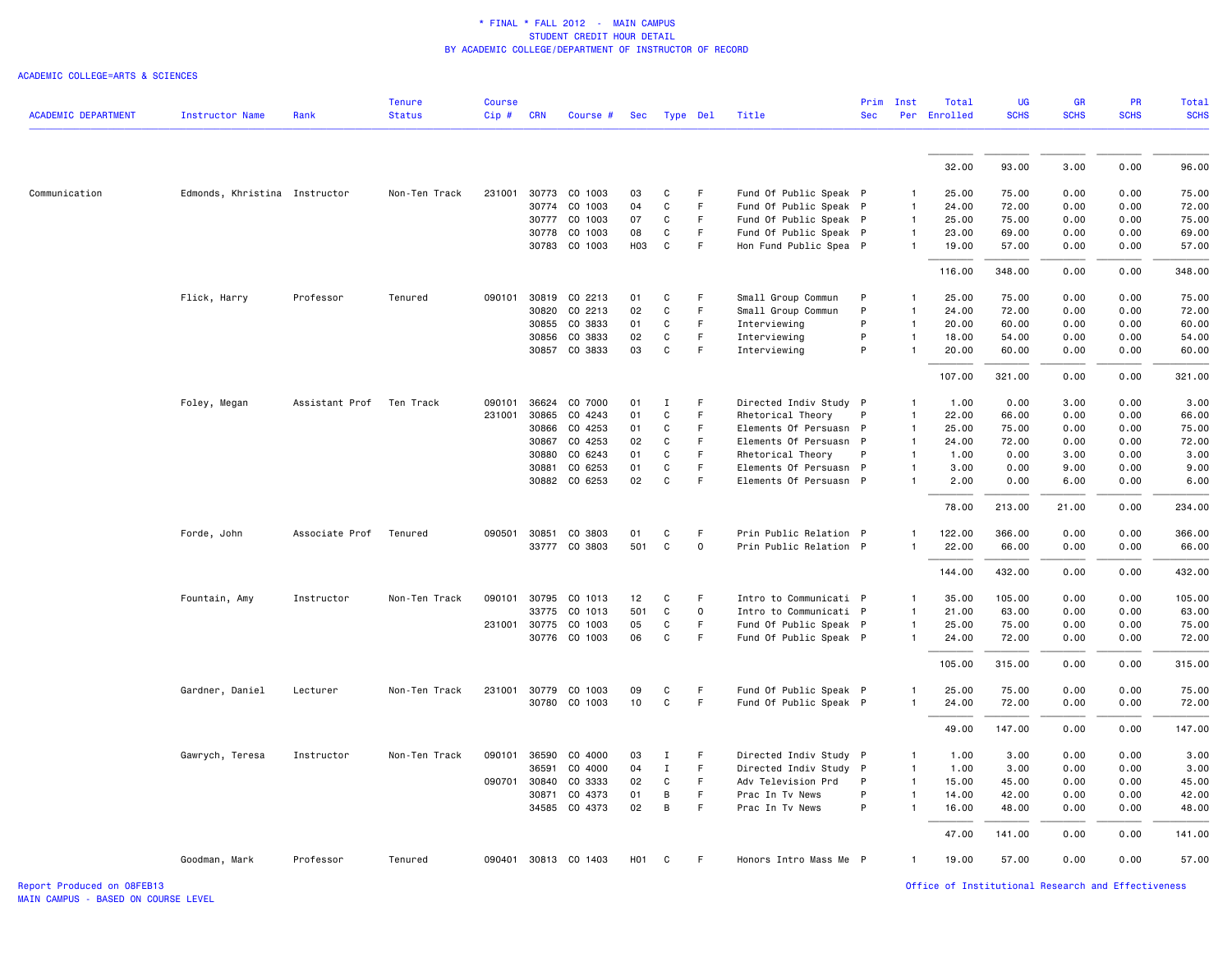|                            |                               |                | <b>Tenure</b> | <b>Course</b> |              |                      |     |              |                     |                        | Prim       | Inst           | Total        | UG          | <b>GR</b>   | <b>PR</b>   | Total       |
|----------------------------|-------------------------------|----------------|---------------|---------------|--------------|----------------------|-----|--------------|---------------------|------------------------|------------|----------------|--------------|-------------|-------------|-------------|-------------|
| <b>ACADEMIC DEPARTMENT</b> | <b>Instructor Name</b>        | Rank           | <b>Status</b> | $Cip \#$      | <b>CRN</b>   | Course #             | Sec | Type Del     |                     | Title                  | <b>Sec</b> |                | Per Enrolled | <b>SCHS</b> | <b>SCHS</b> | <b>SCHS</b> | <b>SCHS</b> |
| Communication              | Goodman, Mark                 | Professor      | Tenured       | 090401        | 30844        | CO 3403              | 03  | В            | F                   | Photographic Communi   | P          | $\mathbf{1}$   | 13.00        | 39.00       | 0.00        | 0.00        | 39.00       |
|                            |                               |                |               |               | 33781        | CO 4313              | 501 | $\mathtt{C}$ | $\mathsf{O}\xspace$ | Mass Media Law         | P          | $\mathbf{1}$   | 12.00        | 36.00       | 0.00        | 0.00        | 36.00       |
|                            |                               |                |               |               | 33784        | CO 6313              | 501 | C            | $\mathsf{o}$        | Mass Media Law         | P          | $\mathbf{1}$   | 5.00         | 0.00        | 15.00       | 0.00        | 15.00       |
|                            |                               |                |               |               | 240101 35564 | GLA 4001             | 01  | C            | F                   | Senior Project         | P          | $\mathbf{1}$   | 2.00         | 2.00        | 0.00        | 0.00        | 2.00        |
|                            |                               |                |               |               |              |                      |     |              |                     |                        |            |                | 51.00        | 134.00      | 15.00       | 0.00        | 149.00      |
|                            | Harris, Catherine             | Instructor     | Non-Ten Track | 090101        | 30784        | CO 1013              | 01  | C            | F.                  | Intro to Communicati P |            | $\mathbf{1}$   | 34.00        | 102.00      | 0.00        | 0.00        | 102.00      |
|                            |                               |                |               |               | 30785        | CO 1013              | 02  | C            | F                   | Intro to Communicati P |            | $\mathbf{1}$   | 30.00        | 90.00       | 0.00        | 0.00        | 90.00       |
|                            |                               |                |               |               | 231001 30781 | CO 1003              | H01 | C            | F.                  | Hon Fund of Public S P |            | $\overline{1}$ | 18.00        | 54.00       | 0.00        | 0.00        | 54.00       |
|                            |                               |                |               |               | 30782        | CO 1003              | H02 | C            | F                   | Hon Fund of Public S P |            | $\overline{1}$ | 18.00        | 54.00       | 0.00        | 0.00        | 54.00       |
|                            |                               |                |               |               | 30821        | CO 2253              | 01  | C            | F                   | Fund Interprsn Comm P  |            | $\mathbf{1}$   | 20.00        | 60.00       | 0.00        | 0.00        | 60.00       |
|                            |                               |                |               |               |              |                      |     |              |                     |                        |            |                | 120.00       | 360.00      | 0.00        | 0.00        | 360.00      |
|                            | Harris, Melanie               | Instructor     | Non-Ten Track |               |              | 500501 30814 CO 1503 | 01  | C            | -F                  | Intro To Theatre       | P          | $\mathbf{1}$   | 153.00       | 459.00      | 0.00        | 0.00        | 459.00      |
|                            |                               |                |               |               |              |                      |     |              |                     |                        |            |                | 153.00       | 459.00      | 0.00        | 0.00        | 459.00      |
|                            | Knight, Amy                   | Instructor     | Non-Ten Track | 090101        | 30787        | CO 1013              | 04  | C            | F.                  | Intro to Communicati P |            | $\mathbf{1}$   | 34.00        | 102.00      | 0.00        | 0.00        | 102.00      |
|                            |                               |                |               |               | 30788        | CO 1013              | 05  | $\mathbf C$  | F                   | Intro to Communicati P |            | $\overline{1}$ | 35.00        | 105.00      | 0.00        | 0.00        | 105.00      |
|                            |                               |                |               |               |              | 30794 CO 1013        | 11  | C            | F.                  | Intro to Communicati P |            | $\overline{1}$ | 34.00        | 102.00      | 0.00        | 0.00        | 102.00      |
|                            |                               |                |               |               | 30796        | CO 1013              | 13  | C            | F                   | Intro to Communicati P |            | $\mathbf{1}$   | 35.00        | 105.00      | 0.00        | 0.00        | 105.00      |
|                            |                               |                |               |               |              | 30807 CO 1013        | 24  | $\mathbf C$  | F                   | Intro to Communicati P |            | -1             | 34.00        | 102.00      | 0.00        | 0.00        | 102.00      |
|                            |                               |                |               |               |              |                      |     |              |                     |                        |            |                | 172.00       | 516.00      | 0.00        | 0.00        | 516.00      |
|                            | Lim, Joon Soo                 | Assistant Prof | Ten Track     | 090501        | 30852        | CO 3813              | 01  | C            | F                   | PR<br>Case Problems    | P          | $\mathbf{1}$   | 22.00        | 66.00       | 0.00        | 0.00        | 66.00       |
|                            |                               |                |               |               |              | 30853 CO 3813        | 02  | C            | F.                  | PR Case Problems       | P          | 1              | 21.00        | 63.00       | 0.00        | 0.00        | 63.00       |
|                            |                               |                |               |               |              |                      |     |              |                     |                        |            |                | 43.00        | 129.00      | 0.00        | 0.00        | 129.00      |
|                            | McDavid, Frances              | Instructor     | Non-Ten Track |               |              | 090401 30847 CO 3443 | 01  | C            | F.                  | Adv News Writ-Report P |            | 1              | 10.00        | 30.00       | 0.00        | 0.00        | 30.00       |
|                            |                               |                |               |               |              | 30873 CO 4403        | 01  | C            | F.                  | Journalism Ethics      | P          | $\mathbf{1}$   | 16.00        | 48.00       | 0.00        | 0.00        | 48.00       |
|                            |                               |                |               |               |              |                      |     |              |                     |                        |            |                | 26.00        | 78.00       | 0.00        | 0.00        | 78.00       |
|                            | Mills, Stacey                 | Lecturer       | Non-Ten Track |               |              | 090101 30803 CO 1013 | 20  | C            | F                   | Intro to Communicati P |            | $\mathbf{1}$   | 35.00        | 105.00      | 0.00        | 0.00        | 105.00      |
|                            |                               |                |               |               |              | 30804 CO 1013        | 21  | $\mathsf{C}$ | F.                  | Intro to Communicati P |            | $\mathbf{1}$   | 33.00        | 99.00       | 0.00        | 0.00        | 99.00       |
|                            |                               |                |               |               |              |                      |     |              |                     |                        |            |                | 68.00        | 204.00      | 0.00        | 0.00        | 204.00      |
|                            | Morschauser, Linds Instructor |                | Non-Ten Track | 090101        | 30809        | CO 1013              | 26  | C            | F                   | Intro to Communicati P |            | $\mathbf{1}$   | 34.00        | 102.00      | 0.00        | 0.00        | 102.00      |
|                            |                               |                |               | 090401        | 34582        | CO 3313              | 02  | C            | F                   | News Write for Elec    | P          | $\mathbf{1}$   | 16.00        | 48.00       | 0.00        | 0.00        | 48.00       |
|                            |                               |                |               | 090701        | 30822        | CO 2333              | 01  | C            | F                   | Tv Production          | P          | $\overline{1}$ | 59.00        | 177.00      | 0.00        | 0.00        | 177.00      |
|                            |                               |                |               |               | 30823        | CO 2333              | 02  | К            | F                   | Tv Production          | P          | $\overline{1}$ | 9.00         | 0.00        | 0.00        | 0.00        | 0.00        |
|                            |                               |                |               |               | 30824        | CO 2333              | 03  | К            | F                   | Tv Production          | P          | $\overline{1}$ | 10.00        | 0.00        | 0.00        | 0.00        | 0.00        |
|                            |                               |                |               |               | 30825        | CO 2333              | 04  | К            | F.                  | Tv Production          | P          | $\overline{1}$ | 10.00        | 0.00        | 0.00        | 0.00        | 0.00        |
|                            |                               |                |               |               | 30826        | CO 2333              | 05  | К            | F                   | Tv Production          | P          | $\overline{1}$ | 10.00        | 0.00        | 0.00        | 0.00        | 0.00        |
|                            |                               |                |               |               | 30839        | CO 3333              | 01  | В            | F                   | Adv Television Prd     | P          | $\mathbf{1}$   | 18,00        | 54.00       | 0.00        | 0.00        | 54.00       |
|                            |                               |                |               |               | 34902        | CO 2333              | 06  | К            | F.                  | Tv Production          | P          | $\mathbf{1}$   | 10.00        | 0.00        | 0.00        | 0.00        | 0.00        |
|                            |                               |                |               |               | 34903        | CO 2333              | 07  | К            | F                   | Tv Production          | P          | -1             | 10.00        | 0.00        | 0.00        | 0.00        | 0.00        |
|                            |                               |                |               |               |              |                      |     |              |                     |                        |            |                | 186.00       | 381.00      | 0.00        | 0.00        | 381.00      |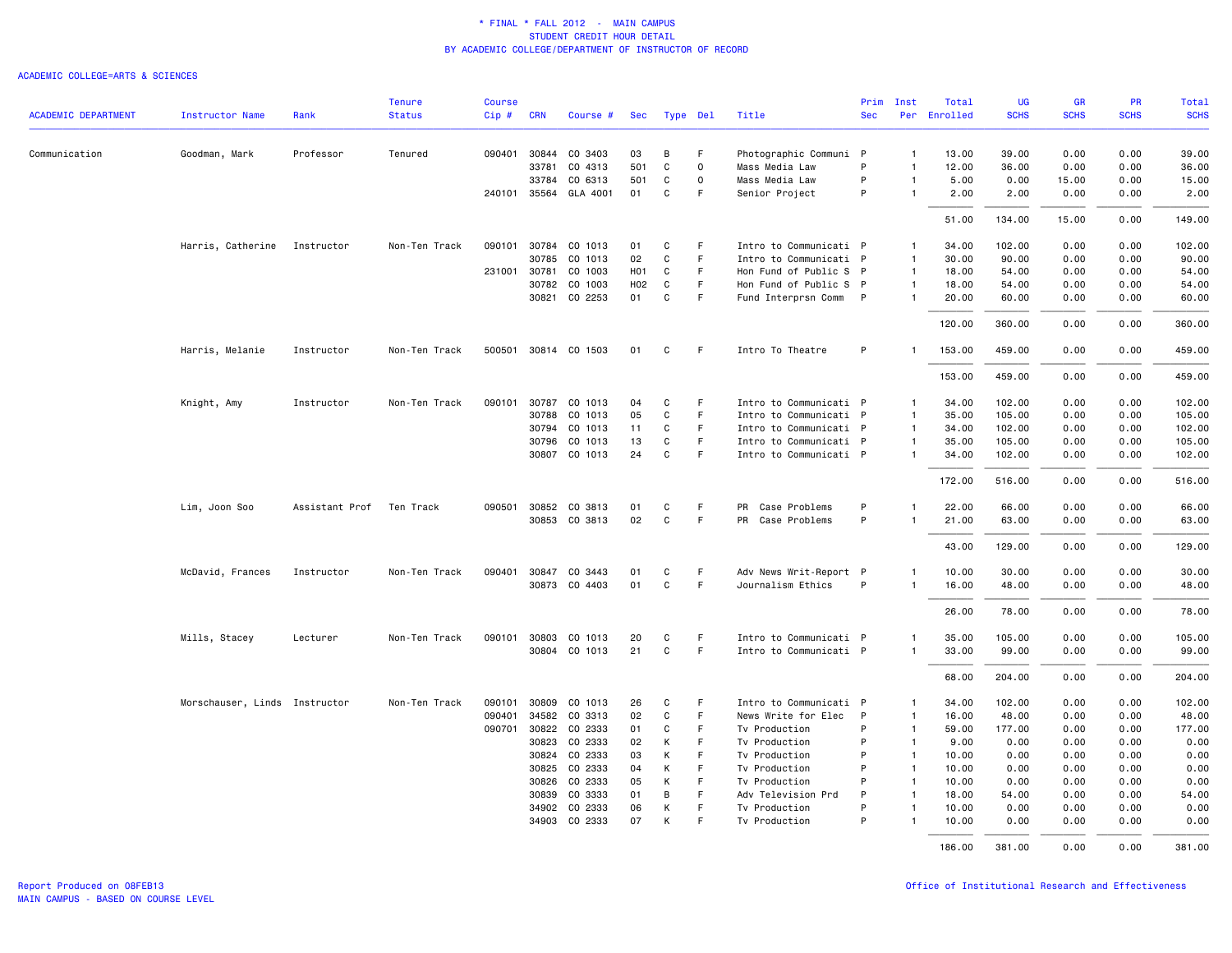|                            |                        |                | <b>Tenure</b> | <b>Course</b> |            |                      |     |             |             |                        |            | Prim Inst      | Total        | UG          | GR          | PR          | Total       |
|----------------------------|------------------------|----------------|---------------|---------------|------------|----------------------|-----|-------------|-------------|------------------------|------------|----------------|--------------|-------------|-------------|-------------|-------------|
| <b>ACADEMIC DEPARTMENT</b> | <b>Instructor Name</b> | Rank           | <b>Status</b> | Cip#          | <b>CRN</b> | Course #             | Sec | Type Del    |             | Title                  | <b>Sec</b> |                | Per Enrolled | <b>SCHS</b> | <b>SCHS</b> | <b>SCHS</b> | <b>SCHS</b> |
| Communication              | Nicholson, John        | Associate Prof | Tenured       | 090101        | 30811      | CO 1223              | 01  | C           | F.          | Intro Comm Theory      | P          | $\overline{1}$ | 151.00       | 453.00      | 0.00        | 0.00        | 453.00      |
|                            |                        |                |               |               | 30864      | CO 4203              | 01  | $\mathbf C$ | F           | Nonverbal Communicat P |            | $\overline{1}$ | 24.00        | 72.00       | 0.00        | 0.00        | 72.00       |
|                            |                        |                |               |               |            | 30879 CO 6203        | 01  | C           | F.          | Nonverbal Communicat P |            | $\overline{1}$ | 1.00         | 0.00        | 3.00        | 0.00        | 3.00        |
|                            |                        |                |               |               |            |                      |     |             |             |                        |            |                | 176.00       | 525.00      | 3.00        | 0.00        | 528.00      |
|                            | Poe, Philip            | Instructor     | Non-Ten Track | 090701        |            | 30827 CO 2413        | 01  | C           | F           | Intro News Writ-Repo P |            | $\overline{1}$ | 92.00        | 276.00      | 0.00        | 0.00        | 276.00      |
|                            |                        |                |               |               | 30828      | CO 2413              | 02  | К           | F           | Intro News Writ-Repo P |            | -1             | 15.00        | 0.00        | 0.00        | 0.00        | 0.00        |
|                            |                        |                |               |               | 30829      | CO 2413              | 03  | К           | F           | Intro News Writ-Repo P |            | $\overline{1}$ | 15.00        | 0.00        | 0.00        | 0.00        | 0.00        |
|                            |                        |                |               |               | 30830      | CO 2413              | 04  | К           | F           | Intro News Writ-Repo P |            | $\overline{1}$ | 16.00        | 0.00        | 0.00        | 0.00        | 0.00        |
|                            |                        |                |               |               | 30831      | CO 2413              | 05  | К           | F           | Intro News Writ-Repo P |            | $\overline{1}$ | 16.00        | 0.00        | 0.00        | 0.00        | 0.00        |
|                            |                        |                |               |               | 30832      | CO 2413              | 06  | К           | F           | Intro News Writ-Repo P |            | $\overline{1}$ | 14.00        | 0.00        | 0.00        | 0.00        | 0.00        |
|                            |                        |                |               |               |            | 30833 CO 2413        | 07  | К           | F           | Intro News Writ-Repo P |            | $\overline{1}$ | 16.00        | 0.00        | 0.00        | 0.00        | 0.00        |
|                            |                        |                |               |               |            |                      |     |             |             |                        |            |                | 184.00       | 276.00      | 0.00        | 0.00        | 276.00      |
|                            | Roussin, Wendy         | Assistant Prof | Ten Track     | 090401        | 30842      | CO 3403              | 01  | В           | F           | Photographic Communi P |            | $\overline{1}$ | 17.00        | 51.00       | 0.00        | 0.00        | 51.00       |
|                            |                        |                |               |               | 30843      | CO 3403              | 02  | B           | F           | Photographic Communi P |            | $\overline{1}$ | 15.00        | 45.00       | 0.00        | 0.00        | 45.00       |
|                            |                        |                |               |               |            | 090702 30850 CO 3713 | 02  | C           | F.          | Digital Communicatio P |            | $\overline{1}$ | 16.00        | 48.00       | 0.00        | 0.00        | 48.00       |
|                            |                        |                |               |               |            |                      |     |             |             |                        |            |                | 48.00        | 144.00      | 0.00        | 0.00        | 144.00      |
|                            | Smith, Glenn           | Associate Prof | Tenured       | 090401        | 30812      | CO 1403              | 01  | C           | F           | Intro Mass Media       | P          | $\overline{1}$ | 156.00       | 468.00      | 0.00        | 0.00        | 468.00      |
|                            |                        |                |               |               |            | 30870 CO 4323        | 02  | C           | F.          | Mass Media-Society     | P          | $\overline{1}$ | 29.00        | 87.00       | 0.00        | 0.00        | 87.00       |
|                            |                        |                |               |               |            | 30885 CO 6323        | 02  | C           | F           | Mass Media-Society     | P          | $\overline{1}$ | 4.00         | 0.00        | 12.00       | 0.00        | 12.00       |
|                            |                        |                |               |               |            |                      |     |             |             |                        |            |                | 189.00       | 555.00      | 12.00       | 0.00        | 567.00      |
|                            | Strout, Lawrence       | Associate Prof | Tenured       | 090401        | 30838      | CO 3313              | 01  | C           | F           | News Write for Elec    | P          | $\mathbf{1}$   | 14.00        | 42.00       | 0.00        | 0.00        | 42.00       |
|                            |                        |                |               |               | 30868      | CO 4313              | 01  | C           | F.          | Mass Media Law         | P          | $\overline{1}$ | 28.00        | 84.00       | 0.00        | 0.00        | 84.00       |
|                            |                        |                |               |               | 30883      | CO 6313              | 01  | C           | F           | Mass Media Law         | P          | $\overline{1}$ | 2.00         | 0.00        | 6.00        | 0.00        | 6.00        |
|                            |                        |                |               |               |            | 090701 30841 CO 3343 | 01  | C           | F           | Writing for the Medi P |            | $\mathbf{1}$   | 14.00        | 42.00       | 0.00        | 0.00        | 42.00       |
|                            |                        |                |               |               |            |                      |     |             |             |                        |            |                | 58.00        | 168.00      | 6.00        | 0.00        | 174.00      |
|                            | Ulmer, Marianne        | Instructor     | Non-Ten Track | 231001        | 30771      | CO 1003              | 01  | C           | F           | Fund Of Public Speak P |            | $\overline{1}$ | 25.00        | 75.00       | 0.00        | 0.00        | 75.00       |
|                            |                        |                |               |               | 30772      | CO 1003              | 02  | $\mathbf C$ | F           | Fund Of Public Speak P |            | $\overline{1}$ | 25.00        | 75.00       | 0.00        | 0.00        | 75.00       |
|                            |                        |                |               |               |            | 30817 CO 2013        | 01  | C           | F.          | Voice & Articulation P |            | $\overline{1}$ | 18.00        | 54.00       | 0.00        | 0.00        | 54.00       |
|                            |                        |                |               |               |            | 30818 CO 2013        | 02  | C           | F           | Voice & Articulation P |            | $\overline{1}$ | 17.00        | 51.00       | 0.00        | 0.00        | 51.00       |
|                            |                        |                |               |               |            |                      |     |             |             |                        |            |                | 85.00        | 255.00      | 0.00        | 0.00        | 255.00      |
|                            | Walton, Laura          | Assistant Prof | Ten Track     |               |            | 090501 30860 CO 3853 | 03  | C           | F.          | Public Relations Wri P |            | $\mathbf{1}$   | 14.00        | 42.00       | 0.00        | 0.00        | 42.00       |
|                            |                        |                |               |               |            |                      |     |             |             |                        |            |                | 14.00        | 42.00       | 0.00        | 0.00        | 42.00       |
|                            | Williams, Kevin        | Associate Prof | Tenured       | 090401        | 30869      | CO 4323              | 01  | C           | F           | Mass Media-Society     | P          | $\overline{1}$ | 29.00        | 87.00       | 0.00        | 0.00        | 87.00       |
|                            |                        |                |               |               | 30884      | CO 6323              | 01  | $\mathbf C$ | F           | Mass Media-Society     | P          | $\overline{1}$ | 3.00         | 0.00        | 9.00        | 0.00        | 9.00        |
|                            |                        |                |               |               | 33782      | CO 4323              | 501 | C           | 0           | Mass Media-Society     | P          | $\overline{1}$ | 28.00        | 84.00       | 0.00        | 0.00        | 84.00       |
|                            |                        |                |               |               | 33785      | CO 6323              | 501 | C           | $\mathbf 0$ | Mass Media-Society     | P          | $\overline{1}$ | 6.00         | 0.00        | 18.00       | 0.00        | 18.00       |
|                            |                        |                |               |               |            | 090702 30849 CO 3713 | 01  | C           | F.          | Digital Communicatio P |            | $\overline{1}$ | 16.00        | 48.00       | 0.00        | 0.00        | 48.00       |
|                            |                        |                |               |               |            |                      |     |             |             |                        |            |                | 82.00        | 219.00      | 27.00       | 0.00        | 246.00      |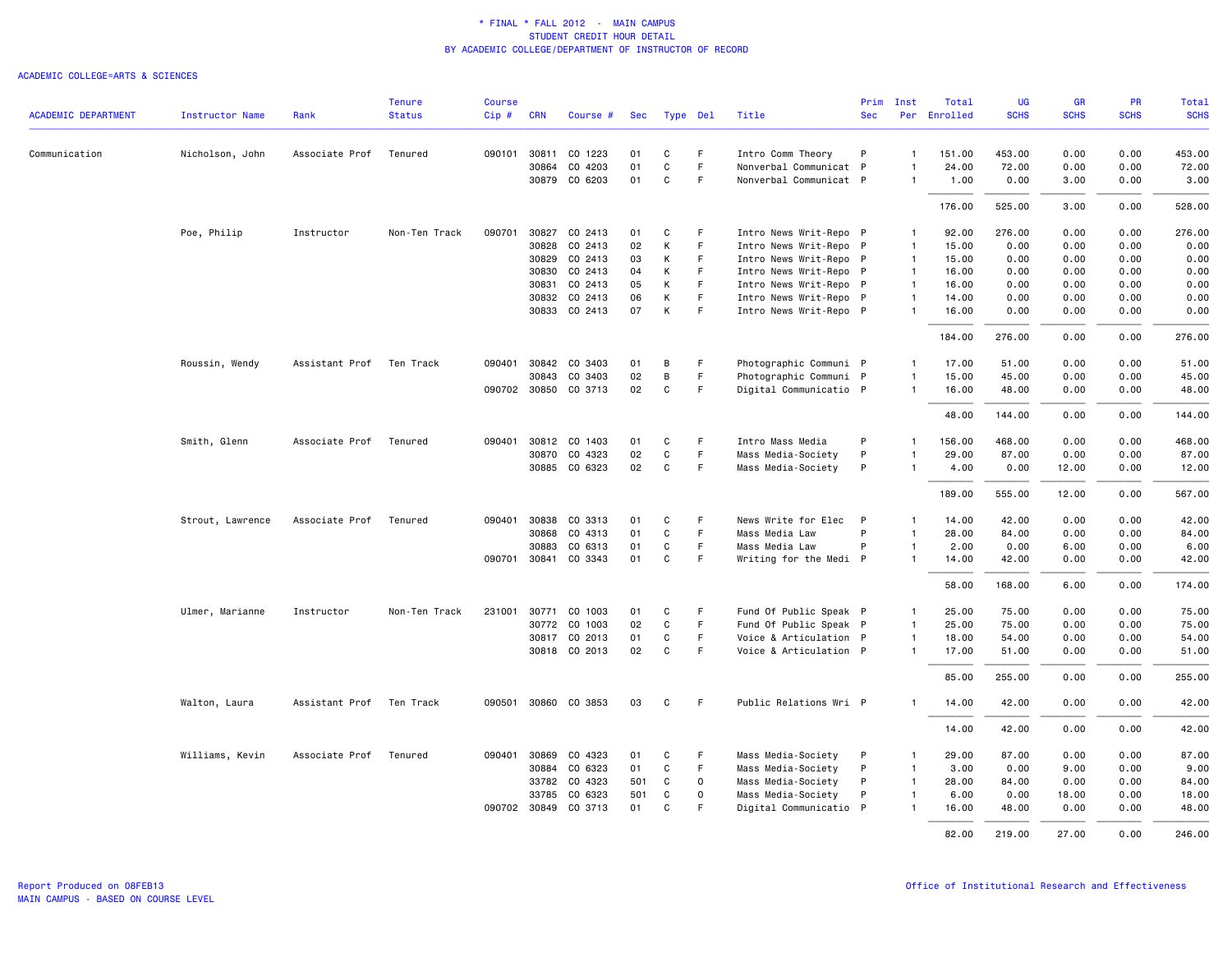| <b>ACADEMIC DEPARTMENT</b>                  | <b>Instructor Name</b>            | Rank           | <b>Tenure</b><br><b>Status</b> | <b>Course</b><br>$Cip$ # | <b>CRN</b> | Course #             | Sec              | Type Del     |    | Title                  | <b>Sec</b> | Prim Inst    | Total<br>Per Enrolled | <b>UG</b><br><b>SCHS</b> | <b>GR</b><br><b>SCHS</b> | <b>PR</b><br><b>SCHS</b> | Total<br><b>SCHS</b>  |
|---------------------------------------------|-----------------------------------|----------------|--------------------------------|--------------------------|------------|----------------------|------------------|--------------|----|------------------------|------------|--------------|-----------------------|--------------------------|--------------------------|--------------------------|-----------------------|
| ==========================<br>Communication |                                   |                |                                |                          |            |                      |                  |              |    |                        |            |              | ========<br>2929.00   | ========<br>8207.00      | <b>ESSESSE</b><br>93.00  | <b>ESSESSE</b><br>0.00   | ==========<br>8300.00 |
| ------------------------                    |                                   |                |                                |                          |            |                      |                  |              |    |                        |            |              | ========              | ========                 |                          |                          |                       |
| English                                     | Acton, Whitney                    |                | Grad Tch Assist Not Applicable |                          |            | 230101 31420 EN 0103 | 10               | C            | F. | Basic English          | P          | $\mathbf{1}$ | 14.00                 | 42.00                    | 0.00                     | 0.00                     | 42.00                 |
|                                             |                                   |                |                                |                          |            |                      |                  |              |    |                        |            |              | 14.00                 | 42.00                    | 0.00                     | 0.00                     | 42.00                 |
|                                             | Anderson, Thomas                  | Associate Prof | Tenured                        | 230801 31604             |            | EN 4503              | 01               | C            | F. | Shakespeare            | P          | $\mathbf{1}$ | 15.00                 | 45.00                    | 0.00                     | 0.00                     | 45.00                 |
|                                             |                                   |                |                                |                          | 31620      | EN 6503              | 01               | C            | F  | Shakespeare            | P          | $\mathbf{1}$ | 4.00                  | 0.00                     | 12.00                    | 0.00                     | 12.00                 |
|                                             |                                   |                |                                |                          |            | 34213 EN 3523        | 01               | C            | F  | Shakespeare and Film P |            | $\mathbf{1}$ | 19.00                 | 57.00                    | 0.00                     | 0.00                     | 57.00                 |
|                                             |                                   |                |                                |                          |            |                      |                  |              |    |                        |            |              | 38.00                 | 102.00                   | 12.00                    | 0.00                     | 114.00                |
|                                             | Atkinson, Theodore Associate Prof |                | Tenured                        |                          |            | 230701 31576 EN 2253 | 01               | C            | F  | American Lit After 1 P |            | $\mathbf{1}$ | 28.00                 | 84.00                    | 0.00                     | 0.00                     | 84.00                 |
|                                             |                                   |                |                                |                          | 31577      | EN 2253              | 03               | C            | F. | American Lit After 1 P |            | $\mathbf{1}$ | 28.00                 | 84.00                    | 0.00                     | 0.00                     | 84.00                 |
|                                             |                                   |                |                                |                          |            | 239999 34221 EN 8333 | 01               | $\mathtt{C}$ | F. | Studies in Southern P  |            | $\mathbf{1}$ | 9.00                  | 0.00                     | 27.00                    | 0.00                     | 27.00                 |
|                                             |                                   |                |                                |                          |            |                      |                  |              |    |                        |            |              | 65.00                 | 168,00                   | 27.00                    | 0.00                     | 195.00                |
|                                             | Austin, Daniel                    | Lecturer       | Non-Ten Track                  | 230301                   | 31557      | EN 2203              | 10               | C            | F  | Intro To Literature    | P          | $\mathbf{1}$ | 29.00                 | 87.00                    | 0.00                     | 0.00                     | 87.00                 |
|                                             |                                   |                |                                | 230401                   | 31438      | EN 1103              | 09               | $\mathtt{C}$ | F  | En Composition I       | P          | $\mathbf{1}$ | 23.00                 | 69.00                    | 0.00                     | 0.00                     | 69.00                 |
|                                             |                                   |                |                                |                          | 31451      | EN 1103              | 22               | C            | F. | En Composition I       | P          | $\mathbf{1}$ | 21.00                 | 63.00                    | 0.00                     | 0.00                     | 63.00                 |
|                                             |                                   |                |                                |                          | 31453      | EN 1103              | 24               | C            | F  | En Composition I       | P          | $\mathbf{1}$ | 22.00                 | 66.00                    | 0.00                     | 0.00                     | 66.00                 |
|                                             |                                   |                |                                |                          |            | 31471 EN 1103        | 43               | $\mathbf{C}$ | F. | En Composition I       | P          | $\mathbf{1}$ | 21.00                 | 63.00                    | 0.00                     | 0.00                     | 63.00                 |
|                                             |                                   |                |                                |                          |            |                      |                  |              |    |                        |            |              | 116.00                | 348.00                   | 0.00                     | 0.00                     | 348.00                |
|                                             | Baker, Caroline                   |                | Grad Tch Assist Not Applicable |                          |            | 230401 31452 EN 1103 | 23               | C            | F  | En Composition I       | P          |              | 23.00                 | 69.00                    | 0.00                     | 0.00                     | 69.00                 |
|                                             |                                   |                |                                |                          |            |                      |                  |              |    |                        |            |              | 23.00                 | 69.00                    | 0.00                     | 0.00                     | 69.00                 |
|                                             | Barber, Kathryn                   |                | Grad Tch Assist Not Applicable |                          |            | 230101 31416 EN 0103 | 06               | C            | F. | Basic English          | P          | $\mathbf{1}$ | 14.00                 | 42.00                    | 0.00                     | 0.00                     | 42.00                 |
|                                             |                                   |                |                                |                          |            |                      |                  |              |    |                        |            |              | 14.00                 | 42.00                    | 0.00                     | 0.00                     | 42.00                 |
|                                             | Barton, Amy                       | Instructor     | Non-Ten Track                  |                          |            | 140101 31977 GE 1001 | F <sub>0</sub> 1 | C            | F  | First Year Seminar     | P          | 1            | 11.00                 | 11.00                    | 0.00                     | 0.00                     | 11.00                 |
|                                             |                                   |                |                                |                          | 31982      | GE 3513              | 01               | C            | F  | Technical Writing      | P          | $\mathbf{1}$ | 20.00                 | 60.00                    | 0.00                     | 0.00                     | 60.00                 |
|                                             |                                   |                |                                |                          |            | 31985 GE 3513        | 04               | C            | F  | Technical Writing      | P          | $\mathbf{1}$ | 20.00                 | 60.00                    | 0.00                     | 0.00                     | 60.00                 |
|                                             |                                   |                |                                |                          | 31989      | GE 3513              | 08               | C            | F. | Technical Writing      | P          | $\mathbf{1}$ | 14.00                 | 42.00                    | 0.00                     | 0.00                     | 42.00                 |
|                                             |                                   |                |                                |                          | 31991      | GE 3513              | H <sub>0</sub> 1 | C            | F  | Honors Technical Wri P |            | $\mathbf{1}$ | 5.00                  | 15.00                    | 0.00                     | 0.00                     | 15.00                 |
|                                             |                                   |                |                                |                          |            |                      |                  |              |    |                        |            |              | 70.00                 | 188.00                   | 0.00                     | 0.00                     | 188.00                |
|                                             | Belant, Mary-Kay                  | Instructor     | Non-Ten Track                  | 140101                   | 31986      | GE 3513              | 05               | C            | F. | Technical Writing      | P          | $\mathbf{1}$ | 18.00                 | 54.00                    | 0.00                     | 0.00                     | 54.00                 |
|                                             |                                   |                |                                |                          | 35131      | GE 3513              | 10               | C            | F. | Technical Writing      | P          | $\mathbf{1}$ | 20,00                 | 60.00                    | 0.00                     | 0.00                     | 60.00                 |
|                                             |                                   |                |                                |                          |            | 35132 GE 3513        | 11               | C            | F. | Technical Writing      | P          | $\mathbf{1}$ | 20.00                 | 60.00                    | 0.00                     | 0.00                     | 60.00                 |
|                                             |                                   |                |                                |                          |            |                      |                  |              |    |                        |            |              | 58.00                 | 174.00                   | 0.00                     | 0.00                     | 174.00                |
|                                             | Bentley, Gregory                  | Associate Prof | Tenured                        | 230801                   | 34220      | EN 8523              | 01               | S            | F  | Stu En Lit 1485-1660 P |            | $\mathbf{1}$ | 7.00                  | 0.00                     | 21.00                    | 0.00                     | 21.00                 |
|                                             |                                   |                |                                | 239999                   |            | 35502 EN 8000        | 01               | D            | F. | Research / Thesis      | P          | $\mathbf{1}$ | 2.00                  | 0.00                     | 6.00                     | 0.00                     | 6.00                  |
|                                             |                                   |                |                                |                          |            |                      |                  |              |    |                        |            |              | 9.00                  | 0.00                     | 27.00                    | 0.00                     | 27.00                 |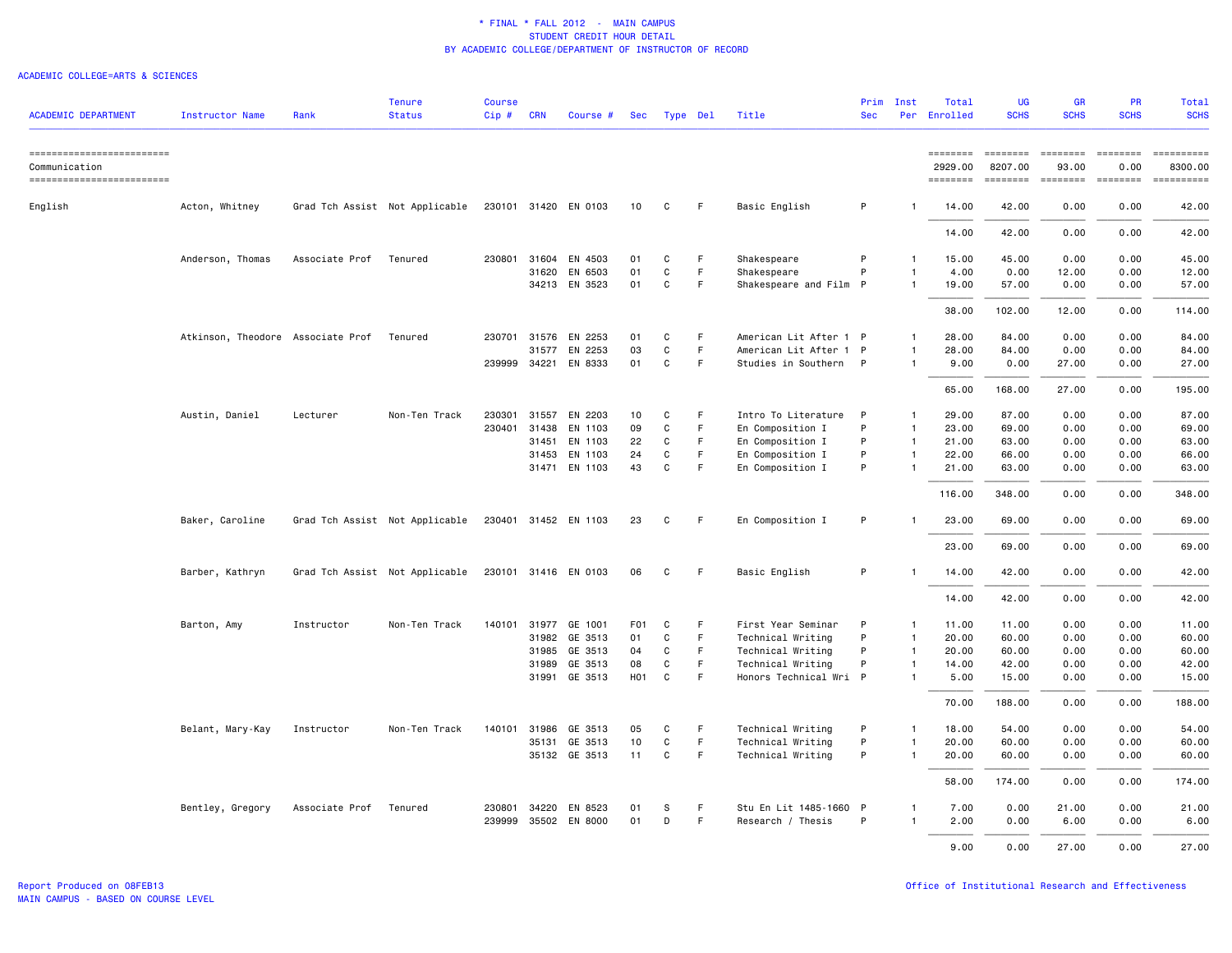|                            |                             |                | <b>Tenure</b>                  | <b>Course</b> |              |                      |     |             |             |                        | Prim         | Inst           | Total    | UG          | <b>GR</b>   | PR          | Total       |
|----------------------------|-----------------------------|----------------|--------------------------------|---------------|--------------|----------------------|-----|-------------|-------------|------------------------|--------------|----------------|----------|-------------|-------------|-------------|-------------|
| <b>ACADEMIC DEPARTMENT</b> | Instructor Name             | Rank           | <b>Status</b>                  | Cip#          | <b>CRN</b>   | Course #             | Sec |             | Type Del    | Title                  | <b>Sec</b>   | Per            | Enrolled | <b>SCHS</b> | <b>SCHS</b> | <b>SCHS</b> | <b>SCHS</b> |
| English                    | Bogard, LaToya              | Instructor     | Non-Ten Track                  |               | 131315 35745 | LSK 2990             | 01  | C           | F           | Special Topic In LSK P |              | $\mathbf{1}$   | 26.00    | 52.00       | 0.00        | 0.00        | 52.00       |
|                            |                             |                |                                | 230301        | 31551        | EN 2203              | 04  | C           | F           | Intro To Literature    | P            | $\mathbf{1}$   | 29.00    | 87.00       | 0.00        | 0.00        | 87.00       |
|                            |                             |                |                                |               | 31553        | EN 2203              | 06  | C           | F           | Intro To Literature    | $\mathsf{P}$ | $\mathbf{1}$   | 30.00    | 90.00       | 0.00        | 0.00        | 90.00       |
|                            |                             |                |                                |               | 230401 31538 | EN 1173              | 02  | C           | F           | Accelerated Comp II    | P            | $\mathbf{1}$   | 20.00    | 60.00       | 0.00        | 0.00        | 60.00       |
|                            |                             |                |                                |               | 31539        | EN 1173              | 03  | $\mathbf C$ | F           | Accelerated Comp II    | $\mathsf{P}$ | $\mathbf{1}$   | 17.00    | 51.00       | 0.00        | 0.00        | 51.00       |
|                            |                             |                |                                |               |              |                      |     |             |             |                        |              |                | 122.00   | 340.00      | 0.00        | 0.00        | 340.00      |
|                            | Brandon, Stephen            | Lecturer       | Non-Ten Track                  | 230401        |              | 31444 EN 1103        | 15  | C           | -F          | En Composition I       | P            | $\mathbf{1}$   | 22.00    | 66.00       | 0.00        | 0.00        | 66.00       |
|                            |                             |                |                                |               | 31476        | EN 1103              | 48  | $\mathbf C$ | F           | En Composition I       | P            | $\overline{1}$ | 23.00    | 69.00       | 0.00        | 0.00        | 69.00       |
|                            |                             |                |                                |               |              | 31477 EN 1103        | 49  | C           | F           | En Composition I       | P            | $\mathbf{1}$   | 22.00    | 66.00       | 0.00        | 0.00        | 66.00       |
|                            |                             |                |                                |               |              | 31488 EN 1103        | 61  | C           | F           | En Composition I       | P            | $\mathbf{1}$   | 21.00    | 63.00       | 0.00        | 0.00        | 63.00       |
|                            |                             |                |                                |               |              |                      |     |             |             |                        |              |                | 88.00    | 264.00      | 0.00        | 0.00        | 264.00      |
|                            | Brocato, John               | Instructor     | Non-Ten Track                  |               | 140101 31984 | GE 3513              | 03  | C           | F           | Technical Writing      | P            | $\mathbf{1}$   | 20.00    | 60.00       | 0.00        | 0.00        | 60.00       |
|                            |                             |                |                                |               | 31990        | GE 3513              | 09  | $\mathbf C$ | F.          | Technical Writing      | P            | -1             | 20.00    | 60.00       | 0.00        | 0.00        | 60.00       |
|                            |                             |                |                                |               |              |                      |     |             |             |                        |              |                | 40.00    | 120.00      | 0.00        | 0.00        | 120.00      |
|                            | Burton, Jessica             |                | Grad Tch Assist Not Applicable |               | 230101 31429 | EN 0103              | 19  | C           | -F          | Basic English          | P            |                | 12.00    | 36.00       | 0.00        | 0.00        | 36.00       |
|                            |                             |                |                                |               |              |                      |     |             |             |                        |              |                | 12.00    | 36.00       | 0.00        | 0.00        | 36.00       |
|                            | Campbell, Malcolm           | Instructor     | Non-Ten Track                  |               |              | 230301 31555 EN 2203 | 08  | C           | F.          | Intro To Literature    | $\mathsf{P}$ | 1              | 28.00    | 84.00       | 0.00        | 0.00        | 84.00       |
|                            |                             |                |                                |               |              | 239999 31582 EN 2503 | 01  | $\mathbf C$ | $\mathsf F$ | Teaching Grammar       | P            | $\mathbf{1}$   | 73.00    | 219.00      | 0.00        | 0.00        | 219.00      |
|                            |                             |                |                                |               |              |                      |     |             |             |                        |              |                |          |             |             |             |             |
|                            |                             |                |                                |               |              |                      |     |             |             |                        |              |                | 101.00   | 303.00      | 0.00        | 0.00        | 303.00      |
|                            | Claggett, Shalyn            | Associate Prof | Tenured                        | 230101        | 31510        | EN 1111              | 01  | C           | F           | English Studies        | P            | -1             | 64.00    | 64.00       | 0.00        | 0.00        | 64.00       |
|                            |                             |                |                                | 230801        | 34225        | EN 6883              | 01  | $\mathbf C$ | F           | Victorian Prose-Poet P |              | $\mathbf{1}$   | 1.00     | 0.00        | 3.00        | 0.00        | 3.00        |
|                            |                             |                |                                | 239999        | 34224        | EN 4883              | 01  | C           | $\mathsf F$ | Victorian Prose-Poet P |              | $\mathbf{1}$   | 17.00    | 51.00       | 0.00        | 0.00        | 51.00       |
|                            |                             |                |                                |               | 34226        | EN 4323              | 01  | C           | F           | Lit Crit Plato-Pres    | P            | $\mathbf{1}$   | 13.00    | 39.00       | 0.00        | 0.00        | 39.00       |
|                            |                             |                |                                |               |              | 34227 EN 6323        | 01  | $\mathbf C$ | F.          | Lit Crit Plato-Pres P  |              | $\mathbf{1}$   | 5.00     | 0.00        | 15.00       | 0.00        | 15.00       |
|                            |                             |                |                                |               |              |                      |     |             |             |                        |              |                | 100.00   | 154.00      | 18.00       | 0.00        | 172.00      |
|                            | Cochran, Kirk               |                | Grad Tch Assist Not Applicable |               |              | 230401 31448 EN 1103 | 19  | C           | F           | En Composition I       | P            |                | 23.00    | 69.00       | 0.00        | 0.00        | 69.00       |
|                            |                             |                |                                |               |              |                      |     |             |             |                        |              |                | 23.00    | 69.00       | 0.00        | 0.00        | 69.00       |
|                            | Cook, Susan                 | Lecturer       | Non-Ten Track                  |               |              | 230301 31554 EN 2203 | 07  | C           | F.          | Intro To Literature    | $\mathsf{P}$ | 1              | 29.00    | 87.00       | 0.00        | 0.00        | 87.00       |
|                            |                             |                |                                |               |              | 230401 31480 EN 1103 | 52  | $\mathbf C$ | $\mathsf F$ | En Composition I       | P            | $\mathbf{1}$   | 22.00    | 66.00       | 0.00        | 0.00        | 66.00       |
|                            |                             |                |                                |               |              |                      |     |             |             |                        |              |                | 51.00    | 153.00      | 0.00        | 0.00        | 153.00      |
|                            | Craig, Heather              | Lecturer       | Non-Ten Track                  | 230401        | 31434        | EN 1103              | 05  | C           | F           | En Composition I       | P            | $\mathbf{1}$   | 24.00    | 72.00       | 0.00        | 0.00        | 72.00       |
|                            |                             |                |                                |               | 31457        | EN 1103              | 28  | $\mathbf C$ | F.          | En Composition I       | P            | $\mathbf{1}$   | 22.00    | 66.00       | 0.00        | 0.00        | 66.00       |
|                            |                             |                |                                |               | 31463        | EN 1103              | 35  | C           | F           | En Composition I       | P            | $\mathbf{1}$   | 24.00    | 72.00       | 0.00        | 0.00        | 72.00       |
|                            |                             |                |                                |               | 31489        | EN 1103              | 62  | $\mathbf C$ | F           | En Composition I       | P            | $\overline{1}$ | 20.00    | 60.00       | 0.00        | 0.00        | 60.00       |
|                            |                             |                |                                |               |              |                      |     |             |             |                        |              |                | 90.00    | 270.00      | 0.00        | 0.00        | 270.00      |
|                            | Crescenzo, Michele Lecturer |                | Non-Ten Track                  | 230301        | 31552        | EN 2203              | 05  | C           | F           | Intro To Literature    | $\mathsf{P}$ | $\mathbf{1}$   | 31.00    | 93.00       | 0.00        | 0.00        | 93.00       |
|                            |                             |                |                                |               |              | 31580 EN 2283        | 01  | C           | F.          | World Literature Aft P |              | $\mathbf{1}$   | 29,00    | 87.00       | 0.00        | 0.00        | 87.00       |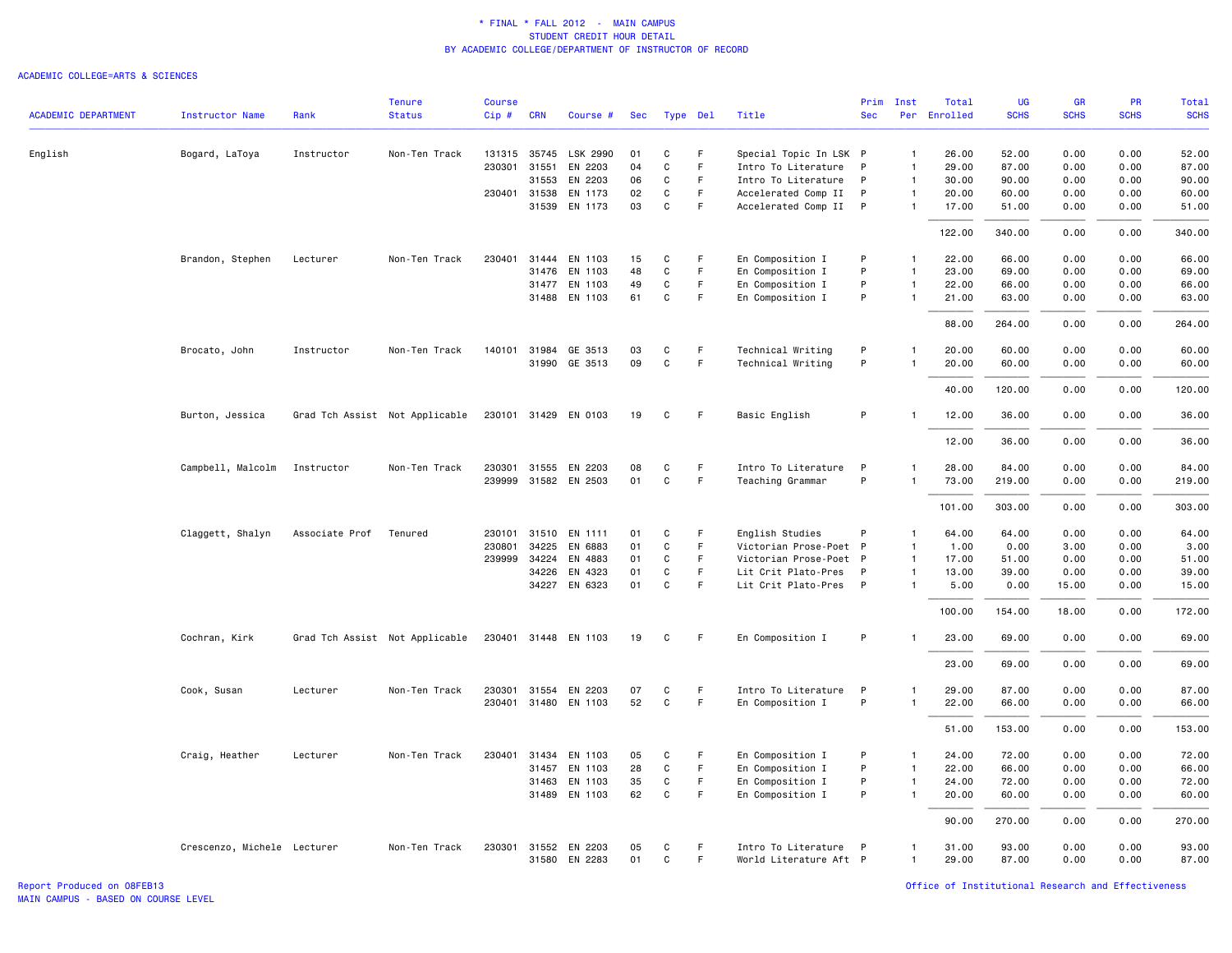#### ACADEMIC COLLEGE=ARTS & SCIENCES

|                            |                                   |                | <b>Tenure</b>                  | <b>Course</b> |              |                      |     |              |             |                        | Prim         | Inst           | Total        | UG          | <b>GR</b>   | <b>PR</b>   | Total       |
|----------------------------|-----------------------------------|----------------|--------------------------------|---------------|--------------|----------------------|-----|--------------|-------------|------------------------|--------------|----------------|--------------|-------------|-------------|-------------|-------------|
| <b>ACADEMIC DEPARTMENT</b> | <b>Instructor Name</b>            | Rank           | <b>Status</b>                  | $Cip \#$      | <b>CRN</b>   | Course #             | Sec | Type Del     |             | Title                  | <b>Sec</b>   |                | Per Enrolled | <b>SCHS</b> | <b>SCHS</b> | <b>SCHS</b> | <b>SCHS</b> |
| English                    | Crescenzo, Michele Lecturer       |                | Non-Ten Track                  |               |              | 230401 31525 EN 1113 | 15  | C            | -F          | En Composition II      | P            | $\mathbf{1}$   | 22.00        | 66.00       | 0.00        | 0.00        | 66.00       |
|                            |                                   |                |                                |               |              | 230701 31574 EN 2243 | 05  | C            | F.          | American Lit Before    | $\mathsf{P}$ | $\overline{1}$ | 28.00        | 84.00       | 0.00        | 0.00        | 84.00       |
|                            |                                   |                |                                |               |              |                      |     |              |             |                        |              |                | 110.00       | 330.00      | 0.00        | 0.00        | 330.00      |
|                            | Dawson, Seth                      | Lecturer       | Non-Ten Track                  |               |              | 230401 31464 EN 1103 | 36  | C            | F           | En Composition I       | P            | $\mathbf{1}$   | 24.00        | 72.00       | 0.00        | 0.00        | 72.00       |
|                            |                                   |                |                                |               | 31485        | EN 1103              | 58  | C            | $\mathsf F$ | En Composition I       | P            | $\mathbf{1}$   | 23.00        | 69.00       | 0.00        | 0.00        | 69.00       |
|                            |                                   |                |                                |               |              | 31517 EN 1113        | 07  | $\mathbf C$  | F           | En Composition II      | P            | $\mathbf{1}$   | 22.00        | 66.00       | 0.00        | 0.00        | 66.00       |
|                            |                                   |                |                                |               | 31524        | EN 1113              | 14  | C            | F           | En Composition II      | P            | $\mathbf{1}$   | 23.00        | 69.00       | 0.00        | 0.00        | 69.00       |
|                            |                                   |                |                                |               |              |                      |     |              |             |                        |              |                | 92.00        | 276.00      | 0.00        | 0.00        | 276.00      |
|                            | De Gabriele, Peter Assistant Prof |                | Ten Track                      | 230801        | 31564        | EN 2213              | 03  | C            | F           | English Lit Before 1 P |              | $\mathbf{1}$   | 27.00        | 81.00       | 0.00        | 0.00        | 81.00       |
|                            |                                   |                |                                |               | 31566        | EN 2213              | 06  | C            | F.          | English Lit Before 1 P |              | $\mathbf{1}$   | 11.00        | 33.00       | 0.00        | 0.00        | 33.00       |
|                            |                                   |                |                                |               | 239999 31609 | EN 4943              | 01  | C            | F.          | Form/Theory Fiction    | P            | $\mathbf{1}$   | 9.00         | 27.00       | 0.00        | 0.00        | 27.00       |
|                            |                                   |                |                                |               | 31625        | EN 6943              | 01  | $\mathbf C$  | F           | Form/Theory Fiction P  |              | $\mathbf{1}$   | 6.00         | 0.00        | 18.00       | 0.00        | 18.00       |
|                            |                                   |                |                                |               |              |                      |     |              |             |                        |              |                | 53.00        | 141.00      | 18.00       | 0.00        | 159.00      |
|                            | Dechert, Francis                  | Instructor     | Non-Ten Track                  | 140101        | 31983        | GE 3513              | 02  | C            | F           | Technical Writing      | P            | $\mathbf{1}$   | 19.00        | 57.00       | 0.00        | 0.00        | 57.00       |
|                            |                                   |                |                                |               | 31987        | GE 3513              | 06  | C            | F           | Technical Writing      | P            | $\overline{1}$ | 33.00        | 99.00       | 0.00        | 0.00        | 99.00       |
|                            |                                   |                |                                |               |              | 31988 GE 3513        | 07  | C            | $\mathsf F$ | Technical Writing      | P            | $\mathbf{1}$   | 18.00        | 54.00       | 0.00        | 0.00        | 54.00       |
|                            |                                   |                |                                |               |              |                      |     |              |             |                        |              |                | 70.00        | 210.00      | 0.00        | 0.00        | 210.00      |
|                            |                                   |                |                                |               |              |                      |     |              |             |                        |              |                |              |             |             |             |             |
|                            | Dodds, Lara                       | Associate Prof | Tenured                        | 230801        | 31563        | EN 2213              | 01  | C            | F           | English Lit Before 1 P |              | $\mathbf{1}$   | 27.00        | 81.00       | 0.00        | 0.00        | 81.00       |
|                            |                                   |                |                                |               |              | 239999 31626 EN 8103 | 01  | S            | F           | Grad Research in EN P  |              | $\mathbf{1}$   | 18.00        | 0.00        | 54.00       | 0.00        | 54.00       |
|                            |                                   |                |                                |               |              |                      |     |              |             |                        |              |                | 45.00        | 81.00       | 54.00       | 0.00        | 135.00      |
|                            | Doughty, Catherine Lecturer       |                | Non-Ten Track                  |               |              | 230101 31422 EN 0103 | 12  | C            | F           | Basic English          | P            | $\mathbf{1}$   | 14.00        | 42.00       | 0.00        | 0.00        | 42.00       |
|                            |                                   |                |                                |               | 31423        | EN 0103              | 13  | C            | F           | Basic English          | P            | $\mathbf{1}$   | 12.00        | 36.00       | 0.00        | 0.00        | 36.00       |
|                            |                                   |                |                                |               | 230401 31495 | EN 1103              | 71  | $\mathbf C$  | F           | En Composition I       | P            | $\overline{1}$ | 22.00        | 66.00       | 0.00        | 0.00        | 66.00       |
|                            |                                   |                |                                |               |              | 31497 EN 1103        | 73  | $\mathbf C$  | F           | En Composition I       | P            | $\mathbf{1}$   | 24.00        | 72.00       | 0.00        | 0.00        | 72.00       |
|                            |                                   |                |                                |               |              |                      |     |              |             |                        |              |                | 72.00        | 216.00      | 0.00        | 0.00        | 216.00      |
|                            | Fogle, Evelyn                     | Assistant Prof | Ten Track                      |               |              | 160102 34216 EN 4443 | 01  | C            | F           | English Syntax         | P            | $\mathbf{1}$   | 12.00        | 36.00       | 0.00        | 0.00        | 36.00       |
|                            |                                   |                |                                |               |              | 34217 EN 6443        | 01  | $\mathtt{C}$ | F           | English Syntax         | P            | $\overline{1}$ | 3.00         | 0.00        | 9.00        | 0.00        | 9.00        |
|                            |                                   |                |                                |               |              | 34218 EN 4433        | 01  | C            | F.          | Approaches to TESOL    | $\,$ P $\,$  | $\mathbf{1}$   | 9.00         | 27.00       | 0.00        | 0.00        | 27.00       |
|                            |                                   |                |                                |               |              | 34219 EN 6433        | 01  | C            | F           | Approaches to TESOL    | P            | $\mathbf{1}$   | 3.00         | 0.00        | 9.00        | 0.00        | 9.00        |
|                            |                                   |                |                                |               |              |                      |     |              |             |                        |              |                | 27.00        | 63.00       | 18.00       | 0.00        | 81.00       |
|                            | Fulgham, Lisa                     |                | Grad Tch Assist Not Applicable |               |              | 230101 31415 EN 0103 | 05  | C            | F.          | Basic English          | P            | -1             | 16.00        | 48.00       | 0.00        | 0.00        | 48.00       |
|                            |                                   |                |                                |               |              |                      |     |              |             |                        |              |                | 16.00        | 48.00       | 0.00        | 0.00        | 48.00       |
|                            | Garner, William                   |                | Grad Tch Assist Not Applicable |               |              | 230401 31439 EN 1103 | 10  | C            | -F          | En Composition I       | P            |                | 23.00        | 69.00       | 0.00        | 0.00        | 69.00       |
|                            |                                   |                |                                |               |              |                      |     |              |             |                        |              |                | 23.00        | 69.00       | 0.00        | 0.00        | 69.00       |
|                            | Gibson, Marie                     | Lecturer       | Non-Ten Track                  |               |              | 230401 31431 EN 1103 | 02  | C            | -F          | En Composition I       | P            | $\mathbf{1}$   | 22.00        | 66.00       | 0.00        | 0.00        | 66.00       |
|                            |                                   |                |                                |               | 31433        | EN 1103              | 04  | C            | F.          | En Composition I       | P            | $\mathbf{1}$   | 19.00        | 57.00       | 0.00        | 0.00        | 57.00       |
|                            |                                   |                |                                |               |              | 31470 EN 1103        | 42  | C            | F.          | En Composition I       | P            | $\mathbf{1}$   | 23.00        | 69.00       | 0.00        | 0.00        | 69.00       |
|                            |                                   |                |                                |               |              |                      |     |              |             |                        |              |                |              |             |             |             |             |

Report Produced on 08FEB13 Office of Institutional Research and Effectiveness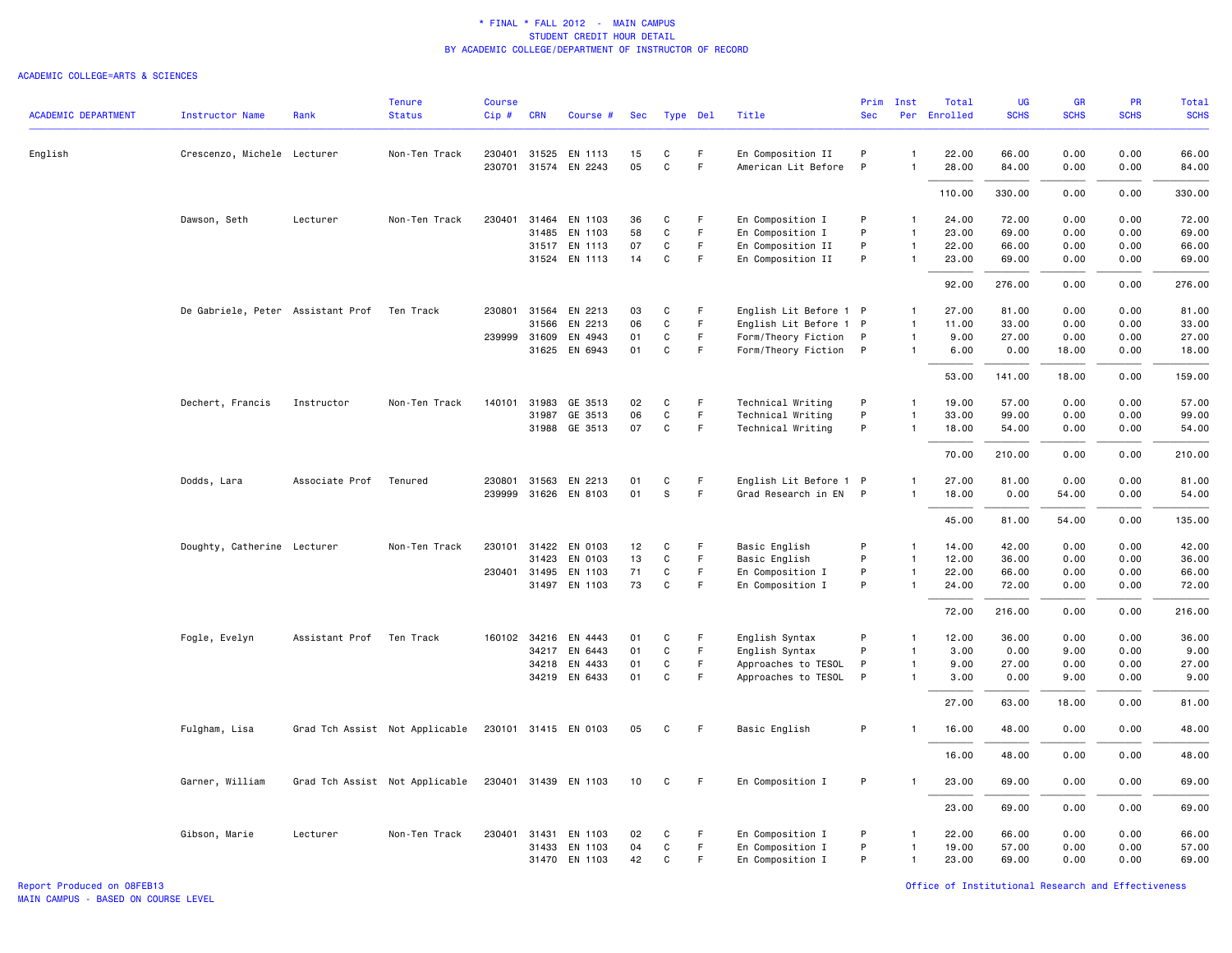| <b>ACADEMIC DEPARTMENT</b> | <b>Instructor Name</b>                            | Rank                     | <b>Tenure</b><br><b>Status</b> | <b>Course</b><br>Cip# | <b>CRN</b> | Course #              | Sec              |              | Type Del    | Title                  | Prim<br><b>Sec</b> | Inst           | Total<br>Per Enrolled | <b>UG</b><br><b>SCHS</b> | <b>GR</b><br><b>SCHS</b> | PR<br><b>SCHS</b> | <b>Total</b><br><b>SCHS</b> |
|----------------------------|---------------------------------------------------|--------------------------|--------------------------------|-----------------------|------------|-----------------------|------------------|--------------|-------------|------------------------|--------------------|----------------|-----------------------|--------------------------|--------------------------|-------------------|-----------------------------|
|                            |                                                   |                          |                                |                       |            |                       |                  |              |             |                        |                    |                |                       |                          |                          |                   |                             |
| English                    | Gibson, Marie                                     | Lecturer                 | Non-Ten Track                  |                       |            | 230401 31501 EN 1103  | 77               | C            | F.          | En Composition I       | P                  | $\mathbf{1}$   | 21.00                 | 63.00                    | 0.00                     | 0.00              | 63.00                       |
|                            |                                                   |                          |                                |                       |            |                       |                  |              |             |                        |                    |                | 85.00                 | 255.00                   | 0.00                     | 0.00              | 255.00                      |
|                            | Gilmer, Christophe Instructor                     |                          | Non-Ten Track                  | 230401                | 33826      | EN 1103               | 501              | C            | $\Omega$    | En Composition I       | P                  | $\mathbf{1}$   | 15.00                 | 45.00                    | 0.00                     | 0.00              | 45.00                       |
|                            |                                                   |                          |                                | 230801                | 33827      | EN 2213               | 501              | C            | $\mathbf 0$ | English Lit Before 1 P |                    | $\mathbf{1}$   | 20.00                 | 60.00                    | 0.00                     | 0.00              | 60.00                       |
|                            |                                                   |                          |                                | 239999                | 35495      | EN 4990               | 501              | C            | 0           | Special Topic In EN    | P                  | $\mathbf{1}$   | 15.00                 | 45.00                    | 0.00                     | 0.00              | 45.00                       |
|                            |                                                   |                          |                                |                       |            | 35496 EN 6990         | 501              | C            | $\Omega$    | Special Topic In EN P  |                    | $\mathbf{1}$   | 3.00                  | 0.00                     | 9.00                     | 0.00              | 9.00                        |
|                            |                                                   |                          |                                |                       |            |                       |                  |              |             |                        |                    |                | 53.00                 | 150.00                   | 9.00                     | 0.00              | 159.00                      |
|                            | Gordon, Jennifer                                  | Lecturer                 | Non-Ten Track                  | 230101                | 31427      | EN 0103               | 17               | C            | F           | Basic English          | P                  | $\mathbf{1}$   | 14.00                 | 42.00                    | 0.00                     | 0.00              | 42.00                       |
|                            |                                                   |                          |                                | 230401 31445          |            | EN 1103               | 16               | $\mathtt{C}$ | F           | En Composition I       | P                  | $\mathbf{1}$   | 24.00                 | 72.00                    | 0.00                     | 0.00              | 72.00                       |
|                            |                                                   |                          |                                |                       | 31454      | EN 1103               | 25               | C            | F           | En Composition I       | P                  | $\mathbf{1}$   | 23.00                 | 69.00                    | 0.00                     | 0.00              | 69.00                       |
|                            |                                                   |                          |                                |                       |            | 31466 EN 1103         | 38               | C            | F           | En Composition I       | P                  | $\mathbf{1}$   | 24.00                 | 72.00                    | 0.00                     | 0.00              | 72.00                       |
|                            |                                                   |                          |                                |                       |            |                       |                  |              |             |                        |                    |                | 85.00                 | 255.00                   | 0.00                     | 0.00              | 255.00                      |
|                            | Grimes, John Aaron Grad Tch Assist Not Applicable |                          |                                |                       |            | 230101 31424 EN 0103  | 14               | C            | F.          | Basic English          | P                  | $\mathbf{1}$   | 13.00                 | 39.00                    | 0.00                     | 0.00              | 39.00                       |
|                            |                                                   |                          |                                |                       |            |                       |                  |              |             |                        |                    |                | 13.00                 | 39,00                    | 0.00                     | 0.00              | 39.00                       |
|                            | Hagenston, Becky                                  | Associate Prof           | Tenured                        | 230401                | 31534      | EN 1113               | H <sub>0</sub> 1 | C            | F           | Honors En Compositio P |                    | $\mathbf{1}$   | 12.00                 | 36.00                    | 0.00                     | 0.00              | 36.00                       |
|                            |                                                   |                          |                                |                       | 31535      | EN 1113               | H02              | C            | F           | Honors En Compositio P |                    | $\mathbf{1}$   | 15.00                 | 45.00                    | 0.00                     | 0.00              | 45.00                       |
|                            |                                                   |                          |                                |                       |            | 31594 EN 4111         | 01               | C            | F.          | Portfol & Reflec Wri P |                    | $\mathbf{1}$   | 26.00                 | 26.00                    | 0.00                     | 0.00              | 26.00                       |
|                            |                                                   |                          |                                |                       |            |                       |                  |              |             |                        |                    |                | 53.00                 | 107.00                   | 0.00                     | 0.00              | 107.00                      |
|                            | Hanshaw, Shirley                                  | Associate Prof           | Tenured                        | 230401 31587          |            | EN 3313               | 01               | C            | F.          | Writing for the Work P |                    | $\mathbf{1}$   | 19.00                 | 57.00                    | 0.00                     | 0.00              | 57.00                       |
|                            |                                                   |                          |                                |                       |            | 31588 EN 3313         | 02               | $\mathsf{C}$ | F           | Writing for the Work P |                    | $\mathbf{1}$   | 15.00                 | 45.00                    | 0.00                     | 0.00              | 45.00                       |
|                            |                                                   |                          |                                |                       |            |                       |                  |              |             |                        |                    |                |                       |                          |                          |                   |                             |
|                            |                                                   |                          |                                |                       |            |                       |                  |              |             |                        |                    |                | 34.00                 | 102.00                   | 0.00                     | 0.00              | 102.00                      |
|                            | Henshaw, Chelsea                                  | Lecturer                 | Non-Ten Track                  | 230401 31461          |            | EN 1103               | 32               | C            | F.          | En Composition I       | P                  | 1              | 24.00                 | 72.00                    | 0.00                     | 0.00              | 72.00                       |
|                            |                                                   |                          |                                |                       |            | 31529 EN 1113         | 19               | C            | F.          | En Composition II      | P                  | $\mathbf{1}$   | 18.00                 | 54.00                    | 0.00                     | 0.00              | 54.00                       |
|                            |                                                   |                          |                                |                       |            |                       |                  |              |             |                        |                    |                | 42.00                 | 126.00                   | 0.00                     | 0.00              | 126.00                      |
|                            | Herd, Wendy                                       | Assistant Prof           | Ten Track                      | 131401 31600          |            | EN 4453               | 01               | C            | F.          | Methods in TESOL       | P                  | $\mathbf{1}$   | 9.00                  | 27.00                    | 0.00                     | 0.00              | 27.00                       |
|                            |                                                   |                          |                                |                       | 31616      | EN 6453               | 01               | C            | F           | Methods in TESOL       | P                  | $\mathbf{1}$   | 3.00                  | 0.00                     | 9.00                     | 0.00              | 9.00                        |
|                            |                                                   |                          |                                | 160102 31602          |            | EN 4463               | 01               | C            | F.          | Stud In 2nd Lang Acq P |                    | $\overline{1}$ | 11.00                 | 33.00                    | 0.00                     | 0.00              | 33.00                       |
|                            |                                                   |                          |                                |                       | 31618      | EN 6463               | 01               | C            | F.          | Stud In 2nd Lang Acq P |                    | $\mathbf{1}$   | 7.00                  | 0.00                     | 21.00                    | 0.00              | 21.00                       |
|                            |                                                   |                          |                                | 230101 34739          |            | EN 1001               | F01              | C            | F           | First Year Seminar     | P                  | $\mathbf{1}$   | 10.00                 | 10.00                    | 0.00                     | 0.00              | 10.00                       |
|                            |                                                   |                          |                                |                       |            | 420101 36440 PSY 4000 | 49               | Ι.           | F           | Directed Indiv Study P |                    | $\mathbf{1}$   | 1.00                  | 3.00                     | 0.00                     | 0.00              | 3.00                        |
|                            |                                                   |                          |                                |                       |            |                       |                  |              |             |                        |                    |                | 41.00                 | 73.00                    | 30.00                    | 0.00              | 103.00                      |
|                            | Hogan, Carolyn                                    |                          | Grad Tch Assist Not Applicable |                       |            | 230101 31413 EN 0103  | 03               | C            | F           | Basic English          | P                  | $\mathbf{1}$   | 14.00                 | 42.00                    | 0.00                     | 0.00              | 42.00                       |
|                            |                                                   |                          |                                |                       |            |                       |                  |              |             |                        |                    |                | 14.00                 | 42.00                    | 0.00                     | 0.00              | 42.00                       |
|                            | Kardos, Michael                                   | Assistant Prof Ten Track |                                |                       |            | 230501 31586 EN 3303  | 05               | C            | F.          | Creative Writing       | P                  | $\mathbf{1}$   | 14.00                 | 42.00                    | 0.00                     | 0.00              | 42.00                       |
|                            |                                                   |                          |                                |                       |            | 31593 EN 3903         | 01               | C            | F           | Intermediate Fiction P |                    | $\mathbf{1}$   | 13.00                 | 39,00                    | 0.00                     | 0.00              | 39.00                       |
|                            |                                                   |                          |                                |                       |            |                       |                  |              |             |                        |                    |                |                       |                          |                          |                   |                             |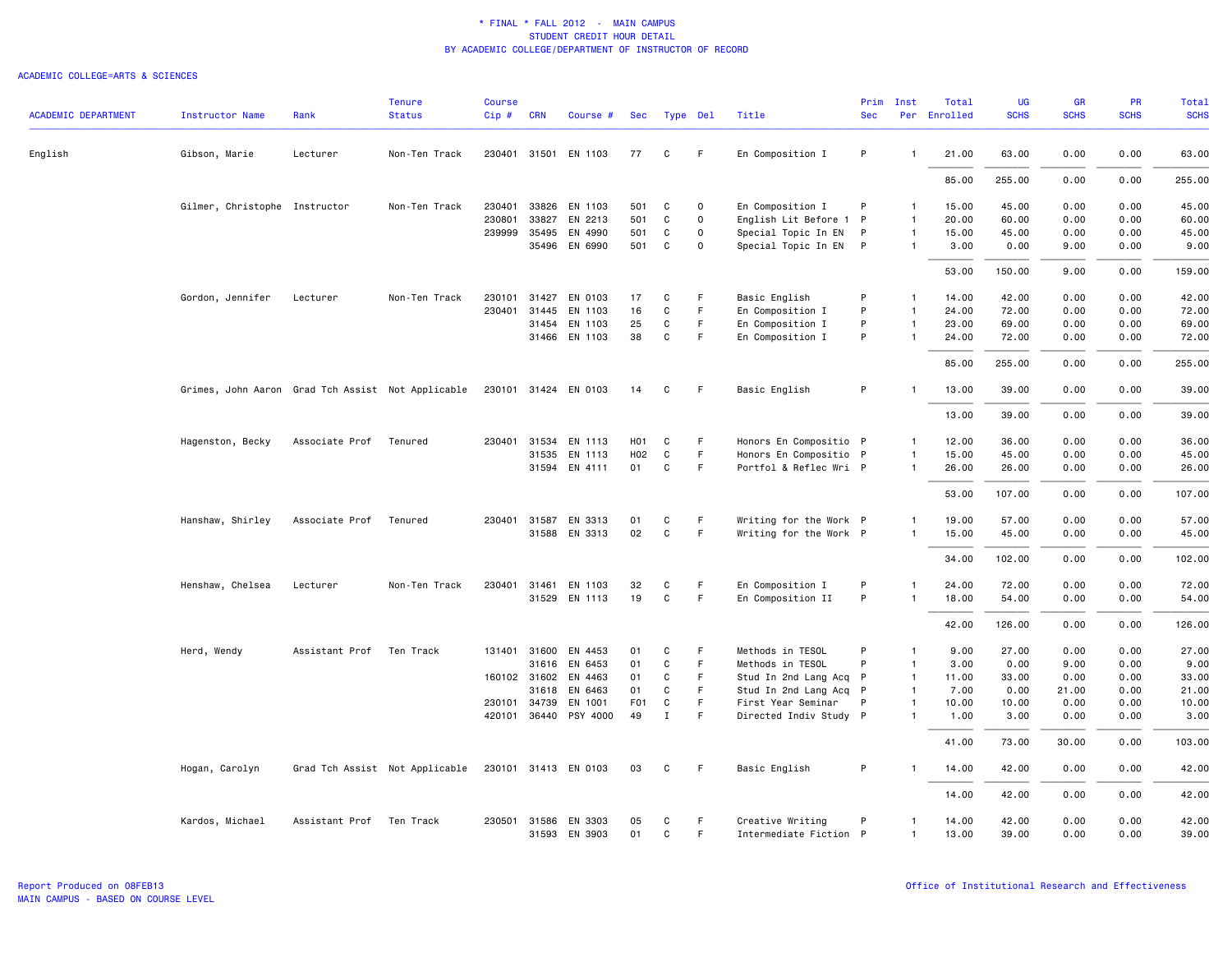|                            |                               |                | <b>Tenure</b>                  | <b>Course</b> |              |                      |                  |              |    |                        |              | Prim Inst      | Total        | <b>UG</b>   | <b>GR</b>   | PR          | <b>Total</b> |
|----------------------------|-------------------------------|----------------|--------------------------------|---------------|--------------|----------------------|------------------|--------------|----|------------------------|--------------|----------------|--------------|-------------|-------------|-------------|--------------|
| <b>ACADEMIC DEPARTMENT</b> | <b>Instructor Name</b>        | Rank           | <b>Status</b>                  | $Cip \#$      | <b>CRN</b>   | Course #             |                  | Sec Type Del |    | Title                  | <b>Sec</b>   |                | Per Enrolled | <b>SCHS</b> | <b>SCHS</b> | <b>SCHS</b> | <b>SCHS</b>  |
|                            |                               |                |                                |               |              |                      |                  |              |    |                        |              |                |              |             |             |             |              |
|                            |                               |                |                                |               |              |                      |                  |              |    |                        |              |                | 27.00        | 81.00       | 0.00        | 0.00        | 81.00        |
| English                    | Kimbrough, Courtne Instructor |                | Non-Ten Track                  |               |              | 230401 31456 EN 1103 | 27               | C            | F. | En Composition I       | P            | $\mathbf{1}$   | 23.00        | 69.00       | 0.00        | 0.00        | 69.00        |
|                            |                               |                |                                |               |              | 31519 EN 1113        | 09               | $\mathtt{C}$ | F. | En Composition II      | P            | $\mathbf{1}$   | 25.00        | 75.00       | 0.00        | 0.00        | 75.00        |
|                            |                               |                |                                |               | 31520        | EN 1113              | 10               | C            | F  | En Composition II      | P            | $\mathbf{1}$   | 23.00        | 69.00       | 0.00        | 0.00        | 69.00        |
|                            |                               |                |                                |               |              | 31542 EN 1173        | 06               | C            | F  | Accelerated Comp II    | P            | $\mathbf{1}$   | 20.00        | 60.00       | 0.00        | 0.00        | 60.00        |
|                            |                               |                |                                |               |              | 31543 EN 1173        | 07               | $\mathtt{C}$ | F. | Accelerated Comp II    | P            | $\mathbf{1}$   | 14.00        | 42.00       | 0.00        | 0.00        | 42.00        |
|                            |                               |                |                                |               |              |                      |                  |              |    |                        |              |                | 105.00       | 315.00      | 0.00        | 0.00        | 315.00       |
|                            | Lashley, Jordan               |                | Grad Tch Assist Not Applicable |               |              | 230401 31465 EN 1103 | 37               | C            | F. | En Composition I       | P            |                | 20.00        | 60.00       | 0.00        | 0.00        | 60.00        |
|                            |                               |                |                                |               |              |                      |                  |              |    |                        |              |                | 20.00        | 60.00       | 0.00        | 0.00        | 60.00        |
|                            | Leonard, Ashley               | Instructor     | Non-Ten Track                  | 230301        | 31560        | EN 2203              | 13               | C            | F  | Intro To Literature P  |              | $\mathbf{1}$   | 28.00        | 84.00       | 0.00        | 0.00        | 84.00        |
|                            |                               |                |                                |               | 230401 31441 | EN 1103              | 12               | $\mathsf{C}$ | F. | En Composition I       | P            | $\mathbf{1}$   | 24.00        | 72.00       | 0.00        | 0.00        | 72.00        |
|                            |                               |                |                                |               | 31544        | EN 1173              | 08               | C            | F  | Accelerated Comp II    | P            | $\mathbf{1}$   | 16.00        | 48.00       | 0.00        | 0.00        | 48.00        |
|                            |                               |                |                                |               |              | 31547 EN 1173        | 11               | C            | F  | Accelerated Comp II P  |              | $\mathbf{1}$   | 18.00        | 54.00       | 0.00        | 0.00        | 54.00        |
|                            |                               |                |                                |               |              |                      |                  |              |    |                        |              |                | 86.00        | 258.00      | 0.00        | 0.00        | 258.00       |
|                            | Little, Matthew               | Associate Prof | Tenured                        |               | 230701 31571 | EN 2243              | 01               | C            | F  | American Lit Before    | $\mathsf{P}$ | $\mathbf{1}$   | 21.00        | 63.00       | 0.00        | 0.00        | 63.00        |
|                            |                               |                |                                |               | 31573        | EN 2243              | 04               | $\mathtt{C}$ | F. | American Lit Before    | P            | $\mathbf{1}$   | 21.00        | 63.00       | 0.00        | 0.00        | 63.00        |
|                            |                               |                |                                |               |              | 231101 34486 EN 4223 | 501              | C            | 0  | Prin Legal Writing     | P            | $\mathbf{1}$   | 14.00        | 42.00       | 0.00        | 0.00        | 42.00        |
|                            |                               |                |                                |               |              |                      |                  |              |    |                        |              |                | 56.00        | 168.00      | 0.00        | 0.00        | 168.00       |
|                            | Lockhart, Cory                |                | Grad Tch Assist Not Applicable |               |              | 230401 31478 EN 1103 | 50               | C            | F. | En Composition I       | P            | -1             | 23.00        | 69.00       | 0.00        | 0.00        | 69.00        |
|                            |                               |                |                                |               |              |                      |                  |              |    |                        |              |                | 23.00        | 69.00       | 0.00        | 0.00        | 69.00        |
|                            | Long, Jeffrey                 | Lecturer       | Non-Ten Track                  |               | 230401 31468 | EN 1103              | 40               | C            | F  | En Composition I       | P            | $\mathbf{1}$   | 21.00        | 63.00       | 0.00        | 0.00        | 63.00        |
|                            |                               |                |                                |               | 31481        | EN 1103              | 53               | C            | F  | En Composition I       | P            | $\mathbf{1}$   | 22.00        | 66.00       | 0.00        | 0.00        | 66.00        |
|                            |                               |                |                                |               | 31502        | EN 1103              | 78               | C            | F. | En Composition I       | $\mathsf P$  | $\mathbf{1}$   | 21.00        | 63.00       | 0.00        | 0.00        | 63.00        |
|                            |                               |                |                                |               |              | 31506 EN 1103        | 82               | $\mathtt{C}$ | F. | En Composition I       | P            | $\mathbf{1}$   | 22.00        | 66.00       | 0.00        | 0.00        | 66.00        |
|                            |                               |                |                                |               |              |                      |                  |              |    |                        |              |                | 86.00        | 258.00      | 0.00        | 0.00        | 258.00       |
|                            | Lyons, Richard                | Professor      | Tenured                        | 230501        | 31583        | EN 3303              | 02               | C            | F. | Creative Writing       | P            | $\mathbf{1}$   | 13.00        | 39.00       | 0.00        | 0.00        | 39.00        |
|                            |                               |                |                                |               |              | 230701 31578 EN 2253 | H01              | $\mathtt{C}$ | F  | American Lit After 1 P |              | $\mathbf{1}$   | 6.00         | 18.00       | 0.00        | 0.00        | 18.00        |
|                            |                               |                |                                |               |              |                      |                  |              |    |                        |              |                | 19.00        | 57.00       | 0.00        | 0.00        | 57.00        |
|                            | Marsh, Kelly                  | Associate Prof | Tenured                        | 230801        | 31568        | EN 2223              | H <sub>0</sub> 1 | $\mathbf c$  | F  | Honors English Lit A P |              | $\mathbf{1}$   | 12.00        | 36.00       | 0.00        | 0.00        | 36.00        |
|                            |                               |                |                                |               | 31569        | EN 2223              | 03               | $\mathtt{C}$ | F  | English Lit After 18 P |              | $\overline{1}$ | 24.00        | 72.00       | 0.00        | 0.00        | 72.00        |
|                            |                               |                |                                |               | 34222        | EN 4663              | 01               | C            | F. | Brit & Irish Novel S P |              | $\mathbf{1}$   | 19.00        | 57.00       | 0.00        | 0.00        | 57.00        |
|                            |                               |                |                                |               |              | 34223 EN 6663        | 01               | $\mathtt{C}$ | F. | Brit & Irish Novel S P |              | $\mathbf{1}$   | 1.00         | 0.00        | 3.00        | 0.00        | 3.00         |
|                            |                               |                |                                |               |              |                      |                  |              |    |                        |              |                | 56.00        | 165.00      | 3.00        | 0.00        | 168.00       |
|                            | Mastley, Carrie               |                | Grad Tch Assist Not Applicable |               | 230101 31421 | EN 0103              | 11               | C            | F. | Basic English          | P            |                | 15.00        | 45.00       | 0.00        | 0.00        | 45.00        |
|                            |                               |                |                                |               |              |                      |                  |              |    |                        |              |                | 15.00        | 45.00       | 0.00        | 0.00        | 45.00        |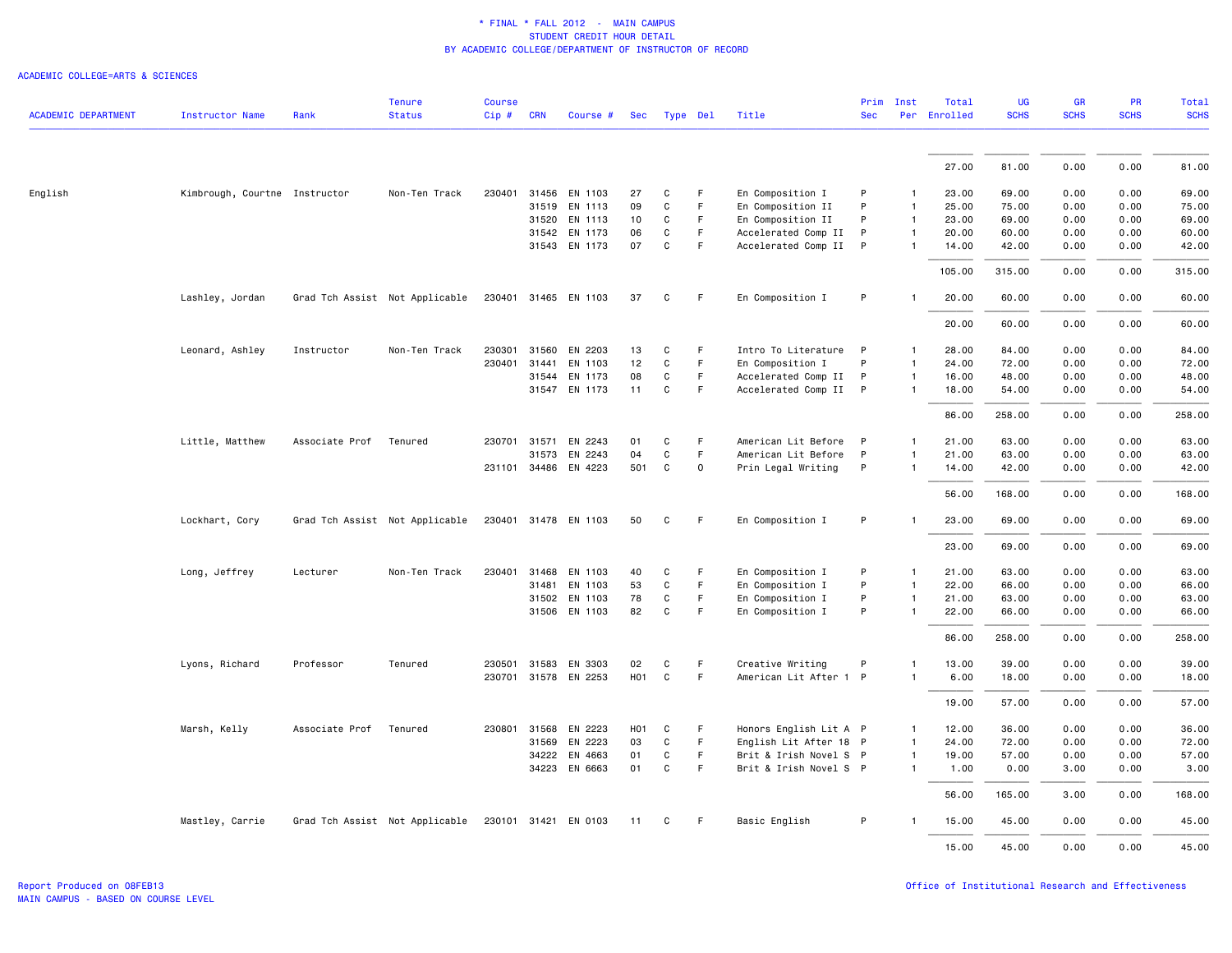|                            |                             |                | <b>Tenure</b>                  | <b>Course</b> |              |                      |     |             |             |                     | Prim       | Inst           | Total        | <b>UG</b>   | <b>GR</b>   | <b>PR</b>   | Total       |
|----------------------------|-----------------------------|----------------|--------------------------------|---------------|--------------|----------------------|-----|-------------|-------------|---------------------|------------|----------------|--------------|-------------|-------------|-------------|-------------|
| <b>ACADEMIC DEPARTMENT</b> | <b>Instructor Name</b>      | Rank           | <b>Status</b>                  | Cip#          | <b>CRN</b>   | Course #             | Sec | Type Del    |             | Title               | <b>Sec</b> |                | Per Enrolled | <b>SCHS</b> | <b>SCHS</b> | <b>SCHS</b> | <b>SCHS</b> |
| English                    | Mattison, Suzanne           | Lecturer       | Non-Ten Track                  | 230101        |              | 31412 EN 0103        | 02  | C           | $\mathsf F$ | Basic English       | P          | $\mathbf{1}$   | 13.00        | 39.00       | 0.00        | 0.00        | 39.00       |
|                            |                             |                |                                |               | 31414        | EN 0103              | 04  | $\mathbf C$ | F.          | Basic English       | P          | $\overline{1}$ | 13.00        | 39.00       | 0.00        | 0.00        | 39.00       |
|                            |                             |                |                                |               | 230401 31469 | EN 1103              | 41  | C           | F           | En Composition I    | P          | $\mathbf{1}$   | 24.00        | 72.00       | 0.00        | 0.00        | 72.00       |
|                            |                             |                |                                |               | 31483        | EN 1103              | 56  | $\mathbf C$ | F           | En Composition I    | P          | $\overline{1}$ | 24.00        | 72.00       | 0.00        | 0.00        | 72.00       |
|                            |                             |                |                                |               |              |                      |     |             |             |                     |            |                | 74.00        | 222.00      | 0.00        | 0.00        | 222.00      |
|                            | McConnell, Jannell Lecturer |                | Non-Ten Track                  | 230401        | 31455        | EN 1103              | 26  | C           | F           | En Composition I    | P          | $\mathbf{1}$   | 21.00        | 63.00       | 0.00        | 0.00        | 63.00       |
|                            |                             |                |                                |               | 31467        | EN 1103              | 39  | C           | F           | En Composition I    | P          | $\mathbf{1}$   | 24.00        | 72.00       | 0.00        | 0.00        | 72.00       |
|                            |                             |                |                                |               |              | 31516 EN 1113        | 06  | $\mathbf C$ | F           | En Composition II   | P          | $\mathbf{1}$   | 19.00        | 57.00       | 0.00        | 0.00        | 57.00       |
|                            |                             |                |                                |               | 31521        | EN 1113              | 11  | C           | F           | En Composition II   | P          | $\mathbf{1}$   | 22.00        | 66.00       | 0.00        | 0.00        | 66.00       |
|                            |                             |                |                                |               |              |                      |     |             |             |                     |            |                | 86.00        | 258.00      | 0.00        | 0.00        | 258.00      |
|                            | McCool, Brenda              | Lecturer       | Non-Ten Track                  |               | 230401 31443 | EN 1103              | 14  | C           | F           | En Composition I    | P          | -1             | 23,00        | 69.00       | 0.00        | 0.00        | 69.00       |
|                            |                             |                |                                |               |              | 31450 EN 1103        | 21  | $\mathbf C$ | $\mathsf F$ | En Composition I    | P          | $\mathbf{1}$   | 21.00        | 63.00       | 0.00        | 0.00        | 63.00       |
|                            |                             |                |                                |               |              |                      |     |             |             |                     |            |                | 44.00        | 132.00      | 0.00        | 0.00        | 132.00      |
|                            | Mordecki, Rachel            |                | Grad Tch Assist Not Applicable |               |              | 230101 31428 EN 0103 | 18  | C           | F           | Basic English       | P          |                | 14.00        | 42.00       | 0.00        | 0.00        | 42.00       |
|                            |                             |                |                                |               |              |                      |     |             |             |                     |            |                | 14.00        | 42.00       | 0.00        | 0.00        | 42.00       |
|                            | Moseley, Jessica            |                | Grad Tch Assist Not Applicable |               |              | 230101 31425 EN 0103 | 15  | C           | F           | Basic English       | P          |                | 15.00        | 45.00       | 0.00        | 0.00        | 45.00       |
|                            |                             |                |                                |               |              |                      |     |             |             |                     |            |                | 15.00        | 45.00       | 0.00        | 0.00        | 45.00       |
|                            | O'Neill, Bonnie             | Assistant Prof | Ten Track                      | 230701        | 31572        | EN 2243              | 02  | C           | F           | American Lit Before | P          | $\mathbf{1}$   | 27.00        | 81.00       | 0.00        | 0.00        | 81.00       |
|                            |                             |                |                                |               | 31575        | EN 2243              | 06  | $\mathbf C$ | F           | American Lit Before | P          | $\mathbf{1}$   | 16.00        | 48.00       | 0.00        | 0.00        | 48.00       |
|                            |                             |                |                                |               |              | 34214 EN 4903        | 01  | $\mathbf C$ | F.          | Am Lit 1800-1860    | P          | $\mathbf{1}$   | 17.00        | 51.00       | 0.00        | 0.00        | 51.00       |
|                            |                             |                |                                |               |              | 34215 EN 6903        | 01  | C           | F           | Am Lit 1800-1860    | P          | $\mathbf{1}$   | 1.00         | 0.00        | 3.00        | 0.00        | 3.00        |
|                            |                             |                |                                |               |              |                      |     |             |             |                     |            |                | 61.00        | 180.00      | 3.00        | 0.00        | 183.00      |
|                            | Olson, Peter                | Lecturer       | Non-Ten Track                  | 230301        | 31558        | EN 2203              | 11  | C           | F.          | Intro To Literature | P          | $\mathbf{1}$   | 30.00        | 90.00       | 0.00        | 0.00        | 90.00       |
|                            |                             |                |                                |               | 31562        | EN 2203              | 15  | C           | F           | Intro To Literature | P          | $\mathbf{1}$   | 29.00        | 87.00       | 0.00        | 0.00        | 87.00       |
|                            |                             |                |                                |               | 230401 31479 | EN 1103              | 51  | C           | F.          | En Composition I    | P          | $\mathbf{1}$   | 22.00        | 66.00       | 0.00        | 0.00        | 66.00       |
|                            |                             |                |                                |               | 31487        | EN 1103              | 60  | $\mathbf C$ | $\mathsf F$ | En Composition I    | P          | $\mathbf{1}$   | 22.00        | 66.00       | 0.00        | 0.00        | 66.00       |
|                            |                             |                |                                |               |              |                      |     |             |             |                     |            |                | 103.00       | 309.00      | 0.00        | 0.00        | 309.00      |
|                            | Parr, Susan                 | Lecturer       | Non-Ten Track                  | 230101        | 31417        | EN 0103              | 07  | C           | F.          | Basic English       | P          | $\mathbf{1}$   | 12.00        | 36.00       | 0.00        | 0.00        | 36.00       |
|                            |                             |                |                                | 230401        | 31526        | EN 1113              | 16  | $\mathbf C$ | F           | En Composition II   | P          | $\mathbf{1}$   | 23.00        | 69.00       | 0.00        | 0.00        | 69.00       |
|                            |                             |                |                                |               |              | 31528 EN 1113        | 18  | $\mathbf C$ | F           | En Composition II   | P          | $\overline{1}$ | 21.00        | 63.00       | 0.00        | 0.00        | 63.00       |
|                            |                             |                |                                |               |              | 31530 EN 1113        | 20  | C           | F           | En Composition II   | P          | $\mathbf{1}$   | 23.00        | 69.00       | 0.00        | 0.00        | 69.00       |
|                            |                             |                |                                |               |              |                      |     |             |             |                     |            |                | 79.00        | 237.00      | 0.00        | 0.00        | 237.00      |
|                            | Parsons, Joshua             | Lecturer       | Non-Ten Track                  | 230401        |              | 31512 EN 1113        | 02  | C           | F           | En Composition II   | P          | $\mathbf{1}$   | 22.00        | 66.00       | 0.00        | 0.00        | 66.00       |
|                            |                             |                |                                |               |              | 31514 EN 1113        | 04  | $\mathbf C$ | F           | En Composition II   | P          | $\overline{1}$ | 19.00        | 57.00       | 0.00        | 0.00        | 57.00       |
|                            |                             |                |                                |               |              | 31527 EN 1113        | 17  | C           | F           | En Composition II   | P          | $\mathbf{1}$   | 19.00        | 57.00       | 0.00        | 0.00        | 57.00       |
|                            |                             |                |                                |               | 31531        | EN 1113              | 21  | C           | F           | En Composition II   | P          |                | 19.00        | 57.00       | 0.00        | 0.00        | 57.00       |
|                            |                             |                |                                |               |              |                      |     |             |             |                     |            |                | 79.00        | 237.00      | 0.00        | 0.00        | 237.00      |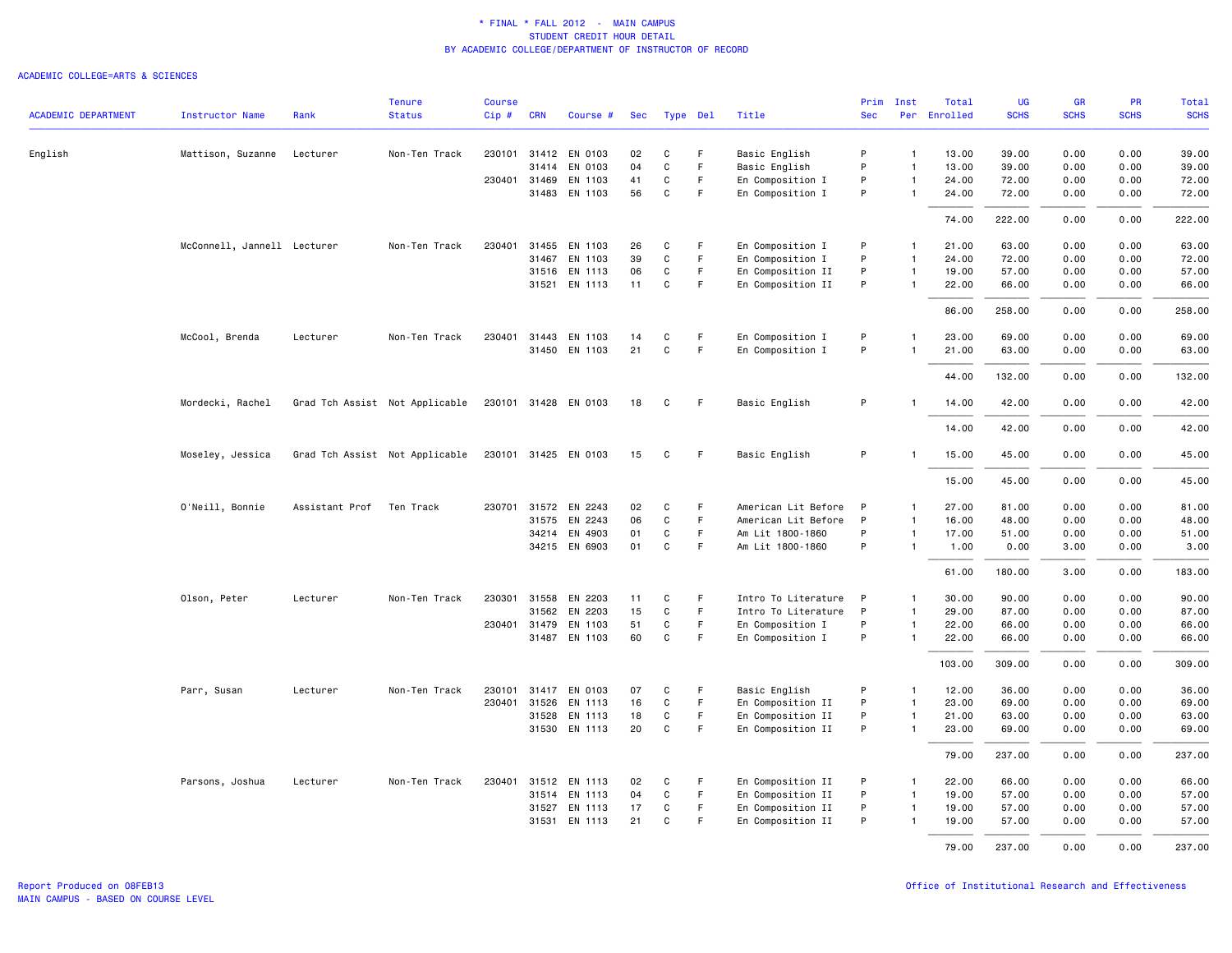|                            |                             |                | <b>Tenure</b> | <b>Course</b> |              |                      |                  |              |             |                        | Prim       | Inst           | Total        | UG          | <b>GR</b>   | PR          | Total       |
|----------------------------|-----------------------------|----------------|---------------|---------------|--------------|----------------------|------------------|--------------|-------------|------------------------|------------|----------------|--------------|-------------|-------------|-------------|-------------|
| <b>ACADEMIC DEPARTMENT</b> | Instructor Name             | Rank           | <b>Status</b> | Cip#          | <b>CRN</b>   | Course #             | Sec              |              | Type Del    | Title                  | <b>Sec</b> |                | Per Enrolled | <b>SCHS</b> | <b>SCHS</b> | <b>SCHS</b> | <b>SCHS</b> |
| English                    | Pierce, Catherine           | Assistant Prof | Ten Track     |               | 230501 31584 | EN 3303              | 03               | C            | F           | Creative Writing       | P          | $\mathbf{1}$   | 15.00        | 45.00       | 0.00        | 0.00        | 45.00       |
|                            |                             |                |               |               | 31585        | EN 3303              | 04               | C            | $\mathsf F$ | Creative Writing       | P          | $\mathbf{1}$   | 15.00        | 45.00       | 0.00        | 0.00        | 45.00       |
|                            |                             |                |               |               | 31612        | EN 6303              | 01               | C            | F.          | Craft Of Poetry        | P          | $\mathbf{1}$   | 5.00         | 0.00        | 15.00       | 0.00        | 15.00       |
|                            |                             |                |               |               | 239999 31596 | EN 4303              | 01               | C            | F           | Craft Of Poetry        | P          | $\overline{1}$ | 8.00         | 24.00       | 0.00        | 0.00        | 24.00       |
|                            |                             |                |               |               |              |                      |                  |              |             |                        |            |                | 43.00        | 114.00      | 15.00       | 0.00        | 129.00      |
|                            | Pizer, Ginger               | Assistant Prof | Ten Track     | 160102        | 30203        | AN 4403              | 01               | C            | F.          | Intro To Linguistics P |            | $\mathbf{1}$   | 6.00         | 18.00       | 0.00        | 0.00        | 18.00       |
|                            |                             |                |               |               | 31592        | EN 3423              | 01               | $\mathbf C$  | F           | Desc Eng Grammar       | P          | $\mathbf{1}$   | 19.00        | 57.00       | 0.00        | 0.00        | 57.00       |
|                            |                             |                |               |               | 31598        | EN 4403              | 01               | C            | F.          | Intro To Linguistics P |            | $\overline{1}$ | 11.00        | 33.00       | 0.00        | 0.00        | 33.00       |
|                            |                             |                |               |               | 31599        | EN 4403              | 02               | C            | F           | Intro To Linguistics P |            | $\overline{1}$ | 15.00        | 45.00       | 0.00        | 0.00        | 45.00       |
|                            |                             |                |               |               |              | 31614 EN 6403        | 01               | C            | F           | Intro To Linguistics P |            | $\overline{1}$ | 2.00         | 0.00        | 6.00        | 0.00        | 6.00        |
|                            |                             |                |               |               |              | 31615 EN 6403        | 02               | $\mathtt{C}$ | $\mathsf F$ | Intro To Linguistics P |            | $\mathbf{1}$   | 5.00         | 0.00        | 15.00       | 0.00        | 15.00       |
|                            |                             |                |               |               |              |                      |                  |              |             |                        |            |                | 58.00        | 153.00      | 21.00       | 0.00        | 174.00      |
|                            | Price, Marty                | Instructor     | Non-Ten Track | 230801        | 31565        | EN 2213              | 04               | C            | F.          | English Lit Before 1 P |            | $\mathbf{1}$   | 20.00        | 60.00       | 0.00        | 0.00        | 60.00       |
|                            |                             |                |               |               | 31567        | EN 2223              | 01               | $\mathbf C$  | F           | English Lit After 18 P |            | $\mathbf{1}$   | 28.00        | 84.00       | 0.00        | 0.00        | 84.00       |
|                            |                             |                |               |               |              | 31570 EN 2223        | 04               | C            | $\mathsf F$ | English Lit After 18 P |            | $\mathbf{1}$   | 27.00        | 81.00       | 0.00        | 0.00        | 81.00       |
|                            |                             |                |               |               |              |                      |                  |              |             |                        |            |                | 75.00        | 225.00      | 0.00        | 0.00        | 225.00      |
|                            | Raymond, Richard            | Professor      | Tenured       |               | 131305 31595 | EN 4243              | 01               | C            | F           | Writing Center Tutor P |            | $\mathbf{1}$   | 1.00         | 3.00        | 0.00        | 0.00        | 3.00        |
|                            |                             |                |               |               | 31611        | EN 6243              | 01               | C            | F           | Writing Center Tutor P |            | $\overline{1}$ | 9.00         | 0.00        | 27.00       | 0.00        | 27.00       |
|                            |                             |                |               |               |              | 230401 31546 EN 1173 | 10               | C            | F           | Accelerated Comp II P  |            | $\mathbf{1}$   | 20,00        | 60.00       | 0.00        | 0.00        | 60.00       |
|                            |                             |                |               |               |              |                      |                  |              |             |                        |            |                | 30.00        | 63.00       | 27.00       | 0.00        | 90.00       |
|                            | Robinson, Kristoph Lecturer |                | Non-Ten Track | 230401        |              | 31442 EN 1103        | 13               | C            | F           | En Composition I       | P          | $\mathbf{1}$   | 23.00        | 69.00       | 0.00        | 0.00        | 69.00       |
|                            |                             |                |               |               | 31447        | EN 1103              | 18               | $\mathsf{C}$ | F           | En Composition I       | P          | $\mathbf{1}$   | 22.00        | 66.00       | 0.00        | 0.00        | 66.00       |
|                            |                             |                |               |               |              | 31473 EN 1103        | 45               | C            | F           | En Composition I       | P          | $\mathbf{1}$   | 23.00        | 69.00       | 0.00        | 0.00        | 69.00       |
|                            |                             |                |               |               |              | 31511 EN 1113        | 01               | C            | F.          | En Composition II      | P          |                | 21.00        | 63.00       | 0.00        | 0.00        | 63.00       |
|                            |                             |                |               |               |              |                      |                  |              |             |                        |            |                | 89.00        | 267.00      | 0.00        | 0.00        | 267.00      |
|                            | Salter, Katherine           | Lecturer       | Non-Ten Track | 230401        |              | 31437 EN 1103        | 08               | C            | F           | En Composition I       | P          | $\mathbf{1}$   | 21.00        | 63.00       | 0.00        | 0.00        | 63.00       |
|                            |                             |                |               |               |              | 31474 EN 1103        | 46               | C            | F.          | En Composition I       | P          | $\mathbf{1}$   | 23.00        | 69.00       | 0.00        | 0.00        | 69.00       |
|                            |                             |                |               |               |              | 31475 EN 1103        | 47               | $\mathbf C$  | F           | En Composition I       | P          | $\mathbf{1}$   | 23.00        | 69.00       | 0.00        | 0.00        | 69.00       |
|                            |                             |                |               |               |              | 31503 EN 1103        | 79               | C            | F           | En Composition I       | P          | $\mathbf{1}$   | 23.00        | 69.00       | 0.00        | 0.00        | 69.00       |
|                            |                             |                |               |               |              |                      |                  |              |             |                        |            |                | 90.00        | 270.00      | 0.00        | 0.00        | 270.00      |
|                            | Sanders, Shelly             | Instructor     | Non-Ten Track | 230301        | 31550        | EN 2203              | 03               | C            | F           | Intro To Literature    | P          | $\mathbf{1}$   | 29.00        | 87.00       | 0.00        | 0.00        | 87.00       |
|                            |                             |                |               |               |              | 230401 31513 EN 1113 | 03               | C            | F           | En Composition II      | P          | $\mathbf{1}$   | 22.00        | 66.00       | 0.00        | 0.00        | 66.00       |
|                            |                             |                |               |               |              | 31515 EN 1113        | 05               | C            | F           | En Composition II      | P          | $\mathbf{1}$   | 23.00        | 69.00       | 0.00        | 0.00        | 69.00       |
|                            |                             |                |               |               |              | 31523 EN 1113        | 13               | $\mathbf C$  | F           | En Composition II      | P          | -1             | 23.00        | 69.00       | 0.00        | 0.00        | 69.00       |
|                            |                             |                |               |               |              |                      |                  |              |             |                        |            |                | 97.00        | 291.00      | 0.00        | 0.00        | 291.00      |
|                            | Shaffer, Donald             | Assistant Prof | Ten Track     | 050201        | 34506        | AAS 4093             | 01               | C            | -F          | The African Diaspora P |            | 1              | 4.00         | 12.00       | 0.00        | 0.00        | 12.00       |
|                            |                             |                |               | 059999        | 34912        | AAS 4990             | 02               | C            | F           | Special Topic in Af. P |            | $\mathbf{1}$   | 6.00         | 18.00       | 0.00        | 0.00        | 18.00       |
|                            |                             |                |               |               |              | 230401 31536 EN 1113 | H <sub>0</sub> 3 | C            | F           | Honors En Compositio P |            | $\mathbf{1}$   | 15.00        | 45.00       | 0.00        | 0.00        | 45.00       |
|                            |                             |                |               |               |              |                      |                  |              |             |                        |            |                | 25.00        | 75.00       | 0.00        | 0.00        | 75.00       |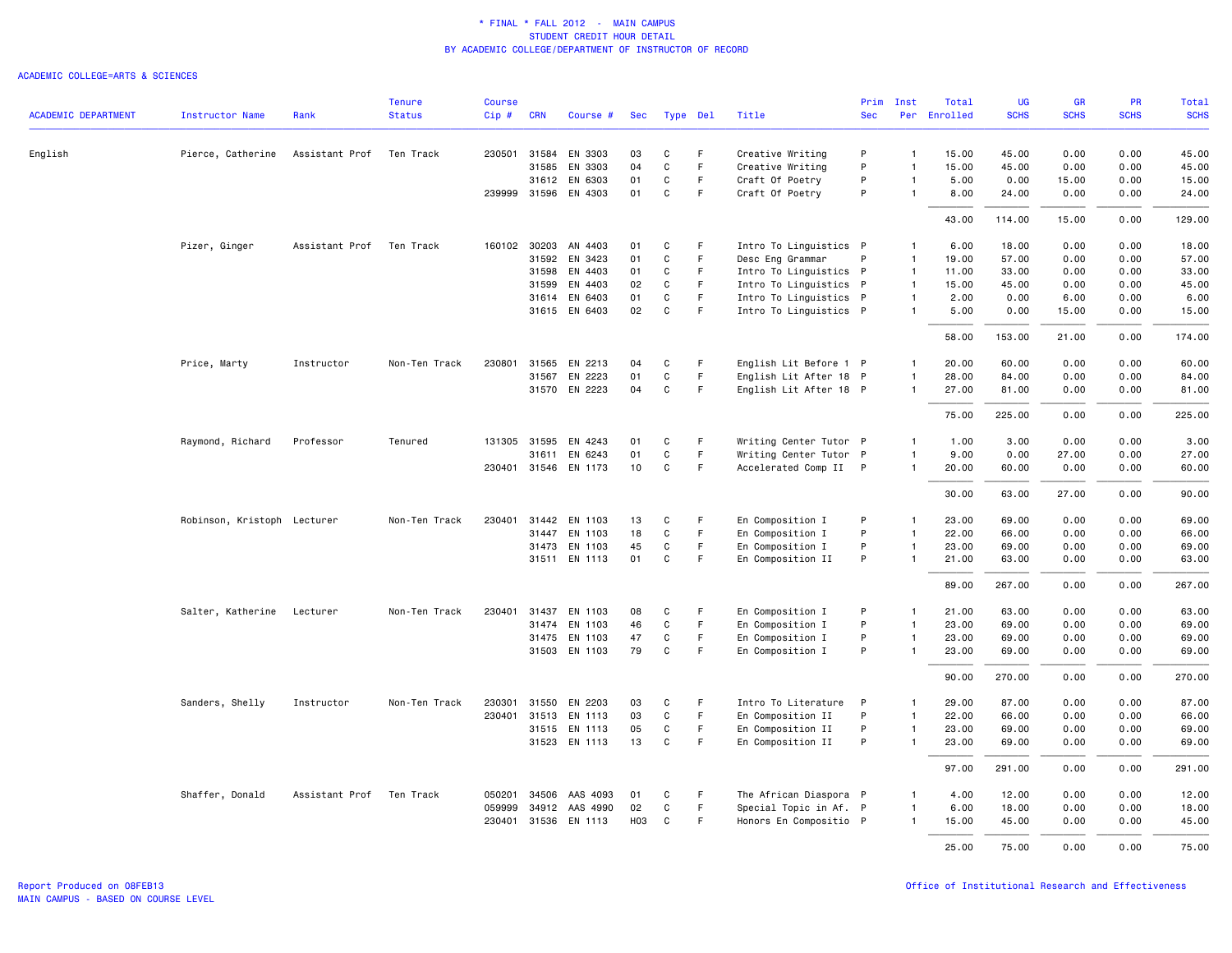|                            |                                                   |                | <b>Tenure</b>                  | <b>Course</b> |            |                      |     |              |    |                        | Prim       | Inst         | Total        | <b>UG</b>   | <b>GR</b>   | PR          | <b>Total</b> |
|----------------------------|---------------------------------------------------|----------------|--------------------------------|---------------|------------|----------------------|-----|--------------|----|------------------------|------------|--------------|--------------|-------------|-------------|-------------|--------------|
| <b>ACADEMIC DEPARTMENT</b> | <b>Instructor Name</b>                            | Rank           | <b>Status</b>                  | Cip#          | <b>CRN</b> | Course #             | Sec | Type Del     |    | Title                  | <b>Sec</b> |              | Per Enrolled | <b>SCHS</b> | <b>SCHS</b> | <b>SCHS</b> | <b>SCHS</b>  |
| English                    | Sheffield, Tabitha Grad Tch Assist Not Applicable |                |                                |               |            | 230101 31411 EN 0103 | 01  | C            | F  | Basic English          | P          | $\mathbf{1}$ | 14.00        | 42.00       | 0.00        | 0.00        | 42.00        |
|                            |                                                   |                |                                |               |            |                      |     |              |    |                        |            |              | 14.00        | 42.00       | 0.00        | 0.00        | 42.00        |
|                            | Sheperis, Claire                                  | Instructor     | Non-Ten Track                  | 230301        | 31549      | EN 2203              | 02  | C            | F  | Intro To Literature    | P          | 1            | 29.00        | 87.00       | 0.00        | 0.00        | 87.00        |
|                            |                                                   |                |                                | 230401        | 31436      | EN 1103              | 07  | $\mathtt{C}$ | F. | En Composition I       | P          | $\mathbf{1}$ | 23.00        | 69.00       | 0.00        | 0.00        | 69.00        |
|                            |                                                   |                |                                |               | 31458      | EN 1103              | 29  | C            | F  | En Composition I       | P          | $\mathbf{1}$ | 23.00        | 69.00       | 0.00        | 0.00        | 69.00        |
|                            |                                                   |                |                                |               |            | 31472 EN 1103        | 44  | $\mathtt{C}$ | F. | En Composition I       | P          | $\mathbf{1}$ | 23.00        | 69.00       | 0.00        | 0.00        | 69.00        |
|                            |                                                   |                |                                |               |            |                      |     |              |    |                        |            |              | 98.00        | 294.00      | 0.00        | 0.00        | 294.00       |
|                            | Smith, Jonathan                                   | Lecturer       | Non-Ten Track                  | 230101        | 31419      | EN 0103              | 09  | C            | F  | Basic English          | P          | $\mathbf{1}$ | 14.00        | 42.00       | 0.00        | 0.00        | 42.00        |
|                            |                                                   |                |                                | 230401        | 31484      | EN 1103              | 57  | C            | F. | En Composition I       | P          | $\mathbf{1}$ | 23.00        | 69.00       | 0.00        | 0.00        | 69.00        |
|                            |                                                   |                |                                |               | 31486      | EN 1103              | 59  | C            | F. | En Composition I       | P          | $\mathbf{1}$ | 23.00        | 69.00       | 0.00        | 0.00        | 69.00        |
|                            |                                                   |                |                                |               |            | 31505 EN 1103        | 81  | C            | F  | En Composition I       | P          | $\mathbf{1}$ | 23.00        | 69.00       | 0.00        | 0.00        | 69.00        |
|                            |                                                   |                |                                |               |            |                      |     |              |    |                        |            |              | 83.00        | 249.00      | 0.00        | 0.00        | 249.00       |
|                            | Sneed, Sarah                                      | Instructor     | Non-Ten Track                  |               |            | 230401 36226 EN 1103 | 83  | C            | F  | En Composition I       | P          | 1            | 20.00        | 60.00       | 0.00        | 0.00        | 60.00        |
|                            |                                                   |                |                                |               |            |                      |     |              |    |                        |            |              | 20.00        | 60.00       | 0.00        | 0.00        | 60.00        |
|                            | Spain, Andrea                                     | Assistant Prof | Ten Track                      | 230301        | 31581      | EN 2283              | 02  | C            | F. | World Literature Aft P |            | $\mathbf{1}$ | 20.00        | 60.00       | 0.00        | 0.00        | 60.00        |
|                            |                                                   |                |                                | 230401        | 31590      | EN 3414              | 02  | C            | F  | Crit Writ/Resrch Lit P |            | $\mathbf{1}$ | 16.00        | 64.00       | 0.00        | 0.00        | 64.00        |
|                            |                                                   |                |                                |               | 31591      | EN 3414              | 03  | $\mathtt{C}$ | F. | Crit Writ/Resrch Lit P |            | $\mathbf{1}$ | 12.00        | 48.00       | 0.00        | 0.00        | 48.00        |
|                            |                                                   |                |                                |               |            |                      |     |              |    |                        |            |              | 48.00        | 172.00      | 0.00        | 0.00        | 172.00       |
|                            | Spurlock, Ann                                     | Instructor     | Non-Ten Track                  |               |            | 230401 31540 EN 1173 | 04  | C            | F  | Accelerated Comp II P  |            | $\mathbf{1}$ | 16.00        | 48.00       | 0.00        | 0.00        | 48.00        |
|                            |                                                   |                |                                |               |            | 31610 EN 6013        | 01  | E            | F. | Tchng Col Writing      | P          | $\mathbf{1}$ | 20.00        | 0.00        | 60.00       | 0.00        | 60.00        |
|                            |                                                   |                |                                |               |            |                      |     |              |    |                        |            |              | 36.00        | 48.00       | 60.00       | 0.00        | 108.00       |
|                            | Stamps, Alison                                    | Instructor     | Non-Ten Track                  | 131401        |            | 33830 ESL 5110       | 02  | C            | F. | American Lang & Cul P  |            | $\mathbf{1}$ | 4.00         | 48.00       | 0.00        | 0.00        | 48.00        |
|                            |                                                   |                |                                |               | 33836      | ESL 5120             | 04  | C            | F  | American Lang & Cul    | P          | $\mathbf{1}$ | 1.00         | 9.00        | 0.00        | 0.00        | 9.00         |
|                            |                                                   |                |                                |               | 33837      | ESL 5313             | 01  | C            | F. | Classroom Comm & Pre P |            | $\mathbf{1}$ | 3.00         | 9.00        | 0.00        | 0.00        | 9.00         |
|                            |                                                   |                |                                |               | 33840      | ESL 5313             | 04  | C            | F. | Classroom Comm & Pre P |            | $\mathbf{1}$ | 3.00         | 9.00        | 0.00        | 0.00        | 9.00         |
|                            |                                                   |                |                                |               | 33841      | ESL 5323             | 01  | C            | F  | Academic Research an P |            | $\mathbf{1}$ | 1.00         | 3.00        | 0.00        | 0.00        | 3.00         |
|                            |                                                   |                |                                |               | 33844      | ESL 5323             | 04  | C            | F  | Academic Research an P |            | $\mathbf{1}$ | 19.00        | 57.00       | 0.00        | 0.00        | 57.00        |
|                            |                                                   |                |                                |               |            |                      |     |              |    |                        |            |              | 31.00        | 135.00      | 0.00        | 0.00        | 135.00       |
|                            | Stinson, Emily                                    | Lecturer       | Non-Ten Track                  | 230301        | 31556      | EN 2203              | 09  | C            | F  | Intro To Literature    | P          | $\mathbf{1}$ | 27.00        | 81.00       | 0.00        | 0.00        | 81.00        |
|                            |                                                   |                |                                |               | 31561      | EN 2203              | 14  | C            | F  | Intro To Literature    | P          | $\mathbf{1}$ | 30.00        | 90.00       | 0.00        | 0.00        | 90.00        |
|                            |                                                   |                |                                | 230401 31537  |            | EN 1173              | 01  | C            | F  | Accelerated Comp II    | P          | $\mathbf{1}$ | 14.00        | 42.00       | 0.00        | 0.00        | 42.00        |
|                            |                                                   |                |                                |               | 31541      | EN 1173              | 05  | C            | F  | Accelerated Comp II    | P          | $\mathbf{1}$ | 19.00        | 57.00       | 0.00        | 0.00        | 57.00        |
|                            |                                                   |                |                                |               |            |                      |     |              |    |                        |            |              | 90.00        | 270.00      | 0.00        | 0.00        | 270.00       |
|                            | Street, Alisha                                    |                | Grad Tch Assist Not Applicable | 230101 36208  |            | EN 0103              | 21  | C            | F  | Basic English          | P          | $\mathbf{1}$ | 12.00        | 36.00       | 0.00        | 0.00        | 36.00        |
|                            |                                                   |                |                                |               |            |                      |     |              |    |                        |            |              | 12.00        | 36.00       | 0.00        | 0.00        | 36.00        |
|                            | Sullivan, Kiley                                   |                | Grad Tch Assist Not Applicable |               |            | 230101 31426 EN 0103 | 16  | C            | F  | Basic English          | P          | $\mathbf{1}$ | 13.00        | 39.00       | 0.00        | 0.00        | 39.00        |
|                            |                                                   |                |                                |               |            | 230401 31459 EN 1103 | 30  | $\mathsf{C}$ | F  | En Composition I       | P          | $\mathbf{1}$ | 22.00        | 66.00       | 0.00        | 0.00        | 66.00        |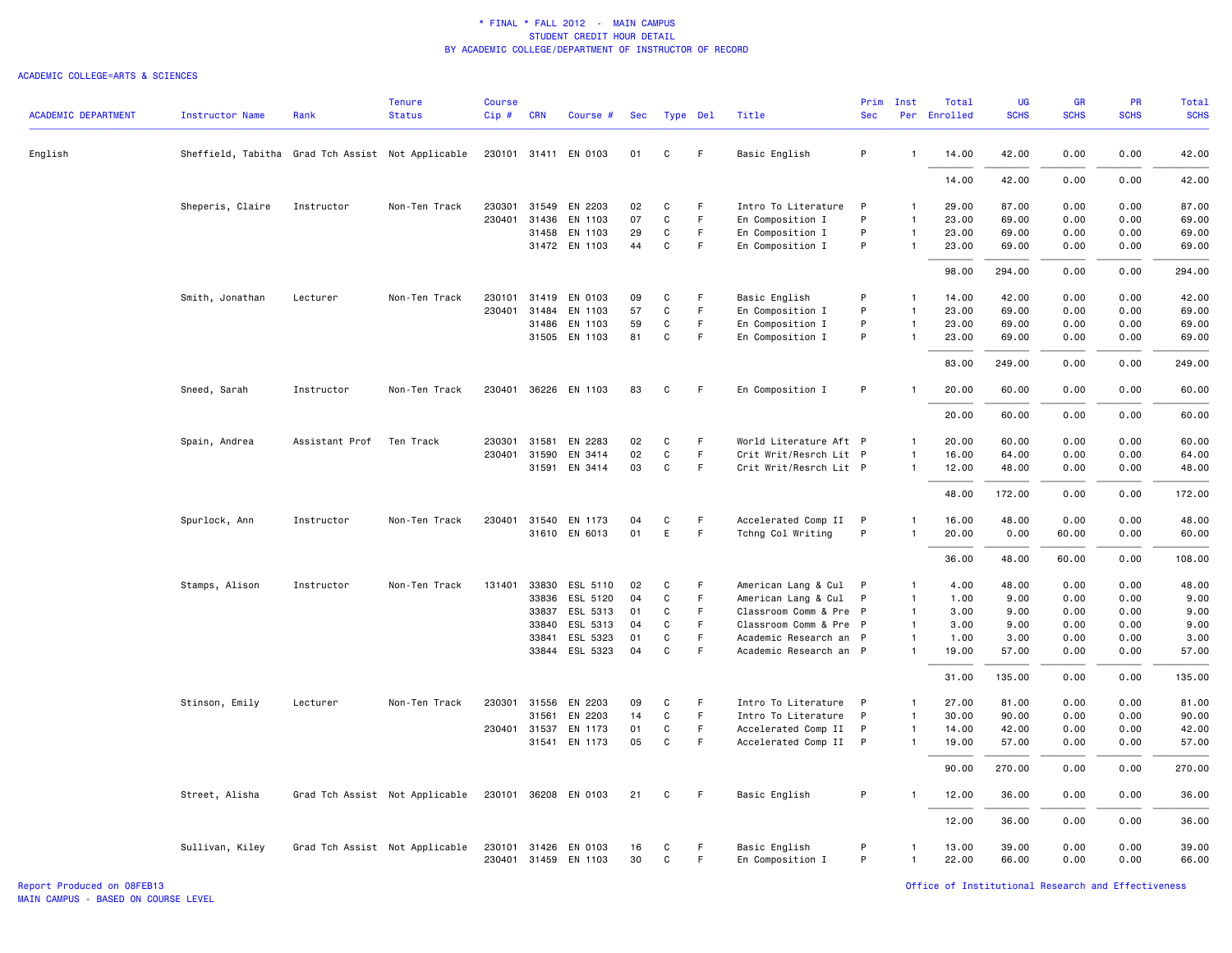#### ACADEMIC COLLEGE=ARTS & SCIENCES

| <b>ACADEMIC DEPARTMENT</b>            | <b>Instructor Name</b>            | Rank           | <b>Tenure</b><br><b>Status</b> | <b>Course</b><br>Cip# | <b>CRN</b>   | Course #             | Sec |              | Type Del | Title                    | Prim<br><b>Sec</b> | Inst         | Total<br>Per Enrolled | UG<br><b>SCHS</b>             | GR<br><b>SCHS</b>                                                                                                                                                                                                                                                                                                                                                                                                                                                                      | PR<br><b>SCHS</b>      | Total<br><b>SCHS</b>   |
|---------------------------------------|-----------------------------------|----------------|--------------------------------|-----------------------|--------------|----------------------|-----|--------------|----------|--------------------------|--------------------|--------------|-----------------------|-------------------------------|----------------------------------------------------------------------------------------------------------------------------------------------------------------------------------------------------------------------------------------------------------------------------------------------------------------------------------------------------------------------------------------------------------------------------------------------------------------------------------------|------------------------|------------------------|
|                                       |                                   |                |                                |                       |              |                      |     |              |          |                          |                    |              |                       |                               |                                                                                                                                                                                                                                                                                                                                                                                                                                                                                        |                        |                        |
|                                       |                                   |                |                                |                       |              |                      |     |              |          |                          |                    |              | 35.00                 | 105.00                        | 0.00                                                                                                                                                                                                                                                                                                                                                                                                                                                                                   | 0.00                   | 105.00                 |
| English                               | Swisher, Kayleigh                 |                | Grad Tch Assist Not Applicable |                       |              | 230101 36049 EN 0103 | 20  | C            | F        | Basic English            | P                  | -1           | 13.00                 | 39.00                         | 0.00                                                                                                                                                                                                                                                                                                                                                                                                                                                                                   | 0.00                   | 39.00                  |
|                                       |                                   |                |                                |                       |              |                      |     |              |          |                          |                    |              | 13.00                 | 39.00                         | 0.00                                                                                                                                                                                                                                                                                                                                                                                                                                                                                   | 0.00                   | 39.00                  |
|                                       | Thompson, Jessica                 | Instructor     | Non-Ten Track                  | 230101                | 31418        | EN 0103              | 08  | C            | F.       | Basic English            | P                  | 1            | 13.00                 | 39.00                         | 0.00                                                                                                                                                                                                                                                                                                                                                                                                                                                                                   | 0.00                   | 39.00                  |
|                                       |                                   |                |                                | 230401                | 31435        | EN 1103              | 06  | C            | F        | En Composition I         | P                  | $\mathbf{1}$ | 22.00                 | 66.00                         | 0.00                                                                                                                                                                                                                                                                                                                                                                                                                                                                                   | 0.00                   | 66.00                  |
|                                       |                                   |                |                                |                       | 31440        | EN 1103              | 11  | C            | F.       | En Composition I         | P                  | $\mathbf{1}$ | 24.00                 | 72.00                         | 0.00                                                                                                                                                                                                                                                                                                                                                                                                                                                                                   | 0.00                   | 72.00                  |
|                                       |                                   |                |                                |                       |              | 31518 EN 1113        | 08  | $\mathtt{C}$ | F        | En Composition II        | P                  | $\mathbf{1}$ | 22.00                 | 66.00                         | 0.00                                                                                                                                                                                                                                                                                                                                                                                                                                                                                   | 0.00                   | 66.00                  |
|                                       |                                   |                |                                |                       |              |                      |     |              |          |                          |                    |              | 81.00                 | 243.00                        | 0.00                                                                                                                                                                                                                                                                                                                                                                                                                                                                                   | 0.00                   | 243.00                 |
|                                       | Townsend, Amanda                  |                | Grad Tch Assist Not Applicable |                       |              | 230401 31432 EN 1103 | 03  | C            | F.       | En Composition I         | P                  | $\mathbf{1}$ | 22,00                 | 66.00                         | 0.00                                                                                                                                                                                                                                                                                                                                                                                                                                                                                   | 0.00                   | 66.00                  |
|                                       |                                   |                |                                |                       |              |                      |     |              |          |                          |                    |              | 22.00                 | 66.00                         | 0.00                                                                                                                                                                                                                                                                                                                                                                                                                                                                                   | 0.00                   | 66.00                  |
|                                       | Trimm, James                      | Lecturer       | Non-Ten Track                  | 230401                | 31446        | EN 1103              | 17  | C            | F.       | En Composition I         | P                  | $\mathbf{1}$ | 24.00                 | 72.00                         | 0.00                                                                                                                                                                                                                                                                                                                                                                                                                                                                                   | 0.00                   | 72.00                  |
|                                       |                                   |                |                                |                       | 31462        | EN 1103              | 33  | $\mathtt{C}$ | F.       | En Composition I         | P                  | $\mathbf{1}$ | 20.00                 | 60.00                         | 0.00                                                                                                                                                                                                                                                                                                                                                                                                                                                                                   | 0.00                   | 60.00                  |
|                                       |                                   |                |                                |                       | 31482        | EN 1103              | 55  | C            | F.       | En Composition I         | P                  | $\mathbf{1}$ | 23.00                 | 69.00                         | 0.00                                                                                                                                                                                                                                                                                                                                                                                                                                                                                   | 0.00                   | 69.00                  |
|                                       |                                   |                |                                |                       |              | 31496 EN 1103        | 72  | $\mathtt{C}$ | F        | En Composition I         | P                  | $\mathbf{1}$ | 22.00                 | 66.00                         | 0.00                                                                                                                                                                                                                                                                                                                                                                                                                                                                                   | 0.00                   | 66.00                  |
|                                       |                                   |                |                                |                       |              |                      |     |              |          |                          |                    |              | 89.00                 | 267.00                        | 0.00                                                                                                                                                                                                                                                                                                                                                                                                                                                                                   | 0.00                   | 267.00                 |
|                                       | Voller, Leslie                    | Lecturer       | Non-Ten Track                  |                       |              | 230401 31430 EN 1103 | 01  | C            | F.       | ESL En Composition I P   |                    | $\mathbf{1}$ | 14.00                 | 42.00                         | 0.00                                                                                                                                                                                                                                                                                                                                                                                                                                                                                   | 0.00                   | 42.00                  |
|                                       |                                   |                |                                |                       | 31500        | EN 1103              | 76  | C            | F        | En Composition $I - E P$ |                    | $\mathbf{1}$ | 12.00                 | 36.00                         | 0.00                                                                                                                                                                                                                                                                                                                                                                                                                                                                                   | 0.00                   | 36.00                  |
|                                       |                                   |                |                                |                       |              | 31522 EN 1113        | 12  | $\mathtt{C}$ | F        | En Composition II        | P                  | $\mathbf{1}$ | 22.00                 | 66.00                         | 0.00                                                                                                                                                                                                                                                                                                                                                                                                                                                                                   | 0.00                   | 66.00                  |
|                                       |                                   |                |                                |                       |              | 31532 EN 1113        | 22  | C            | F        | En Composition II        | P                  | $\mathbf{1}$ | 18.00                 | 54.00                         | 0.00                                                                                                                                                                                                                                                                                                                                                                                                                                                                                   | 0.00                   | 54.00                  |
|                                       |                                   |                |                                |                       |              |                      |     |              |          |                          |                    |              | 66.00                 | 198.00                        | 0.00                                                                                                                                                                                                                                                                                                                                                                                                                                                                                   | 0.00                   | 198.00                 |
|                                       | Watson, Charlyn                   |                | Grad Tch Assist Not Applicable |                       |              | 230401 31460 EN 1103 | 31  | C            | F        | En Composition I         | P                  |              | 23.00                 | 69.00                         | 0.00                                                                                                                                                                                                                                                                                                                                                                                                                                                                                   | 0.00                   | 69.00                  |
|                                       |                                   |                |                                |                       |              |                      |     |              |          |                          |                    |              | 23.00                 | 69.00                         | 0.00                                                                                                                                                                                                                                                                                                                                                                                                                                                                                   | 0.00                   | 69.00                  |
|                                       | West, Robert                      | Associate Prof | Tenured                        |                       |              | 230301 31608 EN 4933 | 01  | C            | F.       | Survey Contemp Lit       | P                  | 1            | 17.00                 | 51.00                         | 0.00                                                                                                                                                                                                                                                                                                                                                                                                                                                                                   | 0.00                   | 51.00                  |
|                                       |                                   |                |                                |                       | 31624        | EN 6933              | 01  | $\mathtt{C}$ | F        | Survey Contemp Lit       | P                  | $\mathbf{1}$ | 4.00                  | 0.00                          | 12.00                                                                                                                                                                                                                                                                                                                                                                                                                                                                                  | 0.00                   | 12.00                  |
|                                       |                                   |                |                                |                       |              |                      |     |              |          |                          |                    |              |                       |                               |                                                                                                                                                                                                                                                                                                                                                                                                                                                                                        |                        |                        |
|                                       |                                   |                |                                |                       |              |                      |     |              |          |                          |                    |              | 21.00                 | 51.00                         | 12.00                                                                                                                                                                                                                                                                                                                                                                                                                                                                                  | 0.00                   | 63.00                  |
|                                       | Whitten, Rebecca                  | Instructor     | Non-Ten Track                  |                       | 230301 31548 | EN 2203              | 01  | C            | F        | Intro To Literature      | P                  | $\mathbf{1}$ | 28.00                 | 84.00                         | 0.00                                                                                                                                                                                                                                                                                                                                                                                                                                                                                   | 0.00                   | 84.00                  |
|                                       |                                   |                |                                |                       | 31559        | EN 2203              | 12  | C            | F        | Intro To Literature      | $\mathsf{P}$       | $\mathbf{1}$ | 30.00                 | 90.00                         | 0.00                                                                                                                                                                                                                                                                                                                                                                                                                                                                                   | 0.00                   | 90.00                  |
|                                       |                                   |                |                                |                       | 230401 31449 | EN 1103              | 20  | C            | F        | En Composition $I - L P$ |                    | 1            | 21.00                 | 63.00                         | 0.00                                                                                                                                                                                                                                                                                                                                                                                                                                                                                   | 0.00                   | 63.00                  |
|                                       |                                   |                |                                |                       | 31545        | EN 1173              | 09  | $\mathtt{C}$ | F.       | Accelerated Comp II P    |                    | $\mathbf{1}$ | 19.00                 | 57.00                         | 0.00                                                                                                                                                                                                                                                                                                                                                                                                                                                                                   | 0.00                   | 57.00                  |
|                                       |                                   |                |                                |                       |              |                      |     |              |          |                          |                    |              | 98.00                 | 294.00                        | 0.00                                                                                                                                                                                                                                                                                                                                                                                                                                                                                   | 0.00                   | 294.00                 |
| ==========================<br>English |                                   |                |                                |                       |              |                      |     |              |          |                          |                    |              | ========<br>4397.00   | $=$ = = = = = = =<br>12659.00 | ========<br>354.00                                                                                                                                                                                                                                                                                                                                                                                                                                                                     | <b>ESSESSE</b><br>0.00 | ==========<br>13013.00 |
| ==========================            |                                   |                |                                |                       |              |                      |     |              |          |                          |                    |              | ========              | <b>ESSESSE</b>                | $\begin{array}{cccccccccc} \multicolumn{2}{c}{} & \multicolumn{2}{c}{} & \multicolumn{2}{c}{} & \multicolumn{2}{c}{} & \multicolumn{2}{c}{} & \multicolumn{2}{c}{} & \multicolumn{2}{c}{} & \multicolumn{2}{c}{} & \multicolumn{2}{c}{} & \multicolumn{2}{c}{} & \multicolumn{2}{c}{} & \multicolumn{2}{c}{} & \multicolumn{2}{c}{} & \multicolumn{2}{c}{} & \multicolumn{2}{c}{} & \multicolumn{2}{c}{} & \multicolumn{2}{c}{} & \multicolumn{2}{c}{} & \multicolumn{2}{c}{} & \mult$ | ESSESSEE               |                        |
| Geosciences                           | Ambinakudige, Shri Associate Prof |                | Tenured                        | 450701                | 32057        | GR 4303              | 01  | C            | F        | Principles of GIS        | P                  | $\mathbf{1}$ | 68.00                 | 204.00                        | 0.00                                                                                                                                                                                                                                                                                                                                                                                                                                                                                   | 0.00                   | 204.00                 |
|                                       |                                   |                |                                |                       | 32081        | GR 6303              | 01  | C            | F        | Principles of GIS        | P                  | $\mathbf{1}$ | 23.00                 | 0.00                          | 69.00                                                                                                                                                                                                                                                                                                                                                                                                                                                                                  | 0.00                   | 69.00                  |
|                                       |                                   |                |                                |                       |              | 33900 GR 4303        | 501 | C            | $\Omega$ | Principles of GIS        | P                  | 0.6          | 2.40                  | 7.20                          | 0.00                                                                                                                                                                                                                                                                                                                                                                                                                                                                                   | 0.00                   | 7.20                   |

Report Produced on 08FEB13 Office of Institutional Research and Effectiveness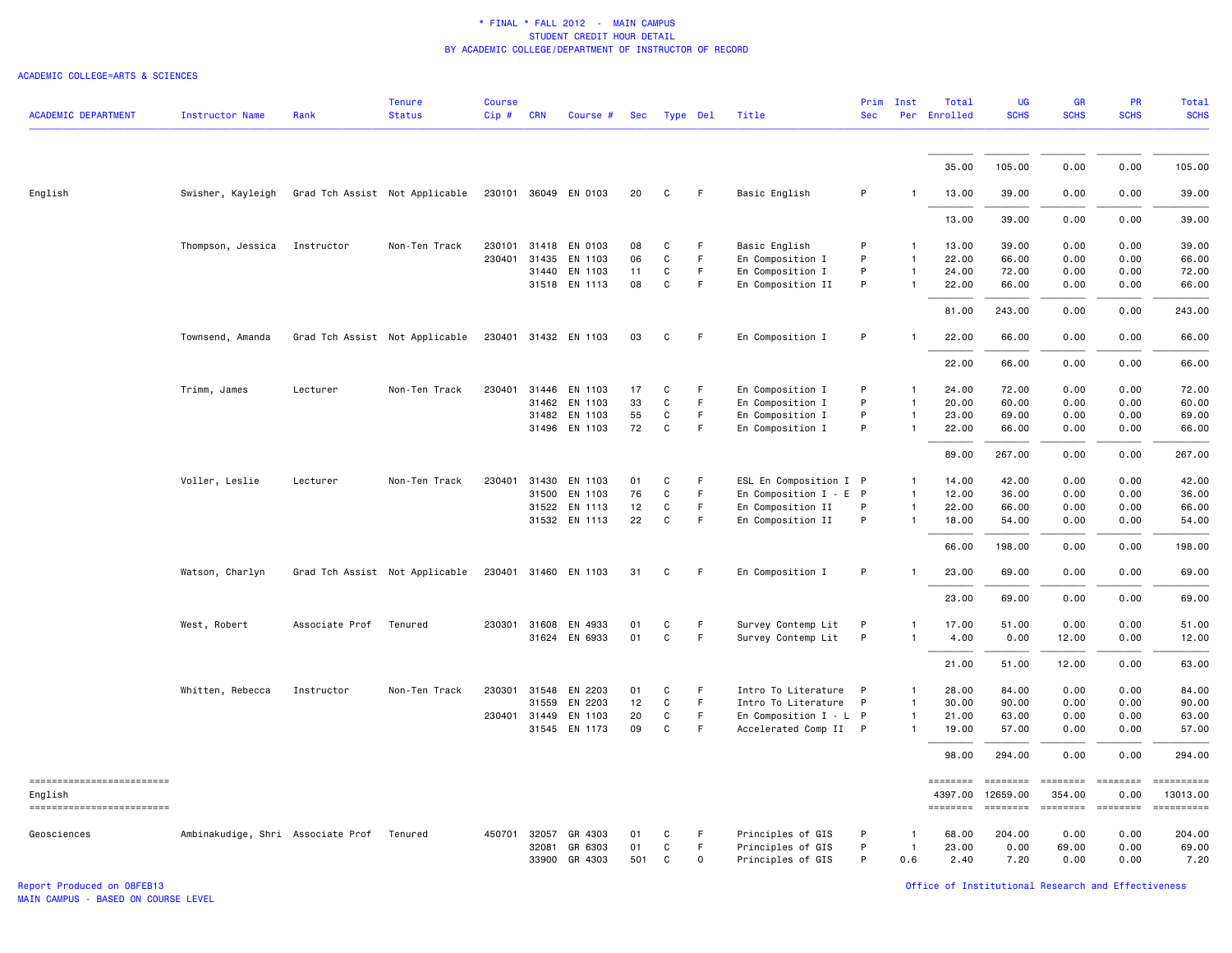|                            |                                   |                | <b>Tenure</b>                  | <b>Course</b> |                |                          |           |             |                   |                                             | Prim              | Inst                             | Total        | UG           | <b>GR</b>     | <b>PR</b>    | Total         |
|----------------------------|-----------------------------------|----------------|--------------------------------|---------------|----------------|--------------------------|-----------|-------------|-------------------|---------------------------------------------|-------------------|----------------------------------|--------------|--------------|---------------|--------------|---------------|
| <b>ACADEMIC DEPARTMENT</b> | <b>Instructor Name</b>            | Rank           | <b>Status</b>                  | Cip#          | <b>CRN</b>     | Course #                 | Sec       | Type Del    |                   | Title                                       | <b>Sec</b>        |                                  | Per Enrolled | <b>SCHS</b>  | <b>SCHS</b>   | <b>SCHS</b>  | <b>SCHS</b>   |
| Geosciences                | Ambinakudige, Shri Associate Prof |                | Tenured                        | 450701        | 33916          | GR 6303                  | 501       | C           | 0                 | Principles of GIS                           | P                 | 0.6                              | 16.80        | 0.00         | 50.40         | 0.00         | 50.40         |
|                            |                                   |                |                                |               | 33917          | GR 6303                  | 502       | C           | $\Omega$          | Principles of GIS                           | P                 | 0.6                              | 13.20        | 0.00         | 39.60         | 0.00         | 39.60         |
|                            |                                   |                |                                |               | 34502          | GR 6303                  | 503       | $\mathbf C$ | $\mathbf{0}$      | Principles of GIS                           | P                 | 0.6                              | 4.80         | 0.00         | 14.40         | 0.00         | 14.40         |
|                            |                                   |                |                                |               | 34635          | GR 4283                  | 01        | C           | F                 | Geog of Islamic Worl                        | P                 | -1                               | 8.00         | 24.00        | 0.00          | 0.00         | 24.00         |
|                            |                                   |                |                                |               | 34636          | GR 6283                  | 01        | C           | F                 | Geog of Islamic Worl                        | P                 | $\overline{1}$                   | 1.00         | 0.00         | 3.00          | 0.00         | 3.00          |
|                            |                                   |                |                                |               | 35064          | GR 8000                  | 01        | D           | F                 | Research / Thesis                           | P                 | $\overline{1}$                   | 3.00         | 0.00         | 13.00         | 0.00         | 13.00         |
|                            |                                   |                |                                |               | 36039          | GR 4000                  | 01        | $\mathbf I$ | F                 | Directed Indiv Study P                      |                   | $\overline{1}$                   | 2.00         | 8.00         | 0.00          | 0.00         | 8.00          |
|                            |                                   |                |                                |               |                | 36306 GR 9000            | 04        | D           | F                 | Research/Dissertatio P                      |                   | $\mathbf{1}$                     | 1.00         | 0.00         | 9.00          | 0.00         | 9.00          |
|                            |                                   |                |                                |               |                |                          |           |             |                   |                                             |                   |                                  | 143.20       | 243.20       | 198.40        | 0.00         | 441.60        |
|                            | Baldwin, William                  |                | Grad Tch Assist Not Applicable |               |                | 450701 32044 GR 1123     | 03        | C           | F                 | Intro World Geog                            | P                 | -1                               | 95.00        | 285.00       | 0.00          | 0.00         | 285.00        |
|                            |                                   |                |                                |               |                |                          |           |             |                   |                                             |                   |                                  | 95.00        | 285.00       | 0.00          | 0.00         | 285.00        |
|                            | Brown, Michael                    | Associate Prof | Tenured                        |               |                | 450701 32076 GR 4753     | 01        | C           | F                 | Satellite & Radar Me P                      |                   | $\overline{1}$                   | 21.00        | 63.00        | 0.00          | 0.00         | 63.00         |
|                            |                                   |                |                                |               | 33918          | GR 6923                  | 501       | C           | 0                 | Severe Weather                              | P                 | 0.6                              | 16.80        | 0.00         | 50.40         | 0.00         | 50.40         |
|                            |                                   |                |                                |               | 33919          | GR 6923                  | 502       | C           | $\Omega$          | Severe Weather                              | P                 | 0.6                              | 7.80         | 0.00         | 23.40         | 0.00         | 23.40         |
|                            |                                   |                |                                |               | 34503          | GR 6923                  | 503       | C           | $\mathbf 0$       | Severe Weather                              | P                 | 0.6                              | 0.60         | 0.00         | 1.80          | 0.00         | 1.80          |
|                            |                                   |                |                                |               | 34640          | GR 8990                  | 02        | C           | F                 | Special Topic In GR                         | P                 | $\overline{1}$                   | 7.00         | 0.00         | 21.00         | 0.00         | 21.00         |
|                            |                                   |                |                                |               | 35065          | GR 8000<br>36303 GR 7000 | 02<br>02  | D<br>I      | F<br>F            | Research / Thesis<br>Directed Indiv Study P | P                 | $\overline{1}$<br>$\overline{1}$ | 1.00<br>2.00 | 0.00<br>0.00 | 3.00<br>6.00  | 0.00<br>0.00 | 3.00<br>6.00  |
|                            |                                   |                |                                |               |                |                          |           |             |                   |                                             |                   |                                  | 56.20        | 63.00        | 105.60        | 0.00         | 168.60        |
|                            | Carter, William                   | Lecturer       | Non-Ten Track                  | 400401        | 33915          | GR 4943                  | 501       | C           | $\circ$           | Tropical Meteorology P                      |                   | $\overline{1}$                   | 5.00         | 15.00        | 0.00          | 0.00         | 15.00         |
|                            |                                   |                |                                |               | 33920          | GR 6943                  | 501       | C           | 0                 | Tropical Meteorology S                      |                   | 0.4                              | 9.60         | 0.00         | 28.80         | 0.00         | 28.80         |
|                            |                                   |                |                                |               | 33921          | GR 6943                  | 502       | C           | $\mathbf 0$       | Tropical Meteorology S                      |                   | 0.4                              | 3.20         | 0.00         | 9.60          | 0.00         | 9.60          |
|                            |                                   |                |                                |               | 450701 33909   | GR 4713                  | 501       | В           | 0                 | Synoptic Met I                              | P                 | $\overline{1}$                   | 38.00        | 114.00       | 0.00          | 0.00         | 114.00        |
|                            |                                   |                |                                |               | 33910          | GR 4713                  | 502       | B           | $\Omega$          | Synoptic Met I                              | P                 | $\overline{1}$                   | 36.00        | 108.00       | 0.00          | 0.00         | 108.00        |
|                            |                                   |                |                                |               |                | 33911 GR 4713            | 503       | B           | $\Omega$          | Synoptic Met I                              | P                 | $\overline{1}$                   | 13.00        | 39.00        | 0.00          | 0.00         | 39.00         |
|                            |                                   |                |                                |               |                |                          |           |             |                   |                                             |                   |                                  | 104.80       | 276.00       | 38.40         | 0.00         | 314.40        |
|                            | Clary, Renee                      | Associate Prof | Ten Track                      |               |                | 400601 32016 GG 1121     | 01        | L           | F                 | Earth Science II Lab P                      |                   | $\overline{1}$                   | 8.00         | 8.00         | 0.00          | 0.00         | 8.00          |
|                            |                                   |                |                                |               | 32018          | GG 1123                  | 01        | C           | F                 | Survey Earth Sci II                         | P                 | $\overline{1}$                   | 31.00        | 93.00        | 0.00          | 0.00         | 93.00         |
|                            |                                   |                |                                |               | 34645          | GG 4203                  | 01        | B           | F                 | Prin Of Paleobiology P                      |                   | $\overline{1}$                   | 24.00        | 72.00        | 0.00          | 0.00         | 72.00         |
|                            |                                   |                |                                |               | 34647          | GG 6203                  | 01        | В           | F.                | Prin Of Paleobiology P                      |                   | $\overline{1}$                   | 4.00         | 0.00         | 12.00         | 0.00         | 12.00         |
|                            |                                   |                |                                |               | 35201          | GG 4201                  | 01        | C           | F                 | Prac In Paleontology                        | P                 | $\overline{1}$                   | 23.00        | 23.00        | 0.00          | 0.00         | 23.00         |
|                            |                                   |                |                                |               | 35202          | GG 6201                  | 01        | $\mathbf C$ | F                 | Prac In Paleontology                        | P                 | $\overline{1}$                   | 3.00         | 0.00         | 3.00          | 0.00         | 3.00          |
|                            |                                   |                |                                |               | 35503<br>36070 | GG 9000<br>GG 8000       | 04<br>502 | D<br>D      | F.<br>$\mathbf 0$ | Research/Dissertatio                        | $\mathsf{P}$<br>P | $\overline{1}$<br>$\overline{1}$ | 3.00<br>1.00 | 0.00<br>0.00 | 11.00<br>1.00 | 0.00<br>0.00 | 11.00<br>1.00 |
|                            |                                   |                |                                |               |                | 36529 GG 8000            | 05        | D           | F                 | Research / Thesis<br>Research / Thesis      | P                 | $\overline{1}$                   | 1.00         | 0.00         | 1.00          | 0.00         | 1.00          |
|                            |                                   |                |                                |               |                |                          |           |             |                   |                                             |                   |                                  | 98.00        | 196.00       | 28.00         | 0.00         | 224.00        |
|                            | Cooke, William                    | Associate Prof | Tenured                        | 450701        | 32063          | GR 4333                  | 01        | C           | F                 | Remote Sensing Phys                         | P                 | $\overline{1}$                   | 17.00        | 51.00        | 0.00          | 0.00         | 51.00         |
|                            |                                   |                |                                |               | 32087          | GR 6333                  | 01        | C           | F.                | Remote Sensing Phys                         | P                 | $\overline{1}$                   | 14.00        | 0.00         | 42.00         | 0.00         | 42.00         |
|                            |                                   |                |                                |               | 32105          | GR 8563                  | 01        | C           | F.                | GIS Research Apps                           | P                 | $\overline{1}$                   | 5.00         | 0.00         | 15.00         | 0.00         | 15.00         |
|                            |                                   |                |                                |               | 34497          | GR 4333                  | 501       | В           | $\mathbf 0$       | Remote Sensing Phys                         | P                 | 0.6                              | 1.80         | 5.40         | 0.00          | 0.00         | 5.40          |
|                            |                                   |                |                                |               | 34498          | GR 6333                  | 501       | B           | $\mathbf 0$       | Remote Sensing Phys                         | P                 | 0.6                              | 5.40         | 0.00         | 16.20         | 0.00         | 16.20         |
|                            |                                   |                |                                |               | 35075          | GR 8000                  | 08        | D           | F                 | Research / Thesis                           | P                 | $\overline{1}$                   | 2.00         | 0.00         | 2.00          | 0.00         | 2.00          |
|                            |                                   |                |                                |               | 35469          | GR 9000                  | 02        | D           | E                 | Research/Dissertatio P                      |                   | $\overline{1}$                   | 2.00         | 0.00         | 18.00         | 0.00         | 18.00         |
|                            |                                   |                |                                |               |                |                          |           |             |                   |                                             |                   |                                  |              |              |               |              |               |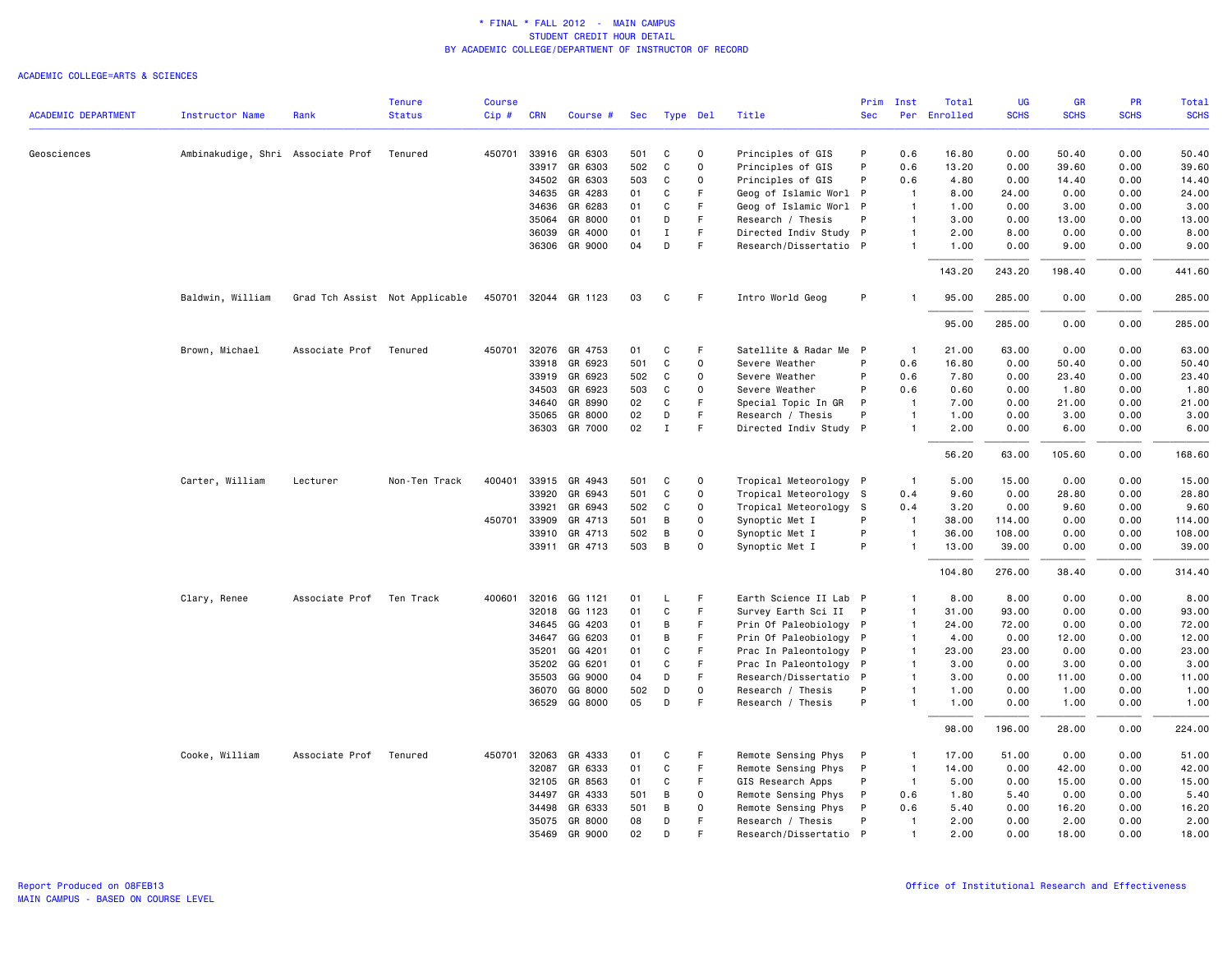| <b>ACADEMIC DEPARTMENT</b> | <b>Instructor Name</b>          | Rank           | <b>Tenure</b><br><b>Status</b> | <b>Course</b><br>Cip # | <b>CRN</b> | Course #             | Sec | Type Del     |                     | Title                  | Prim<br><b>Sec</b> | Inst         | Total<br>Per Enrolled | <b>UG</b><br><b>SCHS</b> | GR<br><b>SCHS</b> | <b>PR</b><br><b>SCHS</b> | Total<br><b>SCHS</b> |
|----------------------------|---------------------------------|----------------|--------------------------------|------------------------|------------|----------------------|-----|--------------|---------------------|------------------------|--------------------|--------------|-----------------------|--------------------------|-------------------|--------------------------|----------------------|
|                            |                                 |                |                                |                        |            |                      |     |              |                     |                        |                    |              |                       |                          |                   |                          |                      |
|                            |                                 |                |                                |                        |            |                      |     |              |                     |                        |                    |              | 47.20                 | 56.40                    | 93.20             | 0.00                     | 149.60               |
| Geosciences                | Dewey, Christopher Non-Employee |                | Not Applicable                 |                        |            | 310501 32851 PE 1101 | 01  | L            | F                   | Karate For Intermed    | $\mathsf{P}$       | -1           | 1.00                  | 1.00                     | 0.00              | 0.00                     | 1.00                 |
|                            |                                 |                |                                |                        |            |                      |     |              |                     |                        |                    |              | 1.00                  | 1.00                     | 0.00              | 0.00                     | 1.00                 |
|                            | Dixon, Paul                     | Associate Prof | Tenured                        | 450701                 | 32064      | GR 4402              | 01  | B            | F                   | Weather Analysis I     | P                  |              | 36.00                 | 72.00                    | 0.00              | 0.00                     | 72.00                |
|                            |                                 |                |                                |                        | 32075      | GR 4733              | 01  | C            | F.                  | Synoptic Meteorology   | $\mathsf{P}$       | $\mathbf{1}$ | 39.00                 | 117.00                   | 0.00              | 0.00                     | 117.00               |
|                            |                                 |                |                                |                        | 32088      | GR 6402              | 01  | в            | F                   | Weather Analysis I     | P                  |              | 10.00                 | 0.00                     | 20.00             | 0.00                     | 20.00                |
|                            |                                 |                |                                |                        | 32099      | GR 6733              | 01  | C            | F.                  | Synoptic Meteorology   | $\mathsf{P}$       |              | 9.00                  | 0.00                     | 27.00             | 0.00                     | 27.00                |
|                            |                                 |                |                                |                        | 35066      | GR 8000              | 03  | D            | F                   | Research / Thesis      | P                  |              | 2.00                  | 0.00                     | 8.00              | 0.00                     | 8.00                 |
|                            |                                 |                |                                |                        |            |                      |     |              |                     |                        |                    |              | 96.00                 | 189.00                   | 55.00             | 0.00                     | 244.00               |
|                            | Dudley, Jerry                   | Non-Faculty    | Not Applicable                 | 400601                 |            | 32010 GG 1113        | 05  | C            | F                   | Survey Earth Sci I     | P                  |              | 94.00                 | 282.00                   | 0.00              | 0.00                     | 282.00               |
|                            |                                 |                |                                |                        |            |                      |     |              |                     |                        |                    |              | 94.00                 | 282.00                   | 0.00              | 0.00                     | 282.00               |
|                            | Dyer, Jamie                     | Associate Prof | Tenured                        | 400401                 | 32078      | GR 4943              | 01  | C            | F                   | Tropical Meteorology P |                    | $\mathbf{1}$ | 6.00                  | 18.00                    | 0.00              | 0.00                     | 18.00                |
|                            |                                 |                |                                |                        | 32102      | GR 6943              | 01  | C            | F                   | Tropical Meteorology P |                    | $\mathbf{1}$ | 5.00                  | 0.00                     | 15.00             | 0.00                     | 15.00                |
|                            |                                 |                |                                |                        | 33920      | GR 6943              | 501 | C            | 0                   | Tropical Meteorology P |                    | 0.6          | 14.40                 | 0.00                     | 43.20             | 0.00                     | 43.20                |
|                            |                                 |                |                                |                        | 33921      | GR 6943              | 502 | C            | $\mathsf{O}\xspace$ | Tropical Meteorology P |                    | 0.6          | 4.80                  | 0.00                     | 14.40             | 0.00                     | 14.40                |
|                            |                                 |                |                                | 450701                 | 32077      | GR 4823              | 01  | C            | F                   | Dynamic Meteorology    | $\mathsf{P}$       | $\mathbf{1}$ | 21.00                 | 63.00                    | 0.00              | 0.00                     | 63.00                |
|                            |                                 |                |                                |                        | 34639      | GR 8990              | 01  | $\mathsf{C}$ | F                   | Special Topic In GR    | P                  | $\mathbf{1}$ | 2.00                  | 0.00                     | 6.00              | 0.00                     | 6.00                 |
|                            |                                 |                |                                |                        | 35483      | GR 8000              | 09  | D            | F                   | Research / Thesis      | P                  |              | 2.00                  | 0.00                     | 13.00             | 0.00                     | 13.00                |
|                            |                                 |                |                                |                        | 35484      | GR 9000              | 03  | D            | F                   | Research/Dissertatio P |                    |              | 2.00                  | 0.00                     | 12.00             | 0.00                     | 12.00                |
|                            |                                 |                |                                |                        |            |                      |     |              |                     |                        |                    |              | 57.20                 | 81.00                    | 103.60            | 0.00                     | 184.60               |
|                            | Gillham, Douglas                | Instructor     | Non-Ten Track                  | 400401                 | 33926      | GR 8813              | 501 | C            | $\mathbf 0$         | Advanc Hazard & Disa S |                    | 0.4          | 9.60                  | 0.00                     | 28.80             | 0.00                     | 28.80                |
|                            |                                 |                |                                |                        | 33927      | GR 8813              | 502 | C            | 0                   | Advanc Hazard & Disa   | - S                | 0.4          | 9.60                  | 0.00                     | 28.80             | 0.00                     | 28.80                |
|                            |                                 |                |                                |                        | 33928      | GR 8813              | 503 | C            | 0                   | Advanc Hazard & Disa S |                    | 0.4          | 3.60                  | 0.00                     | 10.80             | 0.00                     | 10.80                |
|                            |                                 |                |                                | 400699                 | 33890      | GG 8333              | 501 | C            | 0                   | Planetary Science      | s                  | 0.4          | 12.00                 | 0.00                     | 36.00             | 0.00                     | 36.00                |
|                            |                                 |                |                                |                        | 33891      | GG 8333              | 502 | C            | $\mathbf 0$         | Planetary Science      | s                  | 0.4          | 12.00                 | 0.00                     | 36.00             | 0.00                     | 36.00                |
|                            |                                 |                |                                |                        | 33892      | GG 8333              | 503 | C            | $\mathbf 0$         | Planetary Science      | s                  | 0.4          | 7.60                  | 0.00                     | 22.80             | 0.00                     | 22.80                |
|                            |                                 |                |                                |                        | 34501      | GG 8333              | 504 | C            | 0                   | Planetary Science      | S                  | 0.4          | 2.40                  | 0.00                     | 7.20              | 0.00                     | 7.20                 |
|                            |                                 |                |                                | 450701                 | 32066      | GR 4422              | 01  | B            | F.                  | Weather Forecasting    | P                  | $\mathbf{1}$ | 21.00                 | 42.00                    | 0.00              | 0.00                     | 42.00                |
|                            |                                 |                |                                |                        | 32090      | GR 6422              | 01  | В            | F                   | Weather Forecasting    | P                  | $\mathbf{1}$ | 5.00                  | 0.00                     | 10.00             | 0.00                     | 10.00                |
|                            |                                 |                |                                |                        | 33907      | GR 4640              | 501 | E            | $\mathbf 0$         | Met Internship         | P                  |              | 7.00                  | 21.00                    | 0.00              | 0.00                     | 21.00                |
|                            |                                 |                |                                |                        |            |                      |     |              |                     |                        |                    |              | 89.80                 | 63.00                    | 180.40            | 0.00                     | 243.40               |
|                            | Haby, Jeffrey                   | Lecturer       | Non-Ten Track                  | 450701                 | 33901      | GR 4623              | 501 | C            | 0                   | Physical Meteorology P |                    | -1           | 29.00                 | 87.00                    | 0.00              | 0.00                     | 87.00                |
|                            |                                 |                |                                |                        | 33902      | GR 4623              | 502 | C            | $\mathsf{O}\xspace$ | Physical Meteorology P |                    | $\mathbf{1}$ | 29.00                 | 87.00                    | 0.00              | 0.00                     | 87.00                |
|                            |                                 |                |                                |                        | 33903      | GR 4623              | 503 | C            | $\mathsf{O}\xspace$ | Physical Meteorology P |                    | $\mathbf{1}$ | 11.00                 | 33.00                    | 0.00              | 0.00                     | 33.00                |
|                            |                                 |                |                                |                        | 33912      | GR 4913              | 501 | C            | $\mathsf{o}\,$      | Thermodynamic Met      | P                  | -1           | 29.00                 | 87.00                    | 0.00              | 0.00                     | 87.00                |
|                            |                                 |                |                                |                        | 33913      | GR 4913              | 502 | C            | 0                   | Thermodynamic Met      | P                  |              | 30.00                 | 90.00                    | 0.00              | 0.00                     | 90.00                |
|                            |                                 |                |                                |                        | 33914      | GR 4913              | 503 | C            | 0                   | Thermodynamic Met      | P                  | $\mathbf{1}$ | 15.00                 | 45.00                    | 0.00              | 0.00                     | 45.00                |
|                            |                                 |                |                                |                        |            |                      |     |              |                     |                        |                    |              | 143.00                | 429.00                   | 0.00              | 0.00                     | 429.00               |
|                            | Haney, Christa                  | Instructor     | Non-Ten Track                  | 400601                 | 33886      | GG 8233              | 501 | C            | 0                   | Environmental Geosci S |                    | 0.4          | 11.20                 | 0.00                     | 33.60             | 0.00                     | 33.60                |
|                            |                                 |                |                                |                        | 33887      | GG 8233              | 502 | C            | 0                   | Environmental Geosci S |                    | 0.4          | 10.80                 | 0.00                     | 32.40             | 0.00                     | 32.40                |
|                            |                                 |                |                                |                        | 33888      | GG 8233              | 503 | C            | $\mathbf 0$         | Environmental Geosci S |                    | 0.4          | 8.80                  | 0.00                     | 26.40             | 0.00                     | 26.40                |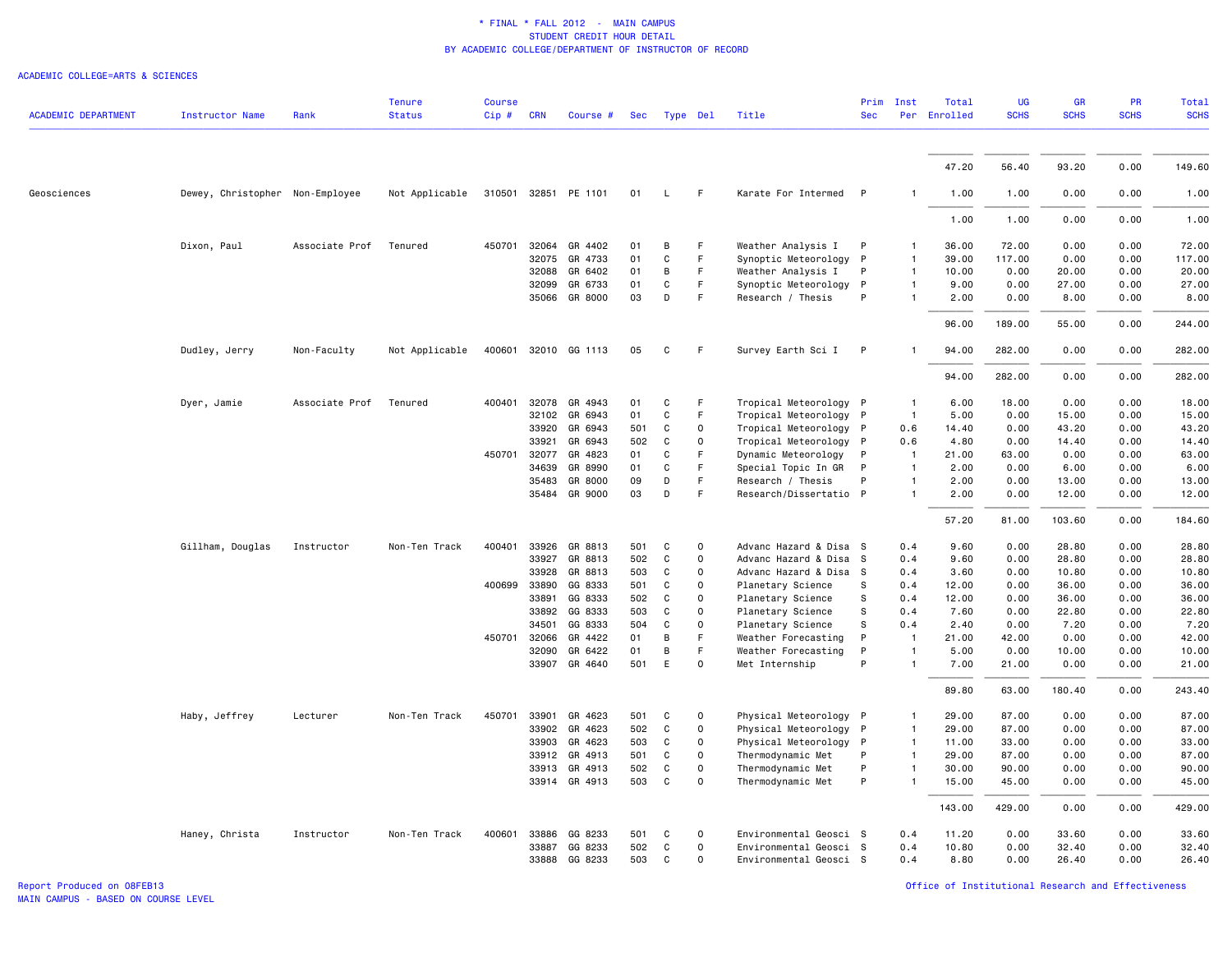|                            |                                                   |                          | <b>Tenure</b>                  | <b>Course</b> |              |                      |     |             |              |                        | Prim         | Inst           | Total        | UG          | <b>GR</b>   | <b>PR</b>   | Total       |
|----------------------------|---------------------------------------------------|--------------------------|--------------------------------|---------------|--------------|----------------------|-----|-------------|--------------|------------------------|--------------|----------------|--------------|-------------|-------------|-------------|-------------|
| <b>ACADEMIC DEPARTMENT</b> | <b>Instructor Name</b>                            | Rank                     | <b>Status</b>                  | $Cip$ #       | <b>CRN</b>   | Course #             | Sec | Type Del    |              | Title                  | <b>Sec</b>   |                | Per Enrolled | <b>SCHS</b> | <b>SCHS</b> | <b>SCHS</b> | <b>SCHS</b> |
| Geosciences                | Haney, Christa                                    | Instructor               | Non-Ten Track                  | 400601        | 33889        | GG 8233              | 504 | C           | $\mathbf 0$  | Environmental Geosci S |              | 0.4            | 4.00         | 0.00        | 12.00       | 0.00        | 12.00       |
|                            |                                                   |                          |                                | 450701        | 32036        | GR 1114              | 01  | $\mathbf C$ | F            | Physical Geography     | P            | $\overline{1}$ | 64.00        | 256.00      | 0.00        | 0.00        | 256.00      |
|                            |                                                   |                          |                                |               | 32037        | GR 1114              | 02  | К           | F            | Physical Geography     | P            | $\mathbf{1}$   | 31.00        | 0.00        | 0.00        | 0.00        | 0.00        |
|                            |                                                   |                          |                                |               | 32038        | GR 1114              | 03  | К           | F            | Physical Geography     | P            | $\mathbf{1}$   | 32.00        | 0.00        | 0.00        | 0.00        | 0.00        |
|                            |                                                   |                          |                                |               |              | 33896 GR 1123        | 501 | C           | $\mathbf 0$  | Intro World Geog       | P            | $\mathbf{1}$   | 43.00        | 129.00      | 0.00        | 0.00        | 129.00      |
|                            |                                                   |                          |                                |               |              |                      |     |             |              |                        |              |                | 204.80       | 385.00      | 104.40      | 0.00        | 489.40      |
|                            | Hasan, Khaled                                     | Non-Faculty              | Not Applicable                 |               | 400601 32006 | GG 1113              | 01  | C           | F            | Survey Earth Sci I     | $\mathsf{P}$ | -1             | 43.00        | 129.00      | 0.00        | 0.00        | 129.00      |
|                            |                                                   |                          |                                |               |              | 450701 32054 GR 3303 | 01  | C           | F.           | Survey Geospatial Te P |              | $\mathbf{1}$   | 29.00        | 87.00       | 0.00        | 0.00        | 87.00       |
|                            |                                                   |                          |                                |               |              |                      |     |             |              |                        |              |                | 72.00        | 216.00      | 0.00        | 0.00        | 216.00      |
|                            | Jones, John                                       |                          | Grad Tch Assist Not Applicable |               |              | 400601 32020 GG 1133 | 01  | C           | -F           | Planetary Geology      | P            | $\mathbf{1}$   | 42.00        | 126.00      | 0.00        | 0.00        | 126.00      |
|                            |                                                   |                          |                                |               |              |                      |     |             |              |                        |              |                | 42.00        | 126.00      | 0.00        | 0.00        | 126.00      |
|                            | Kambesis, Patricia Grad Tch Assist Not Applicable |                          |                                |               |              | 400601 32012 GG 1113 | 07  | C           | F.           | Survey Earth Sci I     | P            | $\mathbf{1}$   | 97.00        | 291.00      | 0.00        | 0.00        | 291.00      |
|                            |                                                   |                          |                                |               |              |                      |     |             |              |                        |              |                | 97.00        | 291.00      | 0.00        | 0.00        | 291.00      |
|                            | Keeney, David                                     | Instructor               | Non-Ten Track                  | 450701        | 33893        | GR 1114              | 501 | B           | $\mathsf{o}$ | Physical Geography     | P            | $\mathbf{1}$   | 36.00        | 144.00      | 0.00        | 0.00        | 144.00      |
|                            |                                                   |                          |                                |               | 33894        | GR 1114              | 502 | B           | 0            | Physical Geography     | P            | $\mathbf{1}$   | 31.00        | 124.00      | 0.00        | 0.00        | 124.00      |
|                            |                                                   |                          |                                |               | 33895        | GR 1114              | 503 | $\,$ B      | $\mathbf 0$  | Physical Geography     | P            | $\overline{1}$ | 30.00        | 120.00      | 0.00        | 0.00        | 120.00      |
|                            |                                                   |                          |                                |               | 33904        | GR 4633              | 501 | B           | $\mathsf{o}$ | Statistical Clim       | P            | $\mathbf{1}$   | 29.00        | 87.00       | 0.00        | 0.00        | 87.00       |
|                            |                                                   |                          |                                |               | 33905        | GR 4633              | 502 | B           | $\mathbf 0$  | Statistical Clim       | P            | $\mathbf{1}$   | 29.00        | 87.00       | 0.00        | 0.00        | 87.00       |
|                            |                                                   |                          |                                |               |              | 33906 GR 4633        | 503 | B           | 0            | Statistical Clim       | P            | $\mathbf{1}$   | 23.00        | 69.00       | 0.00        | 0.00        | 69.00       |
|                            |                                                   |                          |                                |               |              |                      |     |             |              |                        |              |                | 178.00       | 631.00      | 0.00        | 0.00        | 631.00      |
|                            | Kirkland, Brenda                                  | Associate Prof           | Tenured                        |               | 400601 32025 | GG 4333              | 01  | C           | F            | Geowriting             | P            | $\mathbf{1}$   | 19.00        | 57.00       | 0.00        | 0.00        | 57.00       |
|                            |                                                   |                          |                                |               | 34652        | GG 4114              | 01  | В           | F            | Mineralogy             | P            | $\mathbf{1}$   | 23.00        | 92.00       | 0.00        | 0.00        | 92.00       |
|                            |                                                   |                          |                                |               | 34674        | GG 6114              | 01  | В           | F            | Mineralogy             | P            | $\mathbf{1}$   | 6.00         | 0.00        | 24.00       | 0.00        | 24.00       |
|                            |                                                   |                          |                                |               | 35071        | GG 8000              | 01  | D           | F.           | Research / Thesis      | P            | $\mathbf{1}$   | 3.00         | 0.00        | 15.00       | 0.00        | 15.00       |
|                            |                                                   |                          |                                |               | 36043        | GG 4000              | 01  | $\mathbf I$ | $\mathsf F$  | Directed Indiv Study P |              | $\mathbf{1}$   | 1.00         | 3.00        | 0.00        | 0.00        | 3.00        |
|                            |                                                   |                          |                                |               |              |                      |     |             |              |                        |              |                | 52.00        | 152.00      | 39.00       | 0.00        | 191.00      |
|                            | Larson, Erik                                      |                          | Grad Tch Assist Not Applicable |               |              | 400601 32008 GG 1113 | 03  | C           | - F          | Survey Earth Sci I P   |              | $\mathbf{1}$   | 45.00        | 135.00      | 0.00        | 0.00        | 135.00      |
|                            |                                                   |                          |                                |               |              |                      |     |             |              |                        |              |                | 45.00        | 135.00      | 0.00        | 0.00        | 135.00      |
|                            | Maguigan, Michael                                 |                          | Grad Tch Assist Not Applicable |               |              | 450701 32047 GR 1123 | 06  | C           | -F           | Intro World Geog       | P            |                | 95.00        | 285.00      | 0.00        | 0.00        | 285.00      |
|                            |                                                   |                          |                                |               |              |                      |     |             |              |                        |              |                | 95.00        | 285.00      | 0.00        | 0.00        | 285.00      |
|                            | May, James                                        | Lecturer                 | Non-Ten Track                  |               |              | 400601 35977 GG 8990 | 501 | C           | $\mathbf 0$  | Special Topic In GG P  |              | $\mathbf{1}$   | 5.00         | 0.00        | 15.00       | 0.00        | 15.00       |
|                            |                                                   |                          |                                |               |              |                      |     |             |              |                        |              |                | 5.00         | 0.00        | 15.00       | 0.00        | 15.00       |
|                            | McNeal, Karen                                     | Associate Prof Ten Track |                                |               | 400601 35072 | GG 8000              | 02  | D           | F.           | Research / Thesis      | P            | $\mathbf{1}$   | 3.00         | 0.00        | 21.00       | 0.00        | 21.00       |
|                            |                                                   |                          |                                |               | 35467        | GG 9000              | 03  | D           | F            | Research/Dissertatio P |              | $\mathbf{1}$   | 2.00         | 0.00        | 8.00        | 0.00        | 8.00        |
|                            |                                                   |                          |                                |               |              |                      |     |             |              |                        |              |                |              |             |             |             |             |
|                            |                                                   |                          |                                |               |              |                      |     |             |              |                        |              |                | 5.00         | 0.00        | 29.00       | 0.00        | 29.00       |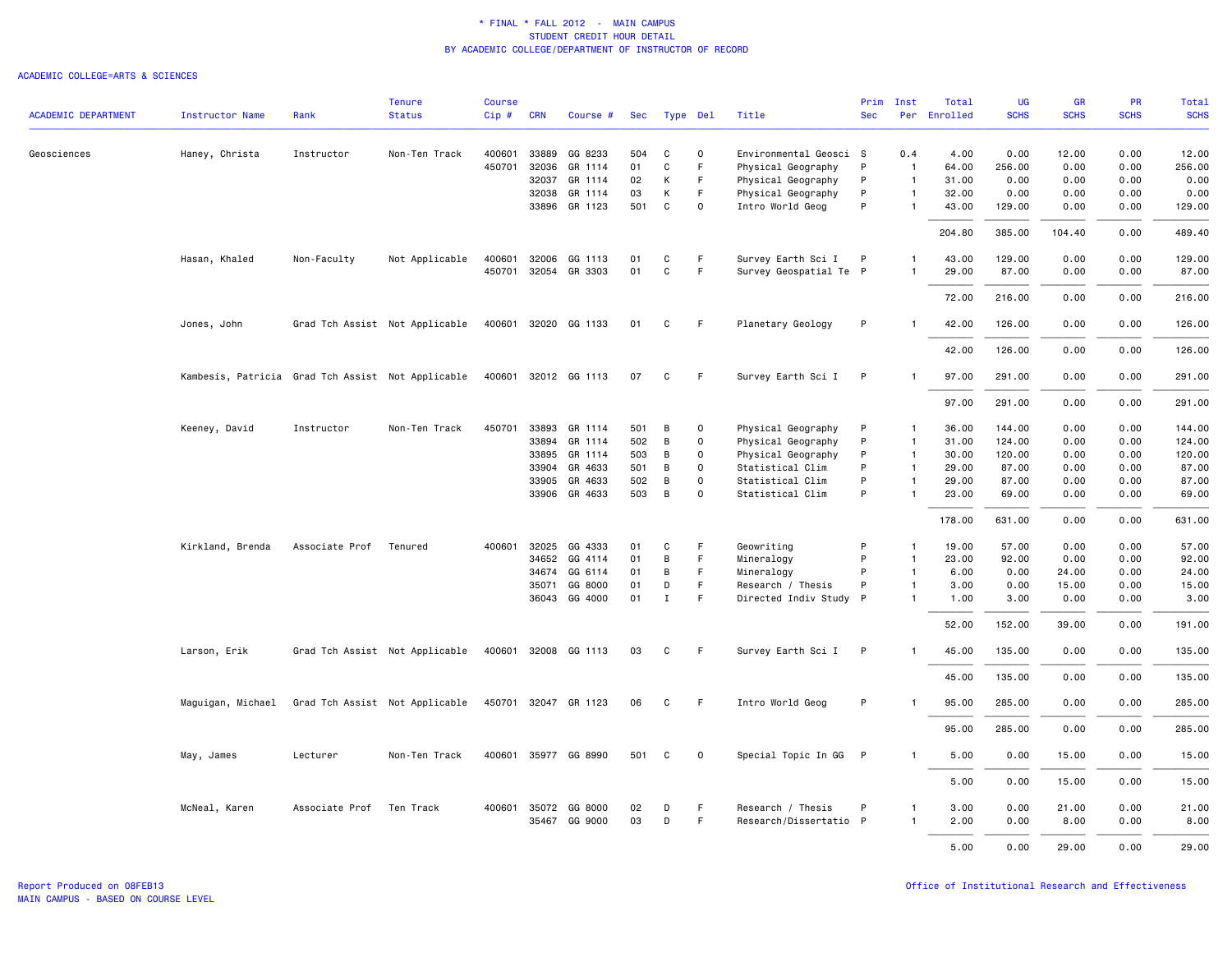|                            |                        |                | <b>Tenure</b> | Course |                |                      |                  |              |          |                                            | Prim         | Inst                         | Total          | <b>UG</b>      | <b>GR</b>    | PR           | Total          |
|----------------------------|------------------------|----------------|---------------|--------|----------------|----------------------|------------------|--------------|----------|--------------------------------------------|--------------|------------------------------|----------------|----------------|--------------|--------------|----------------|
| <b>ACADEMIC DEPARTMENT</b> | <b>Instructor Name</b> | Rank           | <b>Status</b> | Cip#   | <b>CRN</b>     | Course #             | <b>Sec</b>       |              | Type Del | Title                                      | <b>Sec</b>   |                              | Per Enrolled   | <b>SCHS</b>    | <b>SCHS</b>  | <b>SCHS</b>  | <b>SCHS</b>    |
| Geosciences                | Meng, Qingmin          | Assistant Prof | Ten Track     |        |                | 450701 32103 GR 8303 | 01               | B            | F.       | Adv Geodatabase Syst P                     |              | $\mathbf{1}$                 | 7.00           | 0.00           | 21.00        | 0.00         | 21.00          |
|                            |                        |                |               |        |                |                      |                  |              |          |                                            |              |                              | 7.00           | 0.00           | 21.00        | 0.00         | 21.00          |
|                            | Mercer, Andrew         | Assistant Prof | Ten Track     | 450701 | 32097          | GR 6633              | 01               | B            | F.       | Statistical Clim                           | P            | $\mathbf{1}$                 | 1.00           | 0.00           | 3.00         | 0.00         | 3.00           |
|                            |                        |                |               |        | 34642          | GR 8990              | 03               | C            | F.       | Special Topic In GR                        | P            | $\mathbf{1}$                 | 20.00          | 0.00           | 60.00        | 0.00         | 60.00          |
|                            |                        |                |               |        | 34848          | GR 4633              | 01               | C            | F        | Statistical Clim                           | P            | 1                            | 27.00          | 81.00          | 0.00         | 0.00         | 81.00          |
|                            |                        |                |               |        | 35067          | GR 8000              | 04               | D            | F.       | Research / Thesis                          | P            | $\mathbf{1}$                 | 4.00           | 0.00           | 10.00        | 0.00         | 10.00          |
|                            |                        |                |               |        | 36312          | GR 7000              | 03               | $\mathbf{I}$ | F        | Directed Indiv Study P                     |              | $\mathbf{1}$                 | 1.00           | 0.00           | 3.00         | 0.00         | 3.00           |
|                            |                        |                |               |        |                |                      |                  |              |          |                                            |              |                              | 53.00          | 81.00          | 76.00        | 0.00         | 157.00         |
|                            | Miller, Dalton         | Instructor     | Non-Ten Track | 400601 | 32009          | GG 1113              | 04               | C            | F        | Survey Earth Sci I                         | P            | $\mathbf{1}$                 | 43.00          | 129.00         | 0.00         | 0.00         | 129.00         |
|                            |                        |                |               | 450701 | 32045          | GR 1123              | 04               | C            | F        | Intro World Geog                           | P            | $\mathbf{1}$                 | 97.00          | 291.00         | 0.00         | 0.00         | 291.00         |
|                            |                        |                |               |        | 32046          | GR 1123              | 05<br>01         | C<br>C       | F<br>F   | Intro World Geog                           | P<br>P       | $\mathbf{1}$<br>1            | 94.00          | 282.00         | 0.00         | 0.00         | 282.00         |
|                            |                        |                |               |        |                | 32053 GR 3113        |                  |              |          | Conserv Of Nat Res                         |              |                              | 52.00          | 156.00         | 0.00         | 0.00         | 156.00         |
|                            |                        |                |               |        |                |                      |                  |              |          |                                            |              |                              | 286.00         | 858.00         | 0.00         | 0.00         | 858.00         |
|                            | Moe Hoffman, Amy       | Instructor     | Non-Ten Track | 400601 | 31992          | GG 1111              | 01               | L            | F        | Earth Science I Lab                        | $\mathsf{P}$ | $\mathbf{1}$                 | 30.00          | 30.00          | 0.00         | 0.00         | 30.00          |
|                            |                        |                |               |        | 31993          | GG 1111              | 02               | L            | F        | Earth Science I Lab                        | P            | $\mathbf{1}$                 | 26.00          | 26.00          | 0.00         | 0.00         | 26.00          |
|                            |                        |                |               |        | 31994          | GG 1111              | 03               | L            | F        | Earth Science I Lab                        | P            | $\mathbf{1}$                 | 34.00          | 34.00          | 0.00         | 0.00         | 34.00          |
|                            |                        |                |               |        | 31995          | GG 1111              | 04               | L            | F.       | Earth Science I Lab                        | P            | $\mathbf{1}$                 | 33.00          | 33.00          | 0.00         | 0.00         | 33.00          |
|                            |                        |                |               |        | 31996          | GG 1111              | 05               | L            | F        | Earth Science I Lab                        | P            | $\mathbf{1}$                 | 32.00          | 32.00          | 0.00         | 0.00         | 32.00          |
|                            |                        |                |               |        | 31997          | GG 1111              | 06               | L            | F        | Earth Science I Lab                        | P            | $\mathbf{1}$                 | 29.00          | 29.00          | 0.00         | 0.00         | 29.00          |
|                            |                        |                |               |        | 31998          | GG 1111              | 07               | L            | F<br>F.  | Earth Science I Lab                        | P<br>P       | $\mathbf{1}$<br>$\mathbf{1}$ | 30.00          | 30.00          | 0.00         | 0.00<br>0.00 | 30.00          |
|                            |                        |                |               |        | 32000<br>32001 | GG 1111<br>GG 1111   | 09<br>10         | L<br>L       | F        | Earth Science I Lab<br>Earth Science I Lab | P            | $\mathbf{1}$                 | 30.00<br>30.00 | 30.00<br>30.00 | 0.00<br>0.00 | 0.00         | 30.00<br>30.00 |
|                            |                        |                |               |        | 32002          | GG 1111              | 11               | L            | F        | Earth Science I Lab                        | P            | $\mathbf{1}$                 | 29.00          | 29.00          | 0.00         | 0.00         | 29.00          |
|                            |                        |                |               |        | 32003          | GG 1111              | 12               | L            | F        | Earth Science I Lab                        | P            | 1                            | 32.00          | 32.00          | 0.00         | 0.00         | 32.00          |
|                            |                        |                |               |        | 32005          | GG 1111              | H <sub>0</sub> 1 | $\mathsf L$  | F.       | Honors Earth Science P                     |              | $\mathbf{1}$                 | 1.00           | 1.00           | 0.00         | 0.00         | 1.00           |
|                            |                        |                |               |        | 33879          | GG 1111              | 501              | L            | 0        | Earth Science I Lab                        | $\mathsf{P}$ | $\mathbf{1}$                 | 21.00          | 21.00          | 0.00         | 0.00         | 21.00          |
|                            |                        |                |               |        |                | 33880 GG 1113        | 501              | $\mathtt{C}$ | $\Omega$ | Survey Earth Sci I                         | P            | $\mathbf{1}$                 | 45.00          | 135.00         | 0.00         | 0.00         | 135.00         |
|                            |                        |                |               |        |                |                      |                  |              |          |                                            |              |                              | 402.00         | 492.00         | 0.00         | 0.00         | 492.00         |
|                            | Morris, John           | Instructor     | Non-Ten Track | 450701 | 32058          | GR 4303              | 02               | К            | F        | Principles of GIS                          | P            | 1                            | 19.00          | 0.00           | 0.00         | 0.00         | 0.00           |
|                            |                        |                |               |        | 32059          | GR 4303              | 03               | K            | F        | Principles of GIS                          | P            | $\mathbf{1}$                 | 21.00          | 0.00           | 0.00         | 0.00         | 0.00           |
|                            |                        |                |               |        | 32060          | GR 4303              | 04               | K            | F        | Principles of GIS                          | P            | $\overline{1}$               | 18.00          | 0.00           | 0.00         | 0.00         | 0.00           |
|                            |                        |                |               |        | 32061          | GR 4303              | 05               | К            | F.       | Principles of GIS                          | P            | $\mathbf{1}$                 | 10.00          | 0.00           | 0.00         | 0.00         | 0.00           |
|                            |                        |                |               |        | 32082          | GR 6303              | 02               | К            | F        | Principles of GIS                          | P            | $\mathbf{1}$                 | 4.00           | 0.00           | 0.00         | 0.00         | 0.00           |
|                            |                        |                |               |        | 32083          | GR 6303              | 03               | К            | F.       | Principles of GIS                          | P            | 1                            | 4.00           | 0.00           | 0.00         | 0.00         | 0.00           |
|                            |                        |                |               |        | 32084          | GR 6303              | 04               | К            | F        | Principles of GIS                          | P            | 1                            | 6.00           | 0.00           | 0.00         | 0.00         | 0.00           |
|                            |                        |                |               |        | 32085          | GR 6303              | 05               | K            | F        | Principles of GIS                          | P            | $\mathbf{1}$                 | 9.00           | 0.00           | 0.00         | 0.00         | 0.00           |
|                            |                        |                |               |        |                |                      |                  |              |          |                                            |              |                              | 91.00          | 0.00           | 0.00         | 0.00         | 0.00           |
|                            | Mylroie, Joan          | Instructor     | Non-Ten Track | 450701 | 32042          | GR 1123              | 01               | C            | F.       | Intro World Geog                           | P            | 1                            | 92.00          | 276.00         | 0.00         | 0.00         | 276.00         |
|                            |                        |                |               |        | 32043          | GR 1123              | 02               | C            | F        | Intro World Geog                           | P            | $\mathbf{1}$                 | 98.00          | 294.00         | 0.00         | 0.00         | 294.00         |
|                            |                        |                |               |        |                | 32055 GR 4203        | 01               | $\mathtt{C}$ | F        | Geog Of N. America                         | P            | $\mathbf{1}$                 | 35.00          | 105.00         | 0.00         | 0.00         | 105.00         |
|                            |                        |                |               |        |                |                      |                  |              |          |                                            |              |                              | 225.00         | 675.00         | 0.00         | 0.00         | 675.00         |
|                            | Mylroie, John          | Professor      | Tenured       |        | 400601 32023   | GG 3613              | 01               | C            | F        | Water Resources                            | P            | $\mathbf{1}$                 | 56.00          | 168.00         | 0.00         | 0.00         | 168.00         |
|                            |                        |                |               |        |                | 34648 GG 4503        | 01               | C            | F        | Geomorphology                              | P            | $\mathbf{1}$                 | 27.00          | 81.00          | 0.00         | 0.00         | 81.00          |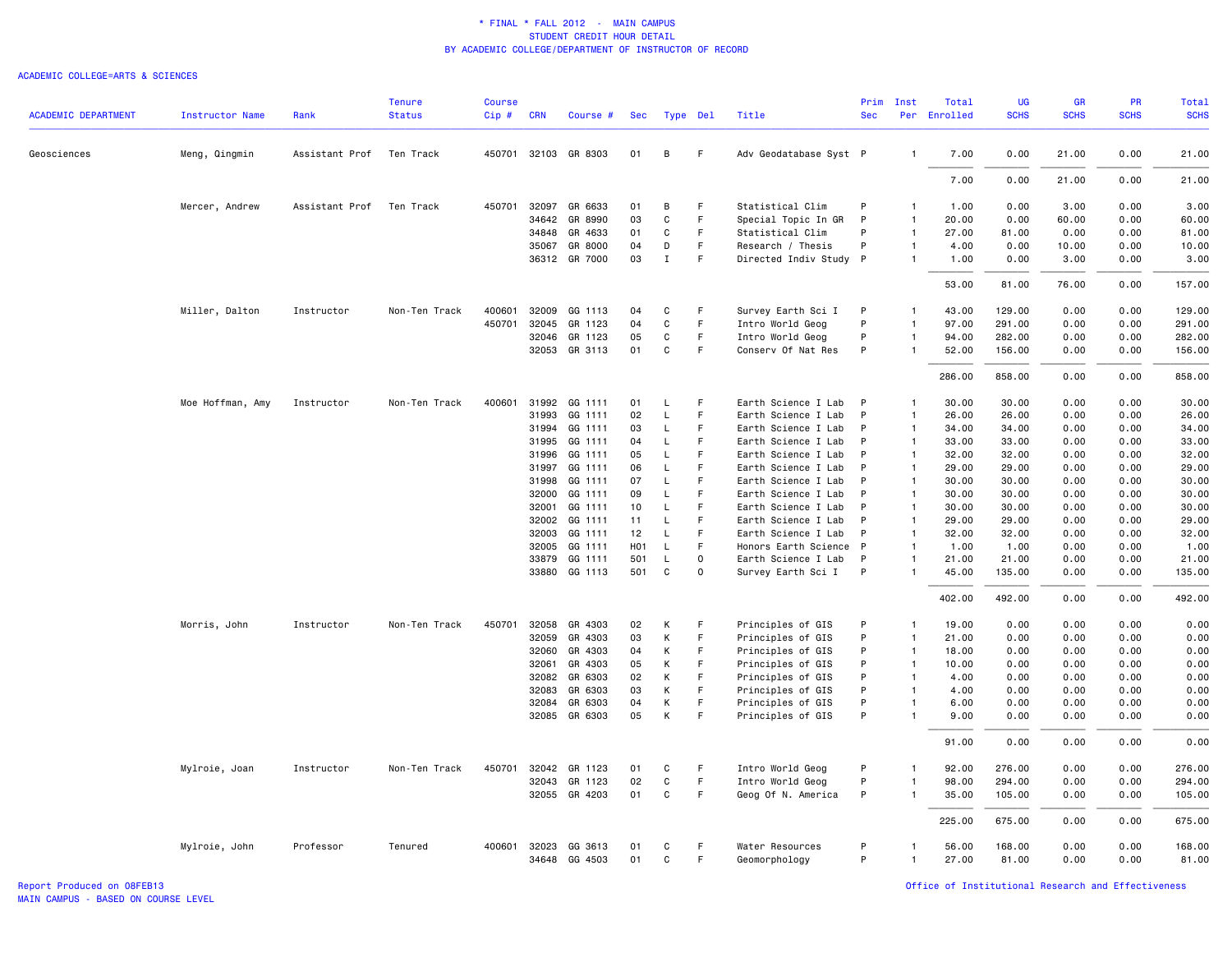|                            |                             |                | <b>Tenure</b>                  | Course |            |                      |                  |              |             |                        | Prim         | Inst           | Total    | <b>UG</b>   | <b>GR</b>   | <b>PR</b>   | Total       |
|----------------------------|-----------------------------|----------------|--------------------------------|--------|------------|----------------------|------------------|--------------|-------------|------------------------|--------------|----------------|----------|-------------|-------------|-------------|-------------|
| <b>ACADEMIC DEPARTMENT</b> | <b>Instructor Name</b>      | Rank           | <b>Status</b>                  | Cip#   | <b>CRN</b> | Course #             | Sec              | Type Del     |             | Title                  | Sec          | Per            | Enrolled | <b>SCHS</b> | <b>SCHS</b> | <b>SCHS</b> | <b>SCHS</b> |
| Geosciences                | Mylroie, John               | Professor      | Tenured                        | 400601 | 34649      | GG 6503              | 01               | C            | F           | Geomorphology          | P            | $\overline{1}$ | 5.00     | 0.00        | 15.00       | 0.00        | 15.00       |
|                            |                             |                |                                |        | 35073      | GG 8000              | 03               | D            | F           | Research / Thesis      | P            | $\overline{1}$ | 4.00     | 0.00        | 18.00       | 0.00        | 18.00       |
|                            |                             |                |                                |        | 35466      | GG 9000              | 02               | D            | F           | Research/Dissertatio   | P            | $\mathbf{1}$   | 4.00     | 0.00        | 27.00       | 0.00        | 27.00       |
|                            |                             |                |                                |        | 36282      | GG 7000              | 02               | Ι.           | F           | Directed Indiv Study   | P            | $\overline{1}$ | 2.00     | 0.00        | 6.00        | 0.00        | 6.00        |
|                            |                             |                |                                |        | 36384      | GG 4000              | 02               | $\mathbf I$  | F           | Directed Indiv Study   | P            | $\overline{1}$ | 1.00     | 1.00        | 0.00        | 0.00        | 1.00        |
|                            |                             |                |                                |        | 36402      | GG 7000              | 03               | $\mathbf I$  | F           | Directed Indiv Study   | P            | $\overline{1}$ | 1.00     | 0.00        | 1.00        | 0.00        | 1.00        |
|                            |                             |                |                                | 400699 | 33890      | GG 8333              | 501              | $\mathbf C$  | 0           | Planetary Science      | P            | 0.6            | 18.00    | 0.00        | 54.00       | 0.00        | 54.00       |
|                            |                             |                |                                |        | 33891      | GG 8333              | 502              | C            | $\mathbf 0$ | Planetary Science      | P            | 0.6            | 18.00    | 0.00        | 54.00       | 0.00        | 54.00       |
|                            |                             |                |                                |        | 33892      | GG 8333              | 503              | C            | 0           | Planetary Science      | P            | 0.6            | 11.40    | 0.00        | 34.20       | 0.00        | 34.20       |
|                            |                             |                |                                |        | 34501      | GG 8333              | 504              | C            | $\mathbf 0$ | Planetary Science      | P            | 0.6            | 3.60     | 0.00        | 10.80       | 0.00        | 10.80       |
|                            |                             |                |                                |        |            |                      |                  |              |             |                        |              |                | 151.00   | 250.00      | 220.00      | 0.00        | 470.00      |
|                            | Nagel, Athena               | Instructor     | Non-Ten Track                  | 400601 | 32007      | GG 1113              | 02               | C            | F           | Survey Earth Sci I     | P            | -1             | 39.00    | 117.00      | 0.00        | 0.00        | 117.00      |
|                            |                             |                |                                |        | 32015      | GG 1113              | H <sub>0</sub> 1 | C            | F.          | Honors Survey Earth    | P            | $\overline{1}$ | 3.00     | 9.00        | 0.00        | 0.00        | 9.00        |
|                            |                             |                |                                |        | 36136      | GG 1113              | 502              | C            | $\Omega$    | Survey Earth Sci I     | P            | $\overline{1}$ | 25.00    | 75.00       | 0.00        | 0.00        | 75.00       |
|                            |                             |                |                                | 450701 | 33900      | GR 4303              | 501              | C            | 0           | Principles of GIS      | s            | 0.4            | 1.60     | 4.80        | 0.00        | 0.00        | 4.80        |
|                            |                             |                |                                |        | 33916      | GR 6303              | 501              | C            | $\Omega$    | Principles of GIS      | s            | 0.4            | 11.20    | 0.00        | 33.60       | 0.00        | 33.60       |
|                            |                             |                |                                |        | 33917      | GR 6303              | 502              | C            | 0           | Principles of GIS      | s            | 0.4            | 8.80     | 0.00        | 26.40       | 0.00        | 26.40       |
|                            |                             |                |                                |        | 34497      | GR 4333              | 501              | B            | $\Omega$    | Remote Sensing Phys    | s            | 0.4            | 1.20     | 3.60        | 0.00        | 0.00        | 3.60        |
|                            |                             |                |                                |        | 34498      | GR 6333              | 501              | B            | $\mathbf 0$ | Remote Sensing Phys    | S            | 0.4            | 3.60     | 0.00        | 10.80       | 0.00        | 10.80       |
|                            |                             |                |                                |        |            | 34502 GR 6303        | 503              | C            | $\Omega$    | Principles of GIS      | s            | 0.4            | 3.20     | 0.00        | 9.60        | 0.00        | 9.60        |
|                            |                             |                |                                |        |            |                      |                  |              |             |                        |              |                | 96.60    | 209.40      | 80.40       | 0.00        | 289.80      |
|                            | Nordstrom, Gregory Lecturer |                | Non-Ten Track                  | 450701 | 33897      | GR 1603              | 501              | C            | $\mathbf 0$ | Intro To Meteorology P |              | $\mathbf{1}$   | 36.00    | 108.00      | 0.00        | 0.00        | 108.00      |
|                            |                             |                |                                |        | 33898      | GR 1603              | 502              | $\mathtt{C}$ | $\mathsf 0$ | Intro To Meteorology P |              | $\overline{1}$ | 19.00    | 57.00       | 0.00        | 0.00        | 57.00       |
|                            |                             |                |                                |        | 33899      | GR 1603              | 503              | $\mathbf C$  | 0           | Intro To Meteorology P |              | $\mathbf{1}$   | 24.00    | 72.00       | 0.00        | 0.00        | 72.00       |
|                            |                             |                |                                |        |            |                      |                  |              |             |                        |              |                | 79.00    | 237.00      | 0.00        | 0.00        | 237.00      |
|                            | Posadas, Benedict           |                | Grad Tch Assist Not Applicable | 450701 | 32050      | GR 2313              | 01               | C            | F           | Maps Remote            | P            | $\overline{1}$ | 30.00    | 90.00       | 0.00        | 0.00        | 90.00       |
|                            |                             |                |                                |        | 32051      | GR 2313              | 02               | К            | F           | Maps Remote            | P            | $\overline{1}$ | 19.00    | 0.00        | 0.00        | 0.00        | 0.00        |
|                            |                             |                |                                |        |            | 32052 GR 2313        | 03               | К            | F           | Maps Remote            | P            | $\overline{1}$ | 11.00    | 0.00        | 0.00        | 0.00        | 0.00        |
|                            |                             |                |                                |        |            |                      |                  |              |             |                        |              |                | 60.00    | 90.00       | 0.00        | 0.00        | 90.00       |
|                            | Reagan, Matthew             |                | Grad Tch Assist Not Applicable | 450701 | 32039      | GR 1114              | 04               | C            | F           | Physical Geography     | P            | $\overline{1}$ | 56.00    | 224.00      | 0.00        | 0.00        | 224.00      |
|                            |                             |                |                                |        | 32040      | GR 1114              | 05               | К            | F.          | Physical Geography     | P            | $\overline{1}$ | 33.00    | 0.00        | 0.00        | 0.00        | 0.00        |
|                            |                             |                |                                |        |            | 32041 GR 1114        | 06               | К            | F           | Physical Geography     | P            | $\overline{1}$ | 24.00    | 0.00        | 0.00        | 0.00        | 0.00        |
|                            |                             |                |                                |        |            |                      |                  |              |             |                        |              |                | 113.00   | 224.00      | 0.00        | 0.00        | 224.00      |
|                            | Rodgers, John               | Associate Prof | Tenured                        |        |            | 450701 35468 GR 9000 | 01               | D            | F           | Research/Dissertatio P |              | $\mathbf 1$    | 2.00     | 0.00        | 9.00        | 0.00        | 9.00        |
|                            |                             |                |                                |        |            |                      |                  |              |             |                        |              |                | 2.00     | 0.00        | 9.00        | 0.00        | 9.00        |
|                            | Schmitz, Darrel             | Professor      | Tenured                        | 400601 | 33886      | GG 8233              | 501              | C            | 0           | Environmental Geosci P |              | 0.6            | 16.80    | 0.00        | 50.40       | 0.00        | 50.40       |
|                            |                             |                |                                |        | 33887      | GG 8233              | 502              | C            | 0           | Environmental Geosci   | $\mathsf{P}$ | 0.6            | 16.20    | 0.00        | 48.60       | 0.00        | 48.60       |
|                            |                             |                |                                |        | 33888      | GG 8233              | 503              | C            | $\mathbf 0$ | Environmental Geosci   | P            | 0.6            | 13.20    | 0.00        | 39.60       | 0.00        | 39.60       |
|                            |                             |                |                                |        | 33889      | GG 8233              | 504              | C            | 0           | Environmental Geosci   | P            | 0.6            | 6.00     | 0.00        | 18.00       | 0.00        | 18.00       |
|                            |                             |                |                                |        | 34675      | GG 4433              | 01               | B            | F           | Subsurface Methods     | P            | $\overline{1}$ | 12.00    | 36.00       | 0.00        | 0.00        | 36.00       |
|                            |                             |                |                                |        | 34677      | GG 6433              | 01               | В            | F           | Subsurface Methods     | P            | $\overline{1}$ | 8.00     | 0.00        | 24.00       | 0.00        | 24.00       |
|                            |                             |                |                                |        | 35074      | GG 8000              | 04               | D            | F           | Research / Thesis      | P            | $\overline{1}$ | 4.00     | 0.00        | 16.00       | 0.00        | 16.00       |
|                            |                             |                |                                |        |            | 35414 GG 9000        | 01               | D            | F           | Research/Dissertatio   | P            | $\overline{1}$ | 2.00     | 0.00        | 6.00        | 0.00        | 6.00        |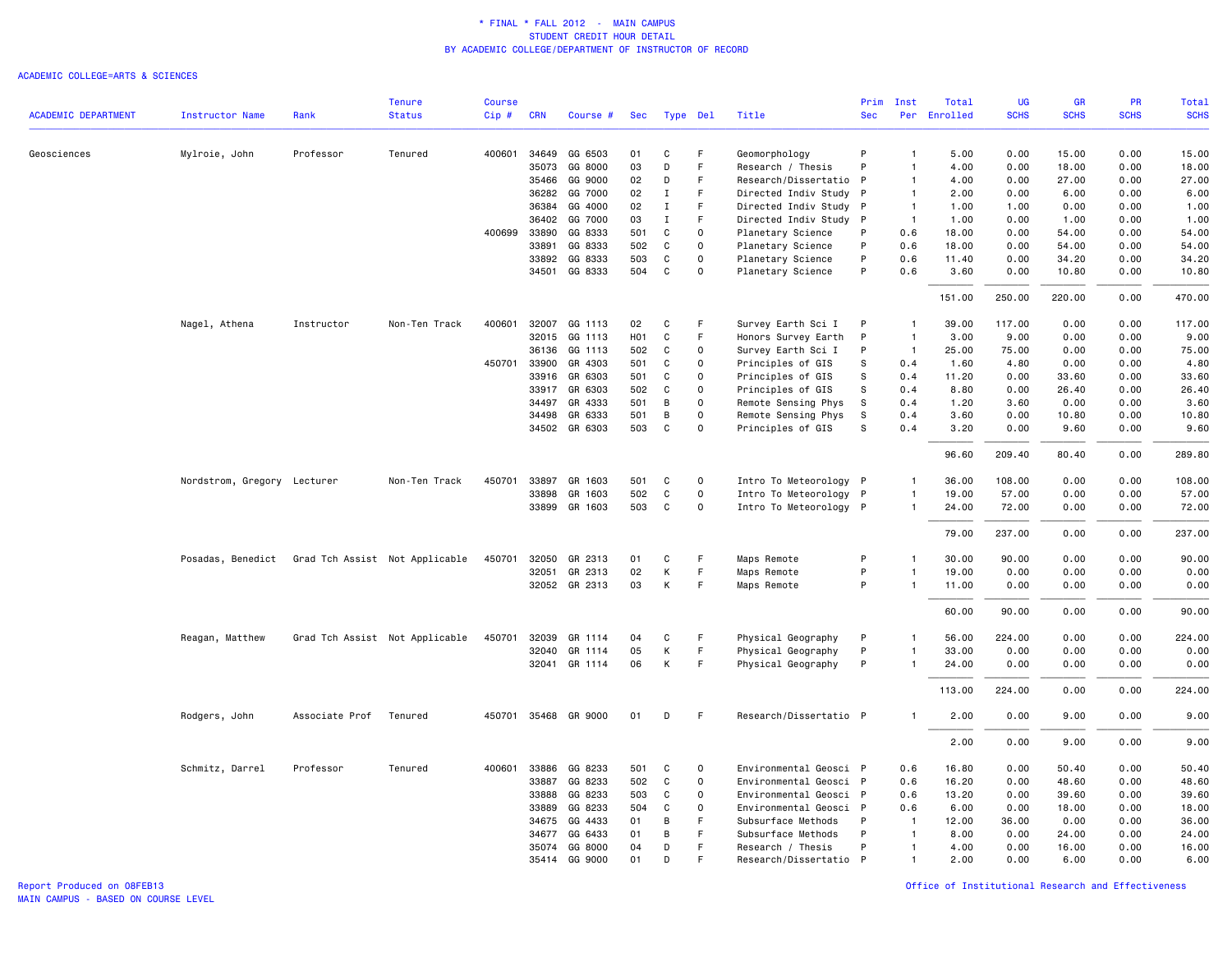| <b>ACADEMIC DEPARTMENT</b> | Instructor Name                   | Rank       | <b>Tenure</b><br><b>Status</b> | <b>Course</b><br>Cip# | <b>CRN</b>     | Course #             | Sec       |                  | Type Del    | Title                                       | Prim<br><b>Sec</b> | Inst                           | Total<br>Per Enrolled | <b>UG</b><br><b>SCHS</b> | <b>GR</b><br><b>SCHS</b> | PR<br><b>SCHS</b> | <b>Total</b><br><b>SCHS</b> |
|----------------------------|-----------------------------------|------------|--------------------------------|-----------------------|----------------|----------------------|-----------|------------------|-------------|---------------------------------------------|--------------------|--------------------------------|-----------------------|--------------------------|--------------------------|-------------------|-----------------------------|
|                            |                                   |            |                                |                       |                |                      |           |                  |             |                                             |                    |                                |                       |                          |                          |                   |                             |
| Geosciences                | Schmitz, Darrel                   | Professor  | Tenured                        |                       |                | 400601 36177 GG 7000 | 01        | $\mathbf{I}$     | F.          | Directed Indiv Study P                      |                    | $\mathbf{1}$                   | 1.00                  | 0.00                     | 3.00                     | 0.00              | 3.00                        |
|                            |                                   |            |                                |                       |                |                      |           |                  |             |                                             |                    |                                | 79.20                 | 36.00                    | 205.60                   | 0.00              | 241.60                      |
|                            | Sherman-Morris, Ka Assistant Prof |            | Ten Track                      | 400401                | 33926          | GR 8813              | 501       | C                | $\Omega$    | Advanc Hazard & Disa P                      |                    | 0.6                            | 14.40                 | 0.00                     | 43.20                    | 0.00              | 43.20                       |
|                            |                                   |            |                                |                       | 33927          | GR 8813              | 502       | C                | $\mathbf 0$ | Advanc Hazard & Disa P                      |                    | 0.6                            | 14.40                 | 0.00                     | 43.20                    | 0.00              | 43.20                       |
|                            |                                   |            |                                |                       | 33928          | GR 8813              | 503       | C                | $\Omega$    | Advanc Hazard & Disa P                      |                    | 0.6                            | 5.40                  | 0.00                     | 16.20                    | 0.00              | 16.20                       |
|                            |                                   |            |                                |                       | 450701 34637   | GR 8553              | 01<br>04  | S                | F<br>F      | Research Methods in                         | $\mathsf{P}$       | $\overline{1}$                 | 7.00                  | 0.00                     | 21.00                    | 0.00              | 21.00                       |
|                            |                                   |            |                                |                       | 34643          | GR 8990              |           | C                | F           | Special Topic In GR                         | $\mathsf{P}$<br>P  | $\overline{1}$                 | 4.00                  | 0.00                     | 12.00                    | 0.00              | 12.00                       |
|                            |                                   |            |                                |                       | 35069<br>36222 | GR 8000<br>GR 7000   | 06<br>501 | D<br>$\mathbf I$ | $\Omega$    | Research / Thesis<br>Directed Indiv Study P |                    | $\mathbf{1}$<br>$\mathbf{1}$   | 2.00<br>1.00          | 0.00<br>0.00             | 3.00<br>1.00             | 0.00<br>0.00      | 3.00<br>1.00                |
|                            |                                   |            |                                |                       | 36577          | GR 9000              | 05        | D                | F           | Research/Dissertatio P                      |                    | $\mathbf{1}$                   | 1.00                  | 0.00                     | 3.00                     | 0.00              | 3.00                        |
|                            |                                   |            |                                |                       | 36682          | GR 7000              | 502       | $\mathbf{I}$     | $\Omega$    | Directed Indiv Study P                      |                    | $\mathbf{1}$                   | 1.00                  | 0.00                     | 1.00                     | 0.00              | 1.00                        |
|                            |                                   |            |                                |                       |                |                      |           |                  |             |                                             |                    |                                | 50.20                 | 0.00                     | 143.60                   | 0.00              | 143.60                      |
|                            | Sumrall, Jeanne                   |            | Grad Tch Assist Not Applicable | 400601                | 32011          | GG 1113              | 06        | C                | F.          | Survey Earth Sci I                          | P                  | $\mathbf{1}$                   | 45.00                 | 135.00                   | 0.00                     | 0.00              | 135.00                      |
|                            |                                   |            |                                |                       |                | 32013 GG 1113        | 08        | C                | F.          | Survey Earth Sci I                          | P                  | $\mathbf{1}$                   | 90.00                 | 270.00                   | 0.00                     | 0.00              | 270.00                      |
|                            |                                   |            |                                |                       |                |                      |           |                  |             |                                             |                    |                                | 135.00                | 405.00                   | 0.00                     | 0.00              | 405.00                      |
|                            | Vandewege, Reynold Instructor     |            | Non-Ten Track                  | 450701                |                | 32067 GR 4502        | 01        | C                | F           | Prac Broadcast Meteo P                      |                    | $\mathbf{1}$                   | 16.00                 | 32.00                    | 0.00                     | 0.00              | 32.00                       |
|                            |                                   |            |                                |                       | 32068          | GR 4502              | 02        | К                | F           | Prac Broadcast Meteo                        | - P                | $\mathbf{1}$                   | 12.00                 | 0.00                     | 0.00                     | 0.00              | 0.00                        |
|                            |                                   |            |                                |                       | 32069          | GR 4502              | 03        | К                | F           | Prac Broadcast Meteo P                      |                    | $\overline{1}$                 | 4.00                  | 0.00                     | 0.00                     | 0.00              | 0.00                        |
|                            |                                   |            |                                |                       | 32070          | GR 4522              | 01        | C                | F.          | Prac Broadcast Meteo P                      |                    | $\overline{1}$                 | 14.00                 | 28.00                    | 0.00                     | 0.00              | 28.00                       |
|                            |                                   |            |                                |                       | 32071          | GR 4522              | 02        | К                | F           | Prac Broadcast Meteo                        | $\mathsf{P}$       | $\mathbf{1}$                   | 12.00                 | 0.00                     | 0.00                     | 0.00              | 0.00                        |
|                            |                                   |            |                                |                       |                | 32072 GR 4522        | 03        | K                | F           | Prac Broadcast Meteo P                      |                    | $\mathbf{1}$                   | 2.00                  | 0.00                     | 0.00                     | 0.00              | 0.00                        |
|                            |                                   |            |                                |                       | 32073<br>32091 | GR 4640<br>GR 6502   | 01<br>01  | E<br>C           | F<br>F      | Met Internship<br>Prac in Broadcast Me P    | P                  | $\mathbf{1}$<br>$\overline{1}$ | 12.00<br>7.00         | 34.00<br>0.00            | 0.00<br>14.00            | 0.00<br>0.00      | 34.00<br>14.00              |
|                            |                                   |            |                                |                       | 32093          | GR 6502              | 03        | K                | F           | Prac in Broadcast Me                        | $\mathsf{P}$       | $\mathbf{1}$                   | 7.00                  | 0.00                     | 0.00                     | 0.00              | 0.00                        |
|                            |                                   |            |                                |                       | 32094          | GR 6522              | 01        | C                | F           | Prac Broadcast Meteo                        | $\mathsf{P}$       | 1                              | 1.00                  | 0.00                     | 2.00                     | 0.00              | 2.00                        |
|                            |                                   |            |                                |                       |                | 32096 GR 6522        | 03        | К                | F           | Prac Broadcast Meteo P                      |                    | $\mathbf{1}$                   | 1.00                  | 0.00                     | 0.00                     | 0.00              | 0.00                        |
|                            |                                   |            |                                |                       |                |                      |           |                  |             |                                             |                    |                                | 88.00                 | 94.00                    | 16.00                    | 0.00              | 110.00                      |
|                            | Wallace, Timothy                  | Instructor | Non-Ten Track                  | 450701                | 33918          | GR 6923              | 501       | C                | $\mathbf 0$ | Severe Weather                              | S                  | 0.4                            | 11.20                 | 0.00                     | 33.60                    | 0.00              | 33.60                       |
|                            |                                   |            |                                |                       | 33919          | GR 6923              | 502       | C                | $\Omega$    | Severe Weather                              | s                  | 0.4                            | 5.20                  | 0.00                     | 15.60                    | 0.00              | 15.60                       |
|                            |                                   |            |                                |                       | 34108          | GR 1123              | 901       | M                | $\Omega$    | Intro World Geog                            | P                  | $\overline{1}$                 | 2.00                  | 6.00                     | 0.00                     | 0.00              | 6.00                        |
|                            |                                   |            |                                |                       | 34503          | GR 6923              | 503       | C                | $\Omega$    | Severe Weather                              | s                  | 0.4                            | 0.40                  | 0.00                     | 1.20                     | 0.00              | 1.20                        |
|                            |                                   |            |                                |                       | 35963          | GR 6113              | 501       | C                | $\Omega$    | Met I: Observations                         | s                  | 0.4                            | 12.40                 | 0.00                     | 37.20                    | 0.00              | 37.20                       |
|                            |                                   |            |                                |                       | 35964          | GR 6113              | 502       | C                | 0           | Met I: Observations                         | S                  | 0.4                            | 9.60                  | 0.00                     | 28.80                    | 0.00              | 28.80                       |
|                            |                                   |            |                                |                       | 35965          | GR 6113              | 503       | C                | $\Omega$    | Met I: Observations                         | S                  | 0.4                            | 4.80                  | 0.00                     | 14.40                    | 0.00              | 14.40                       |
|                            |                                   |            |                                |                       |                | 35966 GR 6113        | 504       | C                | $\Omega$    | Met I: Observations                         | - S                | 0.4                            | 1.60                  | 0.00                     | 4.80                     | 0.00              | 4.80                        |
|                            |                                   |            |                                |                       |                |                      |           |                  |             |                                             |                    |                                | 47.20                 | 6.00                     | 135.60                   | 0.00              | 141.60                      |
|                            | Wax, Charles                      | Professor  | Tenured                        | 450701                | 32048          | GR 1603              | 01        | C                | F           | Intro To Meteorology P                      |                    | $\overline{1}$                 | 52.00                 | 156.00                   | 0.00                     | 0.00              | 156.00                      |
|                            |                                   |            |                                |                       |                | 35070 GR 8000        | 07        | D                | F           | Research / Thesis                           | P                  | $\overline{1}$                 | 1.00                  | 0.00                     | 9.00                     | 0.00              | 9.00                        |
|                            |                                   |            |                                |                       | 35395          | GR 7000              | 01        | $\mathbf I$      | F           | Directed Indiv Study P                      |                    | $\overline{1}$                 | 1.00                  | 0.00                     | 3.00                     | 0.00              | 3.00                        |
|                            |                                   |            |                                |                       | 35963          | GR 6113              | 501       | C                | $\mathbf 0$ | Met I: Observations                         | $\mathsf{P}$       | 0.6                            | 18.60                 | 0.00                     | 55.80                    | 0.00              | 55.80                       |
|                            |                                   |            |                                |                       | 35964          | GR 6113              | 502       | C                | $\mathbf 0$ | Met I: Observations                         | P                  | 0.6                            | 14.40                 | 0.00                     | 43.20                    | 0.00              | 43.20                       |
|                            |                                   |            |                                |                       | 35965          | GR 6113              | 503       | C                | $\Omega$    | Met I: Observations                         | P                  | 0.6                            | 7.20                  | 0.00                     | 21.60                    | 0.00              | 21.60                       |
|                            |                                   |            |                                |                       |                | 35966 GR 6113        | 504       | C                | $\Omega$    | Met I: Observations                         | P                  | 0.6                            | 2.40                  | 0.00                     | 7.20                     | 0.00              | 7.20                        |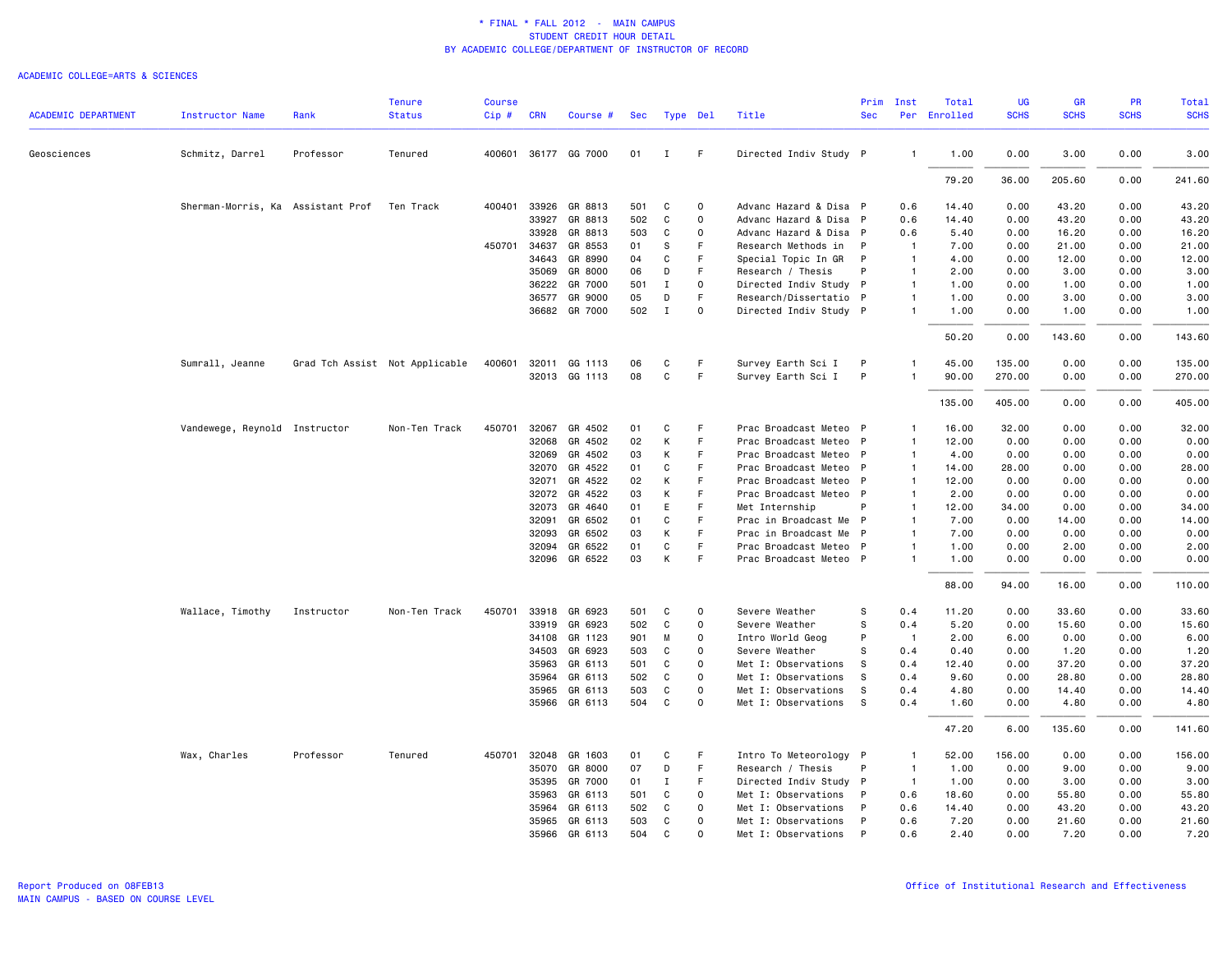#### ACADEMIC COLLEGE=ARTS & SCIENCES

| <b>ACADEMIC DEPARTMENT</b>               | <b>Instructor Name</b> | Rank                     | <b>Tenure</b><br><b>Status</b> | <b>Course</b><br>Cip# | <b>CRN</b> | Course #                              | Sec      |        | Type Del | Title                                    | Prim<br><b>Sec</b> | Inst           | Total<br>Per Enrolled | UG<br><b>SCHS</b>                                                                                                                                                                                                                                                                                                                                                                                                                                                                      | <b>GR</b><br><b>SCHS</b>                                                                                                                                                                                                                                                                                                                                                                                                                                                                          | <b>PR</b><br><b>SCHS</b> | Total<br><b>SCHS</b>                                                                                                                                                                                                                                                                                                                                                                                                                 |
|------------------------------------------|------------------------|--------------------------|--------------------------------|-----------------------|------------|---------------------------------------|----------|--------|----------|------------------------------------------|--------------------|----------------|-----------------------|----------------------------------------------------------------------------------------------------------------------------------------------------------------------------------------------------------------------------------------------------------------------------------------------------------------------------------------------------------------------------------------------------------------------------------------------------------------------------------------|---------------------------------------------------------------------------------------------------------------------------------------------------------------------------------------------------------------------------------------------------------------------------------------------------------------------------------------------------------------------------------------------------------------------------------------------------------------------------------------------------|--------------------------|--------------------------------------------------------------------------------------------------------------------------------------------------------------------------------------------------------------------------------------------------------------------------------------------------------------------------------------------------------------------------------------------------------------------------------------|
|                                          |                        |                          |                                |                       |            |                                       |          |        |          |                                          |                    |                |                       |                                                                                                                                                                                                                                                                                                                                                                                                                                                                                        |                                                                                                                                                                                                                                                                                                                                                                                                                                                                                                   |                          |                                                                                                                                                                                                                                                                                                                                                                                                                                      |
|                                          |                        |                          |                                |                       |            |                                       |          |        |          |                                          |                    |                | 96.60                 | 156.00                                                                                                                                                                                                                                                                                                                                                                                                                                                                                 | 139.80                                                                                                                                                                                                                                                                                                                                                                                                                                                                                            | 0.00                     | 295.80                                                                                                                                                                                                                                                                                                                                                                                                                               |
| ------------------------                 |                        |                          |                                |                       |            |                                       |          |        |          |                                          |                    |                | ========<br>3883.00   | <b>ESSESSE</b><br>8199.00                                                                                                                                                                                                                                                                                                                                                                                                                                                              | $\begin{array}{cccccccccc} \multicolumn{2}{c}{} & \multicolumn{2}{c}{} & \multicolumn{2}{c}{} & \multicolumn{2}{c}{} & \multicolumn{2}{c}{} & \multicolumn{2}{c}{} & \multicolumn{2}{c}{} & \multicolumn{2}{c}{} & \multicolumn{2}{c}{} & \multicolumn{2}{c}{} & \multicolumn{2}{c}{} & \multicolumn{2}{c}{} & \multicolumn{2}{c}{} & \multicolumn{2}{c}{} & \multicolumn{2}{c}{} & \multicolumn{2}{c}{} & \multicolumn{2}{c}{} & \multicolumn{2}{c}{} & \multicolumn{2}{c}{} & \mult$<br>2037.00 | $= 222222222$<br>0.00    | $\begin{minipage}{0.03\linewidth} \hspace*{-0.2cm} \textbf{if} \hspace*{-0.1cm} \textbf{if} \hspace*{-0.1cm} \textbf{if} \hspace*{-0.1cm} \textbf{if} \hspace*{-0.1cm} \textbf{if} \hspace*{-0.1cm} \textbf{if} \hspace*{-0.1cm} \textbf{if} \hspace*{-0.1cm} \textbf{if} \hspace*{-0.1cm} \textbf{if} \hspace*{-0.1cm} \textbf{if} \hspace*{-0.1cm} \textbf{if} \hspace*{-0.1cm} \textbf{if} \hspace*{-0.1cm} \textbf{$<br>10236.00 |
| Geosciences<br>------------------------- |                        |                          |                                |                       |            |                                       |          |        |          |                                          |                    |                | ========              | $\begin{array}{cccccccccc} \multicolumn{2}{c}{} & \multicolumn{2}{c}{} & \multicolumn{2}{c}{} & \multicolumn{2}{c}{} & \multicolumn{2}{c}{} & \multicolumn{2}{c}{} & \multicolumn{2}{c}{} & \multicolumn{2}{c}{} & \multicolumn{2}{c}{} & \multicolumn{2}{c}{} & \multicolumn{2}{c}{} & \multicolumn{2}{c}{} & \multicolumn{2}{c}{} & \multicolumn{2}{c}{} & \multicolumn{2}{c}{} & \multicolumn{2}{c}{} & \multicolumn{2}{c}{} & \multicolumn{2}{c}{} & \multicolumn{2}{c}{} & \mult$ | $= 222222222$                                                                                                                                                                                                                                                                                                                                                                                                                                                                                     | $-$ = = = = = = = =      | ==========                                                                                                                                                                                                                                                                                                                                                                                                                           |
| History                                  | Adolph, Brittany       |                          | Grad Tch Assist Not Applicable |                       |            | 540102 32110 HI 1063<br>32111 HI 1063 | 03<br>04 | C<br>C | F.<br>F  | Early U S History<br>Early U S History   | s<br>S             | 0.25<br>0.25   | 7.75<br>5.50          | 23.25<br>16.50                                                                                                                                                                                                                                                                                                                                                                                                                                                                         | 0.00<br>0.00                                                                                                                                                                                                                                                                                                                                                                                                                                                                                      | 0.00<br>0.00             | 23.25<br>16.50                                                                                                                                                                                                                                                                                                                                                                                                                       |
|                                          |                        |                          |                                |                       |            | 32112 HI 1063                         | 05       | C      | F.       | Early U S History                        | S                  | 0.25           | 5.75                  | 17.25                                                                                                                                                                                                                                                                                                                                                                                                                                                                                  | 0.00                                                                                                                                                                                                                                                                                                                                                                                                                                                                                              | 0.00                     | 17.25                                                                                                                                                                                                                                                                                                                                                                                                                                |
|                                          |                        |                          |                                |                       |            |                                       |          |        |          |                                          |                    |                | 19.00                 | 57.00                                                                                                                                                                                                                                                                                                                                                                                                                                                                                  | 0.00                                                                                                                                                                                                                                                                                                                                                                                                                                                                                              | 0.00                     | 57.00                                                                                                                                                                                                                                                                                                                                                                                                                                |
|                                          | Anderson, David        |                          | Grad Tch Assist Not Applicable | 540102                | 34606      | HI 1073                               | 28       | C      | F.       | Modern U S History                       | s                  | 0.25           | 5.25                  | 15.75                                                                                                                                                                                                                                                                                                                                                                                                                                                                                  | 0.00                                                                                                                                                                                                                                                                                                                                                                                                                                                                                              | 0.00                     | 15.75                                                                                                                                                                                                                                                                                                                                                                                                                                |
|                                          |                        |                          |                                |                       |            | 34607 HI 1073<br>34608 HI 1073        | 29<br>30 | C<br>C | F.<br>F. | Modern U S History<br>Modern U S History | S<br>S             | 0.25<br>0.25   | 6.25<br>6.00          | 18.75<br>18.00                                                                                                                                                                                                                                                                                                                                                                                                                                                                         | 0.00<br>0.00                                                                                                                                                                                                                                                                                                                                                                                                                                                                                      | 0.00<br>0.00             | 18.75<br>18.00                                                                                                                                                                                                                                                                                                                                                                                                                       |
|                                          |                        |                          |                                |                       |            |                                       |          |        |          |                                          |                    |                | 17.50                 | 52.50                                                                                                                                                                                                                                                                                                                                                                                                                                                                                  | 0.00                                                                                                                                                                                                                                                                                                                                                                                                                                                                                              | 0.00                     | 52.50                                                                                                                                                                                                                                                                                                                                                                                                                                |
|                                          | Barbier, Mary          | Associate Prof Tenured   |                                | 450801                |            | 35028 HI 9000                         | 01       | D      | F        | Research / Diss                          | P                  | $\mathbf{1}$   | 4.00                  | 0.00                                                                                                                                                                                                                                                                                                                                                                                                                                                                                   | 16.00                                                                                                                                                                                                                                                                                                                                                                                                                                                                                             | 0.00                     | 16.00                                                                                                                                                                                                                                                                                                                                                                                                                                |
|                                          |                        |                          |                                | 450901                | 34618      | HI 6213                               | 01       | S      | F        | Grand Strategy and I P                   |                    | $\overline{1}$ | 9.00                  | 0.00                                                                                                                                                                                                                                                                                                                                                                                                                                                                                   | 27.00                                                                                                                                                                                                                                                                                                                                                                                                                                                                                             | 0.00                     | 27.00                                                                                                                                                                                                                                                                                                                                                                                                                                |
|                                          |                        |                          |                                | 540102 32151          |            | HI 1073                               | 19       | C      | F        | Modern U S History                       | P                  | 0.75           | 15.00                 | 45.00                                                                                                                                                                                                                                                                                                                                                                                                                                                                                  | 0.00                                                                                                                                                                                                                                                                                                                                                                                                                                                                                              | 0.00                     | 45.00                                                                                                                                                                                                                                                                                                                                                                                                                                |
|                                          |                        |                          |                                |                       | 32152      | HI 1073                               | 20       | C      | F        | Modern U S History                       | P                  | 0.75           | 17.25                 | 51.75                                                                                                                                                                                                                                                                                                                                                                                                                                                                                  | 0.00                                                                                                                                                                                                                                                                                                                                                                                                                                                                                              | 0.00                     | 51.75                                                                                                                                                                                                                                                                                                                                                                                                                                |
|                                          |                        |                          |                                |                       | 32153      | HI 1073                               | 21       | C      | F        | Modern U S History                       | P                  | 0.75           | 15.75                 | 47.25                                                                                                                                                                                                                                                                                                                                                                                                                                                                                  | 0.00                                                                                                                                                                                                                                                                                                                                                                                                                                                                                              | 0.00                     | 47.25                                                                                                                                                                                                                                                                                                                                                                                                                                |
|                                          |                        |                          |                                |                       | 32154      | HI 1073                               | 22       | C      | F        | Modern U S History                       | P                  | 0.75           | 16.50                 | 49.50                                                                                                                                                                                                                                                                                                                                                                                                                                                                                  | 0.00                                                                                                                                                                                                                                                                                                                                                                                                                                                                                              | 0.00                     | 49.50                                                                                                                                                                                                                                                                                                                                                                                                                                |
|                                          |                        |                          |                                |                       | 32155      | HI 1073                               | 23       | C      | F        | Modern U S History                       | P                  | 0.75           | 18.75                 | 56.25                                                                                                                                                                                                                                                                                                                                                                                                                                                                                  | 0.00                                                                                                                                                                                                                                                                                                                                                                                                                                                                                              | 0.00                     | 56.25                                                                                                                                                                                                                                                                                                                                                                                                                                |
|                                          |                        |                          |                                |                       | 32156      | HI 1073                               | 24       | C      | F        | Modern U S History                       | P                  | 0.75           | 16.50                 | 49.50                                                                                                                                                                                                                                                                                                                                                                                                                                                                                  | 0.00                                                                                                                                                                                                                                                                                                                                                                                                                                                                                              | 0.00                     | 49.50                                                                                                                                                                                                                                                                                                                                                                                                                                |
|                                          |                        |                          |                                |                       | 32157      | HI 1073                               | 25       | C      | F        | Modern U S History                       | P                  | 0.75           | 18.00                 | 54.00                                                                                                                                                                                                                                                                                                                                                                                                                                                                                  | 0.00                                                                                                                                                                                                                                                                                                                                                                                                                                                                                              | 0.00                     | 54.00                                                                                                                                                                                                                                                                                                                                                                                                                                |
|                                          |                        |                          |                                |                       | 34604      | HI 1073                               | 26       | C      | F        | Modern U S History                       | P                  | 0.75           | 17.25                 | 51.75                                                                                                                                                                                                                                                                                                                                                                                                                                                                                  | 0.00                                                                                                                                                                                                                                                                                                                                                                                                                                                                                              | 0.00                     | 51.75                                                                                                                                                                                                                                                                                                                                                                                                                                |
|                                          |                        |                          |                                |                       | 34605      | HI 1073                               | 27       | C      | F        | Modern U S History                       | P                  | 0.75           | 16.50                 | 49.50                                                                                                                                                                                                                                                                                                                                                                                                                                                                                  | 0.00                                                                                                                                                                                                                                                                                                                                                                                                                                                                                              | 0.00                     | 49.50                                                                                                                                                                                                                                                                                                                                                                                                                                |
|                                          |                        |                          |                                |                       | 34606      | HI 1073                               | 28       | C      | F.       | Modern U S History                       | P                  | 0.75           | 15.75                 | 47.25                                                                                                                                                                                                                                                                                                                                                                                                                                                                                  | 0.00                                                                                                                                                                                                                                                                                                                                                                                                                                                                                              | 0.00                     | 47.25                                                                                                                                                                                                                                                                                                                                                                                                                                |
|                                          |                        |                          |                                |                       | 34607      | HI 1073                               | 29       | C      | F        | Modern U S History                       | P                  | 0.75           | 18.75                 | 56.25                                                                                                                                                                                                                                                                                                                                                                                                                                                                                  | 0.00                                                                                                                                                                                                                                                                                                                                                                                                                                                                                              | 0.00                     | 56.25                                                                                                                                                                                                                                                                                                                                                                                                                                |
|                                          |                        |                          |                                |                       | 34608      | HI 1073                               | 30       | C      | F.       | Modern U S History                       | P                  | 0.75           | 18.00                 | 54.00                                                                                                                                                                                                                                                                                                                                                                                                                                                                                  | 0.00                                                                                                                                                                                                                                                                                                                                                                                                                                                                                              | 0.00                     | 54.00                                                                                                                                                                                                                                                                                                                                                                                                                                |
|                                          |                        |                          |                                |                       |            | 35007 HI 8000                         | 01       | D      | F        | Research / Thesis                        | P                  | $\overline{1}$ | 3.00                  | 0.00                                                                                                                                                                                                                                                                                                                                                                                                                                                                                   | 11.00                                                                                                                                                                                                                                                                                                                                                                                                                                                                                             | 0.00                     | 11.00                                                                                                                                                                                                                                                                                                                                                                                                                                |
|                                          |                        |                          |                                |                       |            |                                       |          |        |          |                                          |                    |                | 220.00                | 612.00                                                                                                                                                                                                                                                                                                                                                                                                                                                                                 | 54.00                                                                                                                                                                                                                                                                                                                                                                                                                                                                                             | 0.00                     | 666.00                                                                                                                                                                                                                                                                                                                                                                                                                               |
|                                          | Barfield, Karrie       |                          | Grad Tch Assist Not Applicable |                       |            | 540102 32133 HI 1073                  | 01       | C      | F        | Modern U S History                       | s                  | 0.25           | 6.25                  | 18.75                                                                                                                                                                                                                                                                                                                                                                                                                                                                                  | 0.00                                                                                                                                                                                                                                                                                                                                                                                                                                                                                              | 0.00                     | 18.75                                                                                                                                                                                                                                                                                                                                                                                                                                |
|                                          |                        |                          |                                |                       |            | 32136 HI 1073                         | 04       | C      | F.       | Modern U S History                       | S                  | 0.25           | 6.00                  | 18.00                                                                                                                                                                                                                                                                                                                                                                                                                                                                                  | 0.00                                                                                                                                                                                                                                                                                                                                                                                                                                                                                              | 0.00                     | 18.00                                                                                                                                                                                                                                                                                                                                                                                                                                |
|                                          |                        |                          |                                |                       |            |                                       |          |        |          |                                          |                    |                | 12.25                 | 36.75                                                                                                                                                                                                                                                                                                                                                                                                                                                                                  | 0.00                                                                                                                                                                                                                                                                                                                                                                                                                                                                                              | 0.00                     | 36.75                                                                                                                                                                                                                                                                                                                                                                                                                                |
|                                          | Brain, Stephen         | Assistant Prof Ten Track |                                |                       |            | 050110 32195 HI 4753                  | 01       | C      | F.       | History Of Russia                        | P                  | $\mathbf{1}$   | 29.00                 | 87.00                                                                                                                                                                                                                                                                                                                                                                                                                                                                                  | 0.00                                                                                                                                                                                                                                                                                                                                                                                                                                                                                              | 0.00                     | 87.00                                                                                                                                                                                                                                                                                                                                                                                                                                |
|                                          |                        |                          |                                | 450801                |            | 34626 HI 8823                         | 01       | S      | F        | Sem US History 1877- P                   |                    | $\mathbf{1}$   | 6.00                  | 0.00                                                                                                                                                                                                                                                                                                                                                                                                                                                                                   | 18.00                                                                                                                                                                                                                                                                                                                                                                                                                                                                                             | 0.00                     | 18.00                                                                                                                                                                                                                                                                                                                                                                                                                                |
|                                          |                        |                          |                                |                       |            |                                       |          |        |          |                                          |                    |                | 35.00                 | 87.00                                                                                                                                                                                                                                                                                                                                                                                                                                                                                  | 18.00                                                                                                                                                                                                                                                                                                                                                                                                                                                                                             | 0.00                     | 105.00                                                                                                                                                                                                                                                                                                                                                                                                                               |
|                                          | Breland, Steven        |                          | Grad Tch Assist Not Applicable | 540102 32116          |            | HI 1063                               | 09       | C      | F.       | Early U S History                        | S                  | 0.25           | 6.00                  | 18.00                                                                                                                                                                                                                                                                                                                                                                                                                                                                                  | 0.00                                                                                                                                                                                                                                                                                                                                                                                                                                                                                              | 0.00                     | 18.00                                                                                                                                                                                                                                                                                                                                                                                                                                |
|                                          |                        |                          |                                |                       |            | 32117 HI 1063                         | 10       | C      | F        | Early U S History                        | S                  | 0.25           | 5.50                  | 16.50                                                                                                                                                                                                                                                                                                                                                                                                                                                                                  | 0.00                                                                                                                                                                                                                                                                                                                                                                                                                                                                                              | 0.00                     | 16.50                                                                                                                                                                                                                                                                                                                                                                                                                                |
|                                          |                        |                          |                                |                       |            | 32118 HI 1063                         | 11       | C      | F.       | Early U S History                        | S                  | 0.25           | 4.00                  | 12.00                                                                                                                                                                                                                                                                                                                                                                                                                                                                                  | 0.00                                                                                                                                                                                                                                                                                                                                                                                                                                                                                              | 0.00                     | 12.00                                                                                                                                                                                                                                                                                                                                                                                                                                |
|                                          |                        |                          |                                |                       |            |                                       |          |        |          |                                          |                    |                | 15.50                 | 46.50                                                                                                                                                                                                                                                                                                                                                                                                                                                                                  | 0.00                                                                                                                                                                                                                                                                                                                                                                                                                                                                                              | 0.00                     | 46.50                                                                                                                                                                                                                                                                                                                                                                                                                                |
|                                          | Cartee, Dustin         |                          | Grad Tch Assist Not Applicable |                       |            | 540102 32109 HI 1063                  | 02       | C      | F        | Early U S History                        | S                  | 0.25           | 8.25                  | 24.75                                                                                                                                                                                                                                                                                                                                                                                                                                                                                  | 0.00                                                                                                                                                                                                                                                                                                                                                                                                                                                                                              | 0.00                     | 24.75                                                                                                                                                                                                                                                                                                                                                                                                                                |
|                                          |                        |                          |                                |                       |            | 32114 HI 1063                         | 07       | C      | F        | Early U S History                        | S                  | 0.25           | 6.25                  | 18.75                                                                                                                                                                                                                                                                                                                                                                                                                                                                                  | 0.00                                                                                                                                                                                                                                                                                                                                                                                                                                                                                              | 0.00                     | 18.75                                                                                                                                                                                                                                                                                                                                                                                                                                |
|                                          |                        |                          |                                |                       |            |                                       |          |        |          |                                          |                    |                |                       |                                                                                                                                                                                                                                                                                                                                                                                                                                                                                        |                                                                                                                                                                                                                                                                                                                                                                                                                                                                                                   |                          |                                                                                                                                                                                                                                                                                                                                                                                                                                      |

Report Produced on 08FEB13 Office of Institutional Research and Effectiveness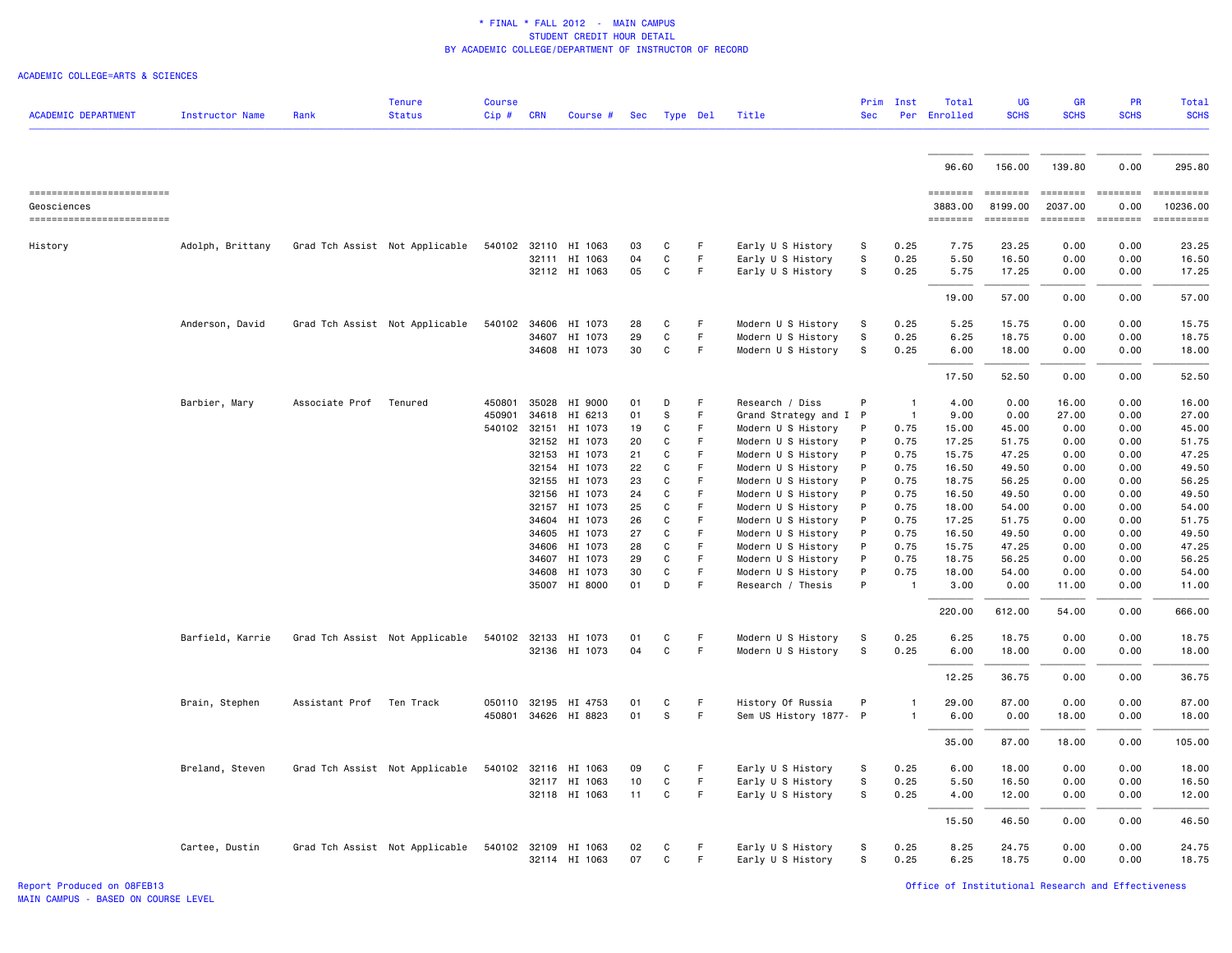|                            |                        |                        | <b>Tenure</b>                  | <b>Course</b> |            |                      |     |              |    |                        |             | Prim Inst      | Total        | UG          | <b>GR</b>   | <b>PR</b>   | Total       |
|----------------------------|------------------------|------------------------|--------------------------------|---------------|------------|----------------------|-----|--------------|----|------------------------|-------------|----------------|--------------|-------------|-------------|-------------|-------------|
| <b>ACADEMIC DEPARTMENT</b> | <b>Instructor Name</b> | Rank                   | <b>Status</b>                  | $Cip$ #       | <b>CRN</b> | Course #             | Sec | Type Del     |    | Title                  | <b>Sec</b>  |                | Per Enrolled | <b>SCHS</b> | <b>SCHS</b> | <b>SCHS</b> | <b>SCHS</b> |
| History                    | Cartee, Dustin         |                        | Grad Tch Assist Not Applicable |               |            | 540102 32119 HI 1063 | 12  | C            | F  | Early U S History      | S           | 0.25           | 6.00         | 18.00       | 0.00        | 0.00        | 18.00       |
|                            |                        |                        |                                |               |            |                      |     |              |    |                        |             |                | 20.50        | 61.50       | 0.00        | 0.00        | 61.50       |
|                            | Curran, Francis        |                        | Grad Tch Assist Not Applicable | 540102 32123  |            | HI 1063              | 16  | C            | F. | Early U S History      | S           | 0.25           | 6.75         | 20.25       | 0.00        | 0.00        | 20.25       |
|                            |                        |                        |                                |               |            | 32125 HI 1063        | 18  | $\mathsf{C}$ | F. | Early U S History      | S           | 0.25           | 6.00         | 18.00       | 0.00        | 0.00        | 18.00       |
|                            |                        |                        |                                |               |            |                      |     |              |    |                        |             |                | 12.75        | 38.25       | 0.00        | 0.00        | 38.25       |
|                            | Damms, Richard         | Associate Prof         | Tenured                        | 450801        |            | 34616 HI 6203        | 01  | C            | F  | Diplomatic Hist Us     | P           | 1              | 7.00         | 0.00        | 21.00       | 0.00        | 21.00       |
|                            |                        |                        |                                |               |            | 35030 HI 9000        | 03  | D            | F  | Research / Diss        | P           | $\mathbf{1}$   | 2.00         | 0.00        | 8.00        | 0.00        | 8.00        |
|                            |                        |                        |                                |               |            | 540101 32215 HI 8963 | 01  | C            | F  | U.S. History since 1 P |             | $\mathbf{1}$   | 9.00         | 0.00        | 27.00       | 0.00        | 27.00       |
|                            |                        |                        |                                |               |            | 540102 34615 HI 4203 | 01  | C            | F. | Diplomatic Hist Us     | P           | $\mathbf{1}$   | 10.00        | 30.00       | 0.00        | 0.00        | 30.00       |
|                            |                        |                        |                                |               |            | 35009 HI 8000        | 03  | D            | F  | Research / Thesis      | P           | $\mathbf{1}$   | 1.00         | 0.00        | 4.00        | 0.00        | 4.00        |
|                            |                        |                        |                                |               |            |                      |     |              |    |                        |             |                | 29.00        | 30.00       | 60.00       | 0.00        | 90.00       |
|                            | Dornbusch, Justin      |                        | Grad Tch Assist Not Applicable |               |            | 540102 32137 HI 1073 | 05  | C            | F  | Modern U S History     | S           | 0.25           | 5.75         | 17.25       | 0.00        | 0.00        | 17.25       |
|                            |                        |                        |                                |               |            | 32141 HI 1073        | 09  | $\mathtt{C}$ | F. | Modern U S History     | $\mathbb S$ | 0.25           | 6.00         | 18.00       | 0.00        | 0.00        | 18.00       |
|                            |                        |                        |                                |               |            |                      |     |              |    |                        |             |                | 11.75        | 35.25       | 0.00        | 0.00        | 35.25       |
|                            | Drake, Nathan          |                        | Grad Tch Assist Not Applicable |               |            | 050114 33933 HI 1213 | 501 | C            | 0  | Early Western World P  |             | $\mathbf{1}$   | 13.00        | 39.00       | 0.00        | 0.00        | 39.00       |
|                            |                        |                        |                                |               |            |                      |     |              |    |                        |             |                | 13.00        | 39.00       | 0.00        | 0.00        | 39.00       |
|                            | Forrest, John          |                        | Grad Tch Assist Not Applicable |               |            | 540102 32139 HI 1073 | 07  | C            | F  | Modern U S History     | s           | 0.25           | 6.00         | 18.00       | 0.00        | 0.00        | 18.00       |
|                            |                        |                        |                                |               |            | 32140 HI 1073        | 08  | $\mathsf{C}$ | F  | Modern U S History     | S           | 0.25           | 5.75         | 17.25       | 0.00        | 0.00        | 17.25       |
|                            |                        |                        |                                |               |            |                      |     |              |    |                        |             |                | 11.75        | 35.25       | 0.00        | 0.00        | 35.25       |
|                            | Freeman, Jason         |                        | Grad Tch Assist Not Applicable |               |            | 050114 32163 HI 1213 | 01  | C            | F  | Early Western World P  |             | 0.75           | 21.75        | 65.25       | 0.00        | 0.00        | 65.25       |
|                            |                        |                        |                                |               | 32164      | HI 1213              | 02  | C            | F  | Early Western World    | P           | 0.75           | 21.00        | 63.00       | 0.00        | 0.00        | 63.00       |
|                            |                        |                        |                                |               |            | 32165 HI 1213        | 03  | C            | F  | Early Western World    | P           | 0.75           | 18.75        | 56.25       | 0.00        | 0.00        | 56.25       |
|                            |                        |                        |                                |               |            | 32166 HI 1213        | 04  | C            | F  | Early Western World    | P           | 0.75           | 9.00         | 27.00       | 0.00        | 0.00        | 27.00       |
|                            |                        |                        |                                |               |            | 32167 HI 1213        | 05  | C            | F  | Early Western World    | P           | 0.75           | 10.50        | 31.50       | 0.00        | 0.00        | 31.50       |
|                            |                        |                        |                                |               |            | 32168 HI 1213        | 06  | C            | F  | Early Western World P  |             | 0.75           | 20.25        | 60.75       | 0.00        | 0.00        | 60.75       |
|                            |                        |                        |                                |               |            |                      |     |              |    |                        |             |                | 101.25       | 303.75      | 0.00        | 0.00        | 303.75      |
|                            | Giesen, James          | Associate Prof Tenured |                                | 450801        | 35031      | HI 9000              | 04  | D            | F  | Research / Diss        | P           | $\overline{1}$ | 1.00         | 0.00        | 13.00       | 0.00        | 13.00       |
|                            |                        |                        |                                | 450899        | 34623      | HI 4990              | 01  | C            | F  | Special Topic In HI    | P           | $\overline{1}$ | 15.00        | 45.00       | 0.00        | 0.00        | 45.00       |
|                            |                        |                        |                                | 540102 32133  |            | HI 1073              | 01  | C            | F  | Modern U S History     | P           | 0.75           | 18.75        | 56.25       | 0.00        | 0.00        | 56.25       |
|                            |                        |                        |                                |               | 32134      | HI 1073              | 02  | C            | F  | Modern U S History     | P           | 0.75           | 18.00        | 54.00       | 0.00        | 0.00        | 54.00       |
|                            |                        |                        |                                |               | 32135      | HI 1073              | 03  | C            | F. | Modern U S History     | P           | 0.75           | 18.75        | 56.25       | 0.00        | 0.00        | 56.25       |
|                            |                        |                        |                                |               | 32136      | HI 1073              | 04  | C            | F  | Modern U S History     | P           | 0.75           | 18.00        | 54.00       | 0.00        | 0.00        | 54.00       |
|                            |                        |                        |                                |               |            | 32137 HI 1073        | 05  | C            | F  | Modern U S History     | P           | 0.75           | 17.25        | 51.75       | 0.00        | 0.00        | 51.75       |
|                            |                        |                        |                                |               | 32138      | HI 1073              | 06  | C            | F  | Modern U S History     | P           | 0.75           | 18.00        | 54.00       | 0.00        | 0.00        | 54.00       |
|                            |                        |                        |                                |               | 32139      | HI 1073              | 07  | C            | F  | Modern U S History     | P           | 0.75           | 18.00        | 54.00       | 0.00        | 0.00        | 54.00       |
|                            |                        |                        |                                |               |            | 32140 HI 1073        | 08  | C            | F  | Modern U S History     | P           | 0.75           | 17.25        | 51.75       | 0.00        | 0.00        | 51.75       |
|                            |                        |                        |                                |               | 32141      | HI 1073              | 09  | C            | F  | Modern U S History     | P           | 0.75           | 18.00        | 54.00       | 0.00        | 0.00        | 54.00       |
|                            |                        |                        |                                |               | 32142      | HI 1073              | 10  | C            | F  | Modern U S History     | P           | 0.75           | 15.75        | 47.25       | 0.00        | 0.00        | 47.25       |
|                            |                        |                        |                                |               | 32143      | HI 1073              | 11  | C            | F  | Modern U S History     | P           | 0.75           | 17.25        | 51.75       | 0.00        | 0.00        | 51.75       |
|                            |                        |                        |                                |               |            | 32144 HI 1073        | 12  | C            | F  | Modern U S History     | P           | 0.75           | 18.75        | 56.25       | 0.00        | 0.00        | 56.25       |
|                            |                        |                        |                                |               |            | 35010 HI 8000        | 04  | D            | F  | Research / Thesis      | P           | $\mathbf{1}$   | 2.00         | 0.00        | 4.00        | 0.00        | 4.00        |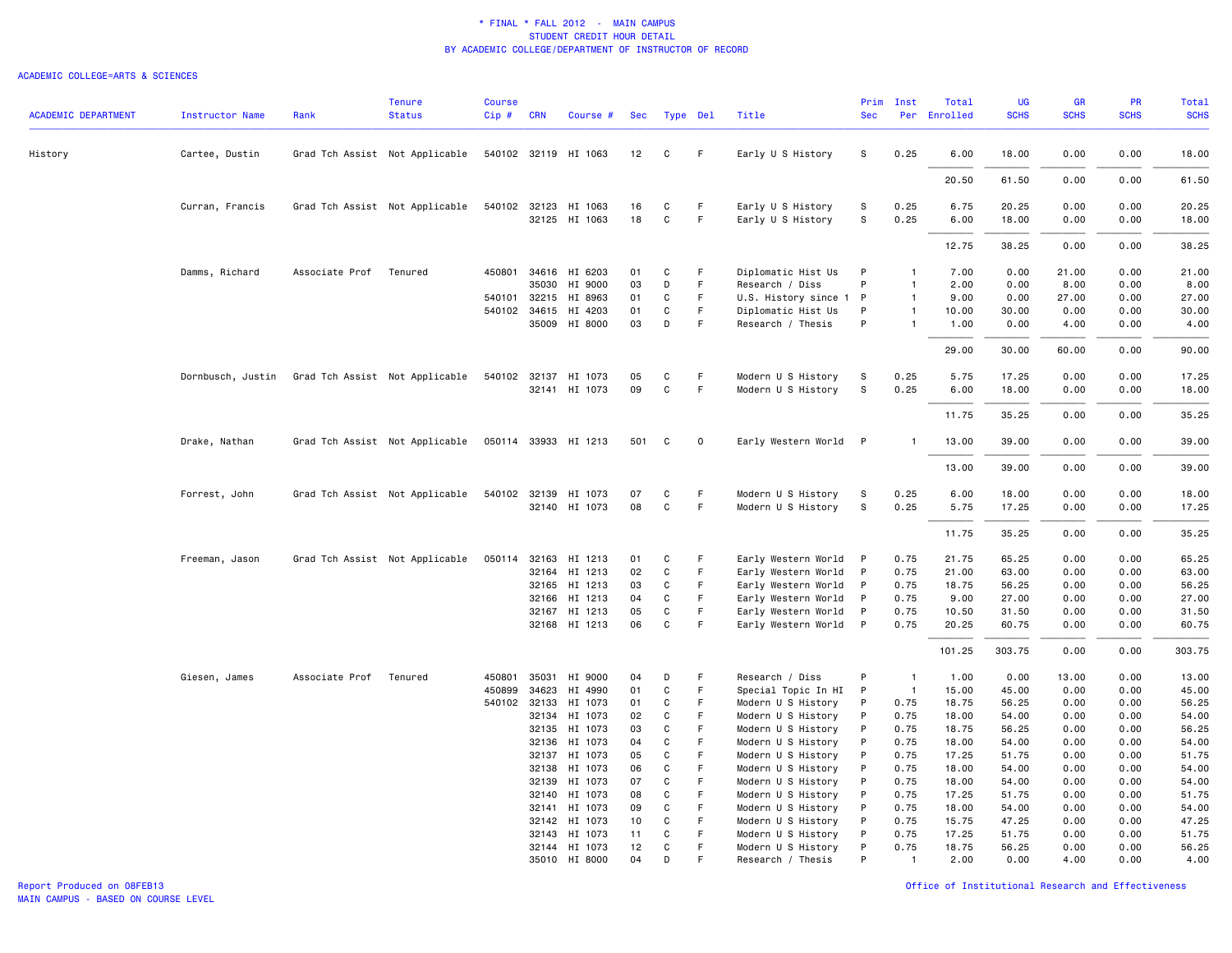|                            |                        |                          | <b>Tenure</b>                  | <b>Course</b> |                |                          |          |              |                            |                                        | Prim       | Inst           | Total          | <b>UG</b>      | <b>GR</b>    | <b>PR</b>    | Total          |
|----------------------------|------------------------|--------------------------|--------------------------------|---------------|----------------|--------------------------|----------|--------------|----------------------------|----------------------------------------|------------|----------------|----------------|----------------|--------------|--------------|----------------|
| <b>ACADEMIC DEPARTMENT</b> | <b>Instructor Name</b> | Rank                     | <b>Status</b>                  | Cip #         | <b>CRN</b>     | Course #                 |          | Sec Type Del |                            | Title                                  | <b>Sec</b> |                | Per Enrolled   | <b>SCHS</b>    | <b>SCHS</b>  | <b>SCHS</b>  | <b>SCHS</b>    |
|                            |                        |                          |                                |               |                |                          |          |              |                            |                                        |            |                |                |                |              |              |                |
|                            |                        |                          |                                |               |                |                          |          |              |                            |                                        |            |                | 231.75         | 686.25         | 17.00        | 0.00         | 703.25         |
| History                    | Greene, Alison         | Assistant Prof Ten Track |                                | 450801        |                | 35032 HI 9000            | 05       | D            | F                          | Research / Diss                        | P          | -1             | 1.00           | 0.00           | 7.00         | 0.00         | 7.00           |
|                            |                        |                          |                                | 540101        |                | 32214 HI 8953            | 01       | $\mathsf{C}$ | F                          | U.S. History, 1877-19 P                |            | $\overline{1}$ | 8.00           | 0.00           | 24.00        | 0.00         | 24.00          |
|                            |                        |                          |                                | 540102        |                | 32145 HI 1073            | 13       | C            | F                          | Modern U S History                     | P          | 0.75           | 24.00          | 72.00          | 0.00         | 0.00         | 72.00          |
|                            |                        |                          |                                |               |                | 32146 HI 1073            | 14       | C            | F                          | Modern U S History                     | P          | 0.75           | 22.50          | 67.50          | 0.00         | 0.00         | 67.50          |
|                            |                        |                          |                                |               |                | 32147 HI 1073            | 15       | C            | F                          | Modern U S History                     | P          | 0.75           | 25.50          | 76.50          | 0.00         | 0.00         | 76.50          |
|                            |                        |                          |                                |               | 32148          | HI 1073                  | 16       | C            | F                          | Modern U S History                     | P          | 0.75           | 23.25          | 69.75          | 0.00         | 0.00         | 69.75          |
|                            |                        |                          |                                |               | 32149          | HI 1073                  | 17       | C            | F                          | Modern U S History                     | P          | 0.75           | 23.25          | 69.75          | 0.00         | 0.00         | 69.75          |
|                            |                        |                          |                                |               |                | 32150 HI 1073            | 18       | $\mathtt{C}$ | F                          | Modern U S History                     | P          | 0.75           | 24.00          | 72.00          | 0.00         | 0.00         | 72.00          |
|                            |                        |                          |                                |               |                |                          |          |              |                            |                                        |            |                | 151.50         | 427.50         | 31.00        | 0.00         | 458.50         |
|                            | Harrelson, Alan        |                          | Grad Tch Assist Not Applicable | 540102        |                | 32108 HI 1063            | 01       | C            | F                          | Early U S History                      | P          | 0.75           | 24.75          | 74.25          | 0.00         | 0.00         | 74.25          |
|                            |                        |                          |                                |               | 32109          | HI 1063                  | 02       | C            | F                          | Early U S History                      | P          | 0.75           | 24.75          | 74.25          | 0.00         | 0.00         | 74.25          |
|                            |                        |                          |                                |               | 32110          | HI 1063                  | 03       | C            | $\mathsf F$                | Early U S History                      | P          | 0.75           | 23.25          | 69.75          | 0.00         | 0.00         | 69.75          |
|                            |                        |                          |                                |               |                | 32111 HI 1063            | 04       | C            | F                          | Early U S History                      | P          | 0.75           | 16.50          | 49.50          | 0.00         | 0.00         | 49.50          |
|                            |                        |                          |                                |               |                | 32112 HI 1063            | 05       | C            | F                          | Early U S History                      | P          | 0.75           | 17.25          | 51.75          | 0.00         | 0.00         | 51.75          |
|                            |                        |                          |                                |               | 32113<br>32114 | HI 1063                  | 06<br>07 | C<br>C       | $\mathsf F$<br>$\mathsf F$ | Early U S History<br>Early U S History | P<br>P     | 0.75           | 15.75          | 47.25<br>56.25 | 0.00         | 0.00         | 47.25<br>56.25 |
|                            |                        |                          |                                |               |                | HI 1063<br>32115 HI 1063 | 08       | C            | F                          | Early U S History                      | P          | 0.75<br>0.75   | 18.75<br>16.50 | 49.50          | 0.00<br>0.00 | 0.00<br>0.00 | 49.50          |
|                            |                        |                          |                                |               |                | 32116 HI 1063            | 09       | C            | F                          | Early U S History                      | P          | 0.75           | 18.00          | 54.00          | 0.00         | 0.00         | 54.00          |
|                            |                        |                          |                                |               | 32117          | HI 1063                  | 10       | C            | F                          | Early U S History                      | P          | 0.75           | 16.50          | 49.50          | 0.00         | 0.00         | 49.50          |
|                            |                        |                          |                                |               | 32118          | HI 1063                  | 11       | $\mathtt{C}$ | $\mathsf F$                | Early U S History                      | P          | 0.75           | 12.00          | 36.00          | 0.00         | 0.00         | 36.00          |
|                            |                        |                          |                                |               |                | 32119 HI 1063            | 12       | C            | F                          | Early U S History                      | P          | 0.75           | 18.00          | 54.00          | 0.00         | 0.00         | 54.00          |
|                            |                        |                          |                                |               |                |                          |          |              |                            |                                        |            |                | 222.00         | 666.00         | 0.00         | 0.00         | 666.00         |
|                            | Hauser, Jason          |                          | Grad Tch Assist Not Applicable |               |                | 540102 32134 HI 1073     | 02       | C            | F                          | Modern U S History                     | s          | 0.25           | 6.00           | 18.00          | 0.00         | 0.00         | 18.00          |
|                            |                        |                          |                                |               |                | 32135 HI 1073            | 03       | C            | $\mathsf F$                | Modern U S History                     | S          | 0.25           | 6.25           | 18.75          | 0.00         | 0.00         | 18.75          |
|                            |                        |                          |                                |               |                |                          |          |              |                            |                                        |            |                |                |                |              |              |                |
|                            |                        |                          |                                |               |                |                          |          |              |                            |                                        |            |                | 12.25          | 36.75          | 0.00         | 0.00         | 36.75          |
|                            | Hay, William           | Associate Prof           | Tenured                        | 050299        |                | 34622 HI 4723            | 01       | C            | F                          | Britain Since 1688                     | P          | 1              | 22.00          | 66.00          | 0.00         | 0.00         | 66.00          |
|                            |                        |                          |                                | 450801        | 32209          | HI 8863                  | 01       | s            | F                          | Sem Eur Since 1789                     | P          | 1              | 4.00           | 0.00           | 12.00        | 0.00         | 12.00          |
|                            |                        |                          |                                |               |                | 35033 HI 9000            | 06       | D            | F                          | Research / Diss                        | P          |                | 2.00           | 0.00           | 2.00         | 0.00         | 2.00           |
|                            |                        |                          |                                |               |                | 540102 35012 HI 8000     | 06       | D            | $\mathsf F$                | Research / Thesis                      | P          | 1              | 1.00           | 0.00           | 5.00         | 0.00         | 5.00           |
|                            |                        |                          |                                |               |                |                          |          |              |                            |                                        |            |                | 29.00          | 66.00          | 19.00        | 0.00         | 85.00          |
|                            | Heiser, Rebecca        |                          | Grad Tch Assist Not Applicable |               |                | 540102 32120 HI 1063     | 13       | C            | F                          | Early U S History                      | s          | 0.25           | 6.75           | 20.25          | 0.00         | 0.00         | 20.25          |
|                            |                        |                          |                                |               |                | 32122 HI 1063            | 15       | $\mathsf{C}$ | $\mathsf F$                | Early U S History                      | s          | 0.25           | 6.75           | 20.25          | 0.00         | 0.00         | 20.25          |
|                            |                        |                          |                                |               |                |                          |          |              |                            |                                        |            |                | 13.50          | 40.50          | 0.00         | 0.00         | 40.50          |
|                            | Henry, Thomas          |                          | Grad Tch Assist Not Applicable |               |                | 540102 32126 HI 1063     | 19       | C            | F                          | Early U S History                      | S          | 0.25           | 8.50           | 25.50          | 0.00         | 0.00         | 25.50          |
|                            |                        |                          |                                |               |                | 32131 HI 1063            | 24       | C            | $\mathsf F$                | Early U S History                      | s          | 0.25           | 9.75           | 29.25          | 0.00         | 0.00         | 29.25          |
|                            |                        |                          |                                |               |                |                          |          |              |                            |                                        |            |                | 18.25          | 54.75          | 0.00         | 0.00         | 54.75          |
|                            | Hersey, Mark           | Associate Prof           | Ten Track                      | 050201        | 33936          | HI 4363                  | 501      | C            | $\mathsf 0$                | Afro-Am History & Cu P                 |            |                | 11.00          | 33.00          | 0.00         | 0.00         | 33.00          |
|                            |                        |                          |                                | 450801        | 35034          | HI 9000                  | 07       | D            | $\mathsf F$                | Research / Diss                        | P          | 1              | 3.00           | 0.00           | 27.00        | 0.00         | 27.00          |
|                            |                        |                          |                                | 540101        |                | 32213 HI 8943            | 01       | C            | F                          | U.S. History, 1787-1 P                 |            | 1              | 8.00           | 0.00           | 24.00        | 0.00         | 24.00          |
|                            |                        |                          |                                |               |                | 34627 HI 8973            | 01       | C            | F                          | Colloq US Env-Agric P                  |            | 1              | 8.00           | 0.00           | 24.00        | 0.00         | 24.00          |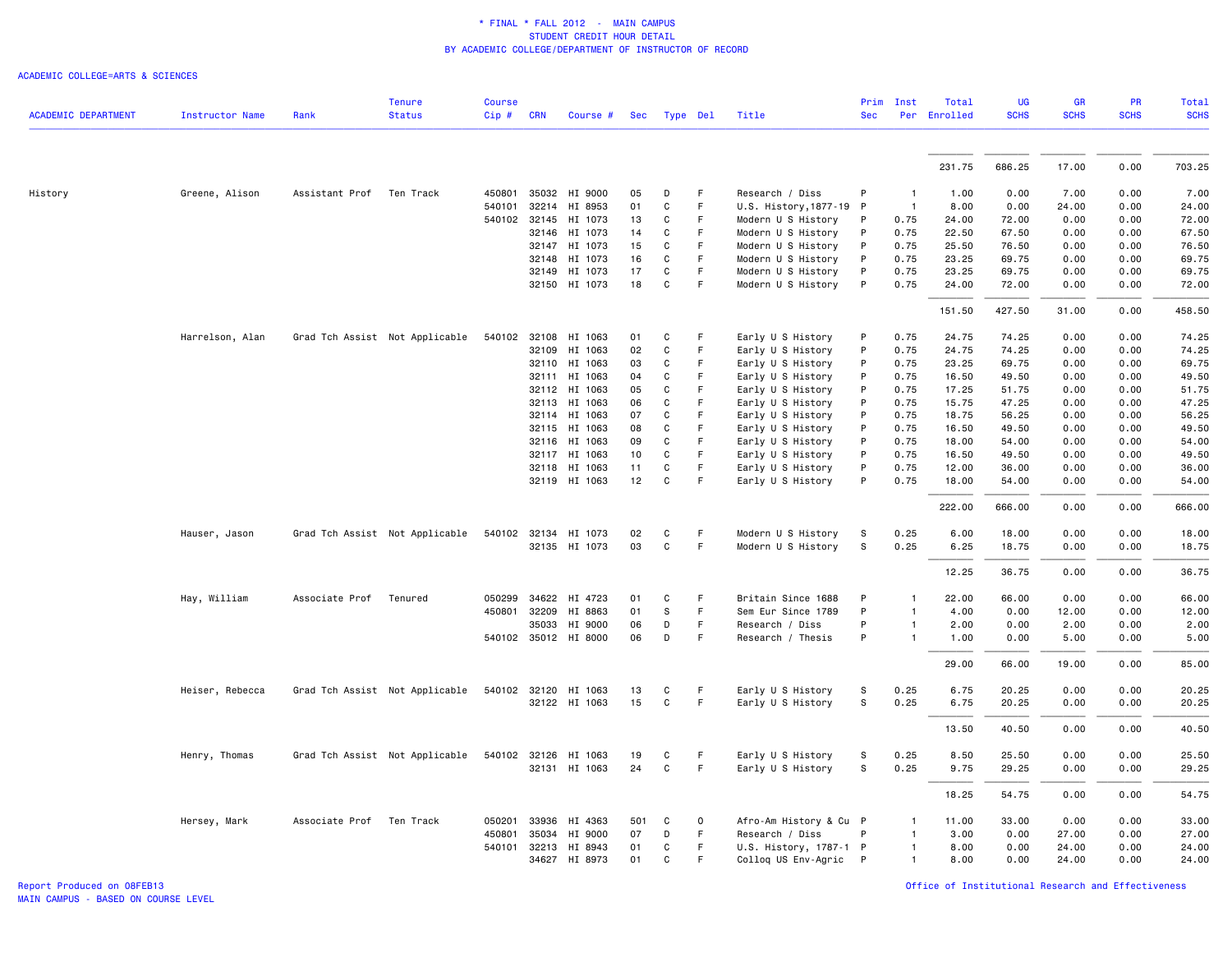| <b>ACADEMIC DEPARTMENT</b> | <b>Instructor Name</b>                            | Rank                     | <b>Tenure</b><br><b>Status</b> | Course<br>Cip# | <b>CRN</b>   | Course #                 | Sec      | Type Del     |             | Title                                  | <b>Sec</b> | Prim Inst      | Total<br>Per Enrolled | <b>UG</b><br><b>SCHS</b> | <b>GR</b><br><b>SCHS</b> | <b>PR</b><br><b>SCHS</b> | <b>Total</b><br><b>SCHS</b> |
|----------------------------|---------------------------------------------------|--------------------------|--------------------------------|----------------|--------------|--------------------------|----------|--------------|-------------|----------------------------------------|------------|----------------|-----------------------|--------------------------|--------------------------|--------------------------|-----------------------------|
|                            |                                                   |                          |                                |                |              |                          |          |              |             |                                        |            |                |                       |                          |                          |                          |                             |
| History                    | Hersey, Mark                                      | Associate Prof           | Ten Track                      |                |              | 540102 33935 HI 4313     | 501      | C            | $\mathbf 0$ | The New South                          | P          | $\mathbf{1}$   | 17.00                 | 51.00                    | 0.00                     | 0.00                     | 51.00                       |
|                            |                                                   |                          |                                |                |              |                          |          |              |             |                                        |            |                | 47.00                 | 84.00                    | 75.00                    | 0.00                     | 159.00                      |
|                            | Hester, Kayla                                     |                          | Grad Tch Assist Not Applicable | 450801         | 32160        | HI 1163                  | 02       | C            | F           | Wld Hst Before 1500                    | s          | 0.25           | 8.00                  | 24.00                    | 0.00                     | 0.00                     | 24.00                       |
|                            |                                                   |                          |                                |                |              | 32161 HI 1163            | 03       | $\mathsf{C}$ | F.          | Wld Hst Before 1500                    | S.         | 0.25           | 7.50                  | 22.50                    | 0.00                     | 0.00                     | 22.50                       |
|                            |                                                   |                          |                                |                |              |                          |          |              |             |                                        |            |                | 15.50                 | 46.50                    | 0.00                     | 0.00                     | 46.50                       |
|                            | Holifield, Lauren                                 | Non-Faculty              | Not Applicable                 |                |              | 130301 32402 LSK 2010    | 01       | C            | F.          | Praxis: Acad Core En P                 |            | $\mathbf{1}$   | 21.00                 | 58.00                    | 0.00                     | 0.00                     | 58.00                       |
|                            |                                                   |                          |                                |                |              |                          |          |              |             |                                        |            |                | 21.00                 | 58.00                    | 0.00                     | 0.00                     | 58.00                       |
|                            | Holley, Brady                                     |                          | Grad Tch Assist Not Applicable |                |              | 450801 32159 HI 1163     | 01       | C            | F           | Wld Hst Before 1500                    | - S        | 0.25           | 6.75                  | 20.25                    | 0.00                     | 0.00                     | 20.25                       |
|                            |                                                   |                          |                                |                |              | 32162 HI 1163            | 04       | C            | F.          | Wld Hst Before 1500 S                  |            | 0.25           | 8.00                  | 24.00                    | 0.00                     | 0.00                     | 24.00                       |
|                            |                                                   |                          |                                |                |              |                          |          |              |             |                                        |            |                | 14.75                 | 44.25                    | 0.00                     | 0.00                     | 44.25                       |
|                            | Hui, Alexandra                                    | Assistant Prof Ten Track |                                |                | 450801 32207 | HI 8803                  | 02       | C            | F.          | Colloquium-Late Mode P                 |            | $\mathbf{1}$   | 8.00                  | 0.00                     | 24.00                    | 0.00                     | 24.00                       |
|                            |                                                   |                          |                                |                |              | 35035 HI 9000            | 08       | D            | F           | Research / Diss                        | P          | $\mathbf{1}$   | 1.00                  | 0.00                     | 1.00                     | 0.00                     | 1.00                        |
|                            |                                                   |                          |                                |                |              |                          |          |              |             |                                        |            |                | 9.00                  | 0.00                     | 25.00                    | 0.00                     | 25.00                       |
|                            | Hyman, Owen                                       |                          | Grad Tch Assist Not Applicable | 540102 32148   |              | HI 1073                  | 16       | C            | F           | Modern U S History                     | s          | 0.25           | 7.75                  | 23.25                    | 0.00                     | 0.00                     | 23.25                       |
|                            |                                                   |                          |                                |                |              | 32150 HI 1073            | 18       | $\mathsf{C}$ | F.          | Modern U S History                     | S          | 0.25           | 8.00                  | 24.00                    | 0.00                     | 0.00                     | 24.00                       |
|                            |                                                   |                          |                                |                |              |                          |          |              |             |                                        |            |                | 15.75                 | 47.25                    | 0.00                     | 0.00                     | 47.25                       |
|                            | Johnson, Kevin                                    |                          | Grad Tch Assist Not Applicable | 050299         |              | 33937 HI 4653            | 501      | C            | 0           | Hist Science & Tech                    | <b>S</b>   | 0.25           | 1.75                  | 5.25                     | 0.00                     | 0.00                     | 5.25                        |
|                            |                                                   |                          |                                | 450801         | 34488        | HI 6653                  | 501      | C            | $\mathbf 0$ | Hist Science & Tech                    | s          | 0.25           | 0.25                  | 0.00                     | 0.75                     | 0.00                     | 0.75                        |
|                            |                                                   |                          |                                | 540101         | 33938        | HI 8773                  | 501      | C            | $\mathbf 0$ | Issues in Women's Hi S                 |            | 0.25           | 0.25                  | 0.00                     | 0.75                     | 0.00                     | 0.75                        |
|                            |                                                   |                          |                                | 540102 33929   |              | HI 1063                  | 501      | C            | 0           | Early U S History                      | P          | $\overline{1}$ | 32.00                 | 96.00                    | 0.00                     | 0.00                     | 96.00                       |
|                            |                                                   |                          |                                |                |              | 33931 HI 1073            | 501      | C            | $\Omega$    | Modern U S History                     | P          | $\mathbf{1}$   | 32.00                 | 96.00                    | 0.00                     | 0.00                     | 96.00                       |
|                            |                                                   |                          |                                |                |              |                          |          |              |             |                                        |            |                | 66.25                 | 197.25                   | 1.50                     | 0.00                     | 198.75                      |
|                            | Kinsey, James                                     |                          | Grad Tch Assist Not Applicable |                |              | 540102 32126 HI 1063     | 19       | C            | F           | Early U S History                      | P          | 0.75           | 25.50                 | 76.50                    | 0.00                     | 0.00                     | 76.50                       |
|                            |                                                   |                          |                                |                |              | 32127 HI 1063            | 20       | C            | F.          | Early U S History                      | P          | 0.75           | 24.75                 | 74.25                    | 0.00                     | 0.00                     | 74.25                       |
|                            |                                                   |                          |                                |                |              | 32128 HI 1063            | 21       | C            | F           | Early U S History                      | P          | 0.75           | 26.25                 | 78.75                    | 0.00                     | 0.00                     | 78.75                       |
|                            |                                                   |                          |                                |                |              | 32129 HI 1063            | 22       | C            | F.<br>F     | Early U S History                      | P          | 0.75           | 27.75                 | 83.25                    | 0.00                     | 0.00                     | 83.25                       |
|                            |                                                   |                          |                                |                | 32130        | HI 1063<br>32131 HI 1063 | 23<br>24 | C<br>C       | F           | Early U S History<br>Early U S History | P<br>P     | 0.75<br>0.75   | 28.50<br>29.25        | 85.50<br>87.75           | 0.00<br>0.00             | 0.00<br>0.00             | 85.50<br>87.75              |
|                            |                                                   |                          |                                |                |              |                          |          |              |             |                                        |            |                | 162.00                | 486.00                   | 0.00                     | 0.00                     | 486.00                      |
|                            | Kraszewski, Gracja Grad Tch Assist Not Applicable |                          |                                |                |              | 050114 32163 HI 1213     | 01       | C            | F           | Early Western World                    | <b>S</b>   | 0.25           | 7.25                  | 21.75                    | 0.00                     | 0.00                     | 21.75                       |
|                            |                                                   |                          |                                |                |              | 32165 HI 1213            | 03       | $\mathtt{C}$ | F           | Early Western World                    | S          | 0.25           | 6.25                  | 18.75                    | 0.00                     | 0.00                     | 18.75                       |
|                            |                                                   |                          |                                |                |              | 32167 HI 1213            | 05       | C            | F.          | Early Western World S                  |            | 0.25           | 3.50                  | 10.50                    | 0.00                     | 0.00                     | 10.50                       |
|                            |                                                   |                          |                                |                |              |                          |          |              |             |                                        |            |                | 17.00                 | 51.00                    | 0.00                     | 0.00                     | 51.00                       |
|                            | Lavine, Matthew                                   | Assistant Prof           | Ten Track                      | 450801 34596   |              | HI 3903                  | 01       | C            | F           | Hist & Hist Meth                       | P          | $\mathbf{1}$   | 21.00                 | 63.00                    | 0.00                     | 0.00                     | 63.00                       |
|                            |                                                   |                          |                                |                | 35036        | HI 9000                  | 09       | D            | F           | Research / Diss                        | P          | $\overline{1}$ | 1.00                  | 0.00                     | 10.00                    | 0.00                     | 10.00                       |
|                            |                                                   |                          |                                |                |              | 540101 34609 HI 3133     | 01       | C            | F           | History U.S. Pop Cul P                 |            | 0.75           | 16.50                 | 49.50                    | 0.00                     | 0.00                     | 49.50                       |
|                            |                                                   |                          |                                |                |              | 34610 HI 3133            | 02       | C            | F           | History U.S. Pop Cul P                 |            | 0.75           | 17.25                 | 51.75                    | 0.00                     | 0.00                     | 51.75                       |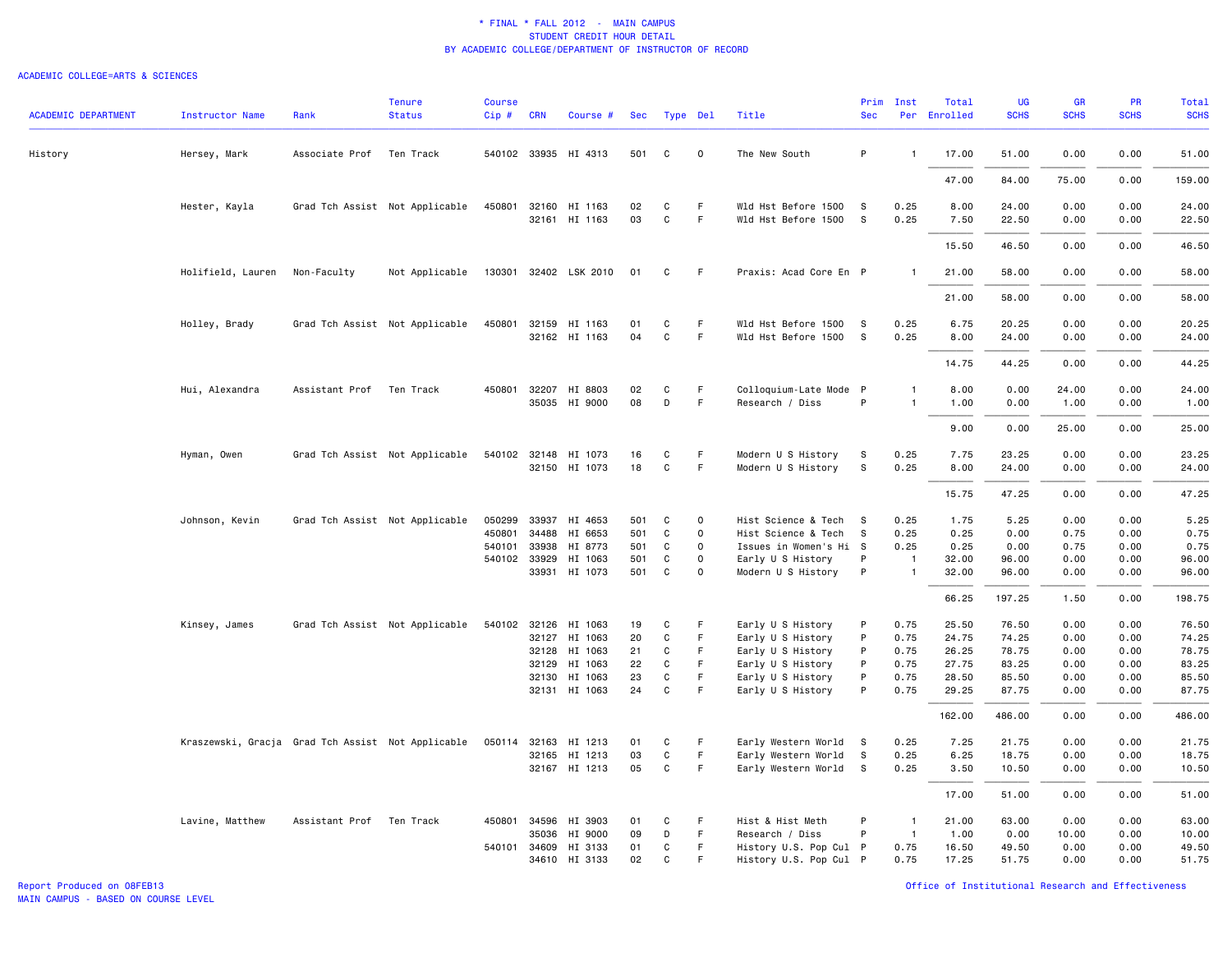| <b>ACADEMIC DEPARTMENT</b> | <b>Instructor Name</b>                            | Rank                     | <b>Tenure</b><br><b>Status</b> | <b>Course</b><br>$Cip \#$ | <b>CRN</b>   | Course #                              | Sec      | Type Del          |          | Title                                            | <b>Sec</b>   | Prim Inst      | Total<br>Per Enrolled | UG<br><b>SCHS</b> | <b>GR</b><br><b>SCHS</b> | <b>PR</b><br><b>SCHS</b> | Total<br><b>SCHS</b> |
|----------------------------|---------------------------------------------------|--------------------------|--------------------------------|---------------------------|--------------|---------------------------------------|----------|-------------------|----------|--------------------------------------------------|--------------|----------------|-----------------------|-------------------|--------------------------|--------------------------|----------------------|
| History                    | Lavine, Matthew                                   | Assistant Prof Ten Track |                                |                           |              | 540101 34611 HI 3133<br>34612 HI 3133 | 03<br>04 | C<br>$\mathsf{C}$ | F.<br>F  | History U.S. Pop Cul P<br>History U.S. Pop Cul P |              | 0.75<br>0.75   | 18.00<br>18.00        | 54.00<br>54.00    | 0.00<br>0.00             | 0.00<br>0.00             | 54.00<br>54.00       |
|                            |                                                   |                          |                                |                           |              |                                       |          |                   |          |                                                  |              |                | 91.75                 | 272.25            | 10.00                    | 0.00                     | 282.25               |
|                            |                                                   |                          |                                |                           |              |                                       |          |                   |          |                                                  |              |                |                       |                   |                          |                          |                      |
|                            | Lawrence, Melissa                                 |                          | Grad Tch Assist Not Applicable |                           |              | 540102 32108 HI 1063                  | 01       | C                 | F.       | Early U S History                                | S            | 0.25           | 8.25                  | 24.75             | 0.00                     | 0.00                     | 24.75                |
|                            |                                                   |                          |                                |                           |              | 32113 HI 1063                         | 06       | C                 | F        | Early U S History                                | $\mathbb S$  | 0.25           | 5.25                  | 15.75             | 0.00                     | 0.00                     | 15.75                |
|                            |                                                   |                          |                                |                           |              | 32115 HI 1063                         | 08       | $\mathsf{C}$      | F.       | Early U S History                                | s            | 0.25           | 5.50                  | 16.50             | 0.00                     | 0.00                     | 16.50                |
|                            |                                                   |                          |                                |                           |              |                                       |          |                   |          |                                                  |              |                | 19.00                 | 57.00             | 0.00                     | 0.00                     | 57.00                |
|                            | Marcus, Alan                                      | Professor                | Tenured                        | 050299                    | 33937        | HI 4653                               | 501      | C                 | $\Omega$ | Hist Science & Tech                              | $\mathsf{P}$ | 0.75           | 5.25                  | 15.75             | 0.00                     | 0.00                     | 15.75                |
|                            |                                                   |                          |                                |                           |              | 450801 34488 HI 6653                  | 501      | C                 | $\Omega$ | Hist Science & Tech P                            |              | 0.75           | 0.75                  | 0.00              | 2.25                     | 0.00                     | 2.25                 |
|                            |                                                   |                          |                                |                           | 35037        | HI 9000                               | 10       | D                 | F        | Research / Diss                                  | P            | $\overline{1}$ | 3.00                  | 0.00              | 12.00                    | 0.00                     | 12.00                |
|                            |                                                   |                          |                                |                           | 540101 33938 | HI 8773                               | 501      | C                 | $\Omega$ | Issues in Women's Hi P                           |              | 0.75           | 0.75                  | 0.00              | 2.25                     | 0.00                     | 2.25                 |
|                            |                                                   |                          |                                |                           |              | 540102 35016 HI 8000                  | 10       | D                 | F        | Research / Thesis                                | P            | $\overline{1}$ | 2.00                  | 0.00              | 5.00                     | 0.00                     | 5.00                 |
|                            |                                                   |                          |                                |                           |              |                                       |          |                   |          |                                                  |              |                | 11.75                 | 15.75             | 21.50                    | 0.00                     | 37.25                |
|                            | Marshall, Anne                                    | Associate Prof           | Ten Track                      |                           |              | 450801 34628 HI 8923                  | 02       | s                 | F.       | Historiog & His Meth P                           |              | $\mathbf{1}$   | 7.00                  | 0.00              | 21.00                    | 0.00                     | 21.00                |
|                            |                                                   |                          |                                |                           |              |                                       |          |                   |          |                                                  |              |                | 7.00                  | 0.00              | 21.00                    | 0.00                     | 21.00                |
|                            | Martucci, Jessica                                 | Assistant Prof Ten Track |                                | 050207                    | 34619        | HI 4293                               | 01       | C                 | F.       | Hist of Gender & Sci P                           |              | $\mathbf{1}$   | 18.00                 | 54.00             | 0.00                     | 0.00                     | 54.00                |
|                            |                                                   |                          |                                |                           | 450801 34625 | HI 8803                               | 01       | C                 | F        | Coll: Women & Gender P                           |              | 1              | 6.00                  | 0.00              | 18.00                    | 0.00                     | 18.00                |
|                            |                                                   |                          |                                |                           |              | 35039 HI 9000                         | 12       | D                 | F.       | Research / Diss                                  | P            | $\mathbf{1}$   | 1.00                  | 0.00              | 4.00                     | 0.00                     | 4.00                 |
|                            |                                                   |                          |                                |                           |              |                                       |          |                   |          |                                                  |              |                | 25.00                 | 54.00             | 22.00                    | 0.00                     | 76.00                |
|                            |                                                   |                          |                                |                           |              |                                       |          |                   |          |                                                  |              |                |                       |                   |                          |                          |                      |
|                            | Mclaughlin, Margar Grad Tch Assist Not Applicable |                          |                                | 540101                    |              | 34611 HI 3133                         | 03       | C                 | F        | History U.S. Pop Cul S                           |              | 0.25           | 6.00                  | 18.00             | 0.00                     | 0.00                     | 18.00                |
|                            |                                                   |                          |                                |                           |              | 34612 HI 3133                         | 04       | $\mathtt{C}$      | F.       | History U.S. Pop Cul S                           |              | 0.25           | 6.00                  | 18.00             | 0.00                     | 0.00                     | 18.00                |
|                            |                                                   |                          |                                |                           |              |                                       |          |                   |          |                                                  |              |                | 12.00                 | 36.00             | 0.00                     | 0.00                     | 36.00                |
|                            | Messer, Peter                                     | Associate Prof           | Tenured                        |                           | 450801 32211 | HI 8923                               | 01       | S                 | F.       | Historiog & His Meth P                           |              | $\mathbf{1}$   | 7.00                  | 0.00              | 21.00                    | 0.00                     | 21.00                |
|                            |                                                   |                          |                                |                           |              | 35040 HI 9000                         | 13       | D                 | F.       | Research / Diss                                  | P            | $\mathbf{1}$   | 5.00                  | 0.00              | 23.00                    | 0.00                     | 23.00                |
|                            |                                                   |                          |                                |                           |              | 540102 34620 HI 4323                  | 01       | C                 | F.       | American West                                    | P            | 1              | 13.00                 | 39.00             | 0.00                     | 0.00                     | 39.00                |
|                            |                                                   |                          |                                |                           |              | 35019 HI 8000                         | 13       | D                 | F        | Research / Thesis                                | P            | $\mathbf{1}$   | 4.00                  | 0.00              | 16.00                    | 0.00                     | 16.00                |
|                            |                                                   |                          |                                |                           |              |                                       |          |                   |          |                                                  |              |                | 29.00                 | 39.00             | 60.00                    | 0.00                     | 99.00                |
|                            | Middleton, Stephen Professor                      |                          | Tenured                        |                           |              | 050201 30012 AAS 4983                 | 01       | C                 | F        | African Americans an P                           |              | 1              | 7.00                  | 21.00             | 0.00                     | 0.00                     | 21.00                |
|                            |                                                   |                          |                                |                           |              | 32199 HI 4983                         | 01       | C                 | F        | African Americans an P                           |              | $\mathbf{1}$   | 9.00                  | 27.00             | 0.00                     | 0.00                     | 27.00                |
|                            |                                                   |                          |                                |                           |              |                                       |          |                   |          |                                                  |              |                | 16.00                 | 48.00             | 0.00                     | 0.00                     | 48.00                |
|                            | Mistretta, Matthew Grad Tch Assist Not Applicable |                          |                                |                           |              | 540102 32127 HI 1063                  | 20       | C                 | F        | Early U S History                                | S            | 0.25           | 8.25                  | 24.75             | 0.00                     | 0.00                     | 24.75                |
|                            |                                                   |                          |                                |                           |              | 32128 HI 1063                         | 21       | C                 | F        | Early U S History                                | S            | 0.25           | 8.75                  | 26.25             | 0.00                     | 0.00                     | 26.25                |
|                            |                                                   |                          |                                |                           |              |                                       |          |                   |          |                                                  |              |                | 17.00                 | 51.00             | 0.00                     | 0.00                     | 51.00                |
|                            | Mosley, Kasey                                     |                          | Grad Tch Assist Not Applicable |                           |              | 540102 32138 HI 1073                  | 06       | C                 | F.       | Modern U S History                               | S            | 0.25           | 6.00                  | 18.00             | 0.00                     | 0.00                     | 18.00                |
|                            |                                                   |                          |                                |                           |              | 32144 HI 1073                         | 12       | C                 | F        | Modern U S History                               | S            | 0.25           | 6.25                  | 18.75             | 0.00                     | 0.00                     | 18.75                |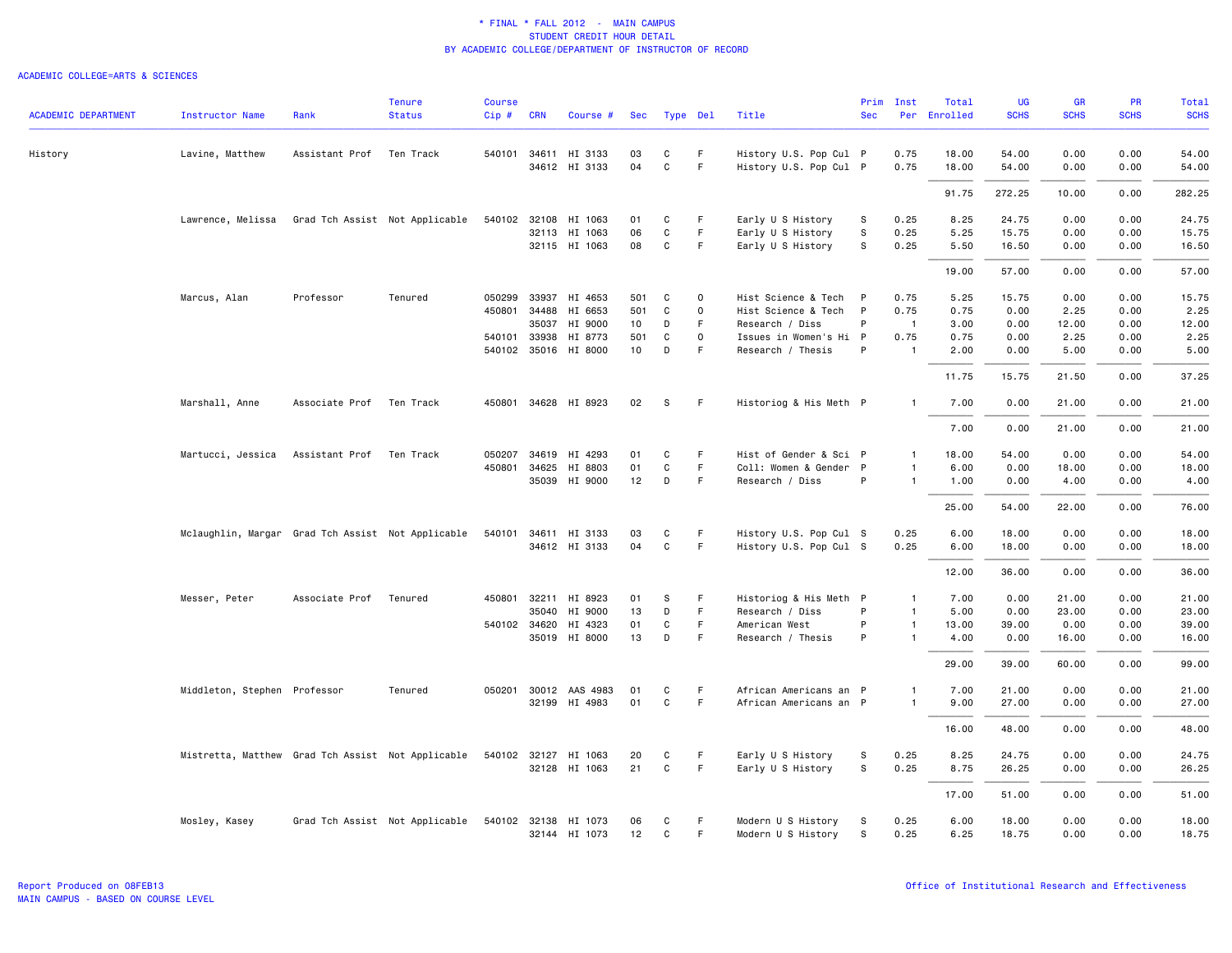#### ACADEMIC COLLEGE=ARTS & SCIENCES

|                            |                                |                          | <b>Tenure</b>                  | <b>Course</b> |            |                      |                  |              |             |                        | Prim         | Inst           | Total        | <b>UG</b>   | <b>GR</b>   | <b>PR</b>   | Total       |
|----------------------------|--------------------------------|--------------------------|--------------------------------|---------------|------------|----------------------|------------------|--------------|-------------|------------------------|--------------|----------------|--------------|-------------|-------------|-------------|-------------|
| <b>ACADEMIC DEPARTMENT</b> | <b>Instructor Name</b>         | Rank                     | <b>Status</b>                  | Cip#          | <b>CRN</b> | Course #             | <b>Sec</b>       |              | Type Del    | Title                  | <b>Sec</b>   |                | Per Enrolled | <b>SCHS</b> | <b>SCHS</b> | <b>SCHS</b> | <b>SCHS</b> |
|                            |                                |                          |                                |               |            |                      |                  |              |             |                        |              |                |              |             |             |             |             |
|                            |                                |                          |                                |               |            |                      |                  |              |             |                        |              |                | 12.25        | 36.75       | 0.00        | 0.00        | 36.75       |
| History                    | Nelson, Jill                   |                          | Grad Tch Assist Not Applicable |               |            | 540102 32129 HI 1063 | 22               | C            | F           | Early U S History      | s            | 0.25           | 9.25         | 27.75       | 0.00        | 0.00        | 27.75       |
|                            |                                |                          |                                |               |            | 32130 HI 1063        | 23               | C            | F           | Early U S History      | s            | 0.25           | 9.50         | 28.50       | 0.00        | 0.00        | 28.50       |
|                            |                                |                          |                                |               |            |                      |                  |              |             |                        |              |                | 18.75        | 56.25       | 0.00        | 0.00        | 56.25       |
|                            | Nelson, Kelli                  |                          | Grad Tch Assist Not Applicable |               |            | 540102 32146 HI 1073 | 14               | C            | F           | Modern U S History     | S            | 0.25           | 7.50         | 22.50       | 0.00        | 0.00        | 22.50       |
|                            |                                |                          |                                |               |            | 32149 HI 1073        | 17               | $\mathtt{C}$ | F           | Modern U S History     | S            | 0.25           | 7.75         | 23.25       | 0.00        | 0.00        | 23.25       |
|                            |                                |                          |                                |               |            |                      |                  |              |             |                        |              |                | 15.25        | 45.75       | 0.00        | 0.00        | 45.75       |
|                            | Osman, Julia                   | Assistant Prof Ten Track |                                | 450801        |            | 32159 HI 1163        | 01               | C            | F.          | Wld Hst Before 1500    | $\mathsf{P}$ | 0.75           | 20.25        | 60.75       | 0.00        | 0.00        | 60.75       |
|                            |                                |                          |                                |               | 32160      | HI 1163              | 02               | C            | F           | Wld Hst Before 1500    | P            | 0.75           | 24.00        | 72.00       | 0.00        | 0.00        | 72.00       |
|                            |                                |                          |                                |               |            | 32161 HI 1163        | 03               | $\mathsf{C}$ | $\mathsf F$ | Wld Hst Before 1500    | $\mathsf{P}$ | 0.75           | 22.50        | 67.50       | 0.00        | 0.00        | 67.50       |
|                            |                                |                          |                                |               |            | 32162 HI 1163        | 04               | C            | F           | Wld Hst Before 1500    | P            | 0.75           | 24.00        | 72.00       | 0.00        | 0.00        | 72.00       |
|                            |                                |                          |                                | 540101        |            | 32210 HI 8893        | 01               | S            | $\mathsf F$ | History of ISIS        | P            | $\overline{1}$ | 4.00         | 0.00        | 12.00       | 0.00        | 12.00       |
|                            |                                |                          |                                |               |            | 540102 35021 HI 8000 | 15               | D            | F           | Research / Thesis      | P            | $\mathbf{1}$   | 1.00         | 0.00        | 4.00        | 0.00        | 4.00        |
|                            |                                |                          |                                |               |            |                      |                  |              |             |                        |              |                | 95.75        | 272.25      | 16.00       | 0.00        | 288.25      |
|                            | Phillips, Jason                | Associate Prof Tenured   |                                |               |            | 450801 35043 HI 9000 | 16               | D            | F           | Research / Diss        | P            |                | 2.00         | 0.00        | 23.00       | 0.00        | 23.00       |
|                            |                                |                          |                                |               |            |                      |                  |              |             |                        |              |                | 2.00         | 0.00        | 23.00       | 0.00        | 23.00       |
|                            | Ratcliff, Joel                 |                          | Grad Tch Assist Not Applicable | 540101        | 34609      | HI 3133              | 01               | C            | F           | History U.S. Pop Cul S |              | 0.25           | 5.50         | 16.50       | 0.00        | 0.00        | 16.50       |
|                            |                                |                          |                                |               |            | 34610 HI 3133        | 02               | C            | $\mathsf F$ | History U.S. Pop Cul S |              | 0.25           | 5.75         | 17.25       | 0.00        | 0.00        | 17.25       |
|                            |                                |                          |                                |               |            |                      |                  |              |             |                        |              |                | 11.25        | 33.75       | 0.00        | 0.00        | 33.75       |
|                            | Ridner, Judith                 | Associate Prof           | Tenured                        |               |            | 540102 32120 HI 1063 | 13               | C            | F           | Early U S History      | P            | 0.75           | 20.25        | 60.75       | 0.00        | 0.00        | 60.75       |
|                            |                                |                          |                                |               | 32121      | HI 1063              | 14               | C            | $\mathsf F$ | Early U S History      | P            | 0.75           | 19.50        | 58.50       | 0.00        | 0.00        | 58.50       |
|                            |                                |                          |                                |               |            | 32122 HI 1063        | 15               | C            | F           | Early U S History      | P            | 0.75           | 20.25        | 60.75       | 0.00        | 0.00        | 60.75       |
|                            |                                |                          |                                |               | 32123      | HI 1063              | 16               | $\mathbf C$  | F           | Early U S History      | P            | 0.75           | 20.25        | 60.75       | 0.00        | 0.00        | 60.75       |
|                            |                                |                          |                                |               | 32124      | HI 1063              | 17               | C            | F           | Early U S History      | P            | 0.75           | 18.75        | 56.25       | 0.00        | 0.00        | 56.25       |
|                            |                                |                          |                                |               | 32125      | HI 1063              | 18               | C            | F           | Early U S History      | P            | 0.75           | 18.00        | 54.00       | 0.00        | 0.00        | 54.00       |
|                            |                                |                          |                                |               |            | 34613 HI 4143        | 01               | C            | F           | Revolutionary Amer     | P            | -1             | 24.00        | 72.00       | 0.00        | 0.00        | 72.00       |
|                            |                                |                          |                                |               |            | 35023 HI 8000        | 17               | D            | F           | Research / Thesis      | P            | $\mathbf{1}$   | 1.00         | 0.00        | 4.00        | 0.00        | 4.00        |
|                            |                                |                          |                                |               |            |                      |                  |              |             |                        |              |                | 142.00       | 423.00      | 4.00        | 0.00        | 427.00      |
|                            | Senaga, Karen                  |                          | Grad Tch Assist Not Applicable | 540102        | 32151      | HI 1073              | 19               | C            | F           | Modern U S History     | S            | 0.25           | 5.00         | 15.00       | 0.00        | 0.00        | 15.00       |
|                            |                                |                          |                                |               |            | 32152 HI 1073        | 20               | C            | $\mathsf F$ | Modern U S History     | s            | 0.25           | 5.75         | 17.25       | 0.00        | 0.00        | 17.25       |
|                            |                                |                          |                                |               |            | 32153 HI 1073        | 21               | $\mathsf{C}$ | $\mathsf F$ | Modern U S History     | ${\tt S}$    | 0.25           | 5.25         | 15.75       | 0.00        | 0.00        | 15.75       |
|                            |                                |                          |                                |               |            |                      |                  |              |             |                        |              |                | 16.00        | 48.00       | 0.00        | 0.00        | 48.00       |
|                            | Snow, Whitney                  |                          | Grad Tch Assist Not Applicable |               |            | 540102 32142 HI 1073 | 10               | C            | F           | Modern U S History     | S.           | 0.25           | 5.25         | 15.75       | 0.00        | 0.00        | 15.75       |
|                            |                                |                          |                                |               |            | 32143 HI 1073        | 11               | $\mathsf{C}$ | $\mathsf F$ | Modern U S History     | s            | 0.25           | 5.75         | 17.25       | 0.00        | 0.00        | 17.25       |
|                            |                                |                          |                                |               |            |                      |                  |              |             |                        |              |                | 11.00        | 33.00       | 0.00        | 0.00        | 33.00       |
|                            | Snyder, Christophe Non-Faculty |                          | Not Applicable                 | 240101        | 35398      | HON 1163             | H <sub>0</sub> 1 | -S           | F           | The Quest I            | P            |                | 15.00        | 45.00       | 0.00        | 0.00        | 45.00       |
|                            |                                |                          |                                |               |            | 35400 HON 4093       | H <sub>0</sub> 1 | s            | F           | Honors Thesis          | P            | 1              | 2.00         | 6.00        | 0.00        | 0.00        | 6.00        |

Report Produced on 08FEB13 Office of Institutional Research and Effectiveness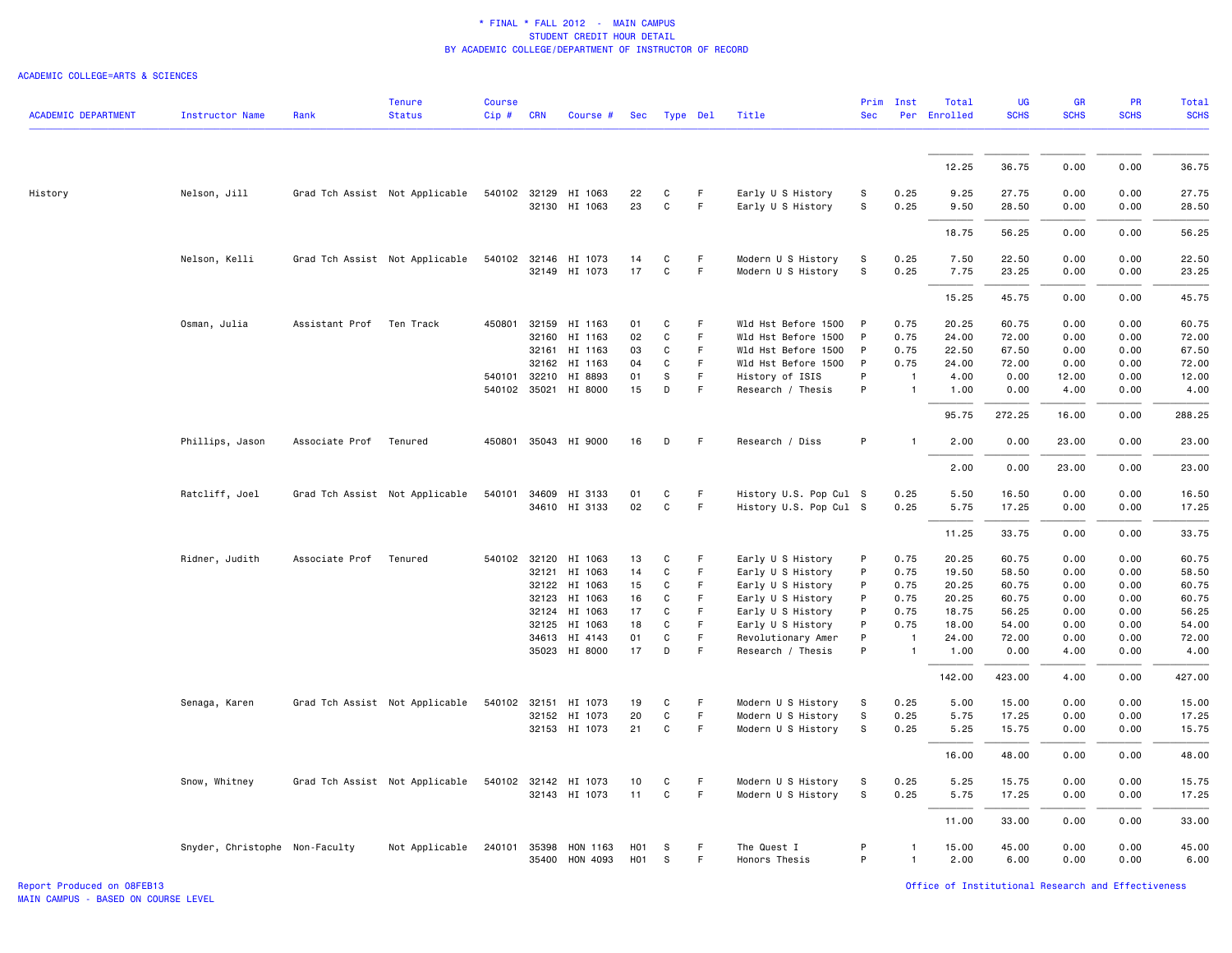| <b>ACADEMIC DEPARTMENT</b> | <b>Instructor Name</b>                            | Rank           | <b>Tenure</b><br><b>Status</b> | <b>Course</b><br>Cip# | <b>CRN</b>   | Course #                                |           | Sec Type Del     |             | Title                             | <b>Sec</b> | Prim Inst                        | Total<br>Per Enrolled | UG<br><b>SCHS</b> | <b>GR</b><br><b>SCHS</b> | PR<br><b>SCHS</b> | Total<br><b>SCHS</b> |
|----------------------------|---------------------------------------------------|----------------|--------------------------------|-----------------------|--------------|-----------------------------------------|-----------|------------------|-------------|-----------------------------------|------------|----------------------------------|-----------------------|-------------------|--------------------------|-------------------|----------------------|
| History                    | Snyder, Christophe Non-Faculty                    |                | Not Applicable                 |                       |              | 240101 35409 HON 3193<br>36224 HON 4000 | H01<br>01 | E<br>$\mathbf I$ | F.<br>F.    | Internship<br>Directed Individual | P<br>P     | $\overline{1}$<br>$\overline{1}$ | 1.00<br>1.00          | 3.00<br>3.00      | 0.00<br>0.00             | 0.00<br>0.00      | 3.00<br>3.00         |
|                            |                                                   |                |                                |                       |              |                                         |           |                  |             |                                   |            |                                  | 19.00                 | 57.00             | 0.00                     | 0.00              | 57.00                |
|                            | Timmerman, Nichola Grad Tch Assist Not Applicable |                |                                |                       |              | 540102 32121 HI 1063                    | 14        | C                | F           | Early U S History                 | s          | 0.25                             | 6.50                  | 19.50             | 0.00                     | 0.00              | 19.50                |
|                            |                                                   |                |                                |                       |              | 32124 HI 1063                           | 17        | $\mathsf{C}$     | F           | Early U S History                 | s          | 0.25                             | 6.25                  | 18.75             | 0.00                     | 0.00              | 18.75                |
|                            |                                                   |                |                                |                       |              |                                         |           |                  |             |                                   |            |                                  | 12.75                 | 38.25             | 0.00                     | 0.00              | 38.25                |
|                            | Traylor, Nancy                                    |                | Grad Tch Assist Not Applicable |                       |              | 540102 32154 HI 1073                    | 22        | C                | F           | Modern U S History                | s          | 0.25                             | 5.50                  | 16.50             | 0.00                     | 0.00              | 16.50                |
|                            |                                                   |                |                                |                       |              | 32155 HI 1073                           | 23        | $\mathtt{C}$     | F.          | Modern U S History                | s          | 0.25                             | 6.25                  | 18.75             | 0.00                     | 0.00              | 18.75                |
|                            |                                                   |                |                                |                       |              | 32156 HI 1073                           | 24        | C                | F.          | Modern U S History                | s          | 0.25                             | 5.50                  | 16.50             | 0.00                     | 0.00              | 16.50                |
|                            |                                                   |                |                                |                       |              |                                         |           |                  |             |                                   |            |                                  | 17.25                 | 51.75             | 0.00                     | 0.00              | 51.75                |
|                            | Uzoigwe, Godfrey                                  | Professor      | Tenured                        | 050201                |              | 30011 AAS 4783                          | 01        | C                | F           | African Civilization P            |            | $\mathbf{1}$                     | 2.00                  | 6.00              | 0.00                     | 0.00              | 6.00                 |
|                            |                                                   |                |                                |                       | 32197        | HI 4783                                 | 01        | $\mathbf C$      | F           | African Civilization P            |            | $\overline{1}$                   | 22.00                 | 66.00             | 0.00                     | 0.00              | 66.00                |
|                            |                                                   |                |                                |                       | 050299 32191 | HI 4413                                 | 01        | C                | F.          | Ancient Greece Rome               | P          | $\overline{1}$                   | 23.00                 | 69.00             | 0.00                     | 0.00              | 69.00                |
|                            |                                                   |                |                                | 450801                | 35365        | HI 6783                                 | 01        | $\mathbf C$      | F           | African Civilization P            |            | $\overline{1}$                   | 5.00                  | 0.00              | 15.00                    | 0.00              | 15.00                |
|                            |                                                   |                |                                |                       |              | 540102 35024 HI 8000                    | 18        | D                | F           | Research / Thesis                 | P          | $\mathbf{1}$                     | 1.00                  | 0.00              | 4.00                     | 0.00              | 4.00                 |
|                            |                                                   |                |                                |                       |              |                                         |           |                  |             |                                   |            |                                  | 53.00                 | 141.00            | 19.00                    | 0.00              | 160.00               |
|                            | Ward, Jason                                       | Assistant Prof | Ten Track                      | 450801                |              | 35046 HI 9000                           | 19        | D                | F           | Research / Diss                   | P          | $\overline{1}$                   | 2.00                  | 0.00              | 14.00                    | 0.00              | 14.00                |
|                            |                                                   |                |                                |                       | 540102 34598 | HI 4163                                 | 01        | $\mathtt{C}$     | F.          | U S Hist 1917-1945                | P          | $\mathbf{1}$                     | 27.00                 | 81.00             | 0.00                     | 0.00              | 81.00                |
|                            |                                                   |                |                                |                       |              | 34614 HI 4173                           | 01        | C                | F.          | U S Hist Since 1945               | P          | $\overline{1}$                   | 28.00                 | 84.00             | 0.00                     | 0.00              | 84.00                |
|                            |                                                   |                |                                |                       |              |                                         |           |                  |             |                                   |            |                                  | 57.00                 | 165.00            | 14.00                    | 0.00              | 179.00               |
|                            | Warrick, Alyssa                                   |                | Grad Tch Assist Not Applicable |                       |              | 050114 33934 HI 1223                    | 501       | C                | $\mathbf 0$ | Modern Western World P            |            | $\overline{1}$                   | 14.00                 | 42.00             | 0.00                     | 0.00              | 42.00                |
|                            |                                                   |                |                                |                       |              |                                         |           |                  |             |                                   |            |                                  | 14.00                 | 42.00             | 0.00                     | 0.00              | 42.00                |
|                            | Whitlock, David                                   |                | Grad Tch Assist Not Applicable |                       |              | 540102 32145 HI 1073                    | 13        | C                | F           | Modern U S History                | S          | 0.25                             | 8.00                  | 24.00             | 0.00                     | 0.00              | 24.00                |
|                            |                                                   |                |                                |                       |              | 32147 HI 1073                           | 15        | C                | F.          | Modern U S History                | S          | 0.25                             | 8.50                  | 25.50             | 0.00                     | 0.00              | 25.50                |
|                            |                                                   |                |                                |                       |              |                                         |           |                  |             |                                   |            |                                  | 16.50                 | 49.50             | 0.00                     | 0.00              | 49.50                |
|                            | Whitney, Justin                                   |                | Grad Tch Assist Not Applicable |                       |              | 540102 32157 HI 1073                    | 25        | C                | F           | Modern U S History                | S          | 0.25                             | 6.00                  | 18.00             | 0.00                     | 0.00              | 18.00                |
|                            |                                                   |                |                                |                       |              | 34604 HI 1073                           | 26        | C                | F.          | Modern U S History                | s          | 0.25                             | 5.75                  | 17.25             | 0.00                     | 0.00              | 17.25                |
|                            |                                                   |                |                                |                       |              | 34605 HI 1073                           | 27        | $\mathsf{C}$     | F           | Modern U S History                | s          | 0.25                             | 5.50                  | 16.50             | 0.00                     | 0.00              | 16.50                |
|                            |                                                   |                |                                |                       |              |                                         |           |                  |             |                                   |            |                                  | 17.25                 | 51.75             | 0.00                     | 0.00              | 51.75                |
|                            | Williams, Michael                                 | Assistant Prof | Ten Track                      | 050201                |              | 34602 AAS 3013                          | 01        | C                | F           | Afr Am History to 18 P            |            | $\overline{1}$                   | 5.00                  | 15.00             | 0.00                     | 0.00              | 15.00                |
|                            |                                                   |                |                                |                       | 34603        | HI 3013                                 | 01        | C                | F.          | Afr Am History to 18 P            |            | $\overline{1}$                   | 14.00                 | 42.00             | 0.00                     | 0.00              | 42.00                |
|                            |                                                   |                |                                |                       | 34888        | AAS 4373                                | 01        | C                | F.          | His of Mod Civ Right P            |            | $\overline{1}$                   | 13.00                 | 39.00             | 0.00                     | 0.00              | 39.00                |
|                            |                                                   |                |                                |                       |              | 050299 34621 HI 4373                    | 01        | $\mathsf{C}$     | F.          | Hist Mod Civ Rts Mvt P            |            | $\overline{1}$                   | 15.00                 | 45.00             | 0.00                     | 0.00              | 45.00                |
|                            |                                                   |                |                                |                       |              |                                         |           |                  |             |                                   |            |                                  | 47.00                 | 141.00            | 0.00                     | 0.00              | 141.00               |
|                            | Wilson, L B                                       |                | Grad Tch Assist Not Applicable |                       |              | 050114 32164 HI 1213                    | 02        | C                | F           | Early Western World               | S.         | 0.25                             | 7.00                  | 21.00             | 0.00                     | 0.00              | 21.00                |
|                            |                                                   |                |                                |                       | 32166        | HI 1213                                 | 04        | $\mathtt{C}$     | F.          | Early Western World               | S          | 0.25                             | 3.00                  | 9.00              | 0.00                     | 0.00              | 9.00                 |
|                            |                                                   |                |                                |                       |              | 32168 HI 1213                           | 06        | $\mathbf C$      | F           | Early Western World               | S          | 0.25                             | 6.75                  | 20.25             | 0.00                     | 0.00              | 20.25                |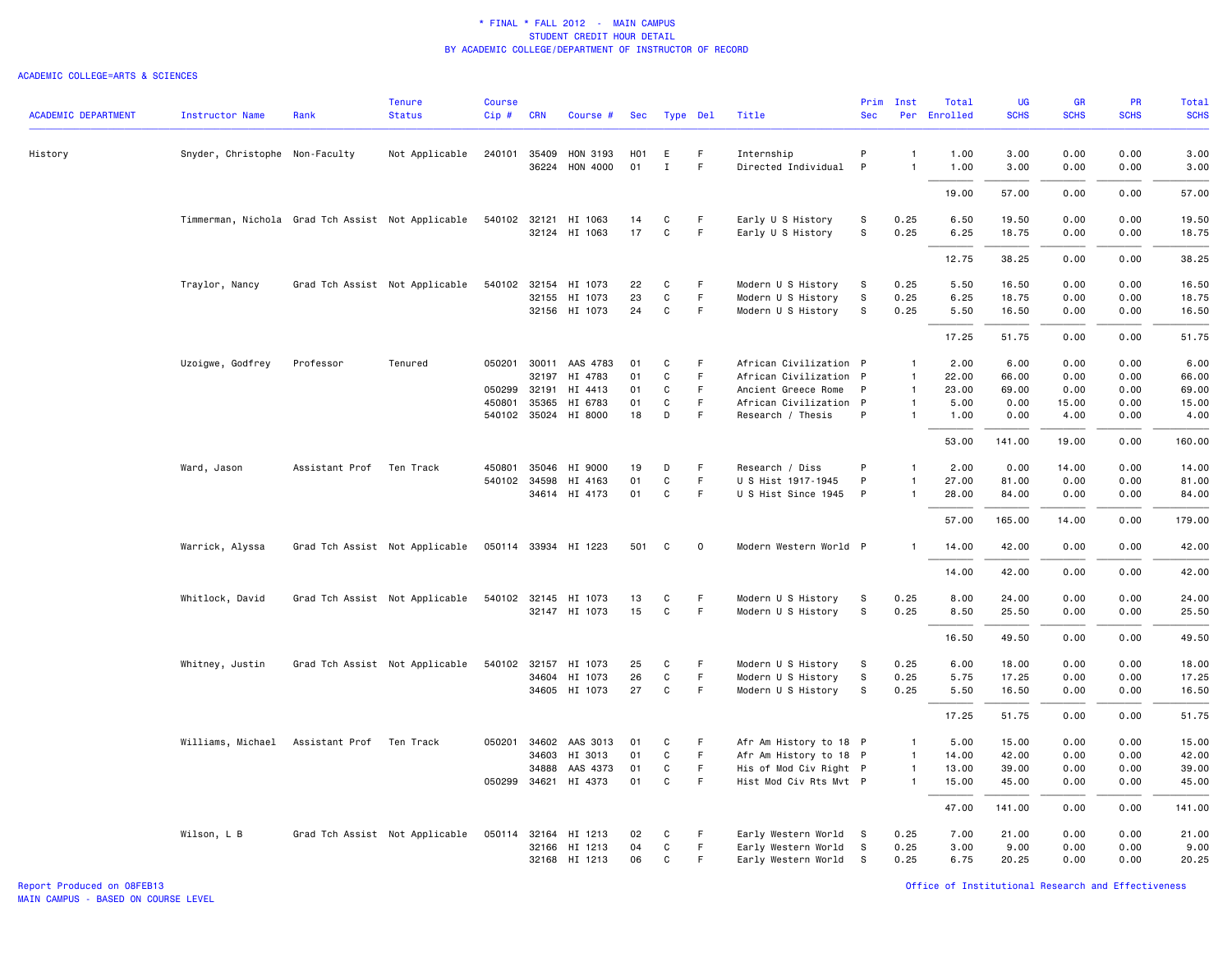| <b>ACADEMIC DEPARTMENT</b> | Instructor Name                                   | Rank                           | <b>Tenure</b><br><b>Status</b> | <b>Course</b><br>$Cip$ # | <b>CRN</b>     | Course #              | Sec      | Type Del     |         | Title                        | Prim<br><b>Sec</b> | Inst<br>Per  | Total<br>Enrolled | <b>UG</b><br><b>SCHS</b>                                                                                                                                                                                                                                                                                                                                                                                                                                                               | <b>GR</b><br><b>SCHS</b>                                                                                                                                                                                                                                                                                                                                                                                                                                                               | <b>PR</b><br><b>SCHS</b>                                                                                                                                                                                                                                                                                                                                                                                                                                                               | Total<br><b>SCHS</b> |
|----------------------------|---------------------------------------------------|--------------------------------|--------------------------------|--------------------------|----------------|-----------------------|----------|--------------|---------|------------------------------|--------------------|--------------|-------------------|----------------------------------------------------------------------------------------------------------------------------------------------------------------------------------------------------------------------------------------------------------------------------------------------------------------------------------------------------------------------------------------------------------------------------------------------------------------------------------------|----------------------------------------------------------------------------------------------------------------------------------------------------------------------------------------------------------------------------------------------------------------------------------------------------------------------------------------------------------------------------------------------------------------------------------------------------------------------------------------|----------------------------------------------------------------------------------------------------------------------------------------------------------------------------------------------------------------------------------------------------------------------------------------------------------------------------------------------------------------------------------------------------------------------------------------------------------------------------------------|----------------------|
|                            |                                                   |                                |                                |                          |                |                       |          |              |         |                              |                    |              |                   |                                                                                                                                                                                                                                                                                                                                                                                                                                                                                        |                                                                                                                                                                                                                                                                                                                                                                                                                                                                                        |                                                                                                                                                                                                                                                                                                                                                                                                                                                                                        |                      |
|                            |                                                   |                                |                                |                          |                |                       |          |              |         |                              |                    |              | 16.75             | 50.25                                                                                                                                                                                                                                                                                                                                                                                                                                                                                  | 0.00                                                                                                                                                                                                                                                                                                                                                                                                                                                                                   | 0.00                                                                                                                                                                                                                                                                                                                                                                                                                                                                                   | 50.25                |
| -------------------------  |                                                   |                                |                                |                          |                |                       |          |              |         |                              |                    |              | ========          | $\begin{array}{cccccccccc} \multicolumn{3}{c}{} & \multicolumn{3}{c}{} & \multicolumn{3}{c}{} & \multicolumn{3}{c}{} & \multicolumn{3}{c}{} & \multicolumn{3}{c}{} & \multicolumn{3}{c}{} & \multicolumn{3}{c}{} & \multicolumn{3}{c}{} & \multicolumn{3}{c}{} & \multicolumn{3}{c}{} & \multicolumn{3}{c}{} & \multicolumn{3}{c}{} & \multicolumn{3}{c}{} & \multicolumn{3}{c}{} & \multicolumn{3}{c}{} & \multicolumn{3}{c}{} & \multicolumn{3}{c}{} & \multicolumn{3}{c}{} & \mult$ | <b>EDEDEED</b>                                                                                                                                                                                                                                                                                                                                                                                                                                                                         | $= 10000000000$                                                                                                                                                                                                                                                                                                                                                                                                                                                                        | ==========           |
| History                    |                                                   |                                |                                |                          |                |                       |          |              |         |                              |                    |              | 2389.00           | 6736.00                                                                                                                                                                                                                                                                                                                                                                                                                                                                                | 511.00                                                                                                                                                                                                                                                                                                                                                                                                                                                                                 | 0.00                                                                                                                                                                                                                                                                                                                                                                                                                                                                                   | 7247.00              |
| ------------------------   |                                                   |                                |                                |                          |                |                       |          |              |         |                              |                    |              | ========          | ========                                                                                                                                                                                                                                                                                                                                                                                                                                                                               | <b>COOPERDE</b>                                                                                                                                                                                                                                                                                                                                                                                                                                                                        | <b>EBBEREE</b>                                                                                                                                                                                                                                                                                                                                                                                                                                                                         |                      |
| Honors                     | Gardner, Becky                                    | Non-Faculty                    | Not Applicable                 | 240101                   | 32217          | HON 1081              | 01       | s            | F       | Honors Forum I               | P                  |              | 56.00             | 56.00                                                                                                                                                                                                                                                                                                                                                                                                                                                                                  | 0.00                                                                                                                                                                                                                                                                                                                                                                                                                                                                                   | 0.00                                                                                                                                                                                                                                                                                                                                                                                                                                                                                   | 56.00                |
|                            |                                                   |                                |                                |                          | 32218          | HON 1091              | 01       | s            | F.      | Honors Forum II              | P                  | $\mathbf{1}$ | 1.00              | 1.00                                                                                                                                                                                                                                                                                                                                                                                                                                                                                   | 0.00                                                                                                                                                                                                                                                                                                                                                                                                                                                                                   | 0.00                                                                                                                                                                                                                                                                                                                                                                                                                                                                                   | 1.00                 |
|                            |                                                   |                                |                                |                          | 36547          | HON 1081              | 02       | S            | F       | Honors Forum I               | P                  | -1           | 1.00              | 1.00                                                                                                                                                                                                                                                                                                                                                                                                                                                                                   | 0.00                                                                                                                                                                                                                                                                                                                                                                                                                                                                                   | 0.00                                                                                                                                                                                                                                                                                                                                                                                                                                                                                   | 1.00                 |
|                            |                                                   |                                |                                |                          |                |                       |          |              |         |                              |                    |              | 58.00             | 58.00                                                                                                                                                                                                                                                                                                                                                                                                                                                                                  | 0.00                                                                                                                                                                                                                                                                                                                                                                                                                                                                                   | 0.00                                                                                                                                                                                                                                                                                                                                                                                                                                                                                   | 58.00                |
|                            | Hargrove, Nancy                                   | Lecturer                       | Non-Ten Track                  |                          |                | 240101 35828 HON 1163 | HO3      | -S           | F       | The Quest I                  | P                  |              | 15.00             | 45.00                                                                                                                                                                                                                                                                                                                                                                                                                                                                                  | 0.00                                                                                                                                                                                                                                                                                                                                                                                                                                                                                   | 0.00                                                                                                                                                                                                                                                                                                                                                                                                                                                                                   | 45.00                |
|                            |                                                   |                                |                                |                          |                |                       |          |              |         |                              |                    |              | 15.00             | 45.00                                                                                                                                                                                                                                                                                                                                                                                                                                                                                  | 0.00                                                                                                                                                                                                                                                                                                                                                                                                                                                                                   | 0.00                                                                                                                                                                                                                                                                                                                                                                                                                                                                                   | 45.00                |
| ------------------------   |                                                   |                                |                                |                          |                |                       |          |              |         |                              |                    |              | ========          | $\begin{array}{cccccccccc} \multicolumn{2}{c}{} & \multicolumn{2}{c}{} & \multicolumn{2}{c}{} & \multicolumn{2}{c}{} & \multicolumn{2}{c}{} & \multicolumn{2}{c}{} & \multicolumn{2}{c}{} & \multicolumn{2}{c}{} & \multicolumn{2}{c}{} & \multicolumn{2}{c}{} & \multicolumn{2}{c}{} & \multicolumn{2}{c}{} & \multicolumn{2}{c}{} & \multicolumn{2}{c}{} & \multicolumn{2}{c}{} & \multicolumn{2}{c}{} & \multicolumn{2}{c}{} & \multicolumn{2}{c}{} & \multicolumn{2}{c}{} & \mult$ | $\begin{array}{cccccccccc} \multicolumn{2}{c}{} & \multicolumn{2}{c}{} & \multicolumn{2}{c}{} & \multicolumn{2}{c}{} & \multicolumn{2}{c}{} & \multicolumn{2}{c}{} & \multicolumn{2}{c}{} & \multicolumn{2}{c}{} & \multicolumn{2}{c}{} & \multicolumn{2}{c}{} & \multicolumn{2}{c}{} & \multicolumn{2}{c}{} & \multicolumn{2}{c}{} & \multicolumn{2}{c}{} & \multicolumn{2}{c}{} & \multicolumn{2}{c}{} & \multicolumn{2}{c}{} & \multicolumn{2}{c}{} & \multicolumn{2}{c}{} & \mult$ | $\begin{array}{cccccccccc} \multicolumn{2}{c}{} & \multicolumn{2}{c}{} & \multicolumn{2}{c}{} & \multicolumn{2}{c}{} & \multicolumn{2}{c}{} & \multicolumn{2}{c}{} & \multicolumn{2}{c}{} & \multicolumn{2}{c}{} & \multicolumn{2}{c}{} & \multicolumn{2}{c}{} & \multicolumn{2}{c}{} & \multicolumn{2}{c}{} & \multicolumn{2}{c}{} & \multicolumn{2}{c}{} & \multicolumn{2}{c}{} & \multicolumn{2}{c}{} & \multicolumn{2}{c}{} & \multicolumn{2}{c}{} & \multicolumn{2}{c}{} & \mult$ | ==========           |
| Honors                     |                                                   |                                |                                |                          |                |                       |          |              |         |                              |                    |              | 73.00             | 103.00                                                                                                                                                                                                                                                                                                                                                                                                                                                                                 | 0.00                                                                                                                                                                                                                                                                                                                                                                                                                                                                                   | 0.00                                                                                                                                                                                                                                                                                                                                                                                                                                                                                   | 103.00               |
| -------------------------  |                                                   |                                |                                |                          |                |                       |          |              |         |                              |                    |              | ========          | <b>EEEEEEEE</b>                                                                                                                                                                                                                                                                                                                                                                                                                                                                        | $\begin{array}{cccccccccc} \multicolumn{3}{c}{} & \multicolumn{3}{c}{} & \multicolumn{3}{c}{} & \multicolumn{3}{c}{} & \multicolumn{3}{c}{} & \multicolumn{3}{c}{} & \multicolumn{3}{c}{} & \multicolumn{3}{c}{} & \multicolumn{3}{c}{} & \multicolumn{3}{c}{} & \multicolumn{3}{c}{} & \multicolumn{3}{c}{} & \multicolumn{3}{c}{} & \multicolumn{3}{c}{} & \multicolumn{3}{c}{} & \multicolumn{3}{c}{} & \multicolumn{3}{c}{} & \multicolumn{3}{c}{} & \multicolumn{3}{c}{} & \mult$ |                                                                                                                                                                                                                                                                                                                                                                                                                                                                                        |                      |
| Math & Statistics          | Ballamoole, Snehal Grad Tch Assist Not Applicable |                                |                                | 270101                   |                | 32482 MA 1453         | 01       | C            | F       | Precal w/Graphing Ca P       |                    | 0.95         | 23.75             | 71.25                                                                                                                                                                                                                                                                                                                                                                                                                                                                                  | 0.00                                                                                                                                                                                                                                                                                                                                                                                                                                                                                   | 0.00                                                                                                                                                                                                                                                                                                                                                                                                                                                                                   | 71.25                |
|                            |                                                   |                                |                                |                          |                | 32483 MA 1453         | 02       | C            | F       | Precal w/Graphing Ca P       |                    | 0.95         | 22.80             | 68.40                                                                                                                                                                                                                                                                                                                                                                                                                                                                                  | 0.00                                                                                                                                                                                                                                                                                                                                                                                                                                                                                   | 0.00                                                                                                                                                                                                                                                                                                                                                                                                                                                                                   | 68.40                |
|                            |                                                   |                                |                                |                          |                |                       |          |              |         |                              |                    |              | 46.55             | 139.65                                                                                                                                                                                                                                                                                                                                                                                                                                                                                 | 0.00                                                                                                                                                                                                                                                                                                                                                                                                                                                                                   | 0.00                                                                                                                                                                                                                                                                                                                                                                                                                                                                                   | 139.65               |
|                            | Banik, Robert                                     | Instructor                     | Non-Ten Track                  | 270101                   | 32463          | MA 1323               | 01       | C            | F       | Trigonometry                 | s                  | 0.05         | 2.05              | 6.15                                                                                                                                                                                                                                                                                                                                                                                                                                                                                   | 0.00                                                                                                                                                                                                                                                                                                                                                                                                                                                                                   | 0.00                                                                                                                                                                                                                                                                                                                                                                                                                                                                                   | 6.15                 |
|                            |                                                   |                                |                                |                          | 32464          | MA 1323               | 02       | C            | F       | Trig - credit for MA         | s                  | 0.05         | 1.85              | 5.55                                                                                                                                                                                                                                                                                                                                                                                                                                                                                   | 0.00                                                                                                                                                                                                                                                                                                                                                                                                                                                                                   | 0.00                                                                                                                                                                                                                                                                                                                                                                                                                                                                                   | 5.55                 |
|                            |                                                   |                                |                                |                          | 32465          | MA 1323               | 03       | C            | F       | Trigonometry                 | S                  | 0.05         | 2.00              | 6.00                                                                                                                                                                                                                                                                                                                                                                                                                                                                                   | 0.00                                                                                                                                                                                                                                                                                                                                                                                                                                                                                   | 0.00                                                                                                                                                                                                                                                                                                                                                                                                                                                                                   | 6.00                 |
|                            |                                                   |                                |                                |                          | 32467          | MA 1323               | 04       | C            | F.      | Trigonometry                 | s                  | 0.05         | 2.15              | 6.45                                                                                                                                                                                                                                                                                                                                                                                                                                                                                   | 0.00                                                                                                                                                                                                                                                                                                                                                                                                                                                                                   | 0.00                                                                                                                                                                                                                                                                                                                                                                                                                                                                                   | 6.45                 |
|                            |                                                   |                                |                                |                          | 32468<br>32469 | MA 1323<br>MA 1323    | 05<br>06 | C<br>C       | F<br>F. | Trigonometry                 | s<br>S             | 0.05<br>0.05 | 1.90<br>2.05      | 5.70<br>6.15                                                                                                                                                                                                                                                                                                                                                                                                                                                                           | 0.00<br>0.00                                                                                                                                                                                                                                                                                                                                                                                                                                                                           | 0.00<br>0.00                                                                                                                                                                                                                                                                                                                                                                                                                                                                           | 5.70<br>6.15         |
|                            |                                                   |                                |                                |                          | 32470          | MA 1323               | 07       | C            | F       | Trigonometry<br>Trigonometry | S                  | 0.05         | 2.05              | 6.15                                                                                                                                                                                                                                                                                                                                                                                                                                                                                   | 0.00                                                                                                                                                                                                                                                                                                                                                                                                                                                                                   | 0.00                                                                                                                                                                                                                                                                                                                                                                                                                                                                                   | 6.15                 |
|                            |                                                   |                                |                                |                          | 32471          | MA 1323               | 08       | C            | F       | Trigonometry                 | S                  | 0.05         | 9.30              | 27.90                                                                                                                                                                                                                                                                                                                                                                                                                                                                                  | 0.00                                                                                                                                                                                                                                                                                                                                                                                                                                                                                   | 0.00                                                                                                                                                                                                                                                                                                                                                                                                                                                                                   | 27.90                |
|                            |                                                   |                                |                                |                          | 32472          | MA 1323               | 09       | C            | F       | Trigonometry                 | s                  | 0.05         | 2.20              | 6.60                                                                                                                                                                                                                                                                                                                                                                                                                                                                                   | 0.00                                                                                                                                                                                                                                                                                                                                                                                                                                                                                   | 0.00                                                                                                                                                                                                                                                                                                                                                                                                                                                                                   | 6.60                 |
|                            |                                                   |                                |                                |                          | 32473          | MA 1323               | 10       | C            | F       | Trigonometry                 | s                  | 0.05         | 2.10              | 6.30                                                                                                                                                                                                                                                                                                                                                                                                                                                                                   | 0.00                                                                                                                                                                                                                                                                                                                                                                                                                                                                                   | 0.00                                                                                                                                                                                                                                                                                                                                                                                                                                                                                   | 6.30                 |
|                            |                                                   |                                |                                |                          | 32497          | MA 1713               | 01       | C            | F       | Calculus I                   | P                  | $\mathbf{1}$ | 112.00            | 336.00                                                                                                                                                                                                                                                                                                                                                                                                                                                                                 | 0.00                                                                                                                                                                                                                                                                                                                                                                                                                                                                                   | 0.00                                                                                                                                                                                                                                                                                                                                                                                                                                                                                   | 336.00               |
|                            |                                                   |                                |                                |                          | 32502          | MA 1713               | 09       | C            | F       | Calculus I                   | P                  |              | 44.00             | 132.00                                                                                                                                                                                                                                                                                                                                                                                                                                                                                 | 0.00                                                                                                                                                                                                                                                                                                                                                                                                                                                                                   | 0.00                                                                                                                                                                                                                                                                                                                                                                                                                                                                                   | 132.00               |
|                            |                                                   |                                |                                |                          | 32503          | MA 1713               | 08       | C            | F       | Calculus I                   | P                  | $\mathbf{1}$ | 95.00             | 285.00                                                                                                                                                                                                                                                                                                                                                                                                                                                                                 | 0.00                                                                                                                                                                                                                                                                                                                                                                                                                                                                                   | 0.00                                                                                                                                                                                                                                                                                                                                                                                                                                                                                   | 285.00               |
|                            |                                                   |                                |                                |                          | 32507          | MA 1713               | 10       | $\mathsf{C}$ | F       | Calculus I                   | P                  | $\mathbf{1}$ | 77.00             | 231.00                                                                                                                                                                                                                                                                                                                                                                                                                                                                                 | 0.00                                                                                                                                                                                                                                                                                                                                                                                                                                                                                   | 0.00                                                                                                                                                                                                                                                                                                                                                                                                                                                                                   | 231.00               |
|                            |                                                   |                                |                                |                          | 36295          | MA 1323               | 11       | C            | F       | Trigonometry                 | s                  | 0.05         | 1.80              | 5.40                                                                                                                                                                                                                                                                                                                                                                                                                                                                                   | 0.00                                                                                                                                                                                                                                                                                                                                                                                                                                                                                   | 0.00                                                                                                                                                                                                                                                                                                                                                                                                                                                                                   | 5.40                 |
|                            |                                                   |                                |                                |                          |                |                       |          |              |         |                              |                    |              | 357.45            | 1072.35                                                                                                                                                                                                                                                                                                                                                                                                                                                                                | 0.00                                                                                                                                                                                                                                                                                                                                                                                                                                                                                   | 0.00                                                                                                                                                                                                                                                                                                                                                                                                                                                                                   | 1072.35              |
|                            | Beckman, Jennifer                                 | Grad Tch Assist Not Applicable |                                | 270501                   | 32525          | MA 2113               | 06       | B            | F       | Intro to Stats               | S                  | 0.05         | 0.45              | 1.35                                                                                                                                                                                                                                                                                                                                                                                                                                                                                   | 0.00                                                                                                                                                                                                                                                                                                                                                                                                                                                                                   | 0.00                                                                                                                                                                                                                                                                                                                                                                                                                                                                                   | 1.35                 |
|                            |                                                   |                                |                                |                          | 32529          | MA 2113               | 10       | B            | F       | Stats-with credit fo         | - S                | 0.05         | 0.45              | 1.35                                                                                                                                                                                                                                                                                                                                                                                                                                                                                   | 0.00                                                                                                                                                                                                                                                                                                                                                                                                                                                                                   | 0.00                                                                                                                                                                                                                                                                                                                                                                                                                                                                                   | 1.35                 |
|                            |                                                   |                                |                                |                          | 33389          | ST 2113               | 06       | B            | F.      | Intro to Stats               | S                  | 0.05         | 1.10              | 3.30                                                                                                                                                                                                                                                                                                                                                                                                                                                                                   | 0.00                                                                                                                                                                                                                                                                                                                                                                                                                                                                                   | 0.00                                                                                                                                                                                                                                                                                                                                                                                                                                                                                   | 3.30                 |
|                            |                                                   |                                |                                |                          |                | 33393 ST 2113         | 10       | В            | F       | Stats-with credit fo S       |                    | 0.05         | 1.05              | 3.15                                                                                                                                                                                                                                                                                                                                                                                                                                                                                   | 0.00                                                                                                                                                                                                                                                                                                                                                                                                                                                                                   | 0.00                                                                                                                                                                                                                                                                                                                                                                                                                                                                                   | 3.15                 |
|                            |                                                   |                                |                                |                          |                |                       |          |              |         |                              |                    |              | 3.05              | 9.15                                                                                                                                                                                                                                                                                                                                                                                                                                                                                   | 0.00                                                                                                                                                                                                                                                                                                                                                                                                                                                                                   | 0.00                                                                                                                                                                                                                                                                                                                                                                                                                                                                                   | 9.15                 |
|                            | Bhoumik, Soumya                                   |                                | Grad Tch Assist Not Applicable | 270101                   | 32487          | MA 1613               | 01       | C            | F       | Cal Bus & Life Sc I          | $\mathsf{P}$       | 0.95         | 39.90             | 119.70                                                                                                                                                                                                                                                                                                                                                                                                                                                                                 | 0.00                                                                                                                                                                                                                                                                                                                                                                                                                                                                                   | 0.00                                                                                                                                                                                                                                                                                                                                                                                                                                                                                   | 119.70               |
|                            |                                                   |                                |                                |                          | 32494          | MA 1613               | 08       | C            | F.      | Cal Bus & Life Sc I          | P                  | 0.95         | 37.05             | 111.15                                                                                                                                                                                                                                                                                                                                                                                                                                                                                 | 0.00                                                                                                                                                                                                                                                                                                                                                                                                                                                                                   | 0.00                                                                                                                                                                                                                                                                                                                                                                                                                                                                                   | 111.15               |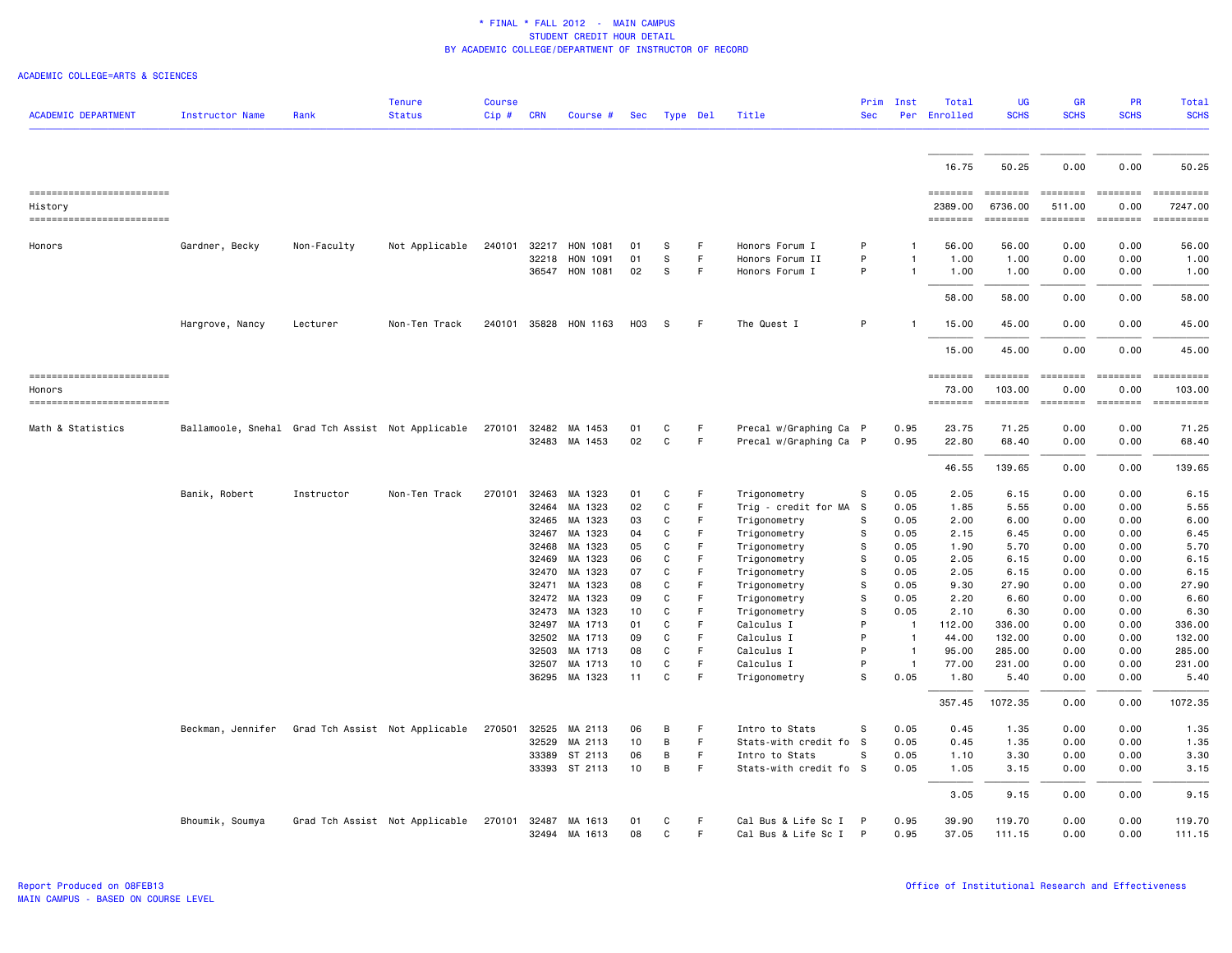|                            |                               |                                | <b>Tenure</b>                  | Course |            |                |                  |              |             |                        | Prim       | Inst         | Total        | <b>UG</b>   | <b>GR</b>   | <b>PR</b>   | Total       |
|----------------------------|-------------------------------|--------------------------------|--------------------------------|--------|------------|----------------|------------------|--------------|-------------|------------------------|------------|--------------|--------------|-------------|-------------|-------------|-------------|
| <b>ACADEMIC DEPARTMENT</b> | <b>Instructor Name</b>        | Rank                           | <b>Status</b>                  | Cip#   | <b>CRN</b> | Course #       | <b>Sec</b>       |              | Type Del    | Title                  | <b>Sec</b> |              | Per Enrolled | <b>SCHS</b> | <b>SCHS</b> | <b>SCHS</b> | <b>SCHS</b> |
|                            |                               |                                |                                |        |            |                |                  |              |             |                        |            |              |              |             |             |             |             |
|                            |                               |                                |                                |        |            |                |                  |              |             |                        |            |              | 76.95        | 230.85      | 0.00        | 0.00        | 230.85      |
| Math & Statistics          | Carino, Agnes                 | Lecturer                       | Non-Ten Track                  | 270101 |            | 33964 MA 1613  | 501              | C            | 0           | Cal Bus & Life Sc I    | P          |              | 9.00         | 27.00       | 0.00        | 0.00        | 27.00       |
|                            |                               |                                |                                |        | 34504      | MA 1713        | 501              | C            | $\mathbf 0$ | Calculus I             | P          | 1            | 7.00         | 21.00       | 0.00        | 0.00        | 21,00       |
|                            |                               |                                |                                |        |            | 34505 MA 1723  | 501              | C            | $\mathsf 0$ | Calculus II            | P          | 1            | 12.00        | 36.00       | 0.00        | 0.00        | 36.00       |
|                            |                               |                                |                                |        |            |                |                  |              |             |                        |            |              | 28.00        | 84.00       | 0.00        | 0.00        | 84.00       |
|                            | Chen, Wei                     |                                | Grad Tch Assist Not Applicable | 270501 | 32533      | MA 2113        | 14               | B            | F           | Intro to Stats         | s          | 0.05         | 0.15         | 0.45        | 0.00        | 0.00        | 0.45        |
|                            |                               |                                |                                |        | 32534      | MA 2113        | 15               | В            | F           | Intro to Stats         | s          | 0.05         | 0.25         | 0.75        | 0.00        | 0.00        | 0.75        |
|                            |                               |                                |                                |        |            | 33397 ST 2113  | 14               | B            | F           | Intro to Stats         | s          | 0.05         | 1.20         | 3.60        | 0.00        | 0.00        | 3.60        |
|                            |                               |                                |                                |        |            | 33398 ST 2113  | 15               | B            | F           | Intro to Stats         | s          | 0.05         | 1.15         | 3.45        | 0.00        | 0.00        | 3.45        |
|                            |                               |                                |                                |        |            |                |                  |              |             |                        |            |              | 2.75         | 8.25        | 0.00        | 0.00        | 8.25        |
|                            | Chepkwony, Hezron             | Grad Tch Assist Not Applicable |                                | 270501 |            | 32523 MA 2113  | 04               | B            | F           | Intro to Stats         | s          | 0.05         | 0.35         | 1.05        | 0.00        | 0.00        | 1.05        |
|                            |                               |                                |                                |        | 32524      | MA 2113        | 05               | $\, {\bf B}$ | F           | Intro to Stats         | s          | 0.05         | 0.20         | 0.60        | 0.00        | 0.00        | 0.60        |
|                            |                               |                                |                                |        | 32531      | MA 2113        | 12               | В            | F           | Intro to Stats         | s          | 0.05         | 0.30         | 0.90        | 0.00        | 0.00        | 0.90        |
|                            |                               |                                |                                |        |            | 33387 ST 2113  | 04               | B            | F           | Intro to Stats         | s          | 0.05         | 1.10         | 3.30        | 0.00        | 0.00        | 3.30        |
|                            |                               |                                |                                |        | 33388      | ST 2113        | 05               | В            | F           | Intro to Stats         | S          | 0.05         | 1.20         | 3.60        | 0.00        | 0.00        | 3.60        |
|                            |                               |                                |                                |        |            | 33395 ST 2113  | 12               | $\, {\bf B}$ | F           | Intro to Stats         | s          | 0.05         | 1.25         | 3.75        | 0.00        | 0.00        | 3.75        |
|                            |                               |                                |                                |        |            |                |                  |              |             |                        |            |              | 4.40         | 13.20       | 0.00        | 0.00        | 13.20       |
|                            | Cleveland, John               |                                | Grad Tch Assist Not Applicable | 270501 | 32521      | MA 2113        | 02               | B            | F           | Intro to Stats         | s          | 0.05         | 0.45         | 1.35        | 0.00        | 0.00        | 1.35        |
|                            |                               |                                |                                |        |            | 32522 MA 2113  | 03               | В            | $\mathsf F$ | Stats-with credit fo S |            | 0.05         | 1.00         | 3.00        | 0.00        | 0.00        | 3.00        |
|                            |                               |                                |                                |        | 32530      | MA 2113        | 11               | В            | F           | Intro to Stats         | s          | 0.05         | 0.20         | 0.60        | 0.00        | 0.00        | 0.60        |
|                            |                               |                                |                                |        | 33385      | ST 2113        | 02               | B            | F           | Intro to Stats         | S          | 0.05         | 1.05         | 3.15        | 0.00        | 0.00        | 3.15        |
|                            |                               |                                |                                |        | 33386      | ST 2113        | 03               | B            | $\mathsf F$ | Stats-with credit fo S |            | 0.05         | 0.40         | 1.20        | 0.00        | 0.00        | 1.20        |
|                            |                               |                                |                                |        |            | 33394 ST 2113  | 11               | В            | $\mathsf F$ | Intro to Stats         | S          | 0.05         | 1.30         | 3.90        | 0.00        | 0.00        | 3.90        |
|                            |                               |                                |                                |        |            |                |                  |              |             |                        |            |              | 4.40         | 13.20       | 0.00        | 0.00        | 13.20       |
|                            | Crittenden, Marjor Instructor |                                | Non-Ten Track                  | 270101 | 32506      | MA 1713        | 07               | C            | F           | Calculus I             | P          | 1            | 42.00        | 126.00      | 0.00        | 0.00        | 126.00      |
|                            |                               |                                |                                |        | 32514      | MA 1723        | 01               | C            | F           | Calculus II            | P          | 1            | 124.00       | 372.00      | 0.00        | 0.00        | 372.00      |
|                            |                               |                                |                                |        |            | 32515 MA 1723  | 02               | C            | F           | Calculus II            | P          | $\mathbf{1}$ | 64.00        | 192.00      | 0.00        | 0.00        | 192.00      |
|                            |                               |                                |                                |        |            | 32516 MA 1723  | 03               | $\mathtt{C}$ | $\mathsf F$ | Calculus II            | P          | 1            | 68.00        | 204.00      | 0.00        | 0.00        | 204.00      |
|                            |                               |                                |                                |        |            |                |                  |              |             |                        |            |              | 298.00       | 894.00      | 0.00        | 0.00        | 894.00      |
|                            | Dang, Hai                     | Professor                      | Tenured                        | 270101 | 32561      | MA 3253        | H <sub>0</sub> 1 | C            | F           | Honors Diff Equation P |            | 1            | 20.00        | 60.00       | 0.00        | 0.00        | 60.00       |
|                            |                               |                                |                                |        | 32571      | MA 4933        | 01               | $\mathtt{C}$ | $\mathsf F$ | Math Analysis I        | P          | 1            | 2.00         | 6.00        | 0.00        | 0.00        | 6.00        |
|                            |                               |                                |                                |        | 32580      | MA 6933        | 01               | C            | F           | Math Analysis I        | P          | $\mathbf{1}$ | 3.00         | 0.00        | 9.00        | 0.00        | 9.00        |
|                            |                               |                                |                                |        |            | 35916 MA 9000  | 02               | D            | $\mathsf F$ | Research / Diss        | P          | $\mathbf{1}$ | 1.00         | 0.00        | 9.00        | 0.00        | 9.00        |
|                            |                               |                                |                                |        |            |                |                  |              |             |                        |            |              | 26.00        | 66.00       | 18.00       | 0.00        | 84.00       |
|                            | Daniels, Diane                | Non-Faculty                    | Not Applicable                 | 131099 | 32384      | LSK 0023       | 01               | L            | F           | Dev Studies Lab        | s          | 0.05         | 0.50         | 1.50        | 0.00        | 0.00        | 1.50        |
|                            |                               |                                |                                |        |            | 32385 LSK 0023 | 02               | L.           | F           | Dev Studies Lab        | s          | 0.05         | 0.40         | 1.20        | 0.00        | 0.00        | 1.20        |
|                            |                               |                                |                                |        |            |                |                  |              |             |                        |            |              | 0.90         | 2.70        | 0.00        | 0.00        | 2.70        |
|                            | Dixon, Travis                 |                                | Grad Tch Assist Not Applicable | 270101 | 32465      | MA 1323        | 03               | C            | F           | Trigonometry           | P          | 0.95         | 38.00        | 114.00      | 0.00        | 0.00        | 114.00      |
|                            |                               |                                |                                |        |            | 32467 MA 1323  | 04               | C            | $\mathsf F$ | Trigonometry           | P          | 0.95         | 40.85        | 122.55      | 0.00        | 0.00        | 122.55      |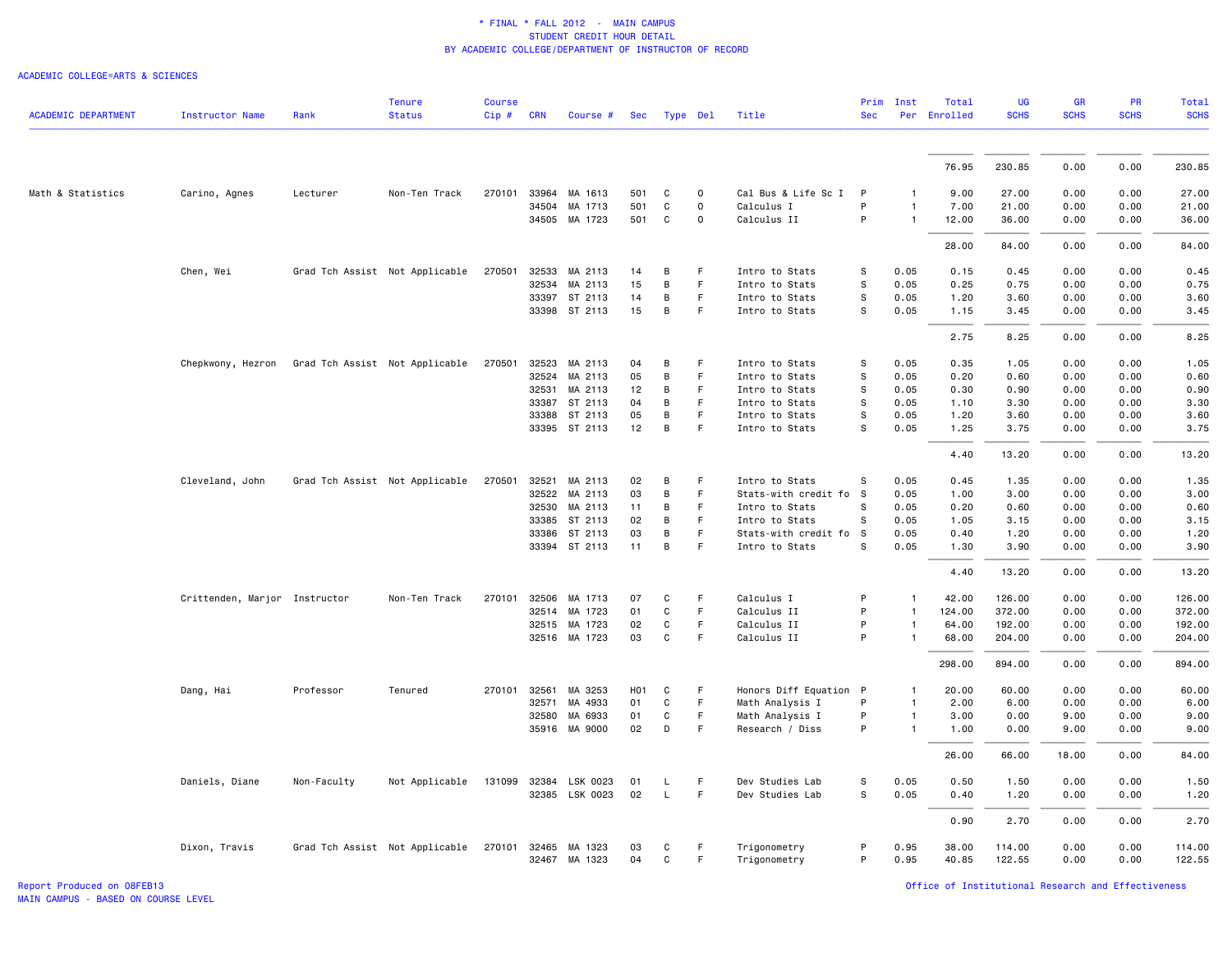|                            |                        |                | <b>Tenure</b> | <b>Course</b> |                       |                    |                  |              |         |                                             | Prim         | Inst           | Total          | UG              | <b>GR</b>    | <b>PR</b>    | Total           |
|----------------------------|------------------------|----------------|---------------|---------------|-----------------------|--------------------|------------------|--------------|---------|---------------------------------------------|--------------|----------------|----------------|-----------------|--------------|--------------|-----------------|
| <b>ACADEMIC DEPARTMENT</b> | <b>Instructor Name</b> | Rank           | <b>Status</b> | Cip#          | <b>CRN</b>            | Course #           |                  | Sec Type Del |         | Title                                       | <b>Sec</b>   | Per            | Enrolled       | <b>SCHS</b>     | <b>SCHS</b>  | <b>SCHS</b>  | <b>SCHS</b>     |
|                            |                        |                |               |               |                       |                    |                  |              |         |                                             |              |                |                |                 |              |              |                 |
|                            |                        |                |               |               |                       |                    |                  |              |         |                                             |              |                | 78.85          | 236.55          | 0.00         | 0.00         | 236.55          |
|                            |                        |                |               |               | 32499                 | MA 1713            |                  |              | F       |                                             | P            |                |                |                 |              |              |                 |
| Math & Statistics          | Dobson, Edward         | Professor      | Tenured       | 270101        |                       |                    | 04               | C            | F       | Calculus I                                  | P            |                | 40.00          | 120.00          | 0.00         | 0.00         | 120.00          |
|                            |                        |                |               |               | 32504                 | MA 1713            | 06               | C            |         | Calculus I                                  |              |                | 39.00          | 117.00          | 0.00         | 0.00         | 117.00          |
|                            |                        |                |               |               |                       | 35917 MA 9000      | 03               | D            | F       | Research / Diss                             | P            |                | 1.00           | 0.00            | 9.00         | 0.00         | 9.00            |
|                            |                        |                |               |               |                       |                    |                  |              |         |                                             |              |                | 80.00          | 237.00          | 9.00         | 0.00         | 246.00          |
|                            | DuBien, Janice         | Associate Prof | Tenured       | 270501        |                       | 33413 ST 8214      | 01               | B            | F       | Desn & Anal Of Exp                          | P            |                | 26.00          | 0.00            | 104.00       | 0.00         | 104.00          |
|                            |                        |                |               |               | 33417                 | ST 8603            | 01               | C            | F.      | Applied Statistics                          | P            |                | 5.00           | 0.00            | 15.00        | 0.00         | 15.00           |
|                            |                        |                |               |               |                       | 33419 ST 8853      | 01               | C            | F       | Adv Design Exper I                          | P            |                | 8.00           | 0.00            | 24.00        | 0.00         | 24.00           |
|                            |                        |                |               |               |                       |                    |                  |              |         |                                             |              |                | 39.00          | 0.00            | 143.00       | 0.00         | 143.00          |
|                            | Eaton, Jonathan        | Instructor     | Non-Ten Track | 270101        | 32405                 | MA 0103            | 01               | C            | F       | Intermediate Algebra P                      |              | 0.95           | 177.65         | 532.95          | 0.00         | 0.00         | 532.95          |
|                            |                        |                |               |               | 32419                 | MA 0103            | 04               | C            | F       | Intermediate Algebra                        | $\mathsf{P}$ | 0.95           | 172.90         | 518.70          | 0.00         | 0.00         | 518.70          |
|                            |                        |                |               | 270501        | 32520                 | MA 2113            | 01               | B            | F       | Intro to Stats                              | P            | 0.95           | 6.65           | 19.95           | 0.00         | 0.00         | 19.95           |
|                            |                        |                |               |               | 32521                 | MA 2113            | 02               | B            | F       | Intro to Stats                              | P            | 0.95           | 8.55           | 25.65           | 0.00         | 0.00         | 25.65           |
|                            |                        |                |               |               | 32522                 | MA 2113            | 03               | B            | F       | Stats-with credit fo P                      |              | 0.95           | 19.00          | 57.00           | 0.00         | 0.00         | 57.00           |
|                            |                        |                |               |               | 32523                 | MA 2113            | 04               | B            | F       | Intro to Stats                              | P            | 0.95           | 6.65           | 19.95           | 0.00         | 0.00         | 19.95           |
|                            |                        |                |               |               | 32524                 | MA 2113            | 05               | В            | F       | Intro to Stats                              | P            | 0.95           | 3.80           | 11.40           | 0.00         | 0.00         | 11.40           |
|                            |                        |                |               |               | 32525                 | MA 2113            | 06               | B            | F       | Intro to Stats                              | P            | 0.95           | 8.55           | 25.65           | 0.00         | 0.00         | 25.65           |
|                            |                        |                |               |               | 32526                 | MA 2113            | 07               | В            | F       | Intro to Stats                              | P            | 0.95           | 9.50           | 28.50           | 0.00         | 0.00         | 28.50           |
|                            |                        |                |               |               | 32527                 | MA 2113            | 08               | B            | F       | Intro to Stats                              | P            | 0.95           | 5.70           | 17.10           | 0.00         | 0.00         | 17.10           |
|                            |                        |                |               |               | 32528                 | MA 2113            | 09               | B            | F.      | Intro to Stats                              | P            | 0.95           | 11.40          | 34.20           | 0.00         | 0.00         | 34.20           |
|                            |                        |                |               |               | 32529                 | MA 2113            | 10               | В            | F       | Stats-with credit fo                        | P            | 0.95           | 8.55           | 25.65           | 0.00         | 0.00         | 25.65           |
|                            |                        |                |               |               | 32530                 | MA 2113            | 11               | В            | F       | Intro to Stats                              | P            | 0.95           | 3.80           | 11.40           | 0.00         | 0.00         | 11.40           |
|                            |                        |                |               |               | 32531                 | MA 2113            | 12               | B            | F       | Intro to Stats                              | P            | 0.95           | 5.70           | 17.10           | 0.00         | 0.00         | 17.10           |
|                            |                        |                |               |               | 33384                 | ST 2113            | 01               | В            | F       | Intro to Stats                              | P            | 0.95           | 21.85          | 65.55           | 0.00         | 0.00         | 65.55           |
|                            |                        |                |               |               | 33385                 | ST 2113            | 02               | в            | F       | Intro to Stats                              | P            | 0.95           | 19.95          | 59.85           | 0.00         | 0.00         | 59.85           |
|                            |                        |                |               |               | 33386                 | ST 2113            | 03               | B            | F       | Stats-with credit fo P                      |              | 0.95           | 7.60           | 22.80           | 0.00         | 0.00         | 22.80           |
|                            |                        |                |               |               | 33387                 | ST 2113            | 04               | B            | F       | Intro to Stats                              | P            | 0.95           | 20.90          | 62.70           | 0.00         | 0.00         | 62.70           |
|                            |                        |                |               |               | 33388                 | ST 2113            | 05               | B            | F       | Intro to Stats                              | P            | 0.95           | 22.80          | 68.40           | 0.00         | 0.00         | 68.40           |
|                            |                        |                |               |               | 33389                 | ST 2113            | 06               | В            | F       | Intro to Stats                              | P            | 0.95           | 20.90          | 62.70           | 0.00         | 0.00         | 62.70           |
|                            |                        |                |               |               | 33390                 | ST 2113            | 07               | B            | F       | Intro to Stats                              | P            | 0.95           | 18.05          | 54.15           | 0.00         | 0.00         | 54.15           |
|                            |                        |                |               |               | 33391                 | ST 2113            | 08               | В            | F       | Intro to Stats                              | P            | 0.95           | 21.85          | 65.55           | 0.00         | 0.00         | 65.55           |
|                            |                        |                |               |               | 33392                 | ST 2113            | 09               | B            | F       | Intro to Stats                              | P            | 0.95           | 16.15          | 48.45           | 0.00         | 0.00         | 48.45           |
|                            |                        |                |               |               | 33393                 | ST 2113            | 10               | B            | F       | Stats-with credit fo                        | - P          | 0.95           | 19.95          | 59.85           | 0.00         | 0.00         | 59.85           |
|                            |                        |                |               |               | 33394                 | ST 2113            | 11               | B            | F       | Intro to Stats                              | P            | 0.95           | 24.70          | 74.10           | 0.00         | 0.00         | 74.10           |
|                            |                        |                |               |               | 33395                 | ST 2113            | 12               | В            | F       | Intro to Stats                              | P            | 0.95           | 23.75          | 71.25           | 0.00         | 0.00         | 71.25           |
|                            |                        |                |               |               | 33965                 | MA 2113            | 501              | C            | 0       | Intro to Stats                              | P            | $\mathbf{1}$   | 9.00           | 27.00           | 0.00         | 0.00         | 27.00           |
|                            |                        |                |               |               |                       | 34019 ST 2113      | 501              | C            | 0       | Intro to Stats                              | P            |                | 16.00          | 48.00           | 0.00         | 0.00         | 48.00           |
|                            |                        |                |               |               |                       |                    |                  |              |         |                                             |              |                | 711.85         | 2135.55         | 0.00         | 0.00         | 2135.55         |
|                            | Ebanks, Bruce          | Professor      | Tenured       | 270101        | 32519                 | MA 1723            | H <sub>0</sub> 1 | C            | F       | Honors Calculus II                          | P            |                | 18.00          | 54.00           | 0.00         | 0.00         | 54.00           |
|                            |                        |                |               |               |                       | 32548 MA 3053      | 01               | C            | F       | Found Of Math I                             | P            | $\mathbf{1}$   | 26.00          | 78.00           | 0.00         | 0.00         | 78.00           |
|                            |                        |                |               |               |                       |                    |                  |              |         |                                             |              |                | 44.00          | 132.00          | 0.00         | 0.00         | 132.00          |
|                            | Fabel, Andrew          | Associate Prof | Tenured       |               | 270101 32512<br>32552 | MA 1713<br>MA 3113 | H02<br>05        | C<br>C       | F<br>F. | Honors Calculus I<br>Intro Linear Algebra P | P            | $\overline{1}$ | 20,00<br>44.00 | 60.00<br>132.00 | 0.00<br>0.00 | 0.00<br>0.00 | 60.00<br>132.00 |
|                            |                        |                |               |               |                       |                    |                  |              |         |                                             |              |                |                |                 |              |              |                 |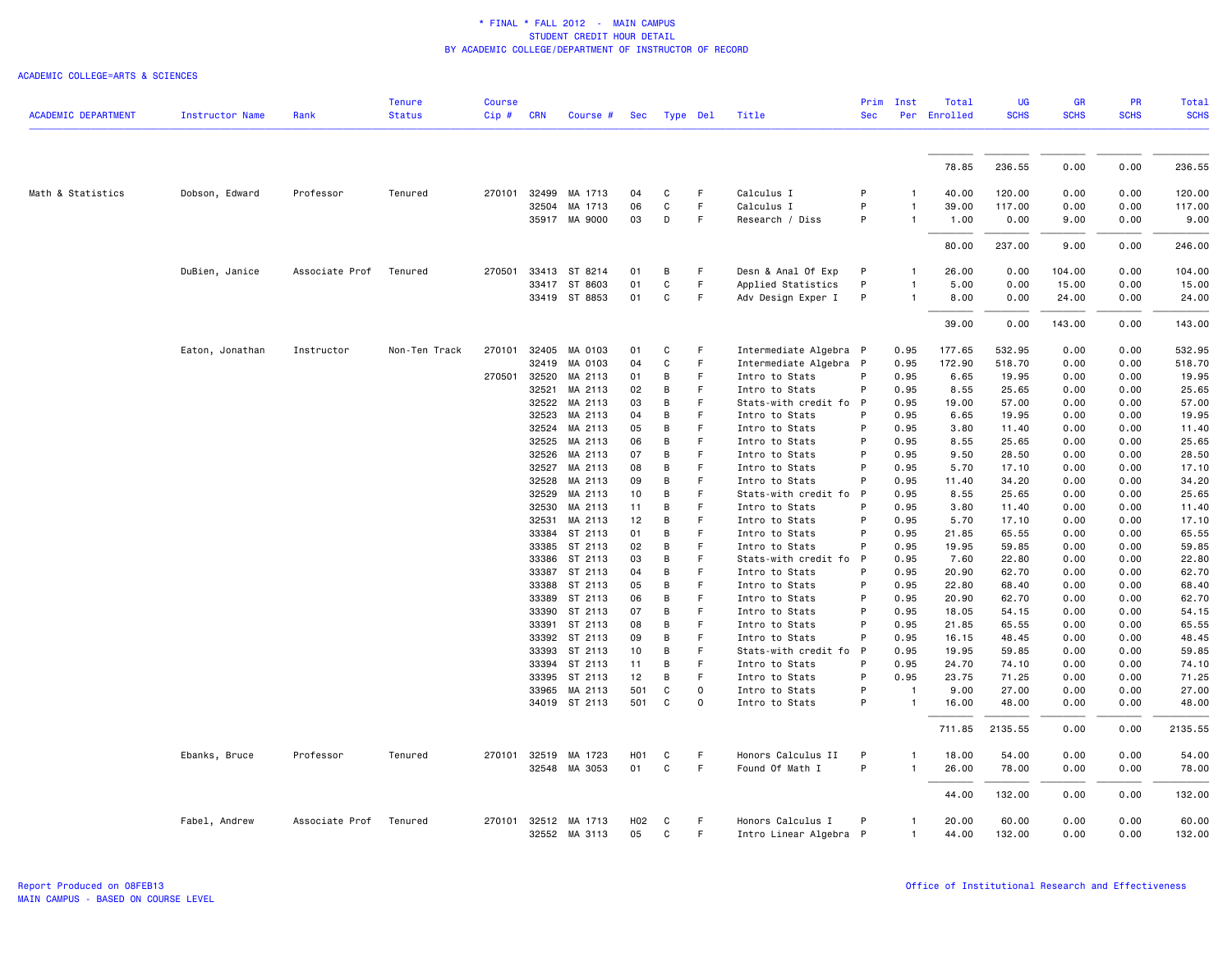| <b>ACADEMIC DEPARTMENT</b> | <b>Instructor Name</b>                            | Rank           | <b>Tenure</b><br><b>Status</b> | <b>Course</b><br>Cip# | <b>CRN</b>     | Course #                 | Sec      | Type Del          |         | Title                                          | <b>Sec</b>        | Prim Inst                        | Total<br>Per Enrolled | <b>UG</b><br><b>SCHS</b> | <b>GR</b><br><b>SCHS</b> | <b>PR</b><br><b>SCHS</b> | Total<br><b>SCHS</b> |
|----------------------------|---------------------------------------------------|----------------|--------------------------------|-----------------------|----------------|--------------------------|----------|-------------------|---------|------------------------------------------------|-------------------|----------------------------------|-----------------------|--------------------------|--------------------------|--------------------------|----------------------|
|                            |                                                   |                |                                |                       |                |                          |          |                   |         |                                                |                   |                                  |                       |                          |                          |                          |                      |
|                            |                                                   |                |                                |                       |                |                          |          |                   |         |                                                |                   |                                  | 64.00                 | 192.00                   | 0.00                     | 0.00                     | 192.00               |
| Math & Statistics          | Ferguson, Joseph                                  |                | Grad Tch Assist Not Applicable | 270101                | 32491          | MA 1613<br>32493 MA 1613 | 05<br>07 | C<br>$\mathbf{C}$ | F<br>F. | Cal Bus & Life Sc I P<br>Cal Bus & Life Sc I P |                   | 0.95<br>0.95                     | 38.00<br>36.10        | 114.00<br>108.30         | 0.00<br>0.00             | 0.00<br>0.00             | 114.00<br>108.30     |
|                            |                                                   |                |                                |                       |                |                          |          |                   |         |                                                |                   |                                  | 74.10                 | 222.30                   | 0.00                     | 0.00                     | 222.30               |
|                            | Hughes, Lorraine                                  | Instructor     | Non-Ten Track                  | 270101                | 32505          | MA 1713                  | 02       | C                 | F       | Calculus I                                     | P                 | $\mathbf{1}$                     | 87.00                 | 261.00                   | 0.00                     | 0.00                     | 261.00               |
|                            |                                                   |                |                                |                       | 32508          | MA 1713                  | 05       | $\mathtt{C}$      | F       | Calculus I                                     | P                 | $\mathbf{1}$                     | 62.00                 | 186.00                   | 0.00                     | 0.00                     | 186.00               |
|                            |                                                   |                |                                |                       |                | 32509 MA 1713            | 03       | C                 | F       | Calculus I                                     | P                 | $\mathbf{1}$                     | 62.00                 | 186.00                   | 0.00                     | 0.00                     | 186.00               |
|                            |                                                   |                |                                |                       |                |                          |          |                   |         |                                                |                   |                                  | 211.00                | 633.00                   | 0.00                     | 0.00                     | 633.00               |
|                            | Johnson, Corlis                                   | Associate Prof | Tenured                        | 270101 32432          |                | MA 1313                  | 07       | C                 | F       | College Algebra                                | P                 | 0.95                             | 39.90                 | 119.70                   | 0.00                     | 0.00                     | 119.70               |
|                            |                                                   |                |                                |                       | 32433          | MA 1313                  | 08       | $\mathtt{C}$      | F       | College Algebra                                | P                 | 0.95                             | 39.90                 | 119.70                   | 0.00                     | 0.00                     | 119.70               |
|                            |                                                   |                |                                |                       |                | 32556 MA 3163            | 01       | C                 | F       | Intro To Mod Algebra                           | P                 |                                  | 21.00                 | 63.00                    | 0.00                     | 0.00                     | 63.00                |
|                            |                                                   |                |                                |                       |                |                          |          |                   |         |                                                |                   |                                  | 100.80                | 302.40                   | 0.00                     | 0.00                     | 302.40               |
|                            | Kalappattil, Laksh Grad Tch Assist Not Applicable |                |                                | 270101                | 32426          | MA 1313                  | 02       | C                 | F       | College Algebra                                | P                 | 0.95                             | 38.95                 | 116.85                   | 0.00                     | 0.00                     | 116.85               |
|                            |                                                   |                |                                |                       |                | 32428 MA 1313            | 04       | C                 | F       | College Algebra                                | P                 | 0.95                             | 38.00                 | 114.00                   | 0.00                     | 0.00                     | 114.00               |
|                            |                                                   |                |                                |                       |                |                          |          |                   |         |                                                |                   |                                  | 76.95                 | 230.85                   | 0.00                     | 0.00                     | 230.85               |
|                            | Kim, Seongjai                                     | Associate Prof | Tenured                        | 270101                | 32554          | MA 3113                  | 06       | C                 | F.      | Intro Linear Algebra P                         |                   | $\mathbf{1}$                     | 39.00                 | 117.00                   | 0.00                     | 0.00                     | 117.00               |
|                            |                                                   |                |                                |                       | 32565          | MA 4313                  | 01       | C                 | F.      | Numerical Anal I                               | P                 | $\mathbf{1}$                     | 25.00                 | 75.00                    | 0.00                     | 0.00                     | 75.00                |
|                            |                                                   |                |                                |                       |                | 32574 MA 6313            | 01       | $\mathtt{C}$      | F.      | Numerical Anal I                               | P                 | $\mathbf{1}$                     | 7.00                  | 0.00                     | 21.00                    | 0.00                     | 21.00                |
|                            |                                                   |                |                                |                       |                |                          |          |                   |         |                                                |                   |                                  | 71.00                 | 192.00                   | 21.00                    | 0.00                     | 213.00               |
|                            | King, Nancy                                       | Instructor     | Non-Ten Track                  | 131315                |                | 35746 LSK 2990           | 02       | C                 | F       | Special Topic In LSK P                         |                   | $\mathbf{1}$                     | 27.00                 | 54.00                    | 0.00                     | 0.00                     | 54.00                |
|                            |                                                   |                |                                | 270101                | 32480          | MA 1433                  | 01       | C                 | F.      | Informal Geom & Meas P                         |                   | $\overline{1}$                   | 19.00                 | 57.00                    | 0.00                     | 0.00                     | 57.00                |
|                            |                                                   |                |                                |                       | 32481          | MA 1433                  | 02       | C                 | F       | Informal Geom & Meas P                         |                   | $\overline{1}$                   | 12.00                 | 36.00                    | 0.00                     | 0.00                     | 36.00                |
|                            |                                                   |                |                                |                       | 32487          | MA 1613                  | 01       | $\mathtt{C}$      | F.      | Cal Bus & Life Sc I S                          |                   | 0.05                             | 2.10                  | 6.30                     | 0.00                     | 0.00                     | 6.30                 |
|                            |                                                   |                |                                |                       | 32488          | MA 1613                  | 02       | C<br>C            | F<br>F  | Cal Bus & Life Sc I                            | s<br>$\mathsf{P}$ | 0.05                             | 2.05                  | 6.15                     | 0.00<br>0.00             | 0.00                     | 6.15                 |
|                            |                                                   |                |                                |                       | 32489<br>32490 | MA 1613<br>MA 1613       | 03<br>04 | C                 | F       | Cal Bus & Life Sc I<br>Cal Bus & Life Sc I     | $\mathsf{P}$      | $\overline{1}$<br>$\overline{1}$ | 52.00<br>54.00        | 156.00<br>162.00         | 0.00                     | 0.00<br>0.00             | 156.00<br>162.00     |
|                            |                                                   |                |                                |                       | 32491          | MA 1613                  | 05       | C                 | F       | Cal Bus & Life Sc I                            | s                 | 0.05                             | 2.00                  | 6.00                     | 0.00                     | 0.00                     | 6.00                 |
|                            |                                                   |                |                                |                       | 32492          | MA 1613                  | 06       | C                 | F       | Cal Bus & Life Sc I                            | - S               | 0.05                             | 2.05                  | 6.15                     | 0.00                     | 0.00                     | 6.15                 |
|                            |                                                   |                |                                |                       | 32493          | MA 1613                  | 07       | C                 | F       | Cal Bus & Life Sc I                            | s                 | 0.05                             | 1.90                  | 5.70                     | 0.00                     | 0.00                     | 5.70                 |
|                            |                                                   |                |                                |                       | 32494          | MA 1613                  | 08       | $\mathbf c$       | F       | Cal Bus & Life Sc I                            | S                 | 0.05                             | 1.95                  | 5.85                     | 0.00                     | 0.00                     | 5.85                 |
|                            |                                                   |                |                                |                       |                | 32495 MA 1613            | 09       | C                 | F       | Cal Bus & Life Sc I S                          |                   | 0.05                             | 7.55                  | 22.65                    | 0.00                     | 0.00                     | 22.65                |
|                            |                                                   |                |                                |                       |                |                          |          |                   |         |                                                |                   |                                  | 183.60                | 523.80                   | 0.00                     | 0.00                     | 523.80               |
|                            | Krishnasamysaraswa Grad Tch Assist Not Applicable |                |                                | 270101                | 32468          | MA 1323                  | 05       | C                 | F.      | Trigonometry                                   | P                 | 0.95                             | 36.10                 | 108.30                   | 0.00                     | 0.00                     | 108.30               |
|                            |                                                   |                |                                |                       |                | 32470 MA 1323            | 07       | $\mathsf{C}$      | F       | Trigonometry                                   | P                 | 0.95                             | 38.95                 | 116.85                   | 0.00                     | 0.00                     | 116.85               |
|                            |                                                   |                |                                |                       |                |                          |          |                   |         |                                                |                   |                                  | 75.05                 | 225.15                   | 0.00                     | 0.00                     | 225.15               |
|                            | Lim, Hyeona                                       | Associate Prof | Tenured                        |                       |                | 270101 32544 MA 2743     | 01       | C                 | F       | Calculus IV                                    | P                 | $\mathbf{1}$                     | 45.00                 | 135.00                   | 0.00                     | 0.00                     | 135.00               |
|                            |                                                   |                |                                |                       |                | 35959 MA 7000            | 01       | $\;$ I            | F       | Directed Indiv Study P                         |                   | $\mathbf{1}$                     | 1.00                  | 0.00                     | 3.00                     | 0.00                     | 3.00                 |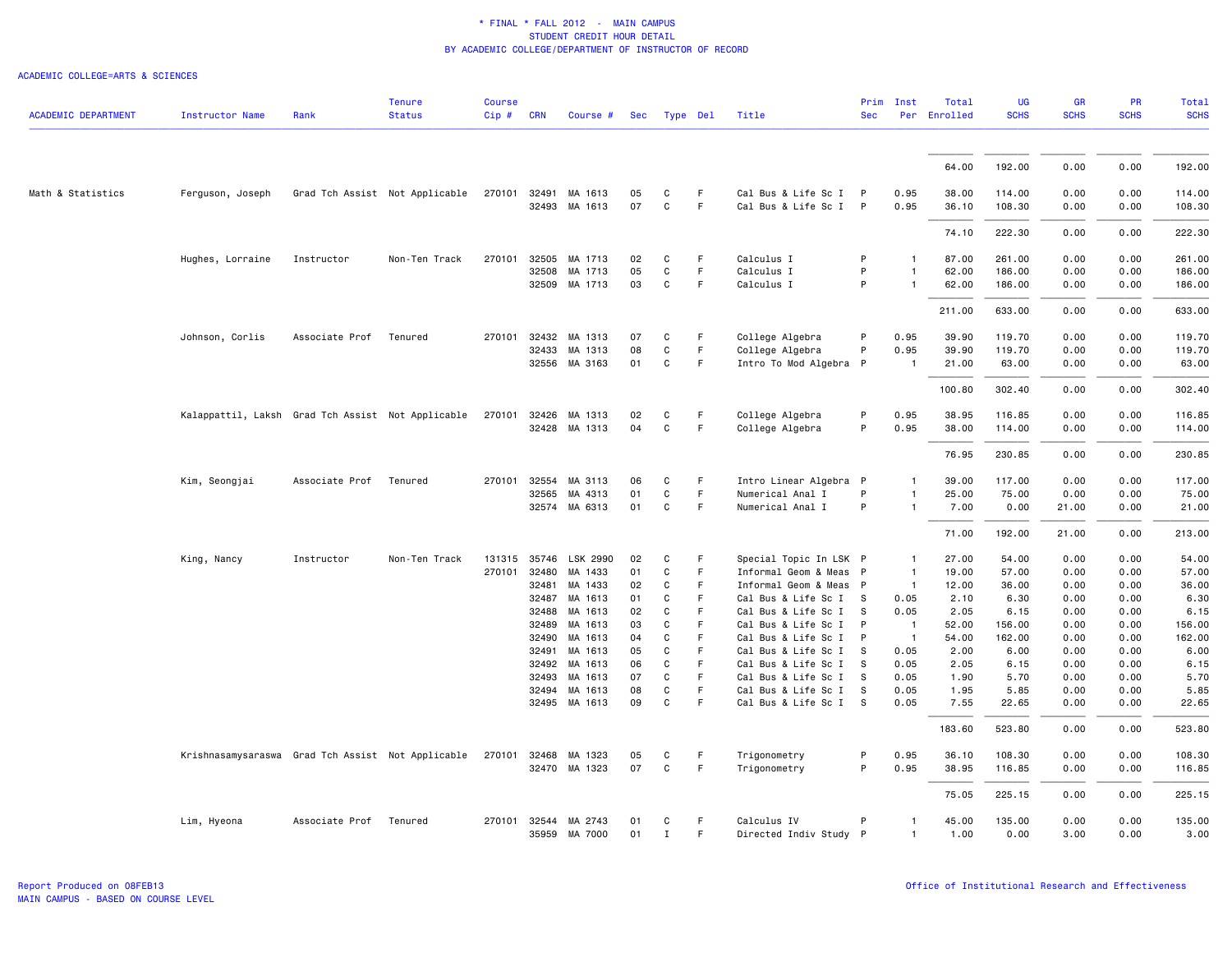|                            |                        |            | <b>Tenure</b> | <b>Course</b> |              |               |                  |              |             |                        | Prim         | Inst           | Total        | <b>UG</b>   | <b>GR</b>   | <b>PR</b>   | Total       |
|----------------------------|------------------------|------------|---------------|---------------|--------------|---------------|------------------|--------------|-------------|------------------------|--------------|----------------|--------------|-------------|-------------|-------------|-------------|
| <b>ACADEMIC DEPARTMENT</b> | <b>Instructor Name</b> | Rank       | <b>Status</b> | Cip#          | <b>CRN</b>   | Course #      | Sec              | Type Del     |             | Title                  | <b>Sec</b>   |                | Per Enrolled | <b>SCHS</b> | <b>SCHS</b> | <b>SCHS</b> | <b>SCHS</b> |
|                            |                        |            |               |               |              |               |                  |              |             |                        |              |                |              |             |             |             |             |
|                            |                        |            |               |               |              |               |                  |              |             |                        |              |                | 46.00        | 135.00      | 3.00        | 0.00        | 138.00      |
| Math & Statistics          | Miller, Thomas         | Professor  | Tenured       | 270101        | 32563        | MA 4153       | 01               | C            | F           | Mat & Lin Algebra      | P            |                | 5.00         | 15.00       | 0.00        | 0.00        | 15.00       |
|                            |                        |            |               |               | 32572        | MA 6153       | 01               | C            | F           | Mat & Lin Algebra      | P            | $\mathbf{1}$   | 3.00         | 0.00        | 9.00        | 0.00        | 9.00        |
|                            |                        |            |               |               | 34407        | MA 8633       | 01               | C            | F           | Real Analysis I        | P            | 1              | 5.00         | 0.00        | 15.00       | 0.00        | 15.00       |
|                            |                        |            |               |               | 35918        | MA 9000       | 04               | D            | $\mathsf F$ | Research / Diss        | P            | 1              | 3.00         | 0.00        | 10.00       | 0.00        | 10.00       |
|                            |                        |            |               |               | 35924        | MA 9633       | 01               | C            | F           | Topics In Analysis     | P            | 1              | 2.00         | 0.00        | 6.00        | 0.00        | 6.00        |
|                            |                        |            |               |               |              |               |                  |              |             |                        |              |                | 18,00        | 15.00       | 40.00       | 0.00        | 55.00       |
|                            | Miller, Vivien         | Professor  | Tenured       | 270101        | 32511        | MA 1713       | H <sub>0</sub> 1 | C            | F.          | Honors Calculus I      | P            | 1              | 22.00        | 66.00       | 0.00        | 0.00        | 66.00       |
|                            |                        |            |               |               | 32569        | MA 4633       | 01               | C            | F           | Adv Calculus I         | P            | 1              | 22.00        | 66.00       | 0.00        | 0.00        | 66.00       |
|                            |                        |            |               |               |              | 32578 MA 6633 | 01               | C            | F           | Adv Calculus I         | P            | 1              | 4.00         | 0.00        | 12.00       | 0.00        | 12.00       |
|                            |                        |            |               |               |              |               |                  |              |             |                        |              |                | 48.00        | 132.00      | 12.00       | 0.00        | 144.00      |
|                            | Nation, Julie          | Instructor | Non-Ten Track | 270101        |              | 32405 MA 0103 | 01               | C            | F           | Intermediate Algebra S |              | 0.05           | 9.35         | 28.05       | 0.00        | 0.00        | 28.05       |
|                            |                        |            |               |               | 32406        | MA 0103       | 02               | C            | F           | Intermediate Algebra P |              | $\overline{1}$ | 184.00       | 552.00      | 0.00        | 0.00        | 552.00      |
|                            |                        |            |               |               | 32407        | MA 0103       | 03               | C            | F           | Intermediate Algebra P |              | $\mathbf{1}$   | 157.00       | 471.00      | 0.00        | 0.00        | 471.00      |
|                            |                        |            |               |               | 32408        | MA 0103       | 05               | Κ            | F           | Intermediate Algebra P |              | $\mathbf{1}$   | 56.00        | 0.00        | 0.00        | 0.00        | 0.00        |
|                            |                        |            |               |               | 32409        | MA 0103       | 06               | K            | F           | Intermediate Algebra P |              | 1              | 58.00        | 0.00        | 0.00        | 0.00        | 0.00        |
|                            |                        |            |               |               | 32410        | MA 0103       | 07               | Κ            | F           | Intermediate Algebra P |              | 1              | 58.00        | 0.00        | 0.00        | 0.00        | 0.00        |
|                            |                        |            |               |               | 32411        | MA 0103       | 08               | Κ            | F           | Intermediate Algebra P |              | $\mathbf{1}$   | 48.00        | 0.00        | 0.00        | 0.00        | 0.00        |
|                            |                        |            |               |               | 32412        | MA 0103       | 09               | Κ            | $\mathsf F$ | Intermediate Algebra P |              | $\mathbf{1}$   | 57.00        | 0.00        | 0.00        | 0.00        | 0.00        |
|                            |                        |            |               |               | 32413        | MA 0103       | 10               | Κ            | F           | Intermediate Algebra P |              | 1              | 47.00        | 0.00        | 0.00        | 0.00        | 0.00        |
|                            |                        |            |               |               | 32414        | MA 0103       | 11               | Κ            | F           | Intermediate Algebra P |              | $\mathbf{1}$   | 33.00        | 0.00        | 0.00        | 0.00        | 0.00        |
|                            |                        |            |               |               | 32415        | MA 0103       | 12               | K            | F           | Intermediate Algebra P |              | $\mathbf{1}$   | 53.00        | 0.00        | 0.00        | 0.00        | 0.00        |
|                            |                        |            |               |               | 32416        | MA 0103       | 13               | Κ            | F           | Intermediate Algebra P |              | $\mathbf{1}$   | 58,00        | 0.00        | 0.00        | 0.00        | 0.00        |
|                            |                        |            |               |               | 32417        | MA 0103       | 14               | Κ            | F           | Intermediate Algebra P |              | -1             | 58.00        | 0.00        | 0.00        | 0.00        | 0.00        |
|                            |                        |            |               |               | 32418        | MA 0103       | 15               | Κ            | $\mathsf F$ | Intermediate Algebra P |              | $\mathbf{1}$   | 50.00        | 0.00        | 0.00        | 0.00        | 0.00        |
|                            |                        |            |               |               | 32419        | MA 0103       | 04               | C            | F           | Intermediate Algebra S |              | 0.05           | 9.10         | 27.30       | 0.00        | 0.00        | 27.30       |
|                            |                        |            |               |               | 32420        | MA 0103       | 16               | K            | F           | Intermediate Algebra P |              | $\mathbf{1}$   | 45.00        | 0.00        | 0.00        | 0.00        | 0.00        |
|                            |                        |            |               |               | 32421        | MA 0103       | 17               | Κ            | F           | Intermediate Algebra P |              | $\overline{1}$ | 46.00        | 0.00        | 0.00        | 0.00        | 0.00        |
|                            |                        |            |               |               | 32423        | MA 0103       | 19               | Κ            | F           | Intermediate Algebra P |              | $\overline{1}$ | 45.00        | 0.00        | 0.00        | 0.00        | 0.00        |
|                            |                        |            |               |               | 32430        | MA 1313       | 05               | C            | F           | College Algebra        | P            | 0.95           | 183.35       | 550.05      | 0.00        | 0.00        | 550.05      |
|                            |                        |            |               |               | 32435        | MA 1313       | 10               | C            | F           | College Algebra        | P            | 0.95           | 184.30       | 552.90      | 0.00        | 0.00        | 552.90      |
|                            |                        |            |               |               | 32478        | MA 1423       | 02               | C            | F           | Problem Solving Real P |              | $\overline{1}$ | 34.00        | 102.00      | 0.00        | 0.00        | 102.00      |
|                            |                        |            |               |               |              |               |                  |              |             |                        |              |                | 1473.10      | 2283.30     | 0.00        | 0.00        | 2283.30     |
|                            | Neumann, Michael       | Professor  | Tenured       | 270101        | 32543        | MA 2733       | <b>HO1</b>       | C            | F           | Honors Calculus III    | $\mathsf{P}$ | $\mathbf{1}$   | 19.00        | 57.00       | 0.00        | 0.00        | 57.00       |
|                            |                        |            |               |               | 34408        | MA 8663       | 01               | C            | $\mathsf F$ | Functional Analysis    | P            |                | 3.00         | 0.00        | 9.00        | 0.00        | 9.00        |
|                            |                        |            |               |               |              | 35499 MA 9000 | 01               | D            | F           | Research / Diss        | P            | $\mathbf{1}$   | 1.00         | 0.00        | 9.00        | 0.00        | 9.00        |
|                            |                        |            |               |               |              |               |                  |              |             |                        |              |                | 23.00        | 57.00       | 18,00       | 0.00        | 75.00       |
|                            | Oppenheimer, Seth      | Professor  | Tenured       |               | 270101 34400 | MA 3253       | 05               | C            | F           | Diff Equations         | P            | 1              | 33.00        | 99.00       | 0.00        | 0.00        | 99.00       |
|                            |                        |            |               |               | 36468        | MA 7000       | 04               | $\mathbf{I}$ | F           | Directed Indiv Study P |              | 1              | 1.00         | 0.00        | 3.00        | 0.00        | 3.00        |
|                            |                        |            |               |               |              |               |                  |              |             |                        |              |                | 34.00        | 99.00       | 3.00        | 0.00        | 102.00      |
|                            | Qian, Chuanxi          | Professor  | Tenured       | 270101        | 32536        | MA 2733       | 02               | C            | F           | Calculus III           | P            | 1              | 38.00        | 114.00      | 0.00        | 0.00        | 114.00      |
|                            |                        |            |               |               | 35968        | MA 3113       | 07               | $\mathbf{C}$ | F           | Intro Linear Algebra P |              | 1              | 40.00        | 120.00      | 0.00        | 0.00        | 120.00      |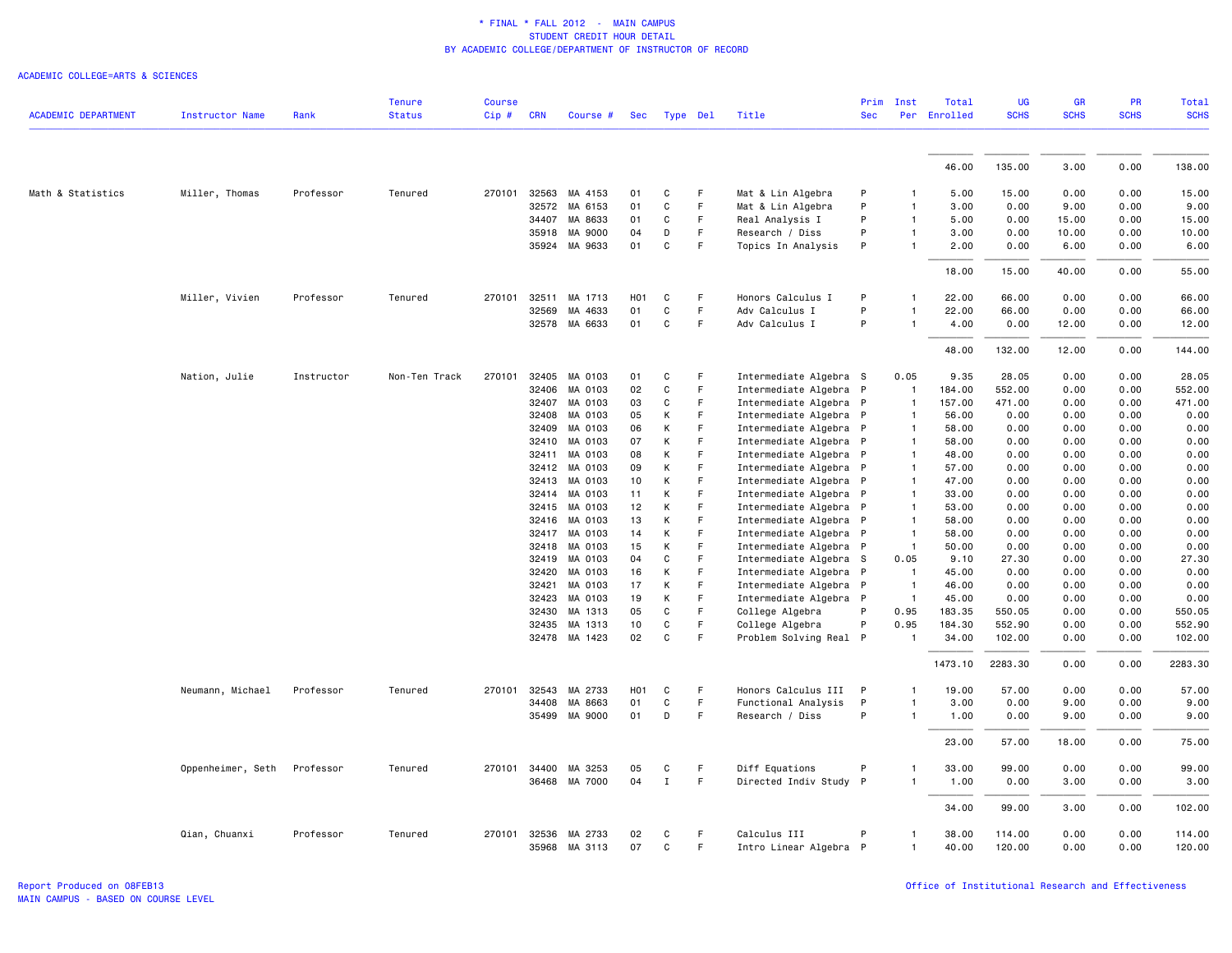| <b>ACADEMIC DEPARTMENT</b> | <b>Instructor Name</b>                           | Rank                     | <b>Tenure</b><br><b>Status</b> | <b>Course</b><br>Cip# | <b>CRN</b>   | Course #             | Sec | Type Del     |    | Title                  | <b>Sec</b> | Prim Inst      | Total<br>Per Enrolled | <b>UG</b><br><b>SCHS</b> | GR<br><b>SCHS</b> | PR<br><b>SCHS</b> | <b>Total</b><br><b>SCHS</b> |
|----------------------------|--------------------------------------------------|--------------------------|--------------------------------|-----------------------|--------------|----------------------|-----|--------------|----|------------------------|------------|----------------|-----------------------|--------------------------|-------------------|-------------------|-----------------------------|
|                            |                                                  |                          |                                |                       |              |                      |     |              |    |                        |            |                |                       |                          |                   |                   |                             |
|                            |                                                  |                          |                                |                       |              |                      |     |              |    |                        |            |                | 78.00                 | 234.00                   | 0.00              | 0.00              | 234.00                      |
| Math & Statistics          | Razzaghi, Mohsen                                 | Professor                | Tenured                        |                       |              | 270101 36275 MA 9000 | 05  | D            | F. | Research / Diss        | P          |                | 1.00                  | 0.00                     | 3.00              | 0.00              | 3.00                        |
|                            |                                                  |                          |                                |                       |              |                      |     |              |    |                        |            |                | 1.00                  | 0.00                     | 3.00              | 0.00              | 3.00                        |
|                            | Roberson, Bonnie                                 |                          | Grad Tch Assist Not Applicable |                       | 270101 32463 | MA 1323              | 01  | C            | F. | Trigonometry           | P          | 0.95           | 38.95                 | 116.85                   | 0.00              | 0.00              | 116.85                      |
|                            |                                                  |                          |                                |                       |              | 36295 MA 1323        | 11  | C            | F  | Trigonometry           | P          | 0.95           | 34.20                 | 102.60                   | 0.00              | 0.00              | 102.60                      |
|                            |                                                  |                          |                                |                       |              |                      |     |              |    |                        |            |                | 73.15                 | 219.45                   | 0.00              | 0.00              | 219.45                      |
|                            | Scarborough, Betty Assistant Prof Tenured        |                          |                                |                       |              | 270101 32482 MA 1453 | 01  | C            | F  | Precal w/Graphing Ca S |            | 0.05           | 1.25                  | 3.75                     | 0.00              | 0.00              | 3.75                        |
|                            |                                                  |                          |                                |                       | 32483        | MA 1453              | 02  | C            | F  | Precal w/Graphing Ca S |            | 0.05           | 1.20                  | 3.60                     | 0.00              | 0.00              | 3.60                        |
|                            |                                                  |                          |                                |                       | 32545        | MA 2743              | 02  | C            | F  | Calculus IV            | P          | $\overline{1}$ | 33,00                 | 99.00                    | 0.00              | 0.00              | 99.00                       |
|                            |                                                  |                          |                                |                       |              | 32546 MA 2743        | 03  | C            | F. | Calculus IV            | P          | $\overline{1}$ | 44.00                 | 132.00                   | 0.00              | 0.00              | 132.00                      |
|                            |                                                  |                          |                                |                       | 32557        | MA 3253              | 01  | C            | F  | Diff Equations         | P          | $\overline{1}$ | 22.00                 | 66.00                    | 0.00              | 0.00              | 66.00                       |
|                            |                                                  |                          |                                |                       |              | 32559 MA 3253        | 03  | C            | F. | Diff Equations         | P          |                | 30.00                 | 90.00                    | 0.00              | 0.00              | 90.00                       |
|                            |                                                  |                          |                                |                       |              |                      |     |              |    |                        |            |                | 131.45                | 394.35                   | 0.00              | 0.00              | 394.35                      |
|                            | Schweitzer, David Grad Tch Assist Not Applicable |                          |                                |                       |              | 270101 32464 MA 1323 | 02  | C            | F  | Trig - credit for MA P |            | 0.95           | 35.15                 | 105.45                   | 0.00              | 0.00              | 105.45                      |
|                            |                                                  |                          |                                |                       |              | 32473 MA 1323        | 10  | C            | F  | Trigonometry           | P          | 0.95           | 39.90                 | 119.70                   | 0.00              | 0.00              | 119.70                      |
|                            |                                                  |                          |                                |                       |              |                      |     |              |    |                        |            |                | 75.05                 | 225.15                   | 0.00              | 0.00              | 225.15                      |
|                            | Sepehrifar, Mohamm Assistant Prof Ten Track      |                          |                                |                       |              | 270501 33411 ST 8114 | 02  | B            | F  | Statistical Methods    | P          | $\mathbf{1}$   | 33.00                 | 0.00                     | 132.00            | 0.00              | 132.00                      |
|                            |                                                  |                          |                                |                       |              | 33420 ST 8913        | 01  | C            | F  | Recent Devs In Stat P  |            | $\mathbf{1}$   | 5.00                  | 0.00                     | 15.00             | 0.00              | 15.00                       |
|                            |                                                  |                          |                                |                       |              |                      |     |              |    |                        |            |                | 38.00                 | 0.00                     | 147.00            | 0.00              | 147.00                      |
|                            | Sessions, Bonnie                                 |                          | Grad Tch Assist Not Applicable |                       | 270101 32427 | MA 1313              | 03  | C            | F. | College Algebra        | P          | 0.95           | 38.95                 | 116.85                   | 0.00              | 0.00              | 116.85                      |
|                            |                                                  |                          |                                |                       |              | 32434 MA 1313        | 09  | $\mathbf{C}$ | F. | College Algebra        | P          | 0.95           | 38.95                 | 116.85                   | 0.00              | 0.00              | 116.85                      |
|                            |                                                  |                          |                                |                       |              |                      |     |              |    |                        |            |                | 77.90                 | 233.70                   | 0.00              | 0.00              | 233.70                      |
|                            | Shaw, Patricia                                   | Instructor               | Non-Ten Track                  |                       | 270101 32537 | MA 2733              | 03  | C            | F. | Calculus III           | P          | $\mathbf{1}$   | 68.00                 | 204.00                   | 0.00              | 0.00              | 204.00                      |
|                            |                                                  |                          |                                |                       | 32538        | MA 2733              | 04  | C            | F. | Calculus III           | P          | $\mathbf{1}$   | 69.00                 | 207.00                   | 0.00              | 0.00              | 207.00                      |
|                            |                                                  |                          |                                |                       |              | 32539 MA 2733        | 05  | C            | F  | Calculus III           | P          | $\mathbf{1}$   | 70.00                 | 210.00                   | 0.00              | 0.00              | 210.00                      |
|                            |                                                  |                          |                                |                       |              | 32540 MA 2733        | 06  | $\mathtt{C}$ | F. | Calculus III           | P          | $\mathbf{1}$   | 63.00                 | 189.00                   | 0.00              | 0.00              | 189.00                      |
|                            |                                                  |                          |                                |                       |              |                      |     |              |    |                        |            |                | 270.00                | 810.00                   | 0.00              | 0.00              | 810.00                      |
|                            | Shontz, Suzanne                                  | Assistant Prof Ten Track |                                |                       |              | 270101 32550 MA 3113 | 04  | C            | F. | Intro Linear Algebra P |            | $\mathbf{1}$   | 38.00                 | 114.00                   | 0.00              | 0.00              | 114.00                      |
|                            |                                                  |                          |                                |                       |              | 34404 MA 8443        | 01  | C            | F. | Num Soln PDE I         | P          | $\mathbf{1}$   | 4.00                  | 0.00                     | 12.00             | 0.00              | 12.00                       |
|                            |                                                  |                          |                                |                       |              |                      |     |              |    |                        |            |                | 42.00                 | 114.00                   | 12.00             | 0.00              | 126.00                      |
|                            | Shows, Justin                                    | Assistant Prof           | Ten Track                      |                       | 270501 32564 | MA 4243              | 01  | C            | F. | Data Analysis I        | P          | 1              | 7.00                  | 21.00                    | 0.00              | 0.00              | 21.00                       |
|                            |                                                  |                          |                                |                       | 32573        | MA 6243              | 01  | C            | F. | Data Analysis I        | P          | $\mathbf{1}$   | 6.00                  | 0.00                     | 18.00             | 0.00              | 18.00                       |
|                            |                                                  |                          |                                |                       | 33407        | ST 6243              | 01  | C            | F. | Data Analysis I        | P          | $\mathbf{1}$   | 11.00                 | 0.00                     | 33.00             | 0.00              | 33.00                       |
|                            |                                                  |                          |                                |                       | 33418        | ST 8613              | 01  | C            | F  | Linear Models I        | P          | $\mathbf{1}$   | 5.00                  | 0.00                     | 15.00             | 0.00              | 15.00                       |
|                            |                                                  |                          |                                |                       |              |                      |     |              |    |                        |            |                | 29.00                 | 21.00                    | 66.00             | 0.00              | 87.00                       |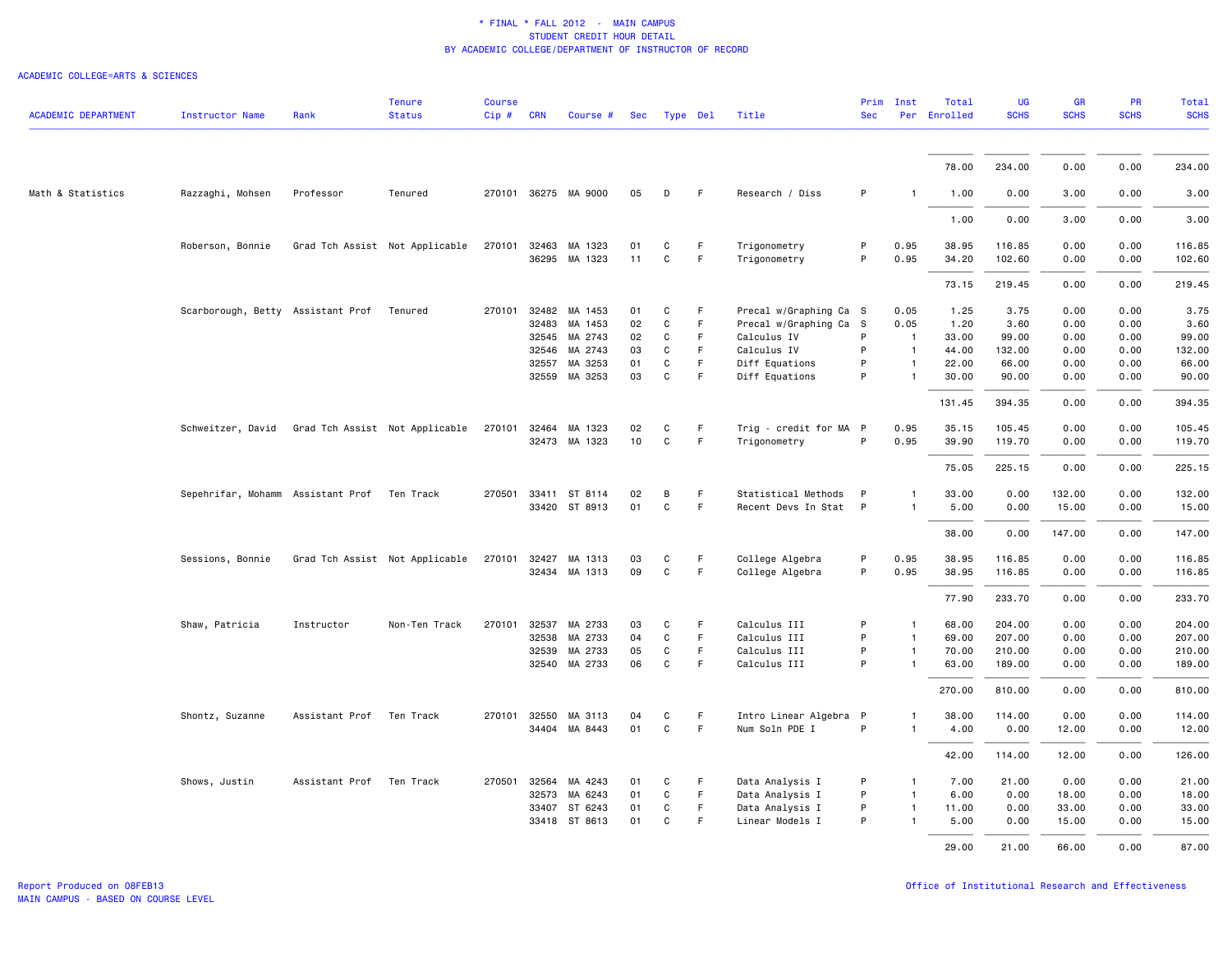|                            |                                                   |                | <b>Tenure</b> | <b>Course</b> |                |                    |            |              |          |                                    | Prim       | Inst                   | Total         | UG            | <b>GR</b>    | PR           | Total         |
|----------------------------|---------------------------------------------------|----------------|---------------|---------------|----------------|--------------------|------------|--------------|----------|------------------------------------|------------|------------------------|---------------|---------------|--------------|--------------|---------------|
| <b>ACADEMIC DEPARTMENT</b> | <b>Instructor Name</b>                            | Rank           | <b>Status</b> | Cip#          | <b>CRN</b>     | Course #           | <b>Sec</b> |              | Type Del | Title                              | <b>Sec</b> | Per                    | Enrolled      | <b>SCHS</b>   | <b>SCHS</b>  | <b>SCHS</b>  | <b>SCHS</b>   |
| Math & Statistics          | Smith, Robert                                     | Associate Prof | Tenured       | 270101        | 32551          | MA 3113            | 02         | C            | F        | Intro Linear Algebra P             |            | $\overline{1}$         | 45.00         | 135.00        | 0.00         | 0.00         | 135.00        |
|                            |                                                   |                |               |               | 32553          | MA 3113            | 03         | C            | F        | Intro Linear Algebra P             |            | 1                      | 46.00         | 138.00        | 0.00         | 0.00         | 138.00        |
|                            |                                                   |                |               |               | 32570          | MA 4753            | 01         | C            | F        | Ap Complex Variables P             |            | $\mathbf{1}$           | 6.00          | 18.00         | 0.00         | 0.00         | 18.00         |
|                            |                                                   |                |               |               | 32579          | MA 6753            | 01         | C            | F.       | Ap Complex Variables P             |            | $\mathbf{1}$           | 4.00          | 0.00          | 12.00        | 0.00         | 12.00         |
|                            |                                                   |                |               |               | 32585          | MA 8981            | 01         | C            | F        | Teaching Seminar                   | P          | $\mathbf{1}$           | 7.00          | 0.00          | 7.00         | 0.00         | 7.00          |
|                            |                                                   |                |               |               |                | 36350 MA 7000      | 02         | $\mathbf I$  | F        | Directed Indiv Study P             |            | $\mathbf{1}$           | 1.00          | 0.00          | 3.00         | 0.00         | 3.00          |
|                            |                                                   |                |               |               |                |                    |            |              |          |                                    |            |                        | 109.00        | 291.00        | 22.00        | 0.00         | 313.00        |
|                            | Tschume, William                                  | Lecturer       | Non-Ten Track | 270101        | 32436          | MA 1313            | 11         | C            | F        | College Algebra                    | P          | 0.95                   | 144.40        | 433.20        | 0.00         | 0.00         | 433.20        |
|                            |                                                   |                |               |               | 32469          | MA 1323            | 06         | C            | F        | Trigonometry                       | P          | 0.95                   | 38.95         | 116.85        | 0.00         | 0.00         | 116.85        |
|                            |                                                   |                |               |               | 32471          | MA 1323            | 08         | $\mathtt{C}$ | F        | Trigonometry                       | P          | 0.95                   | 176.70        | 530.10        | 0.00         | 0.00         | 530.10        |
|                            |                                                   |                |               |               | 32472          | MA 1323            | 09         | C            | F        | Trigonometry                       | P          | 0.95                   | 41.80         | 125.40        | 0.00         | 0.00         | 125.40        |
|                            |                                                   |                |               |               |                | 32495 MA 1613      | 09         | C            | F        | Cal Bus & Life Sc I                | P          | 0.95                   | 143.45        | 430.35        | 0.00         | 0.00         | 430.35        |
|                            |                                                   |                |               |               |                |                    |            |              |          |                                    |            |                        | 545.30        | 1635.90       | 0.00         | 0.00         | 1635.90       |
|                            | Vanlangenberg, Chr Grad Tch Assist Not Applicable |                |               | 270501        | 32532          | MA 2113            | 13         | B            | F        | Intro to Stats                     | P          | 0.95                   | 8.55          | 25.65         | 0.00         | 0.00         | 25.65         |
|                            |                                                   |                |               |               | 32533          | MA 2113            | 14         | B            | F.       | Intro to Stats                     | P          | 0.95                   | 2.85          | 8.55          | 0.00         | 0.00         | 8.55          |
|                            |                                                   |                |               |               | 32534          | MA 2113            | 15         | B            | F        | Intro to Stats                     | P          | 0.95                   | 4.75          | 14.25         | 0.00         | 0.00         | 14.25         |
|                            |                                                   |                |               |               | 33396          | ST 2113            | 13         | B            | F        | Intro to Stats                     | P          | 0.95                   | 19.00         | 57.00         | 0.00         | 0.00         | 57.00         |
|                            |                                                   |                |               |               | 33397          | ST 2113            | 14         | В            | F        | Intro to Stats                     | P          | 0.95                   | 22.80         | 68.40         | 0.00         | 0.00         | 68.40         |
|                            |                                                   |                |               |               |                | 33398 ST 2113      | 15         | B            | F        | Intro to Stats                     | P          | 0.95                   | 21.85         | 65.55         | 0.00         | 0.00         | 65.55         |
|                            |                                                   |                |               |               |                |                    |            |              |          |                                    |            |                        | 79.80         | 239.40        | 0.00         | 0.00         | 239.40        |
|                            | Walters, Kimberly                                 | Instructor     | Non-Ten Track | 270101        | 32426          | MA 1313            | 02         | C            | F        | College Algebra                    | S          | 0.05                   | 2.05          | 6.15          | 0.00         | 0.00         | 6.15          |
|                            |                                                   |                |               |               | 32427          | MA 1313            | 03         | C            | F        | College Algebra                    | S          | 0.05                   | 2.05          | 6.15          | 0.00         | 0.00         | 6.15          |
|                            |                                                   |                |               |               | 32428          | MA 1313            | 04         | C            | F        | College Algebra                    | s          | 0.05                   | 2.00          | 6.00          | 0.00         | 0.00         | 6.00          |
|                            |                                                   |                |               |               | 32430          | MA 1313            | 05         | C            | F        | College Algebra                    | s          | 0.05                   | 9.65          | 28.95         | 0.00         | 0.00         | 28.95         |
|                            |                                                   |                |               |               | 32431          | MA 1313            | 06         | C            | F        | College Algebra                    | P          | -1                     | 197.00        | 591.00        | 0.00         | 0.00         | 591.00        |
|                            |                                                   |                |               |               | 32432          | MA 1313            | 07         | C            | F        | College Algebra                    | s          | 0.05                   | 2.10          | 6.30          | 0.00         | 0.00         | 6.30          |
|                            |                                                   |                |               |               | 32433          | MA 1313            | 08         | C            | F        | College Algebra                    | S          | 0.05                   | 2.10          | 6.30          | 0.00         | 0.00         | 6.30          |
|                            |                                                   |                |               |               | 32434          | MA 1313            | 09         | C            | F        | College Algebra                    | S          | 0.05                   | 2.05          | 6.15          | 0.00         | 0.00         | 6.15          |
|                            |                                                   |                |               |               | 32435          | MA 1313            | 10         | C            | F<br>F   | College Algebra                    | s          | 0.05                   | 9.70          | 29.10         | 0.00         | 0.00         | 29.10         |
|                            |                                                   |                |               |               | 32436<br>32439 | MA 1313<br>MA 1313 | 11<br>13   | C<br>К       | F        | College Algebra                    | S<br>P     | 0.05<br>$\overline{1}$ | 7.60<br>47.00 | 22.80<br>0.00 | 0.00<br>0.00 | 0.00<br>0.00 | 22.80<br>0.00 |
|                            |                                                   |                |               |               | 32440          | MA 1313            | 14         | K            | F        | College Algebra<br>College Algebra | P          | $\overline{1}$         | 58.00         | 0.00          | 0.00         | 0.00         | 0.00          |
|                            |                                                   |                |               |               | 32441          | MA 1313            | 15         | К            | F        | College Algebra                    | P          | $\overline{1}$         | 50.00         | 0.00          | 0.00         | 0.00         | 0.00          |
|                            |                                                   |                |               |               | 32442          | MA 1313            | 16         | К            | F        | College Algebra                    | P          | $\mathbf{1}$           | 33.00         | 0.00          | 0.00         | 0.00         | 0.00          |
|                            |                                                   |                |               |               | 32444          | MA 1313            | 18         | К            | F        | College Algebra                    | P          | $\mathbf{1}$           | 58.00         | 0.00          | 0.00         | 0.00         | 0.00          |
|                            |                                                   |                |               |               | 32445          | MA 1313            | 19         | К            | F        | College Algebra                    | P          | $\mathbf{1}$           | 49.00         | 0.00          | 0.00         | 0.00         | 0.00          |
|                            |                                                   |                |               |               | 32446          | MA 1313            | 20         | К            | F        | College Algebra                    | P          | $\overline{1}$         | 56.00         | 0.00          | 0.00         | 0.00         | 0.00          |
|                            |                                                   |                |               |               | 32447          | MA 1313            | 21         | K            | F        | College Algebra                    | P          | $\mathbf{1}$           | 59.00         | 0.00          | 0.00         | 0.00         | 0.00          |
|                            |                                                   |                |               |               | 32448          | MA 1313            | 22         | K            | F        | College Algebra                    | P          | $\mathbf{1}$           | 57.00         | 0.00          | 0.00         | 0.00         | 0.00          |
|                            |                                                   |                |               |               | 32449          | MA 1313            | 23         | K            | F        | College Algebra                    | P          | $\overline{1}$         | 37.00         | 0.00          | 0.00         | 0.00         | 0.00          |
|                            |                                                   |                |               |               | 32450          | MA 1313            | 24         | К            | F        | College Algebra                    | P          | $\overline{1}$         | 57.00         | 0.00          | 0.00         | 0.00         | 0.00          |
|                            |                                                   |                |               |               | 32451          | MA 1313            | 25         | К            | F        | College Algebra                    | P          | $\overline{1}$         | 60.00         | 0.00          | 0.00         | 0.00         | 0.00          |
|                            |                                                   |                |               |               | 32452          | MA 1313            | 26         | K            | F        | College Algebra                    | P          | $\overline{1}$         | 60.00         | 0.00          | 0.00         | 0.00         | 0.00          |
|                            |                                                   |                |               |               | 32453          | MA 1313            | 27         | K            | F        | College Algebra                    | P          | $\overline{1}$         | 59.00         | 0.00          | 0.00         | 0.00         | 0.00          |
|                            |                                                   |                |               |               | 32454          | MA 1313            | 28         | K            | F        | College Algebra                    | P          | $\mathbf{1}$           | 29.00         | 0.00          | 0.00         | 0.00         | 0.00          |
|                            |                                                   |                |               |               | 32456          | MA 1313            | 30         | K            | F        | College Algebra                    | P          | $\mathbf{1}$           | 49.00         | 0.00          | 0.00         | 0.00         | 0.00          |
|                            |                                                   |                |               |               | 32457          | MA 1313            | 31         | K            | F.       | College Algebra                    | P          | $\mathbf{1}$           | 49.00         | 0.00          | 0.00         | 0.00         | 0.00          |
|                            |                                                   |                |               |               | 32459          | MA 1313            | 33         | К            | F        | College Algebra                    | P          | $\mathbf{1}$           | 58.00         | 0.00          | 0.00         | 0.00         | 0.00          |
|                            |                                                   |                |               |               | 32460          | MA 1313            | 34         | K            | F        | College Algebra                    | P          | $\mathbf{1}$           | 58.00         | 0.00          | 0.00         | 0.00         | 0.00          |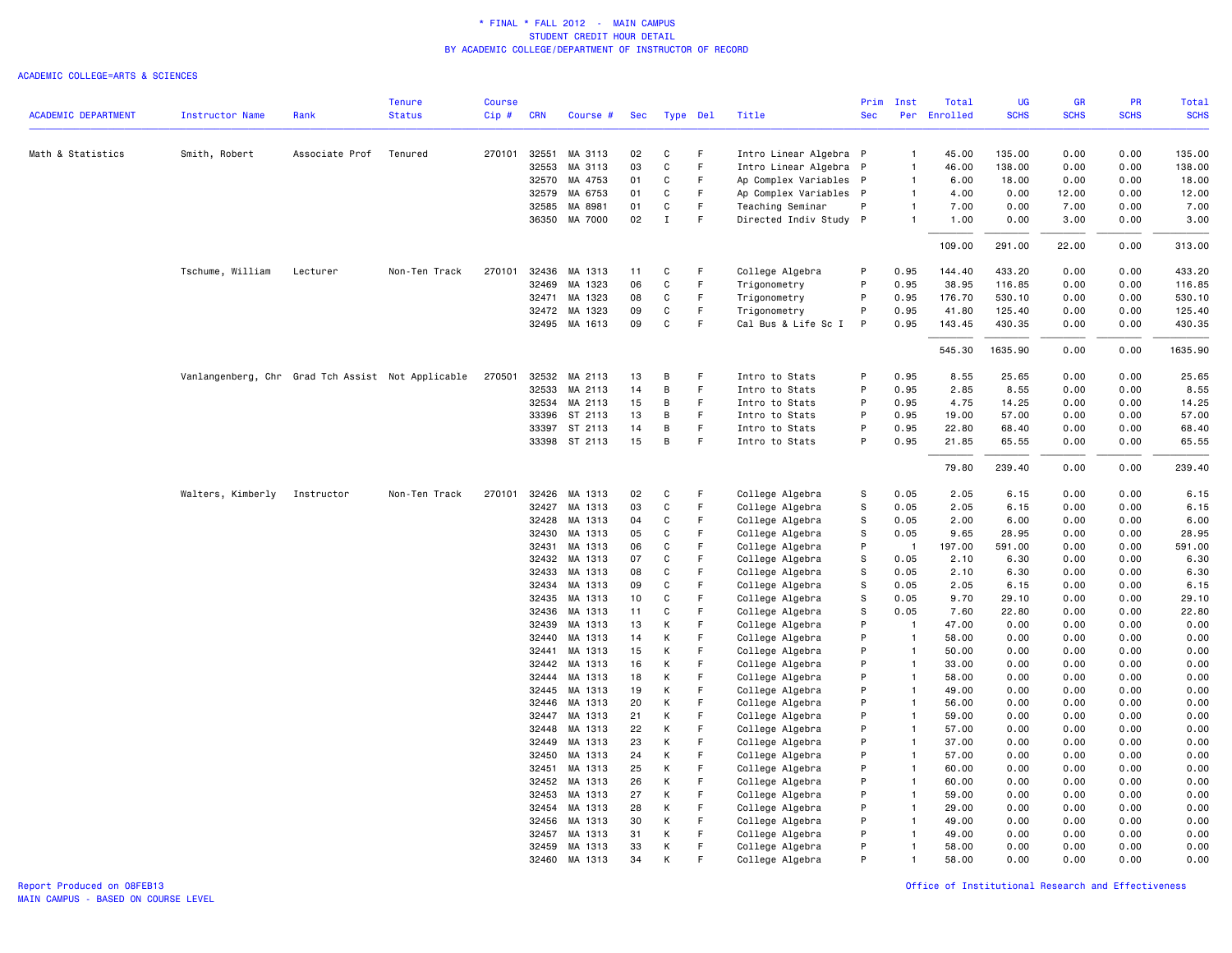| <b>ACADEMIC DEPARTMENT</b> | <b>Instructor Name</b>                            | Rank                     | <b>Tenure</b><br><b>Status</b> | <b>Course</b><br>$Cip$ # | <b>CRN</b> | Course #                 | Sec       |                  | Type Del         | Title                                            | <b>Sec</b>   | Prim Inst                      | Total<br>Per Enrolled | UG<br><b>SCHS</b> | GR<br><b>SCHS</b> | <b>PR</b><br><b>SCHS</b> | Total<br><b>SCHS</b> |
|----------------------------|---------------------------------------------------|--------------------------|--------------------------------|--------------------------|------------|--------------------------|-----------|------------------|------------------|--------------------------------------------------|--------------|--------------------------------|-----------------------|-------------------|-------------------|--------------------------|----------------------|
| Math & Statistics          | Walters, Kimberly                                 | Instructor               | Non-Ten Track                  | 270101                   | 32477      | MA 1423<br>33963 MA 1433 | 01<br>501 | C<br>$\mathbf c$ | F<br>$\mathbf 0$ | Problem Solving Real P<br>Informal Geom & Meas P |              | $\mathbf{1}$<br>$\mathbf{1}$   | 29.00<br>15.00        | 87.00<br>45.00    | 0.00<br>0.00      | 0.00<br>0.00             | 87.00<br>45.00       |
|                            |                                                   |                          |                                |                          |            |                          |           |                  |                  |                                                  |              |                                |                       |                   |                   |                          |                      |
|                            |                                                   |                          |                                |                          |            |                          |           |                  |                  |                                                  |              |                                | 1263.30               | 840.90            | 0.00              | 0.00                     | 840.90               |
|                            | Wang, Wenshuang                                   |                          | Grad Tch Assist Not Applicable | 270501                   |            | 32526 MA 2113            | 07        | B                | F                | Intro to Stats                                   | S            | 0.05                           | 0.50                  | 1.50              | 0.00              | 0.00                     | 1.50                 |
|                            |                                                   |                          |                                |                          | 32528      | MA 2113                  | 09        | B                | F.               | Intro to Stats                                   | S            | 0.05                           | 0.60                  | 1.80              | 0.00              | 0.00                     | 1.80                 |
|                            |                                                   |                          |                                |                          |            | 33390 ST 2113            | 07        | B                | F.               | Intro to Stats                                   | S            | 0.05                           | 0.95                  | 2.85              | 0.00              | 0.00                     | 2.85                 |
|                            |                                                   |                          |                                |                          |            | 33392 ST 2113            | 09        | B                | F                | Intro to Stats                                   | s            | 0.05                           | 0.85                  | 2.55              | 0.00              | 0.00                     | 2.55                 |
|                            |                                                   |                          |                                |                          |            |                          |           |                  |                  |                                                  |              |                                | 2.90                  | 8.70              | 0.00              | 0.00                     | 8.70                 |
|                            | Williams, Jahmario Grad Tch Assist Not Applicable |                          |                                | 270101                   |            | 32488 MA 1613            | 02        | C                | F                | Cal Bus & Life Sc I                              | P            | 0.95                           | 38.95                 | 116.85            | 0.00              | 0.00                     | 116.85               |
|                            |                                                   |                          |                                |                          |            | 32492 MA 1613            | 06        | C                | F.               | Cal Bus & Life Sc I P                            |              | 0.95                           | 38.95                 | 116.85            | 0.00              | 0.00                     | 116.85               |
|                            |                                                   |                          |                                |                          |            |                          |           |                  |                  |                                                  |              |                                | 77.90                 | 233.70            | 0.00              | 0.00                     | 233.70               |
|                            | Wood, Rebecca                                     | Lecturer                 | Non-Ten Track                  |                          |            | 270101 32475 MA 1413     | 01        | C                | F                | Structure Real Numbe P                           |              | $\mathbf{1}$                   | 43.00                 | 129.00            | 0.00              | 0.00                     | 129.00               |
|                            |                                                   |                          |                                |                          |            | 32476 MA 1413            | 02        | $\mathtt{C}$     | F.               | Structure Real Numbe P                           |              | $\mathbf{1}$                   | 32.00                 | 96.00             | 0.00              | 0.00                     | 96.00                |
|                            |                                                   |                          |                                | 270501                   | 32555      | MA 3123                  | 01        | B                | F                | Intro to Stat. Inf                               | P            | $\mathbf{1}$                   | 12.00                 | 36.00             | 0.00              | 0.00                     | 36.00                |
|                            |                                                   |                          |                                |                          | 33400      | ST 3123                  | 01        | B                | F                | Intro to Stat. Inf.                              | P            | $\mathbf{1}$                   | 32.00                 | 96.00             | 0.00              | 0.00                     | 96.00                |
|                            |                                                   |                          |                                |                          | 34841      | MA 3123                  | 02        | C                | F.               | Intro to Stat. Inf                               | P            | $\mathbf{1}$                   | 11.00                 | 33.00             | 0.00              | 0.00                     | 33.00                |
|                            |                                                   |                          |                                |                          |            | 34842 ST 3123            | 02        | C                | F                | Intro to Stat. Inf.                              | $\mathsf{P}$ | $\mathbf{1}$                   | 30.00                 | 90.00             | 0.00              | 0.00                     | 90.00                |
|                            |                                                   |                          |                                |                          |            |                          |           |                  |                  |                                                  |              |                                | 160.00                | 480.00            | 0.00              | 0.00                     | 480.00               |
|                            | Woodard, Kelly                                    | Lecturer                 | Non-Ten Track                  |                          |            | 270101 33958 MA 0103     | 501       | B                | $\Omega$         | Intermediate Algebra P                           |              | $\mathbf{1}$                   | 20.00                 | 60.00             | 0.00              | 0.00                     | 60.00                |
|                            |                                                   |                          |                                |                          | 33959      | MA 1313                  | 501       | B                | $\mathbf 0$      | College Algebra                                  | P            | $\mathbf{1}$                   | 21.00                 | 63.00             | 0.00              | 0.00                     | 63.00                |
|                            |                                                   |                          |                                |                          | 33960      | MA 1323                  | 501       | C                | $\mathbf 0$      | Trigonometry                                     | P            | $\mathbf{1}$                   | 25.00                 | 75.00             | 0.00              | 0.00                     | 75.00                |
|                            |                                                   |                          |                                |                          | 33961      | MA 1413                  | 501       | C                | $\Omega$         | Structure Real Numbe P                           |              | $\mathbf{1}$                   | 24.00                 | 72.00             | 0.00              | 0.00                     | 72.00                |
|                            |                                                   |                          |                                |                          |            | 33962 MA 1423            | 501       | C                | $\Omega$         | Problem Solving Real P                           |              | $\mathbf{1}$                   | 28.00                 | 84.00             | 0.00              | 0.00                     | 84.00                |
|                            |                                                   |                          |                                |                          |            |                          |           |                  |                  |                                                  |              |                                | 118.00                | 354.00            | 0.00              | 0.00                     | 354.00               |
|                            | Woodroofe, Russell Assistant Prof Ten Track       |                          |                                | 270101 32535             |            | MA 2733                  | 01        | C                | F                | Calculus III                                     | P            | $\mathbf{1}$                   | 43.00                 | 129.00            | 0.00              | 0.00                     | 129.00               |
|                            |                                                   |                          |                                |                          | 32541      | MA 2733                  | 07        | $\mathtt{C}$     | F.               | Calculus III                                     | P            |                                | 44.00                 | 132.00            | 0.00              | 0.00                     | 132.00               |
|                            |                                                   |                          |                                |                          |            | 36360 MA 7000            | 03        | $\mathbf{I}$     | F                | Directed Indiv Study P                           |              | $\mathbf{1}$                   | 1.00                  | 0.00              | 3.00              | 0.00                     | 3.00                 |
|                            |                                                   |                          |                                |                          |            |                          |           |                  |                  |                                                  |              |                                | 88.00                 | 261.00            | 3.00              | 0.00                     | 264.00               |
|                            | Woody, Jonathan                                   | Assistant Prof Ten Track |                                | 270501                   | 32566      | MA 4523                  | 01        | C                | F.               | Intro To Probability P                           |              | $\mathbf{1}$                   | 21.00                 | 63.00             | 0.00              | 0.00                     | 63.00                |
|                            |                                                   |                          |                                |                          | 32575      | MA 6523                  | 01        | C                | F.               | Intro To Probability P                           |              | $\overline{1}$                 | 1.00                  | 0.00              | 3.00              | 0.00                     | 3.00                 |
|                            |                                                   |                          |                                |                          | 33401      | ST 4111                  | 01        | S                | F                | Seminar In Stat Pkge P                           |              | $\mathbf{1}$                   | 3.00                  | 3.00              | 0.00              | 0.00                     | 3.00                 |
|                            |                                                   |                          |                                |                          | 33403      | ST 4523                  | 01        | C                | F                | Intro To Probability P                           |              | $\overline{1}$                 | 1.00                  | 3.00              | 0.00              | 0.00                     | 3.00                 |
|                            |                                                   |                          |                                |                          | 33405      | ST 6111                  | 01        | S                | F<br>F           | Seminar In Stat Pkge P                           |              | $\overline{1}$<br>$\mathbf{1}$ | 15.00                 | 0.00              | 15.00             | 0.00                     | 15.00                |
|                            |                                                   |                          |                                |                          | 36389      | 33410 ST 8114<br>ST 8000 | 01<br>01  | B<br>D           | F                | Statistical Methods P<br>Research / Thesis       | P            | 1                              | 37.00<br>1.00         | 0.00<br>0.00      | 148.00<br>3.00    | 0.00<br>0.00             | 148.00<br>3.00       |
|                            |                                                   |                          |                                |                          | 36669      | ST 7000                  | 08        | $\mathbf{I}$     | F                | Directed Indiv Study P                           |              | $\mathbf{1}$                   | 1.00                  | 0.00              | 3.00              | 0.00                     | 3.00                 |
|                            |                                                   |                          |                                |                          |            |                          |           |                  |                  |                                                  |              |                                | 80.00                 | 69.00             | 172.00            | 0.00                     | 241.00               |
|                            | Xu, Xiangsheng                                    | Professor                | Tenured                        | 270101 32558             |            | MA 3253                  | 02        | C                | F.               | Diff Equations                                   | P            | $\mathbf{1}$                   | 44.00                 | 132.00            | 0.00              | 0.00                     | 132.00               |
|                            |                                                   |                          |                                |                          |            | 36294 MA 3113            | 08        | C                | F                | Intro Linear Algebra P                           |              | $\mathbf{1}$                   | 14.00                 | 42.00             | 0.00              | 0.00                     | 42.00                |
|                            |                                                   |                          |                                |                          |            |                          |           |                  |                  |                                                  |              |                                |                       |                   |                   |                          |                      |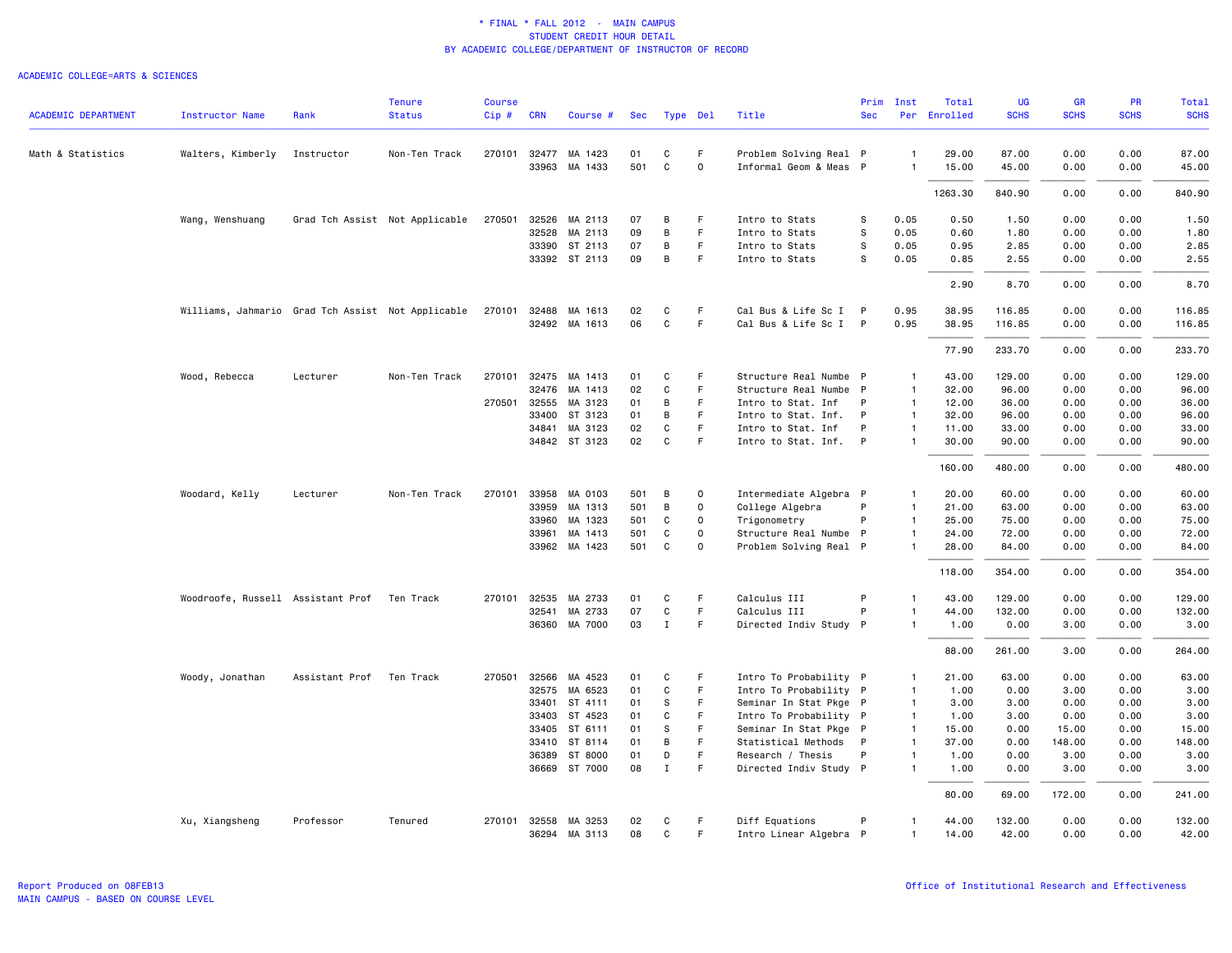| <b>ACADEMIC DEPARTMENT</b>                     | <b>Instructor Name</b>                      | Rank                     | <b>Tenure</b><br><b>Status</b> | <b>Course</b><br>$Cip$ # | <b>CRN</b> | Course #             | Sec | Type Del     |    | Title                  | <b>Sec</b> | Prim Inst      | Total<br>Per Enrolled      | <b>UG</b><br><b>SCHS</b>   | <b>GR</b><br><b>SCHS</b> | <b>PR</b><br><b>SCHS</b>                                                | <b>Total</b><br><b>SCHS</b> |
|------------------------------------------------|---------------------------------------------|--------------------------|--------------------------------|--------------------------|------------|----------------------|-----|--------------|----|------------------------|------------|----------------|----------------------------|----------------------------|--------------------------|-------------------------------------------------------------------------|-----------------------------|
|                                                |                                             |                          |                                |                          |            |                      |     |              |    |                        |            |                | 58.00                      | 174.00                     |                          | 0.00                                                                    |                             |
|                                                |                                             |                          |                                |                          |            |                      |     |              |    |                        |            |                |                            |                            | 0.00                     |                                                                         | 174.00                      |
| Math & Statistics                              | Xu, Yang                                    |                          | Grad Tch Assist Not Applicable | 270501                   |            | 32520 MA 2113        | 01  | B            | F  | Intro to Stats         | s          | 0.05           | 0.35                       | 1.05                       | 0.00                     | 0.00                                                                    | 1.05                        |
|                                                |                                             |                          |                                |                          | 32527      | MA 2113              | 08  | B            | F  | Intro to Stats         | S          | 0.05           | 0.30                       | 0.90                       | 0.00                     | 0.00                                                                    | 0.90                        |
|                                                |                                             |                          |                                |                          | 32532      | MA 2113              | 13  | B            | F  | Intro to Stats         | S          | 0.05           | 0.45                       | 1.35                       | 0.00                     | 0.00                                                                    | 1.35                        |
|                                                |                                             |                          |                                |                          | 33384      | ST 2113              | 01  | B            | F. | Intro to Stats         | s          | 0.05           | 1.15                       | 3.45                       | 0.00                     | 0.00                                                                    | 3.45                        |
|                                                |                                             |                          |                                |                          | 33391      | ST 2113              | 08  | B            | F. | Intro to Stats         | s          | 0.05           | 1.15                       | 3.45                       | 0.00                     | 0.00                                                                    | 3.45                        |
|                                                |                                             |                          |                                |                          |            | 33396 ST 2113        | 13  | B            | F  | Intro to Stats         | s          | 0.05           | 1.00                       | 3.00                       | 0.00                     | 0.00                                                                    | 3.00                        |
|                                                |                                             |                          |                                |                          |            |                      |     |              |    |                        |            |                | 4.40                       | 13.20                      | 0.00                     | 0.00                                                                    | 13.20                       |
|                                                | Yang, Xingzhou                              | Assistant Prof Ten Track |                                |                          |            | 270101 32549 MA 3113 | 01  | C            | F  | Intro Linear Algebra P |            |                | 40.00                      | 120.00                     | 0.00                     | 0.00                                                                    | 120.00                      |
|                                                |                                             |                          |                                |                          |            | 34406 MA 8463        | 01  | $\mathbf{C}$ | F. | Num Lin Algebra        | P          | $\mathbf{1}$   | 9.00                       | 0.00                       | 27.00                    | 0.00                                                                    | 27.00                       |
|                                                |                                             |                          |                                |                          |            |                      |     |              |    |                        |            |                | 49.00                      | 120.00                     | 27.00                    | 0.00                                                                    | 147.00                      |
|                                                | Yarahmadian, Shant Assistant Prof Ten Track |                          |                                | 270101                   | 32560      | MA 3253              | 04  | C            | F  | Diff Equations         | P          |                | 43.00                      | 129.00                     | 0.00                     | 0.00                                                                    | 129.00                      |
|                                                |                                             |                          |                                |                          |            | 34405 MA 8283        | 01  | $\mathtt{C}$ | F. | Calc Of Variations     | P          | 1              | 4.00                       | 0.00                       | 12.00                    | 0.00                                                                    | 12.00                       |
|                                                |                                             |                          |                                |                          |            |                      |     |              |    |                        |            |                | 47.00                      | 129.00                     | 12.00                    | 0.00                                                                    | 141.00                      |
|                                                | Zhang, Haimeng                              | Associate Prof           | Tenured                        | 270501                   | 33406      | ST 6211              | 01  | E            | F  | Stat Consulting        | P          | $\mathbf{1}$   | 4.00                       | 0.00                       | 4.00                     | 0.00                                                                    | 4.00                        |
|                                                |                                             |                          |                                |                          |            | 33416 ST 8413        | 01  | C            | F  | Multiv Stat Meths      | P          | $\overline{1}$ | 15.00                      | 0.00                       | 45.00                    | 0.00                                                                    | 45.00                       |
|                                                |                                             |                          |                                |                          | 35999      | ST 7000              | 01  | $\mathbf{I}$ | F. | Directed Indiv Study   | P          | $\mathbf{1}$   | 1.00                       | 0.00                       | 3.00                     | 0.00                                                                    | 3.00                        |
|                                                |                                             |                          |                                |                          | 36105      | ST 7000              | 03  | $\mathbf{I}$ | F. | Directed Indiv Study P |            | $\mathbf{1}$   | 1.00                       | 0.00                       | 3.00                     | 0.00                                                                    | 3.00                        |
|                                                |                                             |                          |                                |                          |            | 36107 ST 7000        | 04  | $\mathbf{I}$ | F. | Directed Indiv Study P |            | $\mathbf{1}$   | 1.00                       | 0.00                       | 3.00                     | 0.00                                                                    | 3.00                        |
|                                                |                                             |                          |                                |                          |            |                      |     |              |    |                        |            |                | 22.00                      | 0.00                       | 58.00                    | 0.00                                                                    | 58.00                       |
|                                                | Zhao, Meng                                  | Assistant Prof           | Ten Track                      | 270501                   | 32568      | MA 4543              | 01  | C            | F  | Intro Math Stat I      | P          | $\mathbf{1}$   | 4.00                       | 12.00                      | 0.00                     | 0.00                                                                    | 12.00                       |
|                                                |                                             |                          |                                |                          | 32577      | MA 6543              | 01  | C            | F. | Intro Math Stat I      | P          | $\mathbf{1}$   | 1.00                       | 0.00                       | 3.00                     | 0.00                                                                    | 3.00                        |
|                                                |                                             |                          |                                |                          | 33409      | ST 6543              | 01  | C            | F. | Intro Math Stat I      | P          | $\mathbf{1}$   | 7.00                       | 0.00                       | 21.00                    | 0.00                                                                    | 21.00                       |
|                                                |                                             |                          |                                |                          | 33415      | ST 8253              | 01  | C            | F  | Regression Analysis    | P          | 1              | 17.00                      | 0.00                       | 51.00                    | 0.00                                                                    | 51.00                       |
|                                                |                                             |                          |                                |                          | 36364      | ST 7000              | 06  | $\mathbf{I}$ | F. | Directed Indiv Study P |            | $\mathbf{1}$   | 1.00                       | 0.00                       | 1.00                     | 0.00                                                                    | 1.00                        |
|                                                |                                             |                          |                                |                          |            |                      |     |              |    |                        |            |                | 30.00                      | 12.00                      | 76.00                    | 0.00                                                                    | 88.00                       |
| -------------------------                      |                                             |                          |                                |                          |            |                      |     |              |    |                        |            |                | ========                   |                            | <b>EDEDEED</b>           | $\qquad \qquad \equiv \equiv \equiv \equiv \equiv \equiv \equiv \equiv$ | ==========                  |
| Math & Statistics<br>------------------------- |                                             |                          |                                |                          |            |                      |     |              |    |                        |            |                | 7850.90<br><b>ESSESSEE</b> | 17630.70<br><b>ESSESSE</b> | 865.00                   | 0.00<br>ESSESSEE                                                        | 18495.70<br>==========      |
| Military Science                               | Bailey, Timothy                             | Non-Employee             | Not Applicable                 | 290101                   | 32684      | MS 1112              | 01  | B            | F  | Leader Development I P |            | $\mathbf{1}$   | 16.00                      | 32.00                      | 0.00                     | 0.00                                                                    | 32.00                       |
|                                                |                                             |                          |                                |                          | 32685      | MS 1112              | 02  | B            | F. | Leader Development I P |            | $\mathbf{1}$   | 10.00                      | 20.00                      | 0.00                     | 0.00                                                                    | 20.00                       |
|                                                |                                             |                          |                                |                          | 32686      | MS 1112              | 03  | B            | F  | Leader Development I P |            | $\mathbf{1}$   | 9.00                       | 18.00                      | 0.00                     | 0.00                                                                    | 18.00                       |
|                                                |                                             |                          |                                |                          | 32689      | MS 2113              | 01  | B            | F  | Advanced Leadership    | P          | $\mathbf{1}$   | 10.00                      | 30.00                      | 0.00                     | 0.00                                                                    | 30.00                       |
|                                                |                                             |                          |                                |                          | 32690      | MS 2113              | 02  | B            | F  | Advanced Leadership P  |            | 1              | 9.00                       | 27.00                      | 0.00                     | 0.00                                                                    | 27.00                       |
|                                                |                                             |                          |                                |                          |            |                      |     |              |    |                        |            |                | 54.00                      | 127.00                     | 0.00                     | 0.00                                                                    | 127.00                      |
|                                                | Cardone, Tommy                              | Non-Employee             | Not Applicable                 |                          |            | 290101 32694 MS 4114 | 01  | B            | F  | Ldrship Chal & Goal P  |            | $\mathbf{1}$   | 10.00                      | 40.00                      | 0.00                     | 0.00                                                                    | 40.00                       |
|                                                |                                             |                          |                                |                          | 32695      | MS 4114              | 02  | B            | F. | Ldrship Chal & Goal P  |            | $\mathbf{1}$   | 5.00                       | 20.00                      | 0.00                     | 0.00                                                                    | 20.00                       |
|                                                |                                             |                          |                                |                          |            |                      |     |              |    |                        |            |                | 15.00                      | 60.00                      | 0.00                     | 0.00                                                                    | 60.00                       |
|                                                |                                             |                          |                                |                          |            |                      |     |              |    |                        |            |                |                            |                            |                          |                                                                         |                             |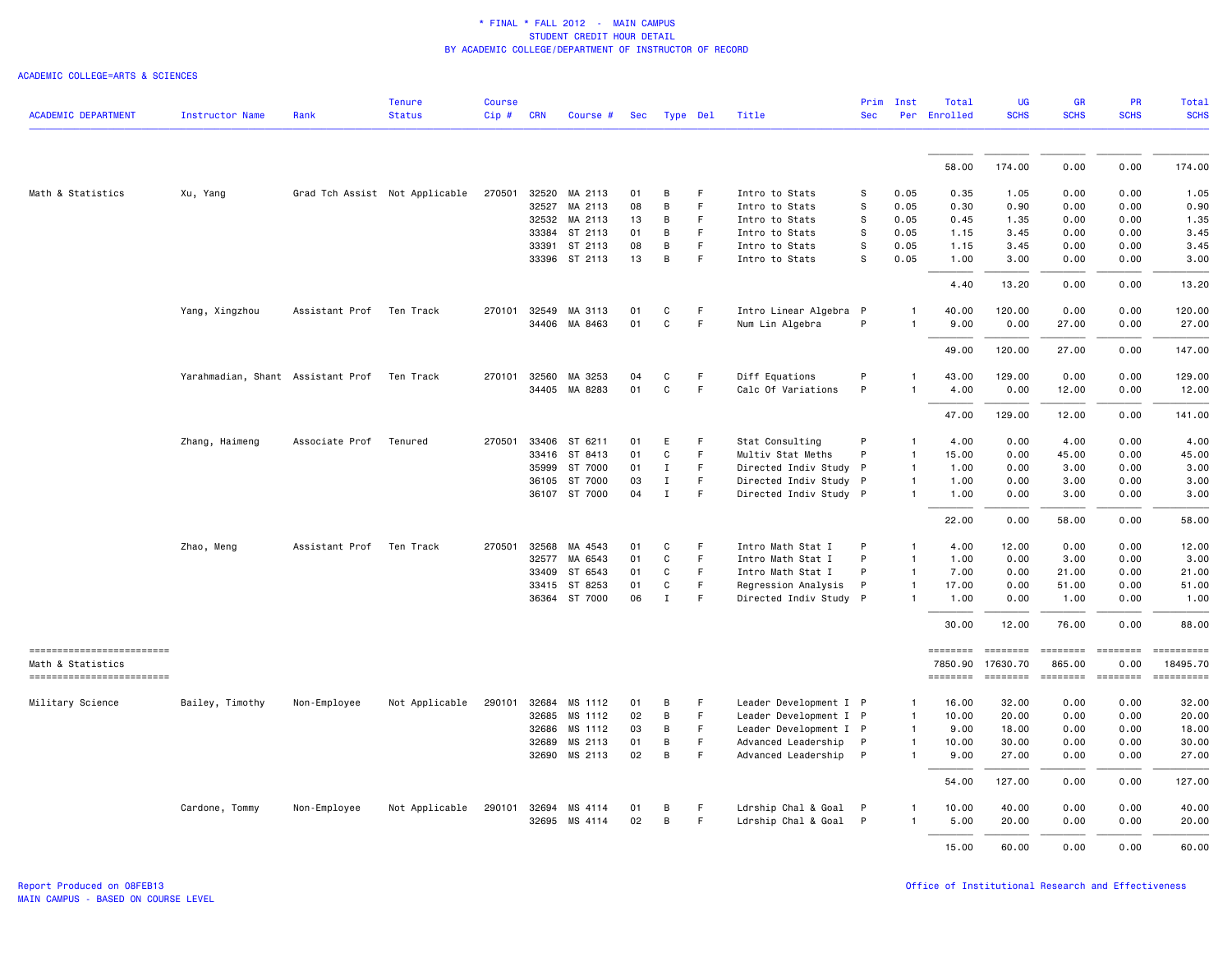| <b>ACADEMIC DEPARTMENT</b>                   | <b>Instructor Name</b>      | Rank         | <b>Tenure</b><br><b>Status</b> | <b>Course</b><br>Cip# | <b>CRN</b> | Course #                              | Sec        |              | Type Del | Title                                | Prim<br><b>Sec</b> | Inst                           | Total<br>Per Enrolled | <b>UG</b><br><b>SCHS</b> | <b>GR</b><br><b>SCHS</b> | PR<br><b>SCHS</b> | <b>Total</b><br><b>SCHS</b> |
|----------------------------------------------|-----------------------------|--------------|--------------------------------|-----------------------|------------|---------------------------------------|------------|--------------|----------|--------------------------------------|--------------------|--------------------------------|-----------------------|--------------------------|--------------------------|-------------------|-----------------------------|
|                                              |                             | Non-Employee | Not Applicable                 |                       |            | 131314 32871 PE 3111                  | 01         | $\mathsf{L}$ | F.       | Adv Mil Phy Fit                      | P                  | -1                             | 51.00                 | 51.00                    | 0.00                     | 0.00              | 51.00                       |
| Military Science                             | Hunter, Michael             |              |                                |                       |            |                                       |            |              |          |                                      |                    |                                |                       |                          |                          |                   |                             |
|                                              |                             |              |                                |                       |            |                                       |            |              |          |                                      |                    |                                | 51.00                 | 51.00                    | 0.00                     | 0.00              | 51.00                       |
|                                              | Wiley, Richard              | Non-Employee | Not Applicable                 |                       |            | 290101 32692 MS 3113<br>32693 MS 3113 | 01<br>02   | B<br>B       | F<br>F   | Adv Mil Skills I<br>Adv Mil Skills I | P<br>P             | $\mathbf{1}$<br>$\overline{1}$ | 8.00<br>14.00         | 24.00<br>42.00           | 0.00<br>0.00             | 0.00<br>0.00      | 24.00<br>42.00              |
|                                              |                             |              |                                |                       |            |                                       |            |              |          |                                      |                    |                                | 22.00                 | 66.00                    | 0.00                     | 0.00              | 66.00                       |
| ==========================                   |                             |              |                                |                       |            |                                       |            |              |          |                                      |                    |                                | <b>EDEDEDER</b>       | $=$ = = = = = = =        | ========                 | ========          | ==========                  |
| Military Science<br>------------------------ |                             |              |                                |                       |            |                                       |            |              |          |                                      |                    |                                | 142.00<br>========    | 304.00                   | 0.00                     | 0.00<br>========  | 304.00<br>-==========       |
| Philosophy & Religion                        | Bickle, John                | Professor    | Tenured                        |                       |            | 380101 33014 PHI 1103                 | 03         | C            | F        | Intro To Philosophy P                |                    | 1                              | 41.00                 | 123.00                   | 0.00                     | 0.00              | 123.00                      |
|                                              |                             |              |                                |                       |            |                                       |            |              |          |                                      |                    |                                | 41.00                 | 123.00                   | 0.00                     | 0.00              | 123.00                      |
|                                              | Bisson, Albert              | Instructor   | Non-Ten Track                  | 240101                | 36496      | HON 4000                              | 02         | Ι            | F        | Directed Individual                  | P                  | $\mathbf{1}$                   | 1.00                  | 3.00                     | 0.00                     | 0.00              | 3.00                        |
|                                              |                             |              |                                | 380101                | 33032      | PHI 3123                              | 01         | $\mathtt{C}$ | F        | Phil Of Religion                     | P                  | $\mathbf{1}$                   | 17.00                 | 51.00                    | 0.00                     | 0.00              | 51.00                       |
|                                              |                             |              |                                | 380201                | 33304      | REL 1103                              | 01         | C            | F.       | Intro To Religion                    | P                  | $\mathbf{1}$                   | 41.00                 | 123,00                   | 0.00                     | 0.00              | 123.00                      |
|                                              |                             |              |                                |                       | 33313      | REL 1213                              | 01         | C            | F        | Intr To Old Test                     | P                  | $\overline{1}$                 | 37.00                 | 111.00                   | 0.00                     | 0.00              | 111.00                      |
|                                              |                             |              |                                |                       | 33315      | REL 3123                              | 01         | C            | F.       | Phil Of Religion                     | P                  | $\mathbf{1}$                   | 18.00                 | 54.00                    | 0.00                     | 0.00              | 54.00                       |
|                                              |                             |              |                                | 450801 34630          |            | REL 3703                              | 01         | C            | F        | Western Church to 16                 | $\mathsf{P}$       | $\mathbf{1}$                   | 26.00                 | 78.00                    | 0.00                     | 0.00              | 78.00                       |
|                                              |                             |              |                                |                       |            | 34906 HI 3703                         | 01         | C            | F        | Western Church to 16 P               |                    | $\mathbf{1}$                   | 10.00                 | 30.00                    | 0.00                     | 0.00              | 30.00                       |
|                                              |                             |              |                                |                       |            |                                       |            |              |          |                                      |                    |                                | 150.00                | 450.00                   | 0.00                     | 0.00              | 450.00                      |
|                                              | Bruno, Michael              | Instructor   | Non-Ten Track                  | 380101                |            | 33013 PHI 1103                        | 02         | C            | F.       | Intro To Philosophy                  | -P                 | $\mathbf{1}$                   | 37.00                 | 111.00                   | 0.00                     | 0.00              | 111.00                      |
|                                              |                             |              |                                |                       | 33016      | PHI 1103                              | 04         | C            | F        | Intro To Philosophy                  | P                  | $\mathbf{1}$                   | 38.00                 | 114.00                   | 0.00                     | 0.00              | 114.00                      |
|                                              |                             |              |                                |                       |            | 33029 PHI 3013                        | 02         | C            | F        | <b>Business Ethics</b>               | P                  | -1                             | 29.00                 | 87.00                    | 0.00                     | 0.00              | 87.00                       |
|                                              |                             |              |                                |                       |            |                                       |            |              |          |                                      |                    |                                | 104.00                | 312.00                   | 0.00                     | 0.00              | 312.00                      |
|                                              | Cappleman, Patrick Lecturer |              | Non-Ten Track                  |                       |            | 380201 33305 REL 1103                 | 02         | C            | F        | Intro To Religion                    | P                  | $\mathbf{1}$                   | 41.00                 | 123.00                   | 0.00                     | 0.00              | 123.00                      |
|                                              |                             |              |                                |                       |            |                                       |            |              |          |                                      |                    |                                | 41.00                 | 123.00                   | 0.00                     | 0.00              | 123.00                      |
|                                              | Clifford, Michael           | Professor    | Tenured                        | 049999 34638          |            | ARC 4333                              | 01         | C            | F        | Contemp Philos & Arc S               |                    | 0.5                            | 4.00                  | 12.00                    | 0.00                     | 0.00              | 12.00                       |
|                                              |                             |              |                                |                       | 34641      | ARC 6333                              | 01         | C            | F        | Contemp Philos & Arc S               |                    | 0.5                            | 0.50                  | 0.00                     | 1.50                     | 0.00              | 1.50                        |
|                                              |                             |              |                                |                       | 34644      | PHI 4013                              | 01         | C            | F        | Contemp Philos & Arc S               |                    | 0.5                            | 4.00                  | 12.00                    | 0.00                     | 0.00              | 12.00                       |
|                                              |                             |              |                                |                       | 34646      | PHI 6013                              | 01         | C            | F.       | Contemp Philos & Arc S               |                    | 0.5                            | 0.50                  | 0.00                     | 1.50                     | 0.00              | 1.50                        |
|                                              |                             |              |                                | 380101 33010          |            | PHI 1001                              | <b>F01</b> | C            | F        | First Year Seminar                   | P                  | $\overline{1}$                 | 20.00                 | 20.00                    | 0.00                     | 0.00              | 20.00                       |
|                                              |                             |              |                                |                       | 33028      | PHI 3013                              | 01         | C            | $\Omega$ | <b>Business Ethics</b>               | P                  | $\overline{1}$                 | 32.00                 | 96.00                    | 0.00                     | 0.00              | 96.00                       |
|                                              |                             |              |                                |                       | 34183      | PHI 3013                              | 555        | M            | $\circ$  | <b>Business Ethics</b>               | P                  | $\mathbf{1}$                   | 1.00                  | 3.00                     | 0.00                     | 0.00              | 3.00                        |
|                                              |                             |              |                                |                       | 34184      | PHI 3013                              | 901        | M            | $\Omega$ | <b>Business Ethics</b>               | P                  | $\mathbf{1}$                   | 2.00                  | 6.00                     | 0.00                     | 0.00              | 6.00                        |
|                                              |                             |              |                                |                       |            |                                       |            |              |          |                                      |                    |                                | 64.00                 | 149.00                   | 3.00                     | 0.00              | 152.00                      |
|                                              | Codling, James              | Lecturer     | Non-Ten Track                  | 380201                | 33308      | REL 1103                              | 05         | C            | F.       | Intro To Religion                    | P                  | -1                             | 37.00                 | 111.00                   | 0.00                     | 0.00              | 111.00                      |
|                                              |                             |              |                                |                       | 33314      | REL 1213                              | 02         | C            | F        | Intr To Old Test                     | P                  | $\mathbf{1}$                   | 33.00                 | 99.00                    | 0.00                     | 0.00              | 99.00                       |
|                                              |                             |              |                                | 450101 31325          |            | EDF 3333                              | 03         | C            | F.       | Social Foundation Ed P               |                    | $\mathbf{1}$                   | 27.00                 | 81.00                    | 0.00                     | 0.00              | 81.00                       |
|                                              |                             |              |                                |                       | 31330      | EDF 3333                              | 08         | C            | F        | Social Foundation Ed P               |                    | 1                              | 25.00                 | 75.00                    | 0.00                     | 0.00              | 75.00                       |
|                                              |                             |              |                                |                       |            | 31332 EDF 3333                        | 10         | $\mathbf{C}$ | F        | Social Foundation Ed P               |                    | $\mathbf{1}$                   | 25.00                 | 75.00                    | 0.00                     | 0.00              | 75.00                       |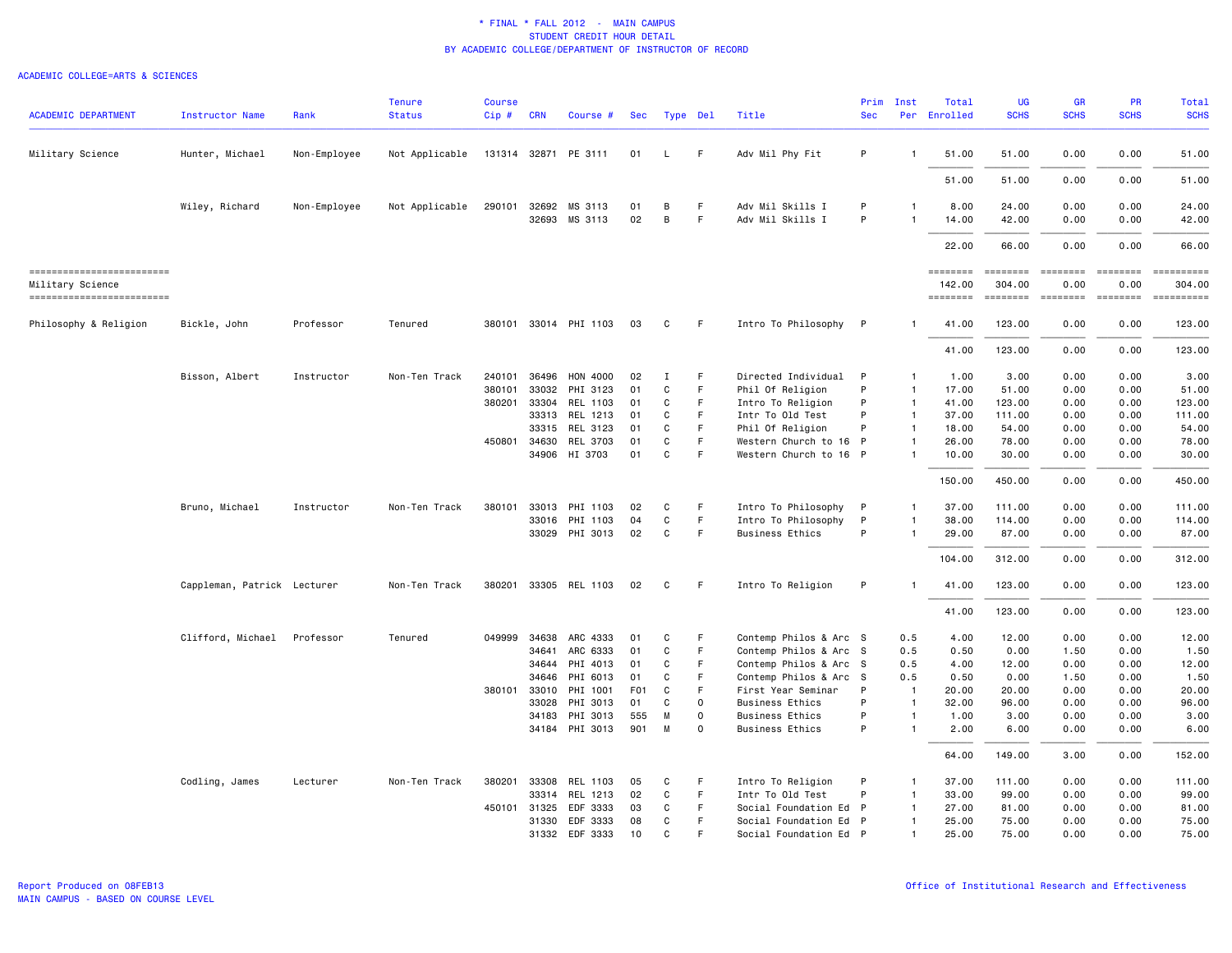| 147.00<br>441.00<br>0.00<br>0.00<br>441.00<br>Philosophy & Religion<br>Edelmann, Jonathan Assistant Prof Ten Track<br>240101 35399 HON 1163<br><b>S</b><br>The Quest I<br>15.00<br>45.00<br>0.00<br>0.00<br>45.00<br>H02<br>F.<br>P<br>$\mathbf{1}$<br>$\mathtt{C}$<br>F<br>World Religions I<br>P<br>29.00<br>87.00<br>0.00<br>87.00<br>380201 33316<br>REL 3213<br>01<br>0.00<br>$\mathbf{1}$<br>36579 REL 4000<br>02<br>$\mathbf{I}$<br>F<br>Directed Indiv Study P<br>0.00<br>0.00<br>3.00<br>1.00<br>3.00<br>$\mathbf{1}$<br>45.00<br>135.00<br>0.00<br>0.00<br>135.00<br>Intro To Ethics<br>P<br>38.00<br>0.00<br>114.00<br>Estes, Yolanda<br>Associate Prof<br>Tenured<br>380101<br>33024<br>PHI 1123<br>04<br>C<br>F<br>114.00<br>0.00<br>$\mathbf{1}$<br>34817 PHI 1123<br>C<br>F.<br>P<br>36.00<br>108.00<br>108.00<br>01<br>Intro To Ethics<br>0.00<br>0.00<br>$\mathbf{1}$<br>34818 PHI 3143<br>01<br>C<br>F.<br>Nineteenth Century<br>P<br>7.00<br>21.00<br>0.00<br>0.00<br>21.00<br>1<br>81.00<br>243.00<br>0.00<br>0.00<br>243.00<br>Holt, Dale<br>Professor<br>Intro To Philosophy P<br>32.00<br>96.00<br>0.00<br>0.00<br>96.00<br>Tenured<br>380101 33012 PHI 1103<br>01<br>C<br>0<br>$\mathbf{1}$<br>33025<br>PHI 1123<br>05<br>C<br>F.<br>Intro To Ethics<br>P<br>39.00<br>117.00<br>0.00<br>0.00<br>117.00<br>$\mathbf{1}$<br>33030 PHI 3023<br>F<br>Hi West Phil: Part I P<br>87.00<br>01<br>C<br>29.00<br>87.00<br>0.00<br>0.00<br>$\mathbf{1}$<br>0.00<br>100.00<br>300.00<br>0.00<br>300.00<br>Kallfelz, William<br>Non-Ten Track<br>380101 33027 PHI 2123<br>C<br>F.<br>Medical Ethics<br>P<br>37.00<br>111.00<br>0.00<br>0.00<br>111.00<br>Lecturer<br>02<br>$\mathbf{1}$<br>34629 PHI 3313<br>01<br>C<br>F<br>Environmental Ethics P<br>28.00<br>84.00<br>0.00<br>0.00<br>84.00<br>$\mathbf{1}$<br>0.00<br>65.00<br>195.00<br>0.00<br>195.00<br>Moffatt, Barton<br>Assistant Prof<br>Ten Track<br>380101 33018<br>PHI 1113<br>C<br>F.<br>Intro To Logic<br>P<br>31.00<br>93.00<br>0.00<br>0.00<br>93.00<br>02<br>$\mathbf{1}$<br>$\mathtt{C}$<br>$\mathsf F$<br>P<br>33.00<br>33019 PHI 1113<br>03<br>Intro To Logic<br>99.00<br>0.00<br>0.00<br>99.00<br>$\mathbf{1}$<br>33026 PHI 2123<br>Medical Ethics<br>P<br>120.00<br>01<br>C<br>F.<br>40.00<br>0.00<br>0.00<br>120.00<br>$\mathbf{1}$<br>312.00<br>0.00<br>0.00<br>312.00<br>104.00<br>Montgomery, Robert Lecturer<br>Non-Ten Track<br>380201<br>33306<br>REL 1103<br>03<br>C<br>F<br>Intro To Religion<br>P<br>42.00<br>126.00<br>0.00<br>0.00<br>126.00<br>$\mathbf{1}$<br>REL 1103<br>$\mathsf{C}$<br>F.<br>Intro To Religion<br>P<br>126.00<br>0.00<br>126.00<br>33307<br>04<br>42.00<br>0.00<br>-1<br>34834 REL 1103<br>08<br>C<br>F<br>Intro To Religion<br>P<br>40.00<br>120.00<br>0.00<br>0.00<br>120.00<br>$\mathbf{1}$<br>372.00<br>0.00<br>0.00<br>372.00<br>124.00<br>Phillips, Trisha<br>380101 33022 PHI 1123<br>Intro To Ethics<br>33.00<br>99.00<br>0.00<br>0.00<br>99.00<br>Associate Prof<br>Tenured<br>02<br>C<br>F.<br>P<br>$\mathbf{1}$<br>33023<br>PHI 1123<br>03<br>C<br>F<br>Intro To Ethics<br>P<br>34.00<br>102.00<br>0.00<br>0.00<br>102.00<br>$\mathbf{1}$<br>36271<br>PHI 7000<br>01<br>$\mathbf{I}$<br>F<br>Directed Indiv Study P<br>1.00<br>0.00<br>3.00<br>0.00<br>3.00<br>$\mathbf{1}$<br>512501 33038 PHI 8101<br>02<br>S<br>Case Studies Res Eth P<br>F.<br>7.00<br>0.00<br>7.00<br>0.00<br>7.00<br>$\mathbf{1}$<br>201.00<br>10.00<br>0.00<br>211.00<br>75.00<br>Intro To Philosophy P<br>Sosis, Clifford<br>Instructor<br>Non-Ten Track<br>380101 36048 PHI 1103<br>05<br>C<br>$\mathbf{I}$<br>21.00<br>63.00<br>0.00<br>0.00<br>63.00<br>$\mathbf{1}$<br>21.00<br>63.00<br>0.00<br>0.00<br>63.00<br>Assistant Prof Ten Track<br>380101 33017 PHI 1113<br>F<br>Intro To Logic<br>P<br>39.00<br>117.00<br>0.00<br>0.00<br>117.00<br>Thompson, James<br>01<br>C<br>1<br>P<br>33020 PHI 1113<br>04<br>C<br>F<br>Intro To Logic<br>31.00<br>93.00<br>0.00<br>0.00<br>93.00<br>$\mathbf{1}$<br>70.00<br>210.00<br>0.00<br>0.00<br>210.00<br>380101 33011 PHI 1001<br>F02<br>First Year Seminar<br>P<br>12.00<br>12.00<br>0.00<br>0.00<br>12.00<br>Trullinger, Joseph Instructor<br>Non-Ten Track<br>$\mathbf{C}$<br>F.<br>1 | <b>ACADEMIC DEPARTMENT</b> | <b>Instructor Name</b> | Rank | <b>Tenure</b><br><b>Status</b> | <b>Course</b><br>$Cip$ # | <b>CRN</b> | Course # | Sec Type Del | Title | <b>Sec</b> | Prim Inst | Total<br>Per Enrolled | <b>UG</b><br><b>SCHS</b> | <b>GR</b><br><b>SCHS</b> | <b>PR</b><br><b>SCHS</b> | <b>Total</b><br><b>SCHS</b> |
|-------------------------------------------------------------------------------------------------------------------------------------------------------------------------------------------------------------------------------------------------------------------------------------------------------------------------------------------------------------------------------------------------------------------------------------------------------------------------------------------------------------------------------------------------------------------------------------------------------------------------------------------------------------------------------------------------------------------------------------------------------------------------------------------------------------------------------------------------------------------------------------------------------------------------------------------------------------------------------------------------------------------------------------------------------------------------------------------------------------------------------------------------------------------------------------------------------------------------------------------------------------------------------------------------------------------------------------------------------------------------------------------------------------------------------------------------------------------------------------------------------------------------------------------------------------------------------------------------------------------------------------------------------------------------------------------------------------------------------------------------------------------------------------------------------------------------------------------------------------------------------------------------------------------------------------------------------------------------------------------------------------------------------------------------------------------------------------------------------------------------------------------------------------------------------------------------------------------------------------------------------------------------------------------------------------------------------------------------------------------------------------------------------------------------------------------------------------------------------------------------------------------------------------------------------------------------------------------------------------------------------------------------------------------------------------------------------------------------------------------------------------------------------------------------------------------------------------------------------------------------------------------------------------------------------------------------------------------------------------------------------------------------------------------------------------------------------------------------------------------------------------------------------------------------------------------------------------------------------------------------------------------------------------------------------------------------------------------------------------------------------------------------------------------------------------------------------------------------------------------------------------------------------------------------------------------------------------------------------------------------------------------------------------------------------------------------------------------------------------------------------------------------------------------------------------------------------------------------------------------------------------------------------------------------------------------------------------------------------------------------------------------------------------------------------------------------------------------------------------------------------------------------------------------------------------------------------------------------------------------------|----------------------------|------------------------|------|--------------------------------|--------------------------|------------|----------|--------------|-------|------------|-----------|-----------------------|--------------------------|--------------------------|--------------------------|-----------------------------|
|                                                                                                                                                                                                                                                                                                                                                                                                                                                                                                                                                                                                                                                                                                                                                                                                                                                                                                                                                                                                                                                                                                                                                                                                                                                                                                                                                                                                                                                                                                                                                                                                                                                                                                                                                                                                                                                                                                                                                                                                                                                                                                                                                                                                                                                                                                                                                                                                                                                                                                                                                                                                                                                                                                                                                                                                                                                                                                                                                                                                                                                                                                                                                                                                                                                                                                                                                                                                                                                                                                                                                                                                                                                                                                                                                                                                                                                                                                                                                                                                                                                                                                                                                                                                                                                 |                            |                        |      |                                |                          |            |          |              |       |            |           |                       |                          |                          |                          |                             |
|                                                                                                                                                                                                                                                                                                                                                                                                                                                                                                                                                                                                                                                                                                                                                                                                                                                                                                                                                                                                                                                                                                                                                                                                                                                                                                                                                                                                                                                                                                                                                                                                                                                                                                                                                                                                                                                                                                                                                                                                                                                                                                                                                                                                                                                                                                                                                                                                                                                                                                                                                                                                                                                                                                                                                                                                                                                                                                                                                                                                                                                                                                                                                                                                                                                                                                                                                                                                                                                                                                                                                                                                                                                                                                                                                                                                                                                                                                                                                                                                                                                                                                                                                                                                                                                 |                            |                        |      |                                |                          |            |          |              |       |            |           |                       |                          |                          |                          |                             |
|                                                                                                                                                                                                                                                                                                                                                                                                                                                                                                                                                                                                                                                                                                                                                                                                                                                                                                                                                                                                                                                                                                                                                                                                                                                                                                                                                                                                                                                                                                                                                                                                                                                                                                                                                                                                                                                                                                                                                                                                                                                                                                                                                                                                                                                                                                                                                                                                                                                                                                                                                                                                                                                                                                                                                                                                                                                                                                                                                                                                                                                                                                                                                                                                                                                                                                                                                                                                                                                                                                                                                                                                                                                                                                                                                                                                                                                                                                                                                                                                                                                                                                                                                                                                                                                 |                            |                        |      |                                |                          |            |          |              |       |            |           |                       |                          |                          |                          |                             |
|                                                                                                                                                                                                                                                                                                                                                                                                                                                                                                                                                                                                                                                                                                                                                                                                                                                                                                                                                                                                                                                                                                                                                                                                                                                                                                                                                                                                                                                                                                                                                                                                                                                                                                                                                                                                                                                                                                                                                                                                                                                                                                                                                                                                                                                                                                                                                                                                                                                                                                                                                                                                                                                                                                                                                                                                                                                                                                                                                                                                                                                                                                                                                                                                                                                                                                                                                                                                                                                                                                                                                                                                                                                                                                                                                                                                                                                                                                                                                                                                                                                                                                                                                                                                                                                 |                            |                        |      |                                |                          |            |          |              |       |            |           |                       |                          |                          |                          |                             |
|                                                                                                                                                                                                                                                                                                                                                                                                                                                                                                                                                                                                                                                                                                                                                                                                                                                                                                                                                                                                                                                                                                                                                                                                                                                                                                                                                                                                                                                                                                                                                                                                                                                                                                                                                                                                                                                                                                                                                                                                                                                                                                                                                                                                                                                                                                                                                                                                                                                                                                                                                                                                                                                                                                                                                                                                                                                                                                                                                                                                                                                                                                                                                                                                                                                                                                                                                                                                                                                                                                                                                                                                                                                                                                                                                                                                                                                                                                                                                                                                                                                                                                                                                                                                                                                 |                            |                        |      |                                |                          |            |          |              |       |            |           |                       |                          |                          |                          |                             |
|                                                                                                                                                                                                                                                                                                                                                                                                                                                                                                                                                                                                                                                                                                                                                                                                                                                                                                                                                                                                                                                                                                                                                                                                                                                                                                                                                                                                                                                                                                                                                                                                                                                                                                                                                                                                                                                                                                                                                                                                                                                                                                                                                                                                                                                                                                                                                                                                                                                                                                                                                                                                                                                                                                                                                                                                                                                                                                                                                                                                                                                                                                                                                                                                                                                                                                                                                                                                                                                                                                                                                                                                                                                                                                                                                                                                                                                                                                                                                                                                                                                                                                                                                                                                                                                 |                            |                        |      |                                |                          |            |          |              |       |            |           |                       |                          |                          |                          |                             |
|                                                                                                                                                                                                                                                                                                                                                                                                                                                                                                                                                                                                                                                                                                                                                                                                                                                                                                                                                                                                                                                                                                                                                                                                                                                                                                                                                                                                                                                                                                                                                                                                                                                                                                                                                                                                                                                                                                                                                                                                                                                                                                                                                                                                                                                                                                                                                                                                                                                                                                                                                                                                                                                                                                                                                                                                                                                                                                                                                                                                                                                                                                                                                                                                                                                                                                                                                                                                                                                                                                                                                                                                                                                                                                                                                                                                                                                                                                                                                                                                                                                                                                                                                                                                                                                 |                            |                        |      |                                |                          |            |          |              |       |            |           |                       |                          |                          |                          |                             |
|                                                                                                                                                                                                                                                                                                                                                                                                                                                                                                                                                                                                                                                                                                                                                                                                                                                                                                                                                                                                                                                                                                                                                                                                                                                                                                                                                                                                                                                                                                                                                                                                                                                                                                                                                                                                                                                                                                                                                                                                                                                                                                                                                                                                                                                                                                                                                                                                                                                                                                                                                                                                                                                                                                                                                                                                                                                                                                                                                                                                                                                                                                                                                                                                                                                                                                                                                                                                                                                                                                                                                                                                                                                                                                                                                                                                                                                                                                                                                                                                                                                                                                                                                                                                                                                 |                            |                        |      |                                |                          |            |          |              |       |            |           |                       |                          |                          |                          |                             |
|                                                                                                                                                                                                                                                                                                                                                                                                                                                                                                                                                                                                                                                                                                                                                                                                                                                                                                                                                                                                                                                                                                                                                                                                                                                                                                                                                                                                                                                                                                                                                                                                                                                                                                                                                                                                                                                                                                                                                                                                                                                                                                                                                                                                                                                                                                                                                                                                                                                                                                                                                                                                                                                                                                                                                                                                                                                                                                                                                                                                                                                                                                                                                                                                                                                                                                                                                                                                                                                                                                                                                                                                                                                                                                                                                                                                                                                                                                                                                                                                                                                                                                                                                                                                                                                 |                            |                        |      |                                |                          |            |          |              |       |            |           |                       |                          |                          |                          |                             |
|                                                                                                                                                                                                                                                                                                                                                                                                                                                                                                                                                                                                                                                                                                                                                                                                                                                                                                                                                                                                                                                                                                                                                                                                                                                                                                                                                                                                                                                                                                                                                                                                                                                                                                                                                                                                                                                                                                                                                                                                                                                                                                                                                                                                                                                                                                                                                                                                                                                                                                                                                                                                                                                                                                                                                                                                                                                                                                                                                                                                                                                                                                                                                                                                                                                                                                                                                                                                                                                                                                                                                                                                                                                                                                                                                                                                                                                                                                                                                                                                                                                                                                                                                                                                                                                 |                            |                        |      |                                |                          |            |          |              |       |            |           |                       |                          |                          |                          |                             |
|                                                                                                                                                                                                                                                                                                                                                                                                                                                                                                                                                                                                                                                                                                                                                                                                                                                                                                                                                                                                                                                                                                                                                                                                                                                                                                                                                                                                                                                                                                                                                                                                                                                                                                                                                                                                                                                                                                                                                                                                                                                                                                                                                                                                                                                                                                                                                                                                                                                                                                                                                                                                                                                                                                                                                                                                                                                                                                                                                                                                                                                                                                                                                                                                                                                                                                                                                                                                                                                                                                                                                                                                                                                                                                                                                                                                                                                                                                                                                                                                                                                                                                                                                                                                                                                 |                            |                        |      |                                |                          |            |          |              |       |            |           |                       |                          |                          |                          |                             |
|                                                                                                                                                                                                                                                                                                                                                                                                                                                                                                                                                                                                                                                                                                                                                                                                                                                                                                                                                                                                                                                                                                                                                                                                                                                                                                                                                                                                                                                                                                                                                                                                                                                                                                                                                                                                                                                                                                                                                                                                                                                                                                                                                                                                                                                                                                                                                                                                                                                                                                                                                                                                                                                                                                                                                                                                                                                                                                                                                                                                                                                                                                                                                                                                                                                                                                                                                                                                                                                                                                                                                                                                                                                                                                                                                                                                                                                                                                                                                                                                                                                                                                                                                                                                                                                 |                            |                        |      |                                |                          |            |          |              |       |            |           |                       |                          |                          |                          |                             |
|                                                                                                                                                                                                                                                                                                                                                                                                                                                                                                                                                                                                                                                                                                                                                                                                                                                                                                                                                                                                                                                                                                                                                                                                                                                                                                                                                                                                                                                                                                                                                                                                                                                                                                                                                                                                                                                                                                                                                                                                                                                                                                                                                                                                                                                                                                                                                                                                                                                                                                                                                                                                                                                                                                                                                                                                                                                                                                                                                                                                                                                                                                                                                                                                                                                                                                                                                                                                                                                                                                                                                                                                                                                                                                                                                                                                                                                                                                                                                                                                                                                                                                                                                                                                                                                 |                            |                        |      |                                |                          |            |          |              |       |            |           |                       |                          |                          |                          |                             |
|                                                                                                                                                                                                                                                                                                                                                                                                                                                                                                                                                                                                                                                                                                                                                                                                                                                                                                                                                                                                                                                                                                                                                                                                                                                                                                                                                                                                                                                                                                                                                                                                                                                                                                                                                                                                                                                                                                                                                                                                                                                                                                                                                                                                                                                                                                                                                                                                                                                                                                                                                                                                                                                                                                                                                                                                                                                                                                                                                                                                                                                                                                                                                                                                                                                                                                                                                                                                                                                                                                                                                                                                                                                                                                                                                                                                                                                                                                                                                                                                                                                                                                                                                                                                                                                 |                            |                        |      |                                |                          |            |          |              |       |            |           |                       |                          |                          |                          |                             |
|                                                                                                                                                                                                                                                                                                                                                                                                                                                                                                                                                                                                                                                                                                                                                                                                                                                                                                                                                                                                                                                                                                                                                                                                                                                                                                                                                                                                                                                                                                                                                                                                                                                                                                                                                                                                                                                                                                                                                                                                                                                                                                                                                                                                                                                                                                                                                                                                                                                                                                                                                                                                                                                                                                                                                                                                                                                                                                                                                                                                                                                                                                                                                                                                                                                                                                                                                                                                                                                                                                                                                                                                                                                                                                                                                                                                                                                                                                                                                                                                                                                                                                                                                                                                                                                 |                            |                        |      |                                |                          |            |          |              |       |            |           |                       |                          |                          |                          |                             |
|                                                                                                                                                                                                                                                                                                                                                                                                                                                                                                                                                                                                                                                                                                                                                                                                                                                                                                                                                                                                                                                                                                                                                                                                                                                                                                                                                                                                                                                                                                                                                                                                                                                                                                                                                                                                                                                                                                                                                                                                                                                                                                                                                                                                                                                                                                                                                                                                                                                                                                                                                                                                                                                                                                                                                                                                                                                                                                                                                                                                                                                                                                                                                                                                                                                                                                                                                                                                                                                                                                                                                                                                                                                                                                                                                                                                                                                                                                                                                                                                                                                                                                                                                                                                                                                 |                            |                        |      |                                |                          |            |          |              |       |            |           |                       |                          |                          |                          |                             |
|                                                                                                                                                                                                                                                                                                                                                                                                                                                                                                                                                                                                                                                                                                                                                                                                                                                                                                                                                                                                                                                                                                                                                                                                                                                                                                                                                                                                                                                                                                                                                                                                                                                                                                                                                                                                                                                                                                                                                                                                                                                                                                                                                                                                                                                                                                                                                                                                                                                                                                                                                                                                                                                                                                                                                                                                                                                                                                                                                                                                                                                                                                                                                                                                                                                                                                                                                                                                                                                                                                                                                                                                                                                                                                                                                                                                                                                                                                                                                                                                                                                                                                                                                                                                                                                 |                            |                        |      |                                |                          |            |          |              |       |            |           |                       |                          |                          |                          |                             |
|                                                                                                                                                                                                                                                                                                                                                                                                                                                                                                                                                                                                                                                                                                                                                                                                                                                                                                                                                                                                                                                                                                                                                                                                                                                                                                                                                                                                                                                                                                                                                                                                                                                                                                                                                                                                                                                                                                                                                                                                                                                                                                                                                                                                                                                                                                                                                                                                                                                                                                                                                                                                                                                                                                                                                                                                                                                                                                                                                                                                                                                                                                                                                                                                                                                                                                                                                                                                                                                                                                                                                                                                                                                                                                                                                                                                                                                                                                                                                                                                                                                                                                                                                                                                                                                 |                            |                        |      |                                |                          |            |          |              |       |            |           |                       |                          |                          |                          |                             |
|                                                                                                                                                                                                                                                                                                                                                                                                                                                                                                                                                                                                                                                                                                                                                                                                                                                                                                                                                                                                                                                                                                                                                                                                                                                                                                                                                                                                                                                                                                                                                                                                                                                                                                                                                                                                                                                                                                                                                                                                                                                                                                                                                                                                                                                                                                                                                                                                                                                                                                                                                                                                                                                                                                                                                                                                                                                                                                                                                                                                                                                                                                                                                                                                                                                                                                                                                                                                                                                                                                                                                                                                                                                                                                                                                                                                                                                                                                                                                                                                                                                                                                                                                                                                                                                 |                            |                        |      |                                |                          |            |          |              |       |            |           |                       |                          |                          |                          |                             |
|                                                                                                                                                                                                                                                                                                                                                                                                                                                                                                                                                                                                                                                                                                                                                                                                                                                                                                                                                                                                                                                                                                                                                                                                                                                                                                                                                                                                                                                                                                                                                                                                                                                                                                                                                                                                                                                                                                                                                                                                                                                                                                                                                                                                                                                                                                                                                                                                                                                                                                                                                                                                                                                                                                                                                                                                                                                                                                                                                                                                                                                                                                                                                                                                                                                                                                                                                                                                                                                                                                                                                                                                                                                                                                                                                                                                                                                                                                                                                                                                                                                                                                                                                                                                                                                 |                            |                        |      |                                |                          |            |          |              |       |            |           |                       |                          |                          |                          |                             |
|                                                                                                                                                                                                                                                                                                                                                                                                                                                                                                                                                                                                                                                                                                                                                                                                                                                                                                                                                                                                                                                                                                                                                                                                                                                                                                                                                                                                                                                                                                                                                                                                                                                                                                                                                                                                                                                                                                                                                                                                                                                                                                                                                                                                                                                                                                                                                                                                                                                                                                                                                                                                                                                                                                                                                                                                                                                                                                                                                                                                                                                                                                                                                                                                                                                                                                                                                                                                                                                                                                                                                                                                                                                                                                                                                                                                                                                                                                                                                                                                                                                                                                                                                                                                                                                 |                            |                        |      |                                |                          |            |          |              |       |            |           |                       |                          |                          |                          |                             |
|                                                                                                                                                                                                                                                                                                                                                                                                                                                                                                                                                                                                                                                                                                                                                                                                                                                                                                                                                                                                                                                                                                                                                                                                                                                                                                                                                                                                                                                                                                                                                                                                                                                                                                                                                                                                                                                                                                                                                                                                                                                                                                                                                                                                                                                                                                                                                                                                                                                                                                                                                                                                                                                                                                                                                                                                                                                                                                                                                                                                                                                                                                                                                                                                                                                                                                                                                                                                                                                                                                                                                                                                                                                                                                                                                                                                                                                                                                                                                                                                                                                                                                                                                                                                                                                 |                            |                        |      |                                |                          |            |          |              |       |            |           |                       |                          |                          |                          |                             |
|                                                                                                                                                                                                                                                                                                                                                                                                                                                                                                                                                                                                                                                                                                                                                                                                                                                                                                                                                                                                                                                                                                                                                                                                                                                                                                                                                                                                                                                                                                                                                                                                                                                                                                                                                                                                                                                                                                                                                                                                                                                                                                                                                                                                                                                                                                                                                                                                                                                                                                                                                                                                                                                                                                                                                                                                                                                                                                                                                                                                                                                                                                                                                                                                                                                                                                                                                                                                                                                                                                                                                                                                                                                                                                                                                                                                                                                                                                                                                                                                                                                                                                                                                                                                                                                 |                            |                        |      |                                |                          |            |          |              |       |            |           |                       |                          |                          |                          |                             |
|                                                                                                                                                                                                                                                                                                                                                                                                                                                                                                                                                                                                                                                                                                                                                                                                                                                                                                                                                                                                                                                                                                                                                                                                                                                                                                                                                                                                                                                                                                                                                                                                                                                                                                                                                                                                                                                                                                                                                                                                                                                                                                                                                                                                                                                                                                                                                                                                                                                                                                                                                                                                                                                                                                                                                                                                                                                                                                                                                                                                                                                                                                                                                                                                                                                                                                                                                                                                                                                                                                                                                                                                                                                                                                                                                                                                                                                                                                                                                                                                                                                                                                                                                                                                                                                 |                            |                        |      |                                |                          |            |          |              |       |            |           |                       |                          |                          |                          |                             |
|                                                                                                                                                                                                                                                                                                                                                                                                                                                                                                                                                                                                                                                                                                                                                                                                                                                                                                                                                                                                                                                                                                                                                                                                                                                                                                                                                                                                                                                                                                                                                                                                                                                                                                                                                                                                                                                                                                                                                                                                                                                                                                                                                                                                                                                                                                                                                                                                                                                                                                                                                                                                                                                                                                                                                                                                                                                                                                                                                                                                                                                                                                                                                                                                                                                                                                                                                                                                                                                                                                                                                                                                                                                                                                                                                                                                                                                                                                                                                                                                                                                                                                                                                                                                                                                 |                            |                        |      |                                |                          |            |          |              |       |            |           |                       |                          |                          |                          |                             |
|                                                                                                                                                                                                                                                                                                                                                                                                                                                                                                                                                                                                                                                                                                                                                                                                                                                                                                                                                                                                                                                                                                                                                                                                                                                                                                                                                                                                                                                                                                                                                                                                                                                                                                                                                                                                                                                                                                                                                                                                                                                                                                                                                                                                                                                                                                                                                                                                                                                                                                                                                                                                                                                                                                                                                                                                                                                                                                                                                                                                                                                                                                                                                                                                                                                                                                                                                                                                                                                                                                                                                                                                                                                                                                                                                                                                                                                                                                                                                                                                                                                                                                                                                                                                                                                 |                            |                        |      |                                |                          |            |          |              |       |            |           |                       |                          |                          |                          |                             |
|                                                                                                                                                                                                                                                                                                                                                                                                                                                                                                                                                                                                                                                                                                                                                                                                                                                                                                                                                                                                                                                                                                                                                                                                                                                                                                                                                                                                                                                                                                                                                                                                                                                                                                                                                                                                                                                                                                                                                                                                                                                                                                                                                                                                                                                                                                                                                                                                                                                                                                                                                                                                                                                                                                                                                                                                                                                                                                                                                                                                                                                                                                                                                                                                                                                                                                                                                                                                                                                                                                                                                                                                                                                                                                                                                                                                                                                                                                                                                                                                                                                                                                                                                                                                                                                 |                            |                        |      |                                |                          |            |          |              |       |            |           |                       |                          |                          |                          |                             |
|                                                                                                                                                                                                                                                                                                                                                                                                                                                                                                                                                                                                                                                                                                                                                                                                                                                                                                                                                                                                                                                                                                                                                                                                                                                                                                                                                                                                                                                                                                                                                                                                                                                                                                                                                                                                                                                                                                                                                                                                                                                                                                                                                                                                                                                                                                                                                                                                                                                                                                                                                                                                                                                                                                                                                                                                                                                                                                                                                                                                                                                                                                                                                                                                                                                                                                                                                                                                                                                                                                                                                                                                                                                                                                                                                                                                                                                                                                                                                                                                                                                                                                                                                                                                                                                 |                            |                        |      |                                |                          |            |          |              |       |            |           |                       |                          |                          |                          |                             |
|                                                                                                                                                                                                                                                                                                                                                                                                                                                                                                                                                                                                                                                                                                                                                                                                                                                                                                                                                                                                                                                                                                                                                                                                                                                                                                                                                                                                                                                                                                                                                                                                                                                                                                                                                                                                                                                                                                                                                                                                                                                                                                                                                                                                                                                                                                                                                                                                                                                                                                                                                                                                                                                                                                                                                                                                                                                                                                                                                                                                                                                                                                                                                                                                                                                                                                                                                                                                                                                                                                                                                                                                                                                                                                                                                                                                                                                                                                                                                                                                                                                                                                                                                                                                                                                 |                            |                        |      |                                |                          |            |          |              |       |            |           |                       |                          |                          |                          |                             |
|                                                                                                                                                                                                                                                                                                                                                                                                                                                                                                                                                                                                                                                                                                                                                                                                                                                                                                                                                                                                                                                                                                                                                                                                                                                                                                                                                                                                                                                                                                                                                                                                                                                                                                                                                                                                                                                                                                                                                                                                                                                                                                                                                                                                                                                                                                                                                                                                                                                                                                                                                                                                                                                                                                                                                                                                                                                                                                                                                                                                                                                                                                                                                                                                                                                                                                                                                                                                                                                                                                                                                                                                                                                                                                                                                                                                                                                                                                                                                                                                                                                                                                                                                                                                                                                 |                            |                        |      |                                |                          |            |          |              |       |            |           |                       |                          |                          |                          |                             |
|                                                                                                                                                                                                                                                                                                                                                                                                                                                                                                                                                                                                                                                                                                                                                                                                                                                                                                                                                                                                                                                                                                                                                                                                                                                                                                                                                                                                                                                                                                                                                                                                                                                                                                                                                                                                                                                                                                                                                                                                                                                                                                                                                                                                                                                                                                                                                                                                                                                                                                                                                                                                                                                                                                                                                                                                                                                                                                                                                                                                                                                                                                                                                                                                                                                                                                                                                                                                                                                                                                                                                                                                                                                                                                                                                                                                                                                                                                                                                                                                                                                                                                                                                                                                                                                 |                            |                        |      |                                |                          |            |          |              |       |            |           |                       |                          |                          |                          |                             |
|                                                                                                                                                                                                                                                                                                                                                                                                                                                                                                                                                                                                                                                                                                                                                                                                                                                                                                                                                                                                                                                                                                                                                                                                                                                                                                                                                                                                                                                                                                                                                                                                                                                                                                                                                                                                                                                                                                                                                                                                                                                                                                                                                                                                                                                                                                                                                                                                                                                                                                                                                                                                                                                                                                                                                                                                                                                                                                                                                                                                                                                                                                                                                                                                                                                                                                                                                                                                                                                                                                                                                                                                                                                                                                                                                                                                                                                                                                                                                                                                                                                                                                                                                                                                                                                 |                            |                        |      |                                |                          |            |          |              |       |            |           |                       |                          |                          |                          |                             |
|                                                                                                                                                                                                                                                                                                                                                                                                                                                                                                                                                                                                                                                                                                                                                                                                                                                                                                                                                                                                                                                                                                                                                                                                                                                                                                                                                                                                                                                                                                                                                                                                                                                                                                                                                                                                                                                                                                                                                                                                                                                                                                                                                                                                                                                                                                                                                                                                                                                                                                                                                                                                                                                                                                                                                                                                                                                                                                                                                                                                                                                                                                                                                                                                                                                                                                                                                                                                                                                                                                                                                                                                                                                                                                                                                                                                                                                                                                                                                                                                                                                                                                                                                                                                                                                 |                            |                        |      |                                |                          |            |          |              |       |            |           |                       |                          |                          |                          |                             |
|                                                                                                                                                                                                                                                                                                                                                                                                                                                                                                                                                                                                                                                                                                                                                                                                                                                                                                                                                                                                                                                                                                                                                                                                                                                                                                                                                                                                                                                                                                                                                                                                                                                                                                                                                                                                                                                                                                                                                                                                                                                                                                                                                                                                                                                                                                                                                                                                                                                                                                                                                                                                                                                                                                                                                                                                                                                                                                                                                                                                                                                                                                                                                                                                                                                                                                                                                                                                                                                                                                                                                                                                                                                                                                                                                                                                                                                                                                                                                                                                                                                                                                                                                                                                                                                 |                            |                        |      |                                |                          |            |          |              |       |            |           |                       |                          |                          |                          |                             |
|                                                                                                                                                                                                                                                                                                                                                                                                                                                                                                                                                                                                                                                                                                                                                                                                                                                                                                                                                                                                                                                                                                                                                                                                                                                                                                                                                                                                                                                                                                                                                                                                                                                                                                                                                                                                                                                                                                                                                                                                                                                                                                                                                                                                                                                                                                                                                                                                                                                                                                                                                                                                                                                                                                                                                                                                                                                                                                                                                                                                                                                                                                                                                                                                                                                                                                                                                                                                                                                                                                                                                                                                                                                                                                                                                                                                                                                                                                                                                                                                                                                                                                                                                                                                                                                 |                            |                        |      |                                |                          |            |          |              |       |            |           |                       |                          |                          |                          |                             |
|                                                                                                                                                                                                                                                                                                                                                                                                                                                                                                                                                                                                                                                                                                                                                                                                                                                                                                                                                                                                                                                                                                                                                                                                                                                                                                                                                                                                                                                                                                                                                                                                                                                                                                                                                                                                                                                                                                                                                                                                                                                                                                                                                                                                                                                                                                                                                                                                                                                                                                                                                                                                                                                                                                                                                                                                                                                                                                                                                                                                                                                                                                                                                                                                                                                                                                                                                                                                                                                                                                                                                                                                                                                                                                                                                                                                                                                                                                                                                                                                                                                                                                                                                                                                                                                 |                            |                        |      |                                |                          |            |          |              |       |            |           |                       |                          |                          |                          |                             |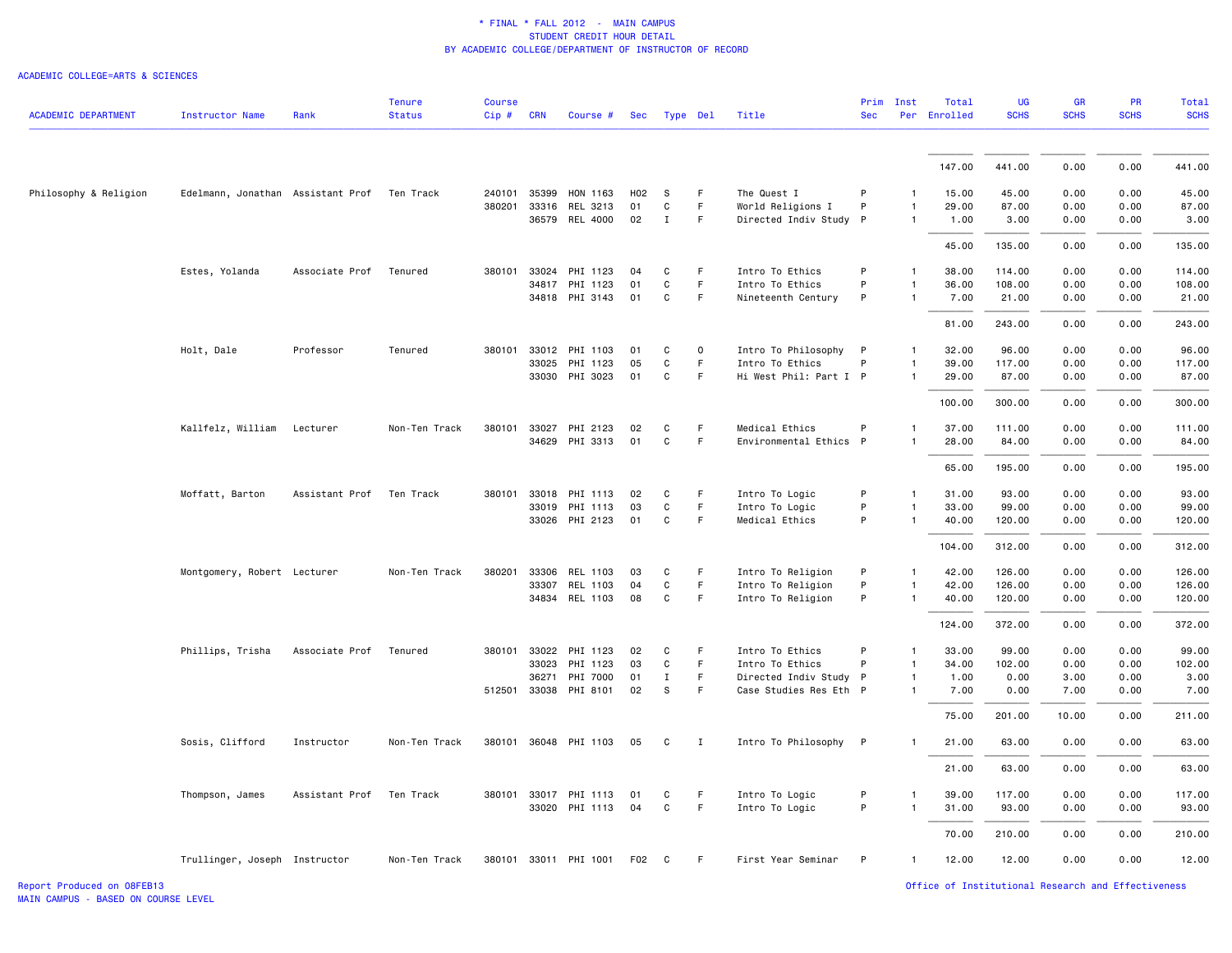| <b>ACADEMIC DEPARTMENT</b>                        | Instructor Name               | Rank           | <b>Tenure</b><br><b>Status</b> | Course<br>Cip# | <b>CRN</b> | Course #                 | Sec        | Type Del     |                   | Title                                    | Prim<br><b>Sec</b> | Inst              | Total<br>Per Enrolled | <b>UG</b><br><b>SCHS</b> | GR<br><b>SCHS</b> | PR<br><b>SCHS</b> | Total<br><b>SCHS</b> |
|---------------------------------------------------|-------------------------------|----------------|--------------------------------|----------------|------------|--------------------------|------------|--------------|-------------------|------------------------------------------|--------------------|-------------------|-----------------------|--------------------------|-------------------|-------------------|----------------------|
| Philosophy & Religion                             | Trullinger, Joseph Instructor |                | Non-Ten Track                  | 380101         | 33031      | PHI 3033                 | 01         | С            | F                 | Hi West Phil: Part I P                   |                    | $\mathbf{1}$      | 18.00                 | 54.00                    | 0.00              | 0.00              | 54.00                |
|                                                   |                               |                |                                |                | 33033      | PHI 3133                 | 01         | $\mathsf{C}$ | $\mathsf F$       | Sem In Philosophy                        | P                  | 1                 | 17.00                 | 51.00                    | 0.00              | 0.00              | 51.00                |
|                                                   |                               |                |                                |                |            |                          |            |              |                   |                                          |                    |                   | 47.00                 | 117.00                   | 0.00              | 0.00              | 117.00               |
|                                                   | Witt, Joseph                  | Assistant Prof | Ten Track                      | 380201         | 33310      | REL 1103                 | 06         | C            | F                 | Intro To Religion                        | P                  |                   | 39.00                 | 117.00                   | 0.00              | 0.00              | 117.00               |
|                                                   |                               |                |                                |                | 33311      | REL 1103                 | 07         | C            | $\mathsf F$       | Intro To Religion                        | P                  | 1                 | 40.00                 | 120.00                   | 0.00              | 0.00              | 120.00               |
|                                                   |                               |                |                                |                | 34631      | REL 4253                 | 01         | C            | F                 | Religion In America                      | P                  | 1                 | 13.00                 | 39.00                    | 0.00              | 0.00              | 39.00                |
|                                                   |                               |                |                                | 450801         | 34908      | HI 6253                  | 01         | C            | $\mathsf F$       | Religion In America                      | P                  | 1                 | 1.00                  | 0.00                     | 3.00              | 0.00              | 3.00                 |
|                                                   |                               |                |                                |                |            | 540102 34907 HI 4253     | 01         | C            | F                 | Religion In America                      | $\mathsf{P}$       |                   | 9.00                  | 27.00                    | 0.00              | 0.00              | 27.00                |
|                                                   |                               |                |                                |                |            |                          |            |              |                   |                                          |                    |                   | 102.00                | 303.00                   | 3.00              | 0.00              | 306.00               |
| ------------------------<br>Philosophy & Religion |                               |                |                                |                |            |                          |            |              |                   |                                          |                    |                   | ========<br>1381.00   | ========<br>4049.00      | ========<br>16.00 | ========<br>0.00  | 4065.00              |
| ------------------------                          |                               |                |                                |                |            |                          |            |              |                   |                                          |                    |                   | ========              | ========                 | ========          | <b>EDEDEDER</b>   |                      |
| Physics                                           | Afanasjev, Anatoli Professor  |                | Tenured                        |                |            | 400801 36234 PH 7000     | 01         | Ι.           | F                 | Directed Indiv Study P                   |                    |                   | 1.00                  | 0.00                     | 3.00              | 0.00              | 3.00                 |
|                                                   |                               |                |                                |                |            |                          |            |              |                   |                                          |                    |                   | 1.00                  | 0.00                     | 3.00              | 0.00              | 3.00                 |
|                                                   | Arnoldus, Henk                | Professor      | Tenured                        | 141001         | 31292      | ECE 8313                 | 01         | C            | F                 | Electromag Theory                        | P                  | 1                 | 1.00                  | 0.00                     | 3.00              | 0.00              | 3.00                 |
|                                                   |                               |                |                                | 400801         | 33006      | PH 8233                  | 01         | C            | F                 | Meth Theoret Ph I                        | P                  | 1                 | 15.00                 | 0.00                     | 45.00             | 0.00              | 45.00                |
|                                                   |                               |                |                                |                | 33007      | PH 8313                  | 01         | C            | F                 | Electromag Theory I                      | $\mathsf{P}$       | $\mathbf{1}$      | 9.00                  | 0.00                     | 27.00             | 0.00              | 27.00                |
|                                                   |                               |                |                                |                | 35523      | PH 4000                  | 05         | $\;$ I       | $\mathsf F$       | Directed Indiv Study P                   |                    | 1                 | 1.00                  | 3.00                     | 0.00              | 0.00              | 3.00                 |
|                                                   |                               |                |                                |                |            | 36467 PH 4000            | 07         | $\mathbf{I}$ | $\mathsf F$       | Directed Indiv Study P                   |                    | $\mathbf{1}$      | 1.00                  | 3.00                     | 0.00              | 0.00              | 3.00                 |
|                                                   |                               |                |                                |                |            |                          |            |              |                   |                                          |                    |                   | 27.00                 | 6.00                     | 75.00             | 0.00              | 81.00                |
|                                                   | Berg, Matthew                 | Assistant Prof | Ten Track                      | 400801         | 33000      | PH 4323                  | 01         | C            | F                 | Electromag Fields I                      | P.                 |                   | 5.00                  | 15.00                    | 0.00              | 0.00              | 15.00                |
|                                                   |                               |                |                                |                | 33004      | PH 6323                  | 01         | $\mathtt{C}$ | $\mathsf F$       | Electromag Fields I                      | P                  | 1                 | 9.00                  | 0.00                     | 27.00             | 0.00              | 27.00                |
|                                                   |                               |                |                                |                | 35657      | PH 8000                  | 02         | D            | $\mathsf F$       | Research / Thesis                        | P                  | $\mathbf{1}$      | 1.00                  | 0.00                     | 6.00              | 0.00              | 6.00                 |
|                                                   |                               |                |                                |                | 35967      | PH 9000                  | 15         | D            | $\mathsf F$       | Research / Diss                          | P                  |                   | 3.00                  | 0.00                     | 28.00             | 0.00              | 28.00                |
|                                                   |                               |                |                                |                |            |                          |            |              |                   |                                          |                    |                   | 18.00                 | 15.00                    | 61.00             | 0.00              | 76.00                |
|                                                   | Clay, Rudolf                  | Associate Prof | Tenured                        | 400801         | 33008      | PH 8743                  | 01         | C            | F                 | Quantum Mechanics I                      | $\mathsf{P}$       |                   | 8.00                  | 0.00                     | 24.00             | 0.00              | 24.00                |
|                                                   |                               |                |                                |                | 35510      | PH 4000                  | 04         | $\mathbf I$  | $\mathsf F$       | Directed Indiv Study P                   |                    | 1                 | 1.00                  | 3.00                     | 0.00              | 0.00              | 3.00                 |
|                                                   |                               |                |                                |                | 35524      | PH 4000                  | 06         | Ι.           | F                 | Directed Indiv Study P                   |                    | $\mathbf{1}$      | 1.00                  | 3.00                     | 0.00              | 0.00              | 3.00                 |
|                                                   |                               |                |                                |                |            | 35658 PH 8000            | 03         | D            | F                 | Research / Thesis                        | P                  | $\mathbf{1}$      | 1.00                  | 0.00                     | 4.00              | 0.00              | 4.00                 |
|                                                   |                               |                |                                |                |            |                          |            |              |                   |                                          |                    |                   | 11.00                 | 6.00                     | 28.00             | 0.00              | 34.00                |
|                                                   | Cuicchi, Paul                 | Lecturer       | Non-Ten Track                  | 400801         | 32913      | PH 1013                  | 03         | C            | F                 | Physical Sci Survey                      | $\mathsf{P}$       | 1                 | 53.00                 | 159.00                   | 0.00              | 0.00              | 159.00               |
|                                                   |                               |                |                                |                |            | 32914 PH 1013            | 04         | $\mathtt{C}$ | $\mathsf F$       | Physical Sci Survey P                    |                    | 1                 | 47.00                 | 141.00                   | 0.00              | 0.00              | 141.00               |
|                                                   |                               |                |                                |                |            |                          |            |              |                   |                                          |                    |                   | 100.00                | 300.00                   | 0.00              | 0.00              | 300.00               |
|                                                   | Dunne, James                  | Professor      | Tenured                        | 400801         | 34592      | PH 2223                  | <b>H05</b> | C            | F                 | Physics II-Honors                        | P                  |                   | 34.00                 | 102.00                   | 0.00              | 0.00              | 102.00               |
|                                                   |                               |                |                                |                | 35668      | PH 9000                  | 03         | $\mathsf D$  | F                 | Research / Diss                          | P                  | 1                 | 2.00                  | 0.00                     | 26.00             | 0.00              | 26.00                |
|                                                   |                               |                |                                |                |            |                          |            |              |                   |                                          |                    |                   | 36.00                 | 102.00                   | 26.00             | 0.00              | 128.00               |
|                                                   | Dutta, Dipangkar              | Associate Prof | Tenured                        | 400801         | 32998      | PH 4113<br>33002 PH 6113 | 01<br>01   | B<br>B       | F.<br>$\mathsf F$ | Elec Circuit Scien<br>Elec Circuit Scien | P<br>P             | 1<br>$\mathbf{1}$ | 9.00<br>2.00          | 27.00<br>0.00            | 0.00<br>6.00      | 0.00<br>0.00      | 27.00<br>6.00        |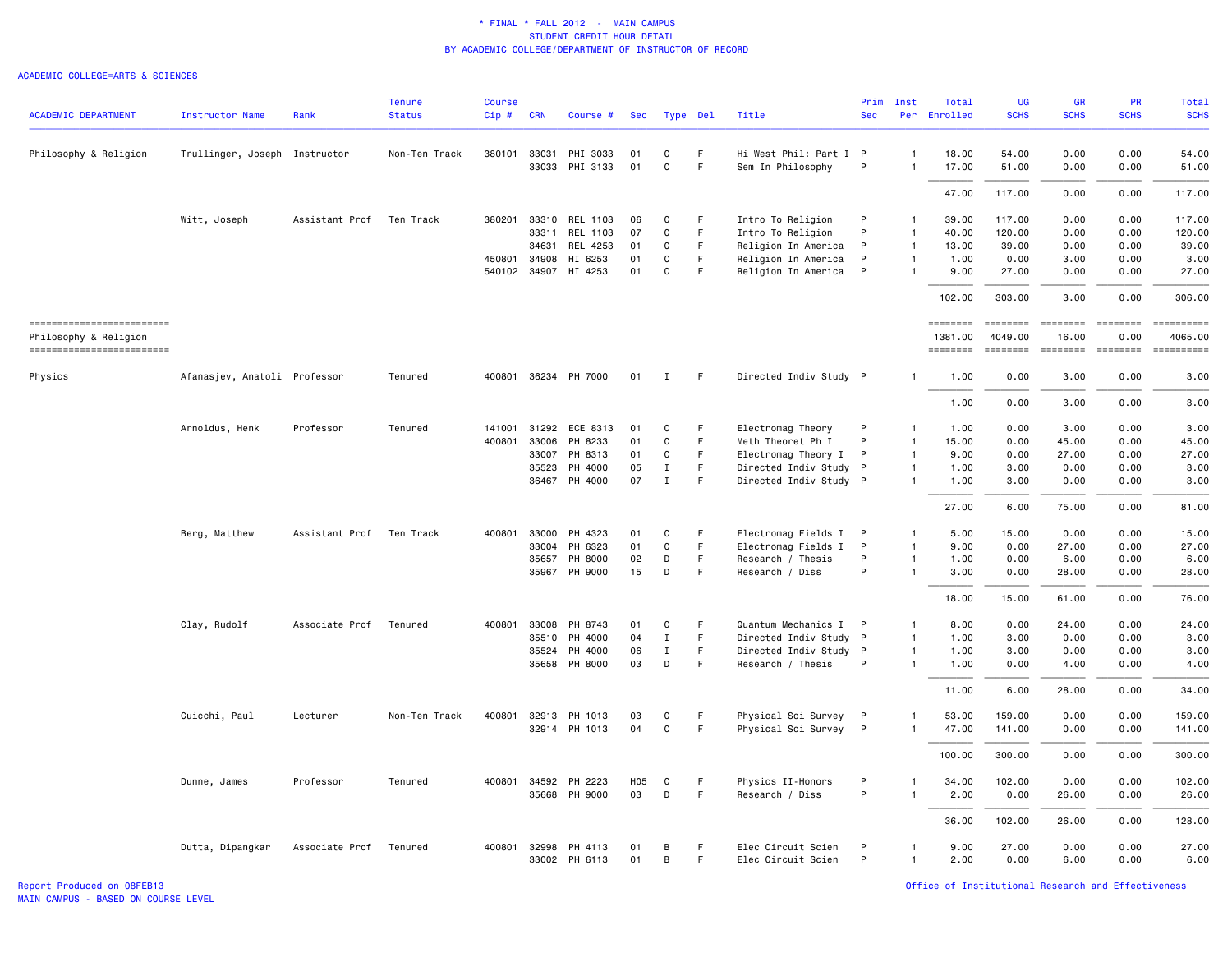#### ACADEMIC COLLEGE=ARTS & SCIENCES

| <b>ACADEMIC DEPARTMENT</b> | Instructor Name   | Rank           | <b>Tenure</b><br><b>Status</b> | Course<br>Cip# | <b>CRN</b>   | Course #             | Sec | Type Del     |             | Title                  | Prim<br><b>Sec</b> | Inst           | Total<br>Per Enrolled | UG<br><b>SCHS</b> | GR<br><b>SCHS</b> | PR<br><b>SCHS</b> | Total<br><b>SCHS</b> |
|----------------------------|-------------------|----------------|--------------------------------|----------------|--------------|----------------------|-----|--------------|-------------|------------------------|--------------------|----------------|-----------------------|-------------------|-------------------|-------------------|----------------------|
| Physics                    | Dutta, Dipangkar  | Associate Prof | Tenured                        |                | 400801 35669 | PH 9000              | 04  | D            | F           | Research / Diss        | P                  | $\mathbf{1}$   | 2.00                  | 0.00              | 26.00             | 0.00              | 26.00                |
|                            |                   |                |                                |                |              |                      |     |              |             |                        |                    |                | 13.00                 | 27.00             | 32.00             | 0.00              | 59.00                |
|                            | Ferguson, Joseph  | Lecturer       | Non-Ten Track                  |                |              | 400801 32969 PH 2223 | 03  | C            | F.          | Physics II             | P                  |                | 56.00                 | 168.00            | 0.00              | 0.00              | 168.00               |
|                            |                   |                |                                |                |              |                      |     |              |             |                        |                    |                | 56.00                 | 168.00            | 0.00              | 0.00              | 168.00               |
|                            | Fox, Daniel       | Lecturer       | Non-Ten Track                  |                |              | 400801 32963 PH 2213 | 03  | C            | F.          | Physics I              | P                  |                | 70.00                 | 210.00            | 0.00              | 0.00              | 210.00               |
|                            |                   |                |                                |                |              |                      |     |              |             |                        |                    |                | 70.00                 | 210.00            | 0.00              | 0.00              | 210.00               |
|                            | Kim, Seong-Gon    | Associate Prof | Tenured                        |                | 400801 32968 | PH 2223              | 02  | C            | F           | Physics II             | P                  | $\mathbf{1}$   | 42.00                 | 126.00            | 0.00              | 0.00              | 126.00               |
|                            |                   |                |                                |                | 35659        | PH 8000              | 04  | D            | F           | Research / Thesis      | P                  | $\mathbf{1}$   | 1.00                  | 0.00              | 6.00              | 0.00              | 6.00                 |
|                            |                   |                |                                |                |              | 35670 PH 9000        | 05  | D            | F           | Research / Diss        | P                  | $\overline{1}$ | 2.00                  | 0.00              | 19.00             | 0.00              | 19.00                |
|                            |                   |                |                                |                |              |                      |     |              |             |                        |                    |                | 45.00                 | 126.00            | 25.00             | 0.00              | 151.00               |
|                            | Ma, Wenchao       | Professor      | Tenured                        | 400801         | 32999        | PH 4213              | 01  | C            | $\mathsf F$ | Inter Mechanics        | P                  | $\mathbf{1}$   | 10.00                 | 30.00             | 0.00              | 0.00              | 30.00                |
|                            |                   |                |                                |                | 33003        | PH 6213              | 01  | C            | F           | Inter Mechanics        | P                  | $\overline{1}$ | 5.00                  | 0.00              | 15.00             | 0.00              | 15.00                |
|                            |                   |                |                                |                |              | 35671 PH 9000        | 06  | D            | F.          | Research / Diss        | P                  | $\overline{1}$ | 1.00                  | 0.00              | 13.00             | 0.00              | 13.00                |
|                            |                   |                |                                |                |              |                      |     |              |             |                        |                    |                | 16.00                 | 30.00             | 28.00             | 0.00              | 58.00                |
|                            | Monts, David      | Professor      | Tenured                        | 400801         | 32997        | PH 3613              | 01  | C            | F           | Modern Physics         | P                  | $\mathbf{1}$   | 16.00                 | 48.00             | 0.00              | 0.00              | 48.00                |
|                            |                   |                |                                |                | 35660        | PH 8000              | 05  | D            | F           | Research / Thesis      | P                  | $\overline{1}$ | 1.00                  | 0.00              | 9.00              | 0.00              | 9.00                 |
|                            |                   |                |                                |                |              | 35672 PH 9000        | 07  | D            | F           | Research / Diss        | P                  | $\overline{1}$ | 2.00                  | 0.00              | 10.00             | 0.00              | 10.00                |
|                            |                   |                |                                |                |              |                      |     |              |             |                        |                    |                | 19.00                 | 48.00             | 19.00             | 0.00              | 67.00                |
|                            | Moody, Judith     | Lecturer       | Non-Ten Track                  | 400801         |              | 32918 PH 1021        | 03  | L            | F           | Physical Science Lab P |                    | $\mathbf{1}$   | 11.00                 | 11.00             | 0.00              | 0.00              | 11.00                |
|                            |                   |                |                                |                | 32919        | PH 1021              | 04  | L            | F           | Physical Science Lab P |                    | $\mathbf{1}$   | 17.00                 | 17.00             | 0.00              | 0.00              | 17.00                |
|                            |                   |                |                                |                |              | 32920 PH 1023        | 01  | C            | F.          | Physical Sci Survey P  |                    | $\overline{1}$ | 33.00                 | 99.00             | 0.00              | 0.00              | 99.00                |
|                            |                   |                |                                |                |              |                      |     |              |             |                        |                    |                | 61.00                 | 127.00            | 0.00              | 0.00              | 127.00               |
|                            | Novotny, Mark     | Professor      | Tenured                        |                | 400801 34594 | PH 4813              | 01  | C            | F           | Solid State Physics    | $\mathsf{P}$       | $\overline{1}$ | 3.00                  | 9.00              | 0.00              | 0.00              | 9.00                 |
|                            |                   |                |                                |                | 34595        | PH 6813              | 01  | $\mathsf{C}$ | F.          | Solid State Physics    | P                  | $\overline{1}$ | 5.00                  | 0.00              | 15.00             | 0.00              | 15.00                |
|                            |                   |                |                                |                | 35673        | PH 9000              | 08  | D            | F           | Research / Diss        | P                  | $\overline{1}$ | 2.00                  | 0.00              | 4.00              | 0.00              | 4.00                 |
|                            |                   |                |                                |                |              |                      |     |              |             |                        |                    |                | 10.00                 | 9.00              | 19.00             | 0.00              | 28.00                |
|                            | Pierce, Donna     | Assistant Prof | Ten Track                      | 400801         | 32921        | PH 1063              | 01  | С            | F           | Descrip Astronomy      | $\mathsf{P}$       | $\overline{1}$ | 110.00                | 330.00            | 0.00              | 0.00              | 330.00               |
|                            |                   |                |                                |                | 35674        | PH 9000              | 09  | D            | F           | Research / Diss        | P                  |                | 1.00                  | 0.00              | 9.00              | 0.00              | 9.00                 |
|                            |                   |                |                                |                |              | 36483 PH 4000        | 09  | $\mathbf{I}$ | F           | Directed Indiv Study P |                    | $\overline{1}$ | 1.00                  | 3.00              | 0.00              | 0.00              | 3.00                 |
|                            |                   |                |                                |                |              |                      |     |              |             |                        |                    |                | 112.00                | 333.00            | 9.00              | 0.00              | 342.00               |
|                            | Riehle, Robertsen | Non-Faculty    | Not Applicable                 | 400801         | 32899        | PH 1011              | 01  | L            | F           | Physical Science Lab P |                    | $\mathbf{1}$   | 11.00                 | 11.00             | 0.00              | 0.00              | 11.00                |
|                            |                   |                |                                |                | 32900        | PH 1011              | 02  | L            | F.          | Physical Science Lab P |                    | $\mathbf{1}$   | 16.00                 | 16.00             | 0.00              | 0.00              | 16.00                |
|                            |                   |                |                                |                | 32902        | PH 1011              | 04  | L            | F.          | Physical Science Lab P |                    | $\mathbf{1}$   | 12.00                 | 12.00             | 0.00              | 0.00              | 12.00                |
|                            |                   |                |                                |                | 32903        | PH 1011              | 05  | L            | F           | Physical Science Lab P |                    | $\mathbf{1}$   | 16.00                 | 16.00             | 0.00              | 0.00              | 16.00                |
|                            |                   |                |                                |                | 32904        | PH 1011              | 06  | L            | F           | Physical Science Lab P |                    | $\mathbf{1}$   | 16.00                 | 16.00             | 0.00              | 0.00              | 16.00                |
|                            |                   |                |                                |                | 32905        | PH 1011              | 07  | L            | F           | Physical Science Lab P |                    | $\mathbf{1}$   | 18.00                 | 18.00             | 0.00              | 0.00              | 18.00                |
|                            |                   |                |                                |                |              | 32907 PH 1011        | 09  | $\mathsf{L}$ | F           | Physical Science Lab P |                    | $\mathbf{1}$   | 14.00                 | 14.00             | 0.00              | 0.00              | 14.00                |

Report Produced on 08FEB13 Office of Institutional Research and Effectiveness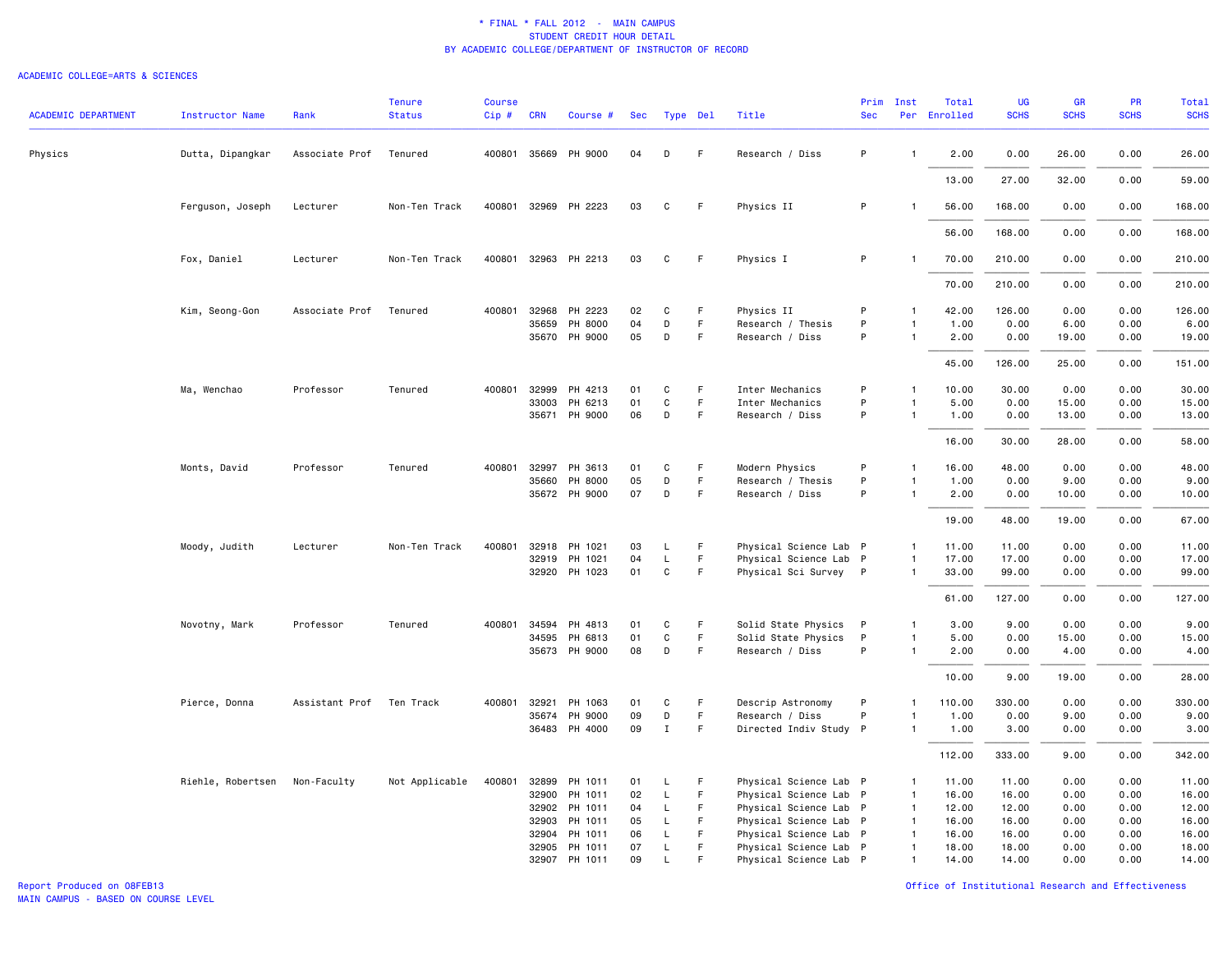| Physical Science Lab P<br>0.00<br>15.00<br>Physics<br>Riehle, Robertsen<br>Non-Faculty<br>Not Applicable<br>400801<br>32908<br>PH 1011<br>10<br>L<br>F<br>$\overline{1}$<br>15.00<br>15.00<br>0.00<br>35507<br>PH 4000<br>01<br>$\mathbf I$<br>F<br>Directed Indiv Study P<br>3.00<br>$\mathbf{1}$<br>1.00<br>3.00<br>0.00<br>0.00<br>35508<br>PH 4000<br>02<br>$\mathbf I$<br>F<br>Directed Indiv Study P<br>1.00<br>1.00<br>0.00<br>0.00<br>1.00<br>$\overline{1}$<br>36482<br>PH 4000<br>08<br>$\mathbf I$<br>F.<br>Directed Indiv Study P<br>1.00<br>1.00<br>0.00<br>0.00<br>1.00<br>$\overline{1}$<br>PH 4000<br>11<br>$\mathsf F$<br>Directed Indiv Study P<br>1.00<br>36541<br>$\mathbf I$<br>1.00<br>1.00<br>0.00<br>0.00<br>$\mathbf{1}$<br>122.00<br>124.00<br>0.00<br>0.00<br>124.00<br>32987 PH 2233<br>129.00<br>Rupak Lan Tai Moon Assistant Prof<br>Ten Track<br>400801<br>01<br>C<br>F<br>Physics III<br>P<br>43.00<br>129.00<br>0.00<br>0.00<br>$\mathbf{1}$<br>32990<br>PH 2233<br>05<br>К<br>$\mathsf F$<br>Physics III<br>P<br>0.00<br>0.00<br>0.00<br>$\overline{1}$<br>13.00<br>0.00<br>PH 2233<br>К<br>F<br>P<br>0.00<br>0.00<br>32991<br>06<br>Physics III<br>$\overline{1}$<br>16.00<br>0.00<br>0.00<br>32993<br>PH 2233<br>08<br>К<br>F<br>P<br>14.00<br>0.00<br>0.00<br>0.00<br>0.00<br>Physics III<br>$\overline{1}$<br>17.00<br>PH 9000<br>10<br>D<br>F.<br>P<br>0.00<br>17.00<br>0.00<br>35675<br>Research / Diss<br>$\overline{1}$<br>2.00<br>PH 7000<br>02<br>$\mathbf I$<br>F<br>0.00<br>3.00<br>0.00<br>3.00<br>36348<br>Directed Indiv Study<br>$\mathsf{P}$<br>$\mathbf{1}$<br>1.00<br>$\mathbf{I}$<br>F<br>3.00<br>36349 PH 7000<br>03<br>Directed Indiv Study P<br>$\mathbf{1}$<br>1.00<br>0.00<br>3.00<br>0.00<br>129.00<br>0.00<br>152.00<br>90.00<br>23.00<br>400801 35676 PH 9000<br>P<br>31.00<br>Singh, Jagdish<br>Resrch Professo Non-Ten Track<br>11<br>D<br>F<br>Research / Diss<br>3.00<br>0.00<br>31.00<br>0.00<br>3.00<br>0.00<br>31.00<br>0.00<br>31.00<br>Solomon, Lazarus<br>400801 32922 PH 1113<br>Gen Physics I<br>59.00<br>177.00<br>0.00<br>0.00<br>177.00<br>Instructor<br>Non-Ten Track<br>01<br>C<br>-F<br>P<br>$\mathbf{1}$<br>32927<br>PH 1113<br>06<br>C<br>F.<br>Gen Physics I<br>P<br>56.00<br>168.00<br>0.00<br>0.00<br>168.00<br>$\mathbf{1}$<br>32957 PH 1133<br>01<br>C<br>F<br>Gen Physics III<br>P<br>39.00<br>117.00<br>0.00<br>0.00<br>117.00<br>$\overline{1}$<br>0.00<br>32958<br>PH 1133<br>02<br>К<br>F<br>Gen Physics III<br>P<br>$\overline{1}$<br>15.00<br>0.00<br>0.00<br>0.00<br>P<br>32959<br>PH 1133<br>03<br>К<br>F.<br>Gen Physics III<br>$\overline{1}$<br>12.00<br>0.00<br>0.00<br>0.00<br>0.00<br>PH 1133<br>К<br>$\mathsf F$<br>Gen Physics III<br>P<br>0.00<br>0.00<br>0.00<br>0.00<br>32960<br>04<br>$\overline{1}$<br>12.00<br>32964 PH 2213<br>04<br>$\mathbf C$<br>$\mathsf F$<br>P<br>62.00<br>186.00<br>0.00<br>0.00<br>186.00<br>Physics I<br>$\overline{1}$<br>648.00<br>255.00<br>0.00<br>0.00<br>648.00<br>Tanner, Angelle<br>Assistant Prof<br>400801 32923<br>PH 1113<br>Gen Physics I<br>P<br>45.00<br>135.00<br>0.00<br>0.00<br>135.00<br>Ten Track<br>02<br>C<br>F<br>1<br>P<br>35664 PH 8000<br>09<br>D<br>F<br>Research / Thesis<br>1.00<br>0.00<br>9.00<br>0.00<br>9.00<br>$\mathbf{1}$<br>135.00<br>0.00<br>144.00<br>46.00<br>9.00<br>Wang, Chuji<br>Associate Prof<br>Tenured<br>400801<br>34591<br>PH 2223<br>04<br>C<br>F<br>Physics II<br>P<br>56.00<br>168.00<br>0.00<br>0.00<br>168.00<br>$\mathbf{1}$<br>35665<br>PH 8000<br>10<br>D<br>F<br>Research / Thesis<br>P<br>1.00<br>0.00<br>3.00<br>0.00<br>3.00<br>$\mathbf{1}$<br>PH 9000<br>13<br>D<br>F.<br>P<br>27.00<br>0.00<br>27.00<br>35678<br>Research / Diss<br>4.00<br>0.00<br>$\mathbf{1}$<br>36442 PH 7000<br>04<br>$\mathbf I$<br>F<br>3.00<br>0.00<br>3.00<br>Directed Indiv Study P<br>$\mathbf{1}$<br>1.00<br>0.00<br>168.00<br>62.00<br>33.00<br>0.00<br>201.00<br>32967<br>PH 2223<br>174.00<br>0.00<br>0.00<br>174.00<br>Winger, Jeffry<br>Professor<br>Tenured<br>400801<br>01<br>C<br>F<br>Physics II<br>P<br>58.00<br>$\overline{1}$<br>32971<br>PH 2223<br>08<br>К<br>$\mathsf F$<br>Physics II<br>P<br>18.00<br>0.00<br>0.00<br>0.00<br>0.00<br>$\mathbf{1}$<br>32972<br>PH 2223<br>К<br>F<br>Physics II<br>P<br>19.00<br>0.00<br>0.00<br>0.00<br>09<br>$\overline{1}$<br>0.00<br>32973<br>PH 2223<br>10<br>К<br>F<br>P<br>$\overline{1}$<br>16.00<br>0.00<br>0.00<br>0.00<br>0.00<br>Physics II<br>0.00<br>32974<br>PH 2223<br>К<br>F<br>P<br>$\overline{1}$<br>14.00<br>0.00<br>0.00<br>0.00<br>11<br>Physics II<br>К<br>F<br>P<br>32975<br>PH 2223<br>12<br>Physics II<br>$\mathbf{1}$<br>17.00<br>0.00<br>0.00<br>0.00<br>0.00<br>F.<br>P<br>0.00<br>32976<br>PH 2223<br>13<br>К<br>Physics II<br>$\overline{1}$<br>20.00<br>0.00<br>0.00<br>0.00<br>F<br>0.00<br>0.00<br>0.00<br>32977<br>PH 2223<br>14<br>К<br>Physics II<br>P<br>$\mathbf{1}$<br>21.00<br>0.00<br>F<br>$\mathbf{1}$<br>0.00<br>32978<br>PH 2223<br>15<br>К<br>Physics II<br>P<br>15.00<br>0.00<br>0.00<br>0.00<br>К<br>P<br>0.00<br>0.00<br>0.00<br>32979<br>PH 2223<br>16<br>F<br>Physics II<br>$\mathbf{1}$<br>17.00<br>0.00<br>32980<br>PH 2223<br>17<br>К<br>F<br>Physics II<br>P<br>$\mathbf{1}$<br>17.00<br>0.00<br>0.00<br>0.00<br>0.00 | <b>ACADEMIC DEPARTMENT</b> | <b>Instructor Name</b> | Rank | <b>Tenure</b><br><b>Status</b> | <b>Course</b><br>Cip# | <b>CRN</b> | Course # | Sec | Type Del | Title | Prim<br><b>Sec</b> | Inst | Total<br>Per Enrolled | <b>UG</b><br><b>SCHS</b> | <b>GR</b><br><b>SCHS</b> | <b>PR</b><br><b>SCHS</b> | Total<br><b>SCHS</b> |
|-------------------------------------------------------------------------------------------------------------------------------------------------------------------------------------------------------------------------------------------------------------------------------------------------------------------------------------------------------------------------------------------------------------------------------------------------------------------------------------------------------------------------------------------------------------------------------------------------------------------------------------------------------------------------------------------------------------------------------------------------------------------------------------------------------------------------------------------------------------------------------------------------------------------------------------------------------------------------------------------------------------------------------------------------------------------------------------------------------------------------------------------------------------------------------------------------------------------------------------------------------------------------------------------------------------------------------------------------------------------------------------------------------------------------------------------------------------------------------------------------------------------------------------------------------------------------------------------------------------------------------------------------------------------------------------------------------------------------------------------------------------------------------------------------------------------------------------------------------------------------------------------------------------------------------------------------------------------------------------------------------------------------------------------------------------------------------------------------------------------------------------------------------------------------------------------------------------------------------------------------------------------------------------------------------------------------------------------------------------------------------------------------------------------------------------------------------------------------------------------------------------------------------------------------------------------------------------------------------------------------------------------------------------------------------------------------------------------------------------------------------------------------------------------------------------------------------------------------------------------------------------------------------------------------------------------------------------------------------------------------------------------------------------------------------------------------------------------------------------------------------------------------------------------------------------------------------------------------------------------------------------------------------------------------------------------------------------------------------------------------------------------------------------------------------------------------------------------------------------------------------------------------------------------------------------------------------------------------------------------------------------------------------------------------------------------------------------------------------------------------------------------------------------------------------------------------------------------------------------------------------------------------------------------------------------------------------------------------------------------------------------------------------------------------------------------------------------------------------------------------------------------------------------------------------------------------------------------------------------------------------------------------------------------------------------------------------------------------------------------------------------------------------------------------------------------------------------------------------------------------------------------------------------------------------------------------------------------------------------------------------------------------------------------------------------------------------------------------------------------------------------------------------------------------------------------------------------------------------------------------------------------------------------------------------------------------------------------------------------------------------------------------------------------------------------------------------------------------------------------------------------------------------------------------------------------------------------------------------------------------------------------------------------------------------------------|----------------------------|------------------------|------|--------------------------------|-----------------------|------------|----------|-----|----------|-------|--------------------|------|-----------------------|--------------------------|--------------------------|--------------------------|----------------------|
|                                                                                                                                                                                                                                                                                                                                                                                                                                                                                                                                                                                                                                                                                                                                                                                                                                                                                                                                                                                                                                                                                                                                                                                                                                                                                                                                                                                                                                                                                                                                                                                                                                                                                                                                                                                                                                                                                                                                                                                                                                                                                                                                                                                                                                                                                                                                                                                                                                                                                                                                                                                                                                                                                                                                                                                                                                                                                                                                                                                                                                                                                                                                                                                                                                                                                                                                                                                                                                                                                                                                                                                                                                                                                                                                                                                                                                                                                                                                                                                                                                                                                                                                                                                                                                                                                                                                                                                                                                                                                                                                                                                                                                                                                                                                                                                                                                                                                                                                                                                                                                                                                                                                                                                                                                                                                                                   |                            |                        |      |                                |                       |            |          |     |          |       |                    |      |                       |                          |                          |                          |                      |
|                                                                                                                                                                                                                                                                                                                                                                                                                                                                                                                                                                                                                                                                                                                                                                                                                                                                                                                                                                                                                                                                                                                                                                                                                                                                                                                                                                                                                                                                                                                                                                                                                                                                                                                                                                                                                                                                                                                                                                                                                                                                                                                                                                                                                                                                                                                                                                                                                                                                                                                                                                                                                                                                                                                                                                                                                                                                                                                                                                                                                                                                                                                                                                                                                                                                                                                                                                                                                                                                                                                                                                                                                                                                                                                                                                                                                                                                                                                                                                                                                                                                                                                                                                                                                                                                                                                                                                                                                                                                                                                                                                                                                                                                                                                                                                                                                                                                                                                                                                                                                                                                                                                                                                                                                                                                                                                   |                            |                        |      |                                |                       |            |          |     |          |       |                    |      |                       |                          |                          |                          |                      |
|                                                                                                                                                                                                                                                                                                                                                                                                                                                                                                                                                                                                                                                                                                                                                                                                                                                                                                                                                                                                                                                                                                                                                                                                                                                                                                                                                                                                                                                                                                                                                                                                                                                                                                                                                                                                                                                                                                                                                                                                                                                                                                                                                                                                                                                                                                                                                                                                                                                                                                                                                                                                                                                                                                                                                                                                                                                                                                                                                                                                                                                                                                                                                                                                                                                                                                                                                                                                                                                                                                                                                                                                                                                                                                                                                                                                                                                                                                                                                                                                                                                                                                                                                                                                                                                                                                                                                                                                                                                                                                                                                                                                                                                                                                                                                                                                                                                                                                                                                                                                                                                                                                                                                                                                                                                                                                                   |                            |                        |      |                                |                       |            |          |     |          |       |                    |      |                       |                          |                          |                          |                      |
|                                                                                                                                                                                                                                                                                                                                                                                                                                                                                                                                                                                                                                                                                                                                                                                                                                                                                                                                                                                                                                                                                                                                                                                                                                                                                                                                                                                                                                                                                                                                                                                                                                                                                                                                                                                                                                                                                                                                                                                                                                                                                                                                                                                                                                                                                                                                                                                                                                                                                                                                                                                                                                                                                                                                                                                                                                                                                                                                                                                                                                                                                                                                                                                                                                                                                                                                                                                                                                                                                                                                                                                                                                                                                                                                                                                                                                                                                                                                                                                                                                                                                                                                                                                                                                                                                                                                                                                                                                                                                                                                                                                                                                                                                                                                                                                                                                                                                                                                                                                                                                                                                                                                                                                                                                                                                                                   |                            |                        |      |                                |                       |            |          |     |          |       |                    |      |                       |                          |                          |                          |                      |
|                                                                                                                                                                                                                                                                                                                                                                                                                                                                                                                                                                                                                                                                                                                                                                                                                                                                                                                                                                                                                                                                                                                                                                                                                                                                                                                                                                                                                                                                                                                                                                                                                                                                                                                                                                                                                                                                                                                                                                                                                                                                                                                                                                                                                                                                                                                                                                                                                                                                                                                                                                                                                                                                                                                                                                                                                                                                                                                                                                                                                                                                                                                                                                                                                                                                                                                                                                                                                                                                                                                                                                                                                                                                                                                                                                                                                                                                                                                                                                                                                                                                                                                                                                                                                                                                                                                                                                                                                                                                                                                                                                                                                                                                                                                                                                                                                                                                                                                                                                                                                                                                                                                                                                                                                                                                                                                   |                            |                        |      |                                |                       |            |          |     |          |       |                    |      |                       |                          |                          |                          |                      |
|                                                                                                                                                                                                                                                                                                                                                                                                                                                                                                                                                                                                                                                                                                                                                                                                                                                                                                                                                                                                                                                                                                                                                                                                                                                                                                                                                                                                                                                                                                                                                                                                                                                                                                                                                                                                                                                                                                                                                                                                                                                                                                                                                                                                                                                                                                                                                                                                                                                                                                                                                                                                                                                                                                                                                                                                                                                                                                                                                                                                                                                                                                                                                                                                                                                                                                                                                                                                                                                                                                                                                                                                                                                                                                                                                                                                                                                                                                                                                                                                                                                                                                                                                                                                                                                                                                                                                                                                                                                                                                                                                                                                                                                                                                                                                                                                                                                                                                                                                                                                                                                                                                                                                                                                                                                                                                                   |                            |                        |      |                                |                       |            |          |     |          |       |                    |      |                       |                          |                          |                          |                      |
|                                                                                                                                                                                                                                                                                                                                                                                                                                                                                                                                                                                                                                                                                                                                                                                                                                                                                                                                                                                                                                                                                                                                                                                                                                                                                                                                                                                                                                                                                                                                                                                                                                                                                                                                                                                                                                                                                                                                                                                                                                                                                                                                                                                                                                                                                                                                                                                                                                                                                                                                                                                                                                                                                                                                                                                                                                                                                                                                                                                                                                                                                                                                                                                                                                                                                                                                                                                                                                                                                                                                                                                                                                                                                                                                                                                                                                                                                                                                                                                                                                                                                                                                                                                                                                                                                                                                                                                                                                                                                                                                                                                                                                                                                                                                                                                                                                                                                                                                                                                                                                                                                                                                                                                                                                                                                                                   |                            |                        |      |                                |                       |            |          |     |          |       |                    |      |                       |                          |                          |                          |                      |
|                                                                                                                                                                                                                                                                                                                                                                                                                                                                                                                                                                                                                                                                                                                                                                                                                                                                                                                                                                                                                                                                                                                                                                                                                                                                                                                                                                                                                                                                                                                                                                                                                                                                                                                                                                                                                                                                                                                                                                                                                                                                                                                                                                                                                                                                                                                                                                                                                                                                                                                                                                                                                                                                                                                                                                                                                                                                                                                                                                                                                                                                                                                                                                                                                                                                                                                                                                                                                                                                                                                                                                                                                                                                                                                                                                                                                                                                                                                                                                                                                                                                                                                                                                                                                                                                                                                                                                                                                                                                                                                                                                                                                                                                                                                                                                                                                                                                                                                                                                                                                                                                                                                                                                                                                                                                                                                   |                            |                        |      |                                |                       |            |          |     |          |       |                    |      |                       |                          |                          |                          |                      |
|                                                                                                                                                                                                                                                                                                                                                                                                                                                                                                                                                                                                                                                                                                                                                                                                                                                                                                                                                                                                                                                                                                                                                                                                                                                                                                                                                                                                                                                                                                                                                                                                                                                                                                                                                                                                                                                                                                                                                                                                                                                                                                                                                                                                                                                                                                                                                                                                                                                                                                                                                                                                                                                                                                                                                                                                                                                                                                                                                                                                                                                                                                                                                                                                                                                                                                                                                                                                                                                                                                                                                                                                                                                                                                                                                                                                                                                                                                                                                                                                                                                                                                                                                                                                                                                                                                                                                                                                                                                                                                                                                                                                                                                                                                                                                                                                                                                                                                                                                                                                                                                                                                                                                                                                                                                                                                                   |                            |                        |      |                                |                       |            |          |     |          |       |                    |      |                       |                          |                          |                          |                      |
|                                                                                                                                                                                                                                                                                                                                                                                                                                                                                                                                                                                                                                                                                                                                                                                                                                                                                                                                                                                                                                                                                                                                                                                                                                                                                                                                                                                                                                                                                                                                                                                                                                                                                                                                                                                                                                                                                                                                                                                                                                                                                                                                                                                                                                                                                                                                                                                                                                                                                                                                                                                                                                                                                                                                                                                                                                                                                                                                                                                                                                                                                                                                                                                                                                                                                                                                                                                                                                                                                                                                                                                                                                                                                                                                                                                                                                                                                                                                                                                                                                                                                                                                                                                                                                                                                                                                                                                                                                                                                                                                                                                                                                                                                                                                                                                                                                                                                                                                                                                                                                                                                                                                                                                                                                                                                                                   |                            |                        |      |                                |                       |            |          |     |          |       |                    |      |                       |                          |                          |                          |                      |
|                                                                                                                                                                                                                                                                                                                                                                                                                                                                                                                                                                                                                                                                                                                                                                                                                                                                                                                                                                                                                                                                                                                                                                                                                                                                                                                                                                                                                                                                                                                                                                                                                                                                                                                                                                                                                                                                                                                                                                                                                                                                                                                                                                                                                                                                                                                                                                                                                                                                                                                                                                                                                                                                                                                                                                                                                                                                                                                                                                                                                                                                                                                                                                                                                                                                                                                                                                                                                                                                                                                                                                                                                                                                                                                                                                                                                                                                                                                                                                                                                                                                                                                                                                                                                                                                                                                                                                                                                                                                                                                                                                                                                                                                                                                                                                                                                                                                                                                                                                                                                                                                                                                                                                                                                                                                                                                   |                            |                        |      |                                |                       |            |          |     |          |       |                    |      |                       |                          |                          |                          |                      |
|                                                                                                                                                                                                                                                                                                                                                                                                                                                                                                                                                                                                                                                                                                                                                                                                                                                                                                                                                                                                                                                                                                                                                                                                                                                                                                                                                                                                                                                                                                                                                                                                                                                                                                                                                                                                                                                                                                                                                                                                                                                                                                                                                                                                                                                                                                                                                                                                                                                                                                                                                                                                                                                                                                                                                                                                                                                                                                                                                                                                                                                                                                                                                                                                                                                                                                                                                                                                                                                                                                                                                                                                                                                                                                                                                                                                                                                                                                                                                                                                                                                                                                                                                                                                                                                                                                                                                                                                                                                                                                                                                                                                                                                                                                                                                                                                                                                                                                                                                                                                                                                                                                                                                                                                                                                                                                                   |                            |                        |      |                                |                       |            |          |     |          |       |                    |      |                       |                          |                          |                          |                      |
|                                                                                                                                                                                                                                                                                                                                                                                                                                                                                                                                                                                                                                                                                                                                                                                                                                                                                                                                                                                                                                                                                                                                                                                                                                                                                                                                                                                                                                                                                                                                                                                                                                                                                                                                                                                                                                                                                                                                                                                                                                                                                                                                                                                                                                                                                                                                                                                                                                                                                                                                                                                                                                                                                                                                                                                                                                                                                                                                                                                                                                                                                                                                                                                                                                                                                                                                                                                                                                                                                                                                                                                                                                                                                                                                                                                                                                                                                                                                                                                                                                                                                                                                                                                                                                                                                                                                                                                                                                                                                                                                                                                                                                                                                                                                                                                                                                                                                                                                                                                                                                                                                                                                                                                                                                                                                                                   |                            |                        |      |                                |                       |            |          |     |          |       |                    |      |                       |                          |                          |                          |                      |
|                                                                                                                                                                                                                                                                                                                                                                                                                                                                                                                                                                                                                                                                                                                                                                                                                                                                                                                                                                                                                                                                                                                                                                                                                                                                                                                                                                                                                                                                                                                                                                                                                                                                                                                                                                                                                                                                                                                                                                                                                                                                                                                                                                                                                                                                                                                                                                                                                                                                                                                                                                                                                                                                                                                                                                                                                                                                                                                                                                                                                                                                                                                                                                                                                                                                                                                                                                                                                                                                                                                                                                                                                                                                                                                                                                                                                                                                                                                                                                                                                                                                                                                                                                                                                                                                                                                                                                                                                                                                                                                                                                                                                                                                                                                                                                                                                                                                                                                                                                                                                                                                                                                                                                                                                                                                                                                   |                            |                        |      |                                |                       |            |          |     |          |       |                    |      |                       |                          |                          |                          |                      |
|                                                                                                                                                                                                                                                                                                                                                                                                                                                                                                                                                                                                                                                                                                                                                                                                                                                                                                                                                                                                                                                                                                                                                                                                                                                                                                                                                                                                                                                                                                                                                                                                                                                                                                                                                                                                                                                                                                                                                                                                                                                                                                                                                                                                                                                                                                                                                                                                                                                                                                                                                                                                                                                                                                                                                                                                                                                                                                                                                                                                                                                                                                                                                                                                                                                                                                                                                                                                                                                                                                                                                                                                                                                                                                                                                                                                                                                                                                                                                                                                                                                                                                                                                                                                                                                                                                                                                                                                                                                                                                                                                                                                                                                                                                                                                                                                                                                                                                                                                                                                                                                                                                                                                                                                                                                                                                                   |                            |                        |      |                                |                       |            |          |     |          |       |                    |      |                       |                          |                          |                          |                      |
|                                                                                                                                                                                                                                                                                                                                                                                                                                                                                                                                                                                                                                                                                                                                                                                                                                                                                                                                                                                                                                                                                                                                                                                                                                                                                                                                                                                                                                                                                                                                                                                                                                                                                                                                                                                                                                                                                                                                                                                                                                                                                                                                                                                                                                                                                                                                                                                                                                                                                                                                                                                                                                                                                                                                                                                                                                                                                                                                                                                                                                                                                                                                                                                                                                                                                                                                                                                                                                                                                                                                                                                                                                                                                                                                                                                                                                                                                                                                                                                                                                                                                                                                                                                                                                                                                                                                                                                                                                                                                                                                                                                                                                                                                                                                                                                                                                                                                                                                                                                                                                                                                                                                                                                                                                                                                                                   |                            |                        |      |                                |                       |            |          |     |          |       |                    |      |                       |                          |                          |                          |                      |
|                                                                                                                                                                                                                                                                                                                                                                                                                                                                                                                                                                                                                                                                                                                                                                                                                                                                                                                                                                                                                                                                                                                                                                                                                                                                                                                                                                                                                                                                                                                                                                                                                                                                                                                                                                                                                                                                                                                                                                                                                                                                                                                                                                                                                                                                                                                                                                                                                                                                                                                                                                                                                                                                                                                                                                                                                                                                                                                                                                                                                                                                                                                                                                                                                                                                                                                                                                                                                                                                                                                                                                                                                                                                                                                                                                                                                                                                                                                                                                                                                                                                                                                                                                                                                                                                                                                                                                                                                                                                                                                                                                                                                                                                                                                                                                                                                                                                                                                                                                                                                                                                                                                                                                                                                                                                                                                   |                            |                        |      |                                |                       |            |          |     |          |       |                    |      |                       |                          |                          |                          |                      |
|                                                                                                                                                                                                                                                                                                                                                                                                                                                                                                                                                                                                                                                                                                                                                                                                                                                                                                                                                                                                                                                                                                                                                                                                                                                                                                                                                                                                                                                                                                                                                                                                                                                                                                                                                                                                                                                                                                                                                                                                                                                                                                                                                                                                                                                                                                                                                                                                                                                                                                                                                                                                                                                                                                                                                                                                                                                                                                                                                                                                                                                                                                                                                                                                                                                                                                                                                                                                                                                                                                                                                                                                                                                                                                                                                                                                                                                                                                                                                                                                                                                                                                                                                                                                                                                                                                                                                                                                                                                                                                                                                                                                                                                                                                                                                                                                                                                                                                                                                                                                                                                                                                                                                                                                                                                                                                                   |                            |                        |      |                                |                       |            |          |     |          |       |                    |      |                       |                          |                          |                          |                      |
|                                                                                                                                                                                                                                                                                                                                                                                                                                                                                                                                                                                                                                                                                                                                                                                                                                                                                                                                                                                                                                                                                                                                                                                                                                                                                                                                                                                                                                                                                                                                                                                                                                                                                                                                                                                                                                                                                                                                                                                                                                                                                                                                                                                                                                                                                                                                                                                                                                                                                                                                                                                                                                                                                                                                                                                                                                                                                                                                                                                                                                                                                                                                                                                                                                                                                                                                                                                                                                                                                                                                                                                                                                                                                                                                                                                                                                                                                                                                                                                                                                                                                                                                                                                                                                                                                                                                                                                                                                                                                                                                                                                                                                                                                                                                                                                                                                                                                                                                                                                                                                                                                                                                                                                                                                                                                                                   |                            |                        |      |                                |                       |            |          |     |          |       |                    |      |                       |                          |                          |                          |                      |
|                                                                                                                                                                                                                                                                                                                                                                                                                                                                                                                                                                                                                                                                                                                                                                                                                                                                                                                                                                                                                                                                                                                                                                                                                                                                                                                                                                                                                                                                                                                                                                                                                                                                                                                                                                                                                                                                                                                                                                                                                                                                                                                                                                                                                                                                                                                                                                                                                                                                                                                                                                                                                                                                                                                                                                                                                                                                                                                                                                                                                                                                                                                                                                                                                                                                                                                                                                                                                                                                                                                                                                                                                                                                                                                                                                                                                                                                                                                                                                                                                                                                                                                                                                                                                                                                                                                                                                                                                                                                                                                                                                                                                                                                                                                                                                                                                                                                                                                                                                                                                                                                                                                                                                                                                                                                                                                   |                            |                        |      |                                |                       |            |          |     |          |       |                    |      |                       |                          |                          |                          |                      |
|                                                                                                                                                                                                                                                                                                                                                                                                                                                                                                                                                                                                                                                                                                                                                                                                                                                                                                                                                                                                                                                                                                                                                                                                                                                                                                                                                                                                                                                                                                                                                                                                                                                                                                                                                                                                                                                                                                                                                                                                                                                                                                                                                                                                                                                                                                                                                                                                                                                                                                                                                                                                                                                                                                                                                                                                                                                                                                                                                                                                                                                                                                                                                                                                                                                                                                                                                                                                                                                                                                                                                                                                                                                                                                                                                                                                                                                                                                                                                                                                                                                                                                                                                                                                                                                                                                                                                                                                                                                                                                                                                                                                                                                                                                                                                                                                                                                                                                                                                                                                                                                                                                                                                                                                                                                                                                                   |                            |                        |      |                                |                       |            |          |     |          |       |                    |      |                       |                          |                          |                          |                      |
|                                                                                                                                                                                                                                                                                                                                                                                                                                                                                                                                                                                                                                                                                                                                                                                                                                                                                                                                                                                                                                                                                                                                                                                                                                                                                                                                                                                                                                                                                                                                                                                                                                                                                                                                                                                                                                                                                                                                                                                                                                                                                                                                                                                                                                                                                                                                                                                                                                                                                                                                                                                                                                                                                                                                                                                                                                                                                                                                                                                                                                                                                                                                                                                                                                                                                                                                                                                                                                                                                                                                                                                                                                                                                                                                                                                                                                                                                                                                                                                                                                                                                                                                                                                                                                                                                                                                                                                                                                                                                                                                                                                                                                                                                                                                                                                                                                                                                                                                                                                                                                                                                                                                                                                                                                                                                                                   |                            |                        |      |                                |                       |            |          |     |          |       |                    |      |                       |                          |                          |                          |                      |
|                                                                                                                                                                                                                                                                                                                                                                                                                                                                                                                                                                                                                                                                                                                                                                                                                                                                                                                                                                                                                                                                                                                                                                                                                                                                                                                                                                                                                                                                                                                                                                                                                                                                                                                                                                                                                                                                                                                                                                                                                                                                                                                                                                                                                                                                                                                                                                                                                                                                                                                                                                                                                                                                                                                                                                                                                                                                                                                                                                                                                                                                                                                                                                                                                                                                                                                                                                                                                                                                                                                                                                                                                                                                                                                                                                                                                                                                                                                                                                                                                                                                                                                                                                                                                                                                                                                                                                                                                                                                                                                                                                                                                                                                                                                                                                                                                                                                                                                                                                                                                                                                                                                                                                                                                                                                                                                   |                            |                        |      |                                |                       |            |          |     |          |       |                    |      |                       |                          |                          |                          |                      |
|                                                                                                                                                                                                                                                                                                                                                                                                                                                                                                                                                                                                                                                                                                                                                                                                                                                                                                                                                                                                                                                                                                                                                                                                                                                                                                                                                                                                                                                                                                                                                                                                                                                                                                                                                                                                                                                                                                                                                                                                                                                                                                                                                                                                                                                                                                                                                                                                                                                                                                                                                                                                                                                                                                                                                                                                                                                                                                                                                                                                                                                                                                                                                                                                                                                                                                                                                                                                                                                                                                                                                                                                                                                                                                                                                                                                                                                                                                                                                                                                                                                                                                                                                                                                                                                                                                                                                                                                                                                                                                                                                                                                                                                                                                                                                                                                                                                                                                                                                                                                                                                                                                                                                                                                                                                                                                                   |                            |                        |      |                                |                       |            |          |     |          |       |                    |      |                       |                          |                          |                          |                      |
|                                                                                                                                                                                                                                                                                                                                                                                                                                                                                                                                                                                                                                                                                                                                                                                                                                                                                                                                                                                                                                                                                                                                                                                                                                                                                                                                                                                                                                                                                                                                                                                                                                                                                                                                                                                                                                                                                                                                                                                                                                                                                                                                                                                                                                                                                                                                                                                                                                                                                                                                                                                                                                                                                                                                                                                                                                                                                                                                                                                                                                                                                                                                                                                                                                                                                                                                                                                                                                                                                                                                                                                                                                                                                                                                                                                                                                                                                                                                                                                                                                                                                                                                                                                                                                                                                                                                                                                                                                                                                                                                                                                                                                                                                                                                                                                                                                                                                                                                                                                                                                                                                                                                                                                                                                                                                                                   |                            |                        |      |                                |                       |            |          |     |          |       |                    |      |                       |                          |                          |                          |                      |
|                                                                                                                                                                                                                                                                                                                                                                                                                                                                                                                                                                                                                                                                                                                                                                                                                                                                                                                                                                                                                                                                                                                                                                                                                                                                                                                                                                                                                                                                                                                                                                                                                                                                                                                                                                                                                                                                                                                                                                                                                                                                                                                                                                                                                                                                                                                                                                                                                                                                                                                                                                                                                                                                                                                                                                                                                                                                                                                                                                                                                                                                                                                                                                                                                                                                                                                                                                                                                                                                                                                                                                                                                                                                                                                                                                                                                                                                                                                                                                                                                                                                                                                                                                                                                                                                                                                                                                                                                                                                                                                                                                                                                                                                                                                                                                                                                                                                                                                                                                                                                                                                                                                                                                                                                                                                                                                   |                            |                        |      |                                |                       |            |          |     |          |       |                    |      |                       |                          |                          |                          |                      |
|                                                                                                                                                                                                                                                                                                                                                                                                                                                                                                                                                                                                                                                                                                                                                                                                                                                                                                                                                                                                                                                                                                                                                                                                                                                                                                                                                                                                                                                                                                                                                                                                                                                                                                                                                                                                                                                                                                                                                                                                                                                                                                                                                                                                                                                                                                                                                                                                                                                                                                                                                                                                                                                                                                                                                                                                                                                                                                                                                                                                                                                                                                                                                                                                                                                                                                                                                                                                                                                                                                                                                                                                                                                                                                                                                                                                                                                                                                                                                                                                                                                                                                                                                                                                                                                                                                                                                                                                                                                                                                                                                                                                                                                                                                                                                                                                                                                                                                                                                                                                                                                                                                                                                                                                                                                                                                                   |                            |                        |      |                                |                       |            |          |     |          |       |                    |      |                       |                          |                          |                          |                      |
|                                                                                                                                                                                                                                                                                                                                                                                                                                                                                                                                                                                                                                                                                                                                                                                                                                                                                                                                                                                                                                                                                                                                                                                                                                                                                                                                                                                                                                                                                                                                                                                                                                                                                                                                                                                                                                                                                                                                                                                                                                                                                                                                                                                                                                                                                                                                                                                                                                                                                                                                                                                                                                                                                                                                                                                                                                                                                                                                                                                                                                                                                                                                                                                                                                                                                                                                                                                                                                                                                                                                                                                                                                                                                                                                                                                                                                                                                                                                                                                                                                                                                                                                                                                                                                                                                                                                                                                                                                                                                                                                                                                                                                                                                                                                                                                                                                                                                                                                                                                                                                                                                                                                                                                                                                                                                                                   |                            |                        |      |                                |                       |            |          |     |          |       |                    |      |                       |                          |                          |                          |                      |
|                                                                                                                                                                                                                                                                                                                                                                                                                                                                                                                                                                                                                                                                                                                                                                                                                                                                                                                                                                                                                                                                                                                                                                                                                                                                                                                                                                                                                                                                                                                                                                                                                                                                                                                                                                                                                                                                                                                                                                                                                                                                                                                                                                                                                                                                                                                                                                                                                                                                                                                                                                                                                                                                                                                                                                                                                                                                                                                                                                                                                                                                                                                                                                                                                                                                                                                                                                                                                                                                                                                                                                                                                                                                                                                                                                                                                                                                                                                                                                                                                                                                                                                                                                                                                                                                                                                                                                                                                                                                                                                                                                                                                                                                                                                                                                                                                                                                                                                                                                                                                                                                                                                                                                                                                                                                                                                   |                            |                        |      |                                |                       |            |          |     |          |       |                    |      |                       |                          |                          |                          |                      |
|                                                                                                                                                                                                                                                                                                                                                                                                                                                                                                                                                                                                                                                                                                                                                                                                                                                                                                                                                                                                                                                                                                                                                                                                                                                                                                                                                                                                                                                                                                                                                                                                                                                                                                                                                                                                                                                                                                                                                                                                                                                                                                                                                                                                                                                                                                                                                                                                                                                                                                                                                                                                                                                                                                                                                                                                                                                                                                                                                                                                                                                                                                                                                                                                                                                                                                                                                                                                                                                                                                                                                                                                                                                                                                                                                                                                                                                                                                                                                                                                                                                                                                                                                                                                                                                                                                                                                                                                                                                                                                                                                                                                                                                                                                                                                                                                                                                                                                                                                                                                                                                                                                                                                                                                                                                                                                                   |                            |                        |      |                                |                       |            |          |     |          |       |                    |      |                       |                          |                          |                          |                      |
|                                                                                                                                                                                                                                                                                                                                                                                                                                                                                                                                                                                                                                                                                                                                                                                                                                                                                                                                                                                                                                                                                                                                                                                                                                                                                                                                                                                                                                                                                                                                                                                                                                                                                                                                                                                                                                                                                                                                                                                                                                                                                                                                                                                                                                                                                                                                                                                                                                                                                                                                                                                                                                                                                                                                                                                                                                                                                                                                                                                                                                                                                                                                                                                                                                                                                                                                                                                                                                                                                                                                                                                                                                                                                                                                                                                                                                                                                                                                                                                                                                                                                                                                                                                                                                                                                                                                                                                                                                                                                                                                                                                                                                                                                                                                                                                                                                                                                                                                                                                                                                                                                                                                                                                                                                                                                                                   |                            |                        |      |                                |                       |            |          |     |          |       |                    |      |                       |                          |                          |                          |                      |
|                                                                                                                                                                                                                                                                                                                                                                                                                                                                                                                                                                                                                                                                                                                                                                                                                                                                                                                                                                                                                                                                                                                                                                                                                                                                                                                                                                                                                                                                                                                                                                                                                                                                                                                                                                                                                                                                                                                                                                                                                                                                                                                                                                                                                                                                                                                                                                                                                                                                                                                                                                                                                                                                                                                                                                                                                                                                                                                                                                                                                                                                                                                                                                                                                                                                                                                                                                                                                                                                                                                                                                                                                                                                                                                                                                                                                                                                                                                                                                                                                                                                                                                                                                                                                                                                                                                                                                                                                                                                                                                                                                                                                                                                                                                                                                                                                                                                                                                                                                                                                                                                                                                                                                                                                                                                                                                   |                            |                        |      |                                |                       |            |          |     |          |       |                    |      |                       |                          |                          |                          |                      |
|                                                                                                                                                                                                                                                                                                                                                                                                                                                                                                                                                                                                                                                                                                                                                                                                                                                                                                                                                                                                                                                                                                                                                                                                                                                                                                                                                                                                                                                                                                                                                                                                                                                                                                                                                                                                                                                                                                                                                                                                                                                                                                                                                                                                                                                                                                                                                                                                                                                                                                                                                                                                                                                                                                                                                                                                                                                                                                                                                                                                                                                                                                                                                                                                                                                                                                                                                                                                                                                                                                                                                                                                                                                                                                                                                                                                                                                                                                                                                                                                                                                                                                                                                                                                                                                                                                                                                                                                                                                                                                                                                                                                                                                                                                                                                                                                                                                                                                                                                                                                                                                                                                                                                                                                                                                                                                                   |                            |                        |      |                                |                       |            |          |     |          |       |                    |      |                       |                          |                          |                          |                      |
|                                                                                                                                                                                                                                                                                                                                                                                                                                                                                                                                                                                                                                                                                                                                                                                                                                                                                                                                                                                                                                                                                                                                                                                                                                                                                                                                                                                                                                                                                                                                                                                                                                                                                                                                                                                                                                                                                                                                                                                                                                                                                                                                                                                                                                                                                                                                                                                                                                                                                                                                                                                                                                                                                                                                                                                                                                                                                                                                                                                                                                                                                                                                                                                                                                                                                                                                                                                                                                                                                                                                                                                                                                                                                                                                                                                                                                                                                                                                                                                                                                                                                                                                                                                                                                                                                                                                                                                                                                                                                                                                                                                                                                                                                                                                                                                                                                                                                                                                                                                                                                                                                                                                                                                                                                                                                                                   |                            |                        |      |                                |                       |            |          |     |          |       |                    |      |                       |                          |                          |                          |                      |
|                                                                                                                                                                                                                                                                                                                                                                                                                                                                                                                                                                                                                                                                                                                                                                                                                                                                                                                                                                                                                                                                                                                                                                                                                                                                                                                                                                                                                                                                                                                                                                                                                                                                                                                                                                                                                                                                                                                                                                                                                                                                                                                                                                                                                                                                                                                                                                                                                                                                                                                                                                                                                                                                                                                                                                                                                                                                                                                                                                                                                                                                                                                                                                                                                                                                                                                                                                                                                                                                                                                                                                                                                                                                                                                                                                                                                                                                                                                                                                                                                                                                                                                                                                                                                                                                                                                                                                                                                                                                                                                                                                                                                                                                                                                                                                                                                                                                                                                                                                                                                                                                                                                                                                                                                                                                                                                   |                            |                        |      |                                |                       |            |          |     |          |       |                    |      |                       |                          |                          |                          |                      |
|                                                                                                                                                                                                                                                                                                                                                                                                                                                                                                                                                                                                                                                                                                                                                                                                                                                                                                                                                                                                                                                                                                                                                                                                                                                                                                                                                                                                                                                                                                                                                                                                                                                                                                                                                                                                                                                                                                                                                                                                                                                                                                                                                                                                                                                                                                                                                                                                                                                                                                                                                                                                                                                                                                                                                                                                                                                                                                                                                                                                                                                                                                                                                                                                                                                                                                                                                                                                                                                                                                                                                                                                                                                                                                                                                                                                                                                                                                                                                                                                                                                                                                                                                                                                                                                                                                                                                                                                                                                                                                                                                                                                                                                                                                                                                                                                                                                                                                                                                                                                                                                                                                                                                                                                                                                                                                                   |                            |                        |      |                                |                       |            |          |     |          |       |                    |      |                       |                          |                          |                          |                      |
|                                                                                                                                                                                                                                                                                                                                                                                                                                                                                                                                                                                                                                                                                                                                                                                                                                                                                                                                                                                                                                                                                                                                                                                                                                                                                                                                                                                                                                                                                                                                                                                                                                                                                                                                                                                                                                                                                                                                                                                                                                                                                                                                                                                                                                                                                                                                                                                                                                                                                                                                                                                                                                                                                                                                                                                                                                                                                                                                                                                                                                                                                                                                                                                                                                                                                                                                                                                                                                                                                                                                                                                                                                                                                                                                                                                                                                                                                                                                                                                                                                                                                                                                                                                                                                                                                                                                                                                                                                                                                                                                                                                                                                                                                                                                                                                                                                                                                                                                                                                                                                                                                                                                                                                                                                                                                                                   |                            |                        |      |                                |                       |            |          |     |          |       |                    |      |                       |                          |                          |                          |                      |
|                                                                                                                                                                                                                                                                                                                                                                                                                                                                                                                                                                                                                                                                                                                                                                                                                                                                                                                                                                                                                                                                                                                                                                                                                                                                                                                                                                                                                                                                                                                                                                                                                                                                                                                                                                                                                                                                                                                                                                                                                                                                                                                                                                                                                                                                                                                                                                                                                                                                                                                                                                                                                                                                                                                                                                                                                                                                                                                                                                                                                                                                                                                                                                                                                                                                                                                                                                                                                                                                                                                                                                                                                                                                                                                                                                                                                                                                                                                                                                                                                                                                                                                                                                                                                                                                                                                                                                                                                                                                                                                                                                                                                                                                                                                                                                                                                                                                                                                                                                                                                                                                                                                                                                                                                                                                                                                   |                            |                        |      |                                |                       |            |          |     |          |       |                    |      |                       |                          |                          |                          |                      |
|                                                                                                                                                                                                                                                                                                                                                                                                                                                                                                                                                                                                                                                                                                                                                                                                                                                                                                                                                                                                                                                                                                                                                                                                                                                                                                                                                                                                                                                                                                                                                                                                                                                                                                                                                                                                                                                                                                                                                                                                                                                                                                                                                                                                                                                                                                                                                                                                                                                                                                                                                                                                                                                                                                                                                                                                                                                                                                                                                                                                                                                                                                                                                                                                                                                                                                                                                                                                                                                                                                                                                                                                                                                                                                                                                                                                                                                                                                                                                                                                                                                                                                                                                                                                                                                                                                                                                                                                                                                                                                                                                                                                                                                                                                                                                                                                                                                                                                                                                                                                                                                                                                                                                                                                                                                                                                                   |                            |                        |      |                                |                       |            |          |     |          |       |                    |      |                       |                          |                          |                          |                      |
|                                                                                                                                                                                                                                                                                                                                                                                                                                                                                                                                                                                                                                                                                                                                                                                                                                                                                                                                                                                                                                                                                                                                                                                                                                                                                                                                                                                                                                                                                                                                                                                                                                                                                                                                                                                                                                                                                                                                                                                                                                                                                                                                                                                                                                                                                                                                                                                                                                                                                                                                                                                                                                                                                                                                                                                                                                                                                                                                                                                                                                                                                                                                                                                                                                                                                                                                                                                                                                                                                                                                                                                                                                                                                                                                                                                                                                                                                                                                                                                                                                                                                                                                                                                                                                                                                                                                                                                                                                                                                                                                                                                                                                                                                                                                                                                                                                                                                                                                                                                                                                                                                                                                                                                                                                                                                                                   |                            |                        |      |                                |                       |            |          |     |          |       |                    |      |                       |                          |                          |                          |                      |
|                                                                                                                                                                                                                                                                                                                                                                                                                                                                                                                                                                                                                                                                                                                                                                                                                                                                                                                                                                                                                                                                                                                                                                                                                                                                                                                                                                                                                                                                                                                                                                                                                                                                                                                                                                                                                                                                                                                                                                                                                                                                                                                                                                                                                                                                                                                                                                                                                                                                                                                                                                                                                                                                                                                                                                                                                                                                                                                                                                                                                                                                                                                                                                                                                                                                                                                                                                                                                                                                                                                                                                                                                                                                                                                                                                                                                                                                                                                                                                                                                                                                                                                                                                                                                                                                                                                                                                                                                                                                                                                                                                                                                                                                                                                                                                                                                                                                                                                                                                                                                                                                                                                                                                                                                                                                                                                   |                            |                        |      |                                |                       |            |          |     |          |       |                    |      |                       |                          |                          |                          |                      |
|                                                                                                                                                                                                                                                                                                                                                                                                                                                                                                                                                                                                                                                                                                                                                                                                                                                                                                                                                                                                                                                                                                                                                                                                                                                                                                                                                                                                                                                                                                                                                                                                                                                                                                                                                                                                                                                                                                                                                                                                                                                                                                                                                                                                                                                                                                                                                                                                                                                                                                                                                                                                                                                                                                                                                                                                                                                                                                                                                                                                                                                                                                                                                                                                                                                                                                                                                                                                                                                                                                                                                                                                                                                                                                                                                                                                                                                                                                                                                                                                                                                                                                                                                                                                                                                                                                                                                                                                                                                                                                                                                                                                                                                                                                                                                                                                                                                                                                                                                                                                                                                                                                                                                                                                                                                                                                                   |                            |                        |      |                                |                       |            |          |     |          |       |                    |      |                       |                          |                          |                          |                      |
|                                                                                                                                                                                                                                                                                                                                                                                                                                                                                                                                                                                                                                                                                                                                                                                                                                                                                                                                                                                                                                                                                                                                                                                                                                                                                                                                                                                                                                                                                                                                                                                                                                                                                                                                                                                                                                                                                                                                                                                                                                                                                                                                                                                                                                                                                                                                                                                                                                                                                                                                                                                                                                                                                                                                                                                                                                                                                                                                                                                                                                                                                                                                                                                                                                                                                                                                                                                                                                                                                                                                                                                                                                                                                                                                                                                                                                                                                                                                                                                                                                                                                                                                                                                                                                                                                                                                                                                                                                                                                                                                                                                                                                                                                                                                                                                                                                                                                                                                                                                                                                                                                                                                                                                                                                                                                                                   |                            |                        |      |                                |                       |            |          |     |          |       |                    |      |                       |                          |                          |                          |                      |
|                                                                                                                                                                                                                                                                                                                                                                                                                                                                                                                                                                                                                                                                                                                                                                                                                                                                                                                                                                                                                                                                                                                                                                                                                                                                                                                                                                                                                                                                                                                                                                                                                                                                                                                                                                                                                                                                                                                                                                                                                                                                                                                                                                                                                                                                                                                                                                                                                                                                                                                                                                                                                                                                                                                                                                                                                                                                                                                                                                                                                                                                                                                                                                                                                                                                                                                                                                                                                                                                                                                                                                                                                                                                                                                                                                                                                                                                                                                                                                                                                                                                                                                                                                                                                                                                                                                                                                                                                                                                                                                                                                                                                                                                                                                                                                                                                                                                                                                                                                                                                                                                                                                                                                                                                                                                                                                   |                            |                        |      |                                |                       |            |          |     |          |       |                    |      |                       |                          |                          |                          |                      |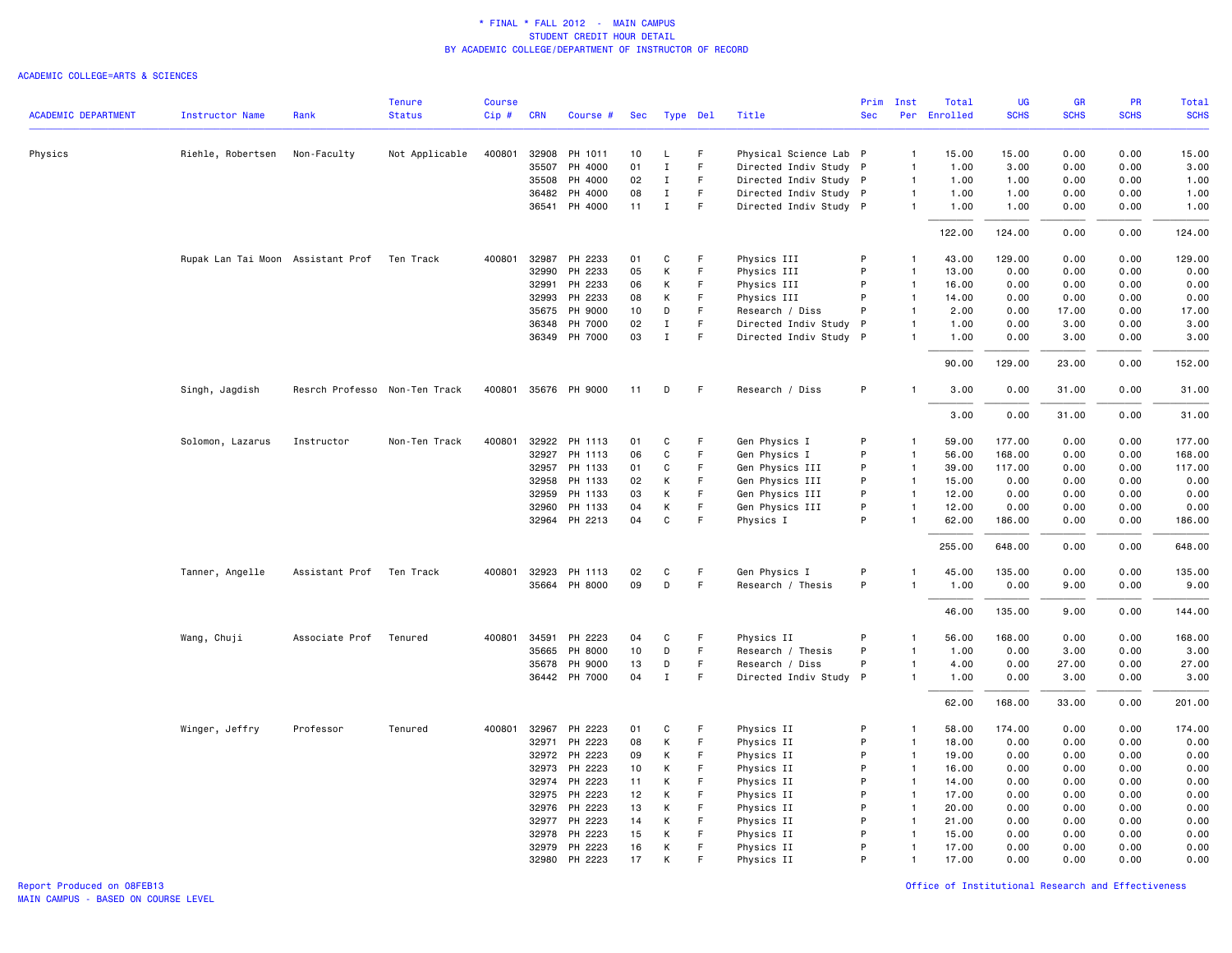|                                         |                        |                | <b>Tenure</b>  | <b>Course</b> |                |                      |            |        |                  |                                | Prim       | Inst                             | Total               | UG                  | <b>GR</b>          | <b>PR</b>        | Total                 |
|-----------------------------------------|------------------------|----------------|----------------|---------------|----------------|----------------------|------------|--------|------------------|--------------------------------|------------|----------------------------------|---------------------|---------------------|--------------------|------------------|-----------------------|
| <b>ACADEMIC DEPARTMENT</b>              | <b>Instructor Name</b> | Rank           | <b>Status</b>  | Cip#          | <b>CRN</b>     | Course #             | <b>Sec</b> |        | Type Del         | Title                          | <b>Sec</b> | Per                              | Enrolled            | <b>SCHS</b>         | <b>SCHS</b>        | <b>SCHS</b>      | <b>SCHS</b>           |
| Physics                                 | Winger, Jeffry         | Professor      | Tenured        | 400801 32981  |                | PH 2223              | 18         | к      | F                | Physics II                     | P          | $\overline{1}$                   | 18.00               | 0.00                | 0.00               | 0.00             | 0.00                  |
|                                         |                        |                |                |               | 32982          | PH 2223              | 19         | К      | F                | Physics II                     | P          | $\mathbf{1}$                     | 18.00               | 0.00                | 0.00               | 0.00             | 0.00                  |
|                                         |                        |                |                |               | 32983          | PH 2223              | 20         | К      | F                | Physics II                     | P          | -1                               | 19.00               | 0.00                | 0.00               | 0.00             | 0.00                  |
|                                         |                        |                |                |               |                | 32984 PH 2223        | 21         | K      | F                | Physics II                     | P          | $\overline{1}$                   | 17.00               | 0.00                | 0.00               | 0.00             | 0.00                  |
|                                         |                        |                |                |               |                |                      |            |        |                  |                                |            |                                  | 304.00              | 174.00              | 0.00               | 0.00             | 174.00                |
|                                         | Winter, Joshua         | Instructor     | Non-Ten Track  | 400801        | 32911          | PH 1013              | 01         | C      | F                | Physical Sci Survey            | P          | $\mathbf{1}$                     | 58.00               | 174.00              | 0.00               | 0.00             | 174.00                |
|                                         |                        |                |                |               | 32912          | PH 1013              | 02         | C      | F                | Physical Sci Survey            | P          | $\overline{1}$                   | 64.00               | 192.00              | 0.00               | 0.00             | 192.00                |
|                                         |                        |                |                |               | 32924          | PH 1113              | 03         | C      | E                | Gen Physics I                  | P          | $\overline{1}$                   | 60.00               | 180.00              | 0.00               | 0.00             | 180.00                |
|                                         |                        |                |                |               | 32925          | PH 1113              | 04         | C      | F                | Gen Physics I                  | P          | $\overline{1}$                   | 62.00               | 186.00              | 0.00               | 0.00             | 186.00                |
|                                         |                        |                |                |               | 32928          | PH 1113              | 08         | К      | F.               | Gen Physics I                  | P          | $\overline{1}$                   | 17.00               | 0.00                | 0.00               | 0.00             | 0.00                  |
|                                         |                        |                |                |               | 32929          | PH 1113              | 09<br>10   | К      | F.<br>F          | Gen Physics I                  | P<br>P     | $\overline{1}$<br>$\overline{1}$ | 17.00               | 0.00                | 0.00               | 0.00             | 0.00                  |
|                                         |                        |                |                |               | 32930          | PH 1113              |            | К<br>К | F                | Gen Physics I                  | P          |                                  | 14.00               | 0.00                | 0.00               | 0.00             | 0.00<br>0.00          |
|                                         |                        |                |                |               | 32931<br>32932 | PH 1113<br>PH 1113   | 11<br>12   | К      | F                | Gen Physics I<br>Gen Physics I | P          | $\overline{1}$<br>$\overline{1}$ | 17.00<br>17.00      | 0.00<br>0.00        | 0.00<br>0.00       | 0.00<br>0.00     | 0.00                  |
|                                         |                        |                |                |               | 32933          | PH 1113              | 13         | К      | F                | Gen Physics I                  | P          | $\overline{1}$                   | 18.00               | 0.00                | 0.00               | 0.00             | 0.00                  |
|                                         |                        |                |                |               | 32934          | PH 1113              | 14         | К      | F                | Gen Physics I                  | P          | $\overline{1}$                   | 16.00               | 0.00                | 0.00               | 0.00             | 0.00                  |
|                                         |                        |                |                |               | 32935          | PH 1113              | 15         | К      | F                | Gen Physics I                  | P          | $\overline{1}$                   | 17.00               | 0.00                | 0.00               | 0.00             | 0.00                  |
|                                         |                        |                |                |               | 32937          | PH 1113              | 17         | К      | F                | Gen Physics I                  | P          | $\overline{1}$                   | 17.00               | 0.00                | 0.00               | 0.00             | 0.00                  |
|                                         |                        |                |                |               | 32938          | PH 1113              | 18         | К      | F                | Gen Physics I                  | P          | $\overline{1}$                   | 16.00               | 0.00                | 0.00               | 0.00             | 0.00                  |
|                                         |                        |                |                |               | 32939          | PH 1113              | 19         | K      | F                | Gen Physics I                  | P          | $\overline{1}$                   | 17.00               | 0.00                | 0.00               | 0.00             | 0.00                  |
|                                         |                        |                |                |               | 32940          | PH 1113              | 20         | К      | F                | Gen Physics I                  | P          | $\overline{1}$                   | 18.00               | 0.00                | 0.00               | 0.00             | 0.00                  |
|                                         |                        |                |                |               | 32941          | PH 1113              | 21         | К      | F                | Gen Physics I                  | P          | $\overline{1}$                   | 17.00               | 0.00                | 0.00               | 0.00             | 0.00                  |
|                                         |                        |                |                |               | 32942          | PH 1113              | 22         | К      | F                | Gen Physics I                  | P          | $\mathbf{1}$                     | 17.00               | 0.00                | 0.00               | 0.00             | 0.00                  |
|                                         |                        |                |                |               | 32943          | PH 1113              | 23         | К      | F                | Gen Physics I - MSMS           | P          | $\overline{1}$                   | 17.00               | 0.00                | 0.00               | 0.00             | 0.00                  |
|                                         |                        |                |                |               | 32944          | PH 1113              | 24         | К      | F.               | Gen Physics I                  | P          | $\overline{1}$                   | 16.00               | 0.00                | 0.00               | 0.00             | 0.00                  |
|                                         |                        |                |                |               | 34599          | PH 1113              | 25         | К      | F                | Gen Physics I - MSMS P         |            | $\overline{\mathbf{1}}$          | 18.00               | 0.00                | 0.00               | 0.00             | 0.00                  |
|                                         |                        |                |                |               |                |                      |            |        |                  |                                |            |                                  | 530.00              | 732.00              | 0.00               | 0.00             | 732.00                |
|                                         | Worthy, Mark           | Instructor     | Non-Ten Track  | 400801        | 32946          | PH 1123              | 01         | C      | F                | Gen Physics II                 | P          | $\overline{1}$                   | 57.00               | 171.00              | 0.00               | 0.00             | 171.00                |
|                                         |                        |                |                |               | 32947          | PH 1123              | 02         | C      | F                | Gen Physics II                 | P          | $\mathbf{1}$                     | 49.00               | 147.00              | 0.00               | 0.00             | 147.00                |
|                                         |                        |                |                |               | 32951          | PH 1123              | 07         | К      | F.               | Gen Physics II                 | P          | $\overline{1}$                   | 17.00               | 0.00                | 0.00               | 0.00             | 0.00                  |
|                                         |                        |                |                |               | 32952          | PH 1123              | 08         | K      | E                | Gen Physics II                 | P          | $\overline{1}$                   | 19.00               | 0.00                | 0.00               | 0.00             | 0.00                  |
|                                         |                        |                |                |               | 32953          | PH 1123              | 09         | К      | F                | Gen Physics II                 | P          | $\overline{1}$                   | 15.00               | 0.00                | 0.00               | 0.00             | 0.00                  |
|                                         |                        |                |                |               | 32955          | PH 1123              | 12         | К      | F                | Gen Physics II                 | P          | $\overline{1}$                   | 16.00               | 0.00                | 0.00               | 0.00             | 0.00                  |
|                                         |                        |                |                |               | 32961          | PH 2213              | 01         | C      | F                | Physics I                      | P          | $\overline{1}$                   | 60.00               | 180.00              | 0.00               | 0.00             | 180.00                |
|                                         |                        |                |                |               | 32962          | PH 2213              | 02         | C      | F                | Physics I                      | P          | $\overline{1}$                   | 62.00               | 186.00              | 0.00               | 0.00             | 186.00                |
|                                         |                        |                |                |               | 34600          | PH 1123<br>PH 1123   | 10<br>13   | К<br>К | F<br>$\mathsf F$ | Gen Physics II                 | P<br>P     | $\overline{1}$                   | 19.00               | 0.00                | 0.00               | 0.00<br>0.00     | 0.00                  |
|                                         |                        |                |                |               | 34601          |                      |            |        |                  | Gen Physics II                 |            |                                  | 20.00               | 0.00                | 0.00               |                  | 0.00                  |
|                                         |                        |                |                |               |                |                      |            |        |                  |                                |            |                                  | 334.00              | 684.00              | 0.00               | 0.00             | 684.00                |
|                                         | Ye, Jinwu              | Associate Prof | Ten Track      | 400801        | 33001          | PH 4713              | 01         | C      | F                | Intro To Quantum Pri P         |            | 1                                | 9.00                | 27.00               | 0.00               | 0.00             | 27.00                 |
|                                         |                        |                |                |               |                | 33005 PH 6713        | 01         | C      | $\mathsf F$      | Intro To Quantum Pri P         |            | $\mathbf{1}$                     | 4.00                | 0.00                | 12.00              | 0.00             | 12.00                 |
|                                         |                        |                |                |               |                |                      |            |        |                  |                                |            |                                  | 13.00               | 27.00               | 12.00              | 0.00             | 39.00                 |
| ==========================<br>Physics   |                        |                |                |               |                |                      |            |        |                  |                                |            |                                  | ========<br>2354.00 | ========<br>4328.00 | ========<br>433.00 | ========<br>0.00 | ==========<br>4761.00 |
| ------------------------                |                        |                |                |               |                |                      |            |        |                  |                                |            |                                  | ========            | $= 222222222$       | <b>ESSESSE</b>     | ========         |                       |
| Political Sci & Pub Admin Ammon, Wesley |                        | Non-Faculty    | Not Applicable |               |                | 451001 33087 PS 1113 | 02         | C      | F                | American Government            | -P         | -1                               | 189.00              | 567.00              | 0.00               | 0.00             | 567.00                |
|                                         |                        |                |                |               |                | 33088 PS 1113        | 03         | C      | F.               | American Government            | P          | $\overline{1}$                   | 186.00              | 558.00              | 0.00               | 0.00             | 558.00                |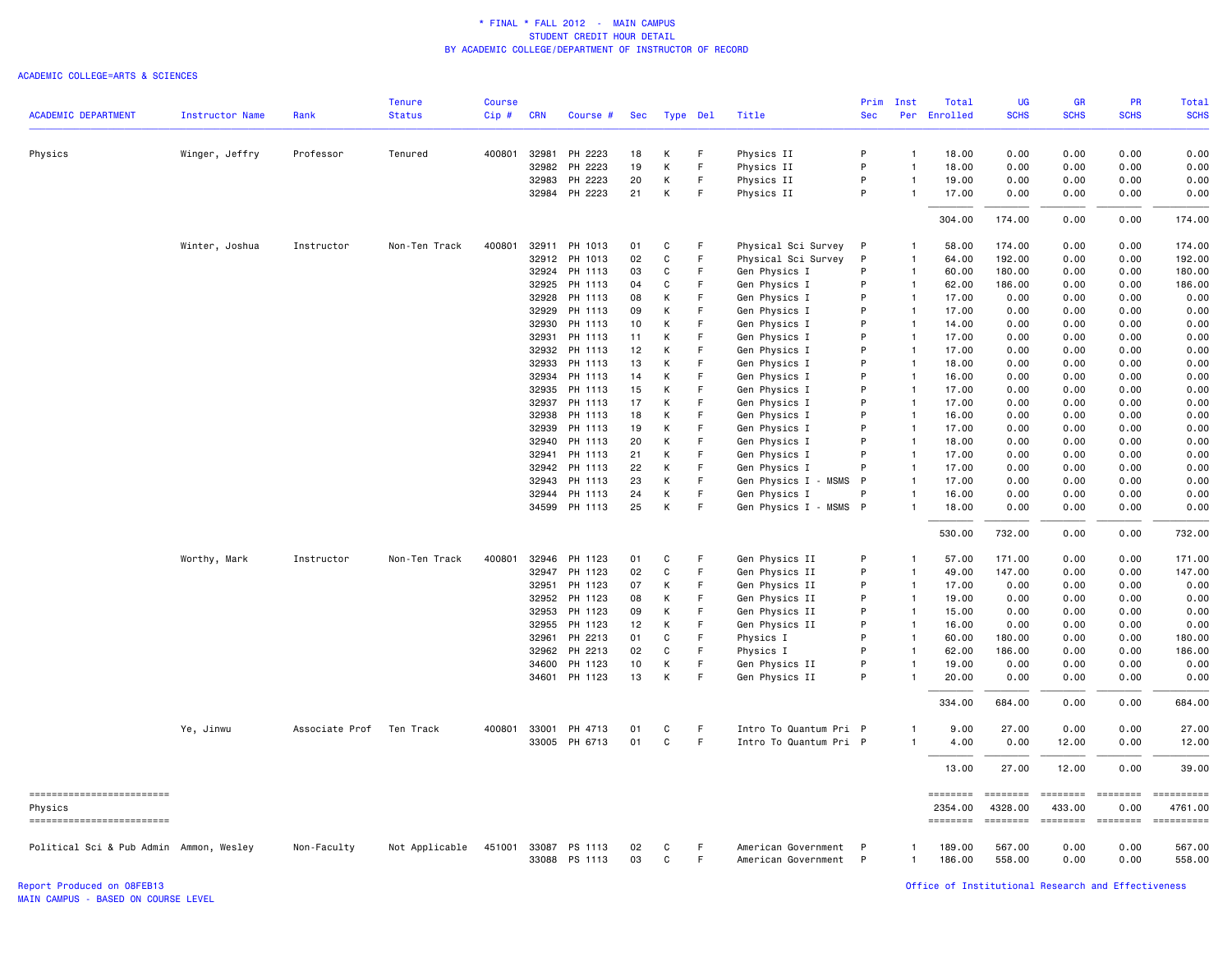| <b>ACADEMIC DEPARTMENT</b>              | <b>Instructor Name</b> | Rank                     | <b>Tenure</b><br><b>Status</b> | <b>Course</b><br>Cip# | <b>CRN</b>   | Course #                         | Sec        |                   | Type Del | Title                                           | Prim<br><b>Sec</b> | Inst                         | Total<br>Per Enrolled | <b>UG</b><br><b>SCHS</b> | GR<br><b>SCHS</b> | PR<br><b>SCHS</b> | <b>Total</b><br><b>SCHS</b> |
|-----------------------------------------|------------------------|--------------------------|--------------------------------|-----------------------|--------------|----------------------------------|------------|-------------------|----------|-------------------------------------------------|--------------------|------------------------------|-----------------------|--------------------------|-------------------|-------------------|-----------------------------|
|                                         |                        |                          |                                |                       |              |                                  |            |                   |          |                                                 |                    |                              |                       |                          |                   |                   |                             |
|                                         |                        |                          |                                |                       |              |                                  |            |                   |          |                                                 |                    |                              | 375.00                | 1125.00                  | 0.00              | 0.00              | 1125.00                     |
| Political Sci & Pub Admin Baker, Leslie |                        | Instructor               | Non-Ten Track                  | 451001                | 33097        | PS 1313                          | 01<br>02   | C<br>$\mathsf{C}$ | F<br>F   | International Relati P<br>Intro Intnl Relatns P |                    | -1<br>$\mathbf{1}$           | 74.00                 | 222.00                   | 0.00              | 0.00              | 222.00                      |
|                                         |                        |                          |                                |                       |              | 36147 PS 1313                    |            |                   |          |                                                 |                    |                              | 40.00                 | 120.00                   | 0.00              | 0.00              | 120.00                      |
|                                         |                        |                          |                                |                       |              |                                  |            |                   |          |                                                 |                    |                              | 114.00                | 342.00                   | 0.00              | 0.00              | 342.00                      |
|                                         | Buchanan, Robert       | Professor                | Tenured                        |                       | 440401 35375 | PPA 9000<br>451001 33095 PS 1113 | 01<br>H01  | D<br>C            | F.<br>F  | Research / Diss<br>Honors American Gove P       | P                  | $\mathbf{1}$<br>$\mathbf{1}$ | 1.00<br>21.00         | 0.00<br>63.00            | 1.00<br>0.00      | 0.00<br>0.00      | 1.00<br>63.00               |
|                                         |                        |                          |                                |                       |              |                                  |            |                   |          |                                                 |                    |                              | 22.00                 | 63.00                    | 1.00              | 0.00              | 64.00                       |
|                                         | Emerson, Melissa       |                          | Grad Tch Assist Not Applicable |                       |              | 451001 34670 PS 1113             | 08         | C                 | F        | American Government P                           |                    | $\mathbf{1}$                 | 70.00                 | 210.00                   | 0.00              | 0.00              | 210.00                      |
|                                         |                        |                          |                                |                       |              |                                  |            |                   |          |                                                 |                    |                              | 70.00                 | 210.00                   | 0.00              | 0.00              | 210.00                      |
|                                         | Emison, Gerald         | Professor                | Tenured                        | 440401                | 35376        | PPA 9000                         | 02         | D                 | F.       | Research / Diss                                 | P                  | $\mathbf{1}$                 | 6.00                  | 0.00                     | 45.00             | 0.00              | 45.00                       |
|                                         |                        |                          |                                |                       | 451001 34653 | PS 3013                          | 01         | C                 | F        | Political Leadership P                          |                    | $\mathbf{1}$                 | 30.00                 | 90.00                    | 0.00              | 0.00              | 90.00                       |
|                                         |                        |                          |                                |                       | 34662        | PS 4743                          | 01         | C                 | F        | Environmental Policy P                          |                    | $\mathbf{1}$                 | 26.00                 | 78.00                    | 0.00              | 0.00              | 78.00                       |
|                                         |                        |                          |                                |                       | 34663        | PS 6743                          | 01         | C                 | F        | Environmental Policy P                          |                    | $\mathbf{1}$                 | 3.00                  | 0.00                     | 9.00              | 0.00              | 9.00                        |
|                                         |                        |                          |                                |                       |              |                                  |            |                   |          |                                                 |                    |                              | 65.00                 | 168.00                   | 54.00             | 0.00              | 222.00                      |
|                                         | Fowler, Nicholas       |                          | Grad Tch Assist Not Applicable |                       |              | 440501 33105 PS 2703             | 01         | C                 | F.       | Intro Public Policy P                           |                    | $\mathbf{1}$                 | 45.00                 | 135.00                   | 0.00              | 0.00              | 135.00                      |
|                                         |                        |                          |                                |                       |              |                                  |            |                   |          |                                                 |                    |                              | 45.00                 | 135.00                   | 0.00              | 0.00              | 135.00                      |
|                                         | French, Philip         | Associate Prof           | Tenured                        | 440401                | 33077        | PPA 8400                         | 01         | C                 | F        | Public Ad Intern                                | P                  | $\mathbf{1}$                 | 2.00                  | 0.00                     | 6.00              | 0.00              | 6.00                        |
|                                         |                        |                          |                                |                       | 34672        | PPA 9713                         | 01         | S                 | F.       | Hum Res Pub Sector                              | P                  | $\mathbf{1}$                 | 10.00                 | 0.00                     | 30.00             | 0.00              | 30.00                       |
|                                         |                        |                          |                                |                       |              | 35377 PPA 9000                   | 03         | D                 | F.       | Research / Diss                                 | P                  | $\mathbf{1}$                 | 6.00                  | 0.00                     | 39.00             | 0.00              | 39.00                       |
|                                         |                        |                          |                                |                       |              |                                  |            |                   |          |                                                 |                    |                              | 18.00                 | 0.00                     | 75.00             | 0.00              | 75.00                       |
|                                         | McThomas, Mary         | Assistant Prof Ten Track |                                |                       | 440401 36573 | PPA 7000                         | 01         | Ι                 | F.       | Directed Indiv Study P                          |                    | 1                            | 1.00                  | 0.00                     | 3.00              | 0.00              | 3.00                        |
|                                         |                        |                          |                                | 451001                | 34654        | PS 4183                          | 01         | C                 | F        | Judicial Process                                | P                  | $\mathbf{1}$                 | 25.00                 | 75.00                    | 0.00              | 0.00              | 75.00                       |
|                                         |                        |                          |                                |                       | 34655        | PS 6183                          | 01         | C                 | F        | Judicial Process                                | P                  | $\mathbf{1}$                 | 1.00                  | 0.00                     | 3.00              | 0.00              | 3.00                        |
|                                         |                        |                          |                                |                       |              | 34660 PS 4433                    | 01         | $\mathtt{C}$      | F        | Am Political Theory                             | $\mathsf{P}$       | 1                            | 29.00                 | 87.00                    | 0.00              | 0.00              | 87.00                       |
|                                         |                        |                          |                                |                       |              |                                  |            |                   |          |                                                 |                    |                              | 56.00                 | 162.00                   | 6.00              | 0.00              | 168.00                      |
|                                         | Mellen, Robbin         | Assistant Prof Ten Track |                                |                       |              | 451001 33114 PS 4464             | 02         | B                 | F.       | Political Analysis                              | P                  | $\mathbf{1}$                 | 23.00                 | 92.00                    | 0.00              | 0.00              | 92.00                       |
|                                         |                        |                          |                                |                       | 34664        | PS 4990                          | 01         | C                 | F        | Special Topic In PS                             | $\mathsf{P}$       | 1                            | 29.00                 | 87.00                    | 0.00              | 0.00              | 87.00                       |
|                                         |                        |                          |                                |                       |              | 36575 PS 4000                    | 02         | $\mathbf I$       | F        | Directed Indiv Study P                          |                    | 1                            | 1.00                  | 3.00                     | 0.00              | 0.00              | 3.00                        |
|                                         |                        |                          |                                |                       |              | 36668 PS 4000                    | 03         | $\mathbf{I}$      | F.       | Directed Indiv Study P                          |                    | $\mathbf{1}$                 | 1.00                  | 3.00                     | 0.00              | 0.00              | 3.00                        |
|                                         |                        |                          |                                |                       |              |                                  |            |                   |          |                                                 |                    |                              | 54.00                 | 185.00                   | 0.00              | 0.00              | 185.00                      |
|                                         | Morrison, K.           | Professor                | Tenured                        |                       |              | 440401 35378 PPA 9000            | 04         | D                 | F        | Research / Diss                                 | P                  | 1                            | 1.00                  | 0.00                     | 1.00              | 0.00              | 1.00                        |
|                                         |                        |                          |                                |                       |              | 451001 33102 PS 1513             | <b>H01</b> | C                 | F        | Comparative Govt                                | P                  | $\mathbf{1}$                 | 13.00                 | 39.00                    | 0.00              | 0.00              | 39.00                       |
|                                         |                        |                          |                                |                       |              |                                  |            |                   |          |                                                 |                    |                              | 14.00                 | 39.00                    | 1.00              | 0.00              | 40.00                       |
|                                         | Park, Johann           | Assistant Prof           | Ten Track                      |                       |              | 451001 34658 PS 4343             | 01         | C                 | F        | Intl Conflict                                   | P                  | $\mathbf{1}$                 | 26.00                 | 78.00                    | 0.00              | 0.00              | 78.00                       |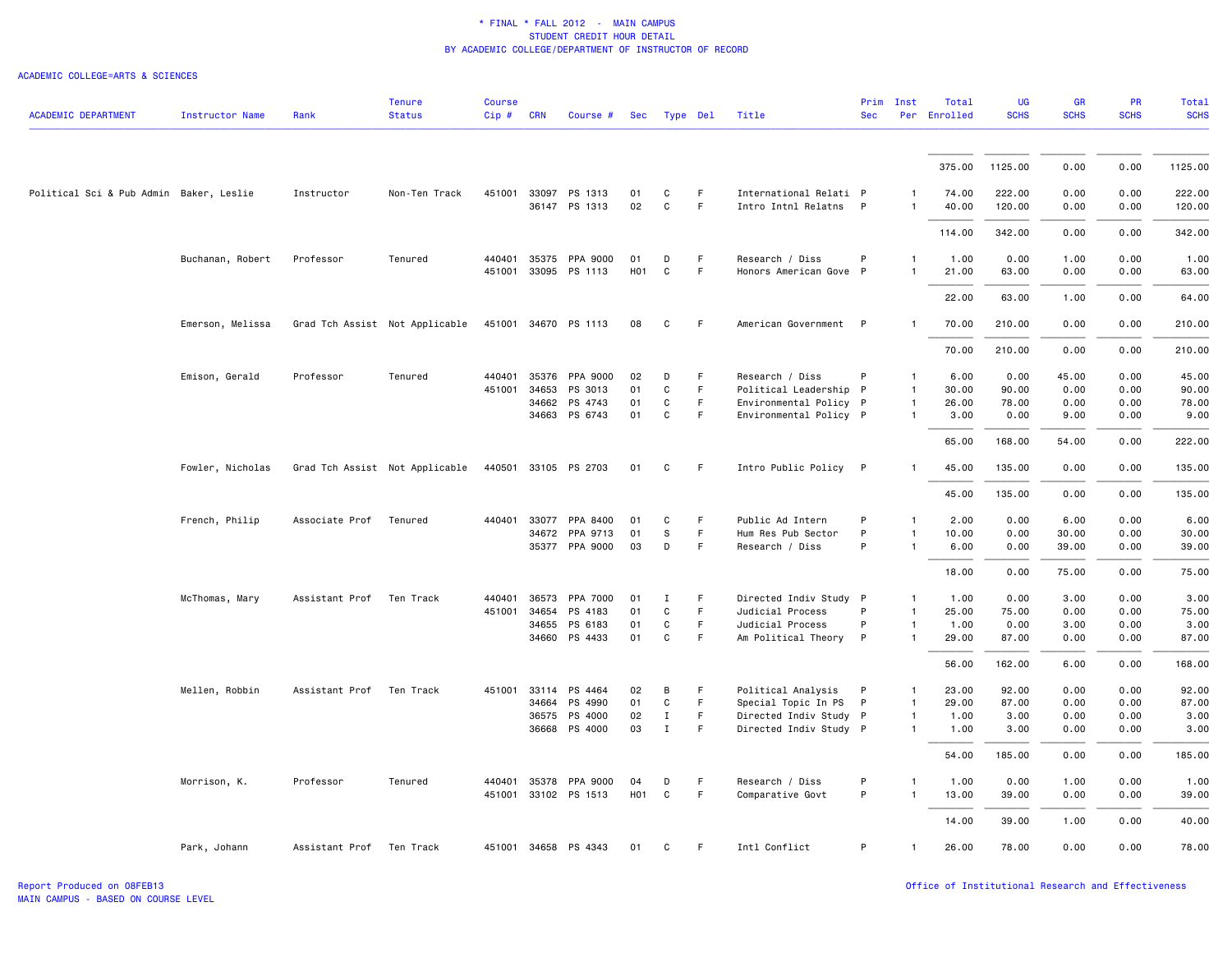| <b>ACADEMIC DEPARTMENT</b>                 | <b>Instructor Name</b>            | Rank                     | <b>Tenure</b><br><b>Status</b> | <b>Course</b><br>$Cip \#$ | <b>CRN</b>   | Course #                               | Sec      | Type Del     |         | Title                                           | Prim<br><b>Sec</b> | Inst                           | Total<br>Per Enrolled | <b>UG</b><br><b>SCHS</b> | GR<br><b>SCHS</b> | PR<br><b>SCHS</b> | <b>Total</b><br><b>SCHS</b> |
|--------------------------------------------|-----------------------------------|--------------------------|--------------------------------|---------------------------|--------------|----------------------------------------|----------|--------------|---------|-------------------------------------------------|--------------------|--------------------------------|-----------------------|--------------------------|-------------------|-------------------|-----------------------------|
|                                            |                                   |                          |                                |                           |              |                                        |          |              |         |                                                 |                    |                                |                       |                          |                   |                   |                             |
|                                            |                                   |                          |                                |                           |              |                                        |          |              |         |                                                 |                    |                                | 26.00                 | 78.00                    | 0.00              | 0.00              | 78.00                       |
| Political Sci & Pub Admin Patrick, Barbara |                                   | Non-Employee             | Not Applicable                 |                           |              | 440401 35379 PPA 9000                  | 05       | D            | F       | Research / Diss                                 | P                  | $\mathbf{1}$                   | 1.00                  | 0.00                     | 9.00              | 0.00              | 9.00                        |
|                                            |                                   |                          |                                |                           |              |                                        |          |              |         |                                                 |                    |                                | 1.00                  | 0.00                     | 9.00              | 0.00              | 9.00                        |
|                                            | Radin, Dagmar                     | Associate Prof           | Tenured                        | 451001                    | 33101        | PS 1513                                | 01       | C            | F.      | Comparative Govt                                | P                  | $\mathbf{1}$                   | 74.00                 | 222.00                   | 0.00              | 0.00              | 222.00                      |
|                                            |                                   |                          |                                |                           | 34668        | PS 4990                                | 03       | C            | F.      | Special Topic In PS                             | P                  | $\mathbf{1}$                   | 13.00                 | 39.00                    | 0.00              | 0.00              | 39.00                       |
|                                            |                                   |                          |                                |                           | 35371        | PS 8000                                | 05       | D            | F.      | Research / Thesis                               | P                  | $\mathbf{1}$                   | 1.00                  | 0.00                     | 1.00              | 0.00              | 1.00                        |
|                                            |                                   |                          |                                |                           |              | 35942 PS 4000                          | 01       | $\mathbf{I}$ | F       | Directed Indiv Study P                          |                    | $\mathbf{1}$                   | 1.00                  | 3.00                     | 0.00              | 0.00              | 3.00                        |
|                                            |                                   |                          |                                |                           |              |                                        |          |              |         |                                                 |                    |                                | 89.00                 | 264.00                   | 1.00              | 0.00              | 265.00                      |
|                                            | Rollins, Aaron                    |                          | Grad Tch Assist Not Applicable |                           |              | 050201 30002 AAS 1063                  | 01       | C            | F.      | Intro to African Ame P                          |                    | $\mathbf{1}$                   | 40.00                 | 120.00                   | 0.00              | 0.00              | 120.00                      |
|                                            |                                   |                          |                                |                           |              | 30004 AAS 1063                         | 03       | C            | F       | Intro to African Ame P                          |                    | $\mathbf{1}$                   | 44.00                 | 132.00                   | 0.00              | 0.00              | 132.00                      |
|                                            |                                   |                          |                                |                           |              |                                        |          |              |         |                                                 |                    |                                | 84.00                 | 252.00                   | 0.00              | 0.00              | 252.00                      |
|                                            |                                   |                          |                                |                           |              |                                        |          |              |         |                                                 |                    |                                |                       |                          |                   |                   |                             |
|                                            | Roth, Hok                         |                          | Grad Tch Assist Not Applicable | 309999                    |              | 32333 ISE 1103<br>451001 33090 PS 1113 | 01<br>05 | C<br>C       | F.<br>F | Intro to Global Stud S<br>American Government P |                    | 0.5<br>$\overline{\mathbf{1}}$ | 13.00<br>62.00        | 39.00<br>186.00          | 0.00<br>0.00      | 0.00<br>0.00      | 39.00<br>186.00             |
|                                            |                                   |                          |                                |                           |              |                                        |          |              |         |                                                 |                    |                                |                       |                          |                   |                   |                             |
|                                            |                                   |                          |                                |                           |              |                                        |          |              |         |                                                 |                    |                                | 75.00                 | 225.00                   | 0.00              | 0.00              | 225.00                      |
|                                            | Rush, Christine                   | Assistant Prof Ten Track |                                |                           |              | 440401 33078 PPA 8703                  | 01       | s            | F       | Gov Org&Adm Theory                              | P                  | -1                             | 11.00                 | 0.00                     | 33.00             | 0.00              | 33.00                       |
|                                            |                                   |                          |                                |                           |              | 36587 PPA 7000                         | 02       | $\mathbf{I}$ | F       | Directed Indiv Study P                          |                    | $\mathbf{1}$                   | 1.00                  | 0.00                     | 3.00              | 0.00              | 3.00                        |
|                                            |                                   |                          |                                |                           |              |                                        |          |              |         |                                                 |                    |                                | 12.00                 | 0.00                     | 36.00             | 0.00              | 36.00                       |
|                                            | Salter, Sidney                    | Non-Faculty              | Not Applicable                 |                           |              | 090701 30834 CO 2423                   | 01       | C            | F.      | News Edit-Typo-Mkup P                           |                    | $\mathbf{1}$                   | 15.00                 | 45.00                    | 0.00              | 0.00              | 45.00                       |
|                                            |                                   |                          |                                |                           |              |                                        |          |              |         |                                                 |                    |                                | 15.00                 | 45.00                    | 0.00              | 0.00              | 45.00                       |
|                                            | Shaffer, Stephen                  | Professor                | Tenured                        | 440401                    | 33081        | PPA 8803                               | 01       | S            | F.      | Rsch Meth Pub Affair P                          |                    | $\mathbf{1}$                   | 11.00                 | 0.00                     | 33.00             | 0.00              | 33.00                       |
|                                            |                                   |                          |                                | 451001 33125              |              | PS 8803                                | 01       | $\mathsf S$  | F       | Rsch Meth Pub Affair P                          |                    | $\mathbf{1}$                   | 3.00                  | 0.00                     | 9.00              | 0.00              | 9.00                        |
|                                            |                                   |                          |                                |                           |              | 34656 PS 4293                          | 01       | C            | F       | Political Behavior                              | P                  | $\mathbf{1}$                   | 25.00                 | 75.00                    | 0.00              | 0.00              | 75.00                       |
|                                            |                                   |                          |                                |                           |              |                                        |          |              |         |                                                 |                    |                                | 39.00                 | 75.00                    | 42.00             | 0.00              | 117.00                      |
|                                            | Shoup, Brian                      | Assistant Prof           | Ten Track                      | 440401                    | 34671        | PPA 9903                               | 01       | S            | F.      | Pub Pol Form & Imp                              | P                  | 1                              | 11.00                 | 0.00                     | 33.00             | 0.00              | 33.00                       |
|                                            |                                   |                          |                                |                           | 451001 33096 | PS 1311                                | 01       | Ι            | F       | Mmsc Research I                                 | P                  | $\mathbf{1}$                   | 14.00                 | 14.00                    | 0.00              | 0.00              | 14.00                       |
|                                            |                                   |                          |                                |                           | 33098        | PS 1331                                | 01       | Ι.           | F.      | Mmsc Research II                                | P                  | $\mathbf{1}$                   | 4.00                  | 4.00                     | 0.00              | 0.00              | 4.00                        |
|                                            |                                   |                          |                                |                           | 33099        | PS 1351                                | 01       | $\mathbf{I}$ | F       | Mmsc Research III                               | P                  | $\mathbf{1}$                   | 6.00                  | 6.00                     | 0.00              | 0.00              | 6.00                        |
|                                            |                                   |                          |                                |                           | 33100        | PS 1371                                | 01       | Ι.           | F.<br>F | Mmsc Research IV                                | P                  | $\mathbf{1}$<br>$\mathbf{1}$   | 5.00                  | 5.00                     | 0.00              | 0.00              | 5.00                        |
|                                            |                                   |                          |                                |                           |              | 33113 PS 4464                          | 01       | B            |         | Political Analysis                              | P                  |                                | 24.00                 | 96.00                    | 0.00              | 0.00              | 96.00                       |
|                                            |                                   |                          |                                |                           |              |                                        |          |              |         |                                                 |                    |                                | 64.00                 | 125.00                   | 33.00             | 0.00              | 158.00                      |
|                                            | Stanisevski, Draga Associate Prof |                          | Tenured                        | 440401 33079              |              | PPA 8723                               | 01       | S            | F       | Pub Budget & Fin Mgt P                          |                    | $\mathbf{1}$                   | 23.00                 | 0.00                     | 69.00             | 0.00              | 69.00                       |
|                                            |                                   |                          |                                |                           | 34901        | PPA 8723                               | 501      | S            | F       | Pub Budget & Fin Mgt P                          |                    | $\mathbf{1}$                   | 15.00                 | 0.00                     | 45.00             | 0.00              | 45.00                       |
|                                            |                                   |                          |                                |                           |              | 35380 PPA 9000                         | 06       | D            | F       | Research / Diss                                 | P                  | $\mathbf{1}$                   | 1.00                  | 0.00                     | 9.00              | 0.00              | 9.00                        |
|                                            |                                   |                          |                                |                           |              |                                        |          |              |         |                                                 |                    |                                | 39.00                 | 0.00                     | 123.00            | 0.00              | 123.00                      |
|                                            | Stich, Bethany                    | Non-Employee             | Not Applicable                 |                           |              | 440401 35381 PPA 9000                  | 07       | D            | F.      | Research / Diss                                 | P                  | $\mathbf{1}$                   | 1.00                  | 0.00                     | 1.00              | 0.00              | 1.00                        |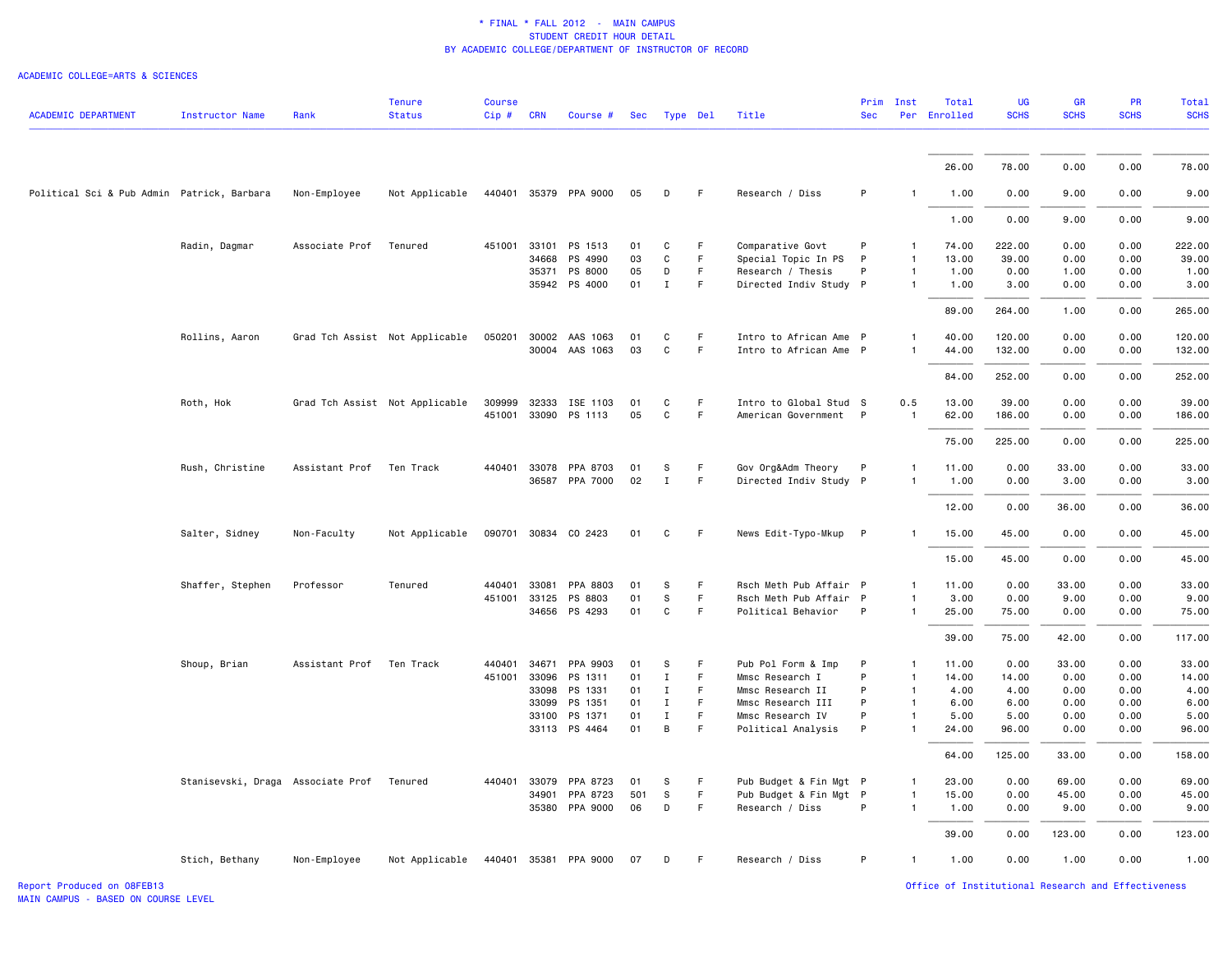| <b>ACADEMIC DEPARTMENT</b>                                                          | <b>Instructor Name</b>            | Rank                   | <b>Tenure</b><br><b>Status</b> | <b>Course</b><br>Cip# | <b>CRN</b>   | Course #                   | Sec      |                              | Type Del | Title                                            | Prim<br><b>Sec</b> | Inst                         | Total<br>Per Enrolled | <b>UG</b><br><b>SCHS</b>  | GR<br><b>SCHS</b>         | PR<br><b>SCHS</b>                                                                                                                                                                                                                                                                                                                                                                                                                                                                                                                                                   | <b>Total</b><br><b>SCHS</b>                                                                                                                                                                                                                                                                                                                                                                                                         |
|-------------------------------------------------------------------------------------|-----------------------------------|------------------------|--------------------------------|-----------------------|--------------|----------------------------|----------|------------------------------|----------|--------------------------------------------------|--------------------|------------------------------|-----------------------|---------------------------|---------------------------|---------------------------------------------------------------------------------------------------------------------------------------------------------------------------------------------------------------------------------------------------------------------------------------------------------------------------------------------------------------------------------------------------------------------------------------------------------------------------------------------------------------------------------------------------------------------|-------------------------------------------------------------------------------------------------------------------------------------------------------------------------------------------------------------------------------------------------------------------------------------------------------------------------------------------------------------------------------------------------------------------------------------|
|                                                                                     |                                   |                        |                                |                       |              |                            |          |                              |          |                                                  |                    |                              |                       |                           |                           |                                                                                                                                                                                                                                                                                                                                                                                                                                                                                                                                                                     |                                                                                                                                                                                                                                                                                                                                                                                                                                     |
|                                                                                     |                                   |                        |                                |                       |              |                            |          |                              |          |                                                  |                    |                              | 1.00                  | 0.00                      | 1.00                      | 0.00                                                                                                                                                                                                                                                                                                                                                                                                                                                                                                                                                                | 1.00                                                                                                                                                                                                                                                                                                                                                                                                                                |
| Political Sci & Pub Admin Stumpf, Jonathan                                          |                                   | Lecturer               | Non-Ten Track                  |                       |              | 451001 33091 PS 1113       | 06       | C                            | F.       | American Government P                            |                    |                              | 65.00                 | 195.00                    | 0.00                      | 0.00                                                                                                                                                                                                                                                                                                                                                                                                                                                                                                                                                                | 195.00                                                                                                                                                                                                                                                                                                                                                                                                                              |
|                                                                                     |                                   |                        |                                |                       |              |                            |          |                              |          |                                                  |                    |                              | 65.00                 | 195.00                    | 0.00                      | 0.00                                                                                                                                                                                                                                                                                                                                                                                                                                                                                                                                                                | 195.00                                                                                                                                                                                                                                                                                                                                                                                                                              |
|                                                                                     | Travis, Rickey                    | Non-Faculty            | Not Applicable                 |                       | 451001 34666 | PS 4990<br>34667 PS 6990   | 02<br>02 | C<br>$\mathtt{C}$            | F.<br>F  | Special Topic In PS<br>Special Topic In PS P     | $\mathsf{P}$       | 1<br>$\mathbf{1}$            | 26.00<br>1.00         | 78.00<br>0.00             | 0.00<br>3.00              | 0.00<br>0.00                                                                                                                                                                                                                                                                                                                                                                                                                                                                                                                                                        | 78.00<br>3.00                                                                                                                                                                                                                                                                                                                                                                                                                       |
|                                                                                     |                                   |                        |                                |                       |              |                            |          |                              |          |                                                  |                    |                              | 27.00                 | 78.00                     | 3.00                      | 0.00                                                                                                                                                                                                                                                                                                                                                                                                                                                                                                                                                                | 81.00                                                                                                                                                                                                                                                                                                                                                                                                                               |
|                                                                                     | Waide, David                      | Instructor             | Non-Ten Track                  | 451001                | 33089        | PS 1113                    | 04       | C                            | F        | American Government                              | $\mathsf{P}$       | $\mathbf{1}$                 | 198.00                | 594.00                    | 0.00                      | 0.00                                                                                                                                                                                                                                                                                                                                                                                                                                                                                                                                                                | 594.00                                                                                                                                                                                                                                                                                                                                                                                                                              |
|                                                                                     |                                   |                        |                                |                       | 33092        | PS 1113                    | 07       | C                            | F        | American Government                              | P                  | $\mathbf{1}$                 | 173.00                | 519.00                    | 0.00                      | 0.00                                                                                                                                                                                                                                                                                                                                                                                                                                                                                                                                                                | 519.00                                                                                                                                                                                                                                                                                                                                                                                                                              |
|                                                                                     |                                   |                        |                                |                       | 33108        | PS 3063<br>35803 PS 2990   | 01<br>02 | $\mathtt{C}$<br>C            | F.<br>F  | Constitution Powers<br>Special Topic In PS P     | P                  | $\mathbf{1}$<br>$\mathbf{1}$ | 44.00<br>41.00        | 132.00<br>82.00           | 0.00<br>0.00              | 0.00<br>0.00                                                                                                                                                                                                                                                                                                                                                                                                                                                                                                                                                        | 132.00<br>82.00                                                                                                                                                                                                                                                                                                                                                                                                                     |
|                                                                                     |                                   |                        |                                |                       |              |                            |          |                              |          |                                                  |                    |                              | 456.00                | 1327.00                   | 0.00                      | 0.00                                                                                                                                                                                                                                                                                                                                                                                                                                                                                                                                                                | 1327.00                                                                                                                                                                                                                                                                                                                                                                                                                             |
|                                                                                     | Wall, Diane                       | Non-Faculty            | Not Applicable                 |                       |              | 451001 34187 PS 1113       | 901      | M                            | $\circ$  | American Government P                            |                    | $\mathbf{1}$                 | 4.00                  | 12.00                     | 0.00                      | 0.00                                                                                                                                                                                                                                                                                                                                                                                                                                                                                                                                                                | 12.00                                                                                                                                                                                                                                                                                                                                                                                                                               |
|                                                                                     |                                   |                        |                                |                       |              |                            |          |                              |          |                                                  |                    |                              | 4.00                  | 12.00                     | 0.00                      | 0.00                                                                                                                                                                                                                                                                                                                                                                                                                                                                                                                                                                | 12.00                                                                                                                                                                                                                                                                                                                                                                                                                               |
|                                                                                     | Williams, Robert                  | Non-Faculty            | Not Applicable                 |                       |              | 521003 33321 SLCE 1002 01  |          | C                            | F.       | Day One Leadership C S                           |                    | 0.3                          | 76.50                 | 153.00                    | 0.00                      | 0.00                                                                                                                                                                                                                                                                                                                                                                                                                                                                                                                                                                | 153.00                                                                                                                                                                                                                                                                                                                                                                                                                              |
|                                                                                     |                                   |                        |                                |                       |              | 33323 SLCE 3812            | 01       | C                            | F        | Montgomery Ldshp Pro S                           |                    | 0.5                          | 23.00                 | 46.00                     | 0.00                      | 0.00                                                                                                                                                                                                                                                                                                                                                                                                                                                                                                                                                                | 46.00                                                                                                                                                                                                                                                                                                                                                                                                                               |
|                                                                                     |                                   |                        |                                |                       |              |                            |          |                              |          |                                                  |                    |                              | 99.50                 | 199.00                    | 0.00                      | 0.00                                                                                                                                                                                                                                                                                                                                                                                                                                                                                                                                                                | 199.00                                                                                                                                                                                                                                                                                                                                                                                                                              |
|                                                                                     | Wiseman, William                  | Professor              | Tenured                        | 440401                | 33083        | PPA 8983                   | 01       | H                            | F        | Integrative Capstone P                           |                    | $\mathbf{1}$                 | 6.00                  | 0.00                      | 18.00                     | 0.00                                                                                                                                                                                                                                                                                                                                                                                                                                                                                                                                                                | 18.00                                                                                                                                                                                                                                                                                                                                                                                                                               |
|                                                                                     |                                   |                        |                                |                       | 33995        | PPA 8983                   | 501      | H                            | F.       | Integrative Capstone P                           |                    | $\mathbf{1}$                 | 1.00                  | 0.00                      | 3.00                      | 0.00                                                                                                                                                                                                                                                                                                                                                                                                                                                                                                                                                                | 3.00                                                                                                                                                                                                                                                                                                                                                                                                                                |
|                                                                                     |                                   |                        |                                |                       | 33996        | PPA 9613                   | 501      | S                            | F.       | Rural Gov Admin I                                | P                  | $\mathbf{1}$                 | 14.00                 | 0.00                      | 42.00                     | 0.00                                                                                                                                                                                                                                                                                                                                                                                                                                                                                                                                                                | 42.00                                                                                                                                                                                                                                                                                                                                                                                                                               |
|                                                                                     |                                   |                        |                                |                       | 34673        | PPA 9613                   | 01       | S                            | F        | Rural Gov Admin I                                | P                  | $\mathbf{1}$                 | 11.00                 | 0.00                      | 33.00                     | 0.00                                                                                                                                                                                                                                                                                                                                                                                                                                                                                                                                                                | 33.00                                                                                                                                                                                                                                                                                                                                                                                                                               |
|                                                                                     |                                   |                        |                                |                       |              |                            |          |                              |          |                                                  |                    |                              | 32.00                 | 0.00                      | 96.00                     | 0.00                                                                                                                                                                                                                                                                                                                                                                                                                                                                                                                                                                | 96.00                                                                                                                                                                                                                                                                                                                                                                                                                               |
|                                                                                     | Zavattaro, Staci                  | Assistant Prof         | Ten Track                      | 440401                | 33075        | PPA 8103                   | 01       | C                            | F.       | Seminar In Pub Admin P                           |                    |                              | 21.00                 | 0.00                      | 63.00                     | 0.00                                                                                                                                                                                                                                                                                                                                                                                                                                                                                                                                                                | 63.00                                                                                                                                                                                                                                                                                                                                                                                                                               |
|                                                                                     |                                   |                        |                                |                       |              | 34900 PPA 8713             | 501      | s                            | F.       | Pub Personnel Mgt                                | P                  | 1                            | 10.00                 | 0.00                      | 30.00                     | 0.00                                                                                                                                                                                                                                                                                                                                                                                                                                                                                                                                                                | 30.00                                                                                                                                                                                                                                                                                                                                                                                                                               |
|                                                                                     |                                   |                        |                                |                       |              |                            |          |                              |          |                                                  |                    |                              | 31.00                 | 0.00                      | 93.00                     | 0.00                                                                                                                                                                                                                                                                                                                                                                                                                                                                                                                                                                | 93.00                                                                                                                                                                                                                                                                                                                                                                                                                               |
| ------------------------<br>Political Sci & Pub Admin<br>========================== |                                   |                        |                                |                       |              |                            |          |                              |          |                                                  |                    |                              | ========<br>1992.50   | <b>ESSESSE</b><br>5304.00 | <b>SEBBEBEB</b><br>574.00 | $\begin{array}{ccc}\n 2.555555567 & 2.555567 & 2.555567 & 2.555567 & 2.55567 & 2.55567 & 2.55567 & 2.55567 & 2.55567 & 2.55567 & 2.55567 & 2.55567 & 2.55567 & 2.55567 & 2.55567 & 2.55567 & 2.55567 & 2.55567 & 2.55567 & 2.55567 & 2.55567 & 2.55567 & 2.5556$<br>0.00                                                                                                                                                                                                                                                                                            | $\begin{minipage}{0.03\linewidth} \hspace*{-0.2cm} \textbf{if} \hspace*{-0.1cm} \textbf{if} \hspace*{-0.1cm} \textbf{if} \hspace*{-0.1cm} \textbf{if} \hspace*{-0.1cm} \textbf{if} \hspace*{-0.1cm} \textbf{if} \hspace*{-0.1cm} \textbf{if} \hspace*{-0.1cm} \textbf{if} \hspace*{-0.1cm} \textbf{if} \hspace*{-0.1cm} \textbf{if} \hspace*{-0.1cm} \textbf{if} \hspace*{-0.1cm} \textbf{if} \hspace*{-0.1cm} \textbf{$<br>5878.00 |
|                                                                                     |                                   |                        |                                |                       |              |                            |          |                              |          |                                                  |                    |                              | <b>ESSESSEE</b>       | ========                  | ========                  | $\qquad \qquad \overbrace{ \qquad \qquad } \qquad \quad \overbrace{ \qquad \qquad } \qquad \quad \overbrace{ \qquad \qquad } \qquad \qquad \overbrace{ \qquad \qquad } \qquad \qquad \overbrace{ \qquad \qquad } \qquad \qquad \overbrace{ \qquad \qquad } \qquad \qquad \overbrace{ \qquad \qquad } \qquad \qquad \overbrace{ \qquad \qquad } \qquad \qquad \overbrace{ \qquad \qquad } \qquad \qquad \overbrace{ \qquad \qquad } \qquad \qquad \overbrace{ \qquad \qquad } \qquad \qquad \overbrace{ \qquad \qquad } \qquad \qquad \overbrace{ \qquad \qquad } \$ | ==========                                                                                                                                                                                                                                                                                                                                                                                                                          |
| Psychology                                                                          | Adams-Price, Carol Associate Prof |                        | Tenured                        |                       | 420101 33271 | PSY 6983                   | 01       | C                            | F        | Psychology Of Aging P                            |                    | $\mathbf{1}$                 | 2.00                  | 0.00                      | 6.00                      | 0.00                                                                                                                                                                                                                                                                                                                                                                                                                                                                                                                                                                | 6.00                                                                                                                                                                                                                                                                                                                                                                                                                                |
|                                                                                     |                                   |                        |                                |                       | 34676        | PSY 4983                   | 01       | C                            | F.<br>F. | Psychology Of Aging                              | P                  | $\mathbf{1}$                 | 25.00                 | 75.00                     | 0.00                      | 0.00                                                                                                                                                                                                                                                                                                                                                                                                                                                                                                                                                                | 75.00                                                                                                                                                                                                                                                                                                                                                                                                                               |
|                                                                                     |                                   |                        |                                |                       | 36459        | PSY 4000<br>36460 PSY 4000 | 51<br>52 | $\mathbf{I}$<br>$\mathbf{I}$ | F.       | Directed Indiv Study P<br>Directed Indiv Study P |                    | $\mathbf{1}$<br>1            | 1.00<br>1.00          | 1.00<br>1.00              | 0.00<br>0.00              | 0.00<br>0.00                                                                                                                                                                                                                                                                                                                                                                                                                                                                                                                                                        | 1.00<br>1.00                                                                                                                                                                                                                                                                                                                                                                                                                        |
|                                                                                     |                                   |                        |                                |                       |              |                            |          |                              |          |                                                  |                    |                              | 29.00                 | 77.00                     | 6.00                      | 0.00                                                                                                                                                                                                                                                                                                                                                                                                                                                                                                                                                                | 83.00                                                                                                                                                                                                                                                                                                                                                                                                                               |
|                                                                                     | Armstrong, Kevin                  | Associate Prof Tenured |                                |                       | 420101 33233 | PSY 3213                   | 01       | C                            | F        | Psych Of Ab Behavior P                           |                    | 1                            | 92.00                 | 276.00                    | 0.00                      | 0.00                                                                                                                                                                                                                                                                                                                                                                                                                                                                                                                                                                | 276.00                                                                                                                                                                                                                                                                                                                                                                                                                              |
|                                                                                     |                                   |                        |                                |                       | 33255        | PSY 4333                   | 01       | C                            | F        | Intro Clinical Psych P                           |                    | $\mathbf{1}$                 | 24.00                 | 72.00                     | 0.00                      | 0.00                                                                                                                                                                                                                                                                                                                                                                                                                                                                                                                                                                | 72.00                                                                                                                                                                                                                                                                                                                                                                                                                               |
|                                                                                     |                                   |                        |                                |                       |              | 33272 PSY 8131             | 01       | H                            | F        | Scientist-Pract Appl P                           |                    | 1                            | 5.00                  | 0.00                      | 5.00                      | 0.00                                                                                                                                                                                                                                                                                                                                                                                                                                                                                                                                                                | 5.00                                                                                                                                                                                                                                                                                                                                                                                                                                |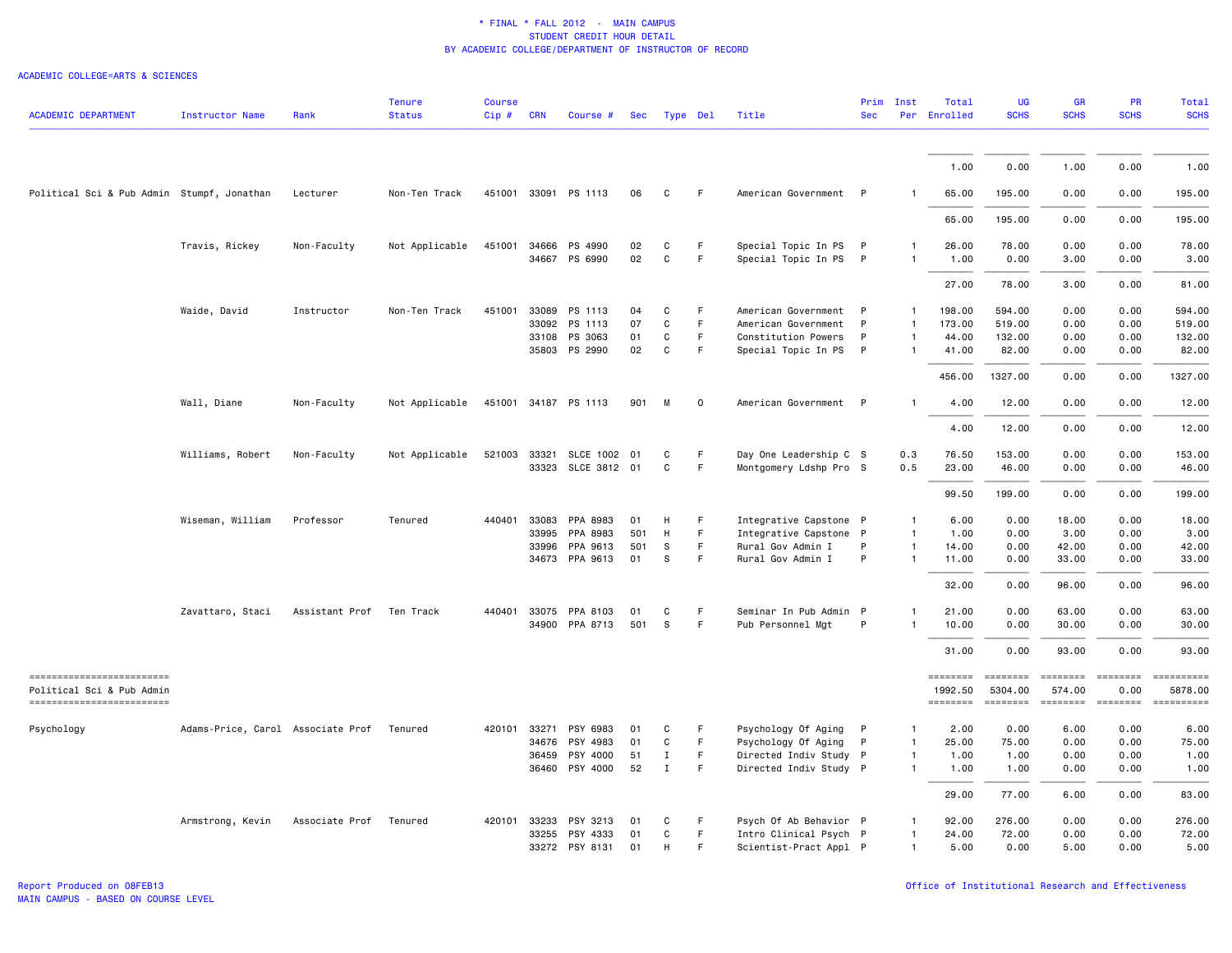ACADEMIC COLLEGE=ARTS & SCIENCES

| <b>ACADEMIC DEPARTMENT</b><br><b>Status</b><br>Per Enrolled<br><b>Instructor Name</b><br>Rank<br>$Cip \#$<br><b>CRN</b><br>Type Del<br>Title<br><b>Sec</b><br>Course #<br>Sec<br>121.00<br>33215 PSY 1013<br>Psychology<br>Armstrong, Rebecca Instructor<br>Non-Ten Track<br>420101<br>C<br>F<br>Gen Psychology<br>P<br>216.00<br>04<br>33249<br>PSY 3803<br>$\mathtt{C}$<br>$\mathsf F$<br>Int Dev Psychology<br>P<br>52.00<br>01<br>1<br>33250<br>PSY 3803<br>02<br>$\mathtt{C}$<br>F<br>Int Dev Psychology<br>P<br>55.00<br>1<br>36533 PSY 4000<br>54<br>$\mathbf{I}$<br>F<br>Directed Indiv Study P<br>1.00<br>1<br>324.00<br>33225<br>20.00<br>Professor<br>420101<br>PSY 1013<br>H <sub>02</sub><br>C<br>F<br>Honors Gen Psycholog P<br>Bradshaw, Gary<br>Tenured<br>1<br>33236<br>PSY 3314<br>C<br>$\mathsf F$<br>48.00<br>192.00<br>01<br>Experimental Psych<br>P<br>$\mathbf{1}$<br>33237<br>PSY 3314<br>K<br>F<br>P<br>02<br>Experimental Psych<br>$\mathbf{1}$<br>14.00 | <b>SCHS</b><br><b>SCHS</b><br>348.00<br>5.00<br>648.00<br>0.00<br>156.00<br>0.00<br>165.00<br>0.00<br>1.00<br>0.00<br>970.00<br>0.00<br>0.00<br>60.00<br>0.00 | <b>SCHS</b><br><b>SCHS</b><br>0.00<br>353.00<br>648.00<br>0.00<br>0.00<br>156.00<br>0.00<br>165.00<br>0.00<br>1.00<br>0.00<br>970.00<br>0.00<br>60.00 |
|------------------------------------------------------------------------------------------------------------------------------------------------------------------------------------------------------------------------------------------------------------------------------------------------------------------------------------------------------------------------------------------------------------------------------------------------------------------------------------------------------------------------------------------------------------------------------------------------------------------------------------------------------------------------------------------------------------------------------------------------------------------------------------------------------------------------------------------------------------------------------------------------------------------------------------------------------------------------------------|---------------------------------------------------------------------------------------------------------------------------------------------------------------|-------------------------------------------------------------------------------------------------------------------------------------------------------|
|                                                                                                                                                                                                                                                                                                                                                                                                                                                                                                                                                                                                                                                                                                                                                                                                                                                                                                                                                                                    |                                                                                                                                                               |                                                                                                                                                       |
|                                                                                                                                                                                                                                                                                                                                                                                                                                                                                                                                                                                                                                                                                                                                                                                                                                                                                                                                                                                    |                                                                                                                                                               |                                                                                                                                                       |
|                                                                                                                                                                                                                                                                                                                                                                                                                                                                                                                                                                                                                                                                                                                                                                                                                                                                                                                                                                                    |                                                                                                                                                               |                                                                                                                                                       |
|                                                                                                                                                                                                                                                                                                                                                                                                                                                                                                                                                                                                                                                                                                                                                                                                                                                                                                                                                                                    |                                                                                                                                                               |                                                                                                                                                       |
|                                                                                                                                                                                                                                                                                                                                                                                                                                                                                                                                                                                                                                                                                                                                                                                                                                                                                                                                                                                    |                                                                                                                                                               |                                                                                                                                                       |
|                                                                                                                                                                                                                                                                                                                                                                                                                                                                                                                                                                                                                                                                                                                                                                                                                                                                                                                                                                                    |                                                                                                                                                               |                                                                                                                                                       |
|                                                                                                                                                                                                                                                                                                                                                                                                                                                                                                                                                                                                                                                                                                                                                                                                                                                                                                                                                                                    |                                                                                                                                                               |                                                                                                                                                       |
|                                                                                                                                                                                                                                                                                                                                                                                                                                                                                                                                                                                                                                                                                                                                                                                                                                                                                                                                                                                    |                                                                                                                                                               |                                                                                                                                                       |
|                                                                                                                                                                                                                                                                                                                                                                                                                                                                                                                                                                                                                                                                                                                                                                                                                                                                                                                                                                                    |                                                                                                                                                               |                                                                                                                                                       |
|                                                                                                                                                                                                                                                                                                                                                                                                                                                                                                                                                                                                                                                                                                                                                                                                                                                                                                                                                                                    |                                                                                                                                                               | 0.00<br>192.00                                                                                                                                        |
|                                                                                                                                                                                                                                                                                                                                                                                                                                                                                                                                                                                                                                                                                                                                                                                                                                                                                                                                                                                    | 0.00<br>0.00                                                                                                                                                  | 0.00<br>0.00                                                                                                                                          |
| F<br>33238<br>PSY 3314<br>03<br>Κ<br>P<br>11.00<br>Experimental Psych<br>1                                                                                                                                                                                                                                                                                                                                                                                                                                                                                                                                                                                                                                                                                                                                                                                                                                                                                                         | 0.00<br>0.00                                                                                                                                                  | 0.00<br>0.00                                                                                                                                          |
| K<br>F<br>33239<br>PSY 3314<br>Experimental Psych<br>9.00<br>04<br>P<br>1                                                                                                                                                                                                                                                                                                                                                                                                                                                                                                                                                                                                                                                                                                                                                                                                                                                                                                          | 0.00<br>0.00                                                                                                                                                  | 0.00<br>0.00                                                                                                                                          |
| K<br>$\mathsf F$<br>33240<br>PSY 3314<br>05<br>Experimental Psych<br>P<br>14.00<br>1                                                                                                                                                                                                                                                                                                                                                                                                                                                                                                                                                                                                                                                                                                                                                                                                                                                                                               | 0.00<br>0.00                                                                                                                                                  | 0.00<br>0.00                                                                                                                                          |
| 35051<br>PSY 4000<br>F<br>Directed Indiv Study P<br>01<br>Ι.<br>1.00<br>$\mathbf{1}$                                                                                                                                                                                                                                                                                                                                                                                                                                                                                                                                                                                                                                                                                                                                                                                                                                                                                               | 3.00<br>0.00                                                                                                                                                  | 0.00<br>3.00                                                                                                                                          |
| 35058<br>PSY 4000<br>$\mathbf I$<br>F<br>Directed Indiv Study P<br>03<br>1.00                                                                                                                                                                                                                                                                                                                                                                                                                                                                                                                                                                                                                                                                                                                                                                                                                                                                                                      | 3.00<br>0.00                                                                                                                                                  | 0.00<br>3.00                                                                                                                                          |
| $\mathsf F$<br>35651<br>PSY 4000<br>10<br>$\mathbf I$<br>Directed Indiv Study P<br>1.00<br>1<br>PSY 8000<br>D<br>F<br>35811<br>04<br>Research / Thesis<br>P<br>1<br>1.00                                                                                                                                                                                                                                                                                                                                                                                                                                                                                                                                                                                                                                                                                                                                                                                                           | 3.00<br>0.00<br>0.00<br>2.00                                                                                                                                  | 0.00<br>3.00<br>0.00<br>2.00                                                                                                                          |
|                                                                                                                                                                                                                                                                                                                                                                                                                                                                                                                                                                                                                                                                                                                                                                                                                                                                                                                                                                                    |                                                                                                                                                               |                                                                                                                                                       |
| 120.00                                                                                                                                                                                                                                                                                                                                                                                                                                                                                                                                                                                                                                                                                                                                                                                                                                                                                                                                                                             | 261.00<br>2.00                                                                                                                                                | 263.00<br>0.00                                                                                                                                        |
| 33212<br>F<br>328.00<br>Carskadon, Thomas<br>Professor<br>Tenured<br>420101<br>PSY 1013<br>01<br>C<br>Gen Psychology<br>P<br>1                                                                                                                                                                                                                                                                                                                                                                                                                                                                                                                                                                                                                                                                                                                                                                                                                                                     | 984.00<br>0.00                                                                                                                                                | 0.00<br>984.00                                                                                                                                        |
| 33213<br>PSY 1013<br>02<br>C<br>F<br>Gen Psychology<br>P<br>208.00<br>$\mathbf{1}$                                                                                                                                                                                                                                                                                                                                                                                                                                                                                                                                                                                                                                                                                                                                                                                                                                                                                                 | 624.00<br>0.00                                                                                                                                                | 0.00<br>624.00                                                                                                                                        |
| 33218<br>PSY 1013<br>07<br>C<br>F<br>Gen Psychology - LC<br>P<br>34.00<br>1                                                                                                                                                                                                                                                                                                                                                                                                                                                                                                                                                                                                                                                                                                                                                                                                                                                                                                        | 102.00<br>0.00                                                                                                                                                | 102.00<br>0.00                                                                                                                                        |
| F<br>33219<br>PSY 1013<br>08<br>C<br>Gen Psychology - LC<br>P<br>35.00<br>1                                                                                                                                                                                                                                                                                                                                                                                                                                                                                                                                                                                                                                                                                                                                                                                                                                                                                                        | 105.00<br>0.00                                                                                                                                                | 105.00<br>0.00                                                                                                                                        |
| 33220<br>PSY 1013<br>C<br>F<br>Gen Psychology - LC<br>25.00<br>09<br>P<br>1                                                                                                                                                                                                                                                                                                                                                                                                                                                                                                                                                                                                                                                                                                                                                                                                                                                                                                        | 75.00<br>0.00                                                                                                                                                 | 0.00<br>75.00                                                                                                                                         |
| 33221<br>PSY 1013<br>10<br>C<br>F<br>Gen Psychology - LC<br>21.00<br>P<br>1                                                                                                                                                                                                                                                                                                                                                                                                                                                                                                                                                                                                                                                                                                                                                                                                                                                                                                        | 63.00<br>0.00                                                                                                                                                 | 0.00<br>63.00                                                                                                                                         |
| 33224 PSY 1013<br>H <sub>0</sub> 1<br>C<br>F<br>Honors Gen Psy - LC<br>$\mathsf{P}$<br>19.00                                                                                                                                                                                                                                                                                                                                                                                                                                                                                                                                                                                                                                                                                                                                                                                                                                                                                       | 0.00<br>57.00                                                                                                                                                 | 0.00<br>57.00                                                                                                                                         |
| 670.00<br>2010.00                                                                                                                                                                                                                                                                                                                                                                                                                                                                                                                                                                                                                                                                                                                                                                                                                                                                                                                                                                  | 0.00                                                                                                                                                          | 0.00<br>2010.00                                                                                                                                       |
| 420101<br>35053<br>PSY 4743<br>Psychology of HCI<br>4.00<br>Doane, Stephanie<br>Professor<br>Tenured<br>01<br>B<br>F<br>P<br>1                                                                                                                                                                                                                                                                                                                                                                                                                                                                                                                                                                                                                                                                                                                                                                                                                                                     | 12.00<br>0.00                                                                                                                                                 | 0.00<br>12.00                                                                                                                                         |
| F<br>3.00<br>35054<br>PSY 6743<br>01<br>B<br>Psychology of HCI<br>P<br>1                                                                                                                                                                                                                                                                                                                                                                                                                                                                                                                                                                                                                                                                                                                                                                                                                                                                                                           | 0.00<br>9.00                                                                                                                                                  | 0.00<br>9.00                                                                                                                                          |
| 35569<br>IE 6123<br>01<br>C<br>E<br>Psychology of HCI<br>P<br>4.00<br>$\mathbf{1}$                                                                                                                                                                                                                                                                                                                                                                                                                                                                                                                                                                                                                                                                                                                                                                                                                                                                                                 | 0.00<br>12.00                                                                                                                                                 | 0.00<br>12.00                                                                                                                                         |
| 36231<br>PSY 8000<br>12<br>D<br>F<br>Research / Thesis<br>P<br>2.00<br>1                                                                                                                                                                                                                                                                                                                                                                                                                                                                                                                                                                                                                                                                                                                                                                                                                                                                                                           | 0.00<br>2.00                                                                                                                                                  | 2.00<br>0.00                                                                                                                                          |
| 420301<br>34679<br>PSY 3713<br>02<br>C<br>F<br>Cognitive Psychology<br>$\mathsf{P}$<br>28.00<br>1                                                                                                                                                                                                                                                                                                                                                                                                                                                                                                                                                                                                                                                                                                                                                                                                                                                                                  | 84.00<br>0.00                                                                                                                                                 | 0.00<br>84.00                                                                                                                                         |
| 36232<br>PSY 9000<br>01<br>D<br>F<br>Research/Diss<br>1.00<br>P<br>1                                                                                                                                                                                                                                                                                                                                                                                                                                                                                                                                                                                                                                                                                                                                                                                                                                                                                                               | 0.00<br>8,00                                                                                                                                                  | 0.00<br>8.00                                                                                                                                          |
| 34685<br>PSY 4990<br>$\mathtt{C}$<br>F<br>429999<br>01<br>Special Topic In PSY P<br>2.00<br>1                                                                                                                                                                                                                                                                                                                                                                                                                                                                                                                                                                                                                                                                                                                                                                                                                                                                                      | 2.00<br>0.00                                                                                                                                                  | 0.00<br>2.00                                                                                                                                          |
| 34686<br>PSY 6990<br>01<br>C<br>F<br>Special Topic In PSY P<br>3.00                                                                                                                                                                                                                                                                                                                                                                                                                                                                                                                                                                                                                                                                                                                                                                                                                                                                                                                | 0.00<br>3.00                                                                                                                                                  | 0.00<br>3.00                                                                                                                                          |
| 47.00                                                                                                                                                                                                                                                                                                                                                                                                                                                                                                                                                                                                                                                                                                                                                                                                                                                                                                                                                                              | 98.00<br>34.00                                                                                                                                                | 132.00<br>0.00                                                                                                                                        |
| Drumheller, Philip Instructor<br>420101<br>33226<br>PSY 3073<br>C<br>F<br>Psy Interper Relat<br>26.00<br>Non-Ten Track<br>01<br>P<br>1                                                                                                                                                                                                                                                                                                                                                                                                                                                                                                                                                                                                                                                                                                                                                                                                                                             | 78.00<br>0.00                                                                                                                                                 | 0.00<br>78.00                                                                                                                                         |
| 33227<br>$\mathsf F$<br>PSY 3073<br>02<br>C<br>Psy Interper Relat<br>P<br>38.00<br>1                                                                                                                                                                                                                                                                                                                                                                                                                                                                                                                                                                                                                                                                                                                                                                                                                                                                                               | 114.00<br>0.00                                                                                                                                                | 0.00<br>114.00                                                                                                                                        |
| 429999<br>33253<br>PSY 4223<br>$\mathtt{C}$<br>F<br>P<br>24.00<br>01<br>Drug Use And Abuse<br>1                                                                                                                                                                                                                                                                                                                                                                                                                                                                                                                                                                                                                                                                                                                                                                                                                                                                                    | 72.00<br>0.00                                                                                                                                                 | 0.00<br>72.00                                                                                                                                         |
| 33254<br>PSY 4223<br>$\mathsf{C}$<br>$\mathsf F$<br>P<br>22.00<br>02<br>Drug Use And Abuse<br>1                                                                                                                                                                                                                                                                                                                                                                                                                                                                                                                                                                                                                                                                                                                                                                                                                                                                                    | 66.00<br>0.00                                                                                                                                                 | 66.00<br>0.00                                                                                                                                         |
| $\mathsf{C}$<br>F<br>33264<br>PSY 6223<br>01<br>P<br>Drug Use And Abuse<br>1.00                                                                                                                                                                                                                                                                                                                                                                                                                                                                                                                                                                                                                                                                                                                                                                                                                                                                                                    | 0.00<br>3.00                                                                                                                                                  | 0.00<br>3.00                                                                                                                                          |
| 111.00                                                                                                                                                                                                                                                                                                                                                                                                                                                                                                                                                                                                                                                                                                                                                                                                                                                                                                                                                                             | 330.00<br>3.00                                                                                                                                                | 0.00<br>333.00                                                                                                                                        |
| 33262<br>21.00<br>Eakin, Deborah<br>Associate Prof<br>Tenured<br>420101<br>PSY 4733<br>01<br>C<br>F<br>Memory<br>P                                                                                                                                                                                                                                                                                                                                                                                                                                                                                                                                                                                                                                                                                                                                                                                                                                                                 | 63.00<br>0.00                                                                                                                                                 | 0.00<br>63.00                                                                                                                                         |
| 33270<br>01<br>C<br>F<br>2.00<br>PSY 6733<br>Memory<br>1                                                                                                                                                                                                                                                                                                                                                                                                                                                                                                                                                                                                                                                                                                                                                                                                                                                                                                                           | 0.00<br>6.00                                                                                                                                                  | 0.00<br>6.00                                                                                                                                          |
| F<br>1.00<br>35186<br>PSY 4000<br>05<br>Ι.<br>Directed Indiv Study P                                                                                                                                                                                                                                                                                                                                                                                                                                                                                                                                                                                                                                                                                                                                                                                                                                                                                                               | 3.00<br>0.00                                                                                                                                                  | 0.00<br>3.00                                                                                                                                          |

Report Produced on 08FEB13 Office of Institutional Research and Effectiveness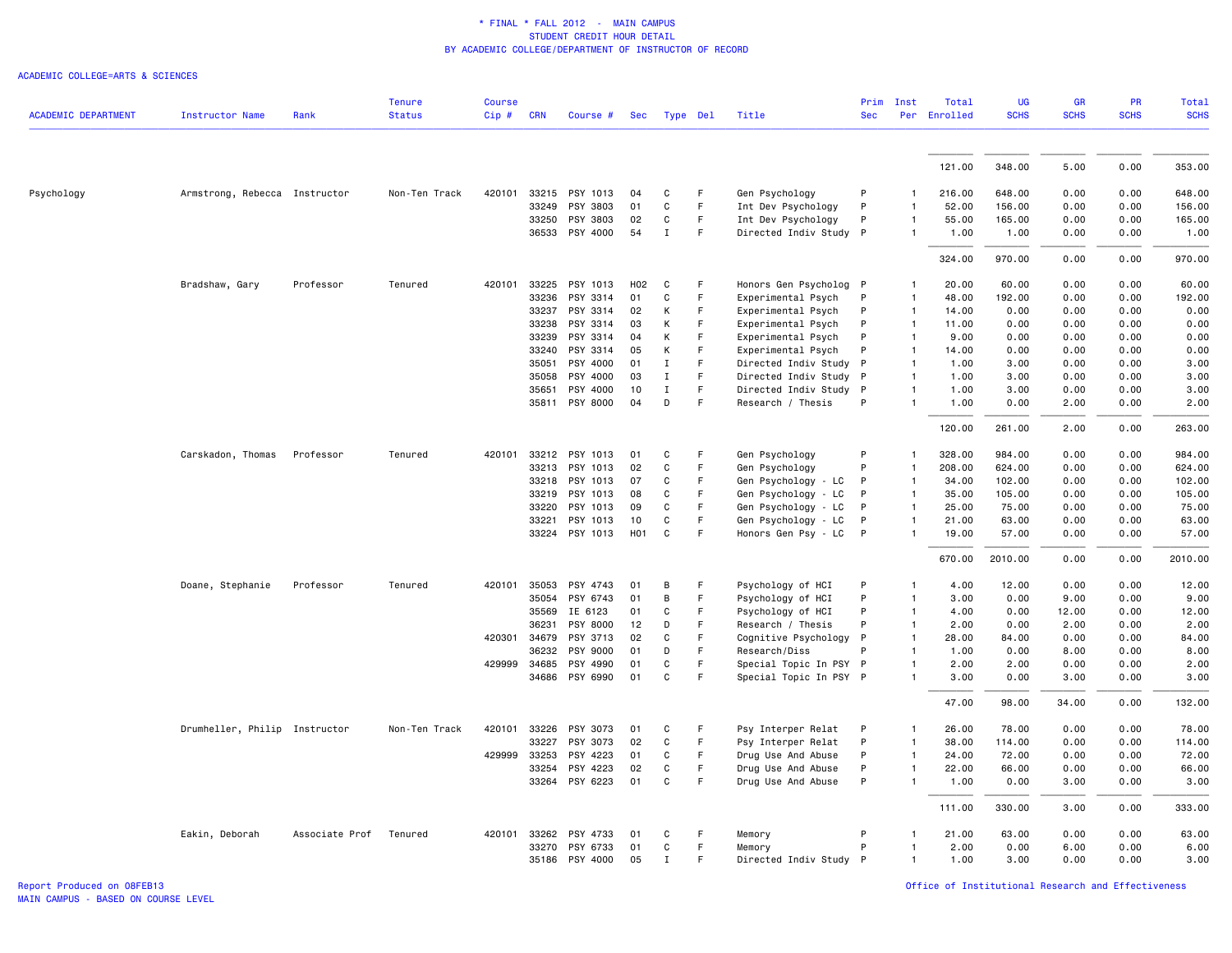|                            |                        |                | <b>Tenure</b>                 | Course |                       |                       |            |                  |             |                                                  | Prim       | Inst                         | Total         | <b>UG</b>     | <b>GR</b>    | PR           | Total         |
|----------------------------|------------------------|----------------|-------------------------------|--------|-----------------------|-----------------------|------------|------------------|-------------|--------------------------------------------------|------------|------------------------------|---------------|---------------|--------------|--------------|---------------|
| <b>ACADEMIC DEPARTMENT</b> | <b>Instructor Name</b> | Rank           | <b>Status</b>                 | Cip#   | <b>CRN</b>            | Course #              | <b>Sec</b> |                  | Type Del    | Title                                            | <b>Sec</b> |                              | Per Enrolled  | <b>SCHS</b>   | <b>SCHS</b>  | <b>SCHS</b>  | <b>SCHS</b>   |
| Psychology                 | Eakin, Deborah         | Associate Prof | Tenured                       |        | 420101 35773          | PSY 4000              | 11         | Ι.               | F.          | Directed Indiv Study P                           |            | $\overline{1}$               | 1.00          | 3.00          | 0.00         | 0.00         | 3.00          |
|                            |                        |                |                               |        | 35796                 | PSY 4000              | 12         | Ι                | F           | Directed Indiv Study P                           |            | $\mathbf{1}$                 | 1.00          | 3.00          | 0.00         | 0.00         | 3.00          |
|                            |                        |                |                               |        | 35798                 | PSY 4000              | 13         | $\mathbf I$      | F           | Directed Indiv Study P                           |            | $\mathbf{1}$                 | 1.00          | 3.00          | 0.00         | 0.00         | 3.00          |
|                            |                        |                |                               |        | 35799                 | PSY 4000              | 14         | $\mathbf I$      | F.          | Directed Indiv Study P                           |            | $\mathbf{1}$                 | 1.00          | 3.00          | 0.00         | 0.00         | 3.00          |
|                            |                        |                |                               |        | 35800                 | PSY 4000              | 15         | $\mathbf I$      | F           | Directed Indiv Study P                           |            | $\overline{1}$               | 1.00          | 3.00          | 0.00         | 0.00         | 3.00          |
|                            |                        |                |                               |        | 35812                 | PSY 8000              | 05         | D                | F           | Research / Thesis                                | P          | $\mathbf{1}$                 | 2.00          | 0.00          | 6.00         | 0.00         | 6.00          |
|                            |                        |                |                               |        | 35819                 | PSY 4000              | 17         | $\mathbf I$      | F           | Directed Indiv Study P                           |            | $\mathbf{1}$                 | 1.00          | 3.00          | 0.00         | 0.00         | 3.00          |
|                            |                        |                |                               |        | 35821                 | PSY 4000              | 18         | $\mathbf I$      | F.          | Directed Indiv Study P                           |            | $\mathbf{1}$                 | 1.00          | 3.00          | 0.00         | 0.00         | 3.00          |
|                            |                        |                |                               |        | 35870                 | PSY 4000              | 19         | $\mathbf{I}$     | F           | Directed Indiv Study P                           |            | $\mathbf{1}$                 | 1.00          | 3.00          | 0.00         | 0.00         | 3.00          |
|                            |                        |                |                               |        | 36000                 | PSY 4000              | 28         | $\mathbf I$      | F           | Directed Indiv Study P                           |            | $\mathbf{1}$                 | 1.00          | 3.00          | 0.00         | 0.00         | 3.00          |
|                            |                        |                |                               |        | 36333                 | PSY 4000              | 30         | $\mathbf I$      | F           | Directed Indiv Study P                           |            | $\mathbf{1}$                 | 1.00          | 3.00          | 0.00         | 0.00         | 3.00          |
|                            |                        |                |                               |        | 36443                 | PSY 4000              | 50         | $\mathbf I$      | F           | Directed Indiv Study P                           |            | $\mathbf{1}$                 | 1.00          | 3.00          | 0.00         | 0.00         | 3.00          |
|                            |                        |                |                               | 420301 | 33248                 | PSY 3713              | 01         | C                | F           | Cognitive Psychology P                           |            | $\mathbf{1}$                 | 74.00         | 222.00        | 0.00         | 0.00         | 222.00        |
|                            |                        |                |                               |        | 34002                 | PSY 3713              | 501        | C                | $\mathbf 0$ | Cognitive Psychology P                           |            | $\mathbf{1}$                 | 21.00         | 63.00         | 0.00         | 0.00         | 63.00         |
|                            |                        |                |                               |        |                       | 429999 34819 PSY 8990 | 02         | C                | F           | Special Topic In PSY P                           |            | $\mathbf{1}$                 | 4.00          | 0.00          | 12.00        | 0.00         | 12.00         |
|                            |                        |                |                               |        |                       |                       |            |                  |             |                                                  |            |                              | 136.00        | 384.00        | 24.00        | 0.00         | 408.00        |
|                            | Garrison, Teena        |                | Resrch Assist P Non-Ten Track | 420101 | 34683                 | PSY 4523              | 01         | C                | F           | Industrial Psy                                   | P          | $\mathbf{1}$                 | 12.00         | 36.00         | 0.00         | 0.00         | 36.00         |
|                            |                        |                |                               |        | 34684                 | PSY 6523              | 01         | C                | F           | Industrial Psy                                   | P          | $\mathbf{1}$                 | 7.00          | 0.00          | 21.00        | 0.00         | 21.00         |
|                            |                        |                |                               |        |                       |                       |            |                  |             |                                                  |            |                              |               |               |              |              |               |
|                            |                        |                |                               |        |                       |                       |            |                  |             |                                                  |            |                              | 19.00         | 36.00         | 21.00        | 0.00         | 57.00         |
|                            | Gresham, Courtney      | Non-Faculty    | Not Applicable                | 420101 | 33998                 | PSY 3213              | 501        | C                | 0           | Psych Of Ab Behavior P                           |            | $\mathbf{1}$                 | 29.00         | 87.00         | 0.00         | 0.00         | 87.00         |
|                            |                        |                |                               |        |                       | 33999 PSY 3343        | 501        | $\mathtt{C}$     | $\mathbf 0$ | Psych Of Learning                                | P          | 1                            | 29.00         | 87.00         | 0.00         | 0.00         | 87.00         |
|                            |                        |                |                               |        |                       |                       |            |                  |             |                                                  |            |                              | 58.00         | 174.00        | 0.00         | 0.00         | 174.00        |
|                            | Hatcher, Sheridan      | Lecturer       | Non-Ten Track                 |        | 420101 33251          | PSY 4203              | 01         | C                | F.          | Theories Of Pers                                 | P          | $\mathbf{1}$                 | 22.00         | 66.00         | 0.00         | 0.00         | 66.00         |
|                            |                        |                |                               |        |                       |                       |            |                  |             |                                                  |            |                              | 22.00         | 66.00         | 0.00         | 0.00         | 66.00         |
|                            | Hood, Kristina         | Assistant Prof | Ten Track                     |        |                       | 420101 33246 PSY 3623 | 01         | C                | F           | Social Psychology                                | P          |                              | 85.00         | 255.00        | 0.00         | 0.00         | 255.00        |
|                            |                        |                |                               |        |                       |                       |            |                  |             |                                                  |            |                              | 85.00         | 255.00        | 0.00         | 0.00         | 255.00        |
|                            | Keeley, Jared          | Assistant Prof | Ten Track                     | 410101 | 33228                 | PSY 3104              | 01         | C                | F           | Introductory Psychol P                           |            | $\mathbf{1}$                 | 95.00         | 380.00        | 0.00         | 0.00         | 380.00        |
|                            |                        |                |                               |        | 33229                 | PSY 3104              | 02         | К                | F.          | Introductory Psychol P                           |            | $\mathbf{1}$                 | 26.00         | 0.00          | 0.00         | 0.00         | 0.00          |
|                            |                        |                |                               |        | 33230                 | PSY 3104              | 03         | К                | F           | Introductory Psychol P                           |            | $\overline{1}$               | 25.00         | 0.00          | 0.00         | 0.00         | 0.00          |
|                            |                        |                |                               |        | 33231                 | PSY 3104              | 04         | К                | F           | Introductory Psychol P                           |            | $\mathbf{1}$                 | 26.00         | 0.00          | 0.00         | 0.00         | 0.00          |
|                            |                        |                |                               |        | 33232                 | PSY 3104              | 05         | К                | F           | Introductory Psychol P                           |            | $\mathbf{1}$                 | 18.00         | 0.00          | 0.00         | 0.00         | 0.00          |
|                            |                        |                |                               |        | 420101 33276          | PSY 8323              | 01         | $\mathtt{C}$     | F           | Psychopathology                                  | P          | 1                            | 9.00          | 0.00          | 27.00        | 0.00         | 27.00         |
|                            |                        |                |                               |        | 35412                 | PSY 4000              | 07         | $\mathbf I$      | F           | Directed Indiv Study P                           |            | $\mathbf{1}$                 | 1.00          | 3.00          | 0.00         | 0.00         | 3.00          |
|                            |                        |                |                               |        | 35814                 | PSY 8000              | 07         | D                | F           | Research / Thesis                                | P          | $\mathbf{1}$                 | 3.00          | 0.00          | 9.00         | 0.00         | 9.00          |
|                            |                        |                |                               |        | 35888                 | PSY 4000              | 21         | $\mathbf I$      | F           | Directed Indiv Study P                           |            | $\mathbf{1}$                 | 1.00          | 3.00          | 0.00         | 0.00         | 3.00          |
|                            |                        |                |                               |        | 35912                 | PSY 4000              | 24         | $\mathbf I$      | F           | Directed Indiv Study P                           |            | $\overline{1}$               | 1.00          | 3.00          | 0.00         | 0.00         | 3.00          |
|                            |                        |                |                               |        | 36331<br>429999 34854 | PSY 4000<br>PSY 4990  | 29<br>03   | $\mathbf I$<br>C | F.<br>F     | Directed Indiv Study P<br>Special Topic In PSY P |            | $\mathbf{1}$<br>$\mathbf{1}$ | 1.00<br>12.00 | 1.00<br>36.00 | 0.00<br>0.00 | 0.00<br>0.00 | 1.00<br>36.00 |
|                            |                        |                |                               |        |                       |                       |            |                  |             |                                                  |            |                              | 218.00        | 426.00        | 36.00        | 0.00         | 462.00        |
|                            |                        |                |                               |        |                       |                       |            |                  |             |                                                  |            |                              |               |               |              |              |               |
|                            | Klein, Stephen         | Professor      | Tenured                       |        | 420101 33241          | PSY 3343              | 01         | C                | F           | Psych Of Learning                                | P          | $\mathbf{1}$                 | 56.00         | 168.00        | 0.00         | 0.00         | 168.00        |
|                            |                        |                |                               |        | 33257                 | PSY 4403              | 01         | C                | F.<br>F     | Biological Psycholog P                           |            | $\mathbf{1}$<br>$\mathbf{1}$ | 26.00         | 78.00         | 0.00         | 0.00         | 78.00         |
|                            |                        |                |                               |        | 33258                 | PSY 4403              | 02         | C                | F           | Biological Psycholog P                           |            |                              | 25.00         | 75.00         | 0.00         | 0.00         | 75.00         |
|                            |                        |                |                               |        | 33266                 | PSY 6403              | 01         | $\mathbf c$      |             | Biological Psycholog P                           |            | $\mathbf{1}$                 | 2.00          | 0.00          | 6.00         | 0.00         | 6.00          |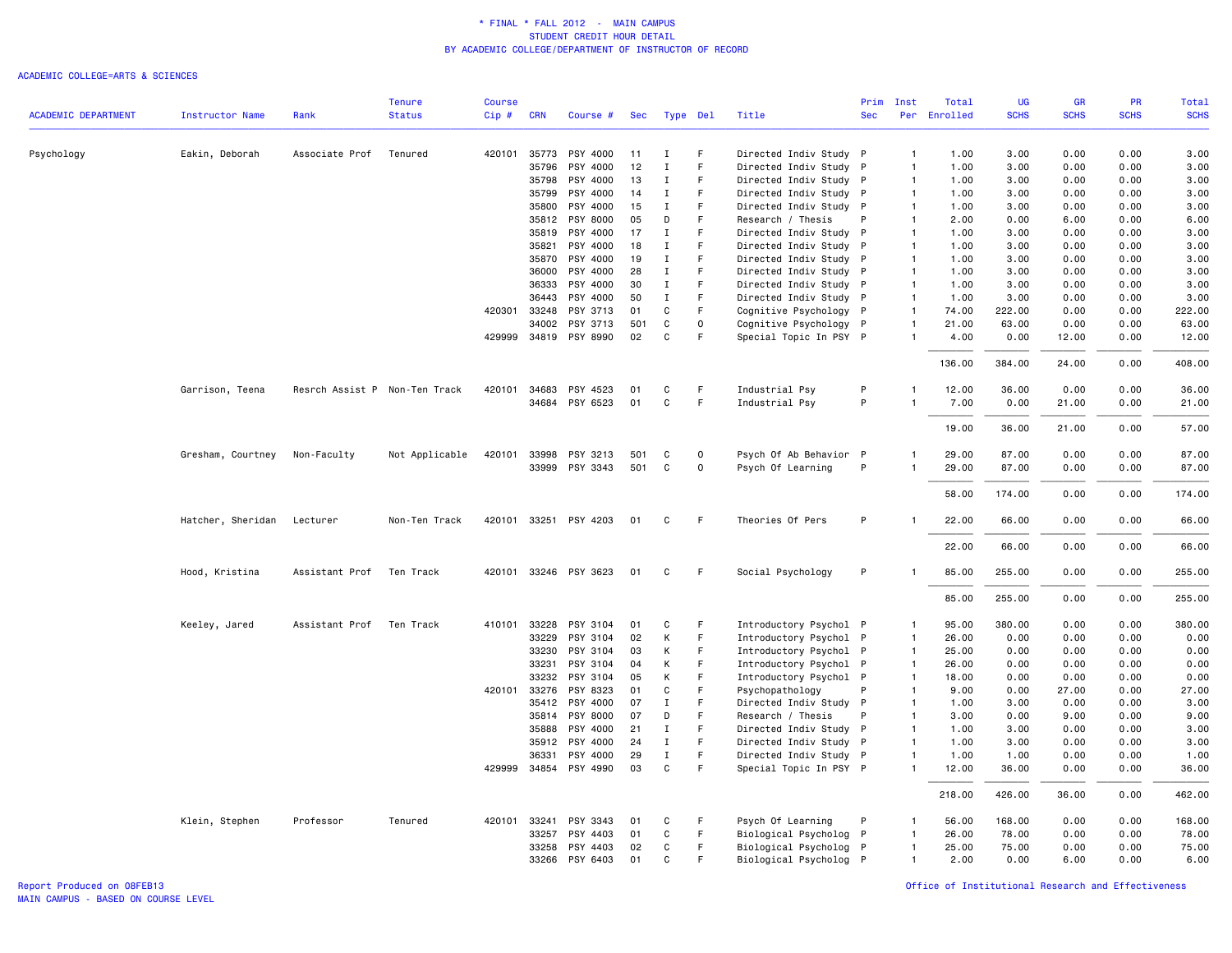|                            |                                             |                               | <b>Tenure</b> | Course  |              |                       |     |              |    |                        | Prim       | Inst           | Total        | UG          | <b>GR</b>   | <b>PR</b>   | Total       |
|----------------------------|---------------------------------------------|-------------------------------|---------------|---------|--------------|-----------------------|-----|--------------|----|------------------------|------------|----------------|--------------|-------------|-------------|-------------|-------------|
| <b>ACADEMIC DEPARTMENT</b> | <b>Instructor Name</b>                      | Rank                          | <b>Status</b> | $Cip$ # | <b>CRN</b>   | Course #              | Sec | Type Del     |    | Title                  | <b>Sec</b> |                | Per Enrolled | <b>SCHS</b> | <b>SCHS</b> | <b>SCHS</b> | <b>SCHS</b> |
| Psychology                 | Klein, Stephen                              | Professor                     | Tenured       |         | 420101 33267 | PSY 6403              | 02  | С            | F  | Biological Psycholog P |            | $\overline{1}$ | 1.00         | 0.00        | 3.00        | 0.00        | 3.00        |
|                            |                                             |                               |               |         | 35957        | PSY 4000              | 27  | $\mathbf{I}$ | F. | Directed Indiv Study P |            | $\overline{1}$ | 1.00         | 3.00        | 0.00        | 0.00        | 3.00        |
|                            |                                             |                               |               |         |              |                       |     |              |    |                        |            |                | 111.00       | 324.00      | 9.00        | 0.00        | 333.00      |
|                            | McKinney, Clifford Assistant Prof Ten Track |                               |               |         |              | 420101 33256 PSY 4343 | 01  | C            | F  | Clinical Child Psych P |            | $\mathbf{1}$   | 24.00        | 72.00       | 0.00        | 0.00        | 72.00       |
|                            |                                             |                               |               |         | 33278        | PSY 8354              | 01  | С            | F. | Intelligence Testing P |            | $\overline{1}$ | 7.00         | 0.00        | 28.00       | 0.00        | 28.00       |
|                            |                                             |                               |               |         | 33279        | PSY 8354              | 02  | К            | F  | Intelligence Testing P |            | $\mathbf{1}$   | 7.00         | 0.00        | 0.00        | 0.00        | 0.00        |
|                            |                                             |                               |               |         |              | 35815 PSY 8000        | 08  | D            | F. | Research / Thesis      | P          | $\mathbf{1}$   | 4.00         | 0.00        | 12.00       | 0.00        | 12.00       |
|                            |                                             |                               |               |         |              |                       |     |              |    |                        |            |                | 42.00        | 72.00       | 40.00       | 0.00        | 112.00      |
|                            | McMillen, David                             | Resrch Professo Non-Ten Track |               | 420101  | 36405        | PSY 4000              | 32  | п.           | F  | Directed Indiv Study P |            | $\overline{1}$ | 1.00         | 2.00        | 0.00        | 0.00        | 2.00        |
|                            |                                             |                               |               |         | 36407        | PSY 4000              | 34  | Ι.           | F. | Directed Indiv Study P |            | $\overline{1}$ | 1.00         | 2.00        | 0.00        | 0.00        | 2.00        |
|                            |                                             |                               |               |         | 36408        | PSY 4000              | 35  | $\mathbf{I}$ | F. | Directed Indiv Study P |            | $\mathbf{1}$   | 1.00         | 1.00        | 0.00        | 0.00        | 1.00        |
|                            |                                             |                               |               |         | 36409        | PSY 4000              | 36  | $\mathbf I$  | F  | Directed Indiv Study P |            | $\mathbf{1}$   | 1.00         | 2.00        | 0.00        | 0.00        | 2.00        |
|                            |                                             |                               |               |         | 36410        | PSY 4000              | 37  | Ι.           | F  | Directed Indiv Study P |            | $\mathbf{1}$   | 1.00         | 2.00        | 0.00        | 0.00        | 2.00        |
|                            |                                             |                               |               |         | 36411        | PSY 4000              | 38  | $\mathbf I$  | F  | Directed Indiv Study P |            | $\mathbf{1}$   | 1.00         | 2.00        | 0.00        | 0.00        | 2.00        |
|                            |                                             |                               |               |         |              | 36412 PSY 4000        | 39  | $\mathbf{I}$ | E  | Directed Indiv Study P |            | $\mathbf{1}$   | 1.00         | 1.00        | 0.00        | 0.00        | 1.00        |
|                            |                                             |                               |               |         | 36413        | PSY 4000              | 40  | Ι.           | F  | Directed Indiv Study P |            | $\mathbf{1}$   | 1.00         | 2.00        | 0.00        | 0.00        | 2.00        |
|                            |                                             |                               |               |         | 36414        | PSY 4000              | 41  | $\mathbf{I}$ | F  | Directed Indiv Study P |            | $\mathbf{1}$   | 1.00         | 2.00        | 0.00        | 0.00        | 2.00        |
|                            |                                             |                               |               |         | 36416        | PSY 4000              | 42  | $\mathbf{I}$ | F. | Directed Indiv Study P |            | $\mathbf{1}$   | 1.00         | 2.00        | 0.00        | 0.00        | 2.00        |
|                            |                                             |                               |               |         | 36418        | PSY 4000              | 44  | $\mathbf I$  | F  | Directed Indiv Study P |            | $\mathbf{1}$   | 1.00         | 2.00        | 0.00        | 0.00        | 2.00        |
|                            |                                             |                               |               |         | 36419        | PSY 4000              | 45  | $\mathbf I$  | F. | Directed Indiv Study P |            | $\mathbf{1}$   | 1.00         | 2.00        | 0.00        | 0.00        | 2.00        |
|                            |                                             |                               |               |         | 36420        | PSY 4000              | 46  | $\mathbf{I}$ | F  | Directed Indiv Study P |            | $\mathbf{1}$   | 1.00         | 2.00        | 0.00        | 0.00        | 2.00        |
|                            |                                             |                               |               |         | 36421        | PSY 4000              | 47  | $\mathbf I$  | F  | Directed Indiv Study P |            | $\overline{1}$ | 1.00         | 2.00        | 0.00        | 0.00        | 2.00        |
|                            |                                             |                               |               |         |              | 36429 PSY 4000        | 48  | $\mathbf I$  | F  | Directed Indiv Study P |            | $\mathbf{1}$   | 1.00         | 1.00        | 0.00        | 0.00        | 1.00        |
|                            |                                             |                               |               |         |              |                       |     |              |    |                        |            |                | 15.00        | 27.00       | 0.00        | 0.00        | 27.00       |
|                            | McMillen, Robert                            | Associate Prof                | Tenured       |         |              | 420101 33245 PSY 3503 | 01  | C            | F  | Health Psychology      | P          | $\overline{1}$ | 42.00        | 126.00      | 0.00        | 0.00        | 126.00      |
|                            |                                             |                               |               |         |              |                       |     |              |    |                        |            |                | 42.00        | 126.00      | 0.00        | 0.00        | 126.00      |
|                            | Moss, Robert                                | Assistant Prof                | Ten Track     | 110101  | 33260        | PSY 4653              | 01  | C            | F  | Cognitive Science      | P          | $\overline{1}$ | 6.00         | 18.00       | 0.00        | 0.00        | 18.00       |
|                            |                                             |                               |               |         | 33269        | PSY 6653              | 01  | C            | F  | Cognitive Science      | P          | $\overline{1}$ | 10.00        | 0.00        | 30.00       | 0.00        | 30.00       |
|                            |                                             |                               |               |         | 420101 35817 | PSY 8000              | 10  | D            | F  | Research / Thesis      | P          | $\mathbf{1}$   | 3.00         | 0.00        | 15.00       | 0.00        | 15.00       |
|                            |                                             |                               |               |         | 35905        | PSY 4000              | 22  | $\mathbf{I}$ | F  | Directed Indiv Study P |            | $\mathbf{1}$   | 1.00         | 3.00        | 0.00        | 0.00        | 3.00        |
|                            |                                             |                               |               |         | 35909        | PSY 4000              | 23  | Ι.           | F. | Directed Indiv Study P |            | $\mathbf{1}$   | 1.00         | 3.00        | 0.00        | 0.00        | 3.00        |
|                            |                                             |                               |               |         | 35920        | PSY 4000              | 25  | $\bf{I}$     | F  | Directed Indiv Study P |            | $\mathbf{1}$   | 1.00         | 3.00        | 0.00        | 0.00        | 3.00        |
|                            |                                             |                               |               |         |              | 36484 PSY 4000        | 53  | $\mathbf{I}$ | F. | Directed Indiv Study P |            | $\mathbf{1}$   | 1.00         | 3.00        | 0.00        | 0.00        | 3.00        |
|                            |                                             |                               |               |         |              |                       |     |              |    |                        |            |                | 23.00        | 30.00       | 45.00       | 0.00        | 75.00       |
|                            | Nadorff, Danielle                           | Instructor                    | Non-Ten Track | 420101  | 33216        | PSY 1013              | 05  | C            | F  | Gen Psychology         | P          | $\mathbf{1}$   | 193.00       | 579.00      | 0.00        | 0.00        | 579.00      |
|                            |                                             |                               |               |         | 33217        | PSY 1013              | 06  | C            | F. | Gen Psychology         | P          | $\overline{1}$ | 151.00       | 453.00      | 0.00        | 0.00        | 453.00      |
|                            |                                             |                               |               |         |              | 34682 PSY 3203        | 01  | C            | F. | Psy Of Gender Differ P |            | $\mathbf{1}$   | 38.00        | 114.00      | 0.00        | 0.00        | 114.00      |
|                            |                                             |                               |               |         |              |                       |     |              |    |                        |            |                | 382.00       | 1146.00     | 0.00        | 0.00        | 1146.00     |
|                            | Nadorff, Michael                            | Assistant Prof Ten Track      |               |         |              | 420101 33214 PSY 1013 | 03  | C            | F  | Gen Psychology         | P          | $\mathbf{1}$   | 192.00       | 576.00      | 0.00        | 0.00        | 576.00      |
|                            |                                             |                               |               |         | 33280        | PSY 8383              | 01  | C            | F  | Behavior Therapy       | P          |                | 8.00         | 0.00        | 24.00       | 0.00        | 24.00       |
|                            |                                             |                               |               |         |              |                       |     |              |    |                        |            |                | 200.00       | 576.00      | 24.00       | 0.00        | 600.00      |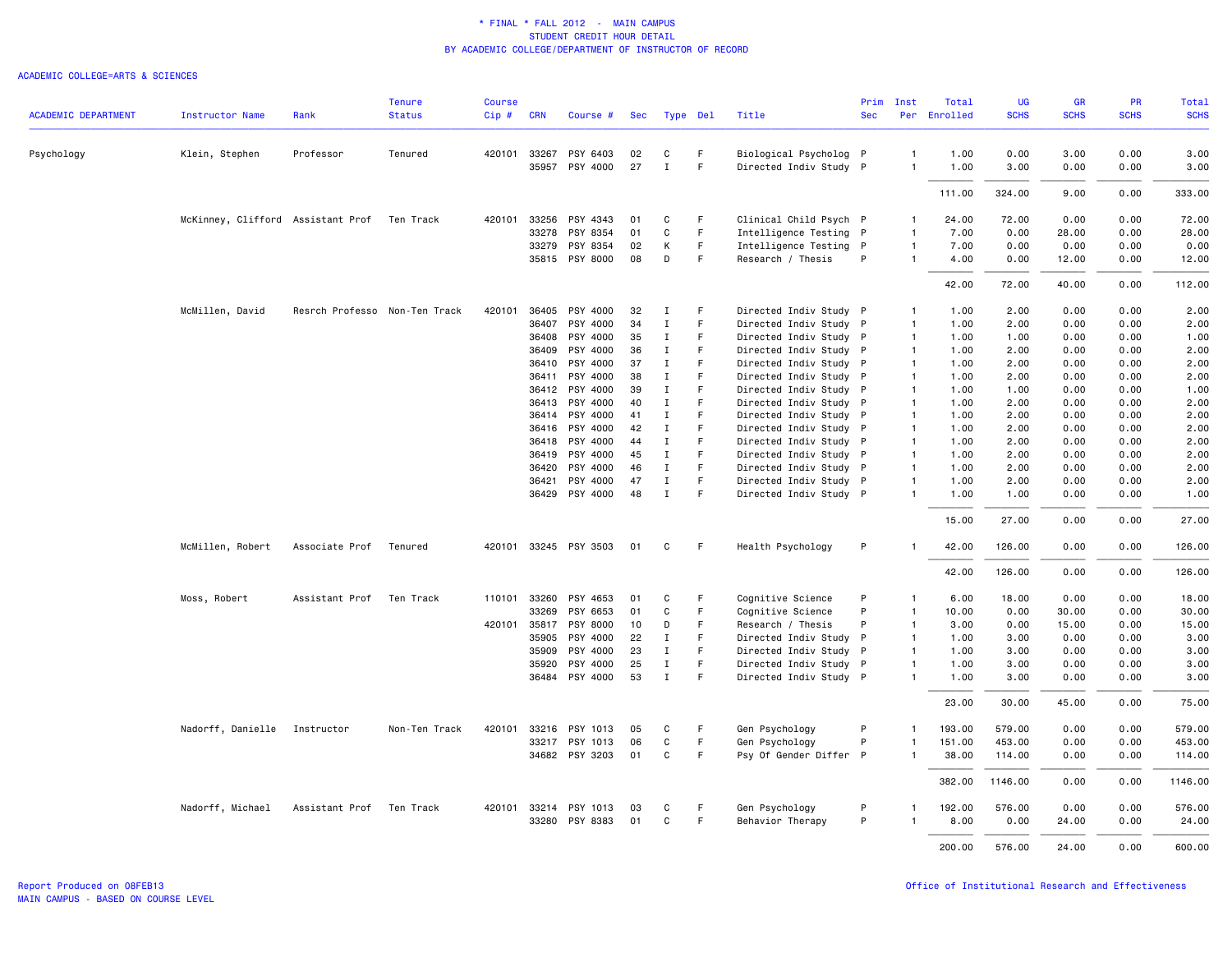|                                          |                               |                               | <b>Tenure</b>                  | <b>Course</b> |              |                       |     |              |              |                        | Prim         | Inst           | Total                      | <b>UG</b>           | <b>GR</b>              | <b>PR</b>                                                                                                                                                                                                                                                                                                                                                                                                                                                                                      | Total                      |
|------------------------------------------|-------------------------------|-------------------------------|--------------------------------|---------------|--------------|-----------------------|-----|--------------|--------------|------------------------|--------------|----------------|----------------------------|---------------------|------------------------|------------------------------------------------------------------------------------------------------------------------------------------------------------------------------------------------------------------------------------------------------------------------------------------------------------------------------------------------------------------------------------------------------------------------------------------------------------------------------------------------|----------------------------|
| <b>ACADEMIC DEPARTMENT</b>               | <b>Instructor Name</b>        | Rank                          | <b>Status</b>                  | $Cip$ #       | <b>CRN</b>   | Course #              | Sec | Type Del     |              | Title                  | <b>Sec</b>   |                | Per Enrolled               | <b>SCHS</b>         | <b>SCHS</b>            | <b>SCHS</b>                                                                                                                                                                                                                                                                                                                                                                                                                                                                                    | <b>SCHS</b>                |
| Psychology                               | O'Mally, Jamie                | Resrch Assist P Non-Ten Track |                                |               |              | 131101 30918 COE 8063 | 01  | C            | F            | Res Tech For Counsel P |              | $\overline{1}$ | 14.00                      | 0.00                | 42.00                  | 0.00                                                                                                                                                                                                                                                                                                                                                                                                                                                                                           | 42.00                      |
|                                          |                               |                               |                                |               |              |                       |     |              |              |                        |              |                | 14.00                      | 0.00                | 42.00                  | 0.00                                                                                                                                                                                                                                                                                                                                                                                                                                                                                           | 42.00                      |
|                                          | Sinclair, Hillary             | Associate Prof                | Tenured                        |               | 420101 34689 | PSY 8613              | 01  | C            | F            | Adv Social Psyc        | P            | -1             | 11.00                      | 0.00                | 33.00                  | 0.00                                                                                                                                                                                                                                                                                                                                                                                                                                                                                           | 33.00                      |
|                                          |                               |                               |                                |               | 35213        | PSY 7000              | 01  | $\;$ I       | $\mathsf F$  | Directed Indiv Study P |              | $\mathbf{1}$   | 1.00                       | 0.00                | 3.00                   | 0.00                                                                                                                                                                                                                                                                                                                                                                                                                                                                                           | 3.00                       |
|                                          |                               |                               |                                |               | 35622        | PSY 7000              | 02  | $\mathbf I$  | F            | Directed Indiv Study P |              | $\mathbf{1}$   | 1.00                       | 0.00                | 3.00                   | 0.00                                                                                                                                                                                                                                                                                                                                                                                                                                                                                           | 3.00                       |
|                                          |                               |                               |                                |               | 35623        | PSY 8000              | 01  | D            | F            | Research / Thesis      | P            | $\mathbf{1}$   | 5.00                       | 0.00                | 13.00                  | 0.00                                                                                                                                                                                                                                                                                                                                                                                                                                                                                           | 13.00                      |
|                                          |                               |                               |                                |               | 36593        | PSY 7000              | 05  | Ι.           | F            | Directed Indiv Study P |              | $\mathbf{1}$   | 1.00                       | 0.00                | 3.00                   | 0.00                                                                                                                                                                                                                                                                                                                                                                                                                                                                                           | 3.00                       |
|                                          |                               |                               |                                |               | 36603        | PSY 4000              | 55  | Ι.           | F.           | Directed Indiv Study P |              | $\overline{1}$ | 1.00                       | 3.00                | 0.00                   | 0.00                                                                                                                                                                                                                                                                                                                                                                                                                                                                                           | 3.00                       |
|                                          |                               |                               |                                |               | 429999 34687 | PSY 4990              | 02  | C            | $\mathsf F$  | Special Topic In PSY P |              | $\overline{1}$ | 15.00                      | 45.00               | 0.00                   | 0.00                                                                                                                                                                                                                                                                                                                                                                                                                                                                                           | 45.00                      |
|                                          |                               |                               |                                |               |              | 34688 PSY 6990        | 02  | $\mathtt{C}$ | F            | Special Topic In PSY P |              | $\mathbf{1}$   | 2.00                       | 0.00                | 6.00                   | 0.00                                                                                                                                                                                                                                                                                                                                                                                                                                                                                           | 6.00                       |
|                                          |                               |                               |                                |               |              |                       |     |              |              |                        |              |                | 37.00                      | 48.00               | 61.00                  | 0.00                                                                                                                                                                                                                                                                                                                                                                                                                                                                                           | 109.00                     |
|                                          | Thornton, Amanda              | Lecturer                      | Non-Ten Track                  |               |              | 420101 34678 PSY 1013 | 11  | C            | F            | Gen Psychology         | P            |                | 99.00                      | 297.00              | 0.00                   | 0.00                                                                                                                                                                                                                                                                                                                                                                                                                                                                                           | 297.00                     |
|                                          |                               |                               |                                |               |              |                       |     |              |              |                        |              |                | 99.00                      | 297.00              | 0.00                   | 0.00                                                                                                                                                                                                                                                                                                                                                                                                                                                                                           | 297.00                     |
|                                          | Valentine, Michael Instructor |                               | Non-Ten Track                  | 420101        | 33242        | PSY 3353              | 01  | C            | F            | Motivation             | P            | $\mathbf{1}$   | 46.00                      | 138.00              | 0.00                   | 0.00                                                                                                                                                                                                                                                                                                                                                                                                                                                                                           | 138.00                     |
|                                          |                               |                               |                                |               | 33243        | PSY 3413              | 01  | C            | F.           | Human Sexual Behavio P |              | $\mathbf{1}$   | 59.00                      | 177.00              | 0.00                   | 0.00                                                                                                                                                                                                                                                                                                                                                                                                                                                                                           | 177.00                     |
|                                          |                               |                               |                                |               | 33244        | PSY 3413              | 02  | C            | F            | Human Sexual Behavio P |              | $\mathbf{1}$   | 58.00                      | 174.00              | 0.00                   | 0.00                                                                                                                                                                                                                                                                                                                                                                                                                                                                                           | 174.00                     |
|                                          |                               |                               |                                |               | 33247        | PSY 3623              | 02  | C            | F            | Social Psychology      | P            | $\mathbf{1}$   | 54.00                      | 162.00              | 0.00                   | 0.00                                                                                                                                                                                                                                                                                                                                                                                                                                                                                           | 162.00                     |
|                                          |                               |                               |                                |               | 34000        | PSY 3353              | 501 | C            | $\mathbf{O}$ | Motivation             | P            | $\mathbf{1}$   | 27.00                      | 81.00               | 0.00                   | 0.00                                                                                                                                                                                                                                                                                                                                                                                                                                                                                           | 81.00                      |
|                                          |                               |                               |                                |               |              | 36406 PSY 4000        | 33  | $\mathbf I$  | F            | Directed Indiv Study P |              | $\mathbf{1}$   | 1.00                       | 3.00                | 0.00                   | 0.00                                                                                                                                                                                                                                                                                                                                                                                                                                                                                           | 3.00                       |
|                                          |                               |                               |                                |               |              |                       |     |              |              |                        |              |                | 245.00                     | 735.00              | 0.00                   | 0.00                                                                                                                                                                                                                                                                                                                                                                                                                                                                                           | 735.00                     |
|                                          | Williams, Carrick             | Associate Prof                | Tenured                        | 420101        | 33259        | PSY 4423              | 01  | C            | F            | Sensation/Perception P |              | $\mathbf{1}$   | 23.00                      | 69.00               | 0.00                   | 0.00                                                                                                                                                                                                                                                                                                                                                                                                                                                                                           | 69.00                      |
|                                          |                               |                               |                                |               | 33268        | PSY 6423              | 01  | C            | F            | Sensation/Perception P |              | $\mathbf{1}$   | 1.00                       | 0.00                | 3.00                   | 0.00                                                                                                                                                                                                                                                                                                                                                                                                                                                                                           | 3.00                       |
|                                          |                               |                               |                                |               | 35052        | PSY 4000              | 02  | Ι.           | F.           | Directed Indiv Study P |              | $\overline{1}$ | 1.00                       | 3.00                | 0.00                   | 0.00                                                                                                                                                                                                                                                                                                                                                                                                                                                                                           | 3.00                       |
|                                          |                               |                               |                                |               | 35621        | PSY 4000              | 09  | Ι.           | F            | Directed Indiv Study P |              | $\overline{1}$ | 1.00                       | 3.00                | 0.00                   | 0.00                                                                                                                                                                                                                                                                                                                                                                                                                                                                                           | 3.00                       |
|                                          |                               |                               |                                |               | 35804        | PSY 4000              | 16  | Ι.           | E            | Directed Indiv Study P |              | $\overline{1}$ | 1.00                       | 3.00                | 0.00                   | 0.00                                                                                                                                                                                                                                                                                                                                                                                                                                                                                           | 3.00                       |
|                                          |                               |                               |                                |               | 35897        | PSY 7000              | 03  | $\mathbf I$  | F            | Directed Indiv Study P |              | $\overline{1}$ | 1.00                       | 0.00                | 1.00                   | 0.00                                                                                                                                                                                                                                                                                                                                                                                                                                                                                           | 1.00                       |
|                                          |                               |                               |                                |               | 36399        | PSY 4000              | 31  | $\mathbf I$  | F            | Directed Indiv Study P |              | $\mathbf{1}$   | 1.00                       | 3.00                | 0.00                   | 0.00                                                                                                                                                                                                                                                                                                                                                                                                                                                                                           | 3.00                       |
|                                          |                               |                               |                                |               | 420301 33284 | PSY 8731              | 01  | C            | F            | Appl Cognitive Rsh S P |              | $\mathbf{1}$   | 10.00                      | 0.00                | 10.00                  | 0.00                                                                                                                                                                                                                                                                                                                                                                                                                                                                                           | 10.00                      |
|                                          |                               |                               |                                |               |              | 36594 PSY 9000        | 02  | D            | F            | Research/Diss          | P            | $\mathbf{1}$   | 1.00                       | 0.00                | 5.00                   | 0.00                                                                                                                                                                                                                                                                                                                                                                                                                                                                                           | 5.00                       |
|                                          |                               |                               |                                |               |              |                       |     |              |              |                        |              |                | 40.00                      | 81.00               | 19.00                  | 0.00                                                                                                                                                                                                                                                                                                                                                                                                                                                                                           | 100.00                     |
|                                          | Winer, Eric                   | Assistant Prof                | Ten Track                      |               |              | 420101 33277 PSY 8333 | 01  | C            | F.           | Sys Of Psychotherapy P |              |                | 8.00                       | 0.00                | 24.00                  | 0.00                                                                                                                                                                                                                                                                                                                                                                                                                                                                                           | 24.00                      |
|                                          |                               |                               |                                |               |              |                       |     |              |              |                        |              |                | 8.00                       | 0.00                | 24.00                  | 0.00                                                                                                                                                                                                                                                                                                                                                                                                                                                                                           | 24.00                      |
| ==========================<br>Psychology |                               |                               |                                |               |              |                       |     |              |              |                        |              |                | <b>EDEDEDED</b><br>3218.00 | ========<br>8897.00 | $= 22222222$<br>395.00 | $\begin{array}{cccccccccc} \multicolumn{2}{c}{} & \multicolumn{2}{c}{} & \multicolumn{2}{c}{} & \multicolumn{2}{c}{} & \multicolumn{2}{c}{} & \multicolumn{2}{c}{} & \multicolumn{2}{c}{} & \multicolumn{2}{c}{} & \multicolumn{2}{c}{} & \multicolumn{2}{c}{} & \multicolumn{2}{c}{} & \multicolumn{2}{c}{} & \multicolumn{2}{c}{} & \multicolumn{2}{c}{} & \multicolumn{2}{c}{} & \multicolumn{2}{c}{} & \multicolumn{2}{c}{} & \multicolumn{2}{c}{} & \multicolumn{2}{c}{} & \mult$<br>0.00 | $= 22222222222$<br>9292.00 |
| ------------------------                 |                               |                               |                                |               |              |                       |     |              |              |                        |              |                | ========                   | ========            | <b>SEEBEEBE</b>        | <b>ESSESSE</b>                                                                                                                                                                                                                                                                                                                                                                                                                                                                                 |                            |
| Sociology                                | Argeros, Grigoris             | Assistant Prof Ten Track      |                                |               |              | 451101 33333 SO 1003  | 10  | C            | F.           | Intro To Sociology     | $\mathsf{P}$ | -1             | 47.00                      | 141.00              | 0.00                   | 0.00                                                                                                                                                                                                                                                                                                                                                                                                                                                                                           | 141.00                     |
|                                          |                               |                               |                                |               |              | 33366 SO 4803         | 01  | $\mathbf C$  | $\mathsf F$  | Social Research Prac P |              | $\mathbf{1}$   | 19.00                      | 57.00               | 0.00                   | 0.00                                                                                                                                                                                                                                                                                                                                                                                                                                                                                           | 57.00                      |
|                                          |                               |                               |                                |               |              |                       |     |              |              |                        |              |                | 66.00                      | 198.00              | 0.00                   | 0.00                                                                                                                                                                                                                                                                                                                                                                                                                                                                                           | 198.00                     |
|                                          | Baker, Ashley                 |                               | Grad Tch Assist Not Applicable |               |              | 451101 33349 SO 1203  | 10  | C            | -F           | Marriage & Family      | P            | $\mathbf{1}$   | 28.00                      | 84.00               | 0.00                   | 0.00                                                                                                                                                                                                                                                                                                                                                                                                                                                                                           | 84.00                      |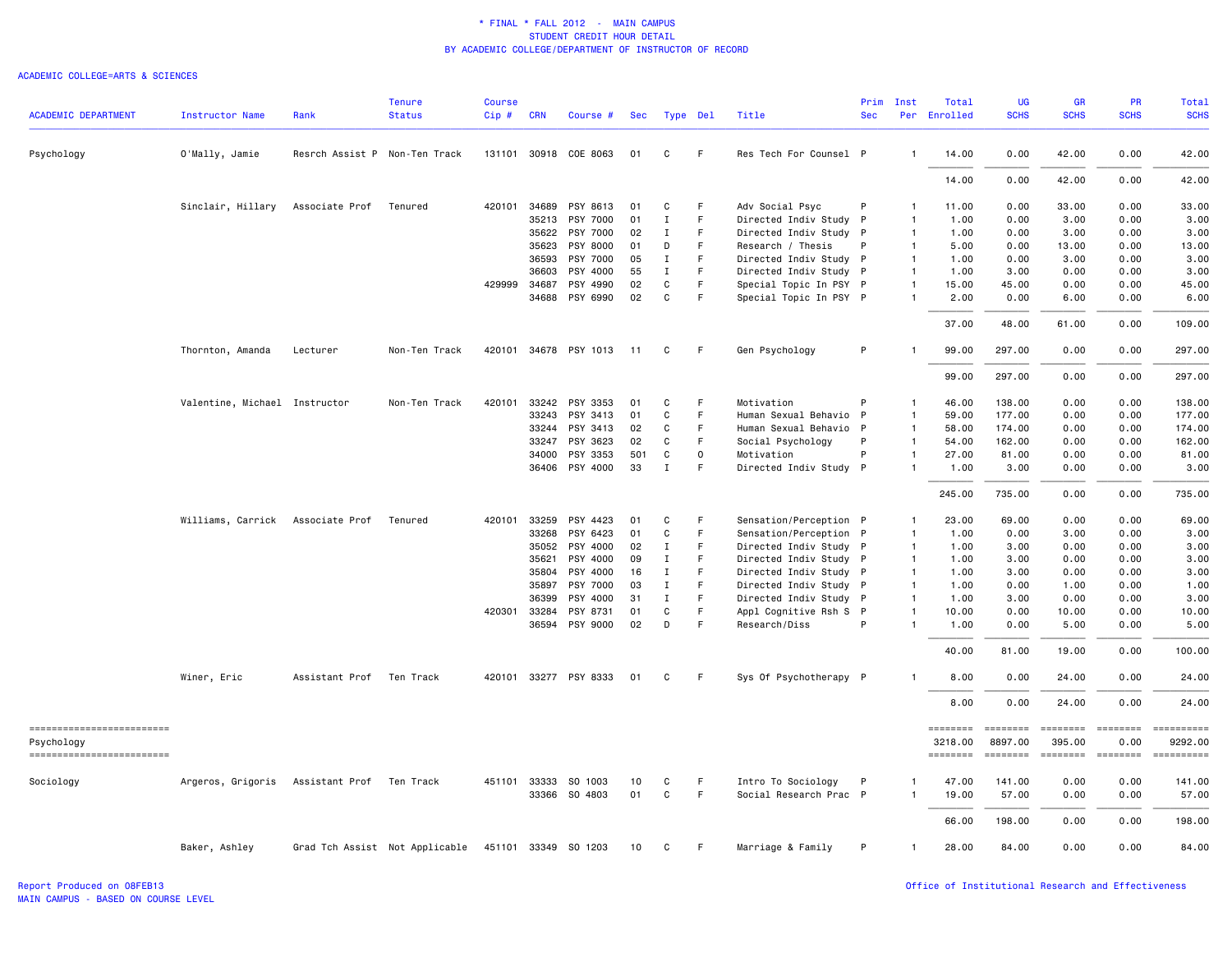| <b>ACADEMIC DEPARTMENT</b> | <b>Instructor Name</b>            | Rank           | <b>Tenure</b><br><b>Status</b> | <b>Course</b><br>$Cip$ # | <b>CRN</b>   | Course #             | Sec | Type Del     |              | Title                  | <b>Sec</b>   | Prim Inst    | Total<br>Per Enrolled | <b>UG</b><br><b>SCHS</b> | <b>GR</b><br><b>SCHS</b> | <b>PR</b><br><b>SCHS</b> | <b>Total</b><br><b>SCHS</b> |
|----------------------------|-----------------------------------|----------------|--------------------------------|--------------------------|--------------|----------------------|-----|--------------|--------------|------------------------|--------------|--------------|-----------------------|--------------------------|--------------------------|--------------------------|-----------------------------|
|                            |                                   |                |                                |                          |              |                      |     |              |              |                        |              |              |                       |                          |                          |                          |                             |
|                            |                                   |                |                                |                          |              |                      |     |              |              |                        |              |              | 28.00                 | 84.00                    | 0.00                     | 0.00                     | 84.00                       |
| Sociology                  | Barranco, Raymond                 | Assistant Prof | Ten Track                      |                          |              | 451101 33338 SO 1103 | 03  | C            | F            | Contemp Social Prob    | $\mathsf{P}$ | $\mathbf{1}$ | 58.00                 | 174.00                   | 0.00                     | 0.00                     | 174.00                      |
|                            |                                   |                |                                |                          |              | 34702 SO 1103        | 04  | $\mathsf{C}$ | F            | Contemp Social Prob    | $\mathsf{P}$ | 1            | 29.00                 | 87.00                    | 0.00                     | 0.00                     | 87.00                       |
|                            |                                   |                |                                |                          |              |                      |     |              |              |                        |              |              | 87.00                 | 261.00                   | 0.00                     | 0.00                     | 261.00                      |
|                            | Bohm, Maggie                      | Lecturer       | Non-Ten Track                  |                          |              | 451101 33342 SO 1203 | 03  | C            | F            | Marriage & Family      | P            |              | 79.00                 | 237.00                   | 0.00                     | 0.00                     | 237.00                      |
|                            |                                   |                |                                |                          |              | 33343 SO 1203        | 04  | C            | F.           | Marriage & Family      | P            | $\mathbf{1}$ | 77.00                 | 231.00                   | 0.00                     | 0.00                     | 231.00                      |
|                            |                                   |                |                                |                          |              |                      |     |              |              |                        |              |              | 156.00                | 468.00                   | 0.00                     | 0.00                     | 468.00                      |
|                            | Boyd, Robert                      | Professor      | Tenured                        | 050201                   |              | 30005 AAS 2203       | 01  | C            | F            | Racial Minorities      | P            | $\mathbf{1}$ | 13.00                 | 39.00                    | 0.00                     | 0.00                     | 39.00                       |
|                            |                                   |                |                                | 450201                   | 30196        | AN 2203              | 01  | C            | F.           | Racial Minorities      | P            |              | 3.00                  | 9.00                     | 0.00                     | 0.00                     | 9.00                        |
|                            |                                   |                |                                |                          | 33350        | SO 2203              | 01  | C            | F            | Racial Minorities      | P            | $\mathbf{1}$ | 27.00                 | 81.00                    | 0.00                     | 0.00                     | 81.00                       |
|                            |                                   |                |                                |                          | 451101 33328 | SO 1003              | 05  | C            | F.           | Intro To Sociology     | P            | $\mathbf{1}$ | 78.00                 | 234.00                   | 0.00                     | 0.00                     | 234.00                      |
|                            |                                   |                |                                |                          | 35874        | SO 9000              | 06  | D            | F            | Research / Diss        | P            | $\mathbf{1}$ | 3.00                  | 0.00                     | 30.00                    | 0.00                     | 30.00                       |
|                            |                                   |                |                                |                          |              |                      |     |              |              |                        |              |              | 124.00                | 363.00                   | 30.00                    | 0.00                     | 393.00                      |
|                            | Brauner-Otto, Sara Assistant Prof |                | Ten Track                      | 451101                   | 33347        | SO 1203              | 08  | C            | F.           | Marriage & Family      | P            | 1            | 54.00                 | 162.00                   | 0.00                     | 0.00                     | 162.00                      |
|                            |                                   |                |                                |                          | 33348        | SO 1203              | 09  | C            | F            | Marriage & Family      | P            | $\mathbf{1}$ | 57.00                 | 171.00                   | 0.00                     | 0.00                     | 171.00                      |
|                            |                                   |                |                                |                          | 35869        | SO 8000              | 03  | D            | F.           | Research / Thesis      | P            | 1            | 3.00                  | 0.00                     | 5.00                     | 0.00                     | 5.00                        |
|                            |                                   |                |                                |                          |              | 36242 SO 7000        | 01  | $\mathbf{I}$ | F            | Directed Indiv Study P |              | $\mathbf{1}$ | 1.00                  | 0.00                     | 1.00                     | 0.00                     | 1.00                        |
|                            |                                   |                |                                |                          |              |                      |     |              |              |                        |              |              | 115.00                | 333.00                   | 6.00                     | 0.00                     | 339.00                      |
|                            | Chavez, Jacqueline Lecturer       |                | Non-Ten Track                  | 450401                   | 30957        | CRM 1003             | 01  | C            | F            | Crime & Justice in A P |              | 1            | 86.00                 | 258.00                   | 0.00                     | 0.00                     | 258.00                      |
|                            |                                   |                |                                |                          | 30961        | CRM 3503             | 01  | C            | F            | Violence in the US     | P            | $\mathbf{1}$ | 32.00                 | 96.00                    | 0.00                     | 0.00                     | 96.00                       |
|                            |                                   |                |                                |                          | 33789        | CRM 3103             | 501 | C            | $\mathsf{o}$ | Contemp Issues in CJ P |              | $\mathbf{1}$ | 14.00                 | 42.00                    | 0.00                     | 0.00                     | 42.00                       |
|                            |                                   |                |                                |                          | 451101 33359 | SO 3503              | 01  | C            | F            | Violence In The U.S. P |              | $\mathbf{1}$ | 16.00                 | 48.00                    | 0.00                     | 0.00                     | 48.00                       |
|                            |                                   |                |                                |                          |              |                      |     |              |              |                        |              |              | 148.00                | 444.00                   | 0.00                     | 0.00                     | 444.00                      |
|                            | Chi, Guangqing                    | Assistant Prof | Ten Track                      | 451101                   | 33365        | SO 4703              | 01  | C            | F.           | Population Problems    | P            | 1            | 14.00                 | 42.00                    | 0.00                     | 0.00                     | 42.00                       |
|                            |                                   |                |                                |                          | 33369        | SO 6703              | 01  | C            | F.           | Population Problems    | P            | 1            | 3.00                  | 0.00                     | 9.00                     | 0.00                     | 9.00                        |
|                            |                                   |                |                                |                          |              | 35854 SO 9000        | 05  | D            | F.           | Research / Diss        | P            | $\mathbf{1}$ | 2.00                  | 0.00                     | 11.00                    | 0.00                     | 11.00                       |
|                            |                                   |                |                                |                          |              |                      |     |              |              |                        |              |              | 19.00                 | 42.00                    | 20.00                    | 0.00                     | 62.00                       |
|                            | Cosgrove, Lindsey                 | Lecturer       | Non-Ten Track                  |                          |              | 440701 33424 SW 3013 | 01  | C            | F            | Hum Beh Soc Envir I P  |              | -1           | 26.00                 | 78.00                    | 0.00                     | 0.00                     | 78.00                       |
|                            |                                   |                |                                |                          |              |                      |     |              |              |                        |              |              | 26.00                 | 78.00                    | 0.00                     | 0.00                     | 78.00                       |
|                            | Cossman, Jeralynn                 | Professor      | Tenured                        |                          | 451101 33330 | SO 1003              | H01 | C            | F.           | Honors Intro To Soci P |              | $\mathbf{1}$ | 20.00                 | 60.00                    | 0.00                     | 0.00                     | 60.00                       |
|                            |                                   |                |                                |                          | 35056        | SO 8000              | 01  | D            | F.           | Research / Thesis      | P            | -1           | 2.00                  | 0.00                     | 9.00                     | 0.00                     | 9.00                        |
|                            |                                   |                |                                |                          |              | 35057 SO 9000        | 01  | D            | F            | Research / Diss        | P            | 1            | 4.00                  | 0.00                     | 37.00                    | 0.00                     | 37.00                       |
|                            |                                   |                |                                |                          |              |                      |     |              |              |                        |              |              | 26.00                 | 60.00                    | 46.00                    | 0.00                     | 106.00                      |
|                            | Crudden, Adele                    | Professor      | Tenured                        |                          | 440701 33425 | SW 3213              | 01  | C            | F            | Research Meth in SW    | P            | $\mathbf{1}$ | 17.00                 | 51.00                    | 0.00                     | 0.00                     | 51.00                       |
|                            |                                   |                |                                |                          | 36033        | SW 4000              | 501 | $\mathbf{I}$ | $\circ$      | Directed Indiv Study P |              | $\mathbf{1}$ | 1.00                  | 3.00                     | 0.00                     | 0.00                     | 3.00                        |
|                            |                                   |                |                                |                          |              | 36274 SW 4000        | 03  | $\mathbf{I}$ | F.           | Directed Indiv Study P |              | $\mathbf{1}$ | 2.00                  | 2.00                     | 0.00                     | 0.00                     | 2.00                        |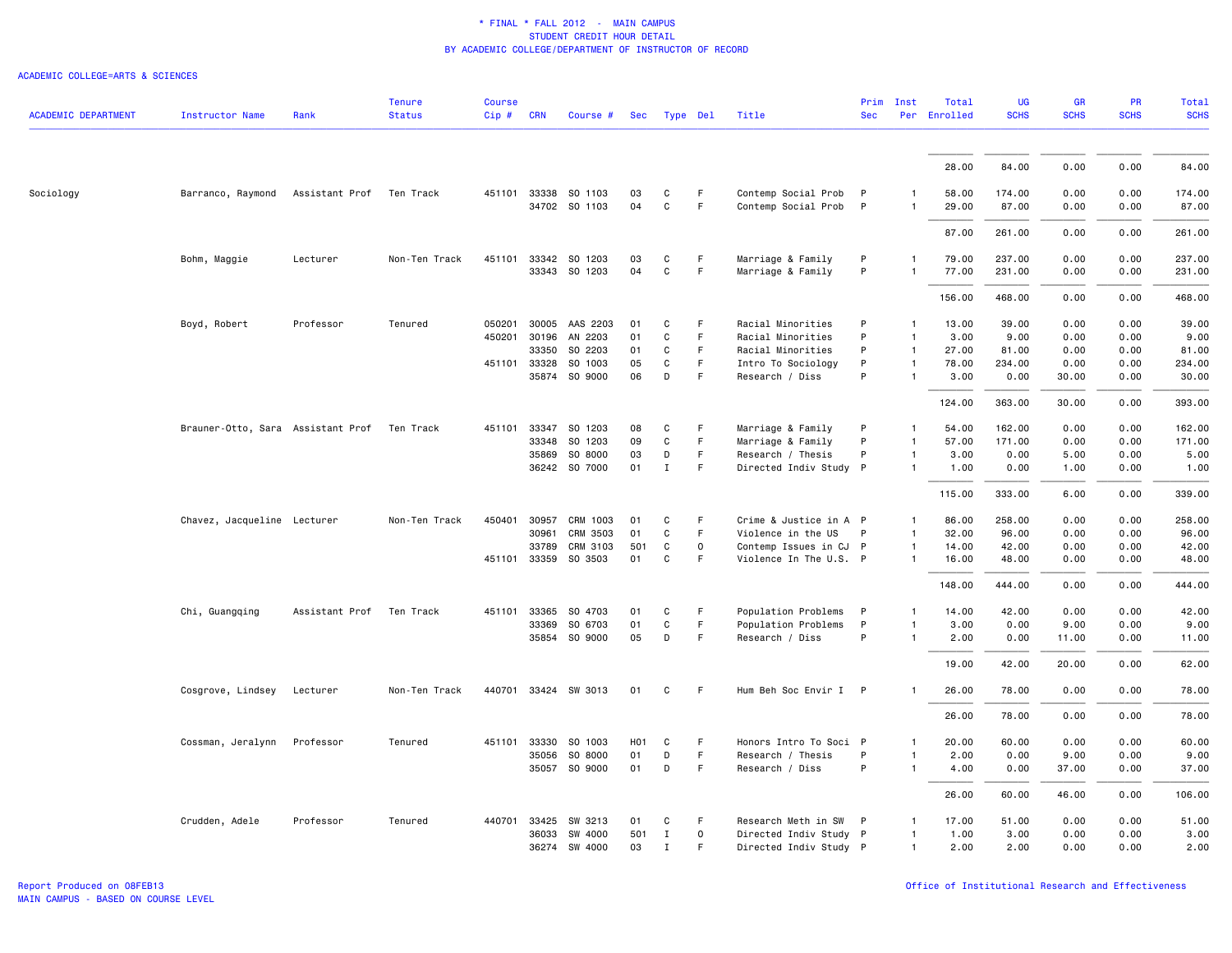| <b>ACADEMIC DEPARTMENT</b> | <b>Instructor Name</b>         | Rank                           | <b>Tenure</b><br><b>Status</b> | <b>Course</b><br>Cip # | <b>CRN</b> | Course #             |     | Sec Type Del |    | Title                  | Prim<br><b>Sec</b> | Inst         | Total<br>Per Enrolled | UG<br><b>SCHS</b> | <b>GR</b><br><b>SCHS</b> | PR<br><b>SCHS</b> | Total<br><b>SCHS</b> |
|----------------------------|--------------------------------|--------------------------------|--------------------------------|------------------------|------------|----------------------|-----|--------------|----|------------------------|--------------------|--------------|-----------------------|-------------------|--------------------------|-------------------|----------------------|
|                            |                                |                                |                                |                        |            |                      |     |              |    |                        |                    |              |                       |                   |                          |                   |                      |
|                            |                                |                                |                                |                        |            |                      |     |              |    |                        |                    |              | 20.00                 | 56.00             | 0.00                     | 0.00              | 56.00                |
| Sociology                  | Dunaway, R. Gregor Non-Faculty |                                | Not Applicable                 |                        |            | 451101 35893 SO 9000 | 08  | D            | F. | Research / Diss        | P                  |              | 3.00                  | 0.00              | 13.00                    | 0.00              | 13.00                |
|                            |                                |                                |                                |                        |            |                      |     |              |    |                        |                    |              | 3.00                  | 0.00              | 13.00                    | 0.00              | 13.00                |
|                            | Eden, Teddie                   |                                | Grad Tch Assist Not Applicable |                        |            | 451101 34018 SO 4333 | 501 | C            | 0  | Sociology Of Sports    | $\mathsf{P}$       |              | 31.00                 | 93.00             | 0.00                     | 0.00              | 93.00                |
|                            |                                |                                |                                |                        |            |                      |     |              |    |                        |                    |              | 31.00                 | 93.00             | 0.00                     | 0.00              | 93.00                |
|                            | Gochanour, Amanda              | Grad Tch Assist Not Applicable |                                | 050207                 |            | 30192 AN 1173        | 01  | C            | F  | Intro Gender Studies P |                    |              | 8.00                  | 24.00             | 0.00                     | 0.00              | 24.00                |
|                            |                                |                                |                                |                        | 32106      | GS 1173              | 01  | C            | F  | Introduction to Gend P |                    |              | 15.00                 | 45.00             | 0.00                     | 0.00              | 45.00                |
|                            |                                |                                |                                |                        |            | 33339 SO 1173        | 01  | C            | F. | Intro Gender Studies P |                    |              | 18.00                 | 54.00             | 0.00                     | 0.00              | 54.00                |
|                            |                                |                                |                                |                        |            |                      |     |              |    |                        |                    |              | 41.00                 | 123.00            | 0.00                     | 0.00              | 123.00               |
|                            | Haynes, Stacy                  | Assistant Prof                 | Ten Track                      | 450401                 | 30959      | CRM 3103             | 01  | C            | F  | Contemp Issues in CJ P |                    |              | 39.00                 | 117.00            | 0.00                     | 0.00              | 117.00               |
|                            |                                |                                |                                | 451101                 | 33371      | SO 8213              | 01  | C            | F  | Research Design        | P                  | $\mathbf{1}$ | 20.00                 | 0.00              | 60.00                    | 0.00              | 60.00                |
|                            |                                |                                |                                |                        |            | 35362 SO 8000        | 02  | D            | F  | Research / Thesis      | P                  |              | 1.00                  | 0.00              | 3.00                     | 0.00              | 3.00                 |
|                            |                                |                                |                                |                        |            | 35363 SO 9000        | 03  | D            | F  | Research / Diss        | P                  |              | 1.00                  | 0.00              | 6.00                     | 0.00              | 6.00                 |
|                            |                                |                                |                                |                        |            |                      |     |              |    |                        |                    |              | 61.00                 | 117.00            | 69.00                    | 0.00              | 186.00               |
|                            | Hughey, Matthew                | Assistant Prof                 | Ten Track                      | 050201                 | 30006      | AAS 2203             | 02  | C            | F  | Racial Minorities      | P                  |              | 6.00                  | 18.00             | 0.00                     | 0.00              | 18.00                |
|                            |                                |                                |                                | 450201                 | 30197      | AN 2203              | 02  | C            | F. | Racial Minorities      | P                  |              | 1.00                  | 3.00              | 0.00                     | 0.00              | 3.00                 |
|                            |                                |                                |                                |                        | 33351      | SO 2203              | 02  | C            | F  | Racial Minorities      | P                  | $\mathbf{1}$ | 29.00                 | 87.00             | 0.00                     | 0.00              | 87.00                |
|                            |                                |                                |                                |                        |            | 451101 33370 SO 8103 | 01  | s            | F. | Gr Social Theory I     | P                  | $\mathbf{1}$ | 13.00                 | 0.00              | 39.00                    | 0.00              | 39.00                |
|                            |                                |                                |                                |                        | 35885      | SO 9000              | 07  | D            | F  | Research / Diss        | P                  |              | 2.00                  | 0.00              | 8.00                     | 0.00              | 8.00                 |
|                            |                                |                                |                                |                        |            |                      |     |              |    |                        |                    |              | 51.00                 | 108.00            | 47.00                    | 0.00              | 155.00               |
|                            | Hunter, Frederick              | Grad Tch Assist Not Applicable |                                |                        |            | 440701 33423 SW 3003 | 01  | C            | F  | Populations at-risk P  |                    |              | 26.00                 | 78.00             | 0.00                     | 0.00              | 78.00                |
|                            |                                |                                |                                |                        |            |                      |     |              |    |                        |                    |              | 26.00                 | 78.00             | 0.00                     | 0.00              | 78.00                |
|                            | Husain, Jonelle                | Lecturer                       | Non-Ten Track                  | 451101                 |            | 33326 SO 1003        | 03  | C            | F  | Intro To Sociology     | P                  |              | 103.00                | 309.00            | 0.00                     | 0.00              | 309.00               |
|                            |                                |                                |                                |                        | 33327      | SO 1003              | 04  | C            | F. | Intro To Sociology     | P                  | $\mathbf{1}$ | 87.00                 | 261.00            | 0.00                     | 0.00              | 261.00               |
|                            |                                |                                |                                |                        | 33329      | SO 1003              | 06  | C            | F. | Intro To Sociology     | P                  | $\mathbf{1}$ | 77.00                 | 231.00            | 0.00                     | 0.00              | 231.00               |
|                            |                                |                                |                                |                        | 33334      | SO 1003              | 11  | C            | F  | Intro To Sociology     | P                  | -1           | 61.00                 | 183.00            | 0.00                     | 0.00              | 183.00               |
|                            |                                |                                |                                |                        |            | 34015 SO 1203        | 501 | C            | 0  | Marriage & Family      | P                  | $\mathbf{1}$ | 27.00                 | 81.00             | 0.00                     | 0.00              | 81.00                |
|                            |                                |                                |                                |                        |            |                      |     |              |    |                        |                    |              | 355.00                | 1065.00           | 0.00                     | 0.00              | 1065.00              |
|                            | Irizarry, Yasmiyn              | Assistant Prof                 | Ten Track                      | 451101                 |            | 33356 SO 3213        | 01  | C            | F  | Intr To Social Res     | P                  |              | 32.00                 | 96.00             | 0.00                     | 0.00              | 96.00                |
|                            |                                |                                |                                |                        |            | 33373 SO 8284        | 01  | B            | F  | Grad Soc Stat II       | P                  |              | 8.00                  | 0.00              | 32.00                    | 0.00              | 32.00                |
|                            |                                |                                |                                |                        |            |                      |     |              |    |                        |                    |              | 40.00                 | 96.00             | 32.00                    | 0.00              | 128.00               |
|                            | Johnson, Jada                  | Instructor                     | Non-Ten Track                  | 440701                 | 33426      | SW 3513              | 01  | C            | F  | Social Work Pract I    | $\mathsf{P}$       |              | 7.00                  | 21.00             | 0.00                     | 0.00              | 21.00                |
|                            |                                |                                |                                |                        | 33427      | SW 3523              | 01  | C            | F. | Social Work Pract II P |                    |              | 10.00                 | 30.00             | 0.00                     | 0.00              | 30.00                |
|                            |                                |                                |                                |                        | 33430      | SW 4713              | 01  | s            | F. | Sen Sem Social Work    | P                  | $\mathbf{1}$ | 19.00                 | 57.00             | 0.00                     | 0.00              | 57.00                |
|                            |                                |                                |                                |                        | 34715      | SW 4623              | 01  | C            | F  | Sw With The Aged       | p                  | $\mathbf{1}$ | 26.00                 | 78.00             | 0.00                     | 0.00              | 78.00                |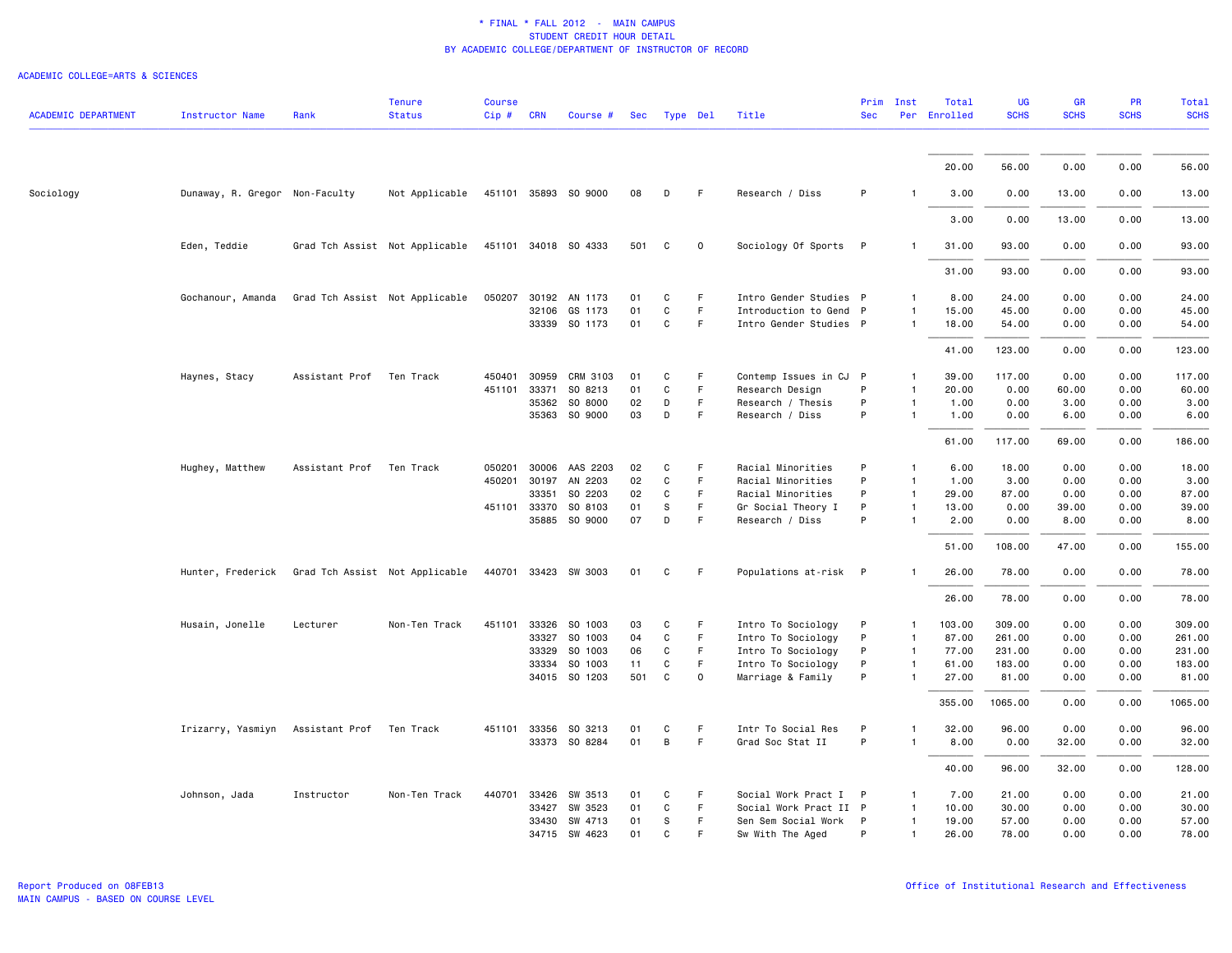| <b>ACADEMIC DEPARTMENT</b> | <b>Instructor Name</b>                            | Rank                     | <b>Tenure</b><br><b>Status</b> | <b>Course</b><br>Cip# | <b>CRN</b>   | Course #             | Sec |              | Type Del | Title                  | Prim<br><b>Sec</b> | Inst         | Total<br>Per Enrolled | <b>UG</b><br><b>SCHS</b> | GR<br><b>SCHS</b> | PR<br><b>SCHS</b> | <b>Total</b><br><b>SCHS</b> |
|----------------------------|---------------------------------------------------|--------------------------|--------------------------------|-----------------------|--------------|----------------------|-----|--------------|----------|------------------------|--------------------|--------------|-----------------------|--------------------------|-------------------|-------------------|-----------------------------|
|                            |                                                   |                          |                                |                       |              |                      |     |              |          |                        |                    |              |                       |                          |                   |                   |                             |
|                            |                                                   |                          |                                |                       |              |                      |     |              |          |                        |                    |              | 62.00                 | 186.00                   | 0.00              | 0.00              | 186.00                      |
| Sociology                  | Jones, James                                      | Lecturer                 | Non-Ten Track                  |                       |              | 451101 33331 SO 1003 | 08  | C            | F        | Intro To Sociology     | P                  |              | 70.00                 | 210.00                   | 0.00              | 0.00              | 210.00                      |
|                            |                                                   |                          |                                |                       |              |                      |     |              |          |                        |                    |              | 70.00                 | 210.00                   | 0.00              | 0.00              | 210.00                      |
|                            | Kasu, Bishal                                      |                          | Grad Tch Assist Not Applicable |                       |              | 451101 33346 SO 1203 | 07  | C            | F        | Marriage & Family      | P                  | $\mathbf{1}$ | 67.00                 | 201.00                   | 0.00              | 0.00              | 201.00                      |
|                            |                                                   |                          |                                |                       |              |                      |     |              |          |                        |                    |              | 67.00                 | 201.00                   | 0.00              | 0.00              | 201.00                      |
|                            | Kelly, Kimberly                                   | Assistant Prof Ten Track |                                |                       | 451101 33355 | SO 3103              | 01  | C            | F        | Social Theory I        | P                  | $\mathbf{1}$ | 17.00                 | 51.00                    | 0.00              | 0.00              | 51.00                       |
|                            |                                                   |                          |                                |                       | 34708        | SO 8990              | 01  | $\mathtt{C}$ | F        | Special Topic In SO    | P                  | $\mathbf{1}$ | 14.00                 | 0.00                     | 42.00             | 0.00              | 42.00                       |
|                            |                                                   |                          |                                |                       |              | 35413 SO 9000        | 04  | D            | F        | Research / Diss        | P                  | 1            | 5.00                  | 0.00                     | 16.00             | 0.00              | 16.00                       |
|                            |                                                   |                          |                                |                       |              | 36298 SO 7000        | 02  | $\mathbf{I}$ | F        | Directed Indiv Study P |                    | 1            | 1.00                  | 0.00                     | 3.00              | 0.00              | 3.00                        |
|                            |                                                   |                          |                                |                       |              |                      |     |              |          |                        |                    |              | 37.00                 | 51.00                    | 61.00             | 0.00              | 112.00                      |
|                            | Kennington, Allyso Grad Tch Assist Not Applicable |                          |                                |                       |              | 451101 33336 SO 1103 | 01  | C            | F        | Contemp Social Prob P  |                    |              | 55.00                 | 165.00                   | 0.00              | 0.00              | 165.00                      |
|                            |                                                   |                          |                                |                       |              |                      |     |              |          |                        |                    |              | 55.00                 | 165.00                   | 0.00              | 0.00              | 165.00                      |
|                            | Lane, Shannon                                     | Instructor               | Non-Ten Track                  | 050201                | 30007        | AAS 2203             | 03  | C            | F.       | Racial Minorities      | P                  | 1            | 15.00                 | 45.00                    | 0.00              | 0.00              | 45.00                       |
|                            |                                                   |                          |                                |                       | 34706        | AAS 2203             | 04  | C            | F        | Racial Minorities      | P                  | $\mathbf{1}$ | 6.00                  | 18.00                    | 0.00              | 0.00              | 18.00                       |
|                            |                                                   |                          |                                |                       | 450201 30198 | AN 2203              | 03  | C            | F        | Racial Minorities      | P                  | $\mathbf{1}$ | 2.00                  | 6.00                     | 0.00              | 0.00              | 6.00                        |
|                            |                                                   |                          |                                |                       | 33352        | SO 2203              | 03  | C            | F        | Racial Minorities      | P                  | $\mathbf{1}$ | 20.00                 | 60.00                    | 0.00              | 0.00              | 60.00                       |
|                            |                                                   |                          |                                |                       | 34525        | AN 2203              | 04  | C            | F        | Racial Minorities      | P                  | $\mathbf{1}$ | 3.00                  | 9.00                     | 0.00              | 0.00              | 9.00                        |
|                            |                                                   |                          |                                |                       |              | 34705 SO 2203        | 04  | C            | F        | Racial Minorities      | P                  | $\mathbf{1}$ | 26.00                 | 78.00                    | 0.00              | 0.00              | 78.00                       |
|                            |                                                   |                          |                                |                       |              |                      |     |              |          |                        |                    |              | 72.00                 | 216.00                   | 0.00              | 0.00              | 216.00                      |
|                            | Lay, David                                        | Lecturer                 | Non-Ten Track                  | 450401                | 30958        | CRM 2003             | 01  | C            | F        | Crime Justice Inequa P |                    | $\mathbf{1}$ | 46.00                 | 138.00                   | 0.00              | 0.00              | 138.00                      |
|                            |                                                   |                          |                                |                       | 451101 33340 | SO 1203              | 01  | C            | F.       | Marriage & Family      | P                  | $\mathbf{1}$ | 66.00                 | 198.00                   | 0.00              | 0.00              | 198.00                      |
|                            |                                                   |                          |                                |                       | 33341        | SO 1203              | 02  | C            | F.       | Marriage & Family      | P                  | 1            | 72.00                 | 216.00                   | 0.00              | 0.00              | 216.00                      |
|                            |                                                   |                          |                                |                       |              | 33345 SO 1203        | 06  | $\mathtt{C}$ | F.       | Marriage & Family      | P                  | $\mathbf{1}$ | 48.00                 | 144.00                   | 0.00              | 0.00              | 144.00                      |
|                            |                                                   |                          |                                |                       |              |                      |     |              |          |                        |                    |              | 232.00                | 696.00                   | 0.00              | 0.00              | 696.00                      |
|                            | Mathers, Scott                                    | Lecturer                 | Non-Ten Track                  | 450401                | 30963        | CRM 4233             | 01  | C            | F.       | Juvenile Delinquency P |                    | 1            | 22.00                 | 66.00                    | 0.00              | 0.00              | 66.00                       |
|                            |                                                   |                          |                                |                       | 34701        | CRM 1003             | 02  | $\mathbf c$  | F        | Crime & Justice in A P |                    | $\mathbf{1}$ | 44.00                 | 132.00                   | 0.00              | 0.00              | 132.00                      |
|                            |                                                   |                          |                                |                       | 451101 33357 | SO 3313              | 01  | C            | F        | Deviant Behavior       | P                  | $\mathbf{1}$ | 42.00                 | 126.00                   | 0.00              | 0.00              | 126.00                      |
|                            |                                                   |                          |                                |                       | 33360        | SO 4233              | 01  | C            | F        | Juvenile Delinquency P |                    | $\mathbf{1}$ | 13.00                 | 39.00                    | 0.00              | 0.00              | 39.00                       |
|                            |                                                   |                          |                                |                       |              |                      |     |              |          |                        |                    |              | 121.00                | 363.00                   | 0.00              | 0.00              | 363.00                      |
|                            | Matthews, Shelley                                 | Assistant Prof Ten Track |                                |                       | 450401 30962 | CRM 3603             | 01  | C            | F        | Criminological Theor P |                    | 1            | 32.00                 | 96.00                    | 0.00              | 0.00              | 96.00                       |
|                            |                                                   |                          |                                |                       |              | 451101 34713 SO 8523 | 01  | $\mathtt{C}$ | F        | Symbolic Interaction P |                    | $\mathbf{1}$ | 10.00                 | 0.00                     | 30.00             | 0.00              | 30.00                       |
|                            |                                                   |                          |                                |                       |              |                      |     |              |          |                        |                    |              | 42.00                 | 96.00                    | 30.00             | 0.00              | 126.00                      |
|                            | May, David                                        | Associate Prof Tenured   |                                | 450401                | 30964        | CRM 4513             | 01  | C            | F        | Correctional Systems P |                    | $\mathbf{1}$ | 24.00                 | 72.00                    | 0.00              | 0.00              | 72.00                       |
|                            |                                                   |                          |                                | 451101                | 33364        | SO 4513              | 01  | C            | F.       | Correctional Systems P |                    | 1            | 8.00                  | 24.00                    | 0.00              | 0.00              | 24.00                       |
|                            |                                                   |                          |                                |                       |              | 36589 SO 4000        | 01  | $\mathbf{I}$ | F        | Directed Indiv Study P |                    | $\mathbf{1}$ | 1.00                  | 1.00                     | 0.00              | 0.00              | 1.00                        |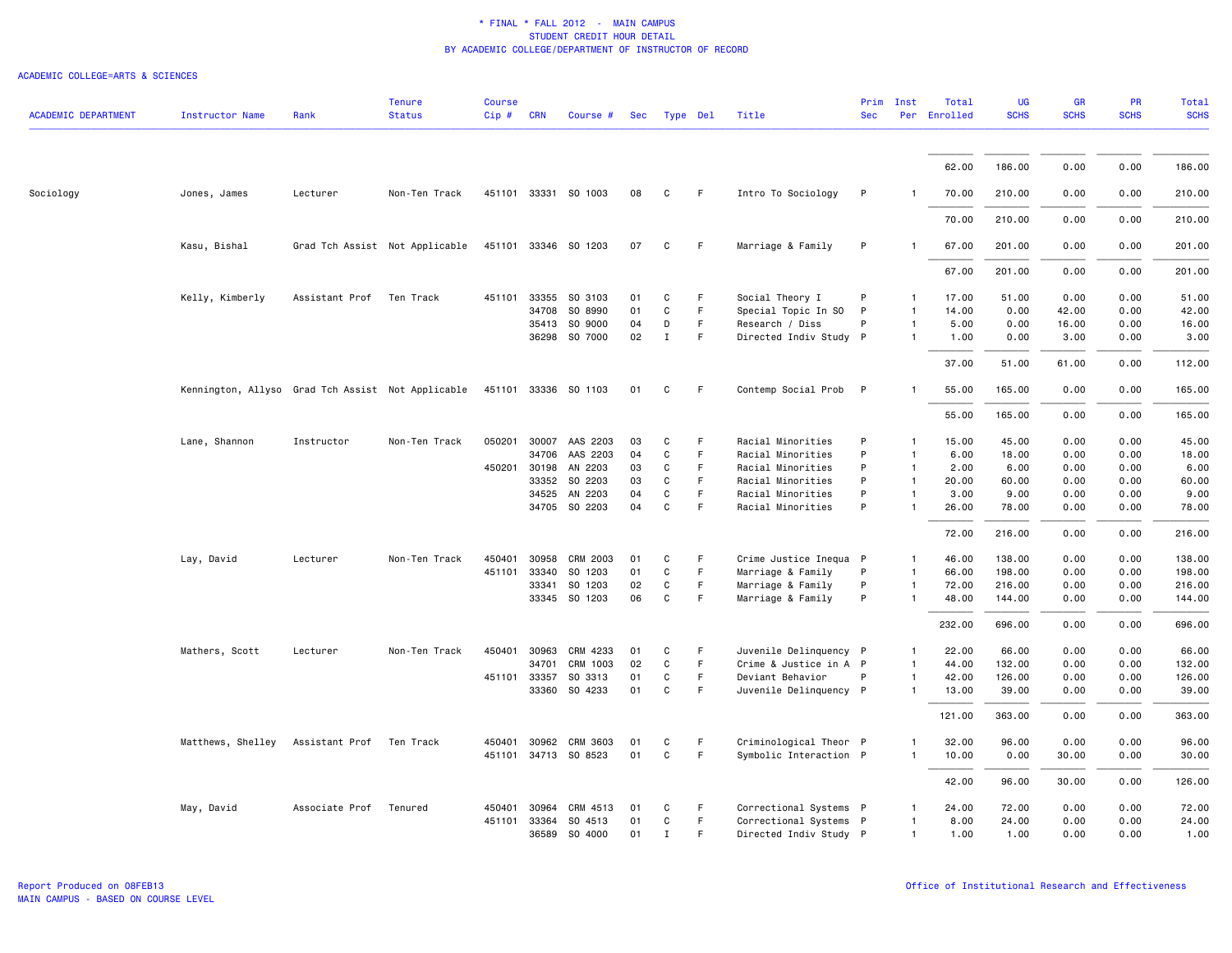| <b>ACADEMIC DEPARTMENT</b> | <b>Instructor Name</b>                      | Rank                     | <b>Tenure</b><br><b>Status</b> | <b>Course</b><br>Cip# | <b>CRN</b>   | Course #                 | Sec      | Type Del     |             | Title                                | Prim<br><b>Sec</b> | Inst                         | Total<br>Per Enrolled | <b>UG</b><br><b>SCHS</b> | GR<br><b>SCHS</b> | PR<br><b>SCHS</b> | <b>Total</b><br><b>SCHS</b> |
|----------------------------|---------------------------------------------|--------------------------|--------------------------------|-----------------------|--------------|--------------------------|----------|--------------|-------------|--------------------------------------|--------------------|------------------------------|-----------------------|--------------------------|-------------------|-------------------|-----------------------------|
|                            |                                             |                          |                                |                       |              |                          |          |              |             |                                      |                    |                              |                       |                          |                   |                   |                             |
|                            |                                             |                          |                                |                       |              |                          |          |              |             |                                      |                    |                              | 33.00                 | 97.00                    | 0.00              | 0.00              | 97.00                       |
| Sociology                  | McKee, Colleen                              | Non-Faculty              | Not Applicable                 |                       |              | 450201 35998 SO 4173     | 501      | C            | $\mathbf 0$ | Environment-Society P                |                    |                              | 18.00                 | 54.00                    | 0.00              | 0.00              | 54.00                       |
|                            |                                             |                          |                                |                       |              |                          |          |              |             |                                      |                    |                              | 18.00                 | 54.00                    | 0.00              | 0.00              | 54.00                       |
|                            | McKinley, Kenya                             | Instructor               | Non-Ten Track                  | 440701                | 33422        | SW 2313                  | 01       | C            | F.          | Int Soc Work/Soc Wel P               |                    | $\mathbf{1}$                 | 17.00                 | 51.00                    | 0.00              | 0.00              | 51.00                       |
|                            |                                             |                          |                                |                       | 34714        | SW 4613                  | 01       | C            | F           | Child Welf Services                  | $\mathsf{P}$       | $\mathbf{1}$                 | 9.00                  | 27.00                    | 0.00              | 0.00              | 27.00                       |
|                            |                                             |                          |                                |                       |              | 34716 SW 2313            | 02       | C            | F.          | Int Soc Work/Soc Wel P               |                    | $\mathbf{1}$                 | 17.00                 | 51.00                    | 0.00              | 0.00              | 51.00                       |
|                            |                                             |                          |                                |                       |              |                          |          |              |             |                                      |                    |                              | 43.00                 | 129.00                   | 0.00              | 0.00              | 129.00                      |
|                            | Netadj, Mehrzad                             | Instructor               | Non-Ten Track                  | 451101                | 33337        | SO 1103                  | 02       | C            | F.          | Contemp Social Prob                  | -P                 | $\mathbf{1}$                 | 49.00                 | 147.00                   | 0.00              | 0.00              | 147.00                      |
|                            |                                             |                          |                                |                       |              | 34844 SO 1003            | 12       | C            | F           | Intro To Sociology                   | P                  | 1                            | 65.00                 | 195.00                   | 0.00              | 0.00              | 195.00                      |
|                            |                                             |                          |                                |                       |              |                          |          |              |             |                                      |                    |                              | 114.00                | 342.00                   | 0.00              | 0.00              | 342.00                      |
|                            | Parisi, Domenico                            | Non-Faculty              | Not Applicable                 |                       |              | 451101 36342 SO 8000     | 05       | D            | F           | Research / Thesis                    | P                  | $\mathbf{1}$                 | 1.00                  | 0.00                     | 3.00              | 0.00              | 3.00                        |
|                            |                                             |                          |                                |                       |              |                          |          |              |             |                                      |                    |                              | 1.00                  | 0.00                     | 3.00              | 0.00              | 3.00                        |
|                            | Peterson, Lindsey                           | Assistant Prof           | Ten Track                      |                       | 451101 33353 | SO 3003                  | 01       | C            | F           | Social Inequality                    | P                  | $\mathbf{1}$                 | 24.00                 | 72.00                    | 0.00              | 0.00              | 72.00                       |
|                            |                                             |                          |                                |                       |              | 34703 SO 4113            | 01       | $\mathsf{C}$ | F           | Soc Org & Change                     | P                  | $\mathbf{1}$                 | 13.00                 | 39.00                    | 0.00              | 0.00              | 39.00                       |
|                            |                                             |                          |                                |                       |              | 34704 SO 6113            | 01       | C            | F.          | Soc Org & Change                     | P                  | $\mathbf{1}$                 | 8.00                  | 0.00                     | 24.00             | 0.00              | 24.00                       |
|                            |                                             |                          |                                |                       |              |                          |          |              |             |                                      |                    |                              | 45.00                 | 111.00                   | 24.00             | 0.00              | 135.00                      |
|                            | Pilkinton, Melinda Assistant Prof Ten Track |                          |                                | 440701                | 33428        | SW 3533                  | 01       | C            | F           | Soc Work w/Commun &                  | P                  | $\mathbf{1}$                 | 11.00                 | 33.00                    | 0.00              | 0.00              | 33.00                       |
|                            |                                             |                          |                                |                       | 33431        | SW 4916                  | 01       | E            | F.          | Sw Fld Prac/Sem I                    | P                  | $\mathbf{1}$                 | 13.00                 | 78.00                    | 0.00              | 0.00              | 78.00                       |
|                            |                                             |                          |                                |                       |              | 33432 SW 4926            | 01       | E            | F.          | Sw Fld Prac/Sem II                   | P                  | 1                            | 13.00                 | 78.00                    | 0.00              | 0.00              | 78.00                       |
|                            |                                             |                          |                                |                       |              |                          |          |              |             |                                      |                    |                              | 37.00                 | 189.00                   | 0.00              | 0.00              | 189.00                      |
|                            | Rader, Nicole                               | Associate Prof           | Tenured                        |                       | 450401 34698 | SO 4323                  | 01       | C            | F           | Victimology                          | P                  | $\mathbf{1}$                 | 3.00                  | 9.00                     | 0.00              | 0.00              | 9.00                        |
|                            |                                             |                          |                                |                       | 34699        | CRM 4323                 | 01       | C            | F.          | Victimology                          | P                  | $\mathbf{1}$                 | 34.00                 | 102.00                   | 0.00              | 0.00              | 102.00                      |
|                            |                                             |                          |                                |                       | 34700        | SO 6323                  | 01       | C            | F           | Victimology                          | P                  | $\mathbf{1}$                 | 5.00                  | 0.00                     | 15.00             | 0.00              | 15.00                       |
|                            |                                             |                          |                                |                       | 34816        | CRM 3343                 | 01       | C            | F.          | Gender, Crime & Justi P              |                    | $\mathbf{1}$                 | 24.00                 | 72.00                    | 0.00              | 0.00              | 72.00                       |
|                            |                                             |                          |                                |                       | 451101 33376 | SO 8900                  | 01       | s            | F           | Fields Of SO: ProSem                 | P                  | $\mathbf{1}$                 | 16.00                 | 0.00                     | 16.00             | 0.00              | 16.00                       |
|                            |                                             |                          |                                |                       | 34815        | SO 3343                  | 01<br>02 | C<br>D       | F<br>F      | Gender, Crime & Just P               | P                  | $\mathbf{1}$<br>$\mathbf{1}$ | 22.00<br>11.00        | 66.00<br>0.00            | 0.00<br>29.00     | 0.00<br>0.00      | 66.00<br>29.00              |
|                            |                                             |                          |                                |                       | 35319        | SO 9000<br>36182 SO 8000 | 04       | D            | F           | Research / Diss<br>Research / Thesis | P                  | $\mathbf{1}$                 | 9.00                  | 0.00                     | 27.00             | 0.00              | 27.00                       |
|                            |                                             |                          |                                |                       |              |                          |          |              |             |                                      |                    |                              | 124.00                | 249.00                   | 87.00             | 0.00              | 336.00                      |
|                            | Schewe, Rebecca                             | Assistant Prof Ten Track |                                |                       | 451101 34709 | SO 4990                  | 01       | C            | F.          | Special Topic In SO                  | P                  | $\mathbf{1}$                 | 2.00                  | 6.00                     | 0.00              | 0.00              | 6.00                        |
|                            |                                             |                          |                                |                       | 34710        | SO 6990                  | 01       | C            | F           | Special Topic In SO P                |                    | $\mathbf{1}$                 | 8.00                  | 0.00                     | 24.00             | 0.00              | 24.00                       |
|                            |                                             |                          |                                |                       | 34711        | SO 4733                  | 01       | C            | F           | Comm: Org & Relation P               |                    | 1                            | 3.00                  | 9.00                     | 0.00              | 0.00              | 9.00                        |
|                            |                                             |                          |                                |                       |              | 34712 SO 6733            | 01       | C            | F           | Comm: Org & Relation P               |                    | $\mathbf{1}$                 | 4.00                  | 0.00                     | 12.00             | 0.00              | 12.00                       |
|                            |                                             |                          |                                |                       |              |                          |          |              |             |                                      |                    |                              | 17.00                 | 15.00                    | 36.00             | 0.00              | 51.00                       |
|                            | Smith, Heidi                                | Lecturer                 | Non-Ten Track                  |                       | 451101 33324 | SO 1003                  | 01       | C            | F.          | Intro To Sociology                   | P                  | 1                            | 71.00                 | 213.00                   | 0.00              | 0.00              | 213.00                      |
|                            |                                             |                          |                                |                       |              | 33325 SO 1003            | 02       | C            | F           | Intro To Sociology                   | P                  | 1                            | 86.00                 | 258.00                   | 0.00              | 0.00              | 258.00                      |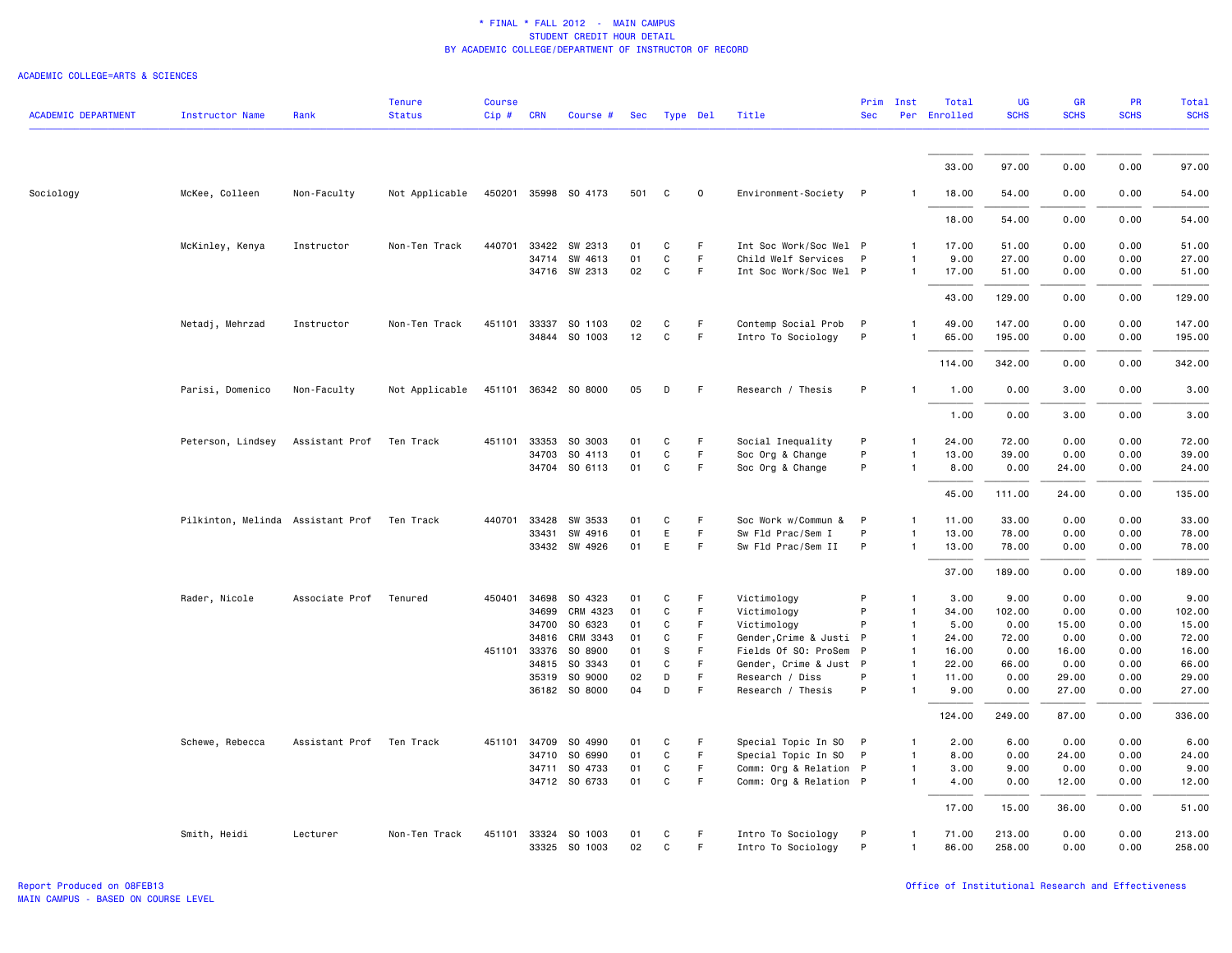|                                       |                   |          | <b>Tenure</b> | Course |            |                      |     |              |             |                        | Prim       | Inst         | Total                | <b>UG</b>            | <b>GR</b>                  | PR                                                                                                                                                                                                                                                               | Total                                          |
|---------------------------------------|-------------------|----------|---------------|--------|------------|----------------------|-----|--------------|-------------|------------------------|------------|--------------|----------------------|----------------------|----------------------------|------------------------------------------------------------------------------------------------------------------------------------------------------------------------------------------------------------------------------------------------------------------|------------------------------------------------|
| <b>ACADEMIC DEPARTMENT</b>            | Instructor Name   | Rank     | <b>Status</b> | Cip#   | <b>CRN</b> | Course #             | Sec | Type Del     |             | Title                  | <b>Sec</b> |              | Per Enrolled         | <b>SCHS</b>          | <b>SCHS</b>                | <b>SCHS</b>                                                                                                                                                                                                                                                      | <b>SCHS</b>                                    |
|                                       |                   |          |               |        |            |                      |     |              |             |                        |            |              | 157.00               | 471.00               | 0.00                       | 0.00                                                                                                                                                                                                                                                             | 471.00                                         |
| Sociology                             | Sparks, Jessica   | Lecturer | Non-Ten Track | 451101 |            | 34014 SO 1003        | 501 | C.           | $\circ$     | Intro To Sociology     | P          | -1           | 28,00                | 84.00                | 0.00                       | 0.00                                                                                                                                                                                                                                                             | 84.00                                          |
|                                       |                   |          |               |        |            | 34017 SO 4233        | 501 | C            | $\mathbf 0$ | Juvenile Delinquency P |            | -1           | 16.00                | 48.00                | 0.00                       | 0.00                                                                                                                                                                                                                                                             | 48.00                                          |
|                                       |                   |          |               |        |            |                      |     |              |             |                        |            |              | 44.00                | 132.00               | 0.00                       | 0.00                                                                                                                                                                                                                                                             | 132.00                                         |
|                                       | Swan, Courtney    | Lecturer | Non-Ten Track |        |            | 440701 33421 SW 2303 | 01  | C            | -F          | Welfare Policy I       | P          |              | 19.00                | 57.00                | 0.00                       | 0.00                                                                                                                                                                                                                                                             | 57.00                                          |
|                                       |                   |          |               |        |            |                      |     |              |             |                        |            |              | 19.00                | 57.00                | 0.00                       | 0.00                                                                                                                                                                                                                                                             | 57.00                                          |
|                                       | Vasquez, Lauren   | Lecturer | Non-Ten Track | 450401 | 33788      | CRM 1003             | 501 | C            | 0           | Crime & Justice in A P |            | $\mathbf{1}$ | 18.00                | 54.00                | 0.00                       | 0.00                                                                                                                                                                                                                                                             | 54.00                                          |
|                                       |                   |          |               |        |            | 451101 34016 SO 3313 | 501 | C            | $\mathbf 0$ | Deviant Behavior       | P          |              | 24.00                | 72.00                | 0.00                       | 0.00                                                                                                                                                                                                                                                             | 72.00                                          |
|                                       |                   |          |               |        |            |                      |     |              |             |                        |            |              | 42.00                | 126.00               | 0.00                       | 0.00                                                                                                                                                                                                                                                             | 126.00                                         |
|                                       | Whetstone, Tamara | Lecturer | Non-Ten Track |        |            | 440701 35406 SW 3023 | 501 | C            | $\Omega$    | Hum Beh Soc Envir II P |            | $\mathbf{1}$ | 9.00                 | 27.00                | 0.00                       | 0.00                                                                                                                                                                                                                                                             | 27.00                                          |
|                                       |                   |          |               |        |            |                      |     |              |             |                        |            |              | 9.00                 | 27.00                | 0.00                       | 0.00                                                                                                                                                                                                                                                             | 27.00                                          |
|                                       | Young, Sarah      | Lecturer | Non-Ten Track | 440701 | 34887      | SW 4533              | 501 | C            | $\circ$     | Sub Abuse in SW Svcs P |            | -1           | 22.00                | 66.00                | 0.00                       | 0.00                                                                                                                                                                                                                                                             | 66.00                                          |
|                                       |                   |          |               |        |            | 36073 SW 4000        | 01  | $\mathbf{I}$ | F           | Directed Indiv Study P |            | -1           | 1.00                 | 3.00                 | 0.00                       | 0.00                                                                                                                                                                                                                                                             | 3.00                                           |
|                                       |                   |          |               |        |            |                      |     |              |             |                        |            |              | 23.00                | 69.00                | 0.00                       | 0.00                                                                                                                                                                                                                                                             | 69.00                                          |
|                                       | Zheng, Li         | Lecturer | Non-Ten Track |        |            | 451101 33332 SO 1003 | 09  | C            | -F          | Intro To Sociology     | P          |              | 77.00                | 231.00               | 0.00                       | 0.00                                                                                                                                                                                                                                                             | 231.00                                         |
|                                       |                   |          |               |        |            |                      |     |              |             |                        |            |              | 77.00                | 231.00               | 0.00                       | 0.00                                                                                                                                                                                                                                                             | 231.00                                         |
| ------------------------              |                   |          |               |        |            |                      |     |              |             |                        |            |              | ========             |                      |                            |                                                                                                                                                                                                                                                                  |                                                |
| Sociology<br>------------------------ |                   |          |               |        |            |                      |     |              |             |                        |            |              | 2984.00<br>========  | 8550.00              | 504.00                     | 0.00                                                                                                                                                                                                                                                             | 9054.00<br>-------- ------- -------- --------- |
|                                       |                   |          |               |        |            |                      |     |              |             |                        |            |              | ========             | ========             | ========                   | $\begin{array}{ccc}\n 2.555555567 & 2.555567 & 2.555567 & 2.555567 & 2.55567 & 2.55567 & 2.55567 & 2.55567 & 2.55567 & 2.55567 & 2.55567 & 2.55567 & 2.55567 & 2.55567 & 2.55567 & 2.55567 & 2.55567 & 2.55567 & 2.55567 & 2.55567 & 2.55567 & 2.55567 & 2.5556$ |                                                |
|                                       |                   |          |               |        |            |                      |     |              |             |                        |            |              | 46583,40<br>======== | 112146.7<br>======== | 7590.00<br><b>ESSESSES</b> | 0.00<br>$=$ ========                                                                                                                                                                                                                                             | 119736.70                                      |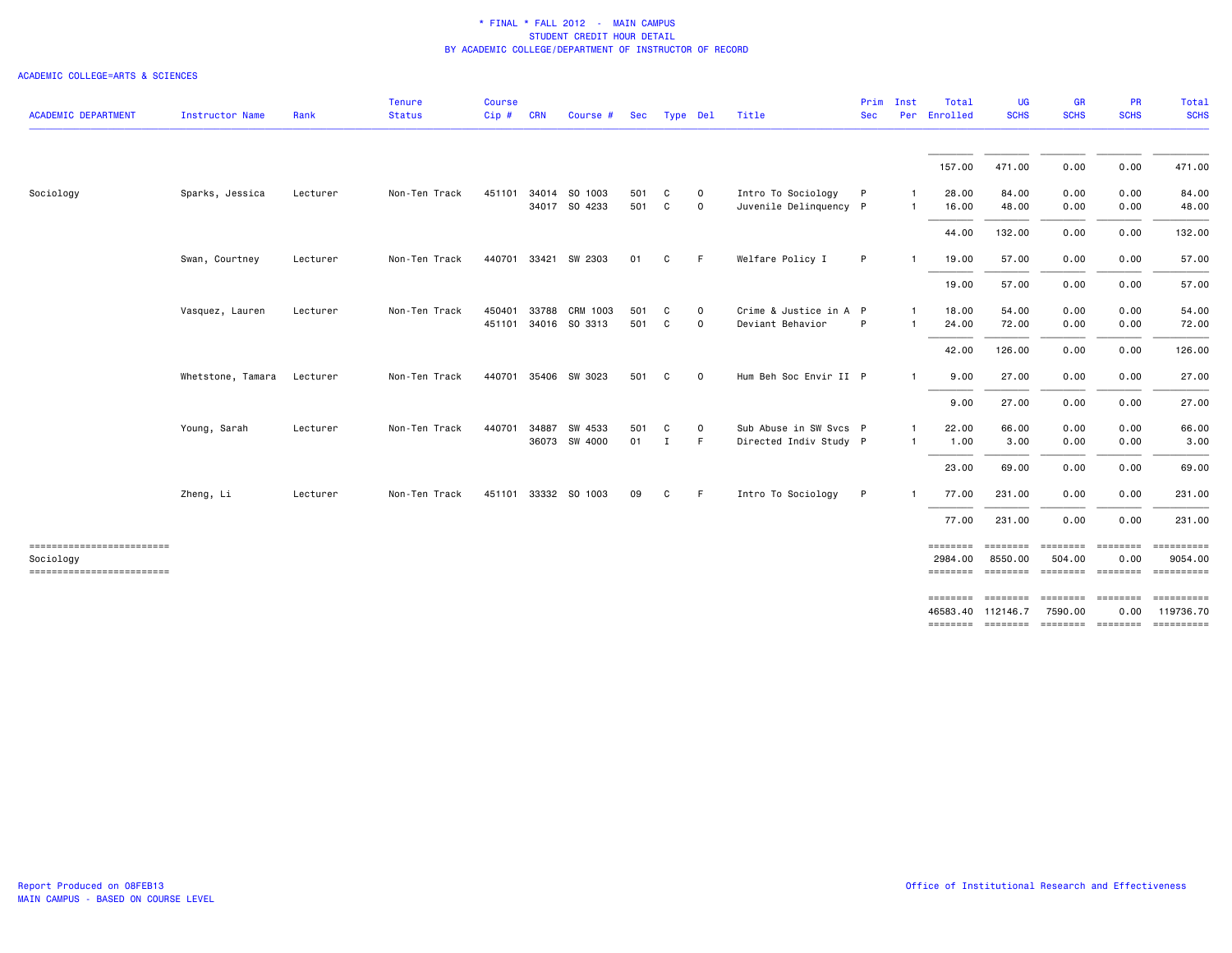#### ACADEMIC COLLEGE=BUSINESS

| <b>ACADEMIC DEPARTMENT</b> | <b>Instructor Name</b>            | Rank           | <b>Tenure</b><br><b>Status</b> | <b>Course</b><br>Cip# | <b>CRN</b>   | Course #                   | Sec              | Type Del          |                  | Title                                            | <b>Sec</b>   | Prim Inst                    | Total<br>Per Enrolled | <b>UG</b><br><b>SCHS</b> | <b>GR</b><br><b>SCHS</b> | <b>PR</b><br><b>SCHS</b> | Total<br><b>SCHS</b> |
|----------------------------|-----------------------------------|----------------|--------------------------------|-----------------------|--------------|----------------------------|------------------|-------------------|------------------|--------------------------------------------------|--------------|------------------------------|-----------------------|--------------------------|--------------------------|--------------------------|----------------------|
|                            |                                   |                |                                |                       |              |                            |                  |                   |                  |                                                  |              |                              |                       |                          |                          |                          |                      |
| Accounting                 | Addy, Noel                        | Associate Prof | Tenured                        | 520399                | 33729        | ACC 8112                   | 511              | C                 | $\circ$          | Fin & Acc Rpt Anal                               | P            | $\mathbf{1}$                 | 4.00                  | 0.00                     | 8.00                     | 0.00                     | 8.00                 |
|                            |                                   |                |                                |                       | 33730        | ACC 8112<br>33731 ACC 8112 | 513<br>515       | C<br>C            | $\mathbf 0$<br>0 | Fin & Acc Rpt Anal<br>Fin & Acc Rpt Anal         | P<br>P       | $\mathbf{1}$<br>$\mathbf{1}$ | 32.00<br>5.00         | 0.00<br>0.00             | 64.00<br>10.00           | 0.00<br>0.00             | 64.00<br>10.00       |
|                            |                                   |                |                                |                       |              |                            |                  |                   |                  |                                                  |              |                              |                       |                          |                          |                          |                      |
|                            |                                   |                |                                |                       |              |                            |                  |                   |                  |                                                  |              |                              | 41.00                 | 0.00                     | 82.00                    | 0.00                     | 82.00                |
|                            | Carraway, Janet                   | Non-Faculty    | Not Applicable                 |                       |              | 520301 30055 ACC 2013      | 06               | C                 | F                | Prin Financial Acct P                            |              | $\mathbf{1}$                 | 66.00                 | 198.00                   | 0.00                     | 0.00                     | 198.00               |
|                            |                                   |                |                                |                       |              |                            |                  |                   |                  |                                                  |              |                              | 66.00                 | 198.00                   | 0.00                     | 0.00                     | 198.00               |
|                            | Carver, Brian                     | Assistant Prof | Ten Track                      | 520301 30061          |              | ACC 2023                   | 03               | C                 | F.               | Prin Managerial Acct P                           |              | 1                            | 60.00                 | 180.00                   | 0.00                     | 0.00                     | 180.00               |
|                            |                                   |                |                                |                       |              | 30078 ACC 8023             | 01               | $\mathtt{C}$      | F                | Managerial Acc                                   | P            | $\mathbf{1}$                 | 31.00                 | 0.00                     | 93.00                    | 0.00                     | 93.00                |
|                            |                                   |                |                                |                       |              |                            |                  |                   |                  |                                                  |              |                              | 91.00                 | 180.00                   | 93.00                    | 0.00                     | 273.00               |
|                            | Collum, Nina                      | Lecturer       | Non-Ten Track                  |                       |              | 520301 30054 ACC 2013      | 05               | C                 | F                | Prin Financial Acct P                            |              | $\mathbf{1}$                 | 48.00                 | 144.00                   | 0.00                     | 0.00                     | 144.00               |
|                            |                                   |                |                                |                       |              |                            |                  |                   |                  |                                                  |              |                              | 48.00                 | 144.00                   | 0.00                     | 0.00                     | 144.00               |
|                            | Gardner, Virginia                 | Non-Faculty    | Not Applicable                 | 520301                |              | 30063 ACC 2203             | 01               | C                 | F                | Survey of Accounting P                           |              | $\mathbf{1}$                 | 47.00                 | 141.00                   | 0.00                     | 0.00                     | 141.00               |
|                            |                                   |                |                                |                       | 33723        | ACC 2203                   | 501              | C                 | 0                | Survey of Accounting P                           |              | $\mathbf{1}$                 | 11.00                 | 33.00                    | 0.00                     | 0.00                     | 33.00                |
|                            |                                   |                |                                |                       |              | 33724 ACC 2203             | 503              | C                 | 0                | Survey of Accounting P                           |              | $\mathbf{1}$                 | 24.00                 | 72.00                    | 0.00                     | 0.00                     | 72.00                |
|                            |                                   |                |                                |                       |              | 33725 ACC 2203             | 505              | C                 | $\mathbf 0$      | Survey of Accounting P                           |              | $\mathbf{1}$                 | 2.00                  | 6.00                     | 0.00                     | 0.00                     | 6.00                 |
|                            |                                   |                |                                |                       |              |                            |                  |                   |                  |                                                  |              |                              | 84.00                 | 252.00                   | 0.00                     | 0.00                     | 252.00               |
|                            | Henderson, Belinda Assistant Prof |                | Ten Track                      | 520301 30051          |              | ACC 2013                   | 02               | C                 | F                | Prin Financial Acct P                            |              | 1                            | 54.00                 | 162.00                   | 0.00                     | 0.00                     | 162.00               |
|                            |                                   |                |                                |                       | 30080        | ACC 8063                   | 01               | $\mathtt{C}$      | F                | Res Tax Prac & Proc                              | $\mathsf{P}$ | $\mathbf{1}$                 | 11.00                 | 0.00                     | 33.00                    | 0.00                     | 33.00                |
|                            |                                   |                |                                |                       |              |                            |                  |                   |                  |                                                  |              |                              | 65.00                 | 162.00                   | 33.00                    | 0.00                     | 195.00               |
|                            | Lehman, Mark                      | Lecturer       | Non-Ten Track                  | 520301                | 30049        | ACC 1001                   | F <sub>0</sub> 1 | C                 | F.               | First Year Seminar                               | P            | $\mathbf{1}$                 | 29.00                 | 29.00                    | 0.00                     | 0.00                     | 29.00                |
|                            |                                   |                |                                |                       |              | 30079 ACC 8043             | 01               | C                 | F.               | Fraud Examination                                | P            | $\mathbf{1}$                 | 14.00                 | 0.00                     | 42.00                    | 0.00                     | 42.00                |
|                            |                                   |                |                                |                       |              | 35872 ACC 1001             | F02              | C                 | F.               | First Year Seminar                               | P            | $\mathbf{1}$                 | 22.00                 | 22.00                    | 0.00                     | 0.00                     | 22.00                |
|                            |                                   |                |                                |                       |              |                            |                  |                   |                  |                                                  |              |                              | 65.00                 | 51.00                    | 42.00                    | 0.00                     | 93.00                |
|                            | McNair, Frances                   | Professor      | Tenured                        | 520301 30081          |              | ACC 8073                   | 01               | C                 | F                | Corp Tax                                         | P            | $\mathbf{1}$                 | 13.00                 | 0.00                     | 39.00                    | 0.00                     | 39.00                |
|                            |                                   |                |                                |                       | 36080        | ACC 9000                   | 01               | D                 | F                | Research / Diss                                  | P            | $\mathbf{1}$                 | 1.00                  | 0.00                     | 1.00                     | 0.00                     | 1.00                 |
|                            |                                   |                |                                |                       |              | 521601 30084 ACC 8123      | 01               | C                 | F                | Tax Topics                                       | P            | $\mathbf{1}$                 | 21.00                 | 0.00                     | 63.00                    | 0.00                     | 63.00                |
|                            |                                   |                |                                |                       |              |                            |                  |                   |                  |                                                  |              |                              | 35.00                 | 0.00                     | 103.00                   | 0.00                     | 103.00               |
|                            | Pannell, Angela                   | Instructor     | Non-Ten Track                  | 520301                | 30053        | ACC 2013                   | 04               | C                 | F                | Prin Financial Acct P                            |              | $\mathbf{1}$                 | 67.00                 | 201.00                   | 0.00                     | 0.00                     | 201.00               |
|                            |                                   |                |                                |                       | 30056        | ACC 2013                   | 07               | $\mathtt{C}$      | F                | Prin Financial Acct                              | P            | $\mathbf{1}$                 | 61.00                 | 183.00                   | 0.00                     | 0.00                     | 183.00               |
|                            |                                   |                |                                |                       | 30059        | ACC 2023                   | 01               | C                 | F                | Prin Managerial Acct P                           |              | $\mathbf{1}$                 | 61.00                 | 183.00                   | 0.00                     | 0.00                     | 183.00               |
|                            |                                   |                |                                |                       | 30060        | ACC 2023<br>30062 ACC 2023 | 02<br>04         | C<br>$\mathtt{C}$ | F.<br>F          | Prin Managerial Acct P<br>Prin Managerial Acct P |              | $\mathbf{1}$<br>$\mathbf{1}$ | 57.00<br>44.00        | 171.00<br>132.00         | 0.00<br>0.00             | 0.00<br>0.00             | 171.00<br>132.00     |
|                            |                                   |                |                                |                       |              |                            |                  |                   |                  |                                                  |              |                              |                       |                          |                          |                          |                      |
|                            |                                   |                |                                |                       |              |                            |                  |                   |                  |                                                  |              |                              | 290.00                | 870.00                   | 0.00                     | 0.00                     | 870.00               |
|                            | Rigsby, John                      | Associate Prof | Tenured                        |                       | 520301 30050 | ACC 2013                   | 01               | C                 | F                | Prin Financial Acct P                            |              | 1                            | 50.00                 | 150.00                   | 0.00                     | 0.00                     | 150.00               |
|                            |                                   |                |                                |                       | 30058        | ACC 2013                   | H <sub>0</sub> 1 | B                 | F.               | Honors Prin Fin Acct P                           |              | $\mathbf{1}$                 | 4.00                  | 12.00                    | 0.00                     | 0.00                     | 12.00                |
|                            |                                   |                |                                |                       |              | 30073 ACC 4043             | 01               | C                 | F                | Municipal & Govt Acc P                           |              | $\mathbf{1}$                 | 29.00                 | 87.00                    | 0.00                     | 0.00                     | 87.00                |
|                            |                                   |                |                                |                       |              | 30075 ACC 6043             | 01               | C                 | F                | Municipal & Govt Acc P                           |              | $\mathbf{1}$                 | 25.00                 | 0.00                     | 75.00                    | 0.00                     | 75.00                |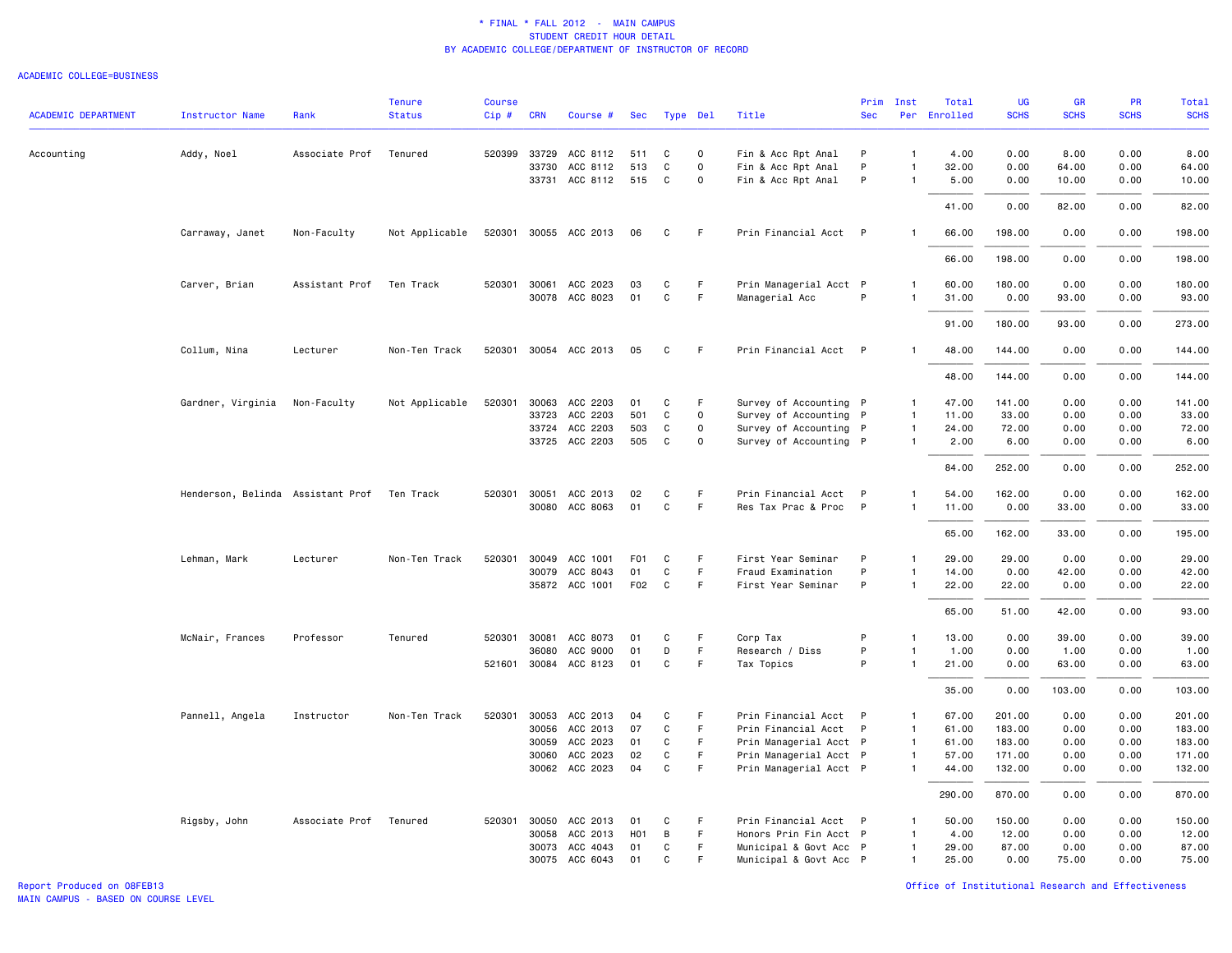ACADEMIC COLLEGE=BUSINESS

| <b>ACADEMIC DEPARTMENT</b>               | Instructor Name   | Rank           | <b>Tenure</b><br><b>Status</b> | <b>Course</b><br>Cip# | CRN          | Course #                         | Sec      | Type Del         |                   | Title                  | <b>Sec</b> | Prim Inst      | Total<br>Per Enrolled      | <b>UG</b><br><b>SCHS</b>   | <b>GR</b><br><b>SCHS</b>  | PR<br><b>SCHS</b>                                                                                                                                                                                                                                                                                                                                                                                                                                                                                                                                             | Total<br><b>SCHS</b>  |
|------------------------------------------|-------------------|----------------|--------------------------------|-----------------------|--------------|----------------------------------|----------|------------------|-------------------|------------------------|------------|----------------|----------------------------|----------------------------|---------------------------|---------------------------------------------------------------------------------------------------------------------------------------------------------------------------------------------------------------------------------------------------------------------------------------------------------------------------------------------------------------------------------------------------------------------------------------------------------------------------------------------------------------------------------------------------------------|-----------------------|
|                                          |                   |                |                                |                       |              |                                  |          |                  |                   |                        |            |                |                            |                            |                           |                                                                                                                                                                                                                                                                                                                                                                                                                                                                                                                                                               |                       |
|                                          |                   |                |                                |                       |              |                                  |          |                  |                   |                        |            |                | 108.00                     | 249.00                     | 75.00                     | 0.00                                                                                                                                                                                                                                                                                                                                                                                                                                                                                                                                                          | 324.00                |
| Accounting                               | Sanders, Steve    | Lecturer       | Non-Ten Track                  | 520301                |              | 30072 ACC 4033<br>34826 ACC 4033 | 01<br>02 | C<br>$\mathbf C$ | F.<br>$\mathsf F$ | Auditing<br>Auditing   | P<br>P     | -1<br>1        | 43.00<br>51.00             | 129.00<br>153.00           | 0.00<br>0.00              | 0.00<br>0.00                                                                                                                                                                                                                                                                                                                                                                                                                                                                                                                                                  | 129.00<br>153.00      |
|                                          |                   |                |                                |                       |              |                                  |          |                  |                   |                        |            |                | 94.00                      | 282.00                     | 0.00                      | 0.00                                                                                                                                                                                                                                                                                                                                                                                                                                                                                                                                                          | 282.00                |
|                                          | Scheiner, James   | Professor      | Tenured                        |                       |              | 520301 30074 ACC 4200            | 01       | Е                | F                 | Accounting Internshi P |            | $\mathbf{1}$   | 2.00                       | 9.00                       | 0.00                      | 0.00                                                                                                                                                                                                                                                                                                                                                                                                                                                                                                                                                          | 9.00                  |
|                                          |                   |                |                                |                       | 30076        | ACC 6200                         | 01       | Ε                | F                 | Accounting Internshi P |            | $\mathbf{1}$   | 2.00                       | 0.00                       | 6.00                      | 0.00                                                                                                                                                                                                                                                                                                                                                                                                                                                                                                                                                          | 6.00                  |
|                                          |                   |                |                                |                       | 520399 30083 | ACC 8112                         | 01       | C                | F.                | Fin & Acc Rpt Anal     | P          | $\mathbf{1}$   | 16.00                      | 0.00                       | 32.00                     | 0.00                                                                                                                                                                                                                                                                                                                                                                                                                                                                                                                                                          | 32.00                 |
|                                          |                   |                |                                |                       |              |                                  |          |                  |                   |                        |            |                | 20.00                      | 9.00                       | 38.00                     | 0.00                                                                                                                                                                                                                                                                                                                                                                                                                                                                                                                                                          | 47.00                 |
|                                          | Trinkle, Bradley  | Assistant Prof | Ten Track                      |                       | 520301 30052 | ACC 2013                         | 03       | C                | F                 | Prin Financial Acct P  |            | $\mathbf{1}$   | 57.00                      | 171.00                     | 0.00                      | 0.00                                                                                                                                                                                                                                                                                                                                                                                                                                                                                                                                                          | 171.00                |
|                                          |                   |                |                                |                       | 30068        | ACC 3203                         | 01       | C                | F.                | Fin Statement Anal     | P          | -1             | 1.00                       | 3.00                       | 0.00                      | 0.00                                                                                                                                                                                                                                                                                                                                                                                                                                                                                                                                                          | 3.00                  |
|                                          |                   |                |                                |                       |              | 520804 31764 FIN 3203            | 01       | C                | F.                | Financial Statemnt A P |            | $\overline{1}$ | 28.00                      | 84.00                      | 0.00                      | 0.00                                                                                                                                                                                                                                                                                                                                                                                                                                                                                                                                                          | 84.00                 |
|                                          |                   |                |                                |                       |              |                                  |          |                  |                   |                        |            |                | 86.00                      | 258.00                     | 0.00                      | 0.00                                                                                                                                                                                                                                                                                                                                                                                                                                                                                                                                                          | 258.00                |
|                                          | Usrey, Spencer    | Assistant Prof | Ten Track                      |                       | 520301 30069 | ACC 4013                         | 01       | C                | F                 | Income Tax I           | P          | -1             | 37.00                      | 111.00                     | 0.00                      | 0.00                                                                                                                                                                                                                                                                                                                                                                                                                                                                                                                                                          | 111.00                |
|                                          |                   |                |                                |                       | 30070        | ACC 4013                         | 02       | C                | $\mathsf F$       | Income Tax I           | P          | $\mathbf{1}$   | 34.00                      | 102.00                     | 0.00                      | 0.00                                                                                                                                                                                                                                                                                                                                                                                                                                                                                                                                                          | 102.00                |
|                                          |                   |                |                                |                       | 30071        | ACC 4013                         | 03       | C                | $\mathsf F$       | Income Tax I           | P          | $\mathbf{1}$   | 35.00                      | 105.00                     | 0.00                      | 0.00                                                                                                                                                                                                                                                                                                                                                                                                                                                                                                                                                          | 105.00                |
|                                          |                   |                |                                |                       |              |                                  |          |                  |                   |                        |            |                | 106.00                     | 318.00                     | 0.00                      | 0.00                                                                                                                                                                                                                                                                                                                                                                                                                                                                                                                                                          | 318.00                |
|                                          | Watson, Marcia    | Associate Prof | Tenured                        |                       | 520301 30064 | ACC 3003                         | 01       | C                | F.                | Acct Systems I         | P          | -1             | 54.00                      | 162.00                     | 0.00                      | 0.00                                                                                                                                                                                                                                                                                                                                                                                                                                                                                                                                                          | 162.00                |
|                                          |                   |                |                                |                       | 30065        | ACC 3003                         | 02       | $\mathbf C$      | F                 | Acct Systems I         | P          | -1             | 64.00                      | 192.00                     | 0.00                      | 0.00                                                                                                                                                                                                                                                                                                                                                                                                                                                                                                                                                          | 192.00                |
|                                          |                   |                |                                |                       |              |                                  |          |                  |                   |                        |            |                | 118.00                     | 354.00                     | 0.00                      | 0.00                                                                                                                                                                                                                                                                                                                                                                                                                                                                                                                                                          | 354.00                |
|                                          | Webb, Thomas      | Assistant Prof | Ten Track                      | 520301                | 30066        | ACC 3023                         | 01       | C                | F                 | Intermediate Acc I     | P          | $\mathbf{1}$   | 59.00                      | 177.00                     | 0.00                      | 0.00                                                                                                                                                                                                                                                                                                                                                                                                                                                                                                                                                          | 177.00                |
|                                          |                   |                |                                |                       | 30067        | ACC 3023                         | 02       | $\mathbf C$      | F                 | Intermediate Acc I     | P          | -1             | 55.00                      | 165.00                     | 0.00                      | 0.00                                                                                                                                                                                                                                                                                                                                                                                                                                                                                                                                                          | 165.00                |
|                                          |                   |                |                                |                       | 30077        | ACC 8013                         | 01       | C                | F.                | Sem-Fin Acc Theory     | P          | $\mathbf{1}$   | 17.00                      | 0.00                       | 51.00                     | 0.00                                                                                                                                                                                                                                                                                                                                                                                                                                                                                                                                                          | 51.00                 |
|                                          |                   |                |                                |                       |              |                                  |          |                  |                   |                        |            |                | 131.00                     | 342.00                     | 51.00                     | 0.00                                                                                                                                                                                                                                                                                                                                                                                                                                                                                                                                                          | 393.00                |
| -------------------------                |                   |                |                                |                       |              |                                  |          |                  |                   |                        |            |                | ========                   | ========                   | ========                  | ========                                                                                                                                                                                                                                                                                                                                                                                                                                                                                                                                                      | ==========            |
| Accounting<br>========================== |                   |                |                                |                       |              |                                  |          |                  |                   |                        |            |                | 1448.00<br><b>EDESSEDE</b> | 3669.00<br><b>SESSESSE</b> | 517.00<br>$= 1.122222222$ | 0.00<br>$\begin{array}{c} \begin{array}{c} \begin{array}{c} \begin{array}{c} \end{array}\\ \end{array} \end{array} \end{array} \end{array} \end{array} \end{array} \begin{array}{c} \begin{array}{c} \begin{array}{c} \end{array} \end{array} \end{array} \end{array} \begin{array}{c} \begin{array}{c} \begin{array}{c} \end{array} \end{array} \end{array} \end{array} \begin{array}{c} \begin{array}{c} \begin{array}{c} \end{array} \end{array} \end{array} \end{array} \begin{array}{c} \begin{array}{c} \begin{array}{c} \end{array} \end{array} \end{$ | 4186.00<br>========== |
| Finance & Economics                      | Byrd, Charles     | Lecturer       | Non-Ten Track                  |                       |              | 521501 33301 REF 3333            | 01       | C                | F                 | Principles of Real E P |            | 1              | 38.00                      | 114.00                     | 0.00                      | 0.00                                                                                                                                                                                                                                                                                                                                                                                                                                                                                                                                                          | 114.00                |
|                                          |                   |                |                                |                       |              | 33302 REF 3433                   | 01       | C                | F                 | Real Property Evalua P |            | -1             | 13.00                      | 39.00                      | 0.00                      | 0.00                                                                                                                                                                                                                                                                                                                                                                                                                                                                                                                                                          | 39.00                 |
|                                          |                   |                |                                |                       |              |                                  |          |                  |                   |                        |            |                | 51.00                      | 153.00                     | 0.00                      | 0.00                                                                                                                                                                                                                                                                                                                                                                                                                                                                                                                                                          | 153.00                |
|                                          | Campbell, Randall | Associate Prof | Tenured                        |                       |              | 450601 31202 EC 2123             | 02       | C                | F.                | Prin Of Microecon      | P          | $\mathbf{1}$   | 49.00                      | 147.00                     | 0.00                      | 0.00                                                                                                                                                                                                                                                                                                                                                                                                                                                                                                                                                          | 147.00                |
|                                          |                   |                |                                |                       | 36197        | EC 8000                          | 01       | D                | F                 | Research / Thesis      | P          | $\mathbf{1}$   | 1.00                       | 0.00                       | 1.00                      | 0.00                                                                                                                                                                                                                                                                                                                                                                                                                                                                                                                                                          | 1.00                  |
|                                          |                   |                |                                |                       | 36493        | EC 9000                          | 03       | D                | F.                | Research / Diss        | P          | $\mathbf{1}$   | 1.00                       | 0.00                       | 3.00                      | 0.00                                                                                                                                                                                                                                                                                                                                                                                                                                                                                                                                                          | 3.00                  |
|                                          |                   |                |                                |                       | 520601 31211 | EC 4643                          | 01       | C                | F                 | Econ Forecasting & A P |            | $\mathbf{1}$   | 16.00                      | 48.00                      | 0.00                      | 0.00                                                                                                                                                                                                                                                                                                                                                                                                                                                                                                                                                          | 48.00                 |
|                                          |                   |                |                                |                       |              | 31213 EC 6643                    | 01       | C                | F.                | Econ Forecasting & A P |            | $\mathbf{1}$   | 3.00                       | 0.00                       | 9.00                      | 0.00                                                                                                                                                                                                                                                                                                                                                                                                                                                                                                                                                          | 9.00                  |
|                                          |                   |                |                                |                       |              |                                  |          |                  |                   |                        |            |                | 70.00                      | 195.00                     | 13.00                     | 0.00                                                                                                                                                                                                                                                                                                                                                                                                                                                                                                                                                          | 208.00                |
|                                          | Cheng, Jun        |                | Grad Tch Assist Not Applicable |                       |              | 450601 31203 EC 2123             | 03       | C                | F.                | Prin Of Microecon      | P          | $\mathbf{1}$   | 41.00                      | 123.00                     | 0.00                      | 0.00                                                                                                                                                                                                                                                                                                                                                                                                                                                                                                                                                          | 123.00                |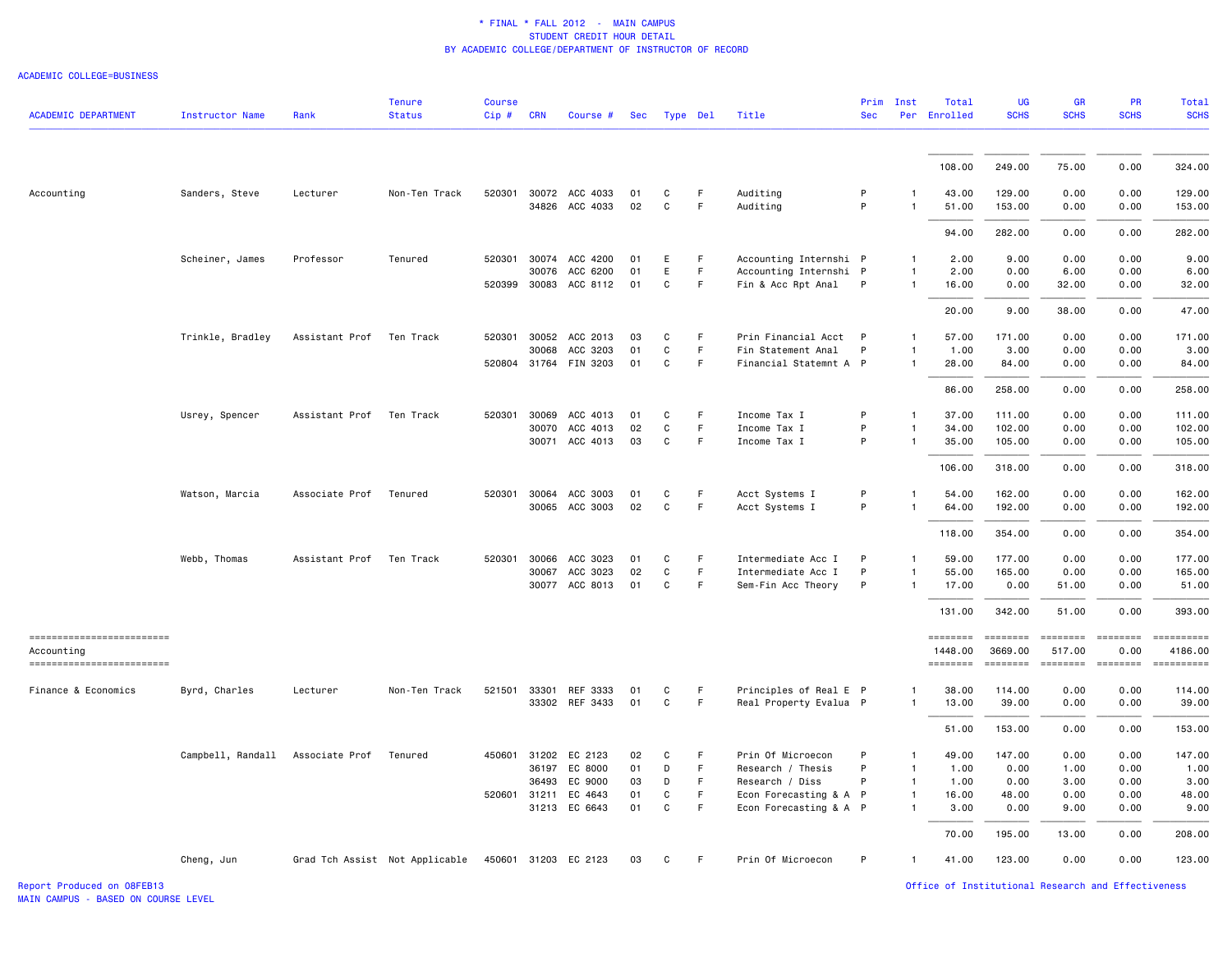| <b>ACADEMIC DEPARTMENT</b> | <b>Instructor Name</b>                            | Rank           | <b>Tenure</b><br><b>Status</b> | <b>Course</b><br>Cip# | <b>CRN</b>   | Course #              | Sec | Type Del     |             | Title                  | <b>Sec</b> | Prim Inst    | Total<br>Per Enrolled | <b>UG</b><br><b>SCHS</b> | <b>GR</b><br><b>SCHS</b> | <b>PR</b><br><b>SCHS</b> | <b>Total</b><br><b>SCHS</b> |
|----------------------------|---------------------------------------------------|----------------|--------------------------------|-----------------------|--------------|-----------------------|-----|--------------|-------------|------------------------|------------|--------------|-----------------------|--------------------------|--------------------------|--------------------------|-----------------------------|
|                            |                                                   |                |                                |                       |              |                       |     |              |             |                        |            |              |                       |                          |                          |                          |                             |
|                            |                                                   |                |                                |                       |              |                       |     |              |             |                        |            |              | 41.00                 | 123.00                   | 0.00                     | 0.00                     | 123.00                      |
| Finance & Economics        | Cline, Brandon                                    | Assistant Prof | Ten Track                      |                       |              | 520201 36514 FIN 7000 | 01  | Ι.           | F.          | Directed Indiv Study P |            | $\mathbf{1}$ | 1.00                  | 0.00                     | 3.00                     | 0.00                     | 3.00                        |
|                            |                                                   |                |                                |                       |              | 520801 31762 FIN 3123 | 04  | C            | F           | Financial Management P |            | $\mathbf{1}$ | 70.00                 | 210.00                   | 0.00                     | 0.00                     | 210.00                      |
|                            |                                                   |                |                                |                       |              | 31774 FIN 8113        | 01  | $\mathtt{C}$ | F           | Corporate Finance      | P          | $\mathbf{1}$ | 18.00                 | 0.00                     | 54.00                    | 0.00                     | 54.00                       |
|                            |                                                   |                |                                |                       |              |                       |     |              |             |                        |            |              | 89.00                 | 210.00                   | 57.00                    | 0.00                     | 267.00                      |
|                            | Douglas, Kacey                                    | Lecturer       | Non-Ten Track                  |                       |              | 450601 31196 EC 2113  | 01  | C            | F           | Prin Of Macroecon      | P          | $\mathbf{1}$ | 237.00                | 711.00                   | 0.00                     | 0.00                     | 711.00                      |
|                            |                                                   |                |                                |                       |              | 31198 EC 2113         | 03  | C            | F           | Prin Of Macroecon      | P          |              | 74.00                 | 222.00                   | 0.00                     | 0.00                     | 222.00                      |
|                            |                                                   |                |                                |                       |              | 31199 EC 2113         | 04  | C            | F           | Prin Of Macroecon      | P          | $\mathbf{1}$ | 77.00                 | 231.00                   | 0.00                     | 0.00                     | 231.00                      |
|                            |                                                   |                |                                |                       |              |                       |     |              |             |                        |            |              | 388.00                | 1164.00                  | 0.00                     | 0.00                     | 1164.00                     |
|                            | Garner, Jacqueline Associate Prof                 |                | Tenured                        |                       | 520801 31761 | FIN 3123              | 03  | C            | F           | Financial Management P |            | $\mathbf{1}$ | 68.00                 | 204.00                   | 0.00                     | 0.00                     | 204.00                      |
|                            |                                                   |                |                                |                       |              | 31767 FIN 4223        | 01  | C            | F           | Intermediate Financi P |            |              | 34.00                 | 102.00                   | 0.00                     | 0.00                     | 102.00                      |
|                            |                                                   |                |                                |                       |              |                       |     |              |             |                        |            |              | 102.00                | 306.00                   | 0.00                     | 0.00                     | 306.00                      |
|                            | He, Wei                                           | Instructor     | Non-Ten Track                  | 520801                | 31758        | FIN 3113              | 01  | C            | F           | Financial Systems      | P          | $\mathbf{1}$ | 152.00                | 456.00                   | 0.00                     | 0.00                     | 456.00                      |
|                            |                                                   |                |                                |                       | 33850        | FIN 3113              | 504 | C            | 0           | Financial Systems      | P          | 1            | 20.00                 | 60.00                    | 0.00                     | 0.00                     | 60.00                       |
|                            |                                                   |                |                                | 520806 31771          |              | FIN 4923              | 01  | C            | F.          | International Fin Mg P |            | 1            | 24.00                 | 72.00                    | 0.00                     | 0.00                     | 72.00                       |
|                            |                                                   |                |                                |                       |              | 31773 FIN 6923        | 01  | C            | F           | International Fin Mg P |            | $\mathbf{1}$ | 3.00                  | 0.00                     | 9.00                     | 0.00                     | 9.00                        |
|                            |                                                   |                |                                |                       |              |                       |     |              |             |                        |            |              | 199.00                | 588.00                   | 9.00                     | 0.00                     | 597.00                      |
|                            | Henry, Thomas                                     | Lecturer       | Non-Ten Track                  |                       |              | 450601 34996 EC 2113  | 503 | C            | $\mathbf 0$ | Prin Of Macroecon      | P          | $\mathbf{1}$ | 8.00                  | 24.00                    | 0.00                     | 0.00                     | 24.00                       |
|                            |                                                   |                |                                |                       |              | 34997 EC 2113         | 504 | C            | 0           | Prin Of Macroecon      | P          | $\mathbf{1}$ | 6.00                  | 18.00                    | 0.00                     | 0.00                     | 18.00                       |
|                            |                                                   |                |                                |                       |              |                       |     |              |             |                        |            |              | 14.00                 | 42.00                    | 0.00                     | 0.00                     | 42.00                       |
|                            | Highfield, Michael Associate Prof                 |                | Tenured                        | 520201                | 36599        | FIN 9000              | 02  | D            | F           | Research / Diss        | P          | $\mathbf{1}$ | 1.00                  | 0.00                     | 1.00                     | 0.00                     | 1.00                        |
|                            |                                                   |                |                                |                       |              | 521501 33303 REF 4153 | 01  | $\mathtt{C}$ | F           | Real Estate Investme P |            | $\mathbf{1}$ | 16.00                 | 48.00                    | 0.00                     | 0.00                     | 48.00                       |
|                            |                                                   |                |                                |                       |              |                       |     |              |             |                        |            |              | 17.00                 | 48.00                    | 1.00                     | 0.00                     | 49.00                       |
|                            | King, Priscilla                                   | Lecturer       | Non-Ten Track                  |                       |              | 520804 32329 INS 3203 | 01  | C            | F.          | Prop And Cas Ins       | P          | $\mathbf{1}$ | 40.00                 | 120.00                   | 0.00                     | 0.00                     | 120.00                      |
|                            |                                                   |                |                                |                       |              |                       |     |              |             |                        |            |              | 40.00                 | 120.00                   | 0.00                     | 0.00                     | 120.00                      |
|                            | Liano, Kartono                                    | Professor      | Tenured                        |                       |              | 520801 31759 FIN 3113 | 02  | C            | F           | Financial Systems      | P          |              | 67.00                 | 201.00                   | 0.00                     | 0.00                     | 201.00                      |
|                            |                                                   |                |                                |                       |              | 31769 FIN 4423        | 01  | $\mathtt{C}$ | F           | Investments            | P          |              | 37.00                 | 111.00                   | 0.00                     | 0.00                     | 111.00                      |
|                            |                                                   |                |                                |                       |              |                       |     |              |             |                        |            |              | 104.00                | 312.00                   | 0.00                     | 0.00                     | 312.00                      |
|                            | Lukongo, Onyumbe E Grad Tch Assist Not Applicable |                |                                |                       |              | 450601 31204 EC 2123  | 04  | C            | F           | Prin Of Microecon      | P          | $\mathbf{1}$ | 53.00                 | 159.00                   | 0.00                     | 0.00                     | 159.00                      |
|                            |                                                   |                |                                |                       |              |                       |     |              |             |                        |            |              | 53.00                 | 159.00                   | 0.00                     | 0.00                     | 159.00                      |
|                            | Mallory, Lewis                                    | Lecturer       | Non-Ten Track                  |                       |              | 520801 31770 FIN 4723 | 01  | C            | F.          | Bank Management        | P          | $\mathbf{1}$ | 18.00                 | 54.00                    | 0.00                     | 0.00                     | 54.00                       |
|                            |                                                   |                |                                |                       |              |                       |     |              |             |                        |            |              | 18.00                 | 54.00                    | 0.00                     | 0.00                     | 54.00                       |
|                            | Metz, Tammi                                       | Instructor     | Non-Ten Track                  |                       |              | 520801 31757 FIN 2003 | 01  | C            | F.          | Personal Money Mgt     | P          | $\mathbf{1}$ | 68.00                 | 204.00                   | 0.00                     | 0.00                     | 204.00                      |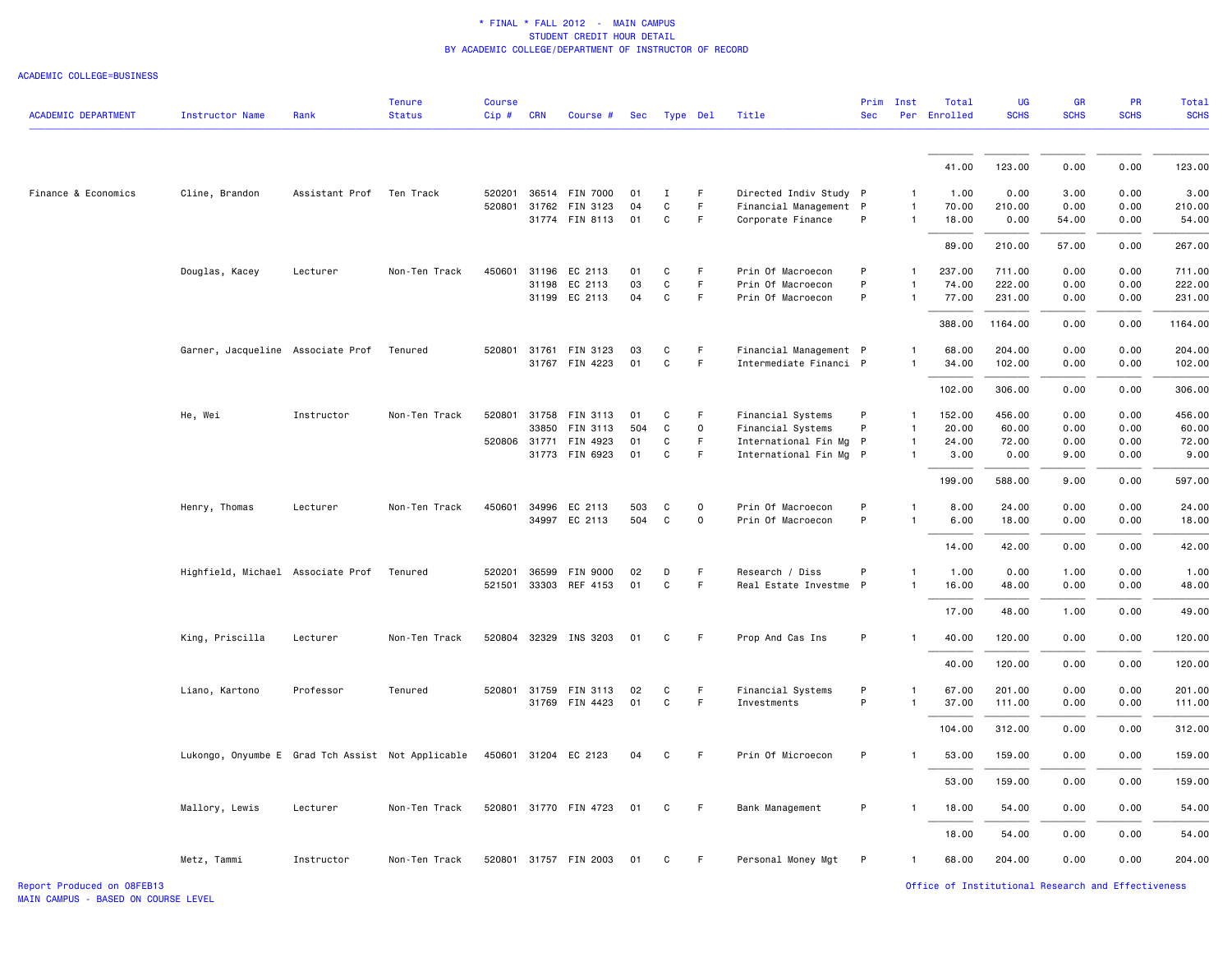|                            |                                             |                | <b>Tenure</b>  | <b>Course</b> |              |                       |                  |              |             |                        |            | Prim Inst      | Total        | <b>UG</b>   | <b>GR</b>   | <b>PR</b>   | <b>Total</b> |
|----------------------------|---------------------------------------------|----------------|----------------|---------------|--------------|-----------------------|------------------|--------------|-------------|------------------------|------------|----------------|--------------|-------------|-------------|-------------|--------------|
| <b>ACADEMIC DEPARTMENT</b> | <b>Instructor Name</b>                      | Rank           | <b>Status</b>  | Cip#          | <b>CRN</b>   | Course #              | Sec              | Type Del     |             | Title                  | <b>Sec</b> |                | Per Enrolled | <b>SCHS</b> | <b>SCHS</b> | <b>SCHS</b> | <b>SCHS</b>  |
| Finance & Economics        | Metz, Tammi                                 | Instructor     | Non-Ten Track  | 520804        | 32327        | INS 2003              | 01               | C            | F           | Personal Money Manag P |            | $\mathbf{1}$   | 12.00        | 36.00       | 0.00        | 0.00        | 36.00        |
|                            |                                             |                |                |               | 32328        | INS 3103              | 01               | $\mathtt{C}$ | F           | Prin Of Insurance      | P          | $\mathbf{1}$   | 48.00        | 144.00      | 0.00        | 0.00        | 144.00       |
|                            |                                             |                |                |               | 32331        | INS 3503              | 01               | C            | F           | Employee Benefits      | P          | $\mathbf{1}$   | 36.00        | 108.00      | 0.00        | 0.00        | 108.00       |
|                            |                                             |                |                |               | 33954        | INS 3103              | 504              | C            | $\Omega$    | Prin Of Insurance      | P          | $\mathbf{1}$   | 46.00        | 138.00      | 0.00        | 0.00        | 138.00       |
|                            |                                             |                |                |               |              | 33955 INS 3303        | 504              | C            | $\mathbf 0$ | Life Insurance         | P          |                | 34.00        | 102.00      | 0.00        | 0.00        | 102.00       |
|                            |                                             |                |                |               |              |                       |                  |              |             |                        |            |                | 244.00       | 732.00      | 0.00        | 0.00        | 732.00       |
|                            | Millea, Meghan                              | Professor      | Tenured        |               |              | 520601 31206 EC 3113  | 01               | C            | F.          | Interm Macroeconomic P |            |                | 43.00        | 129.00      | 0.00        | 0.00        | 129.00       |
|                            |                                             |                |                |               |              |                       |                  |              |             |                        |            |                | 43.00        | 129.00      | 0.00        | 0.00        | 129.00       |
|                            | Miller, Thomas                              | Professor      | Tenured        |               |              | 520801 31760 FIN 3123 | 02               | C            | F           | Financial Management P |            | 1              | 68.00        | 204.00      | 0.00        | 0.00        | 204.00       |
|                            |                                             |                |                |               |              | 31765 FIN 3723        | 01               | C            | F           | Financial Markets      | P          |                | 33.00        | 99.00       | 0.00        | 0.00        | 99.00        |
|                            |                                             |                |                |               |              |                       |                  |              |             |                        |            |                | 101.00       | 303.00      | 0.00        | 0.00        | 303.00       |
|                            | Morgan, Melissa                             | Non-Faculty    | Not Applicable | 520801        |              | 33849 FIN 2003        | 504              | C            | $\mathbf 0$ | Personal Money Mgt     | P          |                | 22.00        | 66.00       | 0.00        | 0.00        | 66.00        |
|                            |                                             |                |                |               |              | 520804 33953 INS 2003 | 504              | C            | $\mathbf 0$ | Personal Money Manag P |            | $\mathbf{1}$   | 21.00        | 63.00       | 0.00        | 0.00        | 63.00        |
|                            |                                             |                |                |               |              |                       |                  |              |             |                        |            |                | 43.00        | 129.00      | 0.00        | 0.00        | 129.00       |
|                            | Orozco Aleman, San Assistant Prof Ten Track |                |                | 520601        | 31209        | EC 4233               | 01               | C            | F.          | Labor Economics        | P          | 1              | 15.00        | 45.00       | 0.00        | 0.00        | 45.00        |
|                            |                                             |                |                |               |              | 31214 EC 8103         | 01               | $\mathtt{C}$ | F           | Econ for Managers      | P          | $\mathbf{1}$   | 27.00        | 0.00        | 81.00       | 0.00        | 81.00        |
|                            |                                             |                |                |               |              |                       |                  |              |             |                        |            |                |              |             |             |             |              |
|                            |                                             |                |                |               |              |                       |                  |              |             |                        |            |                | 42.00        | 45.00       | 81.00       | 0.00        | 126.00       |
|                            | Rezek, Jon                                  | Associate Prof | Tenured        | 450601        | 36007        | EC 9000               | 02               | D            | F.          | Research / Diss        | P          | 1              | 1.00         | 0.00        | 3.00        | 0.00        | 3.00         |
|                            |                                             |                |                | 520601        | 33795        | EC 8103               | 501              | C            | $\Omega$    | Econ for Managers      | P          | $\mathbf{1}$   | 6.00         | 0.00        | 18.00       | 0.00        | 18.00        |
|                            |                                             |                |                |               |              | 35002 EC 8103         | 503              | C            | $\mathbf 0$ | Econ for Managers      | P          | $\overline{1}$ | 24.00        | 0.00        | 72.00       | 0.00        | 72.00        |
|                            |                                             |                |                |               | 35003        | EC 8103               | 505              | C            | 0           | Econ for Managers      | P          | $\overline{1}$ | 6.00         | 0.00        | 18.00       | 0.00        | 18.00        |
|                            |                                             |                |                |               | 521101 32273 | IB 1001               | 01               | C            | F.          | Intro to Internation P |            | $\mathbf{1}$   | 39.00        | 39.00       | 0.00        | 0.00        | 39.00        |
|                            |                                             |                |                |               | 32274        | IB 3900               | 01               | E            | F           | IB Intern Work         | P          | $\mathbf{1}$   | 14.00        | 16.00       | 0.00        | 0.00        | 16.00        |
|                            |                                             |                |                |               |              | 32275 IB 4903         | 01               | E            | F           | IB Intern Academics    | P          | $\mathbf{1}$   | 18.00        | 54.00       | 0.00        | 0.00        | 54.00        |
|                            |                                             |                |                |               |              |                       |                  |              |             |                        |            |                | 108.00       | 109.00      | 111.00      | 0.00        | 220.00       |
|                            | Rogers, Kevin                               | Non-Faculty    | Not Applicable |               | 520601 34681 | EC 1001               | F <sub>0</sub> 1 | C            | F           | First Year Seminar     | P          | $\mathbf{1}$   | 21.00        | 21.00       | 0.00        | 0.00        | 21.00        |
|                            |                                             |                |                |               |              |                       |                  |              |             |                        |            |                | 21.00        | 21.00       | 0.00        | 0.00        | 21.00        |
|                            | Roskelley, Kenneth Associate Prof Tenured   |                |                | 520201        | 36251        | <b>FIN 9000</b>       | 01               | D            | F.          | Research / Diss        | P          | $\mathbf{1}$   | 2.00         | 0.00        | 18.00       | 0.00        | 18.00        |
|                            |                                             |                |                |               | 520801 33851 | FIN 3123              | 504              | $\mathsf C$  | $\circ$     | Financial Management P |            | $\mathbf{1}$   | 6.00         | 18.00       | 0.00        | 0.00        | 18.00        |
|                            |                                             |                |                |               | 33854        | FIN 8113              | 501              | C            | $\mathbf 0$ | Corporate Finance      | P          | $\overline{1}$ | 8.00         | 0.00        | 24.00       | 0.00        | 24.00        |
|                            |                                             |                |                |               | 34999        | FIN 3123              | 505              | C            | 0           | Financial Management P |            | $\overline{1}$ | 1.00         | 3.00        | 0.00        | 0.00        | 3.00         |
|                            |                                             |                |                |               | 35001        | FIN 3123              | 503              | C            | $\Omega$    | Financial Management P |            | $\mathbf{1}$   | 10.00        | 30.00       | 0.00        | 0.00        | 30.00        |
|                            |                                             |                |                |               |              | 35004 FIN 8113        | 503              | C            | $\mathbf 0$ | Corporate Finance      | P          | $\mathbf{1}$   | 28.00        | 0.00        | 84.00       | 0.00        | 84.00        |
|                            |                                             |                |                |               |              | 35005 FIN 8113        | 505              | C            | 0           | Corporate Finance      | P          | $\mathbf{1}$   | 4.00         | 0.00        | 12.00       | 0.00        | 12.00        |
|                            |                                             |                |                |               |              |                       |                  |              |             |                        |            |                | 59.00        | 51.00       | 138.00      | 0.00        | 189.00       |
|                            | Smith, Rebecca                              | Ext Instructor | Non-Ten Track  |               |              | 520601 34909 EC 1033  | 01               | C            | F.          | Econ Social Issues     | P          |                | 14.00        | 42.00       | 0.00        | 0.00        | 42.00        |
|                            |                                             |                |                |               |              |                       |                  |              |             |                        |            |                | 14.00        | 42.00       | 0.00        | 0.00        | 42.00        |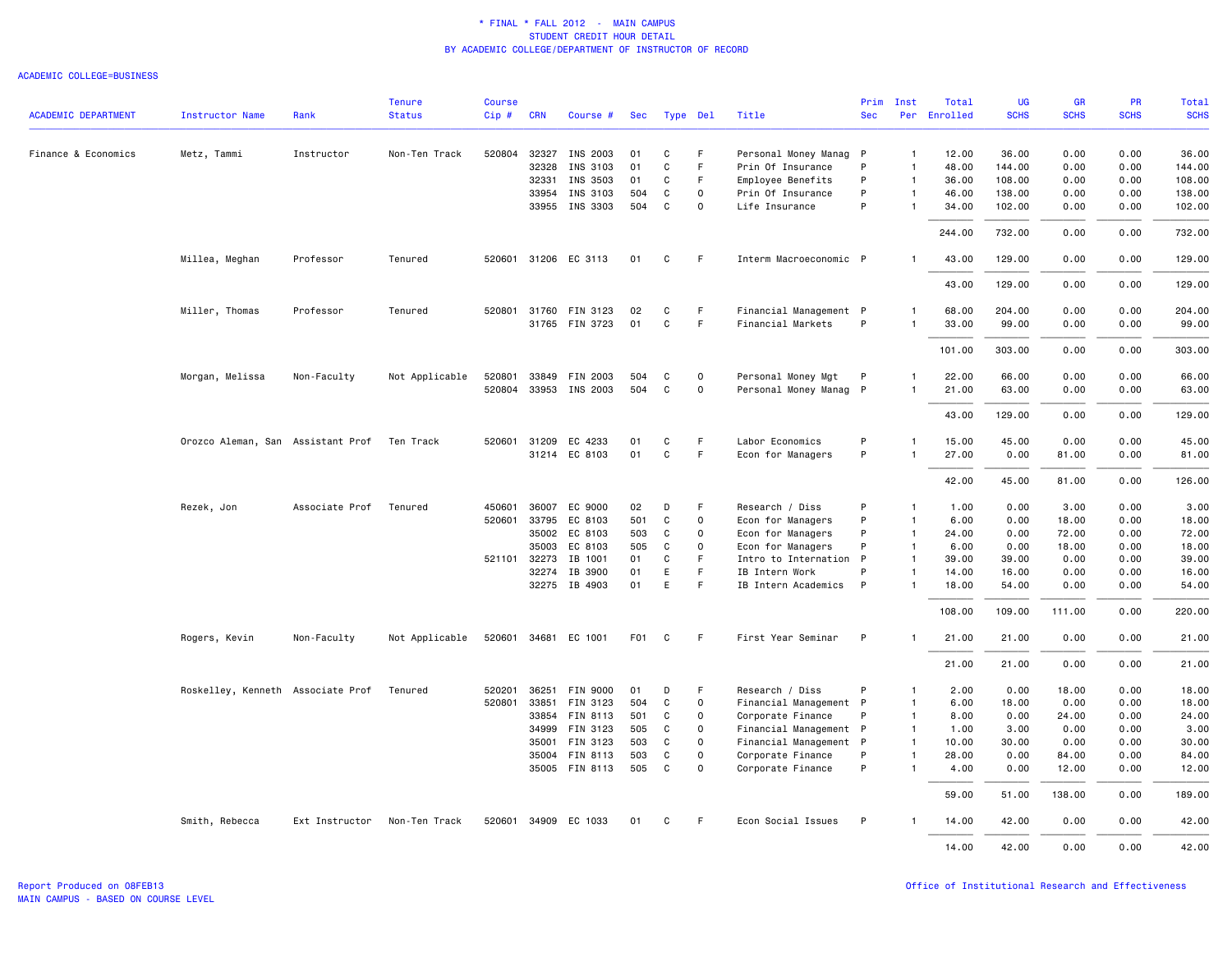|                                                   |                                             |                | <b>Tenure</b>                  | Course       |                |                       |          |                            |             |                                                  | Prim         | Inst                           | Total               | <b>UG</b>                 | GR                        | PR                      | <b>Total</b> |
|---------------------------------------------------|---------------------------------------------|----------------|--------------------------------|--------------|----------------|-----------------------|----------|----------------------------|-------------|--------------------------------------------------|--------------|--------------------------------|---------------------|---------------------------|---------------------------|-------------------------|--------------|
| <b>ACADEMIC DEPARTMENT</b>                        | <b>Instructor Name</b>                      | Rank           | <b>Status</b>                  | Cip#         | <b>CRN</b>     | Course #              | Sec      | Type Del                   |             | Title                                            | <b>Sec</b>   |                                | Per Enrolled        | <b>SCHS</b>               | <b>SCHS</b>               | <b>SCHS</b>             | <b>SCHS</b>  |
| Finance & Economics                               | Spurlin, William                            | Assistant Prof | Ten Track                      |              |                | 520601 36142 EC 8103  | 561      | C                          | $\mathbf 0$ | Econ for Managers                                | P            | $\mathbf{1}$                   | 4.00                | 0.00                      | 12.00                     | 0.00                    | 12.00        |
|                                                   |                                             |                |                                |              | 36143          | EC 8103               | 563      | C                          | $\mathbf 0$ | Econ for Managers                                | P            | $\mathbf{1}$                   | 14.00               | 0.00                      | 42.00                     | 0.00                    | 42.00        |
|                                                   |                                             |                |                                |              |                | 36144 EC 8103         | 565      | $\mathtt{C}$               | 0           | Econ for Managers                                | P            | $\overline{1}$                 | 1.00                | 0.00                      | 3.00                      | 0.00                    | 3.00         |
|                                                   |                                             |                |                                |              |                |                       |          |                            |             |                                                  |              |                                | 19.00               | 0.00                      | 57.00                     | 0.00                    | 57.00        |
|                                                   | Thomas, Mary                                | Associate Prof | Tenured                        | 450601       | 35997          | EC 9000               | 01       | D                          | F           | Research / Diss                                  | P            | -1                             | 1.00                | 0.00                      | 9.00                      | 0.00                    | 9.00         |
|                                                   |                                             |                |                                | 520601 31210 |                | EC 4433               | 01       | $\mathbf{C}$               | F.          | State & Local Fin                                | P            | $\overline{1}$                 | 12.00               | 36.00                     | 0.00                      | 0.00                    | 36.00        |
|                                                   |                                             |                |                                |              |                | 31212 EC 6433         | 01       | C                          | F           | State & Local Fin                                | P            | $\mathbf{1}$                   | 7.00                | 0.00                      | 21.00                     | 0.00                    | 21.00        |
|                                                   |                                             |                |                                |              |                |                       |          |                            |             |                                                  |              |                                | 20.00               | 36.00                     | 30.00                     | 0.00                    | 66.00        |
|                                                   | Topolyan, Iryna                             | Assistant Prof | Ten Track                      | 450601       | 31197          | EC 2113               | 02       | С                          | F           | Prin Of Macroecon                                | P            | -1                             | 238.00              | 714.00                    | 0.00                      | 0.00                    | 714.00       |
|                                                   |                                             |                |                                |              |                | 520601 31207 EC 3123  | 01       | C                          | F           | Interm Micro                                     | P            | $\mathbf{1}$                   | 40.00               | 120.00                    | 0.00                      | 0.00                    | 120.00       |
|                                                   |                                             |                |                                |              |                |                       |          |                            |             |                                                  |              |                                | 278.00              | 834.00                    | 0.00                      | 0.00                    | 834.00       |
|                                                   | Wade, Lloyd                                 | Assistant Prof | Ten Track                      | 520804 32330 |                | INS 3403              | 01       | C                          | F           | Financial Planning                               | $\mathsf{P}$ | $\mathbf{1}$                   | 22.00               | 66.00                     | 0.00                      | 0.00                    | 66.00        |
|                                                   |                                             |                |                                |              | 32332          | INS 4503              | 01       | C                          | F           | Enterprise Risk Mgmt P                           |              | $\mathbf{1}$                   | 19.00               | 57.00                     | 0.00                      | 0.00                    | 57.00        |
|                                                   |                                             |                |                                |              | 36382          | INS 4000              | 01       | $\mathbf I$                | F.          | Directed Indiv Study P                           |              | $\mathbf{1}$                   | 1.00                | 3.00                      | 0.00                      | 0.00                    | 3.00         |
|                                                   |                                             |                |                                |              | 36385          | INS 4000              | 02       | Ι.                         | F.          | Directed Indiv Study P                           |              | $\mathbf{1}$                   | 1.00                | 3.00                      | 0.00                      | 0.00                    | 3.00         |
|                                                   |                                             |                |                                |              | 36608          | INS 4000              | 03       | Ι.                         | F           | Directed Indiv Study P                           |              | $\mathbf{1}$                   | 1.00                | 3.00                      | 0.00                      | 0.00                    | 3.00         |
|                                                   |                                             |                |                                |              | 36609          | INS 4000              | 04       | $\mathbf{I}$               | F.          | Directed Indiv Study P                           |              | $\mathbf{1}$                   | 1.00                | 3.00                      | 0.00                      | 0.00                    | 3.00         |
|                                                   |                                             |                |                                |              | 36618          | INS 7000              | 02       | $\bf{I}$                   | F.<br>F     | Directed Indiv Study P                           |              | $\mathbf{1}$                   | 1.00                | 0.00                      | 3.00                      | 0.00                    | 3.00         |
|                                                   |                                             |                |                                |              | 36659<br>36681 | INS 4000<br>INS 4000  | 06<br>08 | $\mathbf I$<br>$\mathbf I$ | F           | Directed Indiv Study P<br>Directed Indiv Study P |              | $\overline{1}$<br>$\mathbf{1}$ | 1.00<br>1.00        | 3.00<br>3.00              | 0.00<br>0.00              | 0.00<br>0.00            | 3.00<br>3.00 |
|                                                   |                                             |                |                                |              |                |                       |          |                            |             |                                                  |              |                                | 48.00               | 141.00                    | 3.00                      | 0.00                    | 144.00       |
|                                                   | Wang, Qian                                  |                | Grad Tch Assist Not Applicable |              |                | 520801 34911 FIN 3123 | 01       | С                          | $\mathsf F$ | Financial Management P                           |              |                                | 34.00               | 102.00                    | 0.00                      | 0.00                    | 102.00       |
|                                                   |                                             |                |                                |              |                |                       |          |                            |             |                                                  |              |                                | 34.00               | 102.00                    | 0.00                      | 0.00                    | 102.00       |
|                                                   | Williamson, Claudi Assistant Prof Ten Track |                |                                | 450601 31201 |                | EC 2123               | 01       | C                          | F           | Prin Of Microecon                                | P            | $\mathbf{1}$                   | 139.00              | 417.00                    | 0.00                      | 0.00                    | 417.00       |
|                                                   |                                             |                |                                |              |                | 520601 35133 EC 4303  | 01       | C                          | F           | Internat Econ Devlop P                           |              |                                | 27.00               | 81.00                     | 0.00                      | 0.00                    | 81.00        |
|                                                   |                                             |                |                                |              |                |                       |          |                            |             |                                                  |              |                                | 166.00              | 498.00                    | 0.00                      | 0.00                    | 498.00       |
|                                                   | Young, Brian                                | Assistant Prof | Ten Track                      |              |                | 520801 31763 FIN 3123 | 05       | C                          | F           | Financial Management P                           |              | $\overline{1}$                 | 65.00               | 195.00                    | 0.00                      | 0.00                    | 195.00       |
|                                                   |                                             |                |                                |              |                | 31768 FIN 4243        | 01       | C                          | F           | Senior Seminar in Fi P                           |              | $\mathbf{1}$                   | 12.00               | 36.00                     | 0.00                      | 0.00                    | 36.00        |
|                                                   |                                             |                |                                |              |                |                       |          |                            |             |                                                  |              |                                | 77.00               | 231.00                    | 0.00                      | 0.00                    | 231.00       |
| ------------------------                          |                                             |                |                                |              |                |                       |          |                            |             |                                                  |              |                                | ========            | ========                  | ========                  | $= 222222222$           | ==========   |
| Finance & Economics<br>========================== |                                             |                |                                |              |                |                       |          |                            |             |                                                  |              |                                | 2503.00<br>======== | 6877.00<br><b>CODEDED</b> | 500.00<br><b>SEEBERED</b> | 0.00<br><b>EDEDEDEE</b> | 7377.00      |
| Management & Info Systems Barnett, Timothy        |                                             | Professor      | Tenured                        | 520201 32647 |                | MGT 4563              | 01       | C                          | F           | Staffing in Org                                  | P            |                                | 31.00               | 93.00                     | 0.00                      | 0.00                    | 93.00        |
|                                                   |                                             |                |                                |              |                | 521302 36309 MGT 9000 | 02       | D                          | F           | Research / Diss                                  | P            | $\mathbf{1}$                   | 1.00                | 0.00                      | 1.00                      | 0.00                    | 1.00         |
|                                                   |                                             |                |                                |              |                |                       |          |                            |             |                                                  |              |                                | 32.00               | 93.00                     | 1.00                      | 0.00                    | 94.00        |
|                                                   | Canfield, Stephen Instructor                |                | Non-Ten Track                  | 521201 30527 |                | BIS 1733              | 01       | C                          | F           | Visual Basic Program P                           |              | -1                             | 39.00               | 117.00                    | 0.00                      | 0.00                    | 117.00       |
|                                                   |                                             |                |                                |              |                | 30528 BIS 1733        | 02       | C                          | F.          | Visual Basic Program P                           |              | $\mathbf{1}$                   | 38.00               | 114.00                    | 0.00                      | 0.00                    | 114.00       |
|                                                   |                                             |                |                                |              |                | 30534 BIS 4513        | 01       | C                          | F.          | Microcomputers/Netwo P                           |              | $\mathbf{1}$                   | 21.00               | 63.00                     | 0.00                      | 0.00                    | 63.00        |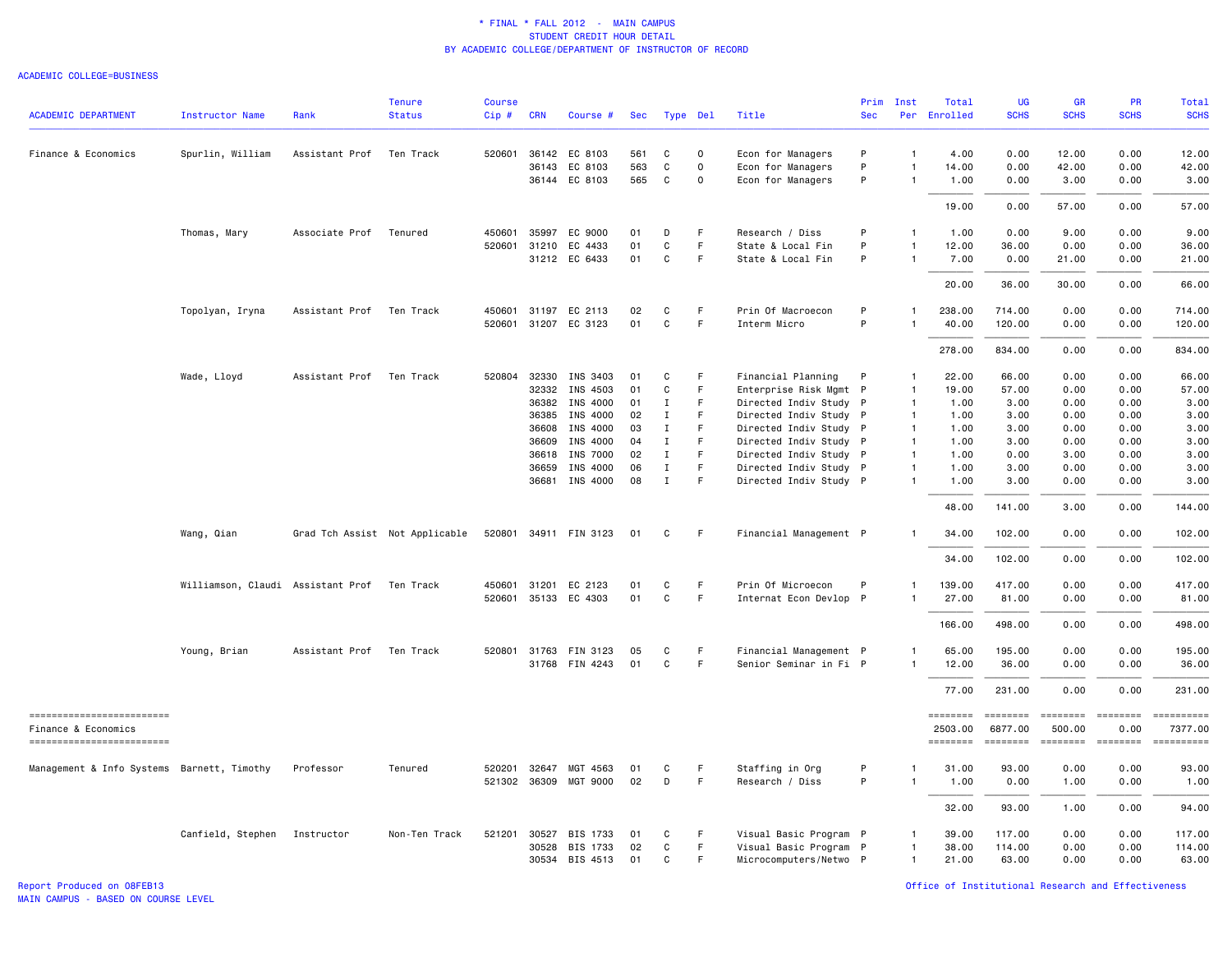#### ACADEMIC COLLEGE=BUSINESS

| <b>ACADEMIC DEPARTMENT</b>                  | Instructor Name  | Rank                     | <b>Tenure</b><br><b>Status</b> | <b>Course</b><br>$Cip$ # | <b>CRN</b>   | Course #              | Sec        |              | Type Del             | Title                  | Prim<br><b>Sec</b> | Inst                         | Total<br>Per Enrolled | UG<br><b>SCHS</b> | GR<br><b>SCHS</b> | PR<br><b>SCHS</b> | <b>Total</b><br><b>SCHS</b> |
|---------------------------------------------|------------------|--------------------------|--------------------------------|--------------------------|--------------|-----------------------|------------|--------------|----------------------|------------------------|--------------------|------------------------------|-----------------------|-------------------|-------------------|-------------------|-----------------------------|
|                                             |                  |                          |                                |                          |              |                       |            |              |                      |                        |                    |                              |                       |                   |                   |                   |                             |
| Management & Info Systems Canfield, Stephen |                  | Instructor               | Non-Ten Track                  | 521201                   | 34351        | BIS 1733              | 03         | C            | F.                   | Visual Basic Program P |                    | $\mathbf{1}$                 | 38.00                 | 114.00            | 0.00              | 0.00              | 114.00                      |
|                                             |                  |                          |                                |                          |              | 521204 30538 BIS 6513 | 01         | $\mathtt{C}$ | F                    | Microcomputers/Netwo P |                    | $\mathbf{1}$                 | 9.00                  | 0.00              | 27.00             | 0.00              | 27.00                       |
|                                             |                  |                          |                                |                          |              |                       |            |              |                      |                        |                    |                              | 145.00                | 408.00            | 27.00             | 0.00              | 435.00                      |
|                                             | Chrisman, James  | Professor                | Tenured                        | 080301                   | 32638        | MGT 3323              | 02         | C            | F                    | Entrepreneurship       | P                  | $\mathbf{1}$                 | 25.00                 | 75.00             | 0.00              | 0.00              | 75.00                       |
|                                             |                  |                          |                                | 520201                   | 34355        | MGT 9913              | 01         | C            | F                    | Strategy Formulation P |                    | 1                            | 3.00                  | 0.00              | 9.00              | 0.00              | 9.00                        |
|                                             |                  |                          |                                |                          |              | 521302 36359 MGT 9000 | 03         | D            | F.                   | Research / Diss        | P                  | $\mathbf{1}$                 | 1.00                  | 0.00              | 9.00              | 0.00              | 9.00                        |
|                                             |                  |                          |                                |                          |              |                       |            |              |                      |                        |                    |                              | 29.00                 | 75.00             | 18.00             | 0.00              | 93.00                       |
|                                             | Cosper, Denise   | Lecturer                 | Non-Ten Track                  | 110301                   |              | 33463 TKT 1273        | 05         | C            | F                    | Computer Application P |                    | $\mathbf{1}$                 | 33.00                 | 99.00             | 0.00              | 0.00              | 99.00                       |
|                                             |                  |                          |                                | 131309                   | 33474        | TKT 4683              | 01         | $\mathsf S$  | F                    | Senior Seminar         | P                  |                              | 18.00                 | 54.00             | 0.00              | 0.00              | 54.00                       |
|                                             |                  |                          |                                |                          |              | 520201 32633 MGT 3213 | 05         | C            | F                    | Org Communications     | P                  | $\mathbf{1}$                 | 47.00                 | 141.00            | 0.00              | 0.00              | 141.00                      |
|                                             |                  |                          |                                |                          |              |                       |            |              |                      |                        |                    |                              | 98.00                 | 294.00            | 0.00              | 0.00              | 294.00                      |
|                                             | Crossler, Robert | Assistant Prof Ten Track |                                |                          |              | 521201 30530 BIS 3233 | 01         | C            | F                    | Management Informati P |                    | 1                            | 171.00                | 513.00            | 0.00              | 0.00              | 513.00                      |
|                                             |                  |                          |                                |                          |              | 30533 BIS 3753        | 01         | C            | F                    | Business Database Sy P |                    | 1                            | 29.00                 | 87.00             | 0.00              | 0.00              | 87.00                       |
|                                             |                  |                          |                                |                          |              |                       |            |              |                      |                        |                    |                              | 200.00                | 600.00            | 0.00              | 0.00              | 600.00                      |
|                                             | Daspit, Joshua   | Assistant Prof           | Ten Track                      | 520101 30569             |              | <b>BUS 4853</b>       | 04         | C            | F                    | <b>Business Policy</b> | P                  | $\mathbf{1}$                 | 41.00                 | 123.00            | 0.00              | 0.00              | 123.00                      |
|                                             |                  |                          |                                |                          |              | 30570 BUS 4853        | 05         | C            | F.                   | <b>Business Policy</b> | P                  |                              | 30.00                 | 90.00             | 0.00              | 0.00              | 90.00                       |
|                                             |                  |                          |                                |                          |              |                       |            |              |                      |                        |                    |                              | 71.00                 | 213.00            | 0.00              | 0.00              | 213.00                      |
|                                             | Holt, Daniel     | Assistant Prof           | Ten Track                      | 080301                   | 32637        | MGT 3323              | 01         | C            | F                    | Entrepreneurship       | P                  | -1                           | 29.00                 | 87.00             | 0.00              | 0.00              | 87.00                       |
|                                             |                  |                          |                                | 520101 30566             |              | <b>BUS 4853</b>       | 01         | C            | F                    | <b>Business Policy</b> | P                  | $\mathbf{1}$                 | 41.00                 | 123.00            | 0.00              | 0.00              | 123.00                      |
|                                             |                  |                          |                                |                          |              | 521302 36247 MGT 7000 | 01         | $\mathbf{I}$ | F                    | Directed Indiv Study S |                    | 0.5                          | 0.50                  | 0.00              | 1.50              | 0.00              | 1.50                        |
|                                             |                  |                          |                                |                          |              |                       |            |              |                      |                        |                    |                              | 70.50                 | 210.00            | 1.50              | 0.00              | 211.50                      |
|                                             | Lack, Susan      | Instructor               | Non-Ten Track                  | 520201 32629             |              | MGT 3213              | 01         | C            | F                    | Org Communications     | P                  | 1                            | 44.00                 | 132.00            | 0.00              | 0.00              | 132.00                      |
|                                             |                  |                          |                                |                          | 32630        | MGT 3213              | 02         | C            | F                    | Org Communications     | P                  | 1                            | 43.00                 | 129.00            | 0.00              | 0.00              | 129.00                      |
|                                             |                  |                          |                                |                          | 32631        | MGT 3213              | 03         | $\mathtt{C}$ | F                    | Org Communications     | P                  | $\mathbf{1}$                 | 45.00                 | 135.00            | 0.00              | 0.00              | 135.00                      |
|                                             |                  |                          |                                |                          |              |                       |            |              |                      |                        |                    |                              | 132.00                | 396.00            | 0.00              | 0.00              | 396.00                      |
|                                             | Long, Rebecca    | Associate Prof           | Tenured                        |                          | 520201 32644 | MGT 4153              | 01         | C            | F                    | Management Seminar     | P                  |                              | 25.00                 | 75.00             | 0.00              | 0.00              | 75.00                       |
|                                             |                  |                          |                                |                          |              | 520299 34860 MGT 4990 | 01         | C            | F                    | Special Topic In MGT P |                    |                              | 20.00                 | 60.00             | 0.00              | 0.00              | 60.00                       |
|                                             |                  |                          |                                |                          |              |                       |            |              |                      |                        |                    |                              | 45.00                 | 135.00            | 0.00              | 0.00              | 135.00                      |
|                                             | Malimage, Kalana |                          | Grad Tch Assist Not Applicable |                          |              | 521201 30536 BIS 4753 | 01         | C            | F.                   | Struc Sys Analysis     | $\mathsf{P}$       | $\mathbf{1}$                 | 30.00                 | 90.00             | 0.00              | 0.00              | 90.00                       |
|                                             |                  |                          |                                |                          |              |                       |            |              |                      |                        |                    |                              | 30.00                 | 90.00             | 0.00              | 0.00              | 90.00                       |
|                                             | Marett, Emily    | Instructor               | Non-Ten Track                  | 520201 32634             |              | MGT 3213              | 06         | C            | F                    | Org Communications     | P                  | 1                            | 141.00                | 423.00            | 0.00              | 0.00              | 423.00                      |
|                                             |                  |                          |                                |                          | 32645        | MGT 4533              | 01         | C            | F.                   | Advanced Hrm           | P                  | 1                            | 35.00                 | 105.00            | 0.00              | 0.00              | 105.00                      |
|                                             |                  |                          |                                |                          | 33967        | MGT 3213              | 504        | C            | $\circ$              | Org Communications     | P                  | 1                            | 24.00                 | 72.00             | 0.00              | 0.00              | 72.00                       |
|                                             |                  |                          |                                | 521003 33968             |              | MGT 8111              | 521        | C            | 0                    | Human Resource Issue P |                    | $\mathbf{1}$                 | 8.00                  | 0.00              | 8.00              | 0.00              | 8.00                        |
|                                             |                  |                          |                                |                          | 33969        | MGT 8111              | 523        | C            | $\Omega$<br>$\Omega$ | Human Resource Issue P |                    | $\mathbf{1}$                 | 26.00                 | 0.00              | 26.00             | 0.00              | 26.00                       |
|                                             |                  |                          |                                |                          | 33970        | MGT 8111              | 525<br>511 | C<br>C       | $\Omega$             | Human Resource Issue P | P                  | $\mathbf{1}$<br>$\mathbf{1}$ | 5.00                  | 0.00              | 5.00<br>4.00      | 0.00<br>0.00      | 5.00                        |
|                                             |                  |                          |                                |                          | 33971        | MGT 8112              |            |              |                      | Leadership Skills      |                    |                              | 2.00                  | 0.00              |                   |                   | 4.00                        |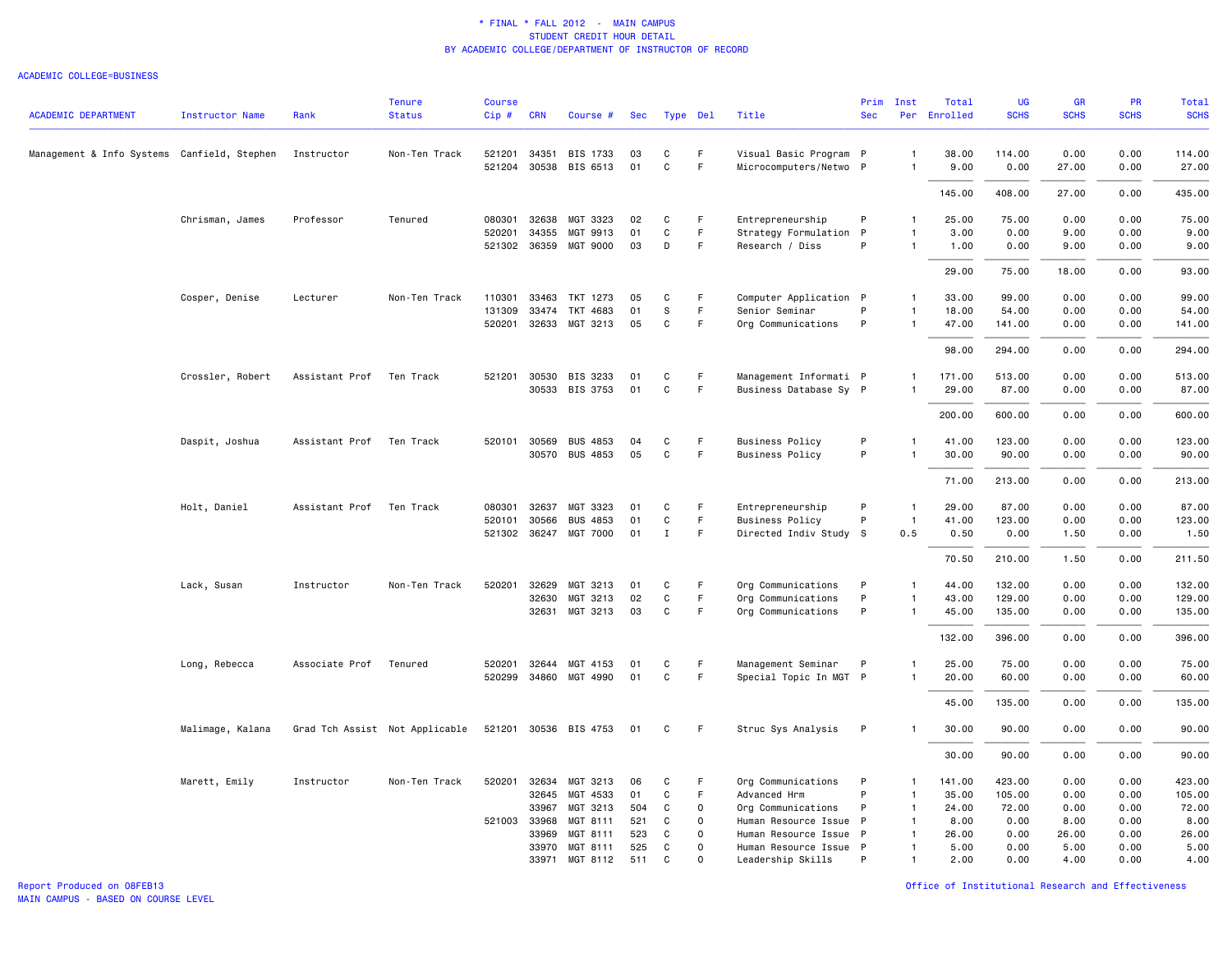| <b>ACADEMIC DEPARTMENT</b>              | <b>Instructor Name</b>                      | Rank           | <b>Tenure</b><br><b>Status</b> | <b>Course</b><br>Cip# | <b>CRN</b>   | Course #              | Sec              |              | Type Del    | Title                  | Prim<br><b>Sec</b> | Inst           | Total<br>Per Enrolled | <b>UG</b><br><b>SCHS</b> | <b>GR</b><br><b>SCHS</b> | PR<br><b>SCHS</b> | <b>Total</b><br><b>SCHS</b> |
|-----------------------------------------|---------------------------------------------|----------------|--------------------------------|-----------------------|--------------|-----------------------|------------------|--------------|-------------|------------------------|--------------------|----------------|-----------------------|--------------------------|--------------------------|-------------------|-----------------------------|
|                                         |                                             |                |                                |                       |              |                       |                  |              |             |                        |                    |                |                       |                          |                          |                   |                             |
| Management & Info Systems Marett, Emily |                                             | Instructor     | Non-Ten Track                  |                       |              | 521003 33972 MGT 8112 | 513              | C            | $\mathbf 0$ | Leadership Skills      | P                  | -1             | 32.00                 | 0.00                     | 64.00                    | 0.00              | 64.00                       |
|                                         |                                             |                |                                |                       |              | 33973 MGT 8112        | 515              | C            | $\mathbf 0$ | Leadership Skills      | P                  | $\mathbf{1}$   | 4.00                  | 0.00                     | 8.00                     | 0.00              | 8.00                        |
|                                         |                                             |                |                                |                       |              |                       |                  |              |             |                        |                    |                | 277.00                | 600.00                   | 115.00                   | 0.00              | 715.00                      |
|                                         | Marett, Lawrence                            | Associate Prof | Tenured                        | 521201 30542          |              | BIS 8613              | 01               | C            | F           | MIS Administration     | P                  | $\mathbf{1}$   | 7.00                  | 0.00                     | 21.00                    | 0.00              | 21.00                       |
|                                         |                                             |                |                                |                       | 33751        | BIS 8613              | 501              | C            | $\mathbf 0$ | MIS Administration     | P                  | $\overline{1}$ | 9.00                  | 0.00                     | 27.00                    | 0.00              | 27.00                       |
|                                         |                                             |                |                                |                       |              | 33752 BIS 8613        | 503              | C            | $\mathbf 0$ | MIS Administration     | P                  | 1              | 11.00                 | 0.00                     | 33.00                    | 0.00              | 33.00                       |
|                                         |                                             |                |                                |                       |              | 521299 30537 BIS 4763 | 01               | C            | F           | BIS Senior Seminar     | P                  | $\mathbf{1}$   | 21.00                 | 63.00                    | 0.00                     | 0.00              | 63.00                       |
|                                         |                                             |                |                                |                       |              |                       |                  |              |             |                        |                    |                | 48.00                 | 63.00                    | 81.00                    | 0.00              | 144.00                      |
|                                         | Marler, Laura                               | Assistant Prof | Ten Track                      |                       | 520201 32646 | MGT 4543              | 01               | C            | F.          | Compensation Mgt       | P                  | 1              | 33.00                 | 99.00                    | 0.00                     | 0.00              | 99.00                       |
|                                         |                                             |                |                                |                       |              | 521001 34353 MGT 3513 | 03               | C            | F           | Intro Human Res Mgt    | P                  |                | 57.00                 | 171.00                   | 0.00                     | 0.00              | 171.00                      |
|                                         |                                             |                |                                |                       |              |                       |                  |              |             |                        |                    |                | 90.00                 | 270.00                   | 0.00                     | 0.00              | 270.00                      |
|                                         | Martin, William                             | Non-Faculty    | Not Applicable                 |                       |              | 140101 31981 GE 3011  | 01               | s            | F.          | Engr Entrepreneur Se S |                    | 0.4            | 36.40                 | 36.40                    | 0.00                     | 0.00              | 36.40                       |
|                                         |                                             |                |                                |                       |              |                       |                  |              |             |                        |                    |                | 36.40                 | 36.40                    | 0.00                     | 0.00              | 36.40                       |
|                                         | McKee, D'Lisa                               | Instructor     | Non-Ten Track                  | 520201                | 32643        | MGT 3823              | 01               | C            | F.          | Responsible Leadersh P |                    | $\mathbf{1}$   | 47.00                 | 141.00                   | 0.00                     | 0.00              | 141.00                      |
|                                         |                                             |                |                                |                       | 36042        | MGT 3823              | 02               | C            | F           | Responsible Leadersh P |                    | 1              | 32.00                 | 96.00                    | 0.00                     | 0.00              | 96.00                       |
|                                         |                                             |                |                                | 521001 32640          |              | MGT 3513              | 01               | C            | F           | Intro Human Res Mgt P  |                    | $\mathbf{1}$   | 80.00                 | 240.00                   | 0.00                     | 0.00              | 240.00                      |
|                                         |                                             |                |                                |                       | 32641        | MGT 3513              | 02               | C            | F.          | Intro Human Res Mgt P  |                    | $\mathbf{1}$   | 74.00                 | 222.00                   | 0.00                     | 0.00              | 222.00                      |
|                                         |                                             |                |                                |                       |              |                       |                  |              |             |                        |                    |                | 233.00                | 699.00                   | 0.00                     | 0.00              | 699.00                      |
|                                         | Ormond, Dustin                              |                | Grad Tch Assist Not Applicable |                       |              | 521201 30525 BIS 1012 | 02               | C            | F.          | Intro to Bus Info Sy P |                    | 1              | 62.00                 | 124.00                   | 0.00                     | 0.00              | 124.00                      |
|                                         |                                             |                |                                |                       |              |                       |                  |              |             |                        |                    |                | 62.00                 | 124.00                   | 0.00                     | 0.00              | 124.00                      |
|                                         | Otondo, Robert                              | Associate Prof | Tenured                        | 521201 34352          |              | BIS 9113              | 01               | C            | F.          | Mis Seminar            | P                  | $\mathbf{1}$   | 3.00                  | 0.00                     | 9.00                     | 0.00              | 9.00                        |
|                                         |                                             |                |                                | 521299 30535          |              | BIS 4533              | 01               | C            | F           | Decision Support Sys P |                    | $\mathbf{1}$   | 19.00                 | 57.00                    | 0.00                     | 0.00              | 57.00                       |
|                                         |                                             |                |                                |                       |              | 30539 BIS 6533        | 01               | C            | F           | Decision Support Sys P |                    | $\mathbf{1}$   | 5.00                  | 0.00                     | 15.00                    | 0.00              | 15.00                       |
|                                         |                                             |                |                                |                       |              |                       |                  |              |             |                        |                    |                | 27.00                 | 57.00                    | 24.00                    | 0.00              | 81.00                       |
|                                         | Pearson, Allison                            | Professor      | Tenured                        | 521301                | 32627        | MGT 3114              | 01               | C            | F.          | Prin of Mgt & Prod     | P                  | $\mathbf{1}$   | 158.00                | 632.00                   | 0.00                     | 0.00              | 632.00                      |
|                                         |                                             |                |                                |                       | 32628        | MGT 3114              | 02               | C            | F           | Prin of Mgt & Prod     | P                  | $\overline{1}$ | 147.00                | 588.00                   | 0.00                     | 0.00              | 588.00                      |
|                                         |                                             |                |                                | 521302 35890          |              | MGT 9000              | 01               | D            | F           | Research / Diss        | P                  | $\mathbf{1}$   | 2.00                  | 0.00                     | 10.00                    | 0.00              | 10.00                       |
|                                         |                                             |                |                                |                       | 36247        | MGT 7000              | 01               | $\mathbf{I}$ | F           | Directed Indiv Study P |                    | 0.5            | 0.50                  | 0.00                     | 1.50                     | 0.00              | 1.50                        |
|                                         |                                             |                |                                |                       |              |                       |                  |              |             |                        |                    |                | 307.50                | 1220.00                  | 11.50                    | 0.00              | 1231.50                     |
|                                         | Pearson, Rodney                             | Professor      | Tenured                        | 521201                | 30529        | BIS 1753              | 01               | C            | F           | Intro to Business CO P |                    | $\mathbf{1}$   | 14.00                 | 42.00                    | 0.00                     | 0.00              | 42.00                       |
|                                         |                                             |                |                                |                       |              | 30532 BIS 3523        | 01               | C            | F.          | Advanced Languages P   |                    | $\mathbf{1}$   | 31.00                 | 93.00                    | 0.00                     | 0.00              | 93.00                       |
|                                         |                                             |                |                                |                       | 36498        | BIS 4000              | 01               | $\mathbf{I}$ | F.          | Directed Indiv Study P |                    | $\mathbf{1}$   | 1.00                  | 3.00                     | 0.00                     | 0.00              | 3.00                        |
|                                         |                                             |                |                                | 521299 30523          |              | BIS 1001              | F <sub>0</sub> 1 | C            | F           | First Year Seminar     | P                  | $\mathbf{1}$   | 68.00                 | 68.00                    | 0.00                     | 0.00              | 68.00                       |
|                                         |                                             |                |                                |                       |              |                       |                  |              |             |                        |                    |                | 114.00                | 206.00                   | 0.00                     | 0.00              | 206.00                      |
|                                         | Penney, Christophe Assistant Prof Ten Track |                |                                |                       |              | 520101 30567 BUS 4853 | 02               | C            | F.          | <b>Business Policy</b> | P                  |                | 45.00                 | 135.00                   | 0.00                     | 0.00              | 135.00                      |
|                                         |                                             |                |                                |                       |              | 30568 BUS 4853        | 03               | C            | F           | <b>Business Policy</b> | P                  | $\mathbf{1}$   | 36.00                 | 108.00                   | 0.00                     | 0.00              | 108.00                      |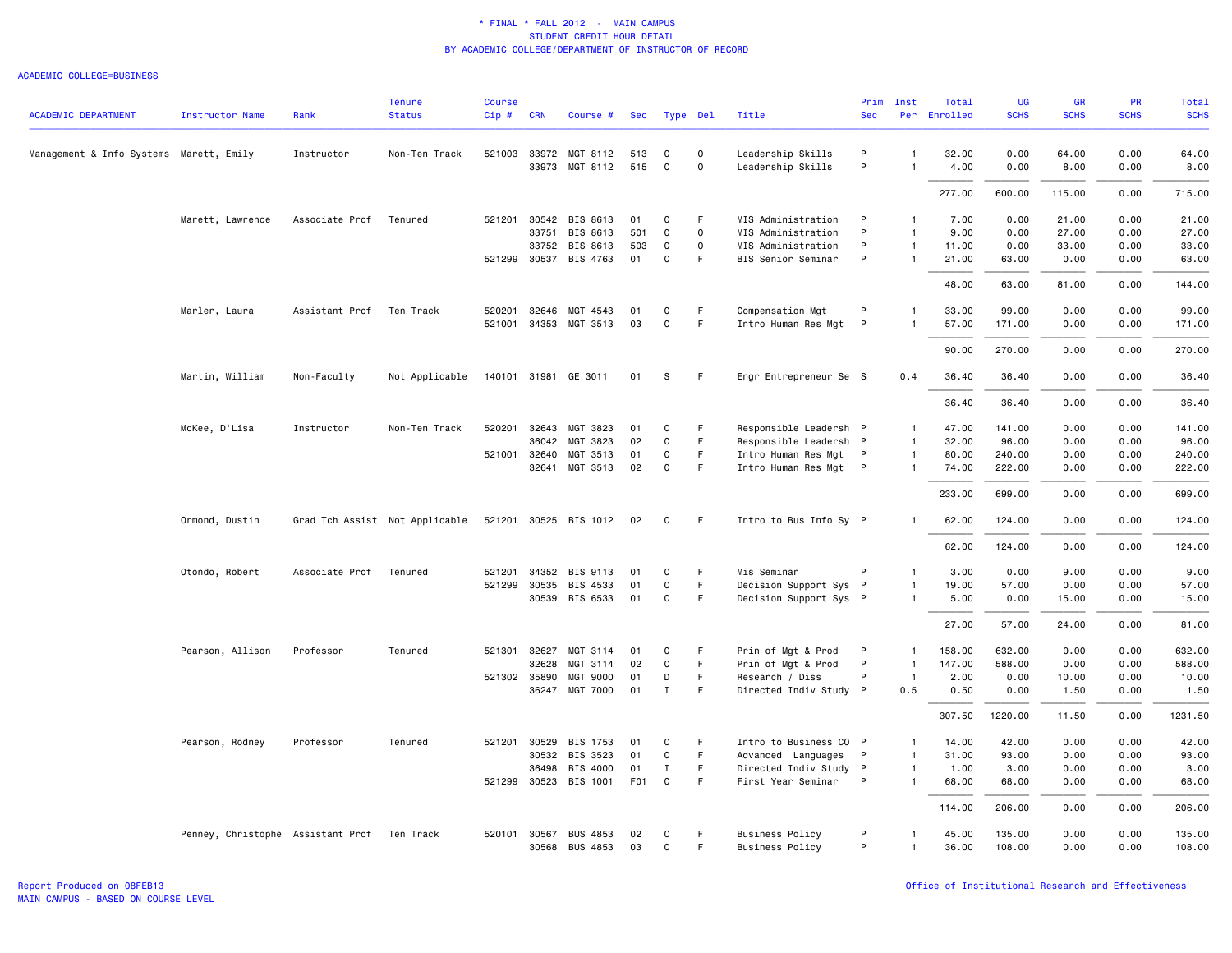| <b>ACADEMIC DEPARTMENT</b>                             | <b>Instructor Name</b>       | Rank           | <b>Tenure</b><br><b>Status</b> | <b>Course</b><br>Cip# | <b>CRN</b> | Course #       | Sec | Type Del    |             | Title                  | Prim<br><b>Sec</b> | Inst                 | Total<br>Per Enrolled      | UG<br><b>SCHS</b>                                                                                                                                                                                                                                                                                                                                                                                                                                                                                 | GR<br><b>SCHS</b>                                                                                                                                                                                                                                                                                                                                                                                                                                                                                | PR<br><b>SCHS</b>                                                                                                                                                                                                                                                                                                                                                                                                                                                                              | Total<br><b>SCHS</b>  |
|--------------------------------------------------------|------------------------------|----------------|--------------------------------|-----------------------|------------|----------------|-----|-------------|-------------|------------------------|--------------------|----------------------|----------------------------|---------------------------------------------------------------------------------------------------------------------------------------------------------------------------------------------------------------------------------------------------------------------------------------------------------------------------------------------------------------------------------------------------------------------------------------------------------------------------------------------------|--------------------------------------------------------------------------------------------------------------------------------------------------------------------------------------------------------------------------------------------------------------------------------------------------------------------------------------------------------------------------------------------------------------------------------------------------------------------------------------------------|------------------------------------------------------------------------------------------------------------------------------------------------------------------------------------------------------------------------------------------------------------------------------------------------------------------------------------------------------------------------------------------------------------------------------------------------------------------------------------------------|-----------------------|
|                                                        |                              |                |                                |                       |            |                |     |             |             |                        |                    |                      |                            |                                                                                                                                                                                                                                                                                                                                                                                                                                                                                                   |                                                                                                                                                                                                                                                                                                                                                                                                                                                                                                  |                                                                                                                                                                                                                                                                                                                                                                                                                                                                                                |                       |
|                                                        |                              |                |                                |                       |            |                |     |             |             |                        |                    |                      | 81.00                      | 243.00                                                                                                                                                                                                                                                                                                                                                                                                                                                                                            | 0.00                                                                                                                                                                                                                                                                                                                                                                                                                                                                                             | 0.00                                                                                                                                                                                                                                                                                                                                                                                                                                                                                           | 243.00                |
|                                                        |                              |                |                                |                       |            |                |     |             |             |                        |                    |                      |                            |                                                                                                                                                                                                                                                                                                                                                                                                                                                                                                   |                                                                                                                                                                                                                                                                                                                                                                                                                                                                                                  |                                                                                                                                                                                                                                                                                                                                                                                                                                                                                                |                       |
| Management & Info Systems Randle, Vikki                |                              | Associate Prof | Tenured                        | 520201 36139          |            | MGT 8123       | 561 | C           | $\mathbf 0$ | Strategic Bus Consul P |                    | -1                   | 4.00                       | 0.00                                                                                                                                                                                                                                                                                                                                                                                                                                                                                              | 12.00                                                                                                                                                                                                                                                                                                                                                                                                                                                                                            | 0.00                                                                                                                                                                                                                                                                                                                                                                                                                                                                                           | 12.00                 |
|                                                        |                              |                |                                |                       | 36140      | MGT 8123       | 563 | C           | $\mathbf 0$ | Strategic Bus Consul P |                    | -1<br>$\overline{1}$ | 10.00                      | 0.00                                                                                                                                                                                                                                                                                                                                                                                                                                                                                              | 30.00                                                                                                                                                                                                                                                                                                                                                                                                                                                                                            | 0.00                                                                                                                                                                                                                                                                                                                                                                                                                                                                                           | 30.00                 |
|                                                        |                              |                |                                |                       | 36141      | MGT 8123       | 565 | C           | 0           | Strategic Bus Consul P |                    |                      | 4.00                       | 0.00                                                                                                                                                                                                                                                                                                                                                                                                                                                                                              | 12.00                                                                                                                                                                                                                                                                                                                                                                                                                                                                                            | 0.00                                                                                                                                                                                                                                                                                                                                                                                                                                                                                           | 12.00                 |
|                                                        |                              |                |                                |                       |            |                |     |             |             |                        |                    |                      | 18.00                      | 0.00                                                                                                                                                                                                                                                                                                                                                                                                                                                                                              | 54.00                                                                                                                                                                                                                                                                                                                                                                                                                                                                                            | 0.00                                                                                                                                                                                                                                                                                                                                                                                                                                                                                           | 54.00                 |
|                                                        | Remotigue, Robyn             | Non-Faculty    | Not Applicable                 | 520201 32635          |            | MGT 3213       | 07  | C           | -F          | Org Communications     | P                  |                      | 46.00                      | 138.00                                                                                                                                                                                                                                                                                                                                                                                                                                                                                            | 0.00                                                                                                                                                                                                                                                                                                                                                                                                                                                                                             | 0.00                                                                                                                                                                                                                                                                                                                                                                                                                                                                                           | 138.00                |
|                                                        |                              |                |                                |                       |            |                |     |             |             |                        |                    |                      | 46.00                      | 138.00                                                                                                                                                                                                                                                                                                                                                                                                                                                                                            | 0.00                                                                                                                                                                                                                                                                                                                                                                                                                                                                                             | 0.00                                                                                                                                                                                                                                                                                                                                                                                                                                                                                           | 138.00                |
|                                                        | Spencer, Barbara             | Professor      | Tenured                        | 520201                | 32650      | MGT 8123       | 01  | C           | F           | Strategic Bus Consul P |                    | -1                   | 19.00                      | 0.00                                                                                                                                                                                                                                                                                                                                                                                                                                                                                              | 57.00                                                                                                                                                                                                                                                                                                                                                                                                                                                                                            | 0.00                                                                                                                                                                                                                                                                                                                                                                                                                                                                                           | 57.00                 |
|                                                        |                              |                |                                |                       | 33974      | MGT 8123       | 501 | C           | $\mathbf 0$ | Strategic Bus Consul P |                    | $\mathbf{1}$         | 8,00                       | 0.00                                                                                                                                                                                                                                                                                                                                                                                                                                                                                              | 24.00                                                                                                                                                                                                                                                                                                                                                                                                                                                                                            | 0.00                                                                                                                                                                                                                                                                                                                                                                                                                                                                                           | 24.00                 |
|                                                        |                              |                |                                |                       | 33975      | MGT 8123       | 503 | C           | $\mathbf 0$ | Strategic Bus Consul P |                    | $\mathbf{1}$         | 20.00                      | 0.00                                                                                                                                                                                                                                                                                                                                                                                                                                                                                              | 60.00                                                                                                                                                                                                                                                                                                                                                                                                                                                                                            | 0.00                                                                                                                                                                                                                                                                                                                                                                                                                                                                                           | 60.00                 |
|                                                        |                              |                |                                |                       | 33976      | MGT 8123       | 505 | C           | 0           | Strategic Bus Consul P |                    | -1                   | 2.00                       | 0.00                                                                                                                                                                                                                                                                                                                                                                                                                                                                                              | 6.00                                                                                                                                                                                                                                                                                                                                                                                                                                                                                             | 0.00                                                                                                                                                                                                                                                                                                                                                                                                                                                                                           | 6.00                  |
|                                                        |                              |                |                                |                       |            |                |     |             |             |                        |                    |                      | 49.00                      | 0.00                                                                                                                                                                                                                                                                                                                                                                                                                                                                                              | 147.00                                                                                                                                                                                                                                                                                                                                                                                                                                                                                           | 0.00                                                                                                                                                                                                                                                                                                                                                                                                                                                                                           | 147.00                |
|                                                        | Templeton, Gary              | Associate Prof | Tenured                        | 521201                | 30531      | BIS 3233       | 02  | C           | -F          | Management Informati P |                    | $\mathbf{1}$         | 209.00                     | 627.00                                                                                                                                                                                                                                                                                                                                                                                                                                                                                            | 0.00                                                                                                                                                                                                                                                                                                                                                                                                                                                                                             | 0.00                                                                                                                                                                                                                                                                                                                                                                                                                                                                                           | 627.00                |
|                                                        |                              |                |                                |                       | 30540      | BIS 8112       | 01  | C           | F           | Mgt Info Tech & Sys P  |                    | $\mathbf{1}$         | 14.00                      | 0.00                                                                                                                                                                                                                                                                                                                                                                                                                                                                                              | 28.00                                                                                                                                                                                                                                                                                                                                                                                                                                                                                            | 0.00                                                                                                                                                                                                                                                                                                                                                                                                                                                                                           | 28.00                 |
|                                                        |                              |                |                                |                       |            | 33742 BIS 8112 | 511 | C           | $\mathbf 0$ | Mgt Info Tech & Sys P  |                    | $\overline{1}$       | 7.00                       | 0.00                                                                                                                                                                                                                                                                                                                                                                                                                                                                                              | 14.00                                                                                                                                                                                                                                                                                                                                                                                                                                                                                            | 0.00                                                                                                                                                                                                                                                                                                                                                                                                                                                                                           | 14.00                 |
|                                                        |                              |                |                                |                       | 33743      | BIS 8112       | 513 | C           | $\mathbf 0$ | Mgt Info Tech & Sys P  |                    | $\overline{1}$       | 29.00                      | 0.00                                                                                                                                                                                                                                                                                                                                                                                                                                                                                              | 58.00                                                                                                                                                                                                                                                                                                                                                                                                                                                                                            | 0.00                                                                                                                                                                                                                                                                                                                                                                                                                                                                                           | 58.00                 |
|                                                        |                              |                |                                |                       |            | 33744 BIS 8112 | 515 | C           | 0           | Mgt Info Tech & Sys P  |                    | $\mathbf{1}$         | 2.00                       | 0.00                                                                                                                                                                                                                                                                                                                                                                                                                                                                                              | 4.00                                                                                                                                                                                                                                                                                                                                                                                                                                                                                             | 0.00                                                                                                                                                                                                                                                                                                                                                                                                                                                                                           | 4.00                  |
|                                                        |                              |                |                                |                       |            |                |     |             |             |                        |                    |                      | 261.00                     | 627.00                                                                                                                                                                                                                                                                                                                                                                                                                                                                                            | 104.00                                                                                                                                                                                                                                                                                                                                                                                                                                                                                           | 0.00                                                                                                                                                                                                                                                                                                                                                                                                                                                                                           | 731.00                |
|                                                        | Vardaman, James              | Assistant Prof | Ten Track                      | 521003 32642          |            | MGT 3813       | 01  | C           | F.          | Organizational Behav P |                    | $\mathbf{1}$         | 39.00                      | 117.00                                                                                                                                                                                                                                                                                                                                                                                                                                                                                            | 0.00                                                                                                                                                                                                                                                                                                                                                                                                                                                                                             | 0.00                                                                                                                                                                                                                                                                                                                                                                                                                                                                                           | 117.00                |
|                                                        |                              |                |                                |                       | 32648      | MGT 8111       | 01  | C           | F           | Human Resource Issue P |                    | $\mathbf{1}$         | 32.00                      | 0.00                                                                                                                                                                                                                                                                                                                                                                                                                                                                                              | 32.00                                                                                                                                                                                                                                                                                                                                                                                                                                                                                            | 0.00                                                                                                                                                                                                                                                                                                                                                                                                                                                                                           | 32.00                 |
|                                                        |                              |                |                                |                       |            | 32649 MGT 8112 | 01  | C           | F.          | Leadership Skills      | P                  | $\mathbf{1}$         | 36.00                      | 0.00                                                                                                                                                                                                                                                                                                                                                                                                                                                                                              | 72.00                                                                                                                                                                                                                                                                                                                                                                                                                                                                                            | 0.00                                                                                                                                                                                                                                                                                                                                                                                                                                                                                           | 72.00                 |
|                                                        |                              |                |                                |                       |            |                |     |             |             |                        |                    |                      | 107.00                     | 117.00                                                                                                                                                                                                                                                                                                                                                                                                                                                                                            | 104.00                                                                                                                                                                                                                                                                                                                                                                                                                                                                                           | 0.00                                                                                                                                                                                                                                                                                                                                                                                                                                                                                           | 221.00                |
|                                                        | Warkentin, Merrill Professor |                | Tenured                        | 521201 30524          |            | BIS 1012       | 01  | C           | F           | Intro to Bus Info Sy P |                    | -1                   | 291.00                     | 582.00                                                                                                                                                                                                                                                                                                                                                                                                                                                                                            | 0.00                                                                                                                                                                                                                                                                                                                                                                                                                                                                                             | 0.00                                                                                                                                                                                                                                                                                                                                                                                                                                                                                           | 582.00                |
|                                                        |                              |                |                                |                       | 30541      | BIS 8213       | 01  | $\mathbf C$ | $\mathsf F$ | Adv Sys Anal & Des     | P                  | $\mathbf{1}$         | 9.00                       | 0.00                                                                                                                                                                                                                                                                                                                                                                                                                                                                                              | 27.00                                                                                                                                                                                                                                                                                                                                                                                                                                                                                            | 0.00                                                                                                                                                                                                                                                                                                                                                                                                                                                                                           | 27.00                 |
|                                                        |                              |                |                                |                       | 33748      | BIS 8213       | 501 | C           | $\mathbf 0$ | Adv Sys Anal & Des     | P                  | $\mathbf{1}$         | 7.00                       | 0.00                                                                                                                                                                                                                                                                                                                                                                                                                                                                                              | 21.00                                                                                                                                                                                                                                                                                                                                                                                                                                                                                            | 0.00                                                                                                                                                                                                                                                                                                                                                                                                                                                                                           | 21.00                 |
|                                                        |                              |                |                                |                       | 33749      | BIS 8213       | 503 | C           | 0           | Adv Sys Anal & Des     | P                  | $\mathbf{1}$         | 8.00                       | 0.00                                                                                                                                                                                                                                                                                                                                                                                                                                                                                              | 24.00                                                                                                                                                                                                                                                                                                                                                                                                                                                                                            | 0.00                                                                                                                                                                                                                                                                                                                                                                                                                                                                                           | 24.00                 |
|                                                        |                              |                |                                |                       | 33750      | BIS 8213       | 505 | $\mathbf C$ | $\mathbf 0$ | Adv Sys Anal & Des     | P                  | $\overline{1}$       | 1.00                       | 0.00                                                                                                                                                                                                                                                                                                                                                                                                                                                                                              | 3.00                                                                                                                                                                                                                                                                                                                                                                                                                                                                                             | 0.00                                                                                                                                                                                                                                                                                                                                                                                                                                                                                           | 3.00                  |
|                                                        |                              |                |                                |                       | 35950      | BIS 9000       | 01  | D           | F           | Research / Diss        | P                  | $\mathbf{1}$         | 5.00                       | 0.00                                                                                                                                                                                                                                                                                                                                                                                                                                                                                              | 37.00                                                                                                                                                                                                                                                                                                                                                                                                                                                                                            | 0.00                                                                                                                                                                                                                                                                                                                                                                                                                                                                                           | 37.00                 |
|                                                        |                              |                |                                |                       |            | 36103 BIS 1012 | 03  | C           | F           | Intro to Bus Info Sy P |                    |                      | 37.00                      | 74.00                                                                                                                                                                                                                                                                                                                                                                                                                                                                                             | 0.00                                                                                                                                                                                                                                                                                                                                                                                                                                                                                             | 0.00                                                                                                                                                                                                                                                                                                                                                                                                                                                                                           | 74.00                 |
|                                                        |                              |                |                                |                       |            |                |     |             |             |                        |                    |                      | 358.00                     | 656.00                                                                                                                                                                                                                                                                                                                                                                                                                                                                                            | 112.00                                                                                                                                                                                                                                                                                                                                                                                                                                                                                           | 0.00                                                                                                                                                                                                                                                                                                                                                                                                                                                                                           | 768.00                |
| ==========================                             |                              |                |                                |                       |            |                |     |             |             |                        |                    |                      | $=$ = = = = = = =          | $=$ = = = = = = =                                                                                                                                                                                                                                                                                                                                                                                                                                                                                 | <b>EEEEEEE</b>                                                                                                                                                                                                                                                                                                                                                                                                                                                                                   | <b>EBBEBBBB</b>                                                                                                                                                                                                                                                                                                                                                                                                                                                                                |                       |
| Management & Info Systems<br>------------------------- |                              |                |                                |                       |            |                |     |             |             |                        |                    |                      | 2967.40<br><b>EDESSEDE</b> | 7570.40<br>$\begin{array}{cccccccccc} \multicolumn{2}{c}{} & \multicolumn{2}{c}{} & \multicolumn{2}{c}{} & \multicolumn{2}{c}{} & \multicolumn{2}{c}{} & \multicolumn{2}{c}{} & \multicolumn{2}{c}{} & \multicolumn{2}{c}{} & \multicolumn{2}{c}{} & \multicolumn{2}{c}{} & \multicolumn{2}{c}{} & \multicolumn{2}{c}{} & \multicolumn{2}{c}{} & \multicolumn{2}{c}{} & \multicolumn{2}{c}{} & \multicolumn{2}{c}{} & \multicolumn{2}{c}{} & \multicolumn{2}{c}{} & \multicolumn{2}{c}{} & \mult$ | 800.00<br>$\begin{array}{cccccccccc} \multicolumn{2}{c}{} & \multicolumn{2}{c}{} & \multicolumn{2}{c}{} & \multicolumn{2}{c}{} & \multicolumn{2}{c}{} & \multicolumn{2}{c}{} & \multicolumn{2}{c}{} & \multicolumn{2}{c}{} & \multicolumn{2}{c}{} & \multicolumn{2}{c}{} & \multicolumn{2}{c}{} & \multicolumn{2}{c}{} & \multicolumn{2}{c}{} & \multicolumn{2}{c}{} & \multicolumn{2}{c}{} & \multicolumn{2}{c}{} & \multicolumn{2}{c}{} & \multicolumn{2}{c}{} & \multicolumn{2}{c}{} & \mult$ | 0.00<br>$\begin{array}{cccccccccc} \multicolumn{2}{c}{} & \multicolumn{2}{c}{} & \multicolumn{2}{c}{} & \multicolumn{2}{c}{} & \multicolumn{2}{c}{} & \multicolumn{2}{c}{} & \multicolumn{2}{c}{} & \multicolumn{2}{c}{} & \multicolumn{2}{c}{} & \multicolumn{2}{c}{} & \multicolumn{2}{c}{} & \multicolumn{2}{c}{} & \multicolumn{2}{c}{} & \multicolumn{2}{c}{} & \multicolumn{2}{c}{} & \multicolumn{2}{c}{} & \multicolumn{2}{c}{} & \multicolumn{2}{c}{} & \multicolumn{2}{c}{} & \mult$ | 8370.40<br>========== |
| Marketing, Quan Anal &Bus Adams, Frank                 |                              | Assistant Prof | Ten Track                      | 521401 32676          |            | MKT 4813       | 02  | C           | -F          | Marketing-Mgt          | P                  |                      | 13.00                      | 39.00                                                                                                                                                                                                                                                                                                                                                                                                                                                                                             | 0.00                                                                                                                                                                                                                                                                                                                                                                                                                                                                                             | 0.00                                                                                                                                                                                                                                                                                                                                                                                                                                                                                           | 39.00                 |
|                                                        |                              |                |                                |                       |            | 34375 MKT 4333 | 01  | C           | F.          | International Sup Ch P |                    | $\mathbf{1}$         | 17.00                      | 51.00                                                                                                                                                                                                                                                                                                                                                                                                                                                                                             | 0.00                                                                                                                                                                                                                                                                                                                                                                                                                                                                                             | 0.00                                                                                                                                                                                                                                                                                                                                                                                                                                                                                           | 51.00                 |
|                                                        |                              |                |                                |                       |            |                |     |             |             |                        |                    |                      | 30.00                      | 90.00                                                                                                                                                                                                                                                                                                                                                                                                                                                                                             | 0.00                                                                                                                                                                                                                                                                                                                                                                                                                                                                                             | 0.00                                                                                                                                                                                                                                                                                                                                                                                                                                                                                           | 90.00                 |
|                                                        | Adkerson, Jeffrey            | Non-Faculty    | Not Applicable                 | 521401                | 32653      | MKT 2211       | 01  | s           | F           | PGM Level I Seminar P  |                    | 1                    | 50.00                      | 50.00                                                                                                                                                                                                                                                                                                                                                                                                                                                                                             | 0.00                                                                                                                                                                                                                                                                                                                                                                                                                                                                                             | 0.00                                                                                                                                                                                                                                                                                                                                                                                                                                                                                           | 50.00                 |
|                                                        |                              |                |                                |                       | 32666      | MKT 4233       | 01  | C           | F           | Golf Operations Man P  |                    | $\mathbf{1}$         | 22.00                      | 66.00                                                                                                                                                                                                                                                                                                                                                                                                                                                                                             | 0.00                                                                                                                                                                                                                                                                                                                                                                                                                                                                                             | 0.00                                                                                                                                                                                                                                                                                                                                                                                                                                                                                           | 66.00                 |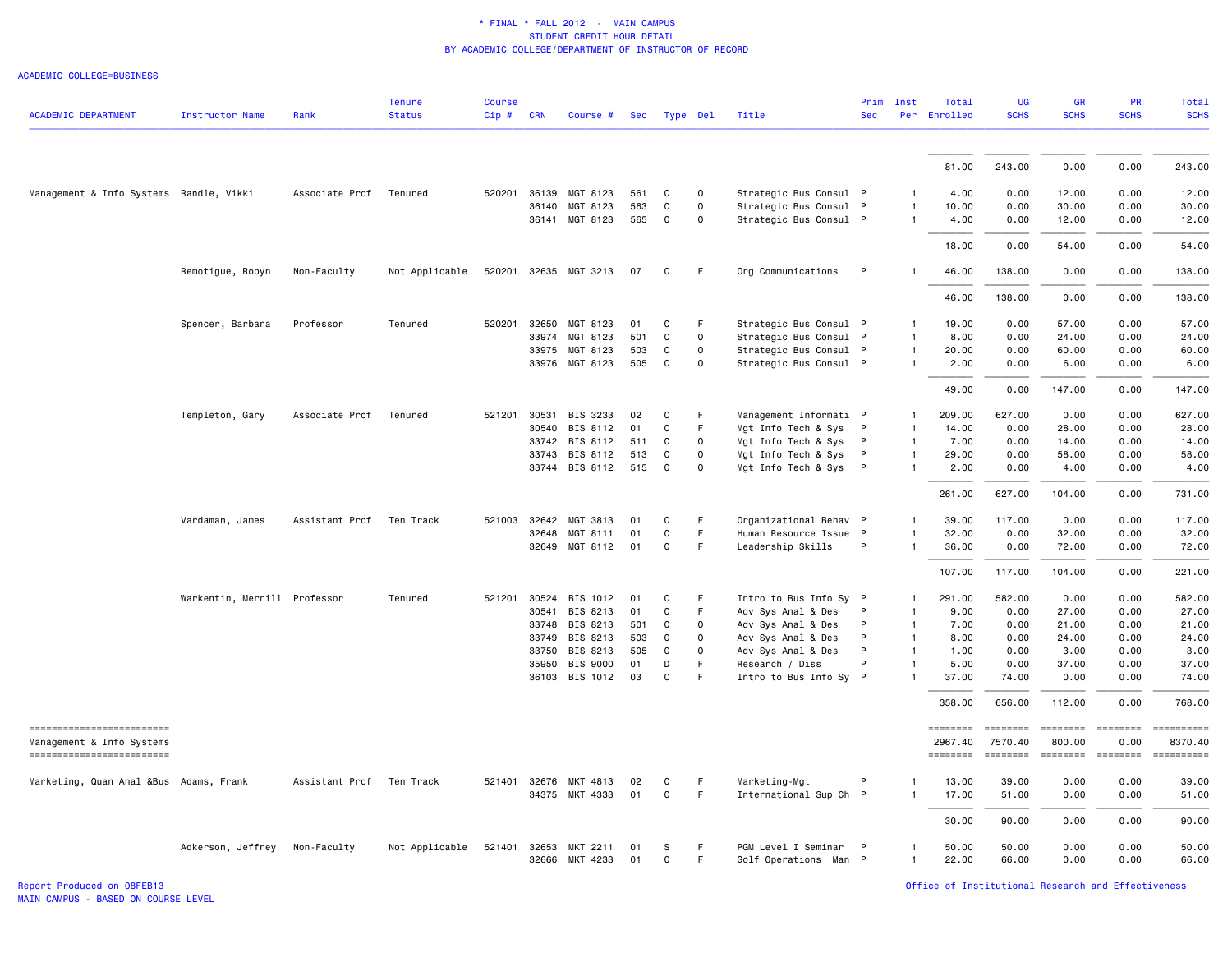|                                             |                                                   |                        | <b>Tenure</b>                  | <b>Course</b> |            |                       |     |              |             |                        |              | Prim Inst      | Total        | <b>UG</b>   | <b>GR</b>   | <b>PR</b>   | <b>Total</b> |
|---------------------------------------------|---------------------------------------------------|------------------------|--------------------------------|---------------|------------|-----------------------|-----|--------------|-------------|------------------------|--------------|----------------|--------------|-------------|-------------|-------------|--------------|
| <b>ACADEMIC DEPARTMENT</b>                  | <b>Instructor Name</b>                            | Rank                   | <b>Status</b>                  | Cip#          | <b>CRN</b> | Course #              | Sec |              | Type Del    | Title                  | <b>Sec</b>   |                | Per Enrolled | <b>SCHS</b> | <b>SCHS</b> | <b>SCHS</b> | <b>SCHS</b>  |
|                                             |                                                   |                        |                                |               |            |                       |     |              |             |                        |              |                |              |             |             |             |              |
| Marketing, Quan Anal &Bus Adkerson, Jeffrey |                                                   | Non-Faculty            | Not Applicable                 | 521401        | 32679      | MKT 6233              | 01  | C            | F           | Golf Operation Manag P |              | $\mathbf{1}$   | 3.00         | 0.00        | 9.00        | 0.00        | 9.00         |
|                                             |                                                   |                        |                                |               | 34199      | MKT 2231              | 01  | L            | F           | Golf Professional De P |              | 1              | 31.00        | 31.00       | 0.00        | 0.00        | 31.00        |
|                                             |                                                   |                        |                                |               | 34201      | MKT 2251              | 01  | L            | F.          | Golf Professional De P |              | $\mathbf{1}$   | 13.00        | 13.00       | 0.00        | 0.00        | 13.00        |
|                                             |                                                   |                        |                                |               |            | 36351 MKT 4000        | 01  | Ι.           | F.          | Directed Indiv Study P |              | $\mathbf{1}$   | 1.00         | 1.00        | 0.00        | 0.00        | 1.00         |
|                                             |                                                   |                        |                                |               |            |                       |     |              |             |                        |              |                | 120.00       | 161.00      | 9.00        | 0.00        | 170.00       |
|                                             | Barnwell, Robert                                  |                        | Grad Tch Assist Not Applicable |               |            | 521401 32663 MKT 4123 | 02  | C            | F           | Advertising            | P            | -1             | 25.00        | 75.00       | 0.00        | 0.00        | 75.00        |
|                                             |                                                   |                        |                                |               |            |                       |     |              |             |                        |              |                | 25.00        | 75.00       | 0.00        | 0.00        | 75.00        |
|                                             | Blakeney, Alisha                                  |                        | Grad Tch Assist Not Applicable |               |            | 521401 33980 MKT 3013 | 501 | C            | $\mathbf 0$ | Principles Of Mkt      | P            | $\mathbf{1}$   | 4.00         | 12.00       | 0.00        | 0.00        | 12.00        |
|                                             |                                                   |                        |                                |               | 33981      | MKT 3013              | 503 | $\mathtt{C}$ | $\mathbf 0$ | Principles Of Mkt      | P            | $\mathbf{1}$   | 9.00         | 27.00       | 0.00        | 0.00        | 27.00        |
|                                             |                                                   |                        |                                |               |            | 34995 MKT 3013        | 504 | C            | $\Omega$    | Principles Of Mkt      | P            | $\mathbf{1}$   | 4.00         | 12.00       | 0.00        | 0.00        | 12.00        |
|                                             |                                                   |                        |                                |               |            |                       |     |              |             |                        |              |                | 17.00        | 51.00       | 0.00        | 0.00        | 51.00        |
|                                             | Collier, Joel                                     | Associate Prof         | Tenured                        | 521401        | 32681      | MKT 8153              | 01  | C            | F           | Strategic Marketing    | P            | $\mathbf{1}$   | 21.00        | 0.00        | 63.00       | 0.00        | 63.00        |
|                                             |                                                   |                        |                                |               | 33983      | MKT 8153              | 521 | C            | 0           | Strategic Marketing    | P            | $\mathbf{1}$   | 5.00         | 0.00        | 15.00       | 0.00        | 15.00        |
|                                             |                                                   |                        |                                |               | 33984      | MKT 8153              | 523 | C            | $\Omega$    | Strategic Marketing    | P            | $\overline{1}$ | 18.00        | 0.00        | 54.00       | 0.00        | 54.00        |
|                                             |                                                   |                        |                                |               | 33985      | MKT 8153              | 525 | C            | $\mathbf 0$ | Strategic Marketing    | P            | $\mathbf{1}$   | 4.00         | 0.00        | 12.00       | 0.00        | 12.00        |
|                                             |                                                   |                        |                                |               |            | 36041 MKT 9000        | 02  | D            | F           | Research / Diss        | P            | $\mathbf{1}$   | 1.00         | 0.00        | 9.00        | 0.00        | 9.00         |
|                                             |                                                   |                        |                                |               |            |                       |     |              |             |                        |              |                | 49.00        | 0.00        | 153.00      | 0.00        | 153.00       |
|                                             | Cook, Cecelia                                     | Instructor             | Non-Ten Track                  | 220199 30543  |            | BL 2413               | 01  | C            | F           | Legal Envt Bus         | P            | 1              | 196.00       | 588.00      | 0.00        | 0.00        | 588.00       |
|                                             |                                                   |                        |                                |               | 30544      | BL 2413               | 02  | C            | F           | Legal Envt Bus         | P            | $\mathbf{1}$   | 191.00       | 573.00      | 0.00        | 0.00        | 573.00       |
|                                             |                                                   |                        |                                |               | 30547      | BL 3223               | 01  | C            | F           | Law Of Comm Trans      | P            | $\mathbf{1}$   | 50.00        | 150.00      | 0.00        | 0.00        | 150.00       |
|                                             |                                                   |                        |                                |               | 30548      | BL 3223               | 02  | C            | F           | Law Of Comm Trans      | P            | $\mathbf{1}$   | 50.00        | 150.00      | 0.00        | 0.00        | 150.00       |
|                                             |                                                   |                        |                                |               |            | 36434 BL 4000         | 01  | $\mathbf{I}$ | F.          | Directed Indiv Study P |              | $\mathbf{1}$   | 1.00         | 3.00        | 0.00        | 0.00        | 3.00         |
|                                             |                                                   |                        |                                |               |            |                       |     |              |             |                        |              |                | 488.00       | 1464.00     | 0.00        | 0.00        | 1464.00      |
|                                             | Ford, Toni-Rochell Grad Tch Assist Not Applicable |                        |                                |               |            | 521401 34374 MKT 3933 | 01  | C            | F.          | International Mkt      | P            |                | 46.00        | 138.00      | 0.00        | 0.00        | 138.00       |
|                                             |                                                   |                        |                                |               |            |                       |     |              |             |                        |              |                | 46.00        | 138.00      | 0.00        | 0.00        | 138.00       |
|                                             | Gaskin, Leonard                                   | Non-Faculty            | Not Applicable                 |               |            | 521401 32659 MKT 4113 | 01  | C            | F.          | Personal Selling       | P            | $\mathbf{1}$   | 41.00        | 123.00      | 0.00        | 0.00        | 123.00       |
|                                             |                                                   |                        |                                |               |            |                       |     |              |             |                        |              |                | 41.00        | 123.00      | 0.00        | 0.00        | 123.00       |
|                                             | Goree, Michael                                    | Instructor             | Non-Ten Track                  |               |            | 521401 32657 MKT 3213 | 01  | C            | F.          | Retailing              | P            | 1              | 54.00        | 162.00      | 0.00        | 0.00        | 162.00       |
|                                             |                                                   |                        |                                |               | 32658      | MKT 3213              | 02  | $\mathtt{C}$ | F           | Retailing              | P            | $\mathbf{1}$   | 60.00        | 180.00      | 0.00        | 0.00        | 180.00       |
|                                             |                                                   |                        |                                | 521499 32673  |            | MKT 4613              | 01  | C            | F           | Services Marketing     | P            | $\mathbf{1}$   | 81.00        | 243.00      | 0.00        | 0.00        | 243.00       |
|                                             |                                                   |                        |                                |               |            | 32674 MKT 4613        | 02  | C            | F           | Services Marketing     | P            | $\mathbf{1}$   | 46.00        | 138.00      | 0.00        | 0.00        | 138.00       |
|                                             |                                                   |                        |                                |               |            |                       |     |              |             |                        |              |                | 241.00       | 723.00      | 0.00        | 0.00        | 723.00       |
|                                             | Graham, Kenneth                                   |                        | Grad Tch Assist Not Applicable |               |            | 521401 32670 MKT 4533 | 01  | C            | F           | Marketing Research     | P            |                | 33.00        | 99.00       | 0.00        | 0.00        | 99.00        |
|                                             |                                                   |                        |                                |               |            |                       |     |              |             |                        |              |                | 33.00        | 99.00       | 0.00        | 0.00        | 99.00        |
|                                             | Hill, William                                     | Associate Prof Tenured |                                |               |            | 521401 33986 MKT 8153 | 561 | C            | $\mathbf 0$ | Strategic Marketing    | $\mathsf{P}$ | 1              | 11.00        | 0.00        | 33.00       | 0.00        | 33.00        |
|                                             |                                                   |                        |                                |               | 33987      | MKT 8153              | 563 | C            | $\mathbf 0$ | Strategic Marketing    | P            | $\mathbf{1}$   | 16.00        | 0.00        | 48.00       | 0.00        | 48.00        |
|                                             |                                                   |                        |                                |               |            | 33988 MKT 8153        | 565 | $\mathtt{C}$ | $\Omega$    | Strategic Marketing P  |              | $\mathbf{1}$   | 4.00         | 0.00        | 12.00       | 0.00        | 12.00        |
|                                             |                                                   |                        |                                |               |            |                       |     |              |             |                        |              |                |              |             |             |             |              |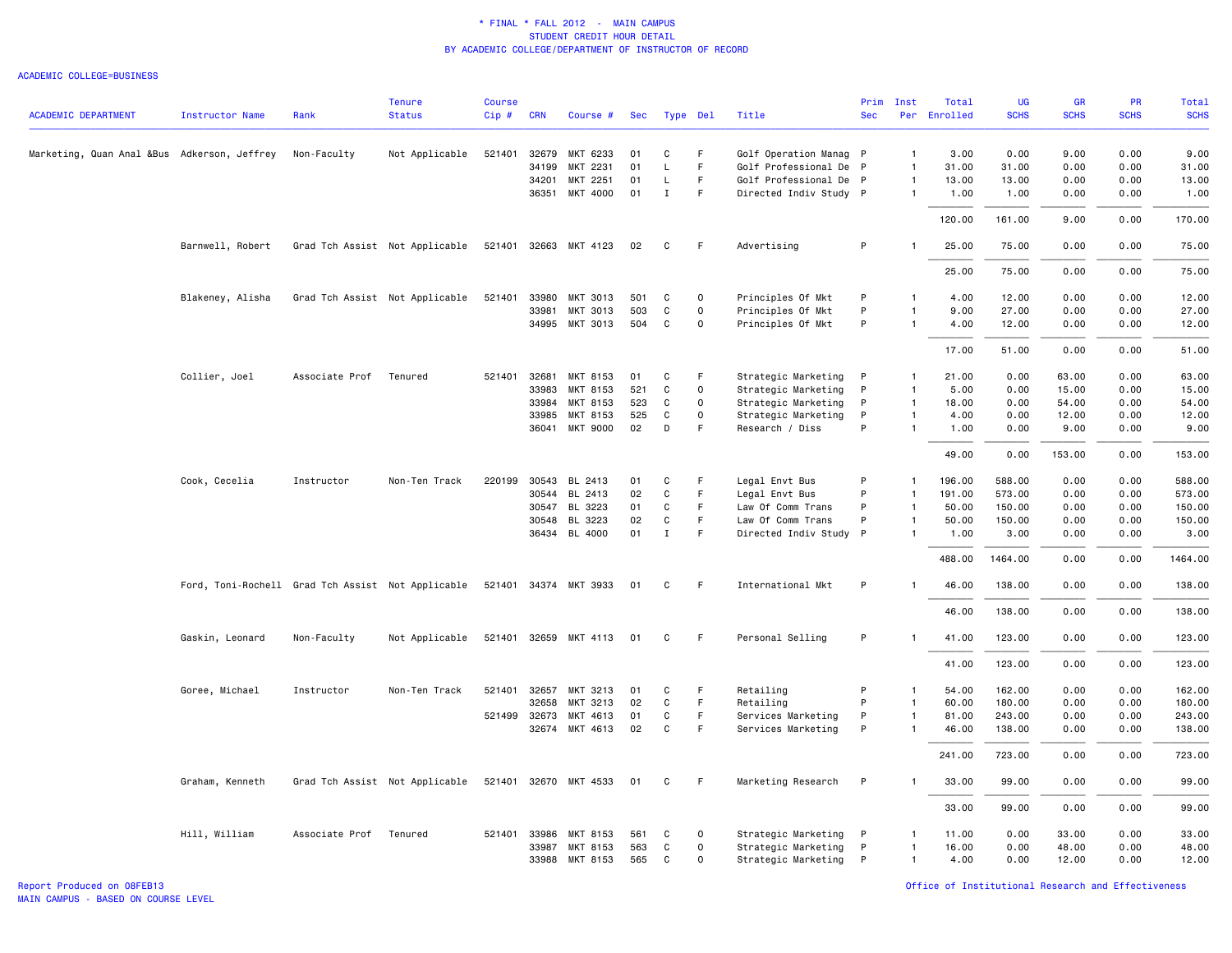ACADEMIC COLLEGE=BUSINESS

| <b>ACADEMIC DEPARTMENT</b>                | <b>Instructor Name</b> | Rank           | <b>Tenure</b><br><b>Status</b> | <b>Course</b><br>Cip# | <b>CRN</b> | Course #        | <b>Sec</b> | Type Del     |             | Title                  | Prim<br><b>Sec</b> | Inst         | Total<br>Per Enrolled | UG<br><b>SCHS</b> | GR<br><b>SCHS</b> | PR<br><b>SCHS</b> | Total<br><b>SCHS</b> |
|-------------------------------------------|------------------------|----------------|--------------------------------|-----------------------|------------|-----------------|------------|--------------|-------------|------------------------|--------------------|--------------|-----------------------|-------------------|-------------------|-------------------|----------------------|
|                                           |                        |                |                                |                       |            |                 |            |              |             |                        |                    |              |                       |                   |                   |                   |                      |
|                                           |                        |                |                                |                       |            |                 |            |              |             |                        |                    |              | 31.00                 | 0.00              | 93.00             | 0.00              | 93.00                |
| Marketing, Quan Anal &Bus Lam, Wai-Cheong |                        | Instructor     | Non-Ten Track                  | 521302                | 30552      | BQA 2113        | 01         | C            | F           | Bus Stat Methods I     | P                  |              | 38.00                 | 114.00            | 0.00              | 0.00              | 114.00               |
|                                           |                        |                |                                |                       | 30553      | BQA 2113        | 02         | C            | F           | Bus Stat Methods I     | P                  | 1            | 36.00                 | 108.00            | 0.00              | 0.00              | 108.00               |
|                                           |                        |                |                                |                       | 30559      | BQA 3123        | 03         | C            | F           | Bus Stat Methods II    | P                  | 1            | 64.00                 | 192.00            | 0.00              | 0.00              | 192.00               |
|                                           |                        |                |                                |                       |            | 30560 BQA 3123  | 04         | C            | $\mathsf F$ | Bus Stat Methods II    | $\mathsf{P}$       | 1            | 25.00                 | 75.00             | 0.00              | 0.00              | 75.00                |
|                                           |                        |                |                                |                       |            |                 |            |              |             |                        |                    |              | 163.00                | 489.00            | 0.00              | 0.00              | 489.00               |
|                                           | Liddell, Gloria        | Assistant Prof | Ten Track                      | 220199                | 30551      | BL 8112         | 01         | C            | F           | Law Ethics Disp Res    | P                  | 1            | 13.00                 | 0.00              | 26.00             | 0.00              | 26.00                |
|                                           |                        |                |                                | 521501                | 33754      | BL 4333         | 501        | C            | $\mathbf 0$ | Real Estate Law        | P                  | $\mathbf{1}$ | 1.00                  | 3.00              | 0.00              | 0.00              | 3.00                 |
|                                           |                        |                |                                |                       | 33755      | BL 4333         | 503        | C            | $\mathsf 0$ | Real Estate Law        | P                  | 1            | 1.00                  | 3.00              | 0.00              | 0.00              | 3.00                 |
|                                           |                        |                |                                |                       | 33757      | BL 6333         | 501        | C            | 0           | Real Estate Law        | P                  | 1            | 5.00                  | 0.00              | 15.00             | 0.00              | 15.00                |
|                                           |                        |                |                                |                       | 33758      | BL 6333         | 503        | C            | $\mathbf 0$ | Real Estate Law        | P                  | $\mathbf{1}$ | 19.00                 | 0.00              | 57.00             | 0.00              | 57.00                |
|                                           |                        |                |                                |                       | 33759      | BL 6333         | 505        | C            | $\mathsf 0$ | Real Estate Law        | P                  | $\mathbf{1}$ | 2.00                  | 0.00              | 6.00              | 0.00              | 6.00                 |
|                                           |                        |                |                                |                       | 34008      | REF 4333        | 501        | C            | $\mathsf 0$ | Real Estate Law        | P                  | 1            | 2.00                  | 6.00              | 0.00              | 0.00              | 6.00                 |
|                                           |                        |                |                                |                       | 34011      | REF 6333        | 501        | C            | $\mathsf 0$ | Real Estate Law        | P                  | 1            | 1.00                  | 0.00              | 3.00              | 0.00              | 3.00                 |
|                                           |                        |                |                                |                       |            | 34012 REF 6333  | 503        | C            | $\mathbf 0$ | Real Estate Law        | P                  | 1            | 2.00                  | 0.00              | 6.00              | 0.00              | 6.00                 |
|                                           |                        |                |                                |                       | 34013      | REF 6333        | 505        | C            | $\mathbf 0$ | Real Estate Law        | P                  | 1            | 2.00                  | 0.00              | 6.00              | 0.00              | 6.00                 |
|                                           |                        |                |                                |                       |            |                 |            |              |             |                        |                    |              | 48.00                 | 12.00             | 119.00            | 0.00              | 131.00               |
|                                           | Liddell, Pearson       | Professor      | Tenured                        | 220199                | 30545      | BL 2413         | 03         | $\mathtt{C}$ | F           | Legal Envt Bus         | P                  | 1            | 64.00                 | 192.00            | 0.00              | 0.00              | 192.00               |
|                                           |                        |                |                                |                       | 30549      | BL 4263         | 01         | C            | $\mathsf F$ | Environmental Law      | P                  |              | 26.00                 | 78.00             | 0.00              | 0.00              | 78.00                |
|                                           |                        |                |                                |                       |            | 30550 BL 6263   | 01         | C            | F           | Environmental Law      | P                  | 1            | 9.00                  | 0.00              | 27.00             | 0.00              | 27.00                |
|                                           |                        |                |                                |                       |            |                 |            |              |             |                        |                    |              | 99.00                 | 270.00            | 27.00             | 0.00              | 297.00               |
|                                           | Lueg, Jason            | Professor      | Tenured                        | 521401                | 32675      | MKT 4813        | 01         | C            | F           | Marketing-Mgt          | P                  |              | 17.00                 | 51.00             | 0.00              | 0.00              | 51.00                |
|                                           |                        |                |                                |                       | 36430      | MKT 4000        | 02         | $\mathbf{I}$ | $\mathsf F$ | Directed Indiv Study P |                    | 1            | 1.00                  | 3.00              | 0.00              | 0.00              | 3.00                 |
|                                           |                        |                |                                |                       | 36458      | MKT 4000        | 03         | Ι.           | F           | Directed Indiv Study P |                    | $\mathbf{1}$ | 1.00                  | 3.00              | 0.00              | 0.00              | 3.00                 |
|                                           |                        |                |                                |                       | 36463      | MKT 4000        | 04         | $\mathbf I$  | F           | Directed Indiv Study P |                    |              | 1.00                  | 3.00              | 0.00              | 0.00              | 3.00                 |
|                                           |                        |                |                                |                       | 36534      | MKT 4000        | 05         | $\mathbf I$  | $\mathsf F$ | Directed Indiv Study P |                    | $\mathbf{1}$ | 1.00                  | 3.00              | 0.00              | 0.00              | 3.00                 |
|                                           |                        |                |                                |                       | 36580      | <b>MKT 4000</b> | 06         | Ι.           | F           | Directed Indiv Study P |                    | 1            | 1.00                  | 3.00              | 0.00              | 0.00              | 3.00                 |
|                                           |                        |                |                                |                       | 36581      | MKT 4000        | 07         | Ι.           | F.          | Directed Indiv Study P |                    | 1            | 1.00                  | 3.00              | 0.00              | 0.00              | 3.00                 |
|                                           |                        |                |                                |                       | 36586      | MKT 4000        | 08         | $\mathbf{I}$ | F           | Directed Indiv Study P |                    | 1            | 1.00                  | 3.00              | 0.00              | 0.00              | 3.00                 |
|                                           |                        |                |                                |                       |            |                 |            |              |             |                        |                    |              | 24.00                 | 72.00             | 0.00              | 0.00              | 72.00                |
|                                           | Lueg, Nicole           | Professor      | Tenured                        | 521302                | 30563      | BQA 8583        | 01         | C            | F           | Quan Meth Res In Bus   | $\mathsf{P}$       |              | 10.00                 | 0.00              | 30.00             | 0.00              | 30.00                |
|                                           |                        |                |                                | 521401                | 32668      | MKT 4413        | 01         | C            | F           | Consumer Behavior      | P                  | 1            | 66.00                 | 198.00            | 0.00              | 0.00              | 198.00               |
|                                           |                        |                |                                |                       |            | 35358 MKT 9000  | 01         | D            | F           | Research / Diss        | P                  | 1            | 2.00                  | 0.00              | 18.00             | 0.00              | 18.00                |
|                                           |                        |                |                                |                       |            |                 |            |              |             |                        |                    |              | 78.00                 | 198.00            | 48.00             | 0.00              | 246.00               |
|                                           | McCormick, James       | Instructor     | Non-Ten Track                  | 521302                | 30554      | BQA 2113        | 03         | C            | F           | Bus Stat Methods I     | P                  | $\mathbf{1}$ | 69.00                 | 207.00            | 0.00              | 0.00              | 207.00               |
|                                           |                        |                |                                |                       | 30555      | BQA 2113        | 04         | C            | F           | Bus Stat Methods I     | P                  | 1            | 65.00                 | 195.00            | 0.00              | 0.00              | 195.00               |
|                                           |                        |                |                                |                       | 30556      | BQA 2113        | 05         | C            | F           | Bus Stat Methods I     | P                  | 1            | 53.00                 | 159.00            | 0.00              | 0.00              | 159.00               |
|                                           |                        |                |                                |                       |            | 30557 BQA 3123  | 01         | C            | $\mathsf F$ | Bus Stat Methods II P  |                    | $\mathbf{1}$ | 70.00                 | 210.00            | 0.00              | 0.00              | 210.00               |
|                                           |                        |                |                                |                       |            |                 |            |              |             |                        |                    |              | 257.00                | 771.00            | 0.00              | 0.00              | 771.00               |
|                                           | Moore, Melissa         | Professor      | Tenured                        | 521401                | 32654      | MKT 3013        | 01         | C            | F           | Principles Of Mkt      | P                  | 1            | 245.00                | 735.00            | 0.00              | 0.00              | 735.00               |
|                                           |                        |                |                                |                       |            | 32655 MKT 3013  | 02         | C            | F           | Principles Of Mkt      | P                  | 1            | 223.00                | 669.00            | 0.00              | 0.00              | 669.00               |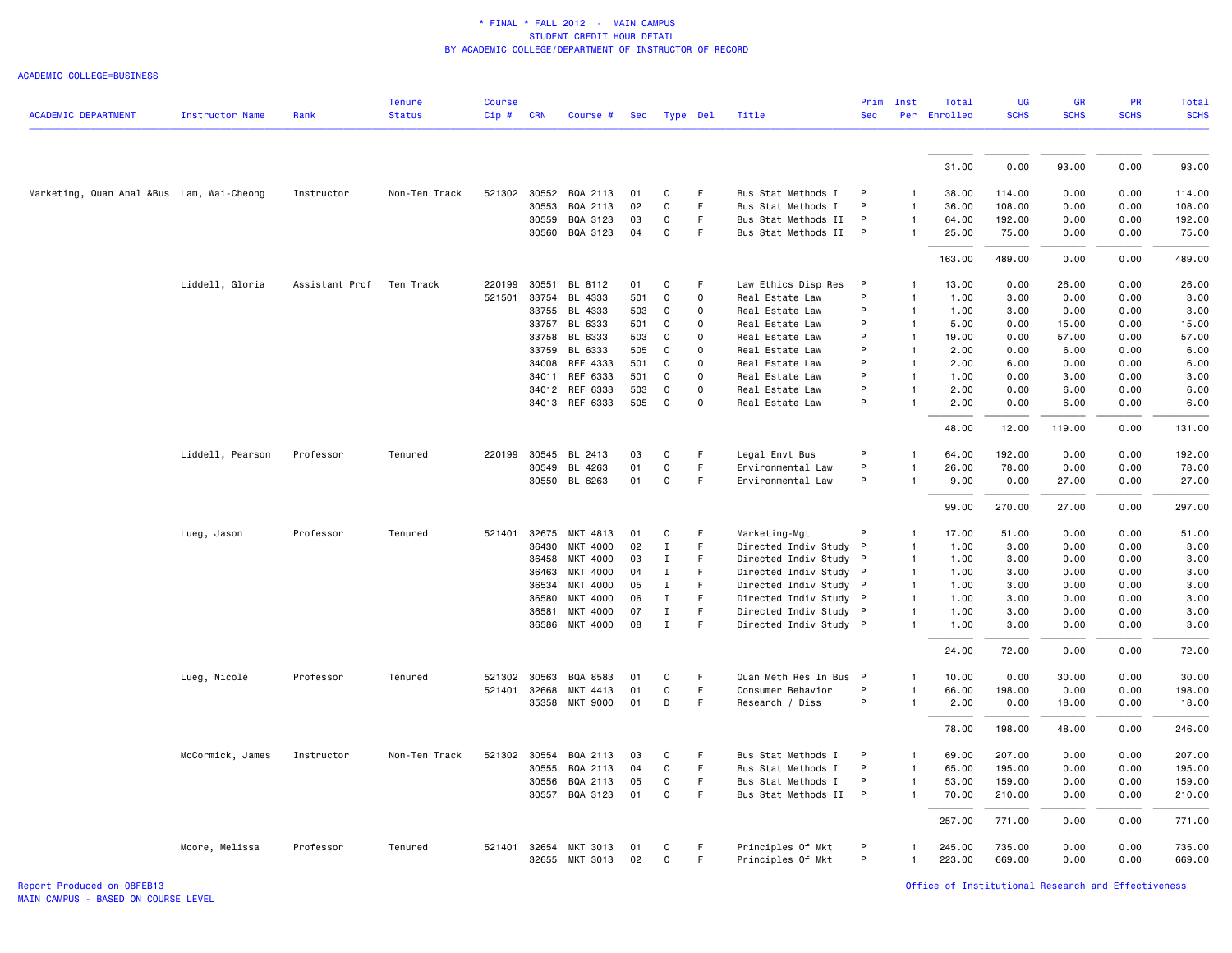| <b>ACADEMIC DEPARTMENT</b>              | <b>Instructor Name</b> | Rank           | <b>Tenure</b><br><b>Status</b> | <b>Course</b><br>$Cip \#$ | <b>CRN</b> | Course #              | Sec | Type Del     |             | Title                  | Prim<br><b>Sec</b> | Inst         | Total<br>Per Enrolled | <b>UG</b><br><b>SCHS</b> | GR<br><b>SCHS</b> | <b>PR</b><br><b>SCHS</b> | <b>Total</b><br><b>SCHS</b> |
|-----------------------------------------|------------------------|----------------|--------------------------------|---------------------------|------------|-----------------------|-----|--------------|-------------|------------------------|--------------------|--------------|-----------------------|--------------------------|-------------------|--------------------------|-----------------------------|
|                                         |                        |                |                                |                           |            |                       |     |              |             |                        |                    |              | 468.00                | 1404.00                  | 0.00              | 0.00                     | 1404.00                     |
| Marketing, Quan Anal &Bus Moore, Robert |                        | Professor      | Tenured                        | 521401 32664              |            | MKT 4213              | 01  | C            | F.          | Internet Marketing     | P                  | 1            | 25.00                 | 75.00                    | 0.00              | 0.00                     | 75.00                       |
|                                         |                        |                |                                |                           | 32665      | MKT 4213              | 02  | $\mathtt{C}$ | F.          | Internet Marketing     | P                  | $\mathbf{1}$ | 15.00                 | 45.00                    | 0.00              | 0.00                     | 45.00                       |
|                                         |                        |                |                                |                           | 32677      | MKT 6213              | 01  | C            | F           | Internet Marketing     | P                  | $\mathbf{1}$ | 1.00                  | 0.00                     | 3.00              | 0.00                     | 3.00                        |
|                                         |                        |                |                                |                           |            | 32678 MKT 6213        | 02  | $\mathtt{C}$ | F           | Internet Marketing     | P                  | -1           | 7.00                  | 0.00                     | 21.00             | 0.00                     | 21.00                       |
|                                         |                        |                |                                |                           |            |                       |     |              |             |                        |                    |              | 48.00                 | 120.00                   | 24.00             | 0.00                     | 144.00                      |
|                                         | Pelletier, Mark        |                | Grad Tch Assist Not Applicable |                           |            | 521401 32660 MKT 4113 | 02  | C            | F           | Personal Selling       | P                  | $\mathbf{1}$ | 40.00                 | 120.00                   | 0.00              | 0.00                     | 120.00                      |
|                                         |                        |                |                                |                           |            |                       |     |              |             |                        |                    |              | 40.00                 | 120.00                   | 0.00              | 0.00                     | 120.00                      |
|                                         | Shanahan, Kevin        | Associate Prof | Tenured                        | 521302 36381              |            | BQA 7000              | 01  | <b>I</b>     | F           | Directed Indiv Study P |                    | $\mathbf{1}$ | 1.00                  | 0.00                     | 3.00              | 0.00                     | 3.00                        |
|                                         |                        |                |                                | 521401                    | 32662      | MKT 4123              | 01  | C            | F           | Advertising            | P                  | $\mathbf{1}$ | 45.00                 | 135.00                   | 0.00              | 0.00                     | 135.00                      |
|                                         |                        |                |                                |                           | 32669      | MKT 4413              | 02  | $\mathtt{C}$ | F           | Consumer Behavior      | P                  | $\mathbf{1}$ | 47.00                 | 141.00                   | 0.00              | 0.00                     | 141.00                      |
|                                         |                        |                |                                |                           | 35446      | <b>MKT 7000</b>       | 01  | $\mathbf I$  | F           | Directed Indiv Study P |                    | $\mathbf{1}$ | 1.00                  | 0.00                     | 3.00              | 0.00                     | 3.00                        |
|                                         |                        |                |                                |                           | 36065      | MKT 7000              | 02  | $\mathbf I$  | F.          | Directed Indiv Study P |                    | $\mathbf{1}$ | 1.00                  | 0.00                     | 3.00              | 0.00                     | 3.00                        |
|                                         |                        |                |                                |                           |            |                       |     |              |             |                        |                    |              | 95.00                 | 276.00                   | 9.00              | 0.00                     | 285.00                      |
|                                         | Sullivan, J.           | Professor      | Tenured                        | 521302 30564              |            | BQA 9333              | 01  | C            | F.          | Stat Methods for Bus P |                    | $\mathbf{1}$ | 6.00                  | 0.00                     | 18.00             | 0.00                     | 18.00                       |
|                                         |                        |                |                                |                           | 33763      | BQA 8443              | 501 | C            | 0           | Stat Analy Bus Dec     | P                  | $\mathbf{1}$ | 5.00                  | 0.00                     | 15.00             | 0.00                     | 15.00                       |
|                                         |                        |                |                                |                           | 33764      | BQA 8443              | 503 | C            | $\mathbf 0$ | Stat Analy Bus Dec     | P                  | 1            | 26.00                 | 0.00                     | 78.00             | 0.00                     | 78.00                       |
|                                         |                        |                |                                |                           | 33765      | BQA 8443              | 505 | C            | 0           | Stat Analy Bus Dec     | P                  | $\mathbf{1}$ | 3.00                  | 0.00                     | 9.00              | 0.00                     | 9.00                        |
|                                         |                        |                |                                |                           |            |                       |     |              |             |                        |                    |              | 40.00                 | 0.00                     | 120.00            | 0.00                     | 120.00                      |
|                                         | Tahai, Alireza         | Professor      | Tenured                        | 521302 30558              |            | BQA 3123              | 02  | C            | F           | Bus Stat Methods II P  |                    | $\mathbf{1}$ | 66.00                 | 198.00                   | 0.00              | 0.00                     | 198.00                      |
|                                         |                        |                |                                |                           | 30561      | BQA 3123              | 05  | $\mathtt{C}$ | F           | Bus Stat Methods II P  |                    | $\mathbf{1}$ | 32.00                 | 96.00                    | 0.00              | 0.00                     | 96.00                       |
|                                         |                        |                |                                |                           |            |                       |     |              |             |                        |                    |              | 98.00                 | 294.00                   | 0.00              | 0.00                     | 294.00                      |
|                                         | Taylor, Ronald         | Professor      | Tenured                        | 521302 30562              |            | BQA 8233              | 01  | C            | F.          | Quant Analysis & Bus P |                    | $\mathbf{1}$ | 8.00                  | 0.00                     | 24.00             | 0.00                     | 24.00                       |
|                                         |                        |                |                                |                           | 33760      | BQA 8233              | 501 | C            | $\mathbf 0$ | Quant Analysis & Bus P |                    | $\mathbf{1}$ | 5.00                  | 0.00                     | 15.00             | 0.00                     | 15.00                       |
|                                         |                        |                |                                |                           | 33761      | BQA 8233              | 503 | C            | 0           | Quant Analysis & Bus P |                    | $\mathbf{1}$ | 30.00                 | 0.00                     | 90.00             | 0.00                     | 90.00                       |
|                                         |                        |                |                                |                           |            | 33762 BQA 8233        | 505 | C            | $\mathbf 0$ | Quant Analysis & Bus P |                    | $\mathbf{1}$ | 3.00                  | 0.00                     | 9.00              | 0.00                     | 9.00                        |
|                                         |                        |                |                                |                           |            |                       |     |              |             |                        |                    |              | 46.00                 | 0.00                     | 138.00            | 0.00                     | 138.00                      |
|                                         | Verdell, Angela        | Non-Faculty    | Not Applicable                 |                           |            | 140101 31978 GE 1021  | 01  | C            | F           | Engineering Success    | $\mathsf{P}$       | -1           | 84.00                 | 84.00                    | 0.00              | 0.00                     | 84.00                       |
|                                         |                        |                |                                |                           |            |                       |     |              |             |                        |                    |              | 84.00                 | 84.00                    | 0.00              | 0.00                     | 84.00                       |
|                                         | Webster, Cynthia       | Professor      | Tenured                        | 521401 32672              |            | MKT 4533              | 03  | C            | F           | Marketing Research     | P                  | -1           | 17.00                 | 51.00                    | 0.00              | 0.00                     | 51.00                       |
|                                         |                        |                |                                |                           |            | 34376 MKT 8533        | 01  | S            | F           | Rsrch Design & Exec P  |                    | $\mathbf{1}$ | 4.00                  | 0.00                     | 12.00             | 0.00                     | 12.00                       |
|                                         |                        |                |                                |                           |            |                       |     |              |             |                        |                    |              | 21.00                 | 51.00                    | 12.00             | 0.00                     | 63.00                       |
|                                         | Wilder, Kelly          |                | Grad Tch Assist Not Applicable |                           |            | 521401 32671 MKT 4533 | 02  | C            | F.          | Marketing Research     | P                  |              | 22.00                 | 66.00                    | 0.00              | 0.00                     | 66.00                       |
|                                         |                        |                |                                |                           |            |                       |     |              |             |                        |                    |              | 22.00                 | 66.00                    | 0.00              | 0.00                     | 66.00                       |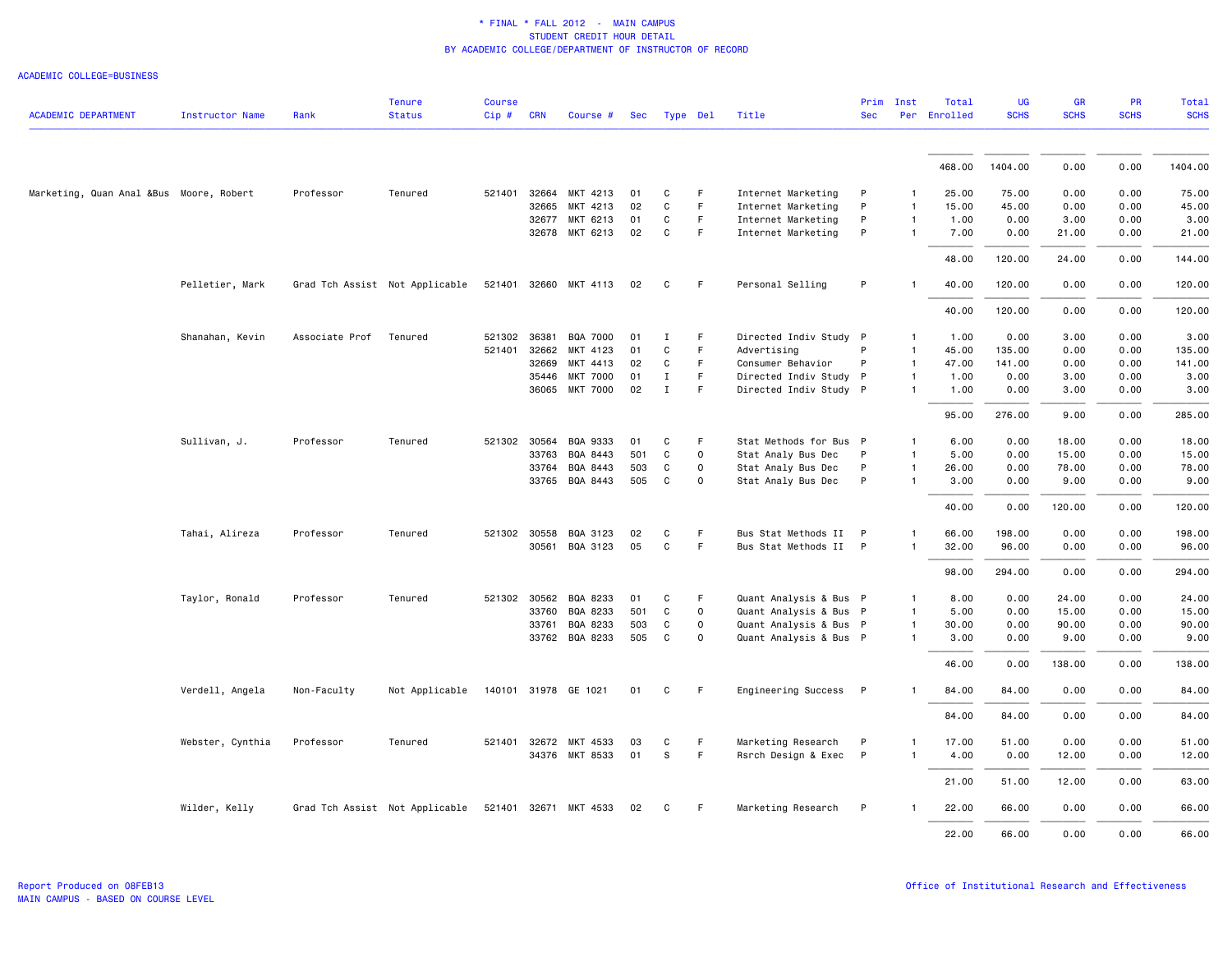### ACADEMIC COLLEGE=BUSINESS

| <b>ACADEMIC DEPARTMENT</b> | Instructor Name | Rank | Tenure<br><b>Status</b> | Course<br>$Cip$ # | <b>CRN</b> | Course # Sec Type Del |  | Title | Prim Inst<br>Sec | Total<br>Per Enrolled | <b>SCHS</b> | <b>SCHS</b> | Total<br><b>SCHS</b> |
|----------------------------|-----------------|------|-------------------------|-------------------|------------|-----------------------|--|-------|------------------|-----------------------|-------------|-------------|----------------------|
| -------------------------- |                 |      |                         |                   |            |                       |  |       |                  |                       |             | =======     | ==========           |

 Marketing, Quan Anal &Bus 2752.00 7151.00 752.00 0.00 7903.00 ========================= ======== ======== ======== ======== ========== ======== ======== ======== ======== ==========9670.40 25267.40 2569.00 0.00 27836.40

======== ======== ======== ======== ==========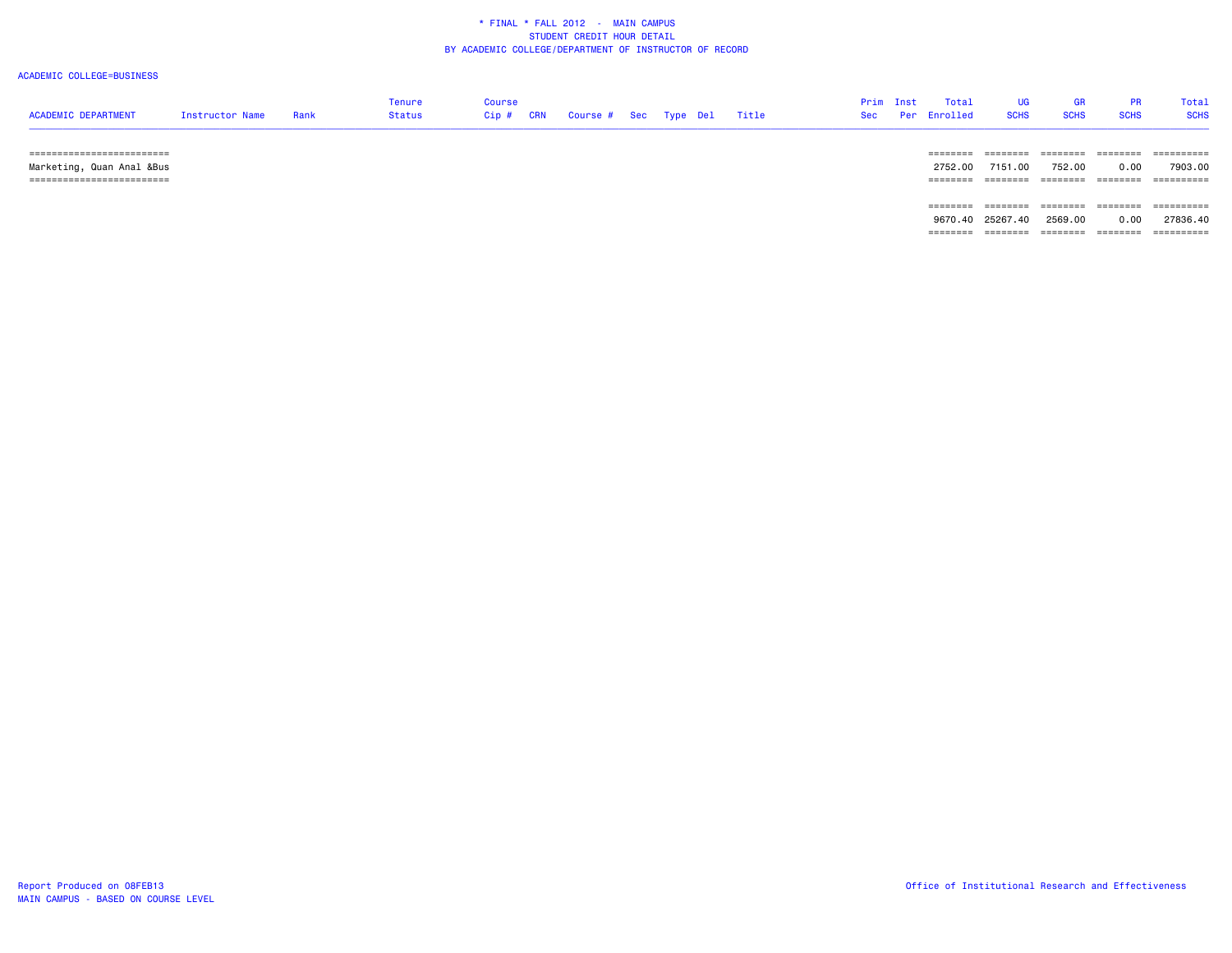|                            |                        |                               | <b>Tenure</b>                  | <b>Course</b> |            |                       |     |              |    |                        | Prim       | Inst           | Total        | <b>UG</b>   | <b>GR</b>   | <b>PR</b>   | Total       |
|----------------------------|------------------------|-------------------------------|--------------------------------|---------------|------------|-----------------------|-----|--------------|----|------------------------|------------|----------------|--------------|-------------|-------------|-------------|-------------|
| <b>ACADEMIC DEPARTMENT</b> | <b>Instructor Name</b> | Rank                          | <b>Status</b>                  | Cip#          | <b>CRN</b> | Course #              | Sec | Type Del     |    | Title                  | <b>Sec</b> |                | Per Enrolled | <b>SCHS</b> | <b>SCHS</b> | <b>SCHS</b> | <b>SCHS</b> |
| Counseling & Educational   | Abernathy, Larry       | Resrch Assist P Non-Ten Track |                                | 130408        | 31711      | EPY 2513              | 01  | C            | F. | Human Growth & Devel P |            | $\mathbf{1}$   | 119.00       | 357.00      | 0.00        | 0.00        | 357.00      |
|                            |                        |                               |                                |               |            | 31712 EPY 2513        | 02  | $\mathbf c$  | F  | Human Growth & Devel P |            | $\mathbf{1}$   | 50.00        | 150.00      | 0.00        | 0.00        | 150.00      |
|                            |                        |                               |                                |               |            |                       |     |              |    |                        |            |                | 169.00       | 507.00      | 0.00        | 0.00        | 507.00      |
|                            | Bailey, Elizabeth      | Non-Faculty                   | Not Applicable                 | 131101        | 30899      | COE 4513              | 02  | C            | F  | Paro Prof Stud Dev     | P          | $\mathbf{1}$   | 13.00        | 39.00       | 0.00        | 0.00        | 39.00       |
|                            |                        |                               |                                |               | 30900      | COE 4513              | 03  | C            | F  | Paro Prof Stud Dev     | P          | $\mathbf{1}$   | 20.00        | 60.00       | 0.00        | 0.00        | 60.00       |
|                            |                        |                               |                                |               | 30901      | COE 4513              | 04  | C            | F  | Paro Prof Stud Dev     | P          | $\mathbf{1}$   | 8.00         | 24.00       | 0.00        | 0.00        | 24.00       |
|                            |                        |                               |                                |               | 30902      | COE 4513              | 05  | C            | F. | Paro Prof Stud Dev     | P          | $\mathbf{1}$   | 13.00        | 39.00       | 0.00        | 0.00        | 39.00       |
|                            |                        |                               |                                |               | 36457      | COE 4000              | 07  | $\mathbf{I}$ | F. | Directed Indiv Study P |            | $\mathbf{1}$   | 1.00         | 3.00        | 0.00        | 0.00        | 3.00        |
|                            |                        |                               |                                |               |            |                       |     |              |    |                        |            |                | 55.00        | 165.00      | 0.00        | 0.00        | 165.00      |
|                            | Boyles, Caragh         | Non-Faculty                   | Not Applicable                 |               |            | 521001 36194 EXL 0190 | 03  | E            | F  | Experiential Learnin P |            | $\mathbf{1}$   | 1.00         | 3.00        | 0.00        | 0.00        | 3.00        |
|                            |                        |                               |                                |               |            |                       |     |              |    |                        |            |                | 1.00         | 3.00        | 0.00        | 0.00        | 3.00        |
|                            | Brownlee, Sunny        | Lecturer                      | Non-Ten Track                  |               |            | 130499 31724 EPY 3553 | 01  | C            | F. | Gifted/Creativity      | P          | $\mathbf{1}$   | 22.00        | 66.00       | 0.00        | 0.00        | 66.00       |
|                            |                        |                               |                                |               |            |                       |     |              |    |                        |            |                | 22.00        | 66.00       | 0.00        | 0.00        | 66.00       |
|                            | Capella, Julie         | Non-Faculty                   | Not Applicable                 |               |            | 131315 36152 LSK 2990 | 05  | C            | F  | Special Topic In LSK P |            | $\mathbf{1}$   | 2.00         | 6.00        | 0.00        | 0.00        | 6.00        |
|                            |                        |                               |                                |               | 36153      | LSK 2990              | 03  | C            | F  | Special Topic In LSK P |            | $\mathbf{1}$   | 1.00         | 3.00        | 0.00        | 0.00        | 3.00        |
|                            |                        |                               |                                |               | 36154      | LSK 2990              | 04  | C            | F  | Special Topic In LSK P |            | $\mathbf{1}$   | 1.00         | 3.00        | 0.00        | 0.00        | 3.00        |
|                            |                        |                               |                                |               | 36155      | LSK 2990              | 06  | C            | F  | Special Topic In LSK P |            | $\overline{1}$ | 1.00         | 3.00        | 0.00        | 0.00        | 3.00        |
|                            |                        |                               |                                |               | 36156      | LSK 2990              | 07  | C            | F  | Special Topic In LSK P |            | $\overline{1}$ | 2.00         | 6.00        | 0.00        | 0.00        | 6.00        |
|                            |                        |                               |                                |               | 36157      | LSK 2990              | 08  | C            | F  | Special Topic In LSK P |            | $\overline{1}$ | 1.00         | 3.00        | 0.00        | 0.00        | 3.00        |
|                            |                        |                               |                                |               | 36158      | LSK 2990              | 09  | C            | F  | Special Topic In LSK P |            | $\mathbf{1}$   | 1.00         | 3.00        | 0.00        | 0.00        | 3.00        |
|                            |                        |                               |                                |               | 36159      | LSK 2990              | 10  | C            | F  | Special Topic In LSK P |            | $\overline{1}$ | 1.00         | 3.00        | 0.00        | 0.00        | 3.00        |
|                            |                        |                               |                                |               | 36160      | LSK 2990              | 11  | C            | F  | Special Topic In LSK P |            | $\mathbf{1}$   | 2.00         | 6.00        | 0.00        | 0.00        | 6.00        |
|                            |                        |                               |                                |               | 36161      | LSK 2990              | 12  | C            | F  | Special Topic In LSK P |            | $\overline{1}$ | 1.00         | 3.00        | 0.00        | 0.00        | 3.00        |
|                            |                        |                               |                                |               |            | 36162 LSK 2990        | 13  | C            | F  | Special Topic In LSK P |            | $\mathbf{1}$   | 1.00         | 3.00        | 0.00        | 0.00        | 3.00        |
|                            |                        |                               |                                |               | 36163      | LSK 2990              | 14  | C            | F  | Special Topic In LSK P |            | $\mathbf{1}$   | 1.00         | 3.00        | 0.00        | 0.00        | 3.00        |
|                            |                        |                               |                                |               | 36164      | LSK 2990              | 15  | C            | F  | Special Topic In LSK P |            | $\mathbf{1}$   | 2.00         | 6.00        | 0.00        | 0.00        | 6.00        |
|                            |                        |                               |                                |               | 36166      | LSK 2990              | 17  | $\mathbf{C}$ | F. | Special Topic In LSK P |            | $\mathbf{1}$   | 1.00         | 3.00        | 0.00        | 0.00        | 3.00        |
|                            |                        |                               |                                |               | 36167      | LSK 2990              | 18  | C            | F  | Special Topic In LSK P |            | $\mathbf{1}$   | 1.00         | 3.00        | 0.00        | 0.00        | 3.00        |
|                            |                        |                               |                                |               |            |                       |     |              |    |                        |            |                | 19.00        | 57.00       | 0.00        | 0.00        | 57.00       |
|                            | Chrestman, Angela      | Non-Faculty                   | Not Applicable                 | 521001        |            | 30952 CP 8013         | 01  | E            | F. | First Work Sem         | P          | $\mathbf{1}$   | 1.00         | 0.00        | 3.00        | 0.00        | 3.00        |
|                            |                        |                               |                                |               | 30953      | CP 8023               | 01  | E            | F  | Second Work Sem        | P          | $\mathbf{1}$   | 2.00         | 0.00        | 6.00        | 0.00        | 6.00        |
|                            |                        |                               |                                |               |            | 30954 CP 8033         | 01  | E            | F. | Third Work Sem         | P          | $\mathbf{1}$   | 1.00         | 0.00        | 3.00        | 0.00        | 3.00        |
|                            |                        |                               |                                |               |            |                       |     |              |    |                        |            |                | 4.00         | 0.00        | 12.00       | 0.00        | 12.00       |
|                            | Coleman, Jermi         | Non-Faculty                   | Not Applicable                 | 131101        | 30898      | COE 4513              | 01  | C            | F. | Paro Prof Stud Dev     | P          | 1              | 36.00        | 108.00      | 0.00        | 0.00        | 108.00      |
|                            |                        |                               |                                |               | 35926      | COE 4000              | 01  | Ι.           | F  | Directed Indiv Study P |            | $\mathbf{1}$   | 1.00         | 3.00        | 0.00        | 0.00        | 3.00        |
|                            |                        |                               |                                |               | 36189      | COE 4000              | 03  | $\mathbf{I}$ | F  | Directed Indiv Study P |            | $\mathbf{1}$   | 1.00         | 3.00        | 0.00        | 0.00        | 3.00        |
|                            |                        |                               |                                |               |            | 36255 COE 4000        | 06  | $\mathbf{I}$ | F  | Directed Indiv Study P |            | $\mathbf{1}$   | 1.00         | 3.00        | 0.00        | 0.00        | 3.00        |
|                            |                        |                               |                                |               |            |                       |     |              |    |                        |            |                | 39.00        | 117.00      | 0.00        | 0.00        | 117.00      |
|                            | Cooley, Laura          |                               | Grad Res Assist Not Applicable |               |            | 130499 31723 EPY 3543 | 01  | C            | F. | Psych Of Adoles        | P          | $\mathbf{1}$   | 50.00        | 150.00      | 0.00        | 0.00        | 150.00      |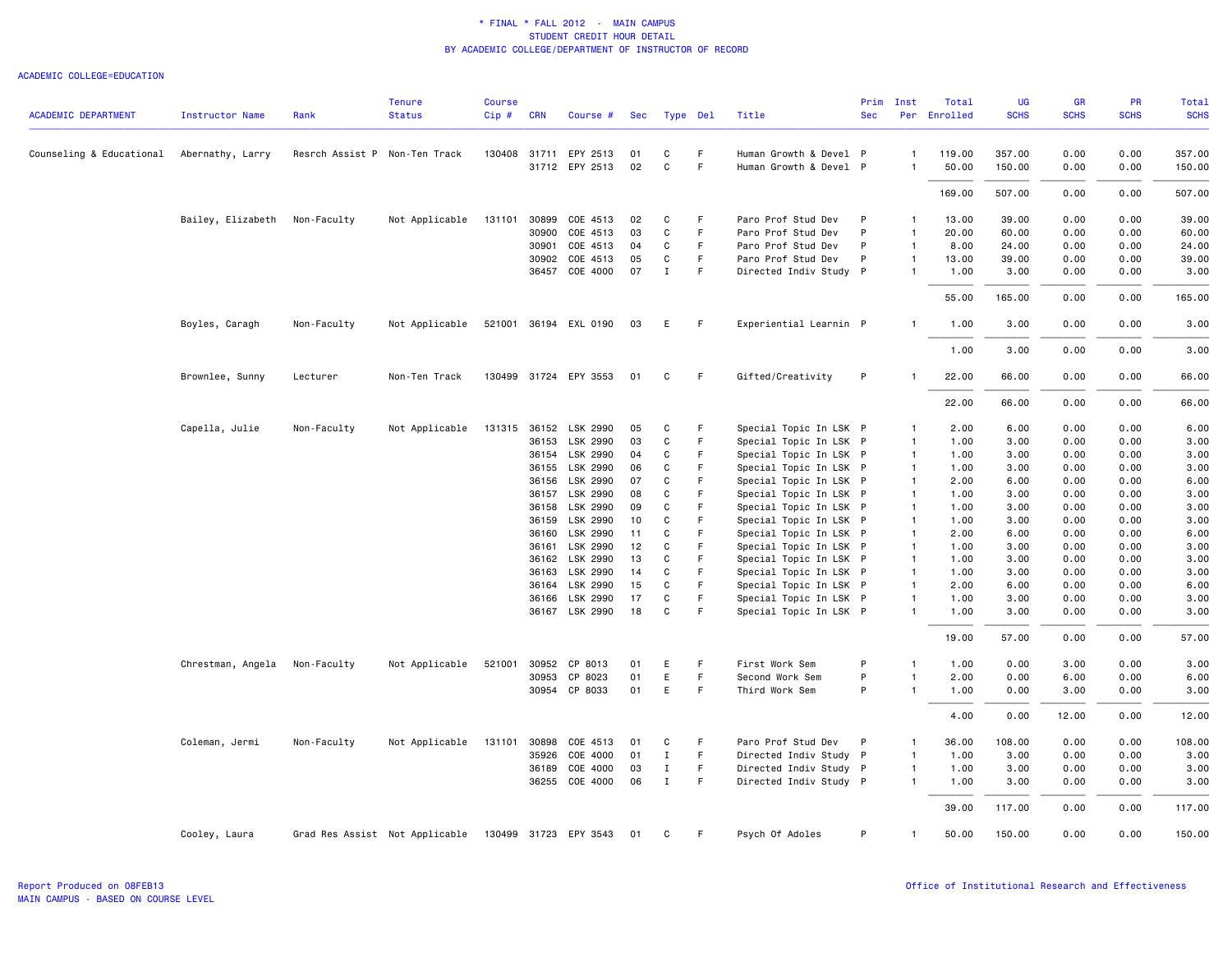| <b>ACADEMIC DEPARTMENT</b>             | <b>Instructor Name</b>         | Rank                          | <b>Tenure</b><br><b>Status</b> | <b>Course</b><br>Cip# | <b>CRN</b> | Course #                   | Sec      | Type Del          |         | Title                                            | Prim<br><b>Sec</b> | Inst                         | Total<br>Per Enrolled | <b>UG</b><br><b>SCHS</b> | <b>GR</b><br><b>SCHS</b> | PR<br><b>SCHS</b> | <b>Total</b><br><b>SCHS</b> |
|----------------------------------------|--------------------------------|-------------------------------|--------------------------------|-----------------------|------------|----------------------------|----------|-------------------|---------|--------------------------------------------------|--------------------|------------------------------|-----------------------|--------------------------|--------------------------|-------------------|-----------------------------|
|                                        |                                |                               |                                |                       |            |                            |          |                   |         |                                                  |                    |                              |                       |                          |                          |                   |                             |
|                                        |                                |                               |                                |                       |            |                            |          |                   |         |                                                  |                    |                              | 50.00                 | 150.00                   | 0.00                     | 0.00              | 150.00                      |
| Counseling & Educational Dooley, Kathy |                                | Professor                     | Tenured                        |                       |            | 420601 30915 COE 8053      | 03       | E                 | F       | Practicum                                        | P                  | 0.5                          | 8.00                  | 0.00                     | 24.00                    | 0.00              | 24.00                       |
|                                        |                                |                               |                                |                       | 30936      | COE 9013                   | 01       | C                 | F       | Counseling Superv                                | P                  | $\overline{1}$               | 5.00                  | 0.00                     | 15.00                    | 0.00              | 15.00                       |
|                                        |                                |                               |                                |                       | 35187      | COE 9000                   | 01       | D                 | F.      | Research / Diss                                  | P                  | $\overline{1}$               | 2.00                  | 0.00                     | 2.00                     | 0.00              | 2.00                        |
|                                        |                                |                               |                                |                       | 36598      | COE 7000                   | 12       | $\mathbf I$       | F.      | Directed Indiv Study P                           |                    | $\overline{1}$               | 1.00                  | 0.00                     | 6.00                     | 0.00              | 6.00                        |
|                                        |                                |                               |                                |                       |            | 420701 30908 COE 6903      | 02       | B                 | F.      | Dev Coun/Men Health                              | P                  | $\mathbf{1}$                 | 21.00                 | 0.00                     | 63.00                    | 0.00              | 63.00                       |
|                                        |                                |                               |                                |                       |            |                            |          |                   |         |                                                  |                    |                              | 37.00                 | 0.00                     | 110.00                   | 0.00              | 110.00                      |
|                                        | Dowdle, Sondra                 | Lecturer                      | Non-Ten Track                  |                       |            | 420601 30896 COE 4013      | 02       | C                 | F.      | Fac Skills Dev                                   | P                  |                              | 14.00                 | 42.00                    | 0.00                     | 0.00              | 42.00                       |
|                                        |                                |                               |                                |                       |            |                            |          |                   |         |                                                  |                    |                              | 14.00                 | 42.00                    | 0.00                     | 0.00              | 42.00                       |
|                                        | Edwards, John                  | Resrch Assist P Non-Ten Track |                                |                       |            | 130499 31721 EPY 3513      | 01       | C                 | F       | Behavioral Sci Writi P                           |                    | $\mathbf{1}$                 | 14.00                 | 42.00                    | 0.00                     | 0.00              | 42.00                       |
|                                        |                                |                               |                                |                       |            |                            |          |                   |         |                                                  |                    |                              | 14.00                 | 42.00                    | 0.00                     | 0.00              | 42.00                       |
|                                        | Elder, Anastasia               | Associate Prof                | Tenured                        |                       |            | 429999 35193 EPY 9000      | 01       | D                 | F       | Research / Diss                                  | P                  | $\mathbf{1}$                 | 1.00                  | 0.00                     | 9.00                     | 0.00              | 9.00                        |
|                                        |                                |                               |                                |                       |            |                            |          |                   |         |                                                  |                    |                              | 1.00                  | 0.00                     | 9.00                     | 0.00              | 9.00                        |
|                                        | Formica, Peter                 | Lecturer                      | Non-Ten Track                  |                       |            | 130603 31730 EPY 4214      | 02       | K                 | F.      | Ed & Psy Statistics P                            |                    | 1                            | 20.00                 | 0.00                     | 0.00                     | 0.00              | 0.00                        |
|                                        |                                |                               |                                |                       | 31731      | EPY 4214                   | 03       | К                 | F       | Ed & Psy Statistics                              | P                  | $\mathbf{1}$                 | 11.00                 | 0.00                     | 0.00                     | 0.00              | 0.00                        |
|                                        |                                |                               |                                |                       |            | 420601 30897 COE 4023      | 01       | $\mathtt{C}$      | F.      | Intro To Counseling P                            |                    | $\mathbf{1}$                 | 37.00                 | 111.00                   | 0.00                     | 0.00              | 111.00                      |
|                                        |                                |                               |                                |                       |            |                            |          |                   |         |                                                  |                    |                              | 68.00                 | 111.00                   | 0.00                     | 0.00              | 111.00                      |
|                                        | Frantes, Katharine Non-Faculty |                               | Not Applicable                 |                       |            | 309999 34039 ISE 4200      | 802      | A                 | F       | Intl Student Exchang P                           |                    | 1                            | 12.00                 | 159.00                   | 0.00                     | 0.00              | 159.00                      |
|                                        |                                |                               |                                |                       |            | 34040 ISE 4200             | 808      | $\overline{A}$    | F       | Intl Student Exchang P                           |                    | $\mathbf{1}$                 | 1.00                  | 15.00                    | 0.00                     | 0.00              | 15.00                       |
|                                        |                                |                               |                                |                       |            |                            |          |                   |         |                                                  |                    |                              | 13.00                 | 174.00                   | 0.00                     | 0.00              | 174.00                      |
|                                        | Gainer, Donna                  | Instructor                    | Non-Ten Track                  | 130101 31714          |            | EPY 3143                   | 01       | C                 | F       | Human Develop And Le P                           |                    | $\overline{1}$               | 29.00                 | 87.00                    | 0.00                     | 0.00              | 87.00                       |
|                                        |                                |                               |                                |                       | 31715      | EPY 3143                   | 02       | C                 | F.      | Human Develop And Le P                           |                    | $\mathbf{1}$                 | 28.00                 | 84.00                    | 0.00                     | 0.00              | 84.00                       |
|                                        |                                |                               |                                |                       |            | 31716 EPY 3253             | 01       | C                 | F       | Evaluating Learning                              | P                  | $\mathbf{1}$                 | 17.00                 | 51.00                    | 0.00                     | 0.00              | 51.00                       |
|                                        |                                |                               |                                |                       |            | 31717 EPY 3253             | 02       | C                 | F       | Evaluating Learning                              | P                  | $\mathbf{1}$                 | 19.00                 | 57.00                    | 0.00                     | 0.00              | 57.00                       |
|                                        |                                |                               |                                |                       | 31718      | EPY 3253                   | 03       | C                 | F.      | Evaluating Learning                              | P                  | $\mathbf{1}$                 | 15.00                 | 45.00                    | 0.00                     | 0.00              | 45.00                       |
|                                        |                                |                               |                                |                       |            | 130499 35937 EPY 4000      | 02       | $\mathbf{I}$      | F       | Directed Indiv Study P                           |                    | $\mathbf{1}$                 | 1.00                  | 3.00                     | 0.00                     | 0.00              | 3.00                        |
|                                        |                                |                               |                                |                       |            |                            |          |                   |         |                                                  |                    |                              | 109.00                | 327.00                   | 0.00                     | 0.00              | 327.00                      |
|                                        | Goldberg, Rebecca              | Assistant Prof Ten Track      |                                |                       |            | 420601 30910 COE 8023      | 01       | C                 | F       | Counseling Theory                                | P                  | $\mathbf{1}$                 | 19.00                 | 0.00                     | 57.00                    | 0.00              | 57.00                       |
|                                        |                                |                               |                                |                       | 30911      | COE 8023                   | 02       | C                 | F       | Counseling Theory                                | P                  | $\overline{1}$               | 20.00                 | 0.00                     | 60.00                    | 0.00              | 60.00                       |
|                                        |                                |                               |                                |                       | 35200      | COE 8990<br>35565 COE 7000 | 02<br>02 | C<br>$\mathbf{I}$ | F<br>F. | Special Topic In COE P<br>Directed Indiv Study P |                    | $\mathbf{1}$<br>$\mathbf{1}$ | 6.00<br>1.00          | 0.00<br>0.00             | 18.00<br>3.00            | 0.00<br>0.00      | 18.00<br>3.00               |
|                                        |                                |                               |                                |                       |            |                            |          |                   |         |                                                  |                    |                              | 46.00                 | 0.00                     | 138.00                   | 0.00              | 138.00                      |
|                                        | Golson, Angela                 | Instructor                    | Non-Ten Track                  | 420101 33234          |            | PSY 3213                   | 02       | C                 | F       | Psych Of Ab Behavior P                           |                    | 1                            | 95.00                 | 285.00                   | 0.00                     | 0.00              | 285.00                      |
|                                        |                                |                               |                                |                       | 33235      | PSY 3213                   | 03       | C                 | F.      | Psych Of Ab Behavior P                           |                    | 1                            | 95.00                 | 285.00                   | 0.00                     | 0.00              | 285.00                      |
|                                        |                                |                               |                                |                       | 33252      | PSY 4203                   | 02       | C                 | F       | Theories Of Pers                                 | P                  | $\mathbf{1}$                 | 27.00                 | 81.00                    | 0.00                     | 0.00              | 81.00                       |
|                                        |                                |                               |                                |                       |            | 34680 PSY 3803             | 03       | $\mathtt{C}$      | F       | Int Dev Psychology                               | P                  | $\mathbf{1}$                 | 44.00                 | 132.00                   | 0.00                     | 0.00              | 132.00                      |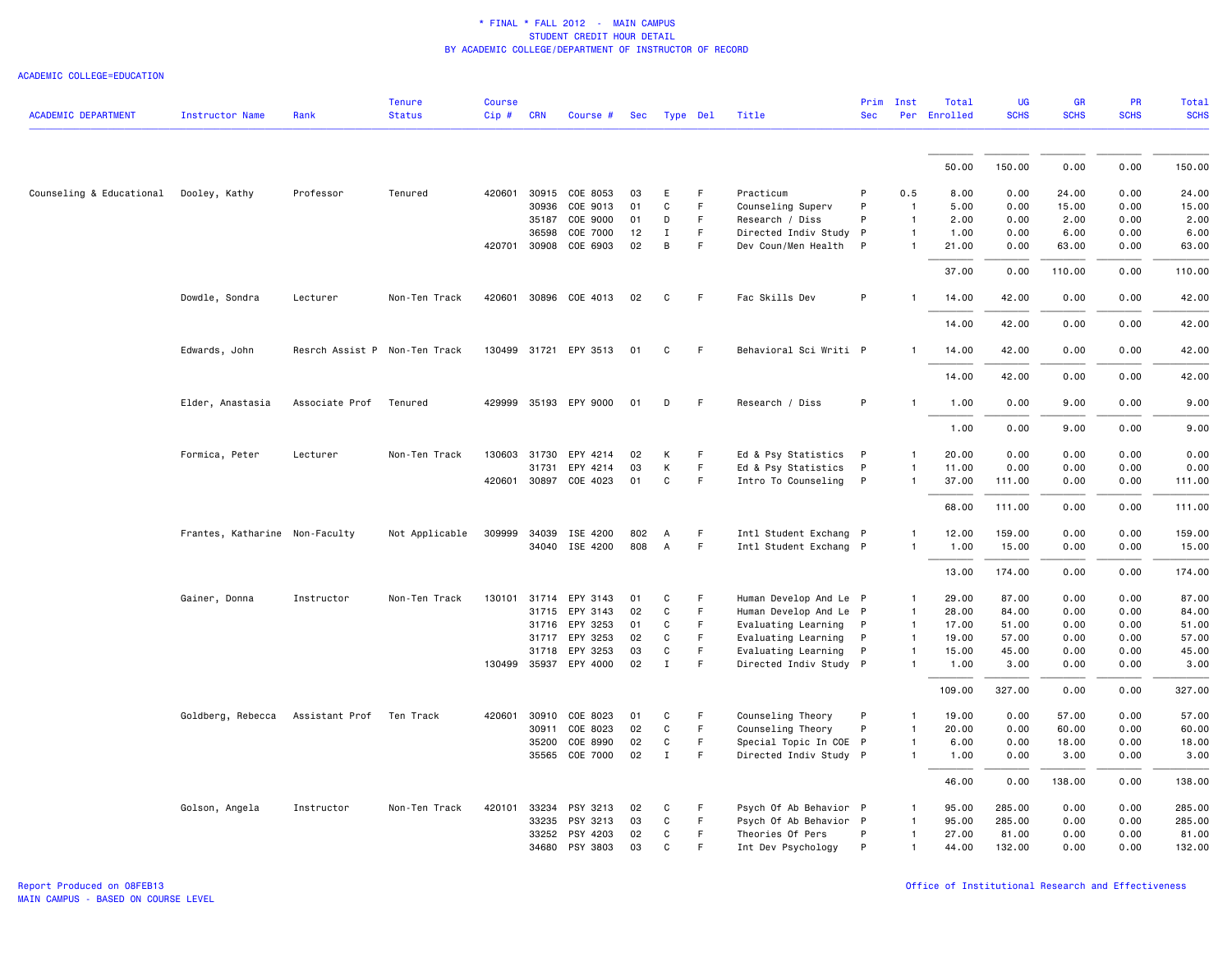|                            |                   |                          | <b>Tenure</b>                  | <b>Course</b> |              |                       |     |              |             |                        | Prim       | Inst           | Total        | <b>UG</b>   | <b>GR</b>   | PR          | Total       |
|----------------------------|-------------------|--------------------------|--------------------------------|---------------|--------------|-----------------------|-----|--------------|-------------|------------------------|------------|----------------|--------------|-------------|-------------|-------------|-------------|
| <b>ACADEMIC DEPARTMENT</b> | Instructor Name   | Rank                     | <b>Status</b>                  | $Cip \#$      | <b>CRN</b>   | Course #              | Sec |              | Type Del    | Title                  | <b>Sec</b> |                | Per Enrolled | <b>SCHS</b> | <b>SCHS</b> | <b>SCHS</b> | <b>SCHS</b> |
|                            |                   |                          |                                |               |              |                       |     |              |             |                        |            |                |              |             |             |             |             |
|                            |                   |                          |                                |               |              |                       |     |              |             |                        |            |                | 261.00       | 783.00      | 0.00        | 0.00        | 783.00      |
| Counseling & Educational   | Golson, Debberra  | Non-Faculty              | Not Applicable                 | 421601        | 35059        | COE 4990              | 01  | C            | F           | Special Topic In COE S |            | 0.5            | 8.50         | 25.50       | 0.00        | 0.00        | 25.50       |
|                            |                   |                          |                                |               | 35060        | COE 4990              | 02  | C            | F           | Special Topic In COE P |            | 0.5            | 10.50        | 31.50       | 0.00        | 0.00        | 31.50       |
|                            |                   |                          |                                |               | 35061        | COE 6990              | 01  | C            | $\mathsf F$ | Special Topic In COE S |            | 0.5            | 0.50         | 0.00        | 1.50        | 0.00        | 1.50        |
|                            |                   |                          |                                |               |              | 35062 COE 6990        | 02  | C            | F           | Special Topic In COE S |            | 0.5            | 0.50         | 0.00        | 1.50        | 0.00        | 1.50        |
|                            |                   |                          |                                |               |              |                       |     |              |             |                        |            |                | 20.00        | 57.00       | 3.00        | 0.00        | 60.00       |
|                            | Hall, Kimberly    | Associate Prof           | Tenured                        | 131101        | 30920        | COE 8150              | 01  | E            | F           | Aca Yr Field Exp I-P P |            |                | 4.00         | 0.00        | 30.00       | 0.00        | 30.00       |
|                            |                   |                          |                                |               | 30922        | COE 8150              | 03  | E.           | $\mathsf F$ | Aca Yr Field Exp I-P P |            | $\mathbf{1}$   | 4.00         | 0.00        | 33.00       | 0.00        | 33.00       |
|                            |                   |                          |                                | 420601        | 30913        | COE 8053              | 01  | E            | F           | Practicum              | P          | 1              | 4.00         | 0.00        | 12.00       | 0.00        | 12.00       |
|                            |                   |                          |                                |               | 30938        | COE 9740              | 01  | E.           | F           | Advanced Doctoral Pr P |            | $\mathbf{1}$   | 6.00         | 0.00        | 16.00       | 0.00        | 16.00       |
|                            |                   |                          |                                |               | 35188        | COE 9000              | 02  | D            | F           | Research / Diss        |            | 1              | 6.00         | 0.00        | 18.00       | 0.00        | 18.00       |
|                            |                   |                          |                                |               | 35739        | COE 7000              | 03  | Ι.           | F           | Directed Indiv Study P |            | -1             | 1.00         | 0.00        | 3.00        | 0.00        | 3.00        |
|                            |                   |                          |                                |               | 36542        | COE 7000              | 10  | Ι.           | F           | Directed Indiv Study P |            | $\mathbf{1}$   | 1.00         | 0.00        | 6.00        | 0.00        | 6.00        |
|                            |                   |                          |                                | 421601        | 30904        | COE 4743              | 01  | C            | F           | Gender Issues In Cou P |            |                | 21.00        | 63.00       | 0.00        | 0.00        | 63.00       |
|                            |                   |                          |                                |               |              | 30907 COE 6743        | 01  | C            | F           | Gender Issues In Cou P |            | 1              | 3.00         | 0.00        | 9.00        | 0.00        | 9.00        |
|                            |                   |                          |                                |               |              |                       |     |              |             |                        |            |                | 50.00        | 63.00       | 127.00      | 0.00        | 190.00      |
|                            | Harris, Chaiqua   |                          | Grad Tch Assist Not Applicable | 131101        | 30888        | COE 1323              | 01  | C            | F           | Career Planning        | P          | 1              | 18.00        | 54.00       | 0.00        | 0.00        | 54.00       |
|                            |                   |                          |                                |               |              | 420601 30895 COE 4013 | 01  | C            | F           | Fac Skills Dev         | P          | 1              | 15.00        | 45.00       | 0.00        | 0.00        | 45.00       |
|                            |                   |                          |                                |               |              |                       |     |              |             |                        |            |                | 33.00        | 99.00       | 0.00        | 0.00        | 99.00       |
|                            | Heiselt, April    | Associate Prof           | Tenured                        |               | 130406 32107 | <b>HED 8133</b>       | 01  | C            | F.          | U/CC Instruction       | P          |                | 10.00        | 0.00        | 30.00       | 0.00        | 30.00       |
|                            |                   |                          |                                |               | 34326        | COE 8563              | 01  | E            | $\mathsf F$ | Intro Assesmt Stud A P |            | 1              | 15.00        | 0.00        | 45.00       | 0.00        | 45.00       |
|                            |                   |                          |                                | 131101        | 30928        | COE 8553              | 01  | C            | F           | Student Aff/High Ed    | P          | $\mathbf{1}$   | 18.00        | 0.00        | 54.00       | 0.00        | 54.00       |
|                            |                   |                          |                                |               |              | 420601 36296 COE 9000 | 07  | D            | $\mathsf F$ | Research / Diss        | P          | $\mathbf{1}$   | 1.00         | 0.00        | 6.00        | 0.00        | 6.00        |
|                            |                   |                          |                                |               |              |                       |     |              |             |                        |            |                | 44.00        | 0.00        | 135.00      | 0.00        | 135.00      |
|                            | Henington, Carlen | Associate Prof           | Tenured                        |               | 429999 31748 | EPY 9703              | 01  | s            | $\mathsf F$ | Leg & Eth School Psy P |            |                | 7.00         | 0.00        | 21.00       | 0.00        | 21.00       |
|                            |                   |                          |                                |               | 31749        | EPY 9713              | 01  | C            | $\mathsf F$ | Adv Psy Consultation P |            | $\overline{1}$ | 10.00        | 0.00        | 30.00       | 0.00        | 30.00       |
|                            |                   |                          |                                |               | 31750        | EPY 9730              | 01  | E.           | F           | Doc Psy Internship     | P          | $\mathbf{1}$   | 4.00         | 0.00        | 24.00       | 0.00        | 24.00       |
|                            |                   |                          |                                |               |              | 35194 EPY 9000        | 02  | D            | F           | Research / Diss        | P          | 1              | 15.00        | 0.00        | 34.00       | 0.00        | 34.00       |
|                            |                   |                          |                                |               |              |                       |     |              |             |                        |            |                | 36.00        | 0.00        | 109.00      | 0.00        | 109.00      |
|                            | Jackson, Deborah  | Assistant Prof Ten Track |                                | 420201        | 31739        | EPY 8263              | 01  | C            | F           | Psy Test Ed Rel Set P  |            |                | 21.00        | 0.00        | 63.00       | 0.00        | 63.00       |
|                            |                   |                          |                                | 420401        | 30929        | COE 8703              | 01  | C            | $\mathsf F$ | Prin Clin Mental Hlt P |            | $\mathbf{1}$   | 13.00        | 0.00        | 39.00       | 0.00        | 39.00       |
|                            |                   |                          |                                |               |              | 420601 30915 COE 8053 | 03  | E            | F           | Practicum              | S          | 0.5            | 8.00         | 0.00        | 24.00       | 0.00        | 24.00       |
|                            |                   |                          |                                |               |              |                       |     |              |             |                        |            |                | 42.00        | 0.00        | 126.00      | 0.00        | 126.00      |
|                            | Justice, Cheryl   | Assistant Prof Ten Track |                                |               |              | 131101 30921 COE 8150 | 02  | E.           | F           | Aca Yr Field Exp I-P P |            | 1              | 5.00         | 0.00        | 36.00       | 0.00        | 36.00       |
|                            |                   |                          |                                |               |              | 30935 COE 8903        | 01  | $\mathbf{C}$ | $\mathsf F$ | School Couns Service P |            | $\mathbf{1}$   | 8.00         | 0.00        | 24.00       | 0.00        | 24.00       |
|                            |                   |                          |                                |               |              |                       |     |              |             |                        |            |                | 13.00        | 0.00        | 60.00       | 0.00        | 60.00       |
|                            | Keith, Edwin      | Non-Faculty              | Not Applicable                 |               |              | 131101 34325 COE 8533 | 01  | C            | F           | Lit Student Affairs P  |            | $\mathbf{1}$   | 19.00        | 0.00        | 57.00       | 0.00        | 57.00       |
|                            |                   |                          |                                |               |              |                       |     |              |             |                        |            |                |              |             |             |             |             |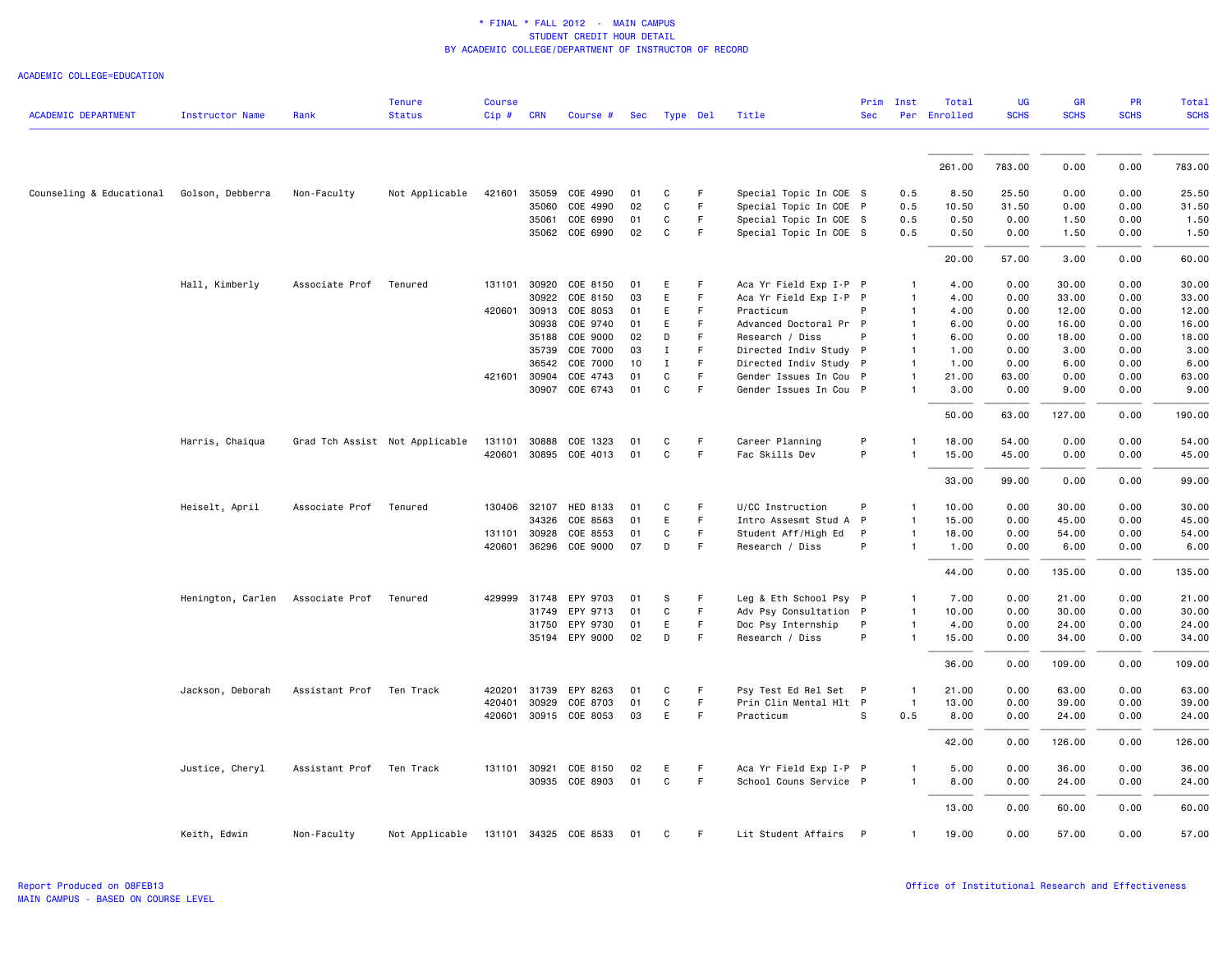| <b>ACADEMIC DEPARTMENT</b> | <b>Instructor Name</b>         | Rank           | <b>Tenure</b><br><b>Status</b> | <b>Course</b><br>Cip# | <b>CRN</b>     | Course #              | Sec                    | Type Del     |             | Title                                     | Prim<br><b>Sec</b> | Inst         | Total<br>Per Enrolled | <b>UG</b><br><b>SCHS</b> | GR<br><b>SCHS</b> | <b>PR</b><br><b>SCHS</b> | Total<br><b>SCHS</b> |
|----------------------------|--------------------------------|----------------|--------------------------------|-----------------------|----------------|-----------------------|------------------------|--------------|-------------|-------------------------------------------|--------------------|--------------|-----------------------|--------------------------|-------------------|--------------------------|----------------------|
|                            |                                |                |                                |                       |                |                       |                        |              |             |                                           |                    |              |                       |                          |                   |                          |                      |
|                            |                                |                |                                |                       |                |                       |                        |              |             |                                           |                    |              | 19.00                 | 0.00                     | 57.00             | 0.00                     | 57.00                |
| Counseling & Educational   | Kelley, Martha                 | Lecturer       | Non-Ten Track                  | 130601                |                | 33816 EDF 8363        | 501                    | C            | $\mathsf 0$ | Func & Met Res In Ed P                    |                    | 1            | 14.00                 | 0.00                     | 42.00             | 0.00                     | 42.00                |
|                            |                                |                |                                | 130603                | 34748          | EPY 8214              | 501                    | $\,$ B       | $\mathsf 0$ | Adv Ed & Psy Stat                         | P                  |              | 16.00                 | 0.00                     | 64.00             | 0.00                     | 64.00                |
|                            |                                |                |                                | 429999                | 34323          | EPY 8253              | 01                     | C            | F           | Child Dev/Pathology                       | $\mathsf{P}$       | 1            | 9.00                  | 0.00                     | 27.00             | 0.00                     | 27.00                |
|                            |                                |                |                                |                       |                |                       |                        |              |             |                                           |                    |              | 39.00                 | 0.00                     | 133.00            | 0.00                     | 133.00               |
|                            | Latimer, Cassandra Non-Faculty |                | Not Applicable                 | 131101                | 30889          | COE 1323              | 02                     | C            | F           | Career Planning                           | P                  |              | 19.00                 | 57.00                    | 0.00              | 0.00                     | 57.00                |
|                            |                                |                |                                |                       | 30891          | COE 1323              | 04                     | C            | $\mathsf F$ | Career Planning                           | P                  | 1            | 18.00                 | 54.00                    | 0.00              | 0.00                     | 54.00                |
|                            |                                |                |                                |                       |                | 30892 COE 1323        | 05                     | C            | F           | Career Planning                           | P                  | 1            | 18.00                 | 54.00                    | 0.00              | 0.00                     | 54.00                |
|                            |                                |                |                                |                       |                |                       |                        |              |             |                                           |                    |              | 55.00                 | 165.00                   | 0.00              | 0.00                     | 165.00               |
|                            | Looby, Eugenie                 | Professor      | Tenured                        | 131101                | 34324          | COE 8803              | 01                     | C            | F           | Crisis Response Coun P                    |                    |              | 24.00                 | 0.00                     | 72.00             | 0.00                     | 72.00                |
|                            |                                |                |                                | 190703                | 34825          | COE 8303              | 01                     | C            | F           | Family Couns Theory                       | P                  |              | 22.00                 | 0.00                     | 66.00             | 0.00                     | 66.00                |
|                            |                                |                |                                | 420601                | 35189          | COE 9000              | 03                     | D            | $\mathsf F$ | Research / Diss                           | P                  | 1            | 6.00                  | 0.00                     | 18.00             | 0.00                     | 18.00                |
|                            |                                |                |                                |                       |                |                       |                        |              |             |                                           |                    |              | 52.00                 | 0.00                     | 156.00            | 0.00                     | 156.00               |
|                            | Maynard, Scott                 | Non-Faculty    | Not Applicable                 | 521001                | 30940          | CP 2103               | 01                     | E            | F           | First Work Sem                            | P                  |              | 36.00                 | 108.00                   | 0.00              | 0.00                     | 108.00               |
|                            |                                |                |                                |                       | 30941          | CP 2103               | H <sub>0</sub> 1       | E            | F           | First Work Sem<br>- Hon P                 |                    | 1            | 9.00                  | 27.00                    | 0.00              | 0.00                     | 27.00                |
|                            |                                |                |                                |                       |                | 30942 CP 2203         | 01                     | E            | F           | Second Work Sem                           | P                  | 1            | 56.00                 | 168.00                   | 0.00              | 0.00                     | 168.00               |
|                            |                                |                |                                |                       | 30943          | CP 2203               | H <sub>0</sub> 1       | E            | F           | Second Work Sem - Ho P                    |                    | 1            | 12.00                 | 36.00                    | 0.00              | 0.00                     | 36.00                |
|                            |                                |                |                                |                       | 30944          | CP 3303               | 01                     | E            | F           | Third Work Sem                            | P                  | 1            | 28.00                 | 84.00                    | 0.00              | 0.00                     | 84.00                |
|                            |                                |                |                                |                       | 30945          | CP 3303               | H <sub>0</sub> 1       | E            | F.          | Third Work Sem<br>- Hon P                 |                    | 1            | 3.00                  | 9.00                     | 0.00              | 0.00                     | 9.00                 |
|                            |                                |                |                                |                       | 30946<br>30947 | CP 3403<br>CP 3403    | 01<br>H <sub>0</sub> 1 | E<br>E       | F<br>F      | Fourth Work Sem<br>Fourth Work Sem - Ho P | P                  | 1            | 2.00<br>2.00          | 6.00<br>6.00             | 0.00<br>0.00      | 0.00<br>0.00             | 6.00<br>6.00         |
|                            |                                |                |                                |                       | 30948          | CP 4503               | 01                     | E            | $\mathsf F$ | Fifth Work Sem                            | P                  | 1            | 1.00                  | 3.00                     | 0.00              | 0.00                     | 3.00                 |
|                            |                                |                |                                |                       | 31751          | EXL 0190              | 01                     | E            | F           | Experiential Learnin P                    |                    | 1            | 26.00                 | 78.00                    | 0.00              | 0.00                     | 78.00                |
|                            |                                |                |                                |                       |                | 31755 EXL 3100        | 01                     | E            | F           | CCPP Internship I                         | P                  |              | 2.00                  | 6.00                     | 0.00              | 0.00                     | 6.00                 |
|                            |                                |                |                                |                       |                |                       |                        |              |             |                                           |                    |              | 177.00                | 531.00                   | 0.00              | 0.00                     | 531.00               |
|                            | McCleon, Tawny                 | Assistant Prof | Ten Track                      | 420201                | 35318          | EPY 8890              | 01                     | E            | F           | Clinic Practicum                          | P                  |              | 9.00                  | 0.00                     | 27.00             | 0.00                     | 27.00                |
|                            |                                |                |                                | 429999                | 31742          | EPY 8703              | 01                     | C            | $\mathsf F$ | School Psychology                         | P                  | 1            | 7.00                  | 0.00                     | 21.00             | 0.00                     | 21.00                |
|                            |                                |                |                                |                       |                | 34322 EPY 8933        | 01                     | C            | F           | Integ Psycho-Ed Asse P                    |                    | 1            | 6.00                  | 0.00                     | 18.00             | 0.00                     | 18.00                |
|                            |                                |                |                                |                       |                |                       |                        |              |             |                                           |                    |              | 22.00                 | 0.00                     | 66.00             | 0.00                     | 66.00                |
|                            | Morse, David                   | Professor      | Tenured                        | 130499                | 31722          | EPY 3513              | 02                     | C            | F.          | Behavioral Sci Writi P                    |                    | 0.75         | 15.00                 | 45.00                    | 0.00              | 0.00                     | 45.00                |
|                            |                                |                |                                | 130603                | 31736          | EPY 8214              | 01                     | C            | $\mathsf F$ | Adv Ed & Psy Stat                         | P                  | -1           | 25.00                 | 0.00                     | 100.00            | 0.00                     | 100.00               |
|                            |                                |                |                                | 429999                | 31746          | EPY 9213              | 01                     | C            | F           | Adv Analysis Ed Rsch P                    |                    | 1            | 7.00                  | 0.00                     | 21.00             | 0.00                     | 21.00                |
|                            |                                |                |                                |                       |                | 35195 EPY 9000        | 03                     | D            | F           | Research / Diss                           | P                  | $\mathbf{1}$ | 2.00                  | 0.00                     | 14.00             | 0.00                     | 14.00                |
|                            |                                |                |                                |                       |                |                       |                        |              |             |                                           |                    |              | 49.00                 | 45.00                    | 135.00            | 0.00                     | 180.00               |
|                            | Morse, Linda                   | Professor      | Tenured                        |                       |                | 429999 31740 EPY 8293 | 01                     | C            | F           | Cognitive Devel                           | P                  | 1            | 8.00                  | 0.00                     | 24.00             | 0.00                     | 24.00                |
|                            |                                |                |                                |                       |                |                       |                        |              |             |                                           |                    |              | 8.00                  | 0.00                     | 24.00             | 0.00                     | 24.00                |
|                            | Mylroie, Robika                | Lecturer       | Non-Ten Track                  |                       | 130301 32400   | LSK 1033              | 04                     | C            | F           | Fund of Achievement S                     |                    | 0.5          | 17.50                 | 52.50                    | 0.00              | 0.00                     | 52.50                |
|                            |                                |                |                                |                       | 32401          | LSK 1131              | 01                     | C            | F           | Fund of Success                           | s                  | 0.5          | 34.50                 | 34.50                    | 0.00              | 0.00                     | 34.50                |
|                            |                                |                |                                |                       | 131315 32390   | LSK 1011              | 01                     | $\mathsf{C}$ | $\mathsf F$ | Study Skills                              | P                  | $\mathbf{1}$ | 27.00                 | 27.00                    | 0.00              | 0.00                     | 27.00                |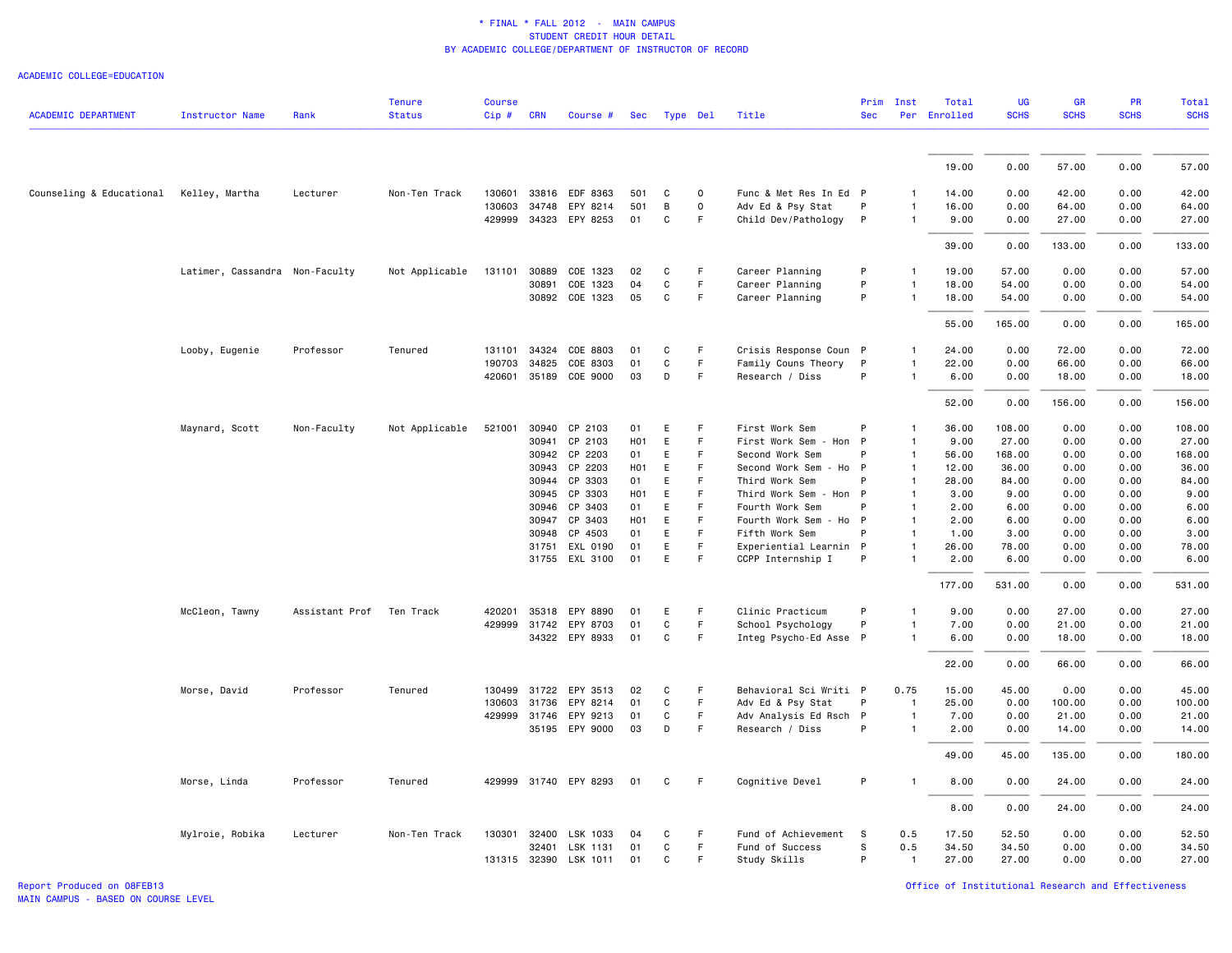| <b>ACADEMIC DEPARTMENT</b> | <b>Instructor Name</b> | Rank           | <b>Tenure</b><br><b>Status</b> | <b>Course</b><br>Cip# | <b>CRN</b>   | Course #              | Sec | Type Del     |             | Title                  | Prim<br><b>Sec</b> | Inst           | Total<br>Per Enrolled | UG<br><b>SCHS</b> | <b>GR</b><br><b>SCHS</b> | PR<br><b>SCHS</b> | Total<br><b>SCHS</b> |
|----------------------------|------------------------|----------------|--------------------------------|-----------------------|--------------|-----------------------|-----|--------------|-------------|------------------------|--------------------|----------------|-----------------------|-------------------|--------------------------|-------------------|----------------------|
| Counseling & Educational   | Mylroie, Robika        | Lecturer       | Non-Ten Track                  |                       |              | 131315 32391 LSK 1011 | 02  | C            | F.          | Study Skills           | P                  |                | 29.00                 | 29.00             | 0.00                     | 0.00              | 29.00                |
|                            |                        |                |                                |                       |              |                       |     |              |             |                        |                    |                | 108.00                | 143.00            | 0.00                     | 0.00              | 143.00               |
|                            | Owens, Hannah          | Non-Faculty    | Not Applicable                 |                       |              | 130603 31729 EPY 4214 | 01  | C            | F           | Ed & Psy Statistics P  |                    |                | 31.00                 | 124.00            | 0.00                     | 0.00              | 124.00               |
|                            |                        |                |                                |                       |              |                       |     |              |             |                        |                    |                | 31.00                 | 124.00            | 0.00                     | 0.00              | 124.00               |
|                            | Palmer, Charles        | Associate Prof | Tenured                        |                       | 131101 30919 | COE 8063              | 02  | C            | F           | Res Tech For Counsel P |                    | $\mathbf{1}$   | 15.00                 | 0.00              | 45.00                    | 0.00              | 45.00                |
|                            |                        |                |                                |                       | 30925        | COE 8353              | 01  | C            | F.          | Voc Rehab Counseling P |                    | $\overline{1}$ | 11.00                 | 0.00              | 33.00                    | 0.00              | 33.00                |
|                            |                        |                |                                |                       |              | 30932 COE 8730        | 03  | E            | F.          | Internship             | P                  | $\mathbf{1}$   | 3.00                  | 0.00              | 18.00                    | 0.00              | 18.00                |
|                            |                        |                |                                |                       | 420601 30917 | COE 8053              | 05  | E            | F           | Practicum              | P                  | $\overline{1}$ | 3.00                  | 0.00              | 9.00                     | 0.00              | 9.00                 |
|                            |                        |                |                                |                       | 35190        | COE 9000              | 04  | D            | F           | Research / Diss        | P                  | $\overline{1}$ | 2.00                  | 0.00              | 7.00                     | 0.00              | 7.00                 |
|                            |                        |                |                                |                       |              | 36074 COE 7000        | 06  | Ι.           | F.          | Directed Indiv Study P |                    | $\mathbf{1}$   | 1.00                  | 0.00              | 3.00                     | 0.00              | 3.00                 |
|                            |                        |                |                                |                       |              |                       |     |              |             |                        |                    |                | 35.00                 | 0.00              | 115.00                   | 0.00              | 115.00               |
|                            | Porter, Julia          | Non-Faculty    | Not Applicable                 |                       |              | 130407 35210 CCL 9000 | 507 | D            | $\mathbf 0$ | Diss./Dissertation R P |                    | -1             | 1.00                  | 0.00              | 1.00                     | 0.00              | 1.00                 |
|                            |                        |                |                                |                       |              |                       |     |              |             |                        |                    |                | 1.00                  | 0.00              | 1.00                     | 0.00              | 1.00                 |
|                            | Reisener, Carmen       | Assistant Prof | Ten Track                      |                       | 420101 31728 | EPY 4113              | 01  | C            | F           | Beh & Cog/Beh Inter P  |                    | $\mathbf{1}$   | 7.00                  | 21.00             | 0.00                     | 0.00              | 21.00                |
|                            |                        |                |                                |                       | 31733        | EPY 6113              | 01  | C            | F           | Beh & Cog/Beh Inter P  |                    | $\overline{1}$ | 11.00                 | 0.00              | 33.00                    | 0.00              | 33.00                |
|                            |                        |                |                                |                       |              | 420201 31745 EPY 8890 | 02  | E            | F           | Clinic Practicum       | P                  | $\overline{1}$ | 10.00                 | 0.00              | 30.00                    | 0.00              | 30.00                |
|                            |                        |                |                                |                       |              | 429999 31741 EPY 8493 | 01  | C            | F.          | Personality Assessme P |                    | $\mathbf{1}$   | 11.00                 | 0.00              | 33.00                    | 0.00              | 33.00                |
|                            |                        |                |                                |                       |              |                       |     |              |             |                        |                    |                | 39.00                 | 21.00             | 96.00                    | 0.00              | 117.00               |
|                            | Sanders, Willie        | Lecturer       | Non-Ten Track                  |                       |              | 420701 30905 COE 4903 | 01  | В            | -F          | Dev Coun/Men Health P  |                    | $\mathbf{1}$   | 19.00                 | 57.00             | 0.00                     | 0.00              | 57.00                |
|                            |                        |                |                                |                       |              |                       |     |              |             |                        |                    |                | 19.00                 | 57.00             | 0.00                     | 0.00              | 57.00                |
|                            | Sellers, Jabari        |                | Grad Res Assist Not Applicable |                       |              | 130499 31722 EPY 3513 | 02  | C            | -F          | Behavioral Sci Writi S |                    | 0.25           | 5.00                  | 15.00             | 0.00                     | 0.00              | 15.00                |
|                            |                        |                |                                |                       |              |                       |     |              |             |                        |                    |                | 5.00                  | 15.00             | 0.00                     | 0.00              | 15.00                |
|                            | Tyson, Gwendolyn       |                | Grad Tch Assist Not Applicable |                       |              | 131101 30890 COE 1323 | 03  | C            | F           | Career Planning        | P                  | $\mathbf{1}$   | 19.00                 | 57.00             | 0.00                     | 0.00              | 57.00                |
|                            |                        |                |                                |                       |              | 131315 32395 LSK 1023 | 03  | C            | F.          | Col Read/Study Skill P |                    | -1             | 26.00                 | 78.00             | 0.00                     | 0.00              | 78.00                |
|                            |                        |                |                                |                       |              |                       |     |              |             |                        |                    |                | 45.00                 | 135.00            | 0.00                     | 0.00              | 135.00               |
|                            | Underwood, Joe         | Lecturer       | Non-Ten Track                  |                       |              | 131101 35654 COE 8150 | 04  | E            | -F          | Aca Yr Field Exp I-P P |                    | $\mathbf{1}$   | 5.00                  | 0.00              | 30.00                    | 0.00              | 30.00                |
|                            |                        |                |                                |                       |              |                       |     |              |             |                        |                    |                | 5.00                  | 0.00              | 30.00                    | 0.00              | 30.00                |
|                            | Wang, Chih-Hsuan       | Assistant Prof | Ten Track                      |                       | 130499 31727 | EPY 4073              | 01  | C            | F           | Pers Adj Ed Rel Set P  |                    | $\mathbf{1}$   | 40.00                 | 120.00            | 0.00                     | 0.00              | 120.00               |
|                            |                        |                |                                |                       |              | 31732 EPY 4513        | 01  | $\mathtt{C}$ | F           | Ed Research Methods P  |                    | $\overline{1}$ | 20.00                 | 60.00             | 0.00                     | 0.00              | 60.00                |
|                            |                        |                |                                |                       |              | 130603 31734 EPY 6214 | 01  | C            | F.          | Ed & Psy Statistics P  |                    | $\mathbf{1}$   | 22.00                 | 0.00              | 88.00                    | 0.00              | 88.00                |
|                            |                        |                |                                |                       |              |                       |     |              |             |                        |                    |                | 82.00                 | 180.00            | 88.00                    | 0.00              | 268.00               |
|                            | Watson, Joshua         | Associate Prof | Tenured                        |                       |              | 420601 35191 COE 9000 | 05  | D            | -F          | Research / Diss        | P                  |                | 2.00                  | 0.00              | 2.00                     | 0.00              | 2.00                 |
|                            |                        |                |                                |                       |              |                       |     |              |             |                        |                    |                | 2.00                  | 0.00              | 2.00                     | 0.00              | 2.00                 |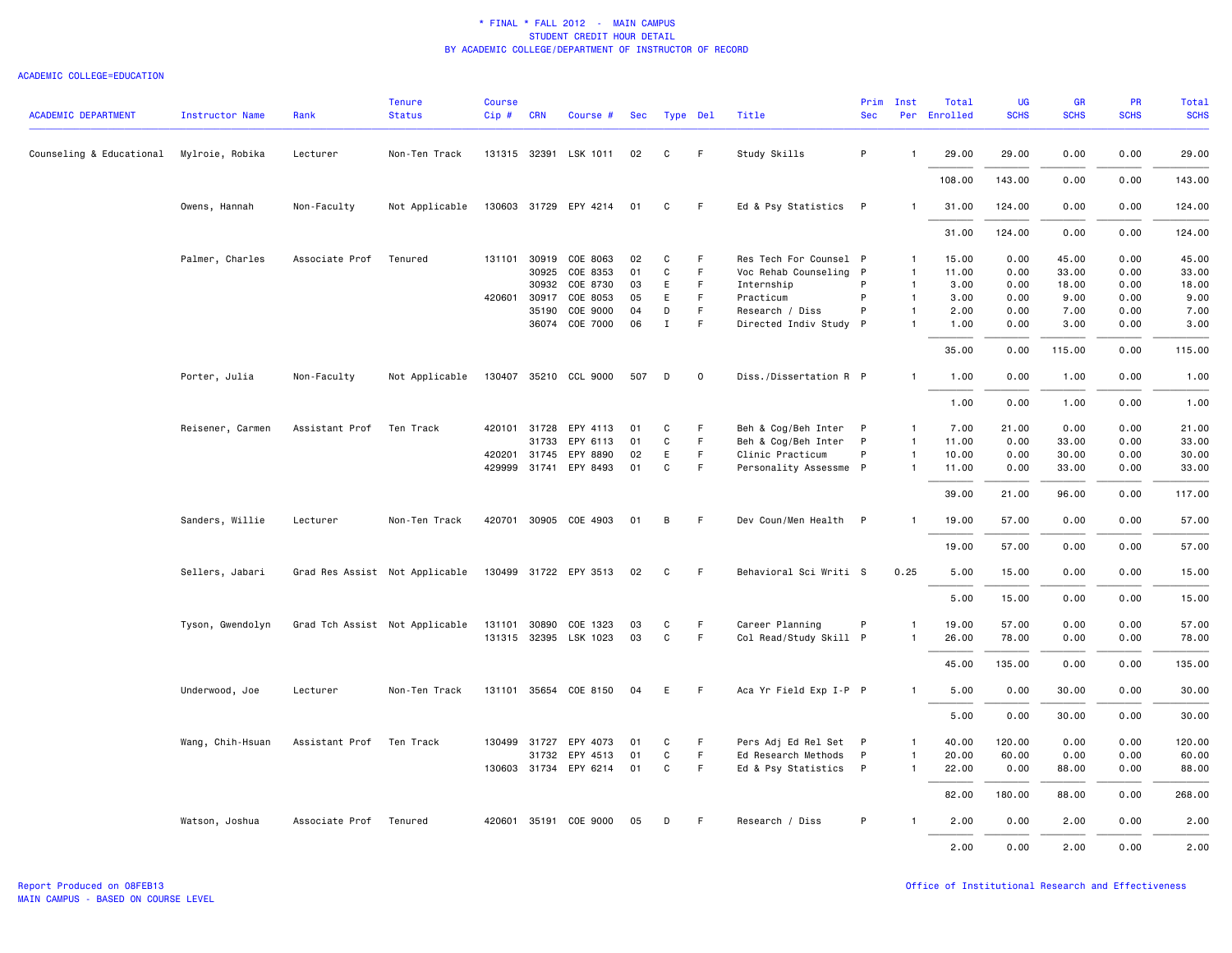|                                                       |                        |                | <b>Tenure</b>  | <b>Course</b> |              |                       |     |             |              |                        | Prim       | Inst           | Total               | <b>UG</b>           | <b>GR</b>           | PR               | Total                 |
|-------------------------------------------------------|------------------------|----------------|----------------|---------------|--------------|-----------------------|-----|-------------|--------------|------------------------|------------|----------------|---------------------|---------------------|---------------------|------------------|-----------------------|
| <b>ACADEMIC DEPARTMENT</b>                            | <b>Instructor Name</b> | Rank           | <b>Status</b>  | Cip#          | <b>CRN</b>   | Course #              | Sec | Type Del    |              | Title                  | <b>Sec</b> |                | Per Enrolled        | <b>SCHS</b>         | <b>SCHS</b>         | <b>SCHS</b>      | <b>SCHS</b>           |
| Counseling & Educational                              | Wells, Debbie          | Lecturer       | Non-Ten Track  | 131101        | 30909        | COE 8013              | 01  | C           | F.           | Couns Skills           | P          | $\mathbf{1}$   | 7.00                | 0.00                | 21.00               | 0.00             | 21.00                 |
|                                                       |                        |                |                |               | 30930        | COE 8730              | 01  | Ε           | $\mathsf F$  | Internship             | P          | $\mathbf{1}$   | 10.00               | 0.00                | 54.00               | 0.00             | 54.00                 |
|                                                       |                        |                |                | 420601        | 30916        | COE 8053              | 04  | Ε           | $\mathsf F$  | Practicum              | P          | $\mathbf{1}$   | 1.00                | 0.00                | 3.00                | 0.00             | 3.00                  |
|                                                       |                        |                |                |               | 30939        | COE 9750              | 01  | E           | F            | Internship             | P          | $\overline{1}$ | 1.00                | 0.00                | 6.00                | 0.00             | 6.00                  |
|                                                       |                        |                |                |               | 34327        | COE 8990              | 01  | C           | F            | Special Topic In COE P |            | $\overline{1}$ | 19.00               | 0.00                | 57.00               | 0.00             | 57.00                 |
|                                                       |                        |                |                |               | 36179        | COE 7000              | 07  | $\;$ I      | $\mathsf F$  | Directed Indiv Study P |            | $\mathbf{1}$   | 1.00                | 0.00                | 3.00                | 0.00             | 3.00                  |
|                                                       |                        |                |                |               | 36456        | COE 7000              | 09  | $\mathbf I$ | $\mathsf F$  | Directed Indiv Study P |            | $\mathbf{1}$   | 1.00                | 0.00                | 3.00                | 0.00             | 3.00                  |
|                                                       |                        |                |                |               |              |                       |     |             |              |                        |            |                | 40.00               | 0.00                | 147.00              | 0.00             | 147.00                |
|                                                       | Wilder, Carmen         | Non-Faculty    | Not Applicable | 521003        | 33321        | SLCE 1002             | 01  | C           | F            | Day One Leadership C S |            | 0.3            | 76.50               | 153.00              | 0.00                | 0.00             | 153.00                |
|                                                       |                        |                |                |               | 33323        | SLCE 3812 01          |     | $\mathbf C$ | F            | Montgomery Ldshp Pro P |            | 0.5            | 23.00               | 46.00               | 0.00                | 0.00             | 46.00                 |
|                                                       |                        |                |                |               |              |                       |     |             |              |                        |            |                | 99.50               | 199.00              | 0.00                | 0.00             | 199.00                |
|                                                       | Wong, Daniel           | Professor      | Tenured        | 130499        | 31719        | EPY 3503              | 01  | C           | F            | Prin Of Ed Psych       | P          | $\overline{1}$ | 30.00               | 90.00               | 0.00                | 0.00             | 90.00                 |
|                                                       |                        |                |                | 420601        | 35192        | COE 9000              | 06  | D           | F            | Research / Diss        | P          | $\mathbf{1}$   | 2.00                | 0.00                | 14.00               | 0.00             | 14.00                 |
|                                                       |                        |                |                |               | 36607        | COE 7000              | 13  | Ι.          | F            | Directed Indiv Study P |            | $\overline{1}$ | 1.00                | 0.00                | 3.00                | 0.00             | 3.00                  |
|                                                       |                        |                |                |               | 36616        | COE 7000              | 14  | Ι.          | F.           | Directed Indiv Study P |            | $\overline{1}$ | 1.00                | 0.00                | 3.00                | 0.00             | 3.00                  |
|                                                       |                        |                |                |               | 421601 35059 | COE 4990              | 01  | C           | F            | Special Topic In COE P |            | 0.5            | 8.50                | 25.50               | 0.00                | 0.00             | 25.50                 |
|                                                       |                        |                |                |               | 35060        | COE 4990              | 02  | $\mathbf C$ | F.           | Special Topic In COE S |            | 0.5            | 10.50               | 31.50               | 0.00                | 0.00             | 31.50                 |
|                                                       |                        |                |                |               | 35061        | COE 6990              | 01  | C           | F            | Special Topic In COE P |            | 0.5            | 0.50                | 0.00                | 1.50                | 0.00             | 1.50                  |
|                                                       |                        |                |                |               |              | 35062 COE 6990        | 02  | C           | F            | Special Topic In COE P |            | 0.5            | 0.50                | 0.00                | 1.50                | 0.00             | 1.50                  |
|                                                       |                        |                |                |               |              |                       |     |             |              |                        |            |                | 54.00               | 147.00              | 23.00               | 0.00             | 170.00                |
|                                                       | Wong, Lucy             | Instructor     | Non-Ten Track  |               | 190705 30903 | COE 4713              | 01  | C           | F            | Issues In Aging        | P          | $\mathbf{1}$   | 28.00               | 84.00               | 0.00                | 0.00             | 84.00                 |
|                                                       |                        |                |                |               | 30906        | COE 6713              | 01  | $\mathbf C$ | $\mathsf F$  | Issues In Aging        | P          | $\mathbf{1}$   | 1.00                | 0.00                | 3.00                | 0.00             | 3.00                  |
|                                                       |                        |                |                |               |              | 512310 30926 COE 8373 | 01  | C           | $\mathsf F$  | Med Aspects/Disabil    | P          | $\overline{1}$ | 9.00                | 0.00                | 27.00               | 0.00             | 27.00                 |
|                                                       |                        |                |                |               |              |                       |     |             |              |                        |            |                | 38.00               | 84.00               | 30.00               | 0.00             | 114.00                |
| ==========================                            |                        |                |                |               |              |                       |     |             |              |                        |            |                | <b>EDESSEDE</b>     | <b>SESSESSE</b>     | $= 1.122222222$     | <b>EDESSER</b>   |                       |
| Counseling & Educational<br>========================= |                        |                |                |               |              |                       |     |             |              |                        |            |                | 2184.50<br>======== | 4609.00<br>======== | 1932.00<br>======== | 0.00<br>======== | 6541.00<br>========== |
| Curriculum, Instruction & Alred, Matthew              |                        | Non-Faculty    | Not Applicable |               |              | 131318 33818 EDS 6643 | 501 | C           | $\circ$      | Teach Of Soc Stu       | P          | -1             | 10.00               | 0.00                | 30.00               | 0.00             | 30.00                 |
|                                                       |                        |                |                |               |              |                       |     |             |              |                        |            |                | 10.00               | 0.00                | 30.00               | 0.00             | 30.00                 |
|                                                       | Anthony, Kenneth       | Assistant Prof | Ten Track      |               |              | 131318 31313 EDE 4143 | 01  | В           | F            | Teach Elem/Mid Lvl S P |            | $\mathbf{1}$   | 26.00               | 78.00               | 0.00                | 0.00             | 78.00                 |
|                                                       |                        |                |                |               |              | 31314 EDE 4143        | 02  | B           | F            | Teach Elem/Mid Lvl S P |            | $\mathbf{1}$   | 24.00               | 72.00               | 0.00                | 0.00             | 72.00                 |
|                                                       |                        |                |                |               |              |                       |     |             |              |                        |            |                | 50.00               | 150.00              | 0.00                | 0.00             | 150.00                |
|                                                       | Bennett, Kelly         | Instructor     | Non-Ten Track  |               |              | 131311 31306 EDE 3523 | 02  | C           | -F           | Found EL/ML Math Edu P |            | $\mathbf{1}$   | 11.00               | 33.00               | 0.00                | 0.00             | 33.00                 |
|                                                       |                        |                |                |               |              | 31312 EDE 4123        | 03  | В           | -F           | Teach Elem/Mid Level P |            | $\overline{1}$ | 20.00               | 60.00               | 0.00                | 0.00             | 60.00                 |
|                                                       |                        |                |                |               |              | 33810 EDE 4123        | 501 | $\mathbf C$ | $\mathsf{o}$ | Teach Elem/Mid Level P |            | $\mathbf{1}$   | 18.00               | 54.00               | 0.00                | 0.00             | 54.00                 |
|                                                       |                        |                |                |               |              | 34331 EDE 4123        | 04  | В           | F            | Teach Elem/Mid Level P |            | $\mathbf{1}$   | 24.00               | 72.00               | 0.00                | 0.00             | 72.00                 |
|                                                       |                        |                |                |               |              |                       |     |             |              |                        |            |                | 73.00               | 219.00              | 0.00                | 0.00             | 219.00                |
|                                                       | Brenner, Devon         | Professor      | Tenured        |               |              | 131001 31382 EDX 4886 | 01  | F           | F            | Teach Internship in P  |            | $\mathbf{1}$   | 5.00                | 30.00               | 0.00                | 0.00             | 30.00                 |
|                                                       |                        |                |                |               | 31383        | EDX 4896              | 01  | F           | F.           | Teach Internship in P  |            | $\mathbf{1}$   | 5.00                | 30.00               | 0.00                | 0.00             | 30.00                 |
|                                                       |                        |                |                |               | 33821        | EDS 8886              | 501 | H           | $\mathbf 0$  | Dimensions of Learni P |            | $\mathbf{1}$   | 60.00               | 0.00                | 360.00              | 0.00             | 360.00                |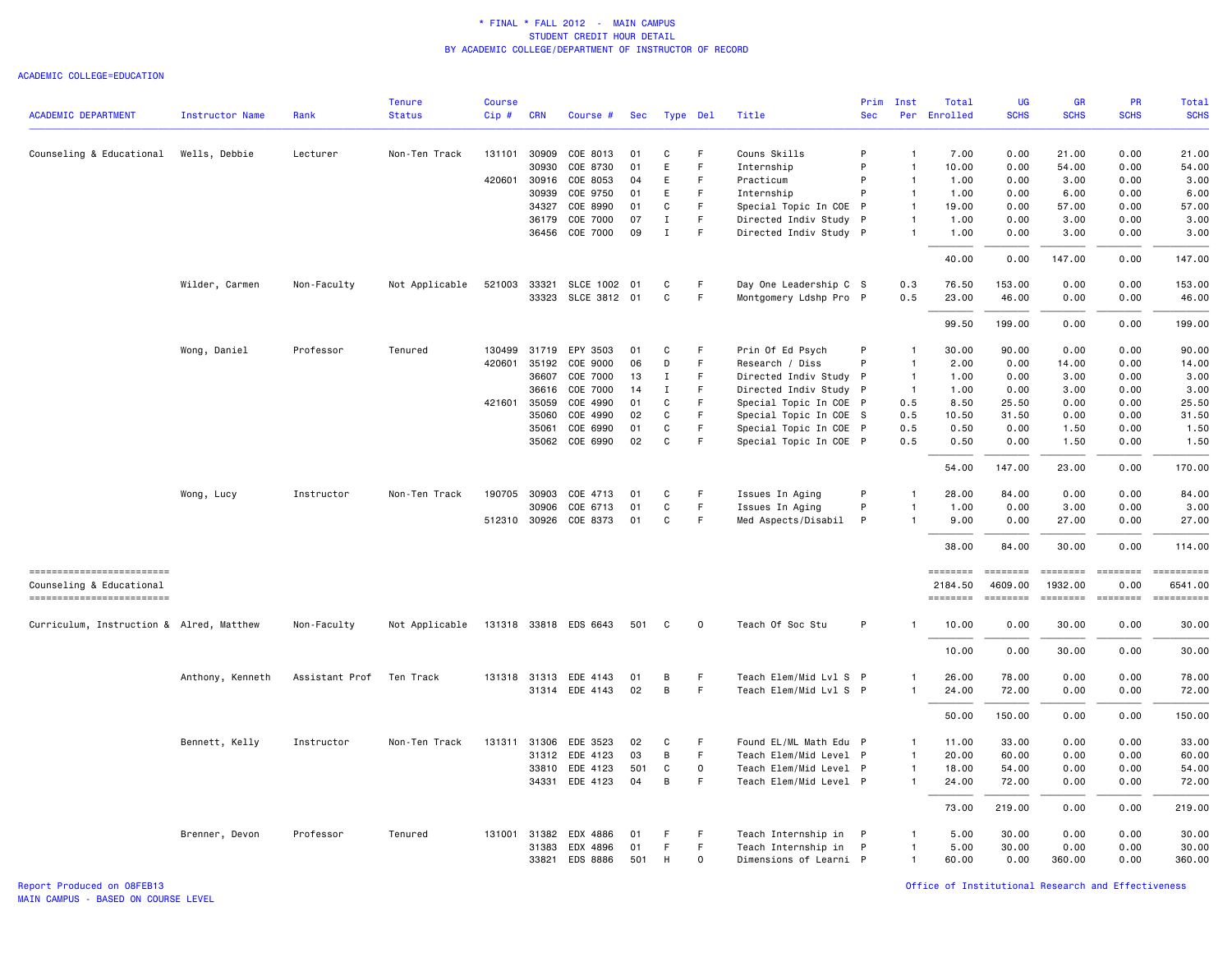|                                          |                              |             | <b>Tenure</b>  | <b>Course</b> |              |                       |     |              |          |                         | Prim         | Inst           | Total        | <b>UG</b>   | <b>GR</b>   | <b>PR</b>   | <b>Total</b> |
|------------------------------------------|------------------------------|-------------|----------------|---------------|--------------|-----------------------|-----|--------------|----------|-------------------------|--------------|----------------|--------------|-------------|-------------|-------------|--------------|
| <b>ACADEMIC DEPARTMENT</b>               | <b>Instructor Name</b>       | Rank        | <b>Status</b>  | Cip#          | <b>CRN</b>   | Course #              | Sec | Type Del     |          | Title                   | <b>Sec</b>   |                | Per Enrolled | <b>SCHS</b> | <b>SCHS</b> | <b>SCHS</b> | <b>SCHS</b>  |
| Curriculum, Instruction & Brenner, Devon |                              | Professor   | Tenured        | 131001        | 33822        | EDS 8896              | 501 | H            | F.       | Dimensions of Learni P  |              | $\mathbf{1}$   | 8.00         | 0.00        | 48.00       | 0.00        | 48.00        |
|                                          |                              |             |                |               | 34893        | EDX 4886              | 501 | F            | $\Omega$ | Teach Internship in     | $\mathsf{P}$ | $\mathbf{1}$   | 3.00         | 18.00       | 0.00        | 0.00        | 18.00        |
|                                          |                              |             |                |               | 34894        | EDX 4896              | 501 | F            | $\circ$  | Teach Internship in     | $\mathsf{P}$ | $\mathbf{1}$   | 3.00         | 18.00       | 0.00        | 0.00        | 18.00        |
|                                          |                              |             |                | 131202 31317  |              | EDE 4886              | 01  | E            | F        | Elem.Mid Lvl Interns P  |              | $\overline{1}$ | 29.00        | 174.00      | 0.00        | 0.00        | 174.00       |
|                                          |                              |             |                |               | 31318        | EDE 4896              | 01  | E            | F        | Elem/Mid Levl Intern P  |              | $\mathbf{1}$   | 29.00        | 174.00      | 0.00        | 0.00        | 174.00       |
|                                          |                              |             |                |               | 33813        | EDE 4886              | 501 | E            | F        | Elem.Mid Lvl Interns P  |              | $\mathbf{1}$   | 20.00        | 120.00      | 0.00        | 0.00        | 120.00       |
|                                          |                              |             |                |               | 33814        | EDE 4896              | 501 | E            | F        | Elem/Mid Levl Intern P  |              | 1              | 20.00        | 120.00      | 0.00        | 0.00        | 120.00       |
|                                          |                              |             |                |               | 36002        | EDE 9000              | 02  | D            | F        | Research / Diss         | P            | $\mathbf{1}$   | 6.00         | 0.00        | 24.00       | 0.00        | 24.00        |
|                                          |                              |             |                |               | 36519        | EDE 7000              | 01  | Ι            | F        | Directed Indiv Study P  |              | $\mathbf{1}$   | 1.00         | 0.00        | 6.00        | 0.00        | 6.00         |
|                                          |                              |             |                | 131203 35525  |              | EDE 8133              | 501 | H            | $\Omega$ | Mid Level Intership     | P            | $\overline{1}$ | 4.00         | 0.00        | 12.00       | 0.00        | 12.00        |
|                                          |                              |             |                | 131205        | 31361        | EDS 4886              | 01  | F            | F        | Teach Intern in Sec     | P            | $\mathbf{1}$   | 14.00        | 84.00       | 0.00        | 0.00        | 84.00        |
|                                          |                              |             |                |               | 31362        | EDS 4896              | 01  | F            | F        | Teach Intern in Sec     | P            | $\mathbf{1}$   | 14.00        | 84.00       | 0.00        | 0.00        | 84.00        |
|                                          |                              |             |                |               | 34336        | EDE 9221              | 01  | C            | F        | Professional Practic P  |              | $\mathbf{1}$   | 3.00         | 0.00        | 3.00        | 0.00        | 3.00         |
|                                          |                              |             |                |               | 34338        | EDS 9221              | 01  | C            | F        | Professional Practic P  |              | $\mathbf{1}$   | 7.00         | 0.00        | 7.00        | 0.00        | 7.00         |
|                                          |                              |             |                |               | 34895        | EDS 4886              | 501 | F.           | $\Omega$ | Teach Intern in Sec     | P            | $\mathbf{1}$   | 8.00         | 48.00       | 0.00        | 0.00        | 48.00        |
|                                          |                              |             |                |               | 34897        | EDS 4896              | 501 | F            | $\Omega$ | Teach Intern in Sec     | $\mathsf{P}$ | 1              | 8.00         | 48.00       | 0.00        | 0.00        | 48.00        |
|                                          |                              |             |                |               | 36267        | EDS 7000              | 05  | Ι.           | F.       | Directed Indiv Study P  |              | 1              | 1.00         | 0.00        | 3.00        | 0.00        | 3.00         |
|                                          |                              |             |                |               |              |                       |     |              |          |                         |              |                | 248.00       | 948.00      | 463.00      | 0.00        | 1411.00      |
|                                          | Britt, Ashley                | Lecturer    | Non-Ten Track  |               |              | 131318 33811 EDE 4143 | 501 | C            | 0        | Teach Elem/Mid Lvl S P  |              | $\mathbf{1}$   | 18.00        | 54.00       | 0.00        | 0.00        | 54.00        |
|                                          |                              |             |                |               |              |                       |     |              |          |                         |              |                | 18.00        | 54.00       | 0.00        | 0.00        | 54.00        |
|                                          | Brown, Karen                 | Instructor  | Non-Ten Track  | 131202 31303  |              | EDE 3443              | 01  | C            | F        | Creat Arts Elem / Mid P |              | $\mathbf{1}$   | 27.00        | 81.00       | 0.00        | 0.00        | 81.00        |
|                                          |                              |             |                |               | 31304        | EDE 3443              | 02  | C            | F        | Creat Arts Elem / Mid P |              | $\mathbf{1}$   | 35.00        | 105.00      | 0.00        | 0.00        | 105.00       |
|                                          |                              |             |                |               | 131203 33293 | RDG 3413              | 01  | C            | F        | Middle Lvl Lit I        | P            | $\mathbf{1}$   | 21.00        | 63.00       | 0.00        | 0.00        | 63.00        |
|                                          |                              |             |                |               | 33295        | RDG 3423              | 01  | C            | F        | Middle Lvl Lit II       | P            | -1             | 21.00        | 63.00       | 0.00        | 0.00        | 63.00        |
|                                          |                              |             |                |               |              |                       |     |              |          |                         |              |                | 104.00       | 312.00      | 0.00        | 0.00        | 312.00       |
|                                          | Burroughs, Charlot Professor |             | Tenured        | 130301        | 31369        | EDS 9413              | 01  | E            | F        | Prac College Teach      | P            | $\mathbf{1}$   | 1.00         | 0.00        | 3.00        | 0.00        | 3.00         |
|                                          |                              |             |                |               | 131203 34492 | EDS 8243              | 501 | C            | $\Omega$ | Adv. Plan Manage Lea P  |              | $\overline{1}$ | 16.00        | 0.00        | 48.00       | 0.00        | 48.00        |
|                                          |                              |             |                |               | 34493        | EDS 8243              | 502 | C            | $\circ$  | Adv. Plan Manage Lea P  |              | $\overline{1}$ | 13.00        | 0.00        | 39.00       | 0.00        | 39.00        |
|                                          |                              |             |                | 131205 36260  |              | EDS 9000              | 06  | D            | F        | Research / Diss         | P            | $\overline{1}$ | 3.00         | 0.00        | 4.00        | 0.00        | 4.00         |
|                                          |                              |             |                |               | 36278        | EDS 7000              | 06  | I            | F.       | Directed Indiv Study P  |              | $\mathbf{1}$   | 1.00         | 0.00        | 1.00        | 0.00        | 1.00         |
|                                          |                              |             |                |               | 131305 31359 | EDS 4673              | 01  | C            | F        | Method Teach Lang Ar P  |              | $\mathbf{1}$   | 17.00        | 51.00       | 0.00        | 0.00        | 51.00        |
|                                          |                              |             |                |               |              | 131318 31357 EDS 4643 | 01  | $\mathbf{C}$ | F.       | Method Teach Soc Stu P  |              | $\mathbf{1}$   | 20.00        | 60.00       | 0.00        | 0.00        | 60.00        |
|                                          |                              |             |                |               |              |                       |     |              |          |                         |              |                | 71.00        | 111.00      | 95.00       | 0.00        | 206.00       |
|                                          | Campbell, Amanda             | Lecturer    | Non-Ten Track  | 131099        | 32386        | LSK 0103              | 01  | C            | F.       | Intermediate Reading P  |              | $\mathbf{1}$   | 17.00        | 51.00       | 0.00        | 0.00        | 51.00        |
|                                          |                              |             |                |               |              | 131315 33297 RDG 3513 | 01  | C            | F        | Rdg Strag Second Sch P  |              | $\mathbf{1}$   | 21.00        | 63.00       | 0.00        | 0.00        | 63.00        |
|                                          |                              |             |                |               |              |                       |     |              |          |                         |              |                | 38.00        | 114.00      | 0.00        | 0.00        | 114.00       |
|                                          | Campbell, Traci              | Non-Faculty | Not Applicable |               |              | 429999 31375 EDX 3213 | 04  | C            | F.       | Psy of Excep Chld & P   |              | $\mathbf{1}$   | 37.00        | 111.00      | 0.00        | 0.00        | 111.00       |
|                                          |                              |             |                |               |              |                       |     |              |          |                         |              |                | 37.00        | 111.00      | 0.00        | 0.00        | 111.00       |
|                                          | Chappell, Manya              | Lecturer    | Non-Ten Track  |               | 131202 31316 | EDE 4883              | 01  | C            | F        | Manag Elem/Mid Lvl C P  |              | 1              | 29.00        | 87.00       | 0.00        | 0.00        | 87.00        |
|                                          |                              |             |                | 131203 33294  |              | RDG 3413              | 02  | $\mathtt{C}$ | F.       | Middle Lvl Lit I        | P            | $\mathbf{1}$   | 17.00        | 51.00       | 0.00        | 0.00        | 51.00        |
|                                          |                              |             |                |               | 33296        | RDG 3423              | 02  | C            | F        | Middle Lvl Lit II       | P            | $\mathbf{1}$   | 17.00        | 51.00       | 0.00        | 0.00        | 51.00        |
|                                          |                              |             |                |               |              | 131315 31302 EDE 3233 | 01  | C            | F        | Teach Lit at Elem/Mi P  |              | 1              | 25.00        | 75.00       | 0.00        | 0.00        | 75.00        |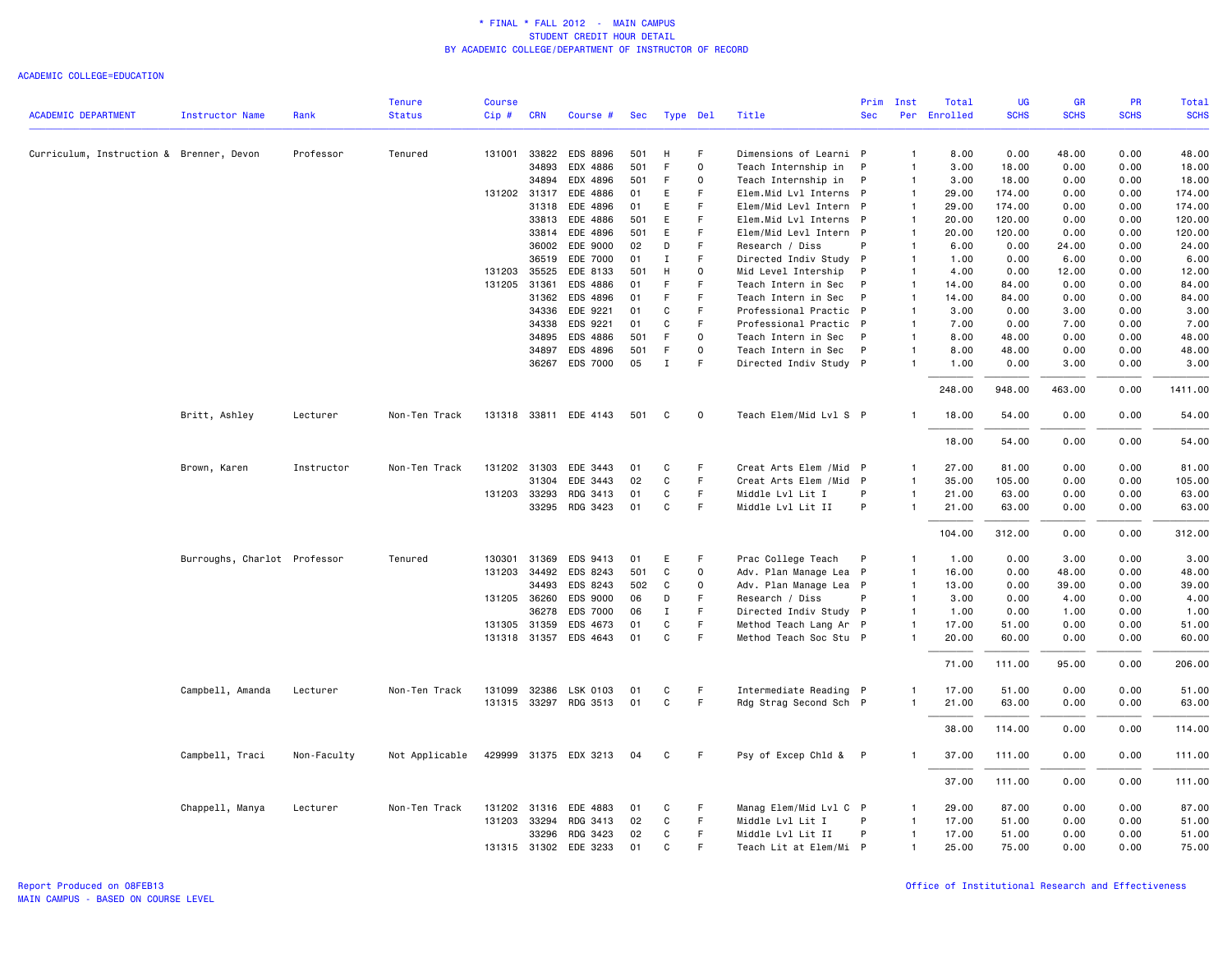ACADEMIC COLLEGE=EDUCATION

| <b>ACADEMIC DEPARTMENT</b>                | <b>Instructor Name</b> | Rank           | <b>Tenure</b><br><b>Status</b> | <b>Course</b><br>$Cip \#$ | <b>CRN</b>   | Course #              | <b>Sec</b> | Type Del     |                  | Title                  | Prim<br><b>Sec</b> | Inst         | Total<br>Per Enrolled | <b>UG</b><br><b>SCHS</b> | GR<br><b>SCHS</b> | PR<br><b>SCHS</b> | Total<br><b>SCHS</b> |
|-------------------------------------------|------------------------|----------------|--------------------------------|---------------------------|--------------|-----------------------|------------|--------------|------------------|------------------------|--------------------|--------------|-----------------------|--------------------------|-------------------|-------------------|----------------------|
|                                           |                        |                |                                |                           |              |                       |            |              |                  |                        |                    |              |                       |                          |                   |                   |                      |
|                                           |                        |                |                                |                           |              |                       |            |              |                  |                        |                    |              | 88.00                 | 264.00                   | 0.00              | 0.00              | 264.00               |
| Curriculum, Instruction & Coffey, Kenneth |                        | Professor      | Tenured                        |                           | 131001 31379 | EDX 4413              | 01         | C            | F                | Wk W/Parents Ex Chil P |                    |              | 30.00                 | 90.00                    | 0.00              | 0.00              | 90.00                |
|                                           |                        |                |                                | 131008                    | 34328        | EDX 4623              | 01         | C            | F                | Curr & Mobil Adapt     | P                  | 1            | 13.00                 | 39.00                    | 0.00              | 0.00              | 39.00                |
|                                           |                        |                |                                |                           | 34329        | EDX 6623              | 01         | C            | F                | Curr & Mobil Adapt     | P                  | 1            | 3.00                  | 0.00                     | 9.00              | 0.00              | 9.00                 |
|                                           |                        |                |                                |                           |              | 131202 36001 EDE 9000 | 01         | D            | F                | Research / Diss        | P                  | 1            | 1.00                  | 0.00                     | 1.00              | 0.00              | 1.00                 |
|                                           |                        |                |                                |                           |              |                       |            |              |                  |                        |                    |              | 47.00                 | 129.00                   | 10.00             | 0.00              | 139.00               |
|                                           | Craven, Penny          | Assistant Prof | Ten Track                      |                           | 131001 31378 | EDX 4113              | 01         | C            | F                | Method Earl/Disabled P |                    |              | 30.00                 | 90.00                    | 0.00              | 0.00              | 90.00                |
|                                           |                        |                |                                |                           | 31386        | EDX 8143              | 01         | C            | $\mathsf F$      | Early Ed/Disabled      | P                  | 1            | 7.00                  | 0.00                     | 21.00             | 0.00              | 21.00                |
|                                           |                        |                |                                |                           |              |                       |            |              |                  |                        |                    |              | 37.00                 | 90.00                    | 21.00             | 0.00              | 111.00               |
|                                           | Darling, Lynn          | Non-Faculty    | Not Applicable                 |                           |              | 131202 34339 EDE 8513 | 01         | C            | F                | Cur & Pd-Early Child P |                    | 1            | 3.00                  | 0.00                     | 9.00              | 0.00              | 9.00                 |
|                                           |                        |                |                                |                           |              |                       |            |              |                  |                        |                    |              | 3.00                  | 0.00                     | 9.00              | 0.00              | 9.00                 |
|                                           | Devlin, Sandy          | Professor      | Tenured                        | 131001                    | 31387        | EDX 8173              | 01         | C            | F                | Sp Ed In Reg Classrm P |                    | -1           | 17.00                 | 0.00                     | 51.00             | 0.00              | 51.00                |
|                                           |                        |                |                                |                           | 31388        | EDX 8393              | 01         | s            | F                | Seminar In Em/Bd       | P                  | $\mathbf{1}$ | 10.00                 | 0.00                     | 30.00             | 0.00              | 30.00                |
|                                           |                        |                |                                |                           | 36204        | EDX 9413              | 01         | E            | F                | College Teaching in    | P                  | $\mathbf{1}$ | 1.00                  | 0.00                     | 3.00              | 0.00              | 3.00                 |
|                                           |                        |                |                                |                           | 36220        | EDX 7000              | 03         | $\mathbf{I}$ | F                | Directed Indiv Study P |                    | 1            | 1.00                  | 0.00                     | 3.00              | 0.00              | 3.00                 |
|                                           |                        |                |                                |                           | 36316        | EDX 7000              | 04         | Ι.           | F                | Directed Indiv Study P |                    | 1            | 1.00                  | 0.00                     | 3.00              | 0.00              | 3.00                 |
|                                           |                        |                |                                |                           | 36354        | EDX 7000              | 08         | $\mathbf I$  | F                | Directed Indiv Study P |                    |              | 1.00                  | 0.00                     | 3.00              | 0.00              | 3.00                 |
|                                           |                        |                |                                |                           | 36355        | EDX 7000              | 09         | Ι.           | F                | Directed Indiv Study P |                    | 1            | 1.00                  | 0.00                     | 3.00              | 0.00              | 3.00                 |
|                                           |                        |                |                                |                           | 36363        | EDX 7000              | 10         | Ι.           | F                | Directed Indiv Study P |                    | 1            | 1.00                  | 0.00                     | 3.00              | 0.00              | 3.00                 |
|                                           |                        |                |                                |                           | 36378        | EDX 7000              | 11         | Ι.           | F                | Directed Indiv Study P |                    |              | 1.00                  | 0.00                     | 3.00              | 0.00              | 3.00                 |
|                                           |                        |                |                                |                           | 36503        | EDX 7000              | 14         | Ι.           | F                | Directed Indiv Study P |                    |              | 1.00                  | 0.00                     | 3.00              | 0.00              | 3.00                 |
|                                           |                        |                |                                |                           | 36662        | EDX 7000              | 15         | $\mathbf I$  | $\mathsf F$<br>F | Directed Indiv Study P | P                  | 1            | 1.00                  | 0.00                     | 1.00              | 0.00              | 1.00                 |
|                                           |                        |                |                                | 429999                    | 31377        | EDX 3223              | 01         | C            |                  | Intro To Em/Bd         |                    |              | 33.00                 | 99.00                    | 0.00              | 0.00              | 99.00                |
|                                           |                        |                |                                |                           |              |                       |            |              |                  |                        |                    |              | 69.00                 | 99.00                    | 106.00            | 0.00              | 205.00               |
|                                           | Dill, Anna             | Non-Faculty    | Not Applicable                 |                           | 131315 32393 | LSK 1023              | 01         | С            | F                | Col Read/Study Skill P |                    | 0.5          | 14.50                 | 43.50                    | 0.00              | 0.00              | 43.50                |
|                                           |                        |                |                                |                           | 32394        | LSK 1023              | 02         | C            | F                | Col Read/Study Skill P |                    | 0.5          | 13.50                 | 40.50                    | 0.00              | 0.00              | 40.50                |
|                                           |                        |                |                                |                           |              |                       |            |              |                  |                        |                    |              | 28.00                 | 84.00                    | 0.00              | 0.00              | 84.00                |
|                                           | Dycus, Brooke          | Lecturer       | Non-Ten Track                  |                           | 131202 31298 | EDE 3123              | 02         | C            | F                | Early Childhood Ed     | P                  | 1            | 31.00                 | 93.00                    | 0.00              | 0.00              | 93.00                |
|                                           |                        |                |                                |                           | 31299        | EDE 3123              | 03         | В            | F                | Early Childhood Ed     | P                  | 1            | 30.00                 | 90.00                    | 0.00              | 0.00              | 90.00                |
|                                           |                        |                |                                |                           | 131315 33288 | RDG 3113              | 04         | C            | $\mathsf F$      | Early Literacy Instr P |                    | 1            | 26.00                 | 78.00                    | 0.00              | 0.00              | 78.00                |
|                                           |                        |                |                                |                           |              | 33292 RDG 3123        | 04         | C            | F                | Early Lit Instruct I P |                    | 1            | 26.00                 | 78.00                    | 0.00              | 0.00              | 78.00                |
|                                           |                        |                |                                |                           |              |                       |            |              |                  |                        |                    |              | 113.00                | 339.00                   | 0.00              | 0.00              | 339.00               |
|                                           | Epperson, Lori         | Instructor     | Non-Ten Track                  | 130301                    | 34943        | LSK 1041              | 02         | C            | F                | College Success I      | P                  | -1           | 18.00                 | 18.00                    | 0.00              | 0.00              | 18.00                |
|                                           |                        |                |                                |                           | 34944        | LSK 1041              | 03         | $\mathtt{C}$ | F                | College Success I      | P                  |              | 28.00                 | 28.00                    | 0.00              | 0.00              | 28.00                |
|                                           |                        |                |                                |                           |              | 35076 LSK 1041        | 01         | C            | F                | College Success I      | P                  | 1            | 29.00                 | 29.00                    | 0.00              | 0.00              | 29.00                |
|                                           |                        |                |                                |                           |              |                       |            |              |                  |                        |                    |              | 75.00                 | 75.00                    | 0.00              | 0.00              | 75.00                |
|                                           | Franz, Dana            | Associate Prof | Tenured                        | 130301                    | 31321        | EDE 9413              | 01         | E            | F                | Prac College Teach     | P                  |              | 1.00                  | 0.00                     | 3.00              | 0.00              | 3.00                 |
|                                           |                        |                |                                |                           | 131205 31368 | EDS 8623              | 01         | C            | F                | Effective Instructio P |                    |              | 10.00                 | 0.00                     | 30.00             | 0.00              | 30.00                |
|                                           |                        |                |                                |                           | 35704        | EDS 4000              | 01         | Ι.           | F                | Directed Indiv Study P |                    | 1            | 1.00                  | 2.00                     | 0.00              | 0.00              | 2.00                 |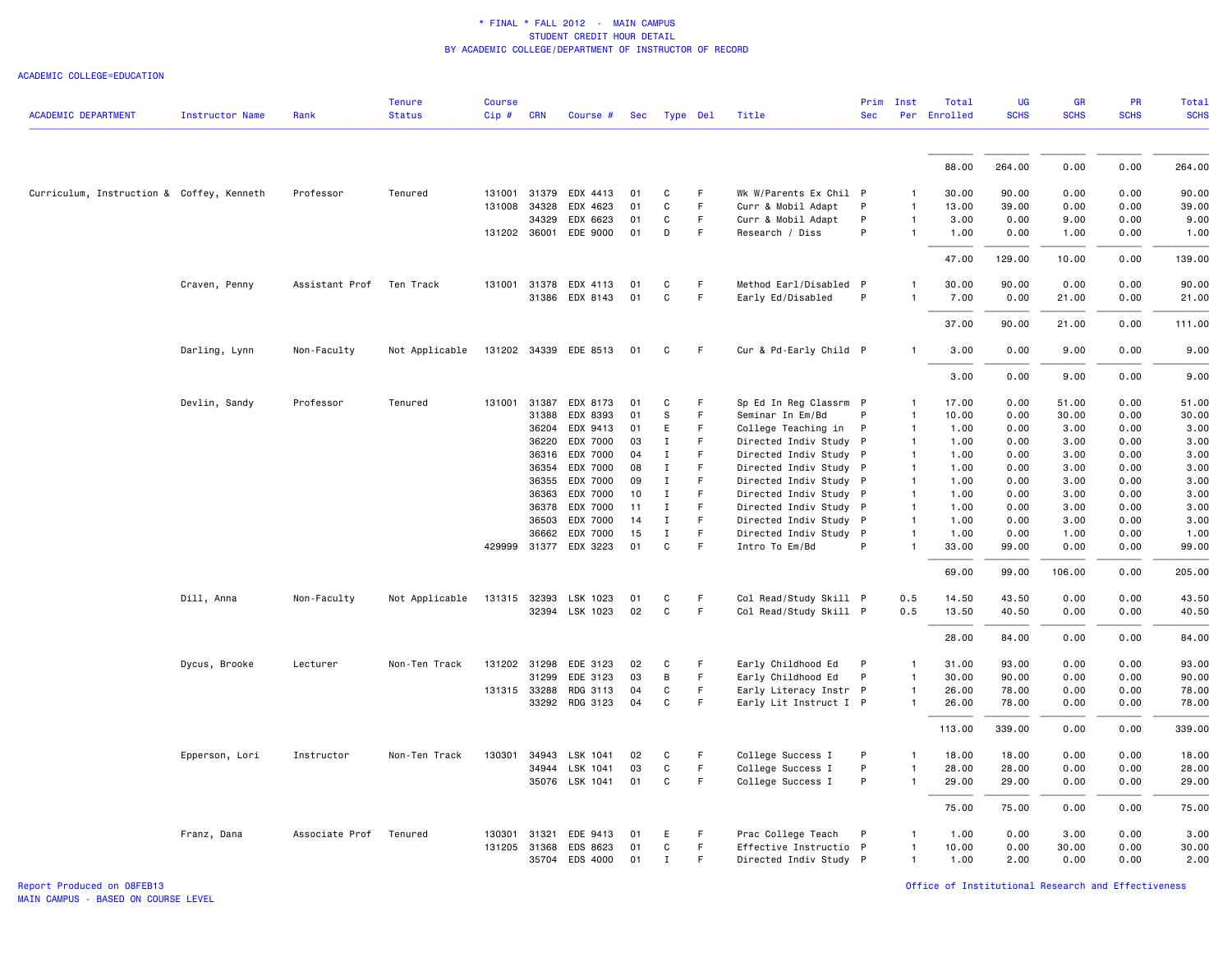| <b>ACADEMIC DEPARTMENT</b>            | <b>Instructor Name</b> | Rank                          | <b>Tenure</b><br><b>Status</b> | <b>Course</b><br>Cip# | <b>CRN</b>   | Course #              | Sec   | Type Del     |             | Title                  | Prim<br><b>Sec</b> | Inst         | Total<br>Per Enrolled | <b>UG</b><br><b>SCHS</b> | <b>GR</b><br><b>SCHS</b> | PR<br><b>SCHS</b> | <b>Total</b><br><b>SCHS</b> |
|---------------------------------------|------------------------|-------------------------------|--------------------------------|-----------------------|--------------|-----------------------|-------|--------------|-------------|------------------------|--------------------|--------------|-----------------------|--------------------------|--------------------------|-------------------|-----------------------------|
|                                       |                        |                               |                                |                       |              |                       |       |              |             |                        |                    |              |                       |                          |                          |                   |                             |
| Curriculum, Instruction & Franz, Dana |                        | Associate Prof                | Tenured                        |                       | 131205 35895 | EDS 9000              | 01    | D            | F.          | Research / Diss        | P                  | $\mathbf{1}$ | 4.00                  | 0.00                     | 10.00                    | 0.00              | 10.00                       |
|                                       |                        |                               |                                |                       | 35911        | EDS 4000              | 02    | $\mathbf I$  | F           | Directed Indiv Study P |                    | $\mathbf{1}$ | 1.00                  | 3.00                     | 0.00                     | 0.00              | 3.00                        |
|                                       |                        |                               |                                |                       | 35915        | EDS 8623              | 02    | C            | F.          | Effective Instructio P |                    | $\mathbf{1}$ | 7.00                  | 0.00                     | 21.00                    | 0.00              | 21.00                       |
|                                       |                        |                               |                                |                       | 36428        | EDS 7000              | 08    | $\mathbf{I}$ | F.          | Directed Indiv Study P |                    | $\mathbf{1}$ | 1.00                  | 0.00                     | 4.00                     | 0.00              | 4.00                        |
|                                       |                        |                               |                                |                       |              | 131311 31356 EDS 4633 | 01    | $\mathtt{C}$ | F           | Methods of Teaching P  |                    | $\mathbf{1}$ | 12.00                 | 36.00                    | 0.00                     | 0.00              | 36.00                       |
|                                       |                        |                               |                                |                       |              |                       |       |              |             |                        |                    |              | 37.00                 | 41.00                    | 68.00                    | 0.00              | 109.00                      |
|                                       | Gardner, Robert        |                               | Grad Tch Assist Not Applicable |                       | 131315 32393 | LSK 1023              | 01    | C            | F           | Col Read/Study Skill S |                    | 0.5          | 14.50                 | 43.50                    | 0.00                     | 0.00              | 43.50                       |
|                                       |                        |                               |                                |                       | 32394        | LSK 1023              | 02    | $\mathtt{C}$ | F.          | Col Read/Study Skill S |                    | 0.5          | 13.50                 | 40.50                    | 0.00                     | 0.00              | 40.50                       |
|                                       |                        |                               |                                |                       |              |                       |       |              |             |                        |                    |              | 28.00                 | 84.00                    | 0.00                     | 0.00              | 84.00                       |
|                                       | Hobart, Angela         | Lecturer                      | Non-Ten Track                  |                       | 131203 31301 | EDE 3223              | 02    | C            | F           | Middle Level Educati P |                    | 1            | 22.00                 | 66.00                    | 0.00                     | 0.00              | 66.00                       |
|                                       |                        |                               |                                |                       |              | 34489 EDE 3223        | 501   | C            | 0           | Middle Level Educati P |                    | $\mathbf{1}$ | 6.00                  | 18.00                    | 0.00                     | 0.00              | 18.00                       |
|                                       |                        |                               |                                |                       |              |                       |       |              |             |                        |                    |              | 28.00                 | 84.00                    | 0.00                     | 0.00              | 84.00                       |
|                                       | Hopper, Peggy          | Associate Prof                | Tenured                        |                       |              | 131205 35986 EDS 9000 | 03    | D            | F.          | Research / Diss        | P                  | $\mathbf{1}$ | 2.00                  | 0.00                     | 4.00                     | 0.00              | 4.00                        |
|                                       |                        |                               |                                |                       |              |                       |       |              |             |                        |                    |              | 2.00                  | 0.00                     | 4.00                     | 0.00              | 4.00                        |
|                                       | Huffman, Suzanne       | Lecturer                      | Non-Ten Track                  | 131099                | 31381        | EDX 4873              | 01    | S            | F           | Prof Sem In Sp Ed      | P                  | $\mathbf{1}$ | 5.00                  | 15.00                    | 0.00                     | 0.00              | 15.00                       |
|                                       |                        |                               |                                |                       | 34899        | EDX 4873              | 501   | S            | 0           | Prof Sem In Sp Ed      | P                  | $\mathbf{1}$ | 3.00                  | 9.00                     | 0.00                     | 0.00              | 9.00                        |
|                                       |                        |                               |                                |                       | 429999 31374 | EDX 3213              | 03    | C            | F.          | Psy of Excep Chld &    | P                  | $\mathbf{1}$ | 36.00                 | 108.00                   | 0.00                     | 0.00              | 108.00                      |
|                                       |                        |                               |                                |                       | 31376        | EDX 3213              | 06    | C            | F.          | Psy of Excep Chld &    | $\mathsf{P}$       | $\mathbf{1}$ | 34.00                 | 102.00                   | 0.00                     | 0.00              | 102.00                      |
|                                       |                        |                               |                                |                       |              | 33823 EDX 3213        | 501   | C            | 0           | Psy of Excep Chld & P  |                    | $\mathbf{1}$ | 17.00                 | 51.00                    | 0.00                     | 0.00              | 51.00                       |
|                                       |                        |                               |                                |                       |              |                       |       |              |             |                        |                    |              | 95.00                 | 285.00                   | 0.00                     | 0.00              | 285.00                      |
|                                       | Ivy, Jessica           | Visit Assist Pr Non-Ten Track |                                |                       | 131205 31360 | EDS 4873              | 01    | C            | F.          | Managing Secondary C P |                    | $\mathbf{1}$ | 18.00                 | 54.00                    | 0.00                     | 0.00              | 54.00                       |
|                                       |                        |                               |                                |                       |              | 131311 31305 EDE 3523 | 01    | C            | F           | Found EL/ML Math Edu P |                    | $\mathbf{1}$ | 28.00                 | 84.00                    | 0.00                     | 0.00              | 84.00                       |
|                                       |                        |                               |                                |                       |              |                       |       |              |             |                        |                    |              |                       |                          |                          |                   |                             |
|                                       |                        |                               |                                |                       |              |                       |       |              |             |                        |                    |              | 46.00                 | 138.00                   | 0.00                     | 0.00              | 138.00                      |
|                                       | Jayroe, Teresa         | Non-Faculty                   | Not Applicable                 |                       |              | 131202 36516 EDE 9000 | 07    | D            | -F          | Research / Diss        | P                  |              | 1.00                  | 0.00                     | 1.00                     | 0.00              | 1.00                        |
|                                       |                        |                               |                                |                       |              |                       |       |              |             |                        |                    |              | 1.00                  | 0.00                     | 1.00                     | 0.00              | 1.00                        |
|                                       | Lang, Maureen          | Non-Faculty                   | Not Applicable                 |                       |              | 429999 31372 EDX 3213 | 01    | C            | F.          | Psy of Excep Chld & P  |                    | $\mathbf{1}$ | 33.00                 | 99.00                    | 0.00                     | 0.00              | 99.00                       |
|                                       |                        |                               |                                |                       |              | 31373 EDX 3213        | 02    | C            | F.          | Psy of Excep Chld & P  |                    | $\mathbf{1}$ | 35.00                 | 105.00                   | 0.00                     | 0.00              | 105.00                      |
|                                       |                        |                               |                                |                       |              |                       |       |              |             |                        |                    |              | 68.00                 | 204.00                   | 0.00                     | 0.00              | 204.00                      |
|                                       | Lowery, David          | Lecturer                      | Non-Ten Track                  |                       |              | 131305 33820 EDS 6673 | 501   | C            | $\mathbf 0$ | Method Teach Lang Ar P |                    | $\mathbf{1}$ | 5.00                  | 0.00                     | 15.00                    | 0.00              | 15.00                       |
|                                       |                        |                               |                                |                       |              |                       |       |              |             |                        |                    |              | 5.00                  | 0.00                     | 15.00                    | 0.00              | 15.00                       |
|                                       | Marolt, Amy            | Lecturer                      | Non-Ten Track                  |                       |              | 131311 33817 EDS 6633 | 501 C |              | $\mathbf 0$ | Methods of Teach Mat P |                    | 1            | 4.00                  | 0.00                     | 12.00                    | 0.00              | 12.00                       |
|                                       |                        |                               |                                |                       |              |                       |       |              |             |                        |                    |              | 4.00                  | 0.00                     | 12.00                    | 0.00              | 12.00                       |
|                                       | Mattox, Kimberly       | Instructor                    | Non-Ten Track                  |                       |              | 131001 36632 EDX 4000 | 02    | Ι.           | F           | Directed Indiv Study P |                    | $\mathbf{1}$ | 1.00                  | 1.00                     | 0.00                     | 0.00              | 1.00                        |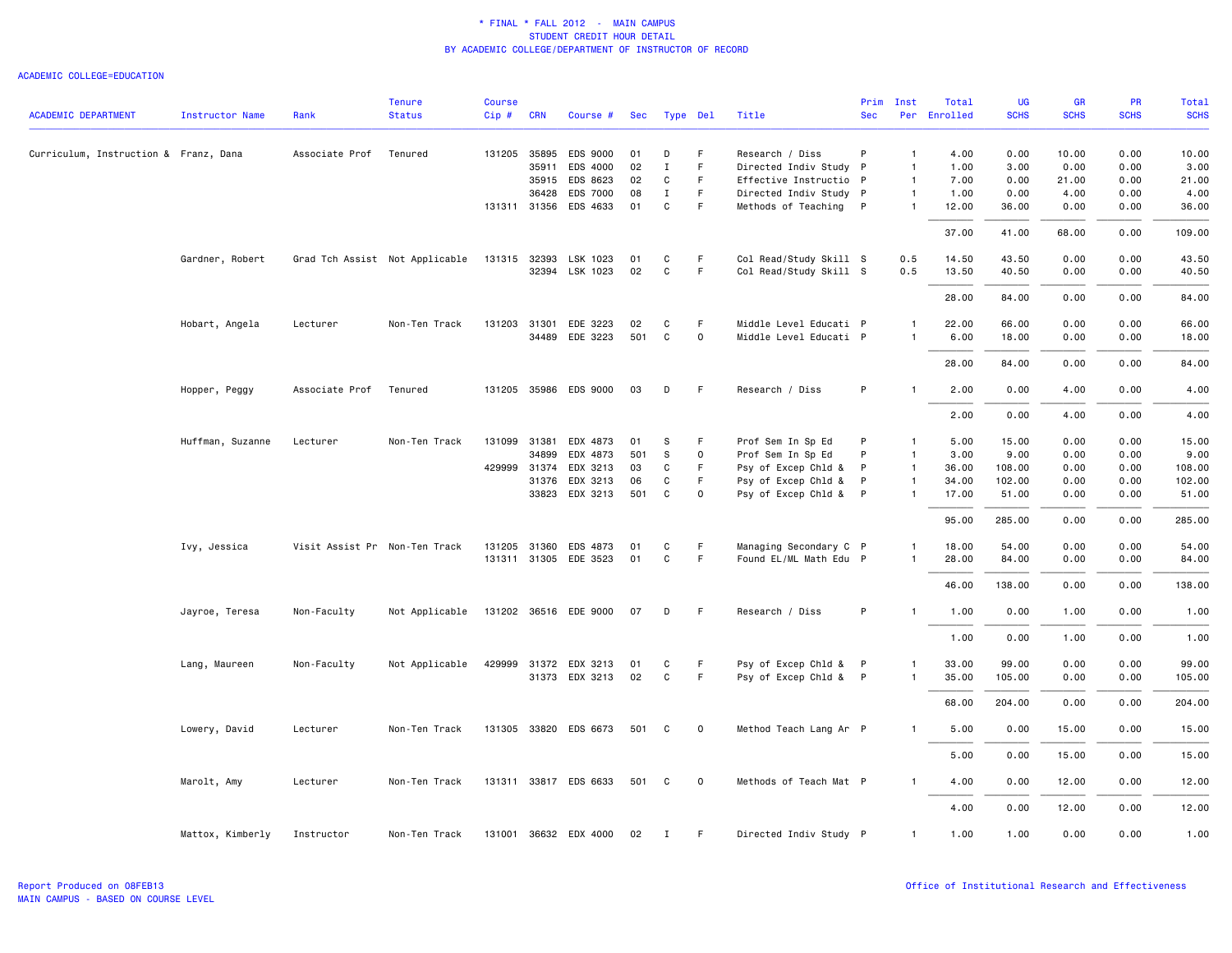| <b>ACADEMIC DEPARTMENT</b>               | <b>Instructor Name</b> | Rank                     | <b>Tenure</b><br><b>Status</b> | <b>Course</b><br>$Cip$ # | <b>CRN</b> | Course #                                | Sec      | Type Del     |             | Title                                  | <b>Sec</b>   | Prim Inst      | Total<br>Per Enrolled | <b>UG</b><br><b>SCHS</b> | <b>GR</b><br><b>SCHS</b> | PR<br><b>SCHS</b> | <b>Total</b><br><b>SCHS</b> |
|------------------------------------------|------------------------|--------------------------|--------------------------------|--------------------------|------------|-----------------------------------------|----------|--------------|-------------|----------------------------------------|--------------|----------------|-----------------------|--------------------------|--------------------------|-------------------|-----------------------------|
|                                          |                        |                          |                                |                          |            |                                         |          |              |             |                                        |              |                |                       |                          |                          |                   |                             |
|                                          |                        |                          |                                |                          |            |                                         |          |              |             |                                        |              |                | 1.00                  | 1.00                     | 0.00                     | 0.00              | 1.00                        |
| Curriculum, Instruction & McCarra, Janet |                        | Assistant Prof           | Ten Track                      |                          |            | 131203 35526 RDG 8123                   | 501      | C            | $\mathbf 0$ | Sup MidSch Lit Learn P                 |              |                | 4.00                  | 0.00                     | 12.00                    | 0.00              | 12.00                       |
|                                          |                        |                          |                                |                          |            |                                         |          |              |             |                                        |              |                | 4.00                  | 0.00                     | 12.00                    | 0.00              | 12.00                       |
|                                          | McDowell, Teresa       | Lecturer                 | Non-Ten Track                  |                          |            | 131315 32392 LSK 1013<br>36059 LSK 1013 | 01<br>02 | C<br>C       | F<br>F      | Effective Reading<br>Effective Reading | P<br>P       | 1              | 33.00<br>28.00        | 99.00<br>84.00           | 0.00<br>0.00             | 0.00<br>0.00      | 99.00<br>84.00              |
|                                          |                        |                          |                                |                          |            |                                         |          |              |             |                                        |              |                | 61.00                 | 183.00                   | 0.00                     | 0.00              | 183.00                      |
|                                          | Miller, Nicole         | Instructor               | Non-Ten Track                  |                          |            | 131203 31300 EDE 3223                   | 01       | C            | F           | Middle Level Educati P                 |              | $\mathbf{1}$   | 14.00                 | 42.00                    | 0.00                     | 0.00              | 42.00                       |
|                                          |                        |                          |                                |                          |            |                                         |          |              |             |                                        |              |                | 14.00                 | 42.00                    | 0.00                     | 0.00              | 42.00                       |
|                                          | Miller, Roslyn         |                          | Grad Tch Assist Not Applicable |                          |            | 131205 31355 EDS 3411                   | 01       | E.           | F.          | Prac In Secondary Ed P                 |              | $\mathbf{1}$   | 33.00                 | 33.00                    | 0.00                     | 0.00              | 33.00                       |
|                                          |                        |                          |                                |                          |            |                                         |          |              |             |                                        |              |                | 33.00                 | 33.00                    | 0.00                     | 0.00              | 33.00                       |
|                                          | Moran, Laura           | Instructor               | Non-Ten Track                  | 130301                   | 32397      | LSK 1033                                | 01       | C            | F.          | Fund of Achievement                    | $\mathsf{P}$ | $\overline{1}$ | 39.00                 | 117.00                   | 0.00                     | 0.00              | 117.00                      |
|                                          |                        |                          |                                |                          | 32398      | LSK 1033                                | 02       | C            | F.          | Fund of Achievement                    | P            | $\overline{1}$ | 40.00                 | 120.00                   | 0.00                     | 0.00              | 120.00                      |
|                                          |                        |                          |                                |                          | 32399      | LSK 1033                                | 03       | C            | F           | Fund of Achievement                    | P            | $\overline{1}$ | 31.00                 | 93.00                    | 0.00                     | 0.00              | 93.00                       |
|                                          |                        |                          |                                |                          | 32400      | LSK 1033                                | 04       | C            | F           | Fund of Achievement                    | P            | 0.5            | 17.50                 | 52.50                    | 0.00                     | 0.00              | 52.50                       |
|                                          |                        |                          |                                |                          |            | 32401 LSK 1131                          | 01       | C            | F.          | Fund of Success                        | P            | 0.5            | 34.50                 | 34.50                    | 0.00                     | 0.00              | 34.50                       |
|                                          |                        |                          |                                |                          |            |                                         |          |              |             |                                        |              |                | 162.00                | 417.00                   | 0.00                     | 0.00              | 417.00                      |
|                                          | Moser, Kelly           | Assistant Prof Ten Track |                                | 131205 31367             |            | EDS 8613                                | 01       | C            | F           | Mdle & Sec Sch Curr                    | P            | $\mathbf{1}$   | 17.00                 | 0.00                     | 51.00                    | 0.00              | 51.00                       |
|                                          |                        |                          |                                |                          | 34494      | EDS 8613                                | 501      | $\mathtt{C}$ | 0           | Mdle & Sec Sch Curr                    | $\mathsf{P}$ | $\mathbf{1}$   | 10.00                 | 0.00                     | 30.00                    | 0.00              | 30.00                       |
|                                          |                        |                          |                                |                          |            | 36012 EDS 9000                          | 04       | D            | F           | Research / Diss                        | P            | $\mathbf{1}$   | 1.00                  | 0.00                     | 1.00                     | 0.00              | 1.00                        |
|                                          |                        |                          |                                |                          |            |                                         |          |              |             |                                        |              |                | 28.00                 | 0.00                     | 82.00                    | 0.00              | 82.00                       |
|                                          | Mulkana, Angela        | Instructor               | Non-Ten Track                  | 131315 33286             |            | RDG 3113                                | 02       | C            | F           | Early Literacy Instr P                 |              | $\overline{1}$ | 27.00                 | 81.00                    | 0.00                     | 0.00              | 81.00                       |
|                                          |                        |                          |                                |                          | 33290      | RDG 3123                                | 02       | C            | F.          | Early Lit Instruct I P                 |              | $\mathbf{1}$   | 27.00                 | 81.00                    | 0.00                     | 0.00              | 81.00                       |
|                                          |                        |                          |                                |                          | 34003      | RDG 3113                                | 501      | C            | 0           | Early Literacy Instr P                 |              | $\mathbf{1}$   | 18.00                 | 54.00                    | 0.00                     | 0.00              | 54.00                       |
|                                          |                        |                          |                                |                          |            | 34005 RDG 3123                          | 501      | $\mathtt{C}$ | $\mathbf 0$ | Early Lit Instruct I P                 |              | $\mathbf{1}$   | 18.00                 | 54.00                    | 0.00                     | 0.00              | 54.00                       |
|                                          |                        |                          |                                |                          |            |                                         |          |              |             |                                        |              |                | 90.00                 | 270.00                   | 0.00                     | 0.00              | 270.00                      |
|                                          | Nobles, Dena           | Lecturer                 | Non-Ten Track                  | 131316 31309             |            | EDE 4113                                | 03       | B            | F.          | Teach Elem/Mid Level P                 |              | $\mathbf{1}$   | 20.00                 | 60.00                    | 0.00                     | 0.00              | 60.00                       |
|                                          |                        |                          |                                |                          |            | 34330 EDE 4113                          | 04       | B            | F           | Teach Elem/Mid Level P                 |              | $\mathbf{1}$   | 24.00                 | 72.00                    | 0.00                     | 0.00              | 72.00                       |
|                                          |                        |                          |                                |                          |            |                                         |          |              |             |                                        |              |                | 44.00                 | 132.00                   | 0.00                     | 0.00              | 132.00                      |
|                                          | Phillips, Tambra       | Lecturer                 | Non-Ten Track                  |                          |            | 130499 31725 EPY 4053                   | 01       | C            | F.          | Psy&Ed Of Men Retard P                 |              | 1              | 44.00                 | 132.00                   | 0.00                     | 0.00              | 132.00                      |
|                                          |                        |                          |                                |                          |            | 31726 EPY 4053                          | 02       | C            | F.          | Psy&Ed Of Men Retard P                 |              | 1              | 39.00                 | 117.00                   | 0.00                     | 0.00              | 117.00                      |
|                                          |                        |                          |                                |                          |            |                                         |          |              |             |                                        |              |                | 83.00                 | 249.00                   | 0.00                     | 0.00              | 249.00                      |
|                                          | Platt, Jennifer        | Lecturer                 | Non-Ten Track                  |                          |            | 131202 33812 EDE 4883                   | 501      | C            | $\circ$     | Manag Elem/Mid Lvl C P                 |              | $\mathbf{1}$   | 20.00                 | 60.00                    | 0.00                     | 0.00              | 60.00                       |
|                                          |                        |                          |                                | 131203                   | 34490      | RDG 3413                                | 501      | C            | $\mathbf 0$ | Middle Lvl Lit I                       | P            | $\mathbf{1}$   | 7.00                  | 21.00                    | 0.00                     | 0.00              | 21.00                       |
|                                          |                        |                          |                                |                          |            | 34491 RDG 3423                          | 501      | C            | $\Omega$    | Middle Lvl Lit II                      | P            | $\mathbf{1}$   | 8.00                  | 24.00                    | 0.00                     | 0.00              | 24.00                       |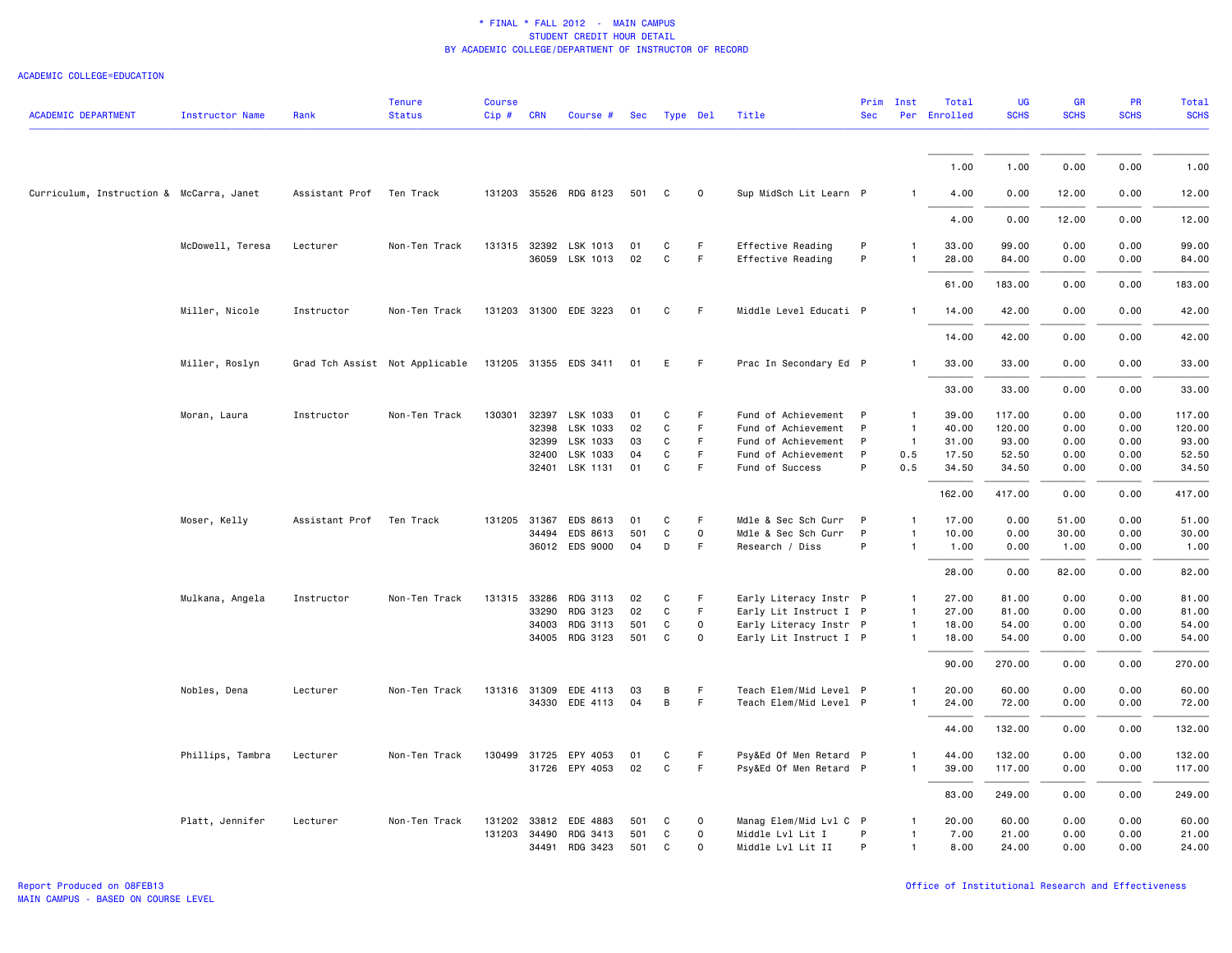| <b>ACADEMIC DEPARTMENT</b>               | <b>Instructor Name</b>            | Rank                     | <b>Tenure</b><br><b>Status</b> | <b>Course</b><br>Cip# | <b>CRN</b> | Course #                                | Sec       |                   | Type Del             | Title                                    | <b>Sec</b>        | Prim Inst                    | Total<br>Per Enrolled | UG<br><b>SCHS</b> | GR<br><b>SCHS</b> | PR<br><b>SCHS</b> | <b>Total</b><br><b>SCHS</b> |
|------------------------------------------|-----------------------------------|--------------------------|--------------------------------|-----------------------|------------|-----------------------------------------|-----------|-------------------|----------------------|------------------------------------------|-------------------|------------------------------|-----------------------|-------------------|-------------------|-------------------|-----------------------------|
|                                          |                                   |                          |                                |                       |            |                                         |           |                   |                      |                                          |                   |                              | 35.00                 | 105.00            | 0.00              | 0.00              | 105.00                      |
|                                          |                                   |                          |                                |                       |            |                                         |           |                   |                      |                                          |                   |                              |                       |                   |                   |                   |                             |
| Curriculum, Instruction & Pope, Margaret |                                   | Associate Prof           | Tenured                        |                       |            | 131316 31307 EDE 4113                   | 01        | B                 | F.                   | Teach Elem/Mid Level P                   |                   | $\mathbf{1}$                 | 26.00                 | 78.00             | 0.00              | 0.00              | 78.00                       |
|                                          |                                   |                          |                                |                       | 31308      | EDE 4113                                | 02        | B                 | F                    | Teach Elem/Mid Level P                   |                   |                              | 24.00                 | 72.00             | 0.00              | 0.00              | 72.00                       |
|                                          |                                   |                          |                                |                       |            | 33809 EDE 4113                          | 501       | C                 | $\mathsf{O}\xspace$  | Teach Elem/Mid Level P                   |                   | $\mathbf{1}$                 | 18.00                 | 54.00             | 0.00              | 0.00              | 54.00                       |
|                                          |                                   |                          |                                |                       |            |                                         |           |                   |                      |                                          |                   |                              | 68.00                 | 204.00            | 0.00              | 0.00              | 204.00                      |
|                                          | Ratliff, Lindon                   | Assistant Prof           | Ten Track                      |                       |            | 131203 36272 EDS 8243                   | 503       | C                 | $\circ$              | Adv. Plan Manage Lea P                   |                   | $\mathbf{1}$                 | 15.00                 | 0.00              | 45.00             | 0.00              | 45.00                       |
|                                          |                                   |                          |                                |                       |            |                                         |           |                   |                      |                                          |                   |                              | 15.00                 | 0.00              | 45.00             | 0.00              | 45.00                       |
|                                          | Robichaux, Rebecca Associate Prof |                          | Tenured                        |                       |            | 131311 31310 EDE 4123                   | 01        | B                 | F.                   | Teach Elem/Mid Level P                   |                   | $\mathbf{1}$                 | 26.00                 | 78.00             | 0.00              | 0.00              | 78.00                       |
|                                          |                                   |                          |                                |                       |            | 31311 EDE 4123                          | 02        | $\,$ B            | F                    | Teach Elem/Mid Level P                   |                   | $\mathbf{1}$                 | 24.00                 | 72.00             | 0.00              | 0.00              | 72.00                       |
|                                          |                                   |                          |                                |                       |            |                                         |           |                   |                      |                                          |                   |                              | 50.00                 | 150.00            | 0.00              | 0.00              | 150.00                      |
|                                          | Sellers, Thomas                   |                          | Grad Srv Assist Not Applicable |                       |            | 131315 36004 LSK 1023                   | 05        | C                 | F.                   | Col Read/Study Skill P                   |                   | $\mathbf{1}$                 | 20.00                 | 60.00             | 0.00              | 0.00              | 60.00                       |
|                                          |                                   |                          |                                |                       |            |                                         |           |                   |                      |                                          |                   |                              | 20.00                 | 60.00             | 0.00              | 0.00              | 60.00                       |
|                                          | Smith, Bethany                    | Assistant Prof Ten Track |                                | 429999 31371          |            | EDX 3203                                | 01        | C                 | F                    | Intro To Learn Disab P                   |                   | 1                            | 36.00                 | 108.00            | 0.00              | 0.00              | 108.00                      |
|                                          |                                   |                          |                                |                       |            | 34335 EDX 3213                          | 07        | C                 | F                    | Psy of Excep Chld & P                    |                   | 1                            | 35.00                 | 105.00            | 0.00              | 0.00              | 105.00                      |
|                                          |                                   |                          |                                |                       |            |                                         |           |                   |                      |                                          |                   |                              | 71.00                 | 213.00            | 0.00              | 0.00              | 213.00                      |
|                                          | Smith, Regina                     | Lecturer                 | Non-Ten Track                  |                       |            | 131318 31315 EDE 4143                   | 03        | В                 | F.                   | Teach Elem/Mid Lvl S P                   |                   | 1                            | 20.00                 | 60.00             | 0.00              | 0.00              | 60.00                       |
|                                          |                                   |                          |                                |                       |            | 34332 EDE 4143                          | 04        | B                 | F                    | Teach Elem/Mid Lvl S P                   |                   | $\mathbf{1}$                 | 24.00                 | 72.00             | 0.00              | 0.00              | 72.00                       |
|                                          |                                   |                          |                                |                       |            |                                         |           |                   |                      |                                          |                   |                              | 44.00                 | 132.00            | 0.00              | 0.00              | 132.00                      |
|                                          | Stallworth, Ingrid Instructor     |                          | Non-Ten Track                  | 131315                | 34356      | LSK 1001                                | 04        | C                 | F.                   | Freshman Seminar                         | P                 | $\mathbf{1}$                 | 21.00                 | 21.00             | 0.00              | 0.00              | 21.00                       |
|                                          |                                   |                          |                                |                       | 34357      | LSK 1001                                | 05        | C                 | F                    | Freshman Seminar                         | P                 | $\mathbf{1}$                 | 21.00                 | 21.00             | 0.00              | 0.00              | 21.00                       |
|                                          |                                   |                          |                                |                       | 34358      | LSK 1001                                | 06        | C                 | F                    | Freshman Seminar                         | P                 | $\overline{1}$               | 18.00                 | 18.00             | 0.00              | 0.00              | 18.00                       |
|                                          |                                   |                          |                                |                       | 34359      | LSK 1001                                | 07        | C                 | F.                   | Freshman Seminar                         | P                 | $\mathbf{1}$                 | 32.00                 | 32.00             | 0.00              | 0.00              | 32.00                       |
|                                          |                                   |                          |                                |                       | 34360      | LSK 1001<br>34361 LSK 1001              | 08<br>09  | C<br>$\mathtt{C}$ | F.<br>F              | Freshman Seminar<br>Freshman Seminar     | P<br>P            | $\mathbf{1}$                 | 25.00<br>21.00        | 25.00<br>21.00    | 0.00<br>0.00      | 0.00<br>0.00      | 25.00<br>21.00              |
|                                          |                                   |                          |                                |                       |            |                                         |           |                   |                      |                                          |                   |                              | 138.00                | 138.00            | 0.00              | 0.00              | 138.00                      |
|                                          | Sullivan, Sammy                   | Lecturer                 | Non-Ten Track                  |                       |            | 131205 34898 EDS 4873                   | 501       | C                 | $\mathbf 0$          | Managing Secondary C P                   |                   | $\mathbf{1}$                 | 9.00                  | 27.00             | 0.00              | 0.00              | 27.00                       |
|                                          |                                   |                          |                                |                       |            |                                         |           |                   |                      |                                          |                   |                              |                       | 27.00             | 0.00              | 0.00              |                             |
|                                          |                                   |                          |                                |                       |            |                                         |           |                   |                      |                                          |                   |                              | 9.00                  |                   |                   |                   | 27.00                       |
|                                          | Vines, Courtney                   | Instructor               | Non-Ten Track                  |                       |            | 131202 31297 EDE 3123<br>33807 EDE 3123 | 01<br>501 | C<br>C            | F.<br>$\mathsf{o}\,$ | Early Childhood Ed<br>Early Childhood Ed | P<br>$\mathsf{P}$ | $\mathbf{1}$<br>$\mathbf{1}$ | 21.00<br>16.00        | 63.00<br>48.00    | 0.00<br>0.00      | 0.00<br>0.00      | 63.00<br>48.00              |
|                                          |                                   |                          |                                |                       |            |                                         |           |                   |                      |                                          |                   |                              | 37.00                 | 111.00            | 0.00              | 0.00              | 111.00                      |
|                                          | Virden, Jennifer                  | Lecturer                 | Non-Ten Track                  |                       |            | 131311 34496 EDE 3523                   | 501       | C                 | $\mathsf 0$          | Found EL/ML Math Edu P                   |                   | $\mathbf{1}$                 | 8.00                  | 24.00             | 0.00              | 0.00              | 24.00                       |
|                                          |                                   |                          |                                |                       |            |                                         |           |                   |                      |                                          |                   |                              |                       |                   |                   |                   |                             |
|                                          |                                   |                          |                                |                       |            |                                         |           |                   |                      |                                          |                   |                              | 8.00                  | 24.00             | 0.00              | 0.00              | 24.00                       |
|                                          | Walker, Ryan                      | Assistant Prof Ten Track |                                |                       |            | 131202 31319 EDE 8623                   | 01        | C                 | F.                   | Content Area Literac P                   |                   | 1                            | 3.00                  | 0.00              | 9.00              | 0.00              | 9.00                        |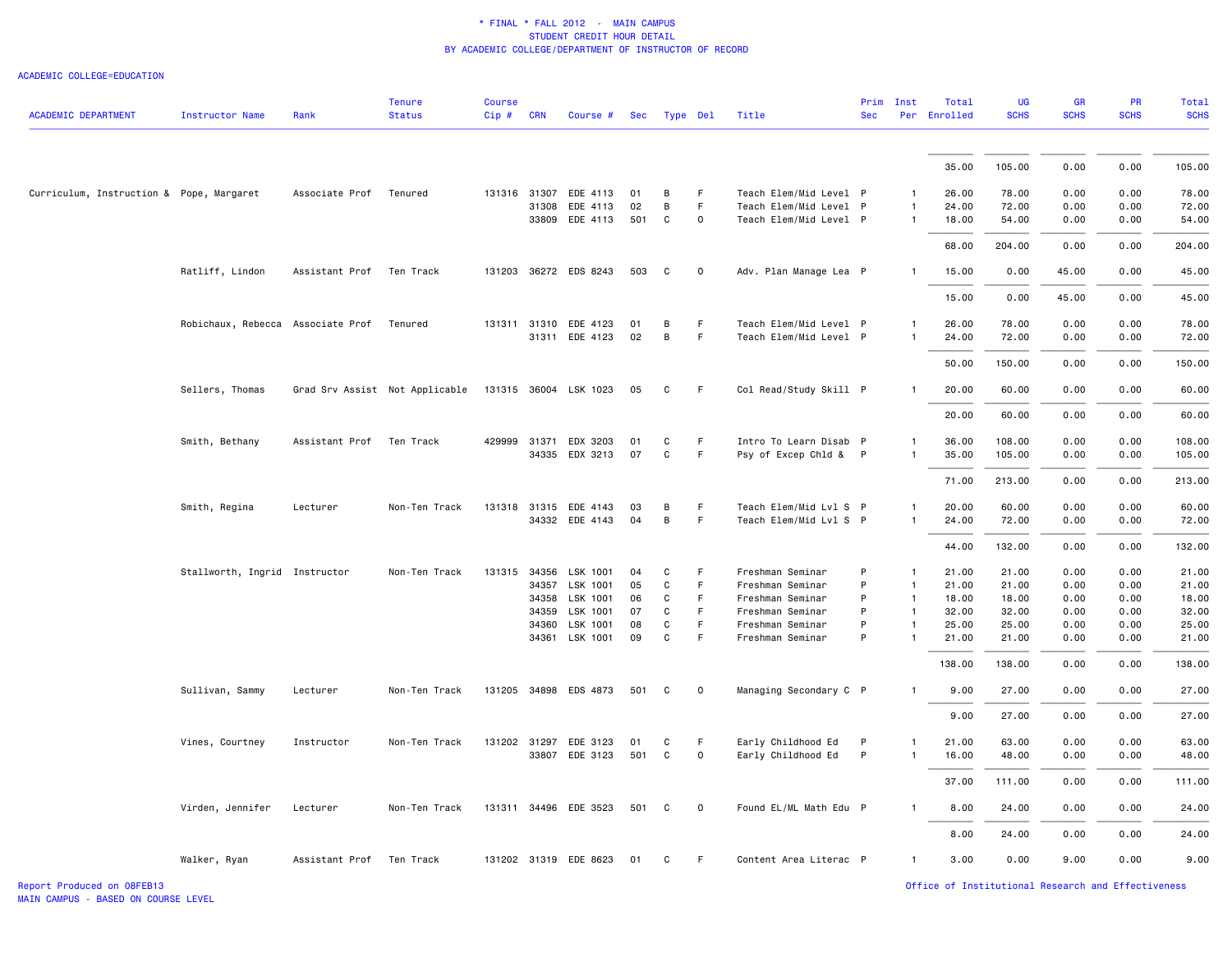#### ACADEMIC COLLEGE=EDUCATION

|                                                        |                        |                | <b>Tenure</b>  | <b>Course</b> |              |                       |            |              |             |                        | Prim         | Inst           | Total               | UG                  | <b>GR</b>                 | <b>PR</b>               | Total                 |
|--------------------------------------------------------|------------------------|----------------|----------------|---------------|--------------|-----------------------|------------|--------------|-------------|------------------------|--------------|----------------|---------------------|---------------------|---------------------------|-------------------------|-----------------------|
| <b>ACADEMIC DEPARTMENT</b>                             | <b>Instructor Name</b> | Rank           | <b>Status</b>  | Cip #         | <b>CRN</b>   | Course #              | <b>Sec</b> | Type Del     |             | Title                  | <b>Sec</b>   | Per            | Enrolled            | <b>SCHS</b>         | <b>SCHS</b>               | <b>SCHS</b>             | <b>SCHS</b>           |
| Curriculum, Instruction & Walker, Ryan                 |                        | Assistant Prof | Ten Track      |               | 131316 31358 | EDS 4653              | 01         | C            | F           | Method Teach Science P |              | $\overline{1}$ | 9.00                | 27.00               | 0.00                      | 0.00                    | 27.00                 |
|                                                        |                        |                |                |               | 31365        | EDS 6653              | 01         | C            | F           | Method Teach Science P |              | $\mathbf{1}$   | 1.00                | 0.00                | 3.00                      | 0.00                    | 3.00                  |
|                                                        |                        |                |                |               |              | 33819 EDS 6653        | 501        | $\mathtt{C}$ | $\mathsf 0$ | Method Teach Science P |              | $\mathbf{1}$   | 2.00                | 0.00                | 6.00                      | 0.00                    | 6.00                  |
|                                                        |                        |                |                |               |              |                       |            |              |             |                        |              |                | 15.00               | 27.00               | 18.00                     | 0.00                    | 45.00                 |
|                                                        | Weed, Candace          | Non-Faculty    | Not Applicable |               | 131315 32387 | LSK 1001              | 01         | C            | F           | Freshman Seminar       | P            | $\mathbf{1}$   | 6.00                | 6.00                | 0.00                      | 0.00                    | 6.00                  |
|                                                        |                        |                |                |               | 32388        | LSK 1001              | 02         | C            | F.          | Freshman Seminar       | P            | $\overline{1}$ | 1.00                | 1.00                | 0.00                      | 0.00                    | 1.00                  |
|                                                        |                        |                |                |               | 32389        | LSK 1001              | 03         | С            | F           | Freshman Seminar       | P            | $\overline{1}$ | 5.00                | 5.00                | 0.00                      | 0.00                    | 5.00                  |
|                                                        |                        |                |                |               |              |                       |            |              |             |                        |              |                | 12.00               | 12.00               | 0.00                      | 0.00                    | 12.00                 |
|                                                        | Wiley, Holly           | Instructor     | Non-Ten Track  | 260908        | 31656        | EP 4183               | 01         | B            | F           | Exercise & Weight Co P |              | $\mathbf{1}$   | 69.00               | 207.00              | 0.00                      | 0.00                    | 207.00                |
|                                                        |                        |                |                |               | 31657        | EP 4183               | 02         | B            | F.          | Exercise & Weight Co P |              | $\mathbf{1}$   | 64.00               | 192.00              | 0.00                      | 0.00                    | 192.00                |
|                                                        |                        |                |                |               | 310501 32876 | PE 3153               | 02         | C            | F           | Methods of Elem PE     | P            | $\mathbf{1}$   | 25.00               | 75.00               | 0.00                      | 0.00                    | 75.00                 |
|                                                        |                        |                |                |               | 310505 32343 | KI 2603               | 01         | C            | F.          | Medical Terminology    | $\mathsf{P}$ | $\mathbf{1}$   | 245.00              | 735.00              | 0.00                      | 0.00                    | 735.00                |
|                                                        |                        |                |                |               |              |                       |            |              |             |                        |              |                | 403.00              | 1209.00             | 0.00                      | 0.00                    | 1209.00               |
|                                                        | Wofford, Jennifer      | Instructor     | Non-Ten Track  |               | 131305 33298 | RDG 4133              | 01         | С            | F           | Integrat Lang Art In P |              | $\mathbf{1}$   | 26.00               | 78.00               | 0.00                      | 0.00                    | 78.00                 |
|                                                        |                        |                |                |               | 33299        | RDG 4133              | 02         | С            | F           | Integrat Lang Art In P |              | $\overline{1}$ | 24.00               | 72.00               | 0.00                      | 0.00                    | 72.00                 |
|                                                        |                        |                |                |               | 33300        | RDG 4133              | 03         | C            | F           | Integrat Lang Art In P |              | $\mathbf{1}$   | 20.00               | 60.00               | 0.00                      | 0.00                    | 60.00                 |
|                                                        |                        |                |                |               | 34007        | RDG 4133              | 501        | $\mathsf{C}$ | 0           | Integrat Lang Art In P |              | $\mathbf{1}$   | 18.00               | 54.00               | 0.00                      | 0.00                    | 54.00                 |
|                                                        |                        |                |                |               |              | 34333 RDG 4133        | 04         | B            | F           | Integrat Lang Art In P |              | $\mathbf{1}$   | 24.00               | 72.00               | 0.00                      | 0.00                    | 72.00                 |
|                                                        |                        |                |                |               |              |                       |            |              |             |                        |              |                | 112.00              | 336.00              | 0.00                      | 0.00                    | 336.00                |
|                                                        | Yuan, Ruiping          | Instructor     | Non-Ten Track  |               | 131315 33285 | RDG 3113              | 01         | C            | F           | Early Literacy Instr P |              | $\mathbf{1}$   | 25.00               | 75.00               | 0.00                      | 0.00                    | 75.00                 |
|                                                        |                        |                |                |               | 33287        | RDG 3113              | 03         | С            | F.          | Early Literacy Instr P |              | $\overline{1}$ | 25.00               | 75.00               | 0.00                      | 0.00                    | 75.00                 |
|                                                        |                        |                |                |               | 33289        | RDG 3123              | 01         | C            | F           | Early Lit Instruct I P |              | $\overline{1}$ | 25.00               | 75.00               | 0.00                      | 0.00                    | 75.00                 |
|                                                        |                        |                |                |               |              | 33291 RDG 3123        | 03         | $\mathbf{C}$ | F           | Early Lit Instruct I P |              | $\mathbf{1}$   | 25.00               | 75.00               | 0.00                      | 0.00                    | 75.00                 |
|                                                        |                        |                |                |               |              |                       |            |              |             |                        |              |                | 100.00              | 300.00              | 0.00                      | 0.00                    | 300.00                |
|                                                        | Zhou, Li               | Non-Faculty    | Not Applicable |               |              | 429999 33824 EDX 3213 | 502        | C            | $\mathbf 0$ | Psy of Excep Chld & P  |              |                | 16.00               | 48.00               | 0.00                      | 0.00                    | 48.00                 |
|                                                        |                        |                |                |               |              |                       |            |              |             |                        |              |                | 16.00               | 48.00               | 0.00                      | 0.00                    | 48.00                 |
| =========================<br>Curriculum, Instruction & |                        |                |                |               |              |                       |            |              |             |                        |              |                | ========<br>3096.00 | ========<br>8358.00 | <b>EEEEEEEE</b><br>991.00 | <b>ESSESSES</b><br>0.00 | ==========<br>9349.00 |
| -------------------------                              |                        |                |                |               |              |                       |            |              |             |                        |              |                | ========            | ========            | ========                  | <b>EDEDEDER</b>         | ==========            |
| Instructnl Systems & Wkfr Abraham, Patricia            |                        | Lecturer       | Non-Ten Track  |               |              | 131303 33470 TKT 4153 | 01         | С            | F           | Meth Tchn Econ/Bus P P |              | -1             | 1.00                | 3.00                | 0.00                      | 0.00                    | 3.00                  |
|                                                        |                        |                |                |               | 33478        | TKT 6153              | 01         | С            | F           | Meth Tchn Econ/Bus P P |              | $\mathbf{1}$   | 2.00                | 0.00                | 6.00                      | 0.00                    | 6.00                  |
|                                                        |                        |                |                |               |              | 131309 34344 TKT 4463 | 01         | C            | F.          | Meth Tchn Tech Mid S P |              | $\mathbf{1}$   | 3.00                | 9.00                | 0.00                      | 0.00                    | 9.00                  |
|                                                        |                        |                |                |               |              | 34345 TKT 6463        | 01         | C            | F           | Meth Tchn Tech Mid S P |              | $\mathbf{1}$   | 2.00                | 0.00                | 6.00                      | 0.00                    | 6.00                  |
|                                                        |                        |                |                |               |              |                       |            |              |             |                        |              |                | 8.00                | 12.00               | 12.00                     | 0.00                    | 24.00                 |
|                                                        | Adams, James           | Associate Prof | Tenured        |               |              | 131309 33476 TKT 4886 | 01         | F            | F           | Teaching Intern Tech P |              | $\mathbf{1}$   | 2.00                | 12.00               | 0.00                      | 0.00                    | 12.00                 |
|                                                        |                        |                |                |               | 33477        | TKT 4896              | 01         | F.           | F           | Teaching Intern Tech P |              | $\overline{1}$ | 2.00                | 12.00               | 0.00                      | 0.00                    | 12.00                 |
|                                                        |                        |                |                |               | 131310 34024 | TKT 4183              | 501        | C            | 0           | Meth Tchn Career Pat P |              | $\mathbf{1}$   | 3.00                | 9.00                | 0.00                      | 0.00                    | 9.00                  |
|                                                        |                        |                |                |               | 34031        | <b>TKT 6183</b>       | 501        | C            | $\Omega$    | Meth Tchn Career Pat P |              | $\overline{1}$ | 12.00               | 0.00                | 36.00                     | 0.00                    | 36.00                 |
|                                                        |                        |                |                |               | 131319 35119 | <b>TKT 9000</b>       | 01         | D            | F           | Research / Diss        | P            | $\overline{1}$ | 10.00               | 0.00                | 41.00                     | 0.00                    | 41.00                 |
|                                                        |                        |                |                |               |              | 131399 33471 TKT 4263 | 01         | C            | F           | Diverse Wrk & Ed Env P |              | $\overline{1}$ | 6.00                | 18.00               | 0.00                      | 0.00                    | 18.00                 |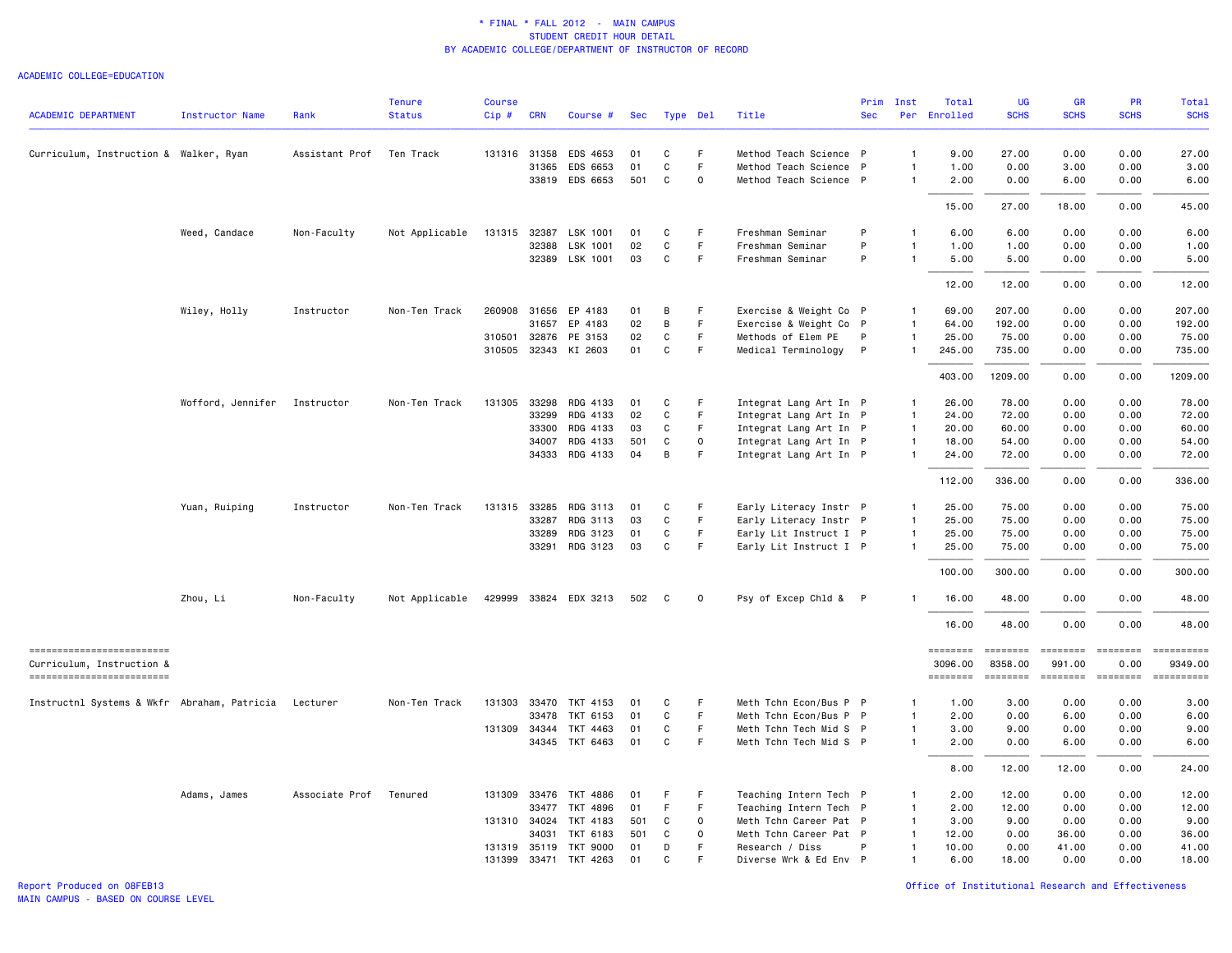#### ACADEMIC COLLEGE=EDUCATION

| <b>ACADEMIC DEPARTMENT</b>             | <b>Instructor Name</b> | Rank           | <b>Tenure</b><br><b>Status</b> | <b>Course</b><br>$Cip$ # | <b>CRN</b> | Course #              | Sec |              | Type Del    | Title                  | Prim<br><b>Sec</b> | Inst         | Total<br>Per Enrolled | UG<br><b>SCHS</b> | GR<br><b>SCHS</b> | PR<br><b>SCHS</b> | <b>Total</b><br><b>SCHS</b> |
|----------------------------------------|------------------------|----------------|--------------------------------|--------------------------|------------|-----------------------|-----|--------------|-------------|------------------------|--------------------|--------------|-----------------------|-------------------|-------------------|-------------------|-----------------------------|
| Instructnl Systems & Wkfr Adams, James |                        | Associate Prof | Tenured                        |                          |            | 131399 33479 TKT 6263 | 01  | C            | F           | Diverse Wrk & Ed Env P |                    | $\mathbf{1}$ | 6.00                  | 0.00              | 18.00             | 0.00              | 18.00                       |
|                                        |                        |                |                                |                          |            |                       |     |              |             |                        |                    |              | 41.00                 | 51.00             | 95.00             | 0.00              | 146.00                      |
|                                        | Allison, Justin        |                | Grad Tch Assist Not Applicable | 110301                   | 33461      | TKT 1273              | 03  | C            | $\mathsf F$ | Computer Application P |                    | $\mathbf{1}$ | 32.00                 | 96.00             | 0.00              | 0.00              | 96.00                       |
|                                        |                        |                |                                |                          |            | 33462 TKT 1273        | 04  | C            | F           | Computer Application P |                    | $\mathbf{1}$ | 30.00                 | 90.00             | 0.00              | 0.00              | 90.00                       |
|                                        |                        |                |                                |                          |            |                       |     |              |             |                        |                    |              | 62.00                 | 186.00            | 0.00              | 0.00              | 186.00                      |
|                                        | Ballard, Iva           | Non-Faculty    | Not Applicable                 |                          |            | 130603 31735 EPY 6214 | 02  | К            | F.          | Ed & Psy Statistics P  |                    | $\mathbf{1}$ | 22.00                 | 0.00              | 0.00              | 0.00              | 0.00                        |
|                                        |                        |                |                                |                          |            | 31737 EPY 8214        | 02  | K            | F.          | Adv Ed & Psy Stat      | P                  | 1            | 25.00                 | 0.00              | 0.00              | 0.00              | 0.00                        |
|                                        |                        |                |                                |                          |            |                       |     |              |             |                        |                    |              | 47.00                 | 0.00              | 0.00              | 0.00              | 0.00                        |
|                                        | Bass, Amy              | Lecturer       | Non-Ten Track                  |                          |            | 130301 34212 LSK 2010 | 501 | C            | $\mathbf 0$ | Praxis: Acad Core En P |                    | $\mathbf{1}$ | 7.00                  | 21.00             | 0.00              | 0.00              | 21.00                       |
|                                        |                        |                |                                |                          |            | 131315 33957 LSK 1023 | 501 | C            | 0           | Col Read/Study Skill P |                    | 1            | 28.00                 | 84.00             | 0.00              | 0.00              | 84.00                       |
|                                        |                        |                |                                |                          |            |                       |     |              |             |                        |                    |              | 35.00                 | 105.00            | 0.00              | 0.00              | 105.00                      |
|                                        | Beriswill, Joanne      | Assistant Prof | Ten Track                      | 131309                   |            | 33473 TKT 4623        | 01  | C            | F.          | Del/Eval Tech Traini P |                    | 1            | 19.00                 | 57.00             | 0.00              | 0.00              | 57.00                       |
|                                        |                        |                |                                |                          |            | 34343 TKT 3623        | 01  | $\mathsf{C}$ | F.          | Dsgn Technology Trai P |                    | $\mathbf{1}$ | 15.00                 | 45.00             | 0.00              | 0.00              | 45.00                       |
|                                        |                        |                |                                |                          |            |                       |     |              |             |                        |                    |              | 34.00                 | 102.00            | 0.00              | 0.00              | 102.00                      |
|                                        | Berryhill, Amy         | Non-Faculty    | Not Applicable                 |                          |            | 110301 34025 TKT 4713 | 501 | C            | $\circ$     | Authoring for Instr P  |                    | $\mathbf{1}$ | 19.00                 | 57.00             | 0.00              | 0.00              | 57.00                       |
|                                        |                        |                |                                |                          | 34032      | TKT 6713              | 501 | C            | 0           | Authoring for Instr P  |                    | 1            | 4.00                  | 0.00              | 12.00             | 0.00              | 12.00                       |
|                                        |                        |                |                                |                          |            | 131303 34746 TKB 4583 | 501 | B            | F           | Graphics and Web Des P |                    | 1            | 10.00                 | 30.00             | 0.00              | 0.00              | 30.00                       |
|                                        |                        |                |                                |                          |            |                       |     |              |             |                        |                    |              | 33.00                 | 87.00             | 12.00             | 0.00              | 99.00                       |
|                                        | Coleman, Courtney      | Lecturer       | Non-Ten Track                  |                          |            | 110301 34741 TKT 1273 | 502 | C            | 0           | Computer Application P |                    | $\mathbf{1}$ | 30.00                 | 90.00             | 0.00              | 0.00              | 90.00                       |
|                                        |                        |                |                                |                          |            |                       |     |              |             |                        |                    |              | 30.00                 | 90.00             | 0.00              | 0.00              | 90.00                       |
|                                        | Cornelious, Linda      | Professor      | Tenured                        |                          |            | 131309 34744 TKT 8213 | 501 | C            | 0           | Cont/Meth Career & T P |                    | $\mathbf{1}$ | 8.00                  | 0.00              | 24.00             | 0.00              | 24.00                       |
|                                        |                        |                |                                |                          | 36299      | TKT 3003              | 01  | E            | F.          | Practicum in Tech Tc P |                    | $\mathbf{1}$ | 4.00                  | 12.00             | 0.00              | 0.00              | 12.00                       |
|                                        |                        |                |                                | 131319 35120             |            | TKT 9000              | 02  | D            | F           | Research / Diss        | P                  | $\mathbf{1}$ | 7.00                  | 0.00              | 19.00             | 0.00              | 19.00                       |
|                                        |                        |                |                                | 131321 34027             |            | TKT 4803              | 501 | $\mathtt{C}$ | $\mathbf 0$ | Integ Tech for Learn P |                    | $\mathbf{1}$ | 5.00                  | 15.00             | 0.00              | 0.00              | 15.00                       |
|                                        |                        |                |                                |                          |            | 34034 TKT 6803        | 501 | C            | $\Omega$    | Integ Tech for Learn P |                    | $\mathbf{1}$ | 7.00                  | 0.00              | 21.00             | 0.00              | 21.00                       |
|                                        |                        |                |                                |                          |            |                       |     |              |             |                        |                    |              | 31.00                 | 27.00             | 64.00             | 0.00              | 91.00                       |
|                                        | Earle, Marie           | Assistant Prof | Ten Track                      | 110301                   |            | 34023 TKT 1273        | 501 | C            | 0           | Computer Application P |                    | 1            | 26.00                 | 78.00             | 0.00              | 0.00              | 78.00                       |
|                                        |                        |                |                                |                          |            | 131309 33472 TKT 4343 | 01  | $\mathsf{C}$ | F           | Info Tech Project Mg P |                    | $\mathbf{1}$ | 17.00                 | 51.00             | 0.00              | 0.00              | 51.00                       |
|                                        |                        |                |                                |                          |            |                       |     |              |             |                        |                    |              | 43.00                 | 129.00            | 0.00              | 0.00              | 129.00                      |
|                                        | Forde, Connie          | Professor      | Tenured                        |                          |            | 131319 35122 TKT 9000 | 04  | D            | F           | Research / Diss        | P                  | 1            | 13.00                 | 0.00              | 33.00             | 0.00              | 33.00                       |
|                                        |                        |                |                                |                          | 36064      | TKT 7000              | 02  | $\mathbf{I}$ | F           | Directed Indiv Study P |                    | $\mathbf{1}$ | 1.00                  | 0.00              | 3.00              | 0.00              | 3.00                        |
|                                        |                        |                |                                |                          | 36071      | <b>TKT 7000</b>       | 03  | $\mathbf I$  | F.          | Directed Indiv Study P |                    | $\mathbf{1}$ | 1.00                  | 0.00              | 1.00              | 0.00              | 1.00                        |
|                                        |                        |                |                                |                          |            |                       |     |              |             |                        |                    |              | 15.00                 | 0.00              | 37.00             | 0.00              | 37.00                       |
|                                        | Giordano, Mickey       | Instructor     | Non-Ten Track                  |                          |            | 131319 36057 TKI 4000 | 02  | Ι.           | F           | Directed Indiv Study P |                    | $\mathbf{1}$ | 1.00                  | 3.00              | 0.00              | 0.00              | 3.00                        |
|                                        |                        |                |                                |                          |            | 150603 33443 TKI 1814 | 01  | B            | F.          | Basic Indust Elec & P  |                    | $\mathbf{1}$ | 31.00                 | 124,00            | 0.00              | 0.00              | 124.00                      |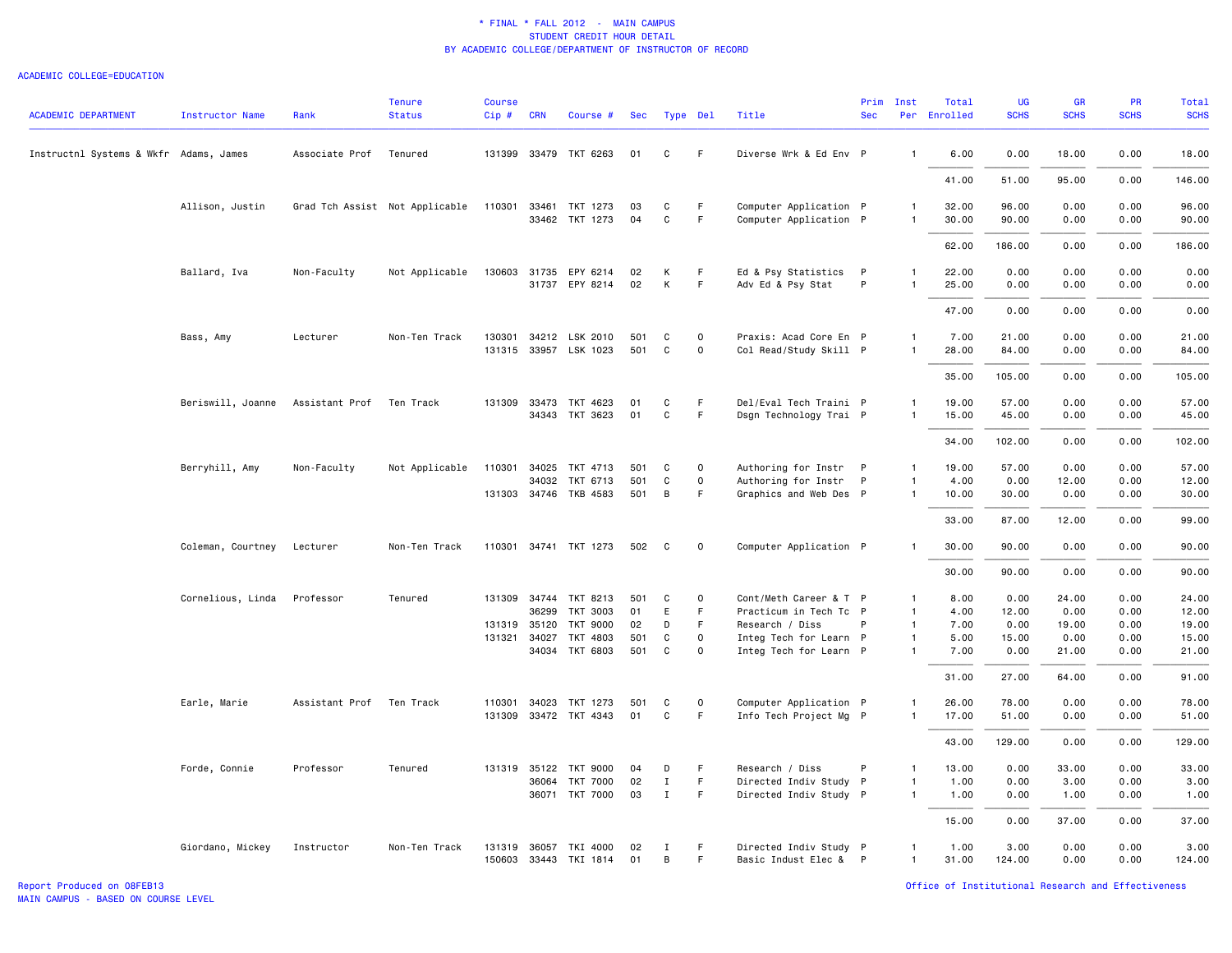| <b>ACADEMIC DEPARTMENT</b>                 | <b>Instructor Name</b>         | Rank           | Tenure<br><b>Status</b>        | <b>Course</b><br>Cip# | <b>CRN</b> | Course #              | Sec | Type Del     |             | Title                  | <b>Sec</b> | Prim Inst      | Total<br>Per Enrolled | UG<br><b>SCHS</b> | GR<br><b>SCHS</b> | PR<br><b>SCHS</b> | Total<br><b>SCHS</b> |
|--------------------------------------------|--------------------------------|----------------|--------------------------------|-----------------------|------------|-----------------------|-----|--------------|-------------|------------------------|------------|----------------|-----------------------|-------------------|-------------------|-------------------|----------------------|
|                                            |                                |                |                                |                       |            |                       |     |              |             |                        |            |                |                       |                   |                   |                   |                      |
| Instructnl Systems & Wkfr Giordano, Mickey |                                | Instructor     | Non-Ten Track                  | 150603                | 33451      | TKI 3044              | 01  | C            | F.          | Industrial Safety      | P          | $\mathbf{1}$   | 38.00                 | 152.00            | 0.00              | 0.00              | 152.00               |
|                                            |                                |                |                                |                       | 33453      | TKI 4103              | 01  | B            | F           | Industrial Cntrl Sys P |            | $\overline{1}$ | 17.00                 | 51.00             | 0.00              | 0.00              | 51.00                |
|                                            |                                |                |                                |                       |            | 33456 TKI 4303        | 01  | B            | F.          | Industrial Robotics    | P          | $\overline{1}$ | 30.00                 | 90.00             | 0.00              | 0.00              | 90.00                |
|                                            |                                |                |                                |                       |            |                       |     |              |             |                        |            |                | 117.00                | 420.00            | 0.00              | 0.00              | 420.00               |
|                                            | He, Minyan                     |                | Grad Tch Assist Not Applicable | 110301                |            | 33459 TKT 1273        | 01  | C            | F           | Computer Application P |            | $\overline{1}$ | 33.00                 | 99.00             | 0.00              | 0.00              | 99.00                |
|                                            |                                |                |                                |                       |            | 33460 TKT 1273        | 02  | $\mathsf{C}$ | F.          | Computer Application P |            | -1             | 32.00                 | 96.00             | 0.00              | 0.00              | 96.00                |
|                                            |                                |                |                                |                       |            |                       |     |              |             |                        |            |                | 65.00                 | 195.00            | 0.00              | 0.00              | 195.00               |
|                                            | Keel, Vicki                    | Instructor     | Non-Ten Track                  | 131303 33433          |            | TKB 1123              | 01  | B            | F           | Document Form/Info P P |            | $\overline{1}$ | 33.00                 | 99.00             | 0.00              | 0.00              | 99.00                |
|                                            |                                |                |                                |                       | 33437      | TKB 2122              | 01  | B            | F.          | Intro Database Mgt     | P          | $\overline{1}$ | 20.00                 | 40.00             | 0.00              | 0.00              | 40.00                |
|                                            |                                |                |                                |                       | 33438      | TKB 2132              | 01  | B            | F.          | Intro Sprdsht Desgn    | P          | $\overline{1}$ | 23.00                 | 46.00             | 0.00              | 0.00              | 46.00                |
|                                            |                                |                |                                |                       |            | 33439 TKB 3133        | 01  | C            | F           | Admin Management & P P |            | $\overline{1}$ | 17.00                 | 51.00             | 0.00              | 0.00              | 51.00                |
|                                            |                                |                |                                |                       |            |                       |     |              |             |                        |            |                | 93.00                 | 236.00            | 0.00              | 0.00              | 236.00               |
|                                            | Melby-Codling, Mar Instructor  |                | Non-Ten Track                  | 500799                |            | 33447 TKI 2413        | 01  | C            | F           | Hi & Appr Artcrafts    | P          | $\overline{1}$ | 24.00                 | 72.00             | 0.00              | 0.00              | 72.00                |
|                                            |                                |                |                                |                       | 33448      | TKI 2413              | 02  | C            | F.          | Hi & Appr Artcrafts    | P          | $\overline{1}$ | 25.00                 | 75.00             | 0.00              | 0.00              | 75.00                |
|                                            |                                |                |                                |                       |            | 33449 TKI 2413        | 03  | C            | F.          | Hi & Appr Artcrafts    | P          | $\overline{1}$ | 22.00                 | 66.00             | 0.00              | 0.00              | 66.00                |
|                                            |                                |                |                                |                       |            | 33450 TKI 2413        | H04 | C            | F.          | Honors Hi & Appr Art P |            | $\mathbf{1}$   | 24.00                 | 72.00             | 0.00              | 0.00              | 72.00                |
|                                            |                                |                |                                |                       |            |                       |     |              |             |                        |            |                | 95.00                 | 285.00            | 0.00              | 0.00              | 285.00               |
|                                            | Mize, Mervin                   | Instructor     | Non-Ten Track                  |                       |            | 131319 35050 TKI 4000 | 01  | I            | F           | Directed Indiv Study P |            | $\overline{1}$ | 1.00                  | 3.00              | 0.00              | 0.00              | 3.00                 |
|                                            |                                |                |                                |                       | 36207      | TKI 4000              | 03  | I            | F.          | Directed Indiv Study P |            | $\overline{1}$ | 1.00                  | 4.00              | 0.00              | 0.00              | 4.00                 |
|                                            |                                |                |                                |                       |            | 150603 33446 TKI 2323 | 01  | L            | F           | Forg Weld & Found      | P          | $\overline{1}$ | 24.00                 | 72.00             | 0.00              | 0.00              | 72.00                |
|                                            |                                |                |                                |                       | 33452      | TKI 3063              | 01  | C            | F.          | Ind Human Relations    | P          | $\overline{1}$ | 25.00                 | 75.00             | 0.00              | 0.00              | 75.00                |
|                                            |                                |                |                                | 150612 33445          |            | TKI 2123              | 01  | B            | F.          | Intro to CNC Prog      | P          | $\overline{1}$ | 24.00                 | 72.00             | 0.00              | 0.00              | 72.00                |
|                                            |                                |                |                                |                       |            | 34340 TKI 1203        | 01  | B            | F           | Industrial Communica P |            | $\overline{1}$ | 34.00                 | 102.00            | 0.00              | 0.00              | 102.00               |
|                                            |                                |                |                                |                       |            |                       |     |              |             |                        |            |                | 109.00                | 328.00            | 0.00              | 0.00              | 328.00               |
|                                            | Okojie, Mabel                  | Associate Prof | Tenured                        | 110301                | 33484      | TKT 8793              | 01  | E            | $\mathbf 0$ | Dir Proj Instr Tech    | P          | $\overline{1}$ | 3.00                  | 0.00              | 9.00              | 0.00              | 9.00                 |
|                                            |                                |                |                                | 131309                | 34346      | TKT 8273              | 01  | C            | 0           | Con Iss Cur Pla ISWE P |            | $\overline{1}$ | 12.00                 | 0.00              | 36.00             | 0.00              | 36.00                |
|                                            |                                |                |                                |                       |            | 34745 TKT 9213        | 501 | C            | 0           | Found WF/Tech Ed Adu P |            | $\overline{1}$ | 10.00                 | 0.00              | 30.00             | 0.00              | 30.00                |
|                                            |                                |                |                                |                       |            | 131319 35123 TKT 9000 | 05  | D            | F           | Research / Diss        | P          | $\overline{1}$ | 4.00                  | 0.00              | 16.00             | 0.00              | 16.00                |
|                                            |                                |                |                                |                       |            |                       |     |              |             |                        |            |                | 29.00                 | 0.00              | 91.00             | 0.00              | 91.00                |
|                                            | Olinzock, Anthony              | Professor      | Tenured                        |                       |            | 110301 34021 TKB 4283 | 501 | B            | $\mathbf 0$ | Advanced Office Syst P |            | $\mathbf{1}$   | 21.00                 | 63.00             | 0.00              | 0.00              | 63.00                |
|                                            |                                |                |                                |                       | 34022      | TKB 6283              | 501 | B            | 0           | Advanced Office Syst P |            | $\overline{1}$ | 2.00                  | 0.00              | 6.00              | 0.00              | 6.00                 |
|                                            |                                |                |                                |                       |            | 34742 TKT 4753        | 501 | C            | $\mathbf 0$ | Presenting with Medi P |            | $\overline{1}$ | 26.00                 | 78.00             | 0.00              | 0.00              | 78.00                |
|                                            |                                |                |                                |                       | 34743      | TKT 6753              | 501 | C            | 0           | Presenting with Medi P |            | $\overline{1}$ | 8.00                  | 0.00              | 24.00             | 0.00              | 24.00                |
|                                            |                                |                |                                | 131303 33440          |            | TKB 4563              | 01  | C            | F           | Intro to Data Networ P |            | $\overline{1}$ | 28.00                 | 84.00             | 0.00              | 0.00              | 84.00                |
|                                            |                                |                |                                | 131319 35124          |            | <b>TKT 9000</b>       | 06  | D            | F           | Research / Diss        | P          | $\overline{1}$ | 11.00                 | 0.00              | 53.00             | 0.00              | 53.00                |
|                                            |                                |                |                                |                       |            | 35770 TKT 7000        | 01  | I            | F           | Directed Indiv Study P |            | $\overline{1}$ | 1.00                  | 0.00              | 3.00              | 0.00              | 3.00                 |
|                                            |                                |                |                                |                       |            | 36492 TKT 7000        | 04  | $\mathbf{I}$ | F           | Directed Indiv Study P |            | $\overline{1}$ | 1.00                  | 0.00              | 3.00              | 0.00              | 3.00                 |
|                                            |                                |                |                                |                       |            |                       |     |              |             |                        |            |                | 98.00                 | 225.00            | 89.00             | 0.00              | 314.00               |
|                                            | Olivieri, Kathleen Non-Faculty |                | Not Applicable                 |                       |            | 521204 33482 TKT 8703 | 01  | C            | F.          | Trnds & Iss in Inst P  |            | $\overline{1}$ | 10.00                 | 0.00              | 30.00             | 0.00              | 30.00                |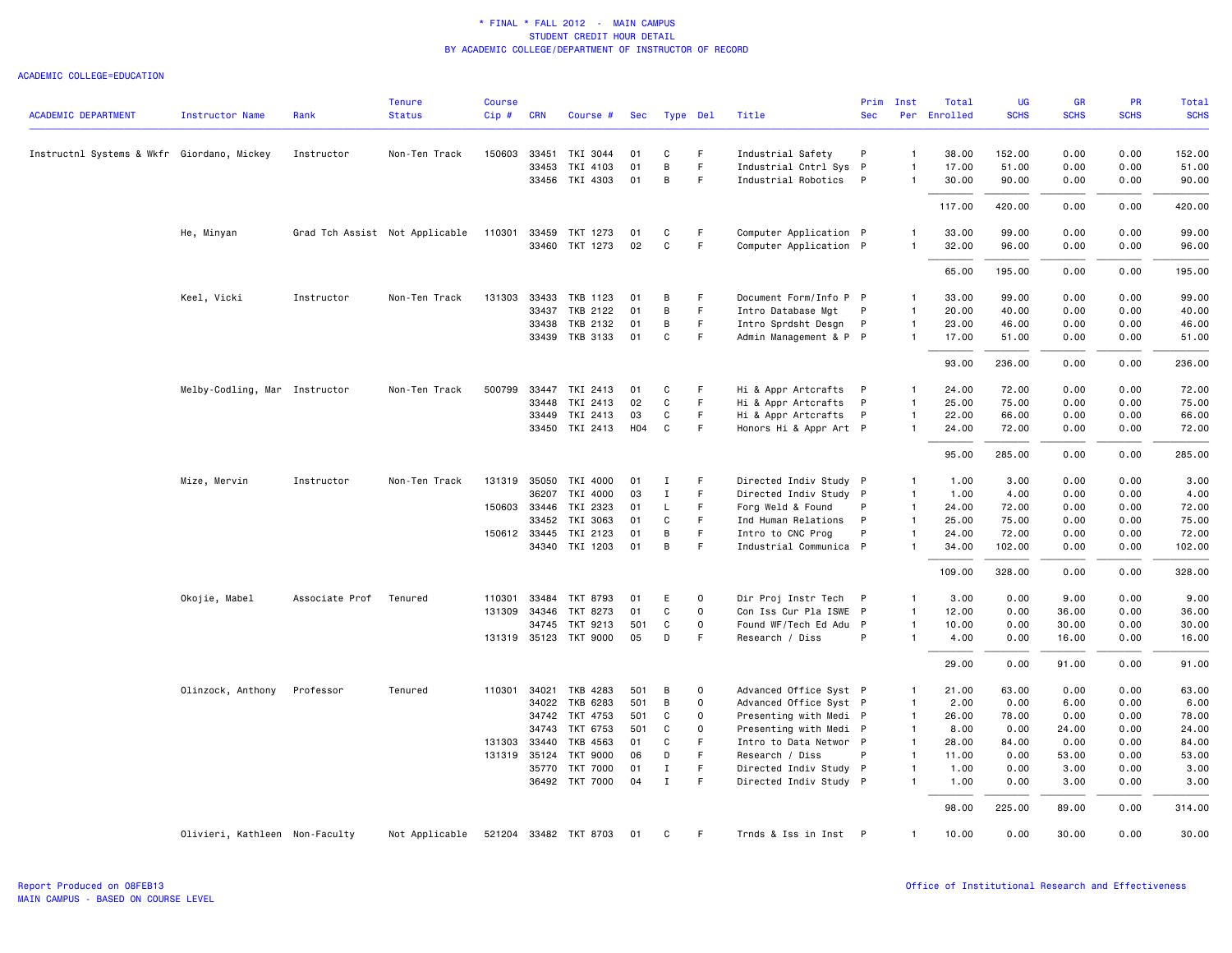| <b>ACADEMIC DEPARTMENT</b>                              | <b>Instructor Name</b>            | Rank           | <b>Tenure</b><br><b>Status</b> | <b>Course</b><br>$Cip \#$ | <b>CRN</b>   | Course #              | Sec | Type Del     |             | Title                  | Prim<br><b>Sec</b> | Inst           | Total<br>Per Enrolled      | <b>UG</b><br><b>SCHS</b>                                                                                                                                                                                                                                                                                                                                                                                                                                                                          | GR<br><b>SCHS</b> | <b>PR</b><br><b>SCHS</b> | <b>Total</b><br><b>SCHS</b>                                                                                                                                                                                                                                                                                                                                                                                                                                          |
|---------------------------------------------------------|-----------------------------------|----------------|--------------------------------|---------------------------|--------------|-----------------------|-----|--------------|-------------|------------------------|--------------------|----------------|----------------------------|---------------------------------------------------------------------------------------------------------------------------------------------------------------------------------------------------------------------------------------------------------------------------------------------------------------------------------------------------------------------------------------------------------------------------------------------------------------------------------------------------|-------------------|--------------------------|----------------------------------------------------------------------------------------------------------------------------------------------------------------------------------------------------------------------------------------------------------------------------------------------------------------------------------------------------------------------------------------------------------------------------------------------------------------------|
|                                                         |                                   |                |                                |                           |              |                       |     |              |             |                        |                    |                | 10.00                      | 0.00                                                                                                                                                                                                                                                                                                                                                                                                                                                                                              | 30.00             | 0.00                     | 30.00                                                                                                                                                                                                                                                                                                                                                                                                                                                                |
| Instructnl Systems & Wkfr Parker, Robin                 |                                   | Lecturer       | Non-Ten Track                  |                           |              | 131321 34028 TKT 4803 | 502 | C            | $\mathbf 0$ | Integ Tech for Learn P |                    |                | 3.00                       | 9.00                                                                                                                                                                                                                                                                                                                                                                                                                                                                                              | 0.00              | 0.00                     | 9.00                                                                                                                                                                                                                                                                                                                                                                                                                                                                 |
|                                                         |                                   |                |                                |                           |              | 34035 TKT 6803        | 502 | C            | 0           | Integ Tech for Learn P |                    | $\mathbf{1}$   | 17.00                      | 0.00                                                                                                                                                                                                                                                                                                                                                                                                                                                                                              | 51.00             | 0.00                     | 51.00                                                                                                                                                                                                                                                                                                                                                                                                                                                                |
|                                                         |                                   |                |                                |                           |              |                       |     |              |             |                        |                    |                | 20.00                      | 9.00                                                                                                                                                                                                                                                                                                                                                                                                                                                                                              | 51.00             | 0.00                     | 60.00                                                                                                                                                                                                                                                                                                                                                                                                                                                                |
|                                                         | Roberts, Frank                    | Non-Faculty    | Not Applicable                 |                           |              | 131309 33467 TKT 3463 | 01  | B            | F           | Computer Repair/Main P |                    | $\mathbf{1}$   | 14.00                      | 42.00                                                                                                                                                                                                                                                                                                                                                                                                                                                                                             | 0.00              | 0.00                     | 42.00                                                                                                                                                                                                                                                                                                                                                                                                                                                                |
|                                                         |                                   |                |                                |                           |              |                       |     |              |             |                        |                    |                | 14,00                      | 42.00                                                                                                                                                                                                                                                                                                                                                                                                                                                                                             | 0.00              | 0.00                     | 42.00                                                                                                                                                                                                                                                                                                                                                                                                                                                                |
|                                                         | Wampler, Lynn                     | Lecturer       | Non-Ten Track                  |                           |              | 131303 33435 TKB 1312 | 01  | C            | F           | Info Resource Manage P |                    |                | 24.00                      | 48.00                                                                                                                                                                                                                                                                                                                                                                                                                                                                                             | 0.00              | 0.00                     | 48.00                                                                                                                                                                                                                                                                                                                                                                                                                                                                |
|                                                         |                                   |                |                                |                           |              |                       |     |              |             |                        |                    |                | 24.00                      | 48.00                                                                                                                                                                                                                                                                                                                                                                                                                                                                                             | 0.00              | 0.00                     | 48.00                                                                                                                                                                                                                                                                                                                                                                                                                                                                |
|                                                         | Wyatt, John                       | Associate Prof | Tenured                        |                           | 131319 35125 | TKT 9000              | 07  | D            | F           | Research / Diss        | P                  | $\mathbf{1}$   | 3.00                       | 0.00                                                                                                                                                                                                                                                                                                                                                                                                                                                                                              | 3.00              | 0.00                     | 3.00                                                                                                                                                                                                                                                                                                                                                                                                                                                                 |
|                                                         |                                   |                |                                |                           | 36357        | TKI 4000              | 04  | $\mathbf I$  | F           | Directed Indiv Study P |                    | 1              | 1.00                       | 3.00                                                                                                                                                                                                                                                                                                                                                                                                                                                                                              | 0.00              | 0.00                     | 3.00                                                                                                                                                                                                                                                                                                                                                                                                                                                                 |
|                                                         |                                   |                |                                | 150603 33454              |              | TKI 4224              | 01  | C            | F           | Quality Assuarance     | P                  | $\mathbf{1}$   | 26.00                      | 104.00                                                                                                                                                                                                                                                                                                                                                                                                                                                                                            | 0.00              | 0.00                     | 104.00                                                                                                                                                                                                                                                                                                                                                                                                                                                               |
|                                                         |                                   |                |                                |                           | 33457        | TKI 6224              | 01  | C            | F           | Quality Assurance      | P                  | $\mathbf{1}$   | 3.00                       | 0.00                                                                                                                                                                                                                                                                                                                                                                                                                                                                                              | 12.00             | 0.00                     | 12.00                                                                                                                                                                                                                                                                                                                                                                                                                                                                |
|                                                         |                                   |                |                                | 150612 34341              |              | TKI 3343              | 01  | B            | F.          | CAD/CAM                | P                  | $\mathbf{1}$   | 33.00                      | 99.00                                                                                                                                                                                                                                                                                                                                                                                                                                                                                             | 0.00              | 0.00                     | 99.00                                                                                                                                                                                                                                                                                                                                                                                                                                                                |
|                                                         |                                   |                |                                |                           |              | 34342 TKI 3353        | 01  | B            | F.          | Forecast & Cost Mode P |                    | $\mathbf{1}$   | 29.00                      | 87.00                                                                                                                                                                                                                                                                                                                                                                                                                                                                                             | 0.00              | 0.00                     | 87.00                                                                                                                                                                                                                                                                                                                                                                                                                                                                |
|                                                         |                                   |                |                                |                           |              |                       |     |              |             |                        |                    |                | 95.00                      | 293.00                                                                                                                                                                                                                                                                                                                                                                                                                                                                                            | 15.00             | 0.00                     | 308.00                                                                                                                                                                                                                                                                                                                                                                                                                                                               |
|                                                         | Yu, Chien                         | Associate Prof | Tenured                        | 110301                    | 33483        | TKT 8743              | 01  | B            | 0           | Interactive Media      | P                  | $\mathbf{1}$   | 17.00                      | 0.00                                                                                                                                                                                                                                                                                                                                                                                                                                                                                              | 51.00             | 0.00                     | 51.00                                                                                                                                                                                                                                                                                                                                                                                                                                                                |
|                                                         |                                   |                |                                | 130401                    | 36150        | TKT 8753              | 501 | C            | $\Omega$    | Tech Issues School A P |                    | $\mathbf{1}$   | 28.00                      | 0.00                                                                                                                                                                                                                                                                                                                                                                                                                                                                                              | 84.00             | 0.00                     | 84.00                                                                                                                                                                                                                                                                                                                                                                                                                                                                |
|                                                         |                                   |                |                                | 131319                    | 35127        | TKT 9000              | 09  | D            | F           | Research / Diss        | P                  | $\mathbf{1}$   | 4.00                       | 0.00                                                                                                                                                                                                                                                                                                                                                                                                                                                                                              | 20.00             | 0.00                     | 20.00                                                                                                                                                                                                                                                                                                                                                                                                                                                                |
|                                                         |                                   |                |                                |                           |              | 150603 34037 TKT 8723 | 501 | C            | $\mathbf 0$ | Instr Design For Ind P |                    | $\mathbf{1}$   | 10.00                      | 0.00                                                                                                                                                                                                                                                                                                                                                                                                                                                                                              | 30.00             | 0.00                     | 30.00                                                                                                                                                                                                                                                                                                                                                                                                                                                                |
|                                                         |                                   |                |                                |                           |              |                       |     |              |             |                        |                    |                | 59.00                      | 0.00                                                                                                                                                                                                                                                                                                                                                                                                                                                                                              | 185.00            | 0.00                     | 185.00                                                                                                                                                                                                                                                                                                                                                                                                                                                               |
| ==========================<br>Instructnl Systems & Wkfr |                                   |                |                                |                           |              |                       |     |              |             |                        |                    |                | <b>EDESSERS</b><br>1207.00 | $\begin{array}{cccccccccc} \multicolumn{2}{c}{} & \multicolumn{2}{c}{} & \multicolumn{2}{c}{} & \multicolumn{2}{c}{} & \multicolumn{2}{c}{} & \multicolumn{2}{c}{} & \multicolumn{2}{c}{} & \multicolumn{2}{c}{} & \multicolumn{2}{c}{} & \multicolumn{2}{c}{} & \multicolumn{2}{c}{} & \multicolumn{2}{c}{} & \multicolumn{2}{c}{} & \multicolumn{2}{c}{} & \multicolumn{2}{c}{} & \multicolumn{2}{c}{} & \multicolumn{2}{c}{} & \multicolumn{2}{c}{} & \multicolumn{2}{c}{} & \mult$<br>2870.00 | 681.00            | $= 22222222$<br>0.00     | ==========<br>3551.00                                                                                                                                                                                                                                                                                                                                                                                                                                                |
| ------------------------                                |                                   |                |                                |                           |              |                       |     |              |             |                        |                    |                | ========                   | $\qquad \qquad \equiv \equiv \equiv \equiv \equiv \equiv \equiv \equiv$                                                                                                                                                                                                                                                                                                                                                                                                                           |                   |                          | $\begin{minipage}{0.03\linewidth} \hspace*{-0.2cm} \textbf{if the number of } \textit{if} \textit{if} \textit{if} \textit{if} \textit{if} \textit{if} \textit{if} \textit{if} \textit{if} \textit{if} \textit{if} \textit{if} \textit{if} \textit{if} \textit{if} \textit{if} \textit{if} \textit{if} \textit{if} \textit{if} \textit{if} \textit{if} \textit{if} \textit{if} \textit{if} \textit{if} \textit{if} \textit{if} \textit{if} \textit{if} \textit{if} \$ |
| Kinesiology                                             | Abadie, Ben                       | Professor      | Tenured                        |                           |              | 260908 31652 EP 4113  | 02  | B            | F.          | Fitness Prog & Testi P |                    | 1              | 29.00                      | 87.00                                                                                                                                                                                                                                                                                                                                                                                                                                                                                             | 0.00              | 0.00                     | 87.00                                                                                                                                                                                                                                                                                                                                                                                                                                                                |
|                                                         |                                   |                |                                |                           | 31666        | EP 6113               | 02  | B            | F.          | Fitnes Prog & Testin P |                    | 1              | 1.00                       | 0.00                                                                                                                                                                                                                                                                                                                                                                                                                                                                                              | 3.00              | 0.00                     | 3.00                                                                                                                                                                                                                                                                                                                                                                                                                                                                 |
|                                                         |                                   |                |                                | 310505 31648              |              | EP 3613               | 01  | C            | F           | Exercise Electrocard P |                    | $\mathbf{1}$   | 25.00                      | 75.00                                                                                                                                                                                                                                                                                                                                                                                                                                                                                             | 0.00              | 0.00                     | 75.00                                                                                                                                                                                                                                                                                                                                                                                                                                                                |
|                                                         |                                   |                |                                |                           |              | 31649 EP 3613         | 02  | C            | F.          | Exercise Electrocard P |                    | $\mathbf{1}$   | 25.00                      | 75.00                                                                                                                                                                                                                                                                                                                                                                                                                                                                                             | 0.00              | 0.00                     | 75.00                                                                                                                                                                                                                                                                                                                                                                                                                                                                |
|                                                         |                                   |                |                                |                           |              |                       |     |              |             |                        |                    |                | 80.00                      | 237.00                                                                                                                                                                                                                                                                                                                                                                                                                                                                                            | 3.00              | 0.00                     | 240.00                                                                                                                                                                                                                                                                                                                                                                                                                                                               |
|                                                         | Agiovlasitis, Stam Assistant Prof |                | Ten Track                      |                           | 260908 31653 | EP 4123               | 01  | C            | F           | Aging and Physical A P |                    | $\mathbf{1}$   | 49.00                      | 147.00                                                                                                                                                                                                                                                                                                                                                                                                                                                                                            | 0.00              | 0.00                     | 147.00                                                                                                                                                                                                                                                                                                                                                                                                                                                               |
|                                                         |                                   |                |                                |                           | 31655        | EP 4133               | 02  | $\mathtt{C}$ | F.          | Ex Prog Clinical Pop P |                    | $\mathbf{1}$   | 93.00                      | 279.00                                                                                                                                                                                                                                                                                                                                                                                                                                                                                            | 0.00              | 0.00                     | 279.00                                                                                                                                                                                                                                                                                                                                                                                                                                                               |
|                                                         |                                   |                |                                | 310505 35199              |              | KI 4000               | 03  | $\mathbf I$  | F.          | Directed Indiv Study P |                    | $\overline{1}$ | 1.00                       | 3.00                                                                                                                                                                                                                                                                                                                                                                                                                                                                                              | 0.00              | 0.00                     | 3.00                                                                                                                                                                                                                                                                                                                                                                                                                                                                 |
|                                                         |                                   |                |                                |                           | 35875        | KI 4000               | 12  | $\mathbf{I}$ | F           | Directed Indiv Study P |                    | $\mathbf{1}$   | 1.00                       | 3.00                                                                                                                                                                                                                                                                                                                                                                                                                                                                                              | 0.00              | 0.00                     | 3.00                                                                                                                                                                                                                                                                                                                                                                                                                                                                 |
|                                                         |                                   |                |                                |                           | 36021        | KI 4000               | 22  | $\bf{I}$     | F.          | Directed Indiv Study P |                    | 1              | 1.00                       | 3.00                                                                                                                                                                                                                                                                                                                                                                                                                                                                                              | 0.00              | 0.00                     | 3.00                                                                                                                                                                                                                                                                                                                                                                                                                                                                 |
|                                                         |                                   |                |                                |                           |              | 36174 KI 7000         | 07  | $\mathbf{I}$ | F.          | Directed Indiv Study P |                    | $\mathbf{1}$   | 1.00                       | 0.00                                                                                                                                                                                                                                                                                                                                                                                                                                                                                              | 3.00              | 0.00                     | 3.00                                                                                                                                                                                                                                                                                                                                                                                                                                                                 |
|                                                         |                                   |                |                                |                           |              |                       |     |              |             |                        |                    |                | 146.00                     | 435.00                                                                                                                                                                                                                                                                                                                                                                                                                                                                                            | 3.00              | 0.00                     | 438.00                                                                                                                                                                                                                                                                                                                                                                                                                                                               |
|                                                         | Bedsaul, Douglas                  | Lecturer       | Non-Ten Track                  | 310501                    | 32844        | PE 1051               | 01  | L            | F.          | Beginning Karate       | P                  | 1              | 18.00                      | 18.00                                                                                                                                                                                                                                                                                                                                                                                                                                                                                             | 0.00              | 0.00                     | 18.00                                                                                                                                                                                                                                                                                                                                                                                                                                                                |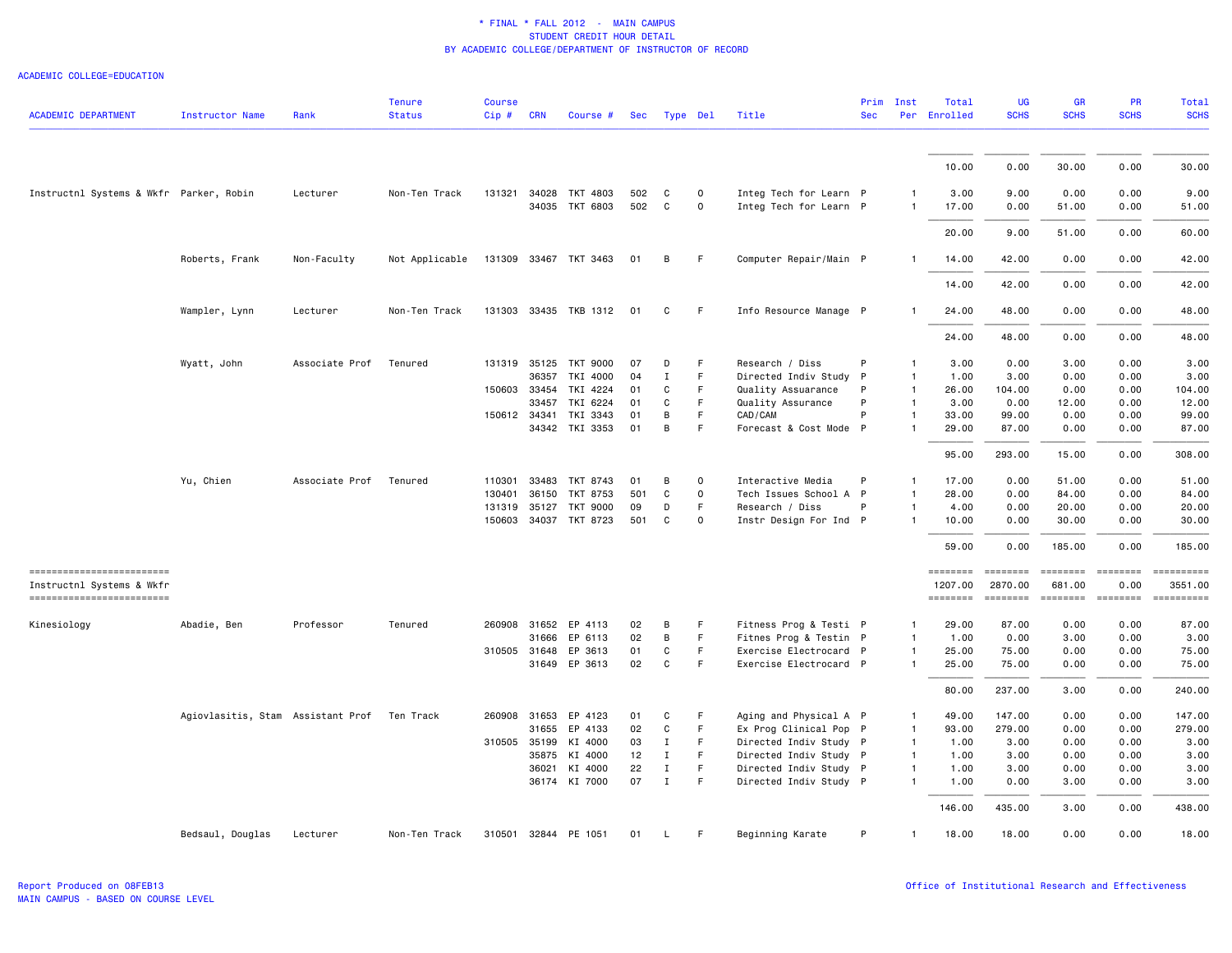|                            |                                             |             | <b>Tenure</b>  | <b>Course</b> |                |                      |          |                             |                  |                                                  | Prim         | Inst              | Total        | <b>UG</b>    | <b>GR</b>    | PR           | Total        |
|----------------------------|---------------------------------------------|-------------|----------------|---------------|----------------|----------------------|----------|-----------------------------|------------------|--------------------------------------------------|--------------|-------------------|--------------|--------------|--------------|--------------|--------------|
| <b>ACADEMIC DEPARTMENT</b> | Instructor Name                             | Rank        | <b>Status</b>  | $Cip$ #       | <b>CRN</b>     | Course #             |          | Sec Type Del                |                  | Title                                            | <b>Sec</b>   |                   | Per Enrolled | <b>SCHS</b>  | <b>SCHS</b>  | <b>SCHS</b>  | <b>SCHS</b>  |
|                            |                                             |             |                |               |                |                      |          |                             |                  |                                                  |              |                   |              |              |              |              |              |
|                            |                                             |             |                |               |                |                      |          |                             |                  |                                                  |              |                   | 18.00        | 18.00        | 0.00         | 0.00         | 18.00        |
| Kinesiology                | Brown, Stanley                              | Professor   | Tenured        |               | 131314 33991   | PE 4886              | 501      | F.                          | F                | Teach Intern in PE                               | P            |                   | 9.00         | 54.00        | 0.00         | 0.00         | 54.00        |
|                            |                                             |             |                |               | 33992          | PE 4896              | 501      | F                           | F                | Teach Intern in PE                               | P            | $\mathbf{1}$      | 9.00         | 54.00        | 0.00         | 0.00         | 54.00        |
|                            |                                             |             |                | 260908        | 31647          | EP 3304              | 13       | Κ                           | F                | Exercise Physiology                              | P            | $\mathbf{1}$      | 12.00        | 0.00         | 0.00         | 0.00         | 0.00         |
|                            |                                             |             |                |               | 31651          | EP 4113              | 01       | В                           | F                | Fitness Prog & Testi P                           |              | $\mathbf{1}$      | 29.00        | 87.00        | 0.00         | 0.00         | 87.00        |
|                            |                                             |             |                | 310505 31630  |                | EP 2013              | 01       | C                           | F                | Intro to Exerc Scien P                           |              | $\mathbf{1}$      | 271.00       | 813.00       | 0.00         | 0.00         | 813.00       |
|                            |                                             |             |                |               | 34836          | KI 2990              | 01       | L                           | F                | Special Topics in Ki P                           |              | 0.6               | 2.40         | 2.40         | 0.00         | 0.00         | 2.40         |
|                            |                                             |             |                |               | 34837          | KI 2990              | 02       | L                           | F                | Special Topics in Ki P                           |              | 0.6               | 7.20         | 7.20         | 0.00         | 0.00         | 7.20         |
|                            |                                             |             |                |               | 34838          | KI 2990              | 03       | L                           | F                | Special Topics in Ki P                           |              | $\overline{1}$    | 6.00         | 6.00         | 0.00         | 0.00         | 6.00         |
|                            |                                             |             |                |               | 34839          | KI 2990              | 04       | L                           | F                | Special Topics in Ki P                           |              | $\overline{1}$    | 13.00        | 13.00        | 0.00         | 0.00         | 13.00        |
|                            |                                             |             |                |               |                | 34840 KI 2990        | 05       | $\mathsf{L}$                | F                | Special Topics in Ki P                           |              | 0.8               | 287.20       | 287.20       | 0.00         | 0.00         | 287.20       |
|                            |                                             |             |                |               |                |                      |          |                             |                  |                                                  |              |                   | 645.80       | 1323.80      | 0.00         | 0.00         | 1323.80      |
|                            | Drye, Gregory                               | Instructor  | Non-Ten Track  | 131314        |                | 32892 PE 4886        | 02       | E                           | F                | Teach Intern in PE                               | P            |                   | 5.00         | 30.00        | 0.00         | 0.00         | 30.00        |
|                            |                                             |             |                |               | 32895          | PE 4896              | 02       | F                           | F                | Teach Intern in PE                               | P            | 1                 | 5.00         | 30.00        | 0.00         | 0.00         | 30.00        |
|                            |                                             |             |                |               |                | 36572 PE 4000        | 01       | $\mathbf{I}$                | F                | Directed Indiv Study P                           |              | $\mathbf{1}$      | 1.00         | 3.00         | 0.00         | 0.00         | 3.00         |
|                            |                                             |             |                | 310501        | 32859          | PE 1202              | 01       | B                           | F                | Teaching Team Sports P                           |              | $\mathbf{1}$      | 11.00        | 22.00        | 0.00         | 0.00         | 22.00        |
|                            |                                             |             |                | 310504        | 32861          | PE 1212              | 01       | В                           | F                | Teaching Ind/Dual Sp P                           |              | -1                | 20.00        | 40.00        | 0.00         | 0.00         | 40.00        |
|                            |                                             |             |                |               | 32862          | PE 1212              | 02       | В                           | F                | Teaching Ind/Dual Sp P                           |              | -1                | 18.00        | 36.00        | 0.00         | 0.00         | 36.00        |
|                            |                                             |             |                | 310505 34126  |                | KI 1803              | 555      | M                           | $\mathsf 0$      | Health Trends & Topi P                           |              | $\mathbf{1}$      | 3.00         | 9.00         | 0.00         | 0.00         | 9.00         |
|                            |                                             |             |                |               | 34127          | KI 1803              | 901      | M                           | $\mathsf 0$      | Health Trends & Topi P                           |              | 1                 | 10.00        | 30.00        | 0.00         | 0.00         | 30.00        |
|                            |                                             |             |                |               |                | 310506 32887 PE 3452 | 01       | $\mathsf{C}$                | F                | Coach Soft/Baseball P                            |              |                   | 50.00        | 100.00       | 0.00         | 0.00         | 100.00       |
|                            |                                             |             |                |               |                |                      |          |                             |                  |                                                  |              |                   | 123.00       | 300.00       | 0.00         | 0.00         | 300.00       |
|                            | Foxworth, Kerry                             | Non-Faculty | Not Applicable | 310501        |                | 34173 PE 3133        | 555      | M                           | $\Omega$         | Adapted Physical Ed                              | $\mathsf{P}$ |                   | 4.00         | 12.00        | 0.00         | 0.00         | 12.00        |
|                            |                                             |             |                |               |                | 34174 PE 3133        | 901      | M                           | $\mathbf 0$      | Adapted Physical Ed P                            |              | 1                 | 2.00         | 6.00         | 0.00         | 0.00         | 6.00         |
|                            |                                             |             |                |               |                |                      |          |                             |                  |                                                  |              |                   | 6.00         | 18.00        | 0.00         | 0.00         | 18.00        |
|                            | Funderburk, Debora Instructor               |             | Non-Ten Track  | 310501        |                | 32866 PE 1232        | 01       | B                           | F                | Teaching Rhythms                                 | P            | 1                 | 23.00        | 46.00        | 0.00         | 0.00         | 46.00        |
|                            |                                             |             |                |               | 32867          | PE 1232              | 02       | L                           | F                | Teaching Rhythms                                 | P            | $\mathbf{1}$      | 20.00        | 40.00        | 0.00         | 0.00         | 40.00        |
|                            |                                             |             |                | 310505        | 36556          | KI 4000              | 31       | $\mathbf{I}$                | F                | Directed Indiv Study                             | P            | $\mathbf{1}$      | 1.00         | 2.00         | 0.00         | 0.00         | 2.00         |
|                            |                                             |             |                |               | 36557          | KI 4000              | 32       | $\mathbf{I}$                | F                | Directed Indiv Study P                           |              | -1                | 1.00         | 2.00         | 0.00         | 0.00         | 2.00         |
|                            |                                             |             |                |               | 36558          | KI 4000              | 33       | $\;$ I                      | F                | Directed Indiv Study P                           |              | $\mathbf{1}$      | 1.00         | 2.00         | 0.00         | 0.00         | 2.00         |
|                            |                                             |             |                |               | 36559          | KI 4000              | 34       | $\mathbf{I}$                | F                | Directed Indiv Study P                           |              | $\mathbf{1}$      | 1.00         | 2.00         | 0.00         | 0.00         | 2.00         |
|                            |                                             |             |                |               | 36560          | KI 4000              | 35       | $\mathbf{I}$                | F                | Directed Indiv Study P                           |              | -1                | 1.00         | 2.00         | 0.00         | 0.00         | 2.00         |
|                            |                                             |             |                |               | 36563          | KI 4000<br>KI 4000   | 38<br>39 | $\mathbf I$<br>$\mathbf{I}$ | F<br>$\mathsf F$ | Directed Indiv Study P                           |              | -1                | 1.00         | 1.00         | 0.00<br>0.00 | 0.00<br>0.00 | 1.00         |
|                            |                                             |             |                |               | 36564          |                      |          |                             |                  | Directed Indiv Study P                           |              | $\mathbf{1}$      | 1.00         | 1.00         |              |              | 1.00         |
|                            |                                             |             |                |               | 36566<br>36567 | KI 4000<br>KI 4000   | 41<br>42 | Ι.<br>$\mathbf{I}$          | F<br>F           | Directed Indiv Study P<br>Directed Indiv Study P |              | $\mathbf{1}$<br>1 | 1.00<br>1.00 | 1.00<br>1.00 | 0.00<br>0.00 | 0.00<br>0.00 | 1.00<br>1.00 |
|                            |                                             |             |                |               | 36570          | KI 4000              | 45       | $\mathbf I$                 | F                | Directed Indiv Study P                           |              | 1                 | 1.00         | 1.00         | 0.00         | 0.00         | 1.00         |
|                            |                                             |             |                |               | 36571          | KI 4000              | 46       | $\mathbf{I}$                | F                | Directed Indiv Study P                           |              | 1                 | 1.00         | 1.00         | 0.00         | 0.00         | 1.00         |
|                            |                                             |             |                | 500301        | 32850          | PE 1091              | 01       | L                           | $\mathsf F$      | Contemporary Dance                               | P            | 1                 | 35.00        | 35.00        | 0.00         | 0.00         | 35.00        |
|                            |                                             |             |                |               | 32868          | PE 1323              | 01       | В                           | F                | Hist & Apprec of Dan P                           |              |                   | 49.00        | 147.00       | 0.00         | 0.00         | 147.00       |
|                            |                                             |             |                |               |                | 32869 PE 1323        | 02       | B                           | $\mathsf F$      | Hist & Apprec of Dan P                           |              |                   | 50.00        | 150.00       | 0.00         | 0.00         | 150.00       |
|                            |                                             |             |                |               |                |                      |          |                             |                  |                                                  |              |                   | 188.00       | 434.00       | 0.00         | 0.00         | 434.00       |
|                            | Gilliland, Katheri Associate Prof Ten Track |             |                | 310505        | 32889          | PE 4173              | 01       | C                           | F                | Test & Measure                                   | P            |                   | 39.00        | 117.00       | 0.00         | 0.00         | 117.00       |
|                            |                                             |             |                |               | 32898          | PE 8163              | 01       | S                           | F                | Sem in Physical Educ P                           |              | 1                 | 7.00         | 0.00         | 21.00        | 0.00         | 21.00        |
|                            |                                             |             |                |               | 36289          | KI 4000              | 26       | $\mathbf{I}$                | F                | Directed Indiv Study P                           |              | 1                 | 1.00         | 3.00         | 0.00         | 0.00         | 3.00         |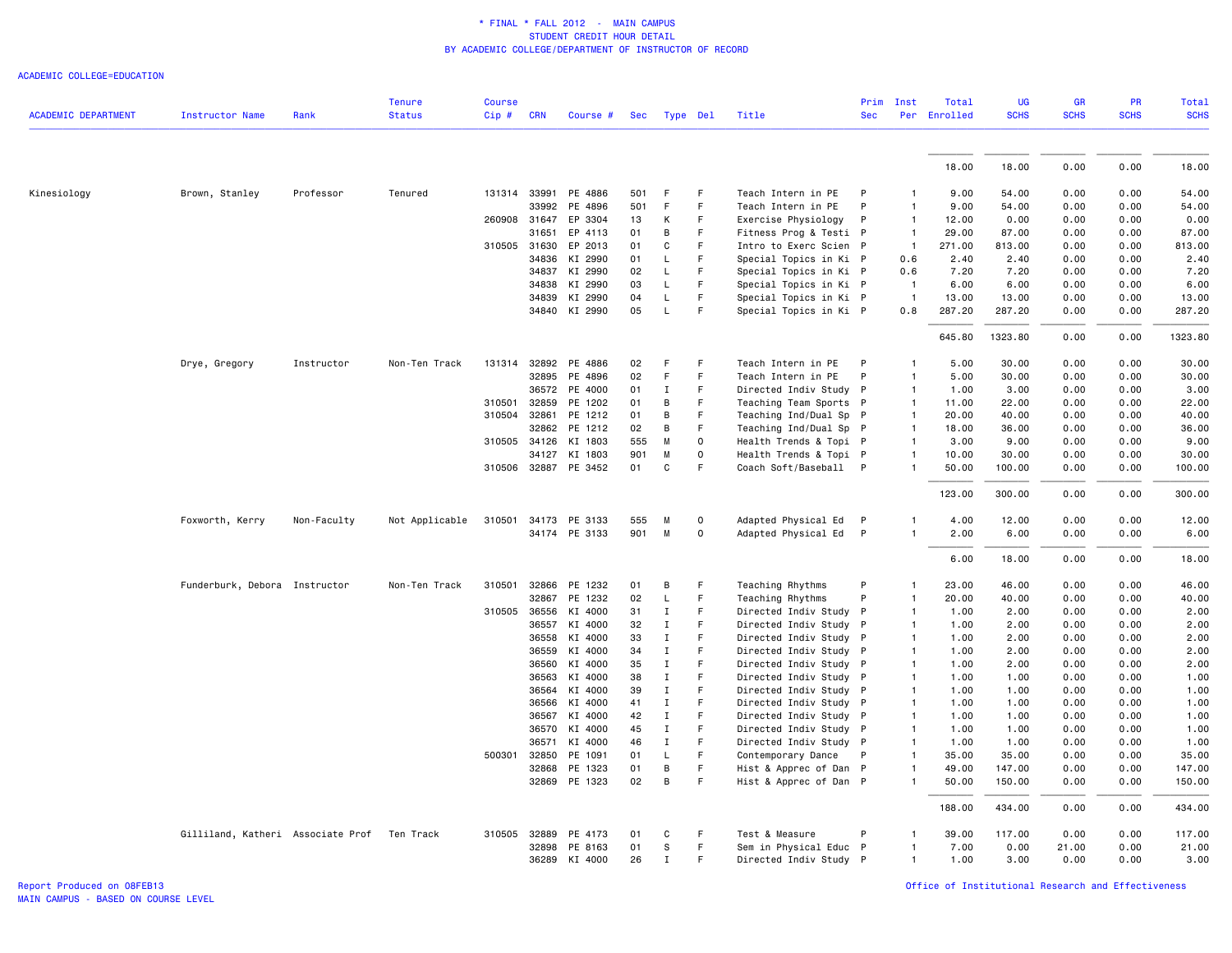| <b>ACADEMIC DEPARTMENT</b> | <b>Instructor Name</b>                            | Rank                     | <b>Tenure</b><br><b>Status</b> | <b>Course</b><br>Cip# | <b>CRN</b> | Course #             | Sec             | Type Del     |    | Title                  | Prim<br><b>Sec</b> | Inst           | Total<br>Per Enrolled | <b>UG</b><br><b>SCHS</b> | <b>GR</b><br><b>SCHS</b> | <b>PR</b><br><b>SCHS</b> | Total<br><b>SCHS</b> |
|----------------------------|---------------------------------------------------|--------------------------|--------------------------------|-----------------------|------------|----------------------|-----------------|--------------|----|------------------------|--------------------|----------------|-----------------------|--------------------------|--------------------------|--------------------------|----------------------|
|                            |                                                   |                          |                                |                       |            |                      |                 |              |    |                        |                    |                |                       |                          |                          |                          |                      |
| Kinesiology                | Gilliland, Katheri Associate Prof                 |                          | Ten Track                      | 310505 36629          |            | KI 7000              | 16              | п.           | F. | Directed Indiv Study P |                    | $\mathbf{1}$   | 1.00                  | 0.00                     | 3.00                     | 0.00                     | 3.00                 |
|                            |                                                   |                          |                                |                       |            | 36630 KI 7000        | 17              | $\mathbf{I}$ | F  | Directed Indiv Study P |                    | 1              | 1.00                  | 0.00                     | 3.00                     | 0.00                     | 3.00                 |
|                            |                                                   |                          |                                |                       |            |                      |                 |              |    |                        |                    |                | 49.00                 | 120.00                   | 27.00                    | 0.00                     | 147.00               |
|                            | Grant, Erin                                       | Instructor               | Non-Ten Track                  | 260908                | 31659      | EP 4603              | 01              | C            | F. | Physical Activity Ep P |                    | $\mathbf{1}$   | 60.00                 | 180.00                   | 0.00                     | 0.00                     | 180.00               |
|                            |                                                   |                          |                                | 310505                | 32336      | KI 2023              | 01              | C            | F. | Found of Health Educ P |                    | $\overline{1}$ | 47.00                 | 141.00                   | 0.00                     | 0.00                     | 141.00               |
|                            |                                                   |                          |                                |                       | 32337      | KI 2023              | 02              | C            | F  | Found of Health Educ P |                    | $\mathbf{1}$   | 43.00                 | 129.00                   | 0.00                     | 0.00                     | 129.00               |
|                            |                                                   |                          |                                |                       | 32338      | KI 2213              | 01              | C            | F. | Emergency Health Car P |                    | $\mathbf{1}$   | 29.00                 | 87.00                    | 0.00                     | 0.00                     | 87.00                |
|                            |                                                   |                          |                                |                       | 32339      | KI 2213              | 02              | C            | F  | Emergency Health Car P |                    | $\mathbf{1}$   | 24.00                 | 72.00                    | 0.00                     | 0.00                     | 72.00                |
|                            |                                                   |                          |                                |                       |            | 32340 KI 2213        | 03              | $\mathtt{C}$ | F  | Emergency Health Car P |                    | $\mathbf{1}$   | 22.00                 | 66.00                    | 0.00                     | 0.00                     | 66.00                |
|                            |                                                   |                          |                                |                       |            |                      |                 |              |    |                        |                    |                | 225.00                | 675.00                   | 0.00                     | 0.00                     | 675.00               |
|                            | Gremillion, Justin Non-Faculty                    |                          | Not Applicable                 |                       |            | 310505 32347 KI 3273 | 02              | K            | F  | Athletic Training      | P                  | 1              | 19.00                 | 0.00                     | 0.00                     | 0.00                     | 0.00                 |
|                            |                                                   |                          |                                |                       |            |                      |                 |              |    |                        |                    |                | 19.00                 | 0.00                     | 0.00                     | 0.00                     | 0.00                 |
|                            | Holmes, Megan                                     | Assistant Prof Ten Track |                                |                       |            | 260908 31660 EP 4603 | 02              | C            | F. | Physical Activity Ep P |                    | $\mathbf{1}$   | 45.00                 | 135.00                   | 0.00                     | 0.00                     | 135.00               |
|                            |                                                   |                          |                                |                       | 31669      | EP 8323              | 01              | C            | F  | Sci & Prac Cardio Re P |                    | $\mathbf{1}$   | 8.00                  | 0.00                     | 24.00                    | 0.00                     | 24.00                |
|                            |                                                   |                          |                                | 310505 32352          |            | KI 8303              | 01              | $\mathtt{C}$ | F  | Research in Kinesiol P |                    | $\mathbf{1}$   | 27.00                 | 0.00                     | 81.00                    | 0.00                     | 81.00                |
|                            |                                                   |                          |                                |                       |            | 35914 KI 4000        | 16              | $\mathbf{I}$ | F. | Directed Indiv Study P |                    | 1              | 1.00                  | 3.00                     | 0.00                     | 0.00                     | 3.00                 |
|                            |                                                   |                          |                                |                       |            |                      |                 |              |    |                        |                    |                | 81.00                 | 138.00                   | 105.00                   | 0.00                     | 243.00               |
|                            | Joe, Lee                                          | Instructor               | Non-Ten Track                  | 260908 31635          |            | EP 3304              | 01              | C            | F  | Exercise Physiology    | P                  | $\mathbf{1}$   | 76.00                 | 304.00                   | 0.00                     | 0.00                     | 304.00               |
|                            |                                                   |                          |                                |                       |            | 31658 EP 4210        | 01              | E            | F. | Hlth Fitness Stdies    | P                  | $\mathbf{1}$   | 5.00                  | 30.00                    | 0.00                     | 0.00                     | 30.00                |
|                            |                                                   |                          |                                |                       | 31662      | EP 4802              | 01              | C            | F  | Prof Sem in Exercise P |                    | $\mathbf{1}$   | 97.00                 | 194.00                   | 0.00                     | 0.00                     | 194.00               |
|                            |                                                   |                          |                                |                       | 31663      | EP 4810              | 01              | H            | F  | Clin Exercise Phys I P |                    | $\mathbf{1}$   | 26.00                 | 156.00                   | 0.00                     | 0.00                     | 156.00               |
|                            |                                                   |                          |                                |                       |            | 31664 EP 4810        | 02              | H            | F. | Clin Exercise Phys I P |                    |                | 23.00                 | 138.00                   | 0.00                     | 0.00                     | 138.00               |
|                            |                                                   |                          |                                |                       |            |                      |                 |              |    |                        |                    |                | 227.00                | 822.00                   | 0.00                     | 0.00                     | 822.00               |
|                            | Johnson, Christoph Non-Faculty                    |                          | Not Applicable                 |                       |            | 310505 32346 KI 3273 | 01              | C            | F  | Athletic Training      | P                  |                | 61.00                 | 183.00                   | 0.00                     | 0.00                     | 183.00               |
|                            |                                                   |                          |                                |                       |            | 32350 KI 3273        | 05              | K            | F. | Athletic Training      | P                  |                | 3.00                  | 0.00                     | 0.00                     | 0.00                     | 0.00                 |
|                            |                                                   |                          |                                |                       |            |                      |                 |              |    |                        |                    |                | 64.00                 | 183.00                   | 0.00                     | 0.00                     | 183.00               |
|                            | Kavazis, Andreas                                  | Assistant Prof           | Ten Track                      |                       |            | 260908 31636 EP 3304 | 02              | C            | F. | Exercise Physiology    | P                  | $\mathbf{1}$   | 57.00                 | 228.00                   | 0.00                     | 0.00                     | 228.00               |
|                            |                                                   |                          |                                |                       | 31667      | EP 8263              | 01              | C            | F. | Exercise Biochemistr P |                    | $\mathbf{1}$   | 12.00                 | 0.00                     | 36.00                    | 0.00                     | 36.00                |
|                            |                                                   |                          |                                |                       |            | 310505 35049 KI 8000 | 01              | D            | F  | Research/Thesis        | P                  | 1              | 1.00                  | 0.00                     | 6.00                     | 0.00                     | 6.00                 |
|                            |                                                   |                          |                                |                       |            |                      |                 |              |    |                        |                    |                | 70.00                 | 228.00                   | 42.00                    | 0.00                     | 270.00               |
|                            | Knight, Adam                                      | Assistant Prof Ten Track |                                |                       |            | 260908 31632 EP 3233 | 01              | C            | F  | Anatomical Kinesiolo P |                    | 1              | 98.00                 | 294.00                   | 0.00                     | 0.00                     | 294.00               |
|                            |                                                   |                          |                                |                       | 31661      | EP 4703              | 01              | C            | F  | Neural Contl Human M P |                    | $\mathbf{1}$   | 113.00                | 339.00                   | 0.00                     | 0.00                     | 339.00               |
|                            |                                                   |                          |                                |                       |            | 310505 34738 KI 1001 | F <sub>01</sub> | $\mathtt{C}$ | F  | First Year Seminar     | P                  | $\mathbf{1}$   | 23.00                 | 23.00                    | 0.00                     | 0.00                     | 23.00                |
|                            |                                                   |                          |                                |                       |            |                      |                 |              |    |                        |                    |                | 234.00                | 656.00                   | 0.00                     | 0.00                     | 656.00               |
|                            | Kvasnicka, Mallory Grad Tch Assist Not Applicable |                          |                                | 260908 31637          |            | EP 3304              | 03              | К            | F  | Exercise Physiology    | -S                 | 0.4            | 4.80                  | 0.00                     | 0.00                     | 0.00                     | 0.00                 |
|                            |                                                   |                          |                                |                       |            | 31642 EP 3304        | 08              | К            | F. | Exercise Physiology    | S                  | 0.4            | 4.40                  | 0.00                     | 0.00                     | 0.00                     | 0.00                 |
|                            |                                                   |                          |                                |                       |            | 31645 EP 3304        | 11              | K            | F  | Exercise Physiology    | S                  | 0.4            | 5.20                  | 0.00                     | 0.00                     | 0.00                     | 0.00                 |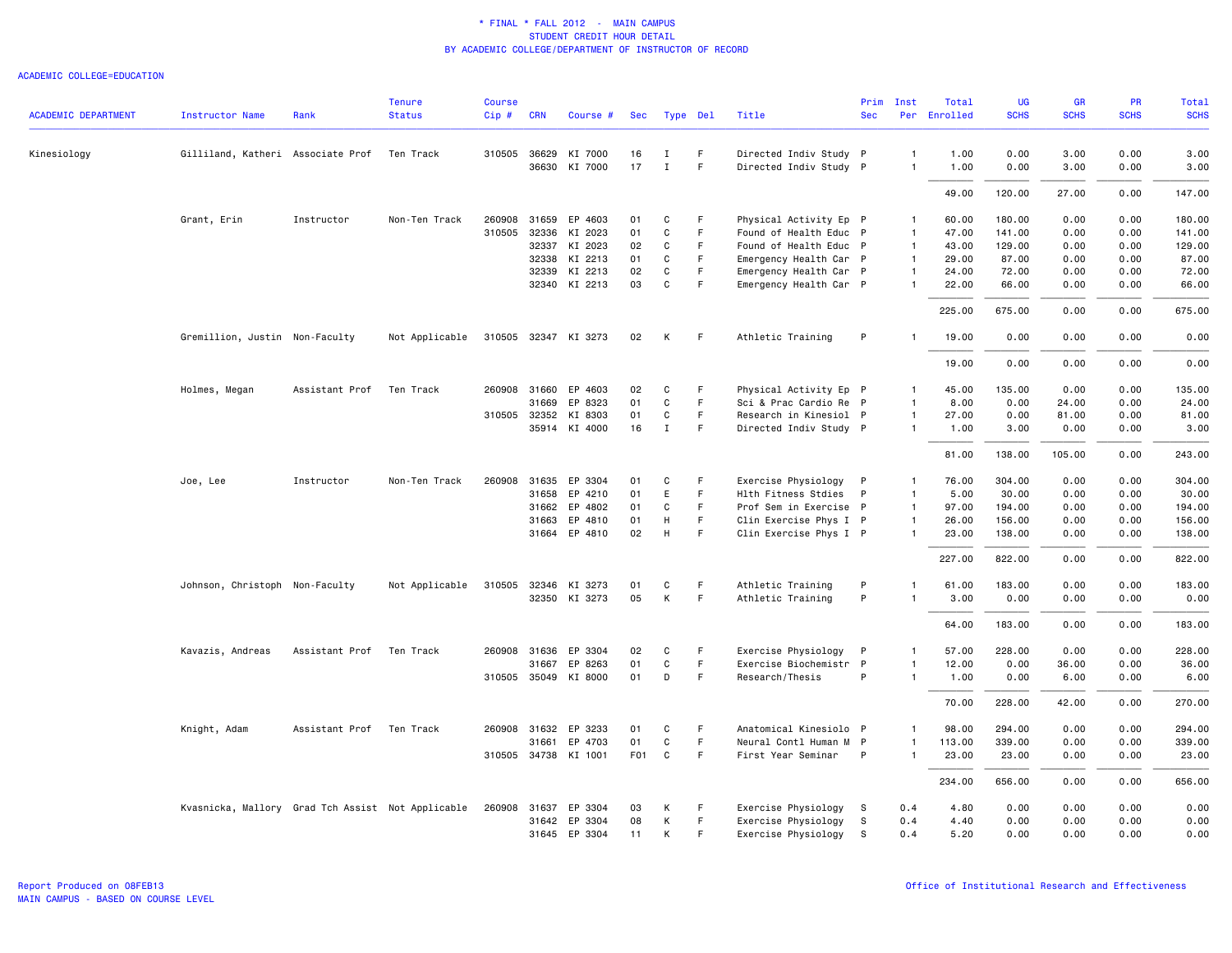ACADEMIC COLLEGE=EDUCATION

|                            |                                                   |                | <b>Tenure</b>                  | <b>Course</b> |       |                      |    |              |             |                        | Prim       | Inst           | Total        | <b>UG</b>   | <b>GR</b>   | <b>PR</b>   | Total       |
|----------------------------|---------------------------------------------------|----------------|--------------------------------|---------------|-------|----------------------|----|--------------|-------------|------------------------|------------|----------------|--------------|-------------|-------------|-------------|-------------|
| <b>ACADEMIC DEPARTMENT</b> | Instructor Name                                   | Rank           | <b>Status</b>                  | Cip # CRN     |       | Course #             |    | Sec Type Del |             | Title                  | <b>Sec</b> |                | Per Enrolled | <b>SCHS</b> | <b>SCHS</b> | <b>SCHS</b> | <b>SCHS</b> |
|                            |                                                   |                |                                |               |       |                      |    |              |             |                        |            |                |              |             |             |             |             |
|                            |                                                   |                |                                |               |       |                      |    |              |             |                        |            |                | 14.40        | 0.00        | 0.00        | 0.00        | 0.00        |
| Kinesiology                | Lamberth, John                                    | Associate Prof | Tenured                        |               |       | 260908 31633 EP 3233 | 02 | C            | F           | Anatomical Kinesiolo P |            |                | 98.00        | 294.00      | 0.00        | 0.00        | 294.00      |
|                            |                                                   |                |                                |               | 31650 | EP 3643              | 01 | $\mathsf{C}$ | $\mathsf F$ | Applied Anat & Patho P |            | $\mathbf{1}$   | 100.00       | 300.00      | 0.00        | 0.00        | 300.00      |
|                            |                                                   |                |                                | 310505        | 35115 | KI 4000              | 01 | $\mathbf{I}$ | F           | Directed Indiv Study P |            | 1              | 1.00         | 3.00        | 0.00        | 0.00        | 3.00        |
|                            |                                                   |                |                                |               | 35116 | KI 4000              | 02 | Ι.           | F           | Directed Indiv Study P |            | $\mathbf{1}$   | 1.00         | 3.00        | 0.00        | 0.00        | 3.00        |
|                            |                                                   |                |                                |               | 35364 | KI 4000              | 04 | $\mathbf I$  | F           | Directed Indiv Study P |            | 1              | 1.00         | 3.00        | 0.00        | 0.00        | 3.00        |
|                            |                                                   |                |                                |               | 35647 | KI 4000              | 05 | $\mathbf{I}$ | F           | Directed Indiv Study P |            | 1              | 1.00         | 3.00        | 0.00        | 0.00        | 3.00        |
|                            |                                                   |                |                                |               | 35649 | KI 4000              | 07 | $\mathbf{I}$ | F           | Directed Indiv Study P |            | 1              | 1.00         | 3.00        | 0.00        | 0.00        | 3.00        |
|                            |                                                   |                |                                |               | 35769 | KI 4000              | 11 | Ι.           | F           | Directed Indiv Study P |            | $\mathbf{1}$   | 1.00         | 6.00        | 0.00        | 0.00        | 6.00        |
|                            |                                                   |                |                                |               | 35876 | KI 4000              | 13 | Ι.           | F           | Directed Indiv Study P |            | $\mathbf{1}$   | 1.00         | 3.00        | 0.00        | 0.00        | 3.00        |
|                            |                                                   |                |                                |               | 35934 | KI 4000              | 17 | $\mathbf{I}$ | F           | Directed Indiv Study P |            | $\mathbf{1}$   | 1.00         | 3.00        | 0.00        | 0.00        | 3.00        |
|                            |                                                   |                |                                |               | 35946 | KI 4000              | 18 | $\mathbf{I}$ | F           | Directed Indiv Study P |            | 1              | 1.00         | 3.00        | 0.00        | 0.00        | 3.00        |
|                            |                                                   |                |                                |               | 35947 | KI 4000              | 19 | $\mathbf{I}$ | F           | Directed Indiv Study P |            | $\mathbf{1}$   | 1.00         | 3.00        | 0.00        | 0.00        | 3.00        |
|                            |                                                   |                |                                |               | 35948 | KI 4000              | 20 | $\mathbf{I}$ | F           | Directed Indiv Study P |            | $\mathbf{1}$   | 1.00         | 3.00        | 0.00        | 0.00        | 3.00        |
|                            |                                                   |                |                                |               | 35980 | KI 4000              | 21 | $\mathbf{I}$ | F           | Directed Indiv Study P |            | 1              | 1.00         | 3.00        | 0.00        | 0.00        | 3.00        |
|                            |                                                   |                |                                |               | 36044 | KI 4000              | 23 | $\mathbf{I}$ | $\mathsf F$ | Directed Indiv Study P |            | 1              | 1.00         | 3.00        | 0.00        | 0.00        | 3.00        |
|                            |                                                   |                |                                |               | 36241 | KI 4000              | 25 | $\mathbf{I}$ | $\mathsf F$ | Directed Indiv Study P |            | $\mathbf{1}$   | 1.00         | 6.00        | 0.00        | 0.00        | 6.00        |
|                            |                                                   |                |                                |               | 36311 | KI 8000              | 02 | D            | F           | Research/Thesis        | P          | 1              | 1.00         | 0.00        | 6.00        | 0.00        | 6.00        |
|                            |                                                   |                |                                |               |       | 36332 KI 4000        | 27 | $\mathbf{I}$ | F           | Directed Indiv Study P |            |                | 1.00         | 3.00        | 0.00        | 0.00        | 3.00        |
|                            |                                                   |                |                                |               |       |                      |    |              |             |                        |            |                | 214.00       | 645.00      | 6.00        | 0.00        | 651.00      |
|                            | Love, Adam                                        | Assistant Prof | Ten Track                      | 310504        | 33377 | SS 2003              | 01 | C            | F           | Foundations Sport Mg P |            | 1              | 67.00        | 201.00      | 0.00        | 0.00        | 201.00      |
|                            |                                                   |                |                                |               | 33381 | SS 4396              | 01 | E            | F           | Sports Studies Inter P |            | $\mathbf{1}$   | 10.00        | 60.00       | 0.00        | 0.00        | 60.00       |
|                            |                                                   |                |                                |               |       | 33382 SS 8123        | 01 | C            | F           | Sports Administratio P |            | -1             | 19.00        | 0.00        | 57.00       | 0.00        | 57.00       |
|                            |                                                   |                |                                | 310505        | 32353 | KI 8710              | 01 | E.           | F           | Internship             | P          | 1              | 6.00         | 0.00        | 18.00       | 0.00        | 18.00       |
|                            |                                                   |                |                                |               | 36321 | KI 7000              | 10 | $\mathbf{I}$ | F           | Directed Indiv Study P |            |                | 1.00         | 0.00        | 3.00        | 0.00        | 3.00        |
|                            |                                                   |                |                                |               |       | 36373 KI 7000        | 11 | $\mathbf I$  | F           | Directed Indiv Study P |            |                | 1.00         | 0.00        | 2.00        | 0.00        | 2.00        |
|                            |                                                   |                |                                |               |       |                      |    |              |             |                        |            |                | 104.00       | 261.00      | 80.00       | 0.00        | 341.00      |
|                            | McAllister, Matthe Grad Tch Assist Not Applicable |                |                                | 131314        | 32881 | PE 3313              | 03 | Κ            | F           | Sport Physiology       | P          | $\mathbf{1}$   | 10.00        | 0.00        | 0.00        | 0.00        | 0.00        |
|                            |                                                   |                |                                | 260908        | 31638 | EP 3304              | 04 | Κ            | $\mathsf F$ | Exercise Physiology    | P          | 0.75           | 9.00         | 0.00        | 0.00        | 0.00        | 0.00        |
|                            |                                                   |                |                                |               | 31643 | EP 3304              | 09 | Κ            | $\mathsf F$ | Exercise Physiology    | P          | 0.75           | 8.25         | 0.00        | 0.00        | 0.00        | 0.00        |
|                            |                                                   |                |                                |               |       | 310505 32878 PE 3223 | 01 | B            | F           | Motor Dev & Movement P |            | $\overline{1}$ | 29.00        | 87.00       | 0.00        | 0.00        | 87.00       |
|                            |                                                   |                |                                |               |       |                      |    |              |             |                        |            |                | 56.25        | 87.00       | 0.00        | 0.00        | 87.00       |
|                            | McLendon, Mary                                    | Non-Faculty    | Not Applicable                 |               |       | 310505 34840 KI 2990 | 05 | L            | F           | Special Topics in Ki S |            | 0.2            | 71.80        | 71.80       | 0.00        | 0.00        | 71.80       |
|                            |                                                   |                |                                |               |       |                      |    |              |             |                        |            |                | 71.80        | 71.80       | 0.00        | 0.00        | 71.80       |
|                            | Morse, Alan                                       | Assistant Prof | Ten Track                      | 310504        | 33378 | SS 3103              | 01 | C            | F           | Sport Sponsorship      | P          | 1              | 49.00        | 147.00      | 0.00        | 0.00        | 147.00      |
|                            |                                                   |                |                                | 310505        | 33383 | SS 8823              | 01 | C            | F           | Sport Sponsorships     | P          | 1              | 20.00        | 0.00        | 60.00       | 0.00        | 60.00       |
|                            |                                                   |                |                                |               | 35688 | KI 4000              | 09 | $\mathbf{I}$ | F           | Directed Indiv Study P |            | $\mathbf{1}$   | 1.00         | 3.00        | 0.00        | 0.00        | 3.00        |
|                            |                                                   |                |                                |               | 35740 | KI 4000              | 10 | $\mathbf{I}$ | $\mathsf F$ | Directed Indiv Study P |            | 1              | 1.00         | 3.00        | 0.00        | 0.00        | 3.00        |
|                            |                                                   |                |                                |               | 36315 | KI 7000              | 08 | $\mathbf{I}$ | F           | Directed Indiv Study P |            | $\mathbf{1}$   | 1.00         | 0.00        | 3.00        | 0.00        | 3.00        |
|                            |                                                   |                |                                |               | 36517 | KI 7000              | 14 | $\mathbf I$  | $\mathsf F$ | Directed Indiv Study P |            | $\mathbf{1}$   | 1.00         | 0.00        | 1.00        | 0.00        | 1.00        |
|                            |                                                   |                |                                |               |       | 36595 KI 7000        | 15 | $\mathbf{I}$ | F           | Directed Indiv Study P |            | $\mathbf{1}$   | 1.00         | 0.00        | 1.00        | 0.00        | 1.00        |
|                            |                                                   |                |                                |               |       |                      |    |              |             |                        |            |                | 74.00        | 153.00      | 65.00       | 0.00        | 218.00      |
|                            | Rastede, Ross                                     |                | Grad Tch Assist Not Applicable | 310505 34836  |       | KI 2990              | 01 | L            | F           | Special Topics in Ki S |            | 0.4            | 1.60         | 1.60        | 0.00        | 0.00        | 1.60        |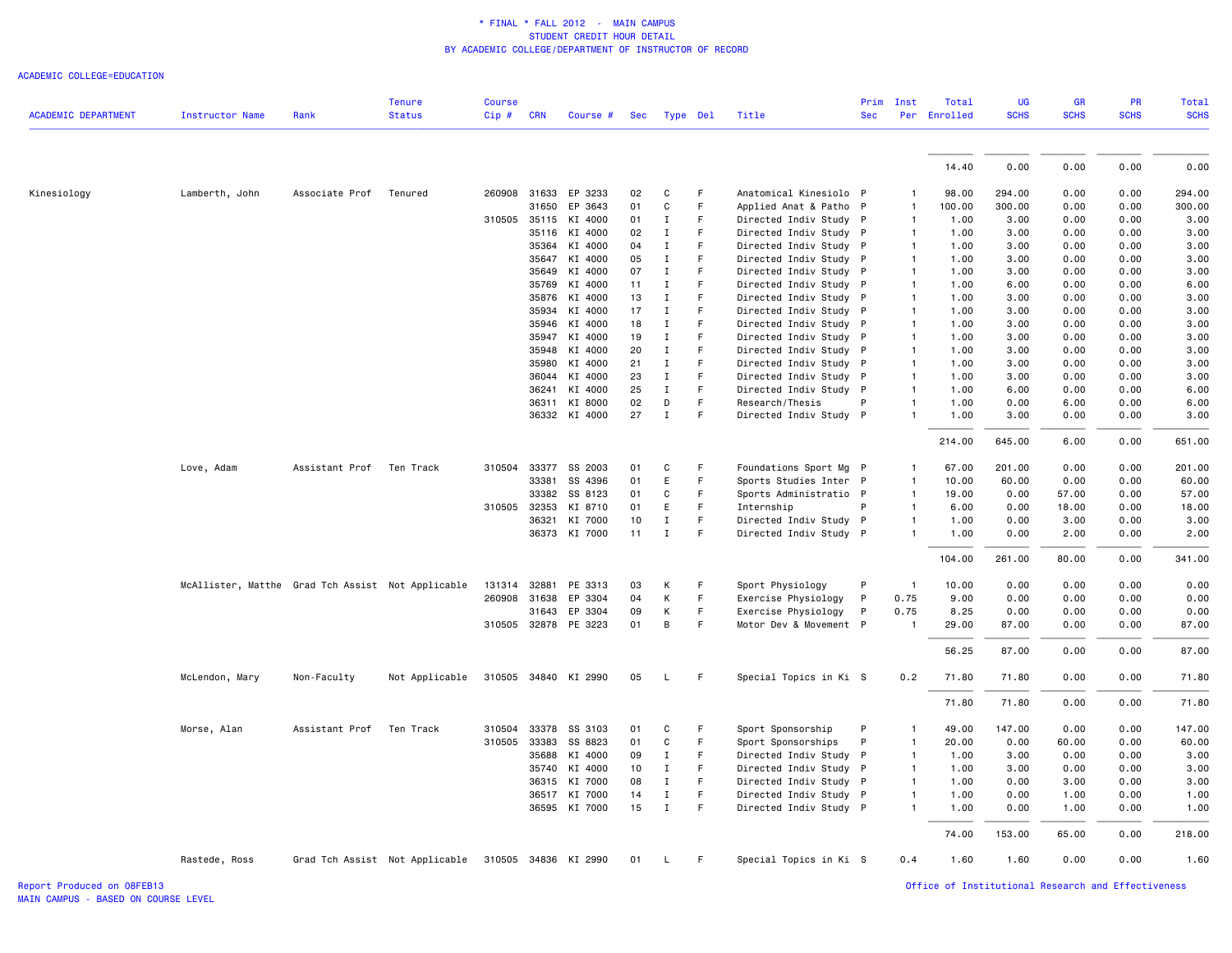| <b>ACADEMIC DEPARTMENT</b> | Instructor Name                                   | Rank           | <b>Tenure</b><br><b>Status</b> | <b>Course</b><br>$Cip$ # | <b>CRN</b> | Course #             | Sec              |             | Type Del    | Title                  | Prim<br><b>Sec</b> | Inst                    | Total<br>Per Enrolled | <b>UG</b><br><b>SCHS</b> | GR<br><b>SCHS</b> | PR<br><b>SCHS</b> | Total<br><b>SCHS</b> |
|----------------------------|---------------------------------------------------|----------------|--------------------------------|--------------------------|------------|----------------------|------------------|-------------|-------------|------------------------|--------------------|-------------------------|-----------------------|--------------------------|-------------------|-------------------|----------------------|
|                            |                                                   |                |                                |                          |            |                      |                  |             |             |                        |                    |                         |                       |                          |                   |                   |                      |
| Kinesiology                | Rastede, Ross                                     |                | Grad Tch Assist Not Applicable |                          |            | 310505 34837 KI 2990 | 02               | L.          | F           | Special Topics in Ki S |                    | 0.4                     | 4.80                  | 4.80                     | 0.00              | 0.00              | 4.80                 |
|                            |                                                   |                |                                |                          |            |                      |                  |             |             |                        |                    |                         | 6.40                  | 6.40                     | 0.00              | 0.00              | 6.40                 |
|                            | Rovtar, Katherine                                 | Non-Faculty    | Not Applicable                 |                          |            | 310505 32348 KI 3273 | 03               | К           | -F          | Athletic Training      | P                  | -1                      | 20.00                 | 0.00                     | 0.00              | 0.00              | 0.00                 |
|                            |                                                   |                |                                |                          |            |                      |                  |             |             |                        |                    |                         | 20.00                 | 0.00                     | 0.00              | 0.00              | 0.00                 |
|                            | Rye, David                                        | Instructor     | Non-Ten Track                  |                          |            | 131314 32890 PE 4873 | 01               | C           | F           | Prof Sem In Physica P  |                    | $\mathbf{1}$            | 10.00                 | 30.00                    | 0.00              | 0.00              | 30.00                |
|                            |                                                   |                |                                |                          | 32893      | PE 4886              | 04               | F           | $\mathsf F$ | Teach Intern in PE     | P                  | $\mathbf{1}$            | 5.00                  | 30.00                    | 0.00              | 0.00              | 30.00                |
|                            |                                                   |                |                                |                          |            | 32896 PE 4896        | 03               | F           | F           | Teach Intern in PE     | P                  | $\mathbf{1}$            | 5.00                  | 30.00                    | 0.00              | 0.00              | 30.00                |
|                            |                                                   |                |                                |                          | 33990      | PE 4873              | 501              | C           | F           | Prof Sem In Physica P  |                    | $\mathbf{1}$            | 9.00                  | 27.00                    | 0.00              | 0.00              | 27.00                |
|                            |                                                   |                |                                | 310504 36035             |            | SS 3203              | 01               | C           | F           | Sport Law              | P                  | $\mathbf{1}$            | 21.00                 | 63.00                    | 0.00              | 0.00              | 63.00                |
|                            |                                                   |                |                                |                          | 36036      | SS 4103              | 01               | $\mathbf C$ | $\mathsf F$ | Ethics in Sports Mgm P |                    | $\mathbf{1}$            | 22.00                 | 66.00                    | 0.00              | 0.00              | 66.00                |
|                            |                                                   |                |                                |                          |            |                      |                  |             |             |                        |                    |                         | 72.00                 | 246.00                   | 0.00              | 0.00              | 246.00               |
|                            | Tomlinson, Melissa Grad Tch Assist Not Applicable |                |                                | 310501                   |            | 32864 PE 1222        | 01               | В           | F           | Teaching Lifetime Ac P |                    | 1                       | 19.00                 | 38.00                    | 0.00              | 0.00              | 38.00                |
|                            |                                                   |                |                                |                          | 32865      | PE 1222              | 02               | B           | $\mathsf F$ | Teaching Lifetime Ac P |                    | $\overline{1}$          | 17.00                 | 34.00                    | 0.00              | 0.00              | 34.00                |
|                            |                                                   |                |                                |                          |            | 310505 32334 KI 1803 | 01               | C           | F.          | Health Trends & Topi P |                    | $\mathbf{1}$            | 166.00                | 498.00                   | 0.00              | 0.00              | 498.00               |
|                            |                                                   |                |                                |                          |            |                      |                  |             |             |                        |                    |                         | 202.00                | 570.00                   | 0.00              | 0.00              | 570.00               |
|                            | Vickers, J.                                       | Assistant Prof | Ten Track                      | 131307                   | 32888      | PE 4163              | 01               | C           | -F          | Prin Meth of Sec Hth P |                    | $\mathbf{1}$            | 24.00                 | 72.00                    | 0.00              | 0.00              | 72.00                |
|                            |                                                   |                |                                |                          | 32897      | PE 6163              | 01               | C           | F           | Prin Meth of Sec Hth P |                    | $\mathbf{1}$            | 1.00                  | 0.00                     | 3.00              | 0.00              | 3.00                 |
|                            |                                                   |                |                                |                          |            | 131314 32877 PE 3163 | 01               | C           | F.          | Sport Psychology       | P                  | $\overline{1}$          | 69.00                 | 207.00                   | 0.00              | 0.00              | 207.00               |
|                            |                                                   |                |                                | 310501                   | 32858      | PE 1191              | F <sub>0</sub> 1 | C           | F           | First Year Seminar     | P                  | $\overline{1}$          | 23.00                 | 23.00                    | 0.00              | 0.00              | 23.00                |
|                            |                                                   |                |                                | 310505 36096             |            | KI 7000              | 05               | $\mathbf I$ | $\mathsf F$ | Directed Indiv Study P |                    | $\overline{1}$          | 1.00                  | 0.00                     | 3.00              | 0.00              | 3.00                 |
|                            |                                                   |                |                                |                          | 36172      | KI 7000              | 06               | $\;$ I      | F           | Directed Indiv Study P |                    | $\mathbf{1}$            | 1.00                  | 0.00                     | 3.00              | 0.00              | 3.00                 |
|                            |                                                   |                |                                |                          |            | 36320 KI 7000        | 09               | $\mathbf I$ | $\mathsf F$ | Directed Indiv Study P |                    | $\mathbf{1}$            | 1.00                  | 0.00                     | 3.00              | 0.00              | 3.00                 |
|                            |                                                   |                |                                |                          |            |                      |                  |             |             |                        |                    |                         | 120.00                | 302.00                   | 12.00             | 0.00              | 314.00               |
|                            | Wax, Benjamin                                     | Assistant Prof | Ten Track                      |                          |            | 131314 32879 PE 3313 | 01               | C           | F           | Sport Physiology       | P                  | $\mathbf{1}$            | 46.00                 | 138.00                   | 0.00              | 0.00              | 138.00               |
|                            |                                                   |                |                                |                          | 32880      | PE 3313              | 02               | К           | $\mathsf F$ | Sport Physiology       | P                  | $\overline{1}$          | 11.00                 | 0.00                     | 0.00              | 0.00              | 0.00                 |
|                            |                                                   |                |                                |                          | 32882      | PE 3313              | 04               | К           | F           | Sport Physiology       | P                  | $\mathbf{1}$            | 13.00                 | 0.00                     | 0.00              | 0.00              | 0.00                 |
|                            |                                                   |                |                                |                          | 32883      | PE 3313              | 05               | К           | F.          | Sport Physiology       | P                  | $\mathbf{1}$            | 12.00                 | 0.00                     | 0.00              | 0.00              | 0.00                 |
|                            |                                                   |                |                                | 310501                   | 32875      | PE 3153              | 01               | C           | F           | Methods of Elem PE     | P                  | $\mathbf{1}$            | 21.00                 | 63.00                    | 0.00              | 0.00              | 63.00                |
|                            |                                                   |                |                                | 310505 36325             |            | KI 8000              | 03               | D           | F           | Research/Thesis        | P                  | $\mathbf{1}$            | 3,00                  | 0.00                     | 10.00             | 0.00              | 10.00                |
|                            |                                                   |                |                                |                          |            | 36426 KI 7000        | 13               | $\;$ I      | $\mathsf F$ | Directed Indiv Study P |                    | $\mathbf{1}$            | 1.00                  | 0.00                     | 3.00              | 0.00              | 3.00                 |
|                            |                                                   |                |                                |                          |            |                      |                  |             |             |                        |                    |                         | 107.00                | 201.00                   | 13.00             | 0.00              | 214.00               |
|                            | Webb, Heather                                     | Assistant Prof | Ten Track                      | 260908 31631             |            | EP 3183              | 01               | C           | F           | Exercise Psychology    | $\mathsf{P}$       | $\overline{1}$          | 139.00                | 417.00                   | 0.00              | 0.00              | 417.00               |
|                            |                                                   |                |                                |                          | 31637      | EP 3304              | 03               | К           | F.          | Exercise Physiology    | $\mathsf{P}$       | 0.6                     | 7.20                  | 0.00                     | 0.00              | 0.00              | 0.00                 |
|                            |                                                   |                |                                |                          | 31638      | EP 3304              | 04               | К           | F           | Exercise Physiology    | S                  | 0.25                    | 3.00                  | 0.00                     | 0.00              | 0.00              | 0.00                 |
|                            |                                                   |                |                                |                          | 31639      | EP 3304              | 05               | К           | F           | Exercise Physiology    | P                  | 0.6                     | 7.20                  | 0.00                     | 0.00              | 0.00              | 0.00                 |
|                            |                                                   |                |                                |                          | 31640      | EP 3304              | 06               | К           | $\mathsf F$ | Exercise Physiology    | P                  | 0.6                     | 7.80                  | 0.00                     | 0.00              | 0.00              | 0.00                 |
|                            |                                                   |                |                                |                          | 31641      | EP 3304              | 07               | К           | F           | Exercise Physiology    | P                  | $\overline{\mathbf{1}}$ | 12.00                 | 0.00                     | 0.00              | 0.00              | 0.00                 |
|                            |                                                   |                |                                |                          | 31642      | EP 3304              | 08               | К           | F           | Exercise Physiology    | P                  | 0.6                     | 6.60                  | 0.00                     | 0.00              | 0.00              | 0.00                 |
|                            |                                                   |                |                                |                          | 31643      | EP 3304              | 09               | К           | F           | Exercise Physiology    | S                  | 0.25                    | 2.75                  | 0.00                     | 0.00              | 0.00              | 0.00                 |
|                            |                                                   |                |                                |                          | 31644      | EP 3304              | 10               | К           | F           | Exercise Physiology    | P                  | 0.6                     | 7.80                  | 0.00                     | 0.00              | 0.00              | 0.00                 |
|                            |                                                   |                |                                |                          | 31645      | EP 3304              | 11               | К           | F           | Exercise Physiology    | P                  | 0.6                     | 7.80                  | 0.00                     | 0.00              | 0.00              | 0.00                 |
|                            |                                                   |                |                                |                          |            | 31646 EP 3304        | 12               | К           | F           | Exercise Physiology    | P                  | 0.6                     | 7.20                  | 0.00                     | 0.00              | 0.00              | 0.00                 |
|                            |                                                   |                |                                |                          |            | 31665 EP 6113        | 01               | B           | F           | Fitnes Prog & Testin P |                    | $\mathbf{1}$            | 1.00                  | 0.00                     | 3.00              | 0.00              | 3.00                 |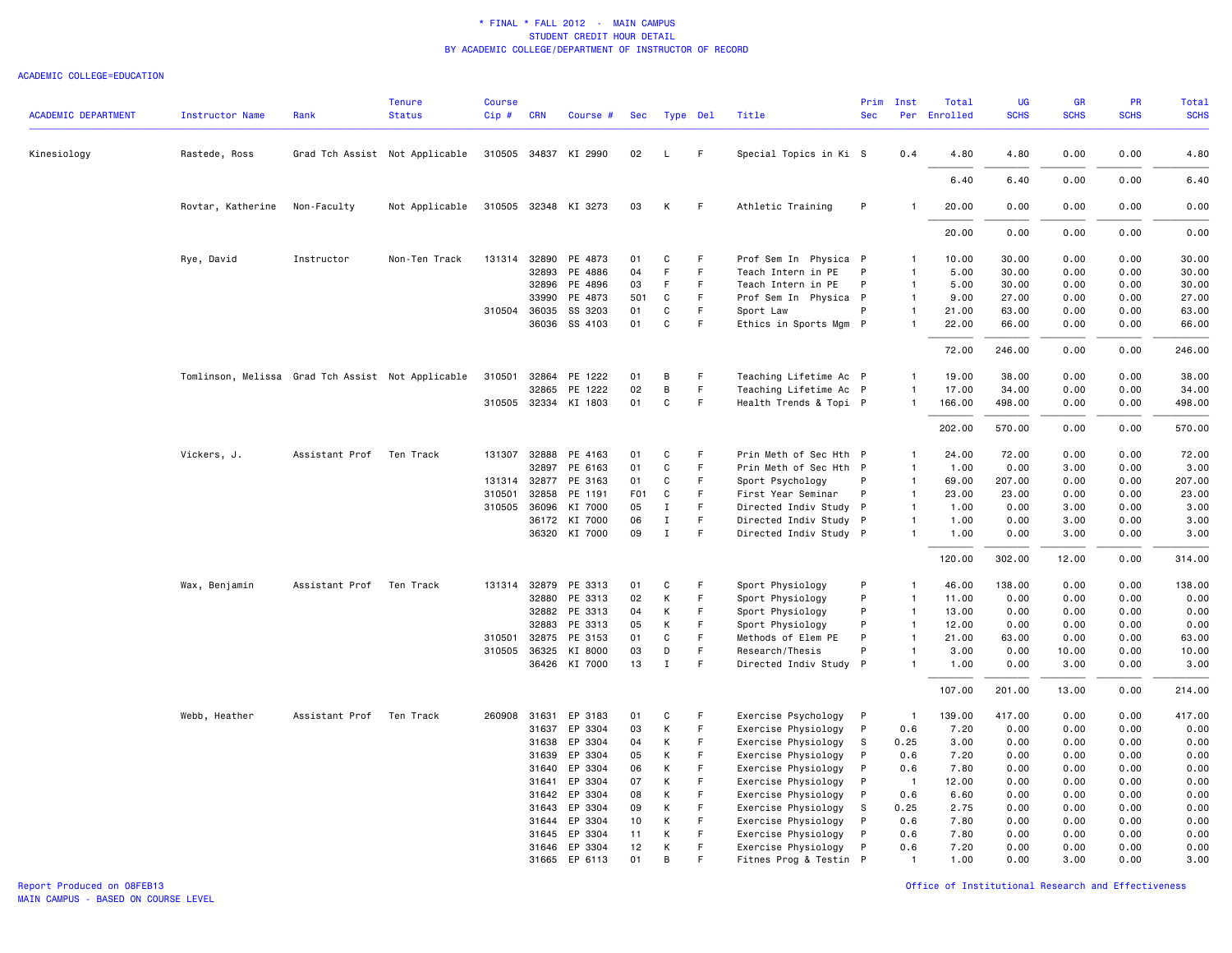|                                            |                        |                               | <b>Tenure</b>                  | <b>Course</b> |                |                       |          |              |             |                                            | Prim         | Inst           | Total               | UG                                                                                                                                                                                                                                                                                                                                                                                                                                                                                                | <b>GR</b>                                                                                                                                                                                                                                                                                                                                                                                                                                                                                        | <b>PR</b>                                                                                                                                                                                                                                                                                                                                                                                                                                                                                      | Total                 |
|--------------------------------------------|------------------------|-------------------------------|--------------------------------|---------------|----------------|-----------------------|----------|--------------|-------------|--------------------------------------------|--------------|----------------|---------------------|---------------------------------------------------------------------------------------------------------------------------------------------------------------------------------------------------------------------------------------------------------------------------------------------------------------------------------------------------------------------------------------------------------------------------------------------------------------------------------------------------|--------------------------------------------------------------------------------------------------------------------------------------------------------------------------------------------------------------------------------------------------------------------------------------------------------------------------------------------------------------------------------------------------------------------------------------------------------------------------------------------------|------------------------------------------------------------------------------------------------------------------------------------------------------------------------------------------------------------------------------------------------------------------------------------------------------------------------------------------------------------------------------------------------------------------------------------------------------------------------------------------------|-----------------------|
| <b>ACADEMIC DEPARTMENT</b>                 | <b>Instructor Name</b> | Rank                          | <b>Status</b>                  | Cip#          | <b>CRN</b>     | Course #              | Sec      | Type Del     |             | Title                                      | <b>Sec</b>   |                | Per Enrolled        | <b>SCHS</b>                                                                                                                                                                                                                                                                                                                                                                                                                                                                                       | <b>SCHS</b>                                                                                                                                                                                                                                                                                                                                                                                                                                                                                      | <b>SCHS</b>                                                                                                                                                                                                                                                                                                                                                                                                                                                                                    | <b>SCHS</b>           |
| Kinesiology                                | Webb, Heather          | Assistant Prof                | Ten Track                      |               | 310505 35006   | KI 8990               | 01       | C            | -F          | Special Topics In Ki P                     |              | $\overline{1}$ | 15.00               | 0.00                                                                                                                                                                                                                                                                                                                                                                                                                                                                                              | 45.00                                                                                                                                                                                                                                                                                                                                                                                                                                                                                            | 0.00                                                                                                                                                                                                                                                                                                                                                                                                                                                                                           | 45.00                 |
|                                            |                        |                               |                                |               | 35129          | KI 7000               | 01       | $\mathbf I$  | F           | Directed Indiv Study P                     |              | $\mathbf{1}$   | 1.00                | 0.00                                                                                                                                                                                                                                                                                                                                                                                                                                                                                              | 6.00                                                                                                                                                                                                                                                                                                                                                                                                                                                                                             | 0.00                                                                                                                                                                                                                                                                                                                                                                                                                                                                                           | 6.00                  |
|                                            |                        |                               |                                |               | 35820          | KI 7000               | 03       | $\mathbf I$  | F           | Directed Indiv Study P                     |              | $\overline{1}$ | 1.00                | 0.00                                                                                                                                                                                                                                                                                                                                                                                                                                                                                              | 6.00                                                                                                                                                                                                                                                                                                                                                                                                                                                                                             | 0.00                                                                                                                                                                                                                                                                                                                                                                                                                                                                                           | 6.00                  |
|                                            |                        |                               |                                |               | 35943          | KI 7000               | 04       | Ι.           | F           | Directed Indiv Study P                     |              | $\overline{1}$ | 1.00                | 0.00                                                                                                                                                                                                                                                                                                                                                                                                                                                                                              | 3.00                                                                                                                                                                                                                                                                                                                                                                                                                                                                                             | 0.00                                                                                                                                                                                                                                                                                                                                                                                                                                                                                           | 3.00                  |
|                                            |                        |                               |                                |               | 36592          | KI 4000               | 47       | $\mathbf I$  | F           | Directed Indiv Study P                     |              | $\mathbf{1}$   | 1.00                | 1.00                                                                                                                                                                                                                                                                                                                                                                                                                                                                                              | 0.00                                                                                                                                                                                                                                                                                                                                                                                                                                                                                             | 0.00                                                                                                                                                                                                                                                                                                                                                                                                                                                                                           | 1.00                  |
|                                            |                        |                               |                                |               |                |                       |          |              |             |                                            |              |                | 228.35              | 418.00                                                                                                                                                                                                                                                                                                                                                                                                                                                                                            | 63.00                                                                                                                                                                                                                                                                                                                                                                                                                                                                                            | 0.00                                                                                                                                                                                                                                                                                                                                                                                                                                                                                           | 481.00                |
|                                            |                        |                               |                                |               | 31639          |                       |          |              |             |                                            |              |                |                     | 0.00                                                                                                                                                                                                                                                                                                                                                                                                                                                                                              | 0.00                                                                                                                                                                                                                                                                                                                                                                                                                                                                                             | 0.00                                                                                                                                                                                                                                                                                                                                                                                                                                                                                           | 0.00                  |
|                                            | Webster, Roland        |                               | Grad Tch Assist Not Applicable | 260908        |                | EP 3304<br>EP 3304    | 05<br>06 | К<br>К       | F<br>F      | Exercise Physiology S                      | -S           | 0.4            | 4.80<br>5.20        | 0.00                                                                                                                                                                                                                                                                                                                                                                                                                                                                                              | 0.00                                                                                                                                                                                                                                                                                                                                                                                                                                                                                             | 0.00                                                                                                                                                                                                                                                                                                                                                                                                                                                                                           | 0.00                  |
|                                            |                        |                               |                                |               | 31640<br>31644 | EP 3304               | 10       | К            | $\mathsf F$ | Exercise Physiology<br>Exercise Physiology | s            | 0.4<br>0.4     | 5.20                | 0.00                                                                                                                                                                                                                                                                                                                                                                                                                                                                                              | 0.00                                                                                                                                                                                                                                                                                                                                                                                                                                                                                             | 0.00                                                                                                                                                                                                                                                                                                                                                                                                                                                                                           | 0.00                  |
|                                            |                        |                               |                                |               |                | 31646 EP 3304         | 12       | К            | F           |                                            | S.           | 0.4            |                     | 0.00                                                                                                                                                                                                                                                                                                                                                                                                                                                                                              | 0.00                                                                                                                                                                                                                                                                                                                                                                                                                                                                                             | 0.00                                                                                                                                                                                                                                                                                                                                                                                                                                                                                           | 0.00                  |
|                                            |                        |                               |                                |               |                |                       |          |              |             | Exercise Physiology                        |              |                | 4.80                |                                                                                                                                                                                                                                                                                                                                                                                                                                                                                                   |                                                                                                                                                                                                                                                                                                                                                                                                                                                                                                  |                                                                                                                                                                                                                                                                                                                                                                                                                                                                                                |                       |
|                                            |                        |                               |                                |               |                |                       |          |              |             |                                            |              |                | 20.00               | 0.00                                                                                                                                                                                                                                                                                                                                                                                                                                                                                              | 0.00                                                                                                                                                                                                                                                                                                                                                                                                                                                                                             | 0.00                                                                                                                                                                                                                                                                                                                                                                                                                                                                                           | 0.00                  |
|                                            | Young, Glen            | Instructor                    | Non-Ten Track                  | 310501        | 32860          | PE 1202               | 02       | В            | F           | Teaching Team Sports P                     |              | $\mathbf{1}$   | 15.00               | 30.00                                                                                                                                                                                                                                                                                                                                                                                                                                                                                             | 0.00                                                                                                                                                                                                                                                                                                                                                                                                                                                                                             | 0.00                                                                                                                                                                                                                                                                                                                                                                                                                                                                                           | 30.00                 |
|                                            |                        |                               |                                | 310504        | 32870          | PE 2043               | 01       | C            | F           | Intro to Sports Stud P                     |              | $\mathbf{1}$   | 99.00               | 297.00                                                                                                                                                                                                                                                                                                                                                                                                                                                                                            | 0.00                                                                                                                                                                                                                                                                                                                                                                                                                                                                                             | 0.00                                                                                                                                                                                                                                                                                                                                                                                                                                                                                           | 297.00                |
|                                            |                        |                               |                                |               | 310505 32335   | KI 1803               | 02       | C            | F           | Health Trends & Topi P                     |              | $\overline{1}$ | 97.00               | 291.00                                                                                                                                                                                                                                                                                                                                                                                                                                                                                            | 0.00                                                                                                                                                                                                                                                                                                                                                                                                                                                                                             | 0.00                                                                                                                                                                                                                                                                                                                                                                                                                                                                                           | 291.00                |
|                                            |                        |                               |                                |               | 36486          | KI 4000               | 29       | Ι.           | F           | Directed Indiv Study P                     |              | $\mathbf{1}$   | 1.00                | 3.00                                                                                                                                                                                                                                                                                                                                                                                                                                                                                              | 0.00                                                                                                                                                                                                                                                                                                                                                                                                                                                                                             | 0.00                                                                                                                                                                                                                                                                                                                                                                                                                                                                                           | 3.00                  |
|                                            |                        |                               |                                |               | 36487          | KI 4000               | 30       | $\mathbf I$  | F           | Directed Indiv Study P                     |              | $\overline{1}$ | 1.00                | 3.00                                                                                                                                                                                                                                                                                                                                                                                                                                                                                              | 0.00                                                                                                                                                                                                                                                                                                                                                                                                                                                                                             | 0.00                                                                                                                                                                                                                                                                                                                                                                                                                                                                                           | 3.00                  |
|                                            |                        |                               |                                |               | 310506 32885   | PE 3422               | 01       | C            | F.          | Coach Football                             | P            | $\mathbf{1}$   | 54.00               | 108.00                                                                                                                                                                                                                                                                                                                                                                                                                                                                                            | 0.00                                                                                                                                                                                                                                                                                                                                                                                                                                                                                             | 0.00                                                                                                                                                                                                                                                                                                                                                                                                                                                                                           | 108.00                |
|                                            |                        |                               |                                |               |                | 32886 PE 3432         | 01       | $\mathbf C$  | F           | Coach Basketball                           | P            | $\overline{1}$ | 48.00               | 96.00                                                                                                                                                                                                                                                                                                                                                                                                                                                                                             | 0.00                                                                                                                                                                                                                                                                                                                                                                                                                                                                                             | 0.00                                                                                                                                                                                                                                                                                                                                                                                                                                                                                           | 96.00                 |
|                                            |                        |                               |                                |               |                |                       |          |              |             |                                            |              |                | 315.00              | 828.00                                                                                                                                                                                                                                                                                                                                                                                                                                                                                            | 0.00                                                                                                                                                                                                                                                                                                                                                                                                                                                                                             | 0.00                                                                                                                                                                                                                                                                                                                                                                                                                                                                                           | 828.00                |
|                                            | Zukin, Kathrine        | Non-Faculty                   | Not Applicable                 |               |                | 310505 32349 KI 3273  | 04       | К            | -F          | Athletic Training                          | P            |                | 19.00               | 0.00                                                                                                                                                                                                                                                                                                                                                                                                                                                                                              | 0.00                                                                                                                                                                                                                                                                                                                                                                                                                                                                                             | 0.00                                                                                                                                                                                                                                                                                                                                                                                                                                                                                           | 0.00                  |
|                                            |                        |                               |                                |               |                |                       |          |              |             |                                            |              |                | 19.00               | 0.00                                                                                                                                                                                                                                                                                                                                                                                                                                                                                              | 0.00                                                                                                                                                                                                                                                                                                                                                                                                                                                                                             | 0.00                                                                                                                                                                                                                                                                                                                                                                                                                                                                                           | 0.00                  |
| ==========================                 |                        |                               |                                |               |                |                       |          |              |             |                                            |              |                | ========            | $\qquad \qquad \equiv \equiv \equiv \equiv \equiv \equiv \equiv \equiv$                                                                                                                                                                                                                                                                                                                                                                                                                           | <b>EEEEEEE</b>                                                                                                                                                                                                                                                                                                                                                                                                                                                                                   | <b>EBBEBBBB</b>                                                                                                                                                                                                                                                                                                                                                                                                                                                                                |                       |
| Kinesiology<br>-------------------------   |                        |                               |                                |               |                |                       |          |              |             |                                            |              |                | 3820.00<br>======== | 9377.00<br>$\begin{array}{cccccccccc} \multicolumn{2}{c}{} & \multicolumn{2}{c}{} & \multicolumn{2}{c}{} & \multicolumn{2}{c}{} & \multicolumn{2}{c}{} & \multicolumn{2}{c}{} & \multicolumn{2}{c}{} & \multicolumn{2}{c}{} & \multicolumn{2}{c}{} & \multicolumn{2}{c}{} & \multicolumn{2}{c}{} & \multicolumn{2}{c}{} & \multicolumn{2}{c}{} & \multicolumn{2}{c}{} & \multicolumn{2}{c}{} & \multicolumn{2}{c}{} & \multicolumn{2}{c}{} & \multicolumn{2}{c}{} & \multicolumn{2}{c}{} & \mult$ | 419.00<br>$\begin{array}{cccccccccc} \multicolumn{2}{c}{} & \multicolumn{2}{c}{} & \multicolumn{2}{c}{} & \multicolumn{2}{c}{} & \multicolumn{2}{c}{} & \multicolumn{2}{c}{} & \multicolumn{2}{c}{} & \multicolumn{2}{c}{} & \multicolumn{2}{c}{} & \multicolumn{2}{c}{} & \multicolumn{2}{c}{} & \multicolumn{2}{c}{} & \multicolumn{2}{c}{} & \multicolumn{2}{c}{} & \multicolumn{2}{c}{} & \multicolumn{2}{c}{} & \multicolumn{2}{c}{} & \multicolumn{2}{c}{} & \multicolumn{2}{c}{} & \mult$ | 0.00<br>$\begin{array}{cccccccccc} \multicolumn{2}{c}{} & \multicolumn{2}{c}{} & \multicolumn{2}{c}{} & \multicolumn{2}{c}{} & \multicolumn{2}{c}{} & \multicolumn{2}{c}{} & \multicolumn{2}{c}{} & \multicolumn{2}{c}{} & \multicolumn{2}{c}{} & \multicolumn{2}{c}{} & \multicolumn{2}{c}{} & \multicolumn{2}{c}{} & \multicolumn{2}{c}{} & \multicolumn{2}{c}{} & \multicolumn{2}{c}{} & \multicolumn{2}{c}{} & \multicolumn{2}{c}{} & \multicolumn{2}{c}{} & \multicolumn{2}{c}{} & \mult$ | 9796.00<br>========== |
| Leadership and Foundation Blendinger, Jack |                        | Professor                     | Tenured                        | 130401        |                | 31352 EDL 8143        | 01       | C            | F           | EDLS as Instl Supvrs P                     |              | $\mathbf{1}$   | 4.00                | 0.00                                                                                                                                                                                                                                                                                                                                                                                                                                                                                              | 12.00                                                                                                                                                                                                                                                                                                                                                                                                                                                                                            | 0.00                                                                                                                                                                                                                                                                                                                                                                                                                                                                                           | 12.00                 |
|                                            |                        |                               |                                | 130901        | 31348          | EDF 9313              | 01       | C            | F.          | Philosophy of Ed                           | P            | $\mathbf{1}$   | 16.00               | 0.00                                                                                                                                                                                                                                                                                                                                                                                                                                                                                              | 48.00                                                                                                                                                                                                                                                                                                                                                                                                                                                                                            | 0.00                                                                                                                                                                                                                                                                                                                                                                                                                                                                                           | 48.00                 |
|                                            |                        |                               |                                | 231101        | 31334          | EDF 3413              | 02       | C            | F.          | Writing For Thinking P                     |              | $\mathbf{1}$   | 30.00               | 90.00                                                                                                                                                                                                                                                                                                                                                                                                                                                                                             | 0.00                                                                                                                                                                                                                                                                                                                                                                                                                                                                                             | 0.00                                                                                                                                                                                                                                                                                                                                                                                                                                                                                           | 90.00                 |
|                                            |                        |                               |                                |               |                | 31335 EDF 3413        | 03       | $\mathtt{C}$ | $\mathsf F$ | Writing For Thinking P                     |              | $\mathbf{1}$   | 29.00               | 87.00                                                                                                                                                                                                                                                                                                                                                                                                                                                                                             | 0.00                                                                                                                                                                                                                                                                                                                                                                                                                                                                                             | 0.00                                                                                                                                                                                                                                                                                                                                                                                                                                                                                           | 87.00                 |
|                                            |                        |                               |                                |               |                |                       |          |              |             |                                            |              |                | 79.00               | 177.00                                                                                                                                                                                                                                                                                                                                                                                                                                                                                            | 60.00                                                                                                                                                                                                                                                                                                                                                                                                                                                                                            | 0.00                                                                                                                                                                                                                                                                                                                                                                                                                                                                                           | 237.00                |
|                                            | Bowen, Marilyn         | Resrch Assoc Pr Non-Ten Track |                                |               |                | 450101 33815 EDF 3333 | 501      | C            | $\mathbf 0$ | Social Foundation Ed P                     |              |                | 24.00               | 72.00                                                                                                                                                                                                                                                                                                                                                                                                                                                                                             | 0.00                                                                                                                                                                                                                                                                                                                                                                                                                                                                                             | 0.00                                                                                                                                                                                                                                                                                                                                                                                                                                                                                           | 72.00                 |
|                                            |                        |                               |                                |               |                |                       |          |              |             |                                            |              |                | 24.00               | 72.00                                                                                                                                                                                                                                                                                                                                                                                                                                                                                             | 0.00                                                                                                                                                                                                                                                                                                                                                                                                                                                                                             | 0.00                                                                                                                                                                                                                                                                                                                                                                                                                                                                                           | 72.00                 |
|                                            | Brocato, Donna         | Associate Prof                | Tenured                        |               |                | 130101 31341 EDF 4243 | 01       | C            | F           | Plan for Diverse Lea P                     |              | $\mathbf{1}$   | 21.00               | 63,00                                                                                                                                                                                                                                                                                                                                                                                                                                                                                             | 0.00                                                                                                                                                                                                                                                                                                                                                                                                                                                                                             | 0.00                                                                                                                                                                                                                                                                                                                                                                                                                                                                                           | 63.00                 |
|                                            |                        |                               |                                |               |                | 31342 EDF 4243        | 02       | C            | F           | Plan for Diverse Lea                       | $\mathsf{P}$ | $\mathbf{1}$   | 20.00               | 60.00                                                                                                                                                                                                                                                                                                                                                                                                                                                                                             | 0.00                                                                                                                                                                                                                                                                                                                                                                                                                                                                                             | 0.00                                                                                                                                                                                                                                                                                                                                                                                                                                                                                           | 60.00                 |
|                                            |                        |                               |                                |               | 31344          | EDF 6243              | 01       | C            | $\mathsf F$ | Plan for Diverse Lea P                     |              | $\mathbf{1}$   | 1.00                | 0.00                                                                                                                                                                                                                                                                                                                                                                                                                                                                                              | 3.00                                                                                                                                                                                                                                                                                                                                                                                                                                                                                             | 0.00                                                                                                                                                                                                                                                                                                                                                                                                                                                                                           | 3.00                  |
|                                            |                        |                               |                                |               |                | 130401 35899 EDA 9000 | 01       | D            | F           | Research / Diss                            | P            | $\mathbf{1}$   | 7.00                | 0.00                                                                                                                                                                                                                                                                                                                                                                                                                                                                                              | 17.00                                                                                                                                                                                                                                                                                                                                                                                                                                                                                            | 0.00                                                                                                                                                                                                                                                                                                                                                                                                                                                                                           | 17.00                 |
|                                            |                        |                               |                                |               |                |                       |          |              |             |                                            |              |                | 49.00               | 123.00                                                                                                                                                                                                                                                                                                                                                                                                                                                                                            | 20.00                                                                                                                                                                                                                                                                                                                                                                                                                                                                                            | 0.00                                                                                                                                                                                                                                                                                                                                                                                                                                                                                           | 143.00                |
|                                            | Coats, Linda           | Associate Prof                | Tenured                        | 130101        | 31346          | EDF 8353              | 01       | C            | F           | Prin Of Cur Devel                          | P            | -1             | 9.00                | 0.00                                                                                                                                                                                                                                                                                                                                                                                                                                                                                              | 27.00                                                                                                                                                                                                                                                                                                                                                                                                                                                                                            | 0.00                                                                                                                                                                                                                                                                                                                                                                                                                                                                                           | 27.00                 |
|                                            |                        |                               |                                | 130401        | 31354          | EDL 8223              | 01       | Н            | F.          | Intern II: Admin App P                     |              | $\mathbf{1}$   | 4.00                | 0.00                                                                                                                                                                                                                                                                                                                                                                                                                                                                                              | 12.00                                                                                                                                                                                                                                                                                                                                                                                                                                                                                            | 0.00                                                                                                                                                                                                                                                                                                                                                                                                                                                                                           | 12.00                 |
|                                            |                        |                               |                                |               | 35900          | EDA 9000              | 02       | D            | F.          | Research / Diss                            | P            | $\mathbf{1}$   | 2.00                | 0.00                                                                                                                                                                                                                                                                                                                                                                                                                                                                                              | 2.00                                                                                                                                                                                                                                                                                                                                                                                                                                                                                             | 0.00                                                                                                                                                                                                                                                                                                                                                                                                                                                                                           | 2.00                  |
|                                            |                        |                               |                                |               | 130407 35207   | CCL 9000              | 504      | D            | $\mathbf 0$ | Diss./Dissertation R P                     |              | $\mathbf{1}$   | 5.00                | 0.00                                                                                                                                                                                                                                                                                                                                                                                                                                                                                              | 28,00                                                                                                                                                                                                                                                                                                                                                                                                                                                                                            | 0.00                                                                                                                                                                                                                                                                                                                                                                                                                                                                                           | 28.00                 |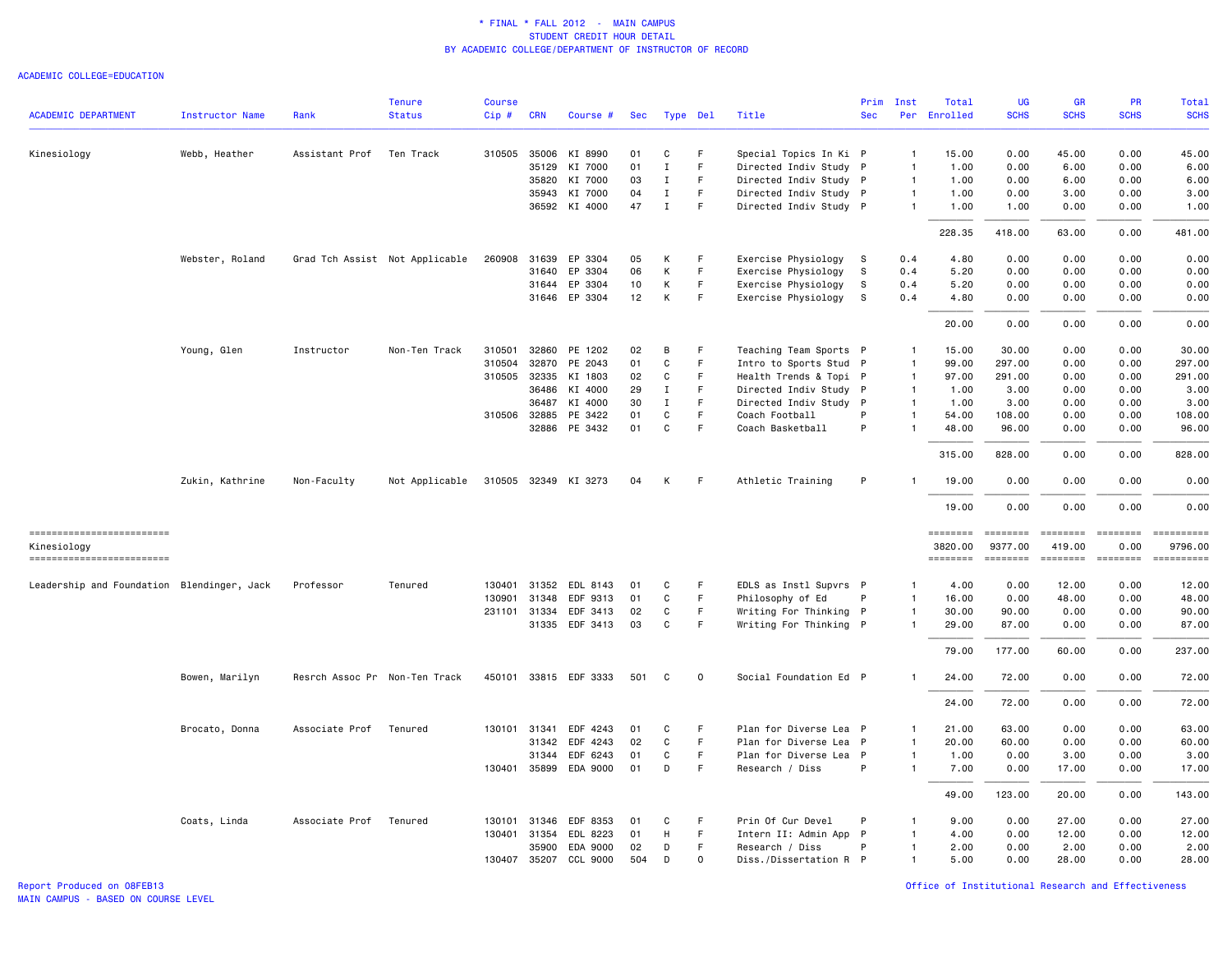|                                             |                               |                               | <b>Tenure</b>  | <b>Course</b> |       |                       |     |              |              |                        | Prim | Inst         | Total        | <b>UG</b>   | <b>GR</b>   | PR          | Total       |
|---------------------------------------------|-------------------------------|-------------------------------|----------------|---------------|-------|-----------------------|-----|--------------|--------------|------------------------|------|--------------|--------------|-------------|-------------|-------------|-------------|
| <b>ACADEMIC DEPARTMENT</b>                  | Instructor Name               | Rank                          | <b>Status</b>  | Cip # CRN     |       | Course #              | Sec | Type Del     |              | Title                  | Sec  |              | Per Enrolled | <b>SCHS</b> | <b>SCHS</b> | <b>SCHS</b> | <b>SCHS</b> |
|                                             |                               |                               |                |               |       |                       |     |              |              |                        |      |              |              |             |             |             |             |
|                                             |                               |                               |                |               |       |                       |     |              |              |                        |      |              | 20.00        | 0.00        | 69.00       | 0.00        | 69.00       |
| Leadership and Foundation Cottrell, William |                               | Non-Faculty                   | Not Applicable |               |       | 450701 34633 GR 4123  | 01  | C            | F            | Urban Geog             | P    |              | 19.00        | 57.00       | 0.00        | 0.00        | 57.00       |
|                                             |                               |                               |                |               |       |                       |     |              |              |                        |      |              | 19.00        | 57.00       | 0.00        | 0.00        | 57.00       |
|                                             | Davis, James                  | Associate Prof                | Tenured        | 130401        | 33806 | EDA 8190              | 501 | S            | F            | Wkshp Ed Adm & Super P |      |              | 4.00         | 0.00        | 12.00       | 0.00        | 12.00       |
|                                             |                               |                               |                | 130407        | 33767 | CCL 8123              | 501 | C            | $\mathsf 0$  | Comm Col Finance       | P    |              | 14.00        | 0.00        | 42.00       | 0.00        | 42.00       |
|                                             |                               |                               |                |               | 34750 | CCL 8243              | 501 | E            | $\mathsf{O}$ | Intern Comm College    | P    | 1            | 8.00         | 0.00        | 24.00       | 0.00        | 24.00       |
|                                             |                               |                               |                |               | 34751 | CCL 8223              |     | E            | $\mathsf 0$  |                        |      | 1            |              | 0.00        | 15.00       | 0.00        |             |
|                                             |                               |                               |                |               |       |                       | 501 |              |              | Intern Work Ed Leade P |      |              | 5.00         |             |             |             | 15.00       |
|                                             |                               |                               |                |               | 34755 | CCL 8213              | 501 | E            | $\mathsf 0$  | Intern In Comm Colle P |      | -1           | 1.00         | 0.00        | 3.00        | 0.00        | 3.00        |
|                                             |                               |                               |                |               |       | 35204 CCL 9000        | 501 | D            | $\mathsf 0$  | Diss./Dissertation R P |      |              | 24.00        | 0.00        | 71.00       | 0.00        | 71.00       |
|                                             |                               |                               |                |               |       |                       |     |              |              |                        |      |              | 56.00        | 0.00        | 167.00      | 0.00        | 167.00      |
|                                             | Davis, Kathleen               | Lecturer                      | Non-Ten Track  | 130407        |       | 33766 CCL 8113        | 501 | C            | $\mathsf 0$  | Comm Col Hist/Philos P |      | 1            | 13.00        | 0.00        | 39.00       | 0.00        | 39.00       |
|                                             |                               |                               |                |               |       | 36621 CCL 8113        | 502 | C            | $\mathsf 0$  | Comm Col Hist/Philos P |      | 1            | 9.00         | 0.00        | 27.00       | 0.00        | 27.00       |
|                                             |                               |                               |                |               |       |                       |     |              |              |                        |      |              |              |             |             |             |             |
|                                             |                               |                               |                |               |       |                       |     |              |              |                        |      |              | 22.00        | 0.00        | 66.00       | 0.00        | 66.00       |
|                                             | Derby, Christy                | Lecturer                      | Non-Ten Track  | 450101        | 31323 | EDF 3333              | 01  | C            | F.           | Social Foundation Ed P |      | 1            | 25.00        | 75.00       | 0.00        | 0.00        | 75.00       |
|                                             |                               |                               |                |               | 31324 | EDF 3333              | 02  | C            | F            | Social Foundation Ed P |      | 1            | 31.00        | 93.00       | 0.00        | 0.00        | 93.00       |
|                                             |                               |                               |                |               |       | 31327 EDF 3333        | 05  | C            | $\mathsf F$  | Social Foundation Ed P |      | $\mathbf{1}$ | 24.00        | 72.00       | 0.00        | 0.00        | 72.00       |
|                                             |                               |                               |                |               | 31329 | EDF 3333              | 07  | C            | F            | Social Foundation Ed P |      |              | 29.00        | 87.00       | 0.00        | 0.00        | 87.00       |
|                                             |                               |                               |                |               |       |                       |     |              |              |                        |      |              | 109.00       | 327.00      | 0.00        | 0.00        | 327.00      |
|                                             | Hare, Rufus                   | Professor                     | Tenured        | 130101        | 36178 | EDF 7000              | 01  | Ι.           | F            | Directed Indiv Study P |      | 1            | 1.00         | 0.00        | 3.00        | 0.00        | 3.00        |
|                                             |                               |                               |                |               | 36611 | EDF 7000              | 02  | $\mathbf{I}$ | F            | Directed Indiv Study P |      | 1            | 1.00         | 0.00        | 3.00        | 0.00        | 3.00        |
|                                             |                               |                               |                | 130401        | 35901 | EDA 9000              | 03  | D            | F            | Research / Diss        | P    | $\mathbf{1}$ | 15.00        | 0.00        | 46.00       | 0.00        | 46.00       |
|                                             |                               |                               |                | 130601        | 31351 | EDF 9463              | 01  | C            | F            | Qual Data Collection P |      | 1            | 9.00         | 0.00        | 27.00       | 0.00        | 27.00       |
|                                             |                               |                               |                | 131202        | 36214 | EDE 9000              | 05  | D            | F            | Research / Diss        | P    | 1            | 2.00         | 0.00        | 10.00       | 0.00        | 10.00       |
|                                             |                               |                               |                | 131205        | 35962 | EDS 9000              | 02  | D            | F            | Research / Diss        | P    |              | 2.00         | 0.00        | 18.00       | 0.00        | 18.00       |
|                                             |                               |                               |                |               |       | 131319 35922 TKT 9000 | 10  | D            | F            | Research / Diss        | P    |              | 1.00         | 0.00        | 1.00        | 0.00        | 1.00        |
|                                             |                               |                               |                |               |       |                       |     |              |              |                        |      |              | 31.00        | 0.00        | 108.00      | 0.00        | 108.00      |
|                                             | King, Stephanie               | Assistant Prof                | Ten Track      |               |       | 130407 34752 CCL 8173 | 501 | C            | $\mathsf 0$  | Comm College Teachin P |      |              | 10.00        | 0.00        | 30.00       | 0.00        | 30.00       |
|                                             |                               |                               |                |               | 34753 | CCL 8313              | 501 | C            | $\mathsf 0$  | Comm Coll Instrl Ass P |      | 1            | 7.00         | 0.00        | 21.00       | 0.00        | 21.00       |
|                                             |                               |                               |                |               |       | 35206 CCL 9000        | 503 | D            | $\mathsf 0$  | Diss./Dissertation R P |      |              | 4.00         | 0.00        | 28.00       | 0.00        | 28.00       |
|                                             |                               |                               |                |               |       |                       |     |              |              |                        |      |              | 21.00        | 0.00        | 79.00       | 0.00        | 79.00       |
|                                             | Long, Cheryl                  | Resrch Assist P Non-Ten Track |                |               |       | 450101 31326 EDF 3333 | 04  | C            | F            | Social Foundation Ed P |      |              | 22.00        | 66.00       | 0.00        | 0.00        | 66.00       |
|                                             |                               |                               |                |               |       |                       |     |              |              |                        |      |              |              |             |             |             |             |
|                                             |                               |                               |                |               |       |                       |     |              |              |                        |      |              | 22.00        | 66.00       | 0.00        | 0.00        | 66.00       |
|                                             | McReynolds, Ritala Instructor |                               | Non-Ten Track  | 131315        | 32396 | LSK 1023              | 04  | C            | F            | Col Read/Study Skill P |      |              | 28.00        | 84.00       | 0.00        | 0.00        | 84.00       |
|                                             |                               |                               |                |               | 32403 | LSK 2013              | 01  | C            | $\mathsf F$  | Speed Reading          | P    |              | 23.00        | 69.00       | 0.00        | 0.00        | 69.00       |
|                                             |                               |                               |                |               |       | 32404 LSK 2013        | 02  | C            | F            | Speed Reading          | P    |              | 28.00        | 84.00       | 0.00        | 0.00        | 84.00       |
|                                             |                               |                               |                |               |       |                       |     |              |              |                        |      |              | 79.00        | 237.00      | 0.00        | 0.00        | 237.00      |
|                                             | Miller, Marylyn               | Lecturer                      | Non-Ten Track  |               |       | 231101 31333 EDF 3413 | 01  | C            | F            | Writing For Thinking P |      |              | 31.00        | 93.00       | 0.00        | 0.00        | 93.00       |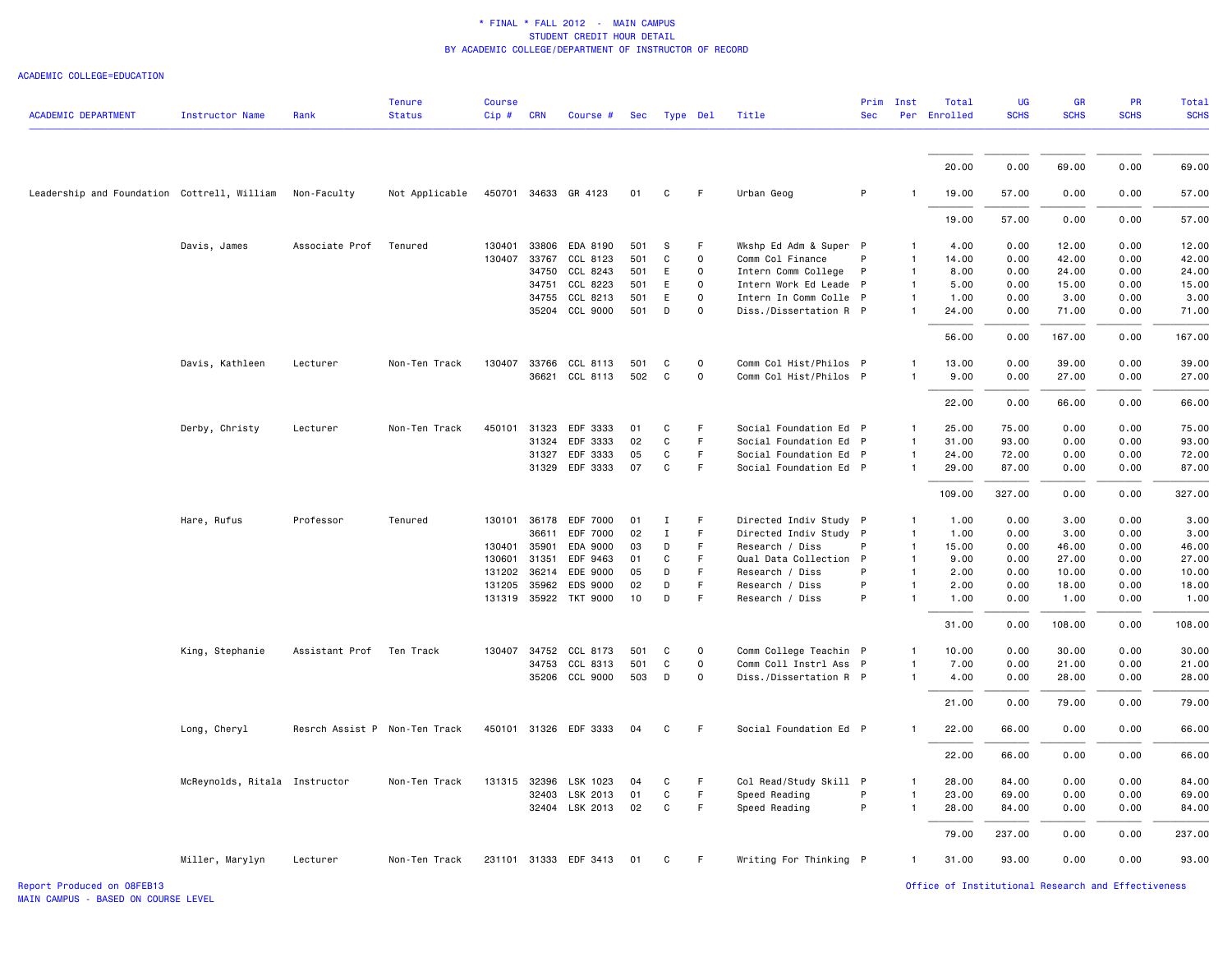#### ACADEMIC COLLEGE=EDUCATION

| <b>ACADEMIC DEPARTMENT</b>                            | Instructor Name   | Rank                     | <b>Tenure</b><br><b>Status</b> | <b>Course</b><br>Cip# | <b>CRN</b>   | Course #              | Sec | Type Del |              | Title                  | Prim<br><b>Sec</b> | Inst           | Total<br>Per Enrolled | UG<br><b>SCHS</b>                                                       | GR<br><b>SCHS</b>          | PR<br><b>SCHS</b>     | Total<br><b>SCHS</b> |
|-------------------------------------------------------|-------------------|--------------------------|--------------------------------|-----------------------|--------------|-----------------------|-----|----------|--------------|------------------------|--------------------|----------------|-----------------------|-------------------------------------------------------------------------|----------------------------|-----------------------|----------------------|
| Leadership and Foundation Miller, Marylyn             |                   | Lecturer                 | Non-Ten Track                  |                       |              | 231101 31336 EDF 3413 | 04  | C        | F            | Writing For Thinking P |                    | -1             | 32.00                 | 96.00                                                                   | 0.00                       | 0.00                  | 96.00                |
|                                                       |                   |                          |                                |                       |              |                       |     |          |              |                        |                    |                | 63.00                 | 189.00                                                                  | 0.00                       | 0.00                  | 189.00               |
|                                                       | Musser, Madhurima |                          | Grad Tch Assist Not Applicable |                       |              | 131202 31338 EDF 3423 | 01  | C        | -F           | Exploring Diversity P  |                    | -1             | 29.00                 | 87.00                                                                   | 0.00                       | 0.00                  | 87.00                |
|                                                       |                   |                          |                                |                       |              | 31339 EDF 3423        | 02  | C        | $\mathsf F$  | Exploring Diversity P  |                    | $\mathbf{1}$   | 27.00                 | 81.00                                                                   | 0.00                       | 0.00                  | 81.00                |
|                                                       |                   |                          |                                |                       |              |                       |     |          |              |                        |                    |                | 56.00                 | 168.00                                                                  | 0.00                       | 0.00                  | 168.00               |
|                                                       | Prince, Debra     | Associate Prof           | Tenured                        | 130401                | 36445        | EDA 9000              | 07  | D        | F            | Research / Diss        | P                  | -1             | 3.00                  | 0.00                                                                    | 3.00                       | 0.00                  | 3.00                 |
|                                                       |                   |                          |                                |                       |              | 130407 35211 CCL 9000 | 508 | D        | $\mathsf{o}$ | Diss./Dissertation R P |                    | 1              | 3.00                  | 0.00                                                                    | 15.00                      | 0.00                  | 15.00                |
|                                                       |                   |                          |                                |                       |              |                       |     |          |              |                        |                    |                | 6.00                  | 0.00                                                                    | 18.00                      | 0.00                  | 18.00                |
|                                                       | Stumpf, Arthur    | Associate Prof           | Tenured                        |                       | 130407 33768 | CCL 8333              | 501 | C        | F            | Comm Col Admin         | P                  | $\mathbf{1}$   | 15.00                 | 0.00                                                                    | 45.00                      | 0.00                  | 45.00                |
|                                                       |                   |                          |                                |                       | 34754        | CCL 8283              | 501 | C        | $\mathsf{o}$ | Leadership Comm Coll P |                    | $\mathbf{1}$   | 11.00                 | 0.00                                                                    | 33.00                      | 0.00                  | 33.00                |
|                                                       |                   |                          |                                |                       |              | 35205 CCL 9000        | 502 | D        | $\mathbf 0$  | Diss./Dissertation R P |                    | $\mathbf{1}$   | 13.00                 | 0.00                                                                    | 66.00                      | 0.00                  | 66.00                |
|                                                       |                   |                          |                                |                       |              |                       |     |          |              |                        |                    |                | 39.00                 | 0.00                                                                    | 144.00                     | 0.00                  | 144.00               |
|                                                       | Taggart, Amanda   | Assistant Prof           | Ten Track                      | 130401                | 31353        | EDL 8223              | 02  | н        | F            | Intern II: Admin App P |                    | $\mathbf{1}$   | 10.00                 | 0.00                                                                    | 30.00                      | 0.00                  | 30.00                |
|                                                       |                   |                          |                                |                       | 34857        | EDA 8223              | 01  | S        | F.           | Seminar In Adm         | P                  | $\mathbf{1}$   | 8.00                  | 0.00                                                                    | 24.00                      | 0.00                  | 24.00                |
|                                                       |                   |                          |                                |                       | 36086        | EDL 8143              | 02  | C        | F.           | EDLS as Instl Supvrs P |                    | $\mathbf{1}$   | 18.00                 | 0.00                                                                    | 54.00                      | 0.00                  | 54.00                |
|                                                       |                   |                          |                                |                       |              |                       |     |          |              |                        |                    |                | 36.00                 | 0.00                                                                    | 108.00                     | 0.00                  | 108.00               |
|                                                       | Williams, Frankie | Associate Prof           | Tenured                        | 130401                | 35903        | EDA 9000              | 05  | D        | F.           | Research / Diss        | P                  | $\mathbf{1}$   | 6.00                  | 0.00                                                                    | 10.00                      | 0.00                  | 10.00                |
|                                                       |                   |                          |                                |                       | 130407 35209 | CCL 9000              | 506 | D        | $\mathsf{o}$ | Diss./Dissertation R P |                    | $\overline{1}$ | 4.00                  | 0.00                                                                    | 8.00                       | 0.00                  | 8.00                 |
|                                                       |                   |                          |                                |                       |              |                       |     |          |              |                        |                    |                | 10.00                 | 0.00                                                                    | 18.00                      | 0.00                  | 18.00                |
|                                                       | Willis, Chris     | Assistant Prof           | Ten Track                      |                       |              | 130401 31296 EDA 8383 | 01  | C        | F            | Ethical Dec In Ed      | P                  | $\mathbf{1}$   | 6.00                  | 0.00                                                                    | 18.00                      | 0.00                  | 18.00                |
|                                                       |                   |                          |                                |                       | 36087        | EDL 8223              | 03  | H        | F.           | Intern II: Admin App P |                    | $\mathbf{1}$   | 8.00                  | 0.00                                                                    | 24.00                      | 0.00                  | 24.00                |
|                                                       |                   |                          |                                |                       |              | 131202 31340 EDF 3423 | 03  | C        | F.           | Exploring Diversity P  |                    | $\mathbf{1}$   | 29.00                 | 87.00                                                                   | 0.00                       | 0.00                  | 87.00                |
|                                                       |                   |                          |                                |                       |              |                       |     |          |              |                        |                    |                | 43.00                 | 87.00                                                                   | 42.00                      | 0.00                  | 129.00               |
|                                                       | Xu, Jianzhong     | Professor                | Tenured                        | 130401                | 35904        | EDA 9000              | 06  | D        | F            | Research / Diss        | P                  | $\mathbf{1}$   | 10.00                 | 0.00                                                                    | 25.00                      | 0.00                  | 25.00                |
|                                                       |                   |                          |                                | 130601                | 31347        | EDF 8363              | 02  | C        | F            | Func & Met Res In Ed   | P                  | $\mathbf{1}$   | 16.00                 | 0.00                                                                    | 48.00                      | 0.00                  | 48.00                |
|                                                       |                   |                          |                                |                       | 130603 31349 | EDF 9373              | 02  | C        | F            | Ed Res Design          | P                  | $\mathbf{1}$   | 9.00                  | 0.00                                                                    | 27.00                      | 0.00                  | 27.00                |
|                                                       |                   |                          |                                |                       |              | 131205 36037 EDS 9000 | 05  | D        | F            | Research / Diss        | P                  | 1              | 3.00                  | 0.00                                                                    | 12.00                      | 0.00                  | 12.00                |
|                                                       |                   |                          |                                |                       |              |                       |     |          |              |                        |                    |                | 38,00                 | 0.00                                                                    | 112.00                     | 0.00                  | 112.00               |
| =========================                             |                   |                          |                                |                       |              |                       |     |          |              |                        |                    |                | ========              | $\qquad \qquad \equiv \equiv \equiv \equiv \equiv \equiv \equiv \equiv$ | ========                   | $=$ ========          | ==========           |
| Leadership and Foundation<br>------------------------ |                   |                          |                                |                       |              |                       |     |          |              |                        |                    |                | 822.00<br>========    | 1503.00<br>========                                                     | 1011.00<br><b>EEEEEEEE</b> | 0.00<br>$= 222222222$ | 2514.00              |
| Music                                                 | Aarhus, Craig     | Assistant Prof Ten Track |                                |                       |              | 500906 32732 MU 3412  | 01  | C        | -F           | Conducting             | P                  | -1             | 21.00                 | 42.00                                                                   | 0.00                       | 0.00                  | 42.00                |
|                                                       |                   |                          |                                |                       |              |                       |     |          |              |                        |                    |                | 21.00                 | 42.00                                                                   | 0.00                       | 0.00                  | 42.00                |
|                                                       | Baker, Jason      | Assistant Prof Ten Track |                                |                       | 131312 32715 | MU 2551               | 01  | Е        | F            | Percussion Ensemble    | $\mathsf{P}$       | $\mathbf{1}$   | 19.00                 | 19.00                                                                   | 0.00                       | 0.00                  | 19.00                |
|                                                       |                   |                          |                                |                       | 500903 32768 | MUA 1610              | 01  | E        | $\vdash$     | Percussion - Non Maj P |                    | $\mathbf{1}$   | 3.00                  | 3.00                                                                    | 0.00                       | 0.00                  | 3.00                 |
|                                                       |                   |                          |                                |                       | 32769        | MUA 1610              | 02  | E        | F            | Percussion- Majors     | $\mathsf{P}$       | $\overline{1}$ | 7.00                  | 14.00                                                                   | 0.00                       | 0.00                  | 14.00                |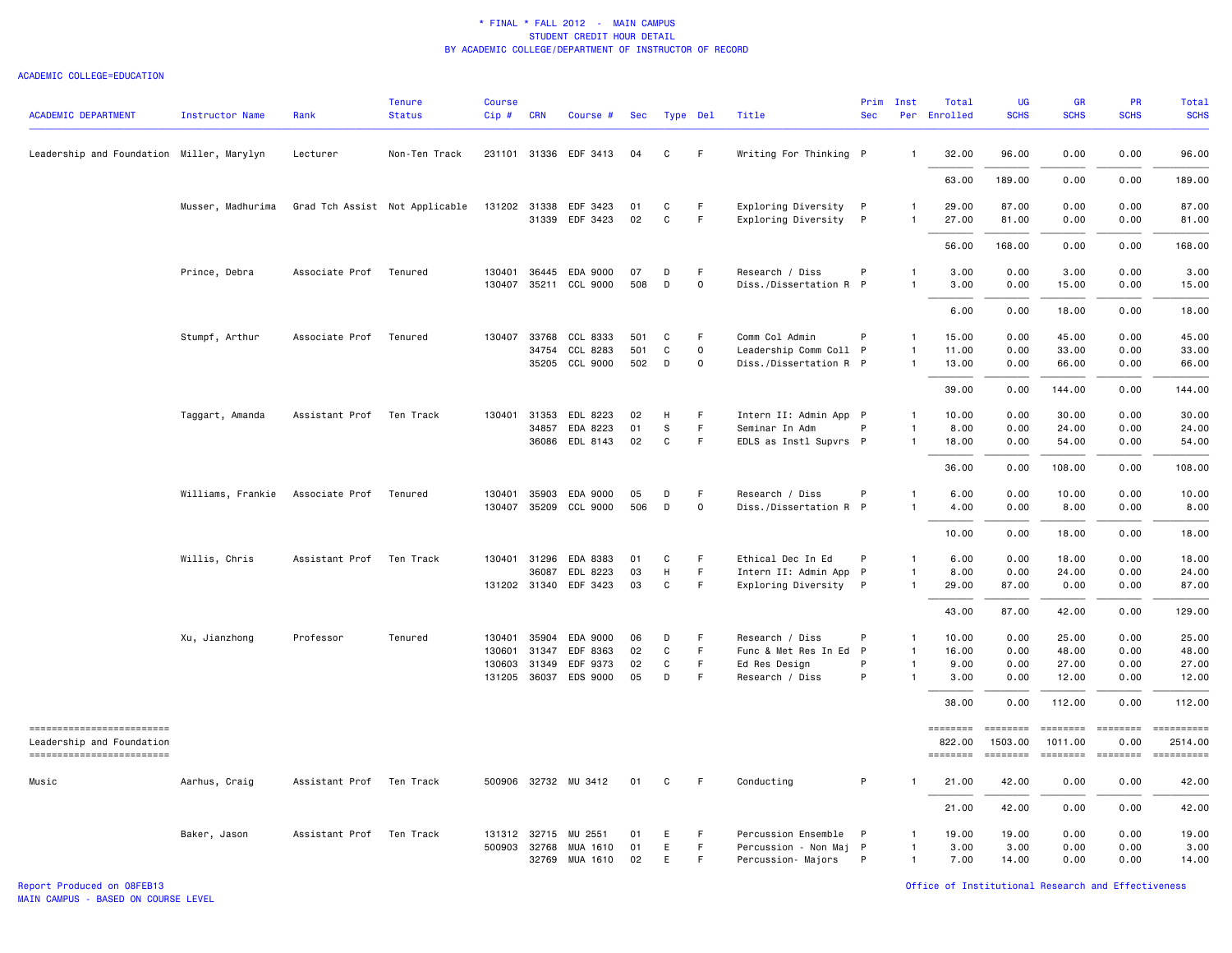#### ACADEMIC COLLEGE=EDUCATION

| <b>ACADEMIC DEPARTMENT</b> | <b>Instructor Name</b>       | Rank           | <b>Tenure</b><br><b>Status</b> | <b>Course</b><br>Cip# | <b>CRN</b> | Course #              | Sec | Type Del    |             | Title                   | Prim<br><b>Sec</b> | Inst           | Total<br>Per Enrolled | UG<br><b>SCHS</b> | <b>GR</b><br><b>SCHS</b> | <b>PR</b><br><b>SCHS</b> | Total<br><b>SCHS</b> |
|----------------------------|------------------------------|----------------|--------------------------------|-----------------------|------------|-----------------------|-----|-------------|-------------|-------------------------|--------------------|----------------|-----------------------|-------------------|--------------------------|--------------------------|----------------------|
| Music                      | Baker, Jason                 | Assistant Prof | Ten Track                      |                       |            | 500903 32804 MUA 2610 | 02  | E           | F           | Percussion Majprs       | P                  | $\mathbf{1}$   | 5.00                  | 10.00             | 0.00                     | 0.00                     | 10.00                |
|                            |                              |                |                                |                       |            | 32824 MUA 3610        | 01  | E           | F           | Percussion              | P                  | -1             | 5.00                  | 9.00              | 0.00                     | 0.00                     | 9.00                 |
|                            |                              |                |                                |                       |            |                       |     |             |             |                         |                    |                | 39.00                 | 55.00             | 0.00                     | 0.00                     | 55.00                |
|                            | Brown, Michael               | Professor      | Tenured                        | 131312 32827          |            | <b>MUE 3001</b>       | 01  | E           | F           | Practicum Music Ed      | P                  | -1             | 14.00                 | 14.00             | 0.00                     | 0.00                     | 14.00                |
|                            |                              |                |                                | 500901 32699          |            | MU 1113               | 05  | C           | F.          | His & Apprec Of Musi P  |                    | $\mathbf{1}$   | 312.00                | 936.00            | 0.00                     | 0.00                     | 936.00               |
|                            |                              |                |                                |                       |            | 36120 MU 4000         | 04  | $\mathbf I$ | F           | Directed Indiv Study P  |                    | $\mathbf{1}$   | 1.00                  | 1.00              | 0.00                     | 0.00                     | 1.00                 |
|                            |                              |                |                                |                       |            |                       |     |             |             |                         |                    |                | 327.00                | 951.00            | 0.00                     | 0.00                     | 951.00               |
|                            | Damm, Robert                 | Professor      | Tenured                        | 131312 32833          |            | MUE 4886              | 01  | F           | F.          | Stu Teach Music Ed      | P                  | $\mathbf{1}$   | 3.00                  | 18.00             | 0.00                     | 0.00                     | 18.00                |
|                            |                              |                |                                |                       | 32834      | MUE 4896              | 01  | F           | $\mathsf F$ | Stu Teach Music Ed      | P                  | $\mathbf{1}$   | 3.00                  | 18.00             | 0.00                     | 0.00                     | 18.00                |
|                            |                              |                |                                | 500901                | 32831      | MUE 3243              | 01  | C           | $\mathsf F$ | Plan/Magage Lrn Mus     | P                  | $\mathbf{1}$   | 13.00                 | 39.00             | 0.00                     | 0.00                     | 39.00                |
|                            |                              |                |                                |                       |            | 34347 MU 1103         | 01  | C           | F           | African-Amer Music      | P                  | $\mathbf{1}$   | 24.00                 | 72.00             | 0.00                     | 0.00                     | 72.00                |
|                            |                              |                |                                |                       |            |                       |     |             |             |                         |                    |                | 43.00                 | 147.00            | 0.00                     | 0.00                     | 147.00               |
|                            | Dixon, Natalie               | Non-Faculty    | Not Applicable                 |                       |            | 500903 32740 MUA 1050 | 03  | Е           | -F          | Voice - Non Majors      | P                  |                | 19.00                 | 19.00             | 0.00                     | 0.00                     | 19.00                |
|                            |                              |                |                                |                       |            |                       |     |             |             |                         |                    |                | 19.00                 | 19.00             | 0.00                     | 0.00                     | 19.00                |
|                            | Edwards-Henry, Jac Professor |                | Tenured                        | 500901 32729          |            | MU 3112               | 01  | L.          | -F          | Funct Skills Piano I P  |                    | $\mathbf{1}$   | 11.00                 | 22.00             | 0.00                     | 0.00                     | 22.00                |
|                            |                              |                |                                | 500903                | 32735      | MUA 1010              | 03  | E           | F.          | Piano - Majors          | P                  | $\mathbf{1}$   | 6.00                  | 9.00              | 0.00                     | 0.00                     | 9.00                 |
|                            |                              |                |                                |                       | 32775      | MUA 2010              | 03  | E           | F           | Piano Majors            | P                  | $\mathbf{1}$   | 4.00                  | 7.00              | 0.00                     | 0.00                     | 7.00                 |
|                            |                              |                |                                |                       |            | 32808 MUA 3010        | 01  | E           | $\mathsf F$ | Piano Majors            | P                  | $\mathbf{1}$   | 3.00                  | 6.00              | 0.00                     | 0.00                     | 6.00                 |
|                            |                              |                |                                |                       |            |                       |     |             |             |                         |                    |                | 24.00                 | 44.00             | 0.00                     | 0.00                     | 44.00                |
|                            | Elliott, Linda               | Non-Faculty    | Not Applicable                 | 131312 32722          |            | MU 2851               | 03  | Ε           | F           | Brass Ensemble-Chamb P  |                    | $\mathbf{1}$   | 4.00                  | 4.00              | 0.00                     | 0.00                     | 4.00                 |
|                            |                              |                |                                | 500903 32760          |            | MUA 1410              | 01  | E           | F.          | Horn - Non Majors       | P                  | $\mathbf{1}$   | 2.00                  | 2.00              | 0.00                     | 0.00                     | 2.00                 |
|                            |                              |                |                                |                       | 32796      | MUA 2410              | 02  | E           | F           | Horn Majors             | P                  | $\mathbf{1}$   | 1.00                  | 2.00              | 0.00                     | 0.00                     | 2.00                 |
|                            |                              |                |                                |                       | 32820      | MUA 3410              | 01  | Ε           | $\mathsf F$ | Horn                    | P                  | $\overline{1}$ | 1.00                  | 2.00              | 0.00                     | 0.00                     | 2.00                 |
|                            |                              |                |                                |                       |            |                       |     |             |             |                         |                    |                | 8.00                  | 10.00             | 0.00                     | 0.00                     | 10.00                |
|                            | Ensor, Carol                 | Lecturer       | Non-Ten Track                  | 500901 33989          |            | MU 1113               | 501 | C           | $\mathbf 0$ | His & Apprec Of Musi P  |                    | -1             | 17.00                 | 51.00             | 0.00                     | 0.00                     | 51.00                |
|                            |                              |                |                                |                       |            | 500903 32733 MUA 1010 | 01  | Ε           | F           | Piano - Non Majors      | $\mathsf{P}$       | $\mathbf{1}$   | 15.00                 | 15.00             | 0.00                     | 0.00                     | 15.00                |
|                            |                              |                |                                |                       |            |                       |     |             |             |                         |                    |                | 32.00                 | 66.00             | 0.00                     | 0.00                     | 66.00                |
|                            | Falcone, Sheri               | Instructor     | Non-Ten Track                  | 131312 32829          |            | MUE 3222              | 01  | C           | F           | Woodwind Techniques     | P                  | $\mathbf{1}$   | 12.00                 | 24.00             | 0.00                     | 0.00                     | 24.00                |
|                            |                              |                |                                | 500903 32706          |            | MU 2011               | 02  | E           | F           | Woodwind Ensembles      | P                  | $\mathbf{1}$   | 6.00                  | 6.00              | 0.00                     | 0.00                     | 6.00                 |
|                            |                              |                |                                |                       | 32708      | MU 2011               | 04  | E           | F           | Woodwind Ensembles      | P                  | $\mathbf{1}$   | 6.00                  | 6.00              | 0.00                     | 0.00                     | 6.00                 |
|                            |                              |                |                                |                       | 32748      | MUA 1150              | 02  | E           | E           | Clarinet- Majors        | P                  | $\mathbf{1}$   | 2.00                  | 4.00              | 0.00                     | 0.00                     | 4.00                 |
|                            |                              |                |                                |                       | 32750      | MUA 1210              | 02  | E           | F           | Saxophone - Majors      | P                  | $\mathbf{1}$   | 3.00                  | 6.00              | 0.00                     | 0.00                     | 6.00                 |
|                            |                              |                |                                |                       | 32752      | MUA 1250              | 02  | E           | F.          | Oboe - Majors           | P                  | $\overline{1}$ | 1.00                  | 2.00              | 0.00                     | 0.00                     | 2.00                 |
|                            |                              |                |                                |                       | 32786      | MUA 2150              | 02  | E           | F.          | Clarinet Majors         | P                  | $\overline{1}$ | 4.00                  | 8.00              | 0.00                     | 0.00                     | 8.00                 |
|                            |                              |                |                                |                       | 32815      | MUA 3150              | 01  | E           | F           | Clarinet Major          | P                  | $\overline{1}$ | 1.00                  | 2.00              | 0.00                     | 0.00                     | 2.00                 |
|                            |                              |                |                                |                       | 32816      | MUA 3210              | 01  | E           | F.          | Saxophone               | P                  | $\mathbf{1}$   | 2.00                  | 4.00              | 0.00                     | 0.00                     | 4.00                 |
|                            |                              |                |                                |                       | 32818      | MUA 3310              | 01  | E           | F.          | Bassoon                 | P                  | $\mathbf{1}$   | 1.00                  | 2.00              | 0.00                     | 0.00                     | 2.00                 |
|                            |                              |                |                                |                       |            |                       |     |             |             |                         |                    |                | 38.00                 | 64.00             | 0.00                     | 0.00                     | 64.00                |
|                            | Human, Richard               | Associate Prof | Tenured                        |                       |            | 131312 32723 MU 2851  | 04  | Е           | -F          | Brass Ensemble - Trom P |                    | $\mathbf{1}$   | 3.00                  | 3.00              | 0.00                     | 0.00                     | 3.00                 |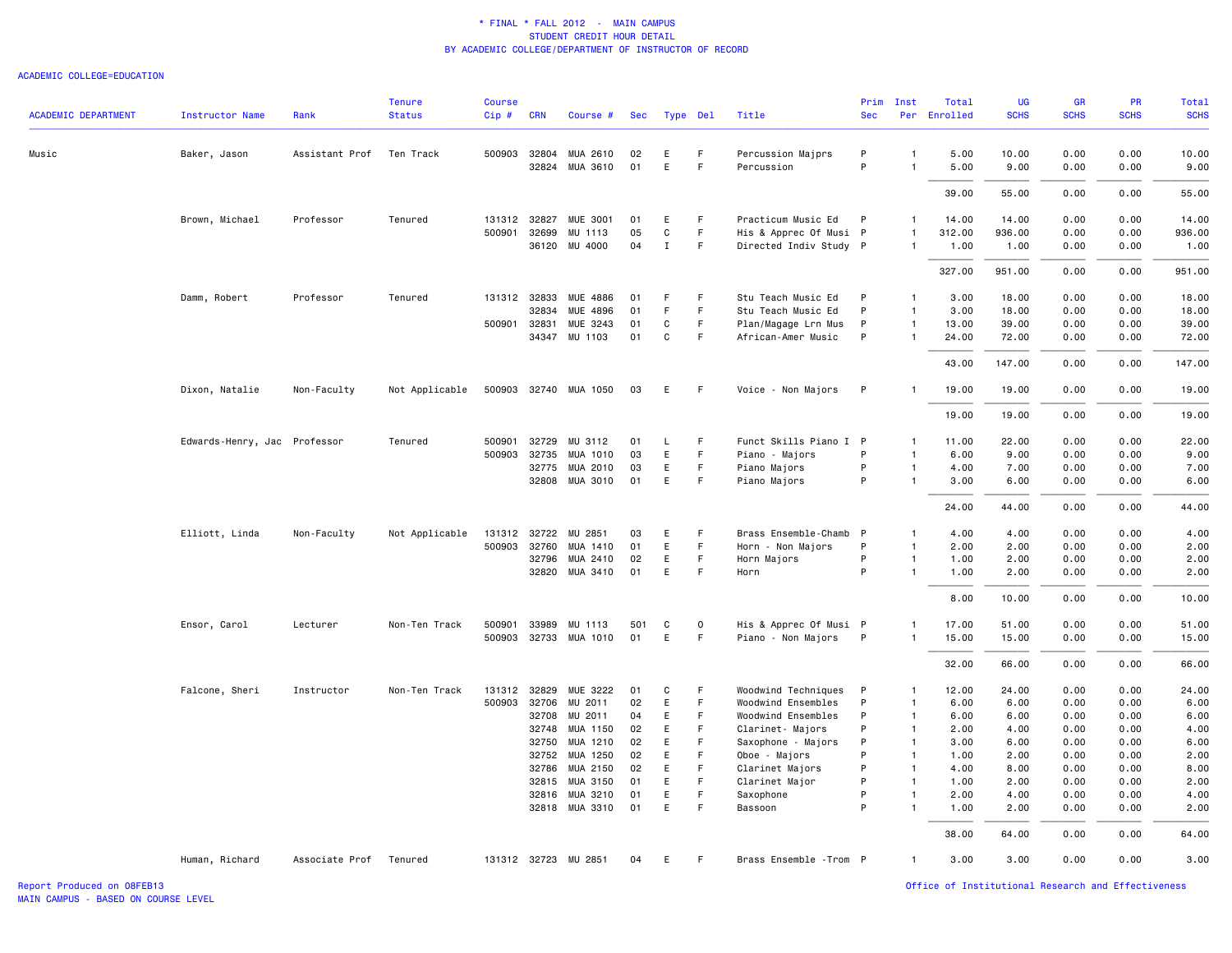|                            |                        |                          | <b>Tenure</b>  | <b>Course</b> |              |                            |                  |          |             |                           | Prim         | Inst                           | Total        | UG            | <b>GR</b>    | <b>PR</b>    | Total         |
|----------------------------|------------------------|--------------------------|----------------|---------------|--------------|----------------------------|------------------|----------|-------------|---------------------------|--------------|--------------------------------|--------------|---------------|--------------|--------------|---------------|
| <b>ACADEMIC DEPARTMENT</b> | <b>Instructor Name</b> | Rank                     | <b>Status</b>  | $Cip$ #       | <b>CRN</b>   | Course #                   | Sec              | Type Del |             | Title                     | <b>Sec</b>   |                                | Per Enrolled | <b>SCHS</b>   | <b>SCHS</b>  | <b>SCHS</b>  | <b>SCHS</b>   |
| Music                      | Human, Richard         | Associate Prof           | Tenured        | 500901        | 34349        | MU 2990                    | 02               | L.       | F           | Special Topic In MU       | P            | 0.5                            | 8.00         | 8.00          | 0.00         | 0.00         | 8.00          |
|                            |                        |                          |                | 500903        | 32697        | MU 1010                    | 01               | E        | F           | Recital Hour              | P            | $\overline{1}$                 | 102.00       | 0.00          | 0.00         | 0.00         | 0.00          |
|                            |                        |                          |                |               | 32767        | MUA 1550                   | 02               | Ε        | F           | Tuba - Majors             | P            | $\overline{1}$                 | 1.00         | 2.00          | 0.00         | 0.00         | 2.00          |
|                            |                        |                          |                |               | 32798        | MUA 2450                   | 02               | E        | F           | Trombone Majors           | P            | $\mathbf{1}$                   | 2.00         | 4.00          | 0.00         | 0.00         | 4.00          |
|                            |                        |                          |                |               | 32802        | MUA 2550                   | 02               | E        | F.          | Tuba Majors               | P            | $\mathbf{1}$                   | 3.00         | 5.00          | 0.00         | 0.00         | 5.00          |
|                            |                        |                          |                |               | 32823        | MUA 3550                   | 01               | E        | F           | Tuba Majors               | P            | $\mathbf{1}$                   | 1.00         | 2.00          | 0.00         | 0.00         | 2.00          |
|                            |                        |                          |                |               |              |                            |                  |          |             |                           |              |                                | 120.00       | 24.00         | 0.00         | 0.00         | 24.00         |
|                            | Jackson, Terrell       | Non-Faculty              | Not Applicable |               |              | 500903 32734 MUA 1010      | 02               | Е        | -F          | Piano - Non Major         | P            |                                | 9.00         | 13.00         | 0.00         | 0.00         | 13.00         |
|                            |                        |                          |                |               |              |                            |                  |          |             |                           |              |                                | 9.00         | 13,00         | 0.00         | 0.00         | 13.00         |
|                            | Jenkins, Thomas        | Non-Faculty              | Not Applicable |               | 500903 32737 | MUA 1010                   | 05               | Ε        | -F          | Piano - Majors            | P            | $\mathbf{1}$                   | 3.00         | 3.00          | 0.00         | 0.00         | 3.00          |
|                            |                        |                          |                |               | 34350        | MUA 1010                   | 06               | E        | F           | Applied Piano-Non Ma      | $\mathsf{P}$ | $\mathbf{1}$                   | 7.00         | 7.00          | 0.00         | 0.00         | 7.00          |
|                            |                        |                          |                |               |              |                            |                  |          |             |                           |              |                                | 10.00        | 10.00         | 0.00         | 0.00         | 10.00         |
|                            | Johns, Lana            | Professor                | Tenured        | 500901        | 32700        | MU 1113                    | H <sub>0</sub> 1 | C        | F.          | Honors His & Apprec       | $\mathsf{P}$ | $\mathbf{1}$                   | 34.00        | 102.00        | 0.00         | 0.00         | 102.00        |
|                            |                        |                          |                | 500903        | 32705        | MU 2011                    | 01               | E        | F           | Woodwind Ensembles        | P            | $\overline{1}$                 | 7.00         | 7.00          | 0.00         | 0.00         | 7.00          |
|                            |                        |                          |                |               | 32746        | MUA 1110                   | 02               | E        | F           | Flute - Majors            | P            | $\overline{1}$                 | 2.00         | 3.00          | 0.00         | 0.00         | 3.00          |
|                            |                        |                          |                |               | 32783        | MUA 2110                   | 01               | E        | F.          | Flute Non Majors          | P            | $\mathbf{1}$                   | 3.00         | 3.00          | 0.00         | 0.00         | 3.00          |
|                            |                        |                          |                |               |              |                            |                  |          |             |                           |              |                                | 46.00        | 115.00        | 0.00         | 0.00         | 115.00        |
|                            | Kirkland, Anthony      | Assistant Prof           | Ten Track      |               | 131312 32721 | MU 2851                    | 01               | Ε        | F           | Brass Ensemble-Trump P    |              | $\mathbf{1}$                   | 11.00        | 11.00         | 0.00         | 0.00         | 11.00         |
|                            |                        |                          |                |               | 500903 32756 | MUA 1350                   | 01               | Ε        | F           | Trumpet - Non Majors P    |              | $\mathbf{1}$                   | 1.00         | 1.00          | 0.00         | 0.00         | 1.00          |
|                            |                        |                          |                |               | 32757        | MUA 1350                   | 02               | E        | F           | Trumpet - Majors          | P            | $\overline{1}$                 | 6.00         | 12.00         | 0.00         | 0.00         | 12.00         |
|                            |                        |                          |                |               | 32793        | MUA 2350                   | 01               | Е        | F           | Trumpet Non Majors        | P<br>P       | $\mathbf{1}$                   | 1.00         | 1.00          | 0.00         | 0.00         | 1.00          |
|                            |                        |                          |                |               | 32794        | MUA 2350<br>32819 MUA 3350 | 02<br>01         | E<br>E   | F<br>F      | Trumpet Majors<br>Trumpet | P            | $\mathbf{1}$<br>$\overline{1}$ | 5.00<br>2.00 | 10.00<br>4.00 | 0.00<br>0.00 | 0.00<br>0.00 | 10.00<br>4.00 |
|                            |                        |                          |                |               |              |                            |                  |          |             |                           |              |                                | 26.00        | 39.00         | 0.00         | 0.00         | 39.00         |
|                            | Lance, Elva            | Instructor               | Non-Ten Track  |               | 131312 32716 | MU 2571                    | 01               | Ε        | F           | Wind Ensemble             | P            | $\overline{1}$                 | 74.00        | 74.00         | 0.00         | 0.00         | 74.00         |
|                            |                        |                          |                | 500901        | 32828        | MUE 3213                   | 01               | C        | F.          | Perf Assess in Music      | P            | 0.5                            | 6.00         | 18.00         | 0.00         | 0.00         | 18.00         |
|                            |                        |                          |                |               |              | 500903 32714 MU 2511       | 01               | E        | F.          | Marching Band             | P            | $\mathbf{1}$                   | 340.00       | 340.00        | 0.00         | 0.00         | 340.00        |
|                            |                        |                          |                |               |              |                            |                  |          |             |                           |              |                                | 420.00       | 432.00        | 0.00         | 0.00         | 432.00        |
|                            | Melby, Cynthia         | Lecturer                 | Non-Ten Track  |               | 500901 32709 | MU 2111                    | 01               | L.       | F.          | Music Majors Piano I P    |              | 1                              | 12.00        | 12.00         | 0.00         | 0.00         | 12.00         |
|                            |                        |                          |                |               |              | 32710 MU 2111              | 02               | L.       | F           | Music Majors Piano I P    |              | -1                             | 10.00        | 10.00         | 0.00         | 0.00         | 10.00         |
|                            |                        |                          |                |               |              |                            |                  |          |             |                           |              |                                | 22.00        | 22.00         | 0.00         | 0.00         | 22.00         |
|                            | Murphy, Karen          | Instructor               | Non-Ten Track  | 500907        | 32727        | MU 3111                    | 01               | L        | F           | Piano Class               | P            | $\mathbf{1}$                   | 11.00        | 11.00         | 0.00         | 0.00         | 11.00         |
|                            |                        |                          |                |               | 32728        | MU 3111                    | 02               | L        | $\mathsf F$ | Piano Class               | P            | -1                             | 6.00         | 6.00          | 0.00         | 0.00         | 6.00          |
|                            |                        |                          |                |               |              | 32730 MU 3201              | 01               | C        | F.          | Collabor Piano Ensem P    |              | $\mathbf{1}$                   | 2.00         | 2.00          | 0.00         | 0.00         | 2.00          |
|                            |                        |                          |                |               |              |                            |                  |          |             |                           |              |                                | 19.00        | 19.00         | 0.00         | 0.00         | 19.00         |
|                            | Packwood, Gary         | Assistant Prof Ten Track |                |               |              | 131312 32717 MU 2611       | 01               | E        | F.          | Concert Choir             | P            | $\overline{1}$                 | 129.00       | 129.00        | 0.00         | 0.00         | 129.00        |
|                            |                        |                          |                | 500901        | 32828        | MUE 3213                   | 01               | C        | F           | Perf Assess in Music      | - S          | 0.5                            | 6.00         | 18.00         | 0.00         | 0.00         | 18.00         |
|                            |                        |                          |                |               | 500903 32720 | MU 2731                    | 01               | E        | F           | Chambers Singers          | P            | $\overline{1}$                 | 58.00        | 58.00         | 0.00         | 0.00         | 58.00         |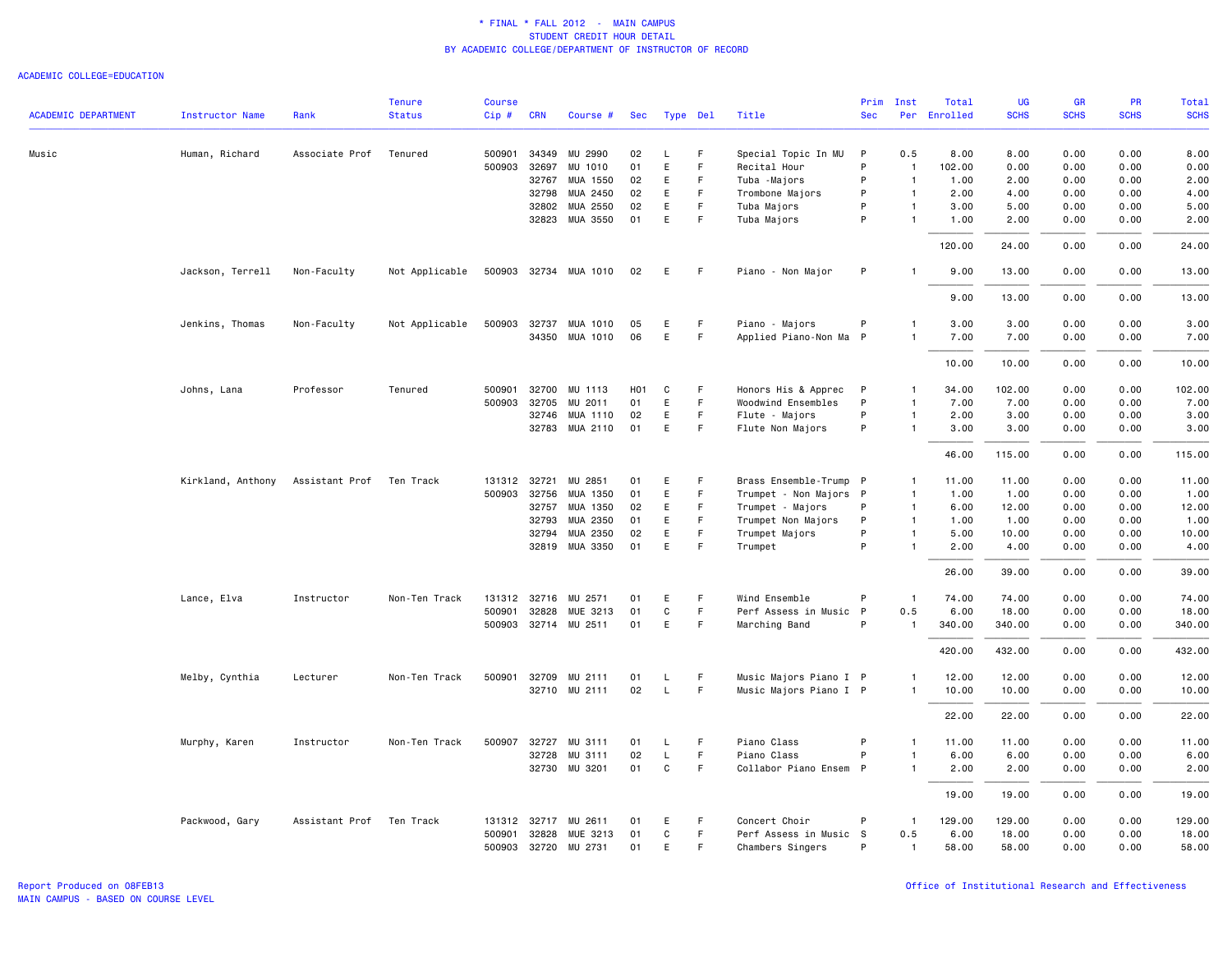| <b>ACADEMIC DEPARTMENT</b> | <b>Instructor Name</b>         | Rank           | <b>Tenure</b><br><b>Status</b> | <b>Course</b><br>Cip# | <b>CRN</b>   | Course #             |    | Sec Type Del |             | Title                  | Prim<br><b>Sec</b> | Inst           | Total<br>Per Enrolled | <b>UG</b><br><b>SCHS</b> | <b>GR</b><br><b>SCHS</b> | <b>PR</b><br><b>SCHS</b> | Total<br><b>SCHS</b> |
|----------------------------|--------------------------------|----------------|--------------------------------|-----------------------|--------------|----------------------|----|--------------|-------------|------------------------|--------------------|----------------|-----------------------|--------------------------|--------------------------|--------------------------|----------------------|
|                            |                                |                |                                |                       |              |                      |    |              |             |                        |                    |                |                       |                          |                          |                          |                      |
|                            |                                |                |                                |                       |              |                      |    |              |             |                        |                    |                | 193.00                | 205.00                   | 0.00                     | 0.00                     | 205.00               |
| Music                      | Patilla, Michael               | Associate Prof | Tenured                        | 500903                |              | 32713 MU 2411        | 01 | Q            | F           | Guitar Ensemble        | P                  | $\mathbf{1}$   | 6.00                  | 6.00                     | 0.00                     | 0.00                     | 6.00                 |
|                            |                                |                |                                |                       | 32772        | MUA 1710             | 01 | Q            | F           | Guitar- Non Majors     | P                  | 0.5            | 7.50                  | 7.50                     | 0.00                     | 0.00                     | 7.50                 |
|                            |                                |                |                                |                       | 32773        | MUA 1710             | 02 | Q            | F           | Guitar Majors          | P                  | $\overline{1}$ | 6.00                  | 9.00                     | 0.00                     | 0.00                     | 9.00                 |
|                            |                                |                |                                |                       | 32806        | MUA 2710             | 02 | Q            | F           | Guitar Majors          | P                  | $\mathbf{1}$   | 6.00                  | 12.00                    | 0.00                     | 0.00                     | 12.00                |
|                            |                                |                |                                |                       |              | 32825 MUA 3710       | 01 | Q            | F           | Guitar                 | P                  | 1              | 1.00                  | 2.00                     | 0.00                     | 0.00                     | 2.00                 |
|                            |                                |                |                                |                       |              |                      |    |              |             |                        |                    |                | 26.50                 | 36.50                    | 0.00                     | 0.00                     | 36.50                |
|                            | Phillips, Shandy               | Lecturer       | Non-Ten Track                  |                       | 131312 32830 | MUE 3231             | 01 | L            | F           | String Class           | P                  | $\overline{1}$ | 15.00                 | 15.00                    | 0.00                     | 0.00                     | 15.00                |
|                            |                                |                |                                | 500901                | 32704        | MU 1321              | 01 | L            | $\mathsf F$ | Ear Training I         | s                  | 0.5            | 19.00                 | 19.00                    | 0.00                     | 0.00                     | 19.00                |
|                            |                                |                |                                |                       | 34349        | MU 2990              | 02 | L            | F           | Special Topic In MU    | s                  | 0.5            | 8.00                  | 8.00                     | 0.00                     | 0.00                     | 8.00                 |
|                            |                                |                |                                | 500903                | 32770        | MUA 1650             | 01 | E.           | F           | Strings - Majors       | P                  | -1             | 2.00                  | 4.00                     | 0.00                     | 0.00                     | 4.00                 |
|                            |                                |                |                                |                       |              | 32771 MUA 1650       | 02 | E            | F           | Strings- Non Majors P  |                    | 1              | 5.00                  | 5.00                     | 0.00                     | 0.00                     | 5.00                 |
|                            |                                |                |                                |                       |              |                      |    |              |             |                        |                    |                | 49.00                 | 51.00                    | 0.00                     | 0.00                     | 51.00                |
|                            | Ross, Ryan                     | Assistant Prof | Ten Track                      | 500901                | 32698        | MU 1113              | 01 | C            | $\mathsf F$ | His & Apprec Of Musi P |                    |                | 69.00                 | 207.00                   | 0.00                     | 0.00                     | 207.00               |
|                            |                                |                |                                |                       |              | 32712 MU 2322        | 01 | $\mathsf{C}$ | $\mathsf F$ | Music History II       | P                  |                | 30.00                 | 60.00                    | 0.00                     | 0.00                     | 60.00                |
|                            |                                |                |                                |                       |              |                      |    |              |             |                        |                    |                | 99.00                 | 267.00                   | 0.00                     | 0.00                     | 267.00               |
|                            | Sebba, Rosangela               | Associate Prof | Tenured                        | 500901                | 32703        | MU 1213              | 01 | C            | F           | Music Theory I         | P                  | $\overline{1}$ | 42.00                 | 126.00                   | 0.00                     | 0.00                     | 126.00               |
|                            |                                |                |                                |                       | 32704        | MU 1321              | 01 | L            | $\mathsf F$ | Ear Training I         | P                  | 0.5            | 19.00                 | 19.00                    | 0.00                     | 0.00                     | 19.00                |
|                            |                                |                |                                |                       | 500903 32736 | MUA 1010             | 04 | E            | $\mathsf F$ | Piano - Majors         | P                  | $\mathbf{1}$   | 4.00                  | 7.00                     | 0.00                     | 0.00                     | 7.00                 |
|                            |                                |                |                                |                       |              | 32809 MUA 3010       | 03 | E.           | F           | Piano Majprs           | P                  | $\mathbf{1}$   | 2.00                  | 4.00                     | 0.00                     | 0.00                     | 4.00                 |
|                            |                                |                |                                |                       |              |                      |    |              |             |                        |                    |                | 67.00                 | 156.00                   | 0.00                     | 0.00                     | 156.00               |
|                            | Sobaskie, James                | Assistant Prof | Ten Track                      | 500901                | 32718        | MU 2613              | 01 | C            | F           | Music Theory III       | P                  | -1             | 20.00                 | 60.00                    | 0.00                     | 0.00                     | 60.00                |
|                            |                                |                |                                |                       | 32719        | MU 2721              | 01 | L            | $\mathsf F$ | Ear Training III       | P                  | $\mathbf{1}$   | 23.00                 | 23.00                    | 0.00                     | 0.00                     | 23.00                |
|                            |                                |                |                                |                       | 35197        | MU 4000              | 01 | $\mathbf I$  | $\mathsf F$ | Directed Indiv Study P |                    | $\mathbf{1}$   | 1.00                  | 1.00                     | 0.00                     | 0.00                     | 1.00                 |
|                            |                                |                |                                |                       | 35361        | MU 4000              | 02 | $\mathbf I$  | F           | Directed Indiv Study   | P                  | 1              | 1.00                  | 1.00                     | 0.00                     | 0.00                     | 1.00                 |
|                            |                                |                |                                |                       | 35921        | MU 4000              | 03 | $\mathbf{I}$ | F           | Directed Indiv Study P |                    | 1              | 1.00                  | 1.00                     | 0.00                     | 0.00                     | 1.00                 |
|                            |                                |                |                                |                       | 500904 32731 | MU 3333              | 01 | C            | $\mathsf F$ | Orchestration          | P                  | 1              | 12.00                 | 36.00                    | 0.00                     | 0.00                     | 36.00                |
|                            |                                |                |                                |                       |              | 32774 MUA 1810       | 01 | Q            | F           | Music Composition      | P                  | 1              | 1.00                  | 1.00                     | 0.00                     | 0.00                     | 1.00                 |
|                            |                                |                |                                |                       |              |                      |    |              |             |                        |                    |                | 59.00                 | 123.00                   | 0.00                     | 0.00                     | 123.00               |
|                            | Stevens, Justin                | Lecturer       | Non-Ten Track                  | 500903                | 32772        | MUA 1710             | 01 | Q            | F           | Guitar- Non Majors     | s                  | 0.5            | 7.50                  | 7.50                     | 0.00                     | 0.00                     | 7.50                 |
|                            |                                |                |                                |                       |              | 32805 MUA 2710       | 01 | Q            | F           | Guitar Non Majors      | P                  | $\overline{1}$ | 4.00                  | 4.00                     | 0.00                     | 0.00                     | 4.00                 |
|                            |                                |                |                                |                       |              |                      |    |              |             |                        |                    |                | 11.50                 | 11.50                    | 0.00                     | 0.00                     | 11.50                |
|                            | Taylor, Clifton                | Associate Prof | Ten Track                      |                       |              | 131312 32725 MU 2911 | 01 | E            | F           | Jazz Ensemble          | P                  | $\mathbf{1}$   | 17.00                 | 17.00                    | 0.00                     | 0.00                     | 17.00                |
|                            |                                |                |                                |                       |              |                      |    |              |             |                        |                    |                | 17.00                 | 17.00                    | 0.00                     | 0.00                     | 17.00                |
|                            | Wallace, Katherine Non-Faculty |                | Not Applicable                 | 500901                |              | 36170 MU 2111        | 03 | L.           | F           | Music Majors Piano I P |                    |                | 10.00                 | 10.00                    | 0.00                     | 0.00                     | 10.00                |
|                            |                                |                |                                | 500904                | 32696        | MU 1003              | 01 | C            | F           | Fund of Music Theory P |                    | 1              | 21.00                 | 63.00                    | 0.00                     | 0.00                     | 63.00                |
|                            |                                |                |                                |                       |              |                      |    |              |             |                        |                    |                |                       |                          |                          |                          |                      |
|                            |                                |                |                                |                       |              |                      |    |              |             |                        |                    |                | 31.00                 | 73.00                    | 0.00                     | 0.00                     | 73.00                |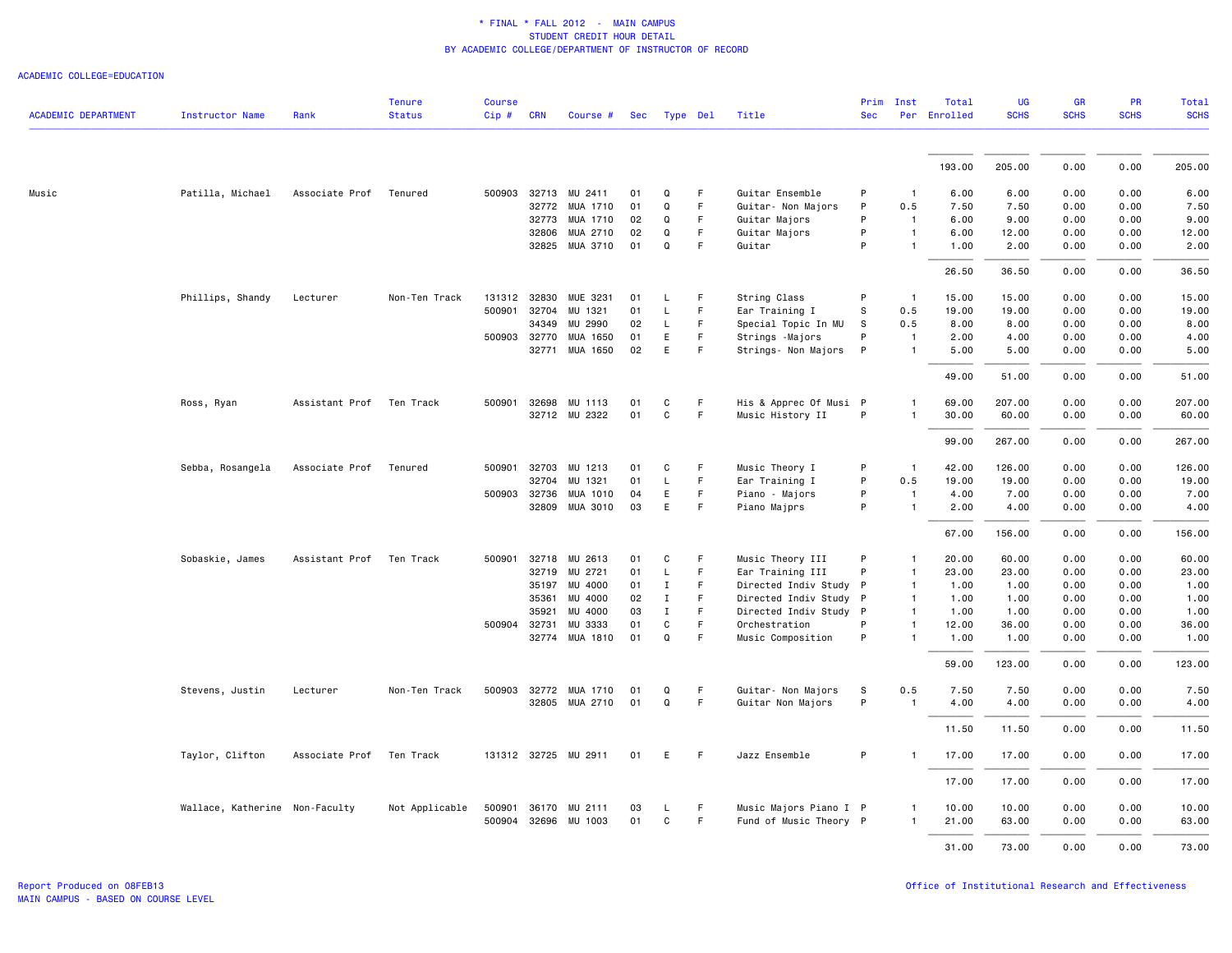| <b>ACADEMIC DEPARTMENT</b> | Instructor Name | Rank           | <b>Tenure</b><br><b>Status</b> | Course<br>Cip# | <b>CRN</b> | Course #             | Sec | Type Del |    | Title                  | Prim<br><b>Sec</b> | Inst<br>Per | Total<br>Enrolled | <b>UG</b><br><b>SCHS</b>            | GR<br><b>SCHS</b> | <b>PR</b><br><b>SCHS</b> | Total<br><b>SCHS</b>  |
|----------------------------|-----------------|----------------|--------------------------------|----------------|------------|----------------------|-----|----------|----|------------------------|--------------------|-------------|-------------------|-------------------------------------|-------------------|--------------------------|-----------------------|
|                            |                 |                |                                |                |            |                      |     |          |    |                        |                    |             |                   |                                     |                   |                          |                       |
| Music                      | Warfield, Tara  | Assistant Prof | Ten Track                      | 500901         | 34849      | MU 2990              | 03  | C        | E  | Special Topic In MU    | P                  |             | 18.00             | 18.00                               | 0.00              | 0.00                     | 18.00                 |
|                            |                 |                |                                | 500903         | 32738      | MUA 1050             | 01  | Е        | F  | Voice - Non Majors     | P                  |             | 9.00              | 9.00                                | 0.00              | 0.00                     | 9.00                  |
|                            |                 |                |                                |                | 32741      | MUA 1050             | 04  | Е        |    | Voice Majors           |                    |             | 16.00             | 31.00                               | 0.00              | 0.00                     | 31.00                 |
|                            |                 |                |                                |                | 32743      | MUA 1050             | 06  | Е        |    | Voice -Majors          | P                  |             | 1.00              | 2.00                                | 0.00              | 0.00                     | 2.00                  |
|                            |                 |                |                                |                | 32744      | MUA 1050             | 07  | Е        |    | Voice - Non Majors     |                    |             | 3.00              | 3.00                                | 0.00              | 0.00                     | 3.00                  |
|                            |                 |                |                                |                |            | 32779 MUA 2050       | 03  | Е        |    | Voice Non Majors       | P                  |             | 2.00              | 2.00                                | 0.00              | 0.00                     | 2.00                  |
|                            |                 |                |                                |                |            | 32780 MUA 2050       | 04  | Е        |    | Voice Majors           |                    |             | 5.00              | 10.00                               | 0.00              | 0.00                     | 10.00                 |
|                            |                 |                |                                |                | 32810      | MUA 3050             | 01  | Е        |    | Voice Major            |                    |             | 6.00              | 12.00                               | 0.00              | 0.00                     | 12.00                 |
|                            |                 |                |                                |                |            | 500908 32702 MU 1141 | 01  | S        | -F | Seminar for Voice Ma P |                    |             | 22.00             | 22.00                               | 0.00              | 0.00                     | 22.00                 |
|                            |                 |                |                                |                |            |                      |     |          |    |                        |                    |             | 82.00             | 109.00                              | 0.00              | 0.00                     | 109.00                |
|                            | Webb, Adam      | Lecturer       | Non-Ten Track                  | 500903         | 32701      | MU 1131              | 01  | L        | -F | Voice Class I          | P                  |             | 18.00             | 18.00                               | 0.00              | 0.00                     | 18.00                 |
|                            |                 |                |                                |                |            | 32739 MUA 1050       | 02  | E        | E  | Voice - Non Major      | P                  |             | 3.00              | 3.00                                | 0.00              | 0.00                     | 3.00                  |
|                            |                 |                |                                |                |            | 32742 MUA 1050       | 05  | E        | F  | Voice -Majors          | P                  |             | 3.00              | 6.00                                | 0.00              | 0.00                     | 6.00                  |
|                            |                 |                |                                |                | 32781      | MUA 2050             | 05  | E        | E  | Voice Majors           | P                  |             | 6.00              | 10.00                               | 0.00              | 0.00                     | 10.00                 |
|                            |                 |                |                                |                |            | 32812 MUA 3050       | 03  | E.       | -F | Voice Major            | P                  |             | 3.00              | 6.00                                | 0.00              | 0.00                     | 6.00                  |
|                            |                 |                |                                |                |            |                      |     |          |    |                        |                    |             | 33.00             | 43.00                               | 0.00              | 0.00                     | 43.00                 |
| -------------------------  |                 |                |                                |                |            |                      |     |          |    |                        |                    |             | ========          |                                     |                   | ========                 | ==========            |
| Music                      |                 |                |                                |                |            |                      |     |          |    |                        |                    |             | 1891.00           | 3164.00                             | 0.00              | 0.00                     | 3164.00               |
| ========================== |                 |                |                                |                |            |                      |     |          |    |                        |                    |             | ========          |                                     | ======== ======== | ========                 | ==========            |
|                            |                 |                |                                |                |            |                      |     |          |    |                        |                    |             | ========          | ========                            | ========          | ========                 | $=$ = = = = = = = = = |
|                            |                 |                |                                |                |            |                      |     |          |    |                        |                    |             | 13020.50          | 29881.00                            | 5034.00           | 0.00                     | 34915.00              |
|                            |                 |                |                                |                |            |                      |     |          |    |                        |                    |             |                   | ======== ======== ======== ======== |                   |                          | ==========            |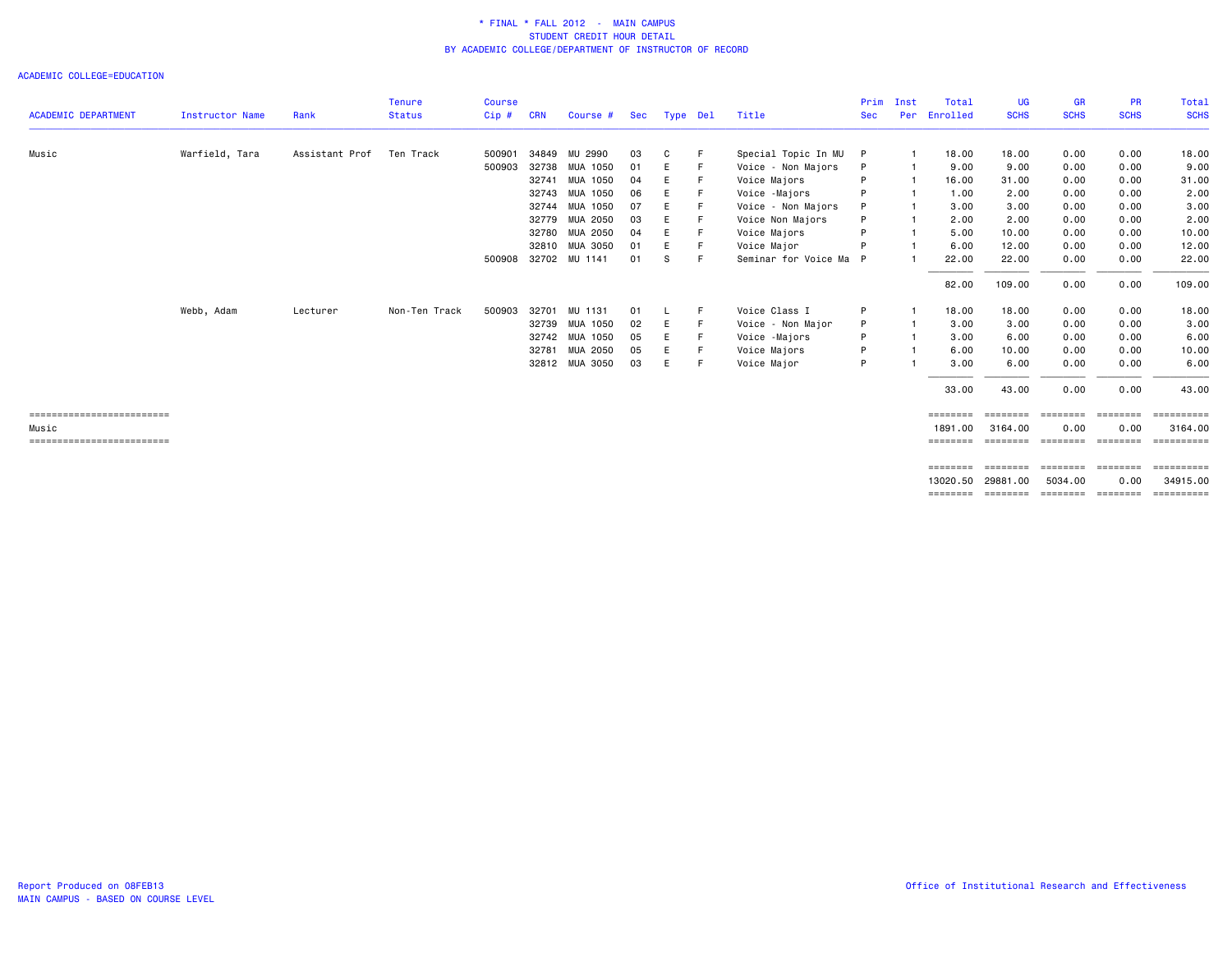#### ACADEMIC COLLEGE=ENGINEERING

|                            |                              |                | <b>Tenure</b> | <b>Course</b> |                |                       |          |                    |             |                                              | Prim         | Inst                           | Total         | UG             | <b>GR</b>    | <b>PR</b>    | Total          |
|----------------------------|------------------------------|----------------|---------------|---------------|----------------|-----------------------|----------|--------------------|-------------|----------------------------------------------|--------------|--------------------------------|---------------|----------------|--------------|--------------|----------------|
| <b>ACADEMIC DEPARTMENT</b> | <b>Instructor Name</b>       | Rank           | <b>Status</b> | Cip#          | <b>CRN</b>     | Course #              | Sec      | Type Del           |             | Title                                        | <b>Sec</b>   |                                | Per Enrolled  | <b>SCHS</b>    | <b>SCHS</b>  | <b>SCHS</b>  | <b>SCHS</b>    |
| Aerospace Engineering      | Cheng, Yang                  | Assistant Prof | Ten Track     | 140201        |                | 30372 ASE 3813        | 01       | C                  | -F          | Intro Orbital Mechan P                       |              | $\mathbf{1}$                   | 19.00         | 57.00          | 0.00         | 0.00         | 57.00          |
|                            |                              |                |               |               | 34472          | ASE 8990              | 01       | C                  | F.          | Special Topic In ASE P                       |              | $\mathbf{1}$                   | 6.00          | 0.00           | 18.00        | 0.00         | 18.00          |
|                            |                              |                |               |               | 35833          | ASE 8000              | 02       | D                  | F           | Research / Thesis                            | P            | $\mathbf{1}$                   | 1.00          | 0.00           | 7.00         | 0.00         | 7.00           |
|                            |                              |                |               |               |                | 35844 ASE 9000        | 02       | D                  | F.          | Research/Diss                                | P            | $\mathbf{1}$                   | 1.00          | 0.00           | 10.00        | 0.00         | 10.00          |
|                            |                              |                |               |               |                |                       |          |                    |             |                                              |              |                                | 27.00         | 57.00          | 35.00        | 0.00         | 92.00          |
|                            | Cinnella, Pasquale Professor |                | Tenured       |               | 140201 30371   | ASE 3333              | 01       | C                  | F.          | Aerothermodynamics                           | P            | $\mathbf{1}$                   | 39.00         | 117.00         | 0.00         | 0.00         | 117.00         |
|                            |                              |                |               |               | 35845          | ASE 9000              | 03       | D                  | F.          | Research/Diss                                | P            | $\mathbf{1}$                   | 1.00          | 0.00           | 13.00        | 0.00         | 13.00          |
|                            |                              |                |               |               |                |                       |          |                    |             |                                              |              |                                | 40.00         | 117.00         | 13.00        | 0.00         | 130.00         |
|                            | Coley, Lorenzo               | Instructor     | Non-Ten Track | 140201        | 30380          | ASE 4721              | 01       | L                  | F           | Aero Engr Lab II                             | P            | $\mathbf{1}$                   | 3.00          | 3.00           | 0.00         | 0.00         | 3.00           |
|                            |                              |                |               |               | 34463          | ASE 4113              | 01       | L                  | F           | Aerospace Eng Lab I                          | P            | $\mathbf{1}$                   | 9.00          | 27.00          | 0.00         | 0.00         | 27.00          |
|                            |                              |                |               |               | 34464          | ASE 4113              | 02       | L.                 | F           | Aerospace Eng Lab I                          | P            | $\overline{1}$                 | 9.00          | 27.00          | 0.00         | 0.00         | 27.00          |
|                            |                              |                |               |               | 34465<br>34466 | ASE 4113<br>ASE 4113  | 03<br>04 | L.<br>$\mathsf{L}$ | F.<br>F     | Aerospace Eng Lab I<br>Aerospace Eng Lab I P | $\mathsf{P}$ | $\overline{1}$<br>$\mathbf{1}$ | 10.00<br>9.00 | 30.00<br>27.00 | 0.00<br>0.00 | 0.00<br>0.00 | 30.00<br>27.00 |
|                            |                              |                |               |               |                |                       |          |                    |             |                                              |              |                                |               |                |              |              |                |
|                            |                              |                |               |               |                |                       |          |                    |             |                                              |              |                                | 40.00         | 114.00         | 0.00         | 0.00         | 114.00         |
|                            | Hannigan, Thomas             | Instructor     | Non-Ten Track | 140201        | 30368          | ASE 2113              | 01       | C                  | $\mathsf F$ | Intro Aircraft Space P                       |              | $\mathbf{1}$                   | 23.00         | 69.00          | 0.00         | 0.00         | 69.00          |
|                            |                              |                |               |               | 30369          | ASE 2113              | 02       | C                  | F           | Intro Aircraft Space P                       |              | $\mathbf{1}$                   | 16.00         | 48.00          | 0.00         | 0.00         | 48.00          |
|                            |                              |                |               |               | 141101 31407   | EM 3313               | 02       | C                  | F.          | Fluid Mechanics                              | P            | $\overline{1}$                 | 40.00         | 120.00         | 0.00         | 0.00         | 120.00         |
|                            |                              |                |               |               | 31408          | EM 3313               | 03       | C                  | F           | Fluid Mechanics                              | P            | $\mathbf{1}$                   | 40.00         | 120.00         | 0.00         | 0.00         | 120.00         |
|                            |                              |                |               |               |                |                       |          |                    |             |                                              |              |                                | 119.00        | 357.00         | 0.00         | 0.00         | 357.00         |
|                            | Janus, Jonathan              | Associate Prof | Tenured       | 140201        | 30388          | ASE 8413              | 01       | C                  | F.          | Comput Fluid Dyn I                           | P            | $\mathbf{1}$                   | 2.00          | 0.00           | 6.00         | 0.00         | 6.00           |
|                            |                              |                |               |               | 33735          | ASE 8413              | 501      | C                  | $\mathbf I$ | Comput Fluid Dyn I                           | P            | $\mathbf{1}$                   | 5.00          | 0.00           | 15.00        | 0.00         | 15.00          |
|                            |                              |                |               |               | 34470          | ASE 8313              | 01       | C                  | F.          | Adv Comp Aerodyn I                           | P            | $\overline{1}$                 | 5.00          | 0.00           | 15.00        | 0.00         | 15.00          |
|                            |                              |                |               |               | 34471          | ASE 8313              | 501      | C                  | $\mathbf 0$ | Adv Comp Aerodyn I                           | P            | $\overline{1}$                 | 4.00          | 0.00           | 12.00        | 0.00         | 12.00          |
|                            |                              |                |               |               | 35835          | ASE 8000              | 04       | D                  | F           | Research / Thesis                            | P            | $\mathbf{1}$                   | 3,00          | 0.00           | 14.00        | 0.00         | 14.00          |
|                            |                              |                |               |               | 35846          | ASE 9000              | 04       | D                  | F           | Research/Diss                                | P            | $\mathbf{1}$                   | 1.00          | 0.00           | 7.00         | 0.00         | 7.00           |
|                            |                              |                |               |               | 309999 35559   | <b>CME 9000</b>       | 02       | D                  | F           | Research/Dis                                 | P            | $\mathbf{1}$                   | 2.00          | 0.00           | 18.00        | 0.00         | 18.00          |
|                            |                              |                |               |               |                |                       |          |                    |             |                                              |              |                                | 22.00         | 0.00           | 87.00        | 0.00         | 87.00          |
|                            | Jha, Ratneshwar              | Associate Prof | Tenured       |               |                | 140201 36520 ASE 9000 | 12       | D                  | F           | Research/Diss                                | P            | -1                             | 1.00          | 0.00           | 7.00         | 0.00         | 7.00           |
|                            |                              |                |               |               |                |                       |          |                    |             |                                              |              |                                | 1.00          | 0.00           | 7.00         | 0.00         | 7.00           |
|                            | Koenig, Keith                | Professor      | Tenured       |               | 140201 30365   | ASE 1013              | 01       | в                  | F           | Intro to Aerospace E P                       |              | 0.8                            | 50.40         | 151.20         | 0.00         | 0.00         | 151.20         |
|                            |                              |                |               |               | 30367          | ASE 1501              | 02       | E                  | F           | Design Competition                           | P            | $\overline{1}$                 | 11.00         | 11.00          | 0.00         | 0.00         | 11.00          |
|                            |                              |                |               |               | 30378          | ASE 4533              | 01       | В                  | F           | Spacecraft Design I                          | P            | $\mathbf{1}$                   | 9.00          | 27.00          | 0.00         | 0.00         | 27.00          |
|                            |                              |                |               |               | 35836          | ASE 8000              | 05       | D                  | F.          | Research / Thesis                            | P            | $\overline{1}$                 | 7.00          | 0.00           | 36.00        | 0.00         | 36.00          |
|                            |                              |                |               |               | 35847          | ASE 9000              | 05       | D                  | F.          | Research/Diss                                | P            | $\mathbf{1}$                   | 1.00          | 0.00           | 3.00         | 0.00         | 3.00           |
|                            |                              |                |               |               | 36367          | ASE 7000              | 01       | $\mathbf I$        | F           | Directed Indiv Study P                       |              | $\overline{1}$                 | 1.00          | 0.00           | 3.00         | 0.00         | 3.00           |
|                            |                              |                |               |               |                |                       |          |                    |             |                                              |              |                                | 79.40         | 189.20         | 42.00        | 0.00         | 231.20         |
|                            | Lacy, Thomas                 | Professor      | Tenured       |               | 140201 35837   | ASE 8000              | 06       | D                  | F           | Research / Thesis                            | P            | $\mathbf{1}$                   | 2.00          | 0.00           | 11.00        | 0.00         | 11.00          |
|                            |                              |                |               |               | 35848          | ASE 9000              | 06       | D                  | F           | Research/Diss                                | P            | $\mathbf{1}$                   | 2.00          | 0.00           | 9.00         | 0.00         | 9.00           |
|                            |                              |                |               |               | 36368          | ASE 4000              | 01       | $\mathbf I$        | F           | Directed Indiv Study P                       |              | $\mathbf{1}$                   | 1.00          | 3.00           | 0.00         | 0.00         | 3.00           |
|                            |                              |                |               |               | 141101 34855   | EM 8113               | 501      | C                  | 0           | Theory Of Cont Media P                       |              | $\overline{1}$                 | 3.00          | 0.00           | 9.00         | 0.00         | 9.00           |
|                            |                              |                |               |               | 34856          | EM 8113               | 01       | $\mathbf C$        | F           | Theory Of Cont Media P                       |              | $\overline{1}$                 | 23.00         | 0.00           | 69.00        | 0.00         | 69.00          |

MAIN CAMPUS - BASED ON COURSE LEVEL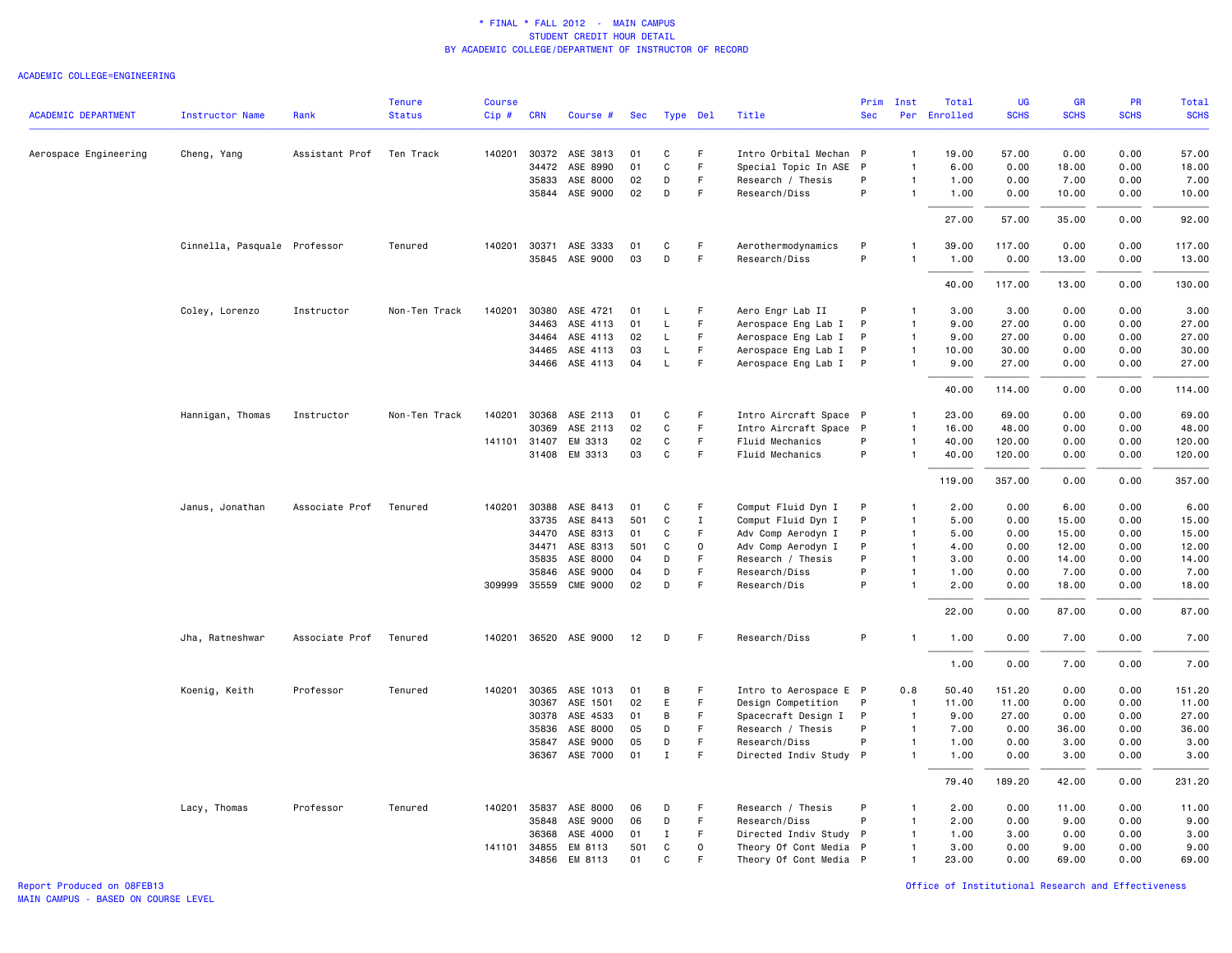| <b>ACADEMIC DEPARTMENT</b> | <b>Instructor Name</b>       | Rank                          | <b>Tenure</b><br><b>Status</b> | <b>Course</b><br>Cip# | <b>CRN</b> | Course #              | Sec | Type Del     |         | Title                  | <b>Sec</b> | Prim Inst      | Total<br>Per Enrolled | <b>UG</b><br><b>SCHS</b> | <b>GR</b><br><b>SCHS</b> | PR<br><b>SCHS</b> | <b>Total</b><br><b>SCHS</b> |
|----------------------------|------------------------------|-------------------------------|--------------------------------|-----------------------|------------|-----------------------|-----|--------------|---------|------------------------|------------|----------------|-----------------------|--------------------------|--------------------------|-------------------|-----------------------------|
|                            |                              |                               |                                |                       |            |                       |     |              |         |                        |            |                |                       |                          |                          |                   |                             |
|                            |                              |                               |                                |                       |            |                       |     |              |         |                        |            |                | 31.00                 | 3.00                     | 98.00                    | 0.00              | 101.00                      |
| Aerospace Engineering      | McLaurin, David              | Resrch Assist P Non-Ten Track |                                | 141901                |            | 32592 ME 3113         | 01  | C            | F.      | Engineering Analysis S |            | 0.5            | 22.00                 | 66.00                    | 0.00                     | 0.00              | 66.00                       |
|                            |                              |                               |                                |                       | 34442      | ME 4833               | 01  | C            | F       | Intermed Fluid Mech    | P          | $\overline{1}$ | 14.00                 | 42.00                    | 0.00                     | 0.00              | 42.00                       |
|                            |                              |                               |                                |                       | 34443      | ME 6833               | 01  | $\mathtt{C}$ | F.      | Intermed Fluid Mech    | P          | $\overline{1}$ | 7.00                  | 0.00                     | 21.00                    | 0.00              | 21.00                       |
|                            |                              |                               |                                |                       | 36504      | ME 3113               | 02  | C            | F.      | Engineering Analysis S |            | 0.5            | 20.00                 | 60.00                    | 0.00                     | 0.00              | 60.00                       |
|                            |                              |                               |                                |                       |            |                       |     |              |         |                        |            |                | 63.00                 | 168.00                   | 21.00                    | 0.00              | 189.00                      |
|                            | Motoyama, Keiichi            | Resrch Professo Non-Ten Track |                                | 309999                | 35555      | <b>CME 8000</b>       | 02  | D            | F       | Research/Thesis        | P          | $\mathbf{1}$   | 1.00                  | 0.00                     | 4.00                     | 0.00              | 4.00                        |
|                            |                              |                               |                                |                       | 35560      | <b>CME 9000</b>       | 03  | D            | F.      | Research/Dis           | P          | $\mathbf{1}$   | 1.00                  | 0.00                     | 13.00                    | 0.00              | 13.00                       |
|                            |                              |                               |                                |                       | 36180      | <b>CME 7000</b>       | 01  | $\mathbf{I}$ | F       | Directed Indiv Study P |            | $\mathbf{1}$   | 1.00                  | 0.00                     | 3.00                     | 0.00              | 3.00                        |
|                            |                              |                               |                                |                       |            |                       |     |              |         |                        |            |                | 3.00                  | 0.00                     | 20.00                    | 0.00              | 20.00                       |
|                            | Newman, James                | Professor                     | Tenured                        |                       |            | 140201 30370 ASE 3213 | 01  | C            | F.      | Mech of Deformable S P |            | $\mathbf{1}$   | 37.00                 | 111.00                   | 0.00                     | 0.00              | 111.00                      |
|                            |                              |                               |                                |                       |            |                       |     |              |         |                        |            |                | 37.00                 | 111.00                   | 0.00                     | 0.00              | 111.00                      |
|                            | Olsen, Gregory               | Instructor                    | Non-Ten Track                  | 141101 31401          |            | EM 2433               | 03  | C            | F       | Engineering Mech II P  |            | $\mathbf{1}$   | 41.00                 | 123.00                   | 0.00                     | 0.00              | 123.00                      |
|                            |                              |                               |                                |                       | 31404      | EM 3213               | 03  | $\mathtt{C}$ | F.      | Mech Of Materials      | P          | $\mathbf{1}$   | 43.00                 | 129.00                   | 0.00                     | 0.00              | 129.00                      |
|                            |                              |                               |                                |                       | 31405      | EM 3213               | 04  | C            | F.      | Mech Of Materials      | P          | $\mathbf{1}$   | 32.00                 | 96.00                    | 0.00                     | 0.00              | 96.00                       |
|                            |                              |                               |                                |                       |            | 34473 EM 2433         | 04  | C            | F       | Engineering Mech II P  |            | $\mathbf{1}$   | 40.00                 | 120.00                   | 0.00                     | 0.00              | 120.00                      |
|                            |                              |                               |                                |                       |            |                       |     |              |         |                        |            |                | 156.00                | 468.00                   | 0.00                     | 0.00              | 468.00                      |
|                            | Parker, Trevor               | Lecturer                      | Non-Ten Track                  |                       |            | 140201 30365 ASE 1013 | 01  | B            | F       | Intro to Aerospace E S |            | 0.2            | 12.60                 | 37.80                    | 0.00                     | 0.00              | 37.80                       |
|                            |                              |                               |                                | 141101 31399          |            | EM 2433               | 01  | C            | F       | Engineering Mech II P  |            | $\overline{1}$ | 27.00                 | 81.00                    | 0.00                     | 0.00              | 81.00                       |
|                            |                              |                               |                                |                       |            | 31400 EM 2433         | 02  | $\mathtt{C}$ | F       | Engineering Mech II P  |            | $\overline{1}$ | 22.00                 | 66.00                    | 0.00                     | 0.00              | 66.00                       |
|                            |                              |                               |                                |                       |            |                       |     |              |         |                        |            |                | 61.60                 | 184.80                   | 0.00                     | 0.00              | 184.80                      |
|                            | Rais-Rohani, Masou Professor |                               | Tenured                        |                       |            | 140201 30379 ASE 4623 | 01  | C            | F.      | Aerospace Structural P |            | $\mathbf{1}$   | 32.00                 | 96.00                    | 0.00                     | 0.00              | 96.00                       |
|                            |                              |                               |                                |                       | 35839      | ASE 8000              | 08  | D            | F       | Research / Thesis      | P          | $\mathbf{1}$   | 1.00                  | 0.00                     | 7.00                     | 0.00              | 7.00                        |
|                            |                              |                               |                                | 309999 35561          |            | <b>CME 9000</b>       | 04  | D            | F       | Research/Dis           | P          | $\mathbf{1}$   | 1.00                  | 0.00                     | 10.00                    | 0.00              | 10.00                       |
|                            |                              |                               |                                |                       |            |                       |     |              |         |                        |            |                | 34.00                 | 96.00                    | 17.00                    | 0.00              | 113.00                      |
|                            | Sescu, Adrian                | Assistant Prof                | Ten Track                      |                       |            | 141101 31406 EM 3313  | 01  | C            | F       | Fluid Mechanics        | P          | $\mathbf{1}$   | 39.00                 | 117.00                   | 0.00                     | 0.00              | 117.00                      |
|                            |                              |                               |                                |                       |            |                       |     |              |         |                        |            |                | 39.00                 | 117.00                   | 0.00                     | 0.00              | 117.00                      |
|                            | Simsiriwong, Jutim Lecturer  |                               | Non-Ten Track                  |                       |            | 141101 31402 EM 3213  | 01  | C            | F       | Mech Of Materials      | P          | $\mathbf{1}$   | 45.00                 | 135.00                   | 0.00                     | 0.00              | 135.00                      |
|                            |                              |                               |                                |                       | 31403      | EM 3213               | 02  | C            | F.      | Mech Of Materials      | P          | 1              | 46.00                 | 138.00                   | 0.00                     | 0.00              | 138.00                      |
|                            |                              |                               |                                |                       |            |                       |     |              |         |                        |            |                | 91.00                 | 273.00                   | 0.00                     | 0.00              | 273.00                      |
|                            | Sullivan, Rani               | Associate Prof                | Tenured                        |                       |            | 140201 35840 ASE 8000 | 09  | D            | F.      | Research / Thesis      | P          | 1              | 2.00                  | 0.00                     | 16.00                    | 0.00              | 16.00                       |
|                            |                              |                               |                                |                       | 35851      | ASE 9000              | 09  | D            | F.      | Research/Diss          | P          | $\overline{1}$ | 1.00                  | 0.00                     | 1.00                     | 0.00              | 1.00                        |
|                            |                              |                               |                                |                       | 36584      | ASE 9000              | 503 | D            | $\circ$ | Research/Diss          | P          | $\overline{1}$ | 1.00                  | 0.00                     | 13.00                    | 0.00              | 13.00                       |
|                            |                              |                               |                                | 141101 31409          |            | EM 3413               | 01  | C            | F       | Vibrations             | P          | $\mathbf{1}$   | 35.00                 | 105.00                   | 0.00                     | 0.00              | 105.00                      |
|                            |                              |                               |                                |                       | 34474      | EM 8990               | 01  | $\mathbf{C}$ |         | Special Topic In EM    | P          |                | 8,00                  | 0.00                     | 24.00                    | 0.00              | 24.00                       |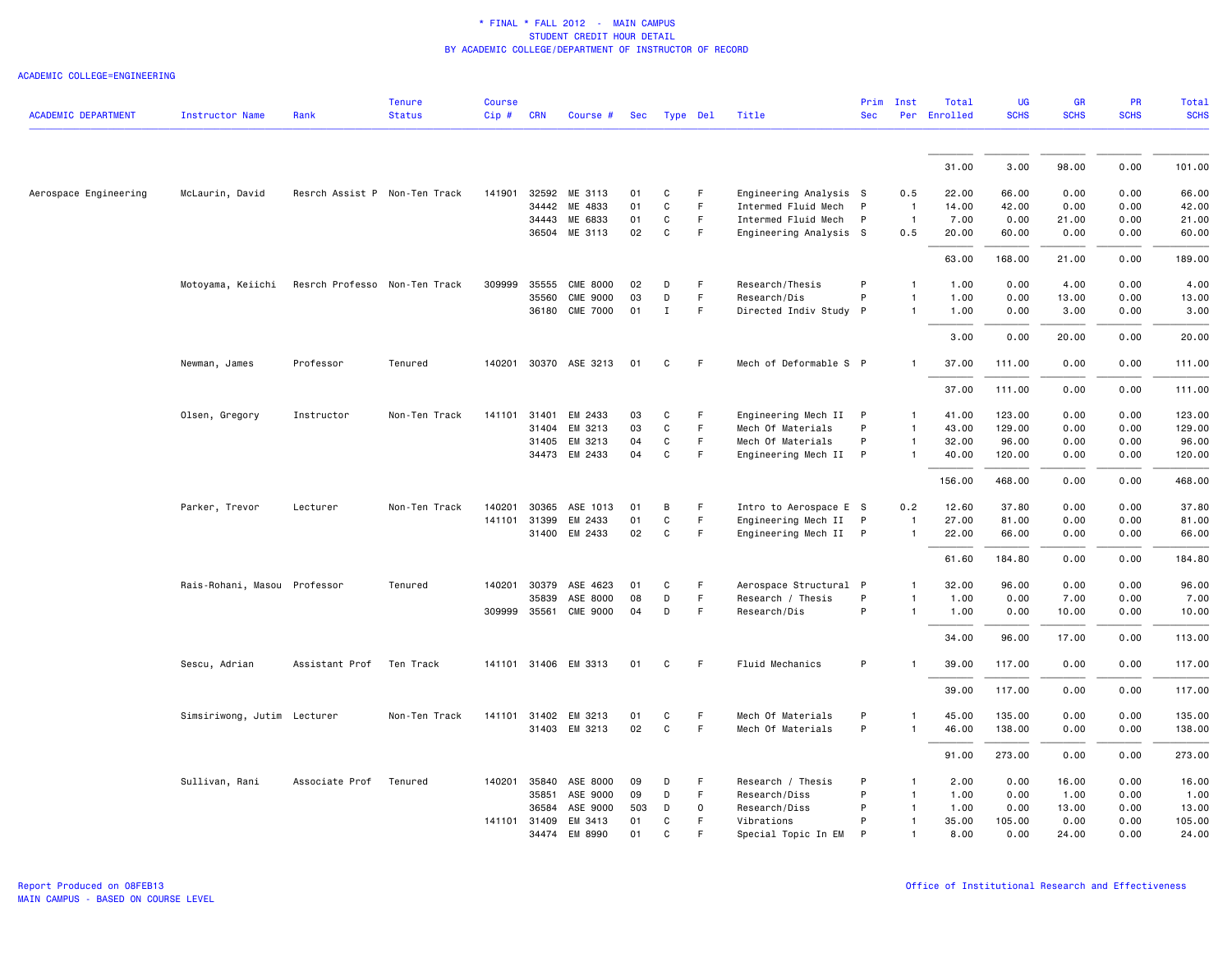ACADEMIC COLLEGE=ENGINEERING

| <b>ACADEMIC DEPARTMENT</b>                        | <b>Instructor Name</b> | Rank                     | <b>Tenure</b><br><b>Status</b> | <b>Course</b><br>$Cip$ # | <b>CRN</b>   | Course #              | Sec      |                | Type Del    | Title                  | Prim<br><b>Sec</b> | Inst                         | Total<br>Per Enrolled | <b>UG</b><br><b>SCHS</b>  | GR<br><b>SCHS</b>         | PR<br><b>SCHS</b>                                                               | <b>Total</b><br><b>SCHS</b>                                                                                                                                                                                                                                                                                                                                                                                                                                                        |
|---------------------------------------------------|------------------------|--------------------------|--------------------------------|--------------------------|--------------|-----------------------|----------|----------------|-------------|------------------------|--------------------|------------------------------|-----------------------|---------------------------|---------------------------|---------------------------------------------------------------------------------|------------------------------------------------------------------------------------------------------------------------------------------------------------------------------------------------------------------------------------------------------------------------------------------------------------------------------------------------------------------------------------------------------------------------------------------------------------------------------------|
|                                                   |                        |                          |                                |                          |              |                       |          |                |             |                        |                    |                              |                       |                           |                           |                                                                                 |                                                                                                                                                                                                                                                                                                                                                                                                                                                                                    |
|                                                   |                        |                          |                                |                          |              |                       |          |                |             |                        |                    |                              | 47.00                 | 105.00                    | 54.00                     | 0.00                                                                            | 159.00                                                                                                                                                                                                                                                                                                                                                                                                                                                                             |
| Aerospace Engineering                             | Thompson, David        | Associate Prof Tenured   |                                |                          |              | 140201 30376 ASE 4343 | 01       | C              | F           | Compressible Aerody    | P                  | $\mathbf{1}$                 | 36.00                 | 108.00                    | 0.00                      | 0.00                                                                            | 108.00                                                                                                                                                                                                                                                                                                                                                                                                                                                                             |
|                                                   |                        |                          |                                |                          | 34467        | ASE 4433              | 01       | C              | F           | Fund Num Grid Gen      | P                  | $\mathbf{1}$                 | 3.00                  | 9.00                      | 0.00                      | 0.00                                                                            | 9.00                                                                                                                                                                                                                                                                                                                                                                                                                                                                               |
|                                                   |                        |                          |                                |                          | 34468        | ASE 6433              | 01       | C              | F.          | Fund Num Grid Gen      | P                  | $\mathbf{1}$                 | 5.00                  | 0.00                      | 15.00                     | 0.00                                                                            | 15.00                                                                                                                                                                                                                                                                                                                                                                                                                                                                              |
|                                                   |                        |                          |                                |                          | 34469        | ASE 6433              | 501      | C              | $\mathbf 0$ | Fund Num Grid Gen      | P                  | $\mathbf{1}$                 | 1.00                  | 0.00                      | 3.00                      | 0.00                                                                            | 3.00                                                                                                                                                                                                                                                                                                                                                                                                                                                                               |
|                                                   |                        |                          |                                |                          | 35841        | ASE 8000              | 10       | D              | F.          | Research / Thesis      | P                  | $\mathbf{1}$                 | 1.00                  | 0.00                      | 7.00                      | 0.00                                                                            | 7.00                                                                                                                                                                                                                                                                                                                                                                                                                                                                               |
|                                                   |                        |                          |                                |                          | 35852        | ASE 9000              | 10       | D              | F           | Research/Diss          | P                  | $\mathbf{1}$                 | 3.00                  | 0.00                      | 21.00                     | 0.00                                                                            | 21.00                                                                                                                                                                                                                                                                                                                                                                                                                                                                              |
|                                                   |                        |                          |                                |                          |              | 36346 ASE 9000        | 501      | D              | $\mathbf 0$ | Research/Diss          | P                  | $\mathbf{1}$                 | 1.00                  | 0.00                      | 1.00                      | 0.00                                                                            | 1.00                                                                                                                                                                                                                                                                                                                                                                                                                                                                               |
|                                                   |                        |                          |                                |                          |              |                       |          |                |             |                        |                    |                              | 50.00                 | 117.00                    | 47.00                     | 0.00                                                                            | 164.00                                                                                                                                                                                                                                                                                                                                                                                                                                                                             |
|                                                   | Walker, Calvin         | Non-Faculty              | Not Applicable                 |                          |              | 140201 30366 ASE 1501 | 01       | E              | F           | Design Competition     | P                  | 0.5                          | 7.00                  | 7.00                      | 0.00                      | 0.00                                                                            | 7.00                                                                                                                                                                                                                                                                                                                                                                                                                                                                               |
|                                                   |                        |                          |                                |                          |              | 30377 ASE 4513        | 01       | B              | F           | Aircraft Design I      | P                  | $\overline{1}$               | 23.00                 | 69.00                     | 0.00                      | 0.00                                                                            | 69.00                                                                                                                                                                                                                                                                                                                                                                                                                                                                              |
|                                                   |                        |                          |                                |                          |              |                       |          |                |             |                        |                    |                              | 30.00                 | 76.00                     | 0.00                      | 0.00                                                                            | 76.00                                                                                                                                                                                                                                                                                                                                                                                                                                                                              |
|                                                   | Walters, Andrew        | Instructor               | Non-Ten Track                  | 141101                   | 31393        | EM 2413               | 01       | C              | F           | Engineering Mech I     | P                  | $\mathbf{1}$                 | 31.00                 | 93.00                     | 0.00                      | 0.00                                                                            | 93.00                                                                                                                                                                                                                                                                                                                                                                                                                                                                              |
|                                                   |                        |                          |                                |                          | 31394        | EM 2413               | 02       | C              | F           | Engineering Mech I     | P                  | $\mathbf{1}$                 | 43.00                 | 129.00                    | 0.00                      | 0.00                                                                            | 129.00                                                                                                                                                                                                                                                                                                                                                                                                                                                                             |
|                                                   |                        |                          |                                |                          | 31395        | EM 2413               | 03       | C              | F           | Engineering Mech I     | P                  | $\mathbf{1}$                 | 45.00                 | 135.00                    | 0.00                      | 0.00                                                                            | 135.00                                                                                                                                                                                                                                                                                                                                                                                                                                                                             |
|                                                   |                        |                          |                                |                          | 31396        | EM 2413               | 04       | C              | F.          | Engineering Mech I     | P                  | $\mathbf{1}$                 | 43.00                 | 129.00                    | 0.00                      | 0.00                                                                            | 129.00                                                                                                                                                                                                                                                                                                                                                                                                                                                                             |
|                                                   |                        |                          |                                |                          | 31397        | EM 2413               | 05       | C              | F           | Engineering Mech I     | P                  | $\mathbf{1}$                 | 44.00                 | 132.00                    | 0.00                      | 0.00                                                                            | 132.00                                                                                                                                                                                                                                                                                                                                                                                                                                                                             |
|                                                   |                        |                          |                                |                          |              | 31398 EM 2413         | 06       | C              | F.          | Engineering Mech I     | P                  | $\mathbf{1}$                 | 42.00                 | 126.00                    | 0.00                      | 0.00                                                                            | 126.00                                                                                                                                                                                                                                                                                                                                                                                                                                                                             |
|                                                   |                        |                          |                                |                          |              |                       |          |                |             |                        |                    |                              | 248.00                | 744.00                    | 0.00                      | 0.00                                                                            | 744.00                                                                                                                                                                                                                                                                                                                                                                                                                                                                             |
|                                                   | Xin, Ming              | Associate Prof Tenured   |                                |                          |              | 140201 30373 ASE 4123 | 01       | C              | F           | Aerospace Controls     | P                  | 1                            | 36.00                 | 108.00                    | 0.00                      | 0.00                                                                            | 108.00                                                                                                                                                                                                                                                                                                                                                                                                                                                                             |
|                                                   |                        |                          |                                |                          |              | 35853 ASE 9000        | 11       | D              | F           | Research/Diss          | P                  | 1                            | 1.00                  | 0.00                      | 4.00                      | 0.00                                                                            | 4.00                                                                                                                                                                                                                                                                                                                                                                                                                                                                               |
|                                                   |                        |                          |                                |                          |              |                       |          |                |             |                        |                    |                              | 37.00                 | 108.00                    | 4.00                      | 0.00                                                                            | 112.00                                                                                                                                                                                                                                                                                                                                                                                                                                                                             |
| ------------------------<br>Aerospace Engineering |                        |                          |                                |                          |              |                       |          |                |             |                        |                    |                              | ========<br>1256.00   | <b>ESSESSE</b><br>3405.00 | <b>SEBBEBEB</b><br>445.00 | $\qquad \qquad \equiv \equiv \equiv \equiv \equiv \equiv \equiv \equiv$<br>0.00 | $\begin{minipage}{0.9\linewidth} \hspace*{-0.2cm} \textbf{if the number of } \textit{if} \textit{if} \textit{if} \textit{if} \textit{if} \textit{if} \textit{if} \textit{if} \textit{if} \textit{if} \textit{if} \textit{if} \textit{if} \textit{if} \textit{if} \textit{if} \textit{if} \textit{if} \textit{if} \textit{if} \textit{if} \textit{if} \textit{if} \textit{if} \textit{if} \textit{if} \textit{if} \textit{if} \textit{if} \textit{if} \textit{if} \text$<br>3850.00 |
| ------------------------                          |                        |                          |                                |                          |              |                       |          |                |             |                        |                    |                              | ========              |                           | <b>SEBBEBEB</b>           |                                                                                 | $\begin{minipage}{0.9\linewidth} \hspace*{-0.2cm} \textbf{if the number of } \textit{if} \textit{if} \textit{if} \textit{if} \textit{if} \textit{if} \textit{if} \textit{if} \textit{if} \textit{if} \textit{if} \textit{if} \textit{if} \textit{if} \textit{if} \textit{if} \textit{if} \textit{if} \textit{if} \textit{if} \textit{if} \textit{if} \textit{if} \textit{if} \textit{if} \textit{if} \textit{if} \textit{if} \textit{if} \textit{if} \textit{if} \text$            |
| Ag & Bio Engineering                              | Cathcart, Thomas       | Professor                | Tenured                        |                          | 140301 35774 | ABE 9000              | 01       | D              | F           | Research / Diss        | P                  | $\overline{1}$               | 1.00                  | 0.00                      | 1.00                      | 0.00                                                                            | 1.00                                                                                                                                                                                                                                                                                                                                                                                                                                                                               |
|                                                   |                        |                          |                                |                          | 36365        | ABE 4990              | 01       | C              | F.          | Special Topic In ABE P |                    | 0.5                          | 6.50                  | 19.50                     | 0.00                      | 0.00                                                                            | 19.50                                                                                                                                                                                                                                                                                                                                                                                                                                                                              |
|                                                   |                        |                          |                                |                          |              | 140501 30029 ABE 4323 | 01       | C              | F           | Phys Sys Biomed Eng P  |                    | $\overline{1}$               | 40.00                 | 120.00                    | 0.00                      | 0.00                                                                            | 120.00                                                                                                                                                                                                                                                                                                                                                                                                                                                                             |
|                                                   |                        |                          |                                |                          |              |                       |          |                |             |                        |                    |                              | 47.50                 | 139.50                    | 1.00                      | 0.00                                                                            | 140.50                                                                                                                                                                                                                                                                                                                                                                                                                                                                             |
|                                                   | Elder, Steven          | Professor                | Tenured                        |                          | 140301 35776 | ABE 9000              | 03       | D              | F           | Research / Diss        | P                  | $\mathbf{1}$                 | 1.00                  | 0.00                      | 3.00                      | 0.00                                                                            | 3.00                                                                                                                                                                                                                                                                                                                                                                                                                                                                               |
|                                                   |                        |                          |                                |                          | 35787        | ABE 8000              | 03       | D              | F           | Research / Thesis      | P                  | $\mathbf{1}$                 | 2.00                  | 0.00                      | 12.00                     | 0.00                                                                            | 12.00                                                                                                                                                                                                                                                                                                                                                                                                                                                                              |
|                                                   |                        |                          |                                |                          | 36327        | ABE 4000              | 02       | $\mathbf{I}$   | F.          | Directed Indiv Study   | P                  | $\mathbf{1}$                 | 1.00                  | 1.00                      | 0.00                      | 0.00                                                                            | 1.00                                                                                                                                                                                                                                                                                                                                                                                                                                                                               |
|                                                   |                        |                          |                                |                          | 140501 30035 | ABE 4613              | 01<br>01 | C<br>C         | F.<br>F     | Biomechanics           | P<br>P             | $\mathbf{1}$<br>$\mathbf{1}$ | 41.00<br>9.00         | 123.00<br>0.00            | 0.00<br>9.00              | 0.00                                                                            | 123.00<br>9.00                                                                                                                                                                                                                                                                                                                                                                                                                                                                     |
|                                                   |                        |                          |                                |                          |              | 30048 ABE 8511        |          |                |             | Jrnl Rev Biomed Eng    |                    |                              |                       |                           |                           | 0.00                                                                            |                                                                                                                                                                                                                                                                                                                                                                                                                                                                                    |
|                                                   |                        |                          |                                |                          |              |                       |          |                |             |                        |                    |                              | 54.00                 | 124.00                    | 24.00                     | 0.00                                                                            | 148.00                                                                                                                                                                                                                                                                                                                                                                                                                                                                             |
|                                                   | Gilbert, Jerome        | Non-Faculty              | Not Applicable                 |                          |              | 309999 32836 NSE 4200 | 02       | $\overline{A}$ | F           | Natl Student Exch.     | P                  | $\mathbf{1}$                 | 1.00                  | 12.00                     | 0.00                      | 0.00                                                                            | 12.00                                                                                                                                                                                                                                                                                                                                                                                                                                                                              |
|                                                   |                        |                          |                                |                          |              |                       |          |                |             |                        |                    |                              | 1.00                  | 12.00                     | 0.00                      | 0.00                                                                            | 12.00                                                                                                                                                                                                                                                                                                                                                                                                                                                                              |
|                                                   | Liao, Jun              | Assistant Prof Ten Track |                                |                          |              | 140301 30039 ABE 4911 | 01       | S              | F           | Engineering Seminar P  |                    | $\mathbf{1}$                 | 40.00                 | 40.00                     | 0.00                      | 0.00                                                                            | 40.00                                                                                                                                                                                                                                                                                                                                                                                                                                                                              |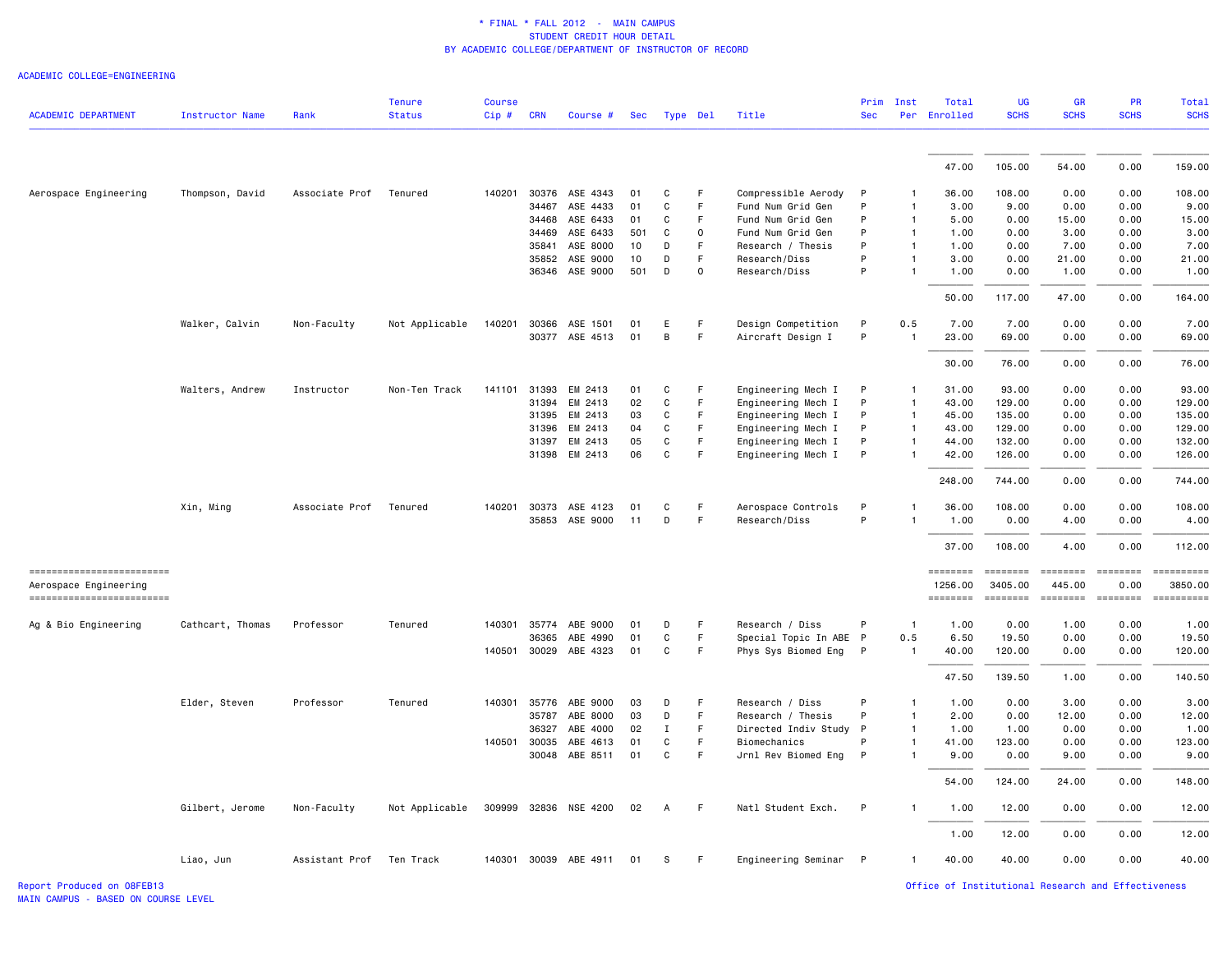#### ACADEMIC COLLEGE=ENGINEERING

|                                                    |                                                  |                               | <b>Tenure</b> | <b>Course</b> |              |                       |     |             |             |                        | Prim       | Inst           | Total              | UG                                                                                                                                                                                                                                                                                                                                                                                                                                                                                                | <b>GR</b>                                                                                                                                                                                                                                                                                                                                                                                                                                                                                      | <b>PR</b>                                                                                                                                                                                                                                                                                                                                                                                                                                                                                      | Total                                                                                                                                                                                                                                                                                                                                                                                                                    |
|----------------------------------------------------|--------------------------------------------------|-------------------------------|---------------|---------------|--------------|-----------------------|-----|-------------|-------------|------------------------|------------|----------------|--------------------|---------------------------------------------------------------------------------------------------------------------------------------------------------------------------------------------------------------------------------------------------------------------------------------------------------------------------------------------------------------------------------------------------------------------------------------------------------------------------------------------------|------------------------------------------------------------------------------------------------------------------------------------------------------------------------------------------------------------------------------------------------------------------------------------------------------------------------------------------------------------------------------------------------------------------------------------------------------------------------------------------------|------------------------------------------------------------------------------------------------------------------------------------------------------------------------------------------------------------------------------------------------------------------------------------------------------------------------------------------------------------------------------------------------------------------------------------------------------------------------------------------------|--------------------------------------------------------------------------------------------------------------------------------------------------------------------------------------------------------------------------------------------------------------------------------------------------------------------------------------------------------------------------------------------------------------------------|
| <b>ACADEMIC DEPARTMENT</b>                         | Instructor Name                                  | Rank                          | <b>Status</b> | Cip#          | <b>CRN</b>   | Course #              | Sec | Type Del    |             | Title                  | <b>Sec</b> |                | Per Enrolled       | <b>SCHS</b>                                                                                                                                                                                                                                                                                                                                                                                                                                                                                       | <b>SCHS</b>                                                                                                                                                                                                                                                                                                                                                                                                                                                                                    | <b>SCHS</b>                                                                                                                                                                                                                                                                                                                                                                                                                                                                                    | <b>SCHS</b>                                                                                                                                                                                                                                                                                                                                                                                                              |
| Ag & Bio Engineering                               | Liao, Jun                                        | Assistant Prof                | Ten Track     | 140301        |              | 35777 ABE 9000        | 04  | D           | F           | Research / Diss        | P          | $\mathbf{1}$   | 4.00               | 0.00                                                                                                                                                                                                                                                                                                                                                                                                                                                                                              | 27.00                                                                                                                                                                                                                                                                                                                                                                                                                                                                                          | 0.00                                                                                                                                                                                                                                                                                                                                                                                                                                                                                           | 27.00                                                                                                                                                                                                                                                                                                                                                                                                                    |
|                                                    |                                                  |                               |               |               | 35788        | ABE 8000              | 04  | D           | F           | Research / Thesis      | P          | $\mathbf{1}$   | 1.00               | 0.00                                                                                                                                                                                                                                                                                                                                                                                                                                                                                              | 1.00                                                                                                                                                                                                                                                                                                                                                                                                                                                                                           | 0.00                                                                                                                                                                                                                                                                                                                                                                                                                                                                                           | 1.00                                                                                                                                                                                                                                                                                                                                                                                                                     |
|                                                    |                                                  |                               |               | 140501        | 30037        | ABE 4723              | 01  | C           | F           | Tissue Engineering     | P          | $\mathbf{1}$   | 29.00              | 87.00                                                                                                                                                                                                                                                                                                                                                                                                                                                                                             | 0.00                                                                                                                                                                                                                                                                                                                                                                                                                                                                                           | 0.00                                                                                                                                                                                                                                                                                                                                                                                                                                                                                           | 87.00                                                                                                                                                                                                                                                                                                                                                                                                                    |
|                                                    |                                                  |                               |               |               | 30047        | ABE 6723              | 01  | C           | F.          | Tissue Engineering     | P          | $\mathbf{1}$   | 2.00               | 0.00                                                                                                                                                                                                                                                                                                                                                                                                                                                                                              | 6.00                                                                                                                                                                                                                                                                                                                                                                                                                                                                                           | 0.00                                                                                                                                                                                                                                                                                                                                                                                                                                                                                           | 6.00                                                                                                                                                                                                                                                                                                                                                                                                                     |
|                                                    |                                                  |                               |               |               | 150699 30040 | ABE 4961              | 01  | s           | F           | Seminar                | P          | $\mathbf{1}$   | 19.00              | 19.00                                                                                                                                                                                                                                                                                                                                                                                                                                                                                             | 0.00                                                                                                                                                                                                                                                                                                                                                                                                                                                                                           | 0.00                                                                                                                                                                                                                                                                                                                                                                                                                                                                                           | 19.00                                                                                                                                                                                                                                                                                                                                                                                                                    |
|                                                    |                                                  |                               |               |               |              |                       |     |             |             |                        |            |                | 95.00              | 146.00                                                                                                                                                                                                                                                                                                                                                                                                                                                                                            | 34.00                                                                                                                                                                                                                                                                                                                                                                                                                                                                                          | 0.00                                                                                                                                                                                                                                                                                                                                                                                                                                                                                           | 180.00                                                                                                                                                                                                                                                                                                                                                                                                                   |
|                                                    | Parajuli, Prem                                   | Assistant Prof                | Ten Track     |               |              | 140301 35114 ABE 4000 | 01  | Ι.          | F           | Directed Indiv Study P |            | $\mathbf{1}$   | 1.00               | 3.00                                                                                                                                                                                                                                                                                                                                                                                                                                                                                              | 0.00                                                                                                                                                                                                                                                                                                                                                                                                                                                                                           | 0.00                                                                                                                                                                                                                                                                                                                                                                                                                                                                                           | 3.00                                                                                                                                                                                                                                                                                                                                                                                                                     |
|                                                    |                                                  |                               |               |               | 35778        | ABE 9000              | 05  | D           | F           | Research / Diss        | P          | $\mathbf{1}$   | 1.00               | 0.00                                                                                                                                                                                                                                                                                                                                                                                                                                                                                              | 9.00                                                                                                                                                                                                                                                                                                                                                                                                                                                                                           | 0.00                                                                                                                                                                                                                                                                                                                                                                                                                                                                                           | 9.00                                                                                                                                                                                                                                                                                                                                                                                                                     |
|                                                    |                                                  |                               |               |               | 36422        | ABE 4000              | 04  | Ι.          | F           | Directed Indiv Study P |            | $\mathbf{1}$   | 1.00               | 3.00                                                                                                                                                                                                                                                                                                                                                                                                                                                                                              | 0.00                                                                                                                                                                                                                                                                                                                                                                                                                                                                                           | 0.00                                                                                                                                                                                                                                                                                                                                                                                                                                                                                           | 3.00                                                                                                                                                                                                                                                                                                                                                                                                                     |
|                                                    |                                                  |                               |               |               | 36431        | ABE 4000              | 05  | Ι.          | F           | Directed Indiv Study P |            | $\mathbf{1}$   | 1.00               | 3.00                                                                                                                                                                                                                                                                                                                                                                                                                                                                                              | 0.00                                                                                                                                                                                                                                                                                                                                                                                                                                                                                           | 0.00                                                                                                                                                                                                                                                                                                                                                                                                                                                                                           | 3.00                                                                                                                                                                                                                                                                                                                                                                                                                     |
|                                                    |                                                  |                               |               |               |              | 150699 30017 ABE 1863 | 01  | C           | F           | Eng Tech In Ag         | P          | $\mathbf{1}$   | 36.00              | 108.00                                                                                                                                                                                                                                                                                                                                                                                                                                                                                            | 0.00                                                                                                                                                                                                                                                                                                                                                                                                                                                                                           | 0.00                                                                                                                                                                                                                                                                                                                                                                                                                                                                                           | 108.00                                                                                                                                                                                                                                                                                                                                                                                                                   |
|                                                    |                                                  |                               |               |               |              |                       |     |             |             |                        |            |                | 40.00              | 117.00                                                                                                                                                                                                                                                                                                                                                                                                                                                                                            | 9.00                                                                                                                                                                                                                                                                                                                                                                                                                                                                                           | 0.00                                                                                                                                                                                                                                                                                                                                                                                                                                                                                           | 126.00                                                                                                                                                                                                                                                                                                                                                                                                                   |
|                                                    | Prabhu, Rajkumar                                 | Resrch Assist P Non-Ten Track |               |               |              | 140501 30038 ABE 4813 | 01  | В           | $\mathsf F$ | Prin of Engr Design S  |            | 0.5            | 21.50              | 64.50                                                                                                                                                                                                                                                                                                                                                                                                                                                                                             | 0.00                                                                                                                                                                                                                                                                                                                                                                                                                                                                                           | 0.00                                                                                                                                                                                                                                                                                                                                                                                                                                                                                           | 64.50                                                                                                                                                                                                                                                                                                                                                                                                                    |
|                                                    |                                                  |                               |               |               |              |                       |     |             |             |                        |            |                | 21.50              | 64.50                                                                                                                                                                                                                                                                                                                                                                                                                                                                                             | 0.00                                                                                                                                                                                                                                                                                                                                                                                                                                                                                           | 0.00                                                                                                                                                                                                                                                                                                                                                                                                                                                                                           | 64.50                                                                                                                                                                                                                                                                                                                                                                                                                    |
|                                                    | Srinivasan, Radhak Resrch Assist P Non-Ten Track |                               |               | 140301        | 35780        | ABE 9000              | 07  | D           | F           | Research / Diss        | P          | $\mathbf{1}$   | 2.00               | 0.00                                                                                                                                                                                                                                                                                                                                                                                                                                                                                              | 18.00                                                                                                                                                                                                                                                                                                                                                                                                                                                                                          | 0.00                                                                                                                                                                                                                                                                                                                                                                                                                                                                                           | 18.00                                                                                                                                                                                                                                                                                                                                                                                                                    |
|                                                    |                                                  |                               |               | 150699        | 30031        | ABE 4473              | 01  | C           | F           | Electrical Applicati P |            | $\mathbf{1}$   | 27.00              | 81.00                                                                                                                                                                                                                                                                                                                                                                                                                                                                                             | 0.00                                                                                                                                                                                                                                                                                                                                                                                                                                                                                           | 0.00                                                                                                                                                                                                                                                                                                                                                                                                                                                                                           | 81.00                                                                                                                                                                                                                                                                                                                                                                                                                    |
|                                                    |                                                  |                               |               |               | 30032        | ABE 4473              | 02  | К           | E           | Electrical Applicati P |            | $\mathbf{1}$   | 27.00              | 0.00                                                                                                                                                                                                                                                                                                                                                                                                                                                                                              | 0.00                                                                                                                                                                                                                                                                                                                                                                                                                                                                                           | 0.00                                                                                                                                                                                                                                                                                                                                                                                                                                                                                           | 0.00                                                                                                                                                                                                                                                                                                                                                                                                                     |
|                                                    |                                                  |                               |               |               | 30042        | ABE 6473              | 01  | C           | F.          | Electrical Applicati P |            | $\mathbf{1}$   | 2.00               | 0.00                                                                                                                                                                                                                                                                                                                                                                                                                                                                                              | 6.00                                                                                                                                                                                                                                                                                                                                                                                                                                                                                           | 0.00                                                                                                                                                                                                                                                                                                                                                                                                                                                                                           | 6.00                                                                                                                                                                                                                                                                                                                                                                                                                     |
|                                                    |                                                  |                               |               |               | 30043        | ABE 6473              | 02  | К           | $\mathsf F$ | Electrical Applicati P |            | $\mathbf{1}$   | 2.00               | 0.00                                                                                                                                                                                                                                                                                                                                                                                                                                                                                              | 0.00                                                                                                                                                                                                                                                                                                                                                                                                                                                                                           | 0.00                                                                                                                                                                                                                                                                                                                                                                                                                                                                                           | 0.00                                                                                                                                                                                                                                                                                                                                                                                                                     |
|                                                    |                                                  |                               |               |               |              |                       |     |             |             |                        |            |                | 60.00              | 81.00                                                                                                                                                                                                                                                                                                                                                                                                                                                                                             | 24.00                                                                                                                                                                                                                                                                                                                                                                                                                                                                                          | 0.00                                                                                                                                                                                                                                                                                                                                                                                                                                                                                           | 105.00                                                                                                                                                                                                                                                                                                                                                                                                                   |
|                                                    | To, Suminto                                      | Professor                     | Tenured       |               | 140301 36365 | ABE 4990              | 01  | C           | F           | Special Topic In ABE S |            | 0.5            | 6.50               | 19.50                                                                                                                                                                                                                                                                                                                                                                                                                                                                                             | 0.00                                                                                                                                                                                                                                                                                                                                                                                                                                                                                           | 0.00                                                                                                                                                                                                                                                                                                                                                                                                                                                                                           | 19.50                                                                                                                                                                                                                                                                                                                                                                                                                    |
|                                                    |                                                  |                               |               |               | 36383        | ABE 4000              | 03  | Ι.          | $\mathsf F$ | Directed Indiv Study P |            | $\overline{1}$ | 1.00               | 3.00                                                                                                                                                                                                                                                                                                                                                                                                                                                                                              | 0.00                                                                                                                                                                                                                                                                                                                                                                                                                                                                                           | 0.00                                                                                                                                                                                                                                                                                                                                                                                                                                                                                           | 3.00                                                                                                                                                                                                                                                                                                                                                                                                                     |
|                                                    |                                                  |                               |               | 140501        | 30024        | ABE 3413              | 01  | C           | F           | Bioinstrumentation I P |            | $\overline{1}$ | 64.00              | 192.00                                                                                                                                                                                                                                                                                                                                                                                                                                                                                            | 0.00                                                                                                                                                                                                                                                                                                                                                                                                                                                                                           | 0.00                                                                                                                                                                                                                                                                                                                                                                                                                                                                                           | 192.00                                                                                                                                                                                                                                                                                                                                                                                                                   |
|                                                    |                                                  |                               |               |               | 30025        | ABE 3413              | 02  | К           | $\mathsf F$ | Bioinstrumentation I P |            | $\overline{1}$ | 36.00              | 0.00                                                                                                                                                                                                                                                                                                                                                                                                                                                                                              | 0.00                                                                                                                                                                                                                                                                                                                                                                                                                                                                                           | 0.00                                                                                                                                                                                                                                                                                                                                                                                                                                                                                           | 0.00                                                                                                                                                                                                                                                                                                                                                                                                                     |
|                                                    |                                                  |                               |               |               | 30026        | ABE 3413              | 03  | К           | F           | Bioinstrumentation I P |            | $\mathbf{1}$   | 28.00              | 0.00                                                                                                                                                                                                                                                                                                                                                                                                                                                                                              | 0.00                                                                                                                                                                                                                                                                                                                                                                                                                                                                                           | 0.00                                                                                                                                                                                                                                                                                                                                                                                                                                                                                           | 0.00                                                                                                                                                                                                                                                                                                                                                                                                                     |
|                                                    |                                                  |                               |               |               |              |                       |     |             |             |                        |            |                | 135.50             | 214.50                                                                                                                                                                                                                                                                                                                                                                                                                                                                                            | 0.00                                                                                                                                                                                                                                                                                                                                                                                                                                                                                           | 0.00                                                                                                                                                                                                                                                                                                                                                                                                                                                                                           | 214.50                                                                                                                                                                                                                                                                                                                                                                                                                   |
|                                                    | Warnock, James                                   | Associate Prof                | Tenured       | 140301        | 35793        | ABE 8000              | 09  | D           | F           | Research / Thesis      | P          | $\mathbf{1}$   | 2.00               | 0.00                                                                                                                                                                                                                                                                                                                                                                                                                                                                                              | 17.00                                                                                                                                                                                                                                                                                                                                                                                                                                                                                          | 0.00                                                                                                                                                                                                                                                                                                                                                                                                                                                                                           | 17.00                                                                                                                                                                                                                                                                                                                                                                                                                    |
|                                                    |                                                  |                               |               | 140501        | 30033        | ABE 4523              | 01  | $\mathbf C$ | $\mathsf F$ | Biomedical Materials P |            | $\mathbf{1}$   | 17.00              | 51.00                                                                                                                                                                                                                                                                                                                                                                                                                                                                                             | 0.00                                                                                                                                                                                                                                                                                                                                                                                                                                                                                           | 0.00                                                                                                                                                                                                                                                                                                                                                                                                                                                                                           | 51.00                                                                                                                                                                                                                                                                                                                                                                                                                    |
|                                                    |                                                  |                               |               |               | 30034        | ABE 4523              | H01 | $\mathbf C$ | $\mathsf F$ | Honors Biomedical Ma P |            | $\mathbf{1}$   | 4.00               | 12.00                                                                                                                                                                                                                                                                                                                                                                                                                                                                                             | 0.00                                                                                                                                                                                                                                                                                                                                                                                                                                                                                           | 0.00                                                                                                                                                                                                                                                                                                                                                                                                                                                                                           | 12.00                                                                                                                                                                                                                                                                                                                                                                                                                    |
|                                                    |                                                  |                               |               |               |              | 34294 ABE 4523        | 02  | C           | $\mathsf F$ | Biomedical Materials P |            | $\mathbf{1}$   | 10.00              | 30.00                                                                                                                                                                                                                                                                                                                                                                                                                                                                                             | 0.00                                                                                                                                                                                                                                                                                                                                                                                                                                                                                           | 0.00                                                                                                                                                                                                                                                                                                                                                                                                                                                                                           | 30.00                                                                                                                                                                                                                                                                                                                                                                                                                    |
|                                                    |                                                  |                               |               |               |              |                       |     |             |             |                        |            |                | 33.00              | 93.00                                                                                                                                                                                                                                                                                                                                                                                                                                                                                             | 17.00                                                                                                                                                                                                                                                                                                                                                                                                                                                                                          | 0.00                                                                                                                                                                                                                                                                                                                                                                                                                                                                                           | 110.00                                                                                                                                                                                                                                                                                                                                                                                                                   |
|                                                    | Williams, Lakiesha Assistant Prof Ten Track      |                               |               |               | 140301 35783 | ABE 9000              | 10  | D           | F           | Research / Diss        | P          | $\overline{1}$ | 3.00               | 0.00                                                                                                                                                                                                                                                                                                                                                                                                                                                                                              | 21.00                                                                                                                                                                                                                                                                                                                                                                                                                                                                                          | 0.00                                                                                                                                                                                                                                                                                                                                                                                                                                                                                           | 21.00                                                                                                                                                                                                                                                                                                                                                                                                                    |
|                                                    |                                                  |                               |               |               | 35794        | ABE 8000              | 10  | D           | F           | Research / Thesis      | P          | $\overline{1}$ | 2.00               | 0.00                                                                                                                                                                                                                                                                                                                                                                                                                                                                                              | 6.00                                                                                                                                                                                                                                                                                                                                                                                                                                                                                           | 0.00                                                                                                                                                                                                                                                                                                                                                                                                                                                                                           | 6.00                                                                                                                                                                                                                                                                                                                                                                                                                     |
|                                                    |                                                  |                               |               | 140501        | 30018        | ABE 1911              | 01  | C           | F           | Eng In Life Sciences P |            | -1             | 145.00             | 145.00                                                                                                                                                                                                                                                                                                                                                                                                                                                                                            | 0.00                                                                                                                                                                                                                                                                                                                                                                                                                                                                                           | 0.00                                                                                                                                                                                                                                                                                                                                                                                                                                                                                           | 145.00                                                                                                                                                                                                                                                                                                                                                                                                                   |
|                                                    |                                                  |                               |               |               |              | 30038 ABE 4813        | 01  | B           | F           | Prin of Engr Design P  |            | 0.5            | 21.50              | 64.50                                                                                                                                                                                                                                                                                                                                                                                                                                                                                             | 0.00                                                                                                                                                                                                                                                                                                                                                                                                                                                                                           | 0.00                                                                                                                                                                                                                                                                                                                                                                                                                                                                                           | 64.50                                                                                                                                                                                                                                                                                                                                                                                                                    |
|                                                    |                                                  |                               |               |               |              |                       |     |             |             |                        |            |                | 171.50             | 209.50                                                                                                                                                                                                                                                                                                                                                                                                                                                                                            | 27.00                                                                                                                                                                                                                                                                                                                                                                                                                                                                                          | 0.00                                                                                                                                                                                                                                                                                                                                                                                                                                                                                           | 236.50                                                                                                                                                                                                                                                                                                                                                                                                                   |
| ==========================<br>Ag & Bio Engineering |                                                  |                               |               |               |              |                       |     |             |             |                        |            |                | ========<br>659.00 | $\begin{array}{cccccccccc} \multicolumn{2}{c}{} & \multicolumn{2}{c}{} & \multicolumn{2}{c}{} & \multicolumn{2}{c}{} & \multicolumn{2}{c}{} & \multicolumn{2}{c}{} & \multicolumn{2}{c}{} & \multicolumn{2}{c}{} & \multicolumn{2}{c}{} & \multicolumn{2}{c}{} & \multicolumn{2}{c}{} & \multicolumn{2}{c}{} & \multicolumn{2}{c}{} & \multicolumn{2}{c}{} & \multicolumn{2}{c}{} & \multicolumn{2}{c}{} & \multicolumn{2}{c}{} & \multicolumn{2}{c}{} & \multicolumn{2}{c}{} & \mult$<br>1201.00 | $\begin{array}{cccccc} \multicolumn{2}{c}{} & \multicolumn{2}{c}{} & \multicolumn{2}{c}{} & \multicolumn{2}{c}{} & \multicolumn{2}{c}{} & \multicolumn{2}{c}{} & \multicolumn{2}{c}{} & \multicolumn{2}{c}{} & \multicolumn{2}{c}{} & \multicolumn{2}{c}{} & \multicolumn{2}{c}{} & \multicolumn{2}{c}{} & \multicolumn{2}{c}{} & \multicolumn{2}{c}{} & \multicolumn{2}{c}{} & \multicolumn{2}{c}{} & \multicolumn{2}{c}{} & \multicolumn{2}{c}{} & \multicolumn{2}{c}{} & \multic$<br>136.00 | $\begin{array}{cccccccccc} \multicolumn{2}{c}{} & \multicolumn{2}{c}{} & \multicolumn{2}{c}{} & \multicolumn{2}{c}{} & \multicolumn{2}{c}{} & \multicolumn{2}{c}{} & \multicolumn{2}{c}{} & \multicolumn{2}{c}{} & \multicolumn{2}{c}{} & \multicolumn{2}{c}{} & \multicolumn{2}{c}{} & \multicolumn{2}{c}{} & \multicolumn{2}{c}{} & \multicolumn{2}{c}{} & \multicolumn{2}{c}{} & \multicolumn{2}{c}{} & \multicolumn{2}{c}{} & \multicolumn{2}{c}{} & \multicolumn{2}{c}{} & \mult$<br>0.00 | ==========<br>1337.00                                                                                                                                                                                                                                                                                                                                                                                                    |
| -------------------------                          |                                                  |                               |               |               |              |                       |     |             |             |                        |            |                | ========           | ========                                                                                                                                                                                                                                                                                                                                                                                                                                                                                          | <b>SEEBEEBE</b>                                                                                                                                                                                                                                                                                                                                                                                                                                                                                | <b>ESSESSE</b>                                                                                                                                                                                                                                                                                                                                                                                                                                                                                 | $\begin{minipage}{0.03\linewidth} \hspace*{-0.2cm} \textbf{if} \hspace*{-0.3cm} \textbf{if} \hspace*{-0.3cm} \textbf{if} \hspace*{-0.3cm} \textbf{if} \hspace*{-0.3cm} \textbf{if} \hspace*{-0.3cm} \textbf{if} \hspace*{-0.3cm} \textbf{if} \hspace*{-0.3cm} \textbf{if} \hspace*{-0.3cm} \textbf{if} \hspace*{-0.3cm} \textbf{if} \hspace*{-0.3cm} \textbf{if} \hspace*{-0.3cm} \textbf{if} \hspace*{-0.3cm} \textbf{$ |
| Chemical Engineering                               | Bricka, Ray                                      | Associate Prof Tenured        |               |               |              | 140701 30761 CHE 4134 | 01  | C           | -F          | Process Design         | P          | $\mathbf{1}$   | 45.00              | 180.00                                                                                                                                                                                                                                                                                                                                                                                                                                                                                            | 0.00                                                                                                                                                                                                                                                                                                                                                                                                                                                                                           | 0.00                                                                                                                                                                                                                                                                                                                                                                                                                                                                                           | 180.00                                                                                                                                                                                                                                                                                                                                                                                                                   |
|                                                    |                                                  |                               |               |               |              |                       |     |             |             |                        |            |                |                    |                                                                                                                                                                                                                                                                                                                                                                                                                                                                                                   |                                                                                                                                                                                                                                                                                                                                                                                                                                                                                                |                                                                                                                                                                                                                                                                                                                                                                                                                                                                                                |                                                                                                                                                                                                                                                                                                                                                                                                                          |

MAIN CAMPUS - BASED ON COURSE LEVEL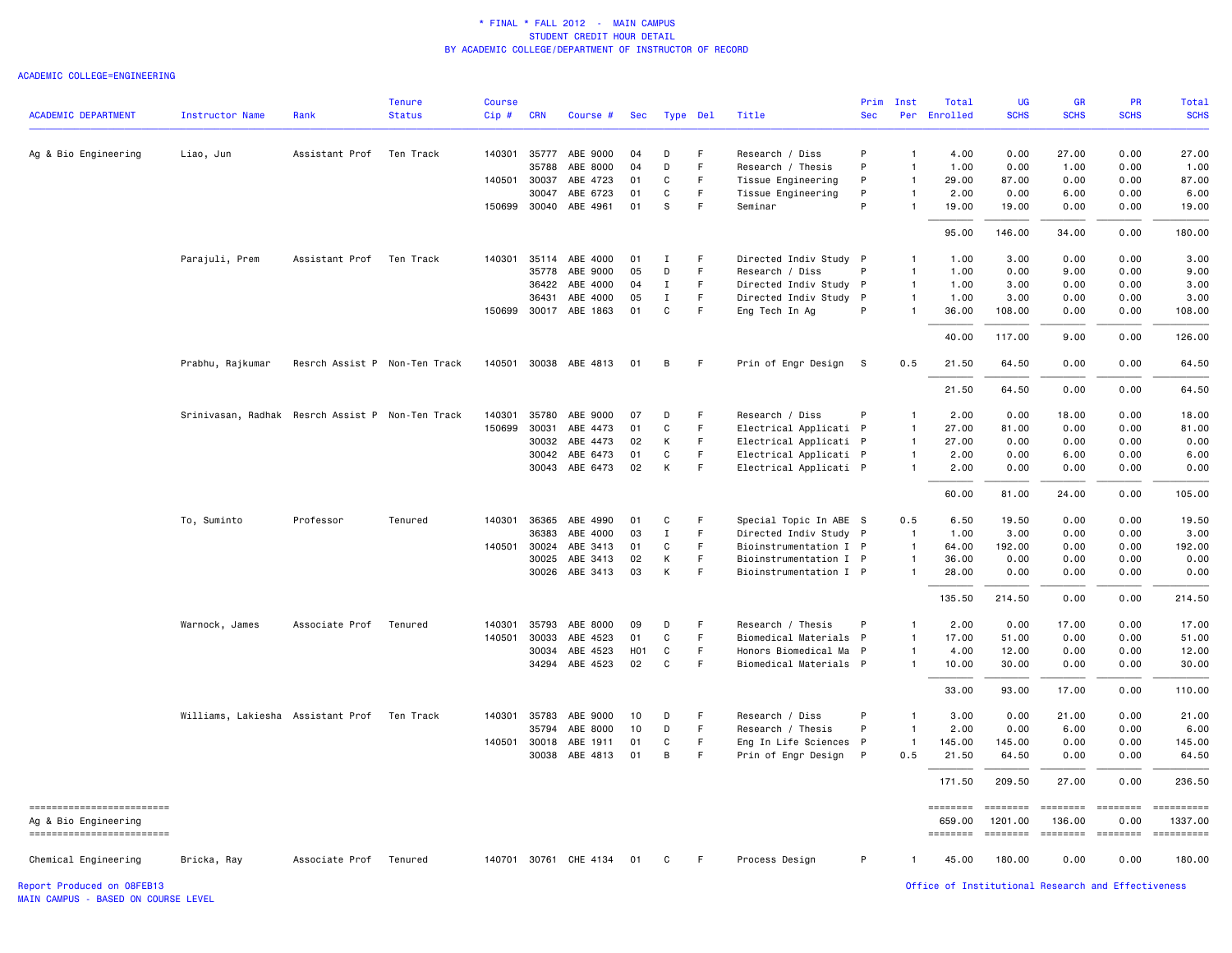|                            |                        |                        | <b>Tenure</b>  | <b>Course</b> |              |                       |                  |             |             |                        | Prim       | Inst           | Total        | UG          | <b>GR</b>   | <b>PR</b>   | Total       |
|----------------------------|------------------------|------------------------|----------------|---------------|--------------|-----------------------|------------------|-------------|-------------|------------------------|------------|----------------|--------------|-------------|-------------|-------------|-------------|
| <b>ACADEMIC DEPARTMENT</b> | <b>Instructor Name</b> | Rank                   | <b>Status</b>  | Cip#          | <b>CRN</b>   | Course #              | Sec              | Type Del    |             | Title                  | <b>Sec</b> |                | Per Enrolled | <b>SCHS</b> | <b>SCHS</b> | <b>SCHS</b> | <b>SCHS</b> |
| Chemical Engineering       | Bricka, Ray            | Associate Prof         | Tenured        | 140701        | 30762        | CHE 4134              | 02               | К           | F.          | Process Design         | P          | $\mathbf{1}$   | 45.00        | 0.00        | 0.00        | 0.00        | 0.00        |
|                            |                        |                        |                |               | 30765        | CHE 6134              | 01               | C           | F           | Process Design         | P          | $\overline{1}$ | 1.00         | 0.00        | 4.00        | 0.00        | 4.00        |
|                            |                        |                        |                |               | 30766        | CHE 6134              | 02               | К           | F.          | Prodess Design         | P          | $\overline{1}$ | 1.00         | 0.00        | 0.00        | 0.00        | 0.00        |
|                            |                        |                        |                |               | 34372        | CHE 4633              | 01               | C           | F.          | Chemical Pro Safety    | P          | $\overline{1}$ | 15.00        | 45.00       | 0.00        | 0.00        | 45.00       |
|                            |                        |                        |                |               | 35626        | CHE 8000              | 01               | D           | F           | Research / Thesis      | P          | $\mathbf{1}$   | 5.00         | 0.00        | 5.00        | 0.00        | 5.00        |
|                            |                        |                        |                |               |              | 35636 CHE 9000        | 01               | D           | F           | Research/Diss          | P          | $\overline{1}$ | 4.00         | 0.00        | 11.00       | 0.00        | 11.00       |
|                            |                        |                        |                |               |              |                       |                  |             |             |                        |            |                | 116.00       | 225.00      | 20.00       | 0.00        | 245.00      |
|                            | Elmore, Billy          | Associate Prof Tenured |                |               |              | 140701 30753 CHE 1101 | 01               | C           | F.          | CHE Fresh Seminar      | P          | 1              | 90.00        | 90.00       | 0.00        | 0.00        | 90.00       |
|                            |                        |                        |                |               |              | 30758 CHE 3222        | 01               | L           | F           | Chem Eng Lab I         | P          | $\overline{1}$ | 43.00        | 86.00       | 0.00        | 0.00        | 86.00       |
|                            |                        |                        |                |               |              |                       |                  |             |             |                        |            |                | 133.00       | 176.00      | 0.00        | 0.00        | 176.00      |
|                            | French, William        | Associate Prof         | Tenured        | 140701        | 30754        | CHE 2114              | 01               | C           | F.          | Mass & Energy Bal      | P          | $\mathbf{1}$   | 88.00        | 352.00      | 0.00        | 0.00        | 352.00      |
|                            |                        |                        |                |               | 30755        | CHE 2114              | 02               | К           | F           | Mass & Energy Bal      | P          | $\mathbf{1}$   | 88.00        | 0.00        | 0.00        | 0.00        | 0.00        |
|                            |                        |                        |                |               | 35628        | CHE 8000              | 03               | D           | F.          | Research / Thesis      | P          | $\mathbf{1}$   | 1.00         | 0.00        | 1.00        | 0.00        | 1.00        |
|                            |                        |                        |                |               | 35638        | CHE 9000              | 03               | D           | $\mathsf F$ | Research/Diss          | P          | -1             | 1.00         | 0.00        | 6.00        | 0.00        | 6.00        |
|                            |                        |                        |                |               |              |                       |                  |             |             |                        |            |                | 178.00       | 352.00      | 7.00        | 0.00        | 359.00      |
|                            | Hernandez, Rafael      | Associate Prof         | Tenured        | 140701        | 34432        | CHE 4990              | 01               | C           | F.          | Special Topic in CHE P |            | $\mathbf{1}$   | 9.00         | 27.00       | 0.00        | 0.00        | 27.00       |
|                            |                        |                        |                |               | 34433        | CHE 6990              | 01               | $\mathbf C$ | F           | Special Topic In CHE P |            | $\mathbf{1}$   | 5.00         | 0.00        | 15.00       | 0.00        | 15.00       |
|                            |                        |                        |                |               |              | 35639 CHE 9000        | 04               | D           | F           | Research/Diss          | P          | $\mathbf{1}$   | 3.00         | 0.00        | 24.00       | 0.00        | 24.00       |
|                            |                        |                        |                |               |              |                       |                  |             |             |                        |            |                | 17.00        | 27.00       | 39.00       | 0.00        | 66.00       |
|                            | Hill, Priscilla        | Associate Prof         | Tenured        | 140701        | 30752        | CHE 1001              | F <sub>0</sub> 1 | C           | F           | First Year Seminar     | P          | $\mathbf{1}$   | 24.00        | 24.00       | 0.00        | 0.00        | 24.00       |
|                            |                        |                        |                |               | 30756        | CHE 3123              | 01               | C           | F.          | Chem En Thermo II      | P          | -1             | 25.00        | 75.00       | 0.00        | 0.00        | 75.00       |
|                            |                        |                        |                |               |              | 141001 35873 ECE 1001 | <b>F01</b>       | $\mathbf c$ | F           | First Year Seminar     | P          | $\mathbf{1}$   | 3.00         | 3.00        | 0.00        | 0.00        | 3.00        |
|                            |                        |                        |                |               |              |                       |                  |             |             |                        |            |                | 52.00        | 102.00      | 0.00        | 0.00        | 102.00      |
|                            | Keith, Jason           | Professor              | Tenured        |               | 140701 30768 | CHE 8011              | 01               | S           | F.          | Chem En Seminar        | P          | $\mathbf{1}$   | 9.00         | 0.00        | 9.00        | 0.00        | 9.00        |
|                            |                        |                        |                |               | 34371        | CHE 8223              | 01               | $\mathbf C$ | $\mathsf F$ | Adv Process Comp       | P          | $\mathbf{1}$   | 4.00         | 0.00        | 12.00       | 0.00        | 12.00       |
|                            |                        |                        |                |               |              | 35641 CHE 9000        | 06               | D           | F           | Research/Diss          | P          | $\mathbf{1}$   | 1.00         | 0.00        | 3.00        | 0.00        | 3.00        |
|                            |                        |                        |                |               |              |                       |                  |             |             |                        |            |                | 14.00        | 0.00        | 24.00       | 0.00        | 24.00       |
|                            | Kundu, Santanu         | Assistant Prof         | Ten Track      |               |              | 140701 30759 CHE 3413 | 01               | C           | -F          | Eng Materials          | P          | -1             | 62.00        | 186.00      | 0.00        | 0.00        | 186.00      |
|                            |                        |                        |                |               |              |                       |                  |             |             |                        |            |                | 62.00        | 186.00      | 0.00        | 0.00        | 186.00      |
|                            | Pearson, Larry         | Non-Faculty            | Not Applicable |               |              | 140701 30769 CHE 8113 | 01               | C           | F.          | Adv Che En Thermo      | P          | -1             | 4.00         | 0.00        | 12.00       | 0.00        | 12.00       |
|                            |                        |                        |                |               |              |                       |                  |             |             |                        |            |                | 4.00         | 0.00        | 12.00       | 0.00        | 12.00       |
|                            | Toghiani, Hossein      | Associate Prof         | Tenured        |               |              | 140701 30760 CHE 4113 | 01               | C           | F           | Chem Reactor Design P  |            | -1             | 39.00        | 117.00      | 0.00        | 0.00        | 117.00      |
|                            |                        |                        |                |               |              |                       |                  |             |             |                        |            |                | 39.00        | 117.00      | 0.00        | 0.00        | 117.00      |
|                            | Walters, Keisha        | Associate Prof         | Tenured        |               | 140701 30757 | CHE 3203              | 01               | C           | F           | Fluid Flow Op          | P          | $\mathbf{1}$   | 69.00        | 207.00      | 0.00        | 0.00        | 207.00      |
|                            |                        |                        |                |               |              | 35635 CHE 8000        | 10               | D           | F.          | Research / Thesis      | P          | $\mathbf{1}$   | 1.00         | 0.00        | 1.00        | 0.00        | 1.00        |
|                            |                        |                        |                |               |              | 35645 CHE 9000        | 10               | D           | F           | Research/Diss          | P          | $\mathbf{1}$   | 3.00         | 0.00        | 32.00       | 0.00        | 32.00       |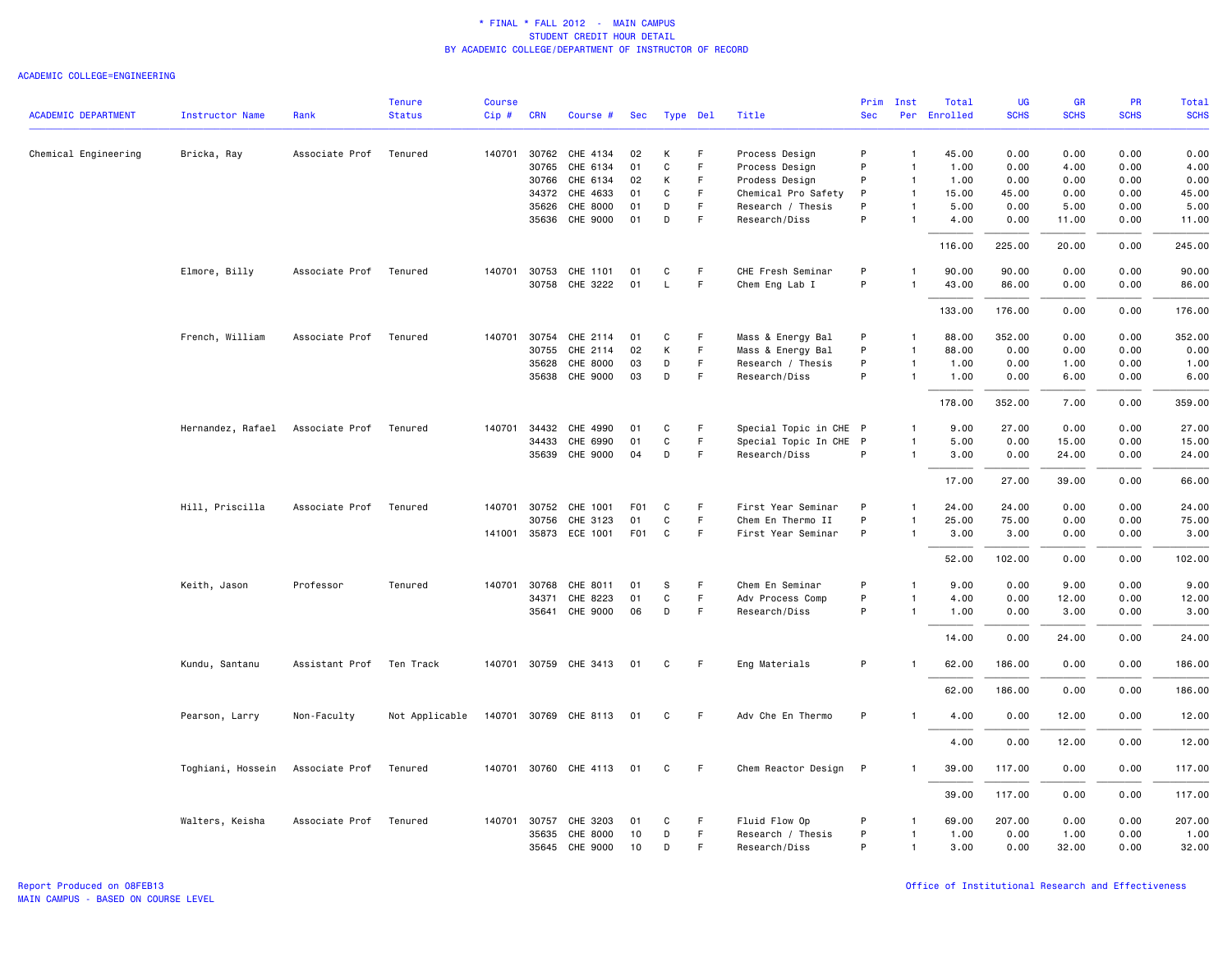| <b>ACADEMIC DEPARTMENT</b>                            | Instructor Name                                  | Rank                     | Tenure<br><b>Status</b> | <b>Course</b><br>$Cip \#$ | <b>CRN</b>     | Course #                       | Sec       | Type Del          |                          | Title                                      | Prim<br><b>Sec</b> | Inst<br>Per  | Total<br>Enrolled | UG<br><b>SCHS</b> | GR<br><b>SCHS</b> | <b>PR</b><br><b>SCHS</b>                                                | Total<br><b>SCHS</b>                                                                                                                                                                                                                                                                                                                                                                                                                                                                      |
|-------------------------------------------------------|--------------------------------------------------|--------------------------|-------------------------|---------------------------|----------------|--------------------------------|-----------|-------------------|--------------------------|--------------------------------------------|--------------------|--------------|-------------------|-------------------|-------------------|-------------------------------------------------------------------------|-------------------------------------------------------------------------------------------------------------------------------------------------------------------------------------------------------------------------------------------------------------------------------------------------------------------------------------------------------------------------------------------------------------------------------------------------------------------------------------------|
|                                                       |                                                  |                          |                         |                           |                |                                |           |                   |                          |                                            |                    |              |                   |                   |                   |                                                                         |                                                                                                                                                                                                                                                                                                                                                                                                                                                                                           |
|                                                       |                                                  |                          |                         |                           |                |                                |           |                   |                          |                                            |                    |              | 73.00             | 207.00            | 33.00             | 0.00                                                                    | 240.00                                                                                                                                                                                                                                                                                                                                                                                                                                                                                    |
| -------------------------                             |                                                  |                          |                         |                           |                |                                |           |                   |                          |                                            |                    |              | ========          | <b>EBBERSER</b>   | ---------         | <b>ESSESSES</b>                                                         | -----------                                                                                                                                                                                                                                                                                                                                                                                                                                                                               |
| Chemical Engineering                                  |                                                  |                          |                         |                           |                |                                |           |                   |                          |                                            |                    |              | 688,00            | 1392.00           | 135.00            | 0.00                                                                    | 1527.00                                                                                                                                                                                                                                                                                                                                                                                                                                                                                   |
| ------------------------                              |                                                  |                          |                         |                           |                |                                |           |                   |                          |                                            |                    |              | ========          | ========          | ========          | $\qquad \qquad \equiv \equiv \equiv \equiv \equiv \equiv \equiv \equiv$ | $\begin{minipage}{0.03\linewidth} \begin{tabular}{l} \multicolumn{2}{l}{} & \multicolumn{2}{l}{} & \multicolumn{2}{l}{} \\ \multicolumn{2}{l}{} & \multicolumn{2}{l}{} & \multicolumn{2}{l}{} \\ \multicolumn{2}{l}{} & \multicolumn{2}{l}{} & \multicolumn{2}{l}{} \\ \multicolumn{2}{l}{} & \multicolumn{2}{l}{} & \multicolumn{2}{l}{} \\ \multicolumn{2}{l}{} & \multicolumn{2}{l}{} & \multicolumn{2}{l}{} \\ \multicolumn{2}{l}{} & \multicolumn{2}{l}{} & \multicolumn{2}{l}{} \\$ |
| Civil & Environmental Eng Berger, Rutherford Lecturer |                                                  |                          | Non-Ten Track           | 140801                    |                | 36076 CE 8553                  | 01        | C                 | F                        | Rivers, Estuaries &                        | P                  | 0.34         | 1.02              | 0.00              | 3.06              | 0.00                                                                    | 3.06                                                                                                                                                                                                                                                                                                                                                                                                                                                                                      |
|                                                       |                                                  |                          |                         |                           |                | 36077 CE 8553                  | 501       | C                 | 0                        | Rivers, Estuaries &                        | P                  | 0.34         | 1.36              | 0.00              | 4.08              | 0.00                                                                    | 4.08                                                                                                                                                                                                                                                                                                                                                                                                                                                                                      |
|                                                       |                                                  |                          |                         |                           |                |                                |           |                   |                          |                                            |                    |              | 2.38              | 0.00              | 7.14              | 0.00                                                                    | 7.14                                                                                                                                                                                                                                                                                                                                                                                                                                                                                      |
|                                                       |                                                  |                          |                         |                           |                |                                |           |                   |                          |                                            |                    |              |                   |                   |                   |                                                                         |                                                                                                                                                                                                                                                                                                                                                                                                                                                                                           |
|                                                       | Copeland, Ronald                                 | Lecturer                 | Non-Ten Track           | 140801                    |                | 36076 CE 8553<br>36077 CE 8553 | 01<br>501 | C<br>$\mathsf{C}$ | F<br>$\mathsf{O}\xspace$ | Rivers, Estuaries &<br>Rivers, Estuaries & | $^{\circ}$ s<br>-S | 0.33<br>0.33 | 0.99<br>1.32      | 0.00<br>0.00      | 2.97<br>3.96      | 0.00<br>0.00                                                            | 2.97<br>3.96                                                                                                                                                                                                                                                                                                                                                                                                                                                                              |
|                                                       |                                                  |                          |                         |                           |                |                                |           |                   |                          |                                            |                    |              |                   |                   |                   |                                                                         |                                                                                                                                                                                                                                                                                                                                                                                                                                                                                           |
|                                                       |                                                  |                          |                         |                           |                |                                |           |                   |                          |                                            |                    |              | 2.31              | 0.00              | 6.93              | 0.00                                                                    | 6.93                                                                                                                                                                                                                                                                                                                                                                                                                                                                                      |
|                                                       | Diaz-Ramirez, Jair Resrch Assist P Non-Ten Track |                          |                         | 140801                    |                | 30610 CE 4523                  | 01        | C                 | F                        | Open Chan Hydraul                          | P                  | -1           | 44.00             | 132.00            | 0.00              | 0.00                                                                    | 132.00                                                                                                                                                                                                                                                                                                                                                                                                                                                                                    |
|                                                       |                                                  |                          |                         |                           |                | 30618 CE 6523                  | 01        | C                 | F.                       | Open Chan Hydraul                          | P                  |              | 2.00              | 0.00              | 6.00              | 0.00                                                                    | 6.00                                                                                                                                                                                                                                                                                                                                                                                                                                                                                      |
|                                                       |                                                  |                          |                         |                           | 34917          | CE 8000                        | 501       | D                 | 0                        | Research / Thesis                          | P                  | $\mathbf{1}$ | 1.00              | 0.00              | 3.00              | 0.00                                                                    | 3.00                                                                                                                                                                                                                                                                                                                                                                                                                                                                                      |
|                                                       |                                                  |                          |                         |                           |                | 35404 CE 6523                  | 501       | C                 | $\mathbf 0$<br>F.        | Open Chan Hydraul                          | P                  |              | 9.00              | 0.00              | 27.00             | 0.00                                                                    | 27.00                                                                                                                                                                                                                                                                                                                                                                                                                                                                                     |
|                                                       |                                                  |                          |                         |                           |                | 36356 CE 7000                  | 03        | Ι.                |                          | Directed Indiv Study P                     |                    |              | 1.00              | 0.00              | 3.00              | 0.00                                                                    | 3.00                                                                                                                                                                                                                                                                                                                                                                                                                                                                                      |
|                                                       |                                                  |                          |                         |                           |                |                                |           |                   |                          |                                            |                    |              | 57.00             | 132.00            | 39.00             | 0.00                                                                    | 171.00                                                                                                                                                                                                                                                                                                                                                                                                                                                                                    |
|                                                       | Freyne, Seamus                                   | Assistant Prof           | Ten Track               | 140801                    |                | 30613 CE 4623                  | 01        | C                 | F                        | Steel Structures                           | P                  | -1           | 31.00             | 93.00             | 0.00              | 0.00                                                                    | 93.00                                                                                                                                                                                                                                                                                                                                                                                                                                                                                     |
|                                                       |                                                  |                          |                         |                           | 34863          | CE 8000                        | 03        | D                 | F                        | Research / Thesis                          | P                  |              | 4.00              | 0.00              | 6.00              | 0.00                                                                    | 6.00                                                                                                                                                                                                                                                                                                                                                                                                                                                                                      |
|                                                       |                                                  |                          |                         |                           | 35925          | CE 7000                        | 01        | Ι.                | F.                       | Directed Indiv Study P                     |                    | $\mathbf{1}$ | 1.00              | 0.00              | 3.00              | 0.00                                                                    | 3.00                                                                                                                                                                                                                                                                                                                                                                                                                                                                                      |
|                                                       |                                                  |                          |                         |                           | 36464          | CE 7000                        | 04        | Ι.                | F.                       | Directed Indiv Study P                     |                    |              | 1.00              | 0.00              | 3.00              | 0.00                                                                    | 3.00                                                                                                                                                                                                                                                                                                                                                                                                                                                                                      |
|                                                       |                                                  |                          |                         | 140803                    | 30612          | CE 4601                        | 01        | L                 | F<br>F.                  | Fund of Struct Desig P                     |                    | -1           | 6.00              | 6.00              | 0.00              | 0.00                                                                    | 6.00                                                                                                                                                                                                                                                                                                                                                                                                                                                                                      |
|                                                       |                                                  |                          |                         | 140899                    | 34366<br>34367 | CE 4990<br>CE 6990             | 02<br>02  | $\mathsf{C}$<br>C | F.                       | Special Topic In CE<br>Special Topic In CE | $\mathsf{P}$<br>P  | $\mathbf{1}$ | 5.00<br>5.00      | 15.00<br>0.00     | 0.00<br>15.00     | 0.00<br>0.00                                                            | 15.00<br>15.00                                                                                                                                                                                                                                                                                                                                                                                                                                                                            |
|                                                       |                                                  |                          |                         |                           |                |                                |           |                   |                          |                                            |                    |              |                   |                   |                   |                                                                         |                                                                                                                                                                                                                                                                                                                                                                                                                                                                                           |
|                                                       |                                                  |                          |                         |                           |                |                                |           |                   |                          |                                            |                    |              | 53.00             | 114.00            | 27.00             | 0.00                                                                    | 141.00                                                                                                                                                                                                                                                                                                                                                                                                                                                                                    |
|                                                       | Gude, Veera                                      | Assistant Prof Ten Track |                         | 140801                    | 34449          | CE 4843                        | 01        | C                 | F                        | Environ Engineering                        | P                  |              | 21.00             | 63.00             | 0.00              | 0.00                                                                    | 63.00                                                                                                                                                                                                                                                                                                                                                                                                                                                                                     |
|                                                       |                                                  |                          |                         |                           | 34450          | CE 6843                        | 01        | C                 | F                        | Environ Engineering                        | P                  | -1           | 3.00              | 0.00              | 9.00              | 0.00                                                                    | 9.00                                                                                                                                                                                                                                                                                                                                                                                                                                                                                      |
|                                                       |                                                  |                          |                         |                           | 34451          | CE 6843                        | 501       | C                 | 0                        | Environ Engineering                        | P                  |              | 3.00              | 0.00              | 9.00              | 0.00                                                                    | 9.00                                                                                                                                                                                                                                                                                                                                                                                                                                                                                      |
|                                                       |                                                  |                          |                         |                           |                | 34877 CE 9000                  | 04        | D                 | F.                       | Research / Diss                            | P                  |              | 1.00              | 0.00              | 3.00              | 0.00                                                                    | 3.00                                                                                                                                                                                                                                                                                                                                                                                                                                                                                      |
|                                                       |                                                  |                          |                         |                           |                |                                |           |                   |                          |                                            |                    |              | 28.00             | 63.00             | 21.00             | 0.00                                                                    | 84.00                                                                                                                                                                                                                                                                                                                                                                                                                                                                                     |
|                                                       | Gullett, Philip                                  | Associate Prof           | Tenured                 | 140801                    | 30598          | CE 3601                        | 01        | L                 | F                        | Stress Analysis Lab                        | P                  |              | 25.00             | 25.00             | 0.00              | 0.00                                                                    | 25.00                                                                                                                                                                                                                                                                                                                                                                                                                                                                                     |
|                                                       |                                                  |                          |                         |                           | 30599          | CE 3601                        | 02        | L                 | F                        | Stress Analysis Lab                        | P                  | $\mathbf{1}$ | 32.00             | 32.00             | 0.00              | 0.00                                                                    | 32.00                                                                                                                                                                                                                                                                                                                                                                                                                                                                                     |
|                                                       |                                                  |                          |                         |                           | 30600          | CE 3603                        | 01        | C                 | F                        | Structural Mech                            | P                  | $\mathbf{1}$ | 91.00             | 273.00            | 0.00              | 0.00                                                                    | 273.00                                                                                                                                                                                                                                                                                                                                                                                                                                                                                    |
|                                                       |                                                  |                          |                         |                           | 34456          | CE 8683                        | 01        | C                 | F.                       | Finite Element Analy P                     |                    |              | 2.00              | 0.00              | 6.00              | 0.00                                                                    | 6.00                                                                                                                                                                                                                                                                                                                                                                                                                                                                                      |
|                                                       |                                                  |                          |                         |                           | 34878          | CE 9000                        | 05        | D                 | F                        | Research / Diss                            | P                  | -1           | 1.00              | 0.00              | 9.00              | 0.00                                                                    | 9.00                                                                                                                                                                                                                                                                                                                                                                                                                                                                                      |
|                                                       |                                                  |                          |                         |                           | 34921          | CE 8000                        | 505       | D                 | $\mathsf{O}\xspace$      | Research / Thesis                          | P                  | $\mathbf{1}$ | 3.00              | 0.00              | 3.00              | 0.00                                                                    | 3.00                                                                                                                                                                                                                                                                                                                                                                                                                                                                                      |
|                                                       |                                                  |                          |                         |                           | 35680          | CE 3601                        | 03        | L                 | F.                       | Stress Analysis Lab                        | P                  |              | 24.00             | 24.00             | 0.00              | 0.00                                                                    | 24.00                                                                                                                                                                                                                                                                                                                                                                                                                                                                                     |
|                                                       |                                                  |                          |                         |                           | 35881          | CE 8683                        | 501       | C                 | $\mathbf 0$              | Finite Element Analy P                     |                    |              | 9.00              | 0.00              | 27.00             | 0.00                                                                    | 27.00                                                                                                                                                                                                                                                                                                                                                                                                                                                                                     |
|                                                       |                                                  |                          |                         |                           | 36191          | CE 7000                        | 503       | $\mathbf I$       | $\mathbf 0$              | Directed Indiv Study P                     |                    | $\mathbf{1}$ | 1.00              | 0.00              | 3.00              | 0.00                                                                    | 3.00                                                                                                                                                                                                                                                                                                                                                                                                                                                                                      |
|                                                       |                                                  |                          |                         |                           | 36192          | CE 7000                        | 504       | <b>I</b>          | 0                        | Directed Indiv Study P                     |                    |              | 1.00              | 0.00              | 3.00              | 0.00                                                                    | 3.00                                                                                                                                                                                                                                                                                                                                                                                                                                                                                      |
|                                                       |                                                  |                          |                         |                           |                |                                |           |                   |                          |                                            |                    |              | 189.00            | 354.00            | 51.00             | 0.00                                                                    | 405.00                                                                                                                                                                                                                                                                                                                                                                                                                                                                                    |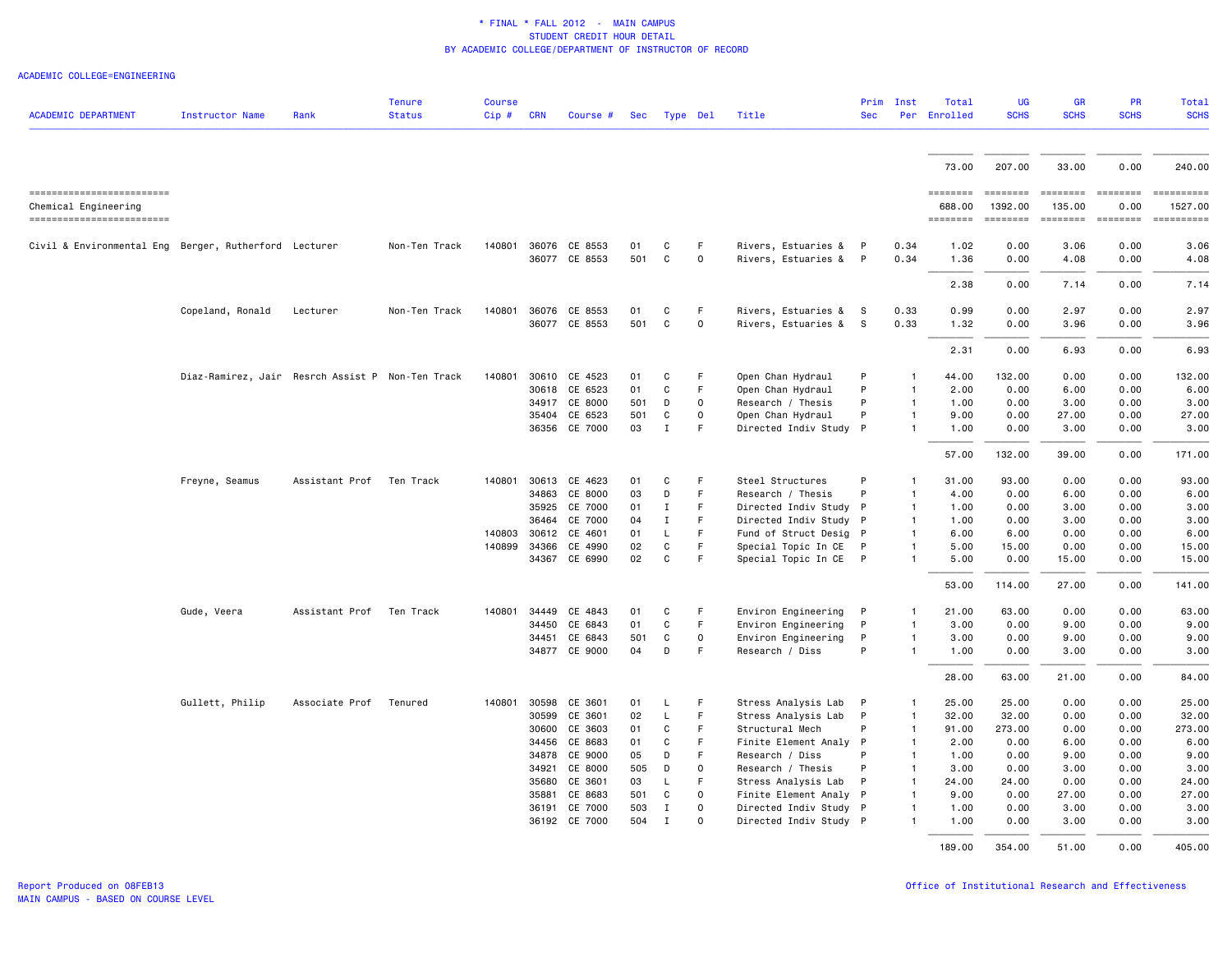|                                         |                                   |                               | <b>Tenure</b> | <b>Course</b> |              |                      |     |              |              |                        | Prim         | Inst           | Total        | <b>UG</b>   | <b>GR</b>   | <b>PR</b>   | Total       |
|-----------------------------------------|-----------------------------------|-------------------------------|---------------|---------------|--------------|----------------------|-----|--------------|--------------|------------------------|--------------|----------------|--------------|-------------|-------------|-------------|-------------|
| <b>ACADEMIC DEPARTMENT</b>              | <b>Instructor Name</b>            | Rank                          | <b>Status</b> | Cip#          | <b>CRN</b>   | Course #             | Sec | Type Del     |              | Title                  | <b>Sec</b>   |                | Per Enrolled | <b>SCHS</b> | <b>SCHS</b> | <b>SCHS</b> | <b>SCHS</b> |
| Civil & Environmental Eng Howard, Isaac |                                   | Associate Prof                | Tenured       | 140801        | 30606        | CE 4103              | 01  | C            | F            | Pavement Mat & Des     | P            | $\mathbf{1}$   | 50.00        | 150.00      | 0.00        | 0.00        | 150.00      |
|                                         |                                   |                               |               |               | 30616        | CE 6103              | 01  | $\mathbf C$  | F            | Pavement Mat & Des     | P            | $\mathbf{1}$   | 2.00         | 0.00        | 6.00        | 0.00        | 6.00        |
|                                         |                                   |                               |               |               | 34866        | CE 8000              | 06  | D            | F            | Research / Thesis      | P            | $\mathbf{1}$   | 2.00         | 0.00        | 3.00        | 0.00        | 3.00        |
|                                         |                                   |                               |               |               | 34922        | CE 8000              | 506 | D            | $\mathbf 0$  | Research / Thesis      | P            | $\overline{1}$ | 1.00         | 0.00        | 3.00        | 0.00        | 3.00        |
|                                         |                                   |                               |               |               |              | 34935 CE 9000        | 506 | D            | $\mathsf{o}$ | Research / Diss        | P            | $\mathbf{1}$   | 2.00         | 0.00        | 4.00        | 0.00        | 4.00        |
|                                         |                                   |                               |               |               | 36066        | CE 7000              | 501 | Ι.           | $\mathsf{o}$ | Directed Indiv Study P |              | $\mathbf{1}$   | 1.00         | 0.00        | 3.00        | 0.00        | 3.00        |
|                                         |                                   |                               |               |               | 36067        | CE 7000              | 502 | $\mathbf{I}$ | 0            | Directed Indiv Study P |              | $\mathbf{1}$   | 1.00         | 0.00        | 3.00        | 0.00        | 3.00        |
|                                         |                                   |                               |               |               |              | 36095 CE 7000        | 02  | $\mathbf I$  | E            | Directed Indiv Study P |              | $\mathbf{1}$   | 1.00         | 0.00        | 3.00        | 0.00        | 3.00        |
|                                         |                                   |                               |               |               |              |                      |     |              |              |                        |              |                | 60.00        | 150.00      | 25.00       | 0.00        | 175.00      |
|                                         | King, Herbert                     | Instructor                    | Non-Ten Track | 140801        | 30589        | CE 2213              | 01  | C            | F            | Surveying              | P            | $\mathbf{1}$   | 69.00        | 207.00      | 0.00        | 0.00        | 207.00      |
|                                         |                                   |                               |               |               | 30590        | CE 2213              | 02  | К            | F.           | Surveying              | P            | $\mathbf{1}$   | 24.00        | 0.00        | 0.00        | 0.00        | 0.00        |
|                                         |                                   |                               |               |               | 30591        | CE 2213              | 03  | К            | F            | Surveying              | P            | $\overline{1}$ | 25.00        | 0.00        | 0.00        | 0.00        | 0.00        |
|                                         |                                   |                               |               |               |              | 30592 CE 2213        | 04  | К            | F            | Surveying              | P            | $\mathbf{1}$   | 21.00        | 0.00        | 0.00        | 0.00        | 0.00        |
|                                         |                                   |                               |               |               |              | 30609 CE 4233        | 01  | $\mathtt{C}$ | F            | Control Surveys        | P            | $\mathbf{1}$   | 18.00        | 54.00       | 0.00        | 0.00        | 54.00       |
|                                         |                                   |                               |               |               |              |                      |     |              |              |                        |              |                | 157.00       | 261.00      | 0.00        | 0.00        | 261.00      |
|                                         | Li, Xiaopeng                      | Assistant Prof                | Ten Track     | 140801        | 34880        | CE 9000              | 07  | D            | F            | Research / Diss        | P            | $\mathbf{1}$   | 1.00         | 0.00        | 4.00        | 0.00        | 4.00        |
|                                         |                                   |                               |               | 140899        | 34452        | CE 4990              | 01  | $\mathbf C$  | $\mathsf F$  | Special Topic In CE    | P            | $\overline{1}$ | 8.00         | 24.00       | 0.00        | 0.00        | 24.00       |
|                                         |                                   |                               |               |               |              | 34453 CE 6990        | 01  | C            | F.           | Special Topic In CE P  |              | $\mathbf{1}$   | 3.00         | 0.00        | 9.00        | 0.00        | 9.00        |
|                                         |                                   |                               |               |               |              |                      |     |              |              |                        |              |                | 12.00        | 24,00       | 13.00       | 0.00        | 37.00       |
|                                         | Magbanua, Benjamin Associate Prof |                               | Tenured       | 140801        | 30601        | CE 3801              | 01  | L            | F            | Env./Wtr.Res.Engr.I P  |              | $\mathbf{1}$   | 17.00        | 17.00       | 0.00        | 0.00        | 17.00       |
|                                         |                                   |                               |               |               |              | 30602 CE 3801        | 02  | $\mathsf L$  | F.           | Env./Wtr.Res.Engr.I P  |              | $\overline{1}$ | 19.00        | 19.00       | 0.00        | 0.00        | 19.00       |
|                                         |                                   |                               |               |               | 30603        | CE 3801              | 03  | L            | $\mathsf F$  | Env./Wtr.Res.Engr.I    | P            | $\overline{1}$ | 19.00        | 19.00       | 0.00        | 0.00        | 19.00       |
|                                         |                                   |                               |               |               |              | 30604 CE 3801        | 04  | L            | F            | Env./Wtr.Res.Engr.I P  |              | $\overline{1}$ | 21.00        | 21.00       | 0.00        | 0.00        | 21.00       |
|                                         |                                   |                               |               |               | 30605        | CE 3803              | 01  | C            | F.           | Enviro./Wtr.Res.Engr P |              | $\overline{1}$ | 86.00        | 258.00      | 0.00        | 0.00        | 258.00      |
|                                         |                                   |                               |               |               | 30624        | CE 8803              | 01  | C            | $\mathsf F$  | Un Pro-Op Env Eng I    | P            | $\mathbf{1}$   | 4.00         | 0.00        | 12.00       | 0.00        | 12.00       |
|                                         |                                   |                               |               |               |              | 34868 CE 8000        | 08  | D            | F            | Research / Thesis      | P            | 1              | 1.00         | 0.00        | 1.00        | 0.00        | 1.00        |
|                                         |                                   |                               |               |               |              |                      |     |              |              |                        |              |                | 167.00       | 334.00      | 13.00       | 0.00        | 347.00      |
|                                         | Martin, James                     | Professor                     | Tenured       |               |              | 140801 30593 CE 2803 | 01  | C            | F            | Environ Engr Issues    | $\mathsf{P}$ | $\overline{1}$ | 69.00        | 207.00      | 0.00        | 0.00        | 207.00      |
|                                         |                                   |                               |               |               |              | 34882 CE 9000        | 09  | D            | F            | Research / Diss        | P            | $\mathbf{1}$   | 2.00         | 0.00        | 15.00       | 0.00        | 15.00       |
|                                         |                                   |                               |               |               | 34925        | CE 8000              | 509 | D            | $\mathsf{o}$ | Research / Thesis      | P            | $\mathbf{1}$   | 2.00         | 0.00        | 3.00        | 0.00        | 3.00        |
|                                         |                                   |                               |               |               | 140805 34454 | CE 8573              | 01  | C            | F            | Hydro-environmental    | P            | $\mathbf{1}$   | 7.00         | 0.00        | 21.00       | 0.00        | 21.00       |
|                                         |                                   |                               |               |               |              | 34455 CE 8573        | 501 | C            | $\mathsf{o}$ | Hydro-environmental    | P            | $\mathbf{1}$   | 18.00        | 0.00        | 54.00       | 0.00        | 54.00       |
|                                         |                                   |                               |               |               |              |                      |     |              |              |                        |              |                | 98.00        | 207.00      | 93.00       | 0.00        | 300.00      |
|                                         | McAnally, William                 | Resrch Professo Non-Ten Track |               |               |              | 140801 34870 CE 8000 | 10  | D            | F.           | Research / Thesis      | P            | $\mathbf{1}$   | 3.00         | 0.00        | 5.00        | 0.00        | 5.00        |
|                                         |                                   |                               |               |               | 34883        | CE 9000              | 10  | D            | F.           | Research / Diss        | P            | $\mathbf{1}$   | 3.00         | 0.00        | 10.00       | 0.00        | 10.00       |
|                                         |                                   |                               |               |               | 34926        | CE 8000              | 510 | D            | $\mathsf{o}$ | Research / Thesis      | P            | $\mathbf{1}$   | 2.00         | 0.00        | 2.00        | 0.00        | 2.00        |
|                                         |                                   |                               |               |               |              | 34939 CE 9000        | 510 | D            | $\mathbf 0$  | Research / Diss        | P            | $\mathbf{1}$   | 1.00         | 0.00        | 3.00        | 0.00        | 3.00        |
|                                         |                                   |                               |               |               |              |                      |     |              |              |                        |              |                | 9.00         | 0.00        | 20.00       | 0.00        | 20.00       |
|                                         | Nobrega, Rodrigo                  | Resrch Assist P Non-Ten Track |               | 450701        | 32062        | GR 4323              | 01  | C            | F            | Cartographic Science P |              | $\mathbf{1}$   | 19,00        | 57.00       | 0.00        | 0.00        | 57.00       |
|                                         |                                   |                               |               |               | 32086        | GR 6323              | 01  | C            | F.           | Cartographic Science P |              | 1              | 6.00         | 0.00        | 18.00       | 0.00        | 18.00       |
|                                         |                                   |                               |               |               |              |                      |     |              |              |                        |              |                | 25.00        | 57.00       | 18.00       | 0.00        | 75.00       |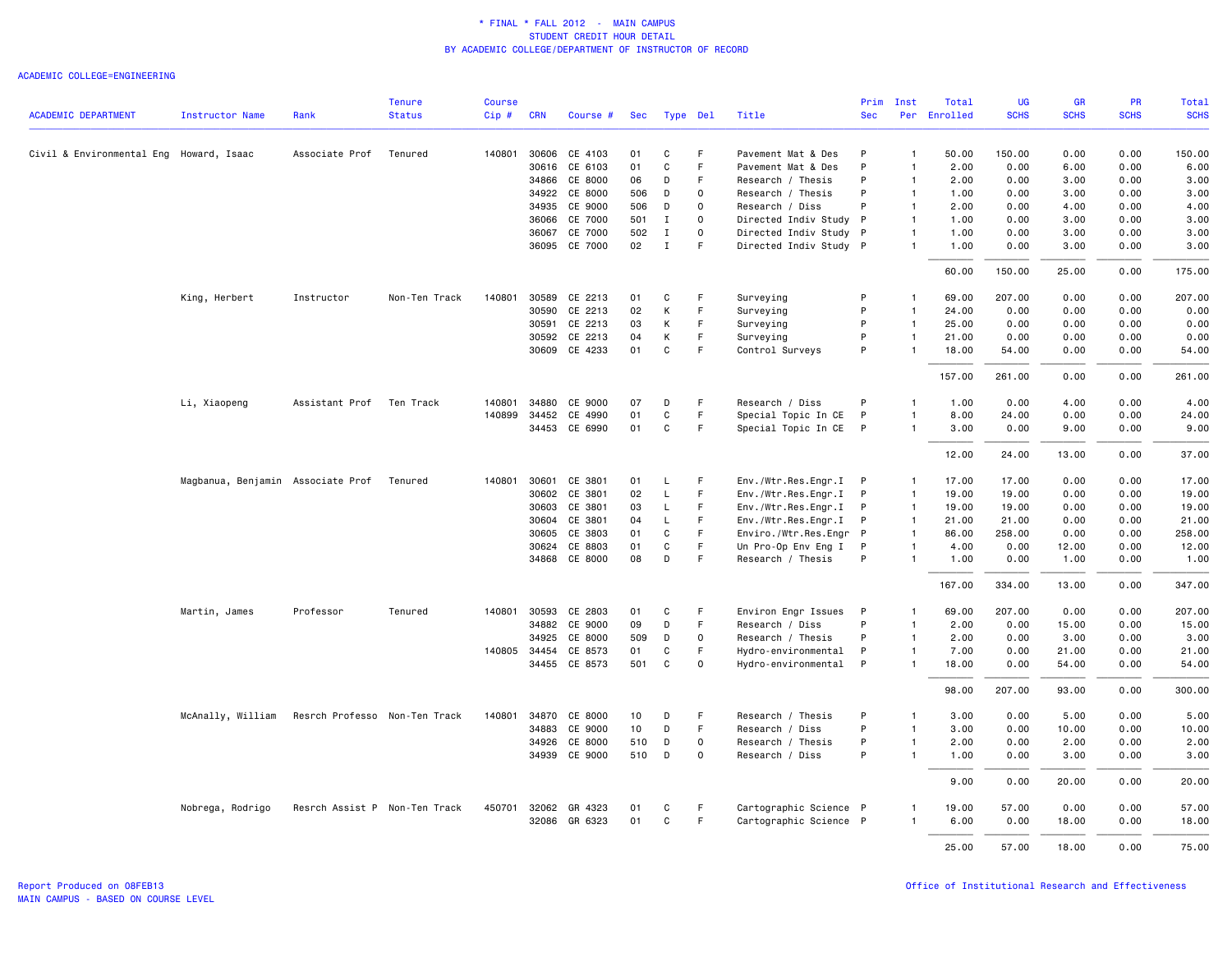| <b>ACADEMIC DEPARTMENT</b>                            | Instructor Name   | Rank           | Tenure<br><b>Status</b> | Course<br>$Cip$ # | <b>CRN</b>     | Course #                 | Sec       | Type Del     |              | Title                               | Prim<br><b>Sec</b> | Inst                         | Total<br>Per Enrolled | <b>UG</b><br><b>SCHS</b> | <b>GR</b><br><b>SCHS</b>  | PR<br><b>SCHS</b> | Total<br><b>SCHS</b>                                                                                                                                                                                                                                                                                                                                                                                                                 |
|-------------------------------------------------------|-------------------|----------------|-------------------------|-------------------|----------------|--------------------------|-----------|--------------|--------------|-------------------------------------|--------------------|------------------------------|-----------------------|--------------------------|---------------------------|-------------------|--------------------------------------------------------------------------------------------------------------------------------------------------------------------------------------------------------------------------------------------------------------------------------------------------------------------------------------------------------------------------------------------------------------------------------------|
| Civil & Environmental Eng Peters, John                |                   | Lecturer       | Non-Ten Track           | 140899            | 34461          | CE 8990                  | 01        | С            | F            | Special Topic In CE P               |                    | $\overline{1}$               | 1.00                  | 0.00                     | 3.00                      | 0.00              | 3.00                                                                                                                                                                                                                                                                                                                                                                                                                                 |
|                                                       |                   |                |                         |                   |                | 35882 CE 8990            | 501       | $\mathsf{C}$ | $\mathbf 0$  | Special Topic In CE                 | $\mathsf{P}$       | $\overline{1}$               | 11.00                 | 0.00                     | 33.00                     | 0.00              | 33.00                                                                                                                                                                                                                                                                                                                                                                                                                                |
|                                                       |                   |                |                         |                   |                |                          |           |              |              |                                     |                    |                              | 12.00                 | 0.00                     | 36.00                     | 0.00              | 36.00                                                                                                                                                                                                                                                                                                                                                                                                                                |
|                                                       | Smith, Jane       | Lecturer       | Non-Ten Track           |                   |                | 140801 36076 CE 8553     | 01        | C            | F            | Rivers, Estuaries & S               |                    | 0.33                         | 0.99                  | 0.00                     | 2.97                      | 0.00              | 2.97                                                                                                                                                                                                                                                                                                                                                                                                                                 |
|                                                       |                   |                |                         |                   |                | 36077 CE 8553            | 501       | $\mathsf{C}$ | $\mathbf 0$  | Rivers, Estuaries & S               |                    | 0.33                         | 1.32                  | 0.00                     | 3.96                      | 0.00              | 3.96                                                                                                                                                                                                                                                                                                                                                                                                                                 |
|                                                       |                   |                |                         |                   |                |                          |           |              |              |                                     |                    |                              | 2.31                  | 0.00                     | 6.93                      | 0.00              | 6.93                                                                                                                                                                                                                                                                                                                                                                                                                                 |
|                                                       | Truax, Dennis     | Professor      | Tenured                 | 140801            | 30588          | CE 1001                  | 01        | L            | F.           | Intro to Civil Eng                  | P                  | $\mathbf{1}$                 | 114.00                | 114.00                   | 0.00                      | 0.00              | 114.00                                                                                                                                                                                                                                                                                                                                                                                                                               |
|                                                       |                   |                |                         |                   | 34369          | CE 4893                  | 01        | C            | F            | Haz Waste Mgt                       | P                  | $\mathbf{1}$                 | 8.00                  | 24.00                    | 0.00                      | 0.00              | 24.00                                                                                                                                                                                                                                                                                                                                                                                                                                |
|                                                       |                   |                |                         |                   |                | 34370 CE 6893            | 01        | C            | F.           | Haz Waste Mgt                       | P                  | $\mathbf{1}$                 | 4.00                  | 0.00                     | 12.00                     | 0.00              | 12.00                                                                                                                                                                                                                                                                                                                                                                                                                                |
|                                                       |                   |                |                         |                   |                | 34940 CE 9000            | 511       | D            | $\mathsf{O}$ | Research / Diss                     | P                  | $\mathbf{1}$                 | 1.00                  | 0.00                     | 9.00                      | 0.00              | 9.00                                                                                                                                                                                                                                                                                                                                                                                                                                 |
|                                                       |                   |                |                         |                   |                |                          |           |              |              |                                     |                    |                              | 127.00                | 138.00                   | 21.00                     | 0.00              | 159.00                                                                                                                                                                                                                                                                                                                                                                                                                               |
|                                                       | White, Thomas     | Professor      | Tenured                 | 140801            |                | 30594 CE 3413            | 01        | C            | F            | Soil Mechanics                      | P                  | $\mathbf{1}$                 | 92.00                 | 276.00                   | 0.00                      | 0.00              | 276.00                                                                                                                                                                                                                                                                                                                                                                                                                               |
|                                                       |                   |                |                         |                   |                | 30595 CE 3413            | 02        | К            | F.           | Soil Mechanics                      | P                  | $\overline{1}$               | 22.00                 | 0.00                     | 0.00                      | 0.00              | 0.00                                                                                                                                                                                                                                                                                                                                                                                                                                 |
|                                                       |                   |                |                         |                   | 30596          | CE 3413                  | 03        | Κ            | F            | Soil Mechanics                      | P                  | $\overline{1}$               | 25.00                 | 0.00                     | 0.00                      | 0.00              | 0.00                                                                                                                                                                                                                                                                                                                                                                                                                                 |
|                                                       |                   |                |                         |                   | 30597          | CE 3413                  | 04        | K            | F            | Soil Mechanics                      | P                  | $\overline{1}$               | 26.00                 | 0.00                     | 0.00                      | 0.00              | 0.00                                                                                                                                                                                                                                                                                                                                                                                                                                 |
|                                                       |                   |                |                         |                   | 30615          | CE 4903                  | 01        | С            | F            | Civil Engr Comp                     | P                  | $\overline{1}$               | 28.00                 | 84.00                    | 0.00                      | 0.00              | 84.00                                                                                                                                                                                                                                                                                                                                                                                                                                |
|                                                       |                   |                |                         |                   | 34885          | CE 9000                  | 12        | D            | F            | Research / Diss                     | P<br>P             | $\overline{1}$               | 1.00                  | 0.00                     | 3.00                      | 0.00              | 3.00                                                                                                                                                                                                                                                                                                                                                                                                                                 |
|                                                       |                   |                |                         |                   | 34928          | CE 8000<br>36072 CE 3413 | 512<br>05 | D<br>K       | 0<br>F       | Research / Thesis<br>Soil Mechanics | P                  | $\mathbf{1}$<br>$\mathbf{1}$ | 1.00<br>19.00         | 0.00<br>0.00             | 6.00<br>0.00              | 0.00<br>0.00      | 6.00<br>0.00                                                                                                                                                                                                                                                                                                                                                                                                                         |
|                                                       |                   |                |                         |                   |                |                          |           |              |              |                                     |                    |                              | 214.00                | 360.00                   | 9.00                      | 0.00              | 369.00                                                                                                                                                                                                                                                                                                                                                                                                                               |
|                                                       | Woodson, Stanley  | Lecturer       | Non-Ten Track           |                   |                | 140801 36078 CE 8673     | 01        | C            | F            | <b>Blast Effects</b>                | P                  | $\mathbf{1}$                 | 5.00                  | 0.00                     | 15.00                     | 0.00              | 15.00                                                                                                                                                                                                                                                                                                                                                                                                                                |
|                                                       |                   |                |                         |                   |                | 36079 CE 8673            | 501       | C            | $\mathbf 0$  | <b>Blast Effects</b>                | P                  | $\overline{1}$               | 18.00                 | 0.00                     | 54.00                     | 0.00              | 54.00                                                                                                                                                                                                                                                                                                                                                                                                                                |
|                                                       |                   |                |                         |                   |                |                          |           |              |              |                                     |                    |                              | 23.00                 | 0.00                     | 69.00                     | 0.00              | 69.00                                                                                                                                                                                                                                                                                                                                                                                                                                |
|                                                       | Zhang, Li         | Associate Prof | Tenured                 |                   |                | 140801 30607 CE 4133     | 01        | C            | F            | Geo Design Of Hwys                  | P                  | -1                           | 27.00                 | 81.00                    | 0.00                      | 0.00              | 81.00                                                                                                                                                                                                                                                                                                                                                                                                                                |
|                                                       |                   |                |                         |                   | 34886          | CE 9000                  | 13        | D            | F            | Research / Diss                     | P                  | $\mathbf{1}$                 | 3.00                  | 0.00                     | 17.00                     | 0.00              | 17.00                                                                                                                                                                                                                                                                                                                                                                                                                                |
|                                                       |                   |                |                         |                   | 34942          | CE 9000                  | 513       | D            | $\mathbf 0$  | Research / Diss                     | P                  | $\overline{1}$               | 2.00                  | 0.00                     | 6.00                      | 0.00              | 6.00                                                                                                                                                                                                                                                                                                                                                                                                                                 |
|                                                       |                   |                |                         |                   | 36521          | CE 4000                  | 01        | Ι            | F            | Directed Indiv Study P              |                    | $\overline{1}$               | 1.00                  | 3.00                     | 0.00                      | 0.00              | 3.00                                                                                                                                                                                                                                                                                                                                                                                                                                 |
|                                                       |                   |                |                         |                   | 140899 36326   | CE 6990                  | 03        | C            | F            | Special Topic In CE                 | $\mathsf{P}$       | $\mathbf{1}$                 | 3.00                  | 0.00                     | 9.00                      | 0.00              | 9.00                                                                                                                                                                                                                                                                                                                                                                                                                                 |
|                                                       |                   |                |                         |                   |                |                          |           |              |              |                                     |                    |                              | 36.00                 | 84.00                    | 32.00                     | 0.00              | 116.00                                                                                                                                                                                                                                                                                                                                                                                                                               |
| ------------------------<br>Civil & Environmental Eng |                   |                |                         |                   |                |                          |           |              |              |                                     |                    |                              | ========<br>1274.00   | ========<br>2278.00      | <b>EEEEEEEE</b><br>508.00 | 0.00              | <b>EDECEMBER</b><br>2786.00                                                                                                                                                                                                                                                                                                                                                                                                          |
| ==========================                            |                   |                |                         |                   |                |                          |           |              |              |                                     |                    |                              | ========              | ========                 | ========                  | $=$ ========      | $\begin{minipage}{0.9\linewidth} \hspace*{-0.2cm} \textbf{1} & \textbf{2} & \textbf{3} & \textbf{5} & \textbf{6} & \textbf{7} \\ \textbf{5} & \textbf{6} & \textbf{7} & \textbf{8} & \textbf{9} & \textbf{1} & \textbf{1} \\ \textbf{6} & \textbf{8} & \textbf{9} & \textbf{1} & \textbf{1} & \textbf{1} & \textbf{1} \\ \textbf{7} & \textbf{1} & \textbf{1} & \textbf{1} & \textbf{1} & \textbf{1} & \textbf{1} \\ \textbf{8} & \$ |
| Computer Science & Engr                               | Allen, Edward     | Associate Prof | Tenured                 |                   | 110101 30995   | CSE 3213                 | 01        | L            | F.           | Software Eng Sr Proj P              |                    | $\mathbf{1}$                 | 12.00                 | 36.00                    | 0.00                      | 0.00              | 36.00                                                                                                                                                                                                                                                                                                                                                                                                                                |
|                                                       |                   |                |                         |                   | 31013          | CSE 4503                 | 01        | C            | F.           | Database Management                 | $\mathsf{P}$       | $\mathbf{1}$                 | 33.00                 | 99.00                    | 0.00                      | 0.00              | 99.00                                                                                                                                                                                                                                                                                                                                                                                                                                |
|                                                       |                   |                |                         |                   | 31031          | CSE 6503                 | 01        | C            | F.           | Database Management                 | P                  | $\mathbf{1}$                 | 7.00                  | 0.00                     | 21.00                     | 0.00              | 21.00                                                                                                                                                                                                                                                                                                                                                                                                                                |
|                                                       |                   |                |                         |                   | 35450<br>35855 | CSE 9000<br>CSE 8000     | 02<br>03  | D<br>D       | F<br>F       | Research/Diss<br>Research / Thesis  | P<br>P             | $\mathbf{1}$<br>$\mathbf{1}$ | 8.00<br>1.00          | 0.00<br>0.00             | 40.00<br>2.00             | 0.00<br>0.00      | 40.00<br>2.00                                                                                                                                                                                                                                                                                                                                                                                                                        |
|                                                       |                   |                |                         |                   |                |                          |           |              |              |                                     |                    |                              | 61.00                 | 135.00                   | 63.00                     | 0.00              | 198.00                                                                                                                                                                                                                                                                                                                                                                                                                               |
|                                                       | Anderson, Richard | Instructor     | Non-Ten Track           | 110201            | 30973          | CSE 1284                 | 04        | С            | F            | Intro Comp Prog                     | P                  | $\mathbf{1}$                 | 49.00                 | 196.00                   | 0.00                      | 0.00              | 196.00                                                                                                                                                                                                                                                                                                                                                                                                                               |
|                                                       |                   |                |                         |                   |                | 30989 CSE 2383           | 01        | C            | F.           | Data Struc & Anal of P              |                    | $\overline{1}$               | 27.00                 | 81.00                    | 0.00                      | 0.00              | 81.00                                                                                                                                                                                                                                                                                                                                                                                                                                |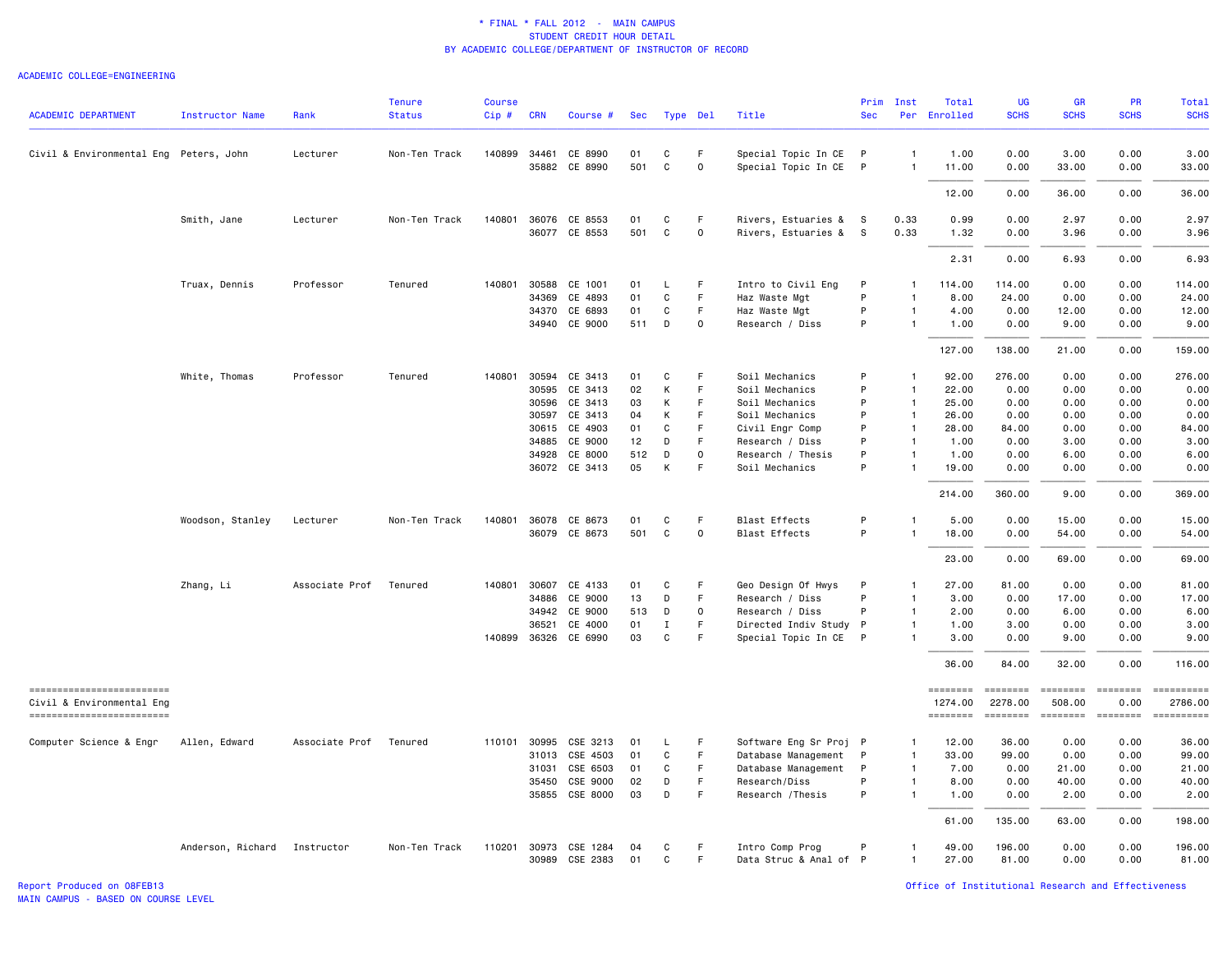| <b>ACADEMIC DEPARTMENT</b> | <b>Instructor Name</b> | Rank                          | <b>Tenure</b><br><b>Status</b> | <b>Course</b><br>Cip# | <b>CRN</b>   | Course #              | Sec              |                  | Type Del | Title                  | <b>Sec</b>   | Prim Inst                        | Total<br>Per Enrolled | UG<br><b>SCHS</b> | <b>GR</b><br><b>SCHS</b> | PR<br><b>SCHS</b> | Total<br><b>SCHS</b> |
|----------------------------|------------------------|-------------------------------|--------------------------------|-----------------------|--------------|-----------------------|------------------|------------------|----------|------------------------|--------------|----------------------------------|-----------------------|-------------------|--------------------------|-------------------|----------------------|
|                            |                        |                               |                                |                       |              |                       |                  |                  |          |                        |              |                                  |                       |                   |                          |                   |                      |
| Computer Science & Engr    | Anderson, Richard      | Instructor                    | Non-Ten Track                  | 110201                | 30990        | CSE 2383              | 02               | C                | F        | Data Struc & Anal of P |              | $\overline{1}$                   | 47.00                 | 141.00            | 0.00                     | 0.00              | 141.00               |
|                            |                        |                               |                                |                       | 30991        | CSE 2383              | H <sub>0</sub> 1 | C                | F.       | HonorsData Struc & A   | $\mathsf{P}$ | -1                               | 3.00                  | 9.00              | 0.00                     | 0.00              | 9.00                 |
|                            |                        |                               |                                |                       |              | 30992 CSE 2383        | H02              | C                | F        | HonorsData Struc & A P |              | $\overline{1}$                   | 6.00                  | 18.00             | 0.00                     | 0.00              | 18.00                |
|                            |                        |                               |                                |                       |              |                       |                  |                  |          |                        |              |                                  | 132.00                | 445.00            | 0.00                     | 0.00              | 445.00               |
|                            | Banicescu, Ioana       | Professor                     | Tenured                        |                       | 110101 31058 | CSE 9133              | 01               | C                | F        | Topics In Hpc          | P            | $\overline{1}$                   | 4.00                  | 0.00              | 12.00                    | 0.00              | 12.00                |
|                            |                        |                               |                                |                       |              | 35451 CSE 9000        | 03               | D                | F        | Research/Diss          | P            | $\overline{1}$                   | 3.00                  | 0.00              | 16.00                    | 0.00              | 16.00                |
|                            |                        |                               |                                |                       |              |                       |                  |                  |          |                        |              |                                  | 7.00                  | 0.00              | 28.00                    | 0.00              | 28.00                |
|                            | Bethel, Cindy          | Assistant Prof                | Ten Track                      |                       |              | 110101 35452 CSE 9000 | 04               | D                | F        | Research/Diss          | P            | $\overline{1}$                   | 1.00                  | 0.00              | 9.00                     | 0.00              | 9.00                 |
|                            |                        |                               |                                |                       |              | 110201 30983 CSE 1284 | H <sub>0</sub> 1 | B                | F        | Honors Intro Comp Pr   | P            | $\overline{1}$                   | 17.00                 | 68.00             | 0.00                     | 0.00              | 68.00                |
|                            |                        |                               |                                |                       |              |                       |                  |                  |          |                        |              |                                  | 18.00                 | 68.00             | 9.00                     | 0.00              | 77.00                |
|                            | Bridges, Susan         | Resrch Professo Non-Ten Track |                                |                       |              | 110101 35453 CSE 9000 | 05               | D                | F        | Research/Diss          | P            |                                  | 1.00                  | 0.00              | 12.00                    | 0.00              | 12.00                |
|                            |                        |                               |                                |                       |              |                       |                  |                  |          |                        |              |                                  | 1.00                  | 0.00              | 12.00                    | 0.00              | 12.00                |
|                            | Crumpton, Joseph       |                               | Grad Res Assist Not Applicable | 110701                |              | 30996 CSE 3324        | 01               | C                | F        | Dist Client/Server P P |              | $\mathbf{1}$                     | 29.00                 | 116.00            | 0.00                     | 0.00              | 116.00               |
|                            |                        |                               |                                |                       | 30997        | CSE 3324              | 02               | К                | F        | Dist Client/Server P P |              | $\overline{1}$                   | 11.00                 | 0.00              | 0.00                     | 0.00              | 0.00                 |
|                            |                        |                               |                                |                       | 30998        | CSE 3324              | 03               | К                | F.       | Dist Client/Server P P |              | $\overline{1}$                   | 8.00                  | 0.00              | 0.00                     | 0.00              | 0.00                 |
|                            |                        |                               |                                |                       | 30999        | CSE 3324              | 04               | К                | F        | Dist Client/Server P P |              | $\overline{1}$                   | 10.00                 | 0.00              | 0.00                     | 0.00              | 0.00                 |
|                            |                        |                               |                                |                       |              |                       |                  |                  |          |                        |              |                                  | 58.00                 | 116.00            | 0.00                     | 0.00              | 116.00               |
|                            | Dampier, David         | Professor                     | Tenured                        | 110101                | 31028        | CSE 6243              | 01               | C                | F        | Info & Computer Secu P |              | $\mathbf{1}$                     | 7.00                  | 0.00              | 21.00                    | 0.00              | 21.00                |
|                            |                        |                               |                                |                       | 34430        | CSE 8990              | 04               | C                | F        | Special Topic in CS    | P            | $\overline{1}$                   | 13.00                 | 0.00              | 39.00                    | 0.00              | 39.00                |
|                            |                        |                               |                                |                       | 35055        | CSE 8990              | 504              | C                | 0        | Special Topic in CS    | P            | $\overline{1}$                   | 9.00                  | 0.00              | 27.00                    | 0.00              | 27.00                |
|                            |                        |                               |                                |                       | 35454        | CSE 9000              | 06               | D                | F        | Research/Diss          | P            | $\overline{1}$                   | 4.00                  | 0.00              | 26.00                    | 0.00              | 26.00                |
|                            |                        |                               |                                |                       | 35772        | CSE 8000              | 02               | D                | F        | Research / Thesis      | P            | $\overline{1}$                   | 5.00                  | 0.00              | 17.00                    | 0.00              | 17.00                |
|                            |                        |                               |                                |                       | 35995        | CSE 7000              | 01               | Ι.               | F        | Directed Indiv Study   | P            | $\overline{1}$                   | 1.00                  | 0.00              | 3.00                     | 0.00              | 3.00                 |
|                            |                        |                               |                                |                       | 36313        | CSE 7000              | 04               | $\mathbf I$      | F.       | Directed Indiv Study P |              | $\overline{1}$                   | 1.00                  | 0.00              | 3.00                     | 0.00              | 3.00                 |
|                            |                        |                               |                                |                       | 141001 31273 | ECE 4763              | 01               | C<br>$\mathbf C$ | F.<br>F. | Info and Computer Se P |              | $\overline{1}$<br>$\overline{1}$ | 2.00                  | 6.00              | 0.00                     | 0.00              | 6.00                 |
|                            |                        |                               |                                |                       |              | 31289 ECE 6763        | 01               |                  |          | Info and Computer Se P |              |                                  | 1.00                  | 0.00              | 3.00                     | 0.00              | 3.00                 |
|                            |                        |                               |                                |                       |              |                       |                  |                  |          |                        |              |                                  | 43.00                 | 6.00              | 139.00                   | 0.00              | 145.00               |
|                            | Dandass, Yoginder      | Associate Prof                | Tenured                        |                       |              | 110101 31017 CSE 4713 | 01               | C                | F        | Prog Languages         | P            | $\mathbf{1}$                     | 17.00                 | 51.00             | 0.00                     | 0.00              | 51.00                |
|                            |                        |                               |                                |                       | 31035        | CSE 6713              | 01               | C                | F.       | Prog Languages         | P            | $\overline{1}$                   | 1.00                  | 0.00              | 3.00                     | 0.00              | 3.00                 |
|                            |                        |                               |                                |                       | 35447        | CSE 9000              | 01               | D                | F.       | Research/Diss          | P            | $\overline{1}$                   | 4.00                  | 0.00              | 28.00                    | 0.00              | 28.00                |
|                            |                        |                               |                                |                       | 35448        | CSE 8000              | 01               | D                | F        | Research / Thesis      | P            | $\overline{1}$                   | 1.00                  | 0.00              | 3.00                     | 0.00              | 3.00                 |
|                            |                        |                               |                                |                       |              | 36100 CSE 6713        | 501              | C                | 0        | Prog Languages         | P            | $\overline{1}$                   | 1.00                  | 0.00              | 3.00                     | 0.00              | 3.00                 |
|                            |                        |                               |                                |                       |              |                       |                  |                  |          |                        |              |                                  | 24.00                 | 51.00             | 37.00                    | 0.00              | 88.00                |
|                            | Griffin, Walter        | Non-Faculty                   | Not Applicable                 |                       |              | 110201 30967 CSE 1233 | 01               | C                | F        | Cmptr Prog-C           | P            | -1                               | 48.00                 | 144.00            | 0.00                     | 0.00              | 144.00               |
|                            |                        |                               |                                |                       |              |                       |                  |                  |          |                        |              |                                  | 48.00                 | 144.00            | 0.00                     | 0.00              | 144.00               |
|                            | Hansen, Eric           | Associate Prof                | Tenured                        |                       | 110101 31015 | CSE 4633              | 01               | C                | F        | Artificial Intell      | P            | $\mathbf{1}$                     | 24.00                 | 72.00             | 0.00                     | 0.00              | 72.00                |
|                            |                        |                               |                                |                       | 31033        | CSE 6633              | 01               | $\mathsf{C}$     | F.       | Artificial Intell      | P            | $\overline{1}$                   | 7.00                  | 0.00              | 21.00                    | 0.00              | 21.00                |
|                            |                        |                               |                                |                       | 31057        | CSE 8833              | 01               | C                | F        | Algorithms             | P            | $\overline{1}$                   | 24.00                 | 0.00              | 72.00                    | 0.00              | 72.00                |
|                            |                        |                               |                                |                       |              | 35455 CSE 9000        | 07               | D                | F        | Research/Diss          | P            | $\overline{1}$                   | 5.00                  | 0.00              | 22.00                    | 0.00              | 22.00                |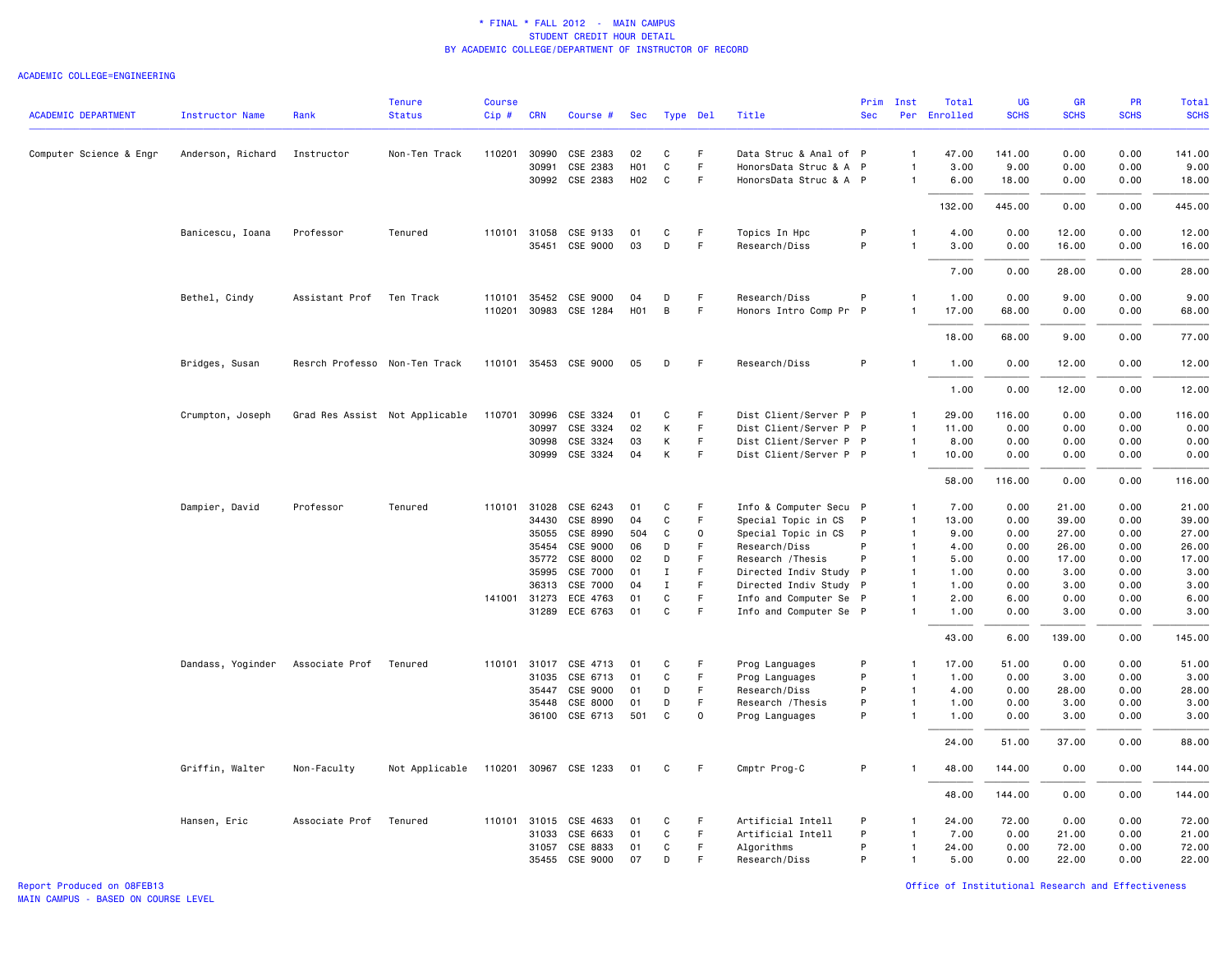|                            |                        |                | <b>Tenure</b>                  | <b>Course</b> |              |                       |            |              |             |                        | Prim       | Inst         | Total        | <b>UG</b>   | <b>GR</b>   | <b>PR</b>   | Total       |
|----------------------------|------------------------|----------------|--------------------------------|---------------|--------------|-----------------------|------------|--------------|-------------|------------------------|------------|--------------|--------------|-------------|-------------|-------------|-------------|
| <b>ACADEMIC DEPARTMENT</b> | <b>Instructor Name</b> | Rank           | <b>Status</b>                  | Cip #         | <b>CRN</b>   | Course #              |            | Sec Type Del |             | Title                  | <b>Sec</b> |              | Per Enrolled | <b>SCHS</b> | <b>SCHS</b> | <b>SCHS</b> | <b>SCHS</b> |
|                            |                        |                |                                |               |              |                       |            |              |             |                        |            |              |              |             |             |             |             |
|                            |                        |                |                                |               |              |                       |            |              |             |                        |            |              | 60.00        | 72.00       | 115.00      | 0.00        | 187.00      |
| Computer Science & Engr    | Henderson, Lisa        | Instructor     | Non-Ten Track                  | 110201        | 30970        | CSE 1284              | 01         | C            | F           | Intro Comp Prog        | P          | 1            | 52.00        | 208.00      | 0.00        | 0.00        | 208.00      |
|                            |                        |                |                                |               | 30971        | CSE 1284              | 02         | C            | F           | Intro Comp Prog        | P          | 1            | 47.00        | 188.00      | 0.00        | 0.00        | 188.00      |
|                            |                        |                |                                |               |              | 30972 CSE 1284        | 03         | C            | F           | Intro Comp Prog        | P          | 1            | 52.00        | 208.00      | 0.00        | 0.00        | 208.00      |
|                            |                        |                |                                |               | 30974        | CSE 1284              | 05         | Κ            | F           | Intro Comp Prog        | P          | $\mathbf{1}$ | 19.00        | 0.00        | 0.00        | 0.00        | 0.00        |
|                            |                        |                |                                |               | 30975        | CSE 1284              | 06         | Κ            | F           | Intro Comp Prog        | P          | 1            | 22.00        | 0.00        | 0.00        | 0.00        | 0.00        |
|                            |                        |                |                                |               | 30976        | CSE 1284              | 07         | Κ            | F           | Intro Comp Prog        | P          | 1            | 16.00        | 0.00        | 0.00        | 0.00        | 0.00        |
|                            |                        |                |                                |               | 30977        | CSE 1284              | 08         | K            | F           | Intro Comp Prog        | P          | 1            | 25.00        | 0.00        | 0.00        | 0.00        | 0.00        |
|                            |                        |                |                                |               | 30978        | CSE 1284              | 09         | K            | F           | Intro Comp Prog        | P          | $\mathbf{1}$ | 23.00        | 0.00        | 0.00        | 0.00        | 0.00        |
|                            |                        |                |                                |               | 30979        | CSE 1284              | 10         | Κ            | F           | Intro Comp Prog        | P          | 1            | 24.00        | 0.00        | 0.00        | 0.00        | 0.00        |
|                            |                        |                |                                |               | 30980        | CSE 1284              | 11         | Κ            | F           | Intro Comp Prog        | P          | 1            | 23.00        | 0.00        | 0.00        | 0.00        | 0.00        |
|                            |                        |                |                                |               | 30981        | CSE 1284              | 12         | K            | F           | Intro Comp Prog        | P          | $\mathbf{1}$ | 24.00        | 0.00        | 0.00        | 0.00        | 0.00        |
|                            |                        |                |                                |               | 30982        | CSE 1284              | 13         | K            | F           | Intro Comp Prog        | P          | 1            | 24,00        | 0.00        | 0.00        | 0.00        | 0.00        |
|                            |                        |                |                                |               | 30984        | CSE 1384              | 01         | C            | F           | Intermed Comp Prog     | P          | 1            | 54.00        | 216.00      | 0.00        | 0.00        | 216.00      |
|                            |                        |                |                                |               | 30985        | CSE 1384              | 02         | K            | F           | Intermed Comp Prog     | P          | 1            | 19.00        | 0.00        | 0.00        | 0.00        | 0.00        |
|                            |                        |                |                                |               | 30986        | CSE 1384              | 03         | K            | F           | Intermed Comp Prog     | P          | 1            | 20.00        | 0.00        | 0.00        | 0.00        | 0.00        |
|                            |                        |                |                                |               | 30987        | CSE 1384              | 04         | Κ            | F           | Intermed Comp Prog     | P          | 1            | 17.00        | 0.00        | 0.00        | 0.00        | 0.00        |
|                            |                        |                |                                |               |              | 30988 CSE 1384        | <b>H01</b> | $\mathsf{C}$ | F           | Honors Intermed Comp P |            |              | 2.00         | 8.00        | 0.00        | 0.00        | 8.00        |
|                            |                        |                |                                |               |              |                       |            |              |             |                        |            |              | 463.00       | 828.00      | 0.00        | 0.00        | 828.00      |
|                            | Jankun-Kelly, T.       | Associate Prof | Tenured                        |               | 110101 31000 | CSE 3813              | 01         | C            | F           | Intro to Formal Lang P |            |              | 29.00        | 87.00       | 0.00        | 0.00        | 87.00       |
|                            |                        |                |                                |               | 34428        | CSE 8990              | 02         | C            | $\mathsf F$ | Special Topic in CS    | P          | 1            | 11.00        | 0.00        | 33.00       | 0.00        | 33.00       |
|                            |                        |                |                                |               | 35456        | CSE 9000              | 08         | D            | F           | Research/Diss          | P          | 1            | 2.00         | 0.00        | 17.00       | 0.00        | 17.00       |
|                            |                        |                |                                |               |              | 35859 CSE 8000        | 07         | D            | F           | Research / Thesis      | P          | 1            | 1.00         | 0.00        | 3.00        | 0.00        | 3.00        |
|                            |                        |                |                                |               |              |                       |            |              |             |                        |            |              | 43.00        | 87.00       | 53.00       | 0.00        | 140.00      |
|                            | Lee, Sarah             | Instructor     | Non-Ten Track                  | 110101        | 36121        | CSE 4000              | 01         | Ι.           | F           | Directed Indiv Study P |            | $\mathbf{1}$ | 1.00         | 1.00        | 0.00        | 0.00        | 1.00        |
|                            |                        |                |                                |               | 36285        | CSE 4000              | 02         | Ι.           | F.          | Directed Indiv Study P |            | $\mathbf{1}$ | 1.00         | 3,00        | 0.00        | 0.00        | 3.00        |
|                            |                        |                |                                |               | 36576        | CSE 4000              | 04         | Ι.           | F           | Directed Indiv Study P |            | 1            | 1.00         | 3.00        | 0.00        | 0.00        | 3.00        |
|                            |                        |                |                                | 110701        | 30965        | CSE 1002              | 01         | C            | F           | Intro CSE              | P          | 1            | 34.00        | 68.00       | 0.00        | 0.00        | 68.00       |
|                            |                        |                |                                |               | 30966        | CSE 1002              | 02         | C            | F           | Intro CSE              | P          | 1            | 47.00        | 94.00       | 0.00        | 0.00        | 94.00       |
|                            |                        |                |                                |               | 31008        | CSE 4223              | 01         | C            | F           | Manage Software Proj P |            |              | 15.00        | 45.00       | 0.00        | 0.00        | 45.00       |
|                            |                        |                |                                |               |              | 31026 CSE 6223        | 01         | C            | F           | Manage Software Proj P |            |              | 2.00         | 0.00        | 6.00        | 0.00        | 6.00        |
|                            |                        |                |                                |               |              |                       |            |              |             |                        |            |              | 101.00       | 214.00      | 6.00        | 0.00        | 220.00      |
|                            | Luke, Edward           | Associate Prof | Tenured                        |               | 110101 31003 | CSE 4163              | 01         | C            | F           | Des Parallel Alg       | P          |              | 4.00         | 12.00       | 0.00        | 0.00        | 12.00       |
|                            |                        |                |                                |               | 31022        | CSE 6163              | 01         | C            | $\mathsf F$ | Des Parallel Alg       | P          | $\mathbf{1}$ | 6.00         | 0.00        | 18.00       | 0.00        | 18.00       |
|                            |                        |                |                                |               | 35457        | CSE 9000              | 09         | D            | F           | Research/Diss          | P          | 1            | 1.00         | 0.00        | 12.00       | 0.00        | 12.00       |
|                            |                        |                |                                |               |              | 35860 CSE 8000        | 08         | D            | F           | Research / Thesis      | P          | $\mathbf{1}$ | 1.00         | 0.00        | 1.00        | 0.00        | 1.00        |
|                            |                        |                |                                |               |              |                       |            |              |             |                        |            |              | 12.00        | 12.00       | 31.00       | 0.00        | 43.00       |
|                            | McGrew, Robert         | Non-Faculty    | Not Applicable                 |               |              | 110101 31010 CSE 4243 | 01         | C            | F           | Info & Computer Secu P |            | 1            | 20.00        | 60.00       | 0.00        | 0.00        | 60.00       |
|                            |                        |                |                                |               |              |                       |            |              |             |                        |            |              | 20.00        | 60.00       | 0.00        | 0.00        | 60.00       |
|                            | Moser, Kenneth         |                | Grad Tch Assist Not Applicable | 119999 35826  |              | CSE 2813              | 02         | C            | F           | Discrete Structures    | - P        |              | 38.00        | 114.00      | 0.00        | 0.00        | 114.00      |
|                            |                        |                |                                |               |              |                       |            |              |             |                        |            |              | 38,00        | 114.00      | 0.00        | 0.00        | 114.00      |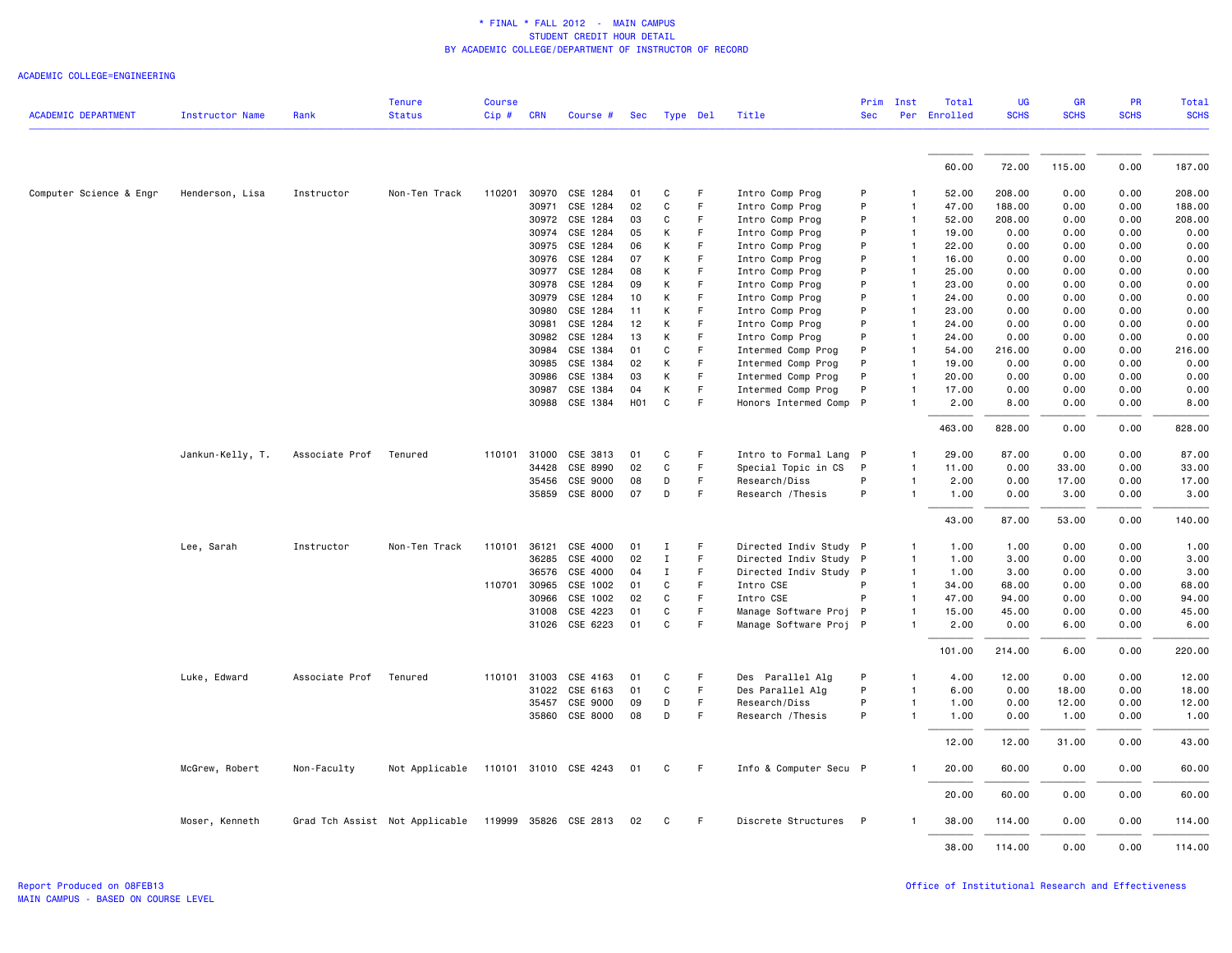|                            |                                   |                | <b>Tenure</b>  | <b>Course</b> |              |                       |                 |              |    |                        | Prim       | Inst           | Total        | <b>UG</b>   | <b>GR</b>   | PR          | Total       |
|----------------------------|-----------------------------------|----------------|----------------|---------------|--------------|-----------------------|-----------------|--------------|----|------------------------|------------|----------------|--------------|-------------|-------------|-------------|-------------|
| <b>ACADEMIC DEPARTMENT</b> | <b>Instructor Name</b>            | Rank           | <b>Status</b>  | Cip#          | <b>CRN</b>   | Course #              | Sec             | Type Del     |    | Title                  | <b>Sec</b> |                | Per Enrolled | <b>SCHS</b> | <b>SCHS</b> | <b>SCHS</b> | <b>SCHS</b> |
| Computer Science & Engr    | Niu, Nan                          | Assistant Prof | Ten Track      | 110101        | 31055        | CSE 8080              | 22              | $\mathbf I$  | F. | Directed Project Cs    | P          | $\mathbf{1}$   | 1.00         | 0.00        | 1.00        | 0.00        | 1.00        |
|                            |                                   |                |                |               | 34429        | CSE 8990              | 03              | $\mathbf C$  | F  | Special Topic in CS    | P          | $\overline{1}$ | 10.00        | 0.00        | 30.00       | 0.00        | 30.00       |
|                            |                                   |                |                |               | 35458        | CSE 9000              | 10              | D            | F. | Research/Diss          | P          | $\overline{1}$ | 3.00         | 0.00        | 36.00       | 0.00        | 36.00       |
|                            |                                   |                |                |               | 35861        | CSE 8000              | 09              | D            | F  | Research / Thesis      | P          | $\overline{1}$ | 2.00         | 0.00        | 5.00        | 0.00        | 5.00        |
|                            |                                   |                |                |               | 110701 31004 | CSE 4214              | 01              | C            | F  | Intro to Software En P |            | $\overline{1}$ | 11.00        | 44.00       | 0.00        | 0.00        | 44.00       |
|                            |                                   |                |                |               | 31005        | CSE 4214              | 02              | К            | F  | Intro to Software En P |            | $\overline{1}$ | 6.00         | 0.00        | 0.00        | 0.00        | 0.00        |
|                            |                                   |                |                |               | 31006        | CSE 4214              | 03              | К            | F  | Intro to Software En P |            | $\overline{1}$ | 8.00         | 0.00        | 0.00        | 0.00        | 0.00        |
|                            |                                   |                |                |               | 31007        | CSE 4214              | H <sub>01</sub> | C            | F  | Hon Intro to Softwar P |            | $\overline{1}$ | 3.00         | 12.00       | 0.00        | 0.00        | 12.00       |
|                            |                                   |                |                |               | 31023        | CSE 6214              | 01              | C            | F  | Intro to Software E P  |            | $\overline{1}$ | 2.00         | 0.00        | 8.00        | 0.00        | 8.00        |
|                            |                                   |                |                |               |              | 31024 CSE 6214        | 02              | К            | F  | Intro to Software E P  |            | $\overline{1}$ | 2.00         | 0.00        | 0.00        | 0.00        | 0.00        |
|                            |                                   |                |                |               |              |                       |                 |              |    |                        |            |                | 48.00        | 56.00       | 80.00       | 0.00        | 136.00      |
|                            | Perkins, Andy                     | Assistant Prof | Ten Track      | 110101        | 35459        | CSE 9000              | 11              | D            | F  | Research/Diss          | P          | $\overline{1}$ | 2.00         | 0.00        | 14.00       | 0.00        | 14.00       |
|                            |                                   |                |                |               | 36233        | CSE 7000              | 03              | $\mathbf I$  | F. | Directed Indiv Study   | P          | $\overline{1}$ | 1.00         | 0.00        | 3.00        | 0.00        | 3.00        |
|                            |                                   |                |                |               | 110201 31014 | CSE 4613              | 01              | C            | F. | Bio-computing          | P          | $\overline{1}$ | 5.00         | 15.00       | 0.00        | 0.00        | 15.00       |
|                            |                                   |                |                |               |              | 31032 CSE 6613        | 01              | $\mathsf{C}$ | F. | Bio-computing          | P          | $\overline{1}$ | 5.00         | 0.00        | 15.00       | 0.00        | 15.00       |
|                            |                                   |                |                |               |              |                       |                 |              |    |                        |            |                | 13.00        | 15.00       | 32.00       | 0.00        | 47.00       |
|                            | Ramkumar, Mahaling Associate Prof |                | Tenured        |               | 110101 31002 | CSE 4153              | 01              | C            | F  | Data Comm Networks     | P          | $\overline{1}$ | 15.00        | 45.00       | 0.00        | 0.00        | 45.00       |
|                            |                                   |                |                |               | 31011        | CSE 4383              | 01              | C            | F. | Crypto & Network Sec   | P          | $\overline{1}$ | 11.00        | 33.00       | 0.00        | 0.00        | 33.00       |
|                            |                                   |                |                |               | 31021        | CSE 6153              | 01              | C            | F  | Data Comm Networks     | P          | $\overline{1}$ | 2.00         | 0.00        | 6.00        | 0.00        | 6.00        |
|                            |                                   |                |                |               | 31029        | CSE 6383              | 01              | C            | F. | Crypto & Network Sec P |            | $\overline{1}$ | 12.00        | 0.00        | 36.00       | 0.00        | 36.00       |
|                            |                                   |                |                |               | 35460        | CSE 9000              | 12              | D            | F  | Research/Diss          | P          | $\overline{1}$ | 2.00         | 0.00        | 21.00       | 0.00        | 21.00       |
|                            |                                   |                |                |               | 35863        | CSE 8000              | 11              | D            | F. | Research / Thesis      | P          | $\overline{1}$ | 1.00         | 0.00        | 1.00        | 0.00        | 1.00        |
|                            |                                   |                |                |               | 141001 31274 | ECE 4833              | 01              | C            | F  | Data Comm Networks     | P          | $\overline{1}$ | 5.00         | 15.00       | 0.00        | 0.00        | 15.00       |
|                            |                                   |                |                |               |              | 31290 ECE 6833        | 01              | C            | F  | Data Comm Networks     | P          | $\overline{1}$ | 2.00         | 0.00        | 6.00        | 0.00        | 6.00        |
|                            |                                   |                |                |               |              |                       |                 |              |    |                        |            |                | 50.00        | 93.00       | 70.00       | 0.00        | 163.00      |
|                            | Reese, Donna                      | Professor      | Tenured        | 110101 31001  |              | CSE 3981              | 01              | C            | F  | Computer Ethics        | P          | $\overline{1}$ | 13.00        | 13.00       | 0.00        | 0.00        | 13.00       |
|                            |                                   |                |                |               | 31039        | CSE 8011              | 01              | S            | F  | Seminar                | P          | $\overline{1}$ | 17.00        | 0.00        | 17.00       | 0.00        | 17.00       |
|                            |                                   |                |                |               |              | 35864 CSE 8000        | 12              | D            | F  | Research / Thesis      | P          | -1             | 1.00         | 0.00        | 3.00        | 0.00        | 3.00        |
|                            |                                   |                |                |               |              |                       |                 |              |    |                        |            |                | 31.00        | 13.00       | 20.00       | 0.00        | 33.00       |
|                            | Swan, John                        | Professor      | Tenured        |               |              | 110101 31020 CSE 4833 | 01              | C            | F  | Intro to Algorithms    | P          | $\overline{1}$ | 32.00        | 96.00       | 0.00        | 0.00        | 96.00       |
|                            |                                   |                |                |               | 31038        | CSE 6833              | 01              | $\mathbf C$  | F. | Intro to Algorithms    | P          | $\mathbf{1}$   | 4.00         | 0.00        | 12.00       | 0.00        | 12.00       |
|                            |                                   |                |                |               | 31051        | CSE 8080              | 18              | $\mathbf I$  | F. | Directed Project Cs    | P          | $\overline{1}$ | 1.00         | 0.00        | 3.00        | 0.00        | 3.00        |
|                            |                                   |                |                |               | 34427        | CSE 8990              | 01              | C            | F  | Special Topic in CS    | P          | $\overline{1}$ | 8.00         | 0.00        | 24.00       | 0.00        | 24.00       |
|                            |                                   |                |                |               | 35461        | CSE 9000              | 13              | D            | F  | Research/Diss          | P          | $\overline{1}$ | 4.00         | 0.00        | 27.00       | 0.00        | 27.00       |
|                            |                                   |                |                |               |              |                       |                 |              |    |                        |            |                | 49.00        | 96.00       | 66.00       | 0.00        | 162.00      |
|                            | Vaughn, Rayford                   | Non-Faculty    | Not Applicable |               |              | 110101 35462 CSE 9000 | 14              | D            | F. | Research/Diss          | P          | $\overline{1}$ | 1.00         | 0.00        | 6.00        | 0.00        | 6.00        |
|                            |                                   |                |                |               |              |                       |                 |              |    |                        |            |                | 1.00         | 0.00        | 6.00        | 0.00        | 6.00        |
|                            | Williams, Byron                   | Assistant Prof | Ten Track      |               | 110101 31009 | CSE 4233              | 01              | C            | F  | SW Arch & Design       | P          | -1             | 15.00        | 45.00       | 0.00        | 0.00        | 45.00       |
|                            |                                   |                |                |               | 31027        | CSE 6233              | 01              | C            | F  | SW Arch & Design       | P          | $\overline{1}$ | 2.00         | 0.00        | 6.00        | 0.00        | 6.00        |
|                            |                                   |                |                |               | 34379        | CSE 8080              | 24              | I            | F. | Directed Project Cs    | P          | $\overline{1}$ | 1.00         | 0.00        | 3.00        | 0.00        | 3.00        |
|                            |                                   |                |                |               | 35463        | CSE 9000              | 15              | D            | F  | Research/Diss          | P          | $\overline{1}$ | 2.00         | 0.00        | 9.00        | 0.00        | 9.00        |
|                            |                                   |                |                |               | 35866        | CSE 8000              | 14              | D            | F. | Research / Thesis      | P          | $\overline{1}$ | 2.00         | 0.00        | 5.00        | 0.00        | 5.00        |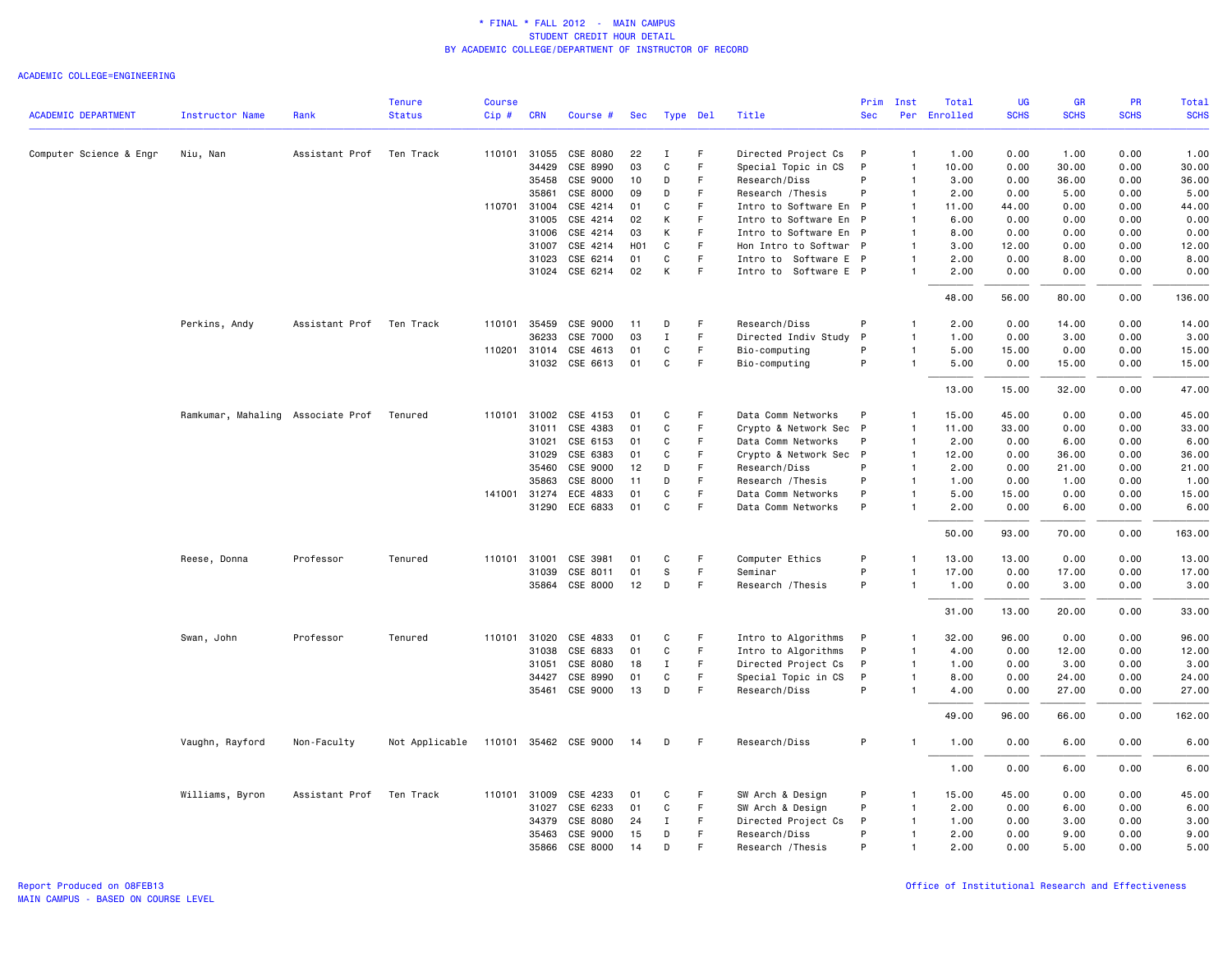|                                                     |                                   |                               | <b>Tenure</b>  | <b>Course</b> |              |                       |            |              |             |                        | Prim       | Inst         | Total               | <b>UG</b>                                                                                                                                                                                                                                                                                                                                                                                                                                                                              | GR                 | PR               | Total       |
|-----------------------------------------------------|-----------------------------------|-------------------------------|----------------|---------------|--------------|-----------------------|------------|--------------|-------------|------------------------|------------|--------------|---------------------|----------------------------------------------------------------------------------------------------------------------------------------------------------------------------------------------------------------------------------------------------------------------------------------------------------------------------------------------------------------------------------------------------------------------------------------------------------------------------------------|--------------------|------------------|-------------|
| <b>ACADEMIC DEPARTMENT</b>                          | <b>Instructor Name</b>            | Rank                          | <b>Status</b>  | Cip#          | <b>CRN</b>   | Course #              | <b>Sec</b> | Type Del     |             | Title                  | <b>Sec</b> |              | Per Enrolled        | <b>SCHS</b>                                                                                                                                                                                                                                                                                                                                                                                                                                                                            | <b>SCHS</b>        | <b>SCHS</b>      | <b>SCHS</b> |
|                                                     |                                   |                               |                |               |              |                       |            |              |             |                        |            |              |                     |                                                                                                                                                                                                                                                                                                                                                                                                                                                                                        |                    |                  |             |
|                                                     |                                   |                               |                |               |              |                       |            |              |             |                        |            |              | 22.00               | 45.00                                                                                                                                                                                                                                                                                                                                                                                                                                                                                  | 23.00              | 0.00             | 68.00       |
| Computer Science & Engr                             | Zhang, Song                       | Associate Prof                | Tenured        |               |              | 110101 31012 CSE 4413 | 01         | C            | F           | Computer Graphics      | P          | -1           | 7.00                | 21.00                                                                                                                                                                                                                                                                                                                                                                                                                                                                                  | 0.00               | 0.00             | 21.00       |
|                                                     |                                   |                               |                |               | 31030        | CSE 6413              | 01         | C            | F           | Computer Graphics      | P          | 1            | 1.00                | 0.00                                                                                                                                                                                                                                                                                                                                                                                                                                                                                   | 3.00               | 0.00             | 3.00        |
|                                                     |                                   |                               |                |               | 35868        | CSE 8000              | 16         | D            | F           | Research / Thesis      | P          | $\mathbf{1}$ | 1.00                | 0.00                                                                                                                                                                                                                                                                                                                                                                                                                                                                                   | 2.00               | 0.00             | 2.00        |
|                                                     |                                   |                               |                |               | 36439        | CSE 7000              | 501        | Ι.           | 0           | Directed Indiv Study P |            | $\mathbf{1}$ | 1.00                | 0.00                                                                                                                                                                                                                                                                                                                                                                                                                                                                                   | 3.00               | 0.00             | 3.00        |
|                                                     |                                   |                               |                | 119999        | 30993        | CSE 2813              | 01         | C            | $\mathsf F$ | Discrete Structures    | P          | 1            | 25.00               | 75.00                                                                                                                                                                                                                                                                                                                                                                                                                                                                                  | 0.00               | 0.00             | 75.00       |
|                                                     |                                   |                               |                |               |              | 30994 CSE 2813        | <b>H01</b> | C            | $\mathsf F$ | Honors Discrete Stru P |            |              | 3.00                | 9.00                                                                                                                                                                                                                                                                                                                                                                                                                                                                                   | 0.00               | 0.00             | 9.00        |
|                                                     |                                   |                               |                |               |              |                       |            |              |             |                        |            |              | 38.00               | 105.00                                                                                                                                                                                                                                                                                                                                                                                                                                                                                 | 8.00               | 0.00             | 113.00      |
|                                                     | Zhang, Yang                       | Resrch Assist P Non-Ten Track |                | 110101        | 31018        | CSE 4733              | 01         | C            | $\mathsf F$ | Operating Systems I P  |            |              | 20.00               | 60.00                                                                                                                                                                                                                                                                                                                                                                                                                                                                                  | 0.00               | 0.00             | 60.00       |
|                                                     |                                   |                               |                |               |              | 110701 34377 CSE 6753 | 01         | C            | $\mathsf F$ | Computation Fundamen P |            |              | 19.00               | 0.00                                                                                                                                                                                                                                                                                                                                                                                                                                                                                   | 57.00              | 0.00             | 57.00       |
|                                                     |                                   |                               |                |               |              |                       |            |              |             |                        |            |              | 39.00               | 60.00                                                                                                                                                                                                                                                                                                                                                                                                                                                                                  | 57.00              | 0.00             | 117.00      |
| ------------------------<br>Computer Science & Engr |                                   |                               |                |               |              |                       |            |              |             |                        |            |              | ========<br>1420.00 | ========<br>2835,00                                                                                                                                                                                                                                                                                                                                                                                                                                                                    | ========<br>855.00 | ========<br>0.00 | 3690,00     |
| ------------------------                            |                                   |                               |                |               |              |                       |            |              |             |                        |            |              | $= 222222222$       | $\begin{array}{cccccccccc} \multicolumn{2}{c}{} & \multicolumn{2}{c}{} & \multicolumn{2}{c}{} & \multicolumn{2}{c}{} & \multicolumn{2}{c}{} & \multicolumn{2}{c}{} & \multicolumn{2}{c}{} & \multicolumn{2}{c}{} & \multicolumn{2}{c}{} & \multicolumn{2}{c}{} & \multicolumn{2}{c}{} & \multicolumn{2}{c}{} & \multicolumn{2}{c}{} & \multicolumn{2}{c}{} & \multicolumn{2}{c}{} & \multicolumn{2}{c}{} & \multicolumn{2}{c}{} & \multicolumn{2}{c}{} & \multicolumn{2}{c}{} & \mult$ | <b>EEEEEEEE</b>    | <b>ESSESSE</b>   | ==========  |
| Electrical & Computer Eng Aanstoos, James           |                                   | Resrch Assoc Pr Non-Ten Track |                | 141001        | 31261        | ECE 4423              | 01         | C            | F           | Intro to Remote Sens P |            | -1           | 3.00                | 9.00                                                                                                                                                                                                                                                                                                                                                                                                                                                                                   | 0.00               | 0.00             | 9.00        |
|                                                     |                                   |                               |                |               | 31281        | ECE 6423              | 01         | C            | $\mathsf F$ | Intro to Remote Sens P |            | 1            | 5.00                | 0.00                                                                                                                                                                                                                                                                                                                                                                                                                                                                                   | 15.00              | 0.00             | 15.00       |
|                                                     |                                   |                               |                |               | 33172        | PSS 4483              | 01         | С            | F           | Intro to Remote Sens P |            | 1            | 3.00                | 9.00                                                                                                                                                                                                                                                                                                                                                                                                                                                                                   | 0.00               | 0.00             | 9.00        |
|                                                     |                                   |                               |                |               |              | 33192 PSS 6483        | 01         | C            | F           | Intro to Remote Sens P |            | 1            | 3.00                | 0.00                                                                                                                                                                                                                                                                                                                                                                                                                                                                                   | 9.00               | 0.00             | 9.00        |
|                                                     |                                   |                               |                |               | 34994        | ECE 9000              | 25         | D            | F           | Research/Diss          | P          |              | 1.00                | 0.00                                                                                                                                                                                                                                                                                                                                                                                                                                                                                   | 3.00               | 0.00             | 3,00        |
|                                                     |                                   |                               |                |               |              |                       |            |              |             |                        |            |              | 15.00               | 18,00                                                                                                                                                                                                                                                                                                                                                                                                                                                                                  | 27.00              | 0.00             | 45.00       |
|                                                     | Abdelwahed, Sherif Associate Prof |                               | Tenured        | 140901        | 31267        | ECE 4713              | 01         | C            | F           | Computer Architectur P |            | 1            | 27.00               | 81.00                                                                                                                                                                                                                                                                                                                                                                                                                                                                                  | 0.00               | 0.00             | 81.00       |
|                                                     |                                   |                               |                |               | 33803        | ECE 6713              | 501        | C            | $\mathsf 0$ | Computer Architectur P |            | 1            | 9.00                | 0.00                                                                                                                                                                                                                                                                                                                                                                                                                                                                                   | 27.00              | 0.00             | 27.00       |
|                                                     |                                   |                               |                | 141001        | 34946        | ECE 8000              | 01         | D            | F           | Research/Thesis        | P          | $\mathbf{1}$ | 1.00                | 0.00                                                                                                                                                                                                                                                                                                                                                                                                                                                                                   | 4.00               | 0.00             | 4.00        |
|                                                     |                                   |                               |                |               | 34970        | ECE 9000              | 01         | D            | F           | Research/Diss          | P          | 1            | 6.00                | 0.00                                                                                                                                                                                                                                                                                                                                                                                                                                                                                   | 59.00              | 0.00             | 59.00       |
|                                                     |                                   |                               |                |               |              | 36474 ECE 8000        | 503        | D            | $\mathbf 0$ | Research/Thesis        | P          |              | 1.00                | 0.00                                                                                                                                                                                                                                                                                                                                                                                                                                                                                   | 1.00               | 0.00             | 1.00        |
|                                                     |                                   |                               |                |               |              |                       |            |              |             |                        |            |              | 44.00               | 81.00                                                                                                                                                                                                                                                                                                                                                                                                                                                                                  | 91.00              | 0.00             | 172.00      |
|                                                     | Anderson, Derek                   | Assistant Prof Ten Track      |                |               | 141001 31260 | ECE 4413              | 01         | C            | F           | Digital Signal Proce P |            | 1            | 6.00                | 18.00                                                                                                                                                                                                                                                                                                                                                                                                                                                                                  | 0.00               | 0.00             | 18.00       |
|                                                     |                                   |                               |                |               | 31280        | ECE 6413              | 01         | $\mathsf{C}$ | $\mathsf F$ | Digital SIgnal Proce P |            | $\mathbf{1}$ | 10.00               | 0.00                                                                                                                                                                                                                                                                                                                                                                                                                                                                                   | 30.00              | 0.00             | 30.00       |
|                                                     |                                   |                               |                |               | 33802        | ECE 6413              | 501        | C            | $\mathbf 0$ | Digital SIgnal Proce P |            | 1            | 9.00                | 0.00                                                                                                                                                                                                                                                                                                                                                                                                                                                                                   | 27.00              | 0.00             | 27.00       |
|                                                     |                                   |                               |                |               | 34947        | ECE 8000              | 02         | D            | F           | Research/Thesis        | P          | 1            | 1.00                | 0.00                                                                                                                                                                                                                                                                                                                                                                                                                                                                                   | 4.00               | 0.00             | 4.00        |
|                                                     |                                   |                               |                |               | 34971        | ECE 9000              | 02         | D            | F           | Research/Diss          | P          | 1            | 1.00                | 0.00                                                                                                                                                                                                                                                                                                                                                                                                                                                                                   | 7.00               | 0.00             | 7.00        |
|                                                     |                                   |                               |                |               | 36110        | ECE 7000              | 02         | $\mathbf{I}$ | F           | Directed Indiv Study P |            | 1            | 1.00                | 0.00                                                                                                                                                                                                                                                                                                                                                                                                                                                                                   | 3.00               | 0.00             | 3.00        |
|                                                     |                                   |                               |                |               |              |                       |            |              |             |                        |            |              | 28.00               | 18.00                                                                                                                                                                                                                                                                                                                                                                                                                                                                                  | 71.00              | 0.00             | 89.00       |
|                                                     | Bruce, Jerry                      | Associate Prof                | Tenured        | 140901        | 31268        | ECE 4723              | 01         | В            | F           | Embedded Systems       | P          | -1           | 8.00                | 24.00                                                                                                                                                                                                                                                                                                                                                                                                                                                                                  | 0.00               | 0.00             | 24.00       |
|                                                     |                                   |                               |                |               | 31269        | ECE 4723              | 02         | B            | $\mathsf F$ | Embedded Systems       | P          | 1            | 6.00                | 18.00                                                                                                                                                                                                                                                                                                                                                                                                                                                                                  | 0.00               | 0.00             | 18.00       |
|                                                     |                                   |                               |                | 141001        | 31217        | ECE 1002              | 01         | В            | $\mathsf F$ | Intro to ECE           | P          | 1            | 109.00              | 218.00                                                                                                                                                                                                                                                                                                                                                                                                                                                                                 | 0.00               | 0.00             | 218.00      |
|                                                     |                                   |                               |                |               |              | 34972 ECE 9000        | 03         | D            | $\mathsf F$ | Research/Diss          | P          | 1            | 1.00                | 0.00                                                                                                                                                                                                                                                                                                                                                                                                                                                                                   | 3.00               | 0.00             | 3.00        |
|                                                     |                                   |                               |                |               |              |                       |            |              |             |                        |            |              | 124,00              | 260.00                                                                                                                                                                                                                                                                                                                                                                                                                                                                                 | 3.00               | 0.00             | 263.00      |
|                                                     | Bruce, Lori                       | Non-Faculty                   | Not Applicable |               |              | 141001 34973 ECE 9000 | 04         | D            | F.          | Research/Diss          | P          | $\mathbf{1}$ | 1.00                | 0.00                                                                                                                                                                                                                                                                                                                                                                                                                                                                                   | 13.00              | 0.00             | 13,00       |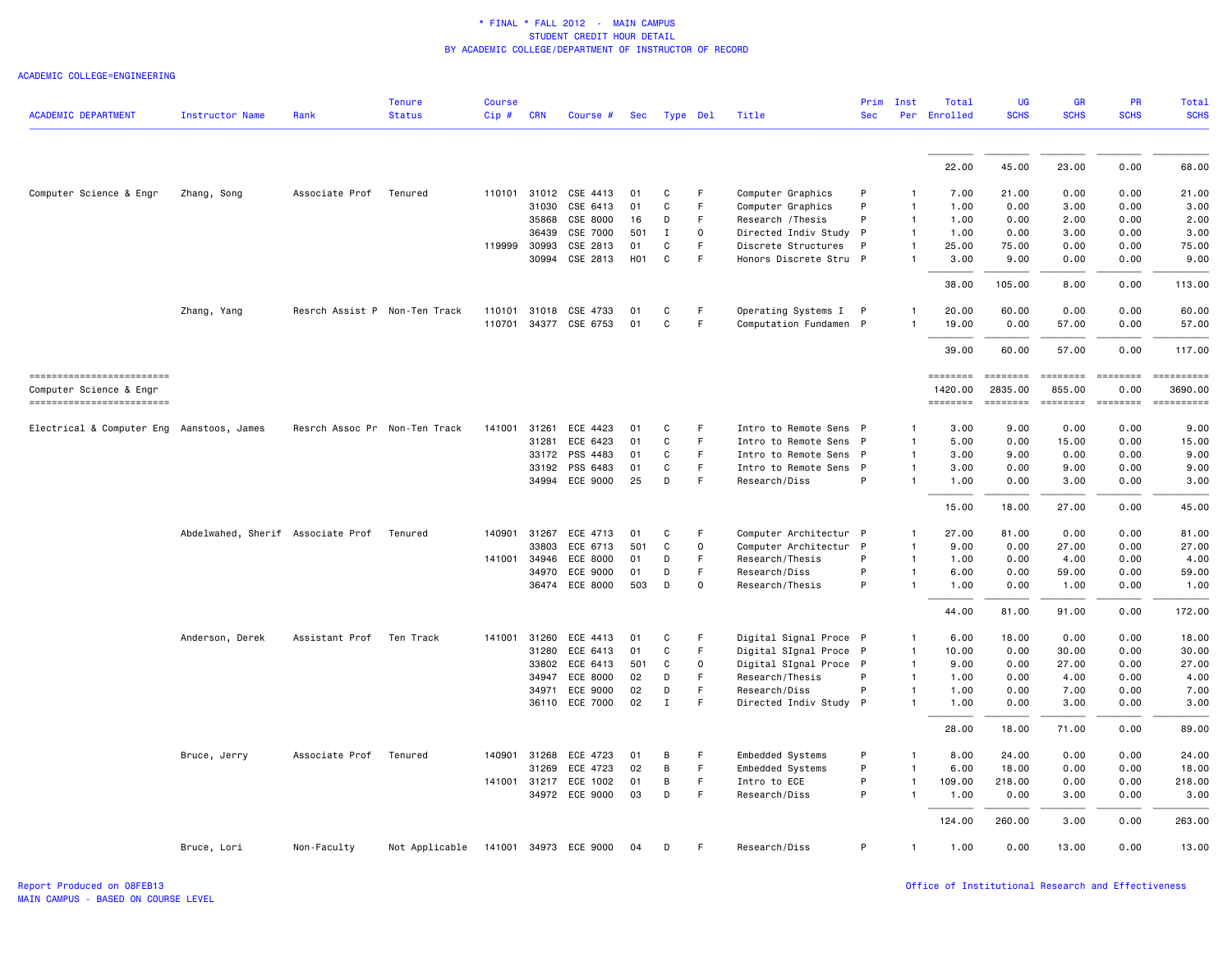| <b>ACADEMIC DEPARTMENT</b>              | Instructor Name              | Rank                   | <b>Tenure</b><br><b>Status</b> | <b>Course</b><br>Cip# | <b>CRN</b> | Course #              | Sec | Type Del     |             | Title                  | Prim<br><b>Sec</b> | Inst           | Total<br>Per Enrolled | <b>UG</b><br><b>SCHS</b> | <b>GR</b><br><b>SCHS</b> | PR<br><b>SCHS</b> | <b>Total</b><br><b>SCHS</b> |
|-----------------------------------------|------------------------------|------------------------|--------------------------------|-----------------------|------------|-----------------------|-----|--------------|-------------|------------------------|--------------------|----------------|-----------------------|--------------------------|--------------------------|-------------------|-----------------------------|
|                                         |                              |                        |                                |                       |            |                       |     |              |             |                        |                    |                |                       |                          |                          |                   |                             |
|                                         |                              |                        |                                |                       |            |                       |     |              |             |                        |                    |                | 1.00                  | 0.00                     | 13.00                    | 0.00              | 13.00                       |
| Electrical & Computer Eng Donohoe, John |                              | Professor              | Tenured                        |                       |            | 141001 31225 ECE 3323 | 01  | B            | F           | Electromagnetics II P  |                    | $\mathbf{1}$   | 8.00                  | 24.00                    | 0.00                     | 0.00              | 24.00                       |
|                                         |                              |                        |                                |                       | 31226      | ECE 3323              | 02  | B            | F.          | Electromagnetics II    | P                  | $\mathbf{1}$   | 8.00                  | 24.00                    | 0.00                     | 0.00              | 24.00                       |
|                                         |                              |                        |                                |                       | 31227      | ECE 3323              | 03  | B            | F           | Electromagnetics II    | P                  | $\mathbf{1}$   | 7.00                  | 21.00                    | 0.00                     | 0.00              | 21.00                       |
|                                         |                              |                        |                                |                       |            | 34974 ECE 9000        | 05  | D            | F           | Research/Diss          | P                  | $\mathbf{1}$   | 1.00                  | 0.00                     | 4.00                     | 0.00              | 4.00                        |
|                                         |                              |                        |                                |                       |            |                       |     |              |             |                        |                    |                | 24.00                 | 69.00                    | 4.00                     | 0.00              | 73.00                       |
|                                         | Du, Qian                     | Associate Prof         | Tenured                        | 140901                | 34426      | ECE 8473              | 01  | C            | F           | Digital Image Proces P |                    | $\mathbf{1}$   | 4.00                  | 0.00                     | 12.00                    | 0.00              | 12.00                       |
|                                         |                              |                        |                                |                       | 35360      | ECE 8473              | 501 | C            | 0           | Digital Image Proces P |                    | $\mathbf{1}$   | 1.00                  | 0.00                     | 3.00                     | 0.00              | 3.00                        |
|                                         |                              |                        |                                | 141001                | 34975      | ECE 9000              | 06  | D            | F.          | Research/Diss          | P                  | $\mathbf{1}$   | 1.00                  | 0.00                     | 1.00                     | 0.00              | 1.00                        |
|                                         |                              |                        |                                |                       | 36184      | ECE 8493              | 501 | C            | $\Omega$    | Neural Networks        | P                  | $\mathbf{1}$   | 1.00                  | 0.00                     | 3.00                     | 0.00              | 3.00                        |
|                                         |                              |                        |                                |                       |            | 36185 ECE 8493        | 01  | $\mathbf c$  | F.          | Neural Networks        | P                  | $\mathbf{1}$   | 6.00                  | 0.00                     | 18.00                    | 0.00              | 18.00                       |
|                                         |                              |                        |                                |                       |            |                       |     |              |             |                        |                    |                | 13.00                 | 0.00                     | 37.00                    | 0.00              | 37.00                       |
|                                         | Follett, Randolph            | Assistant Prof Tenured |                                | 140201                | 30366      | ASE 1501              | 01  | E            | F           | Design Competition     | s                  | 0.5            | 7.00                  | 7.00                     | 0.00                     | 0.00              | 7.00                        |
|                                         |                              |                        |                                | 141001                | 31262      | ECE 4512              | 01  | B            | F           | EE Design I            | P                  | 0.5            | 11.00                 | 22.00                    | 0.00                     | 0.00              | 22.00                       |
|                                         |                              |                        |                                |                       | 31263      | ECE 4522              | 01  | B            | F           | EE Design II           | P                  | 0.5            | 6.00                  | 12.00                    | 0.00                     | 0.00              | 12.00                       |
|                                         |                              |                        |                                |                       | 31264      | ECE 4532              | 01  | B            | F           | CPE Design I           | P                  | 0.5            | 5.00                  | 10.00                    | 0.00                     | 0.00              | 10.00                       |
|                                         |                              |                        |                                |                       | 31265      | ECE 4542              | 01  | B            | F.          | CPE Design II          | P                  | 0.5            | 5.00                  | 10.00                    | 0.00                     | 0.00              | 10.00                       |
|                                         |                              |                        |                                |                       | 31275      | ECE 4913              | 01  | C            | F           | Feedback Con Sys I     | P                  | $\overline{1}$ | 4.00                  | 12.00                    | 0.00                     | 0.00              | 12.00                       |
|                                         |                              |                        |                                |                       | 31291      | ECE 6913              | 01  | $\mathbf c$  | F           | Fdbk Con Sys I         | P                  | $\overline{1}$ | 1.00                  | 0.00                     | 3.00                     | 0.00              | 3.00                        |
|                                         |                              |                        |                                |                       |            |                       |     |              |             |                        |                    |                | 39.00                 | 73.00                    | 3.00                     | 0.00              | 76.00                       |
|                                         | Fowler, James                | Professor              | Tenured                        | 141001 31228          |            | ECE 3413              | 01  | C            | F           | Intro to Electronic    | P                  | $\mathbf{1}$   | 30.00                 | 90.00                    | 0.00                     | 0.00              | 90.00                       |
|                                         |                              |                        |                                |                       | 34977      | ECE 9000              | 08  | D            | F           | Research/Diss          | P                  | $\mathbf{1}$   | 4.00                  | 0.00                     | 40.00                    | 0.00              | 40.00                       |
|                                         |                              |                        |                                |                       | 36186      | ECE 9000              | 503 | D            | $\circ$     | Research/Diss          | P                  | $\mathbf{1}$   | 1.00                  | 0.00                     | 1.00                     | 0.00              | 1.00                        |
|                                         |                              |                        |                                |                       |            |                       |     |              |             |                        |                    |                | 35.00                 | 90.00                    | 41.00                    | 0.00              | 131.00                      |
|                                         | Fu, Yong                     | Assistant Prof         | Ten Track                      | 141001                | 34397      | ECE 8990              | 01  | C            | F.          | Special Topic in ECE P |                    | $\overline{1}$ | 17.00                 | 0.00                     | 51.00                    | 0.00              | 51.00                       |
|                                         |                              |                        |                                |                       | 34411      | ECE 4613              | 01  | C            | F.          | Pwr Transmission Sys P |                    | $\mathbf{1}$   | 16.00                 | 48.00                    | 0.00                     | 0.00              | 48.00                       |
|                                         |                              |                        |                                |                       | 34412      | ECE 6613              | 01  | C            | F           | Pwr Transmission Sys P |                    | $\mathbf{1}$   | 9.00                  | 0.00                     | 27.00                    | 0.00              | 27.00                       |
|                                         |                              |                        |                                |                       | 34954      | ECE 8000              | 09  | D            | F.          | Research/Thesis        | P                  | $\mathbf{1}$   | 1.00                  | 0.00                     | 4.00                     | 0.00              | 4.00                        |
|                                         |                              |                        |                                |                       | 34978      | ECE 9000              | 09  | D            | F           | Research/Diss          | P                  | $\mathbf{1}$   | 7.00                  | 0.00                     | 51.00                    | 0.00              | 51.00                       |
|                                         |                              |                        |                                |                       |            |                       |     |              |             |                        |                    |                | 50.00                 | 48.00                    | 133.00                   | 0.00              | 181.00                      |
|                                         | Grzybowski, Stanis Professor |                        | Tenured                        | 141001                | 31266      | ECE 4663              | 01  | C            | F           | Insul Coord Pow Sys    | P                  | 1              | 9.00                  | 27.00                    | 0.00                     | 0.00              | 27.00                       |
|                                         |                              |                        |                                |                       | 31282      | ECE 6663              | 01  | C            | F           | Insul Coord Pow Sys    | P                  | $\mathbf{1}$   | 6.00                  | 0.00                     | 18.00                    | 0.00              | 18.00                       |
|                                         |                              |                        |                                |                       | 34955      | ECE 8000              | 10  | D            | F           | Research/Thesis        | P                  | $\mathbf{1}$   | 2.00                  | 0.00                     | 14.00                    | 0.00              | 14.00                       |
|                                         |                              |                        |                                |                       | 34979      | ECE 9000              | 10  | D            | F.          | Research/Diss          | P                  | $\mathbf{1}$   | 4.00                  | 0.00                     | 40.00                    | 0.00              | 40.00                       |
|                                         |                              |                        |                                |                       | 36111      | ECE 7000              | 03  | $\mathbf{I}$ | F           | Directed Indiv Study P |                    | $\mathbf{1}$   | 1.00                  | 0.00                     | 3.00                     | 0.00              | 3.00                        |
|                                         |                              |                        |                                |                       |            | 36256 ECE 7000        | 501 | $\mathbf I$  | $\mathbf 0$ | Directed Indiv Study P |                    | $\mathbf{1}$   | 1.00                  | 0.00                     | 3.00                     | 0.00              | 3.00                        |
|                                         |                              |                        |                                |                       |            |                       |     |              |             |                        |                    |                | 23.00                 | 27.00                    | 78.00                    | 0.00              | 105.00                      |
|                                         | Jones, Bryan                 | Associate Prof         | Tenured                        | 141001 31247          |            | ECE 3724              | 01  | C            | F           | Microprocessors        | P                  | $\overline{1}$ | 35.00                 | 140.00                   | 0.00                     | 0.00              | 140.00                      |
|                                         |                              |                        |                                |                       | 31249      | ECE 3724              | 03  | K            | F           | Microprocessors        | P                  | 0.5            | 5.00                  | 0.00                     | 0.00                     | 0.00              | 0.00                        |
|                                         |                              |                        |                                |                       | 31250      | ECE 3724              | 04  | K            | F           | Microprocessors        | s                  | 0.5            | 5.00                  | 0.00                     | 0.00                     | 0.00              | 0.00                        |
|                                         |                              |                        |                                |                       | 31251      | ECE 3724              | 05  | K            | F           | Microprocessors        | S                  | 0.5            | 5.00                  | 0.00                     | 0.00                     | 0.00              | 0.00                        |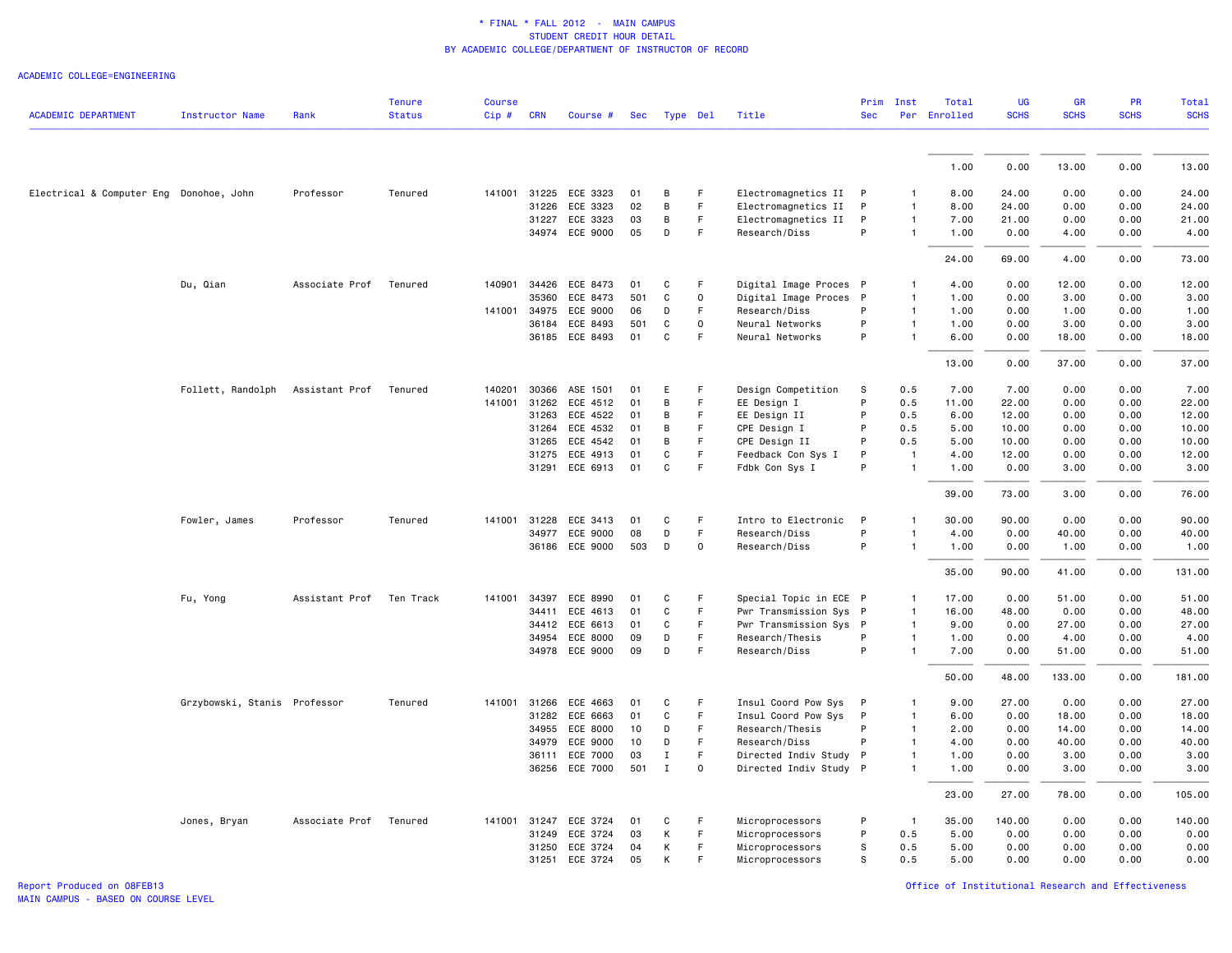#### ACADEMIC COLLEGE=ENGINEERING

| <b>SCHS</b><br><b>ACADEMIC DEPARTMENT</b><br><b>SCHS</b><br><b>SCHS</b><br>Instructor Name<br>Rank<br><b>Status</b><br>Cip#<br><b>CRN</b><br>Course #<br>Type Del<br>Title<br><b>Sec</b><br>Per Enrolled<br><b>SCHS</b><br>Sec<br>Electrical & Computer Eng Jones, Bryan<br>Associate Prof<br>Tenured<br>141001 31252<br>ECE 3724<br>06<br>К<br>F<br>Microprocessors<br>s<br>0.5<br>4.00<br>0.00<br>0.00<br>0.00<br>0.00<br>F<br>s<br>0.00<br>31253<br>ECE 3724<br>07<br>К<br>Microprocessors<br>0.5<br>4.00<br>0.00<br>0.00<br>0.00<br>31254<br>ECE 3724<br>08<br>К<br>E<br>Microprocessors<br>P<br>0.5<br>5.00<br>0.00<br>0.00<br>0.00<br>0.00<br>31255<br>ECE 3724<br>09<br>К<br>F.<br>Microprocessors<br>P<br>0.5<br>4.50<br>0.00<br>0.00<br>0.00<br>0.00<br>34413<br>ECE 4990<br>В<br>F<br>Special Topic in ECE P<br>12.00<br>36.00<br>0.00<br>0.00<br>36.00<br>01<br>$\overline{1}$<br>ECE 6990<br>В<br>F<br>Special Topic in ECE<br>$\mathsf{P}$<br>5.00<br>0.00<br>15.00<br>0.00<br>15.00<br>34414<br>01<br>$\overline{1}$<br>D<br>F<br>34980 ECE 9000<br>11<br>Research/Diss<br>P<br>$\overline{1}$<br>2.00<br>0.00<br>11.00<br>0.00<br>11.00<br>86.50<br>176.00<br>26.00<br>0.00<br>202.00<br>Karimi-Ghartemani, Associate Prof<br>Ten Track<br>141001 31239<br>ECE 3614<br>F<br>Fundamentals of Ener P<br>4.00<br>16.00<br>0.00<br>0.00<br>16.00<br>01<br>В<br>$\mathbf{1}$<br>31240<br>ECE 3614<br>02<br>В<br>F.<br>Fundamentals of Ener P<br>4.00<br>16.00<br>0.00<br>0.00<br>16.00<br>$\mathbf{1}$<br>12.00<br>0.00<br>12.00<br>31241<br>ECE 3614<br>03<br>В<br>-F<br>Fundamentals of Ener P<br>3.00<br>0.00<br>$\mathbf{1}$<br>31242 ECE 3614<br>F<br>Fundamentals of Ener P<br>0.00<br>0.00<br>16.00<br>04<br>B<br>$\mathbf{1}$<br>4.00<br>16.00<br>F<br>12.00<br>31244 ECE 3614<br>06<br>В<br>Fundamentals of Ener P<br>3.00<br>12.00<br>0.00<br>0.00<br>$\mathbf{1}$<br>34386 ECE 3614<br>В<br>F.<br>Fundamentals of Ener P<br>0.00<br>16.00<br>08<br>$\mathbf{1}$<br>4.00<br>16.00<br>0.00<br>0.00<br>88.00<br>22.00<br>88.00<br>0.00<br>King, Roger<br>Non-Faculty<br>Not Applicable<br>141001 34982 ECE 9000<br>Research/Diss<br>P<br>1.00<br>0.00<br>6.00<br>0.00<br>6.00<br>13<br>D<br>-F<br>$\mathbf{1}$<br>P<br>35971<br>ECE 9000<br>501<br>D<br>$\mathsf{o}$<br>Research/Diss<br>2.00<br>0.00<br>2.00<br>0.00<br>2.00<br>$\mathbf{1}$<br>F.<br>3.00<br>3.00<br>36109<br>ECE 7000<br>01<br>Ι.<br>Directed Indiv Study<br>P<br>$\mathbf{1}$<br>1.00<br>0.00<br>0.00<br>21.00<br>309999 35504<br><b>CME 9000</b><br>01<br>D<br>F<br>Research/Dis<br>P<br>3.00<br>0.00<br>21.00<br>0.00<br>$\mathbf{1}$<br>36248 CME 8000<br>F<br>P<br>6.00<br>06<br>D<br>Research/Thesis<br>$\mathbf{1}$<br>1.00<br>0.00<br>6.00<br>0.00<br>8.00<br>0.00<br>38.00<br>0.00<br>38.00<br>Koshka, Yaroslav<br>Professor<br>Tenured<br>141001 31220 ECE 3213<br>C<br>Solid State Electron P<br>27.00<br>81.00<br>0.00<br>0.00<br>81.00<br>01<br>F.<br>$\mathbf{1}$<br>34421<br>ECE 4990<br>04<br>C<br>F.<br>Special Topic in ECE P<br>3.00<br>9.00<br>0.00<br>0.00<br>9.00<br>$\mathbf{1}$<br>34422<br>ECE 6990<br>$\mathtt{C}$<br>$\mathsf F$<br>Special Topic in ECE P<br>6.00<br>0.00<br>6.00<br>04<br>$\mathbf{1}$<br>2.00<br>0.00<br>ECE 8000<br>D<br>F<br>Research/Thesis<br>P<br>1.00<br>0.00<br>13.00<br>0.00<br>13.00<br>34959<br>14<br>$\mathbf{1}$<br>P<br>34983 ECE 9000<br>14<br>D<br>F<br>Research/Diss<br>$\mathbf{1}$<br>1.00<br>0.00<br>13.00<br>0.00<br>13.00<br>90.00<br>32.00<br>0.00<br>122.00<br>34.00<br>Li, Pan<br>Assistant Prof Ten Track<br>141001 34410 ECE 6823<br>Digital Communicatio P<br>0.00<br>24.00<br>0.00<br>24.00<br>01<br>C<br>F<br>8.00<br>$\mathbf{1}$<br>ECE 8990<br>05<br>C<br>F<br>Special Topic in ECE P<br>7.00<br>0.00<br>21.00<br>0.00<br>21.00<br>34416<br>$\mathbf{1}$<br>15<br>D<br>F<br>P<br>34984 ECE 9000<br>Research/Diss<br>5.00<br>0.00<br>47.00<br>0.00<br>47.00<br>$\mathbf{1}$<br>0.00<br>92.00<br>0.00<br>92.00<br>20.00<br>0.00<br>12.00<br>0.00<br>12.00<br>Mazzola, Michael<br>Professor<br>Tenured<br>141001 34415 ECE 8990<br>03<br>C<br>F<br>Special Topic in ECE P<br>4.00<br>$\mathbf{1}$<br>$\mathsf F$<br>P<br>34961<br>ECE 8000<br>D<br>Research/Thesis<br>$\overline{1}$<br>1.00<br>0.00<br>7.00<br>0.00<br>7.00<br>16<br>F<br>P<br>34985<br>ECE 9000<br>16<br>D<br>Research/Diss<br>$\mathbf{1}$<br>2.00<br>0.00<br>17.00<br>0.00<br>17.00<br>P<br>1.00<br>36600<br>ECE 9000<br>504<br>D<br>$\mathbf 0$<br>Research/Diss<br>$\mathbf{1}$<br>1.00<br>0.00<br>1.00<br>0.00<br>0.00<br>37.00<br>0.00<br>37.00<br>8.00<br>Molen, G. Marshall Professor<br>F<br>Special Topic in ECE P<br>4.00<br>0.00<br>12.00<br>0.00<br>12.00<br>Tenured<br>141001<br>34424<br>ECE 8990<br>06<br>C<br>$\mathbf{1}$<br>$\mathsf F$<br>34962<br>ECE 8000<br>17<br>D<br>Research/Thesis<br>P<br>1.00<br>0.00<br>7.00<br>0.00<br>7.00<br>$\overline{1}$<br>$\mathsf F$<br>9.00<br>141901 34447 ME 8990<br>06<br>C<br>Special Topic In ME P<br>$\mathbf{1}$<br>3.00<br>0.00<br>9.00<br>0.00<br>0.00<br>28.00<br>8.00<br>0.00<br>28.00<br>141001 31218 ECE 3183<br>Electric Eng Systems P<br>288.00<br>0.00<br>0.00<br>288.00<br>Moorhead, Jane<br>Instructor<br>Non-Ten Track<br>01<br>C<br>-F<br>1<br>96.00 |  | <b>Tenure</b> | <b>Course</b> |  |  |  | Prim | Inst | Total | UG | <b>GR</b> | PR | Total |
|--------------------------------------------------------------------------------------------------------------------------------------------------------------------------------------------------------------------------------------------------------------------------------------------------------------------------------------------------------------------------------------------------------------------------------------------------------------------------------------------------------------------------------------------------------------------------------------------------------------------------------------------------------------------------------------------------------------------------------------------------------------------------------------------------------------------------------------------------------------------------------------------------------------------------------------------------------------------------------------------------------------------------------------------------------------------------------------------------------------------------------------------------------------------------------------------------------------------------------------------------------------------------------------------------------------------------------------------------------------------------------------------------------------------------------------------------------------------------------------------------------------------------------------------------------------------------------------------------------------------------------------------------------------------------------------------------------------------------------------------------------------------------------------------------------------------------------------------------------------------------------------------------------------------------------------------------------------------------------------------------------------------------------------------------------------------------------------------------------------------------------------------------------------------------------------------------------------------------------------------------------------------------------------------------------------------------------------------------------------------------------------------------------------------------------------------------------------------------------------------------------------------------------------------------------------------------------------------------------------------------------------------------------------------------------------------------------------------------------------------------------------------------------------------------------------------------------------------------------------------------------------------------------------------------------------------------------------------------------------------------------------------------------------------------------------------------------------------------------------------------------------------------------------------------------------------------------------------------------------------------------------------------------------------------------------------------------------------------------------------------------------------------------------------------------------------------------------------------------------------------------------------------------------------------------------------------------------------------------------------------------------------------------------------------------------------------------------------------------------------------------------------------------------------------------------------------------------------------------------------------------------------------------------------------------------------------------------------------------------------------------------------------------------------------------------------------------------------------------------------------------------------------------------------------------------------------------------------------------------------------------------------------------------------------------------------------------------------------------------------------------------------------------------------------------------------------------------------------------------------------------------------------------------------------------------------------------------------------------------------------------------------------------------------------------------------------------------------------------------------------------------------------------------------------------------------------------------------------------------------------------------------------------------------------------------------------------------------------------------------------------------------------------------------------------------------------------------------------------------------------------------------------------------------------------------------------------------------------------------------------------------------|--|---------------|---------------|--|--|--|------|------|-------|----|-----------|----|-------|
|                                                                                                                                                                                                                                                                                                                                                                                                                                                                                                                                                                                                                                                                                                                                                                                                                                                                                                                                                                                                                                                                                                                                                                                                                                                                                                                                                                                                                                                                                                                                                                                                                                                                                                                                                                                                                                                                                                                                                                                                                                                                                                                                                                                                                                                                                                                                                                                                                                                                                                                                                                                                                                                                                                                                                                                                                                                                                                                                                                                                                                                                                                                                                                                                                                                                                                                                                                                                                                                                                                                                                                                                                                                                                                                                                                                                                                                                                                                                                                                                                                                                                                                                                                                                                                                                                                                                                                                                                                                                                                                                                                                                                                                                                                                                                                                                                                                                                                                                                                                                                                                                                                                                                                                                                                                                    |  |               |               |  |  |  |      |      |       |    |           |    |       |
|                                                                                                                                                                                                                                                                                                                                                                                                                                                                                                                                                                                                                                                                                                                                                                                                                                                                                                                                                                                                                                                                                                                                                                                                                                                                                                                                                                                                                                                                                                                                                                                                                                                                                                                                                                                                                                                                                                                                                                                                                                                                                                                                                                                                                                                                                                                                                                                                                                                                                                                                                                                                                                                                                                                                                                                                                                                                                                                                                                                                                                                                                                                                                                                                                                                                                                                                                                                                                                                                                                                                                                                                                                                                                                                                                                                                                                                                                                                                                                                                                                                                                                                                                                                                                                                                                                                                                                                                                                                                                                                                                                                                                                                                                                                                                                                                                                                                                                                                                                                                                                                                                                                                                                                                                                                                    |  |               |               |  |  |  |      |      |       |    |           |    |       |
|                                                                                                                                                                                                                                                                                                                                                                                                                                                                                                                                                                                                                                                                                                                                                                                                                                                                                                                                                                                                                                                                                                                                                                                                                                                                                                                                                                                                                                                                                                                                                                                                                                                                                                                                                                                                                                                                                                                                                                                                                                                                                                                                                                                                                                                                                                                                                                                                                                                                                                                                                                                                                                                                                                                                                                                                                                                                                                                                                                                                                                                                                                                                                                                                                                                                                                                                                                                                                                                                                                                                                                                                                                                                                                                                                                                                                                                                                                                                                                                                                                                                                                                                                                                                                                                                                                                                                                                                                                                                                                                                                                                                                                                                                                                                                                                                                                                                                                                                                                                                                                                                                                                                                                                                                                                                    |  |               |               |  |  |  |      |      |       |    |           |    |       |
|                                                                                                                                                                                                                                                                                                                                                                                                                                                                                                                                                                                                                                                                                                                                                                                                                                                                                                                                                                                                                                                                                                                                                                                                                                                                                                                                                                                                                                                                                                                                                                                                                                                                                                                                                                                                                                                                                                                                                                                                                                                                                                                                                                                                                                                                                                                                                                                                                                                                                                                                                                                                                                                                                                                                                                                                                                                                                                                                                                                                                                                                                                                                                                                                                                                                                                                                                                                                                                                                                                                                                                                                                                                                                                                                                                                                                                                                                                                                                                                                                                                                                                                                                                                                                                                                                                                                                                                                                                                                                                                                                                                                                                                                                                                                                                                                                                                                                                                                                                                                                                                                                                                                                                                                                                                                    |  |               |               |  |  |  |      |      |       |    |           |    |       |
|                                                                                                                                                                                                                                                                                                                                                                                                                                                                                                                                                                                                                                                                                                                                                                                                                                                                                                                                                                                                                                                                                                                                                                                                                                                                                                                                                                                                                                                                                                                                                                                                                                                                                                                                                                                                                                                                                                                                                                                                                                                                                                                                                                                                                                                                                                                                                                                                                                                                                                                                                                                                                                                                                                                                                                                                                                                                                                                                                                                                                                                                                                                                                                                                                                                                                                                                                                                                                                                                                                                                                                                                                                                                                                                                                                                                                                                                                                                                                                                                                                                                                                                                                                                                                                                                                                                                                                                                                                                                                                                                                                                                                                                                                                                                                                                                                                                                                                                                                                                                                                                                                                                                                                                                                                                                    |  |               |               |  |  |  |      |      |       |    |           |    |       |
|                                                                                                                                                                                                                                                                                                                                                                                                                                                                                                                                                                                                                                                                                                                                                                                                                                                                                                                                                                                                                                                                                                                                                                                                                                                                                                                                                                                                                                                                                                                                                                                                                                                                                                                                                                                                                                                                                                                                                                                                                                                                                                                                                                                                                                                                                                                                                                                                                                                                                                                                                                                                                                                                                                                                                                                                                                                                                                                                                                                                                                                                                                                                                                                                                                                                                                                                                                                                                                                                                                                                                                                                                                                                                                                                                                                                                                                                                                                                                                                                                                                                                                                                                                                                                                                                                                                                                                                                                                                                                                                                                                                                                                                                                                                                                                                                                                                                                                                                                                                                                                                                                                                                                                                                                                                                    |  |               |               |  |  |  |      |      |       |    |           |    |       |
|                                                                                                                                                                                                                                                                                                                                                                                                                                                                                                                                                                                                                                                                                                                                                                                                                                                                                                                                                                                                                                                                                                                                                                                                                                                                                                                                                                                                                                                                                                                                                                                                                                                                                                                                                                                                                                                                                                                                                                                                                                                                                                                                                                                                                                                                                                                                                                                                                                                                                                                                                                                                                                                                                                                                                                                                                                                                                                                                                                                                                                                                                                                                                                                                                                                                                                                                                                                                                                                                                                                                                                                                                                                                                                                                                                                                                                                                                                                                                                                                                                                                                                                                                                                                                                                                                                                                                                                                                                                                                                                                                                                                                                                                                                                                                                                                                                                                                                                                                                                                                                                                                                                                                                                                                                                                    |  |               |               |  |  |  |      |      |       |    |           |    |       |
|                                                                                                                                                                                                                                                                                                                                                                                                                                                                                                                                                                                                                                                                                                                                                                                                                                                                                                                                                                                                                                                                                                                                                                                                                                                                                                                                                                                                                                                                                                                                                                                                                                                                                                                                                                                                                                                                                                                                                                                                                                                                                                                                                                                                                                                                                                                                                                                                                                                                                                                                                                                                                                                                                                                                                                                                                                                                                                                                                                                                                                                                                                                                                                                                                                                                                                                                                                                                                                                                                                                                                                                                                                                                                                                                                                                                                                                                                                                                                                                                                                                                                                                                                                                                                                                                                                                                                                                                                                                                                                                                                                                                                                                                                                                                                                                                                                                                                                                                                                                                                                                                                                                                                                                                                                                                    |  |               |               |  |  |  |      |      |       |    |           |    |       |
|                                                                                                                                                                                                                                                                                                                                                                                                                                                                                                                                                                                                                                                                                                                                                                                                                                                                                                                                                                                                                                                                                                                                                                                                                                                                                                                                                                                                                                                                                                                                                                                                                                                                                                                                                                                                                                                                                                                                                                                                                                                                                                                                                                                                                                                                                                                                                                                                                                                                                                                                                                                                                                                                                                                                                                                                                                                                                                                                                                                                                                                                                                                                                                                                                                                                                                                                                                                                                                                                                                                                                                                                                                                                                                                                                                                                                                                                                                                                                                                                                                                                                                                                                                                                                                                                                                                                                                                                                                                                                                                                                                                                                                                                                                                                                                                                                                                                                                                                                                                                                                                                                                                                                                                                                                                                    |  |               |               |  |  |  |      |      |       |    |           |    |       |
|                                                                                                                                                                                                                                                                                                                                                                                                                                                                                                                                                                                                                                                                                                                                                                                                                                                                                                                                                                                                                                                                                                                                                                                                                                                                                                                                                                                                                                                                                                                                                                                                                                                                                                                                                                                                                                                                                                                                                                                                                                                                                                                                                                                                                                                                                                                                                                                                                                                                                                                                                                                                                                                                                                                                                                                                                                                                                                                                                                                                                                                                                                                                                                                                                                                                                                                                                                                                                                                                                                                                                                                                                                                                                                                                                                                                                                                                                                                                                                                                                                                                                                                                                                                                                                                                                                                                                                                                                                                                                                                                                                                                                                                                                                                                                                                                                                                                                                                                                                                                                                                                                                                                                                                                                                                                    |  |               |               |  |  |  |      |      |       |    |           |    |       |
|                                                                                                                                                                                                                                                                                                                                                                                                                                                                                                                                                                                                                                                                                                                                                                                                                                                                                                                                                                                                                                                                                                                                                                                                                                                                                                                                                                                                                                                                                                                                                                                                                                                                                                                                                                                                                                                                                                                                                                                                                                                                                                                                                                                                                                                                                                                                                                                                                                                                                                                                                                                                                                                                                                                                                                                                                                                                                                                                                                                                                                                                                                                                                                                                                                                                                                                                                                                                                                                                                                                                                                                                                                                                                                                                                                                                                                                                                                                                                                                                                                                                                                                                                                                                                                                                                                                                                                                                                                                                                                                                                                                                                                                                                                                                                                                                                                                                                                                                                                                                                                                                                                                                                                                                                                                                    |  |               |               |  |  |  |      |      |       |    |           |    |       |
|                                                                                                                                                                                                                                                                                                                                                                                                                                                                                                                                                                                                                                                                                                                                                                                                                                                                                                                                                                                                                                                                                                                                                                                                                                                                                                                                                                                                                                                                                                                                                                                                                                                                                                                                                                                                                                                                                                                                                                                                                                                                                                                                                                                                                                                                                                                                                                                                                                                                                                                                                                                                                                                                                                                                                                                                                                                                                                                                                                                                                                                                                                                                                                                                                                                                                                                                                                                                                                                                                                                                                                                                                                                                                                                                                                                                                                                                                                                                                                                                                                                                                                                                                                                                                                                                                                                                                                                                                                                                                                                                                                                                                                                                                                                                                                                                                                                                                                                                                                                                                                                                                                                                                                                                                                                                    |  |               |               |  |  |  |      |      |       |    |           |    |       |
|                                                                                                                                                                                                                                                                                                                                                                                                                                                                                                                                                                                                                                                                                                                                                                                                                                                                                                                                                                                                                                                                                                                                                                                                                                                                                                                                                                                                                                                                                                                                                                                                                                                                                                                                                                                                                                                                                                                                                                                                                                                                                                                                                                                                                                                                                                                                                                                                                                                                                                                                                                                                                                                                                                                                                                                                                                                                                                                                                                                                                                                                                                                                                                                                                                                                                                                                                                                                                                                                                                                                                                                                                                                                                                                                                                                                                                                                                                                                                                                                                                                                                                                                                                                                                                                                                                                                                                                                                                                                                                                                                                                                                                                                                                                                                                                                                                                                                                                                                                                                                                                                                                                                                                                                                                                                    |  |               |               |  |  |  |      |      |       |    |           |    |       |
|                                                                                                                                                                                                                                                                                                                                                                                                                                                                                                                                                                                                                                                                                                                                                                                                                                                                                                                                                                                                                                                                                                                                                                                                                                                                                                                                                                                                                                                                                                                                                                                                                                                                                                                                                                                                                                                                                                                                                                                                                                                                                                                                                                                                                                                                                                                                                                                                                                                                                                                                                                                                                                                                                                                                                                                                                                                                                                                                                                                                                                                                                                                                                                                                                                                                                                                                                                                                                                                                                                                                                                                                                                                                                                                                                                                                                                                                                                                                                                                                                                                                                                                                                                                                                                                                                                                                                                                                                                                                                                                                                                                                                                                                                                                                                                                                                                                                                                                                                                                                                                                                                                                                                                                                                                                                    |  |               |               |  |  |  |      |      |       |    |           |    |       |
|                                                                                                                                                                                                                                                                                                                                                                                                                                                                                                                                                                                                                                                                                                                                                                                                                                                                                                                                                                                                                                                                                                                                                                                                                                                                                                                                                                                                                                                                                                                                                                                                                                                                                                                                                                                                                                                                                                                                                                                                                                                                                                                                                                                                                                                                                                                                                                                                                                                                                                                                                                                                                                                                                                                                                                                                                                                                                                                                                                                                                                                                                                                                                                                                                                                                                                                                                                                                                                                                                                                                                                                                                                                                                                                                                                                                                                                                                                                                                                                                                                                                                                                                                                                                                                                                                                                                                                                                                                                                                                                                                                                                                                                                                                                                                                                                                                                                                                                                                                                                                                                                                                                                                                                                                                                                    |  |               |               |  |  |  |      |      |       |    |           |    |       |
|                                                                                                                                                                                                                                                                                                                                                                                                                                                                                                                                                                                                                                                                                                                                                                                                                                                                                                                                                                                                                                                                                                                                                                                                                                                                                                                                                                                                                                                                                                                                                                                                                                                                                                                                                                                                                                                                                                                                                                                                                                                                                                                                                                                                                                                                                                                                                                                                                                                                                                                                                                                                                                                                                                                                                                                                                                                                                                                                                                                                                                                                                                                                                                                                                                                                                                                                                                                                                                                                                                                                                                                                                                                                                                                                                                                                                                                                                                                                                                                                                                                                                                                                                                                                                                                                                                                                                                                                                                                                                                                                                                                                                                                                                                                                                                                                                                                                                                                                                                                                                                                                                                                                                                                                                                                                    |  |               |               |  |  |  |      |      |       |    |           |    |       |
|                                                                                                                                                                                                                                                                                                                                                                                                                                                                                                                                                                                                                                                                                                                                                                                                                                                                                                                                                                                                                                                                                                                                                                                                                                                                                                                                                                                                                                                                                                                                                                                                                                                                                                                                                                                                                                                                                                                                                                                                                                                                                                                                                                                                                                                                                                                                                                                                                                                                                                                                                                                                                                                                                                                                                                                                                                                                                                                                                                                                                                                                                                                                                                                                                                                                                                                                                                                                                                                                                                                                                                                                                                                                                                                                                                                                                                                                                                                                                                                                                                                                                                                                                                                                                                                                                                                                                                                                                                                                                                                                                                                                                                                                                                                                                                                                                                                                                                                                                                                                                                                                                                                                                                                                                                                                    |  |               |               |  |  |  |      |      |       |    |           |    |       |
|                                                                                                                                                                                                                                                                                                                                                                                                                                                                                                                                                                                                                                                                                                                                                                                                                                                                                                                                                                                                                                                                                                                                                                                                                                                                                                                                                                                                                                                                                                                                                                                                                                                                                                                                                                                                                                                                                                                                                                                                                                                                                                                                                                                                                                                                                                                                                                                                                                                                                                                                                                                                                                                                                                                                                                                                                                                                                                                                                                                                                                                                                                                                                                                                                                                                                                                                                                                                                                                                                                                                                                                                                                                                                                                                                                                                                                                                                                                                                                                                                                                                                                                                                                                                                                                                                                                                                                                                                                                                                                                                                                                                                                                                                                                                                                                                                                                                                                                                                                                                                                                                                                                                                                                                                                                                    |  |               |               |  |  |  |      |      |       |    |           |    |       |
|                                                                                                                                                                                                                                                                                                                                                                                                                                                                                                                                                                                                                                                                                                                                                                                                                                                                                                                                                                                                                                                                                                                                                                                                                                                                                                                                                                                                                                                                                                                                                                                                                                                                                                                                                                                                                                                                                                                                                                                                                                                                                                                                                                                                                                                                                                                                                                                                                                                                                                                                                                                                                                                                                                                                                                                                                                                                                                                                                                                                                                                                                                                                                                                                                                                                                                                                                                                                                                                                                                                                                                                                                                                                                                                                                                                                                                                                                                                                                                                                                                                                                                                                                                                                                                                                                                                                                                                                                                                                                                                                                                                                                                                                                                                                                                                                                                                                                                                                                                                                                                                                                                                                                                                                                                                                    |  |               |               |  |  |  |      |      |       |    |           |    |       |
|                                                                                                                                                                                                                                                                                                                                                                                                                                                                                                                                                                                                                                                                                                                                                                                                                                                                                                                                                                                                                                                                                                                                                                                                                                                                                                                                                                                                                                                                                                                                                                                                                                                                                                                                                                                                                                                                                                                                                                                                                                                                                                                                                                                                                                                                                                                                                                                                                                                                                                                                                                                                                                                                                                                                                                                                                                                                                                                                                                                                                                                                                                                                                                                                                                                                                                                                                                                                                                                                                                                                                                                                                                                                                                                                                                                                                                                                                                                                                                                                                                                                                                                                                                                                                                                                                                                                                                                                                                                                                                                                                                                                                                                                                                                                                                                                                                                                                                                                                                                                                                                                                                                                                                                                                                                                    |  |               |               |  |  |  |      |      |       |    |           |    |       |
|                                                                                                                                                                                                                                                                                                                                                                                                                                                                                                                                                                                                                                                                                                                                                                                                                                                                                                                                                                                                                                                                                                                                                                                                                                                                                                                                                                                                                                                                                                                                                                                                                                                                                                                                                                                                                                                                                                                                                                                                                                                                                                                                                                                                                                                                                                                                                                                                                                                                                                                                                                                                                                                                                                                                                                                                                                                                                                                                                                                                                                                                                                                                                                                                                                                                                                                                                                                                                                                                                                                                                                                                                                                                                                                                                                                                                                                                                                                                                                                                                                                                                                                                                                                                                                                                                                                                                                                                                                                                                                                                                                                                                                                                                                                                                                                                                                                                                                                                                                                                                                                                                                                                                                                                                                                                    |  |               |               |  |  |  |      |      |       |    |           |    |       |
|                                                                                                                                                                                                                                                                                                                                                                                                                                                                                                                                                                                                                                                                                                                                                                                                                                                                                                                                                                                                                                                                                                                                                                                                                                                                                                                                                                                                                                                                                                                                                                                                                                                                                                                                                                                                                                                                                                                                                                                                                                                                                                                                                                                                                                                                                                                                                                                                                                                                                                                                                                                                                                                                                                                                                                                                                                                                                                                                                                                                                                                                                                                                                                                                                                                                                                                                                                                                                                                                                                                                                                                                                                                                                                                                                                                                                                                                                                                                                                                                                                                                                                                                                                                                                                                                                                                                                                                                                                                                                                                                                                                                                                                                                                                                                                                                                                                                                                                                                                                                                                                                                                                                                                                                                                                                    |  |               |               |  |  |  |      |      |       |    |           |    |       |
|                                                                                                                                                                                                                                                                                                                                                                                                                                                                                                                                                                                                                                                                                                                                                                                                                                                                                                                                                                                                                                                                                                                                                                                                                                                                                                                                                                                                                                                                                                                                                                                                                                                                                                                                                                                                                                                                                                                                                                                                                                                                                                                                                                                                                                                                                                                                                                                                                                                                                                                                                                                                                                                                                                                                                                                                                                                                                                                                                                                                                                                                                                                                                                                                                                                                                                                                                                                                                                                                                                                                                                                                                                                                                                                                                                                                                                                                                                                                                                                                                                                                                                                                                                                                                                                                                                                                                                                                                                                                                                                                                                                                                                                                                                                                                                                                                                                                                                                                                                                                                                                                                                                                                                                                                                                                    |  |               |               |  |  |  |      |      |       |    |           |    |       |
|                                                                                                                                                                                                                                                                                                                                                                                                                                                                                                                                                                                                                                                                                                                                                                                                                                                                                                                                                                                                                                                                                                                                                                                                                                                                                                                                                                                                                                                                                                                                                                                                                                                                                                                                                                                                                                                                                                                                                                                                                                                                                                                                                                                                                                                                                                                                                                                                                                                                                                                                                                                                                                                                                                                                                                                                                                                                                                                                                                                                                                                                                                                                                                                                                                                                                                                                                                                                                                                                                                                                                                                                                                                                                                                                                                                                                                                                                                                                                                                                                                                                                                                                                                                                                                                                                                                                                                                                                                                                                                                                                                                                                                                                                                                                                                                                                                                                                                                                                                                                                                                                                                                                                                                                                                                                    |  |               |               |  |  |  |      |      |       |    |           |    |       |
|                                                                                                                                                                                                                                                                                                                                                                                                                                                                                                                                                                                                                                                                                                                                                                                                                                                                                                                                                                                                                                                                                                                                                                                                                                                                                                                                                                                                                                                                                                                                                                                                                                                                                                                                                                                                                                                                                                                                                                                                                                                                                                                                                                                                                                                                                                                                                                                                                                                                                                                                                                                                                                                                                                                                                                                                                                                                                                                                                                                                                                                                                                                                                                                                                                                                                                                                                                                                                                                                                                                                                                                                                                                                                                                                                                                                                                                                                                                                                                                                                                                                                                                                                                                                                                                                                                                                                                                                                                                                                                                                                                                                                                                                                                                                                                                                                                                                                                                                                                                                                                                                                                                                                                                                                                                                    |  |               |               |  |  |  |      |      |       |    |           |    |       |
|                                                                                                                                                                                                                                                                                                                                                                                                                                                                                                                                                                                                                                                                                                                                                                                                                                                                                                                                                                                                                                                                                                                                                                                                                                                                                                                                                                                                                                                                                                                                                                                                                                                                                                                                                                                                                                                                                                                                                                                                                                                                                                                                                                                                                                                                                                                                                                                                                                                                                                                                                                                                                                                                                                                                                                                                                                                                                                                                                                                                                                                                                                                                                                                                                                                                                                                                                                                                                                                                                                                                                                                                                                                                                                                                                                                                                                                                                                                                                                                                                                                                                                                                                                                                                                                                                                                                                                                                                                                                                                                                                                                                                                                                                                                                                                                                                                                                                                                                                                                                                                                                                                                                                                                                                                                                    |  |               |               |  |  |  |      |      |       |    |           |    |       |
|                                                                                                                                                                                                                                                                                                                                                                                                                                                                                                                                                                                                                                                                                                                                                                                                                                                                                                                                                                                                                                                                                                                                                                                                                                                                                                                                                                                                                                                                                                                                                                                                                                                                                                                                                                                                                                                                                                                                                                                                                                                                                                                                                                                                                                                                                                                                                                                                                                                                                                                                                                                                                                                                                                                                                                                                                                                                                                                                                                                                                                                                                                                                                                                                                                                                                                                                                                                                                                                                                                                                                                                                                                                                                                                                                                                                                                                                                                                                                                                                                                                                                                                                                                                                                                                                                                                                                                                                                                                                                                                                                                                                                                                                                                                                                                                                                                                                                                                                                                                                                                                                                                                                                                                                                                                                    |  |               |               |  |  |  |      |      |       |    |           |    |       |
|                                                                                                                                                                                                                                                                                                                                                                                                                                                                                                                                                                                                                                                                                                                                                                                                                                                                                                                                                                                                                                                                                                                                                                                                                                                                                                                                                                                                                                                                                                                                                                                                                                                                                                                                                                                                                                                                                                                                                                                                                                                                                                                                                                                                                                                                                                                                                                                                                                                                                                                                                                                                                                                                                                                                                                                                                                                                                                                                                                                                                                                                                                                                                                                                                                                                                                                                                                                                                                                                                                                                                                                                                                                                                                                                                                                                                                                                                                                                                                                                                                                                                                                                                                                                                                                                                                                                                                                                                                                                                                                                                                                                                                                                                                                                                                                                                                                                                                                                                                                                                                                                                                                                                                                                                                                                    |  |               |               |  |  |  |      |      |       |    |           |    |       |
|                                                                                                                                                                                                                                                                                                                                                                                                                                                                                                                                                                                                                                                                                                                                                                                                                                                                                                                                                                                                                                                                                                                                                                                                                                                                                                                                                                                                                                                                                                                                                                                                                                                                                                                                                                                                                                                                                                                                                                                                                                                                                                                                                                                                                                                                                                                                                                                                                                                                                                                                                                                                                                                                                                                                                                                                                                                                                                                                                                                                                                                                                                                                                                                                                                                                                                                                                                                                                                                                                                                                                                                                                                                                                                                                                                                                                                                                                                                                                                                                                                                                                                                                                                                                                                                                                                                                                                                                                                                                                                                                                                                                                                                                                                                                                                                                                                                                                                                                                                                                                                                                                                                                                                                                                                                                    |  |               |               |  |  |  |      |      |       |    |           |    |       |
|                                                                                                                                                                                                                                                                                                                                                                                                                                                                                                                                                                                                                                                                                                                                                                                                                                                                                                                                                                                                                                                                                                                                                                                                                                                                                                                                                                                                                                                                                                                                                                                                                                                                                                                                                                                                                                                                                                                                                                                                                                                                                                                                                                                                                                                                                                                                                                                                                                                                                                                                                                                                                                                                                                                                                                                                                                                                                                                                                                                                                                                                                                                                                                                                                                                                                                                                                                                                                                                                                                                                                                                                                                                                                                                                                                                                                                                                                                                                                                                                                                                                                                                                                                                                                                                                                                                                                                                                                                                                                                                                                                                                                                                                                                                                                                                                                                                                                                                                                                                                                                                                                                                                                                                                                                                                    |  |               |               |  |  |  |      |      |       |    |           |    |       |
|                                                                                                                                                                                                                                                                                                                                                                                                                                                                                                                                                                                                                                                                                                                                                                                                                                                                                                                                                                                                                                                                                                                                                                                                                                                                                                                                                                                                                                                                                                                                                                                                                                                                                                                                                                                                                                                                                                                                                                                                                                                                                                                                                                                                                                                                                                                                                                                                                                                                                                                                                                                                                                                                                                                                                                                                                                                                                                                                                                                                                                                                                                                                                                                                                                                                                                                                                                                                                                                                                                                                                                                                                                                                                                                                                                                                                                                                                                                                                                                                                                                                                                                                                                                                                                                                                                                                                                                                                                                                                                                                                                                                                                                                                                                                                                                                                                                                                                                                                                                                                                                                                                                                                                                                                                                                    |  |               |               |  |  |  |      |      |       |    |           |    |       |
|                                                                                                                                                                                                                                                                                                                                                                                                                                                                                                                                                                                                                                                                                                                                                                                                                                                                                                                                                                                                                                                                                                                                                                                                                                                                                                                                                                                                                                                                                                                                                                                                                                                                                                                                                                                                                                                                                                                                                                                                                                                                                                                                                                                                                                                                                                                                                                                                                                                                                                                                                                                                                                                                                                                                                                                                                                                                                                                                                                                                                                                                                                                                                                                                                                                                                                                                                                                                                                                                                                                                                                                                                                                                                                                                                                                                                                                                                                                                                                                                                                                                                                                                                                                                                                                                                                                                                                                                                                                                                                                                                                                                                                                                                                                                                                                                                                                                                                                                                                                                                                                                                                                                                                                                                                                                    |  |               |               |  |  |  |      |      |       |    |           |    |       |
|                                                                                                                                                                                                                                                                                                                                                                                                                                                                                                                                                                                                                                                                                                                                                                                                                                                                                                                                                                                                                                                                                                                                                                                                                                                                                                                                                                                                                                                                                                                                                                                                                                                                                                                                                                                                                                                                                                                                                                                                                                                                                                                                                                                                                                                                                                                                                                                                                                                                                                                                                                                                                                                                                                                                                                                                                                                                                                                                                                                                                                                                                                                                                                                                                                                                                                                                                                                                                                                                                                                                                                                                                                                                                                                                                                                                                                                                                                                                                                                                                                                                                                                                                                                                                                                                                                                                                                                                                                                                                                                                                                                                                                                                                                                                                                                                                                                                                                                                                                                                                                                                                                                                                                                                                                                                    |  |               |               |  |  |  |      |      |       |    |           |    |       |
|                                                                                                                                                                                                                                                                                                                                                                                                                                                                                                                                                                                                                                                                                                                                                                                                                                                                                                                                                                                                                                                                                                                                                                                                                                                                                                                                                                                                                                                                                                                                                                                                                                                                                                                                                                                                                                                                                                                                                                                                                                                                                                                                                                                                                                                                                                                                                                                                                                                                                                                                                                                                                                                                                                                                                                                                                                                                                                                                                                                                                                                                                                                                                                                                                                                                                                                                                                                                                                                                                                                                                                                                                                                                                                                                                                                                                                                                                                                                                                                                                                                                                                                                                                                                                                                                                                                                                                                                                                                                                                                                                                                                                                                                                                                                                                                                                                                                                                                                                                                                                                                                                                                                                                                                                                                                    |  |               |               |  |  |  |      |      |       |    |           |    |       |
|                                                                                                                                                                                                                                                                                                                                                                                                                                                                                                                                                                                                                                                                                                                                                                                                                                                                                                                                                                                                                                                                                                                                                                                                                                                                                                                                                                                                                                                                                                                                                                                                                                                                                                                                                                                                                                                                                                                                                                                                                                                                                                                                                                                                                                                                                                                                                                                                                                                                                                                                                                                                                                                                                                                                                                                                                                                                                                                                                                                                                                                                                                                                                                                                                                                                                                                                                                                                                                                                                                                                                                                                                                                                                                                                                                                                                                                                                                                                                                                                                                                                                                                                                                                                                                                                                                                                                                                                                                                                                                                                                                                                                                                                                                                                                                                                                                                                                                                                                                                                                                                                                                                                                                                                                                                                    |  |               |               |  |  |  |      |      |       |    |           |    |       |
|                                                                                                                                                                                                                                                                                                                                                                                                                                                                                                                                                                                                                                                                                                                                                                                                                                                                                                                                                                                                                                                                                                                                                                                                                                                                                                                                                                                                                                                                                                                                                                                                                                                                                                                                                                                                                                                                                                                                                                                                                                                                                                                                                                                                                                                                                                                                                                                                                                                                                                                                                                                                                                                                                                                                                                                                                                                                                                                                                                                                                                                                                                                                                                                                                                                                                                                                                                                                                                                                                                                                                                                                                                                                                                                                                                                                                                                                                                                                                                                                                                                                                                                                                                                                                                                                                                                                                                                                                                                                                                                                                                                                                                                                                                                                                                                                                                                                                                                                                                                                                                                                                                                                                                                                                                                                    |  |               |               |  |  |  |      |      |       |    |           |    |       |
|                                                                                                                                                                                                                                                                                                                                                                                                                                                                                                                                                                                                                                                                                                                                                                                                                                                                                                                                                                                                                                                                                                                                                                                                                                                                                                                                                                                                                                                                                                                                                                                                                                                                                                                                                                                                                                                                                                                                                                                                                                                                                                                                                                                                                                                                                                                                                                                                                                                                                                                                                                                                                                                                                                                                                                                                                                                                                                                                                                                                                                                                                                                                                                                                                                                                                                                                                                                                                                                                                                                                                                                                                                                                                                                                                                                                                                                                                                                                                                                                                                                                                                                                                                                                                                                                                                                                                                                                                                                                                                                                                                                                                                                                                                                                                                                                                                                                                                                                                                                                                                                                                                                                                                                                                                                                    |  |               |               |  |  |  |      |      |       |    |           |    |       |
|                                                                                                                                                                                                                                                                                                                                                                                                                                                                                                                                                                                                                                                                                                                                                                                                                                                                                                                                                                                                                                                                                                                                                                                                                                                                                                                                                                                                                                                                                                                                                                                                                                                                                                                                                                                                                                                                                                                                                                                                                                                                                                                                                                                                                                                                                                                                                                                                                                                                                                                                                                                                                                                                                                                                                                                                                                                                                                                                                                                                                                                                                                                                                                                                                                                                                                                                                                                                                                                                                                                                                                                                                                                                                                                                                                                                                                                                                                                                                                                                                                                                                                                                                                                                                                                                                                                                                                                                                                                                                                                                                                                                                                                                                                                                                                                                                                                                                                                                                                                                                                                                                                                                                                                                                                                                    |  |               |               |  |  |  |      |      |       |    |           |    |       |
|                                                                                                                                                                                                                                                                                                                                                                                                                                                                                                                                                                                                                                                                                                                                                                                                                                                                                                                                                                                                                                                                                                                                                                                                                                                                                                                                                                                                                                                                                                                                                                                                                                                                                                                                                                                                                                                                                                                                                                                                                                                                                                                                                                                                                                                                                                                                                                                                                                                                                                                                                                                                                                                                                                                                                                                                                                                                                                                                                                                                                                                                                                                                                                                                                                                                                                                                                                                                                                                                                                                                                                                                                                                                                                                                                                                                                                                                                                                                                                                                                                                                                                                                                                                                                                                                                                                                                                                                                                                                                                                                                                                                                                                                                                                                                                                                                                                                                                                                                                                                                                                                                                                                                                                                                                                                    |  |               |               |  |  |  |      |      |       |    |           |    |       |
|                                                                                                                                                                                                                                                                                                                                                                                                                                                                                                                                                                                                                                                                                                                                                                                                                                                                                                                                                                                                                                                                                                                                                                                                                                                                                                                                                                                                                                                                                                                                                                                                                                                                                                                                                                                                                                                                                                                                                                                                                                                                                                                                                                                                                                                                                                                                                                                                                                                                                                                                                                                                                                                                                                                                                                                                                                                                                                                                                                                                                                                                                                                                                                                                                                                                                                                                                                                                                                                                                                                                                                                                                                                                                                                                                                                                                                                                                                                                                                                                                                                                                                                                                                                                                                                                                                                                                                                                                                                                                                                                                                                                                                                                                                                                                                                                                                                                                                                                                                                                                                                                                                                                                                                                                                                                    |  |               |               |  |  |  |      |      |       |    |           |    |       |
|                                                                                                                                                                                                                                                                                                                                                                                                                                                                                                                                                                                                                                                                                                                                                                                                                                                                                                                                                                                                                                                                                                                                                                                                                                                                                                                                                                                                                                                                                                                                                                                                                                                                                                                                                                                                                                                                                                                                                                                                                                                                                                                                                                                                                                                                                                                                                                                                                                                                                                                                                                                                                                                                                                                                                                                                                                                                                                                                                                                                                                                                                                                                                                                                                                                                                                                                                                                                                                                                                                                                                                                                                                                                                                                                                                                                                                                                                                                                                                                                                                                                                                                                                                                                                                                                                                                                                                                                                                                                                                                                                                                                                                                                                                                                                                                                                                                                                                                                                                                                                                                                                                                                                                                                                                                                    |  |               |               |  |  |  |      |      |       |    |           |    |       |
|                                                                                                                                                                                                                                                                                                                                                                                                                                                                                                                                                                                                                                                                                                                                                                                                                                                                                                                                                                                                                                                                                                                                                                                                                                                                                                                                                                                                                                                                                                                                                                                                                                                                                                                                                                                                                                                                                                                                                                                                                                                                                                                                                                                                                                                                                                                                                                                                                                                                                                                                                                                                                                                                                                                                                                                                                                                                                                                                                                                                                                                                                                                                                                                                                                                                                                                                                                                                                                                                                                                                                                                                                                                                                                                                                                                                                                                                                                                                                                                                                                                                                                                                                                                                                                                                                                                                                                                                                                                                                                                                                                                                                                                                                                                                                                                                                                                                                                                                                                                                                                                                                                                                                                                                                                                                    |  |               |               |  |  |  |      |      |       |    |           |    |       |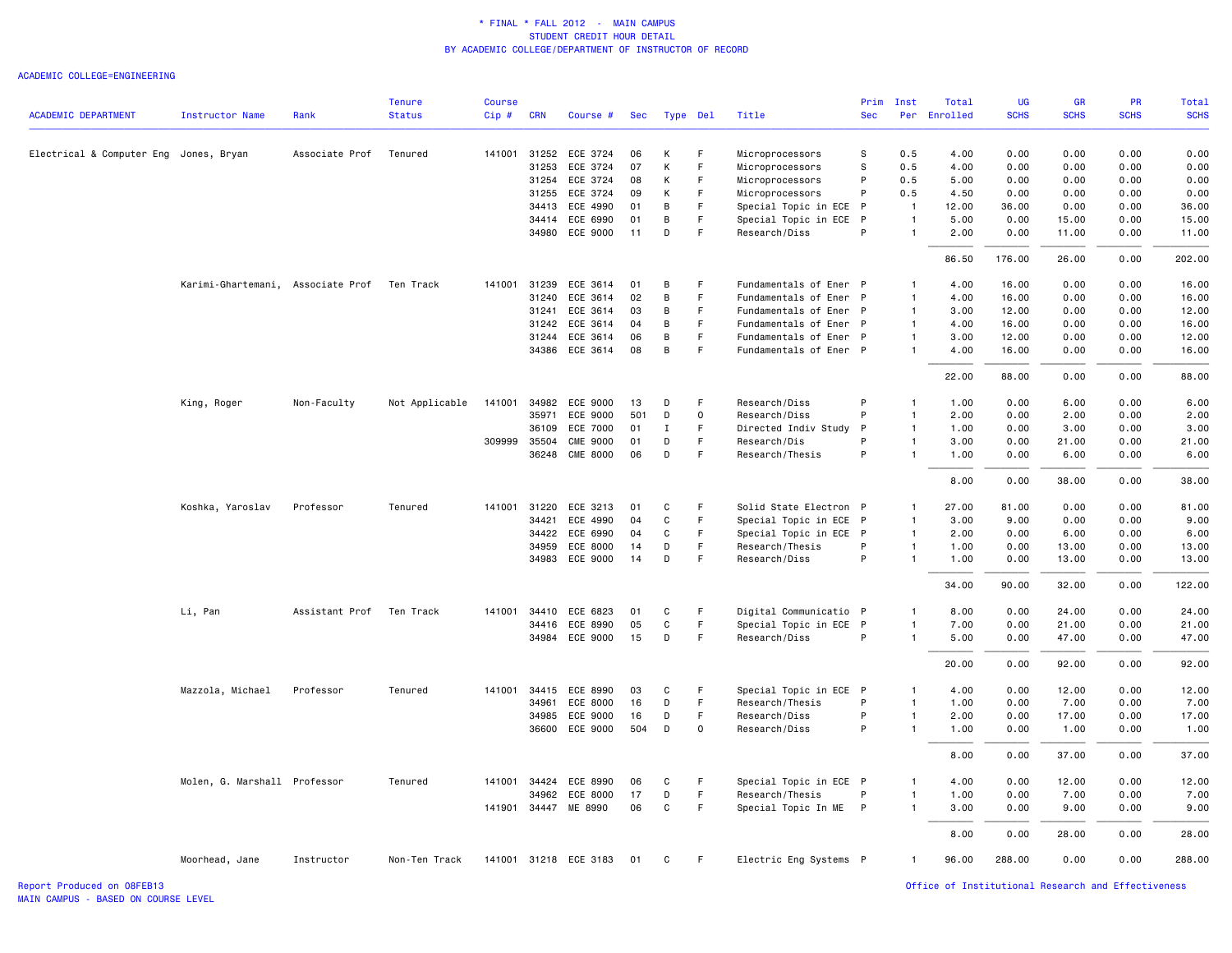#### ACADEMIC COLLEGE=ENGINEERING

| <b>ACADEMIC DEPARTMENT</b>               | <b>Instructor Name</b>         | Rank           | <b>Tenure</b><br><b>Status</b>                       | <b>Course</b><br>$Cip \#$ | <b>CRN</b> | Course #              | Sec | Type Del    |              | Title                  | Prim<br><b>Sec</b> | Inst           | Total<br>Per Enrolled | <b>UG</b><br><b>SCHS</b> | <b>GR</b><br><b>SCHS</b> | <b>PR</b><br><b>SCHS</b> | Total<br><b>SCHS</b> |
|------------------------------------------|--------------------------------|----------------|------------------------------------------------------|---------------------------|------------|-----------------------|-----|-------------|--------------|------------------------|--------------------|----------------|-----------------------|--------------------------|--------------------------|--------------------------|----------------------|
|                                          |                                |                |                                                      |                           |            |                       |     |             |              |                        |                    |                |                       |                          |                          |                          |                      |
| Electrical & Computer Eng Moorhead, Jane |                                | Instructor     | Non-Ten Track                                        |                           |            | 141001 31245 ECE 3714 | 01  | C           | F.           | Digital Devices        | P                  | $\mathbf{1}$   | 77.00                 | 308.00                   | 0.00                     | 0.00                     | 308.00               |
|                                          |                                |                |                                                      |                           |            | 31246 ECE 3714        | 02  | $\mathbf C$ | F            | Digital Devices        | P                  | $\overline{1}$ | 50.00                 | 200.00                   | 0.00                     | 0.00                     | 200.00               |
|                                          |                                |                |                                                      |                           |            |                       |     |             |              |                        |                    |                | 223.00                | 796.00                   | 0.00                     | 0.00                     | 796.00               |
|                                          | Moorhead, Robert               | Non-Faculty    | Not Applicable                                       |                           |            | 141001 34987 ECE 9000 | 18  | D           | F            | Research/Diss          | P                  | $\mathbf{1}$   | 1.00                  | 0.00                     | 1.00                     | 0.00                     | 1.00                 |
|                                          |                                |                |                                                      |                           |            |                       |     |             |              |                        |                    |                | 1.00                  | 0.00                     | 1.00                     | 0.00                     | 1.00                 |
|                                          | Morris, Thomas                 | Assistant Prof | Ten Track                                            | 140901                    | 31270      | ECE 4743              | 01  | B           | F            | Digital Sys Design     | P                  | $\mathbf{1}$   | 10.00                 | 30.00                    | 0.00                     | 0.00                     | 30.00                |
|                                          |                                |                |                                                      |                           | 31271      | ECE 4743              | 02  | В           | F.           | Digital Sys Design     | P                  | $\overline{1}$ | 10.00                 | 30.00                    | 0.00                     | 0.00                     | 30.00                |
|                                          |                                |                |                                                      | 141001 34964              |            | ECE 8000              | 19  | D           | $\mathsf F$  | Research/Thesis        | P                  | $\overline{1}$ | 4.00                  | 0.00                     | 31.00                    | 0.00                     | 31.00                |
|                                          |                                |                |                                                      |                           | 34988      | ECE 9000              | 19  | D           | F            | Research/Diss          | P                  | $\mathbf{1}$   | 2.00                  | 0.00                     | 20.00                    | 0.00                     | 20.00                |
|                                          |                                |                |                                                      |                           |            | 35970 ECE 8000        | 502 | D           | $\mathsf{o}$ | Research/Thesis        | P                  | $\overline{1}$ | 1.00                  | 0.00                     | 2.00                     | 0.00                     | 2.00                 |
|                                          |                                |                |                                                      |                           |            |                       |     |             |              |                        |                    |                | 27.00                 | 60.00                    | 53.00                    | 0.00                     | 113.00               |
|                                          | Reese, Robert                  | Associate Prof | Tenured                                              | 141001                    | 31248      | ECE 3724              | 02  | C           | F            | Microprocessors        | P                  | $\overline{1}$ | 30.00                 | 120.00                   | 0.00                     | 0.00                     | 120.00               |
|                                          |                                |                |                                                      |                           | 31249      | ECE 3724              | 03  | К           | F.           | Microprocessors        | s                  | 0.5            | 5.00                  | 0.00                     | 0.00                     | 0.00                     | 0.00                 |
|                                          |                                |                |                                                      |                           | 31250      | ECE 3724              | 04  | К           | F            | Microprocessors        | P                  | 0.5            | 5.00                  | 0.00                     | 0.00                     | 0.00                     | 0.00                 |
|                                          |                                |                |                                                      |                           | 31251      | ECE 3724              | 05  | К           | F.           | Microprocessors        | P                  | 0.5            | 5.00                  | 0.00                     | 0.00                     | 0.00                     | 0.00                 |
|                                          |                                |                |                                                      |                           |            | 31252 ECE 3724        | 06  | К           | F            | Microprocessors        | P                  | 0.5            | 4.00                  | 0.00                     | 0.00                     | 0.00                     | 0.00                 |
|                                          |                                |                |                                                      |                           | 31253      | ECE 3724              | 07  | К           | F.           | Microprocessors        | P                  | 0.5            | 4.00                  | 0.00                     | 0.00                     | 0.00                     | 0.00                 |
|                                          |                                |                |                                                      |                           | 31254      | ECE 3724              | 08  | К           | F            | Microprocessors        | s                  | 0.5            | 5.00                  | 0.00                     | 0.00                     | 0.00                     | 0.00                 |
|                                          |                                |                |                                                      |                           |            | 31255 ECE 3724        | 09  | К           | F            | Microprocessors        | s                  | 0.5            | 4.50                  | 0.00                     | 0.00                     | 0.00                     | 0.00                 |
|                                          |                                |                |                                                      |                           | 31262      | ECE 4512              | 01  | В           | F            | EE Design I            | s                  | 0.5            | 11.00                 | 22.00                    | 0.00                     | 0.00                     | 22.00                |
|                                          |                                |                |                                                      |                           | 31263      | ECE 4522              | 01  | В           | F            | EE Design II           | s                  | 0.5            | 6.00                  | 12.00                    | 0.00                     | 0.00                     | 12.00                |
|                                          |                                |                |                                                      |                           | 31264      | ECE 4532              | 01  | В           | F            | CPE Design I           | s                  | 0.5            | 5.00                  | 10.00                    | 0.00                     | 0.00                     | 10.00                |
|                                          |                                |                |                                                      |                           |            | 31265 ECE 4542        | 01  | B           | $\mathsf F$  | CPE Design II          | s                  | 0.5            | 5.00                  | 10.00                    | 0.00                     | 0.00                     | 10.00                |
|                                          |                                |                |                                                      |                           |            | 34990 ECE 9000        | 21  | D           | $\mathsf F$  | Research/Diss          | P                  | $\mathbf{1}$   | 1.00                  | 0.00                     | 7.00                     | 0.00                     | 7.00                 |
|                                          |                                |                |                                                      |                           |            |                       |     |             |              |                        |                    |                | 90.50                 | 174.00                   | 7.00                     | 0.00                     | 181.00               |
|                                          | Rosenhan, Alvin                | Lecturer       | Non-Ten Track                                        |                           |            | 489999 31389 EG 1143  | 01  | В           | F            | Graphic Com            | P                  | $\mathbf{1}$   | 37.00                 | 111.00                   | 0.00                     | 0.00                     | 111.00               |
|                                          |                                |                |                                                      |                           |            | 31390 EG 1143         | 02  | В           | F            | Graphic Com            | P                  | $\overline{1}$ | 35.00                 | 105.00                   | 0.00                     | 0.00                     | 105.00               |
|                                          |                                |                |                                                      |                           |            |                       |     |             |              |                        |                    |                | 72.00                 | 216.00                   | 0.00                     | 0.00                     | 216.00               |
|                                          | Shivakumaraiah, Lo Non-Faculty |                | Not Applicable                                       | 110201                    | 30968      | CSE 1233              | 02  | C           | F            | Cmptr Prog-C           | P                  | $\overline{1}$ | 51.00                 | 153.00                   | 0.00                     | 0.00                     | 153.00               |
|                                          |                                |                |                                                      |                           |            | 309999 32333 ISE 1103 | 01  | C           | F.           | Intro to Global Stud P |                    | 0.5            | 13.00                 | 39.00                    | 0.00                     | 0.00                     | 39.00                |
|                                          |                                |                |                                                      |                           |            |                       |     |             |              |                        |                    |                | 64.00                 | 192.00                   | 0.00                     | 0.00                     | 192.00               |
|                                          | Topsakal, Erdem                | Associate Prof | Tenured                                              | 141001 31221              |            | ECE 3313              | 01  | В           | -F           | Electromagnetics I     | P                  | $\mathbf{1}$   | 8.00                  | 24.00                    | 0.00                     | 0.00                     | 24.00                |
|                                          |                                |                |                                                      |                           | 31222      | ECE 3313              | 02  | В           | F            | Electromagnetics I     | P                  | $\mathbf{1}$   | 8.00                  | 24.00                    | 0.00                     | 0.00                     | 24.00                |
|                                          |                                |                |                                                      |                           | 31223      | ECE 3313              | 03  | B           | F.           | Electromagnetics I     | P                  | $\overline{1}$ | 6.00                  | 18.00                    | 0.00                     | 0.00                     | 18.00                |
|                                          |                                |                |                                                      |                           |            | 31224 ECE 3313        | 04  | B           | F.           | Electromagnetics I     | P                  | $\overline{1}$ | 7.00                  | 21.00                    | 0.00                     | 0.00                     | 21.00                |
|                                          |                                |                |                                                      |                           |            | 34417 ECE 4990        | 02  | $\mathbf C$ | $\mathsf F$  | Special Topic in ECE P |                    | $\overline{1}$ | 9.00                  | 27.00                    | 0.00                     | 0.00                     | 27.00                |
|                                          |                                |                |                                                      |                           | 34418      | ECE 6990              | 02  | C           | F            | Special Topic in ECE P |                    | $\overline{1}$ | 3.00                  | 0.00                     | 9.00                     | 0.00                     | 9.00                 |
|                                          |                                |                |                                                      |                           | 34991      | ECE 9000              | 22  | D           | F            | Research/Diss          | P                  | $\mathbf{1}$   | 3.00                  | 0.00                     | 10.00                    | 0.00                     | 10.00                |
|                                          |                                |                |                                                      |                           |            | 36237 ECE 3313        | 05  | C           | F            | Electromagnetics I     | P                  | $\mathbf{1}$   | 6.00                  | 18.00                    | 0.00                     | 0.00                     | 18.00                |
|                                          |                                |                |                                                      |                           |            |                       |     |             |              |                        |                    |                | 50.00                 | 132.00                   | 19.00                    | 0.00                     | 151.00               |
|                                          | Tramel, Eric                   |                | Grad Tch Assist Not Applicable 141001 31238 ECE 3443 |                           |            |                       | 01  | C           | -F           | Signals and Systems P  |                    | $\mathbf{1}$   | 30.00                 | 90.00                    | 0.00                     | 0.00                     | 90.00                |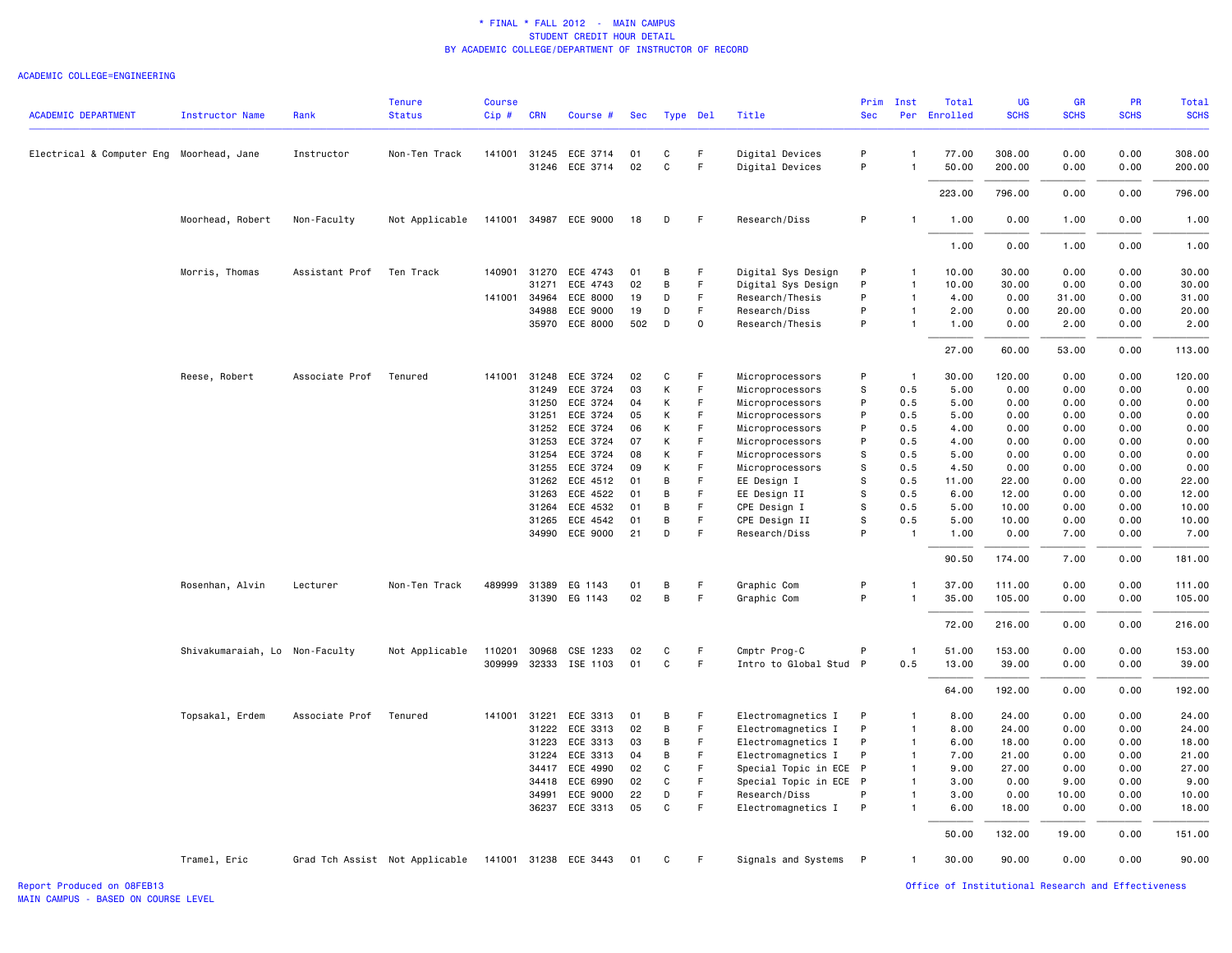#### ACADEMIC COLLEGE=ENGINEERING

| <b>ACADEMIC DEPARTMENT</b>                             | Instructor Name              | Rank        | <b>Tenure</b><br><b>Status</b> | <b>Course</b><br>Cip# | <b>CRN</b>   | Course #              | Sec | Type Del     |          | Title                  | Prim<br><b>Sec</b> | Inst           | Total<br>Per Enrolled      | <b>UG</b><br><b>SCHS</b>                                                           | <b>GR</b><br><b>SCHS</b> | PR<br><b>SCHS</b>                                                                        | <b>Total</b><br><b>SCHS</b>                                                                                                                                                                                                                                                                                                                                                                                                                                             |
|--------------------------------------------------------|------------------------------|-------------|--------------------------------|-----------------------|--------------|-----------------------|-----|--------------|----------|------------------------|--------------------|----------------|----------------------------|------------------------------------------------------------------------------------|--------------------------|------------------------------------------------------------------------------------------|-------------------------------------------------------------------------------------------------------------------------------------------------------------------------------------------------------------------------------------------------------------------------------------------------------------------------------------------------------------------------------------------------------------------------------------------------------------------------|
|                                                        |                              |             |                                |                       |              |                       |     |              |          |                        |                    |                |                            |                                                                                    |                          |                                                                                          |                                                                                                                                                                                                                                                                                                                                                                                                                                                                         |
|                                                        |                              |             |                                |                       |              |                       |     |              |          |                        |                    |                | 30.00                      | 90.00                                                                              | 0.00                     | 0.00                                                                                     | 90.00                                                                                                                                                                                                                                                                                                                                                                                                                                                                   |
| Electrical & Computer Eng Winton, Raymond              |                              | Professor   | Tenured                        |                       |              | 141001 31229 ECE 3413 | 02  | C            | F        | Intro to Electronic P  |                    | $\mathbf{1}$   | 26.00                      | 78.00                                                                              | 0.00                     | 0.00                                                                                     | 78.00                                                                                                                                                                                                                                                                                                                                                                                                                                                                   |
|                                                        |                              |             |                                |                       | 31231        | ECE 3424              | 02  | B            | F        | Intm Electronic Circ P |                    | 1              | 10.00                      | 40.00                                                                              | 0.00                     | 0.00                                                                                     | 40.00                                                                                                                                                                                                                                                                                                                                                                                                                                                                   |
|                                                        |                              |             |                                |                       | 31232        | ECE 3424              | 03  | B            | F        | Intm Electronic Circ P |                    | $\mathbf{1}$   | 8.00                       | 32.00                                                                              | 0.00                     | 0.00                                                                                     | 32.00                                                                                                                                                                                                                                                                                                                                                                                                                                                                   |
|                                                        |                              |             |                                |                       | 31234        | ECE 3434              | 01  | B            | F.       | Adv Electronic Circu P |                    | $\mathbf{1}$   | 12.00                      | 48.00                                                                              | 0.00                     | 0.00                                                                                     | 48.00                                                                                                                                                                                                                                                                                                                                                                                                                                                                   |
|                                                        |                              |             |                                |                       | 31235        | ECE 3434              | 02  | B            | F        | Adv Electronic Circu P |                    | $\overline{1}$ | 10.00                      | 40.00                                                                              | 0.00                     | 0.00                                                                                     | 40.00                                                                                                                                                                                                                                                                                                                                                                                                                                                                   |
|                                                        |                              |             |                                |                       | 31236        | ECE 3434              | 03  | B            | F        | Adv Electronic Circu   | $\mathsf{P}$       | $\mathbf{1}$   | 12.00                      | 48.00                                                                              | 0.00                     | 0.00                                                                                     | 48.00                                                                                                                                                                                                                                                                                                                                                                                                                                                                   |
|                                                        |                              |             |                                |                       | 31237        | ECE 3434              | 04  | B            | F        | Adv Electronic Circu P |                    | $\overline{1}$ | 11.00                      | 44.00                                                                              | 0.00                     | 0.00                                                                                     | 44.00                                                                                                                                                                                                                                                                                                                                                                                                                                                                   |
|                                                        |                              |             |                                |                       | 34381        | ECE 3424              | 05  | B            | F.       | Intm Electronic Circ P |                    | $\mathbf{1}$   | 7.00                       | 28.00                                                                              | 0.00                     | 0.00                                                                                     | 28.00                                                                                                                                                                                                                                                                                                                                                                                                                                                                   |
|                                                        |                              |             |                                |                       | 34382        | ECE 3424              | 06  | B            | F        | Intm Electronic Circ P |                    | $\mathbf{1}$   | 10.00                      | 40.00                                                                              | 0.00                     | 0.00                                                                                     | 40.00                                                                                                                                                                                                                                                                                                                                                                                                                                                                   |
|                                                        |                              |             |                                |                       |              |                       |     |              |          |                        |                    |                | 106.00                     | 398.00                                                                             | 0.00                     | 0.00                                                                                     | 398.00                                                                                                                                                                                                                                                                                                                                                                                                                                                                  |
|                                                        | Younan, Nicolas              | Professor   | Tenured                        | 141001                | 34969        | ECE 8000              | 24  | D            | F        | Research/Thesis        | P                  | $\mathbf{1}$   | 1.00                       | 0.00                                                                               | 1.00                     | 0.00                                                                                     | 1.00                                                                                                                                                                                                                                                                                                                                                                                                                                                                    |
|                                                        |                              |             |                                |                       | 34993        | ECE 9000              | 24  | D            | F.       | Research/Diss          | P                  | 1              | 4.00                       | 0.00                                                                               | 17.00                    | 0.00                                                                                     | 17.00                                                                                                                                                                                                                                                                                                                                                                                                                                                                   |
|                                                        |                              |             |                                |                       |              | 35972 ECE 9000        | 502 | D            | $\Omega$ | Research/Diss          | P                  | $\mathbf{1}$   | 2.00                       | 0.00                                                                               | 3.00                     | 0.00                                                                                     | 3.00                                                                                                                                                                                                                                                                                                                                                                                                                                                                    |
|                                                        |                              |             |                                |                       |              |                       |     |              |          |                        |                    |                | 7.00                       | 0.00                                                                               | 21.00                    | 0.00                                                                                     | 21.00                                                                                                                                                                                                                                                                                                                                                                                                                                                                   |
| ------------------------                               |                              |             |                                |                       |              |                       |     |              |          |                        |                    |                | <b>ESSESSES</b>            | <b>EEEEEEEE</b>                                                                    | <b>ESSESSE</b>           |                                                                                          | $\begin{minipage}{0.9\linewidth} \hspace*{-0.2cm} \textbf{if the number of } \textit{if} \textit{if} \textit{if} \textit{if} \textit{if} \textit{if} \textit{if} \textit{if} \textit{if} \textit{if} \textit{if} \textit{if} \textit{if} \textit{if} \textit{if} \textit{if} \textit{if} \textit{if} \textit{if} \textit{if} \textit{if} \textit{if} \textit{if} \textit{if} \textit{if} \textit{if} \textit{if} \textit{if} \textit{if} \textit{if} \textit{if} \text$ |
| Electrical & Computer Eng<br>========================= |                              |             |                                |                       |              |                       |     |              |          |                        |                    |                | 1253.00<br><b>ESSESSES</b> | 3096.00<br>$\qquad \qquad \equiv \equiv \equiv \equiv \equiv \equiv \equiv \equiv$ | 855.00<br>========       | 0.00<br>$\begin{array}{c} \texttt{m} = \texttt{m} = \texttt{m} = \texttt{m} \end{array}$ | 3951.00<br>==========                                                                                                                                                                                                                                                                                                                                                                                                                                                   |
|                                                        |                              |             |                                |                       |              |                       |     |              |          |                        |                    |                |                            |                                                                                    |                          |                                                                                          |                                                                                                                                                                                                                                                                                                                                                                                                                                                                         |
| Industrial & Systems Engr Ahmed, Shaheen               |                              |             | Grad Tch Assist Not Applicable |                       |              | 149999 32298 IE 3913  | 02  | C            | F        | Engr Economy I         | P                  | $\mathbf{1}$   | 56.00                      | 168.00                                                                             | 0.00                     | 0.00                                                                                     | 168.00                                                                                                                                                                                                                                                                                                                                                                                                                                                                  |
|                                                        |                              |             |                                |                       |              |                       |     |              |          |                        |                    |                | 56.00                      | 168.00                                                                             | 0.00                     | 0.00                                                                                     | 168.00                                                                                                                                                                                                                                                                                                                                                                                                                                                                  |
|                                                        | Bostick, Lisa                | Lecturer    | Non-Ten Track                  | 489999                | 31391        | EG 1143               | 03  | B            | F        | Graphic Com            | P                  | 1              | 35.00                      | 105.00                                                                             | 0.00                     | 0.00                                                                                     | 105.00                                                                                                                                                                                                                                                                                                                                                                                                                                                                  |
|                                                        |                              |             |                                |                       |              | 31392 EG 1143         | 04  | $\,$ B       | F        | Graphic Com            | P                  | $\mathbf{1}$   | 37.00                      | 111.00                                                                             | 0.00                     | 0.00                                                                                     | 111.00                                                                                                                                                                                                                                                                                                                                                                                                                                                                  |
|                                                        |                              |             |                                |                       |              |                       |     |              |          |                        |                    |                | 72.00                      | 216.00                                                                             | 0.00                     | 0.00                                                                                     | 216.00                                                                                                                                                                                                                                                                                                                                                                                                                                                                  |
|                                                        | Brown, Larry                 | Lecturer    | Non-Ten Track                  |                       |              | 149999 32299 IE 3913  | 03  | C            | F.       | Engr Economy I         | P                  | $\mathbf{1}$   | 61.00                      | 183.00                                                                             | 0.00                     | 0.00                                                                                     | 183.00                                                                                                                                                                                                                                                                                                                                                                                                                                                                  |
|                                                        |                              |             |                                |                       |              |                       |     |              |          |                        |                    |                | 61.00                      | 183.00                                                                             | 0.00                     | 0.00                                                                                     | 183.00                                                                                                                                                                                                                                                                                                                                                                                                                                                                  |
|                                                        | Bullington, Stanle Professor |             | Tenured                        |                       |              | 141701 32308 IE 4753  | 01  | C            | F        | Systems Engr & Analy P |                    | 1              | 32.00                      | 96.00                                                                              | 0.00                     | 0.00                                                                                     | 96.00                                                                                                                                                                                                                                                                                                                                                                                                                                                                   |
|                                                        |                              |             |                                |                       | 32310        | IE 4915               | 01  | C            | F        | Design Of Ind Sys      | P                  | $\mathbf{1}$   | 12.00                      | 60.00                                                                              | 0.00                     | 0.00                                                                                     | 60.00                                                                                                                                                                                                                                                                                                                                                                                                                                                                   |
|                                                        |                              |             |                                |                       | 32311        | IE 4915               | 02  | К            | F        | Design Of Ind Sys      | P                  | $\mathbf{1}$   | 12.00                      | 0.00                                                                               | 0.00                     | 0.00                                                                                     | 0.00                                                                                                                                                                                                                                                                                                                                                                                                                                                                    |
|                                                        |                              |             |                                |                       | 32320        | IE 6753               | 01  | C            | F        | Systems Engr & Analy   | P                  | $\mathbf{1}$   | 2.00                       | 0.00                                                                               | 6.00                     | 0.00                                                                                     | 6.00                                                                                                                                                                                                                                                                                                                                                                                                                                                                    |
|                                                        |                              |             |                                |                       | 35570        | IE 8000               | 01  | D            | F        | Research / Thesis      | P                  | $\mathbf{1}$   | 2.00                       | 0.00                                                                               | 10.00                    | 0.00                                                                                     | 10.00                                                                                                                                                                                                                                                                                                                                                                                                                                                                   |
|                                                        |                              |             |                                |                       | 35575        | IE 9000               | 01  | D            | F        | Research/DIss          | P                  | $\mathbf{1}$   | 3.00                       | 0.00                                                                               | 6.00                     | 0.00                                                                                     | 6.00                                                                                                                                                                                                                                                                                                                                                                                                                                                                    |
|                                                        |                              |             |                                |                       |              | 35694 IE 9000         | 502 | D            | $\Omega$ | Research/DIss          | P                  | $\mathbf{1}$   | 2.00                       | 0.00                                                                               | 2.00                     | 0.00                                                                                     | 2.00                                                                                                                                                                                                                                                                                                                                                                                                                                                                    |
|                                                        |                              |             |                                |                       |              |                       |     |              |          |                        |                    |                | 65.00                      | 156.00                                                                             | 24.00                    | 0.00                                                                                     | 180.00                                                                                                                                                                                                                                                                                                                                                                                                                                                                  |
|                                                        | Dalton, Larry                | Non-Faculty | Not Applicable                 | 141701                | 32313        | IE 6333               | 01  | C            | F        | Prod Control Sys I     | P                  | $\mathbf{1}$   | 4.00                       | 0.00                                                                               | 12.00                    | 0.00                                                                                     | 12.00                                                                                                                                                                                                                                                                                                                                                                                                                                                                   |
|                                                        |                              |             |                                |                       |              | 32315 IE 6513         | 01  | $\mathtt{C}$ | F        | Engineering Admin      | P                  | $\mathbf{1}$   | 1.00                       | 0.00                                                                               | 3.00                     | 0.00                                                                                     | 3.00                                                                                                                                                                                                                                                                                                                                                                                                                                                                    |
|                                                        |                              |             |                                |                       | 32318        | IE 6653               | 01  | C            | F        | Ind Qual Control I     | P                  | $\overline{1}$ | 1.00                       | 0.00                                                                               | 3.00                     | 0.00                                                                                     | 3.00                                                                                                                                                                                                                                                                                                                                                                                                                                                                    |
|                                                        |                              |             |                                |                       | 34478        | IE 6333               | 501 | C            | $\circ$  | Prod Control Sys I     | P                  | $\overline{1}$ | 10.00                      | 0.00                                                                               | 30.00                    | 0.00                                                                                     | 30.00                                                                                                                                                                                                                                                                                                                                                                                                                                                                   |
|                                                        |                              |             |                                |                       | 34479        | IE 6653               | 501 | C            | 0        | Ind Qual Control I     | P                  | $\mathbf{1}$   | 7.00                       | 0.00                                                                               | 21.00                    | 0.00                                                                                     | 21.00                                                                                                                                                                                                                                                                                                                                                                                                                                                                   |
|                                                        |                              |             |                                |                       | 149999 32295 | IE 3323               | 01  | C            | F.       | Mfg Processes          | P                  | $\overline{1}$ | 28.00                      | 84.00                                                                              | 0.00                     | 0.00                                                                                     | 84.00                                                                                                                                                                                                                                                                                                                                                                                                                                                                   |
|                                                        |                              |             |                                |                       |              | 32296 IE 3323         | 02  | K            | F        | Mfg Processes          | P                  | $\mathbf{1}$   | 28.00                      | 0.00                                                                               | 0.00                     | 0.00                                                                                     | 0.00                                                                                                                                                                                                                                                                                                                                                                                                                                                                    |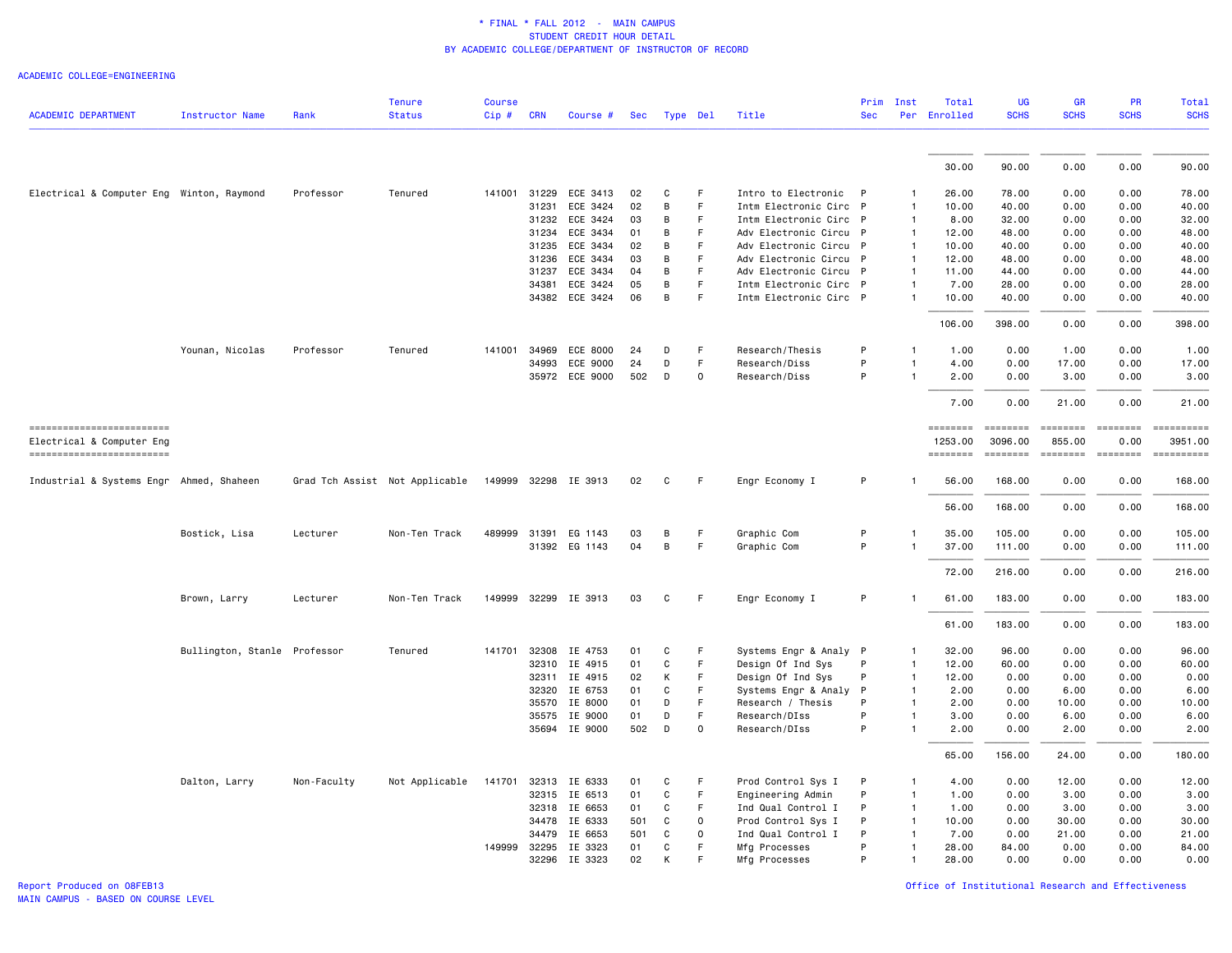| <b>ACADEMIC DEPARTMENT</b>              | <b>Instructor Name</b> | Rank           | <b>Tenure</b><br><b>Status</b> | <b>Course</b><br>Cip# | <b>CRN</b>   | Course #              | Sec | Type Del     |             | Title                  | Prim<br><b>Sec</b> | Inst           | Total<br>Per Enrolled | <b>UG</b><br><b>SCHS</b> | <b>GR</b><br><b>SCHS</b> | PR<br><b>SCHS</b> | Total<br><b>SCHS</b> |
|-----------------------------------------|------------------------|----------------|--------------------------------|-----------------------|--------------|-----------------------|-----|--------------|-------------|------------------------|--------------------|----------------|-----------------------|--------------------------|--------------------------|-------------------|----------------------|
|                                         |                        |                |                                |                       |              |                       |     |              |             |                        |                    |                |                       |                          |                          |                   |                      |
| Industrial & Systems Engr Dalton, Larry |                        | Non-Faculty    | Not Applicable                 | 149999                | 32300        | IE 4333               | 01  | C            | F.          | Prod Control Sys I     | P                  | $\mathbf{1}$   | 28.00                 | 84.00                    | 0.00                     | 0.00              | 84.00                |
|                                         |                        |                |                                |                       | 32302        | IE 4513               | 01  | $\mathbf c$  | F           | Engineering Admin      | P                  | $\mathbf{1}$   | 12.00                 | 36.00                    | 0.00                     | 0.00              | 36.00                |
|                                         |                        |                |                                |                       |              | 32306 IE 4653         | 01  | $\mathtt{C}$ | F.          | Ind Qual Control I     | P                  | $\mathbf{1}$   | 28.00                 | 84.00                    | 0.00                     | 0.00              | 84.00                |
|                                         |                        |                |                                |                       | 36507        | IE 4000               | 02  | $\mathbf I$  | F           | Directed Indiv Study P |                    | $\mathbf{1}$   | 1.00                  | 3.00                     | 0.00                     | 0.00              | 3.00                 |
|                                         |                        |                |                                |                       |              |                       |     |              |             |                        |                    |                | 148.00                | 291.00                   | 69.00                    | 0.00              | 360.00               |
|                                         | Eksioglu, Burak        | Associate Prof | Tenured                        | 141701                | 34434        | IE 8353               | 01  | C            | F.          | Mfg Systems Modeling P |                    | -1             | 5.00                  | 0.00                     | 15.00                    | 0.00              | 15.00                |
|                                         |                        |                |                                |                       | 34483        | IE 8353               | 501 | C            | 0           | Mfg Systems Modeling P |                    | $\mathbf{1}$   | 7.00                  | 0.00                     | 21.00                    | 0.00              | 21.00                |
|                                         |                        |                |                                |                       |              | 35576 IE 9000         | 02  | D            | F           | Research/DIss          | P                  | $\mathbf{1}$   | 3.00                  | 0.00                     | 15.00                    | 0.00              | 15.00                |
|                                         |                        |                |                                |                       |              | 35695 IE 9000         | 503 | D            | $\circ$     | Research/DIss          | P                  | $\mathbf{1}$   | 3.00                  | 0.00                     | 4.00                     | 0.00              | 4.00                 |
|                                         |                        |                |                                |                       |              |                       |     |              |             |                        |                    |                | 18.00                 | 0.00                     | 55.00                    | 0.00              | 55.00                |
|                                         | Eksioglu, Sandra       | Associate Prof | Tenured                        |                       | 141701 32317 | IE 6613               | 01  | C            | F           | Eng Statistics I       | P                  | $\mathbf{1}$   | 5.00                  | 0.00                     | 15.00                    | 0.00              | 15.00                |
|                                         |                        |                |                                |                       | 34436        | IE 8753               | 01  | C            | F           | Network Flow & Dynam P |                    | $\mathbf{1}$   | 2.00                  | 0.00                     | 6.00                     | 0.00              | 6.00                 |
|                                         |                        |                |                                |                       | 34484        | IE 8753               | 501 | C            | 0           | Network Flow & Dynam   | $\mathsf{P}$       | $\mathbf{1}$   | 6.00                  | 0.00                     | 18.00                    | 0.00              | 18.00                |
|                                         |                        |                |                                |                       |              | 35577 IE 9000         | 03  | D            | F           | Research/DIss          | P                  | $\mathbf{1}$   | 2.00                  | 0.00                     | 22.00                    | 0.00              | 22.00                |
|                                         |                        |                |                                |                       |              | 149999 32305 IE 4613  | 01  | C            | F.          | Eng Statistics I       | P                  | $\mathbf{1}$   | 80.00                 | 240.00                   | 0.00                     | 0.00              | 240.00               |
|                                         |                        |                |                                |                       |              |                       |     |              |             |                        |                    |                | 95.00                 | 240.00                   | 61.00                    | 0.00              | 301.00               |
|                                         | Green, Robert          | Non-Faculty    | Not Applicable                 | 141701                | 32316        | IE 6553               | 01  | C            | F.          | Eng Law & Ethics       | S                  | 0.5            | 2.00                  | 0.00                     | 6.00                     | 0.00              | 6.00                 |
|                                         |                        |                |                                |                       |              | 33946 IE 6553         | 501 | C            | $\mathbf I$ | Eng Law & Ethics       | S                  | 0.5            | 5.50                  | 0.00                     | 16.50                    | 0.00              | 16.50                |
|                                         |                        |                |                                | 149999                | 32303        | IE 4553               | 01  | C            | F.          | Eng Law & Ethics       | P                  | $\overline{1}$ | 13.00                 | 39.00                    | 0.00                     | 0.00              | 39.00                |
|                                         |                        |                |                                |                       |              | 521003 31753 EXL 1191 | 01  | E            | F           | Leadership Internshi P |                    | $\overline{1}$ | 3.00                  | 3.00                     | 0.00                     | 0.00              | 3.00                 |
|                                         |                        |                |                                |                       |              |                       |     |              |             |                        |                    |                | 23.50                 | 42.00                    | 22.50                    | 0.00              | 64.50                |
|                                         | Greenwood, Allen       | Professor      | Tenured                        | 141701                | 32309        | IE 4773               | 01  | C            | F           | Sys Simulation I       | P                  | $\mathbf{1}$   | 20.00                 | 60.00                    | 0.00                     | 0.00              | 60.00                |
|                                         |                        |                |                                |                       | 32321        | IE 6773               | 01  | C            | F           | Sys Simulation I       | P                  | $\mathbf{1}$   | 2.00                  | 0.00                     | 6.00                     | 0.00              | 6.00                 |
|                                         |                        |                |                                |                       |              | 32324 IE 8583         | 01  | C            | F.          | Enterprise Systems E   | $\mathsf{P}$       | $\mathbf{1}$   | 8.00                  | 0.00                     | 24.00                    | 0.00              | 24.00                |
|                                         |                        |                |                                |                       | 33950        | IE 8583               | 501 | C            | 0           | Enterprise Systems E   | $\mathsf{P}$       | $\mathbf{1}$   | 15.00                 | 0.00                     | 45.00                    | 0.00              | 45.00                |
|                                         |                        |                |                                |                       |              | 34480 IE 6773         | 501 | C            | $\Omega$    | Sys Simulation I       | P                  | $\mathbf{1}$   | 11.00                 | 0.00                     | 33.00                    | 0.00              | 33.00                |
|                                         |                        |                |                                |                       |              | 35572 IE 8000         | 03  | D            | F.          | Research / Thesis      | P                  | $\mathbf{1}$   | 2.00                  | 0.00                     | 5.00                     | 0.00              | 5.00                 |
|                                         |                        |                |                                |                       | 35578        | IE 9000               | 04  | D            | F           | Research/DIss          | P                  | $\mathbf{1}$   | 1.00                  | 0.00                     | 10.00                    | 0.00              | 10.00                |
|                                         |                        |                |                                |                       |              | 35692 IE 8000         | 503 | D            | $\Omega$    | Research / Thesis      | P                  | $\mathbf{1}$   | 2.00                  | 0.00                     | 4.00                     | 0.00              | 4.00                 |
|                                         |                        |                |                                |                       |              | 35697 IE 9000         | 505 | D            | $\Omega$    | Research/DIss          | P                  | $\mathbf{1}$   | 3.00                  | 0.00                     | 6.00                     | 0.00              | 6.00                 |
|                                         |                        |                |                                |                       |              |                       |     |              |             |                        |                    |                | 64.00                 | 60.00                    | 133.00                   | 0.00              | 193.00               |
|                                         | Hu, Mengqi             | Assistant Prof | Ten Track                      |                       |              | 141701 32312 IE 4934  | 01  | B            | F           | Info Systems for IE    | $\mathsf{P}$       | $\mathbf{1}$   | 12.00                 | 48.00                    | 0.00                     | 0.00              | 48.00                |
|                                         |                        |                |                                |                       |              | 32322 IE 6934         | 01  | B            | F.          | Info Systems for IE P  |                    | $\mathbf{1}$   | 1.00                  | 0.00                     | 4.00                     | 0.00              | 4.00                 |
|                                         |                        |                |                                |                       |              |                       |     |              |             |                        |                    |                | 13.00                 | 48.00                    | 4.00                     | 0.00              | 52.00                |
|                                         | Medal, Hugh            | Assistant Prof | Ten Track                      | 141701                | 36290        | IE 9000               | 08  | D            | F           | Research/DIss          | P                  | $\mathbf{1}$   | 2.00                  | 0.00                     | 11.00                    | 0.00              | 11.00                |
|                                         |                        |                |                                |                       |              | 149999 32297 IE 3913  | 01  | $\mathsf{C}$ | F           | Engr Economy I         | P                  | $\mathbf{1}$   | 64.00                 | 192.00                   | 0.00                     | 0.00              | 192.00               |
|                                         |                        |                |                                |                       |              |                       |     |              |             |                        |                    |                | 66.00                 | 192.00                   | 11.00                    | 0.00              | 203.00               |
|                                         | Nelson, Gerald         | Non-Faculty    | Not Applicable                 | 140101 31981          |              | GE 3011               | 01  | S            | F.          | Engr Entrepreneur Se P |                    | 0.6            | 54.60                 | 54.60                    | 0.00                     | 0.00              | 54.60                |
|                                         |                        |                |                                |                       |              | 35652 GE 4000         | 01  | $\mathbf{I}$ | F           | Directed Indiv Study P |                    | $\overline{1}$ | 1.00                  | 3.00                     | 0.00                     | 0.00              | 3.00                 |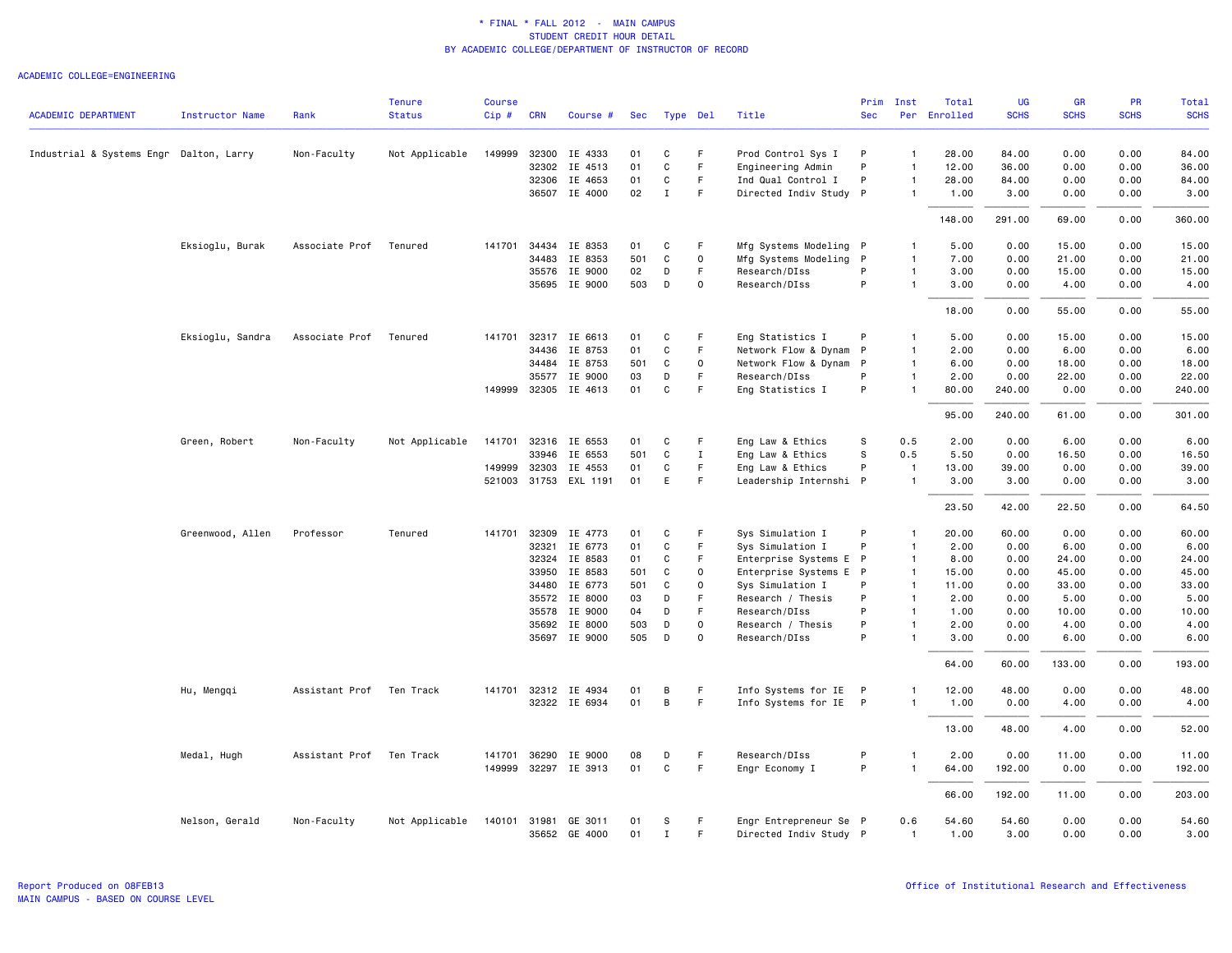|                                                        |                                   |                | <b>Tenure</b>                  | <b>Course</b> |              |                      |     |              |              |                        | Prim         | Inst           | Total              | <b>UG</b>                  | <b>GR</b>                | <b>PR</b>      | Total                 |
|--------------------------------------------------------|-----------------------------------|----------------|--------------------------------|---------------|--------------|----------------------|-----|--------------|--------------|------------------------|--------------|----------------|--------------------|----------------------------|--------------------------|----------------|-----------------------|
| <b>ACADEMIC DEPARTMENT</b>                             | <b>Instructor Name</b>            | Rank           | <b>Status</b>                  | Cip#          | <b>CRN</b>   | Course #             | Sec |              | Type Del     | Title                  | <b>Sec</b>   |                | Per Enrolled       | <b>SCHS</b>                | <b>SCHS</b>              | <b>SCHS</b>    | <b>SCHS</b>           |
|                                                        |                                   |                |                                |               |              |                      |     |              |              |                        |              |                |                    |                            |                          |                |                       |
|                                                        |                                   |                |                                |               |              |                      |     |              |              |                        |              |                | 55.60              | 57.60                      | 0.00                     | 0.00           | 57.60                 |
| Industrial & Systems Engr Reeves, Kari                 |                                   | Associate Prof | Tenured                        | 141701        |              | 34437 IE 8990        | 01  | C            | F.           | Special Topic In IE P  |              |                | 5.00               | 0.00                       | 15.00                    | 0.00           | 15.00                 |
|                                                        |                                   |                |                                |               | 34823        | IE 6113              | 01  | B            | F            | Human Factors Eng      | P            | -1             | 10.00              | 0.00                       | 30.00                    | 0.00           | 30.00                 |
|                                                        |                                   |                |                                |               |              | 34824 IE 6113        | 501 | В            | $\mathsf 0$  | Human Factors Eng      | P            | $\mathbf{1}$   | 11.00              | 0.00                       | 33.00                    | 0.00           | 33.00                 |
|                                                        |                                   |                |                                |               | 35118        | IE 8990              | 501 | C            | $\mathbf 0$  | Special Topic In IE    | P            | $\mathbf{1}$   | 10.00              | 0.00                       | 30.00                    | 0.00           | 30.00                 |
|                                                        |                                   |                |                                |               | 35203        | IE 7000              | 01  | Ι.           | F            | Directed Indiv Study   | P            | 1              | 1.00               | 0.00                       | 3.00                     | 0.00           | 3.00                  |
|                                                        |                                   |                |                                |               | 35573        | IE 8000              | 04  | D            | F            | Research / Thesis      | P            | 1              | 1.00               | 0.00                       | 4.00                     | 0.00           | 4.00                  |
|                                                        |                                   |                |                                |               | 35579        | IE 9000              | 05  | D            | F            | Research/DIss          | P            | $\mathbf{1}$   | 4.00               | 0.00                       | 28,00                    | 0.00           | 28.00                 |
|                                                        |                                   |                |                                |               | 35690        | IE 8000              | 501 | D            | $\mathsf 0$  | Research / Thesis      | P            | $\mathbf{1}$   | 1.00               | 0.00                       | 1.00                     | 0.00           | 1.00                  |
|                                                        |                                   |                |                                |               | 35693        | IE 9000              | 501 | D            | $\mathsf 0$  | Research/DIss          | P            | 1              | 2.00               | 0.00                       | 6.00                     | 0.00           | 6.00                  |
|                                                        |                                   |                |                                |               | 36466        | IE 7000              | 501 | $\mathbf I$  | $\mathbf 0$  | Directed Indiv Study P |              | 1              | 1.00               | 0.00                       | 3.00                     | 0.00           | 3.00                  |
|                                                        |                                   |                |                                | 149999        | 34822        | IE 4113              | 01  | B            | F            | Human Factors Eng      | P            |                | 2.00               | 6.00                       | 0.00                     | 0.00           | 6.00                  |
|                                                        |                                   |                |                                |               | 36391        | IE 4000              | 01  | $\mathbf{I}$ | F            | Directed Indiv Study P |              | 1              | 1.00               | 3.00                       | 0.00                     | 0.00           | 3.00                  |
|                                                        |                                   |                |                                |               |              |                      |     |              |              |                        |              |                | 49.00              | 9.00                       | 153.00                   | 0.00           | 162.00                |
|                                                        | Strawderman, Lesle Assistant Prof |                | Ten Track                      | 141701        |              | 32293 IE 3121        | 01  | L            | F            | Industrial Ergo Labo P |              |                | 36.00              | 36.00                      | 0.00                     | 0.00           | 36.00                 |
|                                                        |                                   |                |                                |               | 35574        | IE 8000              | 05  | D            | F            | Research / Thesis      | P            | $\mathbf{1}$   | 1.00               | 0.00                       | 1.00                     | 0.00           | 1.00                  |
|                                                        |                                   |                |                                |               | 35580        | IE 9000              | 06  | D            | F            | Research/DIss          | P            | $\mathbf{1}$   | 1.00               | 0.00                       | 13.00                    | 0.00           | 13.00                 |
|                                                        |                                   |                |                                |               | 35698        | IE 9000              | 506 | D            | $\mathbf 0$  | Research/DIss          | P            | $\mathbf{1}$   | 1.00               | 0.00                       | 3.00                     | 0.00           | 3.00                  |
|                                                        |                                   |                |                                | 149999        |              | 32294 IE 3123        | 01  | C            | $\mathsf F$  | Industrial Ergonomic P |              | 1              | 40.00              | 120.00                     | 0.00                     | 0.00           | 120.00                |
|                                                        |                                   |                |                                |               |              |                      |     |              |              |                        |              |                | 79.00              | 156.00                     | 17.00                    | 0.00           | 173.00                |
|                                                        | Usher, John                       | Professor      | Tenured                        |               |              | 141701 32316 IE 6553 | 01  | C            | F            | Eng Law & Ethics       | P            | 0.5            | 2.00               | 0.00                       | 6.00                     | 0.00           | 6.00                  |
|                                                        |                                   |                |                                |               | 33946        | IE 6553              | 501 | C            | $\mathbf{I}$ | Eng Law & Ethics       | P            | 0.5            | 5.50               | 0.00                       | 16.50                    | 0.00           | 16.50                 |
|                                                        |                                   |                |                                |               | 35581        | IE 9000              | 07  | D            | F            | Research/DIss          | P            | $\overline{1}$ | 1.00               | 0.00                       | 1.00                     | 0.00           | 1.00                  |
|                                                        |                                   |                |                                |               | 35696        | IE 9000              | 504 | D            | $\mathsf 0$  | Research/DIss          | P            | 1              | 3.00               | 0.00                       | 8.00                     | 0.00           | 8.00                  |
|                                                        |                                   |                |                                | 149999        |              | 32292 IE 1911        | 01  | L            | F            | Intro To IE            | P            | 1              | 56.00              | 56.00                      | 0.00                     | 0.00           | 56.00                 |
|                                                        |                                   |                |                                |               |              |                      |     |              |              |                        |              |                | 67.50              | 56.00                      | 31.50                    | 0.00           | 87.50                 |
| =========================<br>Industrial & Systems Engr |                                   |                |                                |               |              |                      |     |              |              |                        |              |                | ========<br>932.60 | <b>EDEDEDED</b><br>1874.60 | <b>ESSESSE</b><br>581.00 | 0.00           | ==========<br>2455.60 |
| ------------------------                               |                                   |                |                                |               |              |                      |     |              |              |                        |              |                | ========           | ========                   | ========                 | <b>ESSESSE</b> |                       |
| Mechanical Engineering                                 | Bammann, Douglas                  | Professor      | Tenured                        | 141901        | 32607        | ME 4403              | 01  | C            | F            | Machine Design         | P            | 1              | 44.00              | 132.00                     | 0.00                     | 0.00           | 132.00                |
|                                                        |                                   |                |                                |               | 34446        | ME 8990              | 02  | C            | $\mathsf F$  | Special Topic In ME    | P            | 1              | 6.00               | 0.00                       | 18.00                    | 0.00           | 18.00                 |
|                                                        |                                   |                |                                |               | 35722        | ME 9000              | 01  | D            | F            | Research / Diss        | P            | 1              | 4.00               | 0.00                       | 45.00                    | 0.00           | 45.00                 |
|                                                        |                                   |                |                                |               | 309999 36497 | <b>CME 9000</b>      | 08  | D            | F            | Research/Dis           | P            | 1              | 1.00               | 0.00                       | 7.00                     | 0.00           | 7.00                  |
|                                                        |                                   |                |                                |               |              |                      |     |              |              |                        |              |                | 55.00              | 132.00                     | 70.00                    | 0.00           | 202.00                |
|                                                        | Daniewicz, Steven                 | Professor      | Tenured                        | 141901        | 32601        | ME<br>4111           | 01  | C            | F            | Professional Develop   | $\mathsf{P}$ |                | 29.00              | 29.00                      | 0.00                     | 0.00           | 29.00                 |
|                                                        |                                   |                |                                |               | 35706        | ME 8000              | 02  | D            | $\mathsf F$  | Research / Thesis      | P            | 1              | 3.00               | 0.00                       | 11.00                    | 0.00           | 11.00                 |
|                                                        |                                   |                |                                |               |              | 35723 ME 9000        | 02  | $\mathsf D$  | F            | Research / Diss        | P            | $\mathbf{1}$   | 1.00               | 0.00                       | 6.00                     | 0.00           | 6.00                  |
|                                                        |                                   |                |                                |               |              |                      |     |              |              |                        |              |                | 33.00              | 29.00                      | 17.00                    | 0.00           | 46.00                 |
|                                                        | Doude, Haley                      |                | Grad Res Assist Not Applicable |               | 141901 32588 | ME 1111              | 03  | C            | F            | Introduction To ME     | P            |                | 45.00              | 45.00                      | 0.00                     | 0.00           | 45.00                 |
|                                                        |                                   |                |                                |               |              |                      |     |              |              |                        |              |                | 45.00              | 45.00                      | 0.00                     | 0.00           | 45.00                 |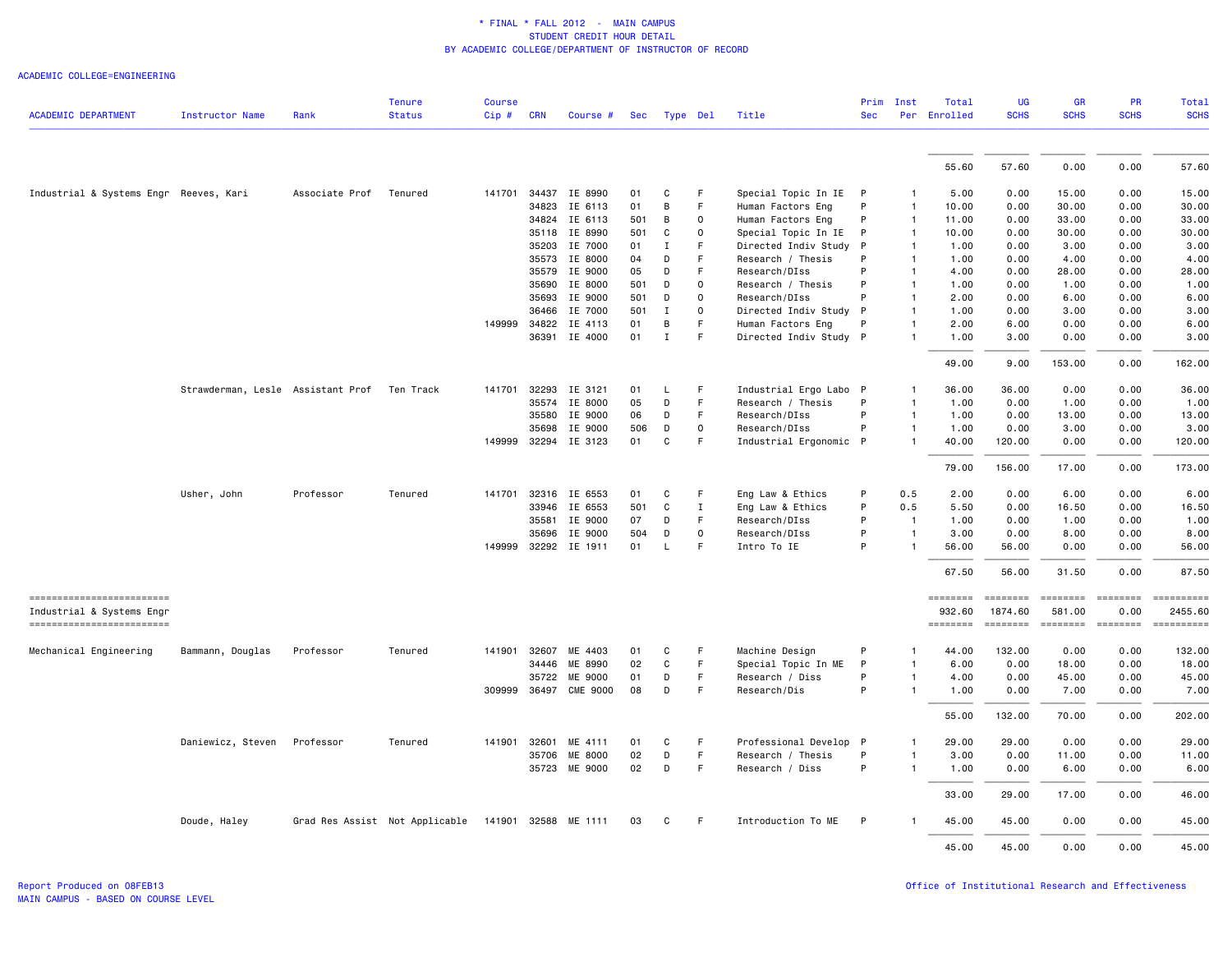| <b>ACADEMIC DEPARTMENT</b> |                                   |                               | <b>Tenure</b><br><b>Status</b> | <b>Course</b> |              |                      |            |                  |          |                                        | Prim<br><b>Sec</b> | Inst         | Total<br>Per Enrolled | <b>UG</b><br><b>SCHS</b> | <b>GR</b><br><b>SCHS</b> | <b>PR</b><br><b>SCHS</b> | <b>Total</b><br><b>SCHS</b> |
|----------------------------|-----------------------------------|-------------------------------|--------------------------------|---------------|--------------|----------------------|------------|------------------|----------|----------------------------------------|--------------------|--------------|-----------------------|--------------------------|--------------------------|--------------------------|-----------------------------|
|                            | <b>Instructor Name</b>            | Rank                          |                                | Cip#          | <b>CRN</b>   | Course #             | <b>Sec</b> |                  | Type Del | Title                                  |                    |              |                       |                          |                          |                          |                             |
| Mechanical Engineering     | El Kadiri, Haitham Assistant Prof |                               | Ten Track                      |               | 141901 32594 | ME 3403              | 01         | C                | F        | Materials for ME Des P                 |                    | $\mathbf{1}$ | 62.00                 | 186.00                   | 0.00                     | 0.00                     | 186.00                      |
|                            |                                   |                               |                                |               | 35707        | ME 8000              | 03         | D                | F        | Research / Thesis                      | P                  |              | 2.00                  | 0.00                     | 9.00                     | 0.00                     | 9.00                        |
|                            |                                   |                               |                                |               |              | 35724 ME 9000        | 03         | D                | F        | Research / Diss                        | P                  | $\mathbf{1}$ | 2.00                  | 0.00                     | 7.00                     | 0.00                     | 7.00                        |
|                            |                                   |                               |                                |               |              |                      |            |                  |          |                                        |                    |              | 66.00                 | 186.00                   | 16.00                    | 0.00                     | 202.00                      |
|                            | Felicelli, Sergio                 | Professor                     | Tenured                        | 141901        | 35708        | ME 8000              | 04         | D                | F        | Research / Thesis                      | P                  | $\mathbf{1}$ | 3.00                  | 0.00                     | 22.00                    | 0.00                     | 22.00                       |
|                            |                                   |                               |                                |               | 35725        | ME 9000              | 04         | D                | F        | Research / Diss                        | P                  | $\mathbf{1}$ | 4.00                  | 0.00                     | 34.00                    | 0.00                     | 34.00                       |
|                            |                                   |                               |                                |               | 36259        | ME 7000              | 02         | $\mathbf{I}$     | F        | Directed Indiv Study P                 |                    | $\mathbf{1}$ | 1.00                  | 0.00                     | 3.00                     | 0.00                     | 3.00                        |
|                            |                                   |                               |                                |               |              |                      |            |                  |          |                                        |                    |              | 8.00                  | 0.00                     | 59.00                    | 0.00                     | 59.00                       |
|                            | Forbes, Richard                   | Resrch Professo Non-Ten Track |                                | 141901        | 32603        | ME 4301              | 01         | L.               | F        | Thermo-Fluids Labora P                 |                    | $\mathbf{1}$ | 45.00                 | 45.00                    | 0.00                     | 0.00                     | 45.00                       |
|                            |                                   |                               |                                |               |              |                      |            |                  |          |                                        |                    |              | 45.00                 | 45.00                    | 0.00                     | 0.00                     | 45.00                       |
|                            | Hammi, Youssef                    | Resrch Assist P Non-Ten Track |                                |               |              | 141901 35726 ME 9000 | 05         | D                | F        | Research / Diss                        | P                  | $\mathbf{1}$ | 1.00                  | 0.00                     | 9.00                     | 0.00                     | 9.00                        |
|                            |                                   |                               |                                |               |              |                      |            |                  |          |                                        |                    |              | 1.00                  | 0.00                     | 9.00                     | 0.00                     | 9.00                        |
|                            |                                   | Lecturer                      | Non-Ten Track                  | 141901        | 32604        | ME 4333              | 01         |                  | F.       |                                        | P                  | 1            |                       | 126.00                   |                          | 0.00                     | 126,00                      |
|                            | Hodge, B. Keith                   |                               |                                |               |              | 32614 ME 6333        | 01         | C<br>$\mathbf c$ | F        | Energy Sys Design<br>Energy Sys Design | P                  |              | 42.00<br>2.00         | 0.00                     | 0.00<br>6.00             | 0.00                     | 6.00                        |
|                            |                                   |                               |                                |               |              |                      |            |                  |          |                                        |                    |              | 44.00                 | 126.00                   | 6.00                     | 0.00                     | 132.00                      |
|                            | Horstemeyer, Mark                 | Professor                     | Tenured                        | 141901 34448  |              | ME 8990              | 04         | C                | F        | Special Topic In ME                    | $\mathsf{P}$       | $\mathbf{1}$ | 14.00                 | 0.00                     | 42.00                    | 0.00                     | 42.00                       |
|                            |                                   |                               |                                |               |              | 35710 ME 8000        | 06         | D                | F.       | Research / Thesis                      | P                  | $\mathbf{1}$ | 6.00                  | 0.00                     | 25.00                    | 0.00                     | 25.00                       |
|                            |                                   |                               |                                |               | 35727        | ME 9000              | 06         | D                | F        | Research / Diss                        | P                  | $\mathbf{1}$ | 11.00                 | 0.00                     | 59.00                    | 0.00                     | 59.00                       |
|                            |                                   |                               |                                |               | 35988        | ME 8990              | 504        | C                | $\Omega$ | Special Topic In ME                    | P                  | $\mathbf{1}$ | 1.00                  | 0.00                     | 3.00                     | 0.00                     | 3.00                        |
|                            |                                   |                               |                                |               | 36293        | ME 7000              | 04         | $\mathbf I$      | F        | Directed Indiv Study P                 |                    | $\mathbf{1}$ | 1.00                  | 0.00                     | 3.00                     | 0.00                     | 3.00                        |
|                            |                                   |                               |                                |               | 36300        | ME 7000              | 05         | $\mathbf I$      | F        | Directed Indiv Study P                 |                    | $\mathbf{1}$ | 1.00                  | 0.00                     | 3.00                     | 0.00                     | 3.00                        |
|                            |                                   |                               |                                |               | 36375        | ME 7000              | 12         | $\mathbf{I}$     | F        | Directed Indiv Study P                 |                    | $\mathbf{1}$ | 1.00                  | 0.00                     | 3.00                     | 0.00                     | 3.00                        |
|                            |                                   |                               |                                |               | 36376        | ME 7000              | 13         | $\;$ I           | F        | Directed Indiv Study P                 |                    | $\mathbf{1}$ | 1.00                  | 0.00                     | 3.00                     | 0.00                     | 3.00                        |
|                            |                                   |                               |                                |               | 36377        | ME 7000              | 14         | $\mathbf I$      | F        | Directed Indiv Study P                 |                    | $\mathbf{1}$ | 1.00                  | 0.00                     | 3.00                     | 0.00                     | 3.00                        |
|                            |                                   |                               |                                |               | 36528        | ME 7000              | 15         | $\mathbf I$      | F        | Directed Indiv Study P                 |                    | $\mathbf{1}$ | 1.00                  | 0.00                     | 3.00                     | 0.00                     | 3.00                        |
|                            |                                   |                               |                                | 309999 35981  |              | <b>CME 9000</b>      | 07         | D                | F        | Research/Dis                           | P                  | $\mathbf{1}$ | 2.00                  | 0.00                     | 14.00                    | 0.00                     | 14.00                       |
|                            |                                   |                               |                                |               |              |                      |            |                  |          |                                        |                    |              | 40.00                 | 0.00                     | 161.00                   | 0.00                     | 161.00                      |
|                            | Knizley, Alta                     | Instructor                    | Non-Ten Track                  | 141901        | 32586        | ME 1111              | 01         | C                | F        | Introduction To ME                     | P                  | $\mathbf{1}$ | 94.00                 | 94.00                    | 0.00                     | 0.00                     | 94.00                       |
|                            |                                   |                               |                                |               | 32596        | ME 3513              | 01         | C                | F        | Thermodynamics I                       | P                  | $\mathbf{1}$ | 55.00                 | 165.00                   | 0.00                     | 0.00                     | 165.00                      |
|                            |                                   |                               |                                |               | 32597        | ME 3513              | 02         | C                | F.       | Thermodynamics I                       | P                  | 1            | 29.00                 | 87.00                    | 0.00                     | 0.00                     | 87.00                       |
|                            |                                   |                               |                                |               |              | 32598 ME 3513        | 03         | C                | F        | Thermodynamics I                       | P                  | $\mathbf{1}$ | 53.00                 | 159.00                   | 0.00                     | 0.00                     | 159.00                      |
|                            |                                   |                               |                                |               |              |                      |            |                  |          |                                        |                    |              | 231.00                | 505.00                   | 0.00                     | 0.00                     | 505.00                      |
|                            | Krishnan, Sundar                  | Assistant Prof                | Ten Track                      | 141901        | 34445        | ME 8513              | 01         | C                | F.       | Classical Thermo                       | P                  | $\mathbf{1}$ | 10.00                 | 0.00                     | 30.00                    | 0.00                     | 30.00                       |
|                            |                                   |                               |                                |               | 35711        | ME 8000              | 07         | D                | F.       | Research / Thesis                      | P                  | $\mathbf{1}$ | 2.00                  | 0.00                     | 4.00                     | 0.00                     | 4.00                        |
|                            |                                   |                               |                                |               | 35728        | ME 9000              | 07         | D                | F        | Research / Diss                        | P                  | $\mathbf{1}$ | 1.00                  | 0.00                     | 4.00                     | 0.00                     | 4.00                        |
|                            |                                   |                               |                                |               |              | 36302 ME 7000        | 07         | $\;$ I           | F        | Directed Indiv Study P                 |                    | $\mathbf{1}$ | 1.00                  | 0.00                     | 3.00                     | 0.00                     | 3.00                        |
|                            |                                   |                               |                                |               |              |                      |            |                  |          |                                        |                    |              | 14.00                 | 0.00                     | 41.00                    | 0.00                     | 41.00                       |
|                            | Li, Bin                           | Resrch Assist P Non-Ten Track |                                | 141901        |              | 36339 ME 7000        | 09         | Ι.               | F        | Directed Indiv Study P                 |                    | $\mathbf{1}$ | 1.00                  | 0.00                     | 3.00                     | 0.00                     | 3.00                        |
|                            |                                   |                               |                                |               |              | 36340 ME 7000        | 10         | $\mathbf{I}$     | F.       | Directed Indiv Study P                 |                    | $\mathbf{1}$ | 1.00                  | 0.00                     | 3.00                     | 0.00                     | 3.00                        |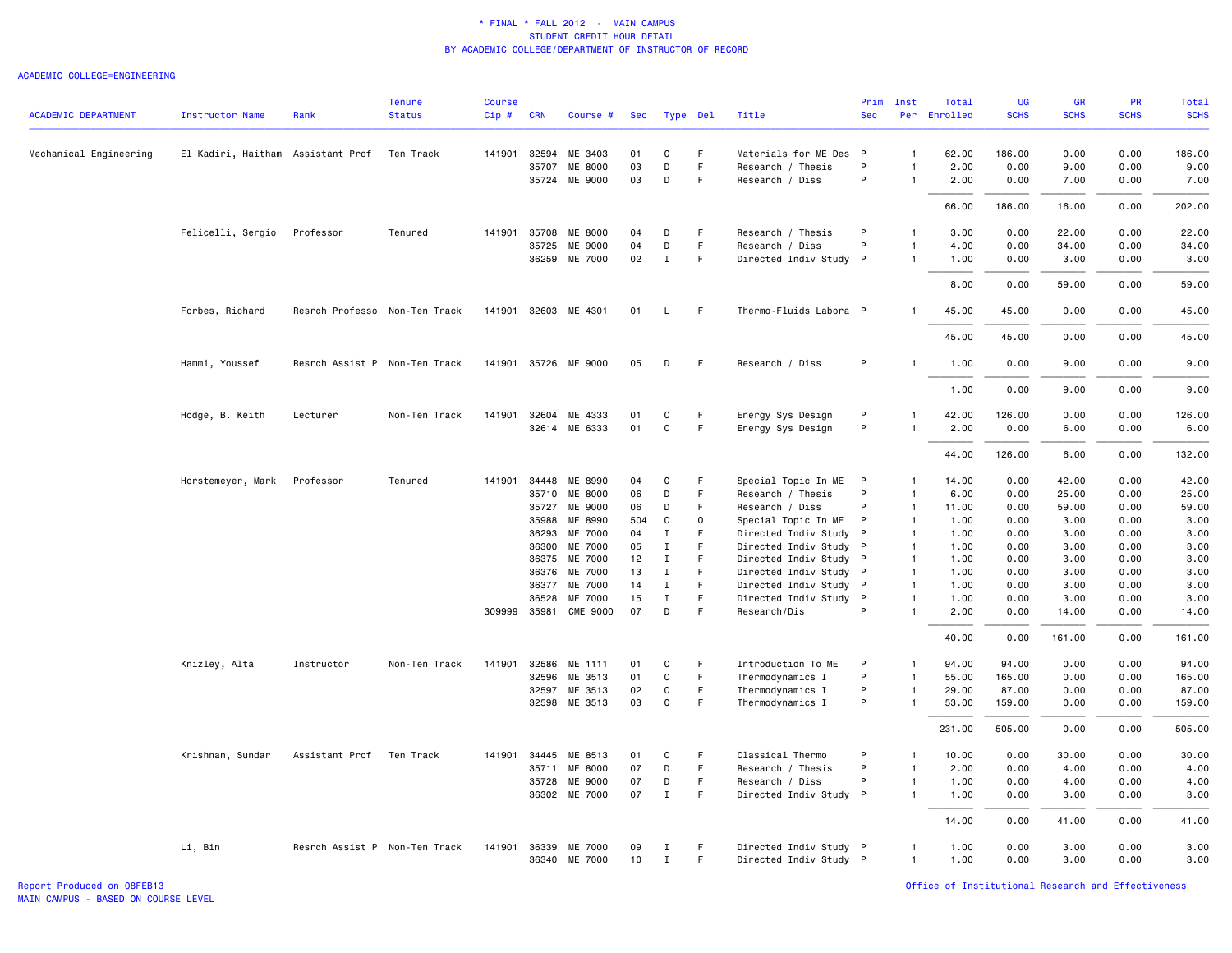| <b>ACADEMIC DEPARTMENT</b> | <b>Instructor Name</b> | Rank                     | <b>Tenure</b><br><b>Status</b> | <b>Course</b><br>Cip# | <b>CRN</b>   | Course #             | Sec |              | Type Del | Title                  | Prim<br><b>Sec</b> | Inst           | Total<br>Per Enrolled | UG<br><b>SCHS</b> | GR<br><b>SCHS</b> | PR<br><b>SCHS</b> | <b>Total</b><br><b>SCHS</b> |
|----------------------------|------------------------|--------------------------|--------------------------------|-----------------------|--------------|----------------------|-----|--------------|----------|------------------------|--------------------|----------------|-----------------------|-------------------|-------------------|-------------------|-----------------------------|
|                            |                        |                          |                                |                       |              |                      |     |              |          |                        |                    |                |                       |                   |                   |                   |                             |
|                            |                        |                          |                                |                       |              |                      |     |              |          |                        |                    |                | 2.00                  | 0.00              | 6.00              | 0.00              | 6.00                        |
| Mechanical Engineering     | Luck, Rogelio          | Professor                | Tenured                        |                       | 141901 32623 | ME 8613              | 01  | C            | F        | Dynamical Systems      | P                  |                | 5.00                  | 0.00              | 15.00             | 0.00              | 15.00                       |
|                            |                        |                          |                                |                       |              | 35729 ME 9000        | 08  | D            | F.       | Research / Diss        | P                  | $\mathbf{1}$   | 3.00                  | 0.00              | 21.00             | 0.00              | 21.00                       |
|                            |                        |                          |                                |                       |              |                      |     |              |          |                        |                    |                | 8.00                  | 0.00              | 36.00             | 0.00              | 36.00                       |
|                            | Mago, Pedro            | Associate Prof           | Tenured                        | 141901                | 32605        | ME 4373              | 01  | C            | F        | Air Conditioning       | P                  | 1              | 41.00                 | 123.00            | 0.00              | 0.00              | 123.00                      |
|                            |                        |                          |                                |                       | 32615        | ME 6373              | 01  | $\mathbf c$  | F        | Air Conditioning       | P                  | $\mathbf{1}$   | 2.00                  | 0.00              | 6.00              | 0.00              | 6.00                        |
|                            |                        |                          |                                |                       |              | 35730 ME 9000        | 09  | D            | F.       | Research / Diss        | P                  | $\mathbf{1}$   | 2.00                  | 0.00              | 12.00             | 0.00              | 12.00                       |
|                            |                        |                          |                                |                       |              | 36258 ME 7000        | 01  | $\mathbf{I}$ | F        | Directed Indiv Study P |                    | $\mathbf{1}$   | 1.00                  | 0.00              | 3.00              | 0.00              | 3.00                        |
|                            |                        |                          |                                |                       |              |                      |     |              |          |                        |                    |                | 46.00                 | 123.00            | 21.00             | 0.00              | 144.00                      |
|                            | Marcum, David          | Professor                | Tenured                        | 141901                | 32592        | ME 3113              | 01  | C            | F.       | Engineering Analysis P |                    | 0.5            | 22.00                 | 66.00             | 0.00              | 0.00              | 66.00                       |
|                            |                        |                          |                                |                       | 35731        | <b>ME 9000</b>       | 10  | D            | F.       | Research / Diss        | P                  | $\overline{1}$ | 1.00                  | 0.00              | 3.00              | 0.00              | 3.00                        |
|                            |                        |                          |                                |                       | 36261        | ME 7000              | 03  | $\mathbf{I}$ | F.       | Directed Indiv Study P |                    | $\overline{1}$ | 1.00                  | 0.00              | 3.00              | 0.00              | 3.00                        |
|                            |                        |                          |                                |                       |              | 36504 ME 3113        | 02  | C            | F        | Engineering Analysis P |                    | 0.5            | 20.00                 | 60.00             | 0.00              | 0.00              | 60.00                       |
|                            |                        |                          |                                |                       |              |                      |     |              |          |                        |                    |                | 44.00                 | 126.00            | 6.00              | 0.00              | 132.00                      |
|                            | Myers, Oliver          | Assistant Prof Ten Track |                                |                       | 141901 32609 | ME 4443              | 01  | C            | F        | Mech Systems Design    | P                  | 1              | 27.00                 | 81.00             | 0.00              | 0.00              | 81.00                       |
|                            |                        |                          |                                |                       | 32621        | ME 8011              | 01  | C            | F        | Graduate Seminar       | P                  | $\mathbf{1}$   | 34.00                 | 0.00              | 34.00             | 0.00              | 34.00                       |
|                            |                        |                          |                                |                       |              | 35715 ME 8000        | 11  | D            | F        | Research / Thesis      | P                  | $\mathbf{1}$   | 2.00                  | 0.00              | 7.00              | 0.00              | 7.00                        |
|                            |                        |                          |                                |                       | 35732        | ME 9000              | 11  | D            | F        | Research / Diss        | P                  | $\mathbf{1}$   | 3.00                  | 0.00              | 21.00             | 0.00              | 21.00                       |
|                            |                        |                          |                                |                       | 36209        | ME 4990              | 01  | $\mathbf c$  | F        | Special Topic In ME    | P                  | $\mathbf{1}$   | 1.00                  | 3.00              | 0.00              | 0.00              | 3.00                        |
|                            |                        |                          |                                |                       |              | 36210 ME 6990        | 01  | C            | F.       | Special Topic In ME P  |                    | $\mathbf{1}$   | 6.00                  | 0.00              | 18.00             | 0.00              | 18.00                       |
|                            |                        |                          |                                |                       |              |                      |     |              |          |                        |                    |                | 73.00                 | 84.00             | 80.00             | 0.00              | 164.00                      |
|                            | Nouranian, Sasan       | Non-Faculty              | Not Applicable                 |                       |              | 141901 32591 ME 3103 | 01  | C            | F.       | Exp Meas and Techniq P |                    | 1              | 48.00                 | 144.00            | 0.00              | 0.00              | 144.00                      |
|                            |                        |                          |                                |                       |              |                      |     |              |          |                        |                    |                | 48.00                 | 144.00            | 0.00              | 0.00              | 144.00                      |
|                            | Patton, Richard        | Assistant Prof           | Tenured                        |                       | 141901 32589 | ME 2133              | 01  | B            | F        | Modeling and Manuf     | P                  | $\mathbf{1}$   | 42.00                 | 126.00            | 0.00              | 0.00              | 126.00                      |
|                            |                        |                          |                                |                       |              | 32612 ME 4643        | 01  | C            | F        | Intro Vibration/Cont P |                    | 1              | 30.00                 | 90.00             | 0.00              | 0.00              | 90.00                       |
|                            |                        |                          |                                |                       |              | 35716 ME 8000        | 12  | D            | F.       | Research / Thesis      | P                  | $\mathbf{1}$   | 1.00                  | 0.00              | 3.00              | 0.00              | 3.00                        |
|                            |                        |                          |                                |                       |              |                      |     |              |          |                        |                    |                | 73.00                 | 216.00            | 3.00              | 0.00              | 219.00                      |
|                            | Schneider, Judith      | Professor                | Tenured                        |                       |              | 141901 32606 ME 4401 | 01  | L            | F        | Solid Mechanics Lab P  |                    | 1              | 40.00                 | 40.00             | 0.00              | 0.00              | 40.00                       |
|                            |                        |                          |                                |                       | 34438        | ME 4133              | 01  | C            | F        | Mechanical Metallurg P |                    | $\mathbf{1}$   | 3.00                  | 9.00              | 0.00              | 0.00              | 9.00                        |
|                            |                        |                          |                                |                       | 34439        | ME 6133              | 01  | C            | F.       | Mechanical Metallurg   | $\mathsf{P}$       | $\mathbf{1}$   | 21.00                 | 0.00              | 63.00             | 0.00              | 63.00                       |
|                            |                        |                          |                                |                       | 35359        | ME 6133              | 501 | C            | $\Omega$ | Mechanical Metallurg P |                    | $\mathbf{1}$   | 6.00                  | 0.00              | 18.00             | 0.00              | 18.00                       |
|                            |                        |                          |                                |                       | 35718        | ME 8000              | 14  | D            | F        | Research / Thesis      | P                  | $\mathbf{1}$   | 4.00                  | 0.00              | 12.00             | 0.00              | 12.00                       |
|                            |                        |                          |                                |                       | 35735        | ME 9000              | 14  | D            | F        | Research / Diss        | P                  | $\mathbf{1}$   | 2.00                  | 0.00              | 15.00             | 0.00              | 15.00                       |
|                            |                        |                          |                                |                       |              | 36642 ME 7000        | 16  | $\mathbf{I}$ | F.       | Directed Indiv Study P |                    | 1              | 1.00                  | 0.00              | 3.00              | 0.00              | 3.00                        |
|                            |                        |                          |                                |                       |              |                      |     |              |          |                        |                    |                | 77.00                 | 49.00             | 111.00            | 0.00              | 160.00                      |
|                            | Smith, Joshua          |                          | Grad Tch Assist Not Applicable |                       |              | 141901 32600 ME 3613 | 01  | C            | F.       | System Dynamics        | P                  |                | 56.00                 | 168.00            | 0.00              | 0.00              | 168.00                      |
|                            |                        |                          |                                |                       |              |                      |     |              |          |                        |                    |                | 56.00                 | 168.00            | 0.00              | 0.00              | 168,00                      |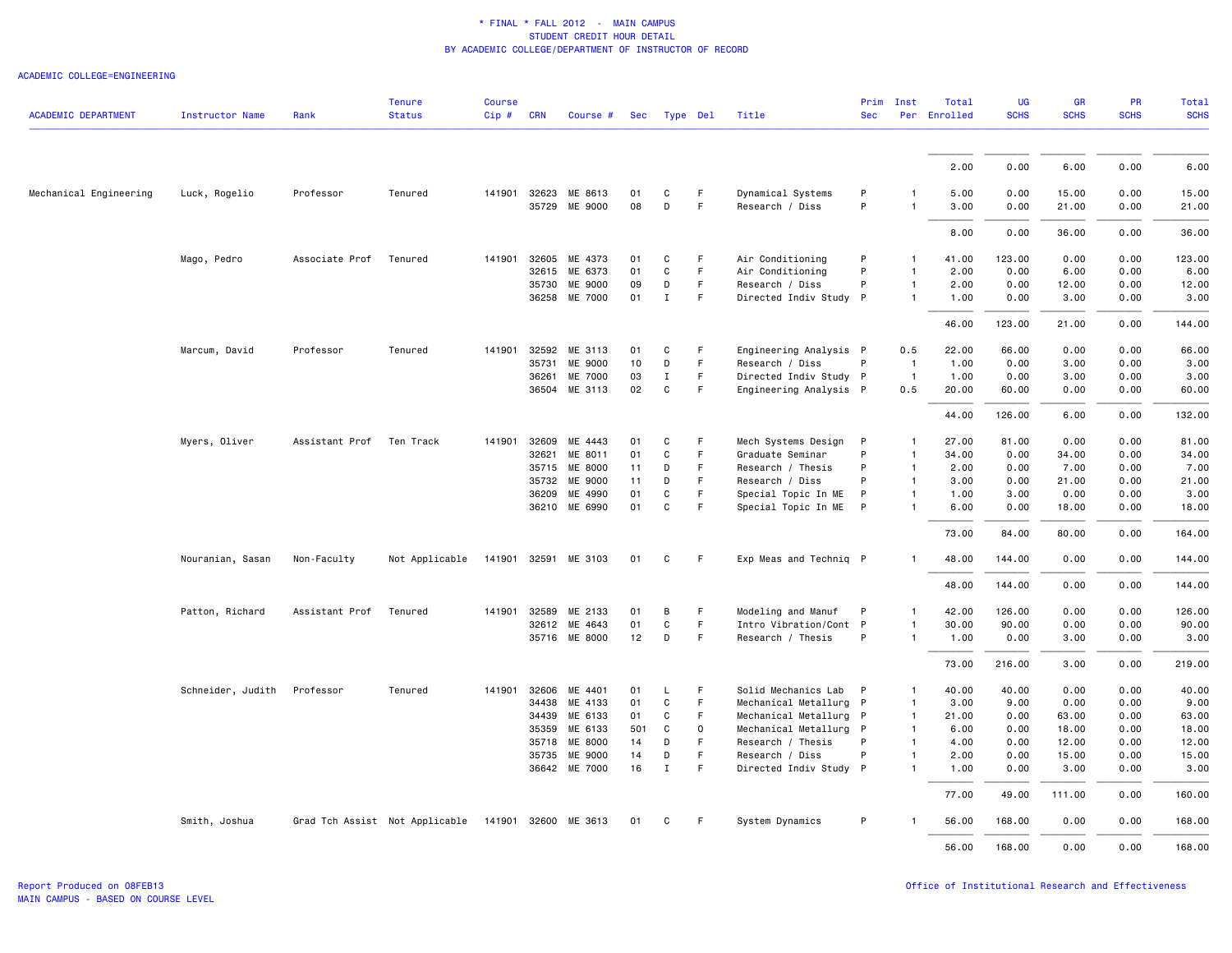| Mechanical Engineering                              | Spayde, Dustin    |                                             | Grad Tch Assist Not Applicable | 141901 32590 ME 2133 |              |                       |     |   |             |                        |   |                |                     |                             |          |                          |                                                                                                                                                                                                                                                                                                                                                                                                                                                                                        |
|-----------------------------------------------------|-------------------|---------------------------------------------|--------------------------------|----------------------|--------------|-----------------------|-----|---|-------------|------------------------|---|----------------|---------------------|-----------------------------|----------|--------------------------|----------------------------------------------------------------------------------------------------------------------------------------------------------------------------------------------------------------------------------------------------------------------------------------------------------------------------------------------------------------------------------------------------------------------------------------------------------------------------------------|
|                                                     |                   |                                             |                                |                      |              |                       |     |   |             |                        |   |                |                     |                             |          |                          |                                                                                                                                                                                                                                                                                                                                                                                                                                                                                        |
|                                                     |                   |                                             |                                |                      |              |                       | 02  | B | -F          | Modeling and Manuf     | P |                | 48,00               | 144.00                      | 0.00     | 0.00                     | 144.00                                                                                                                                                                                                                                                                                                                                                                                                                                                                                 |
|                                                     |                   |                                             |                                |                      |              |                       |     |   |             |                        |   |                | 48.00               | 144.00                      | 0.00     | 0.00                     | 144.00                                                                                                                                                                                                                                                                                                                                                                                                                                                                                 |
|                                                     |                   | Srinivasan, Kalyan Associate Prof Ten Track |                                |                      | 141901 32599 | ME 3523               | 01  | C | -F          | Thermodynamics II      | P | -1             | 56.00               | 168.00                      | 0.00     | 0.00                     | 168.00                                                                                                                                                                                                                                                                                                                                                                                                                                                                                 |
|                                                     |                   |                                             |                                |                      |              | 35719 ME 8000         | 15  | D | F           | Research / Thesis      | P | $\mathbf{1}$   | 3,00                | 0.00                        | 18.00    | 0.00                     | 18.00                                                                                                                                                                                                                                                                                                                                                                                                                                                                                  |
|                                                     |                   |                                             |                                |                      |              | 35736 ME 9000         | 15  | D | F.          | Research / Diss        | P | $\mathbf{1}$   | 1.00                | 0.00                        | 1.00     | 0.00                     | 1.00                                                                                                                                                                                                                                                                                                                                                                                                                                                                                   |
|                                                     |                   |                                             |                                |                      |              |                       |     |   |             |                        |   |                | 60.00               | 168.00                      | 19.00    | 0.00                     | 187.00                                                                                                                                                                                                                                                                                                                                                                                                                                                                                 |
|                                                     | Stone, Tonya      | Assistant Prof                              | Ten Track                      | 141901               |              | 32595 ME 3423         | 01  | C | -F.         | Mech Of Machinery      | P | -1             | 43.00               | 129.00                      | 0.00     | 0.00                     | 129.00                                                                                                                                                                                                                                                                                                                                                                                                                                                                                 |
|                                                     |                   |                                             |                                |                      | 32602        | ME 4123               | 01  | C | F           | Failure of Eng. Mat' P |   | $\overline{1}$ | 25.00               | 75.00                       | 0.00     | 0.00                     | 75.00                                                                                                                                                                                                                                                                                                                                                                                                                                                                                  |
|                                                     |                   |                                             |                                |                      |              | 32613 ME 6123         | 01  | C | -F          | Failure of Eng. Mat' P |   | $\overline{1}$ | 8.00                | 0.00                        | 24.00    | 0.00                     | 24.00                                                                                                                                                                                                                                                                                                                                                                                                                                                                                  |
|                                                     |                   |                                             |                                |                      |              | 33966 ME 6123         | 501 | C | $\mathbf 0$ | Failure of Eng. Mat' P |   | $\mathbf{1}$   | 4.00                | 0.00                        | 12.00    | 0.00                     | 12.00                                                                                                                                                                                                                                                                                                                                                                                                                                                                                  |
|                                                     |                   |                                             |                                |                      | 35720        | ME 8000               | 16  | D | F           | Research / Thesis      | P | $\overline{1}$ | 1.00                | 0.00                        | 6.00     | 0.00                     | 6.00                                                                                                                                                                                                                                                                                                                                                                                                                                                                                   |
|                                                     |                   |                                             |                                |                      | 35737        | ME 9000               | 16  | D | F           | Research / Diss        | P | $\mathbf{1}$   | 1.00                | 0.00                        | 6.00     | 0.00                     | 6.00                                                                                                                                                                                                                                                                                                                                                                                                                                                                                   |
|                                                     |                   |                                             |                                |                      | 309999 35562 | <b>CME 9000</b>       | 05  | D | F           | Research/Dis           | P | $\overline{1}$ | 1.00                | 0.00                        | 6.00     | 0.00                     | 6.00                                                                                                                                                                                                                                                                                                                                                                                                                                                                                   |
|                                                     |                   |                                             |                                |                      |              |                       |     |   |             |                        |   |                | 83.00               | 204.00                      | 54.00    | 0.00                     | 258.00                                                                                                                                                                                                                                                                                                                                                                                                                                                                                 |
|                                                     | Thompson, Scott   | Assistant Prof                              | Ten Track                      | 141901               | 32593        | ME 3313               | 01  | C | -F          | Heat Transfer          | P | -1             | 47.00               | 141.00                      | 0.00     | 0.00                     | 141.00                                                                                                                                                                                                                                                                                                                                                                                                                                                                                 |
|                                                     |                   |                                             |                                |                      |              | 36336 ME 8000         | 19  | D | F           | Research / Thesis      | P | $\mathbf{1}$   | 1.00                | 0.00                        | 3.00     | 0.00                     | 3.00                                                                                                                                                                                                                                                                                                                                                                                                                                                                                   |
|                                                     |                   |                                             |                                |                      |              |                       |     |   |             |                        |   |                | 48.00               | 141.00                      | 3.00     | 0.00                     | 144.00                                                                                                                                                                                                                                                                                                                                                                                                                                                                                 |
|                                                     | Waggoner, Charles | Resrch Professo Non-Ten Track               |                                |                      |              | 141901 35990 ME 8000  | 18  | D | - F         | Research / Thesis      | P | -1             | 1.00                | 0.00                        | 6.00     | 0.00                     | 6.00                                                                                                                                                                                                                                                                                                                                                                                                                                                                                   |
|                                                     |                   |                                             |                                |                      |              |                       |     |   |             |                        |   |                | 1.00                | 0.00                        | 6.00     | 0.00                     | 6.00                                                                                                                                                                                                                                                                                                                                                                                                                                                                                   |
|                                                     | Walters, Dibbon   | Associate Prof                              | Tenured                        | 141901               | 35738        | ME 9000               | 17  | D | F.          | Research / Diss        | P | -1             | 3.00                | 0.00                        | 32.00    | 0.00                     | 32.00                                                                                                                                                                                                                                                                                                                                                                                                                                                                                  |
|                                                     |                   |                                             |                                |                      |              | 309999 35563 CME 9000 | 06  | D | F.          | Research/Dis           | P |                | 1.00                | 0.00                        | 9.00     | 0.00                     | 9.00                                                                                                                                                                                                                                                                                                                                                                                                                                                                                   |
|                                                     |                   |                                             |                                |                      |              |                       |     |   |             |                        |   |                | 4.00                | 0.00                        | 41.00    | 0.00                     | 41.00                                                                                                                                                                                                                                                                                                                                                                                                                                                                                  |
| ==========================                          |                   |                                             |                                |                      |              |                       |     |   |             |                        |   |                | ========            | ========                    | ======== | <b>ESSESSES</b>          | $\begin{array}{cccccccccc} \multicolumn{2}{c}{} & \multicolumn{2}{c}{} & \multicolumn{2}{c}{} & \multicolumn{2}{c}{} & \multicolumn{2}{c}{} & \multicolumn{2}{c}{} & \multicolumn{2}{c}{} & \multicolumn{2}{c}{} & \multicolumn{2}{c}{} & \multicolumn{2}{c}{} & \multicolumn{2}{c}{} & \multicolumn{2}{c}{} & \multicolumn{2}{c}{} & \multicolumn{2}{c}{} & \multicolumn{2}{c}{} & \multicolumn{2}{c}{} & \multicolumn{2}{c}{} & \multicolumn{2}{c}{} & \multicolumn{2}{c}{} & \mult$ |
| Mechanical Engineering<br>------------------------- |                   |                                             |                                |                      |              |                       |     |   |             |                        |   |                | 1253.00<br>======== | 2635.00<br><b>EEEEEEE</b>   | 765.00   | 0.00<br>-------- ------- | 3400.00<br>==========                                                                                                                                                                                                                                                                                                                                                                                                                                                                  |
|                                                     |                   |                                             |                                |                      |              |                       |     |   |             |                        |   |                | ========            | --------- -------- -------- |          |                          | ==========                                                                                                                                                                                                                                                                                                                                                                                                                                                                             |
|                                                     |                   |                                             |                                |                      |              |                       |     |   |             |                        |   |                | 8735.60             | 18716.60                    | 4280.00  | 0.00                     | 22996.60                                                                                                                                                                                                                                                                                                                                                                                                                                                                               |
|                                                     |                   |                                             |                                |                      |              |                       |     |   |             |                        |   |                | ========            | --------- -------- -------- |          |                          | ==========                                                                                                                                                                                                                                                                                                                                                                                                                                                                             |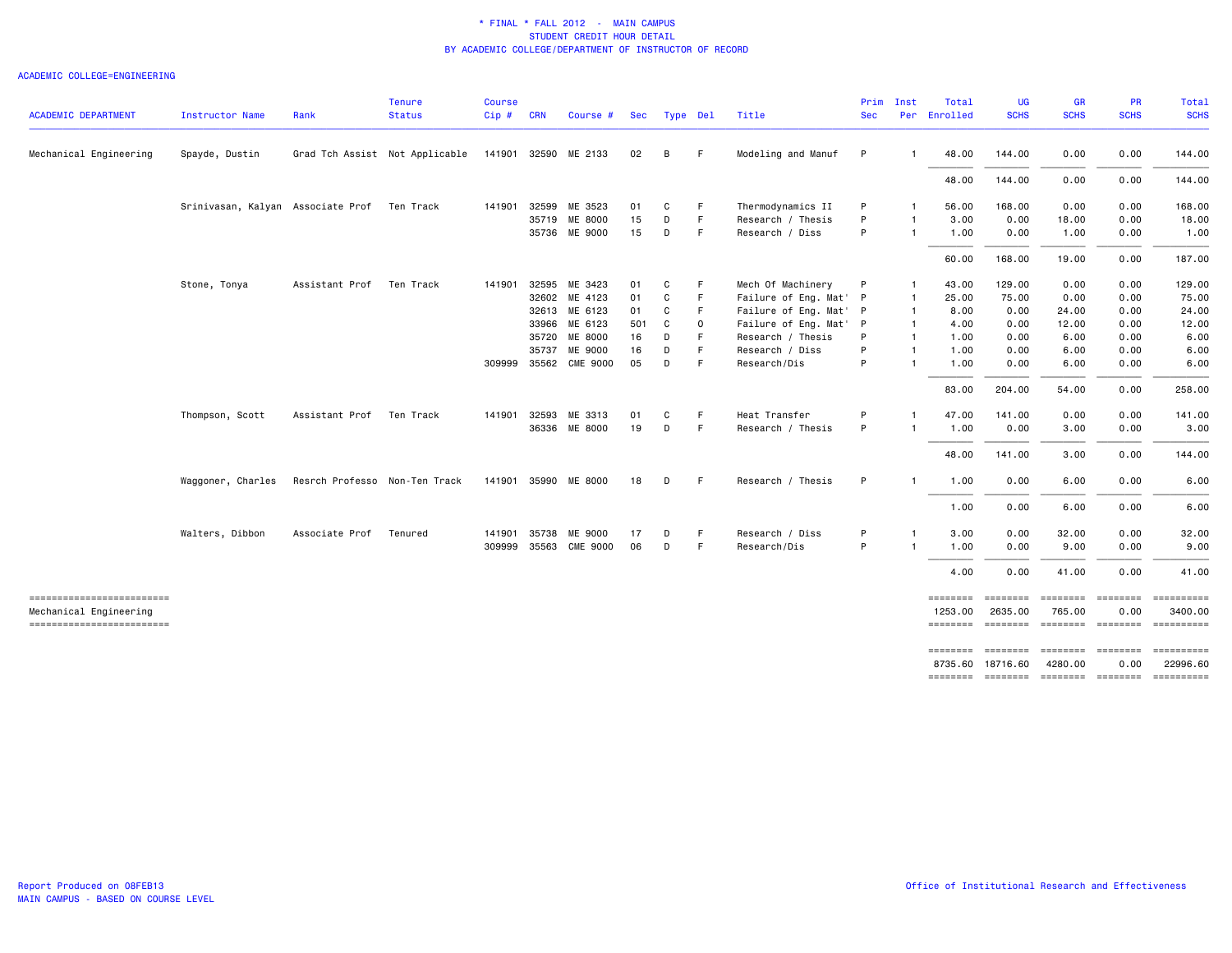| <b>ACADEMIC DEPARTMENT</b> | <b>Instructor Name</b>                      | Rank                          | <b>Tenure</b><br><b>Status</b> | <b>Course</b><br>$Cip \#$ | <b>CRN</b>   | Course #             | Sec |              | Type Del | Title                  | Prim<br><b>Sec</b> | Inst           | Total<br>Per Enrolled | <b>UG</b><br><b>SCHS</b> | GR<br><b>SCHS</b> | PR<br><b>SCHS</b> | <b>Total</b><br><b>SCHS</b> |
|----------------------------|---------------------------------------------|-------------------------------|--------------------------------|---------------------------|--------------|----------------------|-----|--------------|----------|------------------------|--------------------|----------------|-----------------------|--------------------------|-------------------|-------------------|-----------------------------|
| Forest Products            | Amburgey, Terry                             | Professor                     | Non-Ten Track                  |                           |              | 030501 36257 FP 9000 | 08  | D            | F        | Research / Diss        | P                  | $\mathbf{1}$   | 1.00                  | 0.00                     | 1.00              | 0.00              | 1.00                        |
|                            |                                             |                               |                                |                           |              |                      |     |              |          |                        |                    |                | 1.00                  | 0.00                     | 1.00              | 0.00              | 1.00                        |
|                            | Barnes, H. Michael Professor                |                               | Tenured                        |                           |              | 030501 35762 FP 9000 | 01  | D            | F.       | Research / Diss        | P                  | 1              | 1.00                  | 0.00                     | 6.00              | 0.00              | 6.00                        |
|                            |                                             |                               |                                |                           |              |                      |     |              |          |                        |                    |                | 1.00                  | 0.00                     | 6.00              | 0.00              | 6.00                        |
|                            | Borazjani, Abdolha Professor                |                               | Tenured                        |                           | 030501 35755 | FP 8000              | 02  | D            | F        | Research / Thesis      | P                  | $\mathbf{1}$   | 1.00                  | 0.00                     | 3.00              | 0.00              | 3.00                        |
|                            |                                             |                               |                                |                           | 35919        | FP 7000              | 01  | $\mathbf I$  | F        | Directed Indiv Study P |                    | $\mathbf{1}$   | 1.00                  | 0.00                     | 3.00              | 0.00              | 3.00                        |
|                            |                                             |                               |                                |                           |              | 030599 34234 FP 8133 | 01  | $\mathtt{C}$ | F.       | Environ Issues In Fp P |                    | $\mathbf{1}$   | 6.00                  | 0.00                     | 18.00             | 0.00              | 18.00                       |
|                            |                                             |                               |                                |                           |              |                      |     |              |          |                        |                    |                | 8.00                  | 0.00                     | 24.00             | 0.00              | 24.00                       |
|                            | Diehl, Susan                                | Professor                     | Tenured                        |                           | 030501 35756 | FP 8000              | 03  | D            | F.       | Research / Thesis      | P                  | $\mathbf{1}$   | 3.00                  | 0.00                     | 21.00             | 0.00              | 21.00                       |
|                            |                                             |                               |                                |                           |              | 35764 FP 9000        | 03  | D            | F        | Research / Diss        | P                  | $\mathbf{1}$   | 1.00                  | 0.00                     | 5.00              | 0.00              | 5.00                        |
|                            |                                             |                               |                                |                           |              |                      |     |              |          |                        |                    |                | 4.00                  | 0.00                     | 26.00             | 0.00              | 26.00                       |
|                            | Hassan, El Barbary Assistant Prof Ten Track |                               |                                |                           |              | 030501 35757 FP 8000 | 04  | D            | F        | Research / Thesis      | P                  | -1             | 1.00                  | 0.00                     | 9.00              | 0.00              | 9.00                        |
|                            |                                             |                               |                                |                           |              | 35765 FP 9000        | 04  | D            | F        | Research / Diss        | P                  | $\mathbf{1}$   | 2.00                  | 0.00                     | 13.00             | 0.00              | 13.00                       |
|                            |                                             |                               |                                |                           |              |                      |     |              |          |                        |                    |                | 3.00                  | 0.00                     | 22.00             | 0.00              | 22.00                       |
|                            | Jones, Paul                                 | Ext Assist Prof Non-Ten Track |                                |                           |              | 030509 31970 FP 1103 | 01  | C            | F.       | Wood Tech & Products S |                    | 0.12           | 3.00                  | 9.00                     | 0.00              | 0.00              | 9.00                        |
|                            |                                             |                               |                                |                           | 34229        | FP 4013              | 01  | B            | F        | Wood Anatomy           | P                  | $\overline{1}$ | 3.00                  | 9.00                     | 0.00              | 0.00              | 9.00                        |
|                            |                                             |                               |                                |                           |              | 34230 FP 6013        | 01  | B            | F.       | Wood Anatomy           | P                  | $\overline{1}$ | 6.00                  | 0.00                     | 18.00             | 0.00              | 18.00                       |
|                            |                                             |                               |                                |                           |              |                      |     |              |          |                        |                    |                | 12.00                 | 18.00                    | 18.00             | 0.00              | 36.00                       |
|                            | Kitchens, Shane                             | Assistant Prof Ten Track      |                                |                           | 030501 36288 | FP 7000              | 02  | Ι            | F        | Directed Indiv Study P |                    | $\overline{1}$ | 1.00                  | 0.00                     | 3.00              | 0.00              | 3.00                        |
|                            |                                             |                               |                                |                           | 36291        | FP 9000              | 09  | D            | F        | Research / Diss        | P                  | $\overline{1}$ | 1.00                  | 0.00                     | 6.00              | 0.00              | 6.00                        |
|                            |                                             |                               |                                |                           |              | 030509 31970 FP 1103 | 01  | C            | F        | Wood Tech & Products P |                    | 0.88           | 22.00                 | 66.00                    | 0.00              | 0.00              | 66.00                       |
|                            |                                             |                               |                                |                           |              |                      |     |              |          |                        |                    |                | 24.00                 | 66.00                    | 9.00              | 0.00              | 75.00                       |
|                            | Nicholas, Darrel                            | Professor                     | Tenured                        |                           |              | 030509 31974 FP 8111 | 01  | S            | F        | Research Seminar       | P                  | 0.5            | 3.00                  | 0.00                     | 3.00              | 0.00              | 3.00                        |
|                            |                                             |                               |                                |                           |              |                      |     |              |          |                        |                    |                | 3.00                  | 0.00                     | 3.00              | 0.00              | 3.00                        |
|                            | Prewitt, Myrtle                             | Resrch Assoc Pr Non-Ten Track |                                |                           |              | 030501 35759 FP 8000 | 06  | D            | F.       | Research / Thesis      | P                  | $\mathbf{1}$   | 2.00                  | 0.00                     | 19.00             | 0.00              | 19.00                       |
|                            |                                             |                               |                                |                           |              |                      |     |              |          |                        |                    |                | 2.00                  | 0.00                     | 19.00             | 0.00              | 19.00                       |
|                            | Schultz, Tor                                | Professor                     | Tenured                        |                           |              | 030509 31974 FP 8111 | 01  | s            | F        | Research Seminar       | S                  | 0.5            | 3.00                  | 0.00                     | 3.00              | 0.00              | 3.00                        |
|                            |                                             |                               |                                |                           |              |                      |     |              |          |                        |                    |                | 3.00                  | 0.00                     | 3.00              | 0.00              | 3.00                        |
|                            | Seale, Roy                                  | Professor                     | Tenured                        |                           |              | 030501 35768 FP 9000 | 07  | D            | F.       | Research / Diss        | P                  | $\mathbf{1}$   | 1.00                  | 0.00                     | 2.00              | 0.00              | 2.00                        |
|                            |                                             |                               |                                |                           |              |                      |     |              |          |                        |                    |                | 1.00                  | 0.00                     | 2.00              | 0.00              | 2.00                        |
|                            | Steele, Philip                              | Professor                     | Tenured                        |                           |              | 030501 35766 FP 9000 | 05  | D            | F        | Research / Diss        | P                  | $\mathbf{1}$   | 5.00                  | 0.00                     | 53.00             | 0.00              | 53.00                       |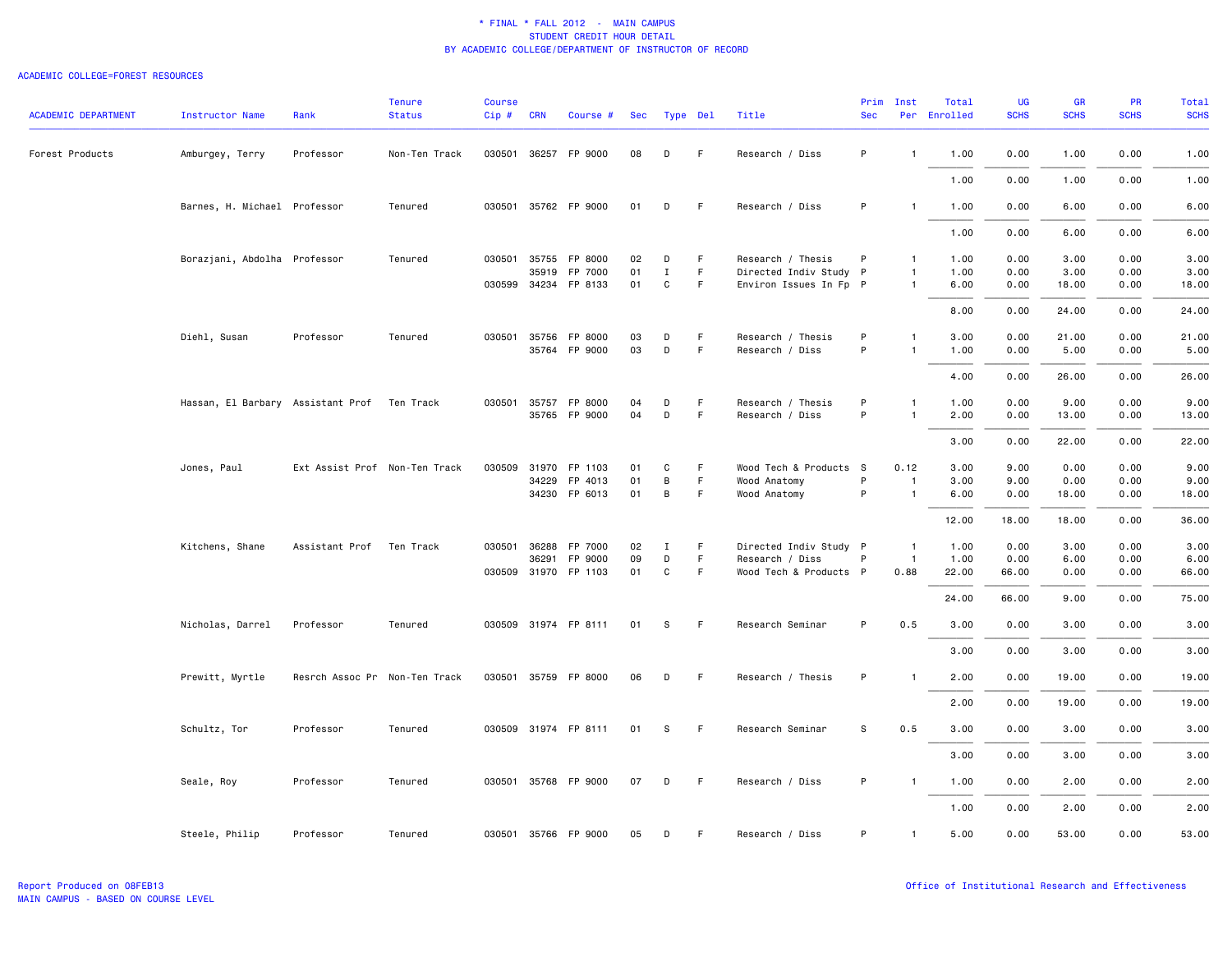|                            |                        |                | <b>Tenure</b>  | <b>Course</b> |              |                      |     |              |             |                        | Prim       | Inst         | Total        | <b>UG</b>     | <b>GR</b>       | <b>PR</b>     | Total               |
|----------------------------|------------------------|----------------|----------------|---------------|--------------|----------------------|-----|--------------|-------------|------------------------|------------|--------------|--------------|---------------|-----------------|---------------|---------------------|
| <b>ACADEMIC DEPARTMENT</b> | <b>Instructor Name</b> | Rank           | <b>Status</b>  | Cip#          | <b>CRN</b>   | Course #             | Sec | Type Del     |             | Title                  | <b>Sec</b> |              | Per Enrolled | <b>SCHS</b>   | <b>SCHS</b>     | <b>SCHS</b>   | <b>SCHS</b>         |
|                            |                        |                |                |               |              |                      |     |              |             |                        |            |              |              |               |                 |               |                     |
|                            |                        |                |                |               |              |                      |     |              |             |                        |            |              | 5.00         | 0.00          | 53.00           | 0.00          | 53,00               |
| Forest Products            | Zhang, Jilei           | Professor      | Tenured        | 030501        |              | 35761 FP 8000        | 08  | D            | F.          | Research / Thesis      | P          |              | 1.00         | 0.00          | 2.00            | 0.00          | 2.00                |
|                            |                        |                |                |               | 35767        | FP 9000              | 06  | D            | F           | Research / Diss        | P          | 1            | 1.00         | 0.00          | 4.00            | 0.00          | 4.00                |
|                            |                        |                |                |               | 36495        | FP 7000              | 03  | $\mathbf{I}$ | F           | Directed Indiv Study P |            | 1            | 1.00         | 0.00          | 3.00            | 0.00          | 3.00                |
|                            |                        |                |                |               | 36526        | FP 7000              | 04  | $\mathbf{I}$ | F           | Directed Indiv Study P |            | $\mathbf{1}$ | 1.00         | 0.00          | 3.00            | 0.00          | 3.00                |
|                            |                        |                |                |               | 36536        | FP 4000              | 01  | $\mathbf{I}$ | $\mathsf F$ | Directed Indiv Study P |            | $\mathbf{1}$ | 1.00         | 3.00          | 0.00            | 0.00          | 3.00                |
|                            |                        |                |                |               |              |                      |     |              |             |                        |            |              | 5.00         | 3.00          | 12.00           | 0.00          | 15.00               |
| ========================== |                        |                |                |               |              |                      |     |              |             |                        |            |              | ========     | $=$ ========  | <b>SEESSEES</b> |               | ======== ========== |
| Forest Products            |                        |                |                |               |              |                      |     |              |             |                        |            |              | 72.00        | 87.00         | 198.00          | 0.00          | 285.00              |
| ========================== |                        |                |                |               |              |                      |     |              |             |                        |            |              | ========     | $= 222222222$ | <b>ESSESSE</b>  | $= 222222222$ |                     |
| Forestry                   | Crosby, Michael        | Non-Faculty    | Not Applicable | 030501        | 31940        | F0 4313              | 01  | C            | F           | Spatial Tech Nat Res P |            | -1           | 37.00        | 111.00        | 0.00            | 0.00          | 111.00              |
|                            |                        |                |                |               | 31943        | F0 4313              | 04  | Κ            | F           | Spatial Tech Nat Res P |            | 1            | 18.00        | 0.00          | 0.00            | 0.00          | 0.00                |
|                            |                        |                |                |               |              | 31944 FO 4313        | 05  | Κ            | $\mathsf F$ | Spatial Tech Nat Res P |            | 1            | 19.00        | 0.00          | 0.00            | 0.00          | 0.00                |
|                            |                        |                |                |               | 31955        | F0 6313              | 01  | C            | F           | Spatial Tech Nat Res P |            | 1            | 5.00         | 0.00          | 15.00           | 0.00          | 15.00               |
|                            |                        |                |                |               | 31958        | F0 6313              | 04  | Κ            | F           | Spatial Tech Nat Res P |            | 1            | 3.00         | 0.00          | 0.00            | 0.00          | 0.00                |
|                            |                        |                |                |               |              | 31959 FO 6313        | 05  | K            | F           | Spatial Tech Nat Res P |            |              | 2.00         | 0.00          | 0.00            | 0.00          | 0.00                |
|                            |                        |                |                |               |              |                      |     |              |             |                        |            |              | 84.00        | 111.00        | 15.00           | 0.00          | 126.00              |
|                            | Evans, David           | Professor      | Tenured        | 030501        | 34240        | F0 2113              | 01  | B            | F.          | Dendrology             | P          |              | 22.00        | 66.00         | 0.00            | 0.00          | 66.00               |
|                            |                        |                |                |               | 34241        | F0 2113              | 02  | В            | F           | Dendrology             | P          | 1            | 23.00        | 69.00         | 0.00            | 0.00          | 69.00               |
|                            |                        |                |                |               |              | 35077 FO 9000        | 01  | D            | F           | Research / Diss        | P          | 1            | 2.00         | 0.00          | 14.00           | 0.00          | 14.00               |
|                            |                        |                |                |               | 35094        | F0 8000              | 01  | $\mathsf D$  | F           | Research / Thesis      | P          | 1            | 3.00         | 0.00          | 13.00           | 0.00          | 13.00               |
|                            |                        |                |                |               |              |                      |     |              |             |                        |            |              | 50.00        | 135.00        | 27.00           | 0.00          | 162.00              |
|                            | Ezell, Andrew          | Professor      | Tenured        | 030501        | 35095        | F0 8000              | 02  | D            | F           | Research / Thesis      | P          | 1            | 5.00         | 0.00          | 26.00           | 0.00          | 26.00               |
|                            |                        |                |                |               | 35553        | F0 7000              | 01  | $\mathbf I$  | $\mathsf F$ | Directed Indiv Study P |            | 1            | 1.00         | 0.00          | 3.00            | 0.00          | 3.00                |
|                            |                        |                |                |               | 36358        | F0 7000              | 04  | $\mathbf{I}$ | F           | Directed Indiv Study P |            | $\mathbf{1}$ | 1.00         | 0.00          | 3.00            | 0.00          | 3.00                |
|                            |                        |                |                |               |              |                      |     |              |             |                        |            |              | 7.00         | 0.00          | 32.00           | 0.00          | 32.00               |
|                            | Fan, Zhaofei           | Assistant Prof | Ten Track      | 030501        | 35079        | F0 9000              | 03  | D            | F           | Research / Diss        | P          | 1            | 1.00         | 0.00          | 10.00           | 0.00          | 10.00               |
|                            |                        |                |                |               | 35096        | F0 8000              | 03  | D            | F           | Research / Thesis      | P          |              | 2.00         | 0.00          | 9.00            | 0.00          | 9.00                |
|                            |                        |                |                |               |              | 030511 35991 F0 8353 | 01  | C            | F           | Ecol Modeling in Nat P |            | $\mathbf{1}$ | 5.00         | 0.00          | 15.00           | 0.00          | 15.00               |
|                            |                        |                |                |               |              |                      |     |              |             |                        |            |              | 8.00         | 0.00          | 34.00           | 0.00          | 34.00               |
|                            | Frey, Brent            | Assistant Prof | Ten Track      |               | 030501 35097 | F0 8000              | 04  | D            | F           | Research / Thesis      | P          |              | 1.00         | 0.00          | 7.00            | 0.00          | 7.00                |
|                            |                        |                |                |               |              |                      |     |              |             |                        |            |              | 1.00         | 0.00          | 7.00            | 0.00          | 7.00                |
|                            | Grace, Laura           | Professor      | Tenured        |               | 030501 31939 | F0 4233              | 01  | C            | F           | Forest Op & Harvest    | P          |              | 33.00        | 99.00         | 0.00            | 0.00          | 99.00               |
|                            |                        |                |                |               |              | 35080 F0 9000        | 04  | D            | F           | Research / Diss        | P          | 1            | 1.00         | 0.00          | 3.00            | 0.00          | 3.00                |
|                            |                        |                |                |               |              |                      |     |              |             |                        |            |              | 34.00        | 99.00         | 3.00            | 0.00          | 102.00              |
|                            | Grado, Stephen         | Professor      | Tenured        | 030201        | 33877        | F0 8163              | 501 | C            | 0           | Nonmarket Forest Val P |            |              | 5.00         | 0.00          | 15.00           | 0.00          | 15.00               |
|                            |                        |                |                | 030501        | 31928        | F0 1101              | 01  | C            | $\mathsf F$ | Forest Res Survey      | P          | 1            | 44.00        | 44.00         | 0.00            | 0.00          | 44.00               |
|                            |                        |                |                |               |              | 31935 FO 3113        | 01  | C            | F           | For Recreation Mgt     | P          | 1            | 38.00        | 114.00        | 0.00            | 0.00          | 114.00              |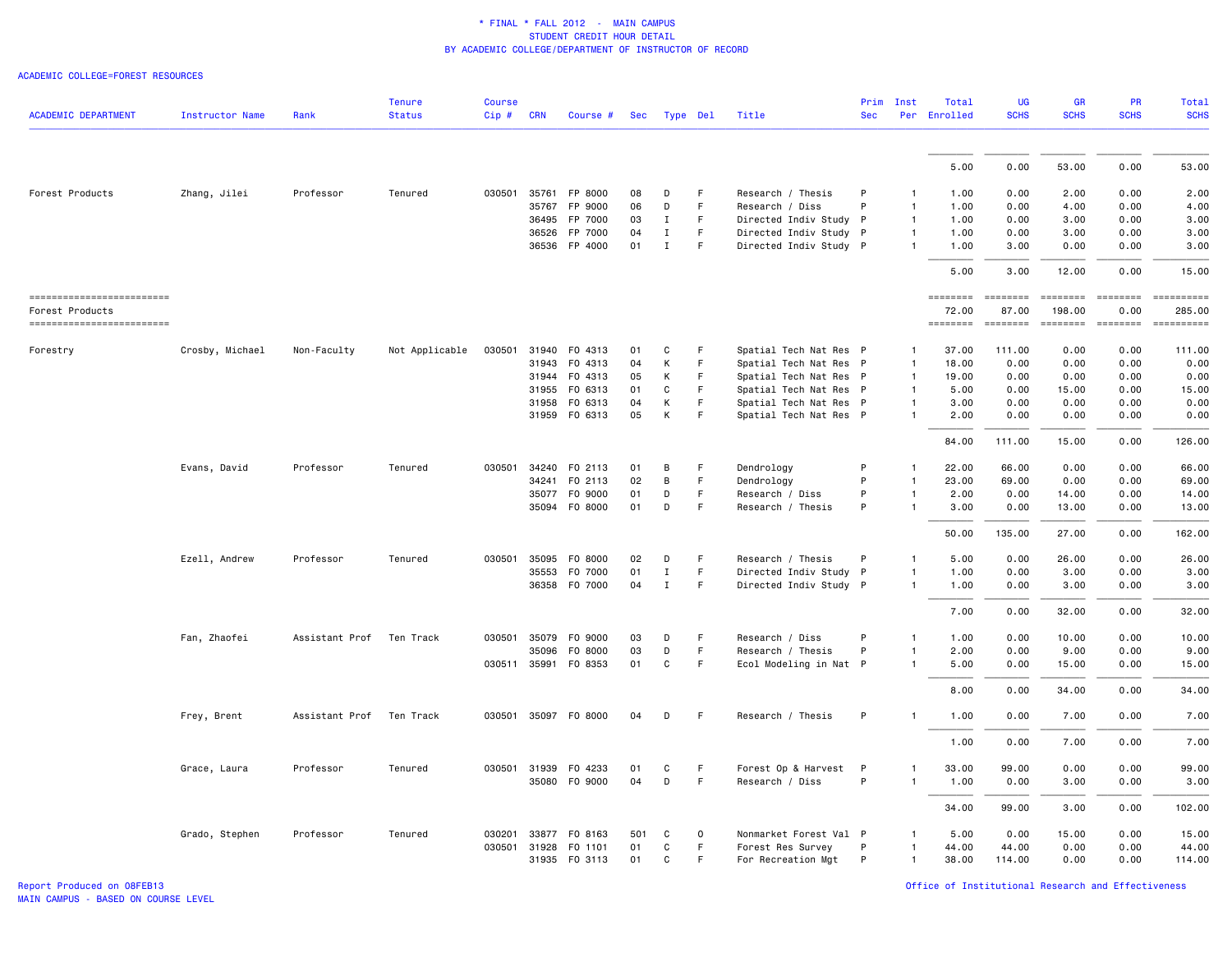|                            |                  |                               | <b>Tenure</b>  | <b>Course</b> |              |                      |     |             |              |                        | Prim       | Inst           | Total        | UG          | <b>GR</b>   | PR          | Total       |
|----------------------------|------------------|-------------------------------|----------------|---------------|--------------|----------------------|-----|-------------|--------------|------------------------|------------|----------------|--------------|-------------|-------------|-------------|-------------|
| <b>ACADEMIC DEPARTMENT</b> | Instructor Name  | Rank                          | <b>Status</b>  | Cip#          | <b>CRN</b>   | Course #             | Sec | Type Del    |              | Title                  | <b>Sec</b> |                | Per Enrolled | <b>SCHS</b> | <b>SCHS</b> | <b>SCHS</b> | <b>SCHS</b> |
| Forestry                   | Grado, Stephen   | Professor                     | Tenured        | 030501        | 35099        | F0 8000              | 06  | D           | F            | Research / Thesis      | P          | $\mathbf{1}$   | 2.00         | 0.00        | 4.00        | 0.00        | 4.00        |
|                            |                  |                               |                |               | 35683        | F0 8000              | 502 | D           | 0            | Research / Thesis      | P          | $\mathbf{1}$   | 2.00         | 0.00        | 7.00        | 0.00        | 7.00        |
|                            |                  |                               |                |               | 35979        | F0 8293              | 501 | D           | 0            | Professional Paper     | P          | $\mathbf{1}$   | 1.00         | 0.00        | 3.00        | 0.00        | 3.00        |
|                            |                  |                               |                |               | 36203        | F0 7000              | 02  | Ι.          | F            | Directed Indiv Study P |            | $\mathbf{1}$   | 1.00         | 0.00        | 3.00        | 0.00        | 3.00        |
|                            |                  |                               |                |               | 36268        | F0 7000              | 03  | $\mathbf I$ | F.           | Directed Indiv Study P |            | $\mathbf{1}$   | 1.00         | 0.00        | 3.00        | 0.00        | 3.00        |
|                            |                  |                               |                |               |              | 36485 F0 7000        | 07  | $\mathbf I$ | F            | Directed Indiv Study P |            | $\mathbf{1}$   | 1.00         | 0.00        | 3.00        | 0.00        | 3.00        |
|                            |                  |                               |                |               |              |                      |     |             |              |                        |            |                | 95.00        | 158.00      | 38.00       | 0.00        | 196.00      |
|                            | Grala, Robert    | Associate Prof                | Tenured        |               |              | 030501 35082 F0 9000 | 06  | D           | -F           | Research / Diss        | P          | $\mathbf{1}$   | 1.00         | 0.00        | 3.00        | 0.00        | 3.00        |
|                            |                  |                               |                |               |              |                      |     |             |              |                        |            |                | 1.00         | 0.00        | 3.00        | 0.00        | 3.00        |
|                            | Grebner, Donald  | Professor                     | Tenured        | 030401        |              | 33875 F0 6443        | 501 | C           | $\Omega$     | Int`L For Res & Trad P |            | $\mathbf{1}$   | 7.00         | 0.00        | 21.00       | 0.00        | 21.00       |
|                            |                  |                               |                | 030501        | 31945        | F0 4323              | 01  | C           | F.           | Forest Resource Mgt P  |            | $\overline{1}$ | 33.00        | 99.00       | 0.00        | 0.00        | 99.00       |
|                            |                  |                               |                |               | 31946        | F0 4323              | 02  | К           | F            | Forest Resource Mgt P  |            | $\mathbf{1}$   | 28.00        | 0.00        | 0.00        | 0.00        | 0.00        |
|                            |                  |                               |                |               |              | 31947 FO 4323        | 03  | К           | F.           | Forest Resource Mgt P  |            | $\overline{1}$ | 5.00         | 0.00        | 0.00        | 0.00        | 0.00        |
|                            |                  |                               |                |               | 31960        | F0 6323              | 01  | C           | $\mathsf F$  | Forest Resource Mgt    | P          | $\overline{1}$ | 2.00         | 0.00        | 6.00        | 0.00        | 6.00        |
|                            |                  |                               |                |               |              | 31962 FO 6323        | 03  | К           | F            | Forest Resource Mgt P  |            | $\mathbf{1}$   | 2.00         | 0.00        | 0.00        | 0.00        | 0.00        |
|                            |                  |                               |                |               | 33873        | F0 6323              | 501 | B           | $\mathsf{o}$ | Forest Resource Mgt P  |            | $\overline{1}$ | 3.00         | 0.00        | 9.00        | 0.00        | 9.00        |
|                            |                  |                               |                |               | 35083        | F0 9000              | 07  | D           | F            | Research / Diss        | P          | $\mathbf{1}$   | 3.00         | 0.00        | 23.00       | 0.00        | 23.00       |
|                            |                  |                               |                |               |              | 36395 F0 7000        | 05  | $\mathbf I$ | F.           | Directed Indiv Study P |            | $\mathbf{1}$   | 1.00         | 0.00        | 3.00        | 0.00        | 3.00        |
|                            |                  |                               |                |               |              | 36433 F0 7000        | 06  | $\mathbf I$ | $\mathsf F$  | Directed Indiv Study P |            | $\mathbf{1}$   | 1.00         | 0.00        | 3.00        | 0.00        | 3.00        |
|                            |                  |                               |                |               |              |                      |     |             |              |                        |            |                | 85.00        | 99.00       | 65.00       | 0.00        | 164.00      |
|                            | Hatten, Jeffery  | Non-Employee                  | Not Applicable |               |              | 030501 35102 F0 8000 | 09  | D           | - F          | Research / Thesis      | P          | $\mathbf{1}$   | 2.00         | 0.00        | 2.00        | 0.00        | 2.00        |
|                            |                  |                               |                |               |              |                      |     |             |              |                        |            |                | 2.00         | 0.00        | 2.00        | 0.00        | 2.00        |
|                            | Henderson, James | Ext Assist Prof Non-Ten Track |                |               |              | 030501 35103 FO 8000 | 10  | D           | - F          | Research / Thesis      | P          | $\mathbf{1}$   | 2.00         | 0.00        | 8.00        | 0.00        | 8.00        |
|                            |                  |                               |                |               |              |                      |     |             |              |                        |            |                | 2.00         | 0.00        | 8.00        | 0.00        | 8.00        |
|                            | Kushla, John     | Ext Assoc Prof                | Non-Ten Track  |               |              | 030501 35104 F0 8000 | 11  | D           | -F           | Research / Thesis      | P          |                | 1.00         | 0.00        | 1.00        | 0.00        | 1.00        |
|                            |                  |                               |                |               |              |                      |     |             |              |                        |            |                | 1.00         | 0.00        | 1.00        | 0.00        | 1.00        |
|                            | Londo, Andrew    | Ext Prof                      | Non-Ten Track  |               |              | 030501 35085 FO 9000 | 09  | D           | F            | Research / Diss        | P          | 1              | 1.00         | 0.00        | 1.00        | 0.00        | 1.00        |
|                            |                  |                               |                |               |              | 35105 FO 8000        | 12  | D           | F.           | Research / Thesis      | P          | $\mathbf{1}$   | 3.00         | 0.00        | 13.00       | 0.00        | 13.00       |
|                            |                  |                               |                |               |              |                      |     |             |              |                        |            |                | 4.00         | 0.00        | 14.00       | 0.00        | 14.00       |
|                            | Matney, Thomas   | Professor                     | Tenured        |               |              | 030501 35086 FO 9000 | 10  | D           | F            | Research / Diss        | P          | $\mathbf{1}$   | 1.00         | 0.00        | 4.00        | 0.00        | 4.00        |
|                            |                  |                               |                |               |              | 35106 FO 8000        | 13  | D           | F            | Research / Thesis      | P          | $\mathbf{1}$   | 1.00         | 0.00        | 4.00        | 0.00        | 4.00        |
|                            |                  |                               |                |               |              |                      |     |             |              |                        |            |                | 2.00         | 0.00        | 8.00        | 0.00        | 8.00        |
|                            | Munn, Ian        | Non-Faculty                   | Not Applicable | 030501        | 35087        | F0 9000              | 11  | D           | F            | Research / Diss        | P          | $\mathbf{1}$   | 1.00         | 0.00        | 1.00        | 0.00        | 1.00        |
|                            |                  |                               |                |               | 35107        | F0 8000              | 14  | D           | F            | Research / Thesis      | P          | $\mathbf{1}$   | 1.00         | 0.00        | 5.00        | 0.00        | 5.00        |
|                            |                  |                               |                |               | 36307        | F0 7000              | 502 | $\mathbf I$ | 0            | Directed Indiv Study P |            | $\mathbf{1}$   | 1.00         | 0.00        | 3.00        | 0.00        | 3.00        |
|                            |                  |                               |                |               | 030506 31934 | F0 3003              | 01  | F           | F            | Intership in Forestr P |            | $\mathbf{1}$   | 4.00         | 12.00       | 0.00        | 0.00        | 12.00       |
|                            |                  |                               |                |               |              |                      |     |             |              |                        |            |                | 7.00         | 12.00       | 9.00        | 0.00        | 21.00       |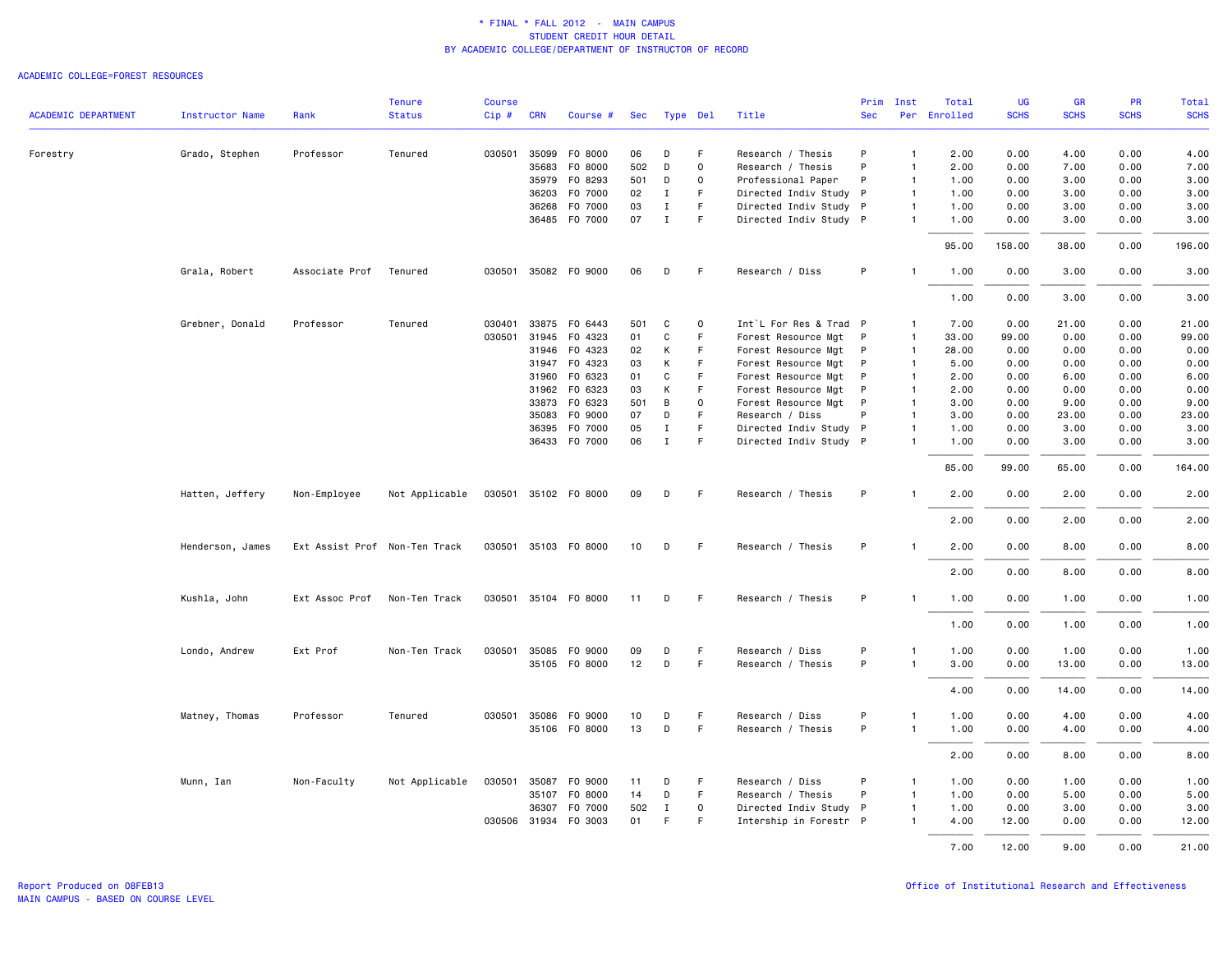#### ACADEMIC COLLEGE=FOREST RESOURCES

|                                        |                        |                               | <b>Tenure</b> | <b>Course</b> |              |                      |     |             |             |                        | Prim         | Inst           | Total        | <b>UG</b>   | <b>GR</b>          | <b>PR</b>        | <b>Total</b>          |
|----------------------------------------|------------------------|-------------------------------|---------------|---------------|--------------|----------------------|-----|-------------|-------------|------------------------|--------------|----------------|--------------|-------------|--------------------|------------------|-----------------------|
| <b>ACADEMIC DEPARTMENT</b>             | <b>Instructor Name</b> | Rank                          | <b>Status</b> | Cip#          | <b>CRN</b>   | Course #             | Sec | Type Del    |             | Title                  | <b>Sec</b>   |                | Per Enrolled | <b>SCHS</b> | <b>SCHS</b>        | <b>SCHS</b>      | <b>SCHS</b>           |
| Forestry                               | Roberts, Scott         | Professor                     | Tenured       |               | 030501 31936 | F0 4123              | 01  | С           | F           | Forest Ecology         | P            | $\mathbf{1}$   | 37.00        | 111.00      | 0.00               | 0.00             | 111.00                |
|                                        |                        |                               |               |               | 31937        | F0 4123              | 02  | Κ           | F           | Forest Ecology         | P            | $\overline{1}$ | 23.00        | 0.00        | 0.00               | 0.00             | 0.00                  |
|                                        |                        |                               |               |               | 31938        | F0 4123              | 03  | К           | F           | Forest Ecology         | P            | $\overline{1}$ | 14.00        | 0.00        | 0.00               | 0.00             | 0.00                  |
|                                        |                        |                               |               |               | 31951        | F0 6123              | 01  | C           | F           | Forest Ecology         | P            | $\overline{1}$ | 6.00         | 0.00        | 18.00              | 0.00             | 18.00                 |
|                                        |                        |                               |               |               | 31952        | F0 6123              | 02  | Κ           | F           | Forest Ecology         | P            | $\overline{1}$ | 3.00         | 0.00        | 0.00               | 0.00             | 0.00                  |
|                                        |                        |                               |               |               | 31953        | F0 6123              | 03  | К           | F           | Forest Ecology         | P            | $\overline{1}$ | 3.00         | 0.00        | 0.00               | 0.00             | 0.00                  |
|                                        |                        |                               |               |               | 31966        | FO 8111              | 01  | S           | F           | Graduate Seminar       | P            | $\overline{1}$ | 12.00        | 0.00        | 12.00              | 0.00             | 12.00                 |
|                                        |                        |                               |               |               | 33876        | FO 8111              | 501 | S           | 0           | Graduate Seminar       | P            | $\mathbf{1}$   | 3.00         | 0.00        | 3.00               | 0.00             | 3.00                  |
|                                        |                        |                               |               |               | 35088        | F0 9000              | 12  | D           | F           | Research / Diss        | P            | $\overline{1}$ | 1.00         | 0.00        | 13.00              | 0.00             | 13.00                 |
|                                        |                        |                               |               |               | 35108        | F0 8000              | 15  | D           | F           | Research / Thesis      | P            | $\mathbf{1}$   | 1.00         | 0.00        | 1.00               | 0.00             | 1.00                  |
|                                        |                        |                               |               |               | 35682        | F0 8000              | 501 | D           | $\mathbf 0$ | Research / Thesis      | P            | $\mathbf{1}$   | 1.00         | 0.00        | 1.00               | 0.00             | 1.00                  |
|                                        |                        |                               |               |               |              | 36102 FO 7000        | 501 | $\mathbf I$ | $\mathbf 0$ | Directed Indiv Study P |              | $\mathbf{1}$   | 1.00         | 0.00        | 3.00               | 0.00             | 3.00                  |
|                                        |                        |                               |               |               |              |                      |     |             |             |                        |              |                | 105.00       | 111.00      | 51.00              | 0.00             | 162.00                |
|                                        | Rousseau, Randall      | Resrch Assoc Pr Non-Ten Track |               | 030501        | 35109        | F0 8000              | 16  | D           | F           | Research / Thesis      | P            | $\mathbf{1}$   | 2.00         | 0.00        | 2.00               | 0.00             | 2.00                  |
|                                        |                        |                               |               |               | 36449        | F0 8000              | 504 | D           | $\mathbf 0$ | Research / Thesis      | P            |                | 1.00         | 0.00        | 2.00               | 0.00             | 2.00                  |
|                                        |                        |                               |               |               |              |                      |     |             |             |                        |              |                | 3.00         | 0.00        | 4.00               | 0.00             | 4.00                  |
|                                        | Schultz, Emily         | Professor                     | Tenured       |               |              | 030501 35090 F0 9000 | 14  | D           | $\mathsf F$ | Research / Diss        | P            | $\mathbf{1}$   | 1.00         | 0.00        | 6.00               | 0.00             | 6.00                  |
|                                        |                        |                               |               |               |              |                      |     |             |             |                        |              |                | 1.00         | 0.00        | 6.00               | 0.00             | 6.00                  |
|                                        | Stuart, William        | Professor                     | Tenured       |               |              | 030501 34242 F0 4253 | 01  | C           | F.          | Timber Procurement     | $\mathsf{P}$ | -1             | 12.00        | 36.00       | 0.00               | 0.00             | 36.00                 |
|                                        |                        |                               |               |               |              | 35111 FO 8000        | 18  | D           | F.          | Research / Thesis      | P            | $\overline{1}$ | 1.00         | 0.00        | 1.00               | 0.00             | 1.00                  |
|                                        |                        |                               |               |               |              |                      |     |             |             |                        |              |                | 13.00        | 36.00       | 1.00               | 0.00             | 37.00                 |
|                                        | Sun, Changyou          | Associate Prof                | Tenured       |               | 030501 35092 | F0 9000              | 16  | D           | F           | Research / Diss        | P            | -1             | 1.00         | 0.00        | 7.00               | 0.00             | 7.00                  |
|                                        |                        |                               |               |               |              | 35112 FO 8000        | 19  | D           | F           | Research / Thesis      | P            | $\mathbf{1}$   | 1.00         | 0.00        | 3.00               | 0.00             | 3.00                  |
|                                        |                        |                               |               |               |              |                      |     |             |             |                        |              |                | 2.00         | 0.00        | 10.00              | 0.00             | 10.00                 |
|                                        | Varner, Julian         | Assistant Prof                | Ten Track     | 030201        | 34250        | <b>WFA 3133</b>      | 03  | C           | F           | Ap Aq Ter Ecol         | P            | $\mathbf{1}$   | 26.00        | 78.00       | 0.00               | 0.00             | 78.00                 |
|                                        |                        |                               |               |               | 34251        | WFA 3133             | 04  | K           | F           | Ap Aq Ter Ecol         | P            | $\overline{1}$ | 29.00        | 0.00        | 0.00               | 0.00             | 0.00                  |
|                                        |                        |                               |               |               | 34252        | WFA 3133             | 05  | Κ           | F           | Ap Aq Ter Ecol         | P            | $\mathbf{1}$   | 16.00        | 0.00        | 0.00               | 0.00             | 0.00                  |
|                                        |                        |                               |               |               | 030501 31929 | F0 2113              | 03  | В           | F           | Dendrology             | P            | $\mathbf{1}$   | 23.00        | 69.00       | 0.00               | 0.00             | 69.00                 |
|                                        |                        |                               |               |               | 34239        | F0 2113              | 04  | В           | F           | Dendrology             | P            | $\mathbf{1}$   | 24.00        | 72.00       | 0.00               | 0.00             | 72.00                 |
|                                        |                        |                               |               |               |              | 36092 F0 8000        | 21  | D           | F           | Research / Thesis      | P            | $\mathbf{1}$   | 2.00         | 0.00        | 10.00              | 0.00             | 10.00                 |
|                                        |                        |                               |               |               |              |                      |     |             |             |                        |              |                | 120.00       | 219.00      | 10.00              | 0.00             | 229.00                |
|                                        | Yuceer, Mehmet         | Assistant Prof                | Ten Track     |               |              | 030501 35113 FO 8000 | 20  | D           | E           | Research / Thesis      | P            | $\mathbf{1}$   | 1.00         | 0.00        | 5.00               | 0.00             | 5.00                  |
|                                        |                        |                               |               |               |              |                      |     |             |             |                        |              |                | 1.00         | 0.00        | 5.00               | 0.00             | 5.00                  |
| ==========================<br>Forestry |                        |                               |               |               |              |                      |     |             |             |                        |              |                | 628.00       | 980.00      | ========<br>353.00 | ========<br>0.00 | ==========<br>1333.00 |
| ==========================             |                        |                               |               |               |              |                      |     |             |             |                        |              |                | ========     | ========    | ========           | ========         |                       |
| Wildlife, Fish. & Aquacul Allen, Peter |                        | Assistant Prof Ten Track      |               |               | 030201 34236 | WFA 4173             | 01  | C           | F           | Fish Physiology        | P            |                | 18.00        | 54.00       | 0.00               | 0.00             | 54.00                 |
|                                        |                        |                               |               |               | 34237        | WFA 6173             | 01  | С           | $\mathsf F$ | Fish Physiology        | P            | $\mathbf{1}$   | 5.00         | 0.00        | 15.00              | 0.00             | 15.00                 |
|                                        |                        |                               |               |               | 34238        | WFA 4173             | 02  | Κ           | F           | Fish Physiology        | P            | $\mathbf{1}$   | 12.00        | 0.00        | 0.00               | 0.00             | 0.00                  |
|                                        |                        |                               |               |               |              | 34246 WFA 6173       | 02  | K           | F           | Fish Physiology        | P            | $\mathbf{1}$   | 2.00         | 0.00        | 0.00               | 0.00             | 0.00                  |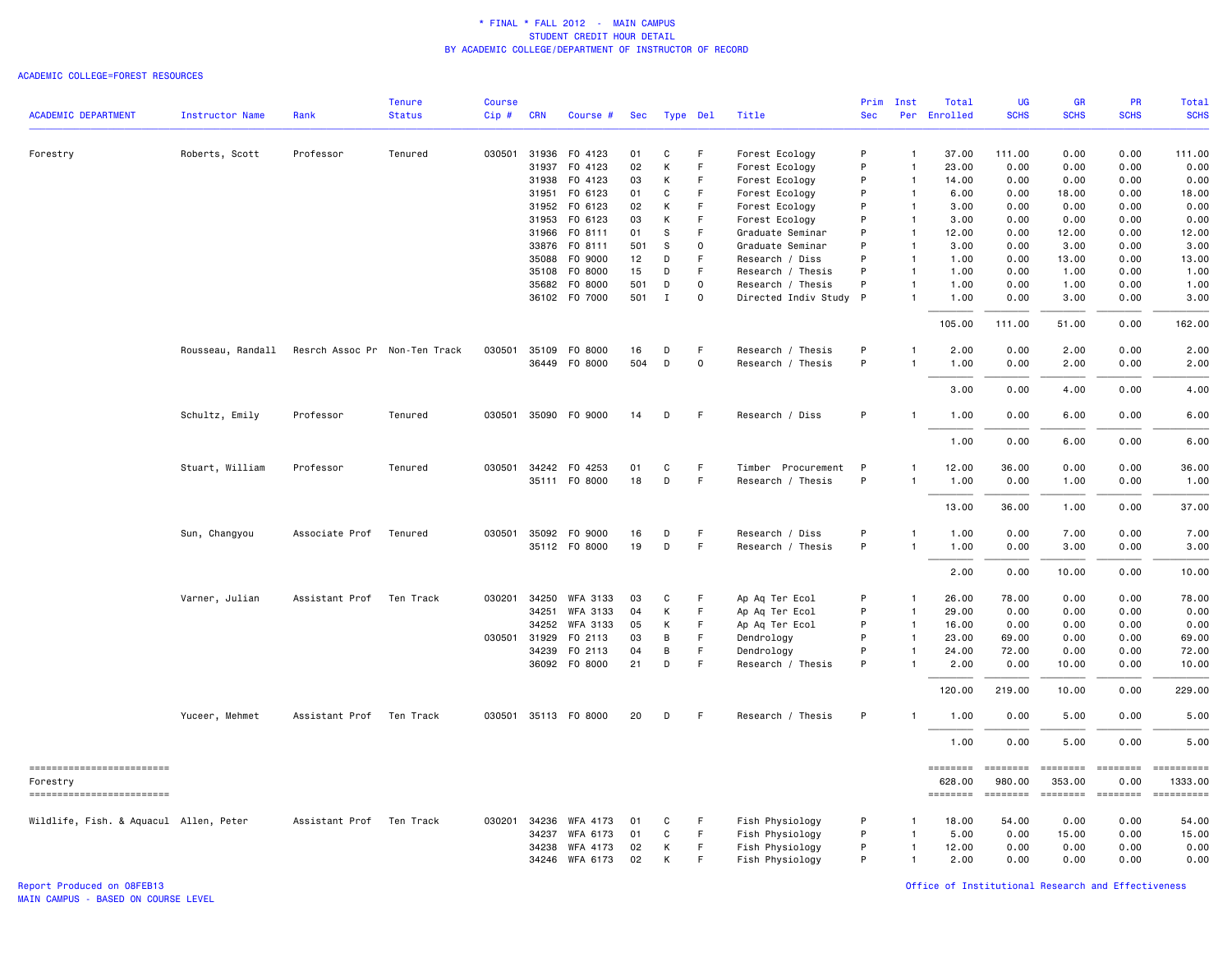| <b>ACADEMIC DEPARTMENT</b>             | <b>Instructor Name</b>         | Rank                         | <b>Tenure</b><br><b>Status</b> | <b>Course</b><br>Cip# | <b>CRN</b>   | Course #              | Sec |              |    | Title                  | <b>Sec</b> | Prim Inst      | Total<br>Per Enrolled | UG<br><b>SCHS</b> | <b>GR</b><br><b>SCHS</b> | PR<br><b>SCHS</b> | Total<br><b>SCHS</b> |
|----------------------------------------|--------------------------------|------------------------------|--------------------------------|-----------------------|--------------|-----------------------|-----|--------------|----|------------------------|------------|----------------|-----------------------|-------------------|--------------------------|-------------------|----------------------|
|                                        |                                |                              |                                |                       |              |                       |     | Type Del     |    |                        |            |                |                       |                   |                          |                   |                      |
| Wildlife, Fish. & Aquacul Allen, Peter |                                | Assistant Prof               | Ten Track                      | 030201                | 34248        | WFA 4173              | 03  | К            | F  | Fish Physiology        | P          | $\mathbf{1}$   | 6.00                  | 0.00              | 0.00                     | 0.00              | 0.00                 |
|                                        |                                |                              |                                |                       | 34249        | WFA 6173              | 03  | К            | F  | Fish Physiology        | P          | $\overline{1}$ | 3.00                  | 0.00              | 0.00                     | 0.00              | 0.00                 |
|                                        |                                |                              |                                |                       | 030601 35135 | <b>WFA 8000</b>       | 01  | D            | F. | Research / Thesis      | P          | $\overline{1}$ | 2.00                  | 0.00              | 8.00                     | 0.00              | 8.00                 |
|                                        |                                |                              |                                |                       | 35161        | <b>WFA 9000</b>       | 01  | D            | F  | Research / Diss        | P          | $\overline{1}$ | 1.00                  | 0.00              | 9.00                     | 0.00              | 9.00                 |
|                                        |                                |                              |                                |                       |              |                       |     |              |    |                        |            |                | 49.00                 | 54.00             | 32.00                    | 0.00              | 86.00                |
|                                        | Ayers, Christopher Non-Faculty |                              | Not Applicable                 | 030201                | 33513        | WFA 4433              | 01  | C            | F  | Mammalogy              | P          | 0.75           | 32.25                 | 96.75             | 0.00                     | 0.00              | 96.75                |
|                                        |                                |                              |                                |                       | 33514        | WFA 4433              | 02  | К            | F  | Mammalogy              | P          | 0.75           | 13.50                 | 0.00              | 0.00                     | 0.00              | 0.00                 |
|                                        |                                |                              |                                |                       | 33515        | WFA 4433              | 03  | К            | F  | Mammalogy              | P          | 0.75           | 11.25                 | 0.00              | 0.00                     | 0.00              | 0.00                 |
|                                        |                                |                              |                                |                       |              | 35653 WFA 4433        | 04  | К            | F  | Mammalogy              | P          | 0.5            | 5.00                  | 0.00              | 0.00                     | 0.00              | 0.00                 |
|                                        |                                |                              |                                |                       |              |                       |     |              |    |                        |            |                | 62.00                 | 96.75             | 0.00                     | 0.00              | 96.75                |
|                                        | Belant, Jerrold                | Associate Prof               | Ten Track                      | 030201                | 33513        | WFA 4433              | 01  | C            | F  | Mammalogy              | s          | 0.25           | 10.75                 | 32.25             | 0.00                     | 0.00              | 32.25                |
|                                        |                                |                              |                                |                       | 33514        | WFA 4433              | 02  | К            | F  | Mammalogy              | s          | 0.25           | 4.50                  | 0.00              | 0.00                     | 0.00              | 0.00                 |
|                                        |                                |                              |                                |                       |              | 33515 WFA 4433        | 03  | К            | F  | Mammalogy              | s          | 0.25           | 3.75                  | 0.00              | 0.00                     | 0.00              | 0.00                 |
|                                        |                                |                              |                                |                       | 35653        | WFA 4433              | 04  | К            | F  | Mammalogy              | S          | 0.5            | 5.00                  | 0.00              | 0.00                     | 0.00              | 0.00                 |
|                                        |                                |                              |                                |                       | 030601 35136 | WFA 8000              | 02  | D            | F  | Research / Thesis      | P          | $\overline{1}$ | 4.00                  | 0.00              | 30.00                    | 0.00              | 30.00                |
|                                        |                                |                              |                                |                       | 35162        | <b>WFA 9000</b>       | 02  | D            | F  | Research / Diss        | P          | $\overline{1}$ | 6.00                  | 0.00              | 67.00                    | 0.00              | 67.00                |
|                                        |                                |                              |                                |                       |              | 261301 34235 WFA 6512 | 01  | C            | F  | Adv Topics in HWC I    | P          | $\overline{1}$ | 1.00                  | 0.00              | 2.00                     | 0.00              | 2.00                 |
|                                        |                                |                              |                                |                       |              |                       |     |              |    |                        |            |                | 35.00                 | 32.25             | 99.00                    | 0.00              | 131.25               |
|                                        | Boyd, Christopher              | Ext Assoc Prof Non-Ten Track |                                |                       |              | 030601 35163 WFA 9000 | 03  | D            | F  | Research / Diss        | P          | $\overline{1}$ | 1.00                  | 0.00              | 9.00                     | 0.00              | 9.00                 |
|                                        |                                |                              |                                |                       |              |                       |     |              |    |                        |            |                | 1.00                  | 0.00              | 9.00                     | 0.00              | 9.00                 |
|                                        | Davis, John                    | Assistant Prof               | Ten Track                      | 030601                | 35141        | <b>WFA 8000</b>       | 07  | D            | F  | Research / Thesis      | P          | $\overline{1}$ | 6.00                  | 0.00              | 49.00                    | 0.00              | 49.00                |
|                                        |                                |                              |                                |                       |              | 36588 WFA 7000        | 01  | $\mathbf I$  | F. | Directed Indiv Study P |            | $\mathbf{1}$   | 1.00                  | 0.00              | 3.00                     | 0.00              | 3.00                 |
|                                        |                                |                              |                                |                       |              |                       |     |              |    |                        |            |                |                       |                   |                          |                   |                      |
|                                        |                                |                              |                                |                       |              |                       |     |              |    |                        |            |                | 7.00                  | 0.00              | 52.00                    | 0.00              | 52.00                |
|                                        | Demarais, Stephen              | Professor                    | Tenured                        |                       | 030601 34255 | WFA 4494              | 01  | B            | F  | Lg Mamm Ecol & Mgt     | P          | $\overline{1}$ | 15.00                 | 60.00             | 0.00                     | 0.00              | 60.00                |
|                                        |                                |                              |                                |                       | 35142        | <b>WFA 8000</b>       | 08  | D            | F. | Research / Thesis      | P          | $\overline{1}$ | 3.00                  | 0.00              | 30.00                    | 0.00              | 30.00                |
|                                        |                                |                              |                                |                       | 35167        | <b>WFA 9000</b>       | 07  | D            | F  | Research / Diss        | P          | $\mathbf{1}$   | 1.00                  | 0.00              | 6.00                     | 0.00              | 6.00                 |
|                                        |                                |                              |                                |                       |              | 080601 34256 WFA 6494 | 01  | B            | F  | Lg Mamm Ecol & Mgt     | P          | $\overline{1}$ | 2.00                  | 0.00              | 8.00                     | 0.00              | 8.00                 |
|                                        |                                |                              |                                |                       |              |                       |     |              |    |                        |            |                | 21.00                 | 60.00             | 44.00                    | 0.00              | 104.00               |
|                                        | Dibble, Eric                   | Professor                    | Tenured                        |                       | 030601 35143 | WFA 8000              | 09  | D            | F  | Research / Thesis      | P          | $\mathbf{1}$   | 1.00                  | 0.00              | 1.00                     | 0.00              | 1.00                 |
|                                        |                                |                              |                                |                       |              | 35168 WFA 9000        | 08  | D            | F. | Research / Diss        | P          | $\overline{1}$ | 2.00                  | 0.00              | 2.00                     | 0.00              | 2.00                 |
|                                        |                                |                              |                                |                       |              |                       |     |              |    |                        |            |                | 3.00                  | 0.00              | 3.00                     | 0.00              | 3.00                 |
|                                        | Guyton, John                   | Ext Assoc Prof               | Non-Ten Track                  |                       |              | 030601 35144 WFA 8000 | 10  | D            | F  | Research / Thesis      | P          | -1             | 1.00                  | 0.00              | 13.00                    | 0.00              | 13.00                |
|                                        |                                |                              |                                |                       |              |                       |     |              |    |                        |            |                | 1.00                  | 0.00              | 13.00                    | 0.00              | 13.00                |
|                                        | Hunt, Kevin                    | Associate Prof               | Tenured                        |                       | 030201 33489 | <b>WFA 1102</b>       | 01  | C            | F  | Wildl & Fish Profess P |            | 0.65           | 53.95                 | 107.90            | 0.00                     | 0.00              | 107.90               |
|                                        |                                |                              |                                |                       | 33490        | WFA 1102              | H01 | C            | F  | Honors Wildl & Fish    | P          | 0.65           | 1.95                  | 3.90              | 0.00                     | 0.00              | 3.90                 |
|                                        |                                |                              |                                |                       |              | 030601 35145 WFA 8000 | 11  | D            | F  | Research / Thesis      | P          | - 1            | 1.00                  | 0.00              | 1.00                     | 0.00              | 1.00                 |
|                                        |                                |                              |                                |                       | 35797        | WFA 4990              | 01  | $\mathsf{C}$ |    | Special Topic In WFA P |            | $\overline{1}$ | 11.00                 | 33,00             | 0.00                     | 0.00              | 33.00                |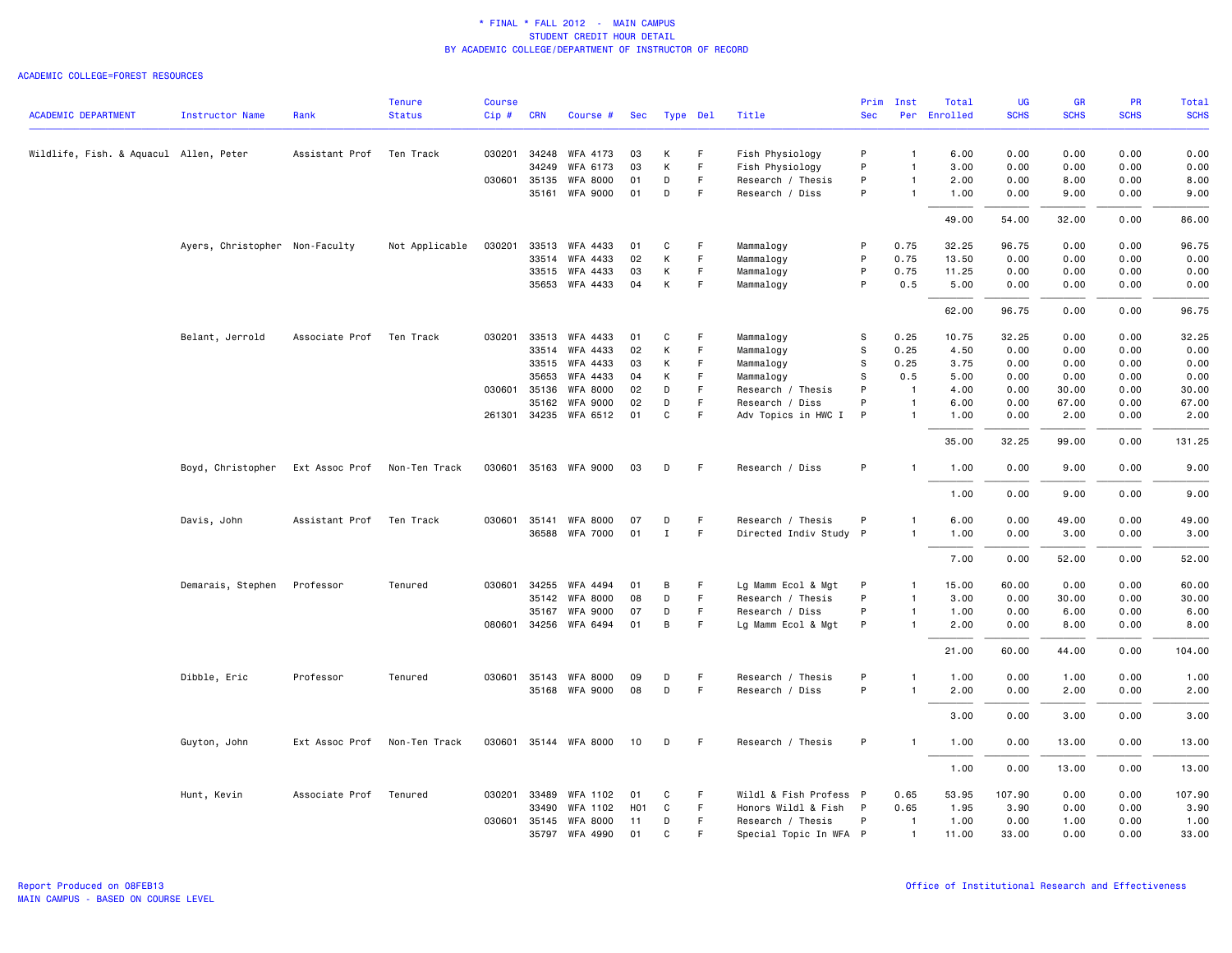|                                           |                        |                | <b>Tenure</b> | <b>Course</b>    |              |                                   |                  |              |                            |                                      | Prim         | Inst                         | Total         | <b>UG</b>    | GR             | <b>PR</b>    | Total          |
|-------------------------------------------|------------------------|----------------|---------------|------------------|--------------|-----------------------------------|------------------|--------------|----------------------------|--------------------------------------|--------------|------------------------------|---------------|--------------|----------------|--------------|----------------|
| <b>ACADEMIC DEPARTMENT</b>                | <b>Instructor Name</b> | Rank           | <b>Status</b> | $Cip$ #          | <b>CRN</b>   | Course #                          | Sec              | Type Del     |                            | Title                                | <b>Sec</b>   |                              | Per Enrolled  | <b>SCHS</b>  | <b>SCHS</b>    | <b>SCHS</b>  | <b>SCHS</b>    |
|                                           |                        |                |               |                  |              |                                   |                  |              |                            |                                      |              |                              |               |              |                |              |                |
|                                           |                        |                |               |                  |              |                                   |                  |              |                            |                                      |              |                              | 67.90         | 144.80       | 1.00           | 0.00         | 145.80         |
| Wildlife, Fish. & Aquacul Jackson, Donald |                        | Professor      | Tenured       | 030301           |              | 33505 WFA 4221                    | 01               | L            | F                          | Limnology Laboratory P               |              |                              | 7.00          | 7.00         | 0.00           | 0.00         | 7.00           |
|                                           |                        |                |               |                  | 33506        | WFA 4222                          | 01               | C            | $\mathsf F$                | Limnology                            | P            | 1                            | 6.00          | 12.00        | 0.00           | 0.00         | 12.00          |
|                                           |                        |                |               |                  | 33510        | WFA 4313                          | 01               | C            | F                          | Fisheries Manage                     | P            | 1                            | 30.00         | 90.00        | 0.00           | 0.00         | 90.00          |
|                                           |                        |                |               |                  | 33518        | WFA 6221                          | 01               | L            | F                          | Limnology Laboratory P               |              | 1                            | 2.00          | 0.00         | 2.00           | 0.00         | 2.00           |
|                                           |                        |                |               |                  | 33519        | WFA 6222                          | 01               | C            | F                          | Limnology                            |              | 1                            | 2.00          | 0.00         | 4.00           | 0.00         | 4.00           |
|                                           |                        |                |               |                  | 33523        | WFA 6313                          | 01               | C            | F                          | Fisheries Manage                     | P            | 1                            | 1.00          | 0.00         | 3.00           | 0.00         | 3.00           |
|                                           |                        |                |               | 030601           | 35171        | <b>WFA 9000</b>                   | 11               | D            | F                          | Research / Diss                      | P            | 1                            | 2.00          | 0.00         | 22.00          | 0.00         | 22.00          |
|                                           |                        |                |               |                  |              | 36341 WFA 4000                    | 04               | $\mathbf{I}$ | $\mathsf F$                | Directed Indiv Study P               |              |                              | 1.00          | 3.00         | 0.00           | 0.00         | 3.00           |
|                                           |                        |                |               |                  |              |                                   |                  |              |                            |                                      |              |                              | 51.00         | 112.00       | 31.00          | 0.00         | 143.00         |
|                                           | Jones, Jeanne          | Professor      | Tenured       | 030201           | 33489        | WFA 1102                          | 01               | C            | F                          | Wildl & Fish Profess S               |              | 0.35                         | 29.05         | 58.10        | 0.00           | 0.00         | 58.10          |
|                                           |                        |                |               |                  | 33490        | WFA 1102                          | H <sub>0</sub> 1 | $\mathtt{C}$ | F                          | Honors Wildl & Fish                  | <b>S</b>     | 0.35                         | 1.05          | 2.10         | 0.00           | 0.00         | 2.10           |
|                                           |                        |                |               | 030601           | 34261        | WFA 8344                          | 01               | В            | F                          | Wildlife Habitat Mgt P               |              | $\overline{1}$               | 11.00         | 0.00         | 44.00          | 0.00         | 44.00          |
|                                           |                        |                |               |                  | 35147        | <b>WFA 8000</b>                   | 13               | D            | F                          | Research / Thesis                    | P            | -1                           | 1.00          | 0.00         | 1.00           | 0.00         | 1.00           |
|                                           |                        |                |               |                  | 35172        | <b>WFA 9000</b>                   | 12               | D            | F                          | Research / Diss                      | P            | $\mathbf{1}$                 | 2.00          | 0.00         | 3.00           | 0.00         | 3.00           |
|                                           |                        |                |               |                  |              | 36212 WFA 4000                    | 03               | $\mathbf I$  | F                          | Directed Indiv Study P               |              | 1                            | 1.00          | 3.00         | 0.00           | 0.00         | 3.00           |
|                                           |                        |                |               |                  |              |                                   |                  |              |                            |                                      |              |                              | 45.10         | 63.20        | 48.00          | 0.00         | 111.20         |
|                                           | Jones, Walter          | Ext Assoc Prof | Non-Ten Track | 030201           |              | 33511 WFA 4353                    | 01               | C            | F                          | FW Policy & Law Enf                  | P            | 1                            | 39.00         | 117.00       | 0.00           | 0.00         | 117.00         |
|                                           |                        |                |               | 030601           |              | 35148 WFA 8000                    | 14               | D            | F                          | Research / Thesis                    | P            | 1                            | 1.00          | 0.00         | 6.00           | 0.00         | 6.00           |
|                                           |                        |                |               |                  |              |                                   |                  |              |                            |                                      |              |                              | 40.00         | 117.00       | 6.00           | 0.00         | 123.00         |
|                                           | Kaminski, Richard      | Professor      | Tenured       | 030601           | 35149        | WFA 8000                          | 15               | D            | F                          | Research / Thesis                    | P            | 1                            | 1.00          | 0.00         | 4.00           | 0.00         | 4.00           |
|                                           |                        |                |               |                  |              | 35174 WFA 9000                    | 14               | D            | F                          | Research / Diss                      | P            | 1                            | 2.00          | 0.00         | 2.00           | 0.00         | 2.00           |
|                                           |                        |                |               |                  |              |                                   |                  |              |                            |                                      |              |                              | 3.00          | 0.00         | 6.00           | 0.00         | 6.00           |
|                                           | Kroger, Robert         | Assistant Prof | Ten Track     |                  | 030102 34257 | WFA 4383                          | 01               | B            | F                          | Wetlands Ecol & Mgt P                |              | 1                            | 19.00         | 57.00        | 0.00           | 0.00         | 57.00          |
|                                           |                        |                |               |                  | 34258        | WFA 6383                          | 01               | B            | $\mathsf F$                | Wetlands Ecol & Mgt                  | $\mathsf{P}$ | $\mathbf{1}$                 | 7.00          | 0.00         | 21.00          | 0.00         | 21.00          |
|                                           |                        |                |               | 030201           | 33493        | WFA 3133                          | 01               | C            | F                          | Ap Aq Ter Ecol                       | P            | $\mathbf{1}$                 | 47.00         | 141.00       | 0.00           | 0.00         | 141.00         |
|                                           |                        |                |               |                  | 33494        | WFA 3133                          | 02               | Κ            | F                          | Ap Aq Ter Ecol                       | P            | 1                            | 28.00         | 0.00         | 0.00           | 0.00         | 0.00           |
|                                           |                        |                |               |                  | 33497        | <b>WFA 3133</b>                   | H <sub>0</sub> 1 | C            | F                          | Honors Ap Aq Ter Eco                 | $\mathsf{P}$ |                              | 4.00          | 12.00        | 0.00           | 0.00         | 12.00          |
|                                           |                        |                |               |                  | 33498        | WFA 3133                          | H <sub>02</sub>  | К            | F                          | Honors Ap Aq Ter Eco P               |              |                              | 4.00          | 0.00         | 0.00           | 0.00         | 0.00           |
|                                           |                        |                |               | 030601           | 35150        | <b>WFA 8000</b><br>35175 WFA 9000 | 16<br>15         | D<br>D       | $\mathsf F$<br>$\mathsf F$ | Research / Thesis<br>Research / Diss | P<br>P       | 1                            | 4.00<br>3.00  | 0.00<br>0.00 | 21.00<br>21.00 | 0.00<br>0.00 | 21.00<br>21.00 |
|                                           |                        |                |               |                  |              |                                   |                  |              |                            |                                      |              |                              | 116.00        | 210.00       | 63.00          | 0.00         | 273.00         |
|                                           |                        |                |               |                  |              |                                   |                  |              |                            |                                      |              |                              |               |              |                |              |                |
|                                           | Leopold, Bruce         | Professor      | Tenured       | 030201<br>030601 | 33491        | <b>WFA 3000</b>                   | 01               | E.<br>B      | F<br>$\mathsf F$           | Internship                           | S            | 0.3                          | 0.60<br>10.00 | 1.80         | 0.00           | 0.00         | 1.80           |
|                                           |                        |                |               |                  | 34259        | WFA 8144<br>35176 WFA 9000        | 01<br>16         | D            | F                          | Theory WIldl Pop Eco P               | P            | $\mathbf{1}$<br>$\mathbf{1}$ | 1.00          | 0.00         | 40.00<br>9.00  | 0.00<br>0.00 | 40.00          |
|                                           |                        |                |               |                  |              |                                   |                  |              |                            | Research / Diss                      |              |                              |               | 0.00         |                |              | 9.00           |
|                                           |                        |                |               |                  |              |                                   |                  |              |                            |                                      |              |                              | 11.60         | 1.80         | 49.00          | 0.00         | 50.80          |
|                                           | Martin, James          | Assistant Prof | Ten Track     | 030201           | 33488        | WFA 1001                          | F <sub>0</sub> 1 | C            | F                          | First Year Seminar                   | P            | 0.5                          | 16.00         | 16.00        | 0.00           | 0.00         | 16.00          |
|                                           |                        |                |               |                  | 33502        | WFA 4153                          | 01               | C            | F                          | Prin Wild Con & Man                  | <b>S</b>     | 0.25                         | 16.25         | 48.75        | 0.00           | 0.00         | 48.75          |
|                                           |                        |                |               |                  | 33503        | WFA 4153                          | 02               | Κ            | F                          | Prin Wild Con & Man                  | s            | 0.25                         | 7.50          | 0.00         | 0.00           | 0.00         | 0.00           |
|                                           |                        |                |               |                  | 33504        | WFA 4153                          | 03               | K            | F                          | Prin Wild Con & Man                  | - S          | 0.25                         | 7.50          | 0.00         | 0.00           | 0.00         | 0.00           |
|                                           |                        |                |               |                  | 35806        | WFA 4153                          | 04               | Κ            | F                          | Prin Wild Con & Man                  | - S          | 0.25                         | 1.50          | 0.00         | 0.00           | 0.00         | 0.00           |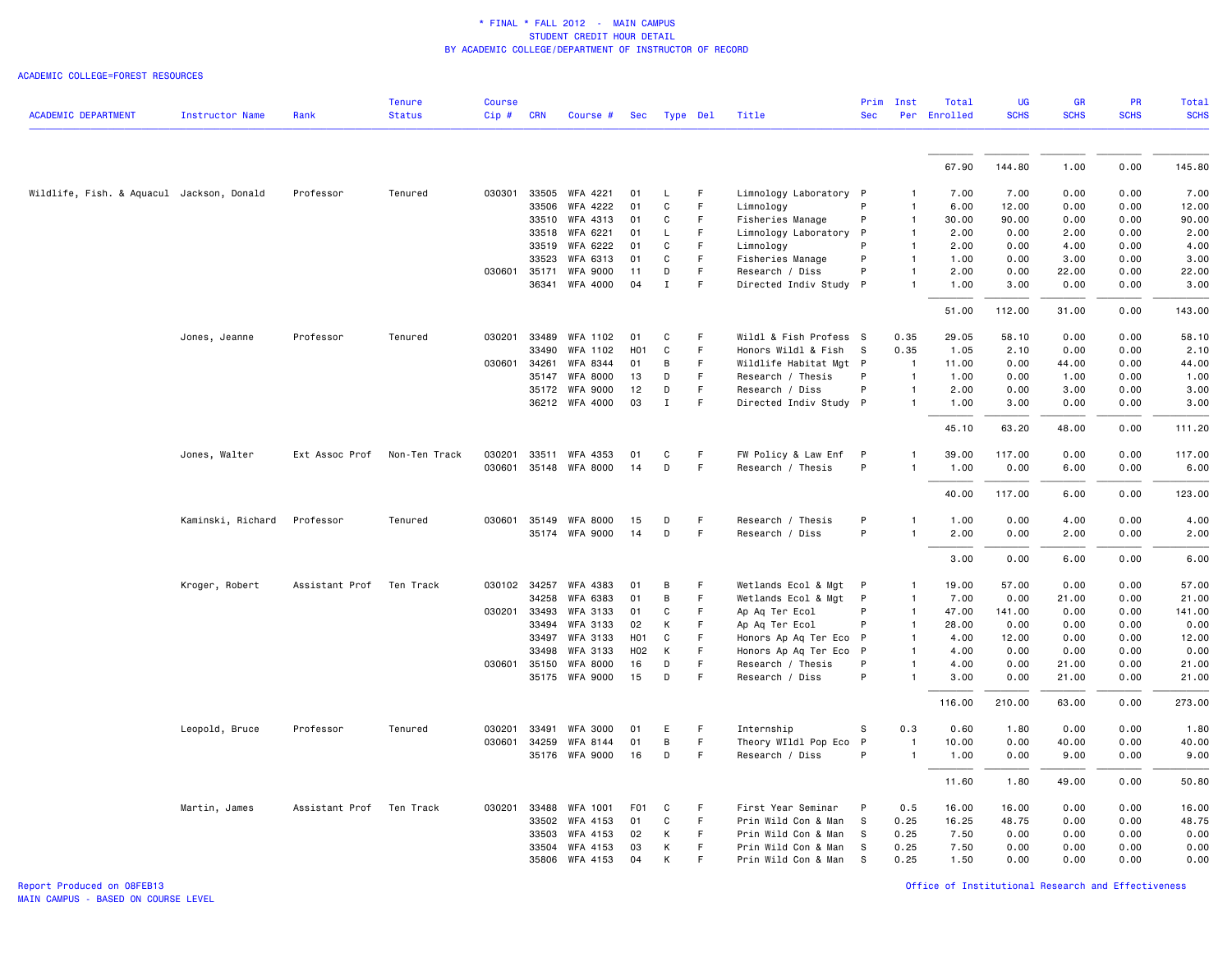|                                         |                                                 |                | <b>Tenure</b>                  | <b>Course</b> |              |                       |                  |              |     |                        | Prim         | Inst           | Total        | UG          | <b>GR</b>   | PR          | Total       |
|-----------------------------------------|-------------------------------------------------|----------------|--------------------------------|---------------|--------------|-----------------------|------------------|--------------|-----|------------------------|--------------|----------------|--------------|-------------|-------------|-------------|-------------|
| <b>ACADEMIC DEPARTMENT</b>              | <b>Instructor Name</b>                          | Rank           | <b>Status</b>                  | $Cip \#$      | <b>CRN</b>   | Course #              | Sec              | Type Del     |     | Title                  | <b>Sec</b>   |                | Per Enrolled | <b>SCHS</b> | <b>SCHS</b> | <b>SCHS</b> | <b>SCHS</b> |
| Wildlife, Fish. & Aquacul Martin, James |                                                 | Assistant Prof | Ten Track                      |               |              | 030601 35152 WFA 8000 | 18               | D            | F.  | Research / Thesis      | P            | $\mathbf{1}$   | 2.00         | 0.00        | 3.00        | 0.00        | 3.00        |
|                                         |                                                 |                |                                |               |              | 35177 WFA 9000        | 17               | D            | F   | Research / Diss        | P            | $\overline{1}$ | 2.00         | 0.00        | 22.00       | 0.00        | 22.00       |
|                                         |                                                 |                |                                |               |              |                       |                  |              |     |                        |              |                | 52.75        | 64.75       | 25.00       | 0.00        | 89.75       |
|                                         | McConnell, Mark                                 |                | Grad Res Assist Not Applicable | 030201        | 33488        | <b>WFA 1001</b>       | F <sub>0</sub> 1 | C            | F.  | First Year Seminar     | S            | 0.5            | 16.00        | 16.00       | 0.00        | 0.00        | 16.00       |
|                                         |                                                 |                |                                |               |              | 33502 WFA 4153        | 01               | C            | F   | Prin Wild Con & Man    | $\mathsf{P}$ | 0.75           | 48.75        | 146.25      | 0.00        | 0.00        | 146.25      |
|                                         |                                                 |                |                                |               | 33503        | WFA 4153              | 02               | К            | F   | Prin Wild Con & Man    | P            | 0.75           | 22.50        | 0.00        | 0.00        | 0.00        | 0.00        |
|                                         |                                                 |                |                                |               |              | 33504 WFA 4153        | 03               | К            | F   | Prin Wild Con & Man    | $\mathsf{P}$ | 0.75           | 22.50        | 0.00        | 0.00        | 0.00        | 0.00        |
|                                         |                                                 |                |                                |               |              | 35806 WFA 4153        | 04               | К            | F.  | Prin Wild Con & Man P  |              | 0.75           | 4.50         | 0.00        | 0.00        | 0.00        | 0.00        |
|                                         |                                                 |                |                                |               |              |                       |                  |              |     |                        |              |                | 114.25       | 162.25      | 0.00        | 0.00        | 162.25      |
|                                         | Miranda, Leandro                                | Non-Employee   | Not Applicable                 |               |              | 030601 35153 WFA 8000 | 19               | D            | - F | Research / Thesis      | P            | -1             | 4.00         | 0.00        | 22.00       | 0.00        | 22.00       |
|                                         |                                                 |                |                                |               |              |                       |                  |              |     |                        |              |                | 4.00         | 0.00        | 22.00       | 0.00        | 22.00       |
|                                         | Neal, Jason                                     | Ext Assoc Prof | Non-Ten Track                  |               |              | 030601 35154 WFA 8000 | 20               | D            | -F  | Research / Thesis      | P            | 1              | 2.00         | 0.00        | 22.00       | 0.00        | 22.00       |
|                                         |                                                 |                |                                |               | 35179        | <b>WFA 9000</b>       | 19               | D            | F.  | Research / Diss        | P            | $\mathbf{1}$   | 1.00         | 0.00        | 6.00        | 0.00        | 6.00        |
|                                         |                                                 |                |                                |               |              | 36636 WFA 7000        | 02               | $\mathbf{I}$ | F   | Directed Indiv Study P |              | $\overline{1}$ | 1.00         | 0.00        | 3.00        | 0.00        | 3.00        |
|                                         |                                                 |                |                                |               |              |                       |                  |              |     |                        |              |                | 4.00         | 0.00        | 31.00       | 0.00        | 31.00       |
|                                         | Riffell, Samuel                                 | Associate Prof | Tenured                        | 030201        | 33491        | <b>WFA 3000</b>       | 01               | Ε            | F   | Internship             | P            | 0.7            | 1.40         | 4.20        | 0.00        | 0.00        | 4.20        |
|                                         |                                                 |                |                                |               | 030601 35155 | <b>WFA 8000</b>       | 21               | D            | F.  | Research / Thesis      | P            | $\overline{1}$ | 1.00         | 0.00        | 5.00        | 0.00        | 5.00        |
|                                         |                                                 |                |                                |               |              | 35180 WFA 9000        | 20               | D            | F.  | Research / Diss        | P            | $\mathbf{1}$   | 3.00         | 0.00        | 24.00       | 0.00        | 24.00       |
|                                         |                                                 |                |                                |               |              |                       |                  |              |     |                        |              |                | 5.40         | 4.20        | 29.00       | 0.00        | 33.20       |
|                                         | Schramm, Harold                                 | Non-Employee   | Not Applicable                 | 030301        | 34260        | WFA 8273              | 01               | C            | F   | Advanced Fisheries M P |              | $\mathbf{1}$   | 5.00         | 0.00        | 15.00       | 0.00        | 15.00       |
|                                         |                                                 |                |                                |               | 030601 35156 | <b>WFA 8000</b>       | 22               | D            | F.  | Research / Thesis      | P            | $\mathbf{1}$   | 6.00         | 0.00        | 21.00       | 0.00        | 21.00       |
|                                         |                                                 |                |                                |               |              | 35181 WFA 9000        | 21               | D            | F.  | Research / Diss        | P            | $\mathbf{1}$   | 1.00         | 0.00        | 4.00        | 0.00        | 4.00        |
|                                         |                                                 |                |                                |               |              |                       |                  |              |     |                        |              |                | 12.00        | 0.00        | 40.00       | 0.00        | 40.00       |
|                                         | Strickland, Bronso Ext Assoc Prof Non-Ten Track |                |                                |               |              | 030601 35157 WFA 8000 | 23               | D            | - F | Research / Thesis      | P            | -1             | 1.00         | 0.00        | 6.00        | 0.00        | 6.00        |
|                                         |                                                 |                |                                |               |              |                       |                  |              |     |                        |              |                | 1.00         | 0.00        | 6.00        | 0.00        | 6.00        |
|                                         | Vilella, Francisco Non-Employee                 |                | Not Applicable                 |               |              | 030601 35159 WFA 8000 | 25               | D            | F.  | Research / Thesis      | P            | $\mathbf{1}$   | 3.00         | 0.00        | 17.00       | 0.00        | 17.00       |
|                                         |                                                 |                |                                |               |              | 35184 WFA 9000        | 24               | D            | F   | Research / Diss        | P            | $\mathbf{1}$   | 3.00         | 0.00        | 21.00       | 0.00        | 21.00       |
|                                         |                                                 |                |                                |               |              | 35951 WFA 4000        | 01               | $\mathbf{I}$ | F   | Directed Indiv Study P |              | $\mathbf{1}$   | 1.00         | 1.00        | 0.00        | 0.00        | 1.00        |
|                                         |                                                 |                |                                |               |              |                       |                  |              |     |                        |              |                | 7.00         | 1.00        | 38.00       | 0.00        | 39.00       |
|                                         | Wang, Guiming                                   | Associate Prof | Ten Track                      | 030201        | 33499        | WFA 4121              | 01               | L            | F.  | Wildl & Fish Biom La P |              | $\overline{1}$ | 20.00        | 20.00       | 0.00        | 0.00        | 20.00       |
|                                         |                                                 |                |                                |               |              | 33500 WFA 4121        | 02               | L.           | F.  | Wildl & Fish Biom La P |              | $\mathbf{1}$   | 22.00        | 22.00       | 0.00        | 0.00        | 22.00       |
|                                         |                                                 |                |                                |               | 33501        | WFA 4122              | 01               | C            | F.  | Wildl & Fish Biometr P |              | $\mathbf{1}$   | 42.00        | 84.00       | 0.00        | 0.00        | 84.00       |
|                                         |                                                 |                |                                |               | 030601 35160 | <b>WFA 8000</b>       | 26               | D            | F   | Research / Thesis      | P            | $\mathbf{1}$   | 2.00         | 0.00        | 6.00        | 0.00        | 6.00        |
|                                         |                                                 |                |                                |               |              |                       |                  |              |     |                        |              |                | 86.00        | 126.00      | 6.00        | 0.00        | 132.00      |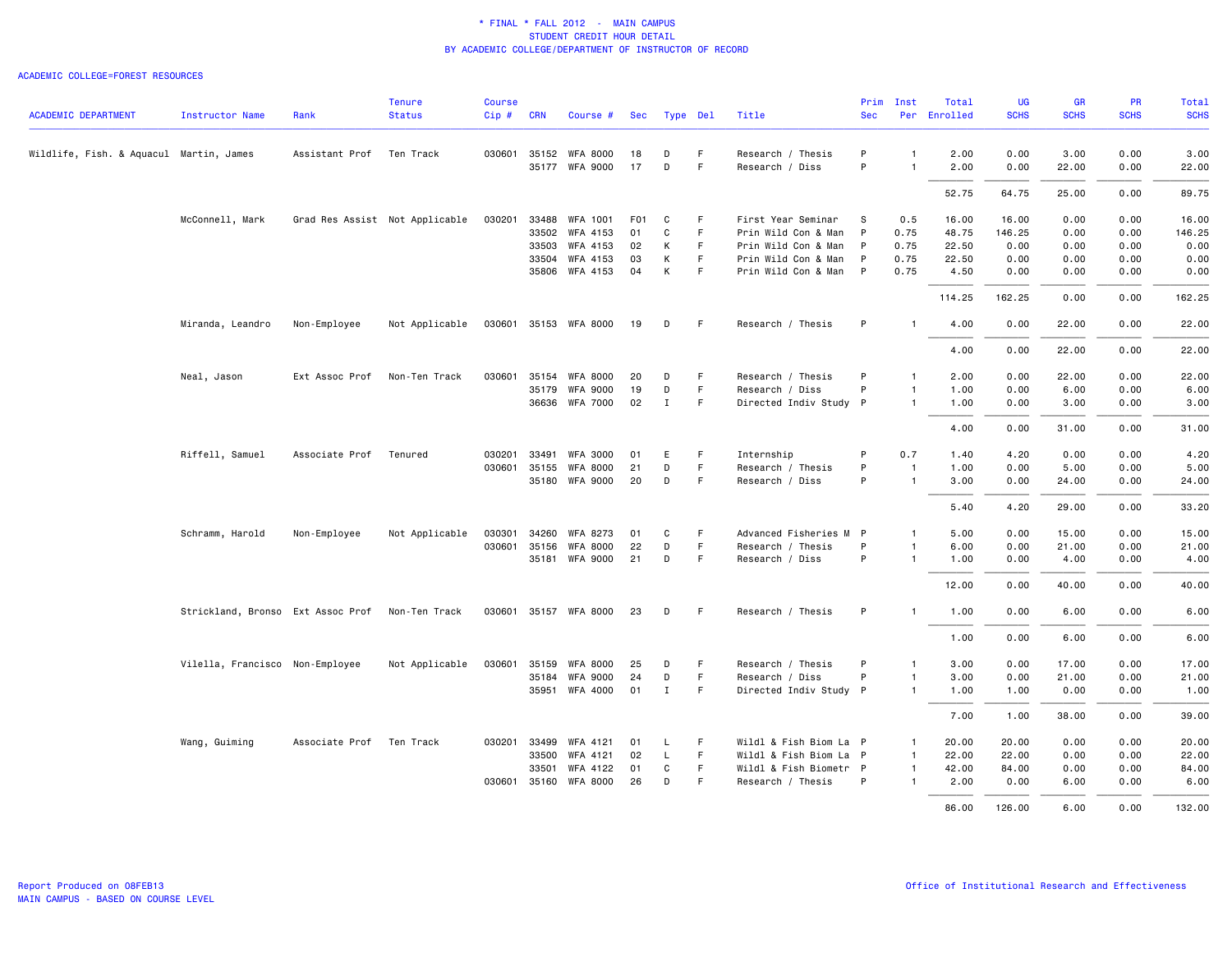#### ACADEMIC COLLEGE=FOREST RESOURCES

| <b>ACADEMIC DEPARTMENT</b>                               | <b>Instructor Name</b> | Rank | Tenure<br>Status | Course<br>Cip # CRN | " Course # Sec Type Del |  | Title | Prim Inst | Total<br>Sec Per Enrolled | UG<br><b>SCHS</b> | <b>GR</b><br><b>SCHS</b> | PR.<br><b>SCHS</b> | Total<br><b>SCHS</b> |
|----------------------------------------------------------|------------------------|------|------------------|---------------------|-------------------------|--|-------|-----------|---------------------------|-------------------|--------------------------|--------------------|----------------------|
| --------------------------<br>-------------------------- |                        |      |                  |                     |                         |  |       |           | =======                   |                   |                          | ========           | ==========           |

 Wildlife, Fish. & Aquacul 800.00 1250.00 653.00 0.00 1903.00 ========================= ======== ======== ======== ======== ========== ======== ======== ======== ======== ========== 1500.00 2317.00 1204.00 0.00 3521.00======== ======== ======== ======== ==========

MAIN CAMPUS - BASED ON COURSE LEVEL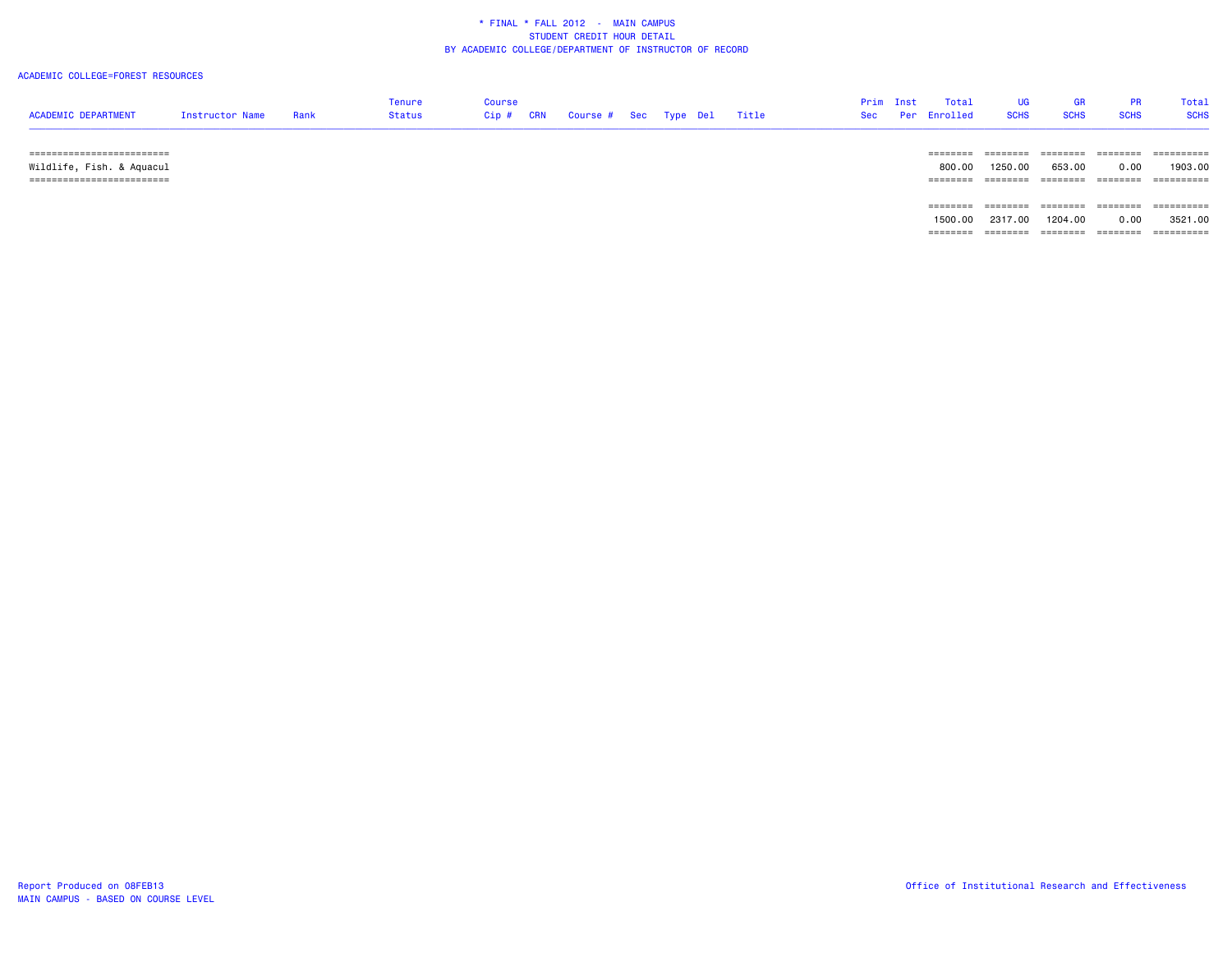|                            |                                                  |                               | <b>Tenure</b> | Course |              |                       |     |              |        |                        | Prim       | Inst           | Total        | UG          | <b>GR</b>   | <b>PR</b>   | Total       |
|----------------------------|--------------------------------------------------|-------------------------------|---------------|--------|--------------|-----------------------|-----|--------------|--------|------------------------|------------|----------------|--------------|-------------|-------------|-------------|-------------|
| <b>ACADEMIC DEPARTMENT</b> | <b>Instructor Name</b>                           | Rank                          | <b>Status</b> | Cip#   | <b>CRN</b>   | Course #              | Sec | Type Del     |        | Title                  | <b>Sec</b> |                | Per Enrolled | <b>SCHS</b> | <b>SCHS</b> | <b>SCHS</b> | <b>SCHS</b> |
| Veterinary Medicine        | Archer, Todd                                     | Assistant Prof                | Ten Track     |        |              | 512401 31155 CVM 5990 | 01  | С            | F.     | Special Topics in CV P |            | $\mathbf{1}$   | 29.00        | 0.00        | 0.00        | 58.00       | 58.00       |
|                            |                                                  |                               |               |        | 35987        | CVM 8990              | 03  | C            | F.     | Special Topic In CVM P |            |                | 2.00         | 0.00        | 2.00        | 0.00        | 2.00        |
|                            |                                                  |                               |               |        |              | 512501 35686 CVM 9000 | 02  | D            | F      | Research / Diss        | P          | $\mathbf{1}$   | 1.00         | 0.00        | 2.00        | 0.00        | 2.00        |
|                            |                                                  |                               |               |        |              |                       |     |              |        |                        |            |                | 32.00        | 0.00        | 4.00        | 58.00       | 62.00       |
|                            | Bailey, R. Hart                                  | Professor                     | Tenured       |        |              | 512501 31169 CVM 8011 | 01  | s            | F      | Seminar                | P          | $\mathbf{1}$   | 12.00        | 0.00        | 12.00       | 0.00        | 12.00       |
|                            |                                                  |                               |               |        | 36062        | <b>CVM 9000</b>       | 16  | D            | F.     | Research / Diss        | P          | $\mathbf{1}$   | 2.00         | 0.00        | 22.00       | 0.00        | 22.00       |
|                            |                                                  |                               |               |        |              | 36537 CVM 7000        | 06  | $\mathbf I$  | F.     | Directed Indiv Study P |            | $\mathbf{1}$   | 1.00         | 0.00        | 3.00        | 0.00        | 3.00        |
|                            |                                                  |                               |               |        |              |                       |     |              |        |                        |            |                | 15.00        | 0.00        | 37.00       | 0.00        | 37.00       |
|                            | Brashier, Michael                                | Associate Prof                | Tenured       |        | 512401 31089 | CVM 5036              | 01  | С            | F      | Veterinary Physiolog S |            | 0.2            | 16.80        | 0.00        | 0.00        | 100.80      | 100.80      |
|                            |                                                  |                               |               |        | 31106        | CVM 5266              | 01  | C            | F      | Equine Med & Surg      | P          | $\mathbf{1}$   | 20.00        | 0.00        | 0.00        | 120.00      | 120.00      |
|                            |                                                  |                               |               |        |              | 31134 CVM 5560        | 04  | E            | F.     | Adv Clin Rot 1         | P          | $\overline{1}$ | 1.00         | 0.00        | 0.00        | 2.00        | 2.00        |
|                            |                                                  |                               |               |        |              |                       |     |              |        |                        |            |                | 37.80        | 0.00        | 0.00        | 222.80      | 222.80      |
|                            | Brinkman, Erin                                   | Clinical Assist Non-Ten Track |               |        |              | 512401 31100 CVM 5224 | 01  | Е            | F      | Radiology              | P          | -1             | 40.00        | 0.00        | 0.00        | 160.00      | 160.00      |
|                            |                                                  |                               |               |        | 36304        | CVM 8990              | 07  | C            | F.     | Special Topic In CVM P |            | $\overline{1}$ | 1.00         | 0.00        | 1.00        | 0.00        | 1.00        |
|                            |                                                  |                               |               |        | 512501 36063 | <b>CVM 8000</b>       | 07  | D            | F      | Research / Thesis      | P          | $\mathbf{1}$   | 1.00         | 0.00        | 6.00        | 0.00        | 6.00        |
|                            |                                                  |                               |               |        |              | 36106 CVM 7000        | 02  | Ι.           | F.     | Directed Indiv Study P |            | $\mathbf{1}$   | 1.00         | 0.00        | 3.00        | 0.00        | 3.00        |
|                            |                                                  |                               |               |        |              | 36437 CVM 7000        | 04  | $\mathbf{I}$ | F      | Directed Indiv Study P |            | $\mathbf{1}$   | 1.00         | 0.00        | 2.00        | 0.00        | 2.00        |
|                            |                                                  |                               |               |        |              |                       |     |              |        |                        |            |                | 44.00        | 0.00        | 12.00       | 160.00      | 172.00      |
|                            | Bulla, Camillo                                   | Assistant Prof Ten Track      |               |        |              | 512401 36432 CVM 8990 | 09  | C            | F.     | Special Topic In CVM P |            | $\mathbf{1}$   | 1.00         | 0.00        | 1.00        | 0.00        | 1.00        |
|                            |                                                  |                               |               |        |              | 512501 35750 CVM 9000 | 07  | D            | F      | Research / Diss        | P          | $\overline{1}$ | 1.00         | 0.00        | 4.00        | 0.00        | 4.00        |
|                            |                                                  |                               |               |        |              |                       |     |              |        |                        |            |                | 2.00         | 0.00        | 5.00        | 0.00        | 5.00        |
|                            | Burt, Gary                                       | Clinical Assist Non-Ten Track |               |        |              | 512401 31102 CVM 5246 | 01  | E            | F.     | Community Veterinary P |            | 0.5            | 15.50        | 0.00        | 0.00        | 93.00       | 93.00       |
|                            |                                                  |                               |               |        |              |                       |     |              |        |                        |            |                | 15.50        | 0.00        | 0.00        | 93.00       | 93.00       |
|                            | Bushby, Philip                                   | Professor                     | Tenured       |        |              | 512401 31148 CVM 5640 | 01  | н            | F      | Shelter Medicine       | P          |                | 15.00        | 0.00        | 0.00        | 30.00       | 30.00       |
|                            |                                                  |                               |               |        |              | 512501 36075 CVM 8000 | 08  | D            | F      | Research / Thesis      | P          | $\mathbf{1}$   | 1.00         | 0.00        | 3.00        | 0.00        | 3.00        |
|                            |                                                  |                               |               |        |              |                       |     |              |        |                        |            |                | 16.00        | 0.00        | 3.00        | 30.00       | 33.00       |
|                            | Butler, James                                    | Assistant Prof                | Ten Track     |        |              | 512401 34916 CVM 8990 | 01  | С            | F      | Special Topic In CVM P |            | $\mathbf{1}$   | 3.00         | 0.00        | 6.00        | 0.00        | 6.00        |
|                            |                                                  |                               |               |        |              |                       |     |              |        |                        |            |                | 3.00         | 0.00        | 6.00        | 0.00        | 6.00        |
|                            |                                                  |                               |               |        |              |                       |     |              |        |                        |            |                |              |             |             |             |             |
|                            | Chambers, Janice                                 | Professor                     | Tenured       |        | 512501 31166 | CVM 6513              | 01  | С            | F      | Environ Toxicology     | P          | $\mathbf{1}$   | 7.00         | 0.00        | 21.00       | 0.00        | 21.00       |
|                            |                                                  |                               |               |        | 35891        | <b>CVM 8000</b>       | 02  | D            | F<br>F | Research / Thesis      | P<br>P     | $\overline{1}$ | 1.00         | 0.00        | 3.00        | 0.00        | 3.00        |
|                            |                                                  |                               |               |        |              | 35892 CVM 9000        | 11  | D            |        | Research / Diss        |            | $\mathbf{1}$   | 6.00         | 0.00        | 38.00       | 0.00        | 38.00       |
|                            |                                                  |                               |               |        |              |                       |     |              |        |                        |            |                | 14.00        | 0.00        | 62.00       | 0.00        | 62.00       |
|                            | Christiansen, Davi Clinical Assist Non-Ten Track |                               |               |        |              | 512401 31146 CVM 5580 | 06  | Ε            | E      | Adv Clin Rot 3         | P          | $\mathbf{1}$   | 4.00         | 0.00        | 0.00        | 8.00        | 8.00        |
|                            |                                                  |                               |               |        |              | 512501 31110 CVM 5282 | 01  | Ε            | F      | Lg Animal/Ambulatory P |            | $\mathbf{1}$   | 24.00        | 0.00        | 0.00        | 48.00       | 48.00       |
|                            |                                                  |                               |               |        |              |                       |     |              |        |                        |            |                |              |             |             |             |             |
|                            |                                                  |                               |               |        |              |                       |     |              |        |                        |            |                | 28,00        | 0.00        | 0.00        | 56.00       | 56.00       |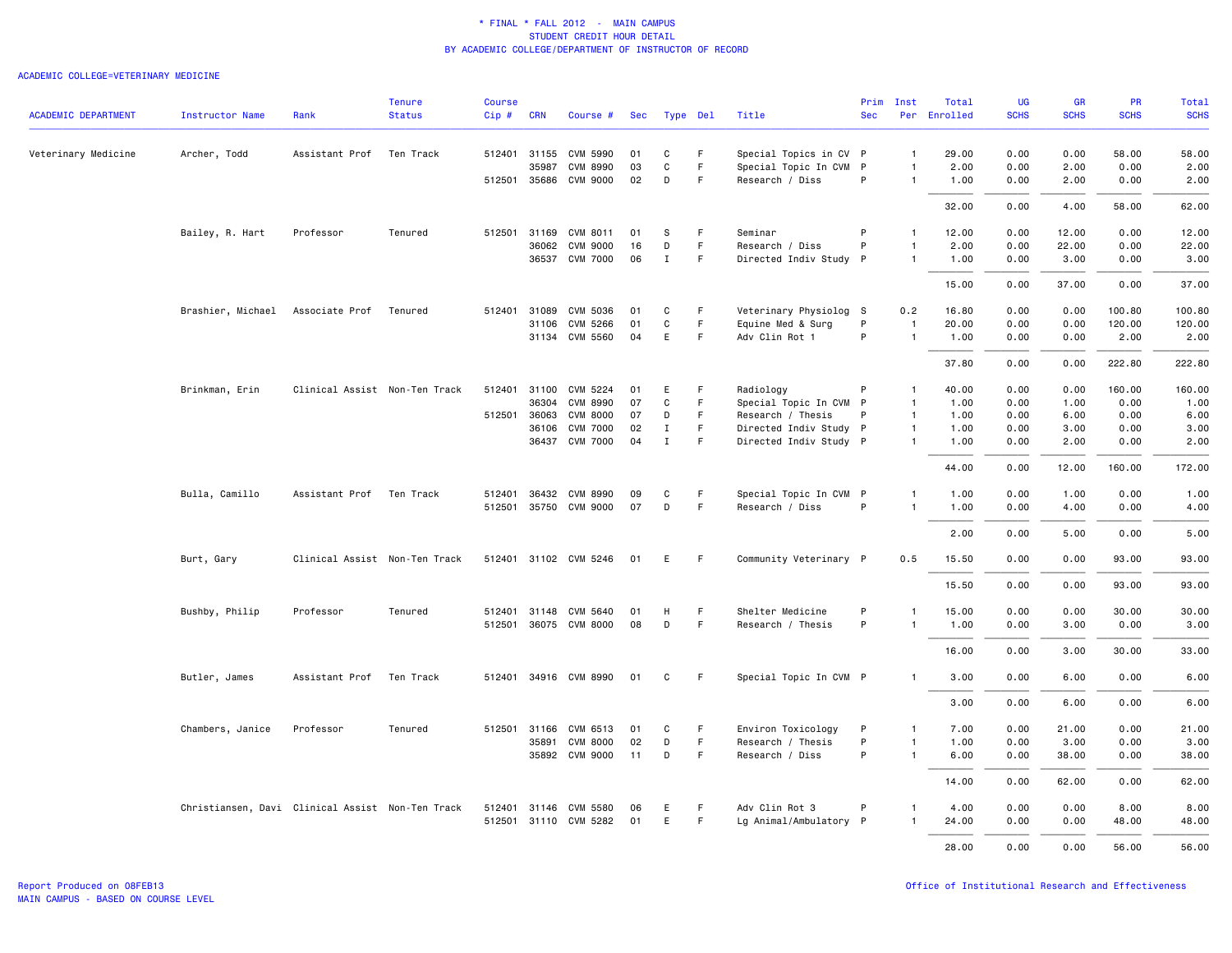#### ACADEMIC COLLEGE=VETERINARY MEDICINE

|                            |                                  |                               | <b>Tenure</b> | <b>Course</b> |              |                       |     |             |          |                        |              | Prim Inst      | Total        | UG          | <b>GR</b>   | PR          | Total       |
|----------------------------|----------------------------------|-------------------------------|---------------|---------------|--------------|-----------------------|-----|-------------|----------|------------------------|--------------|----------------|--------------|-------------|-------------|-------------|-------------|
| <b>ACADEMIC DEPARTMENT</b> | <b>Instructor Name</b>           | Rank                          | <b>Status</b> | Cip#          | <b>CRN</b>   | Course #              | Sec |             | Type Del | Title                  | <b>Sec</b>   |                | Per Enrolled | <b>SCHS</b> | <b>SCHS</b> | <b>SCHS</b> | <b>SCHS</b> |
| Veterinary Medicine        | Claude, Andrew                   | Assistant Prof                | Ten Track     |               | 512401 31101 | CVM 5234              | 01  | E           | F        | Anesthesiolgy          | P            | $\overline{1}$ | 40.00        | 0.00        | 0.00        | 160.00      | 160.00      |
|                            |                                  |                               |               |               | 31119        | CVM 5430              | 01  | E           | F        | Adv Rot in Anesth      | P            | $\overline{1}$ | 2.00         | 0.00        | 0.00        | 4.00        | 4.00        |
|                            |                                  |                               |               |               | 36053        | <b>CVM 8990</b>       | 05  | C           | F        | Special Topic In CVM   | $\mathsf{P}$ | $\overline{1}$ | 1.00         | 0.00        | 1.00        | 0.00        | 1.00        |
|                            |                                  |                               |               |               | 36054        | <b>CVM 8990</b>       | 06  | C           | F.       | Special Topic In CVM P |              | $\overline{1}$ | 1.00         | 0.00        | 1.00        | 0.00        | 1.00        |
|                            |                                  |                               |               |               | 512501 36500 | <b>CVM 8000</b>       | 16  | D           | F        | Research / Thesis      | P            | $\overline{1}$ | 1.00         | 0.00        | 2.00        | 0.00        | 2.00        |
|                            |                                  |                               |               |               |              |                       |     |             |          |                        |              |                | 45.00        | 0.00        | 4.00        | 164.00      | 168.00      |
|                            | Eddy, Alison                     | Clinical Assist Non-Ten Track |               |               |              | 512401 31153 CVM 5862 | 01  | E           | F.       | Equine Lameness        | P            | $\overline{1}$ | 8.00         | 0.00        | 0.00        | 16.00       | 16.00       |
|                            |                                  |                               |               |               |              |                       |     |             |          |                        |              |                | 8.00         | 0.00        | 0.00        | 16.00       | 16.00       |
|                            | Eells, Jeffrey                   | Associate Prof                | Tenured       | 512401        | 31086        | CVM 5013              | 01  | В           | F        | Veterinary Neuroscie   | $\mathsf{P}$ | $\mathbf{1}$   | 84.00        | 0.00        | 0.00        | 252.00      | 252.00      |
|                            |                                  |                               |               |               | 36613        | CVM 5000              | 35  | $\mathbf I$ | F.       | Directed Indiv Study   | P            | -1             | 1.00         | 0.00        | 0.00        | 2.00        | 2.00        |
|                            |                                  |                               |               |               |              | 512501 35771 CVM 9000 | 08  | D           | F.       | Research / Diss        | P            | $\overline{1}$ | 2.00         | 0.00        | 12.00       | 0.00        | 12.00       |
|                            |                                  |                               |               |               |              |                       |     |             |          |                        |              |                | 87.00        | 0.00        | 12.00       | 254.00      | 266.00      |
|                            | Epperson, William                | Professor                     | Tenured       |               |              | 512401 31092 CVM 5111 | 01  | C           | F        | Prof Develop III       | P            |                | 84.00        | 0.00        | 0.00        | 84.00       | 84.00       |
|                            |                                  |                               |               |               |              |                       |     |             |          |                        |              |                | 84.00        | 0.00        | 0.00        | 84.00       | 84.00       |
|                            | Eubanks, Diana                   | Clinical Assoc                | Non-Ten Track |               |              | 512401 31089 CVM 5036 | 01  | C           | F        | Veterinary Physiolog P |              | 0.2            | 16.80        | 0.00        | 0.00        | 100.80      | 100.80      |
|                            |                                  |                               |               |               |              | 31149 CVM 5672        | 01  | Ε           | F.       | Veterinary Dentistry P |              | $\overline{1}$ | 5.00         | 0.00        | 0.00        | 10.00       | 10.00       |
|                            |                                  |                               |               |               |              |                       |     |             |          |                        |              |                | 21.80        | 0.00        | 0.00        | 110.80      | 110.80      |
|                            | Fleming, Sherrill Associate Prof |                               | Tenured       | 510808        | 31063        | CVM 3032              | 01  | C           | F        | Food Anim Diseases & P |              | $\overline{1}$ | 25.00        | 50.00       | 0.00        | 0.00        | 50.00       |
|                            |                                  |                               |               |               | 512401 31089 | CVM 5036              | 01  | C           | F        | Veterinary Physiolog S |              | 0.2            | 16.80        | 0.00        | 0.00        | 100.80      | 100.80      |
|                            |                                  |                               |               |               | 31108        | CVM 5276              | 01  | C           | F        | Food Animal Practice P |              | 0.5            | 10.00        | 0.00        | 0.00        | 60.00       | 60.00       |
|                            |                                  |                               |               |               |              | 31109 CVM 5276        | 02  | E           | F        | Food Animal Practice P |              | 0.5            | 10.00        | 0.00        | 0.00        | 60.00       | 60.00       |
|                            |                                  |                               |               |               |              |                       |     |             |          |                        |              |                | 61.80        | 50.00       | 0.00        | 220.80      | 270.80      |
|                            | Gardner, Allison                 | Clinical Instru Non-Ten Track |               |               | 510808 31065 | CVM 3112              | 01  | В           |          | An Hand, Husb, Nutri P |              | $\overline{1}$ | 23.00        | 46.00       | 0.00        | 0.00        | 46.00       |
|                            |                                  |                               |               |               | 31067        | CVM 3202              | 01  | в           | F        | Diag Img:VT            | P            | $\overline{1}$ | 23.00        | 46.00       | 0.00        | 0.00        | 46.00       |
|                            |                                  |                               |               |               | 31069        | CVM 4003              | 01  | C           | F        | Internship Experienc P |              | $\overline{1}$ | 9.00         | 27.00       | 0.00        | 0.00        | 27.00       |
|                            |                                  |                               |               |               | 31071        | CVM 4103              | 01  | Н           | F        | Large Animal Exp I     | P            | $\overline{1}$ | 12.00        | 36.00       | 0.00        | 0.00        | 36.00       |
|                            |                                  |                               |               |               | 31075        | CVM 4206              | 01  | Н           |          | Small Animal Clinica P |              | $\overline{1}$ | 14.00        | 84.00       | 0.00        | 0.00        | 84.00       |
|                            |                                  |                               |               |               | 31078        | CVM 4333              | 01  | H           | F        | Emergency/ICU Clinic P |              | $\overline{1}$ | 12.00        | 36.00       | 0.00        | 0.00        | 36.00       |
|                            |                                  |                               |               |               | 31079        | CVM 4501              | 01  | H           | F        | Diagnostic Lab Exp     | P            | $\overline{1}$ | 4.00         | 4.00        | 0.00        | 0.00        | 4.00        |
|                            |                                  |                               |               |               | 31080        | CVM 4511              | 01  | Н           | F        | Biomed Research Exp    | P            | $\overline{1}$ | 9.00         | 9.00        | 0.00        | 0.00        | 9.00        |
|                            |                                  |                               |               |               |              | 31084 CVM 4701        | 01  | C           | F        | App & Process for VT P |              | $\overline{1}$ | 22.00        | 22.00       | 0.00        | 0.00        | 22.00       |
|                            |                                  |                               |               |               |              |                       |     |             |          |                        |              |                | 128.00       | 310.00      | 0.00        | 0.00        | 310.00      |
|                            | Gaunt, Patricia                  | Professor                     | Tenured       |               |              | 512401 31095 CVM 5152 | 01  | C           | F.       | Veterinary Toxicolog P |              | -1             | 84.00        | 0.00        | 0.00        | 168.00      | 168.00      |
|                            |                                  |                               |               |               |              |                       |     |             |          |                        |              |                | 84.00        | 0.00        | 0.00        | 168.00      | 168.00      |
|                            | Grace, Sharon                    | Clinical Prof                 | Non-Ten Track | 512401        | 31085        | CVM 5011              | 01  | S           | F        | Professional Develop P |              | $\mathbf{1}$   | 84.00        | 0.00        | 0.00        | 84.00       | 84.00       |
|                            |                                  |                               |               |               | 31097        | CVM 5186              | 01  | B           | F        | Small Anim Med & Sur P |              | $\overline{1}$ | 84.00        | 0.00        | 0.00        | 504.00      | 504.00      |
|                            |                                  |                               |               |               | 31152        | CVM 5814              | 01  | C           | F.       | The Feline Patient     | P            | $\overline{1}$ | 56.00        | 0.00        | 0.00        | 224.00      | 224.00      |
|                            |                                  |                               |               |               | 31162        | CVM 5990              | 03  | C           | F        | Special Topics in CV P |              | $\overline{1}$ | 23.00        | 0.00        | 0.00        | 92.00       | 92.00       |
|                            |                                  |                               |               |               |              | 35387 CVM 5000        | 01  | Ι.          |          | Directed Indiv Study P |              | $\mathbf{1}$   | 1.00         | 0.00        | 0.00        | 4.00        | 4.00        |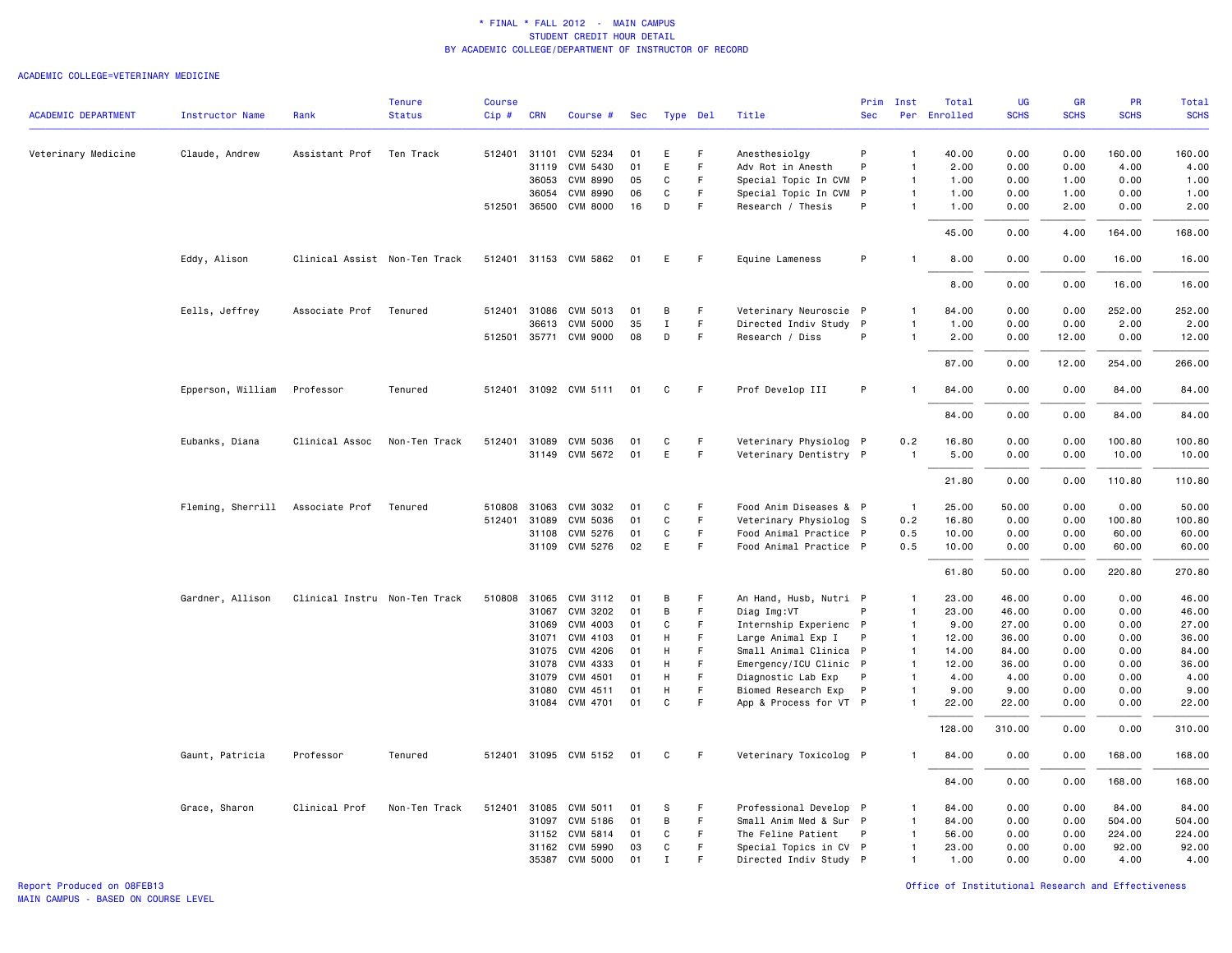|                            |                        |                               | Tenure        | <b>Course</b> |                |                                    |            |                   |          |                                                  | Prim         | Inst                             | Total        | UG           | GR           | <b>PR</b>    | Total        |
|----------------------------|------------------------|-------------------------------|---------------|---------------|----------------|------------------------------------|------------|-------------------|----------|--------------------------------------------------|--------------|----------------------------------|--------------|--------------|--------------|--------------|--------------|
| <b>ACADEMIC DEPARTMENT</b> | <b>Instructor Name</b> | Rank                          | <b>Status</b> | Cip#          | <b>CRN</b>     | Course #                           | <b>Sec</b> |                   | Type Del | Title                                            | <b>Sec</b>   |                                  | Per Enrolled | <b>SCHS</b>  | <b>SCHS</b>  | <b>SCHS</b>  | <b>SCHS</b>  |
|                            |                        |                               |               |               |                |                                    |            |                   |          |                                                  |              |                                  |              |              |              |              |              |
| Veterinary Medicine        | Grace, Sharon          | Clinical Prof                 | Non-Ten Track | 512401        |                | 35394 CVM 5000                     | 02         | $\mathbf I$       | F        | Directed Indiv Study P                           |              | $\overline{1}$                   | 1.00         | 0.00         | 0.00         | 2.00         | 2.00         |
|                            |                        |                               |               |               | 35397          | <b>CVM 5000</b>                    | 03         | $\mathbf I$       | F        | Directed Indiv Study P                           |              | $\overline{1}$                   | 1.00         | 0.00         | 0.00         | 4.00         | 4.00         |
|                            |                        |                               |               |               | 35405          | <b>CVM 5000</b>                    | 04         | I                 | F        | Directed Indiv Study P                           |              | $\overline{1}$                   | 1.00         | 0.00         | 0.00         | 2.00         | 2.00         |
|                            |                        |                               |               |               | 35407          | <b>CVM 5000</b>                    | 05         | $\mathbf I$       | F        | Directed Indiv Study P                           |              | $\overline{1}$                   | 1.00         | 0.00         | 0.00         | 4.00         | 4.00         |
|                            |                        |                               |               |               | 35449          | <b>CVM 5000</b>                    | 06         | $\mathbf I$       | F        | Directed Indiv Study P                           |              | $\overline{1}$                   | 1.00         | 0.00         | 0.00         | 2.00         | 2.00         |
|                            |                        |                               |               |               | 35945          | <b>CVM 5000</b>                    | 07         | I                 | F        | Directed Indiv Study                             | P            | $\overline{1}$                   | 1.00         | 0.00         | 0.00         | 4.00         | 4.00         |
|                            |                        |                               |               |               | 35960          | <b>CVM 5000</b>                    | 08         | I                 | F        | Directed Indiv Study P                           |              | $\overline{1}$                   | 1.00         | 0.00         | 0.00         | 2.00         | 2.00         |
|                            |                        |                               |               |               | 35984          | <b>CVM 5000</b>                    | 09         | $\mathbf I$       | F<br>F   | Directed Indiv Study P                           |              | $\overline{1}$                   | 1.00         | 0.00         | 0.00         | 4.00         | 4.00         |
|                            |                        |                               |               |               | 36009          | <b>CVM 5000</b>                    | 10         | I                 |          | Directed Indiv Study                             | $\mathsf{P}$ | $\overline{1}$                   | 1.00         | 0.00         | 0.00         | 4.00         | 4.00         |
|                            |                        |                               |               |               | 36010<br>36011 | CVM 5000                           | 11<br>12   | Ι.<br>$\mathbf I$ | F.       | Directed Indiv Study P                           |              | $\overline{1}$<br>$\overline{1}$ | 1.00<br>1.00 | 0.00<br>0.00 | 0.00<br>0.00 | 4.00<br>2.00 | 4.00<br>2.00 |
|                            |                        |                               |               |               | 36014          | <b>CVM 5000</b><br><b>CVM 5000</b> | 13         | I                 | F        | Directed Indiv Study P<br>Directed Indiv Study P |              | $\overline{1}$                   | 1.00         | 0.00         | 0.00         | 4.00         | 4.00         |
|                            |                        |                               |               |               | 36028          | <b>CVM 5000</b>                    | 14         | I                 | F        | Directed Indiv Study P                           |              | $\overline{1}$                   | 1.00         | 0.00         | 0.00         | 4.00         | 4.00         |
|                            |                        |                               |               |               | 36038          | <b>CVM 5000</b>                    | 15         | Ι.                | F        | Directed Indiv Study P                           |              | $\overline{1}$                   | 1.00         | 0.00         | 0.00         | 4.00         | 4.00         |
|                            |                        |                               |               |               | 36045          | <b>CVM 5000</b>                    | 16         | $\mathbf I$       | F        | Directed Indiv Study P                           |              | $\overline{1}$                   | 1.00         | 0.00         | 0.00         | 2.00         | 2.00         |
|                            |                        |                               |               |               | 36055          | <b>CVM 5000</b>                    | 18         | I                 | F        | Directed Indiv Study                             | P            | $\overline{1}$                   | 1.00         | 0.00         | 0.00         | 2.00         | 2.00         |
|                            |                        |                               |               |               | 36056          | CVM 5000                           | 19         | Ι                 |          | Directed Indiv Study P                           |              | $\overline{1}$                   | 1.00         | 0.00         | 0.00         | 4.00         | 4.00         |
|                            |                        |                               |               |               | 36069          | <b>CVM 5000</b>                    | 20         | $\mathbf I$       | F        | Directed Indiv Study P                           |              | $\overline{1}$                   | 1.00         | 0.00         | 0.00         | 4.00         | 4.00         |
|                            |                        |                               |               |               | 36091          | <b>CVM 5000</b>                    | 21         | Ι.                | F        | Directed Indiv Study P                           |              | $\overline{1}$                   | 1.00         | 0.00         | 0.00         | 4.00         | 4.00         |
|                            |                        |                               |               |               | 36098          | <b>CVM 5000</b>                    | 23         | $\mathbf I$       |          | Directed Indiv Study P                           |              | $\overline{1}$                   | 1.00         | 0.00         | 0.00         | 4.00         | 4.00         |
|                            |                        |                               |               |               | 36099          | <b>CVM 5000</b>                    | 24         | Ι.                | F        | Directed Indiv Study                             | P            | $\overline{1}$                   | 1.00         | 0.00         | 0.00         | 4.00         | 4.00         |
|                            |                        |                               |               |               | 36108          | <b>CVM 5000</b>                    | 25         | I                 | F        | Directed Indiv Study P                           |              | $\overline{1}$                   | 1.00         | 0.00         | 0.00         | 2.00         | 2.00         |
|                            |                        |                               |               |               | 36135          | <b>CVM 5000</b>                    | 26         | Ι.                | F        | Directed Indiv Study P                           |              | $\overline{1}$                   | 1.00         | 0.00         | 0.00         | 4.00         | 4.00         |
|                            |                        |                               |               |               | 36205          | <b>CVM 5000</b>                    | 27         | Ι.                | F        | Directed Indiv Study P                           |              | $\overline{1}$                   | 1.00         | 0.00         | 0.00         | 4.00         | 4.00         |
|                            |                        |                               |               |               | 36225          | <b>CVM 5000</b>                    | 28         | $\;$ I            | F        | Directed Indiv Study P                           |              | $\overline{1}$                   | 1.00         | 0.00         | 0.00         | 4.00         | 4.00         |
|                            |                        |                               |               |               | 36286          | <b>CVM 5000</b>                    | 29         | I                 | F        | Directed Indiv Study                             | P            | $\overline{1}$                   | 1.00         | 0.00         | 0.00         | 3.00         | 3.00         |
|                            |                        |                               |               |               | 36370          | CVM 5000                           | 30         | Ι.                |          | Directed Indiv Study P                           |              | $\overline{1}$                   | 1.00         | 0.00         | 0.00         | 4.00         | 4.00         |
|                            |                        |                               |               |               | 36424          | <b>CVM 5000</b>                    | 31         | $\mathbf I$       | F        | Directed Indiv Study P                           |              | $\overline{1}$                   | 1.00         | 0.00         | 0.00         | 4.00         | 4.00         |
|                            |                        |                               |               |               | 36441          | <b>CVM 5000</b>                    | 32         | $\mathbf I$       | F        | Directed Indiv Study P                           |              | $\overline{1}$                   | 1.00         | 0.00         | 0.00         | 4.00         | 4.00         |
|                            |                        |                               |               |               | 36509          | CVM 5000                           | 33         | I                 | F        | Directed Indiv Study P                           |              | $\overline{1}$                   | 1.00         | 0.00         | 0.00         | 3.00         | 3.00         |
|                            |                        |                               |               |               | 36612          | <b>CVM 5000</b>                    | 34         | Ι.                | F        | Directed Indiv Study P                           |              | $\overline{1}$                   | 1.00         | 0.00         | 0.00         | 2.00         | 2.00         |
|                            |                        |                               |               |               | 36619          | <b>CVM 5000</b>                    | 36         | $\mathbf I$       | F        | Directed Indiv Study P                           |              | $\overline{1}$                   | 1.00         | 0.00         | 0.00         | 4.00         | 4.00         |
|                            |                        |                               |               |               | 36620          | <b>CVM 5000</b>                    | 37         | I                 | F        | Directed Indiv Study                             | P            | $\overline{1}$                   | 1.00         | 0.00         | 0.00         | 4.00         | 4.00         |
|                            |                        |                               |               |               | 36631          | <b>CVM 5000</b>                    | 38         | Ι                 |          | Directed Indiv Study P                           |              | $\overline{1}$                   | 1.00         | 0.00         | 0.00         | 2.00         | 2.00         |
|                            |                        |                               |               |               | 36633          | <b>CVM 5000</b>                    | 39         | $\mathbf I$       | F        | Directed Indiv Study P                           |              | $\overline{1}$                   | 1.00         | 0.00         | 0.00         | 2.00         | 2.00         |
|                            |                        |                               |               |               | 36639          | <b>CVM 5000</b>                    | 40         | Ι.                | F        | Directed Indiv Study P                           |              | $\overline{1}$                   | 1.00         | 0.00         | 0.00         | 4.00         | 4.00         |
|                            |                        |                               |               |               | 36641          | <b>CVM 5000</b>                    | 41         | I                 | F        | Directed Indiv Study P                           |              | $\overline{1}$                   | 1.00         | 0.00         | 0.00         | 4.00         | 4.00         |
|                            |                        |                               |               |               | 36652          | <b>CVM 5000</b>                    | 43         | I                 | F        | Directed Indiv Study                             | P            | $\overline{1}$                   | 1.00         | 0.00         | 0.00         | 3.00         | 3.00         |
|                            |                        |                               |               |               | 36655          | <b>CVM 5000</b>                    | 44         | $\mathbf I$       | F        | Directed Indiv Study P                           |              | $\overline{1}$                   | 1.00         | 0.00         | 0.00         | 4.00         | 4.00         |
|                            |                        |                               |               |               |                | 36665 CVM 5000                     | 45         | $\mathbf I$       | F        | Directed Indiv Study P                           |              | $\overline{1}$                   | 1.00         | 0.00         | 0.00         | 4.00         | 4.00         |
|                            |                        |                               |               |               |                |                                    |            |                   |          |                                                  |              |                                  | 288.00       | 0.00         | 0.00         | 1043.00      | 1043.00      |
|                            | Gunter, Miriam         | Clinical Assist Non-Ten Track |               |               |                | 512401 31133 CVM 5560              | 03         | Е                 | F        | Adv Clin Rot 1                                   | P            | -1                               | 2.00         | 0.00         | 0.00         | 4.00         | 4.00         |
|                            |                        |                               |               |               |                |                                    |            |                   |          |                                                  |              |                                  | 2.00         | 0.00         | 0.00         | 4.00         | 4.00         |
|                            |                        |                               |               |               |                |                                    |            |                   |          |                                                  |              |                                  |              |              |              |              |              |
|                            | Hanson, Larry          | Professor                     | Tenured       |               | 512501 31170   | CVM 8031                           | 01         | C                 | F        | Curntop Mol Mech Dz                              | P            | $\mathbf{1}$                     | 6.00         | 0.00         | 6.00         | 0.00         | 6.00         |
|                            |                        |                               |               |               |                | 36026 CVM 9000                     | 15         | D                 | F.       | Research / Diss                                  | P            | $\overline{1}$                   | 3.00         | 0.00         | 20.00        | 0.00         | 20.00        |
|                            |                        |                               |               |               |                | 36501 CVM 7000                     | 05         | $\mathbf I$       | F        | Directed Indiv Study P                           |              | $\overline{1}$                   | 1.00         | 0.00         | 2.00         | 0.00         | 2.00         |
|                            |                        |                               |               |               |                |                                    |            |                   |          |                                                  |              |                                  | 10.00        | 0.00         | 28.00        | 0.00         | 28.00        |
|                            | Hopper, Richard        | Professor                     | Tenured       |               |                | 512401 36390 CVM 8890              | 01         | C                 | F.       | EC & Preformance Med P                           |              | $\overline{1}$                   | 2.00         | 0.00         | 7.00         | 0.00         | 7.00         |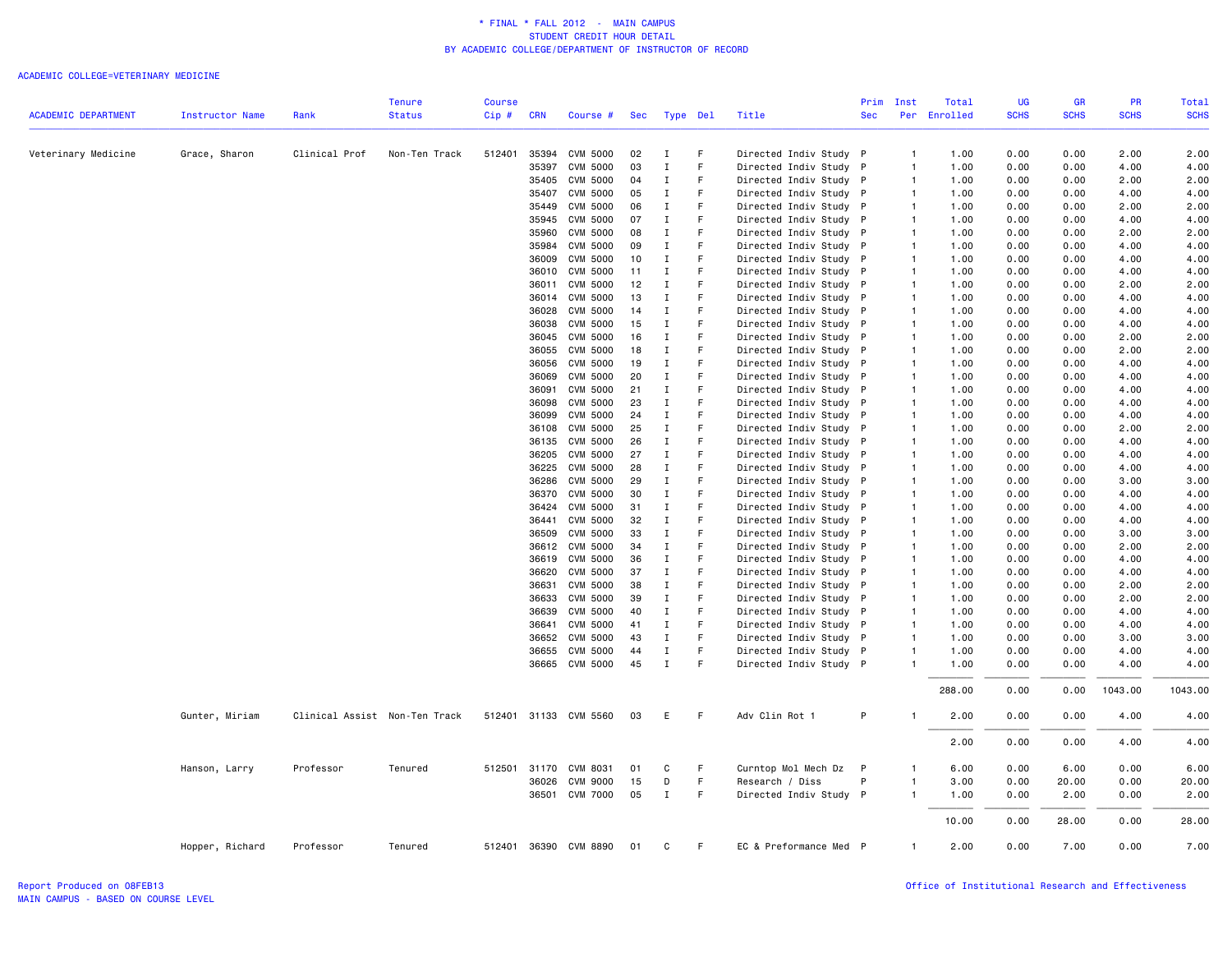| <b>ACADEMIC DEPARTMENT</b> | <b>Instructor Name</b>                           | Rank                          | <b>Tenure</b><br><b>Status</b> | <b>Course</b><br>Cip# | <b>CRN</b> | Course #                                       | Sec             | Type Del     |         | Title                                                                                                                                               | Prim<br><b>Sec</b> | Inst                         | Total<br>Per Enrolled | <b>UG</b><br><b>SCHS</b> | <b>GR</b><br><b>SCHS</b> | PR<br><b>SCHS</b> | <b>Total</b><br><b>SCHS</b> |
|----------------------------|--------------------------------------------------|-------------------------------|--------------------------------|-----------------------|------------|------------------------------------------------|-----------------|--------------|---------|-----------------------------------------------------------------------------------------------------------------------------------------------------|--------------------|------------------------------|-----------------------|--------------------------|--------------------------|-------------------|-----------------------------|
|                            |                                                  |                               |                                |                       |            |                                                |                 |              |         |                                                                                                                                                     |                    |                              |                       |                          |                          |                   |                             |
|                            |                                                  |                               |                                |                       |            |                                                |                 |              |         |                                                                                                                                                     |                    |                              | 2.00                  | 0.00                     | 7.00                     | 0.00              | 7.00                        |
| Veterinary Medicine        | Hubbard, Sue                                     | Clinical Prof                 | Non-Ten Track                  |                       |            | 512401 35748 CVM 8990                          | 02              | C            | F       | Special Topic In CVM P                                                                                                                              |                    | -1                           | 2.00                  | 0.00                     | 6.00                     | 0.00              | 6.00                        |
|                            |                                                  |                               |                                |                       |            |                                                |                 |              |         |                                                                                                                                                     |                    |                              | 2.00                  | 0.00                     | 6.00                     | 0.00              | 6.00                        |
|                            | Huston, Carla                                    | Associate Prof                | Tenured                        |                       |            | 512501 36061 CVM 8000                          | 06              | D            | F.      | Research / Thesis                                                                                                                                   | P                  | $\mathbf{1}$                 | 1.00                  | 0.00                     | 1.00                     | 0.00              | 1.00                        |
|                            |                                                  |                               |                                |                       |            |                                                |                 |              |         |                                                                                                                                                     |                    |                              | 1.00                  | 0.00                     | 1.00                     | 0.00              | 1.00                        |
|                            | Jack, Sherman                                    | Professor                     | Tenured                        | 512401 31091          |            | CVM 5073                                       | 01              | B            | F.      | Veterinary Histology P                                                                                                                              |                    | 1                            | 84.00                 | 0.00                     | 0.00                     | 252.00            | 252.00                      |
|                            |                                                  |                               |                                |                       |            | 512501 36392 CVM 9000                          | 23              | D            | F       | Research / Diss                                                                                                                                     | P                  | 1                            | 1.00                  | 0.00                     | 3.00                     | 0.00              | 3.00                        |
|                            |                                                  |                               |                                |                       |            |                                                |                 |              |         |                                                                                                                                                     |                    |                              | 85.00                 | 0.00                     | 3.00                     | 252.00            | 255.00                      |
|                            | Jackson, Elizabeth Clinical Instru Non-Ten Track |                               |                                | 510808 31061          |            | CVM 3022                                       | 01              | B            | F       | Sm Anim Tech Skls & P                                                                                                                               |                    | 1                            | 23.00                 | 46.00                    | 0.00                     | 0.00              | 46.00                       |
|                            |                                                  |                               |                                |                       | 31068      | CVM 3243                                       | 01              | C            | F       | Basis Pac Proc & <gt p<="" td=""><td></td><td><math>\mathbf{1}</math></td><td>23.00</td><td>69.00</td><td>0.00</td><td>0.00</td><td>69.00</td></gt> |                    | $\mathbf{1}$                 | 23.00                 | 69.00                    | 0.00                     | 0.00              | 69.00                       |
|                            |                                                  |                               |                                |                       |            | 31070 CVM 4101                                 | 01              | H            | F       | Vet Tech Academic Ex P                                                                                                                              |                    | $\mathbf{1}$                 | 1.00                  | 1.00                     | 0.00                     | 0.00              | 1.00                        |
|                            |                                                  |                               |                                |                       | 31074      | CVM 4201                                       | 01              | H            | F       | Clinical Experience                                                                                                                                 | P                  | $\mathbf{1}$                 | 7.00                  | 7.00                     | 0.00                     | 0.00              | 7.00                        |
|                            |                                                  |                               |                                |                       | 31076      | CVM 4213                                       | 01              | H            | F       | Sm Anim Surg & Anes                                                                                                                                 | P                  | $\overline{1}$               | 13.00                 | 39.00                    | 0.00                     | 0.00              | 39.00                       |
|                            |                                                  |                               |                                |                       | 31077      | CVM 4223                                       | 01              | H            | F.      | Small Animal Pri Car P                                                                                                                              |                    | $\overline{1}$               | 5.00                  | 15.00                    | 0.00                     | 0.00              | 15.00                       |
|                            |                                                  |                               |                                |                       | 31083      | CVM 4601                                       | 01              | H            | F       | Anl Emerg & Refer Ct P                                                                                                                              |                    | $\overline{1}$               | 14.00                 | 14.00                    | 0.00                     | 0.00              | 14.00                       |
|                            |                                                  |                               |                                |                       |            | 512501 31060 CVM 3014                          | 01              | B            | F       | App Anat & Phys Vet P                                                                                                                               |                    | 0.5                          | 11.50                 | 46.00                    | 0.00                     | 0.00              | 46.00                       |
|                            |                                                  |                               |                                |                       |            |                                                |                 |              |         |                                                                                                                                                     |                    |                              | 97.50                 | 237.00                   | 0.00                     | 0.00              | 237.00                      |
|                            | Johnson, Melanie                                 | Clinical Assist Non-Ten Track |                                | 512401                | 31093      | CVM 5123                                       | 01              | C            | F       | Veterinary Clinical                                                                                                                                 | P                  | $\mathbf{1}$                 | 84.00                 | 0.00                     | 0.00                     | 252.00            | 252.00                      |
|                            |                                                  |                               |                                |                       | 31099      | CVM 5214                                       | 01              | E            | F.      | Lab Services                                                                                                                                        | P                  | 1                            | 40.00                 | 0.00                     | 0.00                     | 160.00            | 160.00                      |
|                            |                                                  |                               |                                |                       | 31132      | CVM 5560                                       | 02              | E            | F       | Adv Clin Rot 1                                                                                                                                      | P                  | 1                            | 13.00                 | 0.00                     | 0.00                     | 26.00             | 26.00                       |
|                            |                                                  |                               |                                |                       |            | 512501 36199 CVM 7000                          | 03              | $\mathbf{I}$ | F.      | Directed Indiv Study P                                                                                                                              |                    | $\mathbf{1}$                 | 1.00                  | 0.00                     | 3.00                     | 0.00              | 3.00                        |
|                            |                                                  |                               |                                |                       |            |                                                |                 |              |         |                                                                                                                                                     |                    |                              | 138.00                | 0.00                     | 3.00                     | 438.00            | 441.00                      |
|                            | Karsi, Attila                                    | Resrch Assoc Pr Non-Ten Track |                                | 512501                |            | 35958 CVM 9000                                 | 13              | D            | F       | Research / Diss                                                                                                                                     | P                  | $\mathbf{1}$                 | 1.00                  | 0.00                     | 9.00                     | 0.00              | 9.00                        |
|                            |                                                  |                               |                                |                       |            | 36022 CVM 8000                                 | 03              | D            | F       | Research / Thesis                                                                                                                                   | P                  | $\mathbf{1}$                 | 2.00                  | 0.00                     | 4.00                     | 0.00              | 4.00                        |
|                            |                                                  |                               |                                |                       |            |                                                |                 |              |         |                                                                                                                                                     |                    |                              | 3.00                  | 0.00                     | 13.00                    | 0.00              | 13.00                       |
|                            | Langston, Vernon                                 | Professor                     | Tenured                        | 512401 31089          |            | CVM 5036                                       | 01              | C            | F.      | Veterinary Physiolog S                                                                                                                              |                    | 0.2                          | 16.80                 | 0.00                     | 0.00                     | 100.80            | 100.80                      |
|                            |                                                  |                               |                                |                       |            | 31114 CVM 5310                                 | 01              | E            | F       | SM Critical Care Med P                                                                                                                              |                    | $\mathbf{1}$                 | 29.00                 | 0.00                     | 0.00                     | 136.00            | 136.00                      |
|                            |                                                  |                               |                                |                       |            | 31130 CVM 5553                                 | 01              | C            | F       | Pharmacology II                                                                                                                                     | P                  | $\mathbf{1}$                 | 84.00                 | 0.00                     | 0.00                     | 252.00            | 252.00                      |
|                            |                                                  |                               |                                |                       |            |                                                |                 |              |         |                                                                                                                                                     |                    |                              | 129.80                | 0.00                     | 0.00                     | 488.80            | 488.80                      |
|                            | Lathan, Patricia                                 | Assistant Prof                | Ten Track                      | 512401                | 31059      | CVM 1001                                       | F <sub>01</sub> | C            | F       | First Year Seminar                                                                                                                                  | P                  | $\mathbf{1}$                 | 24.00                 | 24.00                    | 0.00                     | 0.00              | 24.00                       |
|                            |                                                  |                               |                                |                       |            | 31147 CVM 5602                                 | 01              | C            | F       | Comp Endocrinology I P                                                                                                                              |                    | $\mathbf{1}$                 | 27.00                 | 0.00                     | 0.00                     | 54.00             | 54.00                       |
|                            |                                                  |                               |                                |                       | 31168      | CVM 6602                                       | 01              | C            | F.      | Comp Endocrinology I P                                                                                                                              |                    | $\mathbf{1}$                 | 1.00                  | 0.00                     | 2.00                     | 0.00              | 2.00                        |
|                            |                                                  |                               |                                | 512501 36427          |            | <b>CVM 8000</b>                                | 15              | D            | F       | Research / Thesis                                                                                                                                   | P                  | $\mathbf{1}$                 | 1.00                  | 0.00                     | 1.00                     | 0.00              | 1.00                        |
|                            |                                                  |                               |                                |                       |            |                                                |                 |              |         |                                                                                                                                                     |                    |                              | 53.00                 | 24.00                    | 3.00                     | 54.00             | 81.00                       |
|                            | Lawrence, Mark                                   | Non-Faculty                   | Not Applicable                 |                       |            | 512401 31087 CVM 5023<br>512501 35805 CVM 9000 | 01<br>09        | C<br>D       | F.<br>F | Infectious Agents I<br>Research / Diss                                                                                                              | P<br>P             | $\mathbf{1}$<br>$\mathbf{1}$ | 84.00<br>3.00         | 0.00<br>0.00             | 0.00<br>17.00            | 252.00<br>0.00    | 252.00<br>17.00             |
|                            |                                                  |                               |                                |                       |            |                                                |                 |              |         |                                                                                                                                                     |                    |                              |                       |                          |                          |                   |                             |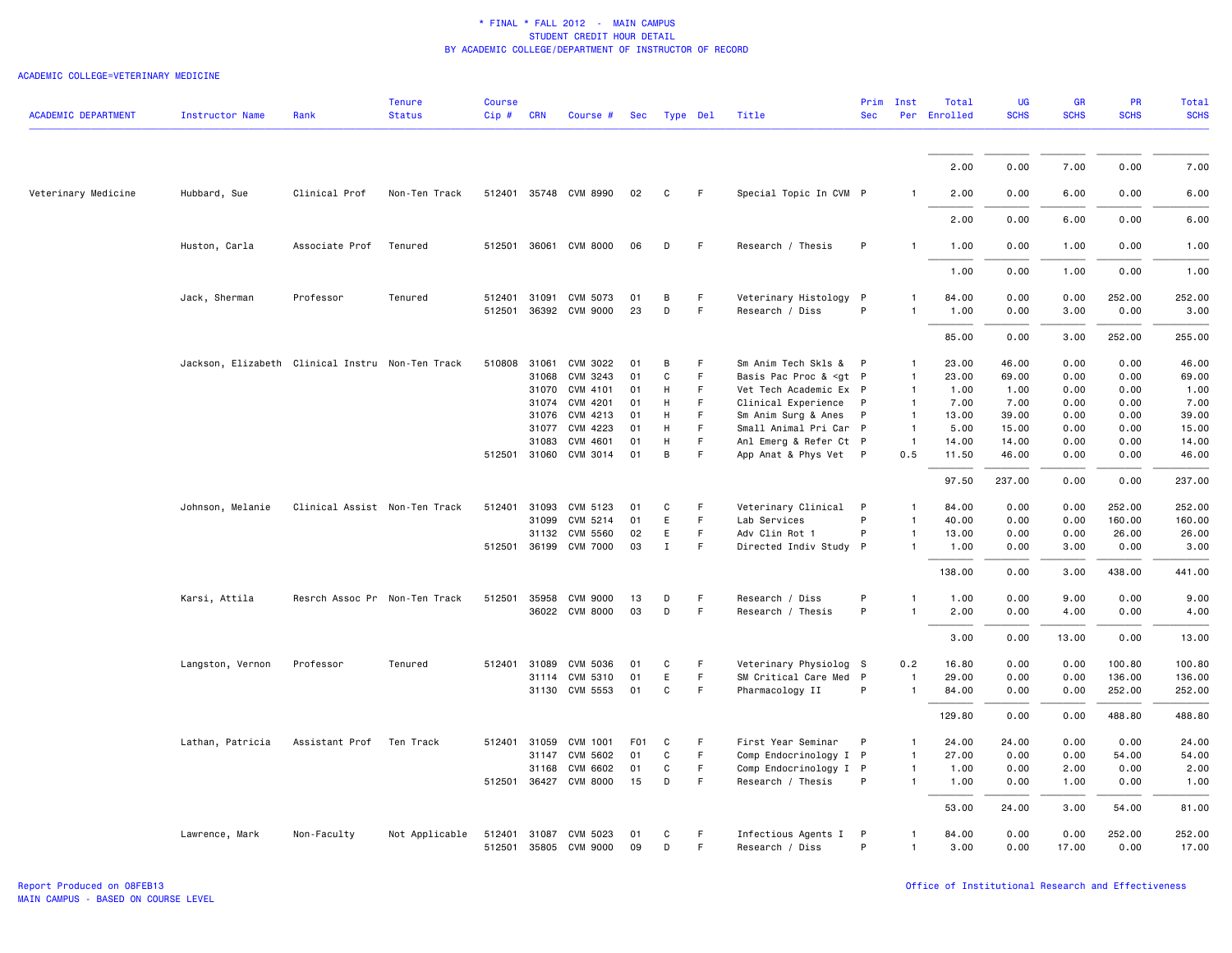| <b>ACADEMIC DEPARTMENT</b> | <b>Instructor Name</b>                      | Rank                          | <b>Tenure</b><br><b>Status</b> | <b>Course</b><br>$Cip$ # | <b>CRN</b>   | Course #              |    | Sec Type Del |    | Title                  | <b>Sec</b>  | Prim Inst      | Total<br>Per Enrolled | <b>UG</b><br><b>SCHS</b> | <b>GR</b><br><b>SCHS</b> | <b>PR</b><br><b>SCHS</b> | Total<br><b>SCHS</b> |
|----------------------------|---------------------------------------------|-------------------------------|--------------------------------|--------------------------|--------------|-----------------------|----|--------------|----|------------------------|-------------|----------------|-----------------------|--------------------------|--------------------------|--------------------------|----------------------|
|                            |                                             |                               |                                |                          |              |                       |    |              |    |                        |             |                |                       |                          |                          |                          |                      |
|                            |                                             |                               |                                |                          |              |                       |    |              |    |                        |             |                | 87.00                 | 0.00                     | 17.00                    | 252.00                   | 269.00               |
|                            |                                             |                               |                                |                          |              |                       |    |              |    |                        |             |                |                       |                          |                          |                          |                      |
| Veterinary Medicine        | Linford, Robert                             | Professor                     | Tenured                        |                          |              | 512401 31089 CVM 5036 | 01 | C            | F  | Veterinary Physiolog S |             | 0.2            | 16.80                 | 0.00                     | 0.00                     | 100.80                   | 100.80               |
|                            |                                             |                               |                                |                          | 31090        | CVM 5046              | 01 | B            | F. | Veterinary Anatomy I P |             | $\overline{1}$ | 84.00                 | 0.00                     | 0.00                     | 504.00                   | 504.00               |
|                            |                                             |                               |                                |                          | 31096        | CVM 5153              | 01 | B            | F  | Equine Med & Surgery P |             | $\mathbf{1}$   | 84.00                 | 0.00                     | 0.00                     | 252.00                   | 252.00               |
|                            |                                             |                               |                                |                          |              | 512501 36198 CVM 9000 | 20 | D            | F  | Research / Diss        | P           | $\mathbf{1}$   | 1.00                  | 0.00                     | 6.00                     | 0.00                     | 6.00                 |
|                            |                                             |                               |                                |                          |              |                       |    |              |    |                        |             |                | 185.80                | 0.00                     | 6.00                     | 856.80                   | 862.80               |
|                            | Lunsford, Kari                              | Assistant Prof                | Ten Track                      |                          | 512401 31151 | CVM 5802              | 01 | C            | F  | Pract. Clin. Onc.      | $\mathbb S$ | 0.5            | 6.50                  | 0.00                     | 0.00                     | 13.00                    | 13.00                |
|                            |                                             |                               |                                |                          |              | 512501 36206 CVM 8000 | 11 | D            | F. | Research / Thesis      | P           | $\overline{1}$ | 1.00                  | 0.00                     | 3.00                     | 0.00                     | 3.00                 |
|                            |                                             |                               |                                |                          |              |                       |    |              |    |                        |             |                | 7.50                  | 0.00                     | 3.00                     | 13.00                    | 16.00                |
|                            | Mackin, Andrew                              | Professor                     | Tenured                        |                          |              | 512401 31115 CVM 5380 | 01 | E            | F. | Small Anim Int Med     | P           | 1              | 28.00                 | 0.00                     | 0.00                     | 188.00                   | 188.00               |
|                            |                                             |                               |                                |                          |              | 512501 36335 CVM 8000 | 12 | D            | F. | Research / Thesis      | P           | $\mathbf{1}$   | 1.00                  | 0.00                     | 6.00                     | 0.00                     | 6.00                 |
|                            |                                             |                               |                                |                          |              |                       |    |              |    |                        |             |                | 29.00                 | 0.00                     | 6.00                     | 188.00                   | 194.00               |
|                            | Mauel, Michael                              | Associate Prof                | Tenured                        |                          |              | 512501 35994 CVM 9000 | 14 | D            | F. | Research / Diss        | P           | $\mathbf{1}$   | 1.00                  | 0.00                     | 9.00                     | 0.00                     | 9.00                 |
|                            |                                             |                               |                                |                          |              |                       |    |              |    |                        |             |                | 1.00                  | 0.00                     | 9.00                     | 0.00                     | 9.00                 |
|                            | McLaughlin, Ronald Professor                |                               | Tenured                        | 512501                   |              | 36181 CVM 8000        | 10 | D            | F. | Research / Thesis      | P           | $\mathbf{1}$   | 1.00                  | 0.00                     | 3.00                     | 0.00                     | 3.00                 |
|                            |                                             |                               |                                |                          |              |                       |    |              |    |                        |             |                | 1.00                  | 0.00                     | 3.00                     | 0.00                     | 3.00                 |
|                            | Meyer, Robert                               | Professor                     | Tenured                        |                          |              | 512401 31098 CVM 5213 | 01 | В            | F. | Intro Vet Anesthesio P |             |                | 84.00                 | 0.00                     | 0.00                     | 252.00                   | 252.00               |
|                            |                                             |                               |                                |                          |              |                       |    |              |    |                        |             |                | 84.00                 | 0.00                     | 0.00                     | 252.00                   | 252.00               |
|                            | Nabors, Ben                                 | Clinical Instru Non-Ten Track |                                |                          |              | 512501 31060 CVM 3014 | 01 | B            | F. | App Anat & Phys Vet S  |             | 0.5            | 11.50                 | 46.00                    | 0.00                     | 0.00                     | 46.00                |
|                            |                                             |                               |                                |                          |              |                       |    |              |    |                        |             |                | 11.50                 | 46.00                    | 0.00                     | 0.00                     | 46.00                |
|                            | Nanduri, Bindumadh Assistant Prof Ten Track |                               |                                |                          |              | 512501 35749 CVM 9000 | 06 | D            | F  | Research / Diss        | P           | $\mathbf{1}$   | 6.00                  | 0.00                     | 35.00                    | 0.00                     | 35.00                |
|                            |                                             |                               |                                |                          |              |                       |    |              |    |                        |             |                | 6.00                  | 0.00                     | 35.00                    | 0.00                     | 35.00                |
|                            | Petrie-Hanson, Lor Associate Prof Tenured   |                               |                                |                          |              | 030601 31073 CVM 4134 | 01 | C            | F. | Aqua Anim Health Mgt P |             | 1              | 1.00                  | 4.00                     | 0.00                     | 0.00                     | 4.00                 |
|                            |                                             |                               |                                |                          | 31164        | CVM 6134              | 01 | B            | F. | Aqua Anim Health Mgt P |             | $\mathbf{1}$   | 7.00                  | 0.00                     | 28.00                    | 0.00                     | 28.00                |
|                            |                                             |                               |                                |                          | 512501 35747 | <b>CVM 9000</b>       | 05 | D            | F  | Research / Diss        | P           | 1              | 2.00                  | 0.00                     | 10.00                    | 0.00                     | 10.00                |
|                            |                                             |                               |                                |                          |              | 35992 CVM 7000        | 01 | $\;$ I       | F. | Directed Indiv Study P |             | $\mathbf{1}$   | 1.00                  | 0.00                     | 3.00                     | 0.00                     | 3.00                 |
|                            |                                             |                               |                                |                          |              |                       |    |              |    |                        |             |                | 11.00                 | 4.00                     | 41.00                    | 0.00                     | 45.00                |
|                            | Pharr, Gregory                              | Associate Prof Tenured        |                                |                          |              | 512501 31177 CVM 8301 | 01 | C            | F. | Adv. Top Comp Immuno P |             | 1              | 5.00                  | 0.00                     | 5.00                     | 0.00                     | 5.00                 |
|                            |                                             |                               |                                |                          |              |                       |    |              |    |                        |             |                | 5.00                  | 0.00                     | 5.00                     | 0.00                     | 5.00                 |
|                            | Pinchuk, Lesya                              | Associate Prof                | Tenured                        | 512401                   | 36027        | CVM 5033              | 01 | C            | F  | Immunology             | P           | $\mathbf{1}$   | 84.00                 | 0.00                     | 0.00                     | 252.00                   | 252.00               |
|                            |                                             |                               |                                |                          | 512501 35687 | <b>CVM 9000</b>       | 03 | D            | F. | Research / Diss        | P           | $\mathbf{1}$   | 1.00                  | 0.00                     | 1.00                     | 0.00                     | 1.00                 |
|                            |                                             |                               |                                |                          |              | 36013 CVM 6033        | 01 | C            | F  | Immunology             | P           | 1              | 2.00                  | 0.00                     | 6.00                     | 0.00                     | 6.00                 |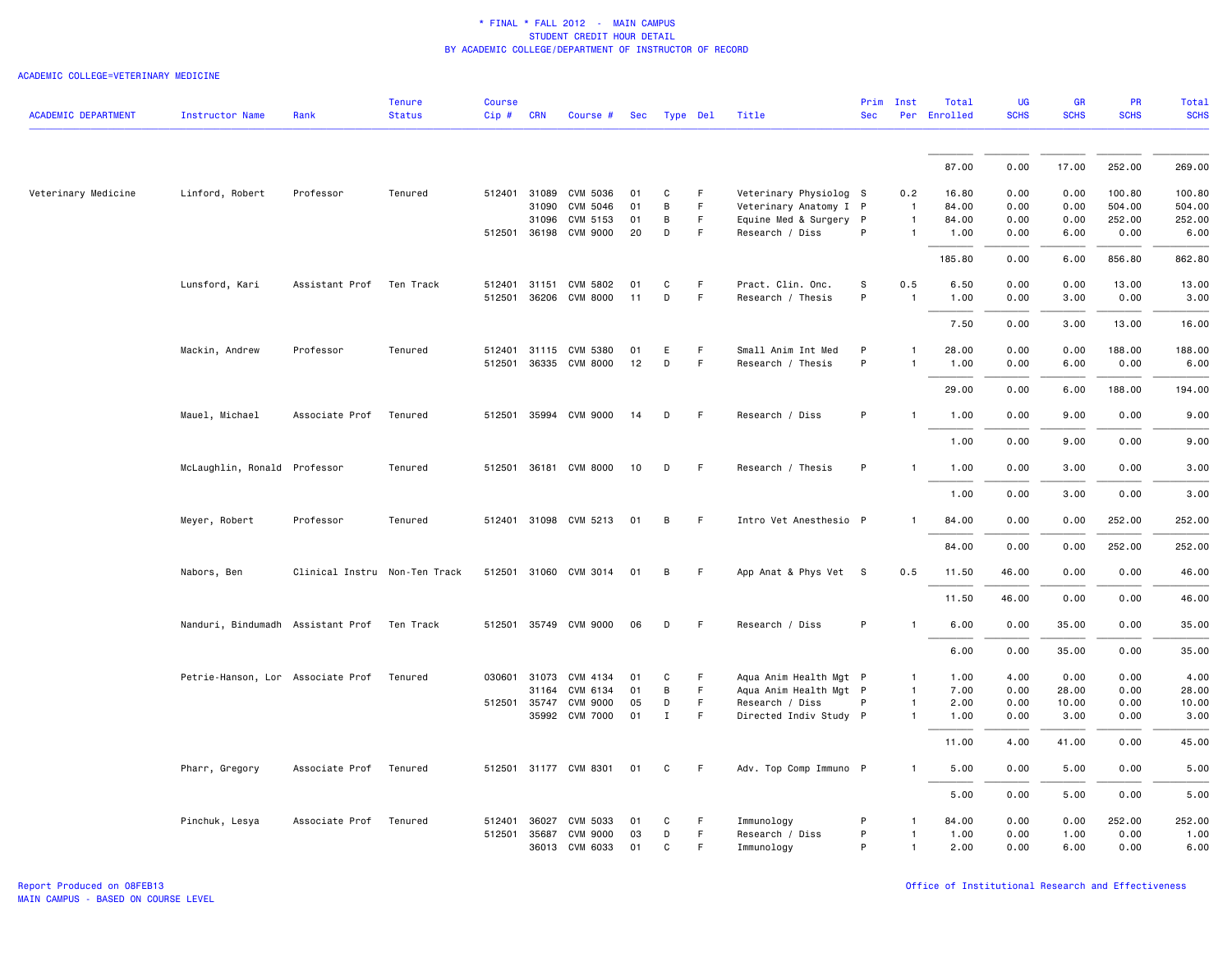#### ACADEMIC COLLEGE=VETERINARY MEDICINE

| <b>ACADEMIC DEPARTMENT</b> | <b>Instructor Name</b>                      | Rank                          | <b>Tenure</b><br><b>Status</b> | <b>Course</b><br>$Cip$ # | <b>CRN</b>   | Course #                                | Sec      | Type Del |         | Title                                    | Prim<br><b>Sec</b> | Inst           | Total<br>Per Enrolled | UG<br><b>SCHS</b> | GR<br><b>SCHS</b> | PR<br><b>SCHS</b> | <b>Total</b><br><b>SCHS</b> |
|----------------------------|---------------------------------------------|-------------------------------|--------------------------------|--------------------------|--------------|-----------------------------------------|----------|----------|---------|------------------------------------------|--------------------|----------------|-----------------------|-------------------|-------------------|-------------------|-----------------------------|
|                            |                                             |                               |                                |                          |              |                                         |          |          |         |                                          |                    |                | 87.00                 | 0.00              | 7.00              | 252.00            | 259.00                      |
|                            |                                             |                               |                                |                          |              |                                         |          |          |         |                                          |                    |                |                       |                   |                   |                   |                             |
| Veterinary Medicine        | Pote, Linda                                 | Professor                     | Tenured                        |                          |              | 512501 36314 CVM 9000                   | 22       | D        | F.      | Research / Diss                          | P                  | $\mathbf{1}$   | 1.00                  | 0.00              | 4.00              | 0.00              | 4.00                        |
|                            |                                             |                               |                                |                          |              |                                         |          |          |         |                                          |                    |                | 1.00                  | 0.00              | 4.00              | 0.00              | 4.00                        |
|                            | Pruett, Stephen                             | Professor                     | Tenured                        |                          |              | 512501 36112 CVM 9000                   | 17       | D        | F.      | Research / Diss                          | P                  | $\mathbf{1}$   | 1.00                  | 0.00              | 9.00              | 0.00              | 9.00                        |
|                            |                                             |                               |                                |                          |              |                                         |          |          |         |                                          |                    |                | 1.00                  | 0.00              | 9.00              | 0.00              | 9.00                        |
|                            | Ray, Joel                                   | Clinical Assist Non-Ten Track |                                |                          |              | 512401 31102 CVM 5246<br>31137 CVM 5570 | 01<br>02 | E<br>E   | F<br>F  | Community Veterinary S<br>Adv Clin Rot 2 | P                  | 0.5            | 15.50<br>1.00         | 0.00<br>0.00      | 0.00<br>0.00      | 93.00<br>2.00     | 93.00<br>2.00               |
|                            |                                             |                               |                                |                          |              |                                         |          |          |         |                                          |                    |                | 16.50                 | 0.00              | 0.00              | 95.00             | 95.00                       |
|                            | Ross, Matthew                               | Associate Prof                | Tenured                        |                          |              | 512501 35808 CVM 9000                   | 10       | D        | -F      | Research / Diss                          | P                  |                | 2.00                  | 0.00              | 15.00             | 0.00              | 15.00                       |
|                            |                                             |                               |                                |                          |              |                                         |          |          |         |                                          |                    |                | 2.00                  | 0.00              | 15.00             | 0.00              | 15.00                       |
|                            | Smith, Jack                                 | Associate Prof                | Tenured                        |                          | 512401 31094 | CVM 5143                                | 01       | C        | F.<br>F | Theriogenology                           | P                  | $\mathbf{1}$   | 84.00                 | 0.00              | 0.00              | 252.00            | 252.00                      |
|                            |                                             |                               |                                |                          | 31111        | CVM 5292                                | 01       | E        |         | Flowood/MVRDL Extern P                   |                    | $\mathbf{1}$   | 26.00                 | 0.00              | 0.00              | 52.00             | 52.00                       |
|                            |                                             |                               |                                |                          | 31123        | CVM 5510                                | 01       | E        | F.      | Vm An Externship 1                       | P                  | $\mathbf{1}$   | 51.00                 | 0.00              | 0.00              | 138.00            | 138.00                      |
|                            |                                             |                               |                                |                          | 31125        | CVM 5510                                | 03       | E        | F.      | Vm An Externship 1                       | P                  | $\overline{1}$ | 1.00                  | 0.00              | 0.00              | 4.00              | 4.00                        |
|                            |                                             |                               |                                |                          | 31126        | CVM 5520                                | 01       | E        | F.      | Vm An Externship 2                       | P                  | $\mathbf{1}$   | 18.00                 | 0.00              | 0.00              | 44.00             | 44.00                       |
|                            |                                             |                               |                                |                          | 31127        | CVM 5530                                | 01       | E        | F       | Vm An Externship 3                       | P                  | $\mathbf{1}$   | 6.00                  | 0.00              | 0.00              | 16.00             | 16.00                       |
|                            |                                             |                               |                                |                          | 31131        | CVM 5560                                | 01       | E        | F.      | Adv Clin Rot 1                           | P                  | $\mathbf{1}$   | 5.00                  | 0.00              | 0.00              | 10.00             | 10.00                       |
|                            |                                             |                               |                                |                          | 31150        | CVM 5772                                | 01       | C        | F.      | Canine Theriogenolog                     | P                  | $\overline{1}$ | 11.00                 | 0.00              | 0.00              | 22.00             | 22.00                       |
|                            |                                             |                               |                                |                          | 31156        | CVM 5990                                | 02       | C        | F.      | Special Topics in CV P                   |                    | -1             | 20.00                 | 0.00              | 0.00              | 40.00             | 40.00                       |
|                            |                                             |                               |                                |                          |              | 512501 36366 CVM 8000                   | 13       | D        | F       | Research / Thesis                        | P                  | $\mathbf{1}$   | 1.00                  | 0.00              | 6.00              | 0.00              | 6.00                        |
|                            |                                             |                               |                                |                          |              |                                         |          |          |         |                                          |                    |                | 223.00                | 0.00              | 6.00              | 578.00            | 584.00                      |
|                            | Stockler, Ricardo                           | Clinical Assist Non-Ten Track |                                |                          | 510808 31062 | CVM 3031                                | 01       | L.       | F       | Fd Anim Tech Skls & P                    |                    | $\overline{1}$ | 23.00                 | 23.00             | 0.00              | 0.00              | 23.00                       |
|                            |                                             |                               |                                |                          |              | 512401 31108 CVM 5276                   | 01       | C        | F       | Food Animal Practice S                   |                    | 0.5            | 10.00                 | 0.00              | 0.00              | 60.00             | 60.00                       |
|                            |                                             |                               |                                |                          |              | 31109 CVM 5276                          | 02       | E        | F.      | Food Animal Practice S                   |                    | 0.5            | 10.00                 | 0.00              | 0.00              | 60.00             | 60.00                       |
|                            |                                             |                               |                                |                          |              |                                         |          |          |         |                                          |                    |                | 43.00                 | 23.00             | 0.00              | 120.00            | 143.00                      |
|                            | Swiderski, Cyprian Associate Prof           |                               | Tenured                        | 512501                   | 35501        | <b>CVM 9000</b>                         | 01       | D        | F.      | Research / Diss                          | P                  | 1              | 3.00                  | 0.00              | 25.00             | 0.00              | 25.00                       |
|                            |                                             |                               |                                |                          |              | 36058 CVM 8000                          | 04       | D        | F       | Research / Thesis                        | P                  | $\mathbf{1}$   | 1.00                  | 0.00              | 1.00              | 0.00              | 1.00                        |
|                            |                                             |                               |                                |                          |              |                                         |          |          |         |                                          |                    |                | 4.00                  | 0.00              | 26.00             | 0.00              | 26.00                       |
|                            | Syrcle, Jason                               | Clinical Assist Non-Ten Track |                                |                          |              | 512401 31171 CVM 8061                   | 01       | -S       | F.      | Small Anim Surg Lit P                    |                    | 1              | 3.00                  | 0.00              | 3.00              | 0.00              | 3.00                        |
|                            |                                             |                               |                                |                          |              |                                         |          |          |         |                                          |                    |                | 3.00                  | 0.00              | 3.00              | 0.00              | 3.00                        |
|                            | Thomason, John                              | Assistant Prof                | Ten Track                      |                          | 512401 31151 | CVM 5802                                | 01       | C        | F.      | Pract. Clin. Onc.                        | P                  | 0.5            | 6.50                  | 0.00              | 0.00              | 13.00             | 13.00                       |
|                            |                                             |                               |                                |                          | 36052        | <b>CVM 8990</b>                         | 04       | C        | F       | Special Topic In CVM P                   |                    | $\mathbf{1}$   | 3.00                  | 0.00              | 3.00              | 0.00              | 3.00                        |
|                            |                                             |                               |                                |                          |              | 512501 36510 CVM 8000                   | 17       | D        | F       | Research / Thesis                        | P                  | $\overline{1}$ | 1.00                  | 0.00              | 1.00              | 0.00              | 1.00                        |
|                            |                                             |                               |                                |                          |              |                                         |          |          |         |                                          |                    |                | 10.50                 | 0.00              | 4.00              | 13.00             | 17.00                       |
|                            | Varela-Stokes, And Assistant Prof Ten Track |                               |                                |                          |              | 512401 36362 CVM 8990                   | 08       | C        | F.      | Special Topic In CVM P                   |                    | $\mathbf{1}$   | 4.00                  | 0.00              | 4.00              | 0.00              | 4.00                        |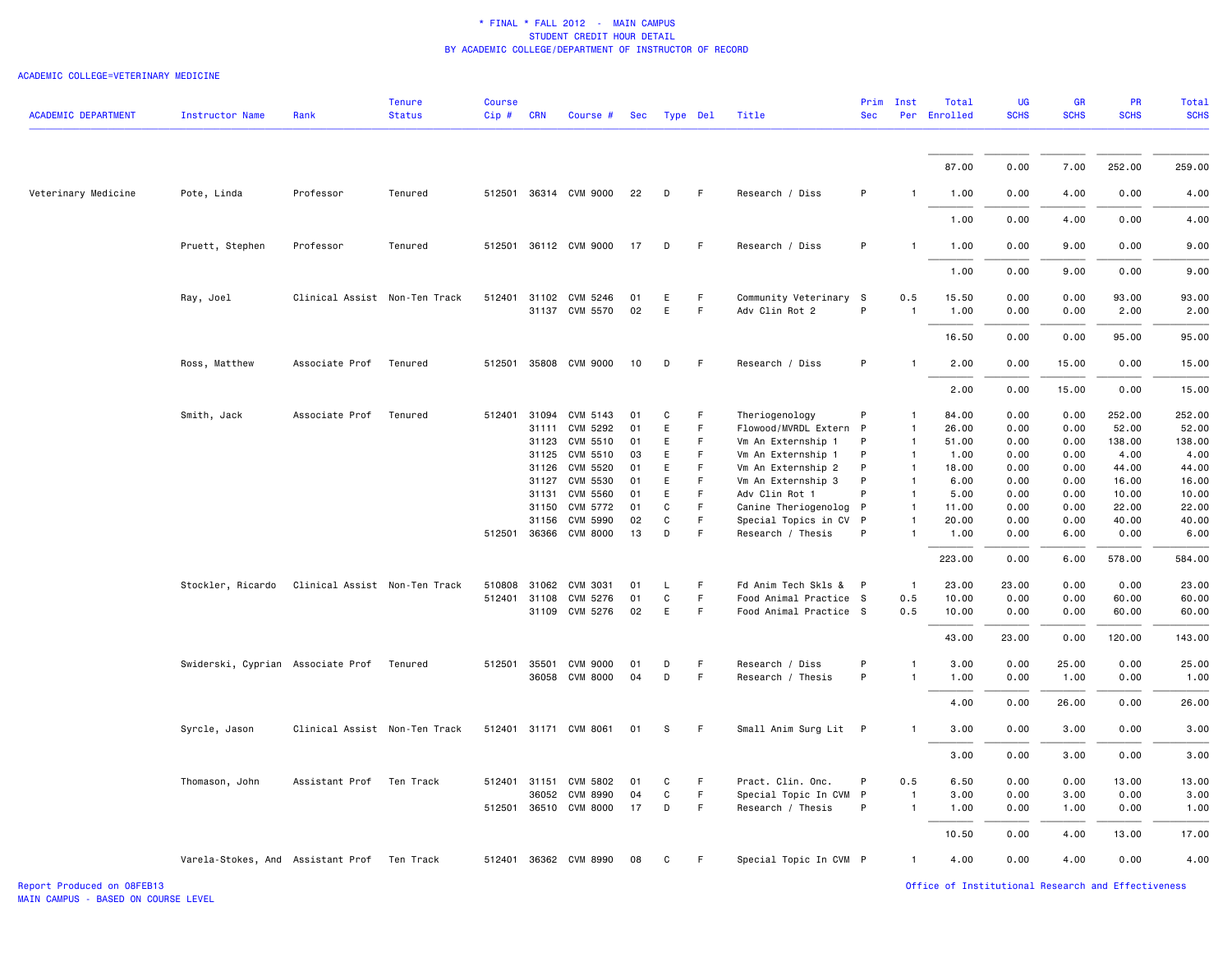|                                                  |                                             |                | <b>Tenure</b> | Course |            |                       |    |              |    |                        |            | Prim Inst | Total               | <b>UG</b>   | GR                 | <b>PR</b>   | Total               |
|--------------------------------------------------|---------------------------------------------|----------------|---------------|--------|------------|-----------------------|----|--------------|----|------------------------|------------|-----------|---------------------|-------------|--------------------|-------------|---------------------|
| <b>ACADEMIC DEPARTMENT</b>                       | Instructor Name                             | Rank           | <b>Status</b> | Cip#   | <b>CRN</b> | Course #              |    | Sec Type Del |    | Title                  | <b>Sec</b> | Per       | Enrolled            | <b>SCHS</b> | <b>SCHS</b>        | <b>SCHS</b> | <b>SCHS</b>         |
| Veterinary Medicine                              | Varela-Stokes, And Assistant Prof Ten Track |                |               |        |            | 512501 35689 CVM 9000 | 04 | D            | F. | Research / Diss        | P          |           | 2.00                | 0.00        | 5.00               | 0.00        | 5.00                |
|                                                  |                                             |                |               |        |            |                       |    |              |    |                        |            |           | 6.00                | 0.00        | 9.00               | 0.00        | 9.00                |
|                                                  | Wan, Xiufeng                                | Associate Prof | Ten Track     | 512401 | 31195      | CVM 8993              | 01 | C            | F  | Functional Genomics    | P          |           | 3.00                | 0.00        | 9.00               | 0.00        | 9.00                |
|                                                  |                                             |                |               | 512501 | 36148      | <b>CVM 9000</b>       | 19 | D            | F. | Research / Diss        | P          |           | 3.00                | 0.00        | 16.00              | 0.00        | 16.00               |
|                                                  |                                             |                |               |        |            | 36673 CVM 8000        | 18 | D            | F. | Research / Thesis      | P          |           | 1.00                | 0.00        | 13.00              | 0.00        | 13.00               |
|                                                  |                                             |                |               |        |            |                       |    |              |    |                        |            |           | 7.00                | 0.00        | 38.00              | 0.00        | 38.00               |
|                                                  | Wang, Chinling                              | Associate Prof | Tenured       |        |            | 512501 36305 CVM 9000 | 21 | D            | F. | Research / Diss        | P          |           | 1.00                | 0.00        | 9.00               | 0.00        | 9.00                |
|                                                  |                                             |                |               |        |            |                       |    |              |    |                        |            |           | 1.00                | 0.00        | 9.00               | 0.00        | 9.00                |
|                                                  | Wardlaw, Jennifer                           | Assistant Prof | Ten Track     | 512501 | 31104      | CVM 5256              | 01 | E.           | F. | Small Animal Surgery P |            |           | 29.00               | 0.00        | 0.00               | 174.00      | 174.00              |
|                                                  |                                             |                |               |        |            | 35831 CVM 8000        | 01 | D            | F. | Research / Thesis      | P          |           | 3.00                | 0.00        | 9.00               | 0.00        | 9.00                |
|                                                  |                                             |                |               |        |            |                       |    |              |    |                        |            |           | 32.00               | 0.00        | 9.00               | 174.00      | 183.00              |
|                                                  | Wills, Robert                               | Professor      | Tenured       |        |            | 512501 35944 CVM 9000 | 12 | D            | F  | Research / Diss        | P          |           | 3.00                | 0.00        | 11.00              | 0.00        | 11.00               |
|                                                  |                                             |                |               |        |            |                       |    |              |    |                        |            |           | 3.00                | 0.00        | 11.00              | 0.00        | 11.00               |
| ------------------------                         |                                             |                |               |        |            |                       |    |              |    |                        |            |           | ========            | ========    | ========           | ========    | ==========          |
| Veterinary Medicine<br>------------------------- |                                             |                |               |        |            |                       |    |              |    |                        |            |           | 2407.00<br>======== | 694.00      | 484.00             | 6711.00     | 7889.00             |
|                                                  |                                             |                |               |        |            |                       |    |              |    |                        |            |           | ========            |             | ================== |             | =================== |
|                                                  |                                             |                |               |        |            |                       |    |              |    |                        |            |           | 2407.00<br>======== | 694,00      | 484.00             | 6711.00     | 7889.00             |
|                                                  |                                             |                |               |        |            |                       |    |              |    |                        |            |           |                     |             |                    |             |                     |